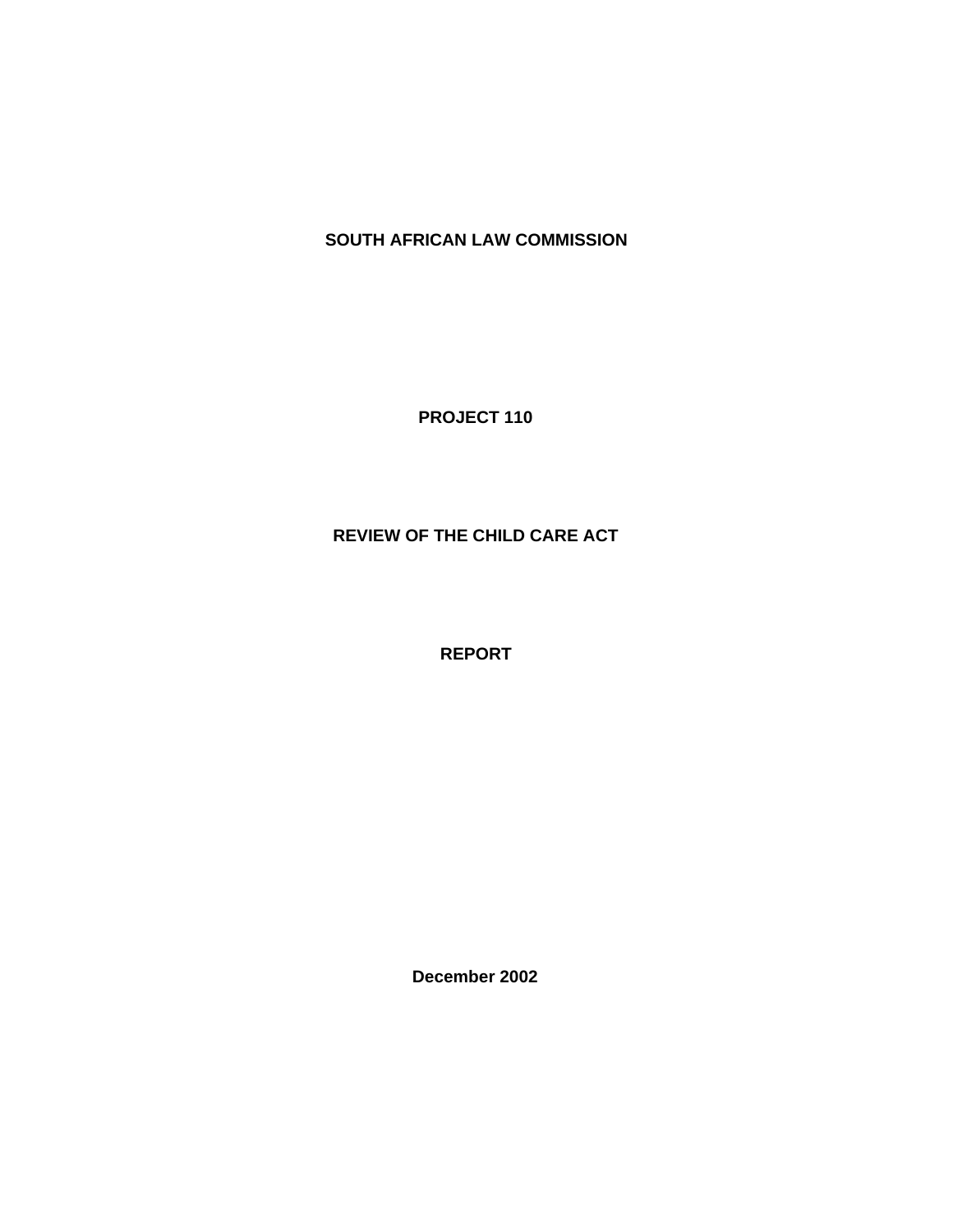To Dr P M Maduna, Minister for Justice and Constitutional Development

I have the honour to submit to you in terms of section 7(1) of the South African Law Commission Act, 1973 (Act 19 of 1973), for your consideration the Commission's report on the **Review of the Child Care Act**.

**Madam Justice Y Mokgoro Chairperson: South African Law Commission December 2002**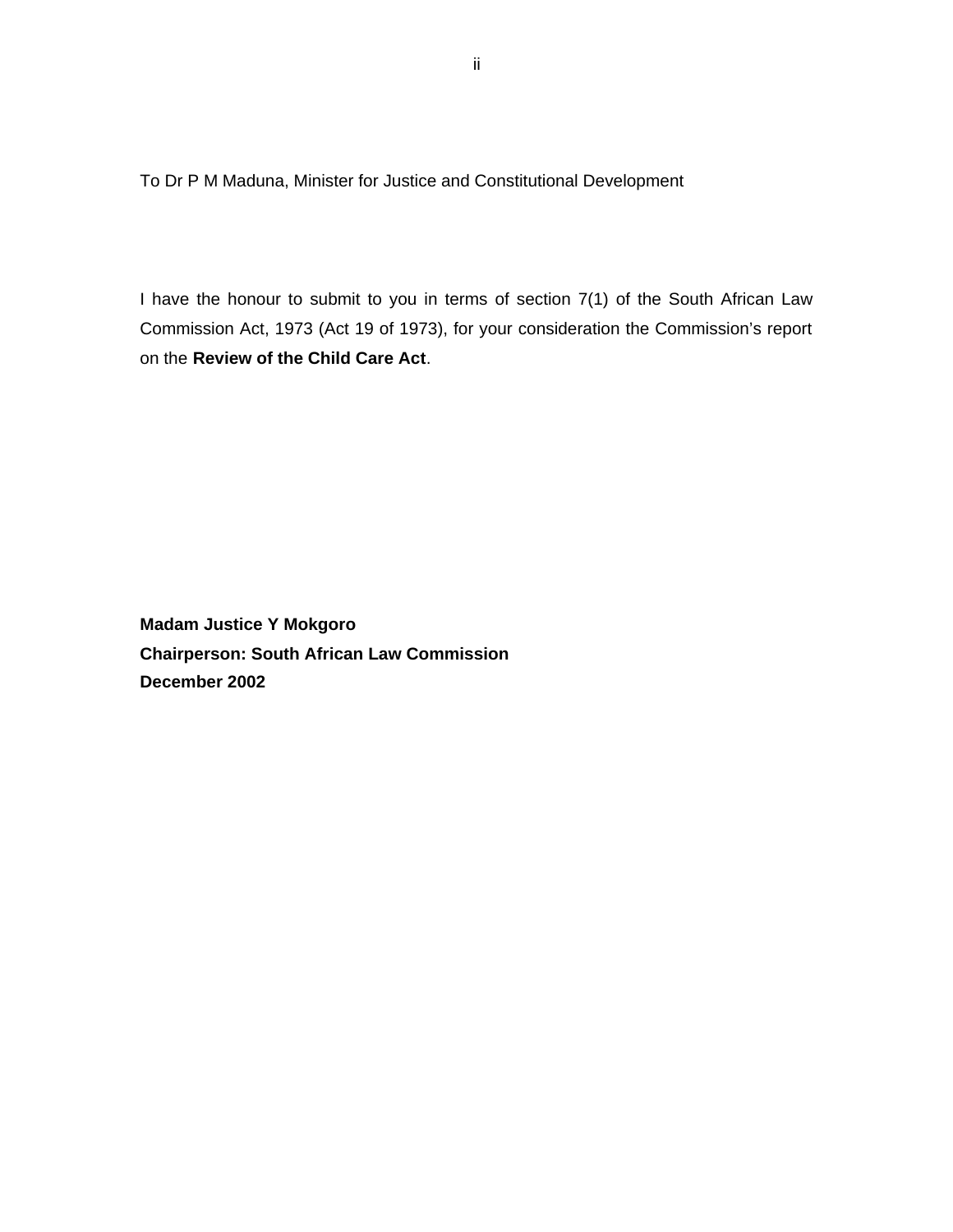#### **INTRODUCTION**

The South African Law Commission was established by the South African Law Commission Act, 1973 (Act 19 of 1973).

The members of the Commission are:

The Honourable Madam Justice Y Mokgoro (Chairperson) The Honourable Madam Justice L Mailula (Vice-Chairperson) Adv J J Gauntlett SC Prof C E Hoexter (additional member) The Honourable Mr Justice C T Howie Prof I P Maithufi (Full Time Member) Ms Z Seedat Dr W L Seriti

The members of the Review of the Child Care Act Project Committee are:

Professor Noel Zaal (Chairperson and project leader) Dr Jacky Loffell Mr Vusi Madonsela Dr Carmel Matthias Ms Buyi Mbambo Ms Agnes Muller Ms Zubeda Seedat Ms Lulu Siwisa-Pemba Ms Ann Skelton Professor Julia Sloth-Nielsen Mr Ashley Theron

The researchers responsible for the investigation are Mr G Hollamby, Ms L Stuurman and Ms R van Zyl.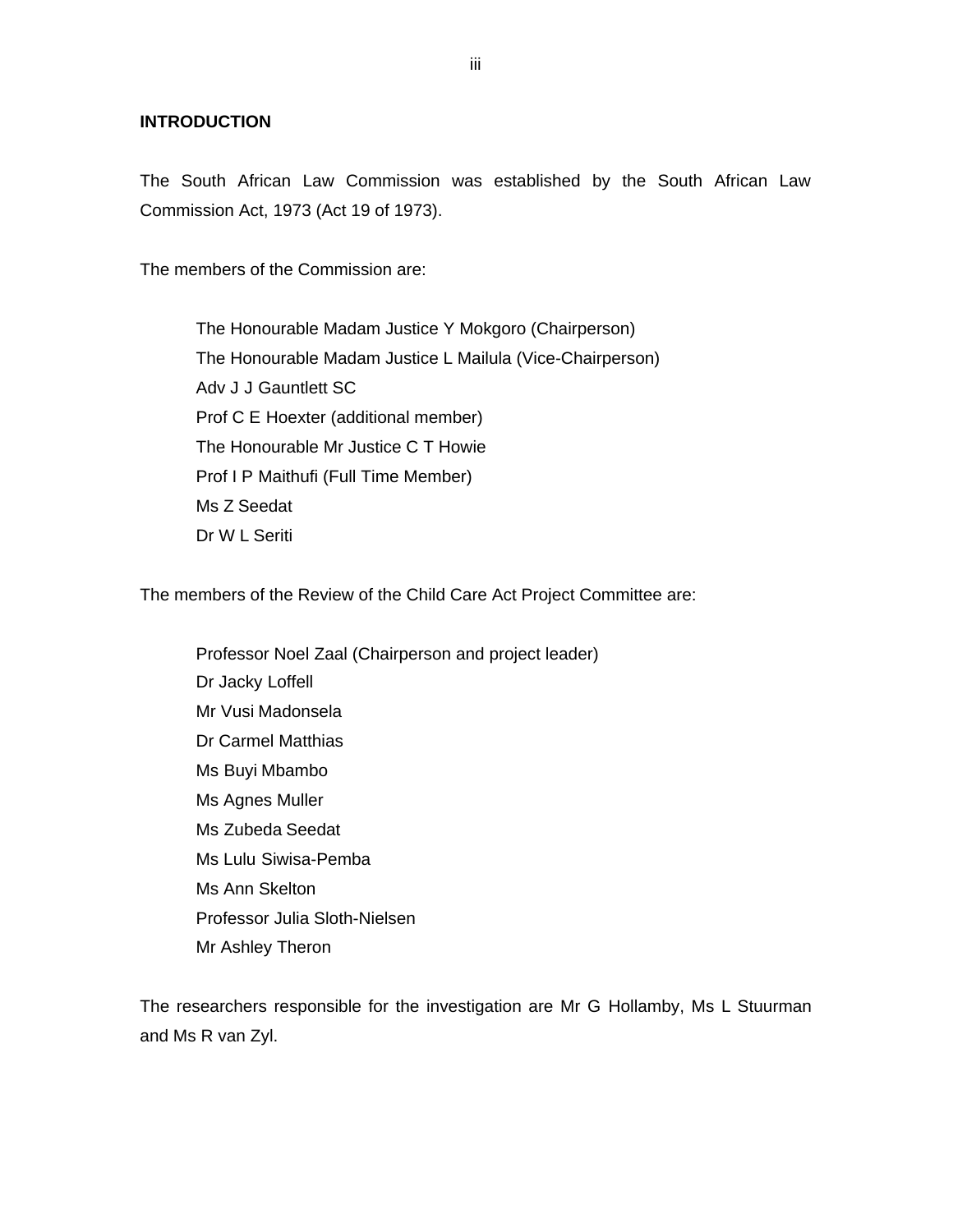The Secretary is Mr W Henegan. The Commission's offices are on the  $12<sup>th</sup>$  floor, Sanlam Centre, corner of Andries and Pretorius Street, Pretoria. Correspondence should be addressed to:

The Secretary South African Law Commission Private Bag X668 PRETORIA 0001 Telephone : (012) 322-6440 Telefax : (012) 320-0936 E-mail : [lawcom@salawcom.org.za](mailto:lawcom@salawcom.org.za)

This report is available on the Internet:<http://www.law.wits.ac.za/salc/salc.html>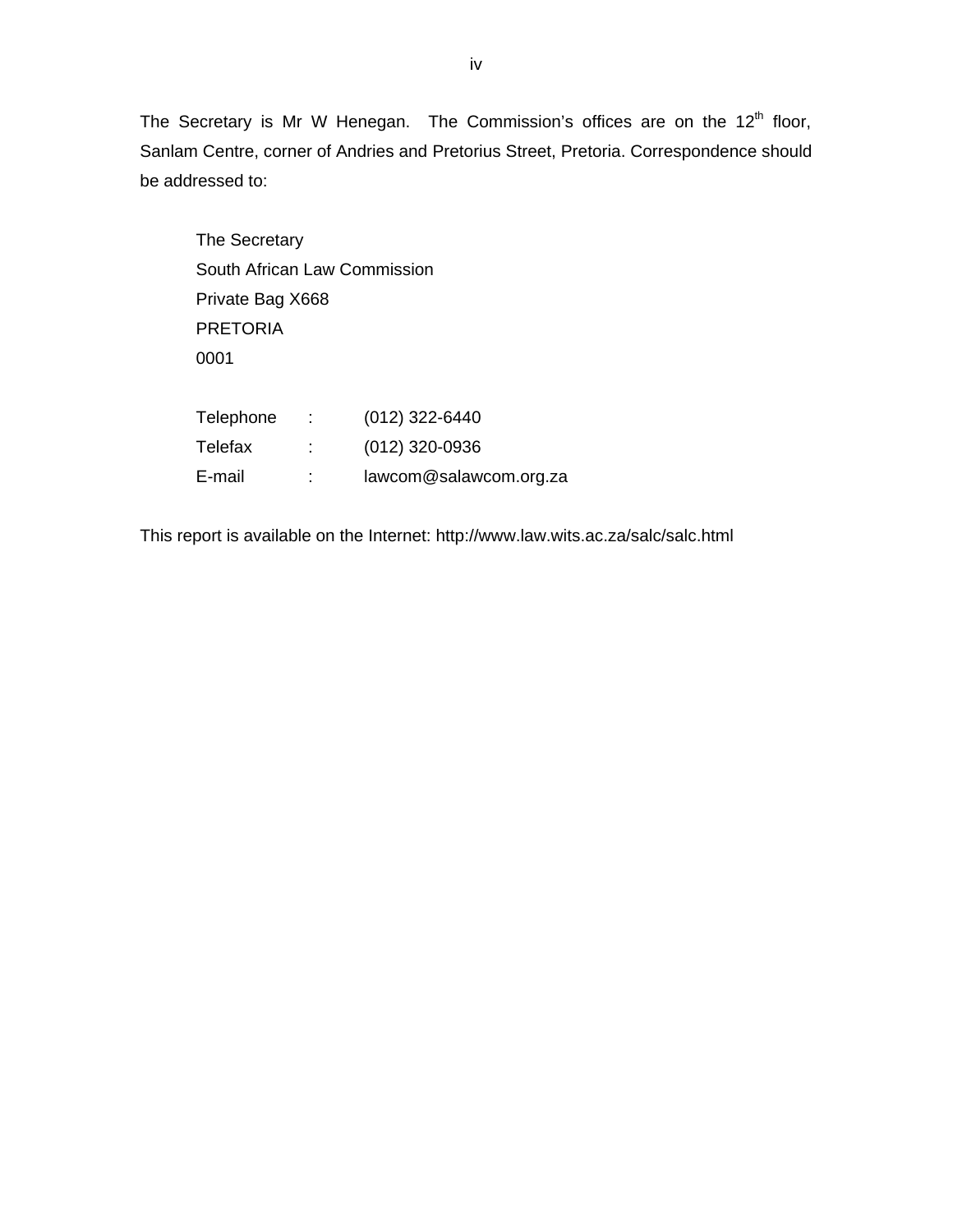## **TABLE OF CONTENTS**

| <b>INTRODUCTION</b>       | Ш             |
|---------------------------|---------------|
| <b>LIST OF SOURCES</b>    | XXI           |
| <b>TABLE OF CASES</b>     | <b>XXVI</b>   |
| <b>SELECT LEGISLATION</b> | <b>XXVIII</b> |

### **CHAPTER 1**

## **INTRODUCTION**

| 1.1 | Background                     |  |
|-----|--------------------------------|--|
| 1.2 | The Commission's mandate       |  |
| 1.3 | Consultation                   |  |
| 1.4 | The way forward                |  |
| 1.5 | A word of thanks               |  |
| 1.6 | A guide to reading this report |  |

## **CHAPTER 2**

### **THE SCOPE OF THE INVESTIGATION**

| 2.1 Introduction                   |     |
|------------------------------------|-----|
| 2.2 Comments received              |     |
| 2.3 Evaluation and recommendations | 10. |

### **CHAPTER 3**

# **THE CONSTITUTIONAL IMPERATIVES RELATING TO CHILDREN**

| 3.1   | Introduction                                    | 12 |
|-------|-------------------------------------------------|----|
| 3.2   | Principles underpinning the new Children's Bill | 12 |
| 3.3   | The 'best interests of the child' standard      | 14 |
|       |                                                 |    |
| 3.4   | The rights of children                          | 16 |
| 3.4.1 | <b>Comments received</b>                        | 16 |
|       | 3.4.2 Evaluation and recommendations            | 20 |
|       |                                                 |    |
| 3.5   | The responsibilities of children                | 21 |
| 3.5.1 | <b>Comments received</b>                        | 21 |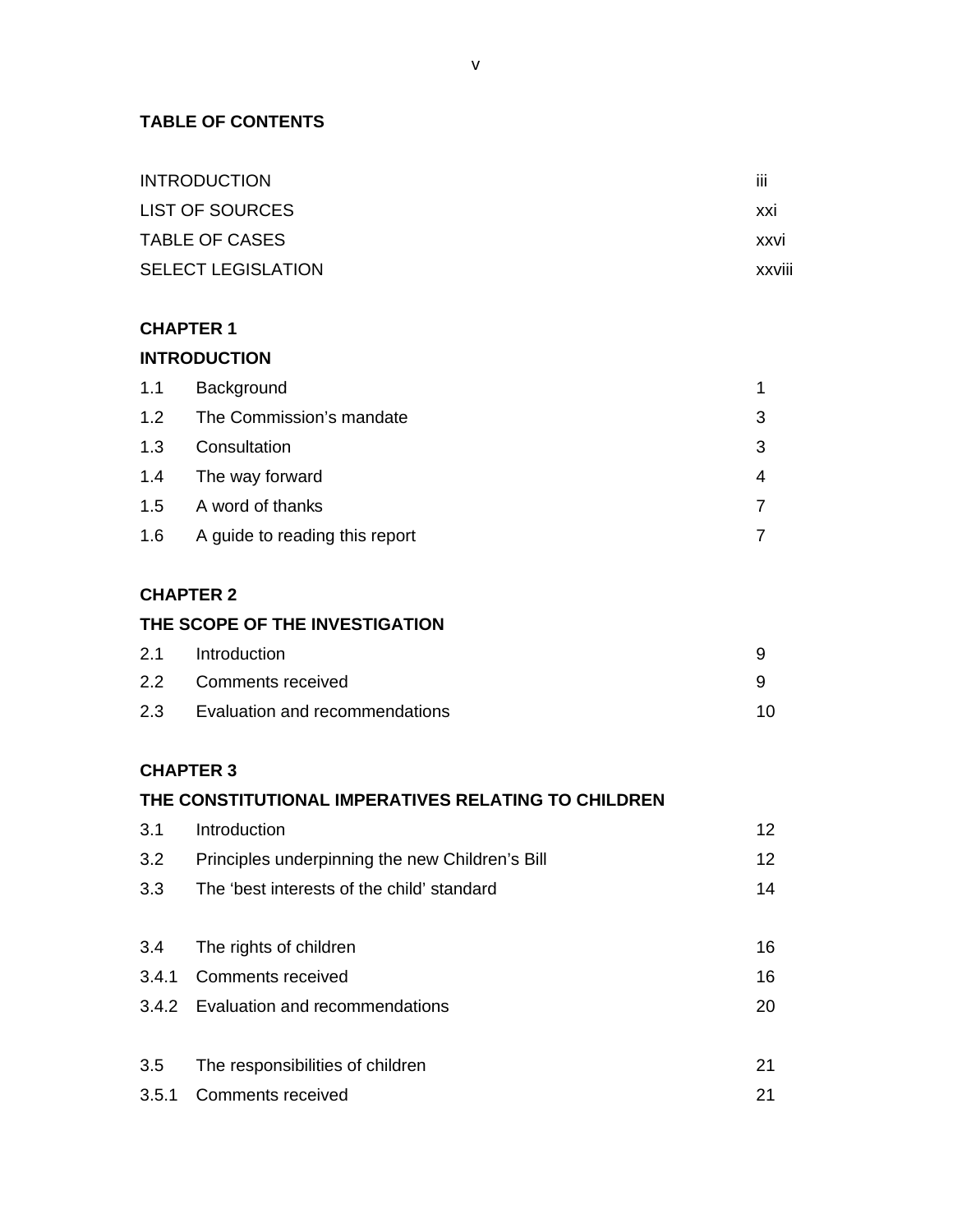|       | 3.5.2 Evaluation and recommendation           |    |  |  |
|-------|-----------------------------------------------|----|--|--|
|       | <b>CHAPTER 4</b>                              |    |  |  |
|       | <b>CHILDHOOD - ITS BEGINNING AND END</b>      |    |  |  |
| 4.1   | Introduction                                  | 23 |  |  |
|       | 4.2 Comments received                         | 24 |  |  |
|       | 4.3 Evaluation and recommendations            | 25 |  |  |
|       | <b>CHAPTER 5</b>                              |    |  |  |
|       | THE CHILD CARE ACT 74 OF 1983                 |    |  |  |
| 5.1   | Introduction                                  | 29 |  |  |
| 5.2   | The children's court assistant                | 29 |  |  |
|       | 5.2.1 Comments received                       | 29 |  |  |
|       | 5.2.2 Evaluation and recommendations          | 30 |  |  |
| 5.3   | Legal representation for children             | 31 |  |  |
|       | 5.3.1 Comments received                       | 32 |  |  |
|       | 5.3.2 Evaluation and recommendations          | 34 |  |  |
| 5.4   | The right of children to self-expression      | 37 |  |  |
|       | 5.4.1 Comments received                       | 38 |  |  |
|       | 5.4.2 Evaluation and recommendations          | 38 |  |  |
| 5.5   | Removals in terms of section 11               | 38 |  |  |
| 5.6   | Removals in terms of section 12               | 39 |  |  |
| 5.6.1 | <b>Comments received</b>                      | 39 |  |  |
|       | 5.6.2 Evaluation and recommendations          | 41 |  |  |
| 5.7   | Bringing children before the children's court | 42 |  |  |
| 5.7.1 | <b>Comments received</b>                      | 42 |  |  |
|       | 5.7.2 Evaluation and recommendations          | 43 |  |  |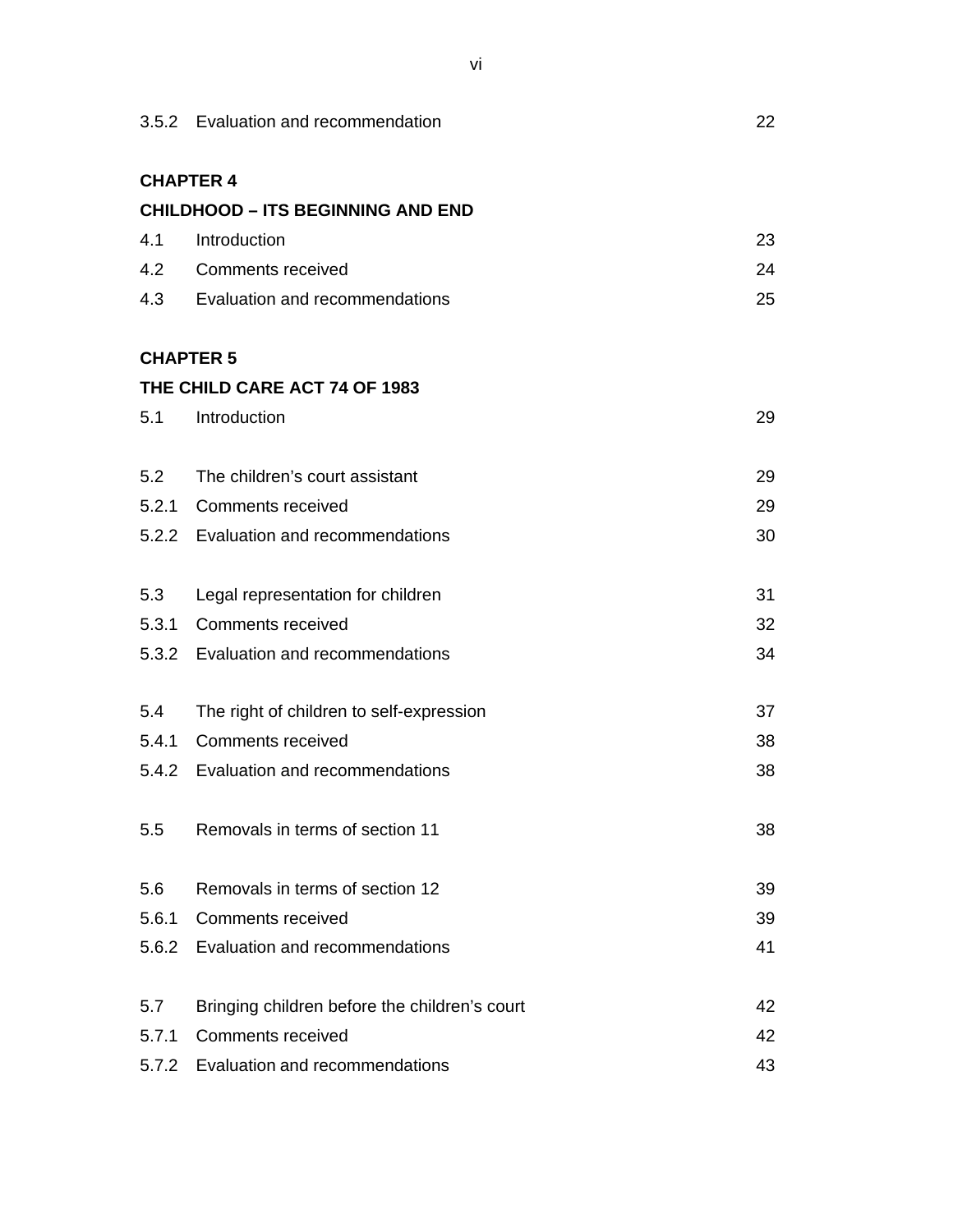| 5.8              | Finding a child in need of care (section $14(4)$ )                                         |    |  |  |  |  |
|------------------|--------------------------------------------------------------------------------------------|----|--|--|--|--|
| 5.8.1            | <b>Comments received</b>                                                                   |    |  |  |  |  |
|                  | 5.8.2 Evaluation and recommendations                                                       |    |  |  |  |  |
| 5.9              | Children placed with persons other than their parents or custodian                         | 47 |  |  |  |  |
| 5.10             | III-treated and abandoned children; children whose parents fail to maintain them           |    |  |  |  |  |
|                  | properly                                                                                   | 48 |  |  |  |  |
| 5.11             | <b>Deadlines</b>                                                                           | 49 |  |  |  |  |
|                  | 5.11.1 Comments received                                                                   | 49 |  |  |  |  |
|                  | 5.11.2 Evaluation and recommendations                                                      | 49 |  |  |  |  |
| 5.12             | <b>Contribution orders</b>                                                                 | 50 |  |  |  |  |
| <b>CHAPTER 6</b> |                                                                                            |    |  |  |  |  |
|                  | <b>ESTABLISHING PARENTHOOD AND THE STATUS OF CHILDREN</b>                                  |    |  |  |  |  |
| 6.1              | Introduction                                                                               | 51 |  |  |  |  |
| 6.2              | Legitimacy of children                                                                     | 51 |  |  |  |  |
| 6.3              | Artificial insemination                                                                    | 53 |  |  |  |  |
| 6.4              | Surrogate motherhood                                                                       |    |  |  |  |  |
| <b>CHAPTER 7</b> |                                                                                            |    |  |  |  |  |
|                  | THE PARENT - CHILD RELATIONSHIP                                                            |    |  |  |  |  |
|                  | 7.1 Introduction                                                                           | 58 |  |  |  |  |
| 7.2              | The diversity of family forms                                                              | 58 |  |  |  |  |
| 7.2.1            | <b>Comments received</b>                                                                   | 59 |  |  |  |  |
|                  | 7.2.2 Evaluation and recommendations                                                       | 59 |  |  |  |  |
| 7.3              | The shift from 'parental power' to 'parental responsibility' and changes in<br>terminology | 60 |  |  |  |  |
| 7.3.1            | <b>Comments received</b>                                                                   | 63 |  |  |  |  |
|                  | 7.3.2 Evaluation and recommendations                                                       | 63 |  |  |  |  |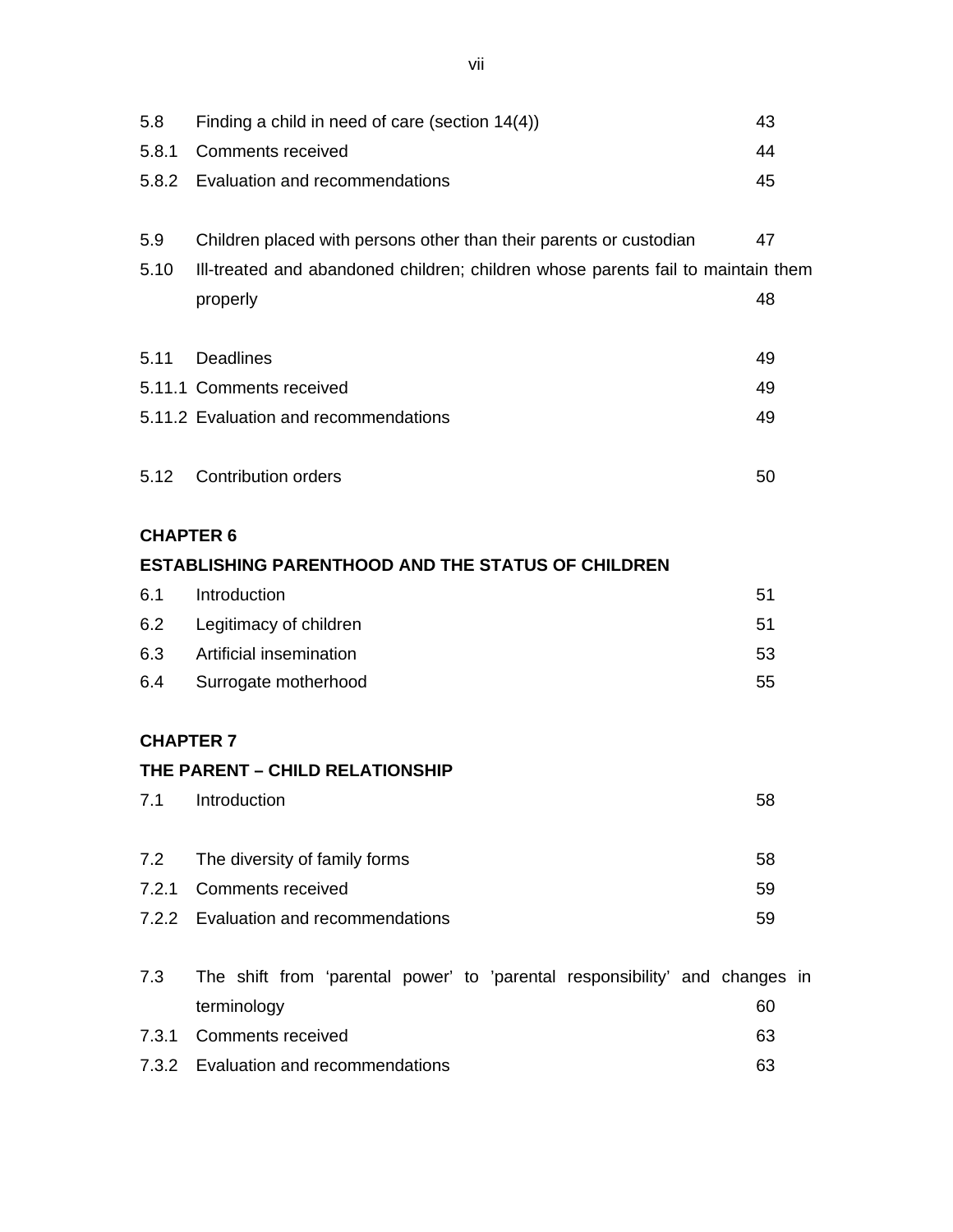| 7.4   | The acquisition of parental rights and responsibilities | 64                                                                                                                                                                                                                                                                                                                             |
|-------|---------------------------------------------------------|--------------------------------------------------------------------------------------------------------------------------------------------------------------------------------------------------------------------------------------------------------------------------------------------------------------------------------|
| 7.4.1 | <b>Comments received</b>                                | 67                                                                                                                                                                                                                                                                                                                             |
| 7.4.2 | Evaluation and recommendations                          | 70                                                                                                                                                                                                                                                                                                                             |
| 7.5   | Parental responsibility and rights agreements           | 72                                                                                                                                                                                                                                                                                                                             |
| 7.6   |                                                         |                                                                                                                                                                                                                                                                                                                                |
|       |                                                         |                                                                                                                                                                                                                                                                                                                                |
|       | components thereof in respect of a child                | 73                                                                                                                                                                                                                                                                                                                             |
| 7.6.1 | <b>Comments received</b>                                | 74                                                                                                                                                                                                                                                                                                                             |
| 7.6.2 | Evaluation and recommendations                          | 75                                                                                                                                                                                                                                                                                                                             |
| 7.7   | Parent-substitutes                                      | 75                                                                                                                                                                                                                                                                                                                             |
| 7.7.1 | <b>Comments received</b>                                | 76                                                                                                                                                                                                                                                                                                                             |
|       | Evaluation and recommendations                          | 76                                                                                                                                                                                                                                                                                                                             |
|       |                                                         | 77                                                                                                                                                                                                                                                                                                                             |
| 7.8.1 | <b>Comments received</b>                                | 78                                                                                                                                                                                                                                                                                                                             |
|       |                                                         | 79                                                                                                                                                                                                                                                                                                                             |
| 7.9   |                                                         | 79                                                                                                                                                                                                                                                                                                                             |
| 7.9.1 | <b>Comments received</b>                                | 80                                                                                                                                                                                                                                                                                                                             |
| 7.9.2 |                                                         | 81                                                                                                                                                                                                                                                                                                                             |
|       | 7.8                                                     | The management of parental rights and responsibilities where several persons<br>(parents or otherwise) simultaneously have parental rights and responsibilities or<br>7.7.2<br>Parenting plans<br>7.8.2 Evaluation and recommendations<br>Termination of parental rights and responsibilities<br>Evaluation and recommendation |

# **CHAPTER 8**

# **PREVENTION AND EARLY INTERVENTION SERVICES FOR CHILDREN AND THEIR FAMILIES**

| 8.1   | Introduction                                                    | 82 |
|-------|-----------------------------------------------------------------|----|
| 8.2   | Defining prevention and early intervention services             | 82 |
| 8.3   | Promotion, prevention and early intervention: An inter-sectoral |    |
|       | responsibility                                                  | 85 |
| 8.3.1 | Evaluation and recommendations                                  | 88 |
|       |                                                                 |    |
| 8.4   | The role of local government                                    | 89 |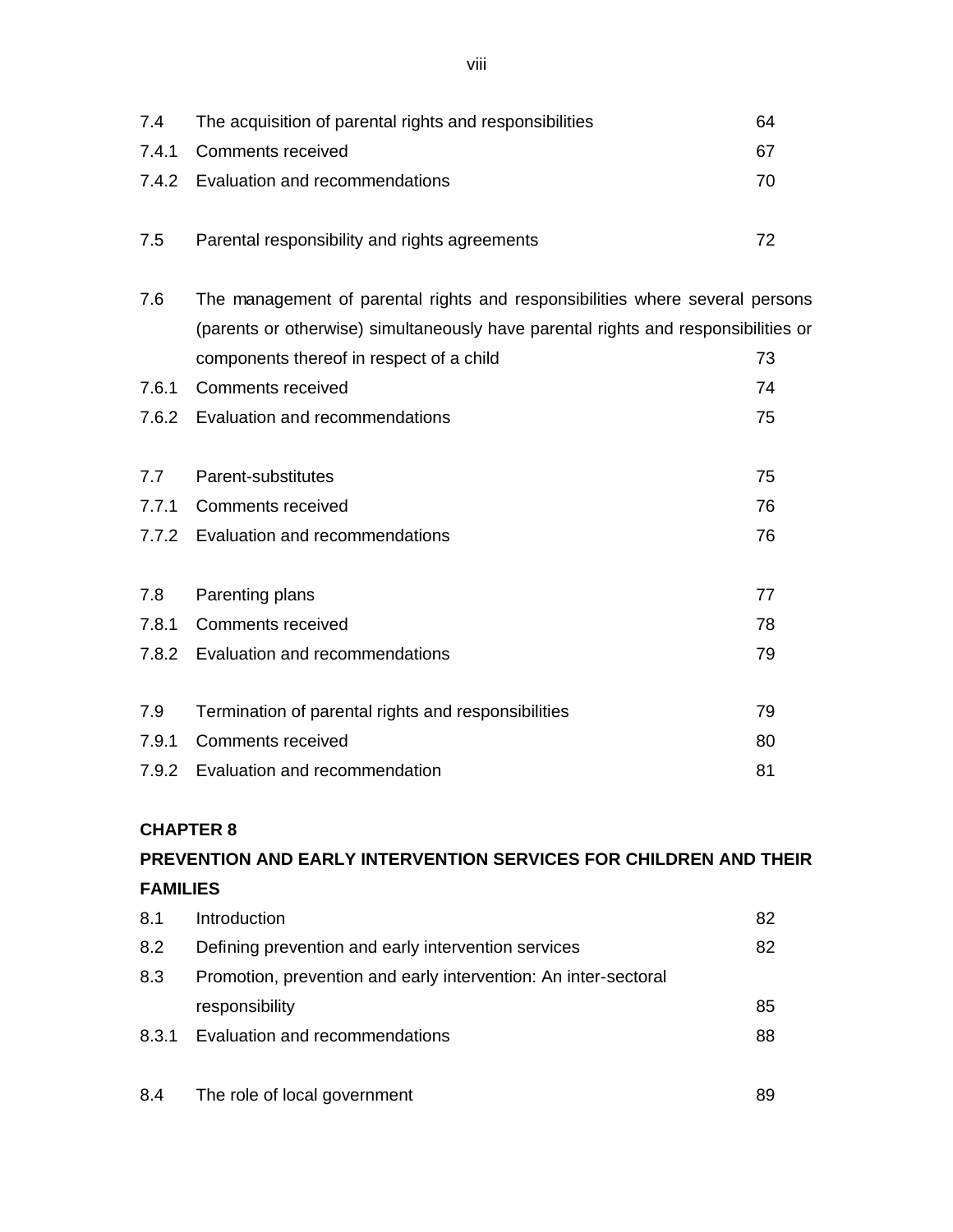| 8.4.1 | <b>Comments received</b>                                                             | 90  |  |  |  |  |
|-------|--------------------------------------------------------------------------------------|-----|--|--|--|--|
|       |                                                                                      |     |  |  |  |  |
| 8.4.2 | Evaluation and recommendation                                                        |     |  |  |  |  |
| 8.5   | The role of traditional leaders in the delivery of prevention and early intervention |     |  |  |  |  |
|       | and in safeguarding and promoting the welfare of children                            | 96  |  |  |  |  |
| 8.6   | Court-instigated services                                                            | 96  |  |  |  |  |
|       | <b>CHAPTER 9</b>                                                                     |     |  |  |  |  |
|       | <b>CHILD PROTECTION</b>                                                              |     |  |  |  |  |
| 9.1   | Introduction                                                                         | 98  |  |  |  |  |
| 9.2   | Circumstances in which protective intervention may be required                       | 98  |  |  |  |  |
| 9.2.1 | <b>Comments received</b>                                                             | 98  |  |  |  |  |
| 9.2.2 | Evaluation and recommendation                                                        | 99  |  |  |  |  |
| 9.3   | The Commission's broad approach to the protection of children                        | 99  |  |  |  |  |
| 9.4   | <b>Existing situation in South Africa</b>                                            | 102 |  |  |  |  |
| 9.5   | Setting broad principles for child protection measures                               | 107 |  |  |  |  |
| 9.5.1 | <b>Comments received</b>                                                             | 110 |  |  |  |  |
| 9.5.2 | Evaluation and recommendations                                                       | 111 |  |  |  |  |
|       |                                                                                      |     |  |  |  |  |
| 9.6   | Harmful cultural practices                                                           | 115 |  |  |  |  |
| 9.7   | Corporal punishment (physical punishment of children by their parents or             |     |  |  |  |  |
|       | caregivers                                                                           | 115 |  |  |  |  |
| 9.7.1 | <b>Comments received</b>                                                             | 116 |  |  |  |  |
|       | 9.7.2 Evaluation and recommendation                                                  | 118 |  |  |  |  |
| 9.8   | Assessment and treatment / therapeutic services                                      | 121 |  |  |  |  |
| 9.9   | Permanency planning                                                                  | 123 |  |  |  |  |
| 9.9.1 | <b>Comments received</b>                                                             | 126 |  |  |  |  |
|       | 9.9.2 Evaluation and recommendations                                                 | 126 |  |  |  |  |

ix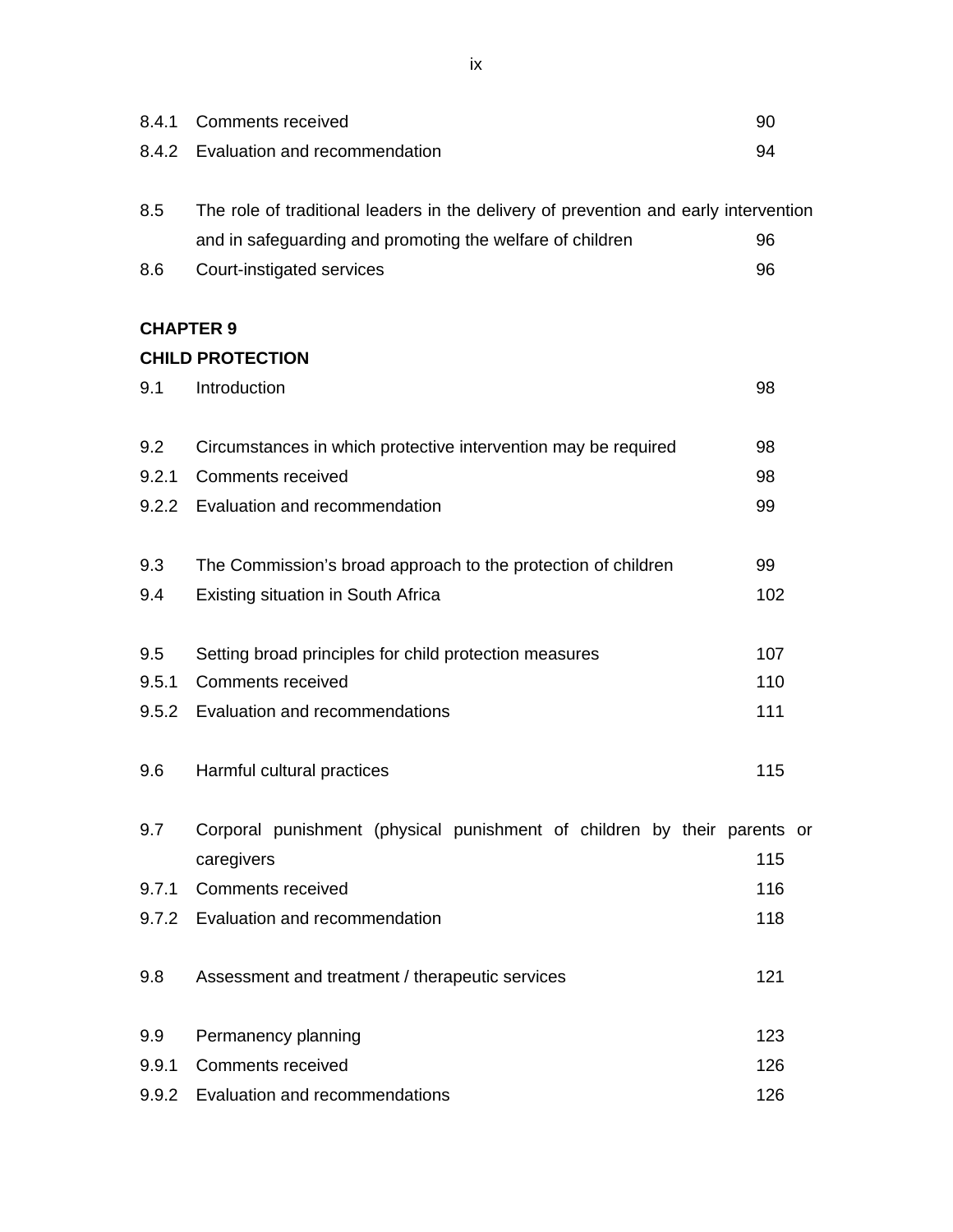| 9.10 | Reporting and registration of reported cases                               | 127 |
|------|----------------------------------------------------------------------------|-----|
|      | 9.10.1 Comments received                                                   | 132 |
|      | 9.10.2 Evaluation and recommendations                                      | 134 |
|      |                                                                            |     |
|      | <b>CHAPTER 10</b>                                                          |     |
|      | THE PROTECTION OF THE HEALTH RIGHTS OF CHILDREN                            |     |
| 10.1 | Introduction                                                               | 138 |
|      |                                                                            |     |
| 10.2 | Children's right to basic health care services                             | 138 |
|      | 10.2.1 Overview of the proposals in Discussion Paper 103                   | 138 |
|      | 10.2.2 Comments received                                                   | 139 |
|      | 10.2.3 Evaluation and recommendations                                      | 139 |
|      |                                                                            |     |
| 10.3 | Consent to medical treatment and / or surgical intervention                | 139 |
|      | 10.3.1 Overview of the proposals in Discussion Paper 103                   | 139 |
|      | 10.3.2 Comments received                                                   | 140 |
|      | 10.3.3 Evaluation and recommendations                                      | 142 |
|      |                                                                            |     |
| 10.4 | HIV testing in relation to placement of children in need of care           | 144 |
|      | 10.4.1 Overview of the proposals in Discussion Paper 103                   | 144 |
|      | 10.4.2 Comments received                                                   | 145 |
|      | 10.4.3 Evaluation and recommendations                                      | 146 |
|      |                                                                            |     |
|      | 10.5 Confidentiality of information relating to the HIV status of children | 148 |
|      | 10.5.1 Overview of the proposal in Discussion Paper 103                    | 148 |
|      | 10.5.2 Comments received                                                   | 149 |
|      | 10.5.3 Evaluation and recommendations                                      | 149 |
|      |                                                                            |     |
| 10.6 | Access to contraceptives                                                   | 150 |
|      | 10.6.1 Overview of the proposals in Discussion Paper 103                   | 150 |
|      | 10.6.2 Comments received                                                   | 150 |
|      | 10.6.3 Evaluation and recommendations                                      | 152 |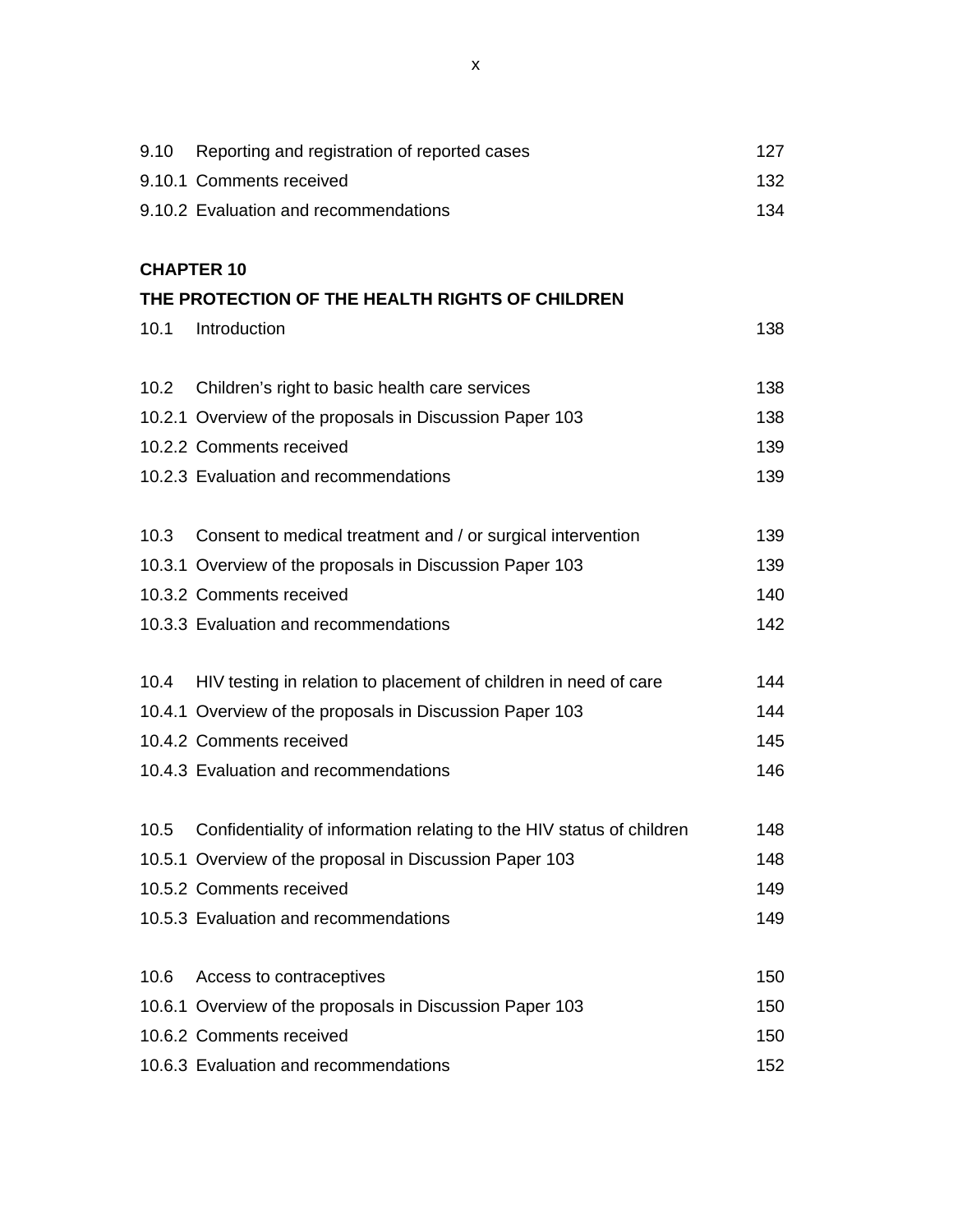| 10.7                                                                 | Access to termination of pregnancy services                         |     |  |
|----------------------------------------------------------------------|---------------------------------------------------------------------|-----|--|
|                                                                      | 10.7.1 Overview of the proposals in Discussion Paper 103            |     |  |
|                                                                      | 10.7.2 Comments received                                            | 154 |  |
|                                                                      | 10.7.3 Evaluation and recommendations                               | 155 |  |
|                                                                      |                                                                     |     |  |
| 10.8                                                                 | Right to refuse medical treatment                                   | 156 |  |
|                                                                      | 10.8.1 Overview of the proposals in Discussion Paper 103            | 156 |  |
|                                                                      | 10.8.2 Comments received                                            | 156 |  |
|                                                                      | 10.8.3 Evaluation and recommendations                               | 157 |  |
|                                                                      |                                                                     |     |  |
| <b>CHAPTER 11</b>                                                    |                                                                     |     |  |
|                                                                      | THE PROTECTION OF CHILDREN AS CONSUMERS                             |     |  |
| 11.1                                                                 | Introduction                                                        | 158 |  |
|                                                                      |                                                                     |     |  |
| 11.2                                                                 | Overview of the proposals in Discussion Paper 103                   |     |  |
|                                                                      | 11.2.1 Protecting and informing children as consumers               | 158 |  |
|                                                                      | 11.2.2 The sale of dangerous goods to children and safety standards |     |  |
| 11.2.3 The sale of solvents and other harmful substances to children |                                                                     |     |  |
|                                                                      | 11.2.4 Safety at places of entertainment                            | 160 |  |
|                                                                      |                                                                     |     |  |
|                                                                      | 11.2.5 Media regulation                                             | 162 |  |
| 11.2.5.1                                                             | <b>Television broadcast</b>                                         | 162 |  |
| 11.2.5.2                                                             | Radio broadcast                                                     | 162 |  |
| 11.2.5.3                                                             | On-line services                                                    | 162 |  |
| 11.2.5.4                                                             | <b>Printed material</b>                                             | 162 |  |

| 11.3 Comments received |  | 164 |
|------------------------|--|-----|

11.2.5.6 Advertising 164

# 11.4 Evaluation and recommendations 164

# **CHAPTER 12**

## **CHILDREN IN ESPECIALLY DIFFICULT CIRCUMSTANCES**

|  | 12.1 Introduction | 166 |  |
|--|-------------------|-----|--|
|--|-------------------|-----|--|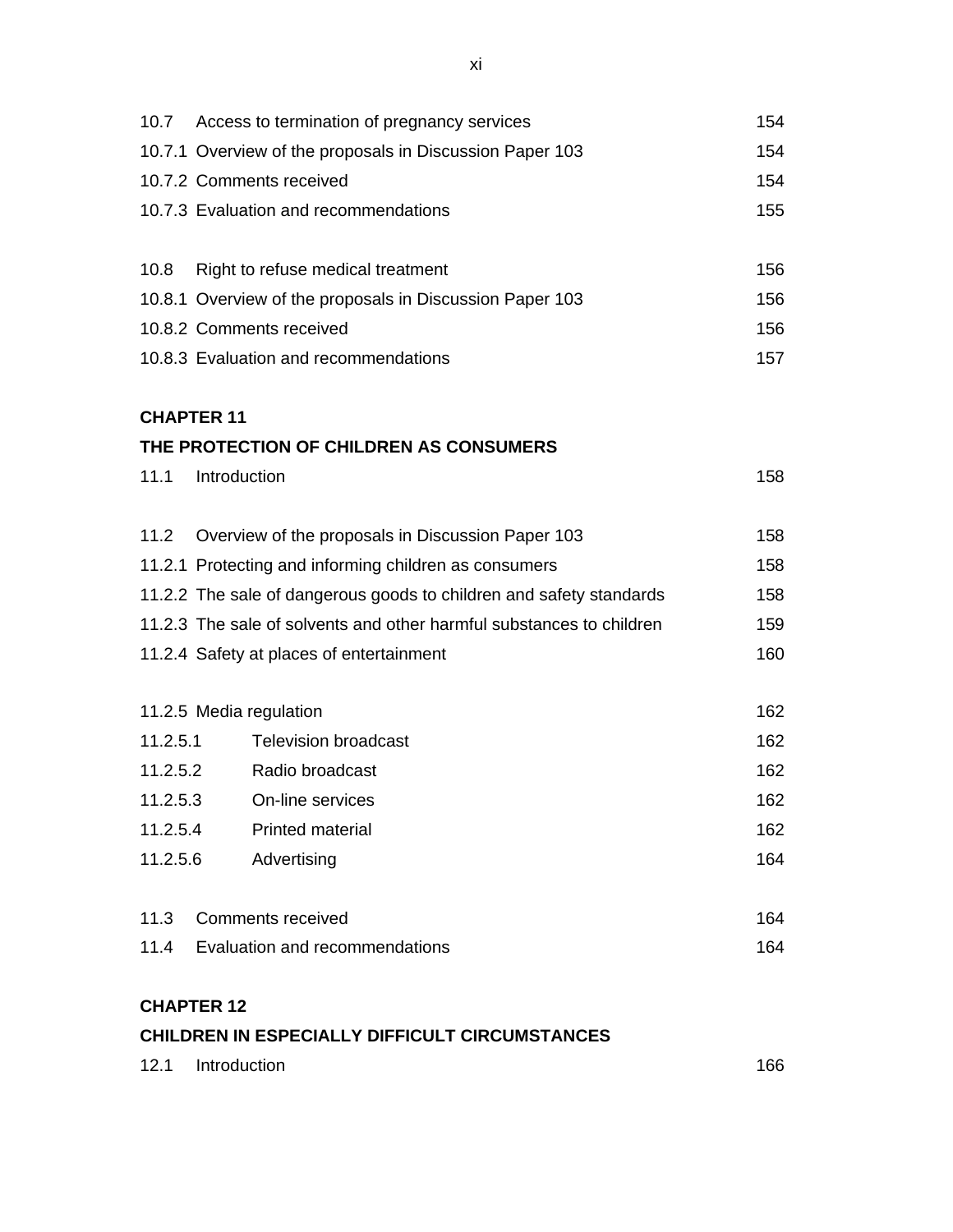|      | 12.2 Children affected by HIV/AIDS, including orphaned children | 167 |
|------|-----------------------------------------------------------------|-----|
|      | 12.2.1 Overview of the proposals in Discussion Paper 103        | 167 |
|      | 12.2.2 Comments received                                        | 170 |
|      | 12.2.3 Evaluation and recommendations                           | 172 |
| 12.3 | Children with disabilities                                      | 174 |
|      | 12.3.1 Overview of the proposals in Discussion Paper 103        | 174 |
|      | 12.3.2 Comments received                                        | 176 |
|      | 12.3.3 Evaluation and recommendations                           | 177 |
| 12.4 | Child labour                                                    | 177 |
|      | 12.4.1 Overview of the proposals in Discussion Paper 103        | 177 |
|      | 12.4.2 Comments received                                        | 180 |
|      | 12.4.3 Evaluation and recommendations                           | 180 |
| 12.5 | Children living or working on the streets                       | 181 |
|      | 12.5.1 Overview of the proposals in Discussion Paper 103        | 181 |
|      | 12.5.2 Comments received                                        | 184 |
|      | 12.5.3 Evaluation and recommendations                           | 185 |
| 12.6 | Commercial sexual exploitation of children                      | 186 |
|      | 12.6.1 Overview of the proposals in Discussion Paper 103        | 186 |
|      | 12.6.2 Comments received                                        | 188 |
|      | 12.6.3 Evaluation and recommendations                           | 190 |
|      |                                                                 |     |

## **CHAPTER 13**

# **THE PROTECTION OF CHILDREN CAUGHT UP IN THE DIVORCE / SEPARATION OF THEIR PARENTS**

| 13.1 | Introduction                         | 192 |
|------|--------------------------------------|-----|
|      |                                      |     |
|      | 13.2 Improving outcomes for children | 192 |
|      | 13.2.1 Hearing children's voices     | 192 |
|      | 13.2.2 Reducing conflict             | 195 |
|      | 13.2.3 Parenting education           | 196 |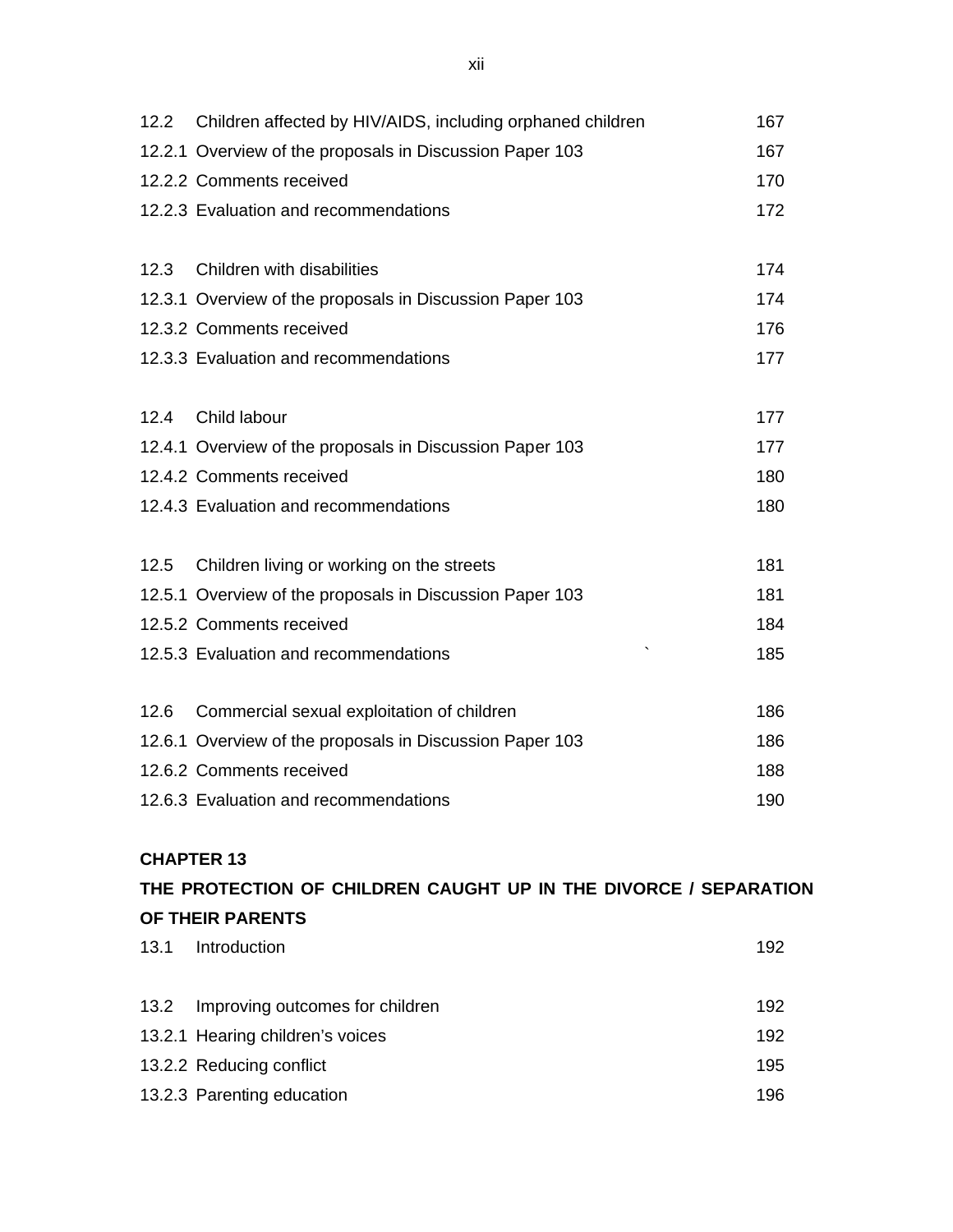|      | 13.2.4 Joint custody                                                           | 197 |
|------|--------------------------------------------------------------------------------|-----|
| 13.3 | The 'maternal preference' or 'tender years' rule                               | 200 |
| 13.4 | Other comments received                                                        | 200 |
| 13.5 | Conclusion                                                                     | 202 |
|      | <b>CHAPTER 14</b>                                                              |     |
|      | <b>EARLY CHILDHOOD DEVELOPMENT</b>                                             |     |
| 14.1 | Introduction                                                                   | 203 |
| 14.2 | Overview of the proposals in Discussion Paper 103                              | 203 |
|      | 14.2.1 Defining ECD                                                            | 203 |
|      | 14.2.2 Responsibility for providing ECD services                               | 204 |
|      | 14.2.3 Minimum standards for ECD services                                      | 204 |
|      | 14.2.4 Registration of ECD services                                            | 204 |
|      | 14.2.5 Lines and levels of Government responsibility                           | 205 |
|      | 14.2.6 Monitoring, inspection and closure of ECD services                      | 206 |
|      | 14.3 Comments received                                                         | 206 |
|      | 14.4 Evaluation and recommendations                                            | 208 |
|      | <b>CHAPTER 15</b>                                                              |     |
|      | <b>PARTIAL CARE</b>                                                            |     |
| 15.1 | Introduction                                                                   | 210 |
| 15.2 | Overview of the proposals in Discussion Paper 103                              | 210 |
|      | 15.2.1 Defining partial care                                                   | 210 |
|      | 15.2.2 Licensing of partial care facilities                                    | 211 |
|      | 15.2.3 Minimum building standards for partial care facilities (places of care) | 211 |
|      | 15.2.4 Assistance to providers of partial care services                        | 212 |
|      | 15.2.5 Partial care not provided at partial care facilities (places of care)   | 212 |
|      | 15.2.6 Monitoring and inspection                                               | 213 |
| 15.3 | Evaluation and recommendations                                                 | 213 |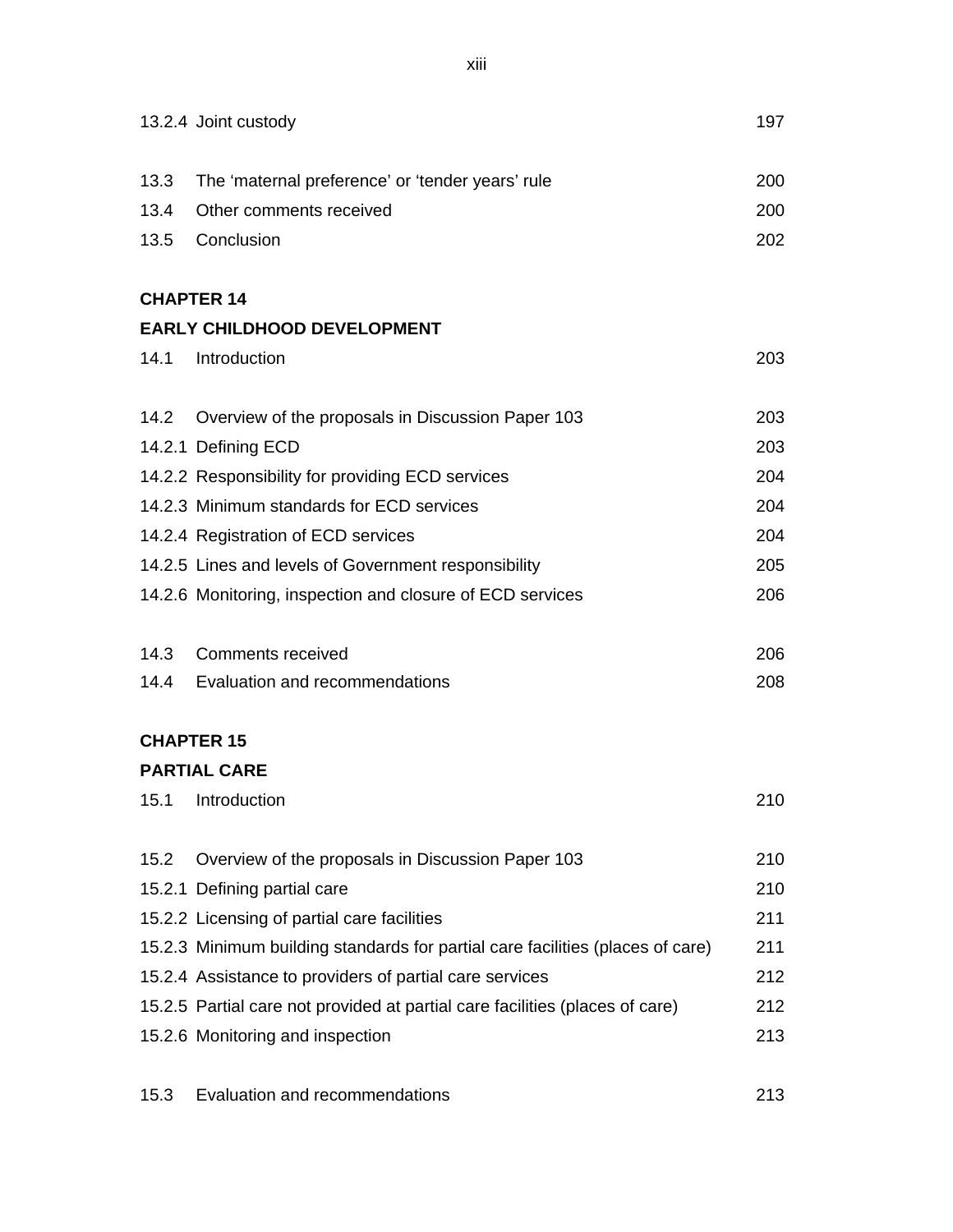#### **CHAPTER 16**

## **FOSTER CARE**

| 16.1 | Introduction                                                    | 215 |
|------|-----------------------------------------------------------------|-----|
|      | 16.2 Conceptualising foster care                                | 215 |
|      | 16.2.1 Overview of the proposals in Discussion Paper 103        | 215 |
|      | 16.2.2 Comments received                                        | 216 |
|      | 16.2.3 Evaluation and recommendations                           | 217 |
| 16.3 | Cluster foster care                                             | 217 |
|      | 16.3.1 Overview of the proposals in Discussion Paper 103        | 217 |
|      | 16.3.2 Comments received                                        | 218 |
|      | 16.3.3 Evaluation and recommendations                           | 218 |
|      | 16.4 Specialist or professional foster care                     | 218 |
|      | 16.4.1 Overview of the proposals in Discussion Paper 103        | 218 |
|      | 16.4.2 Comments received                                        | 219 |
|      | 16.4.3 Evaluation and recommendations                           | 219 |
| 16.5 | Selection criteria for prospective foster parents               | 220 |
|      | 16.5.1 Overview of the proposals in Discussion Paper 103        | 220 |
|      | 16.5.2 Comments received                                        | 220 |
|      | 16.5.3 Evaluation and recommendations                           | 220 |
| 16.6 | Social and cultural issues when placing children in foster care | 220 |
|      | 16.6.1 Overview of the proposals in Discussion Paper 103        | 220 |
|      | 16.6.2 Comments received                                        | 221 |
|      | 16.6.3 Evaluation and recommendations                           | 221 |
| 16.7 | Parental rights and responsibilities for foster parents         | 222 |
|      | 16.7.1 Overview of the proposals in Discussion Paper 103        | 222 |
|      | 16.7.2 Comments received                                        | 223 |
|      | 16.7.3 Evaluation and recommendations                           | 223 |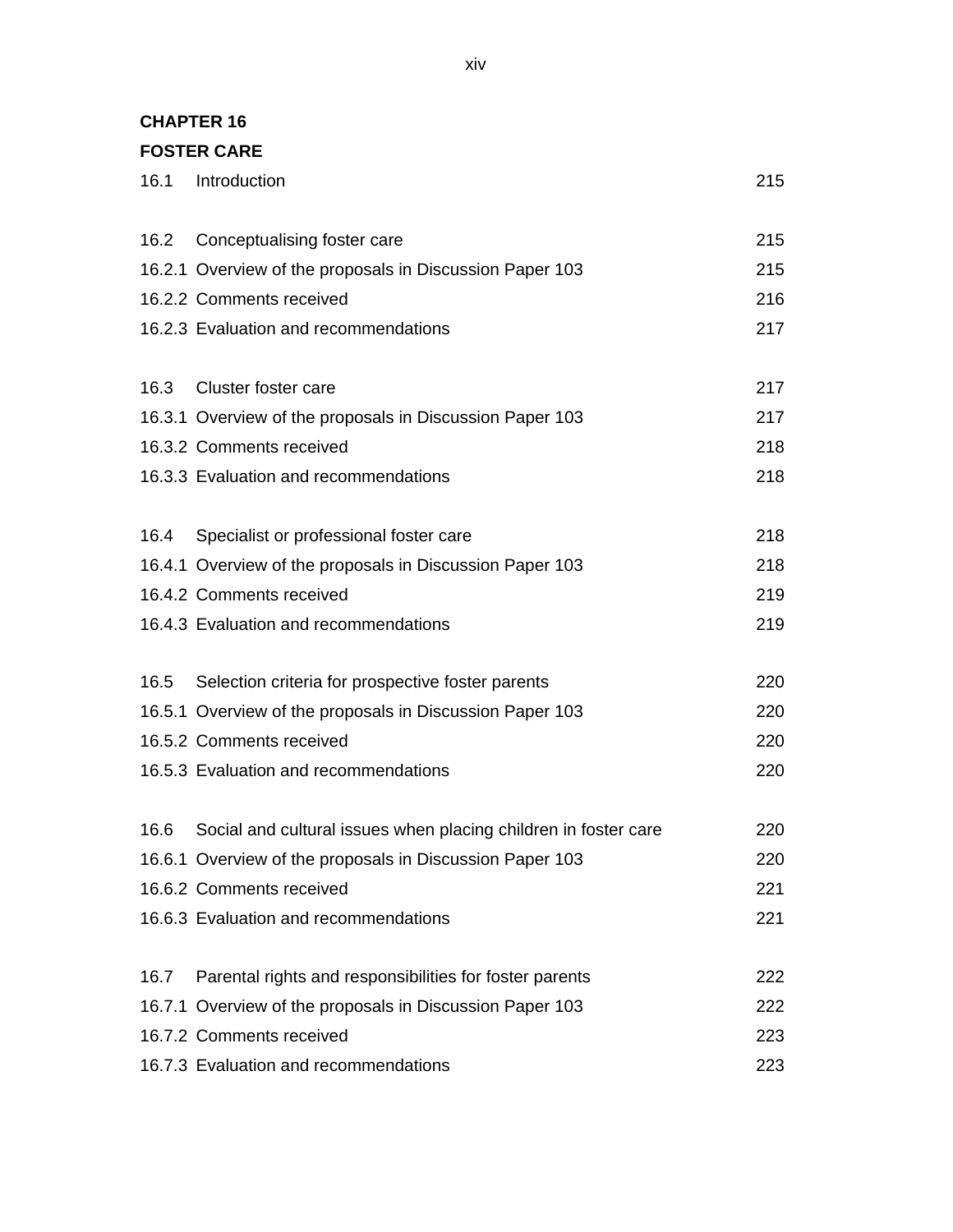| 16.8    | Termination of parental rights and responsibilities over certain children in foster |     |  |
|---------|-------------------------------------------------------------------------------------|-----|--|
|         | care                                                                                | 224 |  |
|         | 16.8.1 Overview of the proposals in Discussion Paper 103                            |     |  |
|         | 16.8.2 Comments received                                                            | 224 |  |
|         | 16.8.3 Evaluation and recommendations                                               | 225 |  |
| 16.9    | Reunification services and statutory supervision                                    | 225 |  |
|         | 16.9.1 Overview of the proposals in Discussion Paper 103                            | 225 |  |
|         | 16.9.2 Comments received                                                            | 226 |  |
|         | 16.9.3 Evaluation and recommendations                                               | 227 |  |
|         | 16.10 Duration and extension of foster care order                                   | 228 |  |
| 16.10.1 | Overview of the proposals in Discussion Paper 103                                   | 228 |  |
| 16.10.2 | <b>Comments received</b>                                                            | 229 |  |
| 16.10.3 | Evaluation and recommendations                                                      | 229 |  |
|         | 16.11 Rights of non-South African children to foster care grants                    | 230 |  |
| 16.11.1 | Overview of the proposals in Discussion Paper 103                                   | 230 |  |
| 16.11.2 | <b>Comments received</b>                                                            | 230 |  |
| 16.11.3 | Evaluation and recommendations                                                      | 230 |  |
|         | 16.12 Social security                                                               | 231 |  |
| 16.12.1 | Overview of the proposals in Discussion Paper 103                                   | 231 |  |
| 16.12.2 | <b>Comments received</b>                                                            | 232 |  |
|         | 16.12.3 Evaluation and recommendations                                              | 232 |  |
|         | <b>CHAPTER 17</b>                                                                   |     |  |
|         | ADOPTION AS A FORM OF SUBSTITUTE FAMILY CARE                                        |     |  |
| 17.1    | Introduction                                                                        | 233 |  |
|         | 17.2 Overview of the current law and the proposals in Discussion Paper 103          | 233 |  |
| 17.3    | Who may be adopted and by whom?                                                     | 233 |  |
|         | 17.3.1 Overview of the proposals in Discussion Paper 103                            | 235 |  |
|         | 17.3.2 Comments received                                                            | 237 |  |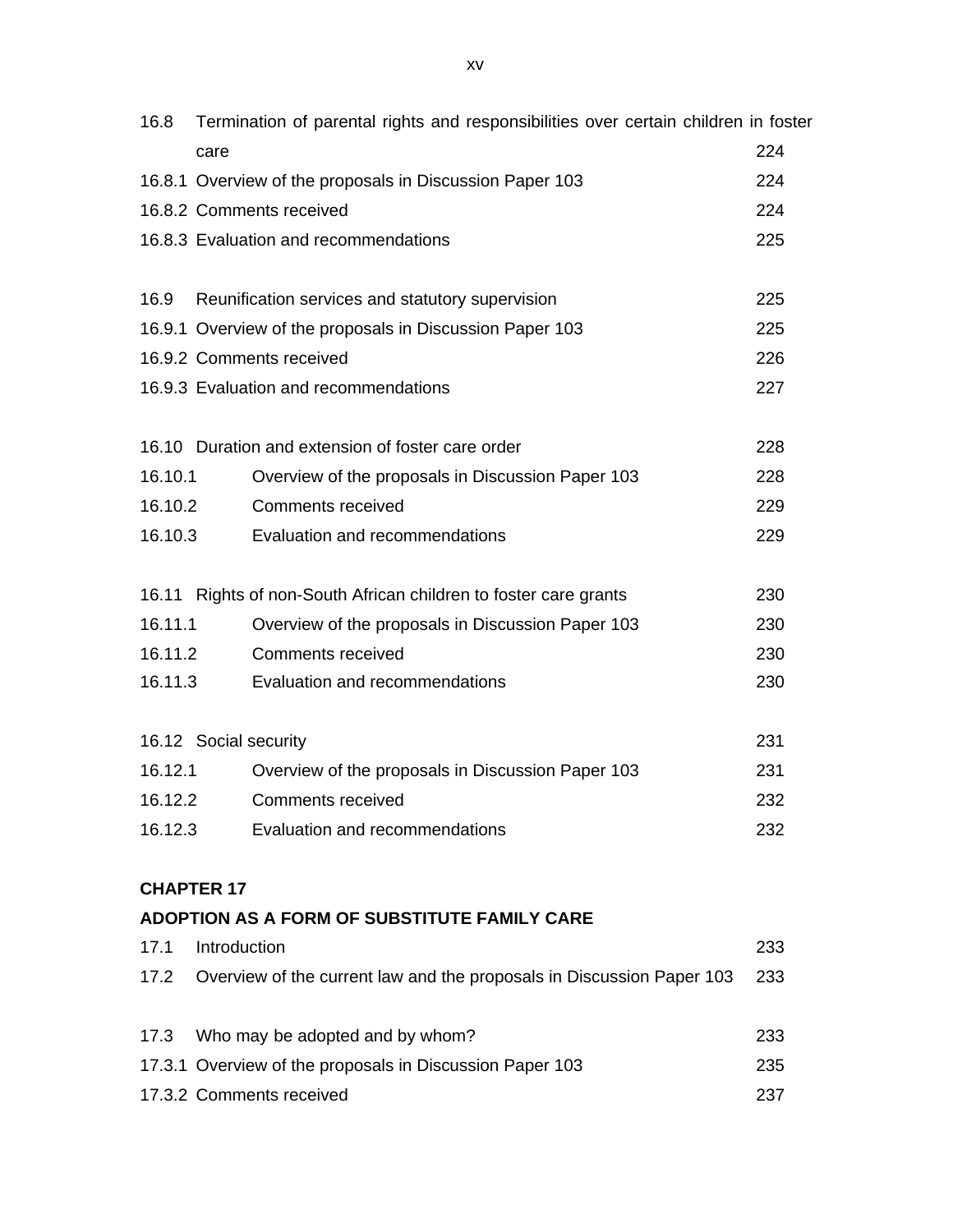|      | 17.3.3 Evaluation and recommendation                     | 237 |
|------|----------------------------------------------------------|-----|
| 17.4 | Consent to adoption                                      | 239 |
|      | 17.4.1 Overview of the proposals in Discussion Paper 103 | 243 |
|      | 17.4.2 Comments received                                 | 244 |
|      | 17.4.3 Evaluation and recommendations                    | 245 |
| 17.5 | Effect of an adoption                                    | 247 |
|      | 17.5.1 Overview of the proposals in Discussion Paper 103 | 248 |
|      | 17.5.2 Comments received                                 | 248 |
|      | 17.5.3 Evaluation and recommendation                     | 249 |
| 17.6 | Giving or receiving considerations for adoption          | 249 |
|      | 17.7 Subsidised adoption                                 | 250 |
|      | 17.8 Access to information                               | 251 |
|      | 17.9 Facilitating open adoptions                         | 251 |
|      | 17.10 Adoption services                                  | 253 |
|      | <b>CHAPTER 18</b>                                        |     |
|      | <b>RESIDENTIAL CARE</b>                                  |     |
| 18.1 | Introduction                                             | 254 |
|      | 18.1.1 Comments received                                 | 254 |
|      | 18.1.2 Evaluation of comments                            | 255 |
| 18.2 | Forms of residential care                                | 255 |
|      | 18.2.1 Comments received                                 | 255 |
|      | 18.2.2 Evaluation and recommendations                    | 256 |
| 18.3 | Regulation of residential care                           | 257 |
|      | 18.3.1 Comments received                                 | 257 |
|      | 18.3.2 Evaluation and recommendations                    | 258 |
| 18.4 | Human resources                                          | 258 |
|      | 18.4.1 Comments received                                 | 259 |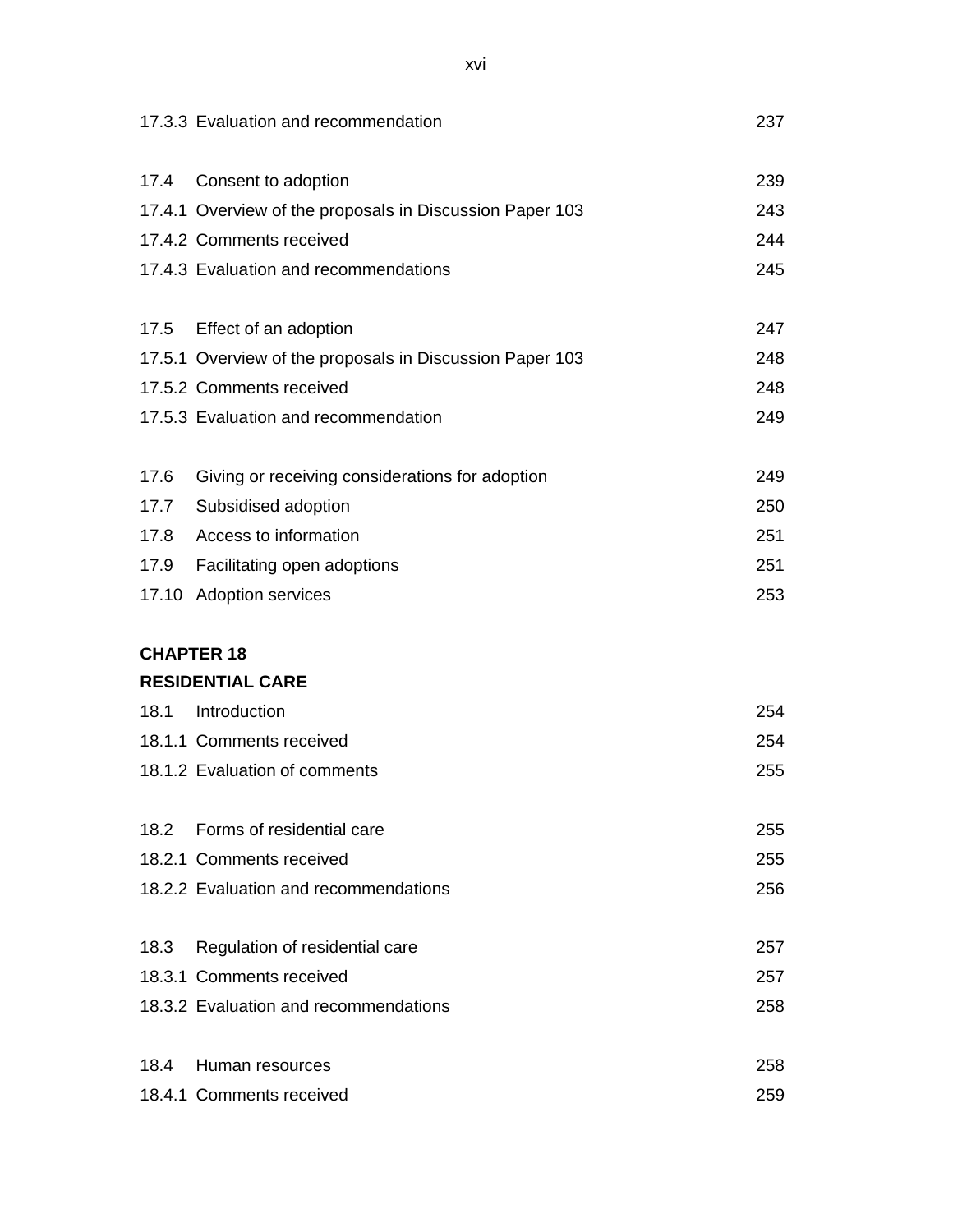|          | 18.4.2 Evaluation and recommendations            | 259 |
|----------|--------------------------------------------------|-----|
| 18.5     | Registration and classification                  | 261 |
|          | 18.5.1 Comments received                         | 261 |
|          | 18.5.2 Evaluation and recommendations            | 261 |
| 18.6     | Programmes                                       | 264 |
|          | 18.6.1 Comments received                         | 264 |
|          | 18.6.2 Evaluation and recommendations            | 265 |
|          | 18.7 Geographical location and size              | 265 |
|          | 18.7.1 Evaluation and recommendations            | 265 |
|          | 18.8 Procedures                                  | 266 |
|          | 18.8.1 Designation                               | 266 |
| 18.8.1.1 | <b>Comments received</b>                         | 266 |
|          | 18.8.1.2 Evaluation and recommendations          | 267 |
|          | 18.8.2 Duration of orders                        | 267 |
| 18.8.2.1 | <b>Comments received</b>                         | 267 |
|          | 18.8.2.2 Evaluation and recommendations          | 268 |
|          | 18.8.3 Appeals from the children's court         | 270 |
|          | 18.8.3.1 Comments received                       | 270 |
|          | 18.8.3.2 Evaluation and recommendations          | 270 |
|          | 18.8.4 Release of a child at the age of 18 years | 271 |
| 18.8.4.1 | Evaluation and recommendations                   | 271 |
|          | 18.8.5 Discharge                                 | 271 |
| 18.8.5.1 | <b>Comments received</b>                         | 272 |
|          | 18.8.5.2 Evaluation and recommendations          | 272 |
|          |                                                  |     |

18.8.6 Children who abscond 272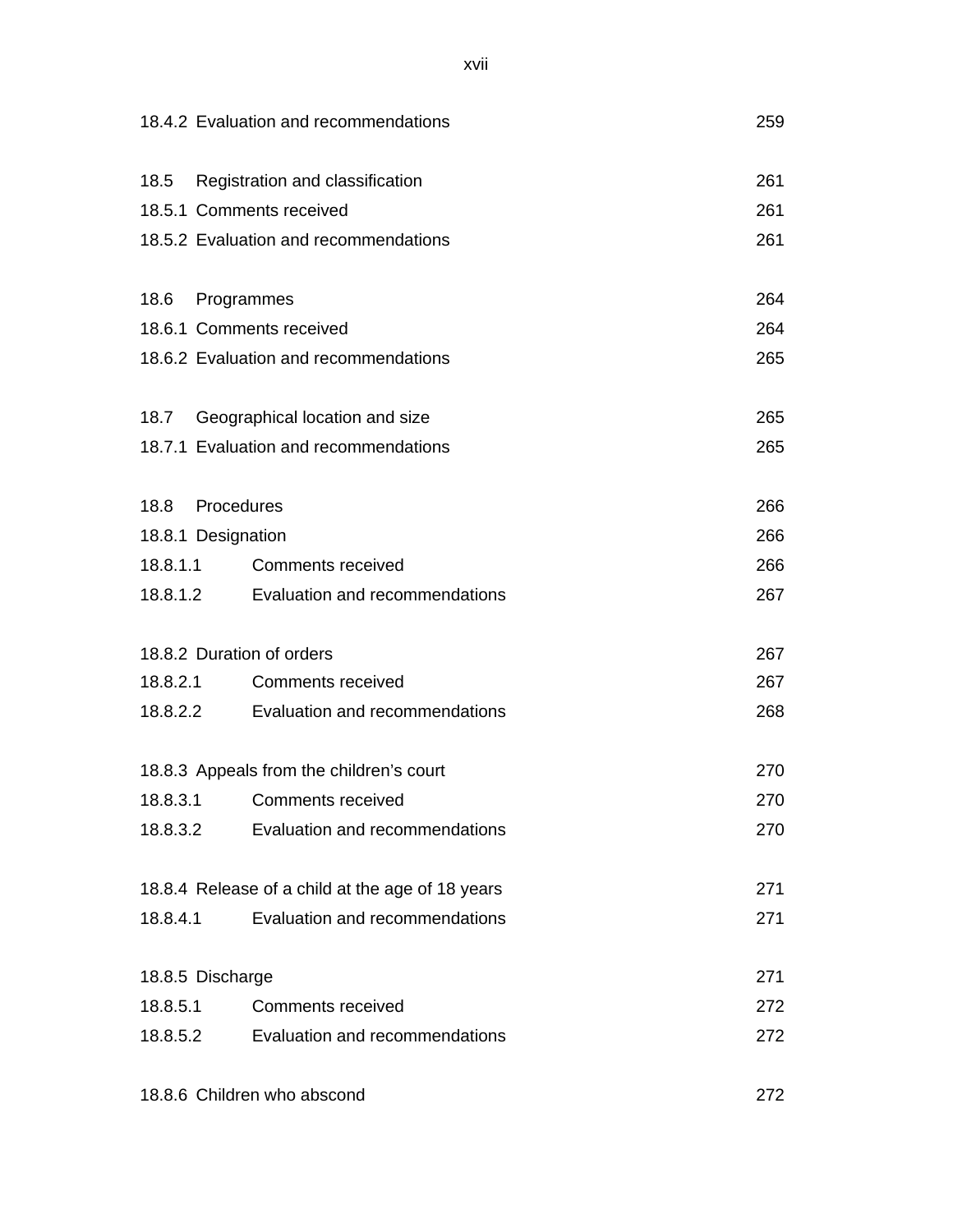xviii

|          |                   | <b>CHILDREN - THE INTERNATIONAL DIMENSIONS</b>                    |     |
|----------|-------------------|-------------------------------------------------------------------|-----|
|          | <b>CHAPTER 21</b> |                                                                   |     |
|          |                   | 20.4 Evaluation and recommendations                               | 285 |
|          |                   | 20.3 Comments received                                            | 285 |
| 20.2     |                   | Overview of the proposals in Discussion Paper 103                 | 283 |
| 20.1     | Introduction      |                                                                   | 283 |
|          |                   | <b>CUSTOMARY LAW AFFECTING CHILDREN</b>                           |     |
|          | <b>CHAPTER 20</b> |                                                                   |     |
|          |                   |                                                                   |     |
|          |                   | 19.3 Evaluation and recommendations                               | 281 |
|          |                   | 19.2 Comments received                                            | 281 |
| 19.1     | Introduction      |                                                                   | 281 |
|          | <b>CHAPTER 19</b> | <b>RELIGIOUS LAWS AFFECTING CHILDREN</b>                          |     |
|          |                   |                                                                   |     |
|          |                   | 18.11.2 Evaluation and recommendations                            | 279 |
|          | 18.11.1           | <b>Comments received</b>                                          | 279 |
|          |                   | 18.11 Funding of residential care                                 | 279 |
|          |                   |                                                                   |     |
|          |                   | 18.10.2 Evaluation and recommendations                            | 278 |
| 18.10.1  |                   | <b>Comments received</b>                                          | 276 |
|          |                   | 18.10 Minimum standards and quality assurance in residential care | 275 |
|          |                   | 18.9.1 Evaluation and recommendations                             | 275 |
| 18.9     |                   | Right to care and protection in residential care facilities       | 274 |
|          |                   | 18.8.7.2 Evaluation and recommendations                           | 274 |
|          | 18.8.7.1          | Comments received                                                 | 273 |
|          |                   | 18.8.7 Administrative transfers                                   | 273 |
|          |                   |                                                                   |     |
|          |                   | 18.8.6.2 Evaluation and recommendations                           | 273 |
| 18.8.6.1 |                   | <b>Comments received</b>                                          | 272 |

| 21.1 Introduction |  |
|-------------------|--|
|                   |  |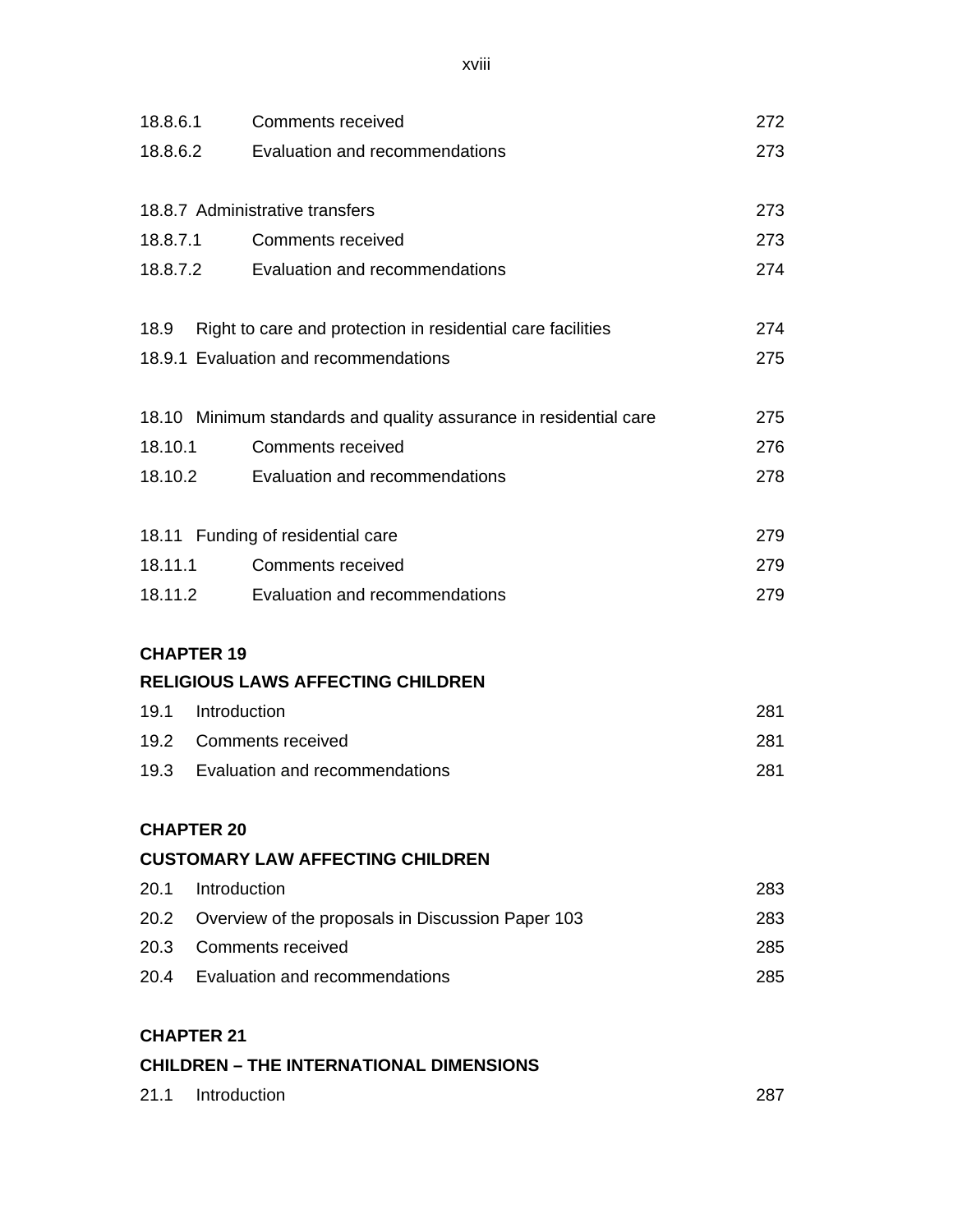|      | 21.2 Inter-country adoptions                             | 287 |
|------|----------------------------------------------------------|-----|
|      | 21.2.1 Comments received                                 | 288 |
|      | 21.2.2 Evaluation and recommendations                    | 288 |
|      |                                                          |     |
|      | 21.3 International child abduction                       | 289 |
|      | 21.3.1 Comments received                                 | 290 |
|      | 21.3.2 Evaluation and recommendations                    | 290 |
|      |                                                          |     |
|      | 21.4 Refugee and undocumented immigrant children         | 292 |
|      | 21.4.1 Overview of the proposals in Discussion Paper 103 | 292 |
|      | 21.4.2 Comments received                                 | 293 |
|      | 21.4.3 Evaluation and recommendations                    | 293 |
|      |                                                          |     |
| 21.5 | Trafficking of children across borders                   | 294 |
|      | 21.5.1 Comments received                                 | 294 |
|      | 21.5.2 Evaluation and recommendations                    | 294 |

## **CHAPTER 22**

#### **A NEW COURT STRUCTURE FOR SERVING THE NEEDS OF CHILDREN**

| 22.1 Introduction                   | 296 |
|-------------------------------------|-----|
| 22.2 Comments received              | 296 |
| 22.3 Evaluation and recommendations | 303 |

## **CHAPTER 23**

# **MONITORING THE IMPLEMENTATION OF THE NEW CHILD CARE LEGISLATION**

| 23.1 Introduction                                      | 311 |
|--------------------------------------------------------|-----|
| 23.2 Overview of the proposals in Discussion Paper 103 | 311 |
| 23.3 Comments received                                 | 313 |
| 23.4 Evaluation and recommendations                    | 314 |

#### **CHAPTER 24**

### **GRANTS AND SOCIAL SECURITY FOR CHILDREN**

| 24.1<br>Introduction | 316 |
|----------------------|-----|
|----------------------|-----|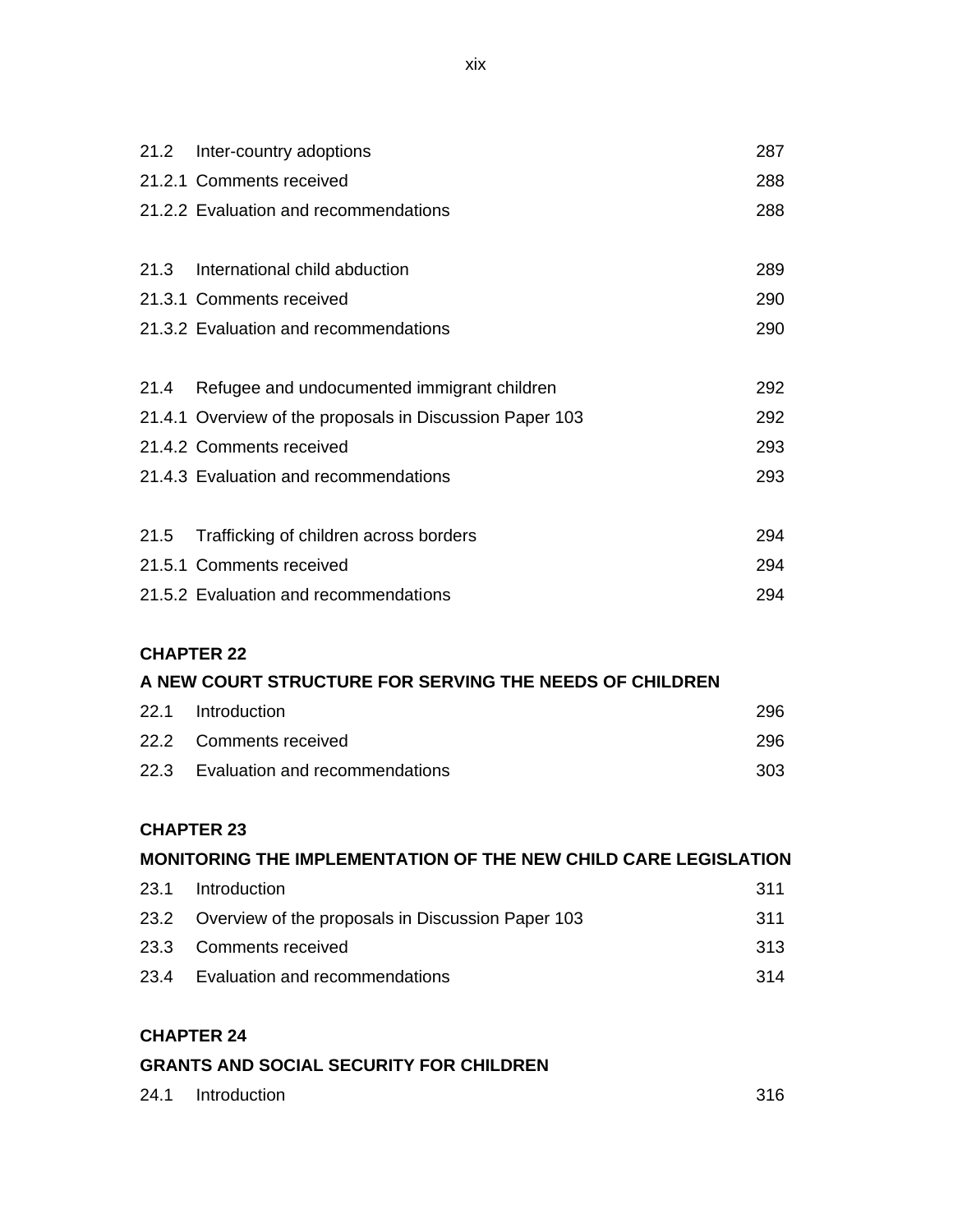| 24.2 | Overview of the current law                                                  | 316 |
|------|------------------------------------------------------------------------------|-----|
| 24.3 | Overview of the proposals in Discussion Paper 103                            | 318 |
| 24.4 | Comments received                                                            | 320 |
| 24.5 | The report of the Committee of Inquiry into a Comprehensive System of Social |     |
|      | Security for Children (the Taylor Committee report)                          | 324 |
| 24.6 | Evaluation and recommendations                                               | 332 |
|      |                                                                              |     |

# **ANNEXURE A: LIST OF RESPONDENTS TO DISCUSSION PAPER 103**

**ANNEXURE B: LIST OF WORKSHOPS HELD AND CONFERENCES ATTENDED**

**ANNEXURE C: BILL**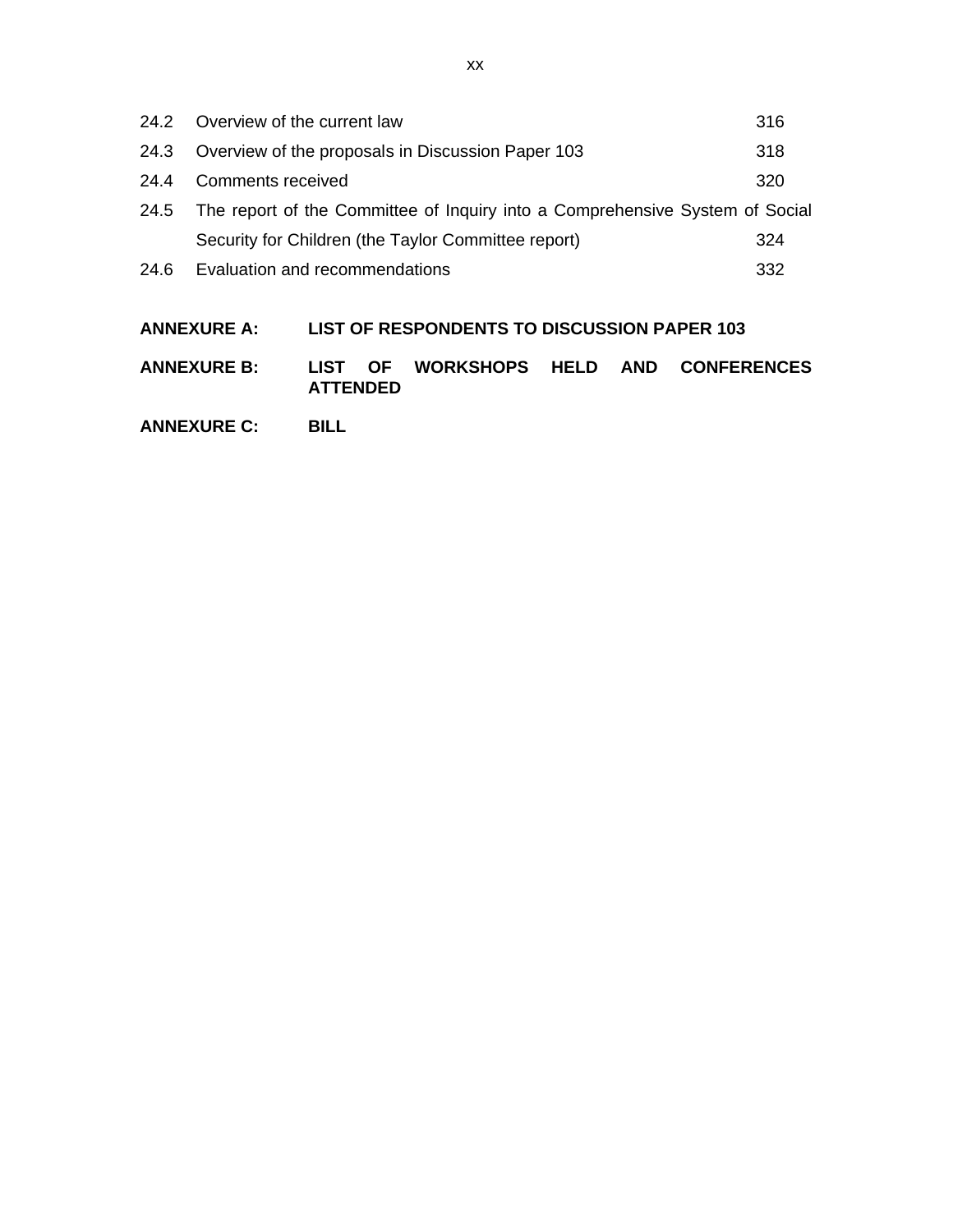#### **LIST OF SOURCES**

Australian Law Reform Commission, Report 84 **Seen and heard: priority for children in the legal process** 1997.

Barnard, Cronjé and Olivier **South African Law of Persons and Family Law** (3rd edition) Durban: Butterworths 1994.

Barnes–September Rose, Mayne Anne and Brown-Adam Ingrid (eds) **The National Consultative Conference against the Sexual Exploitation of children** 16 – 18 March 1999, section III.

Bartholdson \_rjan **Corporal punishment of children and change of attitudes – a cross cultural study** 2001.

Baumrind D, Larzelere R E and Cowan P A 'Ordinary physical punishment: Is it harmful? Comment on Gershoff (2002)' (2002) 128(4) **Psychological Bulletin** 580 – 589.

Bitensky SH 'Spare the rod, embrace our humanity: Toward a new legal regime prohibiting corporal punishment of children' (1998) 31 **University of Michigan Journal of Law Reform** 353 – 474.

Children's Institute, UCT 'Policy summary of the Report of the Committee of Inquiry into a Comprehensive Social Security System for South Africa' June 2002, compiled for ACCESS.

Cooper, DM and Ball, D **Social Work and Child Abuse** London: BASW 1987.

Copeland P 'Recommendation: Ban on solvents to minors' Legal Resource Centre.

Corby >Alternative Theory Bases in Child Abuse and Neglect= in Stainton Rogers et al (ed) **Child Abuse and Neglect - Facing the Challenge** London: Open University 1989.

'Corporal punishment, physical abuse, and the burden of proof: Reply to Baumrind, Larzelere, and Cowan (2002), Holden (2002), and Parke (2002)' (2002) 128(4) **Psychological Bulletin** 602 – 611.

Davel C J and Jordaan R A 'Het die kind se belange uiteindelik geseëvier?' 1997 **De Jure** 330.

Deisz et al 'Reasonable cause: a qualitative study of mandated reporting' 1996 20(4) **Child Abuse and Neglect** 276.

Department of Education **White Paper 6 on Special Needs Education** July 2001.

Department of Health **National Policy on testing for HIV** (unpublished – latest draft received from the Department of Health on 2 July 2001).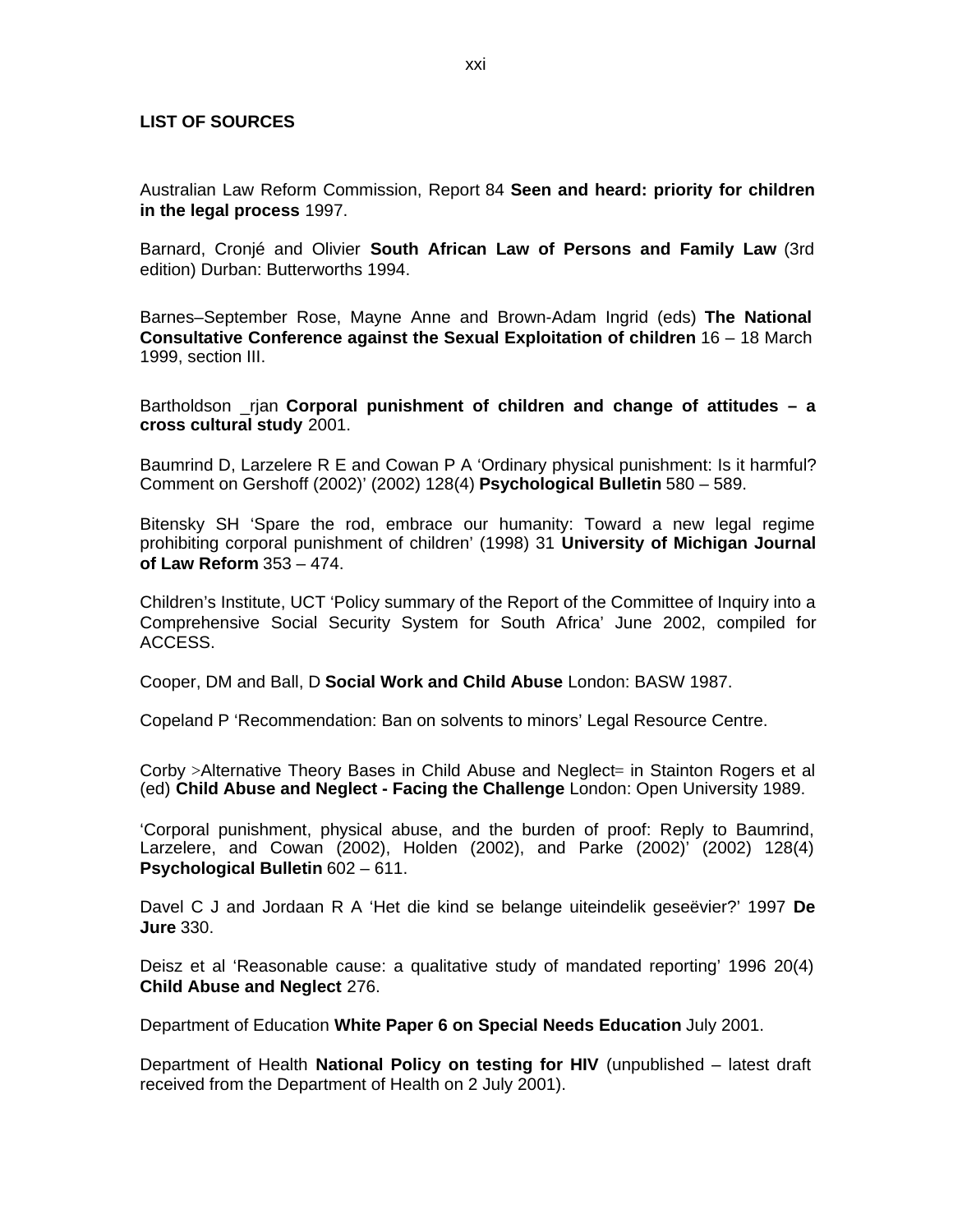Department of Social Development inputs to yearbook 2001/2002: Internet www.welfare.gov.za

Department of Social Welfare **Strategic Directions** (post-election briefing paper) 1996.

Department of Welfare **Financing Policy: Developmental Social Welfare Services** March 1999.

Department of Welfare **Project Go - Programme of Action** December, 1998.

Department of Welfare **Report of the Lund Committee on Child and Family Support** 1996.

Dickey Anthony **Family Law** (third edition) Sydney: LBC Information Services 1997.

Dingwall >Labelling children as abused or neglected' in Stainton Rogers et al (ed) **Child Abuse and Neglect - Facing the Challenge** London: Open University 1989.

Durrant J E 'Evaluating the success of Sweden's corporal punishment ban' (1999) 23 **Child Abuse and Neglect** 435 – 448.

Durrant J E 'Trends in youth crime and well-being since the abolition of corporal punishment in Sweden' (1999) 31 **Youth and Society** 437 – 455.

Eekelaar John and Nhlapo Thandabantu (eds) **The Changing Family: International Perspectives on the Family and Family Law** Oxford, England: Hart Publishing 1998.

EPOCH-USA **Legal reforms: Corporal punishment of children in the family** 2000, Internet <http://www.stophitting.com/legalreform.php> .

Fairall Shirley 'Who's the boss?' **Fair Lady** 25 April 2001, p. 71

Faller K **Child Sexual Abuse - an Interdisciplinary Manual for Diagnosis, Case Management and Treatment** London: Macmillan 1989.

'Family Courts: A Cinderella condemned to cinders?' (2002) 1:7 **Bulletin**, Centre for Applied Legal Studies.

**Final Report (1994) of the Goldstone Commission of inquiry regarding the prevention of public violence and intimidation.**

**Final Report (1997) of the Royal Commission on Human Relationships** (Vol 4, par2, p. 98), quoted by Dickey **Family Law** (third edition) Sydney: LBC Information Services 1997.

Gershoff E T 'Corporal punishment by parents and associated child behaviors and experiences: A meta-analytical and theoretical review' (2002) 128(4) **Psychological Bulletin** 539 -579.

Gorenberg Carol A 'Fathers' rights vs. children's best interests: Establishing a predictable standard for California adoption disputes' (1997) Vol. 31 No. 2 **Family Law Quarterly**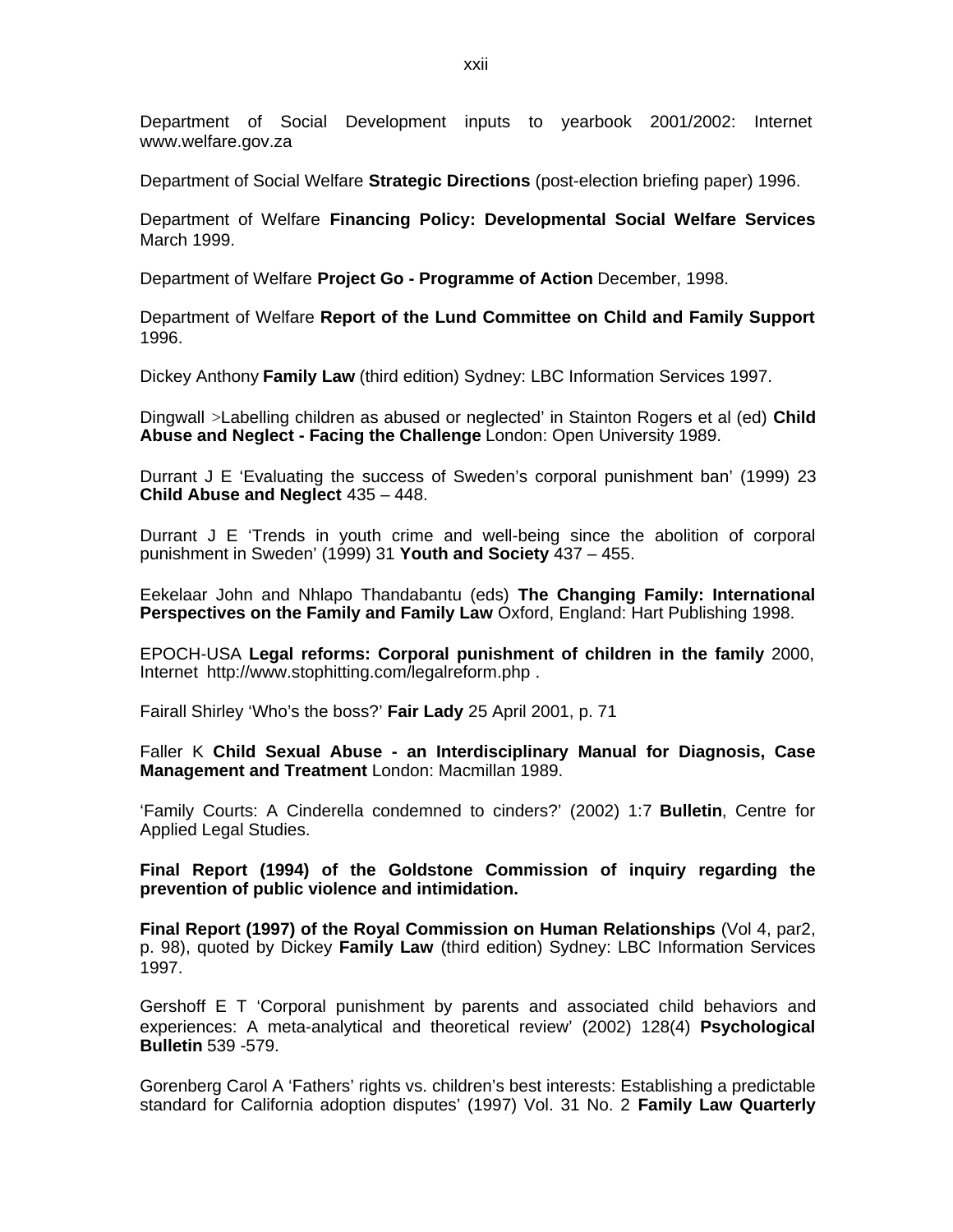169.

Guide to Adoption Practice.

Hague Convention on the Civil Aspects of International Child Abduction, 1980.

Hague Convention on Protection of Children and Cooperation in respect of Inter-country Adoptions, 1993.

Hahlo and Kahn **The Union of South Africa: The Development of its Laws and Constitution** Cape Town: Stevens 1960.

Heaton J 'The relevance of race and classification in terms of the Population Registration Act 30 of 1950 for adoption in South Africa' (1989) 106 **South African Law Journal** 713.

Holden G W 'Perspectives on the effects of corporal punishment: Comment on Gershoff (2002)' (2002) 128(4) **Psychological Bulletin** 590 – 595.

Human Sciences Research Council **Key findings of Nelson Mandela/HSRC study on HIV/AIDS** 2002.

Hutchison E D 'Mandatory reporting laws: Child protective case finding gone awry?' (January 1993) Vol.38 No.1 **Social Work** 57.

IMC **Minimum Standards: South African Child and Youth Care System** May 1998.

John B 'Prejudice passed off as screening' (February / March 2000) **ChildrenFIRST** 9.

Jordaan R A and Davel C J 'Die Fraser trilogie' 1997 **De Jure** 394.

Joubert D J 'Interracial adoptions: Can we learn from the Americans?' (1993) 110 **South African Law Journal** 726.

Lind Graig >Sexual orientation, family law and the transitional Constitution= (1995) 112 **South African Law Journal** 481.

Litchman Lori 'Pennsylvania High Court OKs Second-Parent Adoption' (21 August 2002) <http://www.law.com/servlet/C.../View&c=LawArticle&cid=1029689036632&t=LawArticl> Accessed on 26 August 2002.

Loney M >Child Abuse in a Social Context' in Stainton Rogers et al (ed) **Child Abuse and Neglect -Facing the Challenge** London: Open University 1989.

Lynch M, 2000: Keynote address, ISPCAN Congress, Durban.

Matshekga J 'Toothless bulldogs? The Human Rights Commissions of Uganda and South Africa: A comparative study of their independence' (2002) **African Human Rights Law Journal** 68.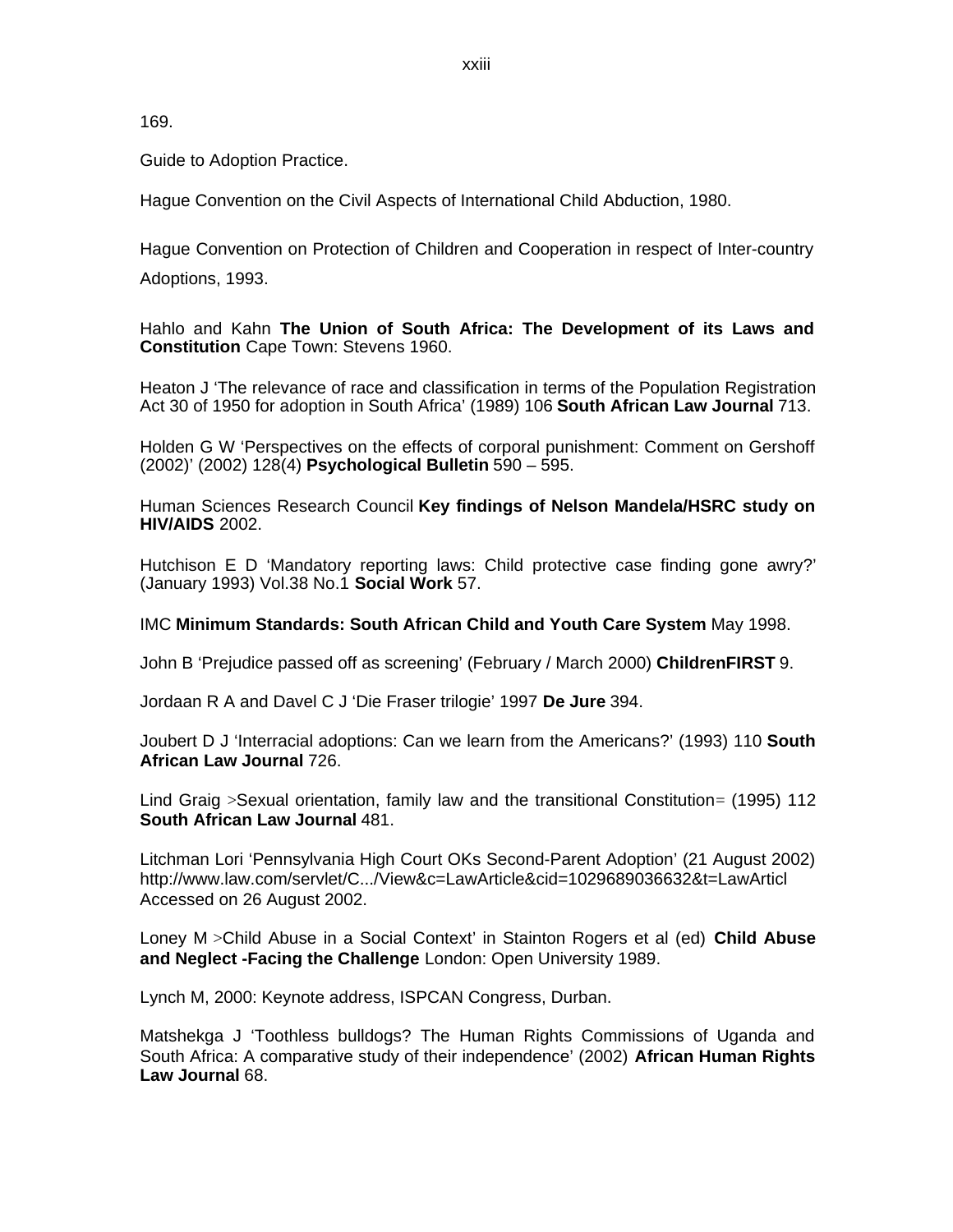Ministry of Health and Social Affairs **Sweden Ending corporal punishment: Swedish experience of efforts to prevent all forms of violence against children – and the results** 2001.

Mohamed Paleker 'Mountains promised, molehills delivered – mediation in the Family Court' (2002) Vol. 10(1) **Juta's Business Law** 13.

Molo Songololo **The trafficking of Children for Purposes of Sexual Exploitation – South Africa** August 2000.

Mosikatsana Tshepo 'Comment on The Adoption by K and B, Re (1995) 31 CRR (2D) 151 (Ont Prov Div)' (1996) 12 **South African Journal on Human Rights** 582.

Motsikatsana T 'Examining class and racial bias in the adoption process and the viability of transracial adoptions as a policy preference: A further reply to Professors Joubert, Pakati and Zaal' (1997) 13 **South African Journal on Human Rights** 602.

Motsikatsana T 'Transracial adoptions: Are we learning the right lessons from the Americans and Canadians? - A reply to Professors Joubert and Zaal' (1995) 112 **South African Law Journal** 606.

Motsikatsana T L 'Is papa a rolling stone? The unwed father and his child in South African law - A comment on Fraser v Naudé' (1996) 29 **Comparative and International Law Journal of South Africa** 154.

Muller and Rencken-Wentzel **Suggested changes to the laws affecting children: Separation and Divorce** February 2002.

National Coalition for Child Protection Reform, 2000: Issue Paper 6 - **Child Abuse and Poverty**: [http://www.ncccpr/org/newissues.html.](http://www.ncccpr/org/newissues.html)

National Committee on Child Abuse and Neglect **Proposed National Strategy on Child Abuse and Neglect** Pretoria: Department of Welfare, 1996.

New Zealand Law Commission **Preliminary Paper 47: Family Court Dispute Resolution** (2002).

Parke R D 'Punishment revisited – Science, values, and the right question: Comment on Gershoff (2002)' (2002) 128(4) **Psychological Bulletin** 596 – 601.

Parton N **The Politics of Child Abuse** London: MacMillan 1985.

Porteus K, Vally S and Ruth T 'Alternatives to corporal punishment – Growing discipline and respect in our classrooms' **Wits Education Policy Unit** 2001.

**Report on Children's Rights (2002)**, Community Law Centre, University of the Western Cape.

**Report on the Access Child Participation Process (2002)**, Alliance for Children's Entitlement to Social Security.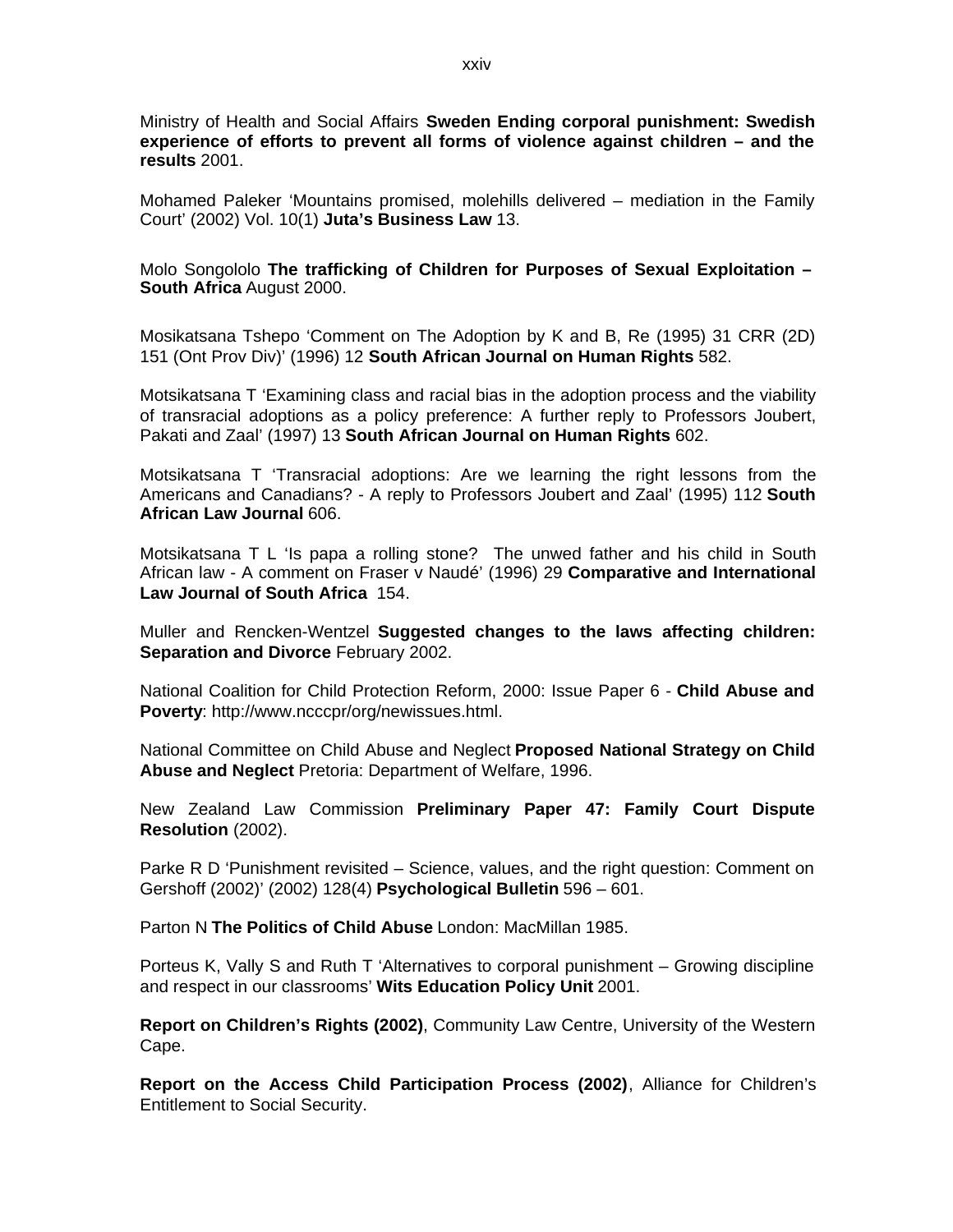**Research highlights of the latest MRC Annual Report (19 September 2002)**, Medical Research Council of South Africa.

Robinson J A 'An introduction to the international law on the rights of the child relating to the parent-child relationship' (2002) Vol. 13(2) **Stellenbosch LR** 309.

Save the Children **Sweden Ending corporal punishment of children – Making it happen** 2001.

Singh Divya 'Adoption of children born out of wedlock' (1996) 29 **De Jure** 305.

Sloth-Nielsen J and Van Heerden B 'The constitutional family: developments in South African Family Law jurisprudence under the 1996 Constitution' (2002), (unpublished).

South African Law Commission **Report on Surrogate Motherhood** (Project 65) 1993.

South African Law Commission **Report on the Investigation into the Legal Position of Illegitimate Children** Project 38 October 1985.

**Transforming the present – Protecting the future: Draft Consolidated Report of the Committee of Inquiry into a comprehensive system of Social Security for South Africa** March 2002, Internet: www.socdev.gov.za

UN Protocol to Prevent, Suppress and Punish Trafficking in Persons, Especially Women and Children, Supplementing the UN Convention against Trans-national Organised Crime, 2000.

Van der Linde A and Labuschagne J M T 'Strafregtelike aanspreeklikheid weens die skending van 'n omgangsreg van 'n ouer met sy / haar kind deur die ander ouer' (2001) Vol. 22(1) **Obiter** 153.

Van der Vyver and Joubert **Persone- en Familiereg** (2nd edition) Cape Town: Juta 1985.

Van Heerden et al **Boberg's Law of Persons and the Family** (2nd edition) Kenwyn: Juta and Co. 1999.

Warner J and Hansen D 'The identification and reporting of physical abuse by physicians: a review and implications for research' (1994)18 **Child Abuse and Neglect** 11-25.

Zaal N 'Avoiding the best interests of the child: Race-matching and the Child Care Act 74 of 1983' (1994) 10 **South African Journal on Human Rights** 372.

Zaal N and Matthias C 'Local government and the provision of child care services: An essential area for legislative reform' (2002) 119:1 **South African Law Journal** 138.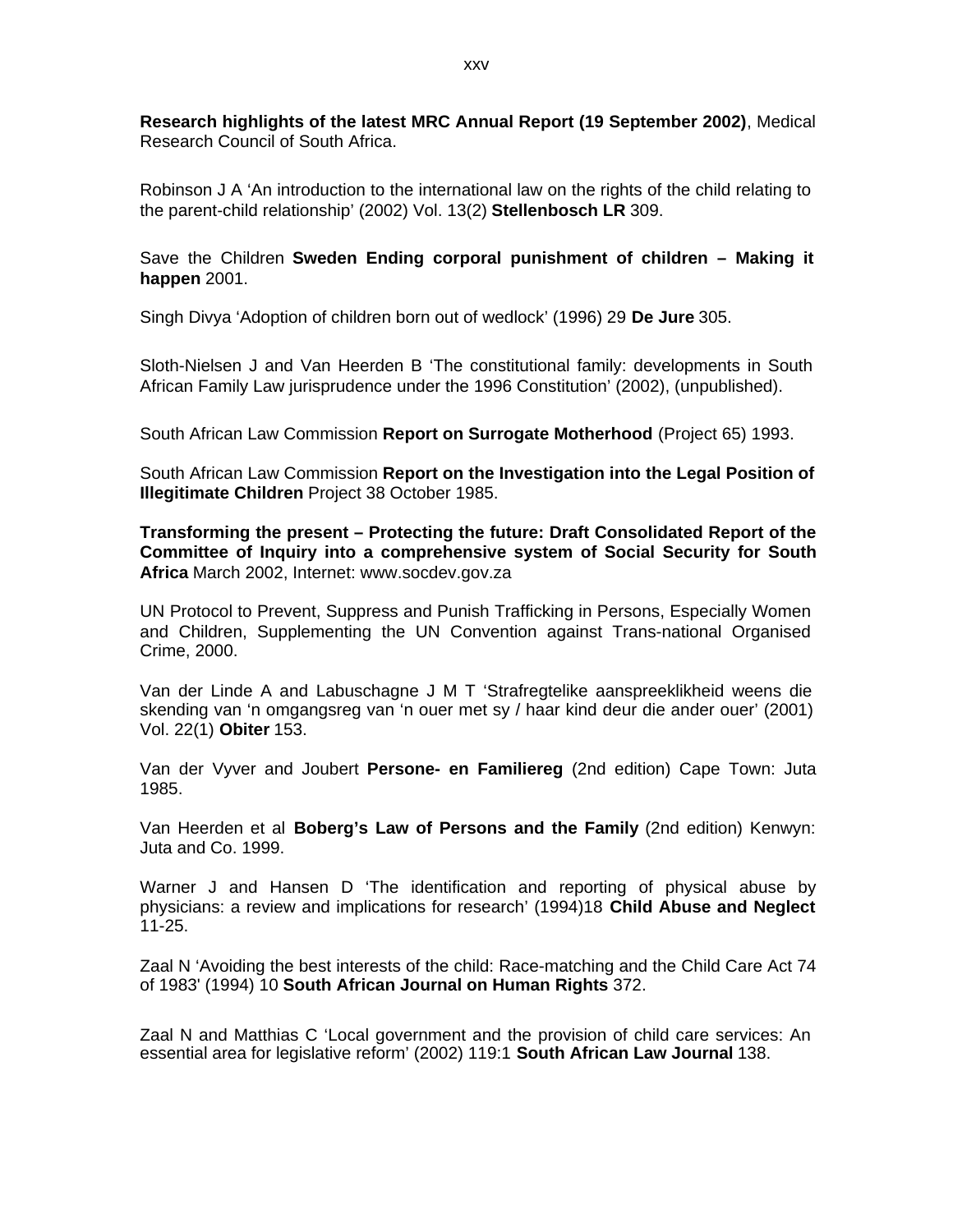#### **TABLE OF CASES**

**C v Commissioner of Child Welfare, Wynberg** 1970 2 SA 76 (C).

**Canadian Foundation for Children, Youth and the Law and the Attorney General v The Canadian Teachers' Federation, the Coalition for Family Autonomy and the Ontario Association of Children's Aid Societies** case no C34794/2002.

**Christian Lawyers Association of S A v Minister of Health**1998 4 SA 1113 (T).

**Cohen v Minister for the Interior** 1942 TPD 151.

**Constantia Versekeringsmaatskappy v Victor** 1986 1 SA 601 (A).

**Dawood and another v Minister of Home Affairs and others; Shalabi and another v Minister of Home Affairs and others; Thomas and another v Minister of Home Affairs and others** 2000 3 SA 936 (CC); 2000 (8) BCLR 837 (CC).

**De Vos** case, Case no. 23704/2001, judgment delivered on 09/2001 (TPD).

**Dunsterville v Dunsterville** 1946 NDP 594.

**Fortune v Fortune** 1995 3 SA 348 (A).

**Fraser v Children's Court, Pretoria North** 1997 2 SA 261 (CC).

**Government of the Republic of South Africa v Grootboom and others** 2000 (11) BCLR 1169 (CC); 2001 1 SA 46 (CC).

**Kemp v Kemp** 1958 3 SA 736 (D).

**Minister for Welfare and Population Development v Fitzpatrick and others** 2000 (3) SA 422 (CC).

**Mohaud v Mohaud** 1964 4 SA 348 (T).

**Napolitano v Commissioner of Child Welfare, Johannesburg** 1965 1 SA 742 (A).

**National Coalition for Gay and Lesbian Equality and others v Minister of Home Affairs and others** 2000 2 SA 1 (CC); 2000 (1) BCLR 39 (CC).

**Re J (an infant)** 1981 2 SA 330 (Z).

**Satchwell** case Case CCT 45/01, decided on 25 July 2002.

**Schwartz v Schwartz** 1984 4 SA 467 (A).

**Sonderup v Tondelli and another** 2001 1 SA 1171 (CC).

**SW v F** 1997 1 SA 796 (O).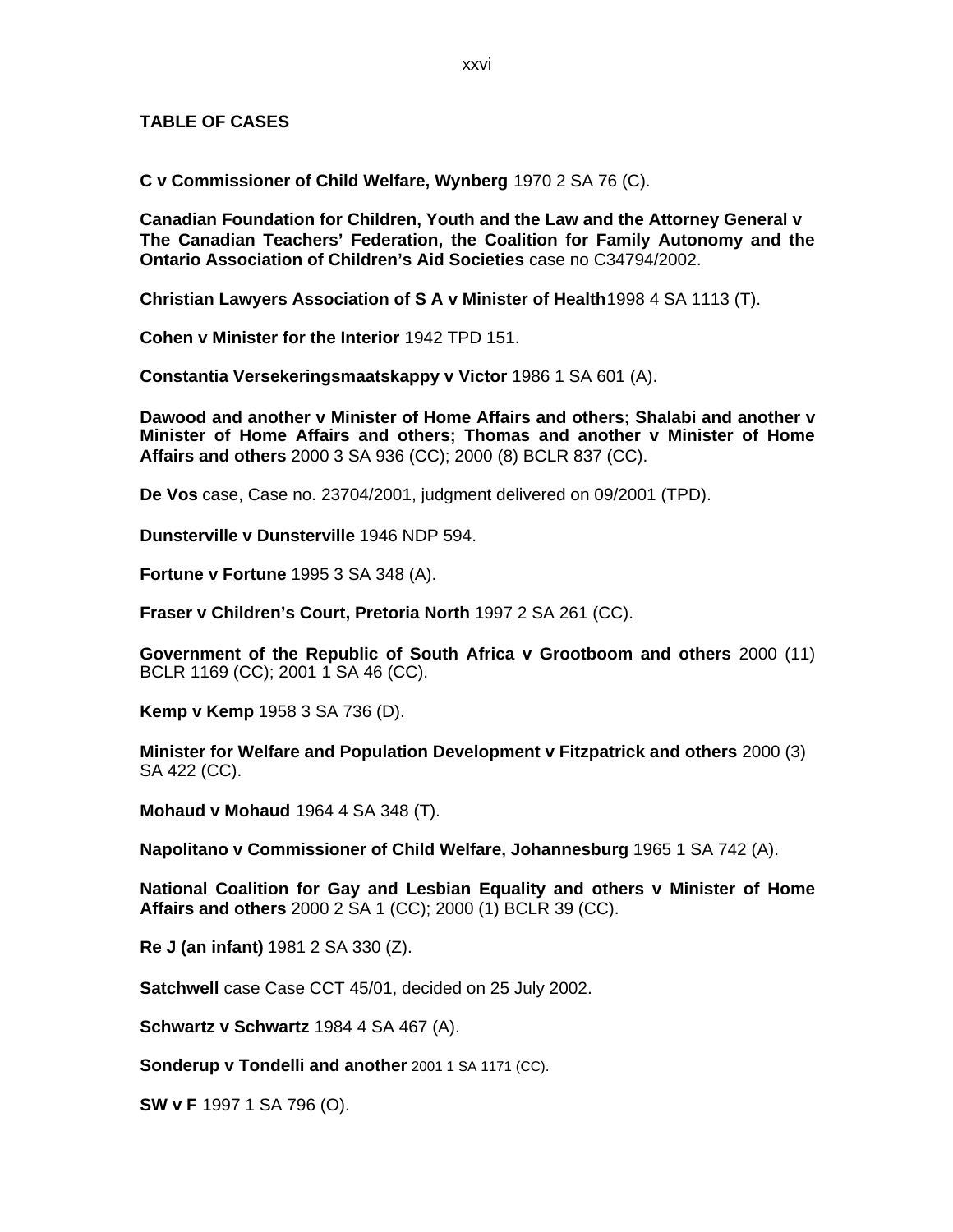**Tabb v Tabb** 1909 TS 1033.

**V v V** 1998 4 SA 169 (C).

**Van der Linde v Van der Linde** 1996 3 SA 509 (O).

**Van Rooyen v Van Staden** 1984 1 SA 800 (T).

**Venter v Die Meester** 1971 4 SA 482 (T).

**Y v Acting Commissioner of Child Welfare, Roodepoort** 1982 4 SA 112 (T).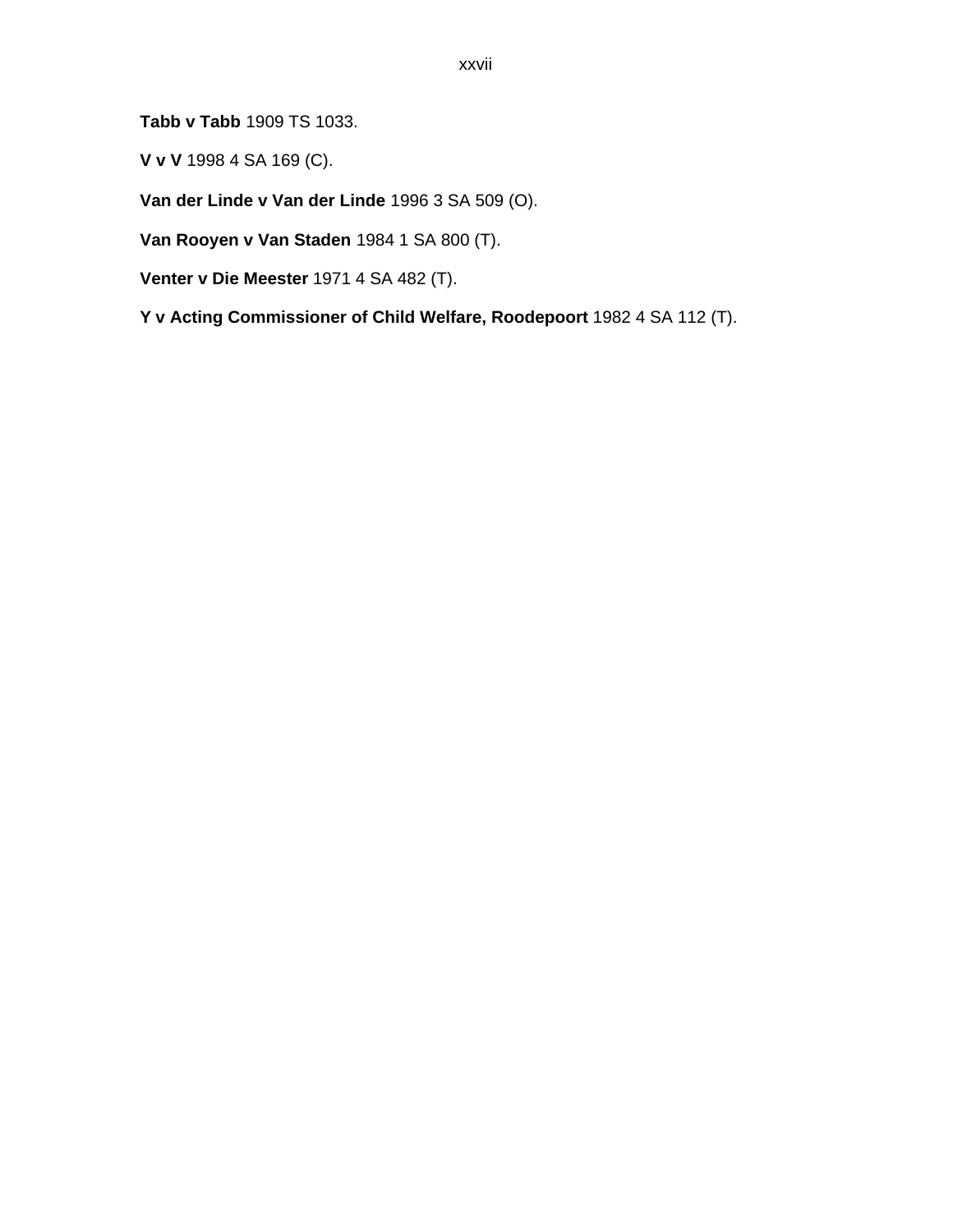xxviii

#### **SELECT LEGISLATION**

Adoption Matters Amendment Act, Act No. 56 of 1998.

Age of Majority Act, Act No.57 of 1972.

Application of Health Standards in Traditional Circumcision Act, 2001 (Eastern Cape).

Basic Conditions of Employment Act, Act No.75 of 1997.

Births and Deaths Registration Act, Act No.51 of 1992.

Births and Deaths Registration Amendment Bill 53 of 2001.

Broadcasting Act, Act No.4 of 1999.

Child Care Act, Act No.74 of 1983.

Child Care Amendment Act, Act No.86 of 1991.

Children's Status Act, Act No. 82 of 1987.

Choice on Termination of Pregnancy Act, Act No.92 of 1996.

Constitution of the Republic of South Africa, Act No.108 of 1996.

Criminal Procedure Act, Act No.51 of 1977.

Divorce Act, Act No.70 of 1979.

Domestic Violence Act, Act No.116 of 1998.

Drugs and Drug Trafficking Act, Act No. 140 of 1992.

Film and Publications Act, Act No. 65 of 1996.

General Law Further Amendment Act, Act No. 93 of 1962.

Ghana: The Children's Act, Act No.560 of 1998.

Guardianship Act, Act No.192 of 1993.

Hague Convention on the Civil Aspects of International Child Abduction Act, Act No. 72 of 1996.

Immigration Bill 2000.

Independent Broadcasting Authority Act, Act No.153 of 1993.

Independent Communications Authority of South Africa Act, Act No.13 of 2000.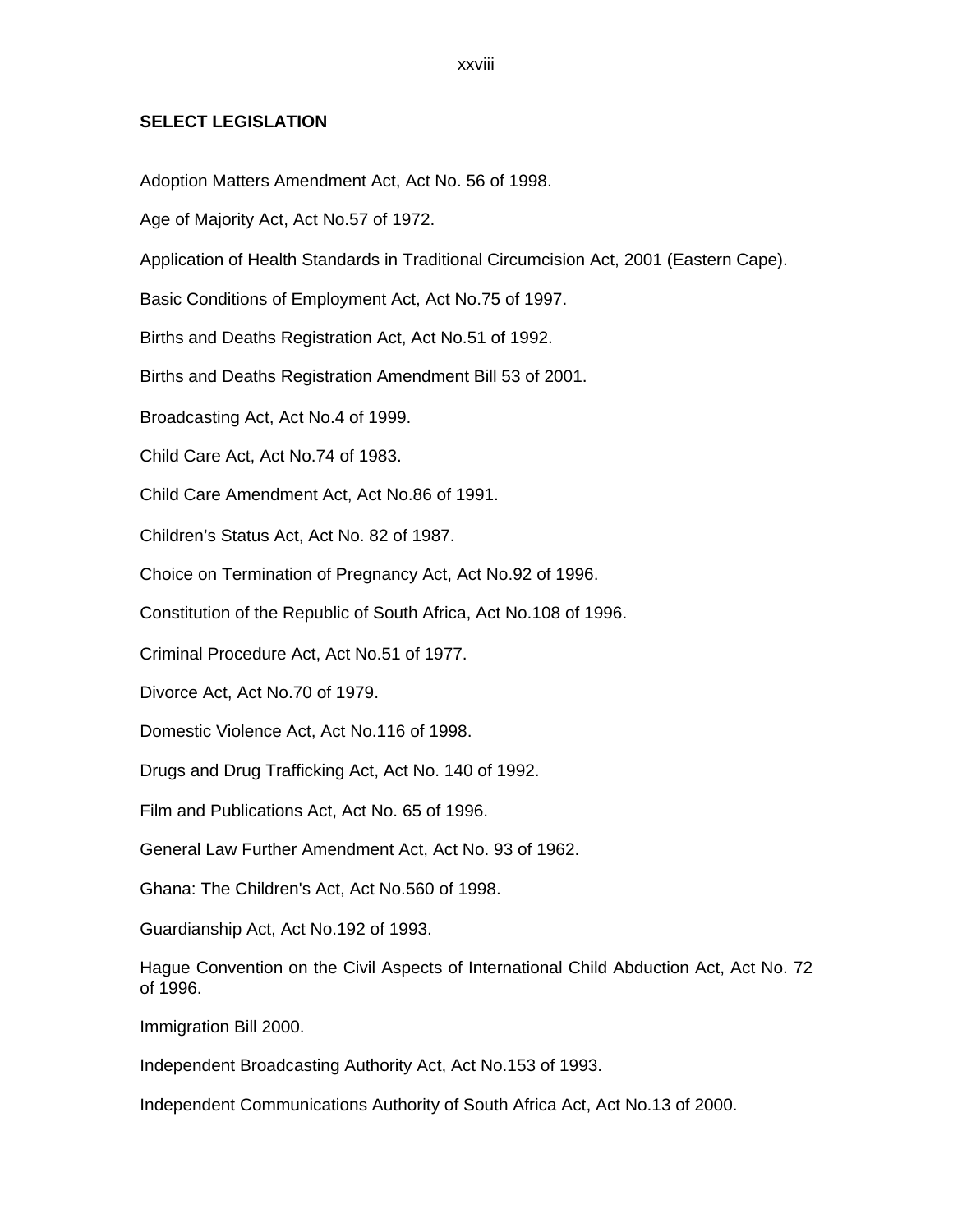India: Children's Code Bill of 2000.

Ireland Children Bill of 1999.

Kenya: Children Bill of 1998.

Law of Evidence Amendment Act, Act No. 45 of 1988.

Lesotho Children's Protection Act, Act No.6 of 1980.

Liquor Act, Act No.27 of 1989.

Local Government: Municipal Structures Act, Act No.117 of 1998.

Maintenance Act, Act No.99 of 1998.

Matrimonial Affairs Act, Act No. 37 of 1953.

Mediation in Certain Divorce Matters Act, Act No. 24 of 1987.

Namibia: Draft Children's Act of 1996.

Natural Fathers of Children born out of Wedlock Act, Act No. 86 of 1997.

Northern Province Initiation Schools Act, Act No.6 of 1996.

Prevention and Treatment of Drug Dependency Act, Act No.20 of 1992.

Prevention of Family Violence Act, Act No.133 of 1993.

Promotion of Equality and Prevention of Unfair Discrimination Act, Act No.4 of 2000

Recognition of Customary Marriages Act, Act No. 120 of 1998.

Refugees Act, Act No.130 of 1998.

Sexual Offences Act, Act No.23 of 1957.

Social Assistance Act, Act No. 59 of 1992.

Social Service Professions Act, Act No.110 of 1978.

Social Work Act, Act No.110 of 1978.

South African Law Commission Act, Act No.19 of 1973.

South African Schools Act, Act No.84 of 1996.

The Constitution of the Republic of South Africa, Act No.108 of 1996.

Tobacco Products Control Act, Act No.83 of 1993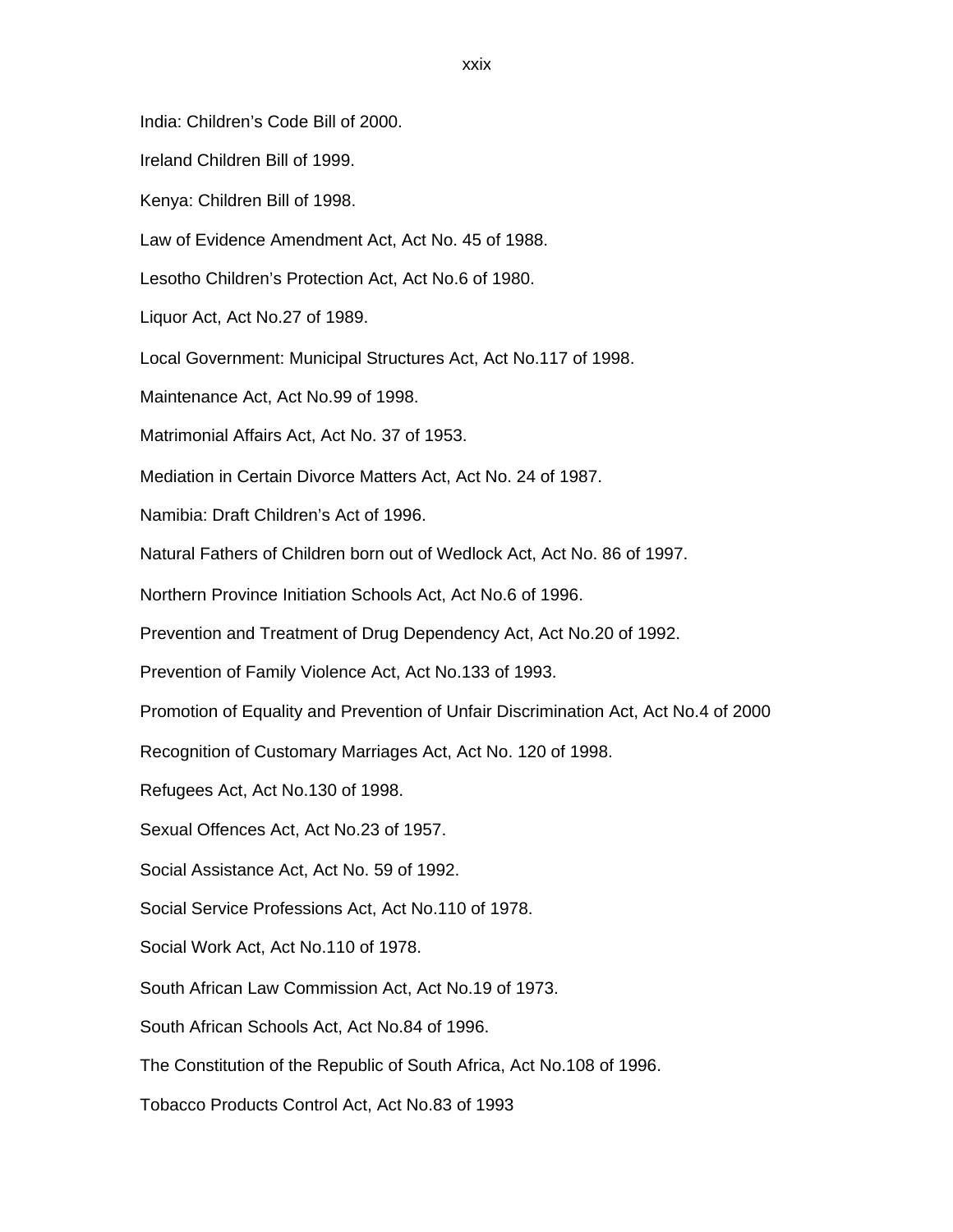UK: Children Act of 1989.

Wills Act, Act No.7 of 1953.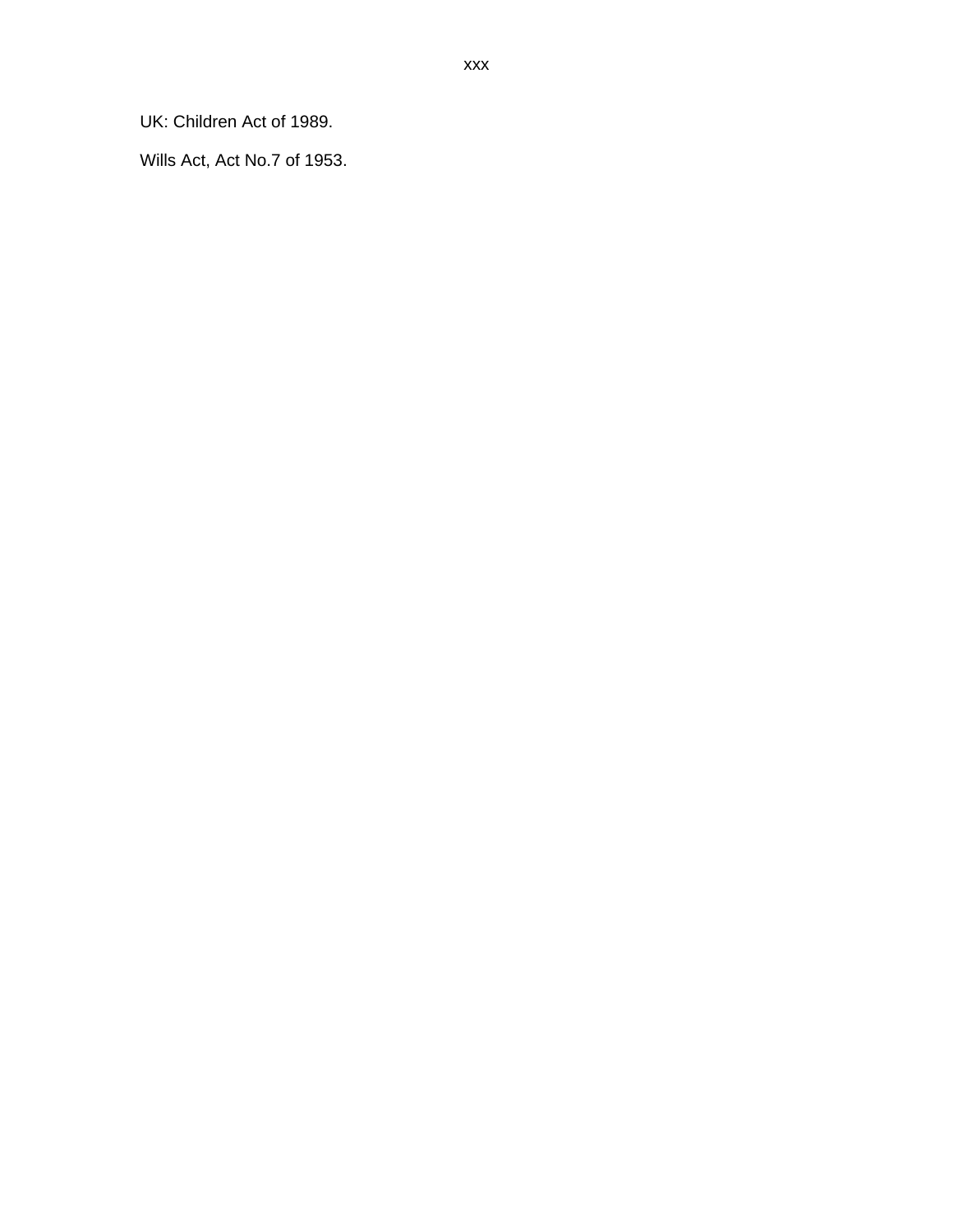#### **CHAPTER 1**

#### **INTRODUCTION**

#### **1.1 Background**

The South African Law Commission was requested to investigate and review the Child Care Act, 1983 and to make recommendations to the Minister for Social Development for the reform of this particular branch of the law in 1997. A project committee was appointed and an issue paper was published for general information and comment in May 1998. The issue paper was workshopped extensively.

After the issue paper stage, and in order to expedite the investigation, the Commission prepared a series of research papers. These papers covered specific focus areas and formed the basis for discussion at specially convened expert meetings. Research papers were prepared on aspects such as the parent-child relationship, children living with HIV/AIDS, children living on the street, children in residential care, and child protection.

The Commission considered it important to take the views of children into consideration in this investigation and originally intended to submit a separate children's report alongside the Commission's report to the Minister. The idea of a separate children's report was abandoned in the light of comments received from children who stated that their submissions should be accorded the same weight as that of adults. The input received from children was therefore reflected in the discussion paper. Given the time frames imposed, it was not possible to repeat the child participation process with the discussion paper or Children's Bill as basis.

The Commission has been fortunate in that the Portfolio Committee on Social Development has maintained close ties with the Commission throughout this investigation and the Committee was briefed on several occasions on progress made with the investigation. Prior to the finalisation of the discussion paper, a dedicated workshop with members of the Portfolio Committee was held on content in Gordon's Bay.<sup>1</sup> The fruitful interaction with this Committee is appreciated.

1 1

<sup>5 – 7</sup> October 2001. The title of the workshop was 'Towards drafting a new Child Care Act'.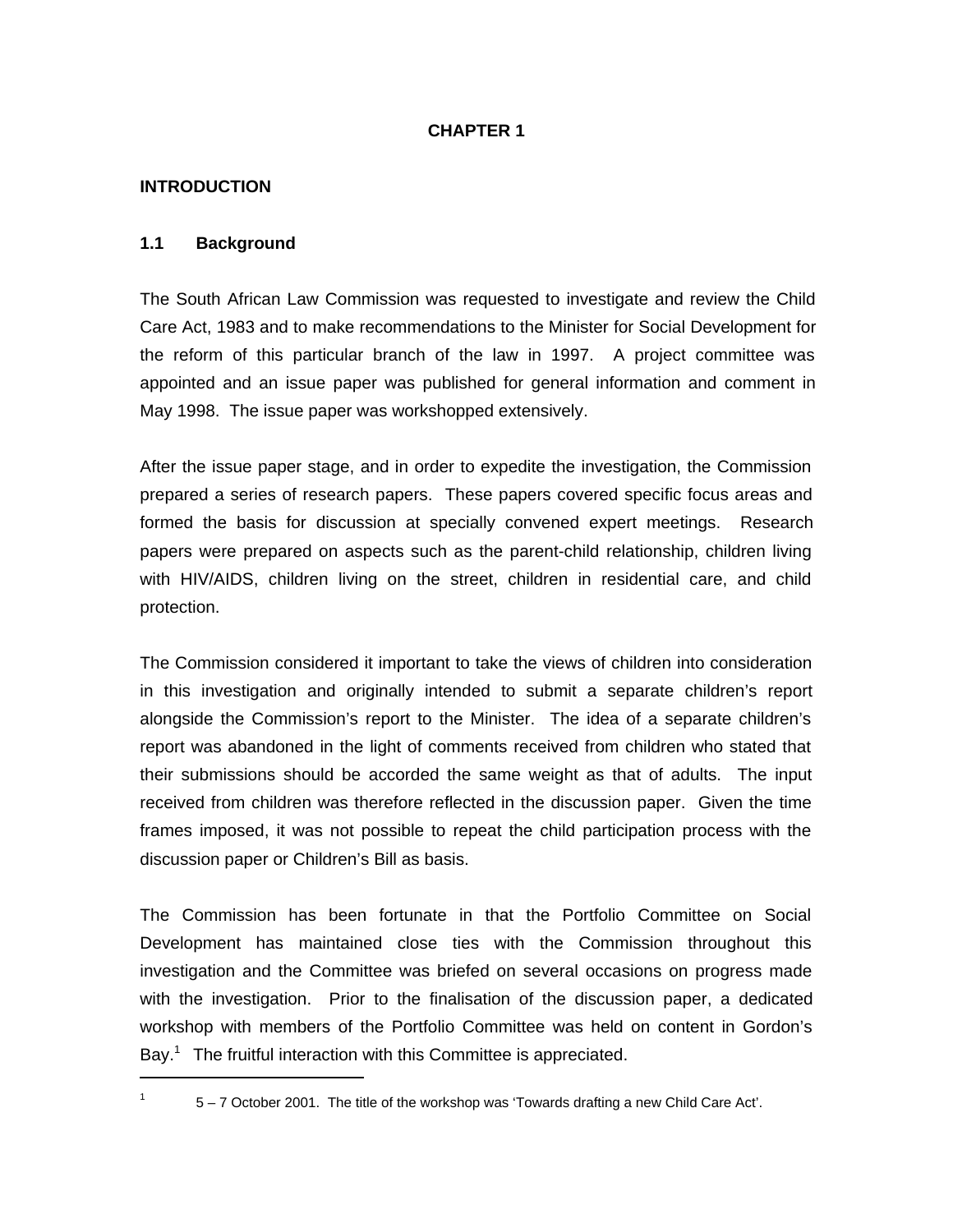A discussion paper was released for comment in December 2001. It contained the Commission's **preliminary** recommendations and findings. The discussion paper is a voluminous document of close to 1300 pages published in five volumes. It did not contain a draft Bill as is customary in our discussion papers. However, the drafting of the Bill was conducted as a parallel process to the report writing and it was informed by the public consultation process conducted after the release of the discussion paper.

At the Gordon's Bay workshop, the Minister for Social Development, through the Chairperson of the Portfolio Committee, Mr Cas Saloojee, registered some concerns relating to the time it might take to complete the investigation. It was then agreed that the Commission would submit to the Minister and the Portfolio Committee the draft legislation at the end of June 2002 in order to allow the Minister the opportunity to introduce the legislation in the second half of 2002. The Commission did submit the seventh draft of the Children's Bill to the Minister and the Chairperson of the Portfolio Committee on 28 June 2002. As the imposition of such a deadline may have compromised the quality and extent of the Commission's consultation processes, the Commission and the Department for Social Development agreed to a joint consultation process with the draft Bill as basis.

This report contains the Commission's **final** recommendations and findings. It includes a new draft Children's Bill, which embodies the Commission's recommendations. The report does not include draft regulations, a costing analysis or an implementation strategy. These aspects will be attended to by the Department for Social Development.

In the report, the Commission proposes consequential amendments to several other pieces of legislation not falling under the administration of the Minister for Social Development. The Commission recommends, should the Minister for Social Development agree, that the need for such amendments be brought to the attention of the relevant Minister in order to present a holistic child protection framework for South Africa. The Commission also makes some recommendations of a non-legislative nature. Where appropriate, the Commission indicates what action needs to be undertaken by which role player.

This report is submitted to the Minister for Social Development<sup>2</sup> who may implement the

Section 7(1) of the South African Law Commission Act 19 of 1973.

<sup>2</sup>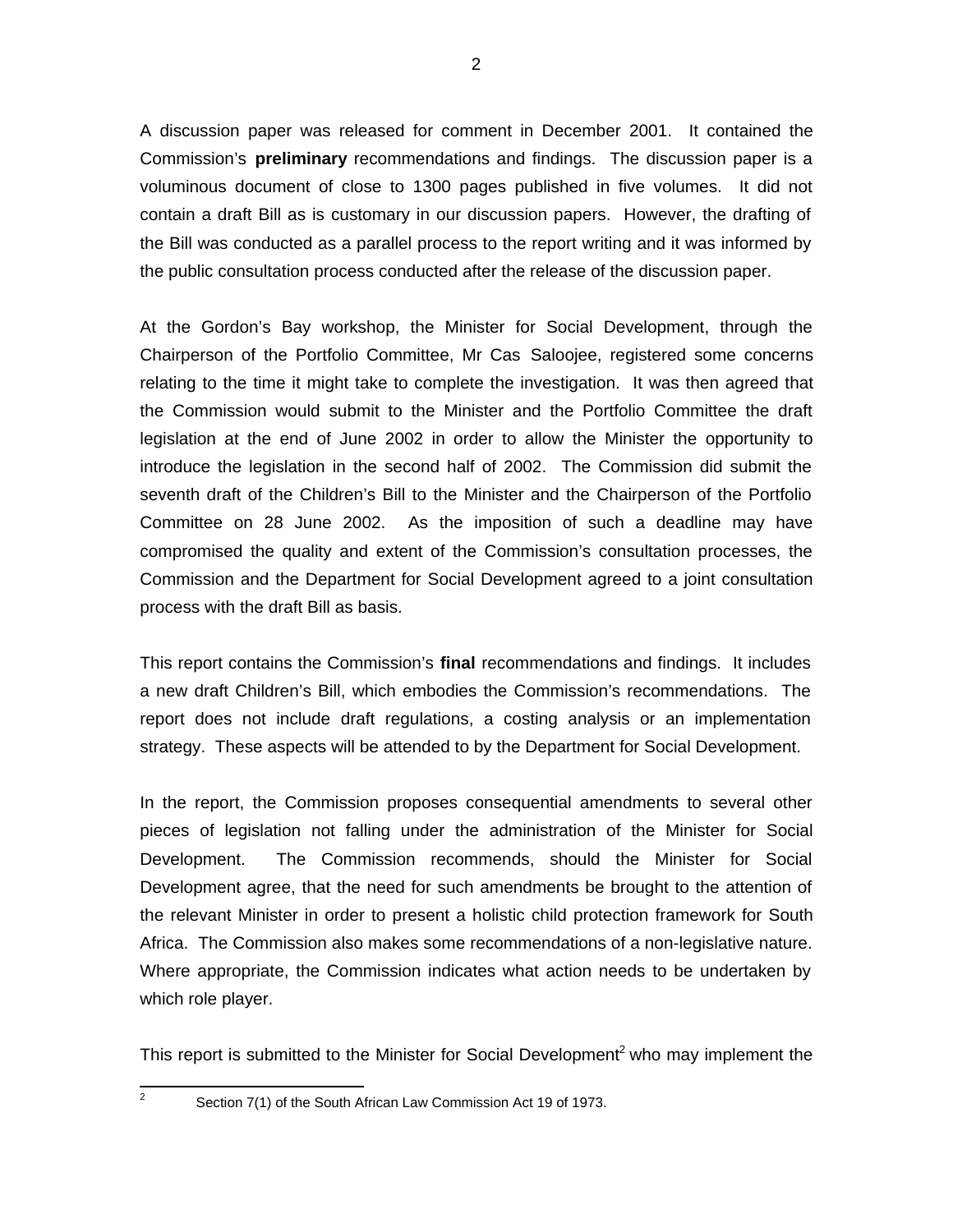Commission's recommendations by introducing the draft Children's Bill in Parliament.

#### **1.2 The Commission's mandate**

From the very beginning the Commission saw its mandate as going beyond the confines of the present Child Care Act, 1983 to include all statutory, common, customary and religious law affecting children. In the light of this broad mandate, the Commission formulated as its vision a single comprehensive children's statute for South Africa's children. This vision is based not only on the constitutional protection accorded to children's rights in the South African Constitution, the effect and interpretation given thereto by our courts, and the impact of HIV/AIDS on children, but also flows from South Africa's international obligations *inter alia* in terms of the UN Convention on the Rights of the Child and the African Charter on the Rights and Welfare of the Child.

In the consultation processes, it was repeatedly stated that any proposals made for law reform must be accompanied and supported by the necessary human and financial resources. A difficulty faced by the Commission was whether to make recommendations within the current resource framework which all accept to be wholly inadequate, even for present purposes, or to make proposals in the belief that additional resources simply will have to be found. In the end the Commission decided on a pragmatic approach where it attempted to strike a balance between the available current resources, their optimal use and application, and the realisation that social welfare and other services for children in South Africa will continue to need massive injections of resources in the foreseeable future in order to fulfil the basic needs of the most vulnerable members of our society.

#### **1.3 Consultation**

The report is the product of a long consultative process. We would like to record our sincere appreciation to all those dedicated and concerned individuals, officials and organisations which made submissions, participated in the various workshops, or contributed to this process.

While every attempt was made to have as inclusive a consultation process as possible, the Commission acknowledges that the consultation process on the discussion paper itself was not adequate. We would have liked to have done more to include children in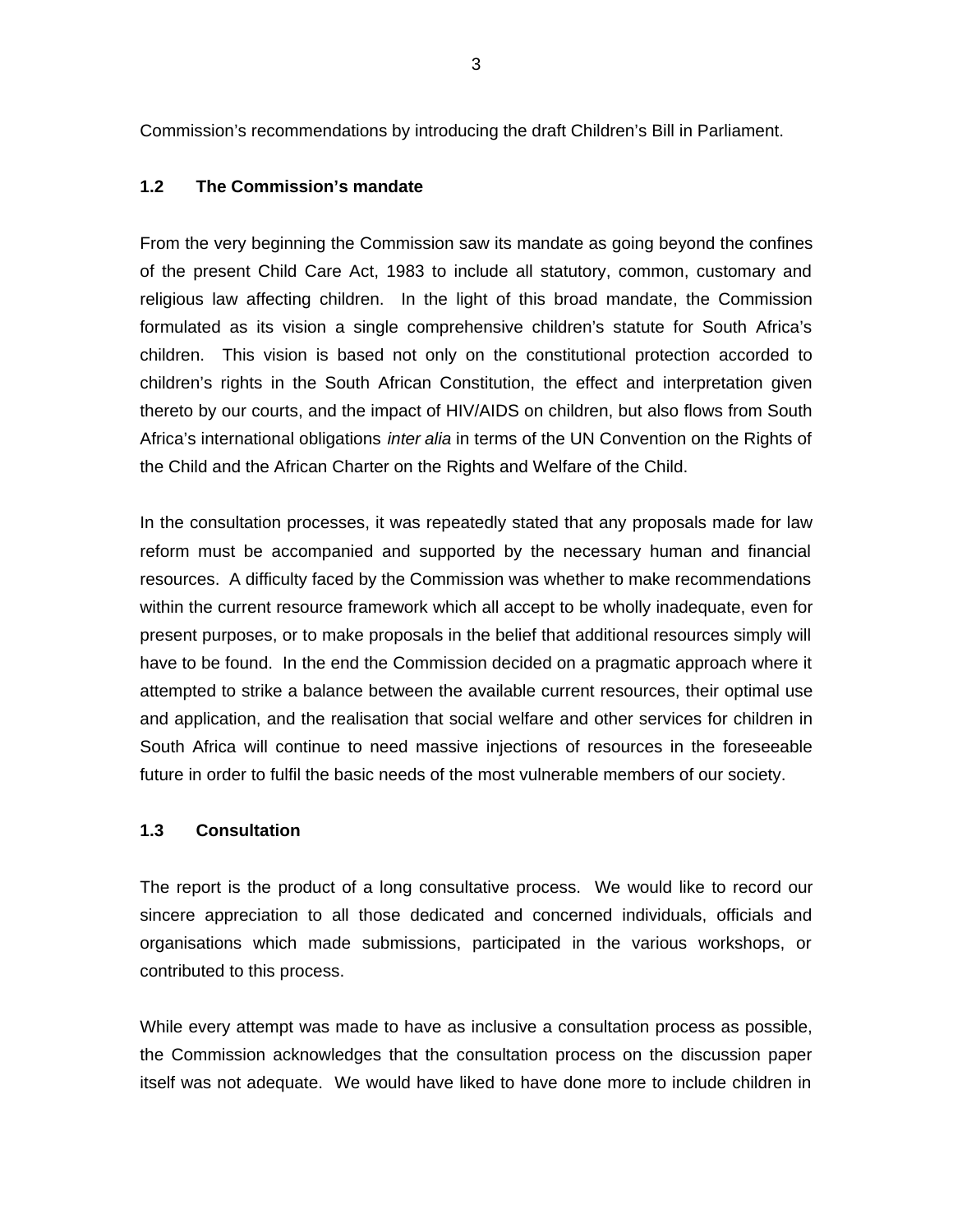the consultative process.<sup>3</sup> We appreciate the urgency attached to completing this investigation in the shortest possible period of time, but remain concerned that we were unable to ensure a wider debate. Following the release of the discussion paper in December 2001, the Commission embarked on a consultation process where individuals, organisations, and institutions were invited to make submissions on the preliminary recommendations made in the discussion paper. Numerous submissions were received.<sup>4</sup> In addition to keen media interest, several workshops were held and conferences attended where these preliminary recommendations were discussed.<sup>5</sup> A workshop on the content on the  $8<sup>th</sup>$  draft of the Bill was also held in Gordon's Bay on 29 and 30 October. The purpose of this workshop was to give other departments and civil society structures an opportunity to comment on the Commission's preliminary recommendations. Several briefing sessions on the content of the Bill were also held. $6$ Submissions received were incorporated in the Bill, where appropriate. The Commission would like to record its appreciation to all those who made submissions.

As mentioned earlier, the Commission has been debating progress and content issues relating to this investigation with the Portfolio Committee on Social Development on an ongoing basis.

Also, as stated above, time did not allow a repeat of the child participation process or an extensive consultation on the Bill.

#### **1.4 The way forward**

It has been pointed out that this report is submitted to the Minister for Social Development. The Minister, as advised by his Department, and in consultation with the MEC's at provincial level and local government structures, is at liberty to implement the recommendations contained in this report by introducing the draft Bill in Parliament.<sup>7</sup>

<sup>-&</sup>lt;br>3 See also the **Report on Children's Rights (2002)**, Community Law Centre, University of the Western Cape; **Report on the Access Child Participation Process (2002)**, Alliance for Children's Entitlement to Social Security.

<sup>4</sup> See Annexure A for a list of respondents to the discussion paper.

<sup>5</sup> See Annexure B for details.

<sup>6</sup> Ibid.

<sup>7</sup> As 'welfare services' fall within the functional areas of concurrent national and provincial legislative competence listed in Schedule 4, Part A of the Constitution, the Bill will have to be introduced as a section 76 Bill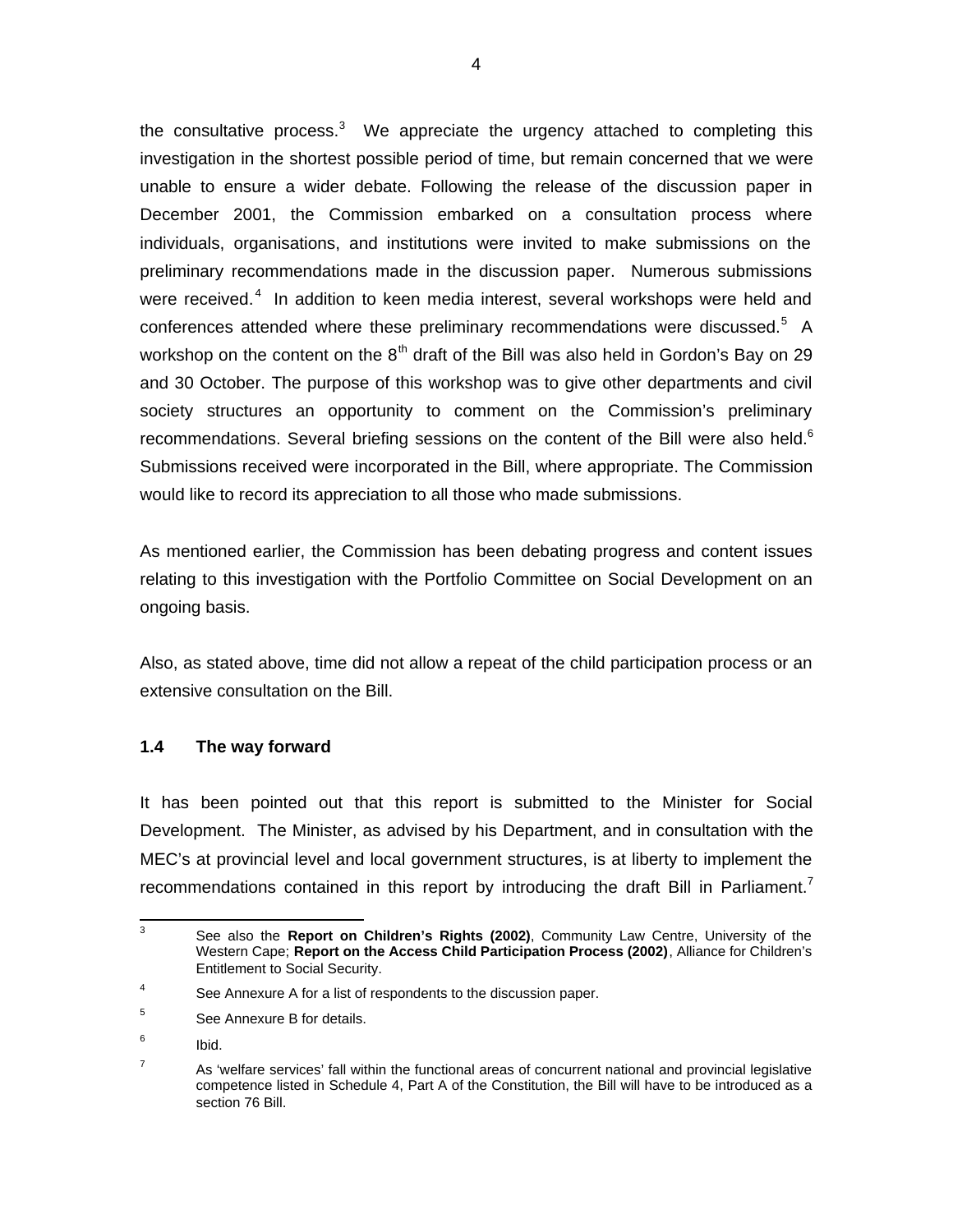However, before this can happen, a number of processes must first be adopted.

Firstly, the Minister, MEC's and senior departmental officials must be acquainted with the Commission's final recommendations as contained in this report.

Secondly, the Department must advise the Minister (as the provincial Departments must advise their MEC's) whether the final recommendations contained in this report adhere to Government and Departmental policy. While all attempts were made to ensure that the recommendations made do match stated policy, this was not possible in all cases. For one thing, some departmental policies are still in draft form. In other instances, policies still need to be developed. As the recommendations made in the report have an impact on most, if not all, directorates within the (national) Department such process should ideally be led by the Director-General: Social Development. Obviously the Directorate: Legal Affairs will play a critical role in evaluating the adequacy of the draft Bill from a legal perspective.

Thirdly, the Department will have to consult with its provincial counterparts and local government structures on the recommendations made and the draft Bill. Once clarity has been obtained from a social developmental perspective, the Department needs to engage in serious dialogue with other departments, NGO's, CBO's, and the organised professions. Prior consultation within the social development cluster at cabinet level with other Departments, and especially Treasury and Finance, can decisively influence the Minister's decision to proceed with the draft Bill as proposed by the Commission. In this regard, it is worth emphasising that the Commission is recommending, in this report, that certain consequential amendments be affected to existing legislation not administered by the Minister for Social Development in order to provide for a holistic approach to child protection. Obviously, this requires consultation with the relevant Minister(s). In addition, the Commission also makes recommendations of a non-legislative nature, especially where it relates to inter-sectoral cooperation and training. Once again, consultation with all stakeholders would be required.

Should the Minister decide to proceed and introduce the legislation, a critical fourth step would be to cost the draft legislation. As stated in the Background section above, the Commission adopted a pragmatic approach where it attempted to strike a balance between the available current resources, their optimal use and application, and the realisation that social welfare and other services for children in South Africa will continue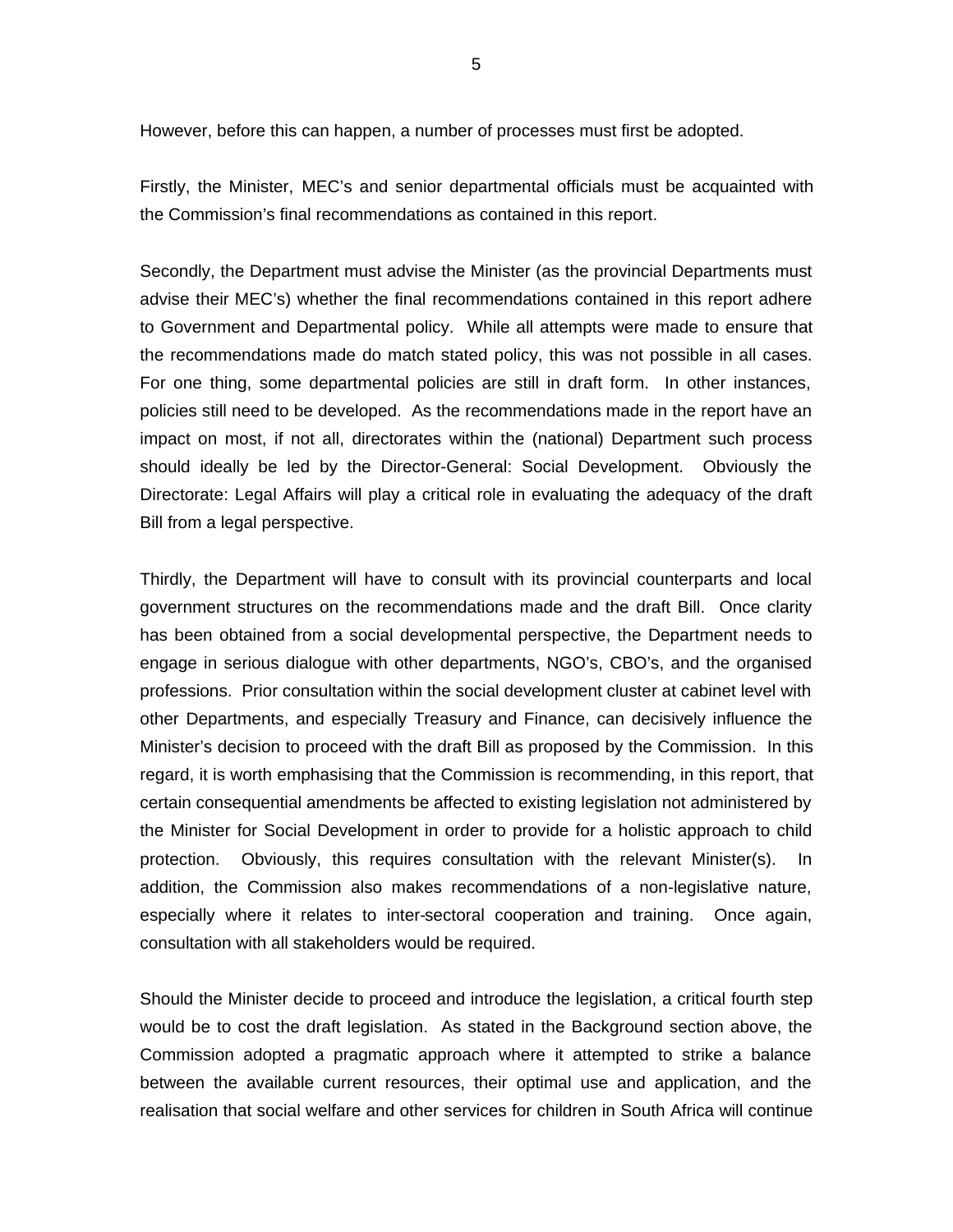to need massive injections of resources in the foreseeable future. Thus, there is an urgent need to determine what it would cost to implement the new legislation. However, the challenges surrounding such a costing exercise are compounded by the lack of information as to what the existing system costs and what it would cost, not only in rands and cents, but also in human potential, if the current system is not radically improved. Ideally the costing exercise should form part of the consultations at government level.

Determining the financial implications (to the State) of the proposed legislation is a precondition for obtaining Cabinet approval to introduce the draft legislation in Parliament. Such Cabinet approval is sought on the basis of a memorandum setting out the purpose and object of the intended legislation, and importantly, whether the legislation envisaged would have a cost implication and if so, what that would be. It is the responsibility of the Department to prepare such Cabinet memorandum.

In the Commission's deliberations and consultative processes, the importance of proper communication not only as to content but also process was repeatedly stressed. It is therefore recommended that the Department of Social Development develop an implementation and communication strategy surrounding the proposed legislation. Proper (financial) planning will also ensure smooth implementation of the legislation once adopted by Parliament.

The draft Bill proposed by the Commission in this report would need a comprehensive set of regulations for its effective operation. Practically, the drafting of regulations usually starts when the draft legislation is in its final form: To do so otherwise, would require drafting in a vacuum. However, given the need for regulations and the historic, practical usage thereof in the child care sphere, it is suggested that the new regulations be drafted parallel to the Parliamentary process – otherwise, the implementation of the legislation would be delayed by the absence of the supporting regulations.

Lastly, it must be pointed out that in the light of the fact that the draft Bill will affect the status, institutions, powers or functions of local government, it must be published for public comment before it can be introduced in Parliament 'in a manner that allows organised local government, municipalities and other interested persons an opportunity to make representations with regard to the draft legislation'.<sup>8</sup> Rule 241 of the Rules of

8

Section 154(2) of the Constitution.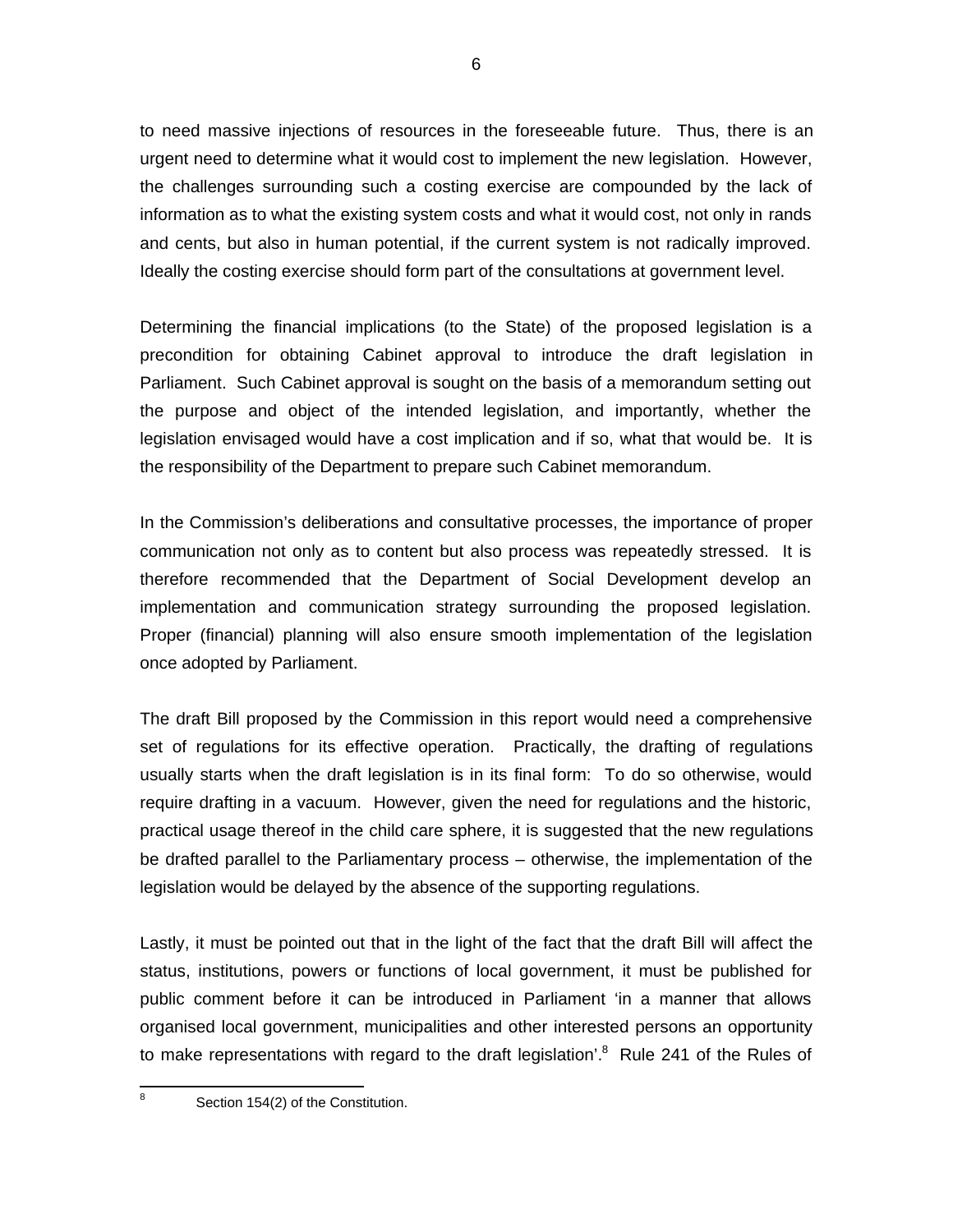Parliament (National Assembly) further requires the Minister to publish notice of his intention to introduce such a Bill in the Government Gazette. Such a notice must contain either an explanatory memorandum or a copy of the draft Bill. As this Bill clearly impacts on local government, it must therefore be published in draft form for public comment before it can be introduced in Parliament.

# **1.5 A word of thanks**

In this investigation, the Commission was fortunate that it could rely on the dedication and commitment to children and children's rights in particular by a broad range of persons and organisations. These include the Portfolio Committee on Social Development,<sup>9</sup> the Project Committee,<sup>10</sup> the respondents who submitted input, the participants at all the workshops, the legal drafters employed,<sup>11</sup> the researchers involved,<sup>12</sup> and the secretariat of the Commission. The Commission would like to record its appreciation for these services and thank sincerely all those who contributed to the process of drafting a new Children's Bill for South Africa. In this regard, we would in particular like to recognise the contribution of children in the consultative phases of the investigation.

# **1.6 A guide to reading this report**

This report builds on the discussion paper and closely follows its structure. With the exception of chapter 5 of the discussion paper, which has been incorporated in Chapter 3 of the report, all the chapters in the report follow on the corresponding chapters of the discussion paper. The discussion paper therefore forms an integral part of the report and the two documents should ideally be read together. This caveat applies in particular to those seeking extensive legal comparative analysis in the report.

For ease of reference, however, the Commission's preliminary recommendations as set out in the discussion paper are again presented in summary form in this report. This

 9 Under the chairmanship of Mr Cas Saloojee, MP.

<sup>10</sup> See page (iii) above for the list of persons who were members of the Project Committee at the time of the writing of this report.

<sup>11</sup> Mr Gideon Smit and Adv Gerhard Grove, SC.

<sup>12</sup> See page (iii) above for the names of the researchers who were responsible for the investigation at the time of the writing of this report.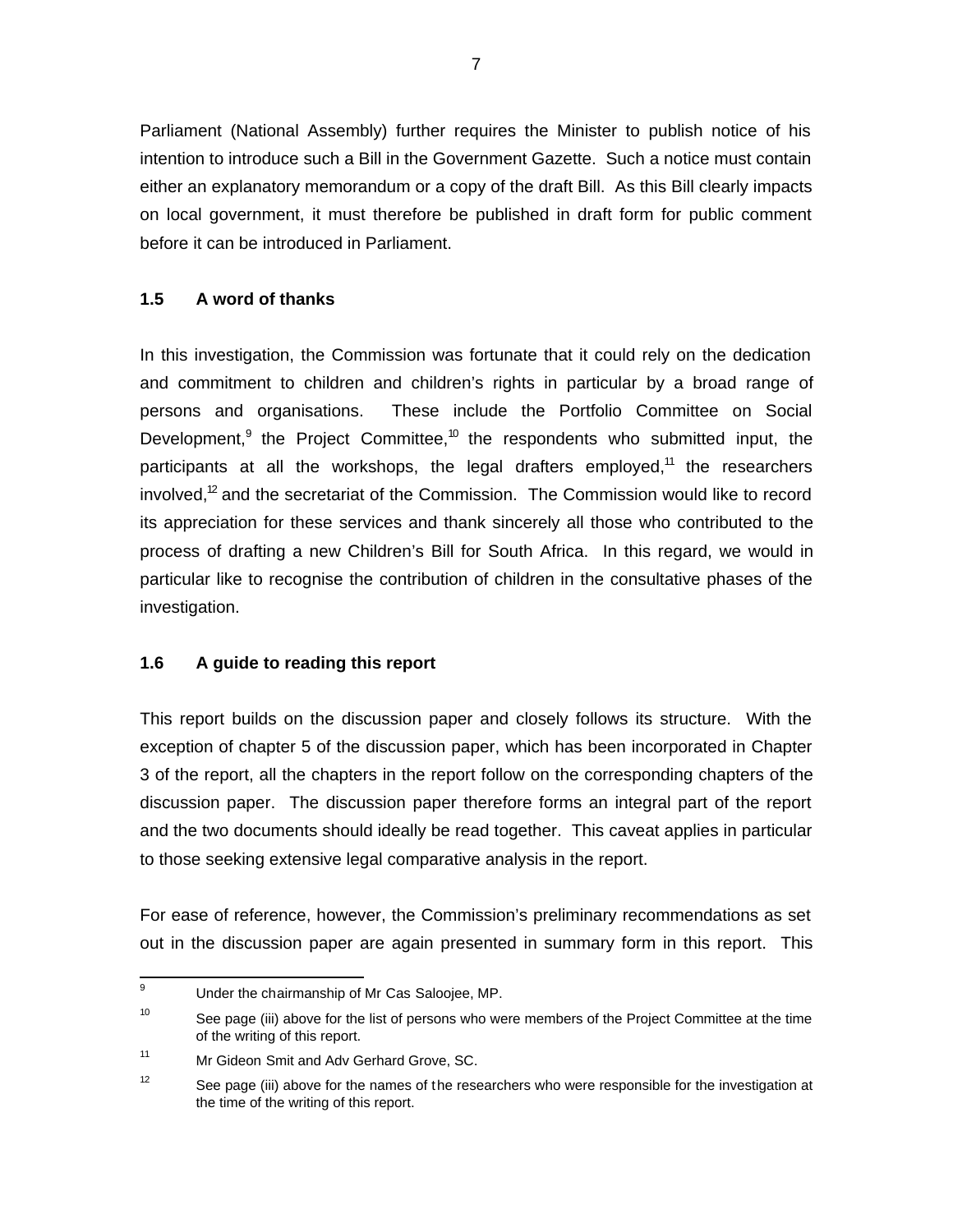exposition is then followed by a summation of the submissions received on the particular set of preliminary recommendations, whereafter an evaluation and recommendation section follow. This evaluation section is linked directly to the draft Children's Bill annexed to this report. In the evaluation process particular emphasis was placed on divergence from the Commission's preliminary position as per the discussion paper to the final recommendations as per this report.

Please note that while it is technically incorrect to refer to clauses of the draft Children's Bill as sections, this approach was adopted given the fact that a large percentage of the audience of this report is not legally qualified.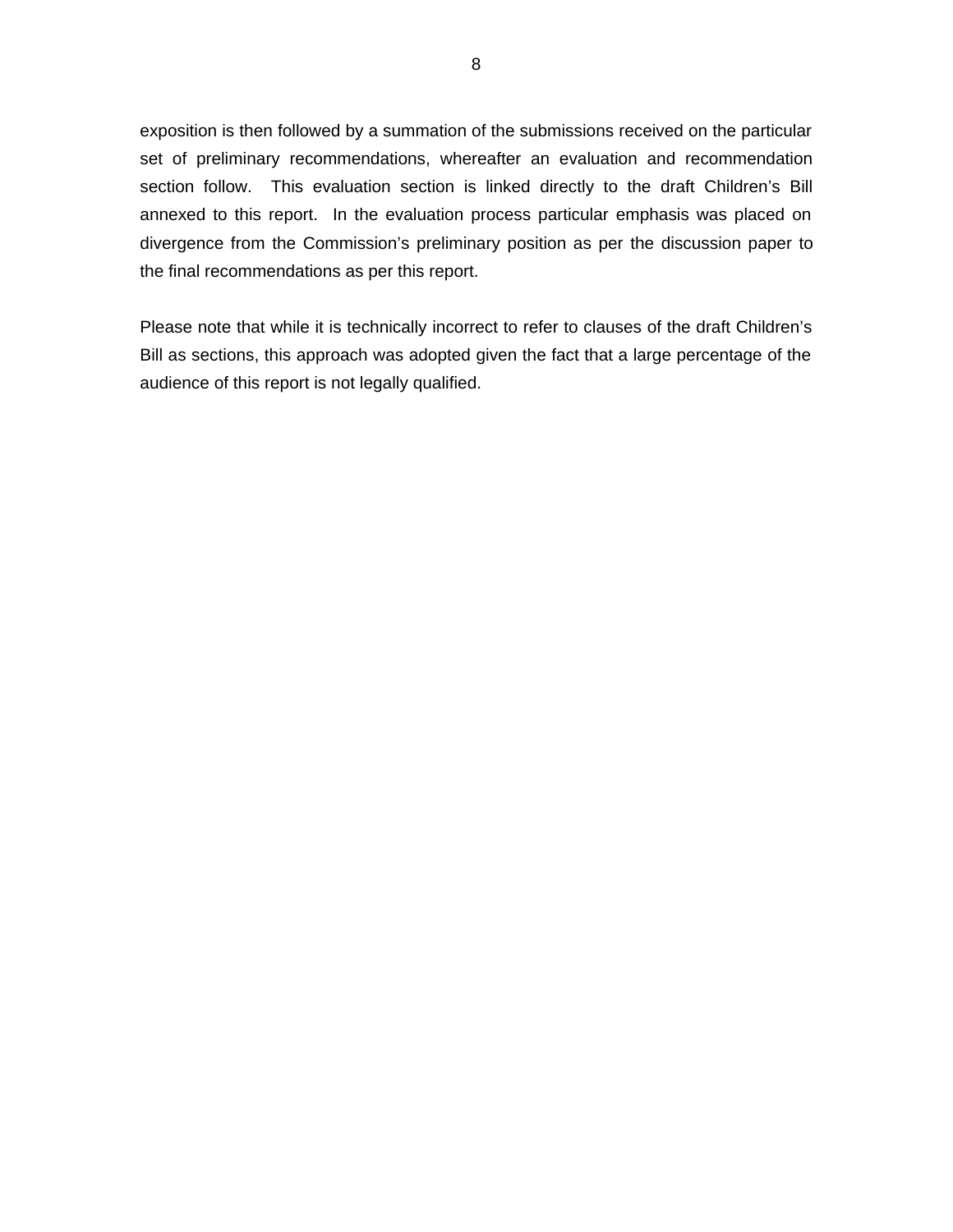### **CHAPTER 2**

### **THE SCOPE OF THE INVESTIGATION**

#### **2.1 Introduction**

Inherent in the Commission's vision of a new children's statute are the twin principles of enabling a child's growth and development within a family environment and protecting children in vulnerable situations. As pointed out in the discussion paper the vision of the Commission received overwhelming support, particularly because of its holistic, allinclusive and child-friendly approach, which emphasises the best interests of the child. However, it was conceded by respondents that one single comprehensive children's statute might not be sufficiently accessible and user-friendly precisely because of its sheer scope and size.

### **2.2 Comments received**

1

The Consortium<sup>1</sup> supported the approach that the new child care legislation should focus equally on primary prevention strategies that will enable children to develop within their family environment. It submitted that the child care legislation should contain legislative provisions to ensure that the necessary resources are allocated for the purposes of primary prevention. The Consortium stated that although the new child care legislation cannot be all-encompassing, it can set minimum standards and create coordinating and reporting mechanisms to ensure that children's well-being is given appropriate attention in all government departments. The Consortium thus proposed that the legislation should contain a list of each sector's responsibilities in respect of the rights of children. Departments should then be required to amend national legislation, e.g. the National Health Act, for purposes of incorporating the rights of children in such legislation. Furthermore, each department should be obliged to report to the Minister for Social Development and the proposed Office of the Children's Protector (see chapter 24 of the discussion paper) on its plans to promote and protect children's well-being, and must submit annual reports on progress made on the implementation of these plans.

<sup>1</sup> Joint submission by the Children's Institute (UCT), the AIDS Law Project (University of Witwatersrand), the Alliance for Children's Entitlement to Social Security (ACESS) – endorsed by the AIDS Consortium and the AIDS Legal Network.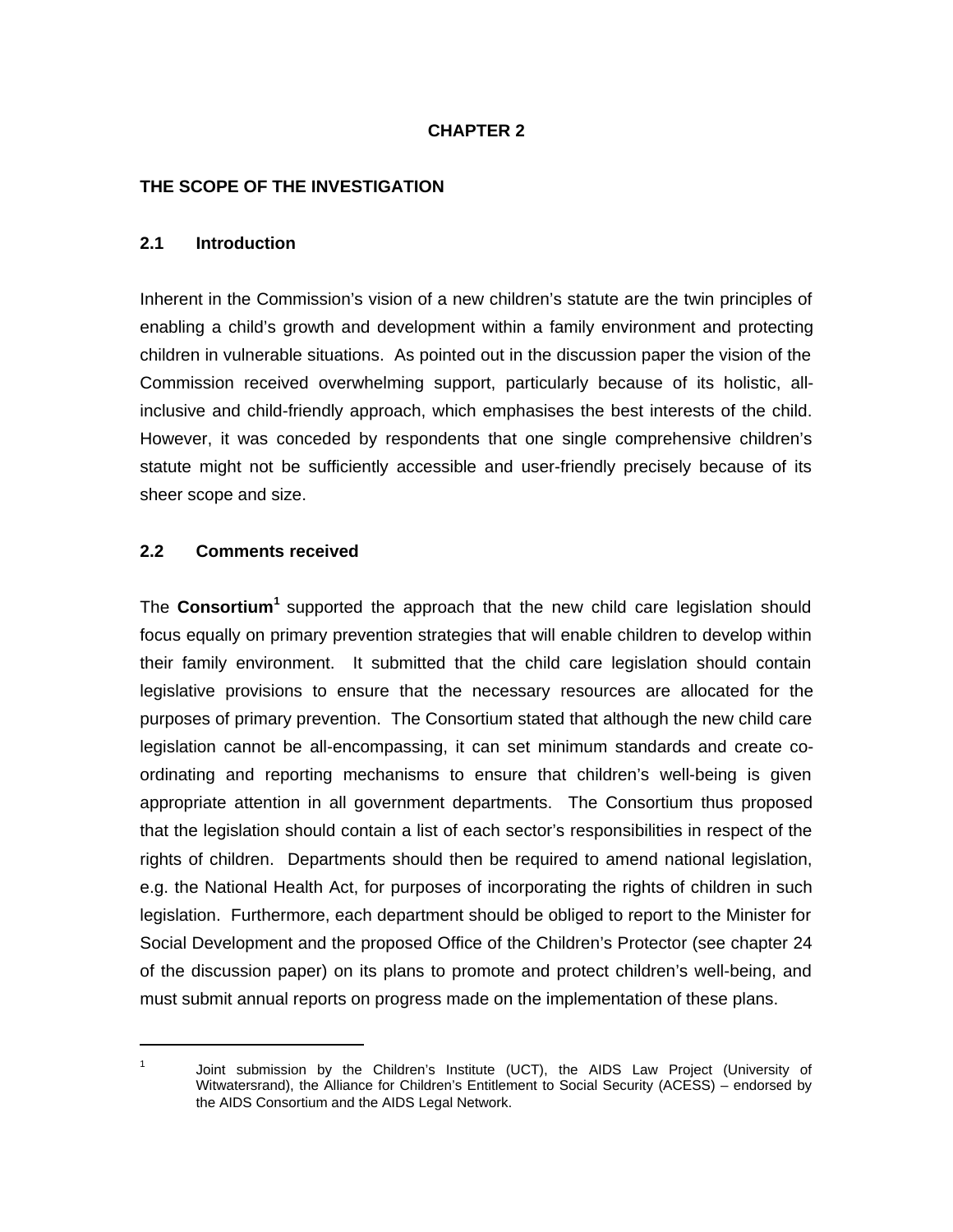**Children in Legal Disputes (CHILDS)** agreed with the Commission's recommendation that the Divorce Act, 1979, the Maintenance Act, 1998, and the Domestic Violence Act, 1998 should not be repealed. However, the respondent recommended that these Acts should be revisited in order to bring them in line with internationally accepted legal and normative standards. Furthermore, these Acts should be integrated into an 'umbrella Act' that should be named the Divorce Family Care Act.

# **2.3 Evaluation and recommendations**

The Commission remains committed to the concept of a single comprehensive children's statute. It is accordingly recommended that the new Children's Bill should go beyond the scope of the existing Child Care Act, 1983 specifically to include provisions on parental rights and responsibilities, children in especially difficult circumstances; international adoption, the age of majority, prevention and early intervention, child trafficking, the rights of children as consumers, and social security for children, to name but a few of the new areas. This implies that some areas of our existing private family law will be codified.

After scrutinising the regulations issued in terms of the current Child Care Act, 1983, the Commission has proposed the inclusion of some of the present regulations in the principal Act – the details are still left to regulations.

Further, in line with the Commission's vision and for the reasons stated in the discussion paper,<sup>2</sup> the Commission recommends the repeal and incorporation into the new Children's Bill of the following statutory provisions: $3$ 

- Χ The Age of Majority Act 57 of 1972;
- Χ The Children's Status Act 82 of 1987;
- Χ The Guardianship Act 192 of 1993;
- Χ The Hague Convention on the Civil Aspects of International Child Abduction Act 72 of 1996;
- Χ The Natural Fathers of Children born out of Wedlock Act 86 of 1997.

<sup>&</sup>lt;sup>2</sup> Par. 2.6.

<sup>3</sup> Section 360 of the Bill.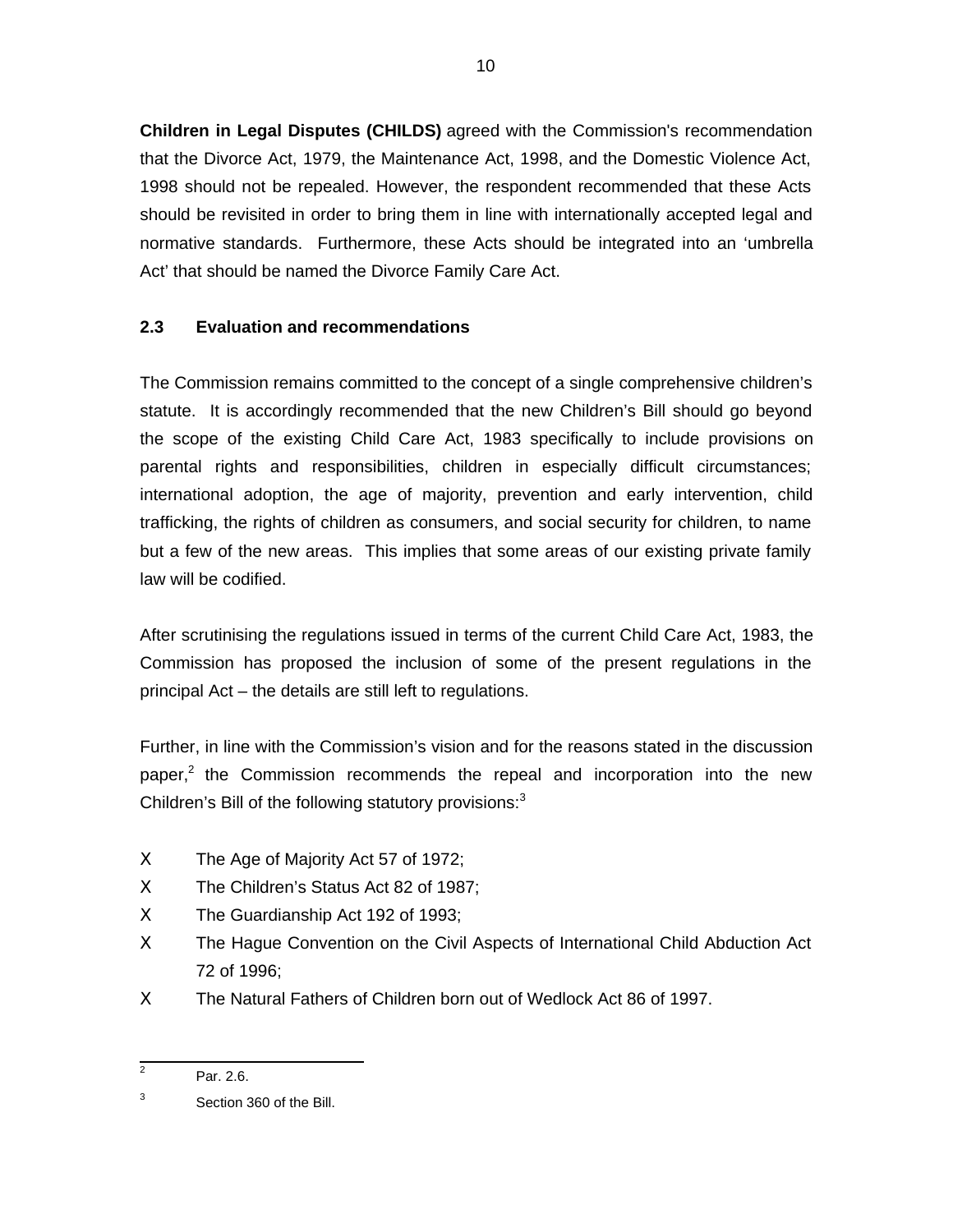However, the Commission does not recommend that the following pieces of legislation be repealed and summarily incorporated in the new Children's Bill:

- Χ the Divorce Act 70 of 1979;
- Χ the South African Schools Act 84 of 1996;
- Χ the Maintenance Act 99 of 1998;
- Χ the Domestic Violence Act 116 of 1998.

However, as pointed out in the discussion paper and highlighted by some of the respondents, some of these Acts do require amendment as is proposed further in this report. The amendments suggested to the Divorce Act, 1979 in particular, could address the difficulties children caught up in divorce proceedings face. However, as the administration of this Act and the other Acts resort under other Departments, the Commission recommends that the Minister for Social Development should request his relevant colleagues at Cabinet level to effect the necessary amendments. In that way functional areas are not trespassed upon, nor legislative time-tables of other Departments affected.

The Commission has addressed the issue of surrogate motherhood in the discussion paper.<sup>4</sup> A Bill on the issue of surrogacy has been drafted and is awaiting introduction into Cabinet. However, given the delay in passing this Bill, the Commission has decided to include a mirror provision on the status of children born of surrogacy in the Children's Bill.

As for other areas of the law, the Commission does not recommend, save for crossreferencing to the relevant legislation or where a specific aspect relating to children needs to be addressed, the incorporation in the new children's statute of legislation on children in trouble with the law, sexual offences by and against children, measures aimed at making it easier for children to give evidence in court, education and access to health. The effect of this recommendation is that these aspects will remain (or will in future be) in the primary education, health, sexual offences or child justice legislation.

 4

See Chapter 7 of the discussion paper. See also Chapter 6 below.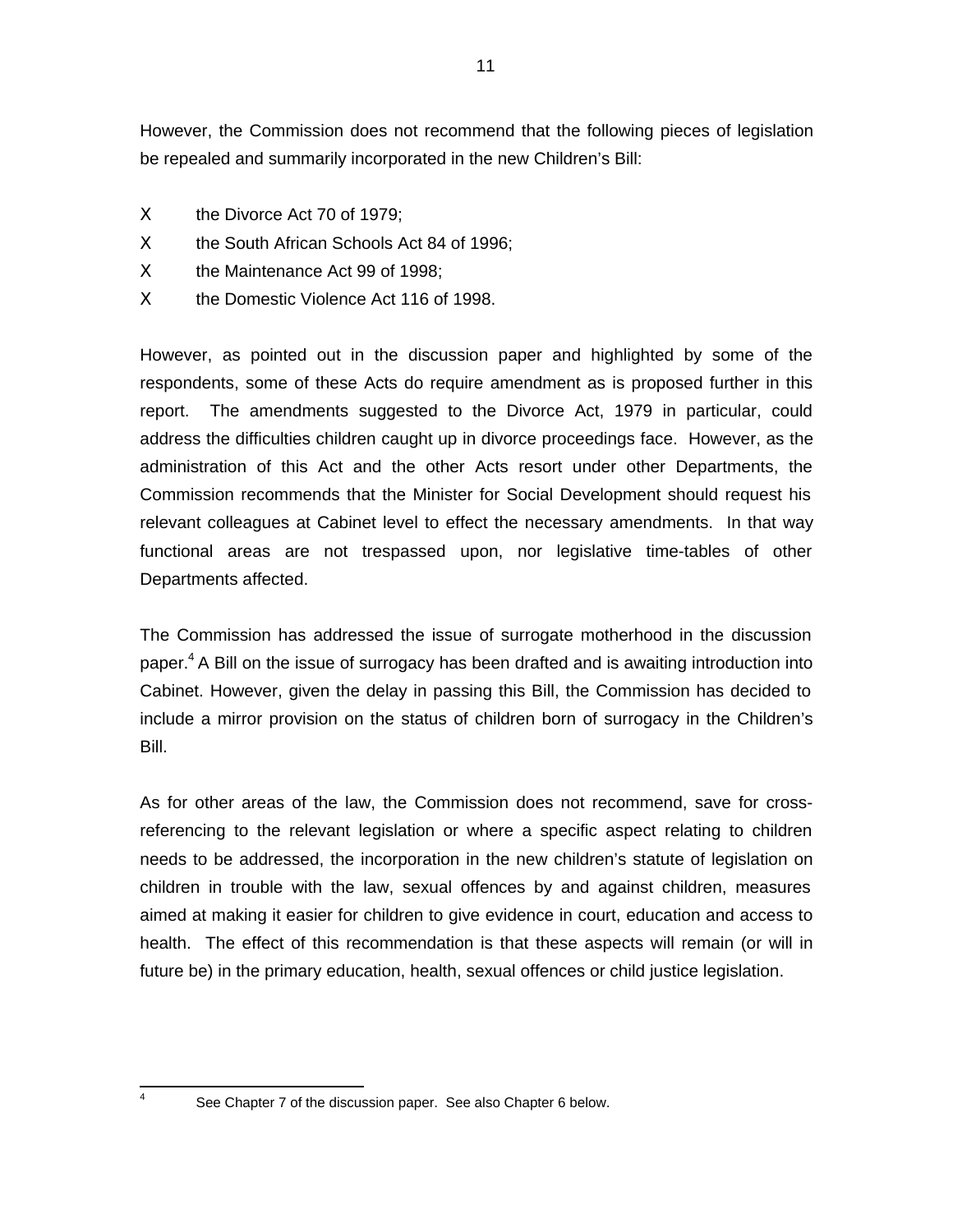### **CHAPTER 3**

### **THE CONSTITUTIONAL IMPERATIVES RELATING TO CHILDREN**

#### **3.1 Introduction**

Protection of children's rights leads to a corresponding improvement in the lives of other sections of the community, because it is neither desirable nor possible to protect children's rights in isolation from their families and communities. In this regard, South Africa is rather fortunate in that it does accord constitutional protection to children's rights in section 28 of the Constitution.

A thorough exposition of the case law on section 28 of the Constitution, 1996 was provided in Chapter 3 of the discussion paper and there is no need to restate it here. This exposition included an analysis of the Constitutional Court decision in the groundbreaking case of **Government of the Republic of South Africa v Grootboom and others**. 1

### **3.2 Principles underpinning the new Children's Bill**

The Child Care Act 74 of 1983 does not contain a list of principles to guide decision-makers in the implementation of its provisions. This has been seen as one of the major shortcomings of the present Act. In the discussion paper, the Commission has therefore provisionally recommended that an objects and general principles clause be incorporated in the new Children's Bill. $<sup>2</sup>$ </sup>

All those respondents who commented upon this section of the discussion paper approved of the Commission's preliminary position to include a general principles section in the new Children's Bill.<sup>3</sup> Some suggestions were made for refinement of the draft provision contained in the discussion paper. For instance, with reference to the Commission's recommendation that 'it is the duty of everyone who performs any function

1

<sup>1</sup> 2000 (11) BCLR 1169 (CC); 2001 (1) SA 46 (CC).

<sup>2</sup> See Par. 5.2 of the discussion paper.

<sup>3</sup> SWEAT; CHILDS; Pro-life; The Right to Life Campaign; Durban's Children's Society; the Consortium; Ms Julie Todd; Ms R van Zyl.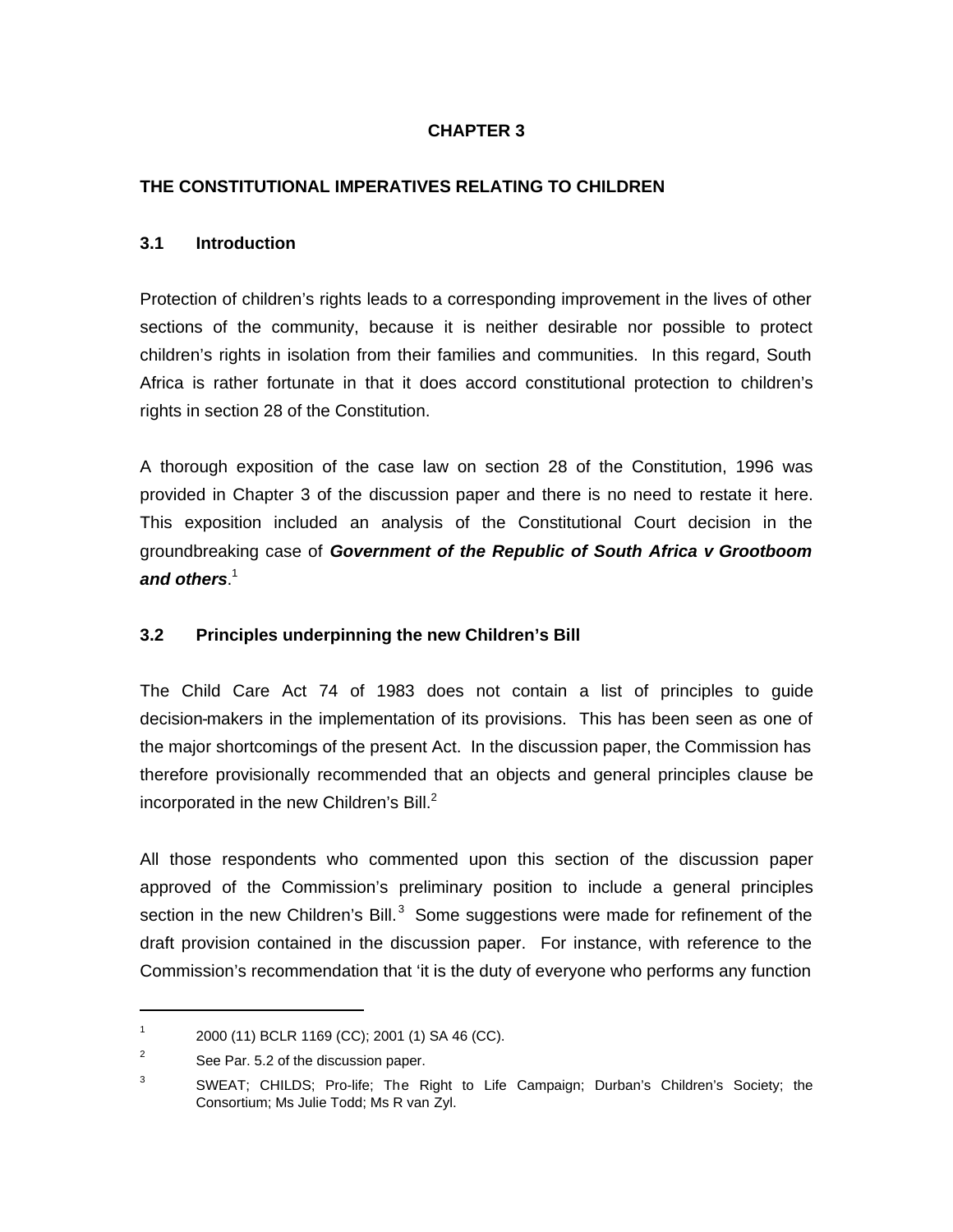in respect of a child or takes any decision affecting a child ... to protect the child from unfair discrimination on any ground ...',.<sup>4</sup> **Pro-life** submitted that not even fair discrimination against children should be permitted. The respondent therefore suggested that the words 'unfair discrimination' be replaced with the word 'discrimination' throughout the discussion paper.

This suggestion was endorsed by **The Right to Live Campaign,** KwaZulu-Natal. Referring to section (2), the **Durban Children's Society** questioned the feasibility of developing community structures which would provide care and protection for children. The respondent argued that owing to the lack of funds and manpower, the establishment of such structures would be difficult. Furthermore, basic causes of poverty need to be addressed to improve existing structures. In its submission, the **Consortium** stated that the promotion of substantive equality and a clear focus on primary prevention need to come through more strongly as a primary principle of the child care legislation.

As is pointed out in the discussion paper, the trend in modern child care legislation is increasingly towards the inclusion of central principles underpinning how decisions should be made in regard to children in domestic legislation. From the submissions made, strong support is evidenced for the inclusion of such principles. The Commission therefore endorses its preliminary view and proposes the inclusion in the new Children's Bill of a set of general principles to guide decision-makers in the implementation of its provisions.<sup>5</sup>

These principles are derived from international law such as the African Charter on the Rights and Welfare of the Child, from policy documents (such as the IMC's Interim Recommendations for the Transformation of the Child and Youth Care System), from South African common law and case law, as well as from accepted social work practice. The escalating numbers of reported cases of child abuse and neglect in recent times, as well as the crisis faced by South Africa as regards the HIV/AIDS pandemic, also provide cogent reasons why clearly formulated principles are desirable in future child protection legislation. Not only can they serve to further the best interests of children, but, in addition, principles can guide decision-makers and encourage them to focus on the appropriate allocation of scarce social resources and services to those children who are

<sup>-&</sup>lt;br>4 Discussion paper, p. 77.

<sup>5</sup> Section 9 of the Bill.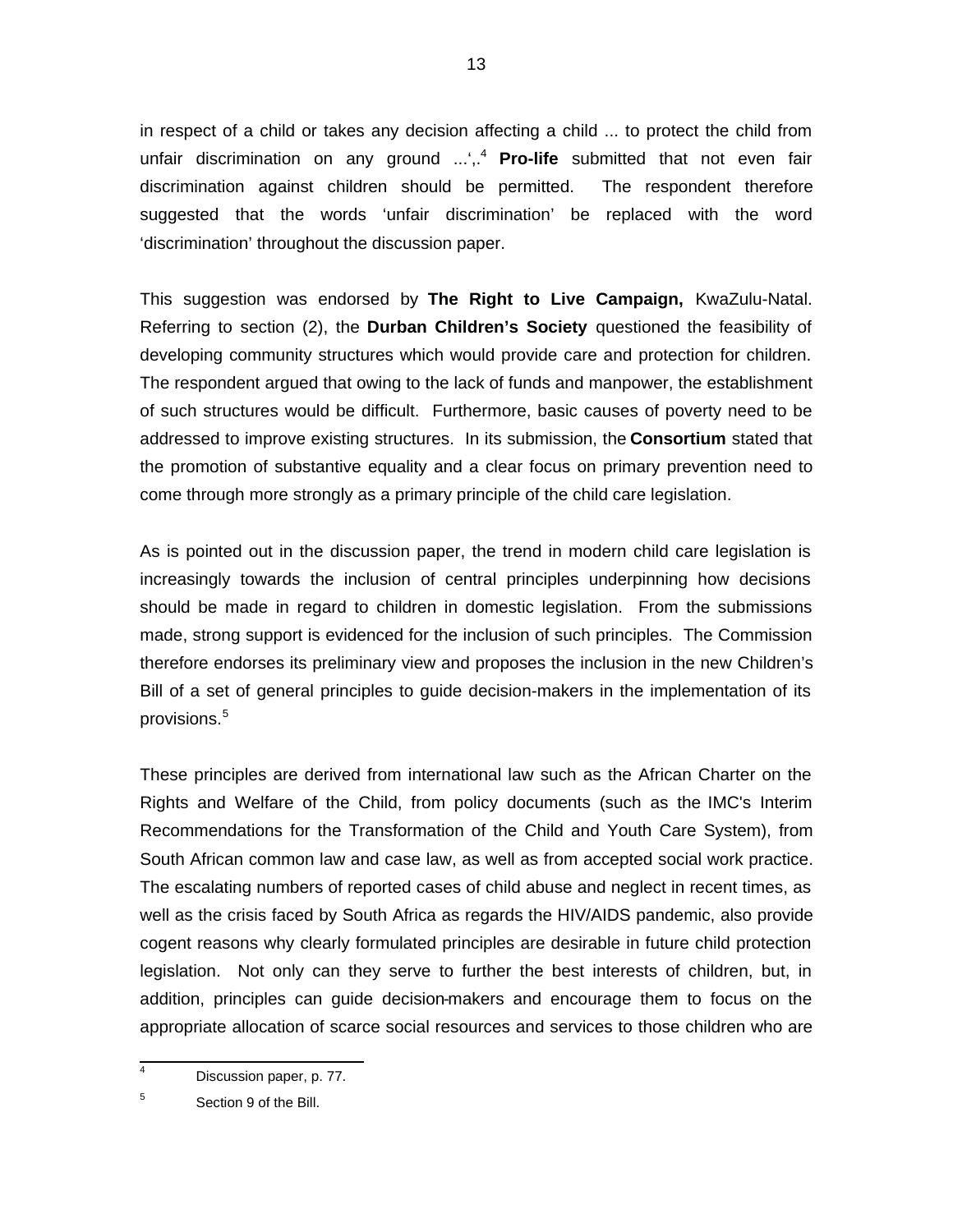most at risk of suffering harm, and to ensure that the needs of the most vulnerable groups of children are taken into account.

#### **3.3 The 'best interests of the child' standard**

Section 28(2) of the Constitution, article 3(1) of the Convention on the Rights of the Child, article 4 of the African Charter on the Rights and Welfare of the Child, and articles 16(1)(d) and (f) of the UN Convention on the Elimination of All Forms of Discrimination against Women enshrine the 'best interests of the child' standard as 'paramount' or 'primary' consideration in all matters concerning children. However, it has been argued that the 'best interests' standard is problematic in that, *inter alia*, (i) it is 'indeterminate'; (ii) the different professionals involved with matters relating to children have different perspectives on the concept; and (iii) the way in which the criterion is interpreted and applied by different countries (and indeed, by different courts and other decision-makers within the same country) is influenced to a large extent by the historical background to and the cultural, social, political and economic conditions of the country concerned, as also by the value system of the relevant decision-maker.

While most respondents to the discussion paper supported the inclusion of criteria to give content to the 'best interests of the child' standard, some respondents had difficulty with the concept and or the listed criteria. **CHILDS**, for instance, submitted that the Commission's proposed list of criteria to determine the best interests of the child is unhelpful for the following reasons:

- (i) The starting-point of the list of criteria is negative rather than positive. The respondent recommended that the best interests of the child-standard should begin with a positive description of the environment that is best suited for the healthy growth and development of a child. Furthermore, the format of such description should be similar to the one used in the Preamble to the Convention on the Rights of the Child.
- (ii) No distinction is made between parental vulnerabilities and limitations versus parental inadequacy versus parental abuse. The respondent believed that all parents have vulnerabilities and/or limitations that may impact negatively on their parental functioning. Further, that the Commission's list of criteria for determining what is in the best interests of a child focus on the vulnerabilities and limitations of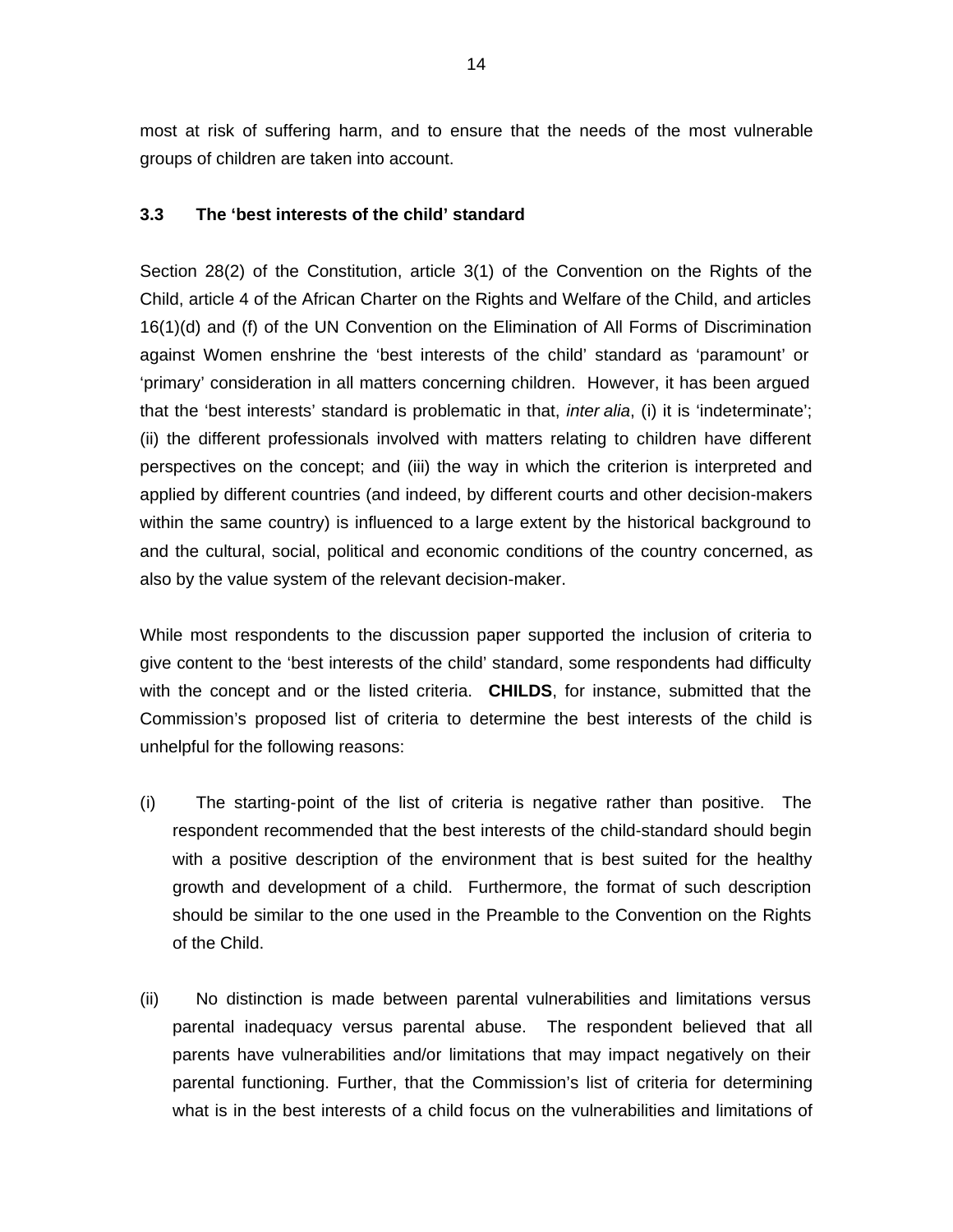parents. However, these acts do not threaten the child and therefore should not be the focus of the criteria on which decisions are made to exclude and/or limit the extent of the involvement of the parent or caregiver in the life of a child. The respondent thus recommended that the following three lists of criteria be outlined: (a) parental limitations, e.g. a parent spending insufficient time with his/her child, (b) parental inadequacies, and (c) parental abuse. Furthermore, these lists should include consequences and remedial possibilities to be undertaken by the parent(s) or caregiver(s).

- (iii) The criteria proposed by the Commission do not accommodate the changing realities of life. For example, the needs of children, the circumstances of parents and caregivers and the bonds between children and their parents / caregivers may change over time. The respondent thus recommended that the decisionmaking structures be sufficiently flexible to accommodate these changing realities.
- (iv) The Commission has paid insufficient attention to the abuse of children by parents and caregivers seeking to gain advantage over the other parent or caregiver. As a case in point, the respondent cites as examples false allegations of sexual abuse being made or denying the other party contact with the child. The respondent proposed that such acts be criminalised.

On the other hand, the **Consortium** recommended that, owing to its indeterminate nature and the inevitable subjective interpretation by different decision-makers and service providers, the best interests of the child standard should be further defined to promote its use and to promote equity in its application. It said that the general list to determine what is in the best interests of a child as recommended by the Commission appears to be based on case law surrounding judicial proceedings on custody, adoption, access and children's court proceedings. It is not user-friendly for service providers making out-of-court decisions. It therefore recommended the inclusion of a general list that is applicable to all decision-making situations, and the development of specialised guidelines for applying the test in each situation. The Consortium identified the following situations that would require specialised guidelines and training:

- deciding whether to test a child for HIV;
- deciding whether to appoint a caregiver as a foster parent;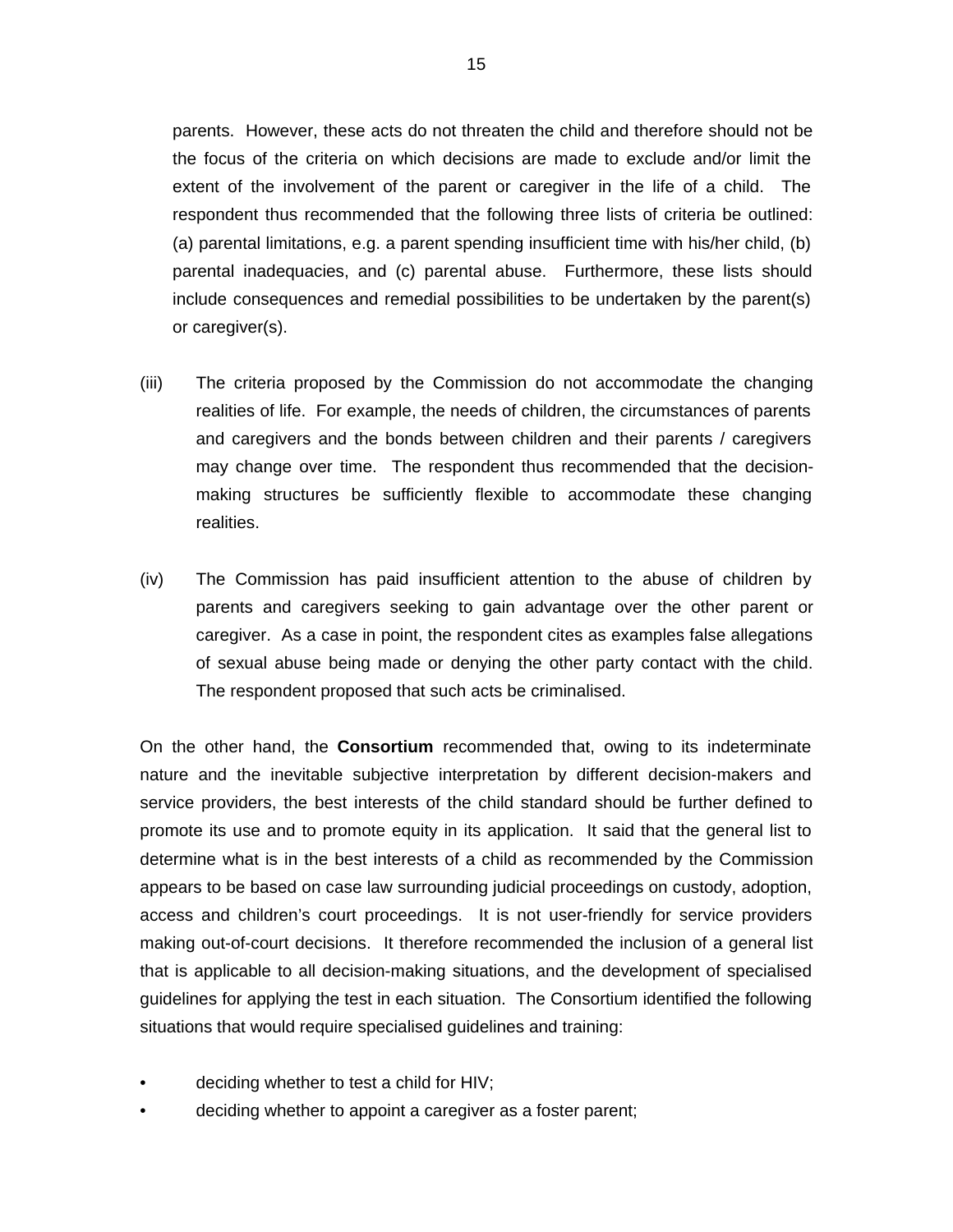- deciding whether to place a child in an institution;
- custody / care decisions;
- adoption decisions;
- deciding whether to disclose a child's HIV status to his or her parents;
- deciding whether to provide a child with certain medical treatment;
- administering a child's property;
- deciding whether a parenting agreement between a mother and an unmarried father is in the best interests of a child, before registering such agreement; and
- deciding whether to grant an unmarried father parenting rights.

Furthermore, all persons required to administer the new child care legislation should be sensitised continuously and trained on the issue of the general list and the specialised situation guidelines.

While the Commission accepts that the application of the 'best-interests' standard does create problems in practice, it is of the opinion that decision makers, including parents and judicial officers, will benefit greatly from having regard to a list of criteria in determining the best interests of a child. Such a list of criteria should be included in the new Children's Bill.<sup>6</sup> The Commission accordingly affirms its preliminary position in this regard.

# **3.4 The rights of children**

While children are afforded constitutional rights, the Commission considers it necessary to formulate for inclusion in the Children's Bill certain additional rights for children. In this regard, the Commission took care not to repeat or duplicate the existing provisions of Chapter 2 of the Constitution, 1996, but to include only supplementary rights in the Children's Bill. This confirms the preliminary position taken by the Commission in the discussion paper.

# **3.4.1 Comments received**

The **Consortium** made several suggestions for improvement of the children's rights

 6 Section 10.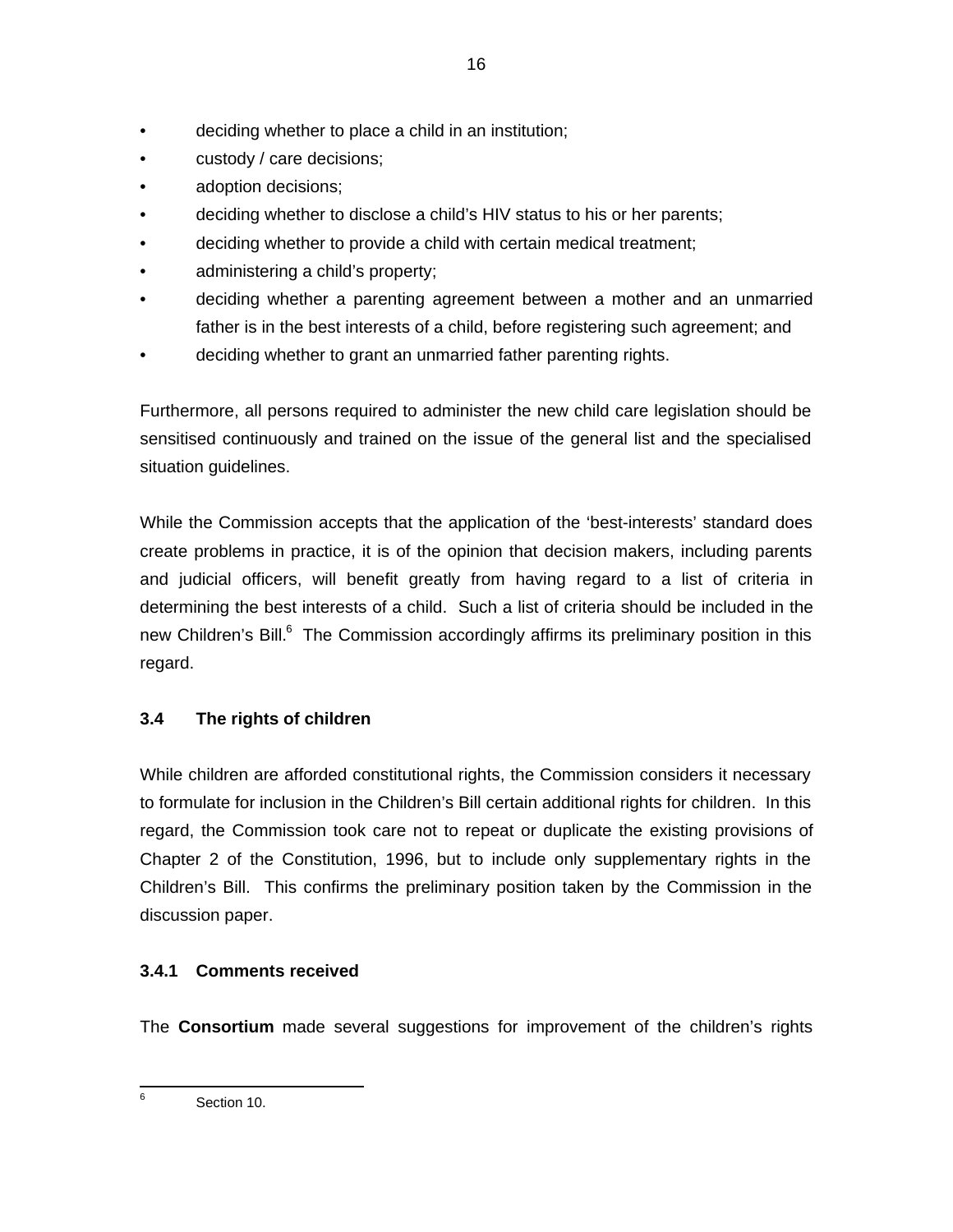chapter in the discussion paper.<sup>7</sup> With regard to the right to 'family relationship', the Consortium submitted that, given the fact that many children are in the de facto care of other family members such as grandmothers, the right of children not to be arbitrarily removed from their primary caregivers (not only from their parents) should also be protected. Concerning children's right to 'property', the Consortium mentioned that orphaned children often struggle to hold on to property, which property is often tied up for years in the administration process with the result that the children's basic needs are not being provided. It therefore recommended the inclusion of the following provisions:

- "6(2) Property which a child is legally entitled to inherit, must be administered promptly and without delay and the administration system must ensure that children have access to financial means to provide for their basic needs.
- 6(3) The property concerned must be administered for the benefit of the child in both the present and the future."

With regard to the right of children to be 'protected from maltreatment, abuse, neglect, exploitation and other harmful practices', the Consortium expressed concern over the use of the wording in section 7(1)(b)(i) which stipulates that 'Every child has a right to be protected ... from encouragement to engage in ... any form of sexual activity'. It submitted that this provision could be misinterpreted to imply that some LoveLife publications should be prohibited. It said that some of these publications are aimed at encouraging youth to live 'sex positive' lives which can have the effect of encouraging forms of sexual activity, in an effort to remove the silence and taboo surrounding sex that fuels the HIV/AIDS pandemic. The Consortium therefore recommended that an appropriate adjective be inserted before the phrase 'sexual activity' to confine the prohibition to circumstances that are illegal or otherwise not in the interests of the child. Furthermore, it was suggested that section 7(2) should be improved by including the right to have access to counselling and not just medical treatment.

With regard to children's right to protection from harmful social and cultural practices, the Consortium proposed that virginity testing of girl children be prohibited in section 8(3). It asserted that virginity testing is a cultural practice which harms the girl child. Furthermore, the Consortium said virginity testing, while intended to encourage certain values, exposes the child to further abuse as:

7

Par. 5.4 of the discussion paper.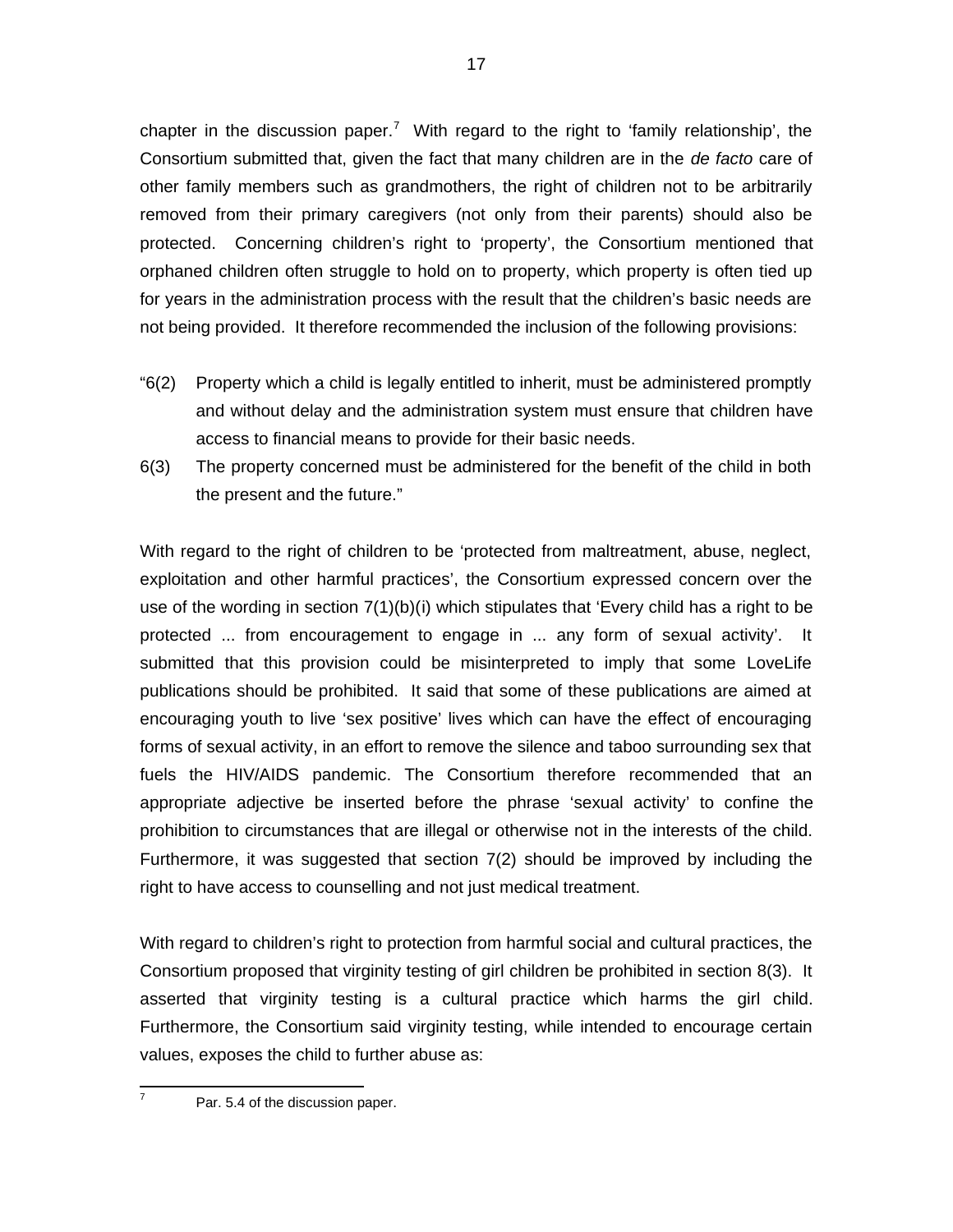- it discriminates against the girl child;
- it publicly shames and isolates young people who do have sex, making them feel that they have done something wrong;
- it infringes the child's privacy and dignity;
- it publicly identifies virgins, thereby potentially exposing them to further abuse owing to the myth surrounding HIV and having sex with a virgin; and
- the public exposure of a girl's 'lack of virginity' shames young people who may also have been sexually abused or raped, thereby adding secondary trauma to their abuse.

With regard to the right of children to protection from exploitative labour practices, the Consortium suggested that this provision should incorporate the rights of children who have jobs that do not qualify as 'exploitative'. It submitted that these children must be supported by the state to enable them to continue their schooling. For example, it could be negotiated with their employers to allow some time off to do homework.

With regard to children's right to education, the Consortium mentioned that many children are being refused admission to school based on their inability to pay school fees, to buy school uniform, shoes or stationery. It therefore recommended the inclusion of the following provision: 'Every child has the right to receive an education, without discrimination, regardless of their inability to pay school fees or to afford a school uniform, shoes or stationery'.

With regard to the rights of children with disabilities, the Consortium stated that the wording in section 12(2) does not improve the current disadvantaged position of children with disabilities as the phrase 'for which he or she may qualify' does not set a principle, but allow another body to decide whether a child with a disability qualifies for financial assistance. It therefore proposed the following wording: 'Every child with a physical or mental disability has the right to receive special care and such financial assistance as is necessary to ensure a standard of living adequate for his or her development and equal enjoyment of his or her constitutional rights'.

The Consortium recommended that the following additional children's rights be included in the list:

### The right to health care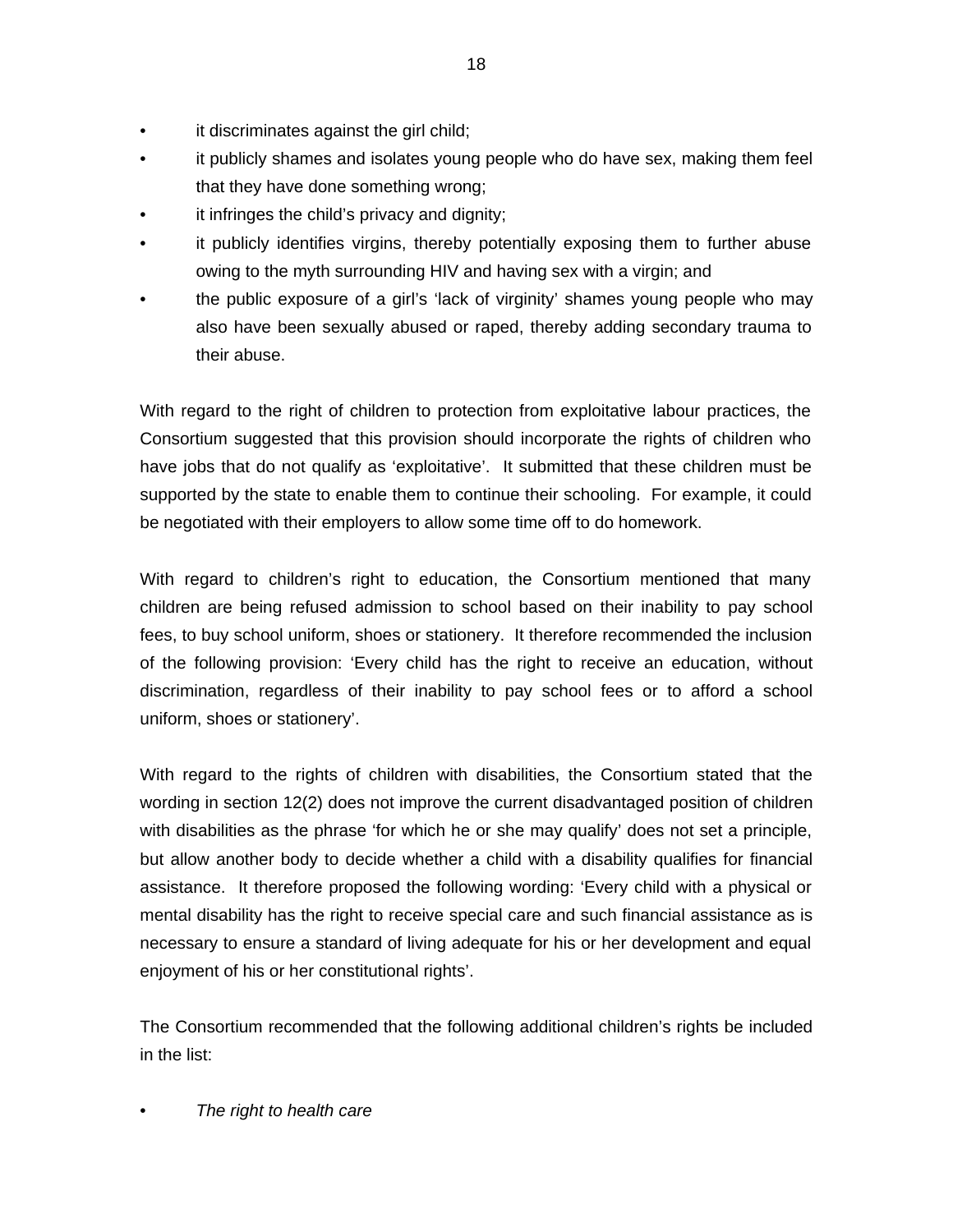- The right to social security
- The right to food
- The right to water and sanitation services
- The right to be heard and to participate in decisions
- The right to an environment that is not harmful to the child's safety or wellbeing.

The Consortium supported the recommendation in chapter 11 of the discussion paper that a list of health rights be included in the National Health Bill. It suggested that a list of health rights should also be included under chapter 4 (dealing with children's rights) of the new child care legislation. The inclusion of the following provision was proposed: '(1) Every child has the right to basic health care services'. The Consortium suggested that 'basic health care' be defined as care that promotes the child's health, adequately treats acute and certain chronic health conditions, prevents acute and chronic health conditions, and which as a minimum includes (a list of essential health care services or programmes to be listed). Furthermore, it said the following provisions should also be included:

- "(2) Every child has the right to have access to health care services.
- (3) Every child has the right to have confidential access to contraceptives and health related information on sexuality, reproduction, STDs and HIV, regardless of age.
- (4) Every child has the right to be treated with dignity regardless of his or her health status, HIV/AIDS status, age, disability, socio-economic status, sexual orientation, or nationality, or any other ground.
- (5) Every child has the right to request and receive information on health promotion and the prevention of ill-health and disease.'

The Consortium also recommends the inclusion of the following provisions:

- '(1) Parents are primarily responsible for ensuring that a child's basic needs are provided for. However, if parents are unable to provide for the child's basic needs, the State is obliged to provide support and material assistance to the child and his or her caregiver, with an emphasis on facilitating the child's or caregiver's ability to provide the child with nutrition, shelter, clothing and health care.
- (2) Every child has the right to have access to social security, including social assistance if their parents are unable to provide for their basic needs in order to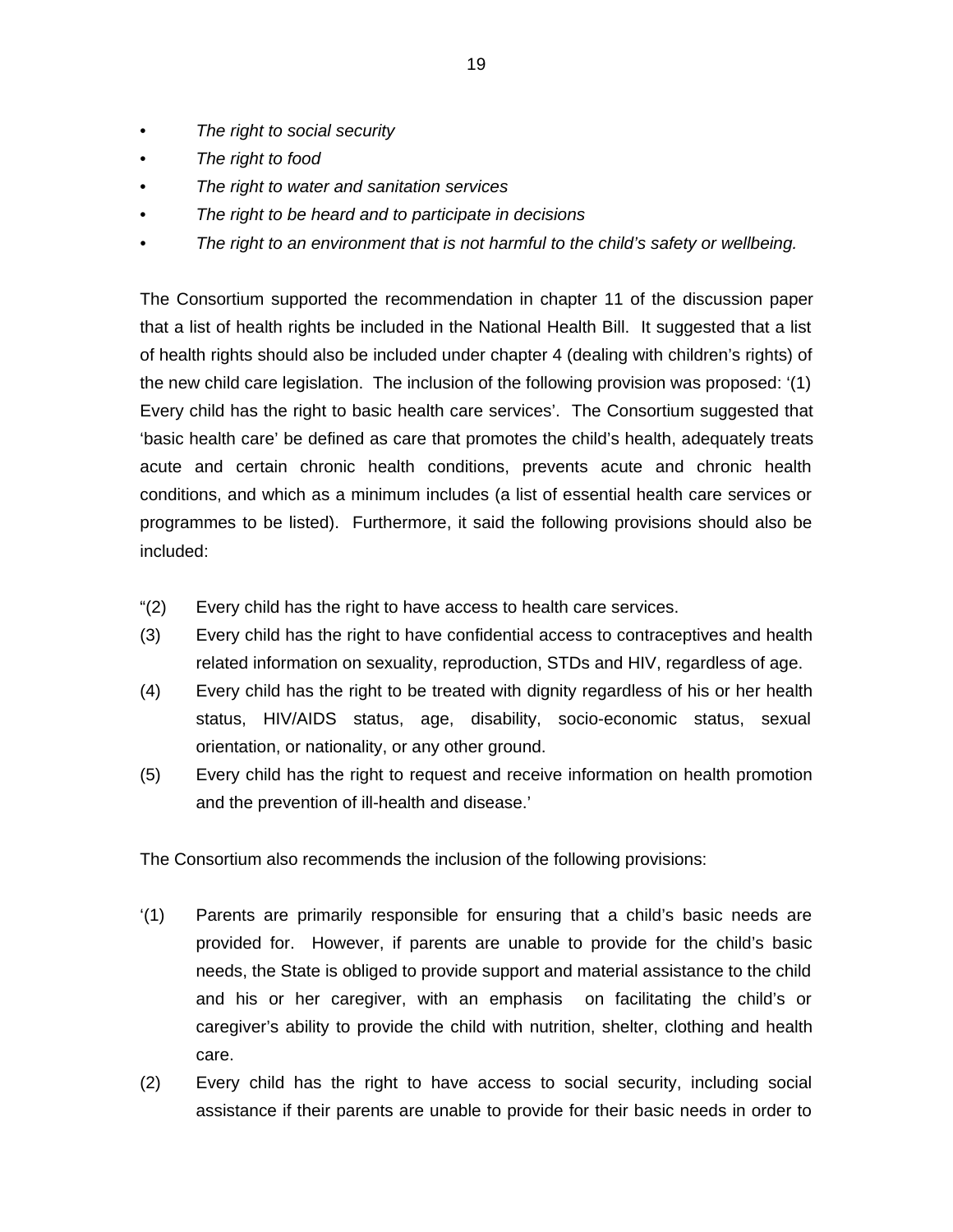ensure their survival and a standard of living adequate for their development.

- (3) A child suffering from malnutrition, or living in a situation of crisis, has the right to emergency social assistance from the state without undue delay.
- (4) A child with a disability or chronic illness that renders him or her in need of special care and medical treatment is entitled to social assistance in order to ensure his or her survival or development.'

As far as the right to water and sanitation services is concerned, the Consortium recommended the inclusion of the following provisions:

- '(1) Every child has the right to have access to clean water, within a reasonable distance from his or her home.
- (2) Every child has the right to have access to sanitation services aimed at promoting their health and preventing infections and diseases.'

The Consortium recommended that the proposed list of rights should include a child's right to be consulted and heard before decisions affecting his or her well-being are made. Also, the right to participate in policy and legislative drafting processes that affect children could be incorporated under this provision.

The **Department of Correctional Services** in turn suggested the inclusion of the following children's rights:

- Every child has the right to have access to psychological, social, educational, and spiritual services when necessary with the aim to improve social, spiritual and physical well-being;
- Every child has the right to privacy, confidentiality, self-determination and autonomy.

# **3.4.2 Evaluation and recommendations**

There is considerable merit in the recommendations made by the Consortium and most of these suggestions have been incorporated in the draft Children's Bill.<sup>8</sup> However, it must be pointed out that children do enjoy the full protection afforded by the rights set

Sections 16(1), 17, 22, 23 and 25.

8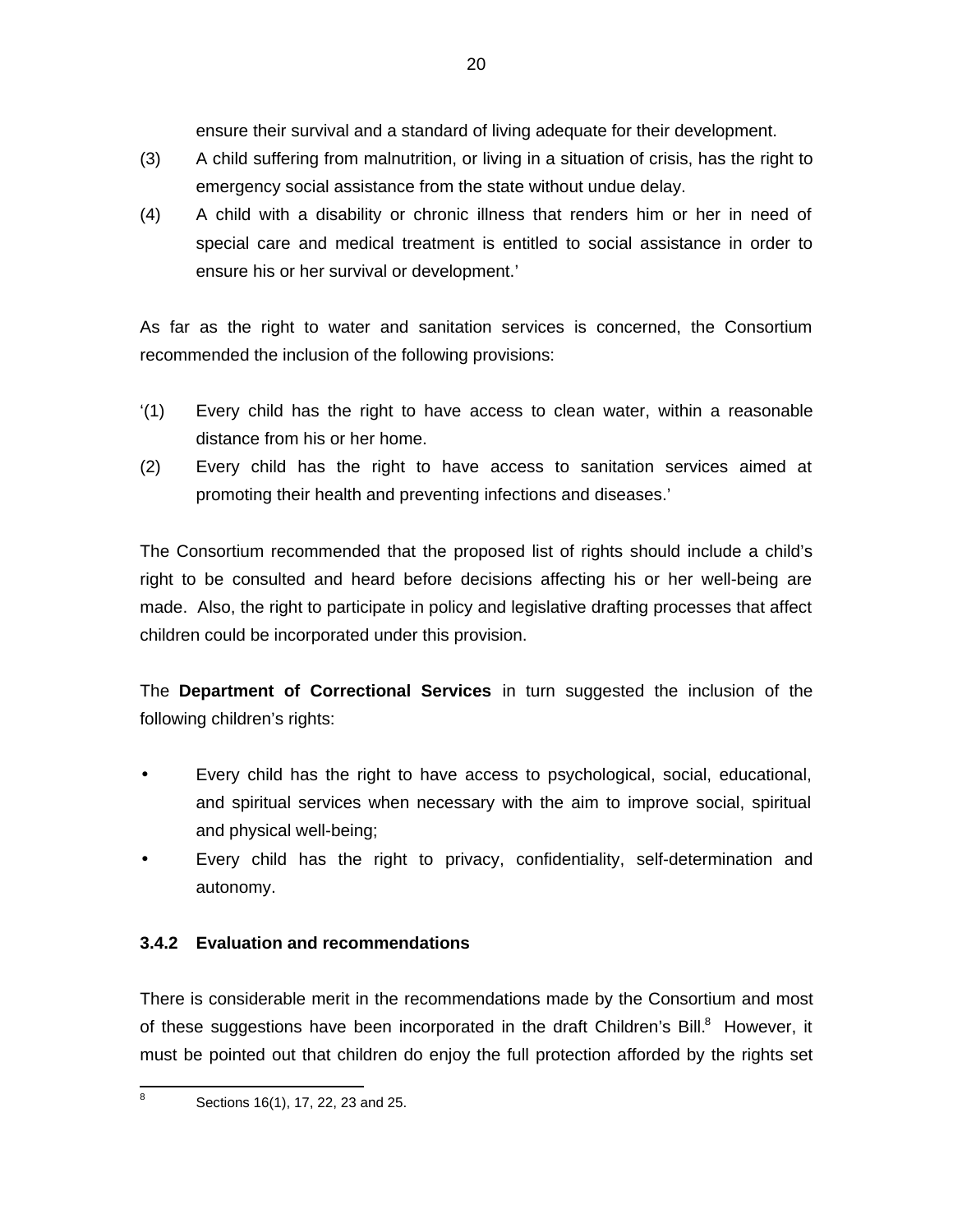out in the Bill of Rights<sup>9</sup> in the Constitution and these rights do not need to be restated.

It is further important to point out that infringement of any of the rights enumerated in this chapter of the Children's Bill will not constitute a criminal offence in terms of this Bill, as the rights are framed as protective measures similar to their constitutional counterparts. This is not to say that unfair discrimination against children or maltreatment and abuse of children will be allowed or even tolerated: Unfair discrimination constitutes a criminal offence in terms of the Promotion of Equality and Prevention of Unfair Discrimination Act 4 of 2000 while ill-treatment of children is specifically made a criminal offence in another provision in the Bill.<sup>10</sup>

### **3.5 The responsibilities of children**

As stated in the discussion paper, the Commission hesitantly proposed the inclusion of a provision on the responsibilities of children in the new Children's Bill. This reluctance was in part attributed to the fact that the corollary of any right is the responsibility or duty to respect the rights of others and the absence of any similar obligation on adults. In the end, however, a provision on the responsibilities of children was proposed in the discussion paper on the strength of the commitment to the African Charter on the Rights and Welfare of the Child, from which the responsibility provision originates.

# **3.5.1 Comments received**

In general, respondents to the discussion paper were opposed to the concept of formulating a responsibility clause for children. **Africa Christian Action** is one of those respondents. The respondent posed the question whether children will be obliged to spy on their parents for the state as children in former communist countries were subject to such an obligation. **The Consortium** was of the same view. It argued that the proposed clause is vague and generalised and thus has no effect. Furthermore, the Consortium was of the view that inclusion of a responsibility on the child 'to support family life' with no comparative proposed insertion of a parent's (or the state's) duty to support family life is not desirable.

<sup>—&</sup>lt;br>9 Chapter 2 of the Constitution, 1996.

<sup>10</sup> Section 353.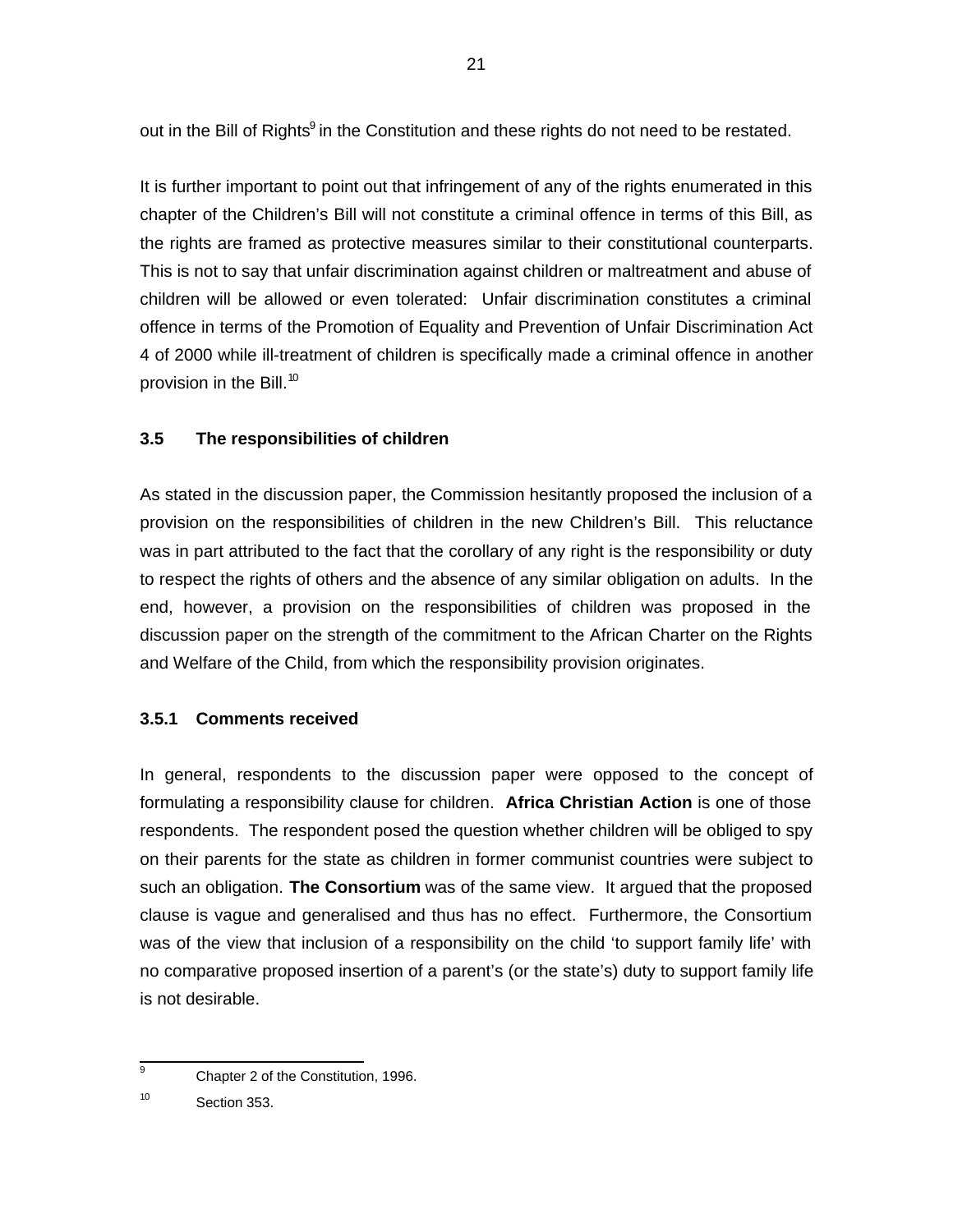The **Department of Correctional Services** suggested that the responsibilities of children be expanded to include the duty to be aware of their own belief systems, values, needs and limitations and the effect of these on others bearing in mind the child's age, maturity and level of understanding.

# **3.5.2 Evaluation and recommendation**

The Commission proposes the inclusion of a responsibility clause in the new Children's Bill.<sup>11</sup> This is done on the strength of our commitment to the African Charter on the Rights and Welfare of the Child.

<sup>22</sup>

 $\frac{1}{11}$ Section 28.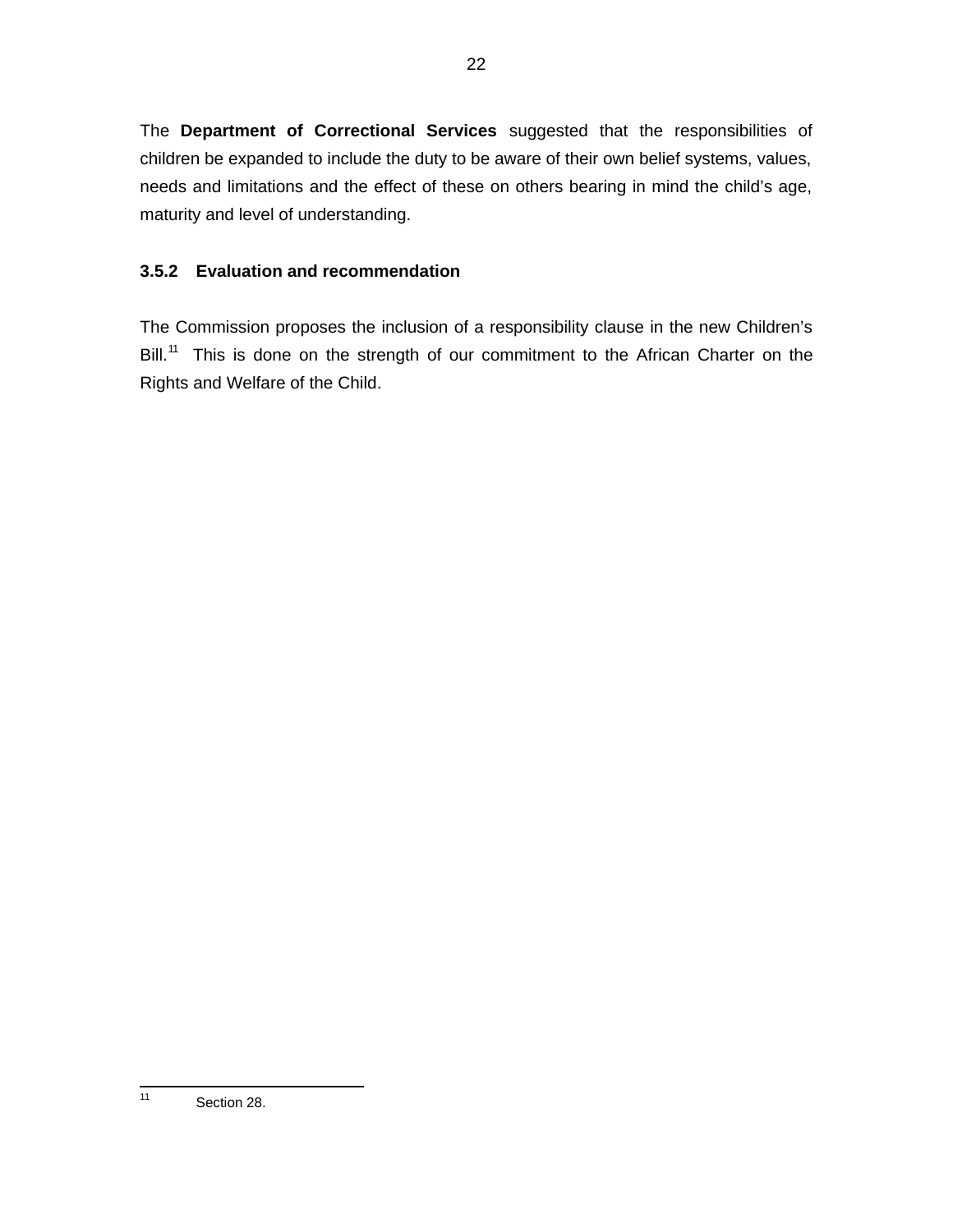### **CHAPTER 4**

### **CHILDHOOD - ITS BEGINNING AND END**

#### **4.1 Introduction**

International law and our Constitution define a child as a person below the age of eighteen years. Therefore only persons below the age of eighteen years of age are entitled to the protection afforded by section 28 of the Constitution and those listed in the relevant international instruments. The Child Care Act, 1983 also defines a child as any person under the age of eighteen years. In the discussion paper, the Commission therefore recommended that a child be defined for the purposes of the children's statute as any person under the age of 18 years of age.<sup>1</sup> The consequence of limiting the protection accorded to 'persons' was that the children's statute would not apply to unborn children: childhood will begin at birth.

In terms of the Age of Majority Act 57 of 1972, South Africans of both sexes attain majority on reaching the age of 21 years (the age of majority). A minor can also attain majority status by concluding a valid marriage, or in terms of the Age of Majority Act through a High Court process allowing for express emancipation. In the discussion paper, the Commission recommended that the age of majority be 18 years, with a proviso that parental responsibility and/or State support, where appropriate, in respect of such a person may be extended by the court beyond that person's eighteenth birthday in special circumstances.<sup>2</sup> In terms of this preliminary proposal, an application for extension of parental responsibility and State support may be made before the child's eighteenth birthday by -

- (a) the parent or primary care-giver of the child;
- (b) any person with parental responsibility for the child;
- (c) the Director-General: Social Development; or
- (d) the child himself or herself.

The Commission further noted that if the age of majority is advanced to 18 years, then

1

<sup>1</sup> Par. 4.2.

<sup>2</sup> Par. 4.5.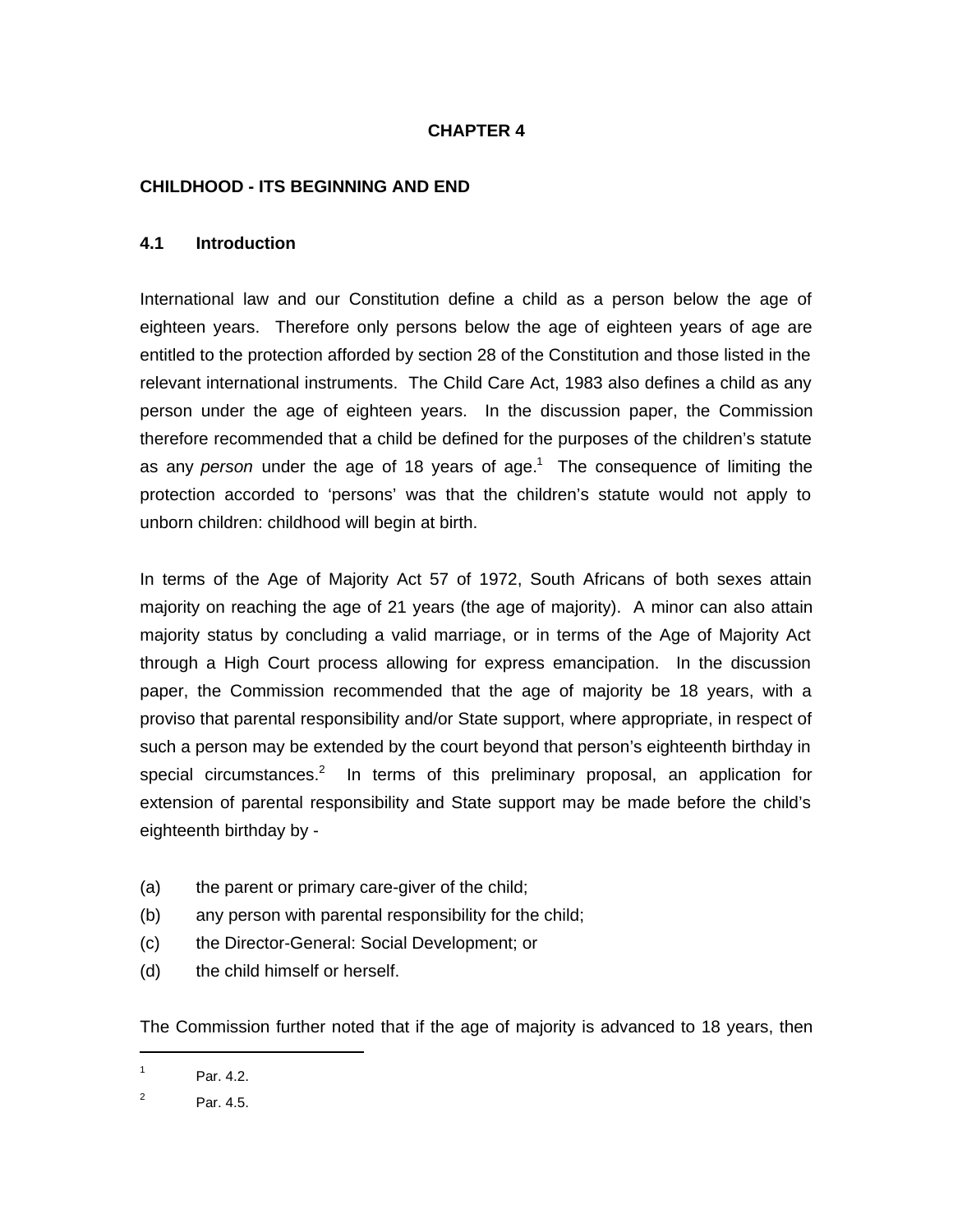little justification for the retention of the Age of Majority Act 57 of 1972 remains, and the Act can be repealed.

### **4.2 Comments received**

### The beginning of childhood

A substantial number of respondents to the discussion paper argued that the new child care legislation should be extended to unborn children. This is linked to the view that no woman should be allowed to terminate a pregnancy. The majority of the submissions in this regard were made from a Biblical point of view.<sup>3</sup> It seems that most of these respondents are unaware of the fact that abortion has been legalized by the Choice on Termination of Pregnancy Act 92 of 1996. They also seem unaware of the High Court decision in **Christian Lawyers Association of S A v Minister of Health<sup>4</sup>** in which it was held that an unborn child is not a legal person.

### The end of childhood / the age of majority

The **Law Society of the Cape of Good Hope** recommended, from a protective and supportive perspective, that the age of majority should remain 21. The respondent argued that it is difficult for a minor of 18 to negotiate his / her maintenance with a parent. Furthermore, the Society argued that lowering the age of majority to 18 may discourage minors from furthering their tertiary education.

**Christian Lawyers Association of Southern Africa** submitted that majority should still be attained at the age of 21. The respondent argued that when the law considers a vulnerable group such as children, the protection should be broadened not narrowed. Furthermore, that access to the courts will be easy for a child who alleges that the protection has become a restriction that should be removed. The respondent identified the following difficulties should the age of majority be lowered to 18:

<sup>-&</sup>lt;br>3 Chapel of Our Lady and St Michael, Father Eldred Leslie; N G Gemeente, Secunda – Goedehoop, Dr A W Knoetze; East Claremont Congregational Church; Leon Vosloo; Marnus Roodbol; M Rautenbach; Brian Drury; Wolfie Wolfaardt. The following respondents recommended that the definition of 'a child' should include unborn children: Doctors For Life, Pro-life, The Right To Live Campaign and Christian Lawyers Association of Southern Africa.

<sup>4</sup> 1998 (4) SA 1113 (T).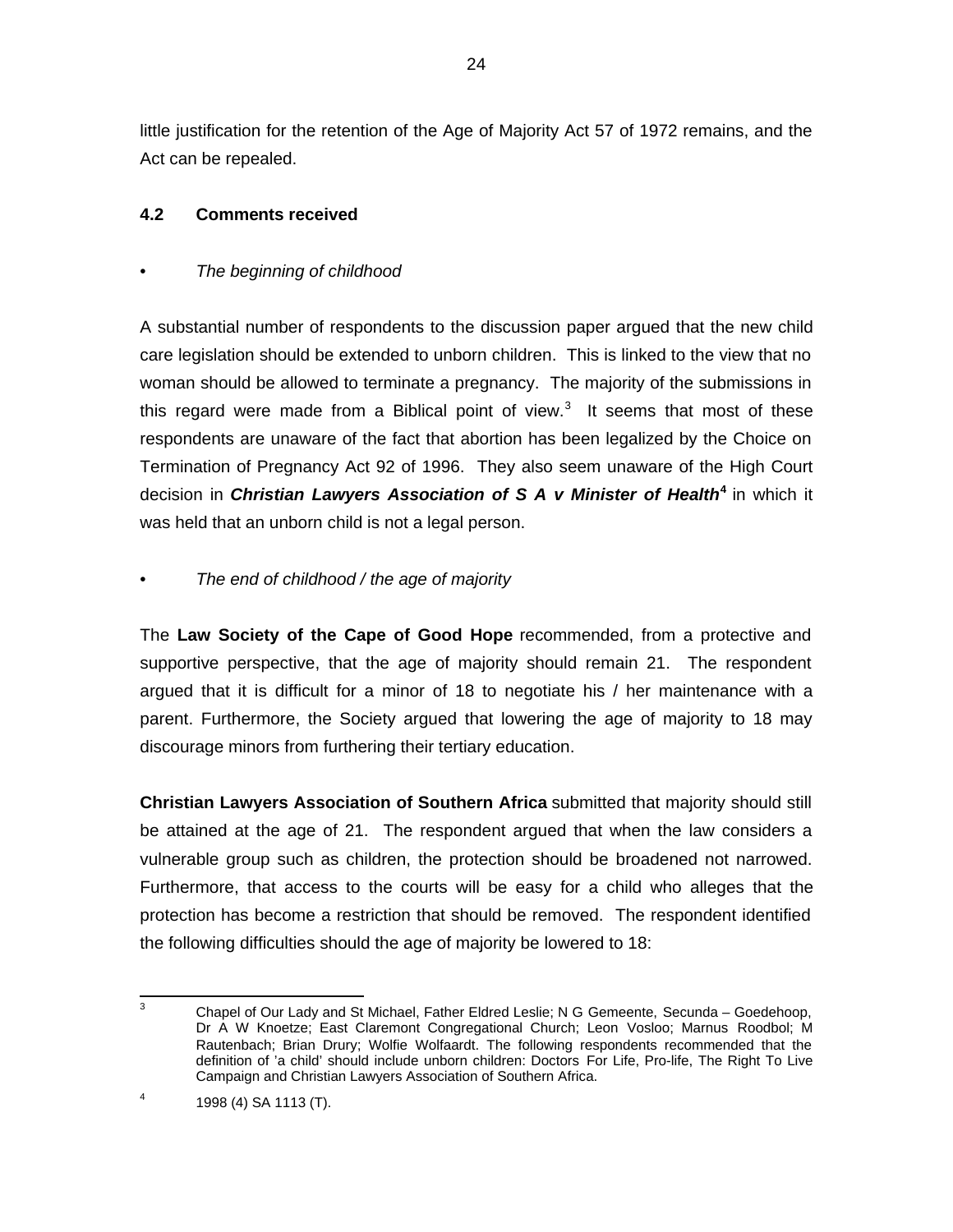#### (i) Prescription

Prescription has normally been interrupted until a child is no longer a minor. Should the age of majority be lowered to 18, children will be required to institute action before they reach the age of 21. Failing to do this will result in the prescription of their claims when they reach the age of 21 years.

### (ii) Contractual liability

Children who leave school are often vulnerable to persons in the commercial world. Thus, the three-year period (after 18) during which the child is still protected by the law in respect of the ability to contract, constitute a valuable time for training children as they become active in the commercial world. Furthermore, when persons know that children need the assistance of their parents, they are more careful when contracting with minors.

The **Department of Social Development, Free State**, suggested that the age of majority should remain 21 years. The respondent stated that it is not clear how children will be informed of their right to apply for the extension of parental responsibility before they attain the age of 18 years.

The **Consortium** supported the Commission's recommendations that (a) a child be defined as any person under the age of 18, (b) the age of majority be reduced to 18, and (c) the Age of Majority Act 57 of 1972 be repealed. **Ms R van Zyl** also supported the Commission's recommendation that the age of majority be lowered to 18 years.

### **4.3 Evaluation and recommendations**

As pointed out earlier, the relevant international instruments, the Constitution, 1996, and our case law militate against extending the protection afforded by this Children's Bill to unborn children. This is not to deny the continued use of other common law provisions such as the *nasciturus* fiction to protect the rights of unborn children or to prevent the adoption of legislation or policies to, for instance, provide nevirapine to pregnant mothers. By recognising unborn children as persons, the Commission would also enter the debates surrounding abortion and the rights to reproduction and wrongful life, which deserve attention in their own right.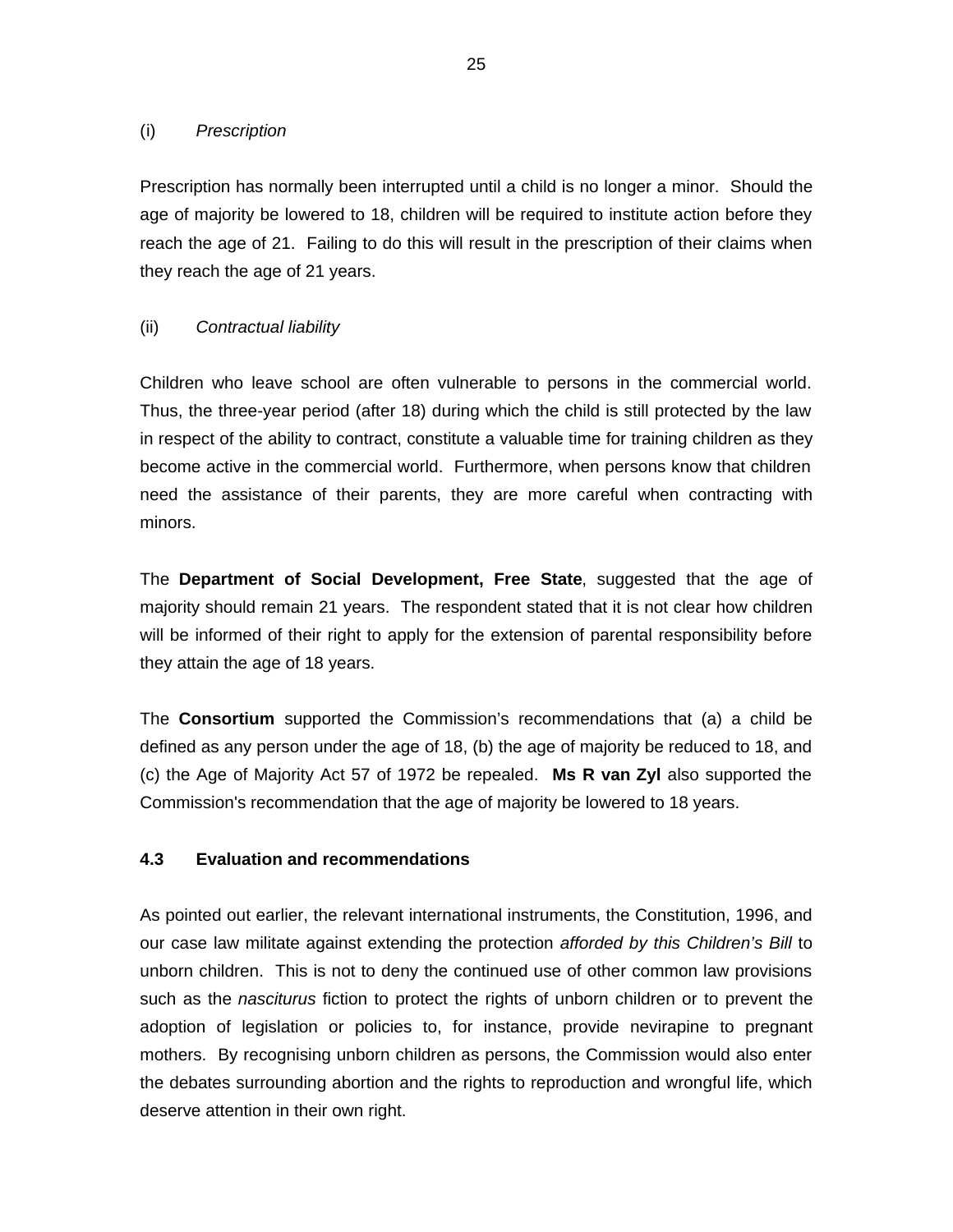The Commission further confirms its preliminary position as stated in the discussion paper to lower the age of majority to 18 years of age, for the reasons advanced in the discussion paper.<sup>5</sup> We note the objections of the Law Society of the Cape of Good Hope and the Christian Lawyers Association to such a step, but point out that the limits on the contractual capacity especially have tended to work rather in favour of business interests than to protect persons in that age category from 'unwise' business decisions. $6\%$ 

It is worth pointing out that the definition of 'major' or 'person of age' as defined in the Births and Deaths Registration Act 51 of 1992 is in the process of being amended.<sup>7</sup> In terms of the new definition of 'major' or 'person of age' the age is lowered from 21 years to 18 years of age. For the purposes of the Births and Deaths Registration Act, 1992 then, minority (childhood) would end once a person attains 18 years of age.

It is worth recalling that in the discussion paper the Commission did state that should the Age of Majority Act 57 of 1972 not be repealed, then the Act should be amended to provide express guidance to the courts to assist them in making a decision whether or not to grant an order for advancement of majority. In amending the Act, provision should also be made for the inclusion of a provision allowing the court discretion to grant a qualified or conditional order (for the advancement of majority). Should the Commission's recommendation that the age of majority be lowered to 18 years not be accepted, then the Commission would recommend that the Minister request the Department<sup>8</sup> responsible for the administration of the Age of Majority Act 57 of 1972 to at least have these amendments affected.

In the discussion paper provision was made for the extension of parental responsibility and or State support in special circumstances in respect of persons in the 18 -21 age category.<sup>9</sup> This was done part in response to submissions received and in order to counter any negative effects the lowering of the age of majority might have for children in the formal care and protection system still attending school or completing their tertiary

 5 Section 29 of the Bill.

<sup>6</sup> Banks and business enterprises are more concerned about collateral for their debts and would in all likelihood continue to demand surety from the parents or caregivers of such person concerned.

<sup>7</sup> See section 1 of the Births and Deaths Registration Amendment Bill 53 of 2001.

<sup>8</sup> It could not be established which Department is responsible for administrating the Age of Majority Act, 1972.

<sup>9</sup> For the formulation, see Par 4.5 of the discussion paper.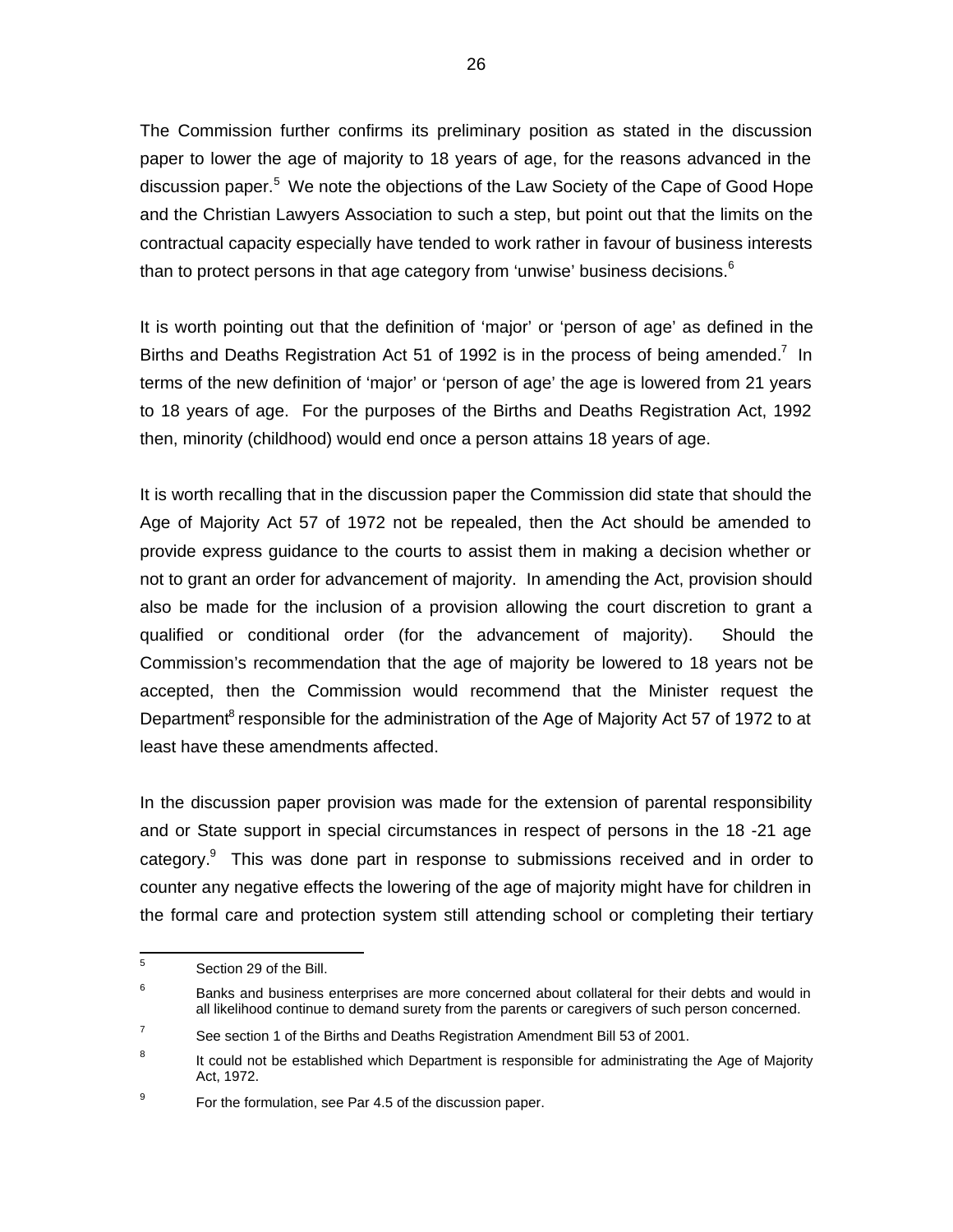education. The idea seems to be that because some persons in the age category 18 – 21 years still live with and are financially dependent upon their parents, they are entitled to such support. However, it must be pointed out that a reciprocal duty of support exists in terms of which parents and children are obliged, within their respective means, to care for and maintain each other. Such a duty has no age limit or cut-off; often the position is inverted later in life when the now adult children take care of their aged parents. Indeed, some persons see this mutual support obligation as one of the cornerstones of healthy family life.

As is pointed out by Van Heerden et al,<sup>10</sup> the attainment of majority does not *per se* terminate the parental duty of support: it is the child's ability to maintain himself or herself that is important. Thus the obligation to maintain a severely handicapped child persists throughout the child's life.<sup>11</sup> Similarly, a duty which ceased when a son started work or a daughter married may revive when the child faces financial difficulties.<sup>12</sup> By the same token, the duty to maintain children ceases when they become self-supporting. After reconsidering the issue, the Commission is therefore of the opinion that lowering the age of majority to 18 years of age would not adversely affect the parental duty of support.

In line with the Commission's preliminary recommendations in the discussion paper, it is therefore recommended that provision be made in the Children's Bill for the possibility to extend parental rights and responsibilities in respect of a particular child after that child has turned 18 years of age.<sup>13</sup> Such an extension would be made on application in special circumstances. The Commission further recommends that a person placed as a child in alternative care on application to the MEC be allowed to remain in that care until the end of the year in which that person reaches the age of 21 years.<sup>14</sup> A similar recommendation in respect of a person placed in foster care as a child is made.<sup>15</sup> This should allow persons placed as children in alternative and foster care arrangements to finish their education and training. Obviously the extension of the placement must be

 $\frac{1}{10}$ **Boberg's Law of Persons and the Family** (2<sup>nd</sup> edition) 247.

<sup>11</sup> Per Jansen J in **Kemp v Kemp** 1958 (3) SA 736 (D) at 737.

<sup>12</sup> Van Heerden et al **Boberg's Law of Persons and the Family** (2<sup>nd</sup> edition) 247, footnote 76.

<sup>13</sup> Section 40 of the Bill.

<sup>14</sup> Section 196(2) of the Bill.

<sup>15</sup> Section 196(2) of the Bill.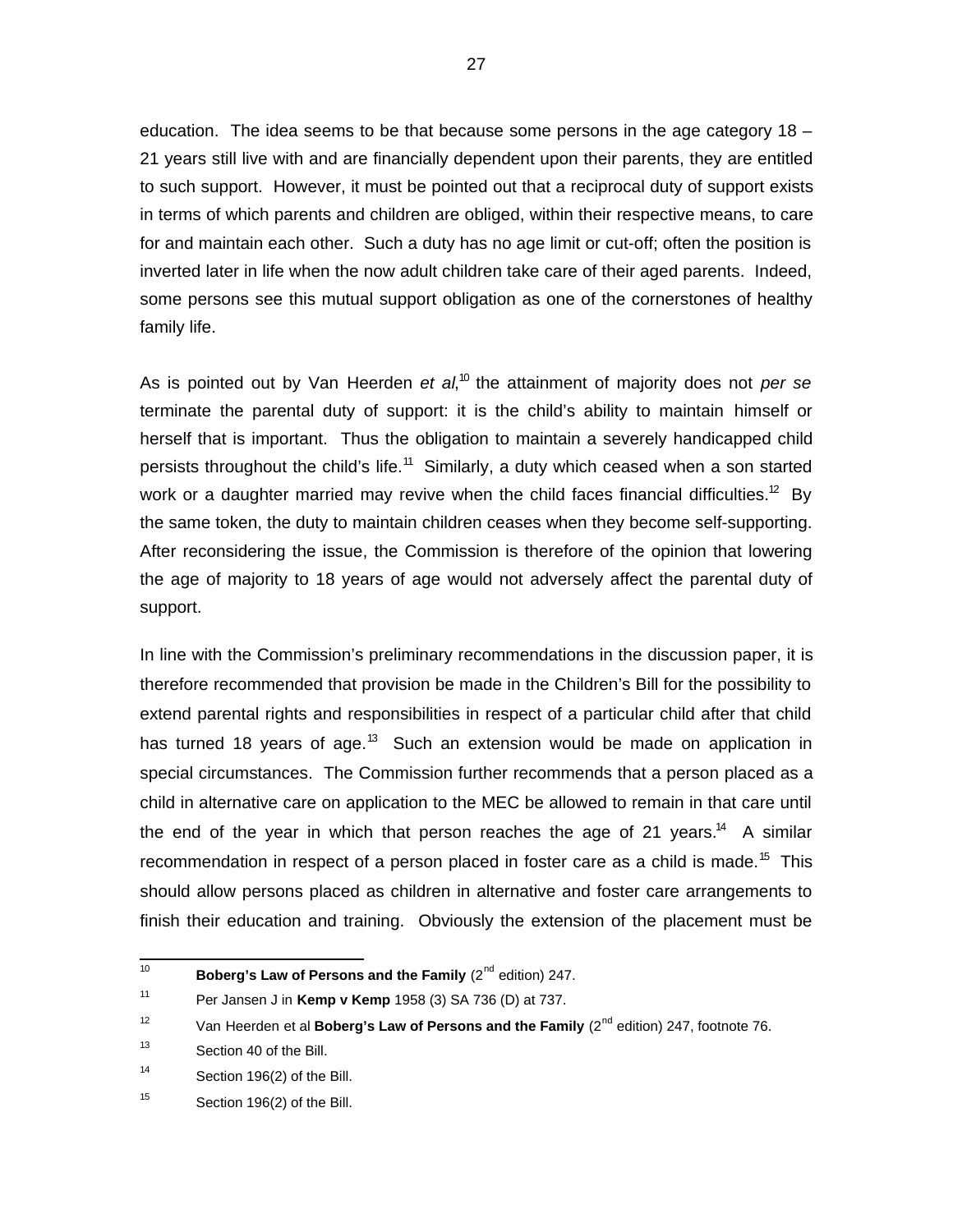accompanied by the necessary state support, such as the foster care grant.

Provision is also made for a child placed in alternative care to continue staying in that care until the end of the year in which that person reached 18 years of age.<sup>16</sup> This would allow a person who turned 18 in the beginning of the year, to finish at least that year's schooling or training should he or she so wishes. Such placement should also be accompanied by the necessary State support.

28

—<br>16

Section 196(1) of the Bill.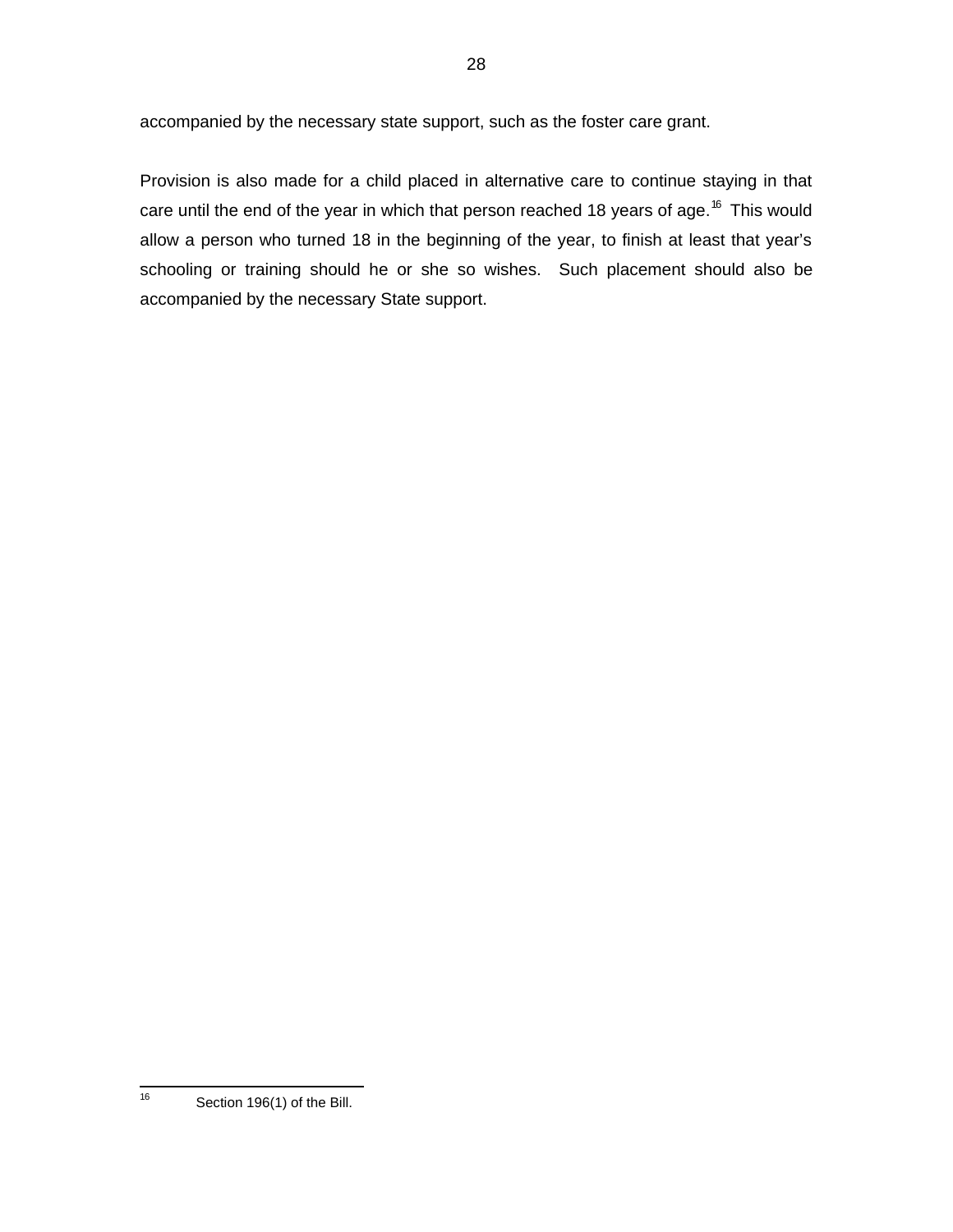### **CHAPTER 5**

### **THE CHILD CARE ACT 74 OF 1983**

#### **5.1 Introduction**

Even a cursory overview will reveal that the draft Bill proposed by the Commission in this report goes far beyond the confines of the Child Care Act, 1983. However, despite the deficiencies and limited scope of the Child Care Act, the Act and the regulations issued in terms of the Act nevertheless served as a workable basis for a review of children's legislation. All the provisions of the current Act (and regulations) were carefully considered and it is recommended that certain provisions should be retained. Given the purpose of the overview of the Child Care Act, 1983 in the discussion paper<sup>1</sup> and the fact that the current provisions of the Act (and regulations) are considered throughout this report, only certain provisions of the Act are discussed here.

### **5.2 The children's court assistant**

As pointed out in the discussion paper,<sup>2</sup> children's court assistants as envisaged under section 7 and regulation 2 of the Child Care Act used to provide at least some child advocacy services. In 1992, however, the Department of Justice ended the practice of having full-time, professionally qualified assistants, and so ended even this limited resource for children. The removal of children's court assistants also left Children's Court Commissioners in the ethically difficult position of having to serve both as the adjudicator and as the person who conducts each case. This had not been to the advantage of the children who appear before them.

### **5.2.1 Comments received**

The respondents to the discussion paper welcomed the Commission's recommendation that the position of the children's court assistant be reactivated. $3$ 

1

<sup>1</sup> Chapter 6 of the discussion paper was a 'foundational and introductory chapter'.

<sup>2</sup> Par. 6.3.2.

 $3$  Ms R van Zyl, H Gerryts and the Dutch Reformed Church.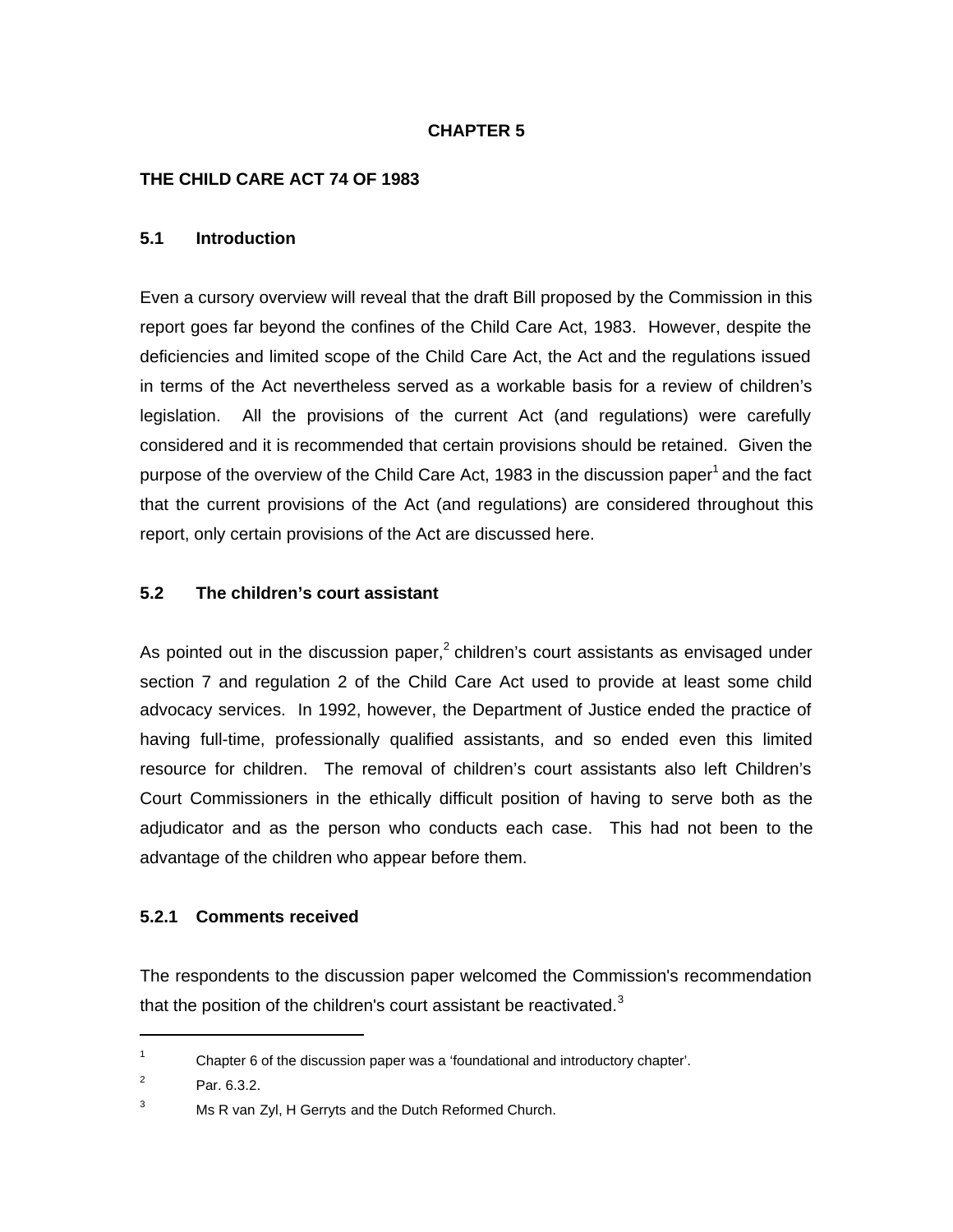### **5.2.2 Evaluation and recommendations**

The Commission confirms its initial recommendation that the position of children's court assistant be reactivated and given an expanded role. The designation of this position has been changed to 'child and family court registrar'.<sup>4</sup> The Bill makes specific provision for the appointment of child and family court registrars and support staff<sup>5</sup> and sets out the required qualifications, duties and functions of child and family court registrars. $6$ 

The Commission further recommends that the registrar must screen all matters brought to or referred to the child and family court.<sup>7</sup> In this process, the registrar must determine if a matter –

- may be brought before court;
- require a pre-hearing conference or further investigation;
- needs referral to a lay forum for an attempt to settle the matter out of court; or
- needs referral to the presiding officer in chambers. $8$

On referral of a matter to court, the registrar will also determine whether a matter is to be heard at district or regional court level. $9$  The registrar may hold pre-hearing conferences<sup>10</sup> and may cause family group conferences to be arranged.<sup>11</sup> In addition, the Commission recommends that the registrar must attend all child and family court hearings, may present evidence and information at such hearings; with the permission of the court, question or cross-examine any party or witness before the court; must arrange legal representation for a child when necessary and may assist an unrepresented party in the proceedings before the court.<sup>12</sup> Seen from this perspective, it should be clear that

 4 Section 1 of the Bill: definition of child and family court registrar.

<sup>5</sup> Section 92(1) of the Bill.

<sup>6</sup> Sections 93 to 101 of the Bill.

<sup>7</sup> Section 94 of the Bill.

<sup>8</sup> Section 94(1)(b)(iv) of the Bill.

<sup>9</sup> Section 95 of the Bill.

<sup>10</sup> The registrar may conduct a pre-hearing conference with the parties in order to mediate and settle the disputes and to define the issues to be heard by the court (section 96(1)). The registrar will preside at such conferences (section 96(4)(a)).

<sup>11</sup> Section 97 of the Bill.

<sup>12</sup> Section 101 of the Bill.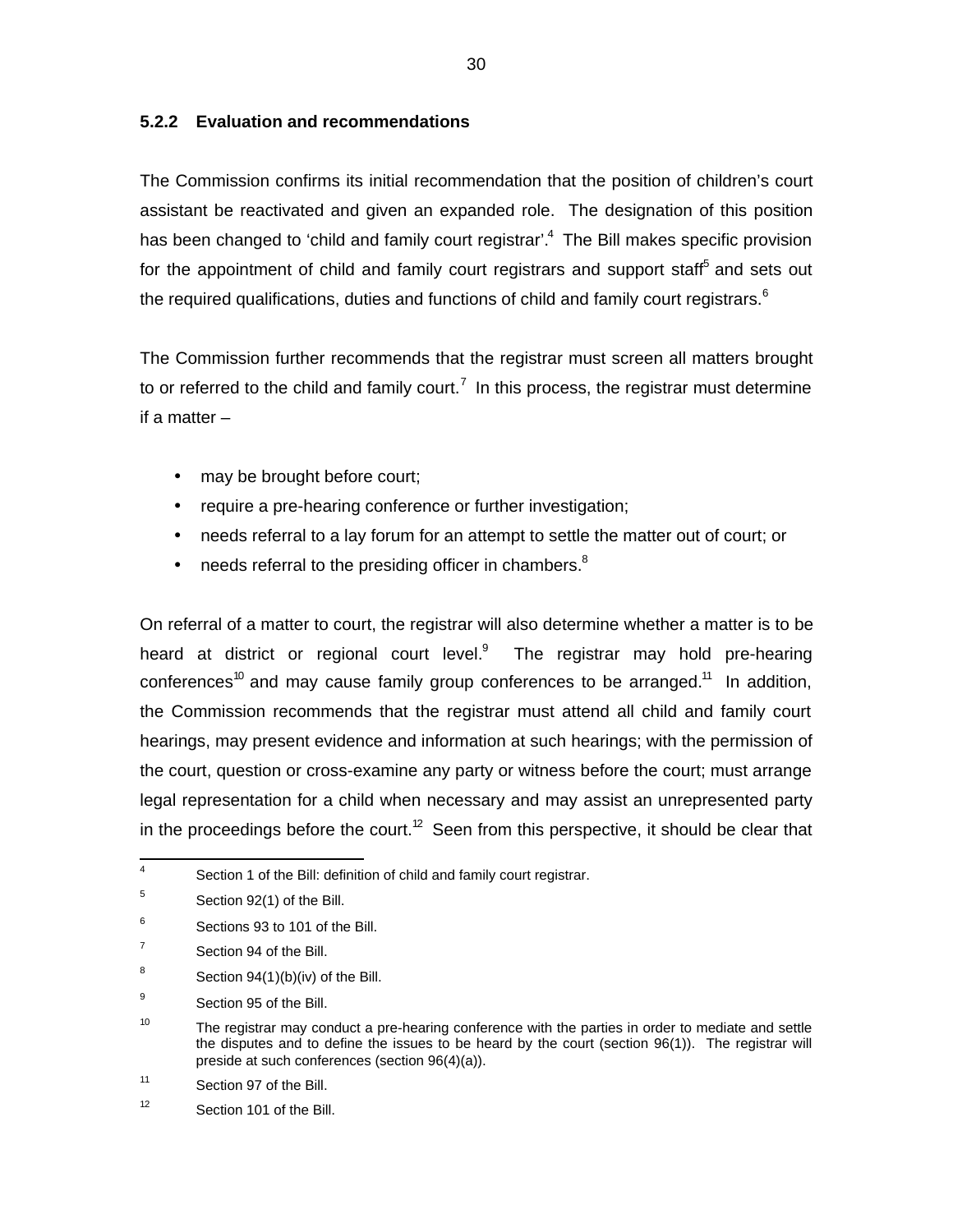the child and family court registrar is imbued with far more responsibility and can play a far more active role than even the children's court assistant could in terms of the existing legislation.

# **5.3 Legal representation for children**

In the discussion paper<sup>13</sup> the Commission recommended putting into operation section 8A of the Child Care Act, 1983. This section was inserted by the 1996 amendment and provides that a child may have legal representation at any stage of a proceeding under the Child Care Act, 1983. It is obligatory for the children's court to inform a child "who is capable of understanding, at the commencement of any proceeding, that he or she has the right to request legal representation at any stage of the proceeding".<sup>14</sup>

However, in order to provide greater guidance on the question of when children should have an enforceable right to legal representation in care proceedings, the Commission recommended in the discussion paper that legal representation, at State expense, must be provided automatically for a child involved in any proceedings under the new children's statute, in the following circumstances:

- (a) Where it is requested by the child;
- (b) Where it is recommended in a report by a social worker or an accredited social worker;
- (c) Where it appears or is alleged that the child has been sexually, physically or emotionally abused;
- (d) Where the child, a parent or guardian, a parent-surrogate or would-be adoptive or foster parent contests the placement recommendation of a social worker who has investigated the current circumstances of the child;
- (e) Where two or more adults are applying in separate applications for the placement of the child with him, her or them;
- (f) Where any other party besides the child will be legally represented at the hearing;
- (g) Where it is proposed that a child be trans-racially placed with adoptive parents

<sup>|&</sup>lt;br>13 Par. 6.3.1.

<sup>14</sup> Section 8A(2) of the Child Care Act, 1983.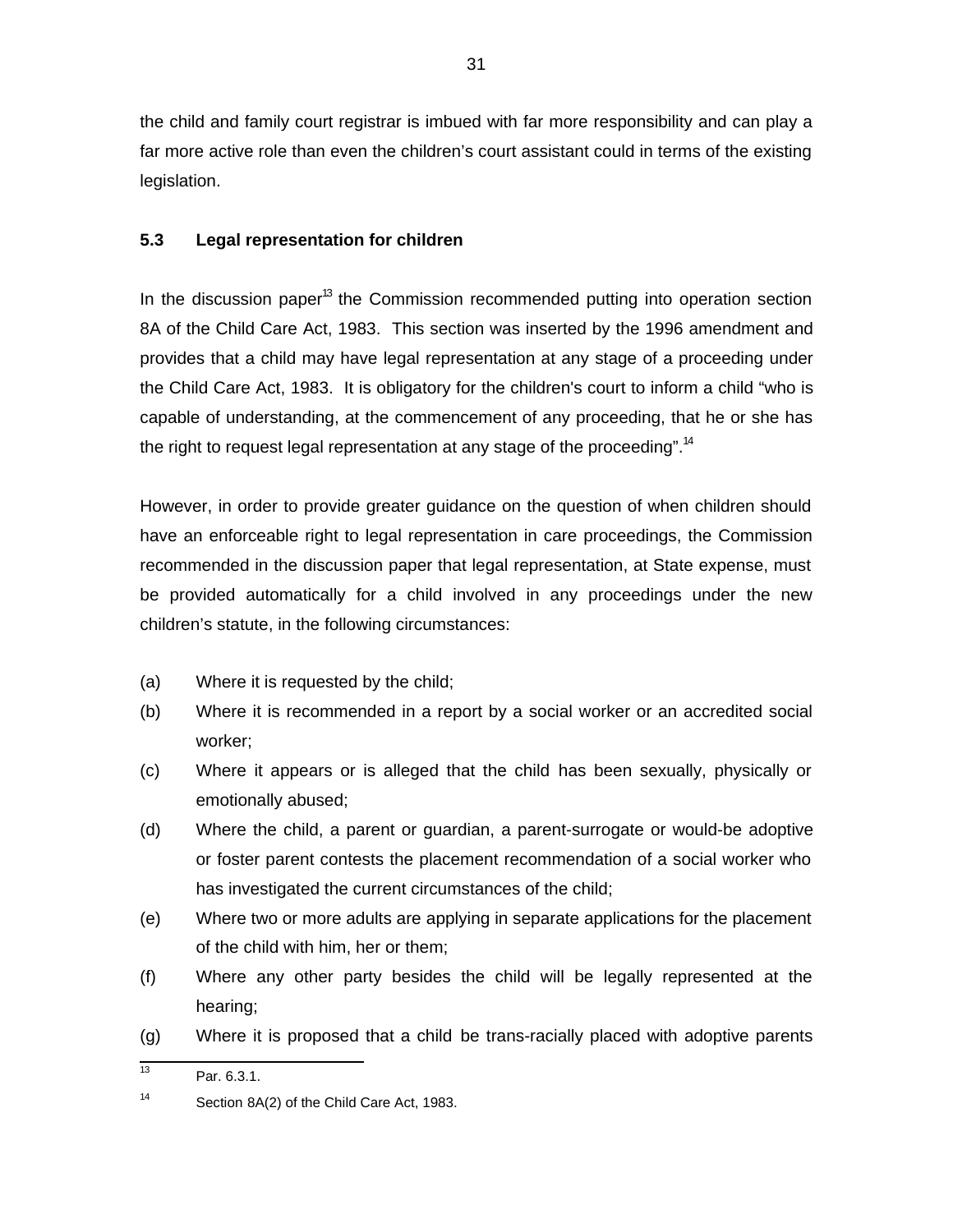who differ noticeably from the child in ethnic appearance;

(h) In any other situation where it appears that the child will benefit substantially from representation either in regard to the proceedings themselves or in regard to achieving the best possible outcome for the child.

#### **5.3.1 Comments received**

**Durban Children's Society** supported the following recommendations of the Commission:

- That a child be provided with legal representation when trans-racially placed with adoptive parents.
- That social workers in private practice be excluded from the definition of "authorised officer" in section 1 of the Child Care Act, 1983.

**Africa Christian Action** questioned the ability of the state to provide legal representation for children given the limited resources. The respondent submitted that care should be taken that the absence of legal representation does not become a barrier to trans-racial adoptions.

The **Dutch Reformed Church, Pretoria**, welcomed the Commission's recommendations with regard to legal representation for children. The respondent, however, questioned the ability of the system to implement these recommendations given the lack of funds and human resources and in view of the duration of children's court cases.

**Mr D S Rothman**, Commissioner of Child Welfare in Durban, made the following submissions in respect of the above recommendations:

With regard to recommendation (b), Mr Rothman submitted that it is generally known that many social workers fear the presence of legal representatives and feel intimidated by them to the extent that social workers have requested legal representation for themselves in his court. In his view, social workers are not qualified to assess the need for legal representation for a child. On the other hand, the **Department for**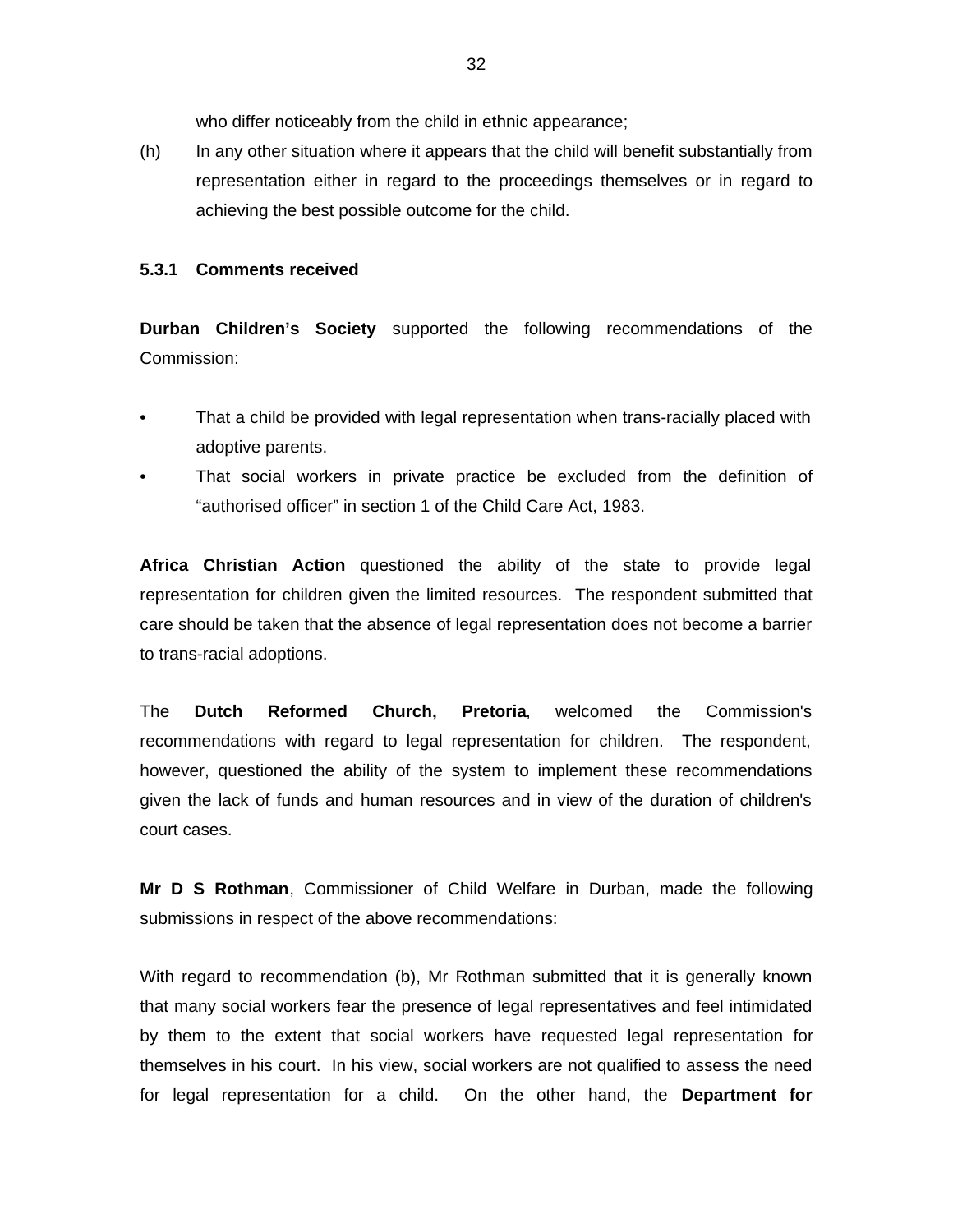**Correctional Services** suggested that the categories of persons on whose recommendation legal representation should be appointed be broadened to include psychologists.

With regard to recommendation (c), Mr Rothman stated that abuse of this nature may form part of the removal criteria for the child as provided for in section 14(4)(aB)(vi) of the current Child Care Act. This will mean that legal representation for the child must be arranged in all section 14(4)(aB)(vi) cases. Mr Rothman is of the opinion that the guidelines should not refer to events as these may be too broad, but should rather focus on the section 14(4) categories.

With regard to recommendation (d), Mr Rothman mentioned that in most cases social workers produce their reports for the first time when they appear in court on the day of the hearing. Thus, the nature of the recommendations may only become known to the parties on the day of the hearing. He added that the social worker's report is a court document which has yet to be tendered as evidence and consequently remains privileged until this stage. Furthermore, the courts usually only become aware of the dispute during the hearing and the adjournment of the proceedings will then become inevitable.

With regard to recommendation (e), Mr Rothman presumed that the recommendation refers to adoption applications as the current Child Care Act does not provide for contested applications for the placement of children involved in a children's court enquiry. This instance is thus irrelevant.

With regard to recommendation (g), Mr Rothman submitted that the court will be inclined to assess the matter on the physical attributes (colour) of people. This could be discriminatory, especially if the court must provide its own interpretation of whether the differences in appearance are sufficient to justify legal representation.

With reference to chapter 6 paragraph (b) of the executive summary, **CHILDS** proposed that point (c) should also refer to a report by a psychologist, and that point (d) should also refer to a placement recommendation by a psychologist. The respondent further recommended that legal representation must be provided at State expense or in cases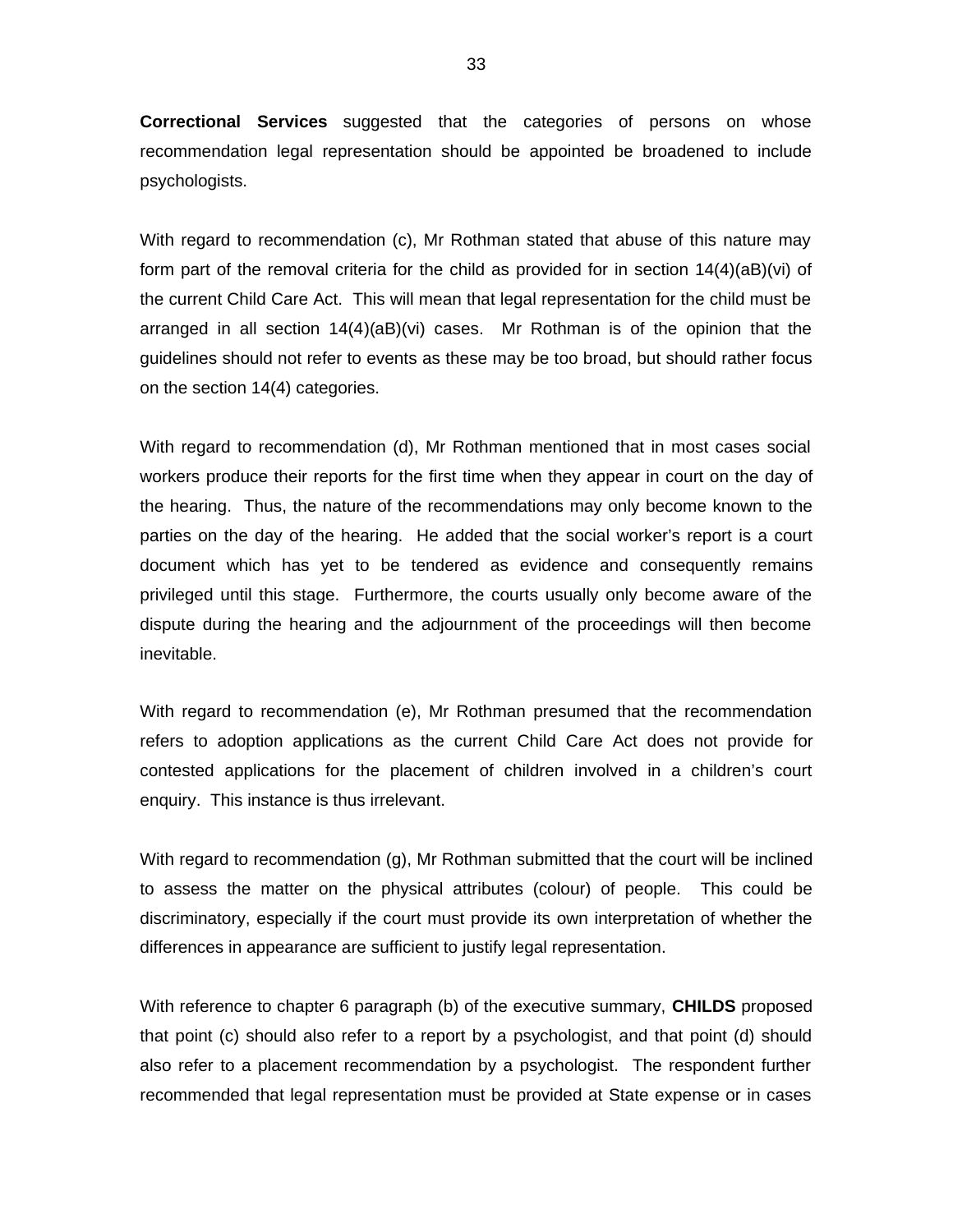where the parent(s) can afford it, at the cost of the parent(s). This would imply some form of means testing.

**CHILDS** proposed that an "intake process" be implemented to determine the needs of a child and his/her family as well as all legal and social welfare and related actions undertaken prior to any legal process being instituted. The respondent proposed that a process of mediation followed by an assessment procedure should precede litigation. Furthermore, it recommends that in the event of urgent applications as well as removals, a process of mediation followed by an assessment procedure should precede litigation.

**Ms R van Zyl** stated that legal representation is important for children who are to be placed trans-racially.

**The Children's Rights Project and Local Government Project** (Community Law Centre, UWC) submitted that although section 8A of the Child Care Amendment Act, 1996 (Act No. 96 of 1996) goes a long way to afford children the right to be heard in children's court proceedings, it does not go far enough. The respondents added that a further problem relates to the qualification in sections 8A (3) and (4) requiring legal representation only if it is in the best interests of the child. It is argued that this qualification is as broad as the constitutional rider of "substantial injustice". The respondents mentioned that the Child Care Regulations (in Regulation 4A(1)) provide detailed situations where a child should be provided with legal representation at state expense. Notwithstanding these developments in providing children the right to be heard in child care proceedings, provisions for legal representation for children in the Child Care Act are still not in operation. The respondents supported the Commission's recommendations with regard to legal representation for children.

#### **5.3.2 Evaluation and recommendations**

Legal representation in children's court enquiries is rather the exception than the rule. If a legal representative does appear in the children's court, it is usually at the behest of one or both of the parents. There is seldom legal representation for the children themselves. The Commission is concerned about the fact that section 8A of the Child Care Act, 1983, is not yet in operation. The failure to put this protective measure into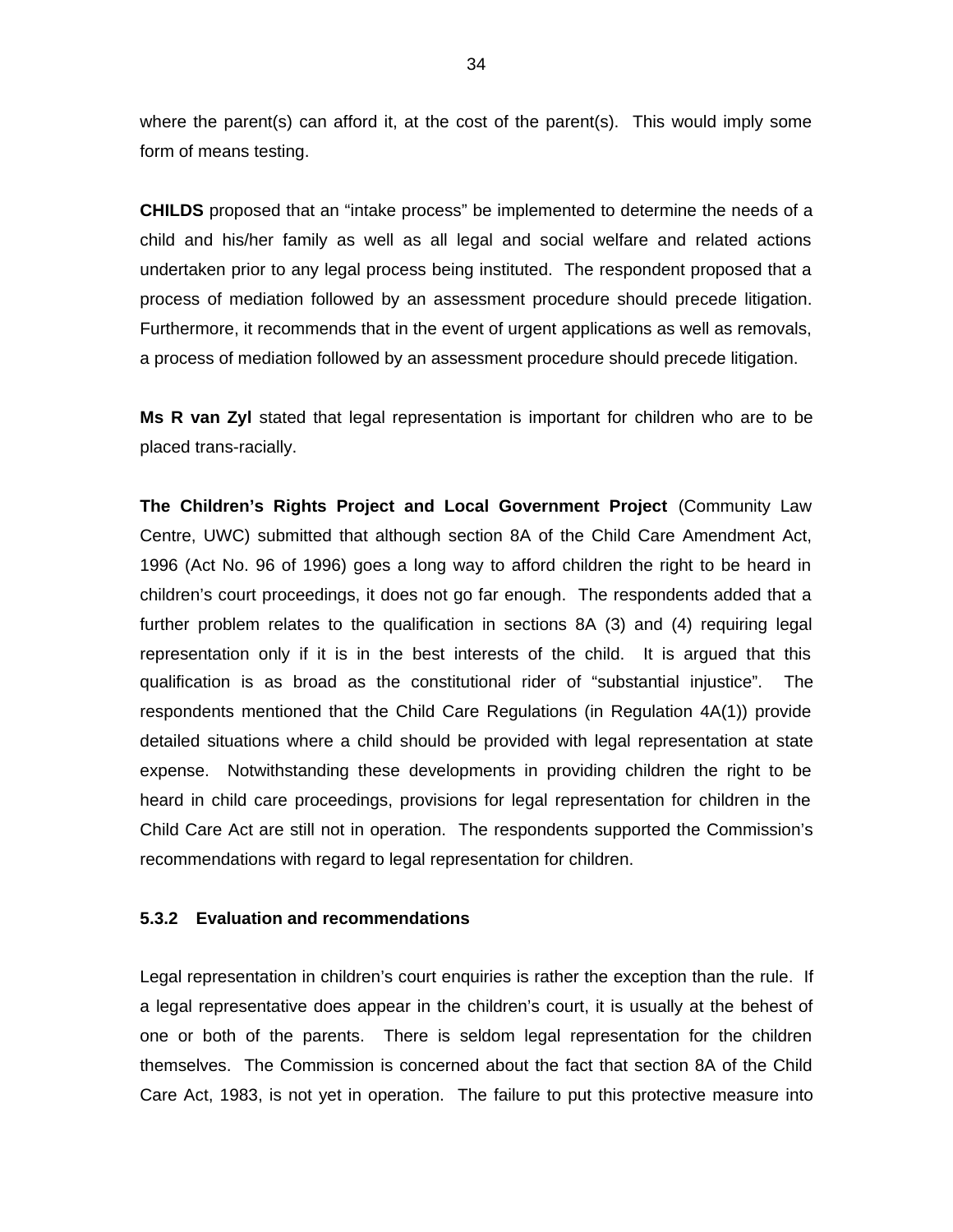operation after more than five years is apparently due to the inability of the Departments of Social Development and Justice and Constitutional Development to agree as to who should pay for these services. One would have thought that the budgetary issues would have been addressed in the drafting process or at least by now. Unfortunately, it seems that while the principle of legal representation for children attracted virtual unqualified parliamentary support, it is not backed up with the necessary financial means. Several of the respondents also questioned the viability of the system to give effect to the right of a child to legal representation given the budgetary and structural challenges.

The failure to put into operation section 8A of the Child Care Act, 1983 is particularly worrying given the constitutional provision that states that every child has the right to legal representation 'assigned to the child by the state, and at state expense, in civil proceedings affecting the child, if substantial injustice would otherwise result'.<sup>15</sup> Given the focus of children's court enquiries (i.e. to determine whether a particular child is in need of care and protection), the above constitutional provision, and the failure to put into operation section 8A, the Commission at one point seriously entertained the idea of excluding all legal representation, except that for the child, in the child and family court.

However, as in the discussion paper,<sup>16</sup> the Commission opines that a child involved in a matter before the child and family court is entitled to legal representation.<sup>17</sup> The Commission states that a child may appoint a legal representative of own choice and at own expense.<sup>18</sup> Should such legal representative not serve the interests of the child in the matter, the court must terminate the appointment.<sup>19</sup> A duty is also imposed on the court to inform the child or the person exercising parental rights and responsibilities in respect of the child of the child's right to legal representation. $^{20}$ 

The Commission further recommends that the court must order that legal representation be provided for the child at State expense if it is requested by the child; recommended

 $\frac{1}{15}$ Section 28(1)(h) of the Constitution of the Republic of South Africa, 1996.

<sup>16</sup> Par. 6.3.1.

<sup>17</sup> Section 78(1) of the Bill.

<sup>18</sup> Section 78(2) of the Bill.

<sup>19</sup> Section 78(2)(b) of the Bill.

<sup>20</sup> Section 78(3) of the Bill.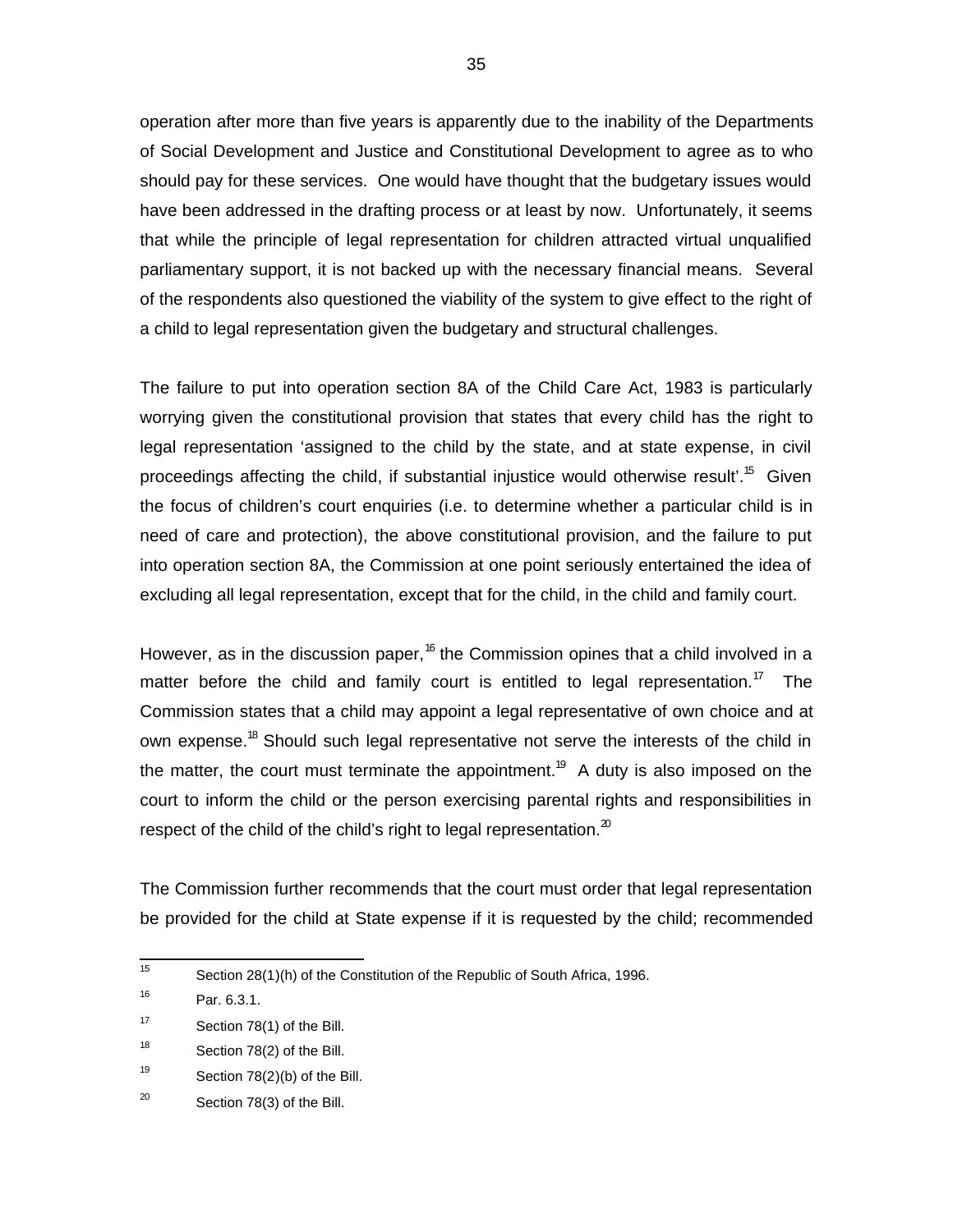by a social worker; where it appears or is alleged that a child has been abused or deliberately neglected; where placement recommendations are contested; where other parties besides the child are to be legally represented; or broadly if substantial injustice would otherwise result.<sup>21</sup> Should the court deny a child the right to such legal representation, the court must record its reasons for declining to issue such an order. $2^2$ 

The Commission recommends that a child who must be represented at state expense must be represented by a family advocate, a child and family law practitioner whose name appears on the family law roster, or the child and family court registrar, in urgent matters. $^{23}$ 

It is true that many social workers do feel intimidated by the presence of legal representatives in the children's court, as was pointed out by Mr Rothman. In their defence, however, the same could be said about some commissioners of child welfare. While Mr Rothman argues that social workers are not qualified to assess the need for legal representation for a child, and given the perceived opposition of social workers to legal representatives being involved in the process, it must be pointed out that in our opinion social workers have no incentive to recommend in their report that a legal representative for the child be appointed. Indeed, if social workers are intimidated by legal representatives to the extent suggested, then it is not in their self-interest to make the recommendation that a child be legally represented. However, the Commission is of the opinion that social workers should be entitled to make a recommendation to the court in their reports that legal representation for the child is called for. $^{24}$  The social worker has worked with the family, has investigated the circumstances of the child, and should have a very good idea of the dynamics involved in the family once the case is before the child and family court.

The general thrust of Mr Rothman's submission that the Commission's preliminary recommendations in respect of mandated legal representation for children are not useful

 $\overline{21}$ Section 78(5).

<sup>22</sup> Section 78(6).

<sup>23</sup> Section 78(7).

<sup>24</sup> Section 78(5)(b).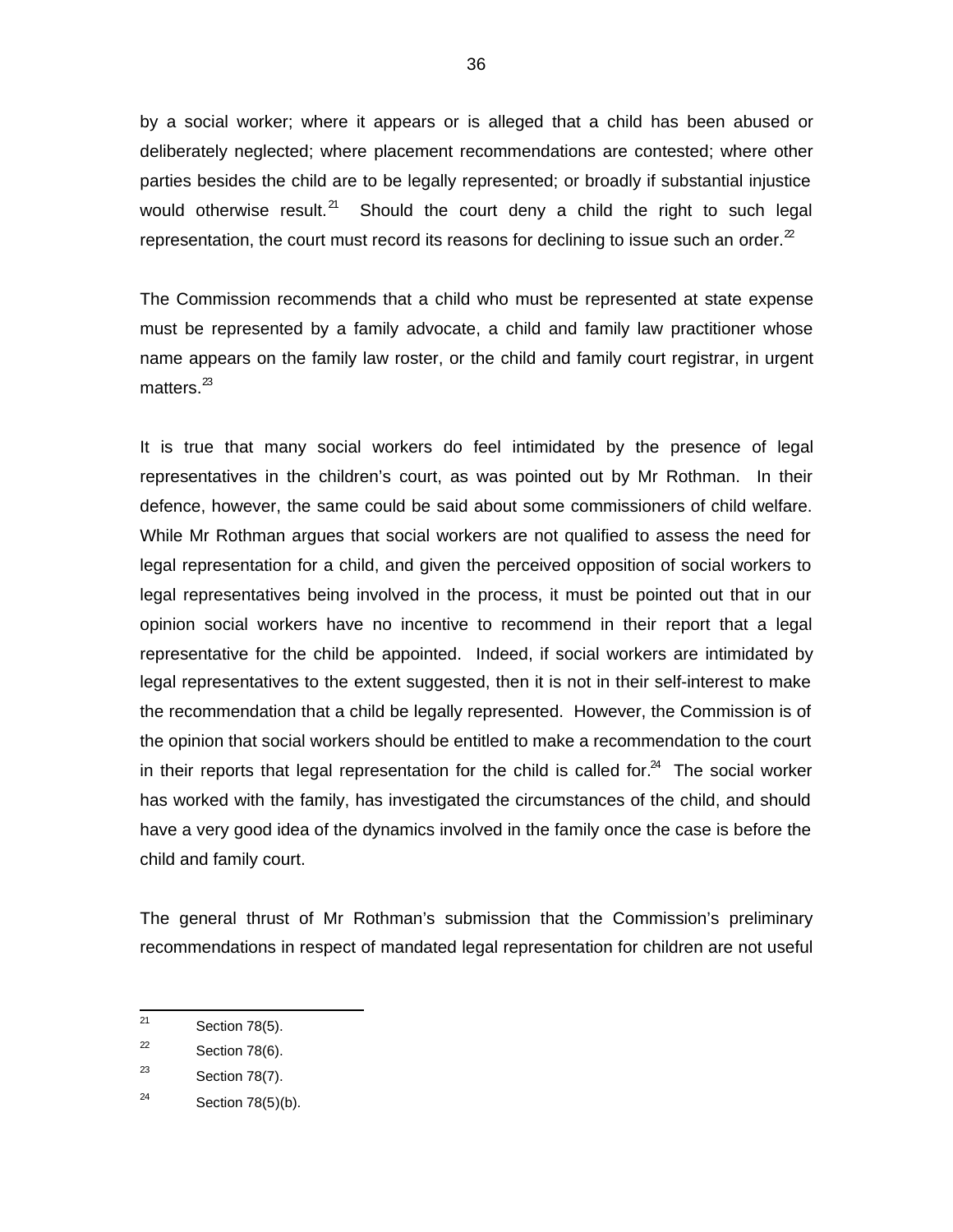is far more serious. As framed presently, ${}^{z}$  the court will have no discretion to refuse legal representation for a child, at the expense of the state, under the circumstances listed.

The Commission takes note of Mr Rothman's comment that it is difficult to know whether the placement recommendation of a social worker will be contested by the parties before the hearing, as the social worker's report will be produce for the first time on the day of the hearing. However, a social worker usually knows whether the placement recommendation would be contested by one or some of the parties and should therefore inform the court beforehand in order to avoid unnecessary delays.

The Commissions has no desire to impede trans-racial adoptions. We take note of the submissions in this regard and no longer recommend that legal representation be provided to children when adopted trans-racially.

The Commission maintains its original recommendation with regard to Regulation  $4A(1)(g)$ . As explained, Regulation  $4A(1)(g)$  provides that where a child is capable of understanding the nature and content of the proceedings, but differences in languages used by the court and the child prevent direct communication between the court and the child, a legal representative who speaks both the languages must be provided. As indicated in the discussion paper, the Commission regards such a provision as unworkable in practice as it could lead to confusion between the role of legal representative and that of interpreter.

### **5.4 The right of children to self-expression**

The recent amendments to the regulations to the Child Care Act allowing a child to express his or her views at a children's court enquiry<sup>26</sup> do not go far enough to give effect to a child's right to self-expression. It is also a matter of concern that a child's right to express his or her views if able to do so, is not reflected in the principle Act. $Z$ 

 25 Section 78(5).

<sup>26</sup> Regulation 4(1) and Regulation 4(2).

<sup>&</sup>lt;sup>27</sup> Mr Rothman also drew the Commission's attention to the fact that Regulation 4(1) and Regulation 9(2)(d), as amended in 1998, do provide a child with a right to express his or her views. He adds that a child's right to self-expression has been recognised by the children's court.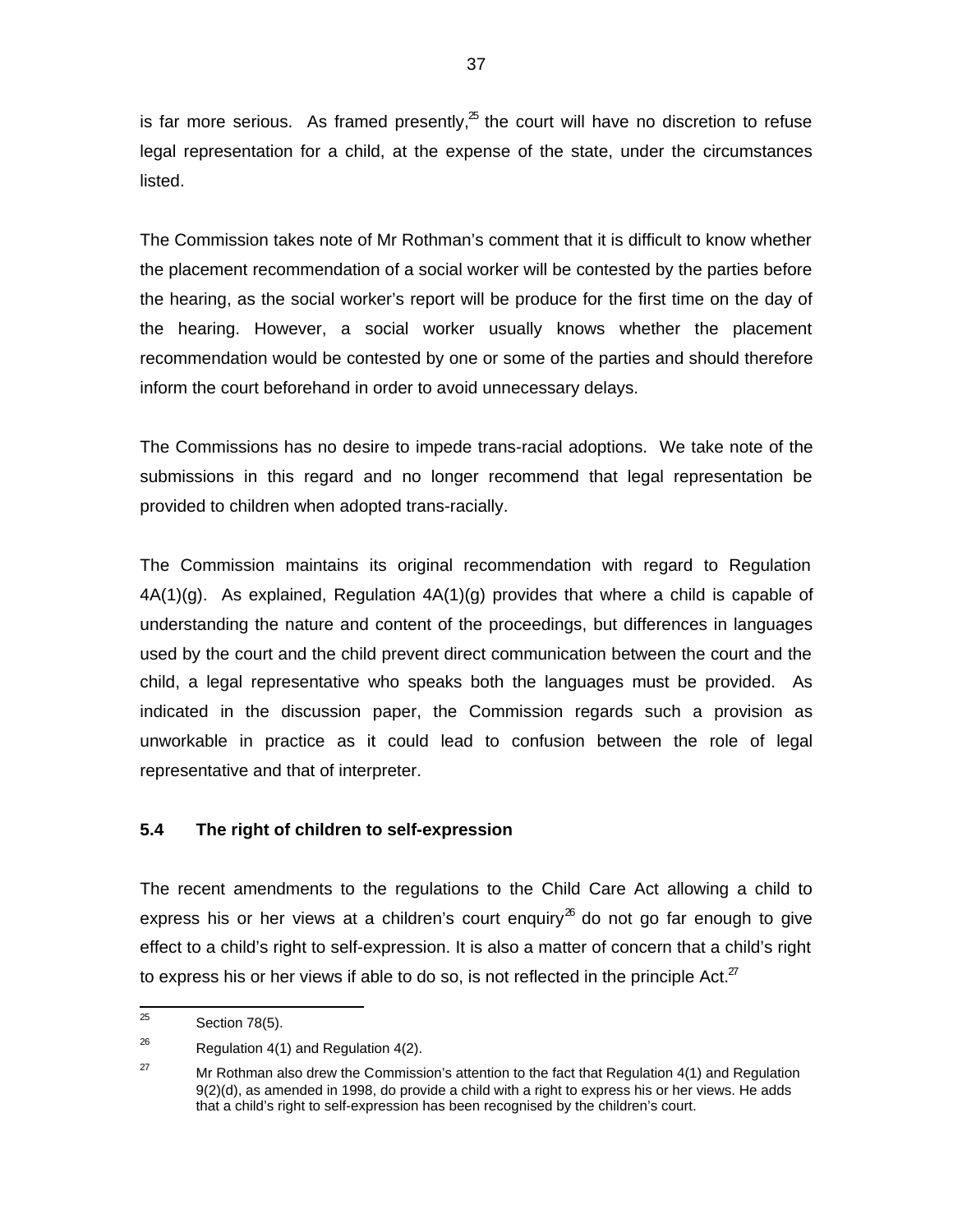#### **5.4.1 Comments received**

**CHILDS** recommended that the circumstances under which children give evidence should be child-friendly and in a child-friendly environment. Furthermore, it is recommended that such a process should be inquisitorial in nature.

The **Consortium** supported the recommendation that the new child care legislation should explicitly allow children to give evidence, if capable of doing so, in any proceedings in terms thereof. The Consortium proposed that structures and standards be established that prepare and protect the child in the process of giving evidence.

### **5.4.2 Evaluation and recommendations**

The Commission confirms its recommendation that the new children's statute should explicitly allow children to give evidence, if capable of doing so, in any proceedings under this Act. Where the court decides not to allow a child to so testify, the court must record the reasons for its decision not to allow such child to give evidence in the minutes of the court proceedings.<sup>28</sup>

### **5.5 Removals in terms of section 11**

In terms of section 11 of the Child Care Act, 1983 a children's court may effect the removal of a child to a place of safety where such child has no parent or guardian or where it is in the interests of the safety and welfare of the child that he or she be taken to a place of safety. The children's court enjoys a wide discretion in this regard. The Commission recommends that this section be retained and that the child and family court should have the same powers. $^{29}$ 

In its submission, the **Department of Correctional Services** posed the question whether prisons or correctional facilities are also regarded as places of safety. In this regard, the Commission wishes to point out that the Child Justice Bill and not the Children's Bill would regulate the position of children in trouble with the law. The

<sup>—&</sup>lt;br>28 Section 84 of the Bill.

<sup>29</sup> Section 169 of the Bill.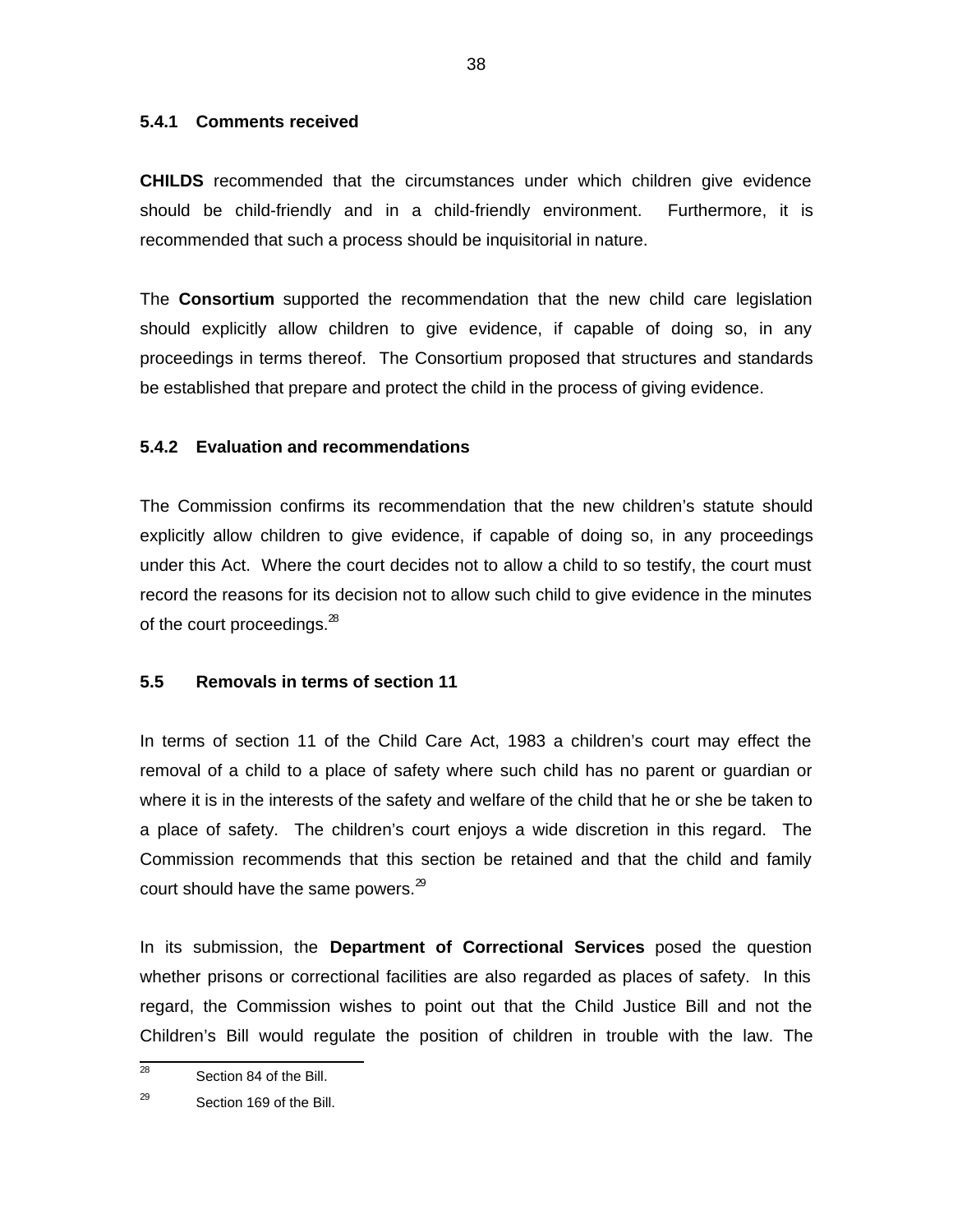Commission is, however, of the view that prisons or police cells should not be regarded as places of safety for children.

#### **5.6 Removals in terms of section 12**

In terms of section 12 of the Child Care Act, 1983, a police officer, a social worker or an authorised person may, without a warrant from the commissioner, remove a child to a place of safety if such official has reason to believe that the child is in need of care and that the delay in obtaining a warrant could be prejudicial to the safety and welfare of the child. Where the police, social worker or authorised person removes a child without warrant, such official must grant authority, in the form of Form 4, to the place of safety for the detention of the child.

#### **5.6.1 Comments received**

**Mr Rothman** pointed out that the removal procedures relating to the use of the Form 4 as provided for in regulation 9 are far clearer since the 1998 amendments to the Child Care Act. He stated that these procedures are specifically designed to eliminate abuse and that the new Form 4A and Form 4 documents are user-friendly and transparent. Mr Rothman submitted that training and education in the use of these documents are required and not legislation. Mr Rothman pointed out that notwithstanding ample legislation and improved forms to assist role-players in the proper handling of removals, there is still a need for court staff to constantly assist social workers, and police officers in particular, to properly complete forms and to adhere to the rules. In his opinion, apart from intense training, there is a need for the SAPS to introduce a national policy with accountability undertakings (similar to domestic violence matters) to cause police to have better regard for their roles in the removal of children.

Mr Rothman stated that the warrant referred to in section 12(1) of the current Child Care Act is the warrant described in section 11(2) of the same Act. He argued that section 12(1) implies that a warrant should accompany each removal. He, however, is of the view that a warrant should be required only in certain circumstances. The reason for this is that the section 11(2) warrant refers to the "safety and welfare" of a child, which is a more restrictive removal criterion than the removal criteria relating to the categories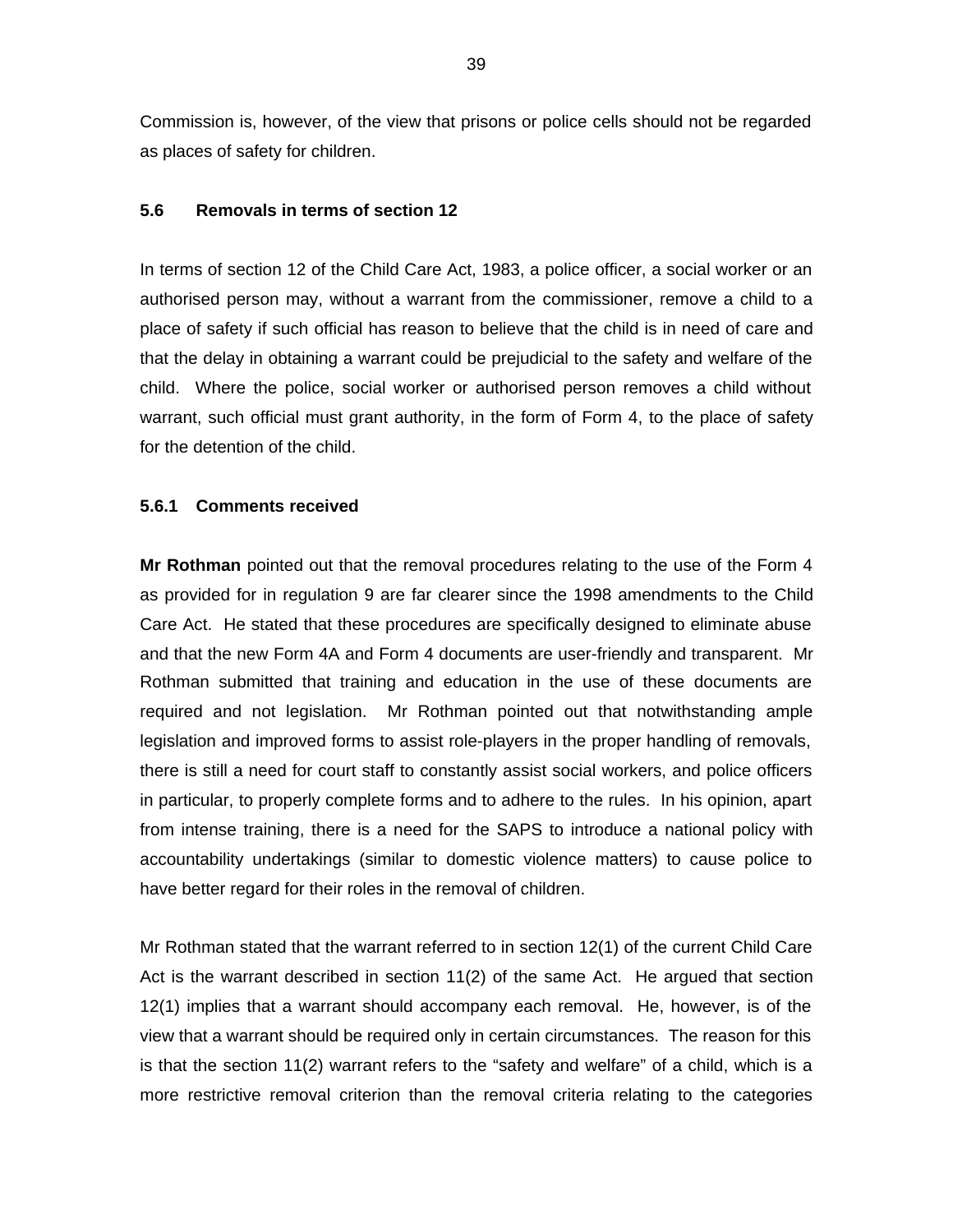describing a "child in need of care". Mr Rothman asserted that if section 12(1) is to be strictly applied in each case, it will become child-unfriendly, fetter social workers in their initiatives and consequently expose children to further risk. He added that issuing a warrant is a time-consuming exercise requiring two rather than one hearing.

The Commission has recommended that section 12 of the Child Care Act, 1983 be amended to spell out clearly that removals without a warrant are only to take place in emergency situations. Responding to this, **H Gerryts** stated that "emergency situations" must be clearly defined.

**The Criminal Justice Initiative, Open Society Foundation for South Africa** supported the recommendation that officials who do remove children without a warrant be held accountable. The respondent is of the opinion that more thought should be given to the job specifications of persons allowed to remove children. Qualifications, training and level of experience should be considered in particular.

The **Department of Social Development, Free State** stated that in some areas police officers and social workers are not aware of Form 4 procedures and that greater awareness of the Form 4 procedure is required.

The Commission recommended in the discussion paper that "a police officer, a social worker or an authorized person may, without a warrant from the commissioner remove a child to a place of safety". Responding to this, **CHILDS** proposed that the words "a police officer" be replaced with the words "two police officers" and that the words "from different stations, practices, or organizations" should be inserted after the words "authorized person". The Commission also recommended that officials who do remove children without a warrant should be held accountable to the court (and the court should report them to their professional organizations or superiors where appropriate) where children are removed in non-emergency situations. Responding to this, CHILDS proposed that the words "who should act speedily and without unnecessary delay and take a dim view of any irregularity" be inserted after the word "superiors". The respondent suggested that the circumstances surrounding the removal of a child should also be spelt out in detail in a written report to avoid any misunderstanding and/or misinterpretation should queries arise in future. The respondent added that a supervisor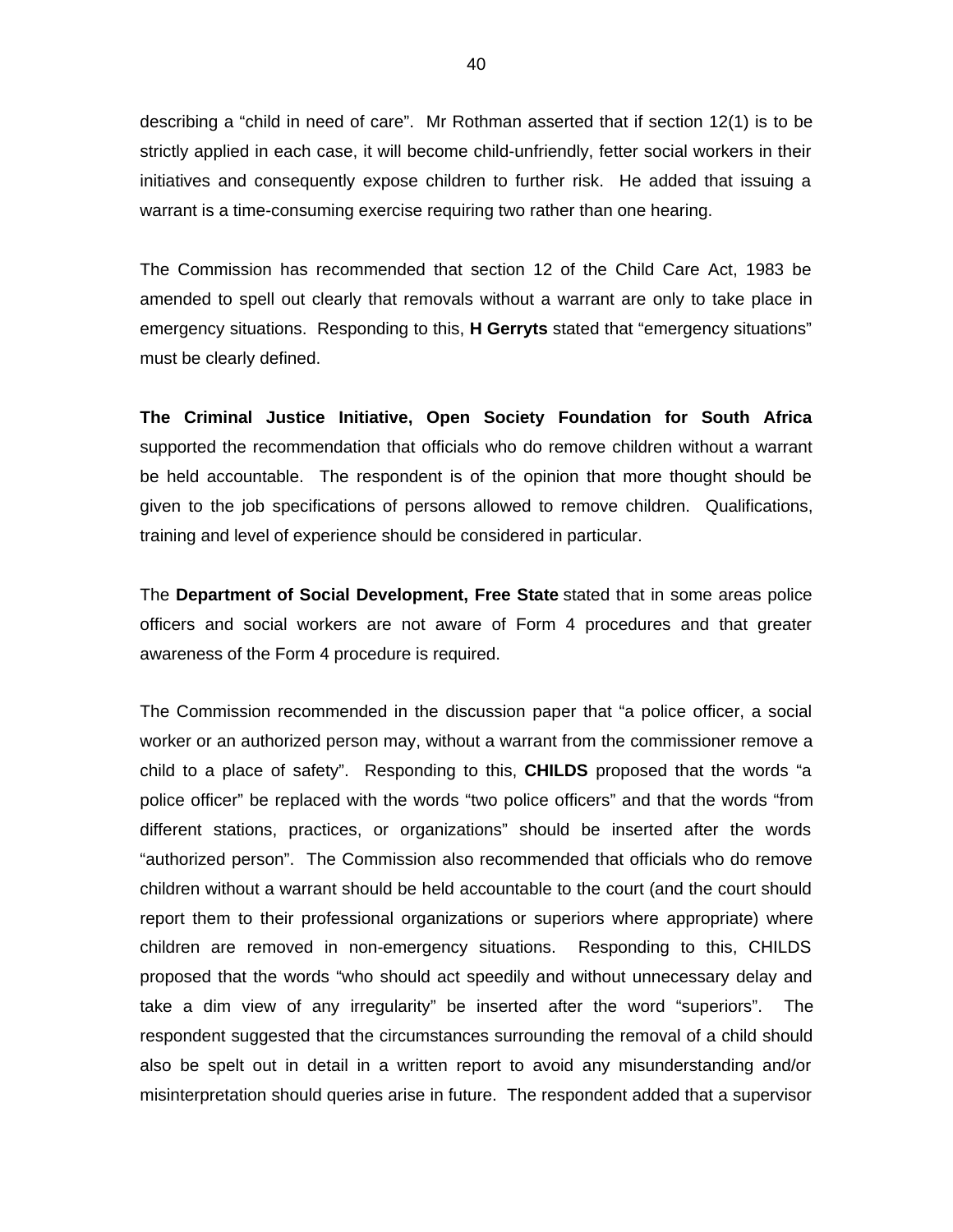should be informed of the circumstances of a particular case and the intentions of the party removing the child and should be jointly liable for any misconduct, if any. Furthermore, teams working together should be investigated regularly and reorganised to prevent a perception of fraudulent activity.

**The SA Council for Social Service Professions** supported the Commission's recommendation that social workers in private practice be specifically excluded from the definition of "authorised officer" in section 1 of the Child Care Act, 1983. The Council thus agrees with the view that it would be improper for a social worker in private practice being paid by an interested party to remove a child to a place of safety. In addition, the Council recommended that steps be taken against commissioners of child welfare who condone such acts by private social workers.

**Ms R van Zyl** and the **Sinodale Kommissie vir die Diens van Barmhartigheid** also felt that social workers in private practice should be excluded from the definition of "authorised officer".

### **5.6.2 Evaluation and recommendations**

It is clear that the present Form 4 procedure is being abused in that a tendency has developed to use the Form 4 procedure in all cases, even in non-emergencies. The Commission therefore confirms its proposal regarding this procedure as made in the discussion paper, and recommends that the legislation on this provision should set out clearly that removals without a warrant are only to take place in emergency situations. $30$ The Commission further recommends that misuse by social workers in the service of a designated child protection organisation of the power to remove children without a warrant, is a ground for the withdrawal of that organisation's designation.<sup>31</sup>

The Commission also recommends that police officers, designated social workers and authorised persons should be the only persons who may remove a child without a warrant to a place of safety in terms of the Children's Bill. While there are certainly situations where the court could authorise an interested third party such as a relative to

 30 Section 170(1) of the Bill.

<sup>31</sup> Section 170(3) of the Bill.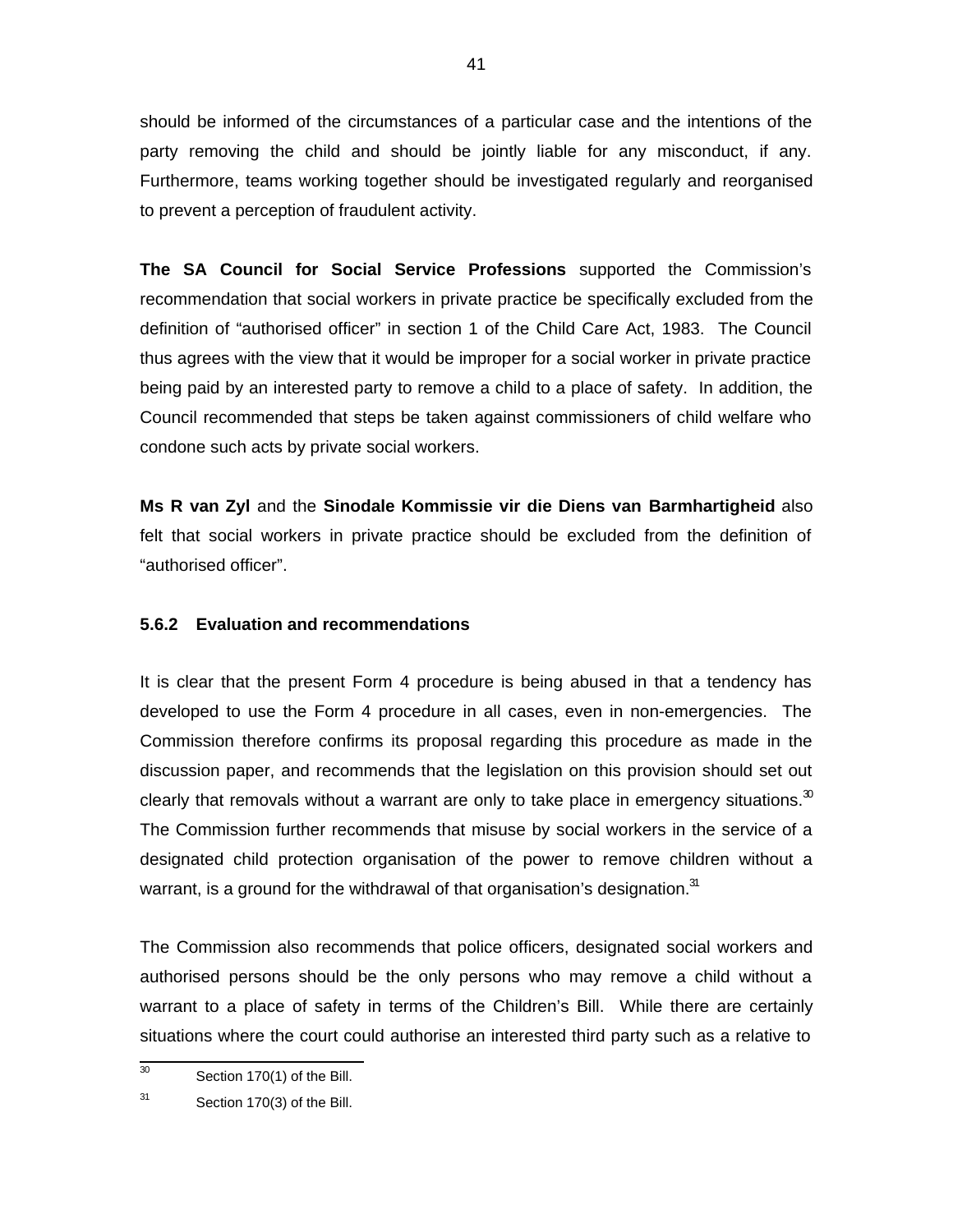remove a child to a place of safety, the Commission is of the opinion that it would be improper for a social worker in private practice being paid by an interested party to be so authorised. If this practice is continued, any person could simply pay a social worker in private practice to remove, without a warrant, a child to a place of safety. The Commission therefore recommends that the definition of "authorised person" should indicate that the person authorised by a child and family magistrate to perform an act must have no financial interest in the performance of that act. $32$ 

### **5.7 Bringing children before the children's court**

The Child Care Act, 1983 provides for three ways in which a child may be brought before a children's court. However, regardless of how the child was brought before the children's court, in all cases the court is required to conduct an inquiry to determine whether the child is in need of care. The Commission also points out that there is often a time lag between the initial appearance and the date set down for the inquiry. In some instances, this causes delays in finalising children's court inquiries.

In the discussion paper the Commission recommended that there should always be a formal "opening" of an enquiry, even in the absence of Form 4. It is further recommended that the children's court, at this initial hearing, should have the power to order the provision of certain services (such as family group conferencing) to the child and its family, as interim measures.

#### **5.7.1 Comments received**

**Mr Rothman** supported the Commission's recommendations. He suggested that the recommendations should be extended to endorse the need for a formal "opening" of an enquiry, including when children are referred from criminal courts and when enquiries are referred from other districts, to ensure that the child does not get lost within the system. Mr Rothman argued that the child should be brought before the court hearing the enquiry at least once, and can thereafter be excused if circumstances justify this. He further agreed that the powers of the children's court should be extended beyond that already provided for in section 14(1), which deals with an examination by a medical

32

Definition of 'authorised person' in section 1 of the Bill.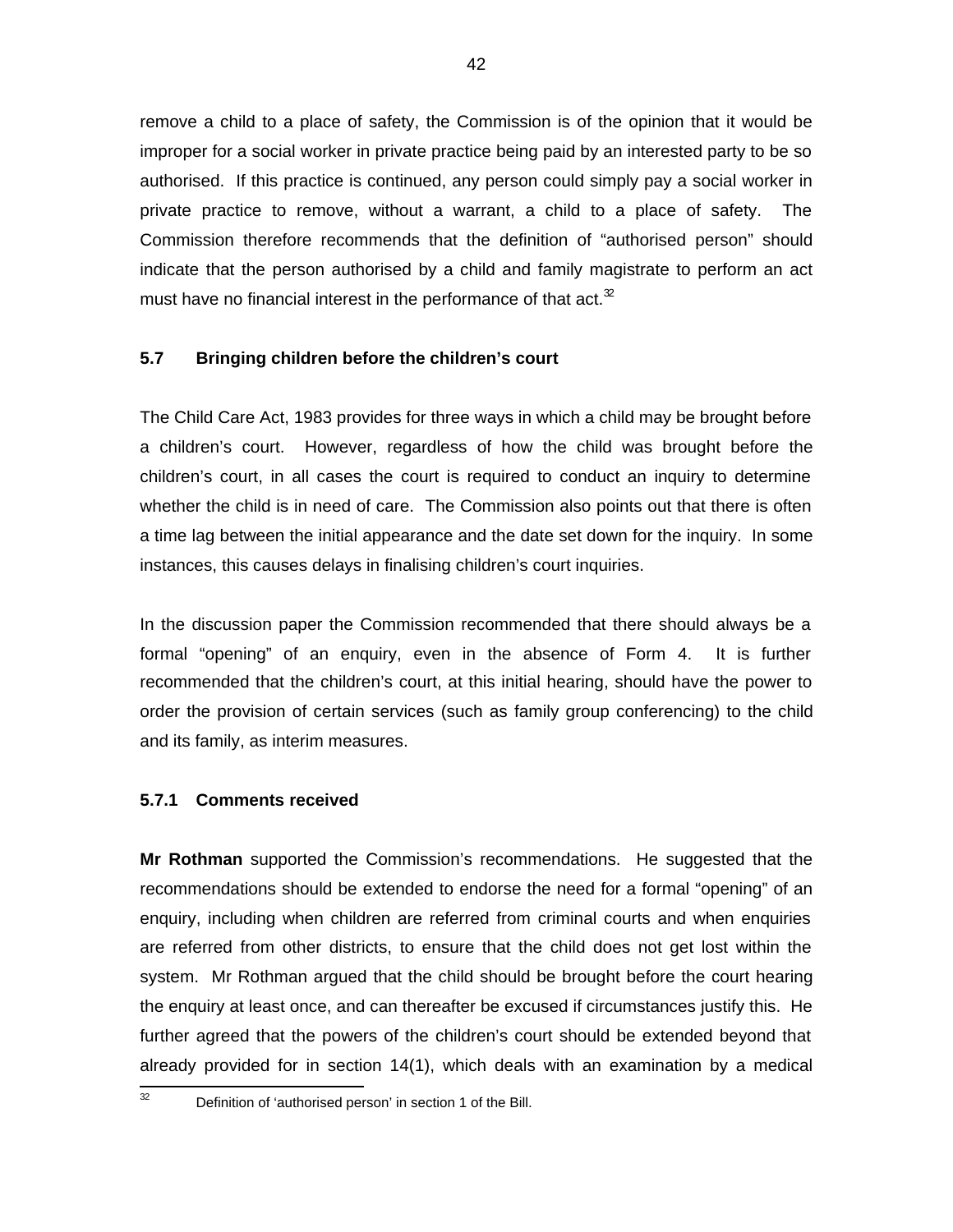officer or psychologist.

**H Gerryts** welcomed the Commission's recommendation that there should always be a formal "opening" of an enquiry.

**CHILDS** pointed out that there is a lack of co-ordination and integration between the courts and the professionals involved in a case, which is often the reason for postponements and the subsequent delays. The respondent recommended that a list of accredited service providers, services and programmes be compiled to assist the children's court when making referrals. Furthermore, these practitioners and organisations should undertake to work at a pre-published tariff and according to a sliding scale.

### **5.7.2 Evaluation and recommendations**

The Commission recommends that the child and family court must be authorised to order the carrying out of an inquiry or further investigation before it decides a matter.<sup>33</sup> It is further recommended that the child and family court should have the power to order the provision of certain services (such as family group conferencing) to the child and its family. $34$ 

#### **5.8 Finding a child to be in need of care (section 14(4))**

In terms of the Child Care Amendment Act, No. 96 of 1996, the primary ground for compulsory removal has been changed to the child being "in need of care", rather than the previous ground which required that the parents be found "unfit" or "unable" to care for the child. With this amendment, the legislature moved care proceedings from a predominantly fault or parent-based approach to a predominantly child-centred approach. This change is also in line with section 28(2) of the Constitution in terms of which a child's best interest is of paramount importance in every matter concerning a child.

 33 Section 67 of the Bill.

<sup>34</sup> Section 59 of the Bill sets out the orders that a child and family court may make.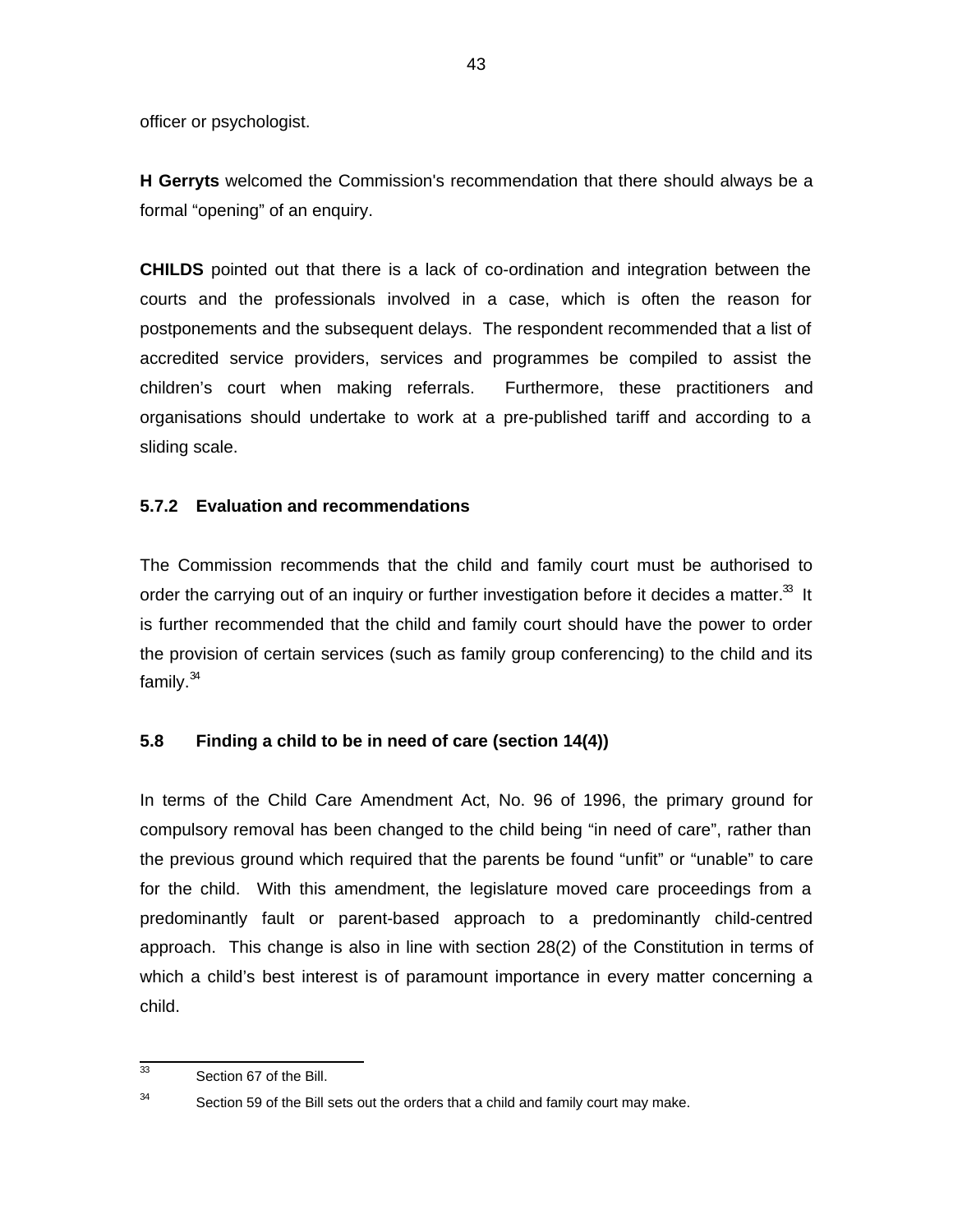#### **5.8.1 Comments received**

**Mr Rothman** pointed out that the Commission's assertion that the current Child Care Act provides for the compulsory removal of the child based on the "child in need of care" criteria is incorrect. He explained that the grounds set out in section 14(4) of the Act must be reasonable to justify removal. Thus, the Act makes the removal discretionary. Mr Rothman mentioned that currently a social worker or a police officer or authorised officer has discretion whether or not to remove a child. He recommended the extension of the grounds under section 14(4)(aB) to cater for those instances where, currently, one can only rely on section  $14(4)(aB)(i)$ , which stipulates that a child is in need of care if he or she "has been abandoned or is without visible means of support". He identified the following instances that need to be covered in order to ensure that certain children who are desperately in need of help do not fall through the net: Where the child has not been abandoned but –

- $X$  the parent is very ill, physically or mentally (and sometimes even terminally);
- $X$  the parent is unemployed or not gainfully employed;
- X the parent is serving a prison sentence while the child is being cared for by others, and the child is being supported by those who do not have a legal obligation to support the child and who need assistance to do so;
- Χ the child has lived with family or friends, apart from the parent, for long periods of time for whatever reason; and support is being provided by those who do not have a legal obligation to do so and are financially stressed, and maintenance from the parents is not possible or meagre.

Mr Rothman explained that, although support in the above-mentioned circumstances is visible, this is limited. Furthermore, these circumstances do not strictly fall within the ambit of section 14(4)(aB)(i). Mr Rothman also proposed the inclusion of a further ground which relates to the situation where a child has been well cared for by someone other than the parent in circumstances where an enquiry might be in the interests of the child, but the child does not fall within the ambit of the provisions of section 14(4). For example, the mother may have never had the child in her care since birth. Potential adoptive parents have cared for the child with the mother's verbal consent to adoption, but after a few months the mother, a prostitute and drug addict, wishes to have the child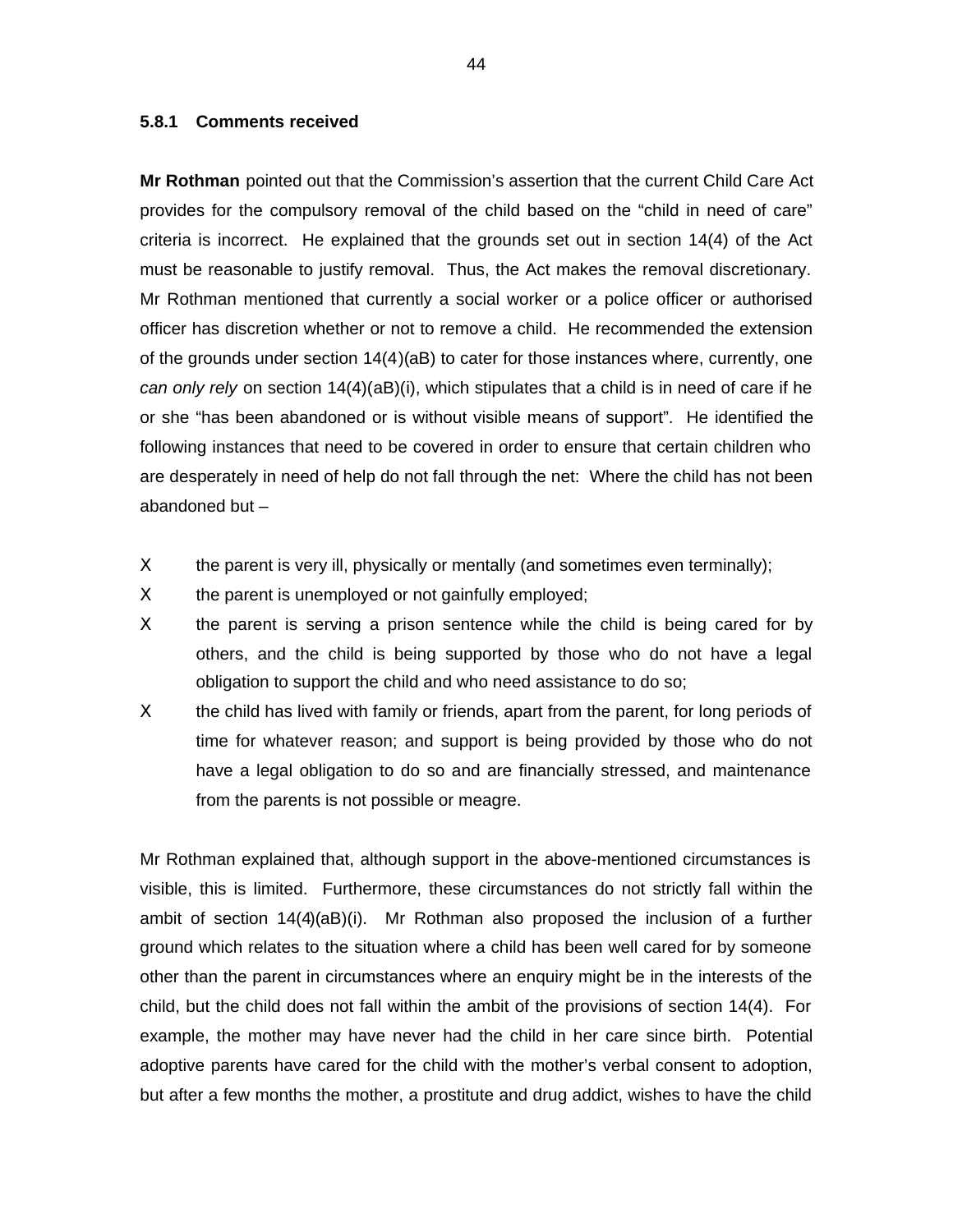back. It cannot be said that the child has lived in or has been exposed to circumstances which may be detrimental to him/her. Mr Rothman therefore recommended the following provision for inclusion in the new child care legislation:

"The child is in need of care in that the child –

may be at risk if returned to the custody of the parent, guardian or lawful custodian of the child as there is reason to believe that he or she will live in or be exposed to circumstances which may seriously injure the physical, mental or social well-being of the child".

Having taken cognisance of the Commission's recommendations with regard to the terms "care", "custody" and "guardianship", Mr Rothman proposed the extension of the ground under section  $14(4)(a)$  and  $14(4)(a)$  to include reference to a person having lawful custody of the child. The following provisions are recommended:

"(a) the child has no parent, guardian, or **other person having lawful custody of the child**; or (b) the child has a parent, guardian or **other person having lawful custody of the child** who cannot be traced."

Mr Rothman further suggested that wherever reference is made to "the person in whose custody the child is", specific reference should also be made to "the person in whose lawful custody the child is", as provided for in section 12(2)(a) of the Child Care Act.

The Commission has recommended that all children's court cases be recorded as a separate component of the National Child Protection Register. Responding to this, the **Department of Social Development, Free State** stated that it should be made clear whether the Department of Social Development or the Department of Justice will be responsible for the recording of all children's court cases.

#### **5.8.2 Evaluation and recommendations**

The Commission supports this move to a child-centred approach and recommends that the primary ground for the removal of children remains that of a "child in need of care". The criteria in terms of which a child may be found to be in need of care as listed in the Child Care Act, 1983, should be retained and supplemented. The general feeling seems to be that section 14(4) of the Child Care Act, 1983 is working well and that its principles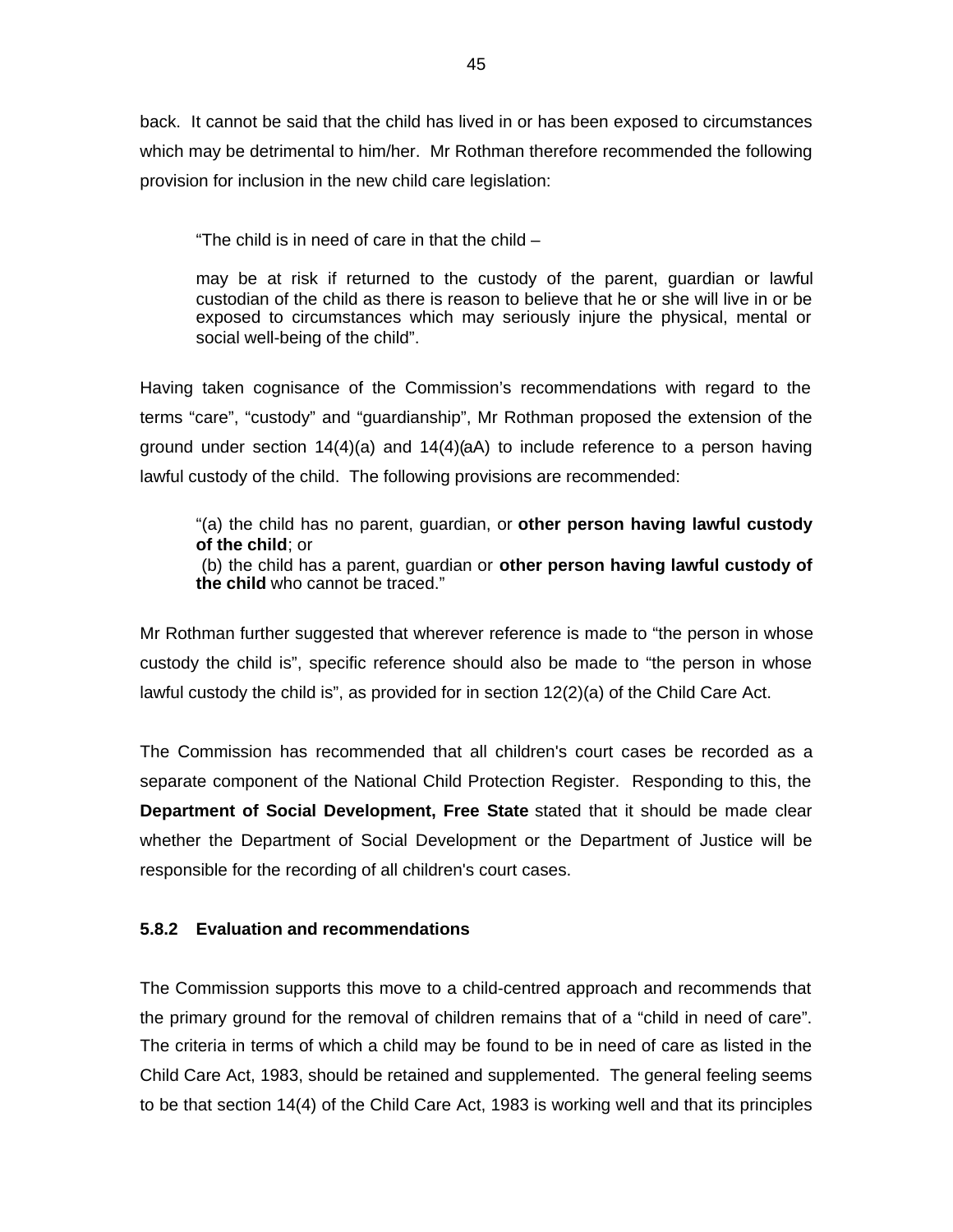should be retained. The Commission therefore recommends the inclusion in the Children's Bill of a broad provision defining a child in need of care and protection. $35$ Provision is made for any court to refer to the child and family court the question of whether a child is need of care and protection. $36$  In this regard the Commission recommends that the deliberate failure of a person who has parental rights and responsibilities in respect of a particular child to fulfil his or her parental rights and responsibilities in respect of that child should constitute a criterion for finding a child in need of care. Provision is further made for a child and family court to investigate the question of whether a child is in need of care and protection on the basis of evidence presented to the court by a designated social worker.  $37$ 

However, the Commission wishes to point out that finding a child to be in need of care should not necessarily constitute a ground for removal of that child. Under the new Children's Bill the aim should rather be to support that child and his or her family in order to ensure that the child remains with its family.

The mandatory reporting function, on the other hand, will serve a different purpose and should be tailored accordingly. The cases that involve serious protection issues have been categorised specifically in a section of the new children's statute dealing with reporting and registration.<sup>38</sup> The "child in need of care" criteria need to be broad enough to take in many situations, because as they stand they apply to children who never will or should come before the courts. The Commission also recommends that all children's court cases must be recorded as a separate component of the National Child Protection Register. $39$  Statistics in this regard would be of great value for planning and for allocating resources. It would be important to know both the type of order made, as well as the grounds upon which the order was made. At present no-one knows, for instance, how many children are being committed to foster care annually by the courts. This would require an amendment to Regulation 39B of the regulations to the Child Care Act, 1983.

<sup>-&</sup>lt;br>35 Section 166 of the Bill.

<sup>36</sup> Section 168(1) of the Bill.

<sup>37</sup> Section 169 of the Bill.

<sup>38</sup> Section 167 of the Bill.

<sup>39</sup> Section 122 of the Bill.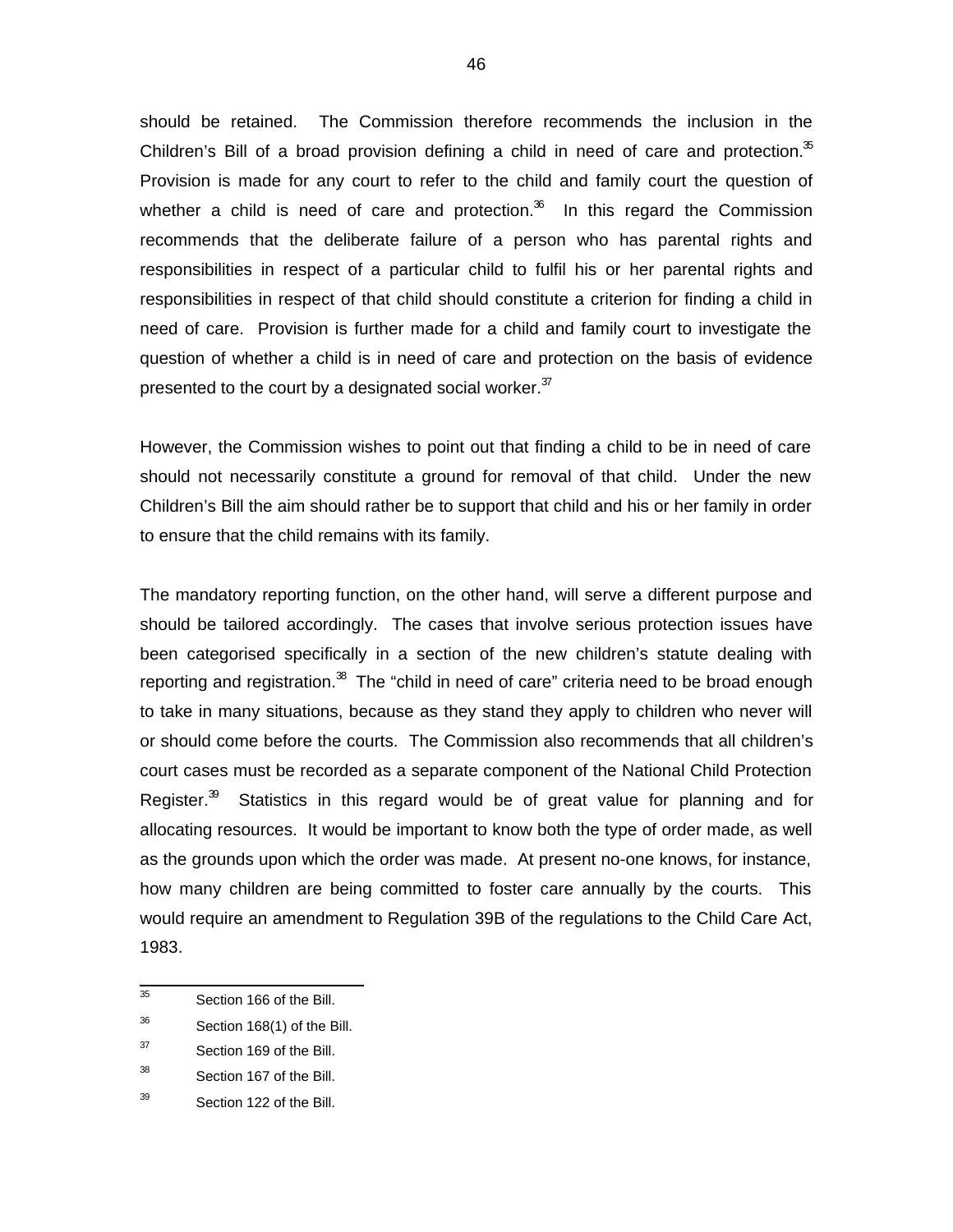The Commission agrees with Mr Rothman's proposal that the grounds under section 14(4)(aB) of the current Child Care Act should be extended to include the ground that the child may be at risk if returned to the custody of his or her parent, guardian or caregiver as there is reason to believe that he or she will live in or be exposed to circumstances which may seriously injure the physical, mental or social well-being of the child. This proposal is accordingly adopted. $40$ 

Where a child in need of care is to be removed, the present range of court options is limited. The children's court can in the first place order that the child be placed in the custody of any suitable person who is available to serve as a foster parent; secondly, in a children's home, or, as a last resort, in a school of industries. The Commission, however, is of the opinion that the children's court needs broader powers. The Commission accordingly recommends that the powers of the children's court be extended. In this regard, see chapter 22 below.

#### **5.9 Children placed with persons other than their parents or custodian**

The Child Care Act 1983 recognises, in the absence of any evidence to the contrary, that children are best cared for by their parents. To this end, section 10 of the Child Care Act, 1983 prohibits –

- ß Any person other than the managers of certain specified institutions or certain specified relatives from receiving any child under the age of 7 years or any child "for the purpose of adopting him or her or causing him or her to be adopted" ;
- ß Any person other than the managers of certain specified institutions or certain specified relatives from caring for such a child apart from his or her parents or custodian for longer than 14 days unless such person has applied for the adoption of the child concerned ;
- ß Any person other than the managers of certain specified institutions or certain specified relatives from receiving any child under the age of 7 years, unless the person has obtained the consent in writing of the commissioner of child welfare of the district in which the child was residing immediately before he or she was

 $\frac{1}{40}$ Section 166(c)(vii) of the Bill.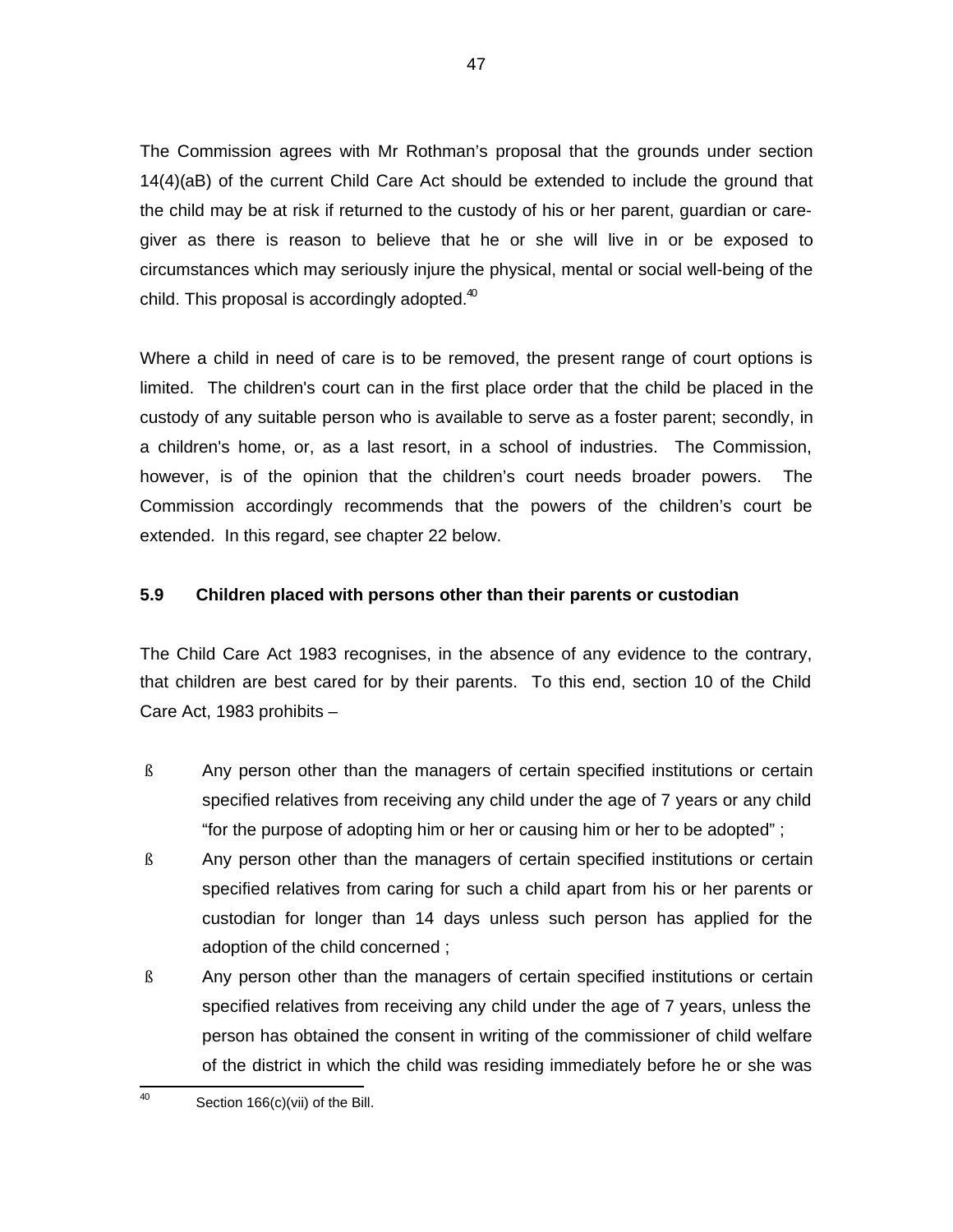received. In considering an application for such consent, the commissioner must have regard to the religious and cultural background of the child concerned as against that of the applicant.

However, section 10, outside the adoption sphere, serves little purpose in practice as large numbers of children are living apart from their parents or are being cared for by persons other than the defined category of family members or 'designated relatives' for long periods of time. The Commission accordingly recommends that all provisions relating to adoption be incorporated under the general adoption provisions.<sup>41</sup>

# **5.10 Ill-treated and abandoned children; children whose parents fail to maintain them properly**

Children have the constitutional right to be protected from "maltreatment, abuse, neglect or degradation". It follows that should this right be infringed, appropriate relief should be provided to such children. It also gives justification for criminalizing the acts of those parents or care-givers who wilfully infringe this right. The Commission therefore recommends that the Children's Act should be brought in line with the Constitution and that children should be protected from persons who maltreat, abuse, neglect or degrade them.<sup>42</sup> Maltreatment is not limited to physical injury, but includes emotional and psychological harm and abuse.

It must also be pointed out that the physical, emotional or sexual abuse or maltreatment of a child by a parent or guardian constitutes a ground for finding a child in need of care, and therefore a ground for removal. The Commission recommends that the abuse or illtreatment of a child by a parent or guardian should remain a ground for finding a child in need of care.<sup>43</sup>

#### **5.11 Deadlines**

 41 Chapter 18 of the Bill – see chapter 17 on adoption below.

<sup>42</sup> Section 18 of the Bill.

<sup>43</sup> Sections 166, 168, 169 and 170 – see discussion on children in need of care above.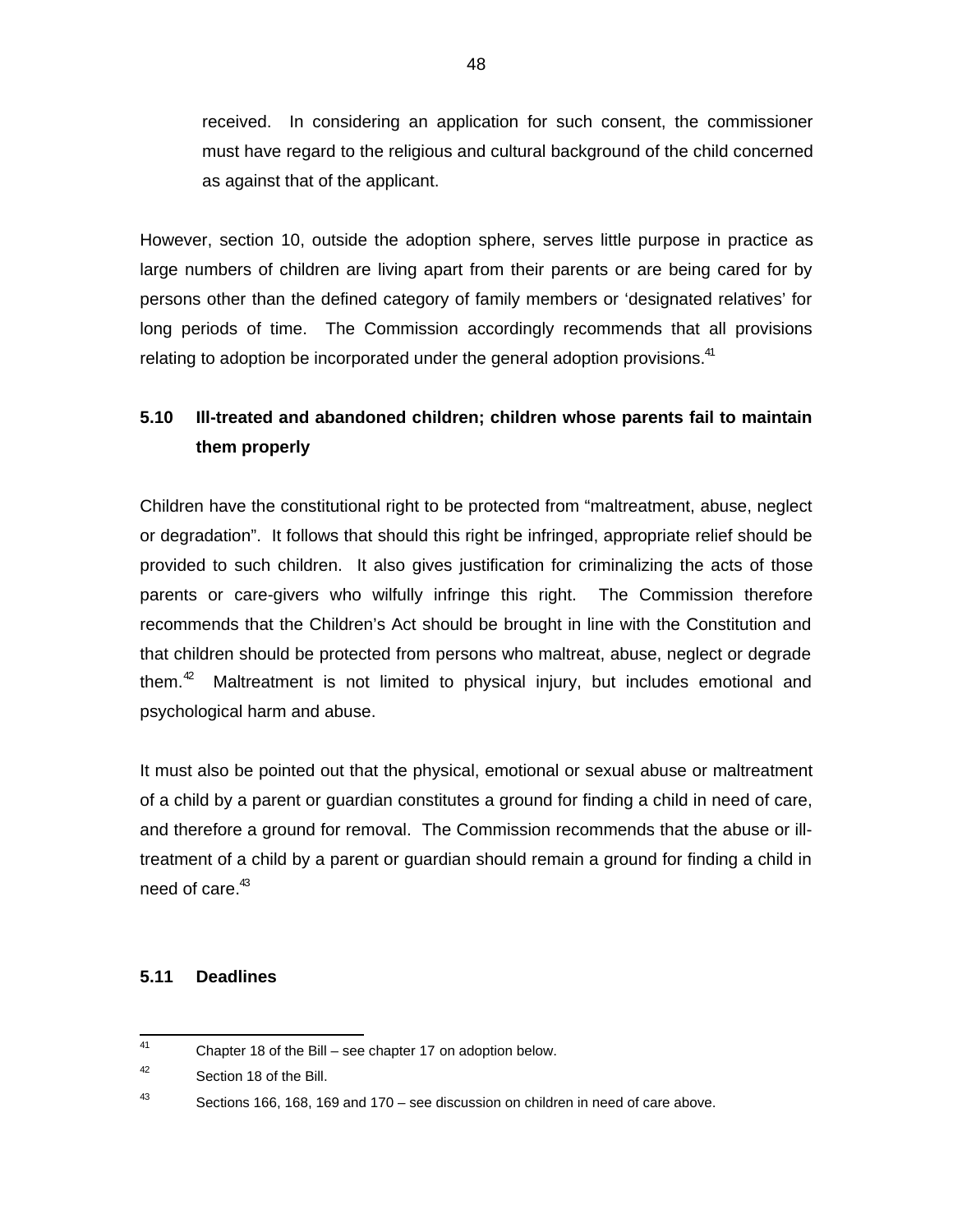Generally, the Child Care Act, 1983 is deficient in that there is a lack of restriction as to how long children's court inquiries can go on for. Cases frequently continue for many months, sometimes years. This often amounts to secondary abuse, especially in cases involving very young children, where time is of the essence for providing them with the bonding opportunities which are crucial for their normal development.

#### **5.11.1 Comments received**

**H. Gerryts, Department of Social Development, Fee State** mentioned that in practice, commissioners of child welfare do not always know the reasons for the delays in finalising cases. He stated that it is the social worker's responsibility to inform the commissioner on the progress of the investigation and the reasons for any delay.

### **5.11.2 Evaluation and recommendations**

The Commission is mindful of the dangers inherent in imposing deadlines on our severely under-resourced current children's court and social welfare systems. The Commission would therefore recommend, on the basis of a proper assessment and the place of the child in the system (criminal justice versus child protection), that commissioners be held accountable to the Magistrates Commission for inordinate delays in finalising children's court inquiries. This can be done by requiring commissioners to report to the Magistrates Commission every month, on the basis of information supplied to the child and family court magistrate by the child and family court registrar, the number of unresolved children's court inquiries outstanding and to require reasons from the magistrate for the delays in finalising those cases.<sup>44</sup> The Magistrates Commission should then in turn in terms of section 7(1)(f) of the Magistrates Act, No. 90 of 1993 report such statistics to the Minister of Justice and Constitutional Development, for the information of Parliament.

#### **5.12 Contribution orders**

Section 105(h)-(i) of the Bill.

 44

<sup>49</sup>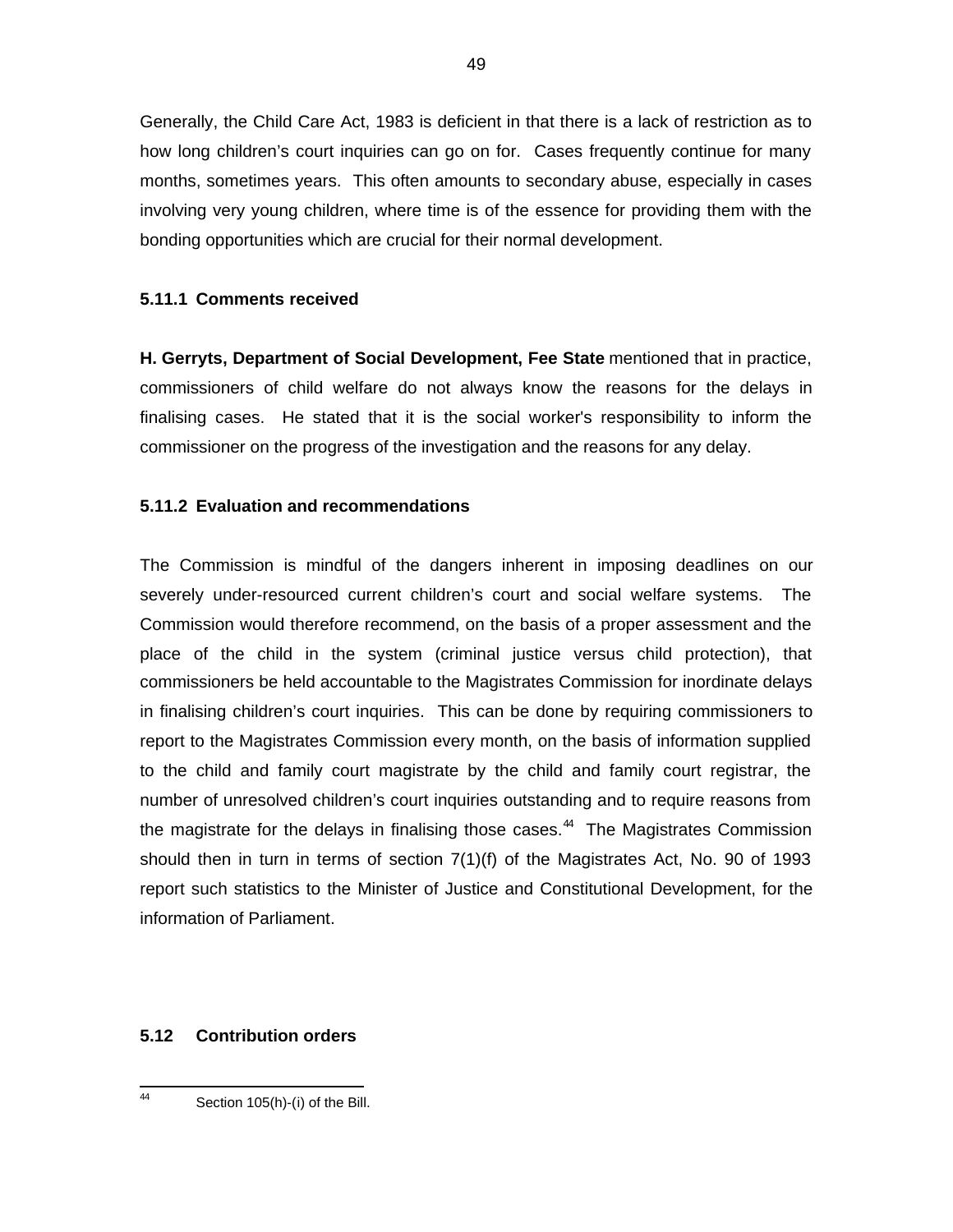Chapter 7 of the Child Care Act, 1983, deals with contributions orders. A contribution order is defined in the Act as an order for the payment or recurrent payment of a sum of money as a contribution towards the maintenance of a child in a place of safety or in any custody in which he or she was placed or towards the maintenance of a pupil.<sup>45</sup> While in many ways similar to a maintenance order,<sup>46</sup> it must be clear that a contribution order is a sub species thereof.

No submissions were received on this issue.

The Commission retains the concept of contribution orders in the Children's Bill. Provision is therefore made for the child and family court to make an order instructing a respondent to pay a sum of money or a recurrent sum of money as a contribution towards the maintenance of a child placed in alternative care or temporarily removed by the court from the child's family for treatment, rehabilitation, and counselling or as a short-term emergency contribution towards the maintenance of a child in urgent need. $47$ It is further recommended that a contribution order may direct payment to the registrar of the child and family court or any other person. $48$ 

<sup>—&</sup>lt;br>45 Definition of 'contribution order' in section 1 of the Child Care Act, 1983.

<sup>46</sup> A contribution order has the effect of a maintenance order in terms of the Reciprocal Enforcement of Maintenance Orders Act, 1963 and the provisions of the section 11 of the Maintenance Act, 1963 (now repealed) apply mutatis mutandis to any person who refuses or fails to make any particular payment in terms of a contribution order: section 44 of the Child Care Act, 1983.

<sup>47</sup> Section 181(1)(a) of the Bill.

<sup>48</sup> Section 184 of the Bill.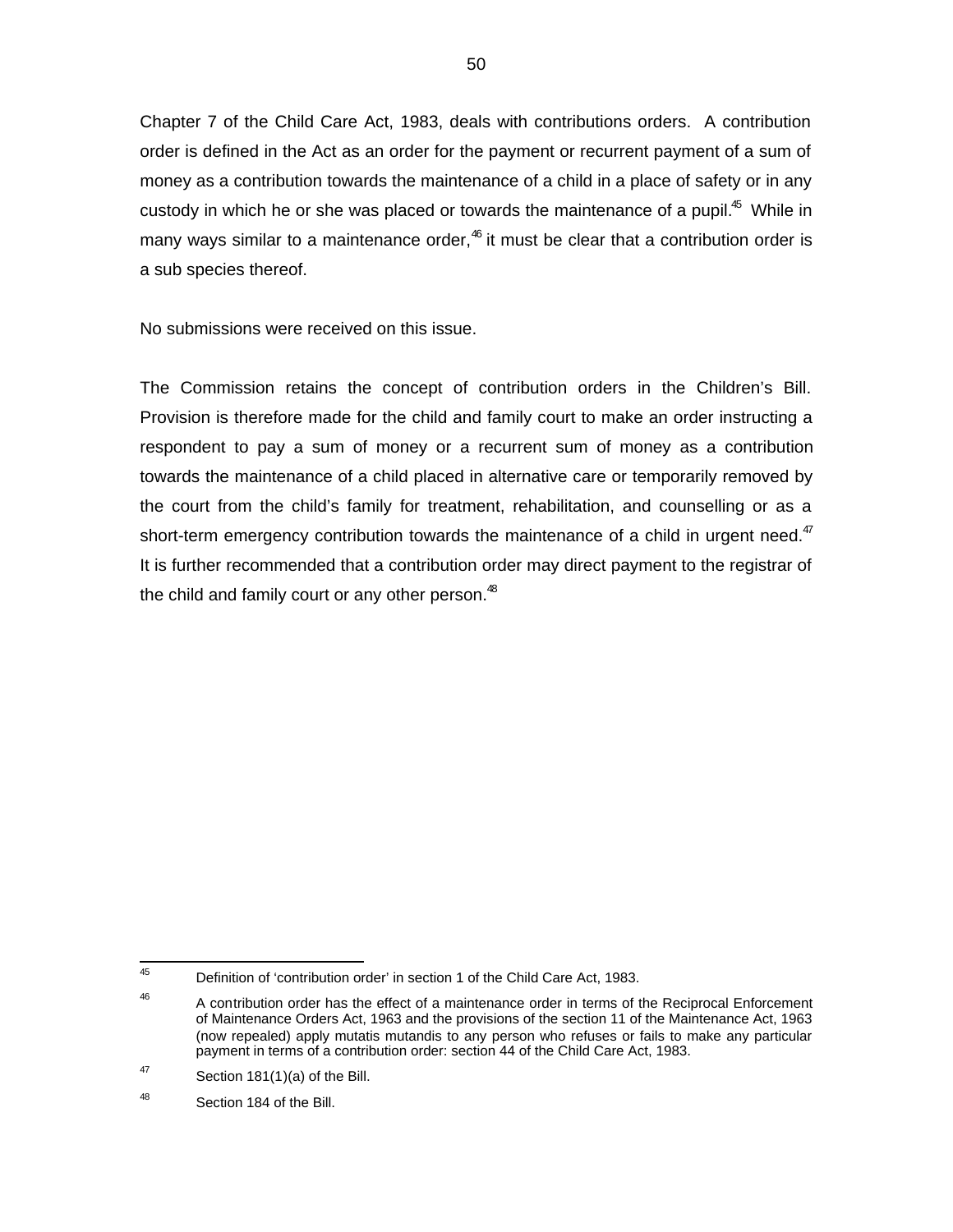#### **CHAPTER 6**

#### **ESTABLISHING PARENTHOOD AND THE STATUS OF CHILDREN**

#### **6.1 Introduction**

In order to allocate parental rights and responsibilities, it is necessary to determine parentage. Rapid advances in medical science over the past few decades have made the determination of parentage very problematic in certain areas, notably in cases involving artificial fertilization techniques.

#### **6.2 Legitimacy of children**

As pointed out in the discussion paper,<sup>1</sup> a legitimate<sup>2</sup> child is one whose parents were married to each other at the time of his or her conception or at the time of his or her birth, or at any time in between these dates.<sup>3</sup> Where the parents= marriage, though invalid, fulfils the requirements of a putative marriage, children born of the union are legitimate for all purposes, and will on application be declared so by the court.<sup>4</sup>

At common law, annulment of a voidable marriage rendered children born or conceived of the union retrospectively extra-marital. In modern South African law, however, the status of children born or conceived of a voidable marriage which is subsequently set aside by the court is regulated by the Children=s Status Act 82 of 1987. $^5$  In terms of this Act, the annulment of the marriage has no effect on the status of children born or

1 1

Par 7.2.

<sup>&</sup>lt;sup>2</sup> Objections have been raised to the use of the terms >legitimate= and >illegitimate= on the grounds that especially the latter term stigmatises the child concerned and may be offensive: see South African Law Commission **Report on the Investigation into the Legal Position of Illegitimate Children** (October 1985), para 6.25.- 6.26. The Commission therefore suggested the use of the term > extra-marital= instead of >illegitimate= in legislation.

<sup>3</sup> Section 4 of the Children's Status Act 82 of 1987. See also Van Heerden et al **Boberg=s Law of Persons and the Family** ( $2^{nd}$  edition) 327, footnote 3 on the marriage requirement.

<sup>4</sup> Van Heerden et al **Boberg=s Law of Persons and the Family** (2nd edition) 328. See also the South African Law Commission=s investigations into the Review of the Marriage Act 25 of 1961 (Project 109) and Domestic Partnerships (Project 118).

<sup>5</sup> In its **Report on the Investigation into the Legal Position of Illegitimate Children**, the Commission proposed legislation to place children born or conceived of a voidable marriage which is subsequently annulled in the same position as children born or conceived of a valid marriage which is subsequently dissolved by divorce. The Children=s Status Act 82 of 1987 arose from the recommendations made by the Commission in this regard.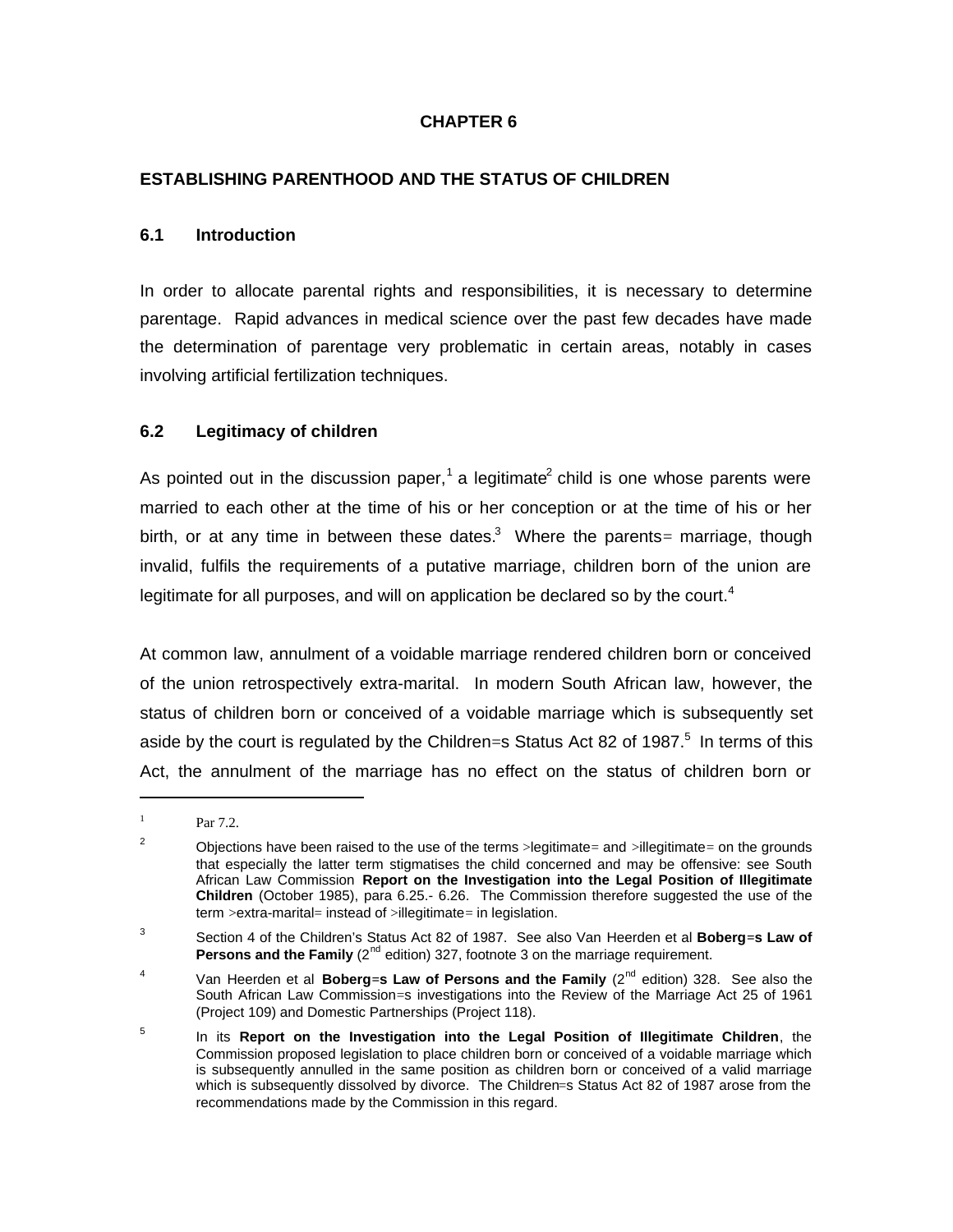conceived of it;<sup>6</sup> such children retain their legitimate status and, if minor or dependent at the time of the annulment, are treated as if the marriage had been terminated by a decree of divorce.<sup>7</sup>

Adoption, which is not confined to extra-marital children, is discussed fully in another chapter.<sup>8</sup> It is, however, important to point out that in terms of section 20(2) of the Child Care Act, 1983, an adopted child >shall for all purposes whatever be deemed in law to be the legitimate child of the adoptive parent, as if he was born of that parent during the existence of a lawful marriage=.

In the past considerable disadvantages attached to being an adulterine child, and the penalties for the fruit of incest were even greater.<sup>9</sup> Today the notion that it is proper to visit the sins of the parents upon their innocent children has happily passed away, and it makes little difference into what class of illegitimacy a person falls.<sup>10</sup>

No submissions were received on this issue.

In line with the Commission's vision to move towards an inclusive, comprehensive, single Act, it is recommended that sections 4, 6 and 7 of the Children's Status Act 82 of 1987 be incorporated in the new Children's Bill.<sup>11</sup> These sections deal with situations where the rights of a child are affected by the annulment of the marriage of the parents of such a child. In this regard, the Commission further recommends that where a marriage is annulled, the father is to be regarded as a *divorced* father rather than an unmarried father.<sup>12</sup>

 6 Section 6.

<sup>7</sup> Section 7.

<sup>8</sup> See Chapter 18 below.

<sup>9</sup> The distinctions between the different categories of illegitimate children were relevant particularly in regard to succession rights and to legitimisation by subsequent marriage (for details see Hahlo and Kahn **The Union of South Africa: The Development of its Laws and Constitution** Cape Town: Stevens 1960 356.)

<sup>10</sup> Van Heerden et al **Boberg=s Law of Persons and the Family** (2nd edition) 332.

<sup>11</sup> Sections 50 and 51.

<sup>12</sup> Section 51(6) of the Bill.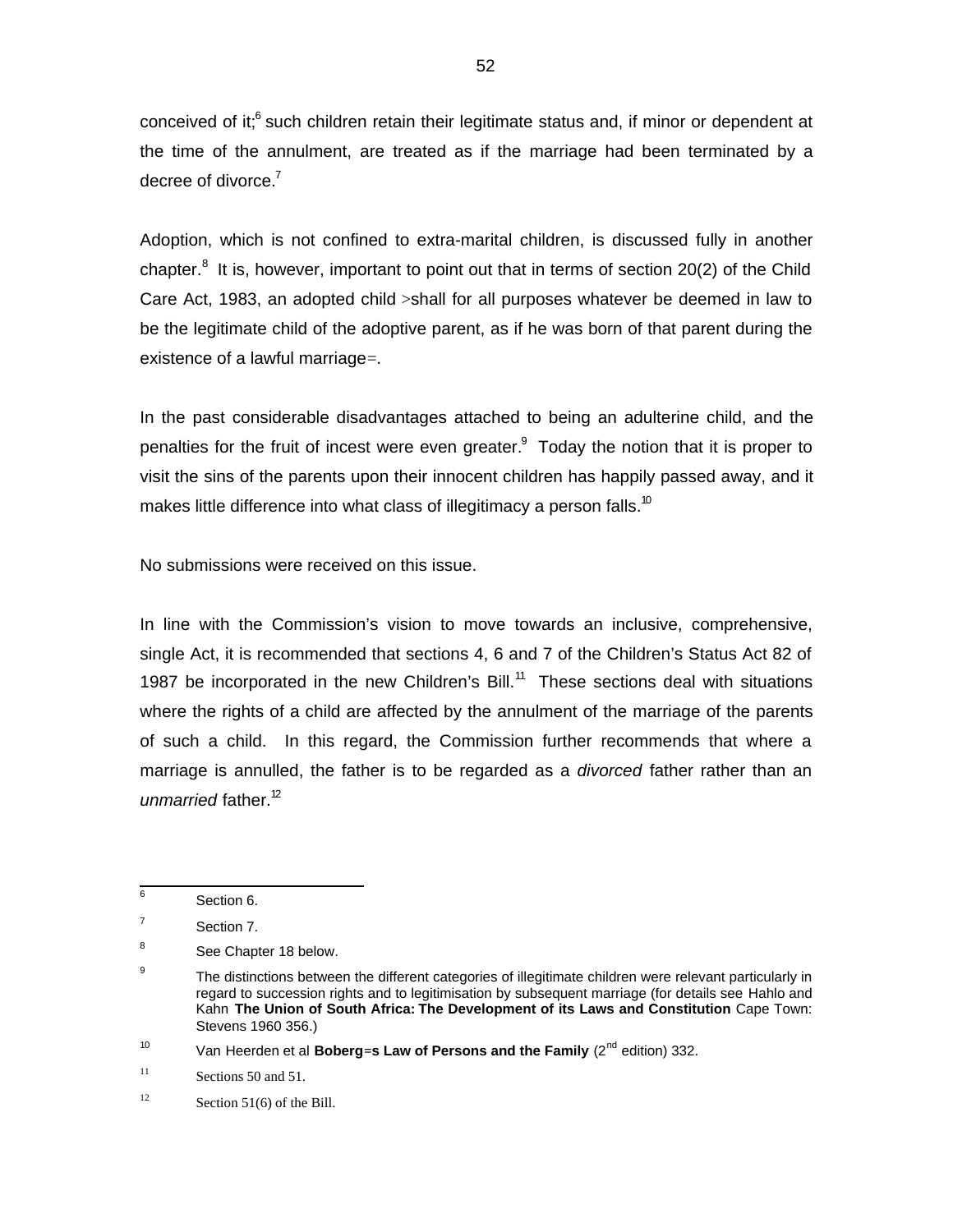#### **6.3 Artificial insemination**

Since the legitimacy of a child depends on the status of his or her parents at the relevant time, it is necessary to determine who those parents are. As stated above, rapid advances in medical science over the past few decades have made such determination very problematic in certain cases, notably in cases involving so-called >artificial fertilization=<sup>13</sup> techniques.

Under the common law, a child born as a result of the artificial insemination of an unmarried woman or as a result of the artificial insemination of a married woman with the semen of a man other than her husband<sup>14</sup> was ordinarily extra-marital even if, in the latter case, the husband was a consenting party.<sup>15</sup>

Section 5 of the Children's Status Act 82 of 1987 brought about far-reaching changes to the common law in this regard. In terms of section 5(1)(a), whenever the gamete or gametes of any person other than a married woman or her husband have been used for the artificial insemination of that woman with the consent of both spouses, any child born as a result of such artificial insemination is deemed for all purposes to be the legitimate child of the spouses. There is a rebuttable presumption that both spouses have in fact granted their consent in this regard.<sup>16</sup>

Section 5 of the Children's Status Act 82 of 1987 does not apply to cases where an unmarried woman has been artificially inseminated or a married woman has been artificially inseminated with donor sperm without her consent or the consent of her husband, with the result that the child in question will be considered extra-marital.<sup>17</sup> Section 5 of the Children's Status Act 82 of 1987 also does not apply to an arrangement involving a 'pure' ovum donation or a 'pure' embryo donation. After considering the

<sup>-&</sup>lt;br>13 The term >artificial fertilization= is used by the Commission in its **Report on Surrogate Motherhood** (1993) to refer to inter alia the procedures of artificial insemination and in vitro fertilisation. See also the Commission=s **Report on the Investigation into the Legal Position of Illegitimate Children** (October 1985). For a criticism of the word >artificial= in this context, see Graig Lind >Sexual orientation, family law and the transitional Constitution= (1995) 112 **SALJ** 481 at 490, footnote 48.

<sup>14</sup> The so-called 'heterologous' artificial insemination or AID/DI.

<sup>&</sup>lt;sup>15</sup> Van Heerden et al **Boberg's Law of Persons and the Family**  $(2^{nd}$  edition) 334.

<sup>16</sup> Section 5(1)(b) of the Children's Status Act 82 of 1987.

<sup>&</sup>lt;sup>17</sup> Van Heerden et al **Boberg's Law of Persons and the Family** (2<sup>nd</sup> edition) 336.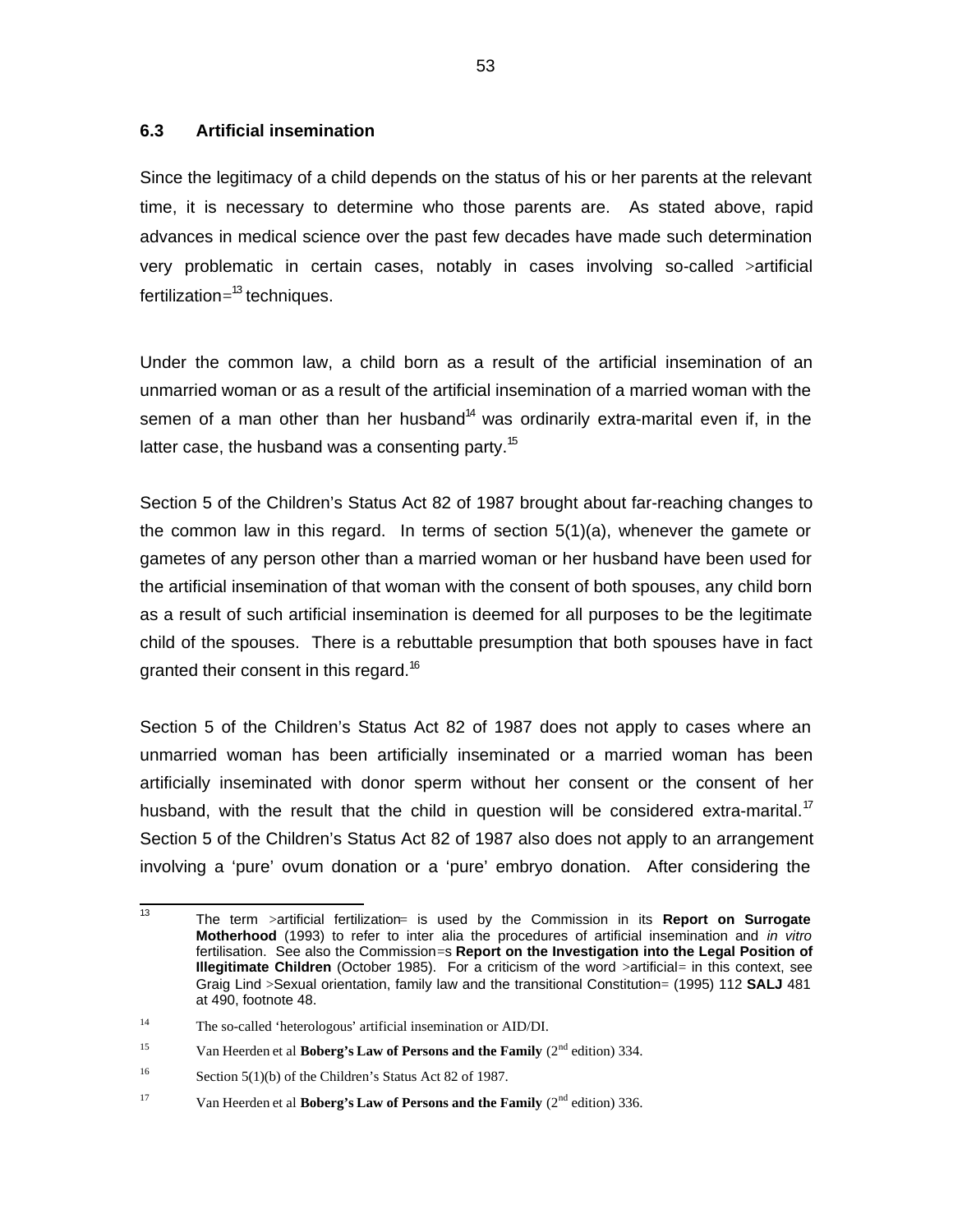issue, the Commission recommends that section 5 of the Children's Status Act 82 of 1987 be amended to also cover these three instances. Consequently, a similar amendment of the definition of 'artificial fertilisation' in the Human Tissue Act 65 of 1983 might be opportune. These recommendations will be incorporated in the reformulation of the present section 5 of the Children's Status Act 82 of 1987. However, the Commission does not consider it appropriate to extend the operation of section 5 of the Children's Status Act 82 of 1987 to instances where a woman (whether married or not) has been artificially inseminated with donor sperm without her consent, or in the case of a married woman, also without the consent of her husband. The Commission also refrains from covering the situation where a child is born as a result of sexual intercourse between the child's mother and a man other than the mother's husband. In the latter instance, we specifically see a continued role for the common law.

No submissions were received on this issue.

The Commission affirms its preliminary recommendation in the discussion paper<sup>18</sup> and recommends that section 5 of the Children's Status Act 82 of 1987, as to be amended, be incorporated in the new Children's Bill.<sup>19</sup> The Commission further recommends that the Minister for Social Development requests his colleague, the Minister for Health, to ensure that the definition of 'artificial fertilisation' and the confidentiality provisions in the Human Tissue Act 65 of 1983 be amended in line with the suggestions made in the discussion paper. $^{20}$ 

The Commission would also like to reiterate its position that all legal ties between a child and a donor of gametes with which the child was conceived be severed.

The Commission also recommends that neither the recipient nor the child should have access to the information regarding the donor's identity.<sup>21</sup> However, the Commission is convinced that children born as a result of artificial insemination procedures have a right to have access to medical and biographical information concerning their genetic parents.<sup>22</sup> The Commission therefore recommends that the confidentiality provisions in

20 Par 7.4.

 18 Par 7.3.

<sup>19</sup> Section 52.

<sup>21</sup> Section 53(2) of the Bill.

<sup>22</sup> Section 53(1) of the Bill.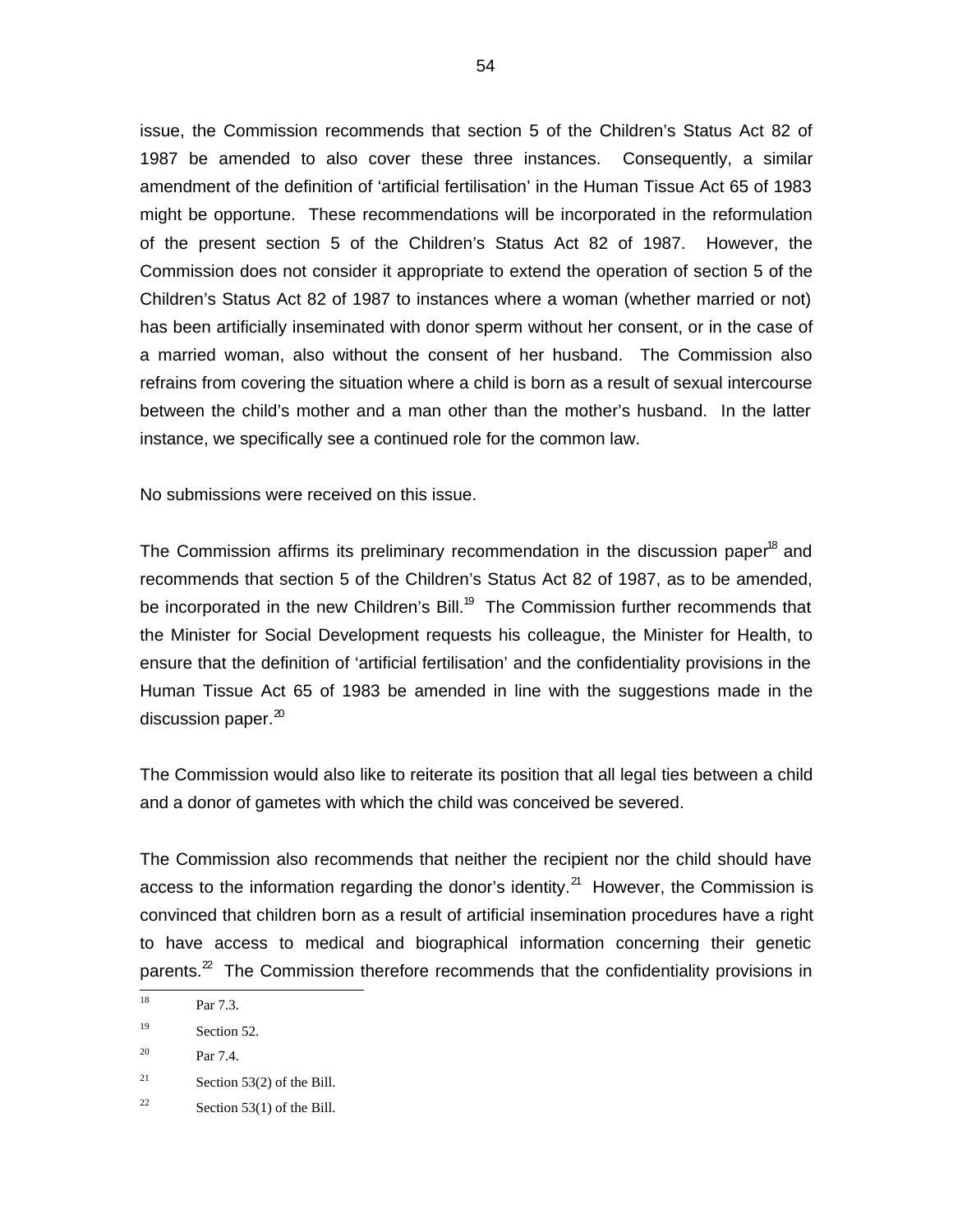the Human Tissue Act 65 of 1983 be amended to allow children born of artificial insemination access to medical and biographical information concerning their genetic parents. However, access to biographical information should be limited to children over the age of 18 years.<sup>23</sup> We would like to stress that we see this as the right of the child, and not that of the donor or recipient of the gametes.

The Commission therefore recommends that the Minister for Social Development requests his colleague, the Minister for Health, to have the necessary amendments affected to the Human Tissue Act 65 of 1983 to allow children such access.

### **6.4 Surrogate motherhood**

A surrogate mother is a woman who (usually before becoming pregnant) agrees (for financial or compassionate reasons) to bear a child for another person or for a couple (the 'commissioning' person or couple), with the explicit intention of handing over the child to the commissioning person or couple after the birth. It is further intended by the parties to this agreement that the child should become, for all legal purposes, the child of the commissioning person or couple and that neither the surrogate mother (nor her husband, if she is married) should have any parental rights or responsibilities in respect of the child.

There is as yet no legislation in South Africa dealing specifically with surrogacy arrangements, and the only way in which the commissioning person or couple can become the legal parents of the child is by adopting such child, even if the surrogate mother (and her husband, if she is married) are prepared to give effect to the surrogacy agreement and hand over the child to the commissioning person or couple. Adoption could give rise to problems in a situation of commercial surrogacy, since section 24 of the Child Care Act criminalises the payment or receipt of remuneration in respect of the adoption of a child, except as prescribed under the Social Work Act 110 of 1978 (which exception is not relevant in the present context). Thus, under the present South African law, if the surrogate mother breaches the agreement and refuses to hand over the child to the commissioning person or couple, it seems likely that the South African courts will regard the agreement as contra bonos mores and hence unenforceable.

 $23$ 

This recommendation was supported by Ms R van Zyl.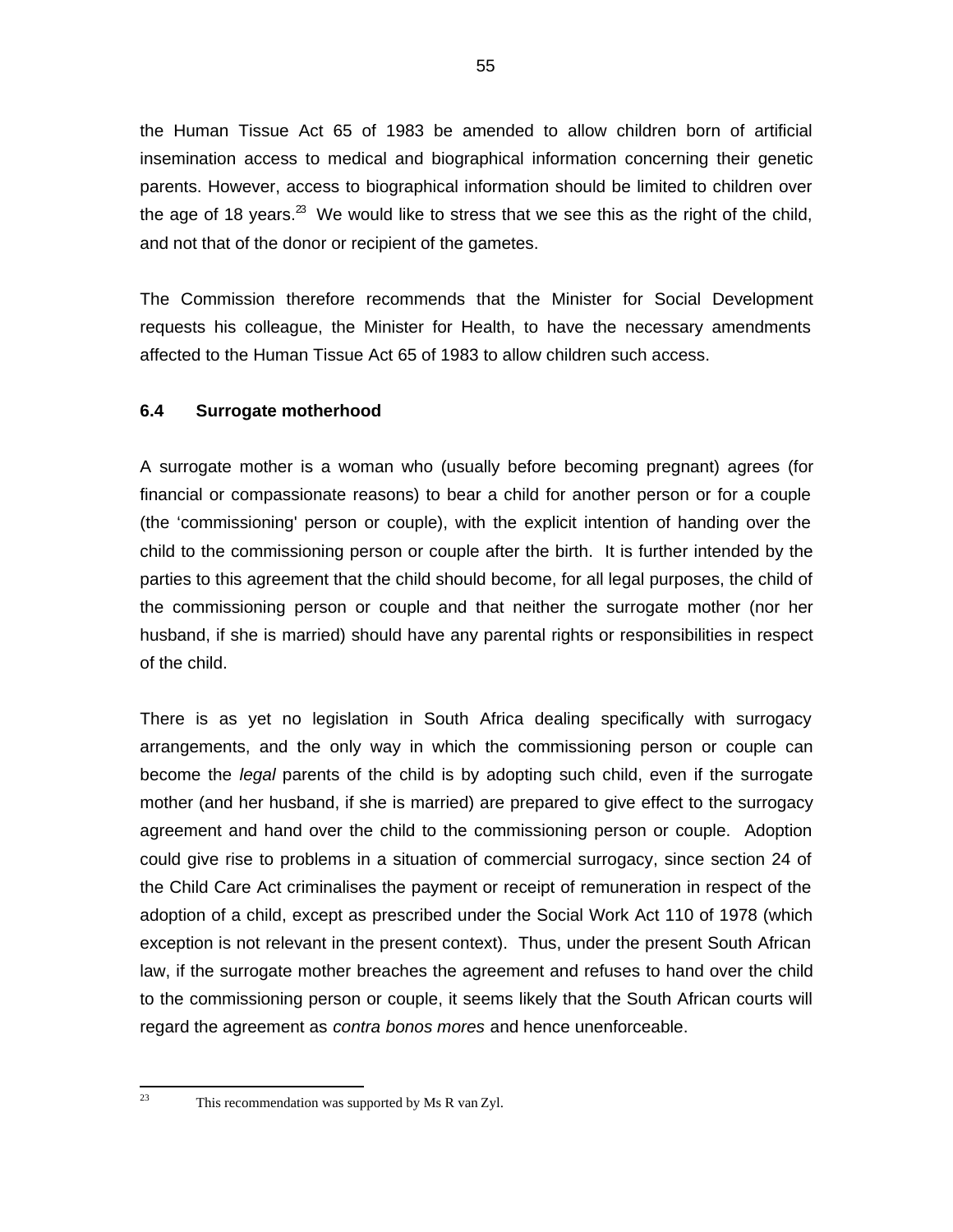To give effect to the vision of a single comprehensive children's statute, the Commission recommended in the discussion paper that the provisions in the envisaged new Surrogacy Act on the status of children born of surrogacy be mirrored in the new children's statute. In this context, it was recommended that a distinction between full and partial surrogacy be maintained. In the case of full surrogacy, the Commission recommended the establishment of direct parentage between the child born of surrogacy and the commissioning parent(s) from the time of birth of that child. In this scenario, the commissioning parent(s) would be entitled to register the child as their child immediately. In the case of partial surrogacy, the Commission recommended the use of a 'delayed direct parentage' model. In terms of this model, the commissioning parent(s) would automatically become entitled to register the child as their child after a short 'period of grace' (say 60 days) has lapsed after the birth of the child. The acquisition of parental rights and responsibilities by the commissioning parent(s) is therefore merely delayed by a 'cooling-off period' in which the surrogate mother has the right to change her mind and keep the child. Should the surrogate mother decide to keep the child, then the commissioning parents have no rights in respect of the child.

The effect of the recommendation is that **direct** parentage will be established for children born of both partial and full surrogacy, with one difference, as explained above. In the case of **full** surrogacy, if the child is with the commissioning parents, then the child will grow up with at least one genetic parent. If the child grows up with the surrogate mother, then the child will not be growing up with any genetic parent at all. In the case of **partial** surrogacy, the child will grow up with at least one genetic parent (either the surrogate mother or commissioning parent(s)).

In addressing the scope of the investigation the Commission reconsidered its position in regards to its preliminary recommendation to include a mirror provision on the status of children born of surrogacy in the Children's Bill. $^{24}$  As this provision, in the format suggested, should anyway appear in the envisaged new Surrogacy Act, it was recommended by some respondents<sup> $25$ </sup> that it makes little sense to restate the position in the Children's Bill. However, in line with the Commission's vision to present a comprehensive statute, the Commission recommends that provisions on the status of children born of surrogacy be included in the Children's Bill. These provisions should

 $\frac{1}{24}$ See Chapter 2 above.

<sup>25</sup> E.g. Africa Christian Action.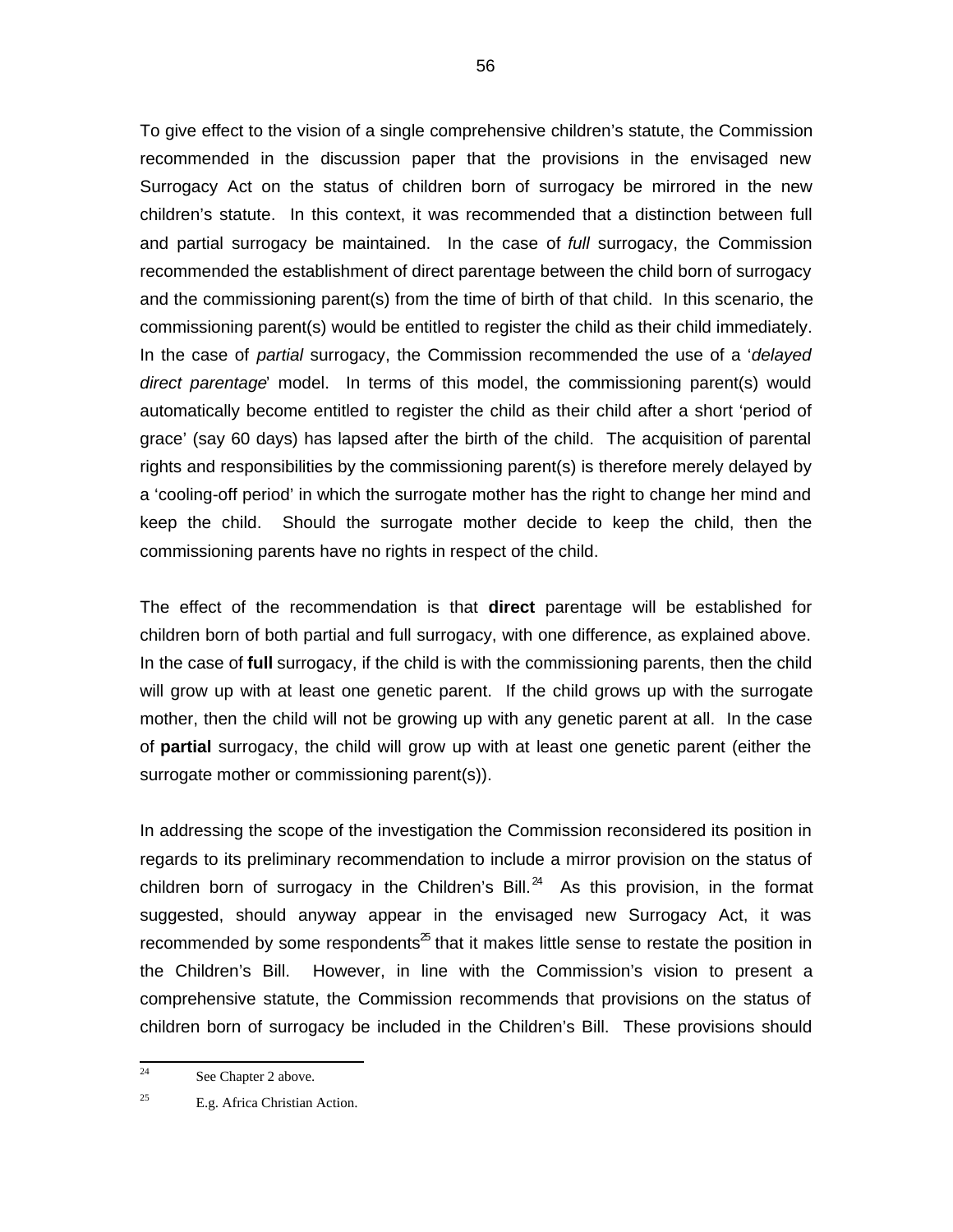deal with the effect of the surrogate motherhood agreement on the status of the child, the termination of such agreement, and the effect of the termination of the agreement on the status of the child. $^{26}$ 

The Commission recommends that, similar to children born of artificial insemination, children born of surrogacy should have access to medical and biographical information concerning their genetic parents. However, information to biographical information should be restricted to children over the age of 18 years.<sup>27</sup> Medical or biographical information so revealed may not result in identifying the genetic parents or surrogate mother.<sup>28</sup> Furthermore, the Minister for Social Development should requests the Minister $^{\text{29}}$  responsible for the administration of the Human Tissue Act 65 of 1983 to amend the confidentiality provisions of that Act to allow children such access.

 26 Sections 53A-C.

<sup>27</sup> Section 53(1) of the Bill.

<sup>28</sup> Section 53(2).

<sup>29</sup> The Minister for Health.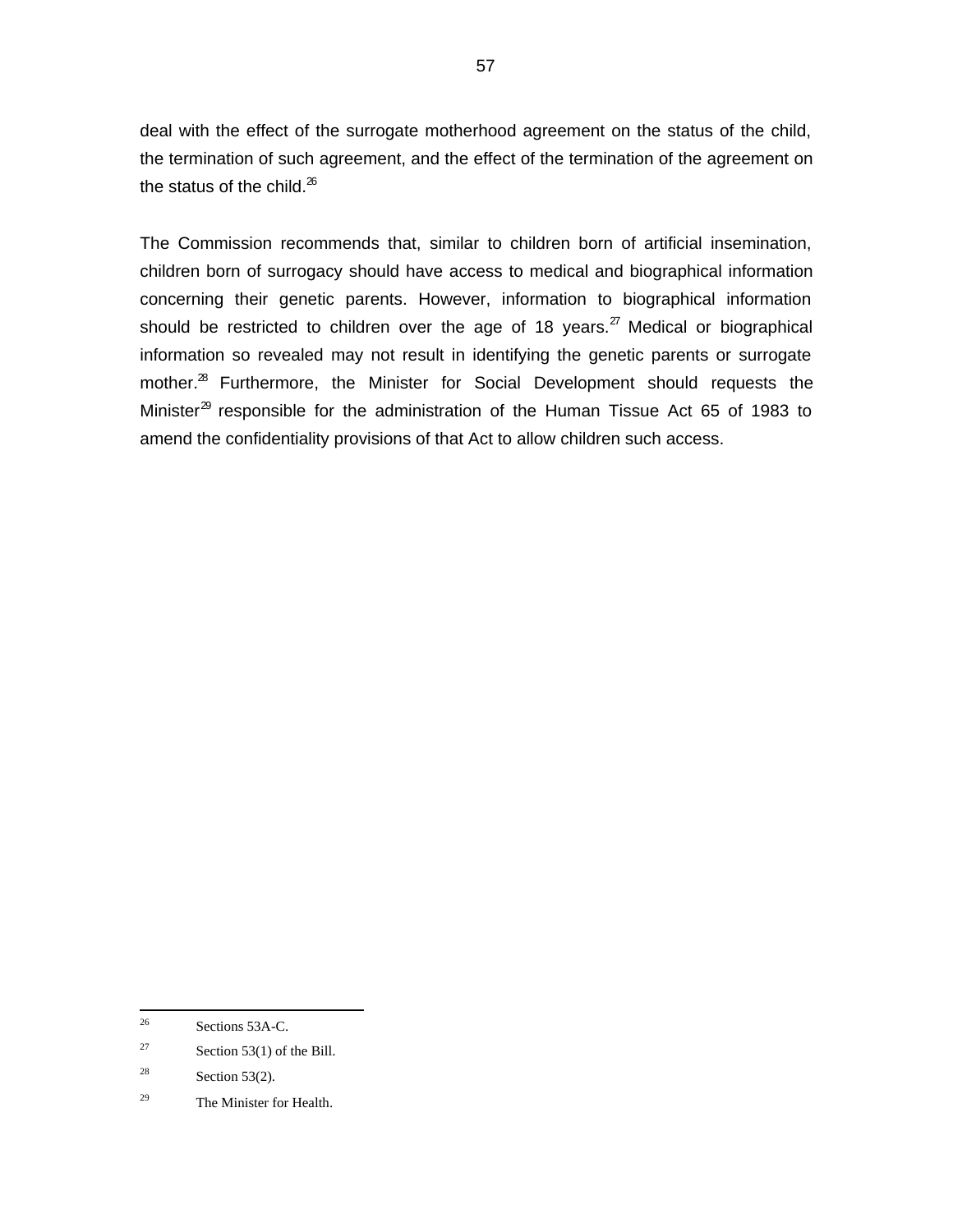# **CHAPTER 7**

#### **THE PARENT - CHILD RELATIONSHIP**

#### **7.1 Introduction**

The move away from the concept of parental authority or power to a focus on parental rights and responsibilities is one of the core principles underlying the Children's Bill. This move will result in a codification of what is currently a large part of our common law on the parent and the child.

#### **7.2 The diversity of family forms**

South African law has no single definition of a 'family'. Different pieces of legislation recognise individual relationships for particular purposes. It is clear, however, that the 'traditional nuclear family form', based on the relationship of a married man and woman and their biological or adopted children, does not reflect the reality of South African society. This diversity of family forms is not unique to South Africa or even the African continent, but is increasingly encountered throughout the world.<sup>1</sup>

In the discussion paper, the Commission recommended that the diversity of family forms and parent/child relationships in South Africa can best be recognised by means of the inclusion, in the new children's statute, of a section expressly prohibiting unfair discrimination against children on any of the grounds set out in section 9(3) of the Constitution, in article 2 of the Convention on the Rights of the Child, as also on the grounds of the family status, health status, socio-economic status, HIV-status or nationality of the child or of his or her parents, legal guardian, primary care-giver or any of his or her family members. $2$ 

The Commission further recommended in the discussion paper<sup>3</sup> that the children's

1

<sup>1</sup> See, in general, John Eekelaar and Thandabantu Nhlapo (eds) **The Changing Family: International Perspectives on the Family and Family Law** (1998); J A Robinson 'An introduction to the international law on the rights of the child relating to the parent-child relationship' (2002) Vol. 13(2) **Stellenbosch LR** 309.

<sup>2</sup> Par. 8.2.4 of the discussion paper. See also section 13 of the Bill.

<sup>3</sup> Par 8.2.4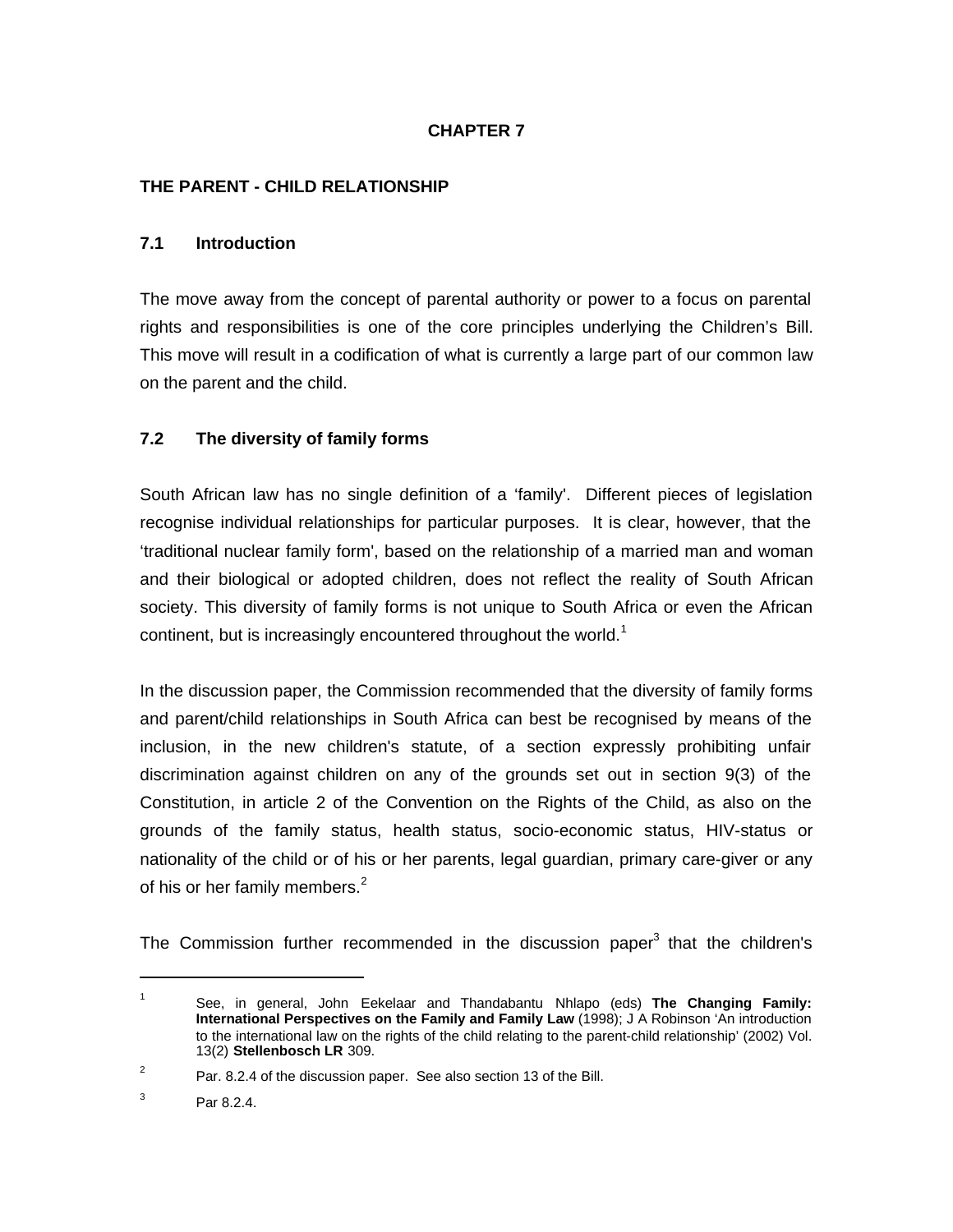statute should contain a definition of 'family member', which definition should be relationship-focussed and should entrench a non-traditional approach to family relations.

#### **7.2.1 Comments received**

**Pro-life** submitted that the traditional family unit, i.e. a married man and woman with their biological or adopted children, must be encouraged and supported. This view is shared with **Africa Christian Action** and **The Right To Live Campaign,** KwaZulu-Natal. With regard to the definition of 'family member' proposed in the discussion paper, **Pro-Life** argued that the definition should be based on the traditional family unit. The respondent thus wanted to restrict family members to persons related by blood or through marriage.

**Durban Children's Society** stated that the parent/child relationship, different family members and other relationships need to be clearly defined.

**CHILDS** commended the Commission on its recommendations in relation to a relationship-focussed definition of 'family-member'. The **Consortium** supported the proposal for the inclusion of a section in the new child care legislation expressly prohibiting unfair discrimination against a child on the ground of family status. The Consortium was also in favour of the Commission's proposed definition of a 'family member'.

With reference to the grounds for prohibited unfair discrimination listed in the discussion paper,<sup>4</sup> **Ms Carrie Kimble** suggested that 'birth' should also be included.

#### **7.2.2 Evaluation and recommendations**

The Commission confirms its preliminary recommendation that the diversity of family forms and the parent/child relationship can best be protected by the inclusion of a general unfair discrimination section in the Children's Bill.<sup>5</sup> The Commission further confirms its recommendation in the discussion paper supporting a relationship-based definition of 'family member'. This definition deliberately goes beyond the traditional

<sup>-&</sup>lt;br>4 Par 8.2.4.

<sup>5</sup> For the formulation of this provision, see section 13 of the Bill.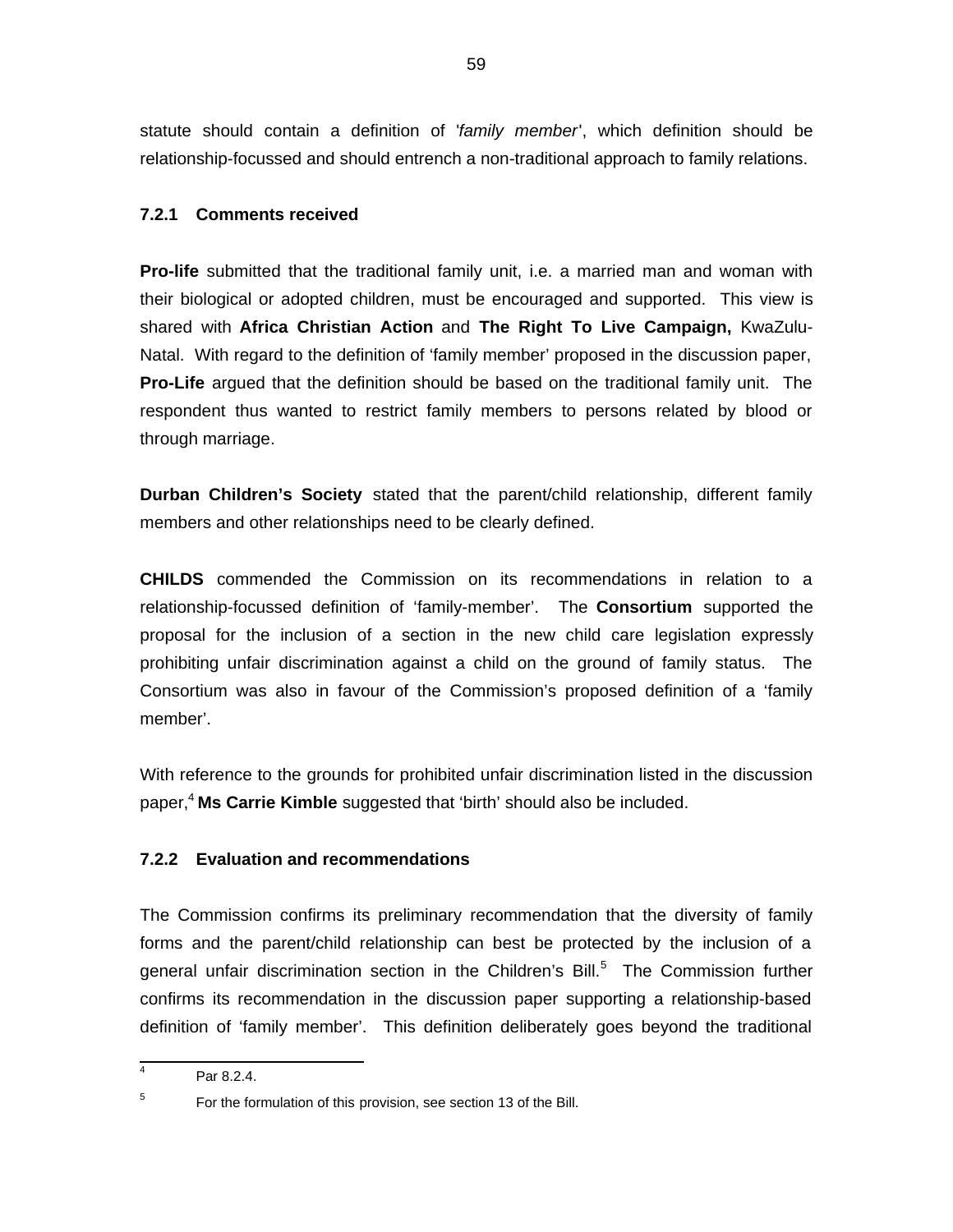concept of the nuclear family to include the primary care-giver of a child, the extended family, and persons with whom the child has developed a significant relationship resembling a family relationship.<sup>6</sup> Rather than restricting family to persons related by blood or through marriage, it is our contention that the net of potential care-givers a child should have should be broadened, especially in the light of the HIV/AIDS pandemic. However, the Commission does realise that the definition of 'family member' proposed in the discussion paper and restated in the Children's Bill is a flexible one – the primary care-giver of a child might change in person overnight – but sees this flexibility as its strength in preventing children from becoming 'family-less'.

A relationship-based definition of 'family member' also brings additional challenges. While the principle of casting widely the net of potential care-givers of a child is surely legitimate, practical problems can arise. For instance, should the consent of all family members in this broad sense be required in the case of adoption of a child, then the whole adoption procedure can be jeopardised. Mindful of these practical issues, the Commission used more restrictive definitions such as that of 'parent' and 'foster parent' where appropriate.

# **7.3 The shift from 'parental power' to 'parental responsibility' and changes in terminology**

In the discussion paper, the Commission recommended that the common-law concept of 'parental power' be replaced with the concept of 'parental responsibility', while requiring at the same time a balance between the responsibilities of parents and the rights and powers needed to enable parents to fulfil their responsibilities.<sup>7</sup> The Commission further recommended that the term  $\ge$ parental responsibility= be defined to enumerate the components of parental responsibility in a non-exhaustive manner.<sup>8</sup> The Commission also recommended that the Children's Bill should contain a statement of parental rights, which rights should mirror the components of parental responsibility. In this regard, the Commission expressed its preference for a formulation along the lines of those included in the Scottish legislation, with certain amendments and additions. $9$ 

 6 Section 1: Definition of 'family member'.

<sup>7</sup> Par 8.3.4 of the discussion paper.

<sup>8</sup> Par 8.4.5.1 of the discussion paper.

<sup>9</sup> Ibid.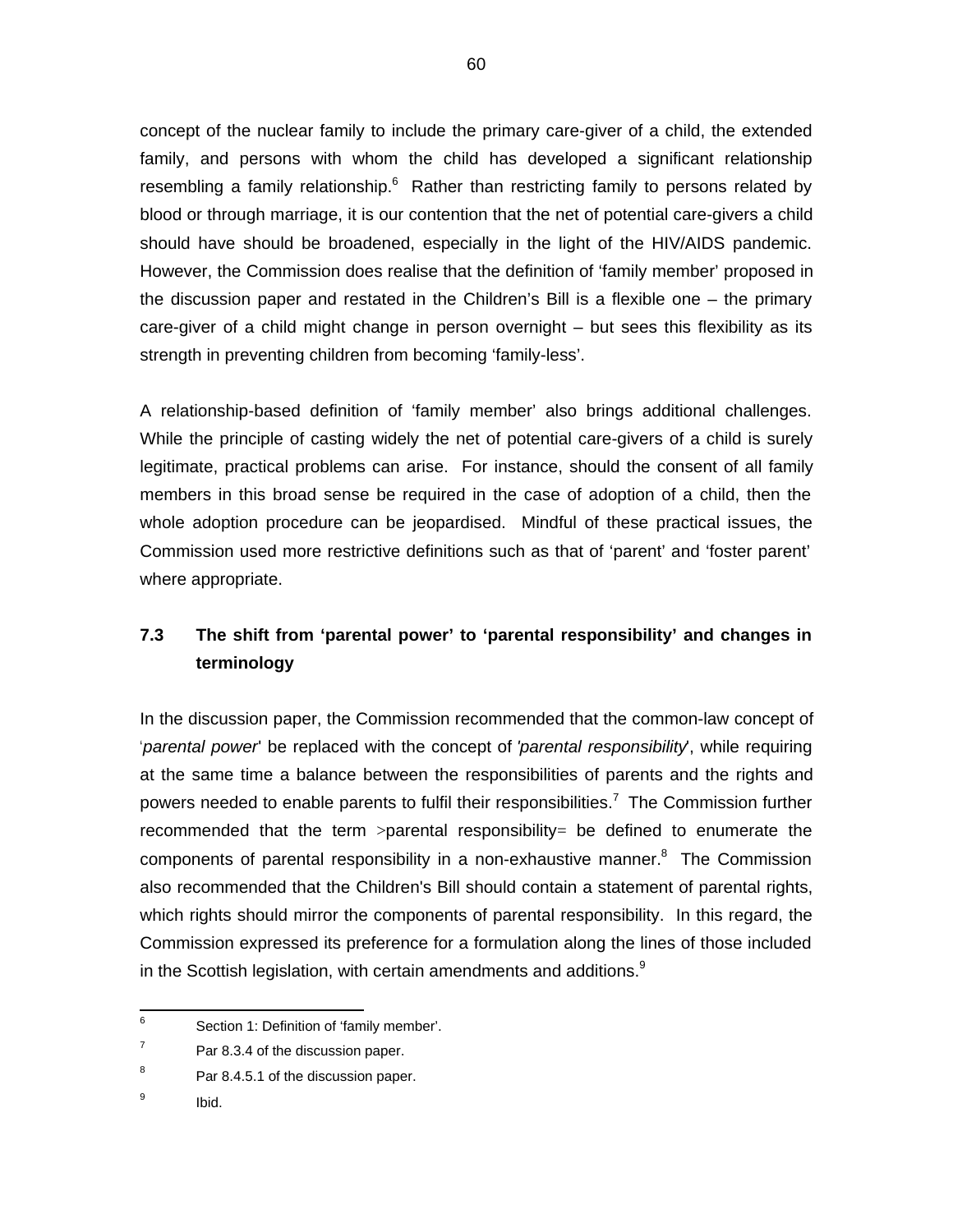The Commission further recommended that the components of parental rights / responsibilities currently encapsulated by the concepts 'custody' and 'care' be redefined as 'care' and 'access' respectively.<sup>10</sup> In the Commission's view, the most appropriate term for a person's responsibility, and corresponding right, to maintain personal relations and direct contact with a child who is living with another person appeared to be the term '**contact**'. This term would include both physical contact with the child (i.e. visiting the child or being visited by the child), as also other means of communication with the child (for example, telephonic or e-mail contact).

As regards an appropriate term for the responsibilities, and corresponding rights, vested in a person with whom the child is to live, the Commission considered various options, such as the retention of the term 'custody' or the replacement of the concept of 'custody' with a new concept of 'residence=,  $>$ care= or  $>$ day-to-day care=. Because of the difference in the legal position of a person who has the *de facto* care of the child, and the legal position of a person who has the *de jure* care of a child, the preferable option would appear to be either to retain the term '**custody**' (as has been done in the Ghanaian Children's Act of 1998 and in the revised draft of the Kenya Children Bill of 1998) or the introduction of the concept of '**residence**' (as in the English, Scottish and Australian legislation).

In the discussion paper<sup>11</sup> the Commission recommended, in the context of children caught up in divorce proceedings, a shift to new, less >loaded= terminology to reduce conflict in divorce. In this context, the Commission did recommend that the current Divorce Act 70 of 1979 term  $>$ custody= be replaced with the term  $>$ care=, as the use of words such as  $>c$ ustody= and  $>$ sole custody=, besides their negative connotation with police and prisons, promotes a potentially damaging sense of winners and losers. Given this decision, and to ensure uniformity, the Commission recommended that the concept  $>c$ ustody= be replaced with the concept  $>c$ are=.

As regards 'guardianship', the Commission recommended in the discussion paper that this term should be retained, but should be defined so as to encompass the residual aspects of parental responsibility (viz. those not covered by 'care= and 'contact').<sup>12</sup>

 $\frac{1}{10}$ Par 8.4.5.2 of the discussion paper.

<sup>11</sup> Par 14.5 of the discussion paper.

<sup>12</sup> Cf. in this regard clause 97 of the revised draft of the Kenya Children Bill.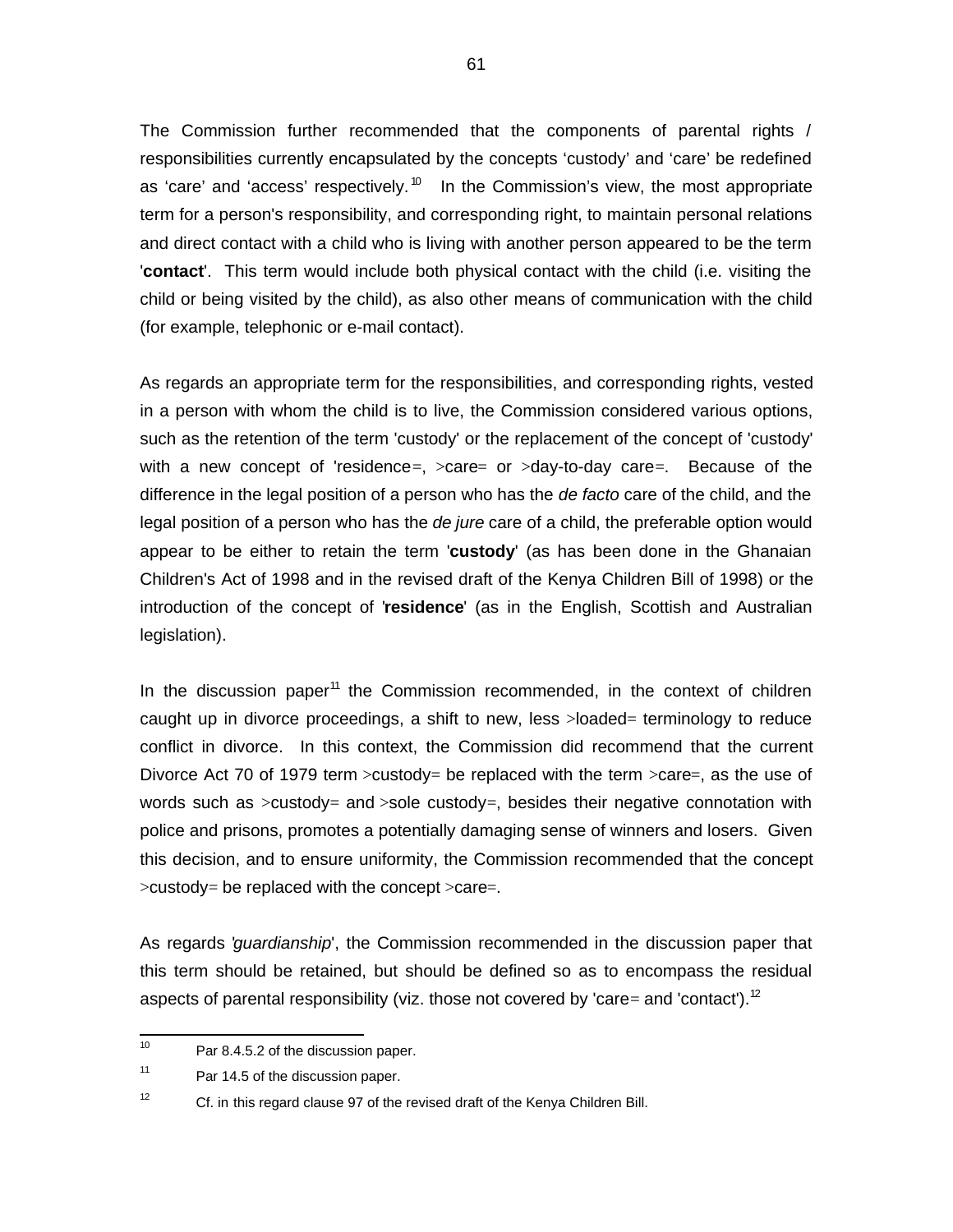To summarize, in the discussion paper the Commission recommended the following changes in terminology:

| >Access=       | $\geq$ Contact=              |  |  |  |
|----------------|------------------------------|--|--|--|
| >Custody=      | $\mathsf{C}$ are=            |  |  |  |
| >Guardianship= | $>\!\!$ Guardianship=<br>$=$ |  |  |  |

In the discussion paper, the Commission also recommended that these three components of parental rights and responsibilities be clearly defined so as to make it possible for the court to allocate all or some of these components (or sub-components thereof) to one or more persons. $^{13}$ 

In the light of the foregoing, and to give content to the terms 'care', 'access' and 'quardianship', the following definitions were used in the discussion paper: $14$ 

**>Care=** includes the right and responsibility of a parent to -

(a) to create, within his or her capabilities and means, a suitable **residence** for the child and living conditions that promote the child's health, welfare and development;

(b) to safeguard and promote the **well-being** of the child;

(c) to **protect** the child from ill-treatment, abuse, neglect, exposure, discrimination, exploitation and from any other physical and moral hazards;

(d) to **safeguard** the child's human rights and fundamental freedoms;

(e) to guide and **direct** the child's scholastic, religious, cultural, and other education and upbringing in a manner appropriate to the stage of development of the child;

(f) to guide, **advise** and assist the child in all matters that require decisionmaking by the child, due regard being had to the child's age and maturity;

(g) to **guide** (discipline) the child=s behaviour in a humane manner; and

(h) generally to ensure that the **best interest** of the child is the paramount concern in all matters affecting the child.

**>Contact=** includes the right and responsibility of a parent, if the child is not living with him or her, to maintain personal relations with and to have direct access to his or her child on a regular basis.

To act as >**guardian**= means the right and responsibility of a parent to -

- (a) administer and safeguard the child's property;
- (b) to assist and represent the child in contractual, administrative and legal

<sup>|&</sup>lt;br>13 Par 8.4.5.1.

<sup>14</sup> Par 8.4.5.2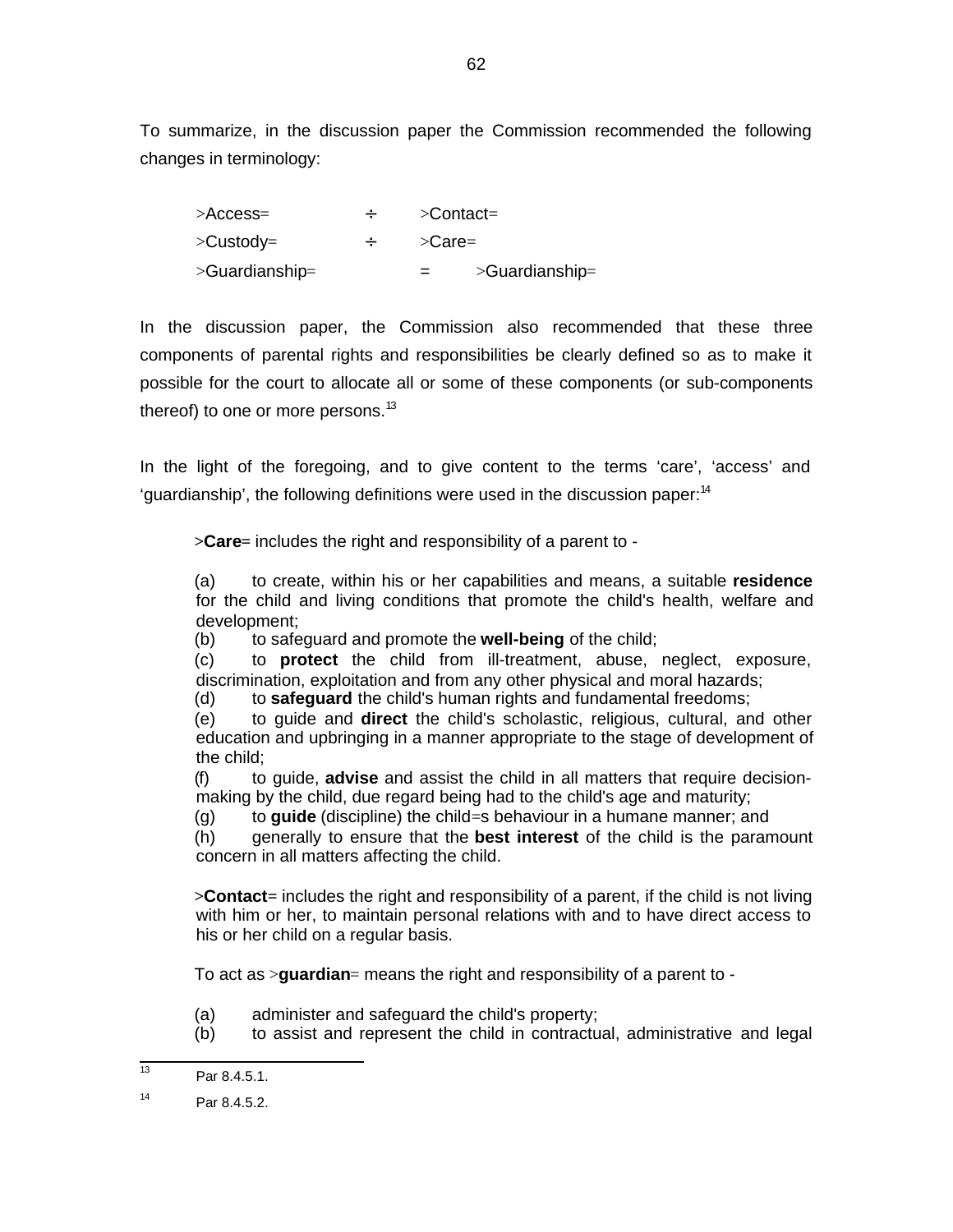matters, and

(c) to give or refuse any consent which is legally required in respect of his or her child.

# **7.3.1 Comments received**

**Mr Rothman** agreed with the proposed shift from parental power to parental responsibility, but cautioned that immense problems will arise in practice should certain terminology be changed without defining it properly. He said that the terms "custody" and "care" have always meant two different things in practice. He suggested that the proposed new terminology relating to responsibilities should be built around the terms "custody" and "care".

The **Consortium** supported the recommendation that the new child care legislation should replace the common law concept of "parental power" with a new concept of "parental responsibility".

**Ms Sally Rowney, Provincial Department of Education: Gauteng**, supported defining the term "parental responsibility". She stated that such a definition could be extended to enhance the responsibilities of parents of children at public schools, in line with existing policies and legislation governing schools as well as the process of enabling greater parental participation in public schools.

**CHILDS** stated that the Commission has failed to pay sufficient attention to what is now termed inadequate parenting and suggested that this area be addressed in the new child care legislation. For a detailed discussion on the issue, the Commission is referred to Muller and Rencken-Wentzel **Suggested changes to the laws affecting children:** Separation and Divorce.<sup>15</sup> CHILDS further recommended that the Australian Three-Tier Model as outlined in the latter mentioned source be followed in the event of parents who fail to fulfil their parental responsibilities.

# **7.3.2 Evaluation and recommendations**

The Commission sees no need to depart from the preliminary position adopted in the discussion paper. It is therefore recommended that:

 $\frac{1}{15}$ 23 February 2002 at VI (3) and VII (3)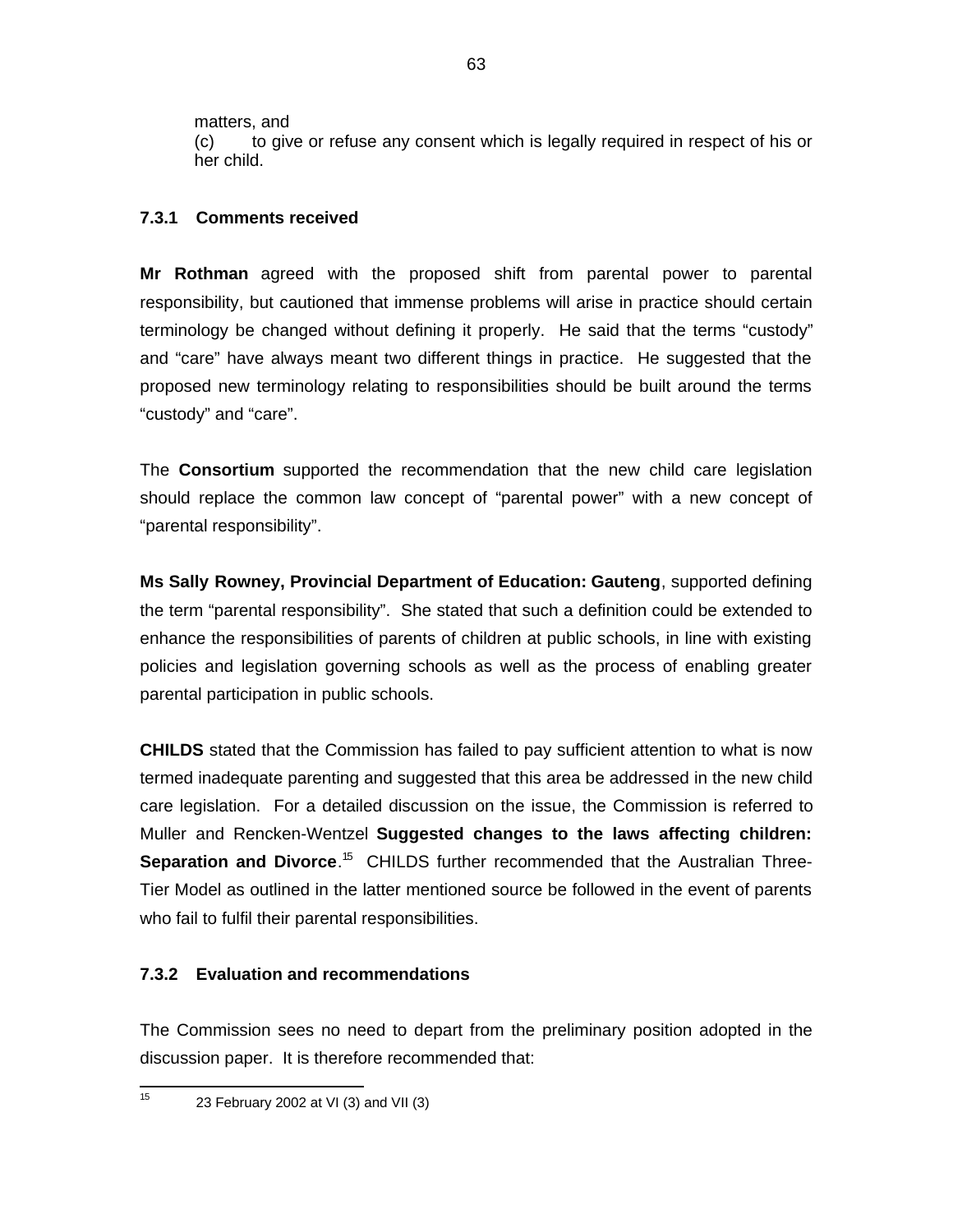- the move from the dated concepts parental power / parental authority to those of parental rights and responsibilities be endorsed;<sup>16</sup>
- parental rights and responsibilities be defined in the Children's Bill;<sup>17</sup>
- the components of parental rights and responsibilities care, access, and guardianship – be clearly defined to allow for the allocation of these components (or parts thereof) to more than one person in respect of the same child;<sup>18</sup>
- the change in terminology 'care' for 'custody' and 'contact' for 'access' for the reasons stated, be accepted.

These recommendations are given effect to in the Children's Bill.

### **7.4 The acquisition of parental rights and responsibilities**

In the discussion paper,<sup>19</sup> the Commission recommended that the **mother** of a child should in all instances have parental rights and responsibilities in respect of her child. Where the child's mother is an unmarried minor and the child's father does not have parental rights and responsibilities in respect of the child, the Commission recommended that the person(s) who has parental rights and responsibility in respect of the child's mother should have parental rights and responsibilities in respect of that mother's child.

The Commission further recommended that a child's **father** should acquire automatic parental rights and responsibilities in respect of his child if such father is married to the child's mother or was married to her at the time of the child's conception. $20$  In this regard, the Commission pointed out in the discussion paper that marriage was given an extensive definition in the new children's statute to include 'any marriage recognised in terms of South African law, or customary law, or [a marriage] concluded in accordance with a system of religious law  $\ldots$ <sup>21</sup>

|  |  |  |  |  |  | As for the unmarried father, the Commission recommended in the discussion paper $^2$ |  |  |  |  |
|--|--|--|--|--|--|--------------------------------------------------------------------------------------|--|--|--|--|
|--|--|--|--|--|--|--------------------------------------------------------------------------------------|--|--|--|--|

- —<br>16 See Chapter 5 of the Bill.
- 17 Definitions: section 1.
- 18 Ibid.
- 19 Par. 8.5.2.4.
- 20 Ibid.
- 21 See also the definition of 'marriage' in the Bill.
- 22 Par. 8.5.2.4.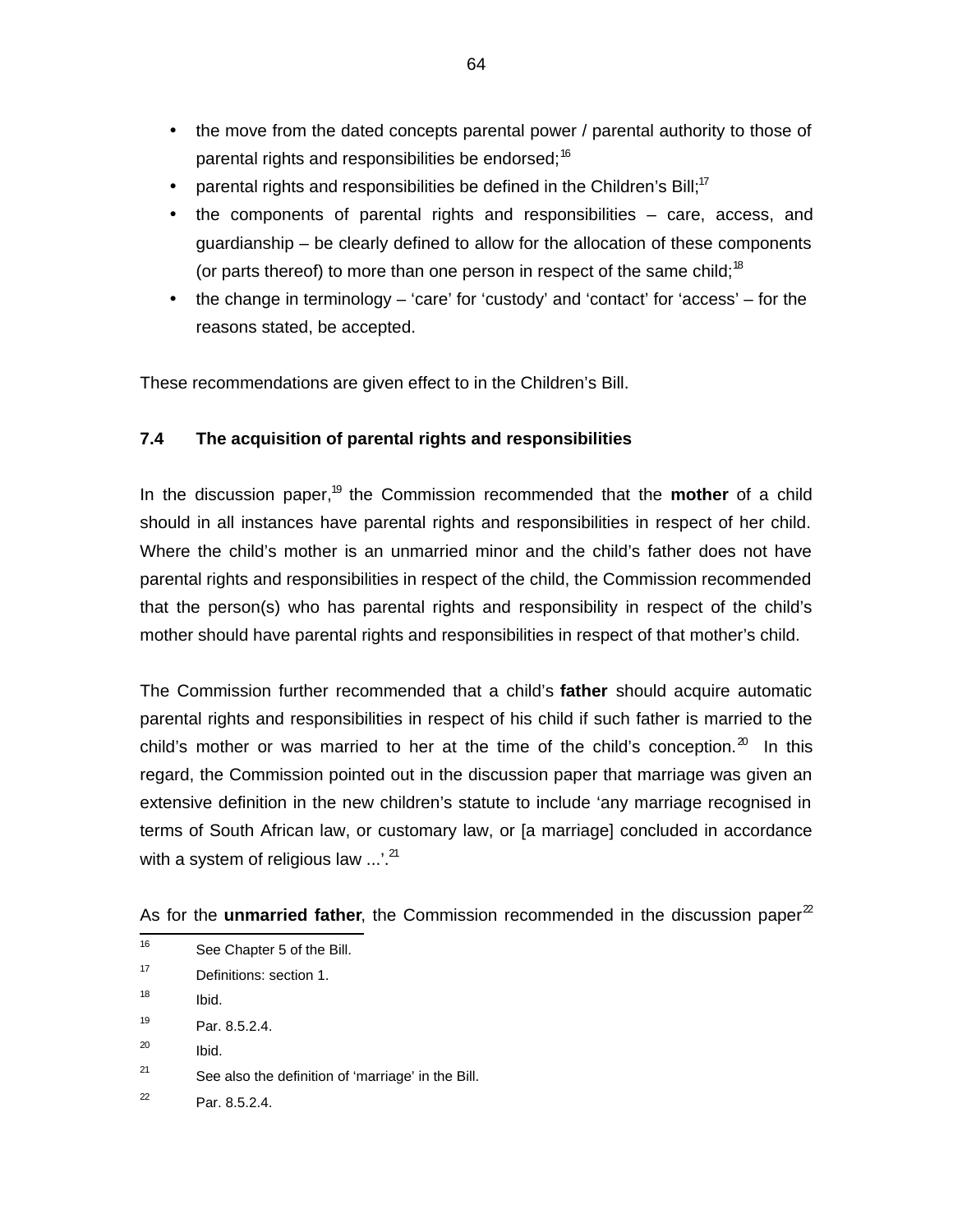that the children's statute should provide for a procedure whereby such a father can acquire parental responsibility by entering into an agreement with the mother, which agreement must be in the prescribed form and must be registered with the appropriate forum and in the prescribed manner. There should, however, be certain exceptional cases (such as, for example, where the child was conceived through rape or incest) where this procedure would not be open to the unmarried father. Failing a parental responsibility agreement with the mother, the unmarried father who does not have automatic parental responsibility should, in the view of the Commission, be able to obtain parental responsibility or certain components thereof by making application to court and satisfying such court that this will be in the best interests of the child concerned.<sup>23</sup>

The Commission further recommended in the discussion paper $^{24}$  that certain categories of unmarried fathers should be vested automatically with parental responsibility. These categories included the following:

(a) the father who has acknowledged paternity of the child and who has supported the child within his financial means;

(b) the father who, subsequent to the child's birth, has cohabited with the child's mother for a period or periods which amount to not less than one year;

(c) the father who, with the informed consent of the mother, has cared for the child on a regular basis for a period or periods which amount to not less than one year, whether or not he has cohabited with or is cohabiting with the mother of the child.

The Commission did consider, in the light of the developments regarding the **De Toit** judgment, whether one partner in a same sex or opposite relationship should also automatically acquire parental rights and responsibilities in respect of his or her partner's children. In this regard, and to ensure legal certainty, the Commission recommended in the discussion paper that the partner in a domestic relationship who does not have

<sup>—&</sup>lt;br>23 See also Julia Sloth-Nielsen and Belinda Van Heerden 'The constitutional family: developments in South African Family Law jurisprudence under the 1996 Constitution' (2002) (unpublished).

<sup>24</sup> Par. 8.5.2.4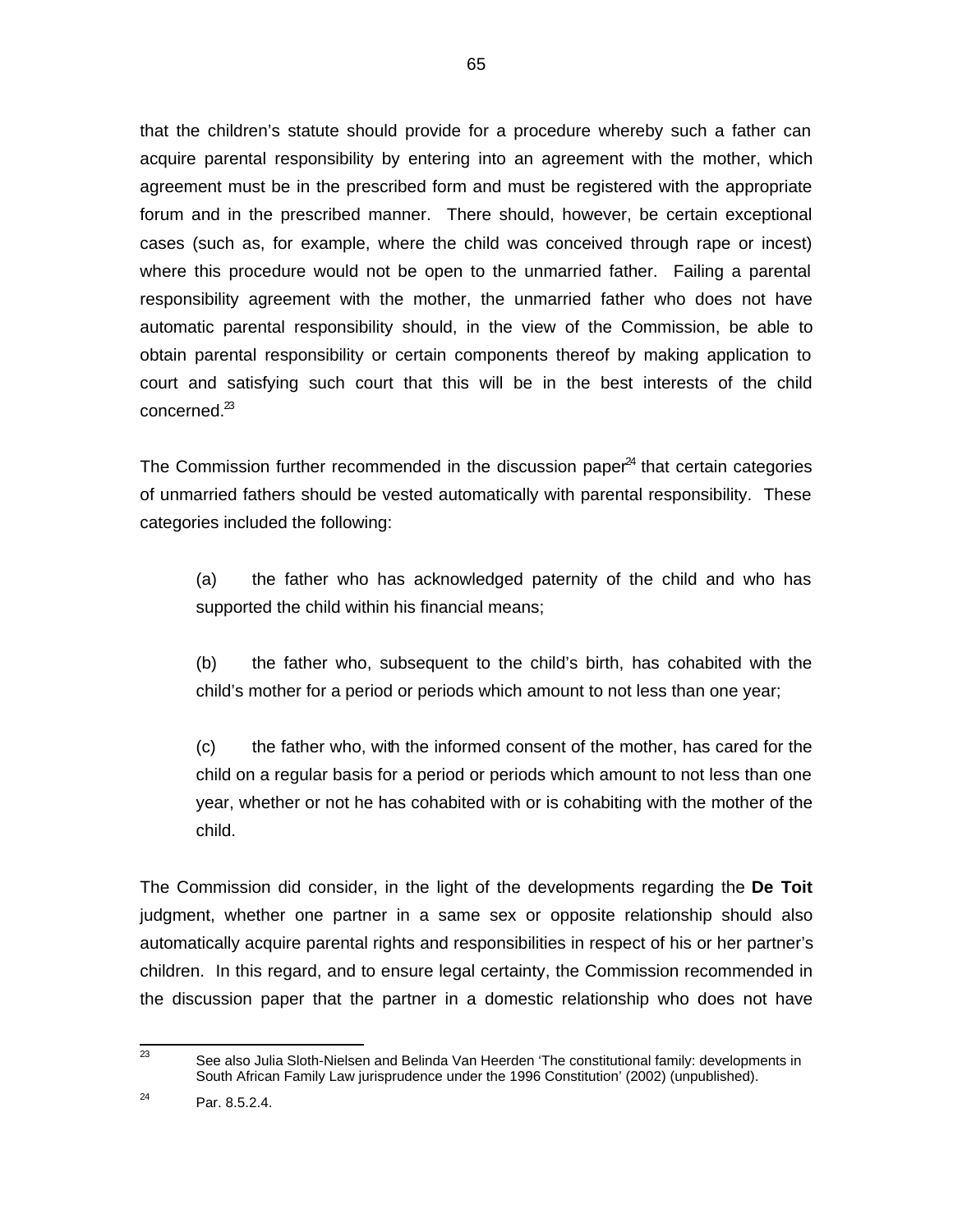parental rights and responsibilities in respect of a child can acquire such rights and responsibilities either by agreement in the prescribed form with the other partner, or on application to the court.

The Commission further recommended in the discussion paper<sup> $x$ </sup> that any caregiver who is not a biological parent of a child who is concerned with the care, welfare or development of the child, should be able to obtain parental responsibility and parental rights, or certain components thereof, but only by making application to the court and by satisfying such court that this will be in the best interests of the child concerned. It was recommended that non-biological parents should be unable to acquire parental responsibility and parental rights simply by entering into agreement with the biological parent or parents. There should, however, be no differentiation in the manner in which different categories of non-biological parents may acquire parental responsibility and rights or certain components thereof – the procedure prescribed for making application to the appropriate forum should be the same for all non-biological parents. Unlike the position under the English Children Act 1989, neither the leave of the forum concerned, nor the consent of any other person with parental responsibility, should be a prerequisite to making such an application.

In the discussion paper, $^{26}$  the Commission further recommended that a biological parent who, for whatever reason, has no parental responsibility and parental rights, or only limited parental responsibility and rights, should be able to apply to the court in order to obtain parental responsibility and parental rights, or certain components thereof. Moreover, the child himself or herself should be able to apply to the same forum for an order conferring parental responsibility and parental rights, or certain components thereof, on an appropriate (and willing) adult person, provided that the court is satisfied that, taking account of the child's age and maturity, the child has sufficient understanding to make such an application.

As regards a person who does not have parental responsibility for a particular child, but has the de facto care of the child (either on a temporary or part-time basis or on a longer term or full-time basis), the Commission recommended in the discussion paper ${}^{27}$  that the

 25 Par. 8.5.3.4.

<sup>26</sup> Par. 8.5.3.4.

<sup>27</sup> Par. 8.5.3.4.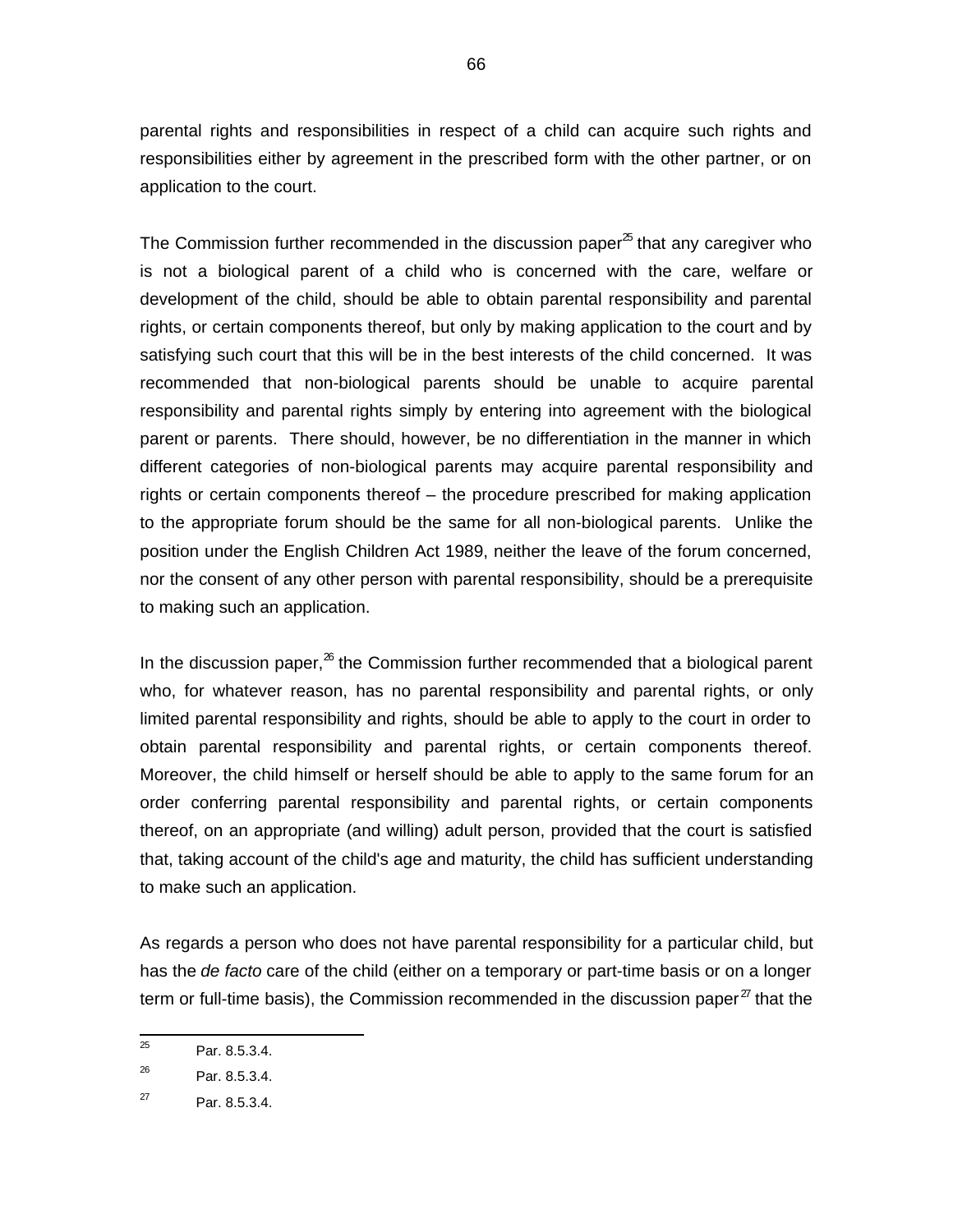legal position of such a person in relation to the child should be spelt out in the new children's statute, as has been done in the English and Scottish legislation, as also in the revised draft of the Kenya Children Bill.

The Commission was also of the view that, even if no application for parental responsibility and parental rights in respect of a child has been made, if it appears to any court in the course of any proceedings before that court that it will be in the best interests of that child to make an order conferring parental responsibility and parental rights, or certain components thereof, on any willing and competent adult person, the court should, of its own accord, be able to make such an order. $^{28}$ 

### **7.4.1 Comments received**

**CHILDS** disagreed with the Commission's recommendation that the mother of a child should in all circumstances have parental rights and responsibilities in respect of her child. The respondent proposed that both parents should in all circumstances have parental rights and responsibilities in respect of their child. The respondent argued that failure to make both parents responsible for the consequences of their actions would encourage irresponsible conduct on the part of fathers. The respondent stated that given the AIDS pandemic, the government has to take every opportunity to ensure that responsible conduct in its citizens is enforced. In addition, the psychological research into the effects of absent fathers on children is conclusive. Thus, children should not be punished for the sins of their parents. For a detailed discussion on the issue, the Commission is referred to Muller and Rencken-Wentzel: **Suggested changes to the laws affecting children: Separation and Divorce**, 23 February 2002.

In responding to the Commission's preliminary recommendation that where the child's mother is an unmarried minor and the child's father does not have parental rights and responsibilities in respect of the child, the person(s) who has parental responsibility in respect of the child's mother should have parental rights and responsibilities in respect of that mother's child, **Ms Julie Todd** stated that this will allow persons other than the biological mother of a child to consent to the adoption of that child.

The **Law Society of the Cape of Good Hope** did not support the Commission's

<sup>—&</sup>lt;br>28 Par. 8.5.3.4.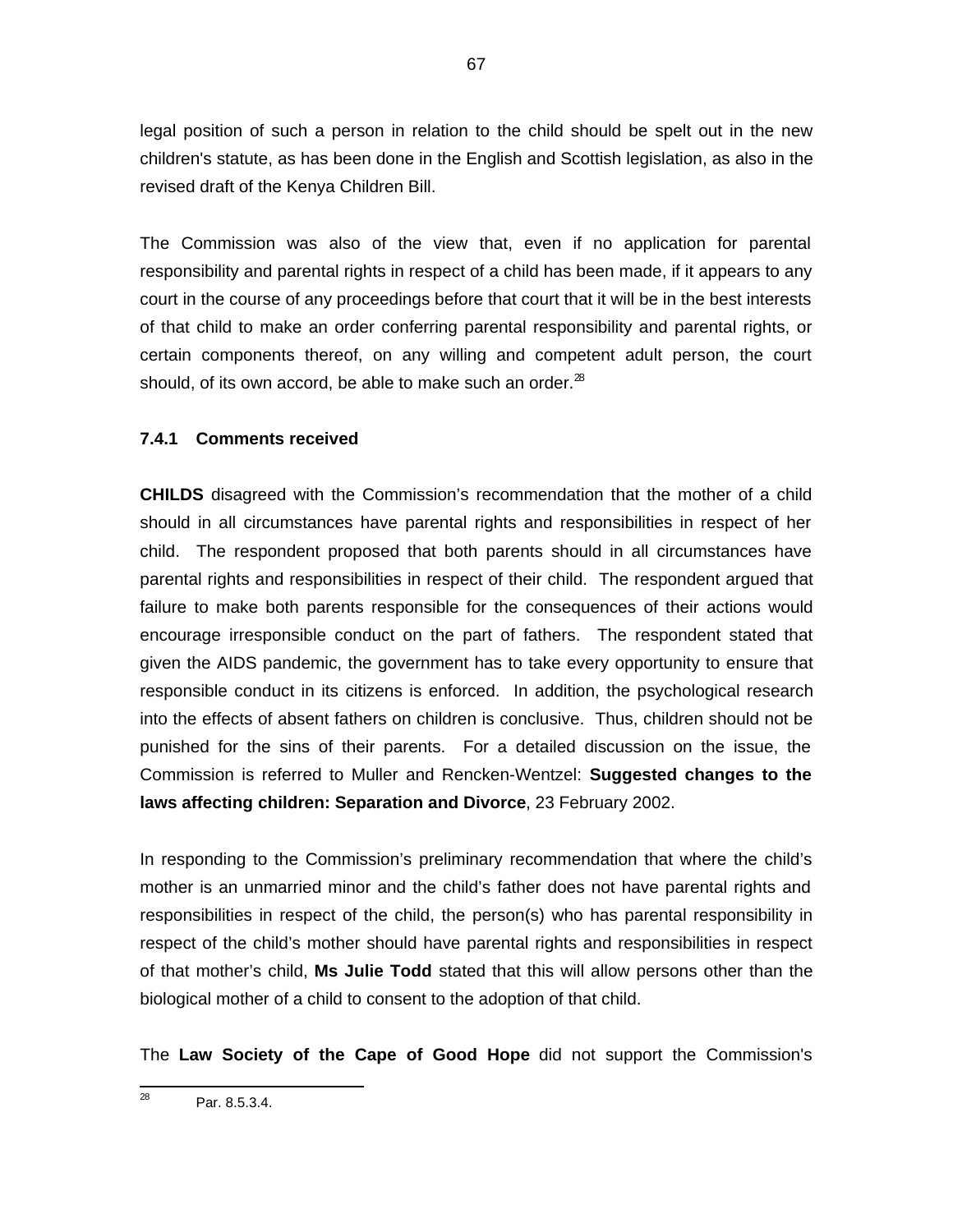recommendation that certain categories of unmarried fathers should be vested automatically with parental responsibility. The respondent stated that unmarried fathers should be given parental responsibility only on successful application to court or by agreement. The respondent further argued that unmarried fathers are not interested in the lives/upbringing of their children.

**CHILDS** recommended that no distinction be made between married and unmarried fathers. The respondent proposed that in the case of a child being born to a minor child, the quardianship of that child should be vested jointly in the parents of both minor parents. The rights and responsibilities for the child should then automatically vest in the parents of the child when they reach the age of majority. The respondent further suggested that in a case of a child being born where one parent is a minor and the other parent a major, the guardianship of that child be vested in the parent who has reached majority and the parent of the minor parent until such time that the other parent also reaches the age of majority. At such time, guardianship should be vested in both parents jointly regardless of their marital status. However, should one or both parents be mentally disabled, rights and responsibilities for the child should be given to the grandparents of the child, failing that a curator should be appointed on behalf of the mentally disabled parent(s).

**Ms R Lombard** submitted that the Maintenance Act requires parents to share only financial responsibilities for their children. Furthermore, South African fathers are in the majority of cases not involved in their children's upbringing. Ms Lombard argued that fathers should be required to play a more active role in the development of their children, and getting fathers involved in child-rearing should be a national strategy.

The **Consortium** submitted that if a father has acknowledged paternity of the child and has supported the child within his financial means, this should not be sufficient to vest the unmarried father with automatic parental rights and responsibilities. It suggested that the father must also have either cohabited with the mother and the child or cared for the child on a regular basis, whether or not cohabiting with the mother. The Consortium stated that some unmarried fathers may not wish to have rights and responsibilities in respect of their children automatically conferred upon them simply because they have acknowledged paternity and pay maintenance. This view is contrary to that of CHILDS who argued that all parents should automatically be given rights and responsibilities in respect of their children in order to promote responsible behaviour.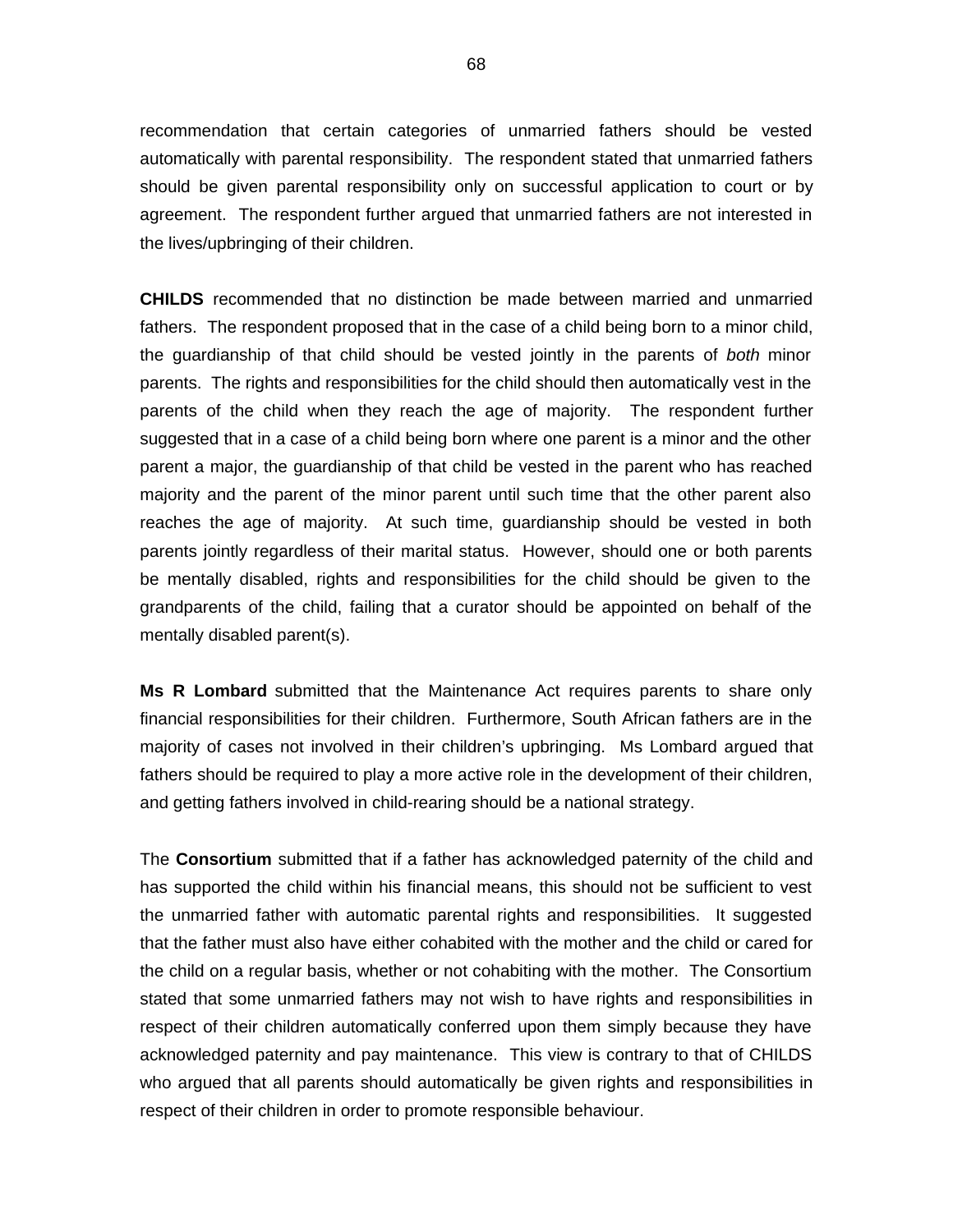The Consortium suggested that the proposed Office of the Children's Protector (recommended in chapter 24 of the discussion paper) be empowered to register parental responsibility agreements between mothers and unmarried fathers. The proposed Office of the Children Protector should ensure that the agreement is in the best interests of the child. Furthermore, criteria for determining whether an agreement is in the best interests of a child need to be developed in order to ensure equal treatment of all unmarried fathers. The proposed Office of the Children's Protector should also be obliged to refer the matter to the child and family court if in doubt whether an agreement is in the best interests of a child.

**Africa Christian Action** objected against giving parental responsibilities to persons who are not the biological parents of a child.

With reference to the Commission's recommendation that the legal position of a person who has de facto care of a child be spelt out, **Ms Sally Rowney** enquired what the specific implications for teachers are given the status awarded to them *(in loco parentis)* during normal school hours.

The **Consortium** further submitted that the use of a court process, by persons other than the biological parents of the child, to access parental rights and responsibilities may prove inaccessible for children and their caregivers living in rural areas. It therefore recommended that an alternative mechanism be introduced that will enable caregivers to obtain certain parental rights (especially the right to receive and administer social security grants for children without having to produce proof of express consent from the child's mother) and responsibilities without going through the court process. The Consortium stated that the draft provisions on "Care of a child by person without parental responsibilities or parental rights" in the discussion paper may be an appropriate solution and in effect gives de-facto caregivers the necessary parental rights and responsibilities. However, the following questions are asked: (1) How will caregivers prove that they qualify, e.g. to apply for social security?, (2) How will a health care professional know whether an adult caregiver, other than the parent of the child, has the right/responsibility to give consent to medical treatment on behalf of that child?

**Pro-life** submitted that same-sex partners in a domestic relationship should not acquire any rights in respect of a child. The respondent believed that allowing same-sex partners to acquire parental rights would encourage the acceptance of an "unnatural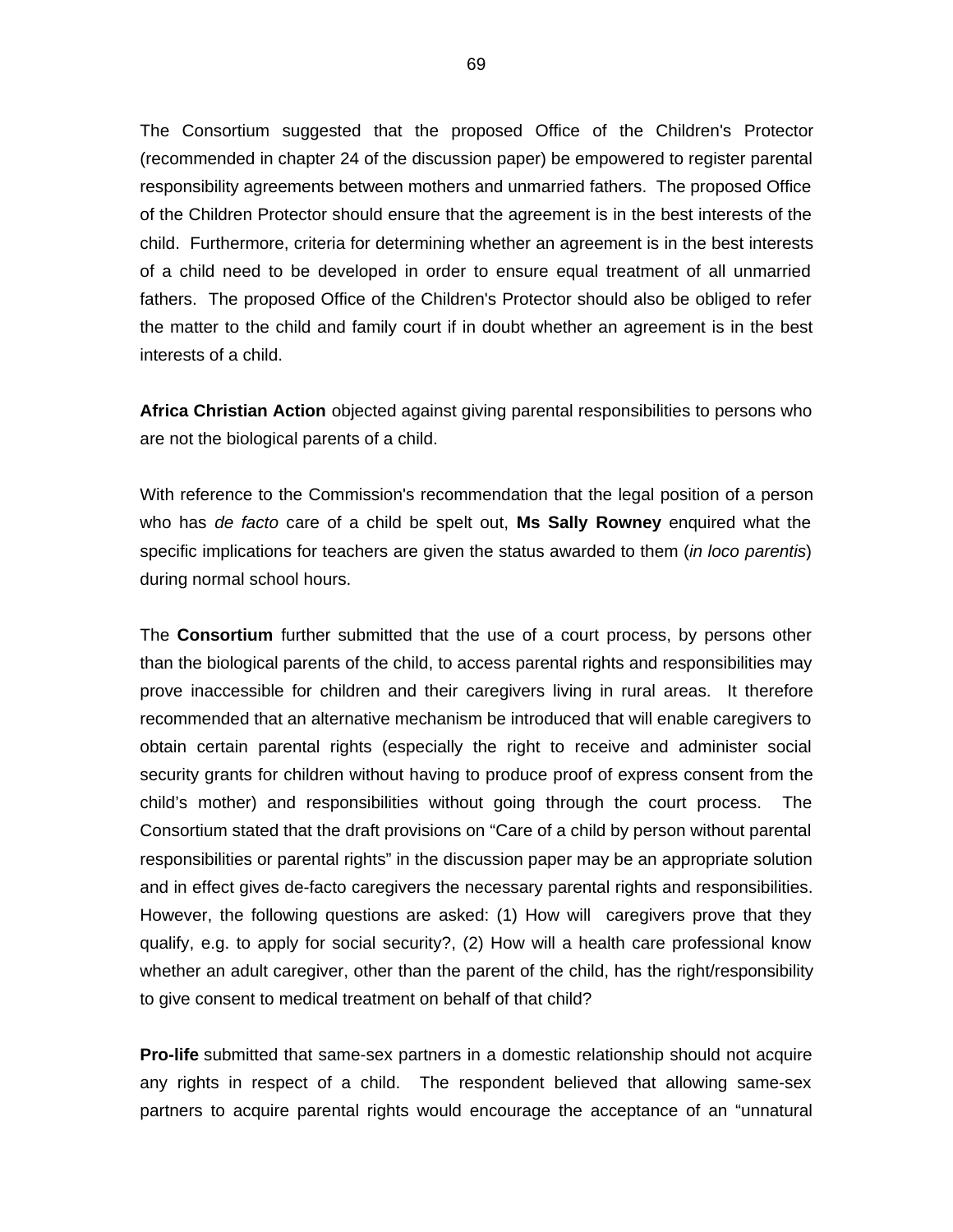relationship" by the child.

#### **7.4.2 Evaluation and recommendations**

The different positions adopted by the respondents reflect different moral considerations of what the ideal family should look like: on the one hand, some respondents argue that no unmarried fathers, for instance, should be vested automatically with parental rights and responsibilities in respect of their children, while an organisation such as CHILDS argues that no distinction should be made between married or unmarried fathers or, for that matter, between fathers or mothers. These moral considerations reach their extreme in the case of same-sex partners where, as we have seen, some respondents would see the allocation of parental rights and responsibilities as 'unnatural'.

Given the diversity of ideas as to how the modern family should look, and the objections to 'unnatural' forms of family life, it was to be expected that opinions would differ on the (automatic) allocation of parental rights and responsibilities to mothers who are minors at the time of birth of their children, unmarried fathers, partners in a domestic relationship, and same-sex partners. Without a doubt, these differences of opinion would persist.

The Commission believes its approach in the discussion paper in respect of the allocation of parental rights and responsibilities is balanced, pragmatic, and legally and constitutionally sound. It takes into account the judgment of the Constitutional Court in Fraser v Children's Court, Pretoria<sup>29</sup> and the legislation adopted to give effect to this judgement. $^{30}$  It also takes into account the judgment of the High Court (Transvaal Provincial Division) in **Du Toit v Minister of Welfare and Population Development** which was confirmed by the Constitutional Court.<sup>31</sup>

It is therefore recommended that:

• the biological mother of a child should have full parental rights and responsibilities in respect of her child; $32$ 

<sup>—&</sup>lt;br>29 1997 (2) SA 261 (CC).

<sup>30</sup> The Natural Fathers of Children born out of Wedlock Act 86 of 1997.

<sup>31</sup> Judgment handed down on 10 September 2002.

<sup>32</sup> Section 31(1) of the Bill.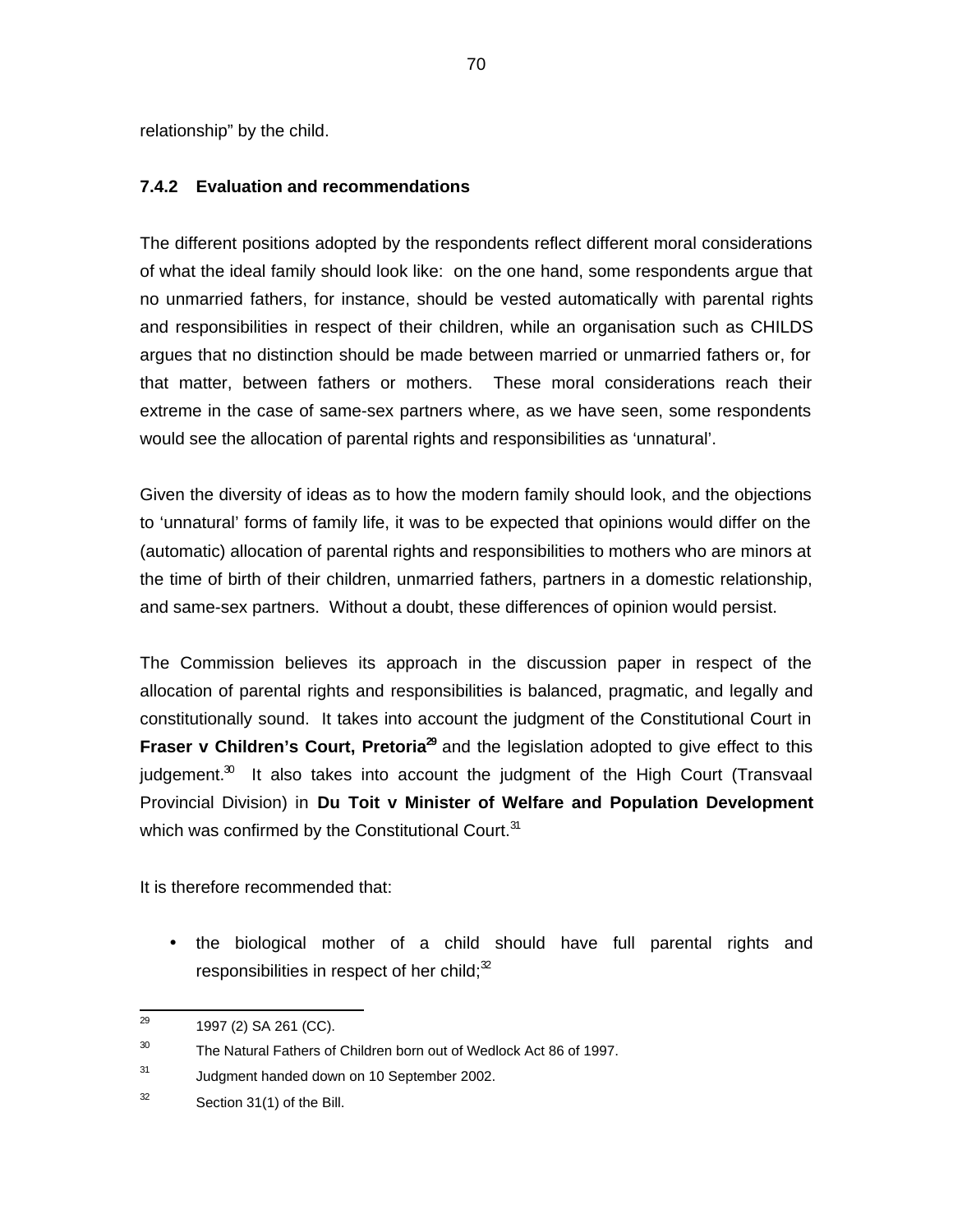- the married father of a child should have full parental rights and responsibilities in respect of his child; $33$
- the unmarried father of a child should in certain defined circumstances automatically obtain parental rights and responsibilities in respect of his child. The defined circumstances are where the father has lived with the mother for at least one year after the child's birth; where the father has cared for the child with the mother's consent for at least a year; upon confirmation by a court of a parental rights and responsibility agreement; or where so ordered by the court; $34$
- where the biological father does not have parental rights and responsibilities in respect of a child, provision is made for the father to obtain parental rights and responsibilities by agreement with the mother or another person who has such rights and responsibilities in respect of the child concerned. $35$  Other categories of persons such as the partner in a domestic relationship will have to follow the court application route<sup>36</sup> and will not be able to simply conclude agreements to this effect with the mother of the child.
- any person having an interest in the care, well-being or development of a child may apply to court for an order assigning to the applicant full or any specific parental responsibilities and rights in respect of the child. $37$

However, the Commission does note with concern that the present High Court procedure for obtaining guardianship in respect of a child is being misused to circumvent the more rigorous adoption procedure. Persons wishing to adopt South African-born children simply apply to the High Court for appointment as guardians of that child. Once appointed, the guardian(s) applies/apply for a passport for the child, leave(s) South Africa, and adopt(s) the child in his, her or their home-country. Such applications for guardianship are not necessary accompanied by social worker reports or preceded by the screening of the applicant's background or suitability. In order to discourage persons in future from simply applying for the guardianship component of parental rights and responsibilities in order to circumvent the proper inter-country adoption proceedings, the Commission recommends that where it appears to the court that an application for full

<sup>-&</sup>lt;br>33 Section 32 of the Bill.

<sup>34</sup> Section 33 of the Bill.

<sup>35</sup> Section 34 of the Bill.

<sup>36</sup> Provided for in section 35 of the Bill.

<sup>37</sup> Section 35(1) of the Bill.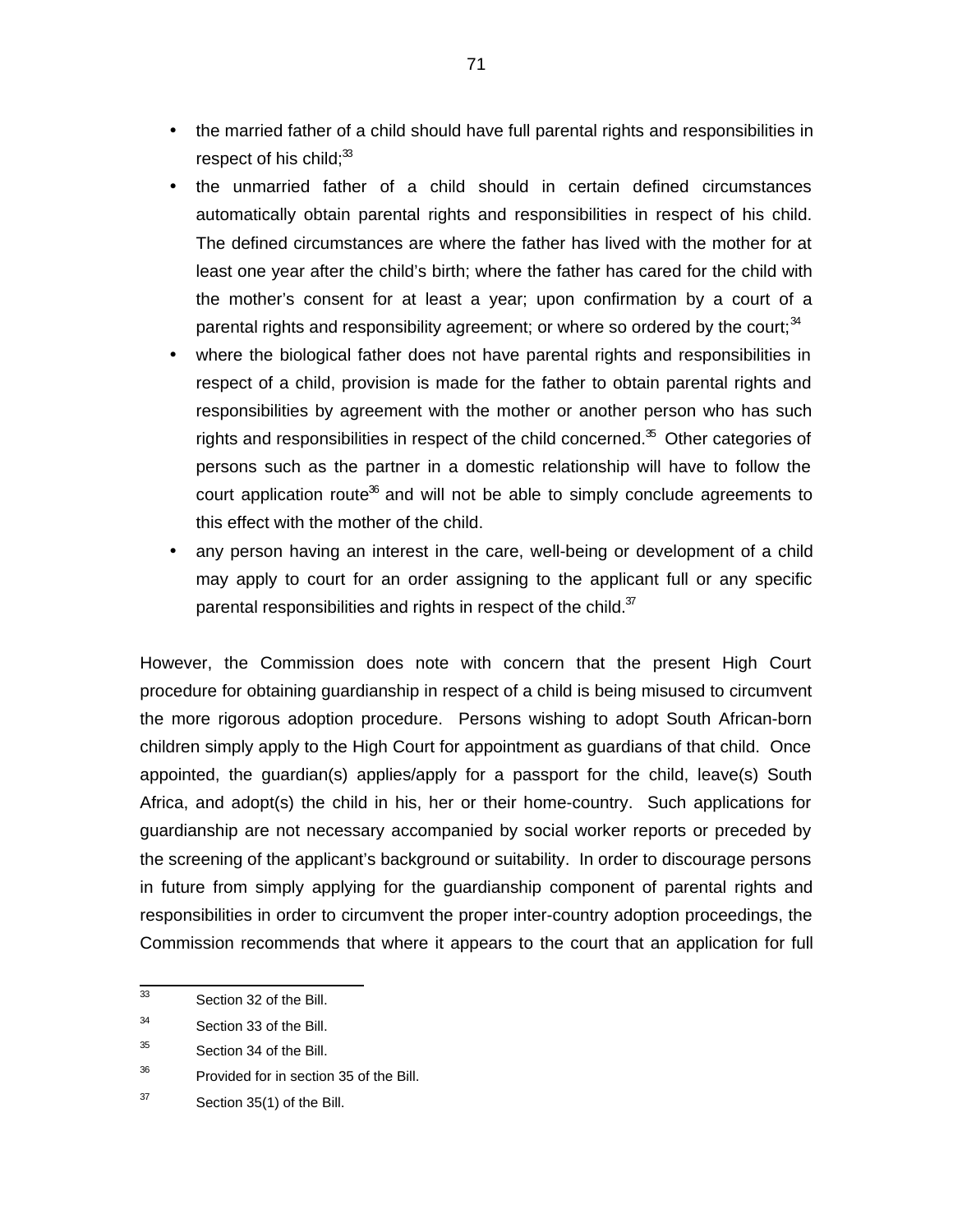parental rights and responsibilities or the guardianship component thereof has been made by a non-South African, such application must be regarded as an inter-country adoption to which the Hague Convention on Intercountry Adoptions and consequently Chapter 19 of the new Children's Bill should apply. To further discourage the potential misuse to which an allocation of parental rights and responsibilities might give rise, the Commission recommends that all applicants applying for full parental rights and responsibilities or exclusive guardianship rights, must state reasons in the application why the adoption route is not being followed. The Commission has also recommended that the court should be able to require a social worker's report $^{38}$  or have potential guardians screened.

#### **7.5 Parental responsibility and rights agreements**

In the discussion paper,<sup>39</sup> provision is made for the (unmarried) mother of a child to enter into an agreement with the (unmarried) father of the child in terms of which such father would obtain parental rights and responsibilities in respect of that child. A similar provision was formulated to allow for a partner in a domestic relationship to acquire parental rights and responsibilities in respect of his or her partner's child by agreement with such partner. These agreements were called 'parental responsibility agreements'.

The form of 'parental responsibility agreements', as per the discussion paper, was to be prescribed in the regulations to the children's statute and could only be terminated by an order of court. As such, parental responsibility agreements must be distinguished from 'parenting plans', also dealt with in the same chapter of the discussion paper.

The Commission received no submissions on this issue.

However, in reconsidering the issue and in view of the abuse of the existing guardianship provisions to circumvent adoption requirements, the Commission decided not to make it possible for **any** person to acquire parental rights and responsibilities in respect of a child simply by concluding an agreement to this effect with the child's mother. It is therefore recommended that provision be made in the Children's Bill to allow only the father of the child who does not have parental rights and responsibilities to

<sup>-&</sup>lt;br>38 Section 41(5) read with section 67 of the Bill.

<sup>39</sup> Par. 8.5.2.4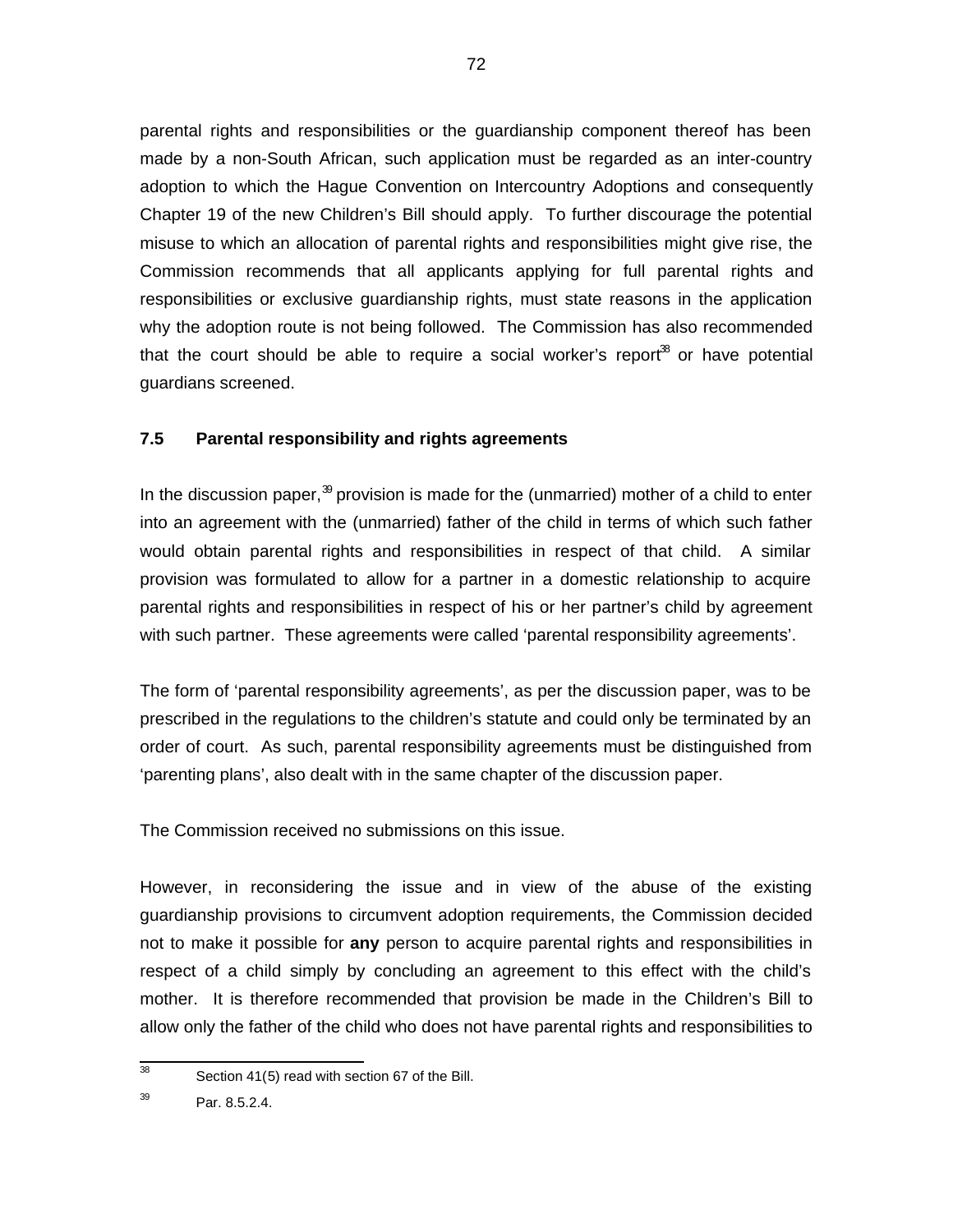enter into such an agreement with the mother. $40$  Such agreement will have to adhere to a format prescribed by the regulations and will have to be registered with the registrar of the child and family court.<sup>41</sup> Provision is also made for amendments to and terminations of such plans. $42$ 

# **7.6 The management of parental rights and responsibilities where several persons (parents or otherwise) simultaneously have parental rights and responsibilities or components thereof in respect of a child**

In the discussion paper, the Commission recommended, on the basis of sections 2(5) - 2(11), read with section 3(4) of the UK Children Act, and clauses 21(4) - 21(8) of the revised Kenya Children Bill, 1998, that:

- more than one person may have parental rights and responsibilities for the same child at the same time;
- a person who has parental rights and responsibilities for a child at any time shall not cease to have those rights and responsibilities simply because some other person subsequently acquires parental rights and responsibilities for that child;
- where more than one person has parental rights and responsibilities in respect of a child, each of them may act alone and without the other(s) in fulfilling those responsibilities, with certain exceptions mentioned below;
- the fact that a person has parental rights and responsibilities shall not entitle such a person to act in any way which would be incompatible with any order made in respect of that child in terms of the new children's statute;
- a person who has parental rights and responsibilities for a child may not surrender or transfer any part of those rights and responsibilities to another, but may arrange for some or all of them to be undertaken by other persons on his or her behalf.<sup>43</sup>

The Commission further recommended that the consent of all persons who have parental rights and responsibilities in respect of a child must be obtained:

 $\frac{1}{40}$ Section 34(1) of the Bill.

<sup>41</sup> As per section 34(3)-(4)(a) of the Bill.

<sup>42</sup> Section 34(4)(b) of the Bill.

<sup>43</sup> Par. 8.4.5.3.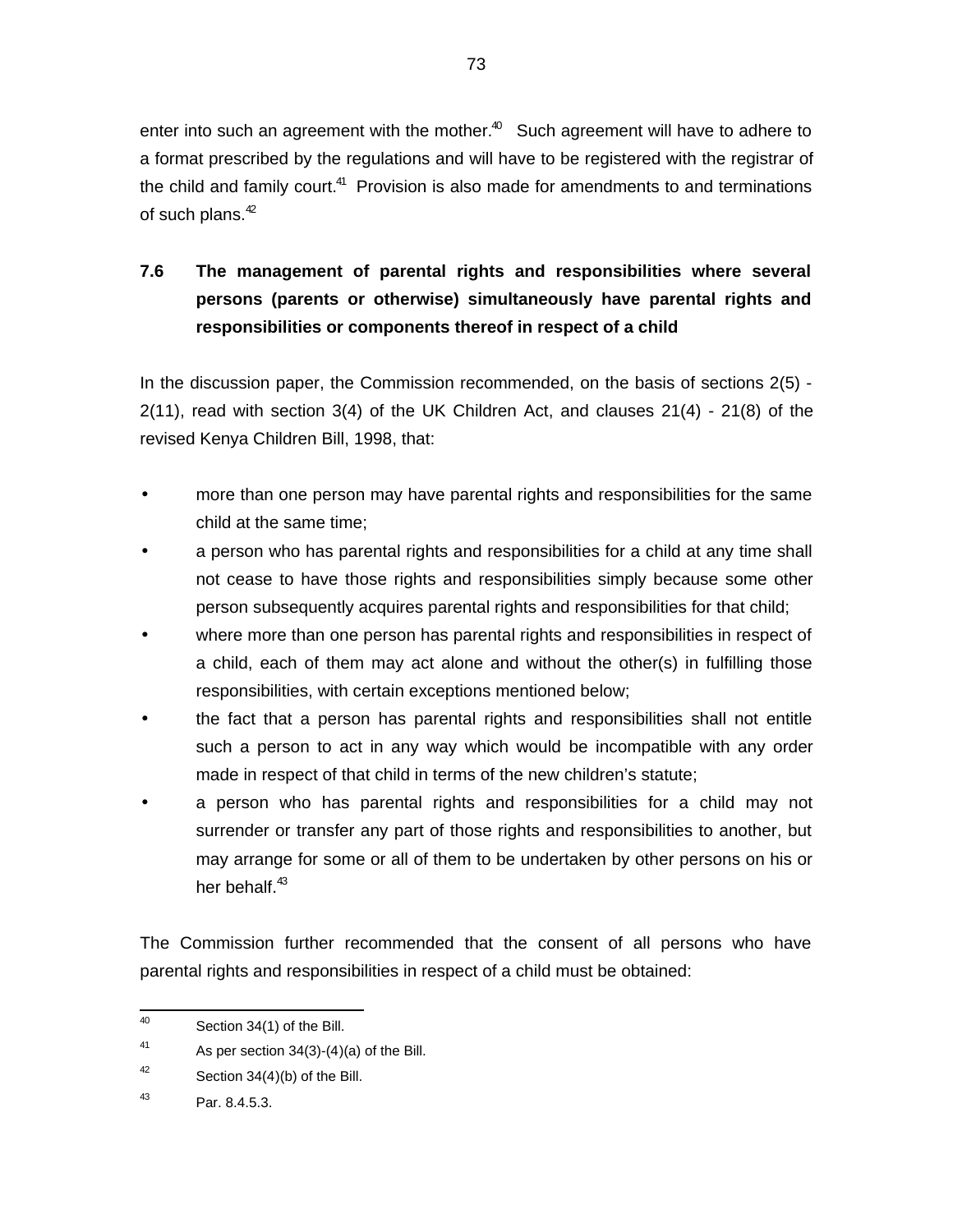- (a) when the child wishes to conclude a marriage;
- (b) when the child is to be adopted;
- (c) when the child is to be removed from the Republic;
- (d) when an application is made by or on behalf of the child for a passport; and
- (e) when the immovable property or any right to immovable property belonging to the child is to be alienated or encumbered.<sup>44</sup>

In terms of these recommendations, it would be possible, for instance, to allocate, in respect of one child, contact rights to the unmarried father and to both sets of grandparents, guardianship to the mother and a trusted uncle, and care to the mother and her sister. In the customary setting, it would be possible to allocate the care component to the unmarried mother and the other wives in the kraal, contact to the unmarried father, and guardianship to mother's father.

# **7.6.1 Comments received**

**Africa Christian Action** argued that not more than one person should exercise parental responsibilities over a child with the exception of married or divorced couples. Furthermore, the respondent argued that co-adoption should be limited to persons legally married to each other.

The **Law Society of the Cape of Good Hope** supported the Commission's recommendation that more than one person may have parental rights and responsibility, or components thereof, in respect of the same child at the same time; and that where more than one person has parental rights and responsibility in respect of a child, each of them may act alone and without the other(s) in fulfilling that responsibility, with certain exceptions where the consent of all persons who have parental rights and responsibilities in respect of a child must be obtained.

**CHILDS** recommended that the consent of all persons who have parental rights and responsibilities in respect of a child should also be obtained in regard to the following issues: (a) education, (b) both physical and psychological health, and (c) religious upbringing.

 44 Ibid.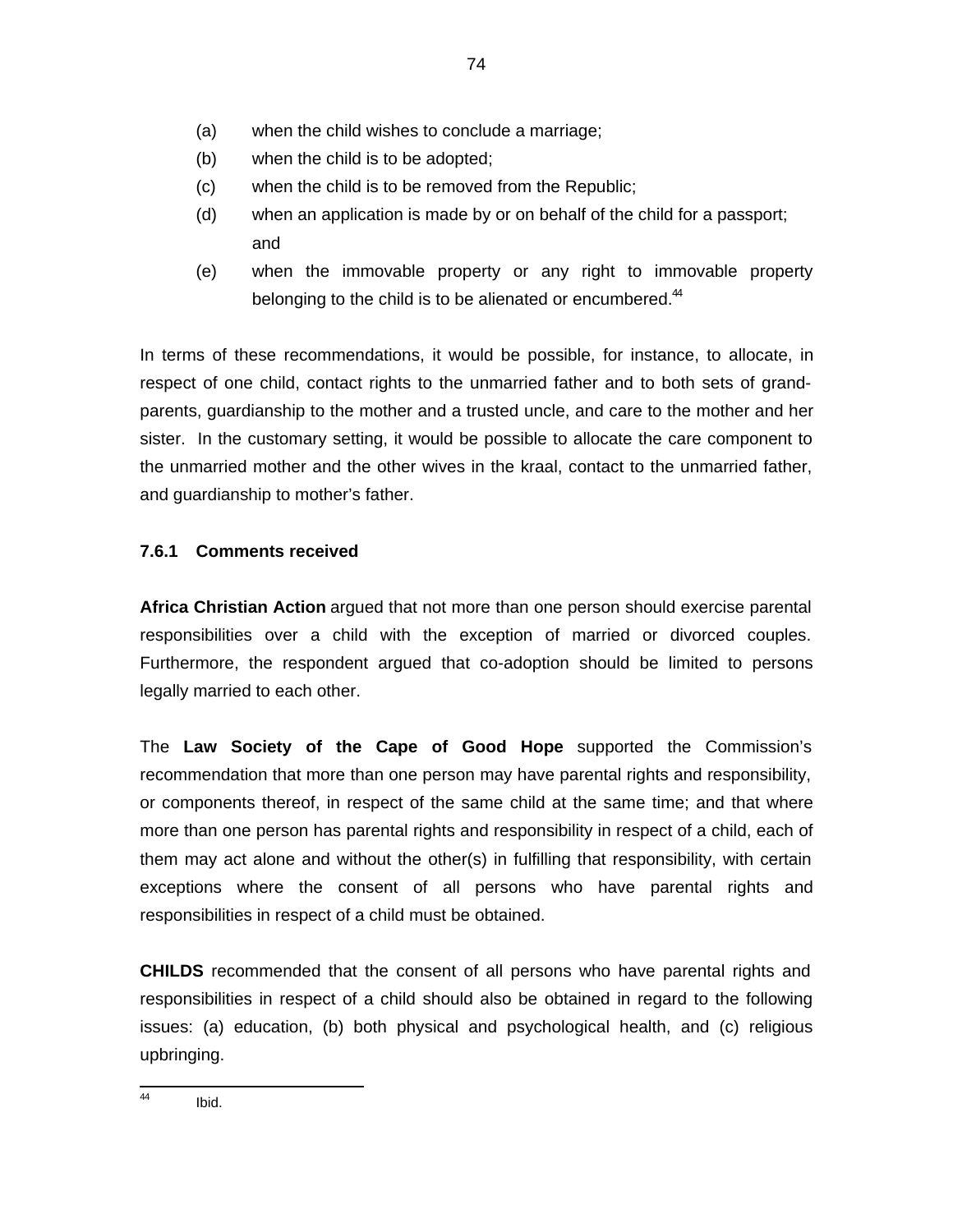#### **7.6.2 Evaluation and recommendations**

The Commission sees no need to depart from its preliminary position adopted in the discussion paper. Critical among these recommendations is the one allowing for more than one person to hold parental responsibilities and rights or components thereof in respect of the same child at the same time. $45$  However, to cater for the situations currently regulated by section 1(2) of the Guardianship Act 192 of 1993, the consent of all persons with parental rights and responsibilities would be required where the child is to conclude a marriage, the child is to be adopted, the child is to be removed from the Republic, or where immovable property belonging to the child is to be alienated or encumbered.<sup>46</sup>

In line with the position adopted in the discussion paper, and to prevent individual persons holding parental rights and responsibilities in respect of a child from singlehandedly making other major decisions involving that child, the Commission recommends that such person must give due consideration to any views and wishes expressed by the child and any co-holder of parental rights and responsibilities in respect of the child. 'Major decisions involving a child' would include those previously covered by section 1(2) of the Guardianship Act 192 of 1993, aspects relating to contact with the child, the assignment of parental rights and responsibilities to a parent substitute, and decisions 'likely to change significantly, or to have an adverse affect on, the child's living conditions, education, health, personal relations … or generally, the child's well-being'.<sup>47</sup>

The Commission further recommends that provision be made for the exercise of parental rights and responsibilities by care-givers not holding such rights or responsibilities in certain emergency situations.<sup>48</sup>

#### **7.7 Parent-substitutes**

In the discussion paper, $49$  the Commission recommended that provision be made in the

 45 Section 42 of the Bill.

<sup>46</sup> Section 42(5) of the Bill.

<sup>47</sup> Section 43(2) of the Bill.

<sup>48</sup> Section 44 of the Bill.

<sup>49</sup> Par. 8.4.5.4.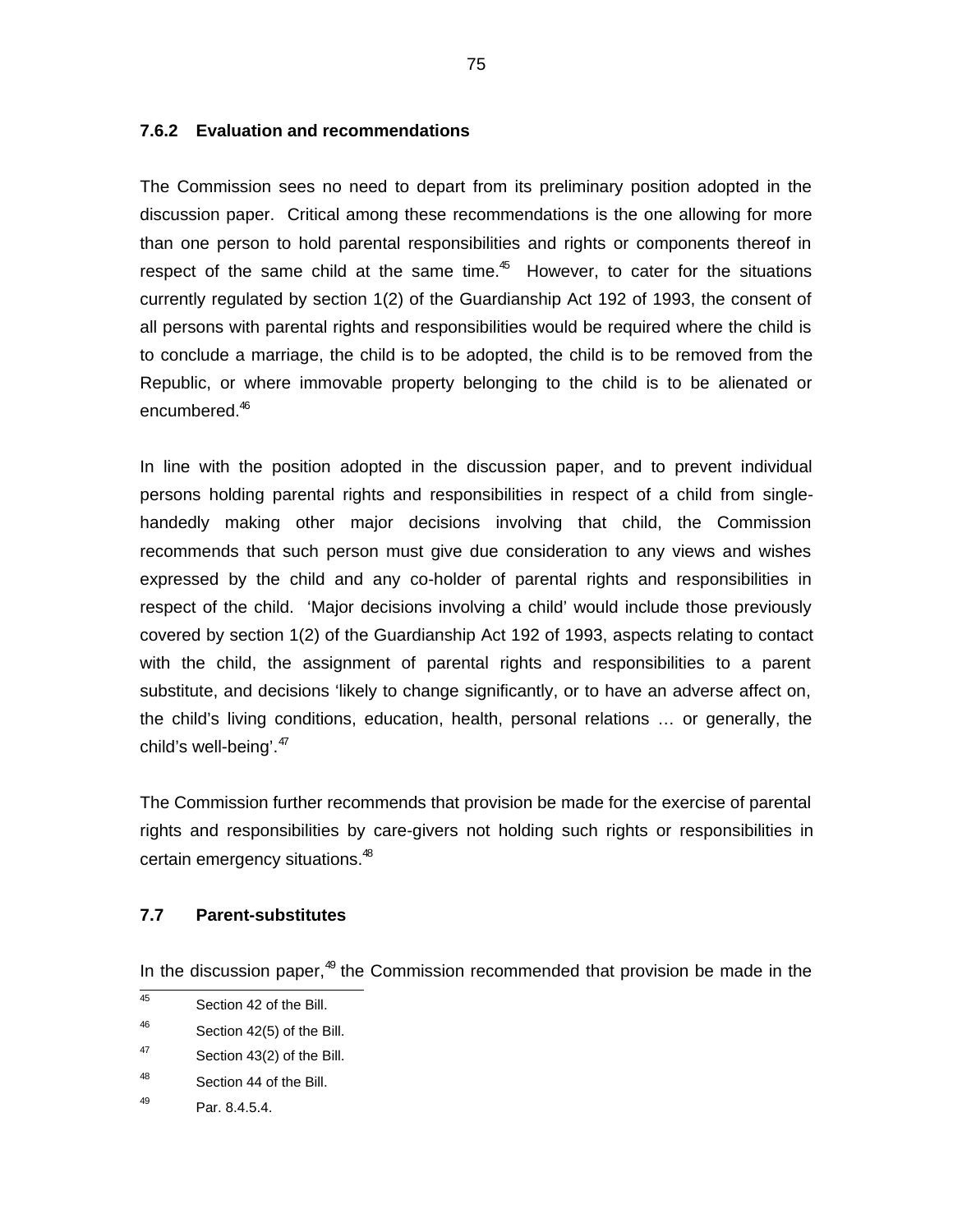children's statute for the appointment of testamentary 'parent-substitutes' in the event of a parent's death. The Commission further recommended that provision also be made for the appointment, by the court, of a person to be a child's parent-substitute if the child has no parent with 'parental responsibility' for him or her or if the person in whose favour a 'care order' in respect of the child has been made dies while such order is in force and no other 'care order' has been made in favour of a surviving parent of the child.

### **7.7.1 Comments received**

The **Law Society of the Cape of Good** Hope submitted that there should be no automatic right of a dying parent to appoint a testamentary parent-substitute without first consulting the surviving spouse (if any).

**CHILDS** commended the Commission on its recommendations in respect of parentsubstitutes.

### **7.7.2 Evaluation and recommendations**

The Commission sees no need to divert from its preliminary position adopted in the discussion paper and therefore recommends that provision be made for the assignment of parental rights and responsibilities to parent-substitutes. $50$ 

However, in revisiting the preliminary recommendation on parent-substitutes, certain concerns were raised. A problem arises, for instance, where the surviving parent only has some components of parental rights and responsibilities, such as, for example, contact (access), and the deceased parent, who had full parental rights and responsibilities, does not leave a will in terms of which either the surviving parent or another person or persons are appointed as parent-substitutes. While provision is made in the Bill for the assignment of parental rights and responsibilities to any suitable person with an interest in the care, well-being or development of the child, $51$  the problem highlights the need for awareness-raising campaigns to empower persons at all levels of society to timeously prepare for the eventuality of death.

 50 Section 38 of the Bill.

<sup>51</sup> Section 35.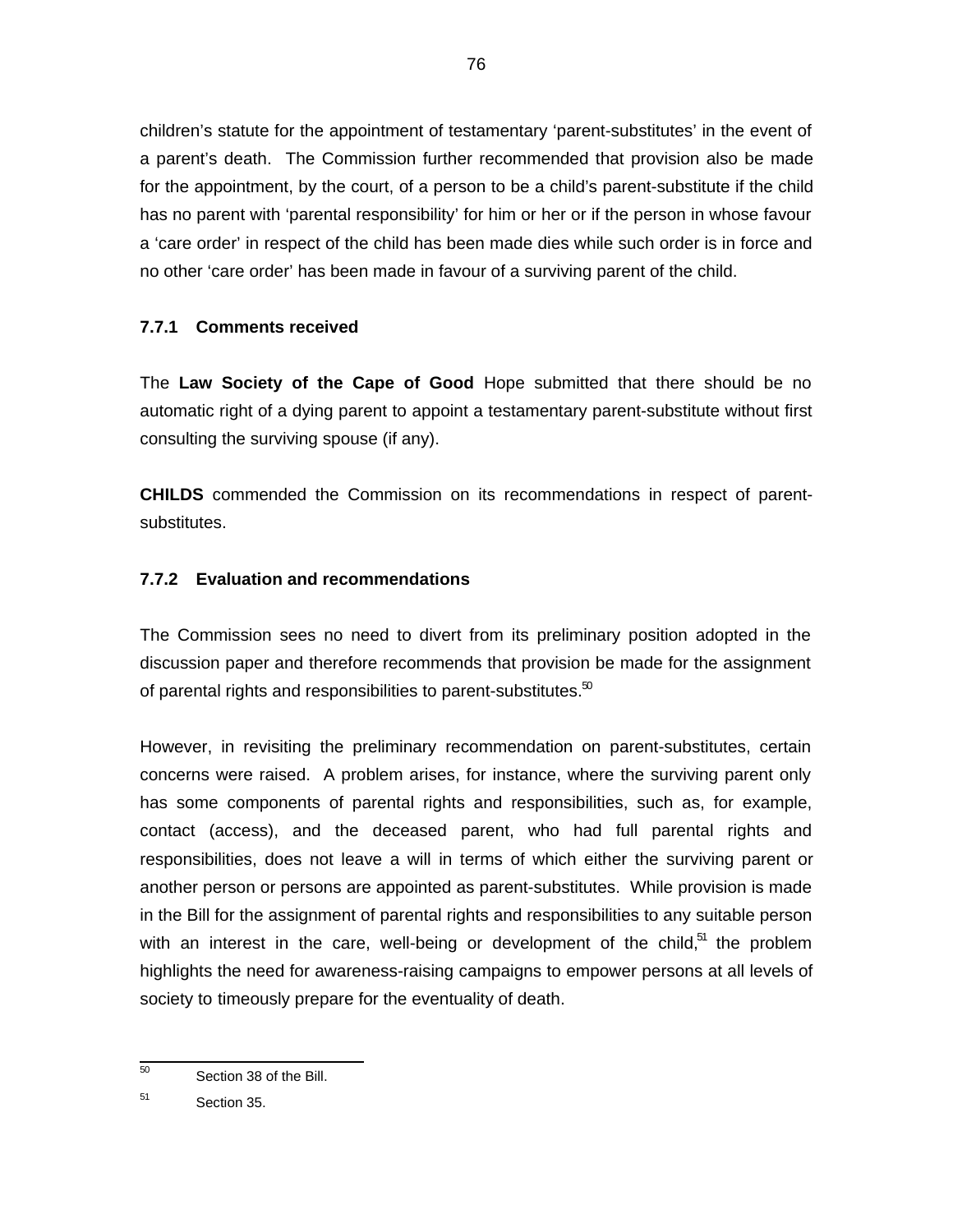Ordinarily, however, both the mother and father independently would have full parental rights and responsibilities in respect of their children – the death of one such parent would therefore not leave the children without a parent with full parental rights and responsibilities. In the case where one parent does not have full parental rights and responsibilities the surviving parent can obviously obtain those parental rights and responsibilities which the now deceased parent had by being appointed parentsubstitute.

77

### **7.8 Parenting plans**

Given the reality of modern family life, the Commission believes parents should be trusted to act in the best interest of their children. The Commission therefore recommended in the discussion paper $^\infty$  that parents must be given the option to develop parenting plans setting out how they as parents plan to raise their children. Provision was also made to register such parenting plans with the court (or Family Advocate) should they wish to do so. In so doing, the court may make the parenting plan an order of court. It is in this context that the court should scrutinise the parenting plan to ensure that it is in the best interests of the child concerned.

In the majority of cases, however, the Commission stated that parents should simply be encouraged to prepare parenting plans, where appropriate in consultation with the child involved, and to agree about matters concerning their child rather than to seek court orders. The Commission therefore did not recommend in the discussion paper that all parenting plans be lodged or registered with some authority or court, or that all such plans be scrutinised by such authority or court. A parenting plan was defined in the discussion paper as an agreement in writing made between the parents of a child that deals with one or more of the following aspects:

- the care of the child, including decisions as to with whom the child is to live;
- contact between the child and another person or other persons;
- the appointment of a parent-substitute for the child;
- maintenance of a child;
- any other aspect of parental responsibility for the child.

<sup>—&</sup>lt;br>52 Par. 8.6.4.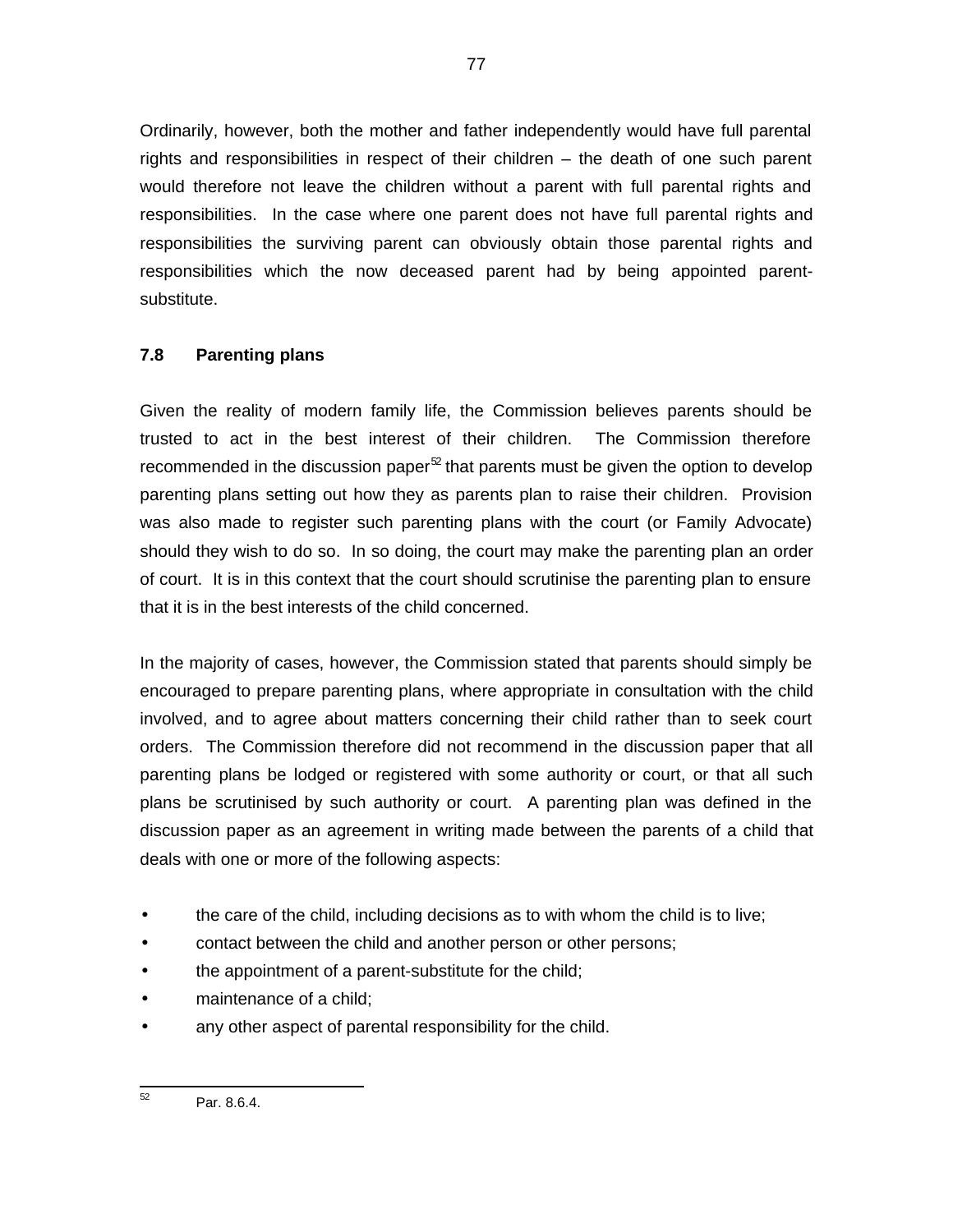#### **7.8.1 Comments received**

**Mr Rothman** supported the idea of parenting plans. He, however, stated that written agreements are not enforceable unless they are made orders of court. He proposed that in order to ensure the best interests of the child, all settlement agreements upon the termination of a marriage should be made court orders.

The **Law Society of the Cape of Good Hope** endorsed the idea of parenting plans and the recommendation that parents must be given the option to register their parenting plans with the court (or Family Advocate) should they wish to do so. In response to the Commission's recommendation that parents should simply be encouraged to prepare parenting plans, where appropriate in consultation with the child involved, the Society submitted that a too heavy burden is placed on the child which may force the child to make decisions/choices against one particular parent.

**E.N Maonela, Department of Social Development, Free State**, stated that the idea of parenting plans is positive as it will have the effect of decreasing maintenance cases before court.

**CHILDS** submitted that all parents stand to benefit from parenting plans. The respondent therefore suggested that all parents who do not live together, regardless of their age (assisted by their guardian), marital status or nature of their relationship must submit a parenting plan. The respondent proposed that the following be added to the list of issues that may be dealt with in a parenting plan:

- a dispute resolution mechanism for the parents;
- residential arrangements;
- contact arrangements with the non-residential parent as well as with members of the extended family; and
- to cover the involvement of the non-residential parent in the life of the child in terms of general parenting obligations and related aspects.

**CHILDS** furthermore recommended that a suggested but not prescribed form covering areas to be included in the parenting plan must be available. The respondent mentioned that it has drafted such a form.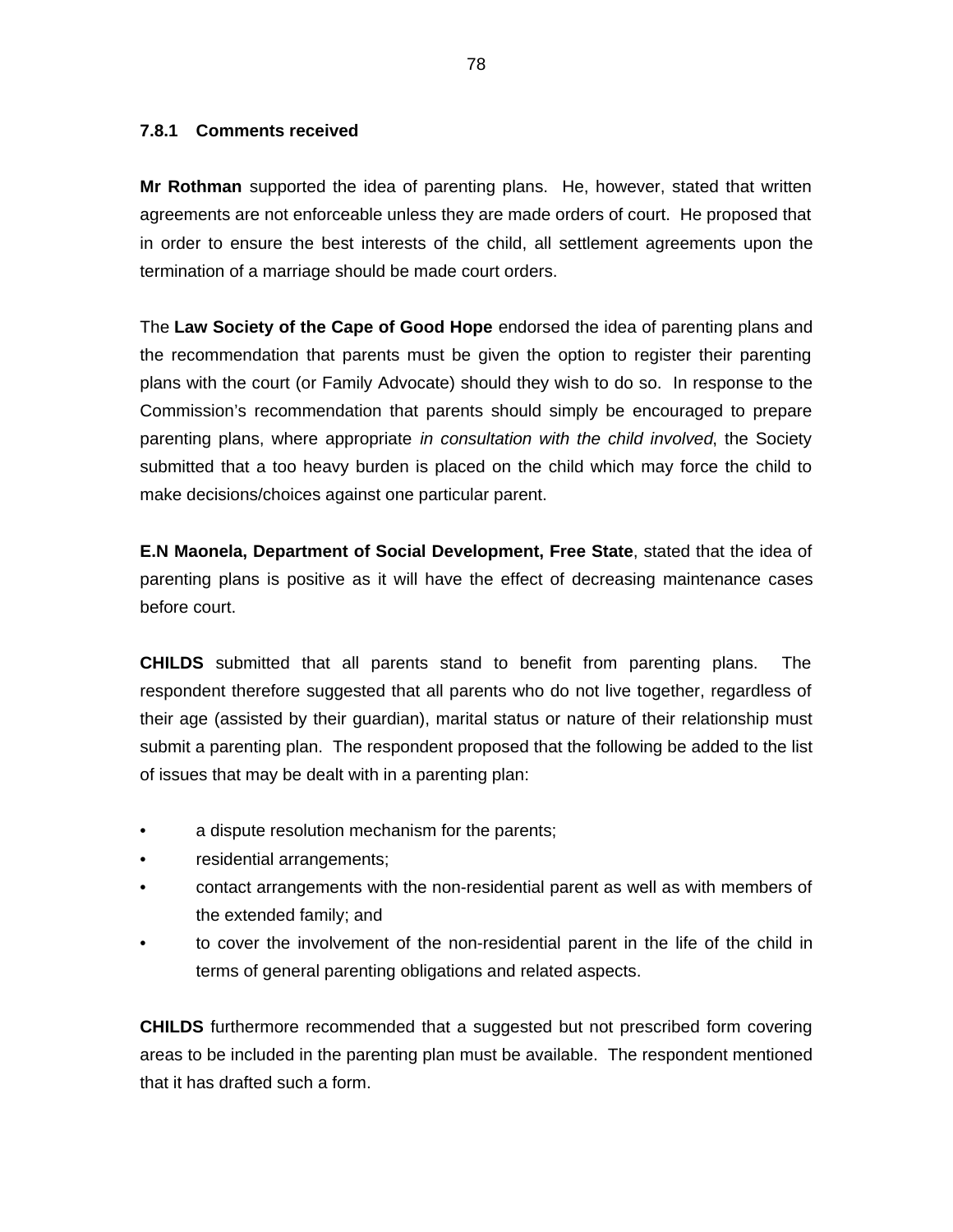### **7.8.2 Evaluation and recommendations**

As before, the Commission received overwhelming support for its proposals regarding parenting plans. The Commission therefore recommends that provision be made for the co-holders of parental rights and responsibilities in respect of a child jointly to agree to the manner in which those rights and responsibilities are to be exercised. To actively encourage such co-holders to find common agreement, the Commission recommends that they must first seek to agree to a parenting plan before seeking court intervention.<sup>53</sup> As to the content and form of a parenting plan, the Commission is of the opinion that the legislation should not be overly prescriptive. However, while such plan, in the absence of a court order, could for instance deal with contact, care and maintenance issues, it should be clear that reaching agreement as to such a plan would not have the effect of suspending, varying or terminating existing court orders. A parenting plan cannot therefore usurp a divorce settlement, although such plan should ideally form part of the divorce settlement.

The Commission further recommends that, given the seriousness of the issues that can be dealt with in such a parenting plan, to facilitate proof and legal certainty, and to ensure that the best interests of the child involved are protected, parenting plans must be in writing and signed by the parties to the agreement.<sup>54</sup> Provision is also made for the option to register such plans with the registrar of the child and family court or to make such plans an order of court. $55$  It is also recommended that registered parenting plans only be amended or terminated by a court order. $56$ 

### **7.9 Termination of parental rights and responsibilities**

In the discussion paper, the Commission recommended that the court should have the power to rescind, suspend or vary any order made by it in regard to parental rights and responsibilities. $57$  In this context, the Commission also considered the option of a summary termination process where parents are, for instance, found quilty of trafficking

 53 Section 45(1).

<sup>54</sup> Section 46(1)(a).

<sup>55</sup> Section 46(1)(b).

<sup>56</sup> Section 47.

<sup>57</sup> Par. 8.7.4.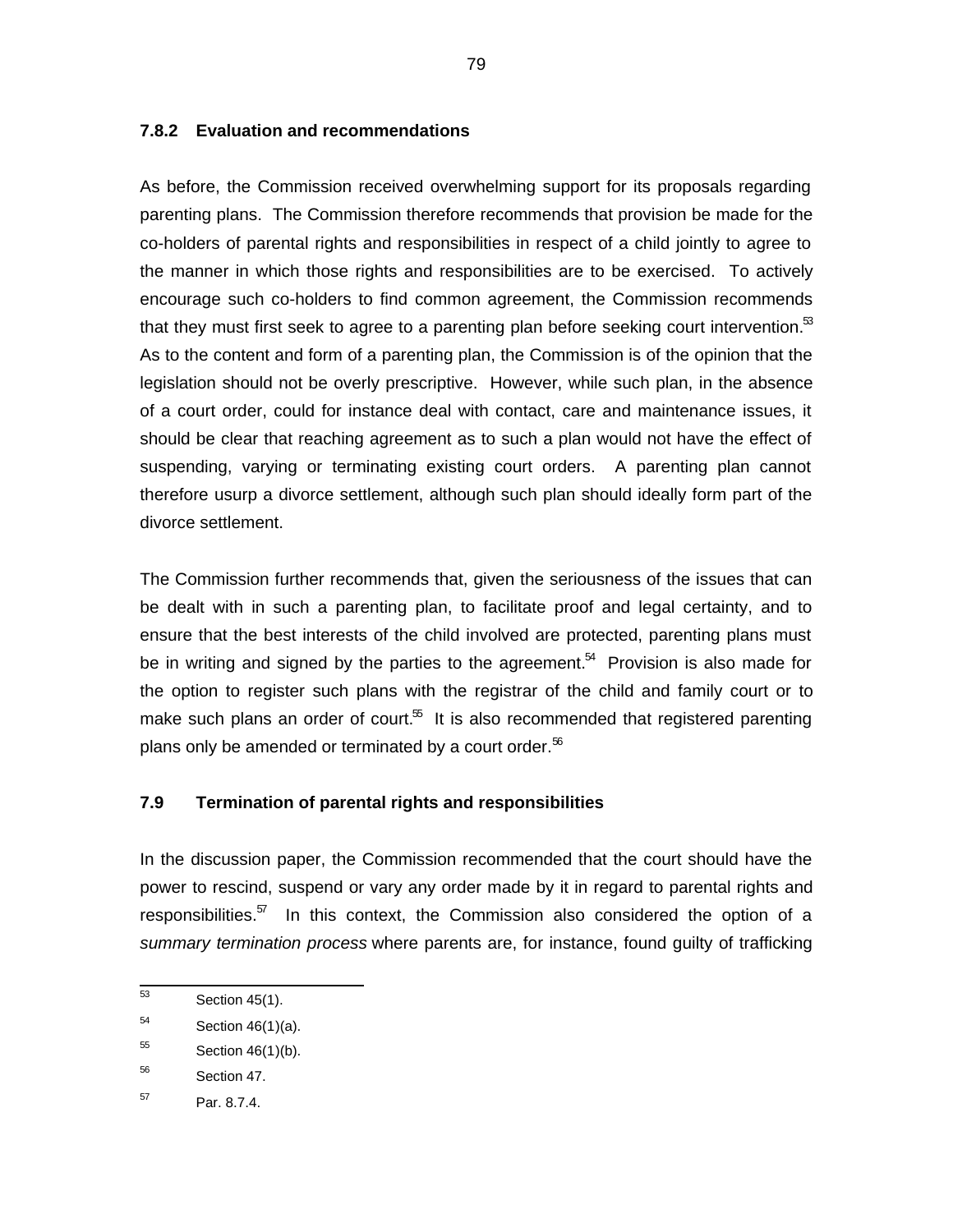their children for purposes of sexual exploitation. However, rather than summarily to terminate the parental rights and responsibilities of a person, the Commission decided to recommend the suspension, pending an enquiry, of all parental rights and responsibilities of such a person in relation to such a child. It was accepted, however, that ultimately the court may find it necessary to terminate all or some of the parental rights and responsibilities of a parent.

The Commission further recommended in the discussion paper that the wilful failure of the person having parental rights and responsibilities in respect of a child to fulfil his or her parental rights and responsibilities when able to do so should constitute a criterion for finding that child to be in need of care.

### **7.9.1 Comments received**

**Mr Rothman** asserted that the Commission's recommendation that the wilful failure of a person having parental rights in respect of a child should constitute a ground in terms of section 14(4) for finding a child in need of care, will shift the focus from the child to the parent and criminalise the parent again, a principle that was sought to be avoided when the criteria were changed in 1996. He recommended that the proposed ground could be kept from the ambit of the existing section 14(4) enquiry by broadening the scope of the present section 50 of the Child Care Act, 1983 which criminalises ill-treatment and abuse of children.

**Ms R van Zyl** supported the Commission's recommendation that a court be able to terminate the parental rights and responsibilities of parents found guilty of trafficking their children for purposes of sexual exploitation.

The **Consortium** recommended that with regard to orphan children, alternative forms of proof of their parents' death, other than death certificates, should be accepted. It mentioned that many parents die at home and are buried without being registered. Thus, a letter from a religious organisation, a traditional leader or healer should suffice as proof of the parents' dead. The Consortium proposed that where parents cannot be found and are presumed death, the child or caregiver should be able to obtain a letter of presumption of death from the social development office. Such a letter should be issued after certain proof as been shown, e.g. the length of time since the person was last seen.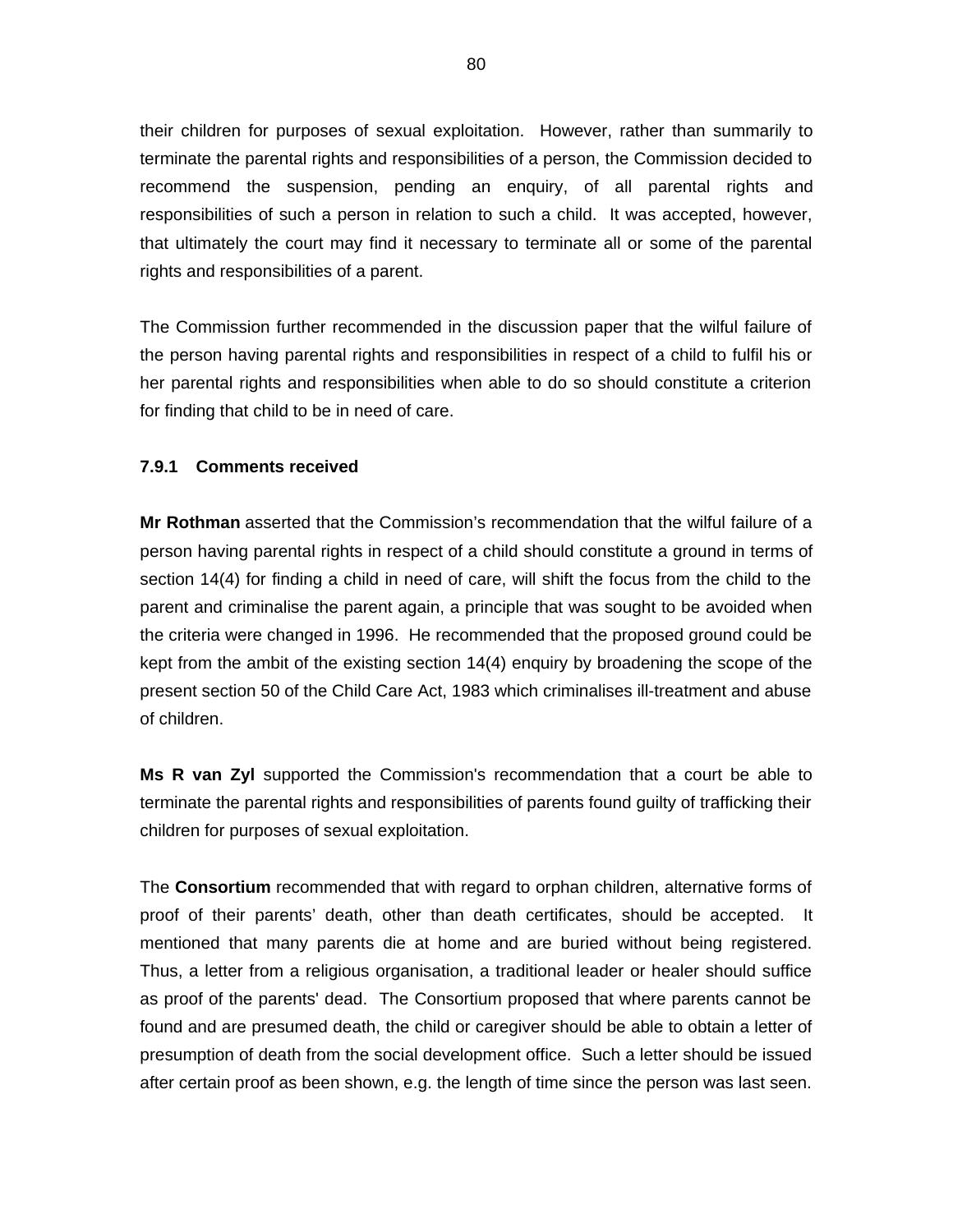### **7.9.2 Evaluation and recommendation**

In casting the net widely and by allowing more than one person concurrently to exercise parental rights and responsibilities or components thereof in respect of a child, the Commission attempts to extent the range of possible care-givers beyond the traditional nuclear family concept. However, in so doing, it is realised that the possibility for conflict among these care-givers may increase. ${}^{58}$  Provision must therefore be made for the termination, suspension or restriction of any such person's parental rights and responsibilities.<sup>59</sup>

The Commission therefore recommends that a co-holder of parental rights and responsibilities, the child, the Family Advocate, or 'any other person having a sufficient interest in the care, well-being or development of the child' may bring an application to court for an order suspending for a period, terminating, restricting or extending any or all of the parental rights and responsibilities a specific person has in respect of the child.<sup>60</sup>

<sup>58</sup> See also Van der Linde A and Labuschagne J M T 'Strafregtelike aanspreeklikheid weens die skending van 'n omgangsreg van 'n ouer met sy / haar kind deur die ander ouer' (2001) Vol. 22(1) **Obiter** 153.

<sup>59</sup> Section 39 of the Bill.

<sup>60</sup> Ibid.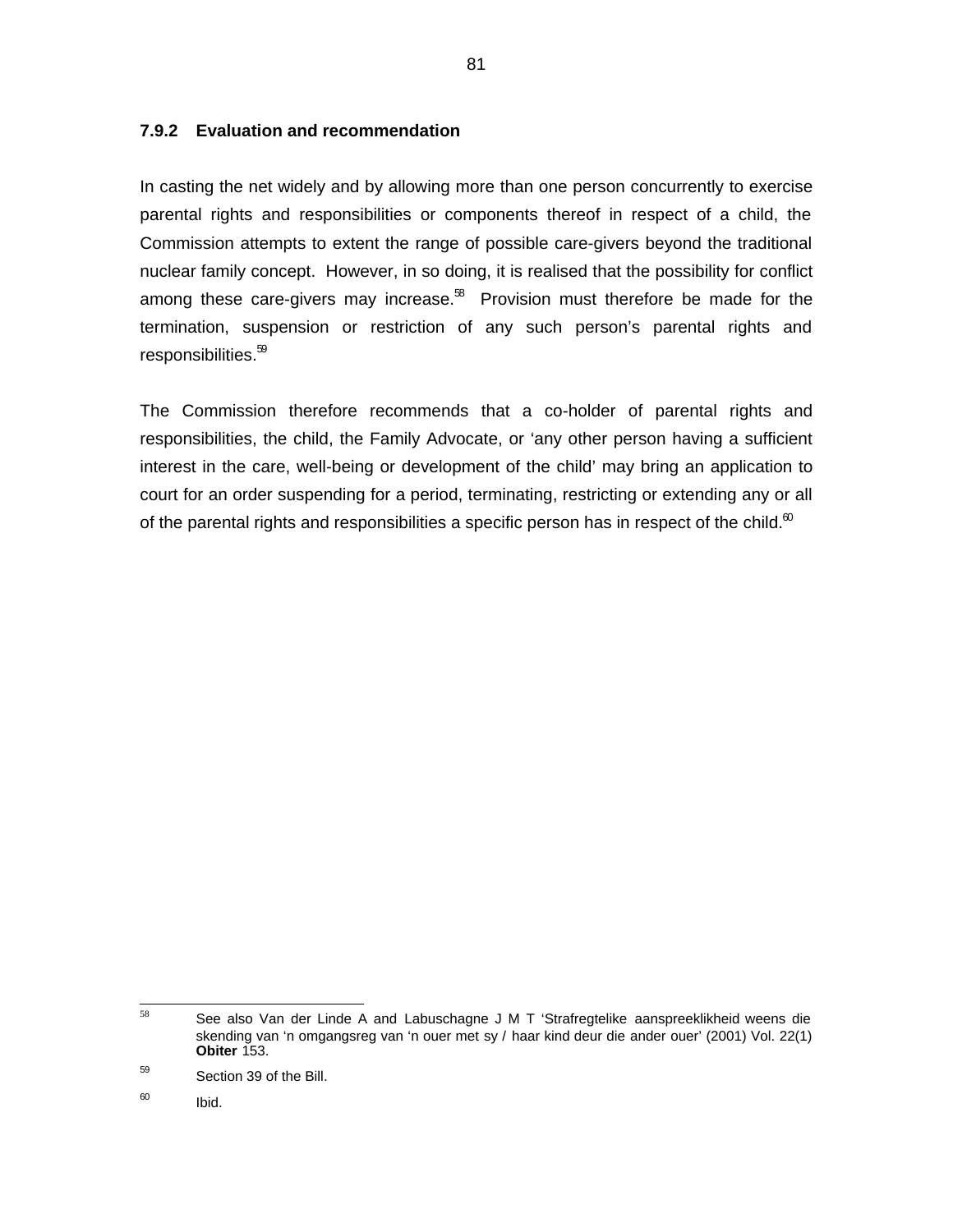# **CHAPTER 8**

# **PREVENTION AND EARLY INTERVENTION SERVICES FOR CHILDREN AND THEIR FAMILIES**

### **8.1 Introduction**

The Commission's recognition that prevention and early intervention services are vitally important components in any future strategy on behalf of children was well received.<sup>1</sup> However, the translation of the recognition into enforceable legal provisions proved more difficult and highlighted the dichotomy between social work practice, from which the concepts stem, and the demands of legal drafting. Another major challenge was to shift the focus to promotion and prevention on the primary level through legislation setting out the necessary structures, systems, and resources required for ensuring and sustaining such a shift.

Prevention and early intervention services are usually focused on the family and not only on the child. Nor is the family or the child necessarily at risk of statutory intervention, as primary prevention by definition would attempt to prevent such family or child from being put at risk in the first place. Given this broad focus of prevention and early intervention services, proper targeting of legislative provisions becomes difficult.

### **8.2 Defining prevention and early intervention services**

Prevention is very broadly defined in the Welfare **Financing Policy** as 'any strategies and programmes which strengthen and build the capacity and self-reliance of families, children, youth, women and older persons'.<sup>2</sup> Early intervention services are defined in the Policy as services that 'target children, youth, families, women, older persons and communities identified (through a developmental risk assessment) as being vulnerable or at risk and ensure, through strengths-based developmental and therapeutic programmes, that they do not have to experience statutory intervention of any kind  $\ldots$ <sup>3</sup>

1

<sup>1</sup> See the submissions by Ms R Lombard, Christian Lawyers Association of Southern Africa, and the Consortium.

 $^{2}$  March 1999, p. 10.

<sup>3</sup> Ibid, p. 11.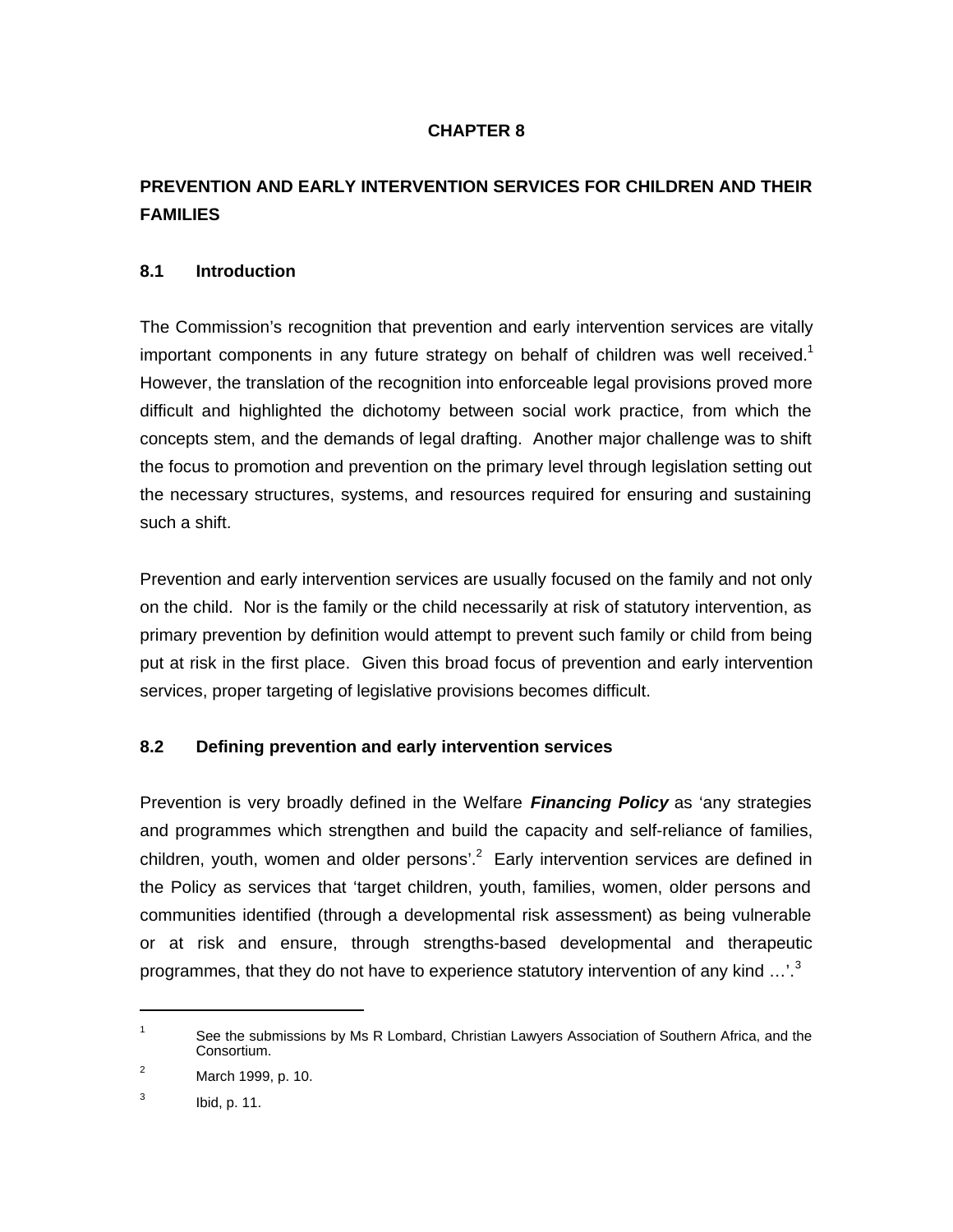Prevention activities generally occur at three levels: primary, secondary and tertiary. Primary prevention activities are directed at the general population with the goal of stopping the occurrence of maltreatment and abuse before it starts. Secondary prevention or early intervention activities focus efforts and resources on families where there are children known to be at greater risk of maltreatment, in order to prevent the development of full-scale or ongoing abuse. Early intervention services have the following primary goals:

- To prevent the removal of children from their families;
- To prevent the recurrence of problems and reduce the negative consequences of risk factors;
- To divert children away from either the child and youth care system or the criminal justice system.

Primary and secondary prevention do not feature prominently in the Child Care Act, 1983. $<sup>4</sup>$  The emphasis in the Child Care Act, 1983 is rather on tertiary prevention which</sup> involves dealing with abuse once it has occurred in order to prevent its continuation. Neither prevention nor early intervention services are defined in any South African legislation, and in the discussion paper it was recommended that definitions be included in the new children's statute.

While the concept of prevention services is relatively well understood in the welfare sector, the Commission is convinced of the need to go beyond prevention to safeguarding and promoting the well-being of children. In the discussion paper, the Commission recommended that a balanced approach, using both the concepts - 'prevention' and 'promotion' - be utilised in the new children's statute. As regards appropriate wording, the Commission supported the Namibian provision where both promotion of children's well-being and prevention services are referred to. It was therefore recommended in the discussion paper that, out of monies appropriated by law for the provision of preventative assistance and services under the new children's statute, the Minister must provide such assistance and services to children and to their families and communities as he or she deems appropriate to

4

Regulation 2(4)(b) provides that the social worker's report to the court must include a summary of the prevention and early intervention services rendered in respect of the child and his or her parents.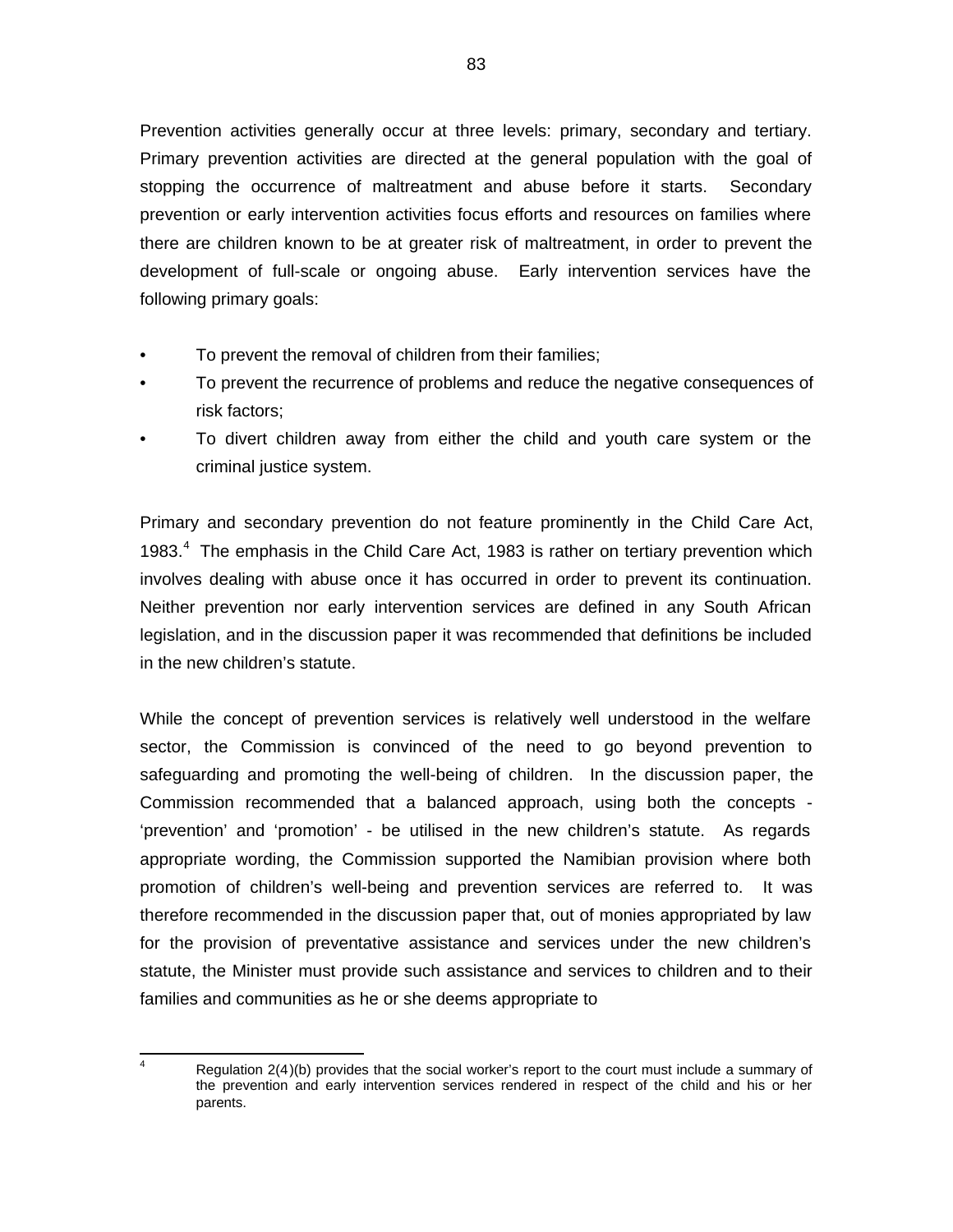- prevent the neglect, abuse or inadequate supervision of children or other failure to meet children's needs;
- promote every child's well-being and the realisation of his or her full potential; and
- actively involve and promote the full participation of families in identifying and resolving their own problems.<sup>5</sup>

The Commission confirms the preliminary position adopted in the discussion paper. However, while we recognise the need to provide prevention and early intervention services to society at large, and therefore also to families without children, the Commission limits the definitions of prevention and early intervention services for the purposes of the Children's Bill to families *with children*. <sup>6</sup>

In the discussion paper, the Commission further recommended that a provision along the lines of section 55 of the draft Indian Children's Code Bill 2000 on health, as a preventative measure, be included in the children's statute. $\prime$ The **Consortium**

7

#### **Preventative measures against diseases and malnutrition**

(1) The State Government shall take adequate measures to combat disease and malnutrition affecting children residing in the State.

The main causes for infant mortality in India have been found to be low birth weight, diarrhoea and acute respiratory infections which causes morbidity in children, absence of complementary feeding during six months to eighteen months wherein the infant is most vulnerable to infection, iodine deficiency, affliction of cretinism, mental retardation and motor handicaps, blindness, seasonal food shortages and the last but not the least, continuing gender disparity in intra-familial distribution of food, and steps shall be taken to minimize the recurrence of the above conditions so as to promote the general health of children.

(3) To combat the general prevalence of malnutrition, both the Central and State Governments shall initiate programmes providing for a package of services, comprising supplementary nutrition, immunization, and health and referral services for the children below two years of age, health check-up, immunization and supplementary nutrition for pregnant and lactating women.

(4) The programmes referred to in sub-section (3) shall take the form of assistance being rendered to the non-governmental or other organizations in the local area and the Government shall have a clear obligation to ensure access to proper nutrition and an efficient and adequate public distribution system.

(5) The measures that may be taken to prevent malnutrition may include -

(a) the child's right to colostrum in the first few days of its birth, exclusive breast feeding for four to six months and an adequate supplementation thereof;

(b) nutrition and well-being shall be achieved through delivery of services, capacity building and empowerment, and ensuring the three necessary conditions of food, health

 5 Par. 9.5.

<sup>6</sup> Sections 158 and 159 of the Bill.

Par 9.5. Section 55 of the draft Indian Children's Code Bill, 2000 reads as follows: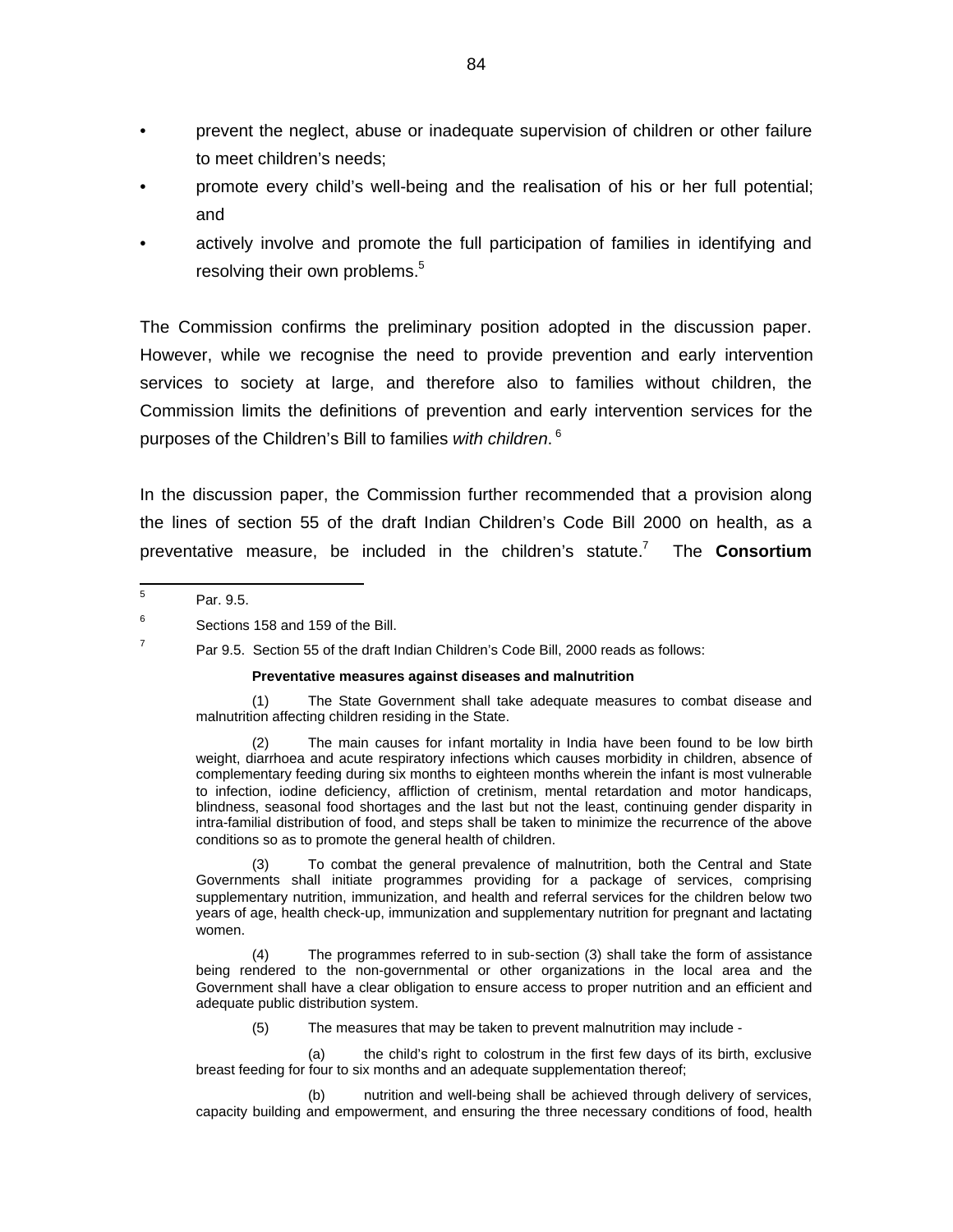supported this recommendation, but suggested that the Indian provision be adapted to our particular circumstances. The Consortium suggested the following formulation:

"For the purposes of increasing the rate of child survival and improving the health status of children, the state shall take adequate measures to ensure:

(1) the supply of clean water and basic sanitation to children and their families;

(2) the availability of land and resources for food production and the direct provision of financial support or food to children suffering from malnutrition, hunger or lack of adequate nutrition;

(3) the financial support of local organisations providing basic services to children and their families, with an emphasis on organisations providing food, shelter, clothing, skills development, child care and health promotion;

(4) the availability of housing/shelter for children and their families;

(5) the provision of comprehensive and adequate primary health care services to children and pregnant women; and

(6) a comprehensive social security system for children living in poverty and children with special needs.

There is merit in this proposal and the Commission has made provision in section 232 of the Children's Bill for the Minister to include in the national policy framework strategies aimed at combating malnutrition among children and to provide children at risk of malnutrition access to sufficient and appropriate food, etc.

# **8.3 Promotion, prevention and early intervention: An inter-sectoral responsibility**

As pointed out in the discussion paper,<sup>8</sup> the abuse, neglect and maltreatment of children are complex phenomena that reflect underlying problems in the family, community and society. In order to address the problems effectively and to promote the welfare of all children, it is necessary that an inter-sectoral approach be adopted. In addition, interdepartmental co-operation aimed at promoting the welfare of children is needed.

In this regard, the National Committee on Child Abuse and Neglect states that

1

and care;

<sup>(</sup>c) community groups working on local malnutrition problems should approach the local Pnachayats and State Governments for help in the form of money, endorsements, contacts, transportation, or moral support and encouragement and the State should help such community groups;

<sup>(</sup>d) to conduct all the above activities, the State Government shall adopt a holistic approach towards preventing malnutrition.

<sup>8</sup> Par. 9.6.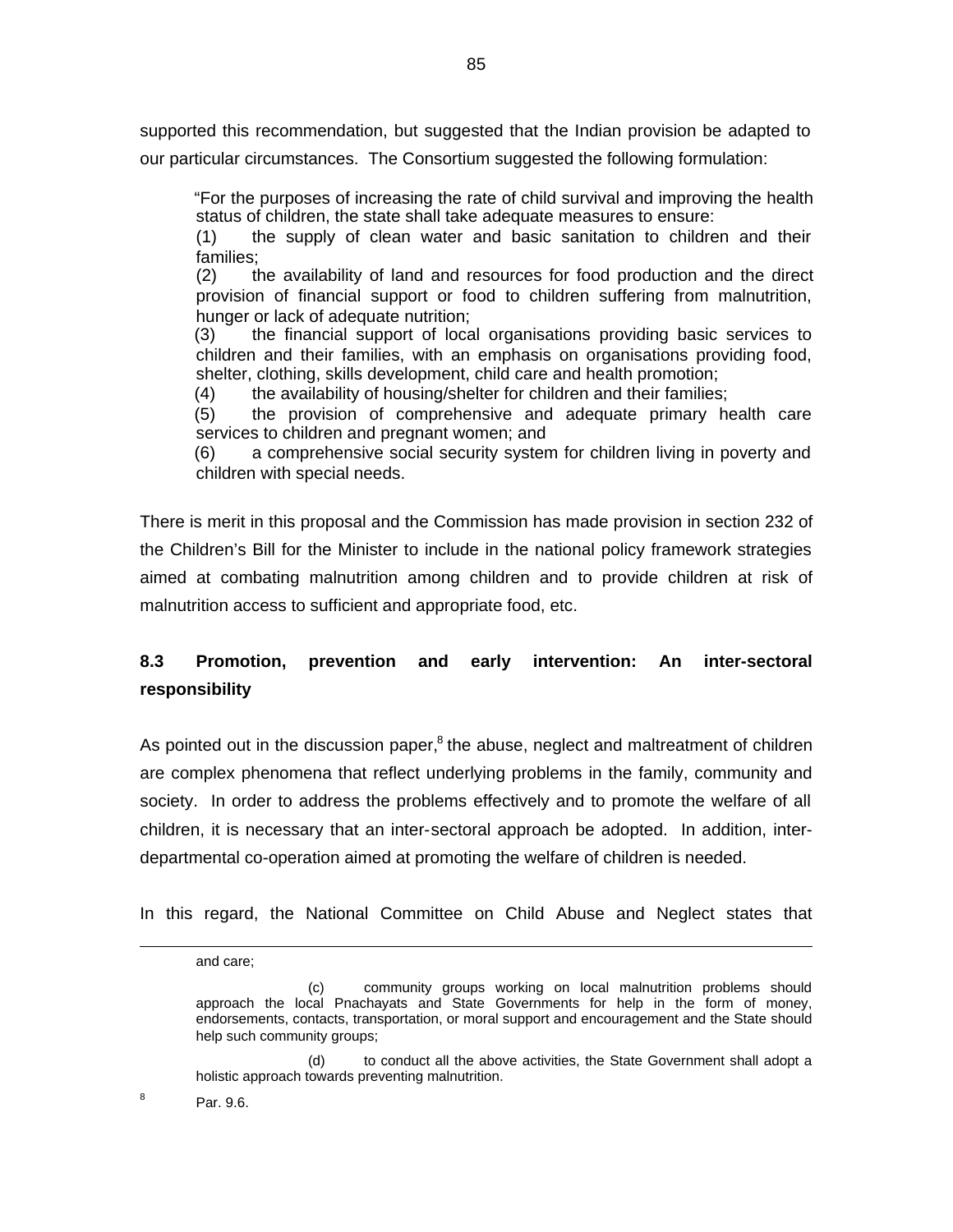>Government departments at all levels, in partnership with the broader public, must plan inter-sectoral preventive strategies which are designed to strengthen family and community life and to promote homes, schools, neighbourhoods and communities which are safe for children and which promote their full and healthy development=. $^9$  The Committee further states that >[k]ey role players for this purpose include structures responsible for education (including pre-school care) and primary health care; NGO=s and community-based organisations, religious and cultural groupings and traditional authority structures; employers, and the media=.<sup>10</sup> The National Strategy on Child Abuse and Neglect provides for local government to play a central role in inter-sectoral planning for the development of neighbourhoods which are safe and healthy for children, and in the provision of accessible venues from which a range of supportive and preventive services can be delivered on an inter-sectoral, one-stop basis. It further states that categories of children who are particularly vulnerable to abuse and neglect, including disabled children, and adults and juveniles who are known or potential perpetrators, should be targeted for specifically designed preventive strategies.<sup>11</sup>

In the discussion paper, the Commission has therefore made recommendations for the inclusion of provisions in the new children's statute to give effect to an interdepartmental, inter-sectoral approach to prevention and early intervention.

Most respondents who commented upon these proposals supported the Commission's approach.

To complement the prevention and early intervention services on offer, the Commission recommended in the discussion paper that the public school fees of children in residential care, foster care and those in subsidized adoption placements be paid by the Department of Education for the duration of that placement. The Commission also recommended that free basic health care be provided to such children by the Department of Health.<sup>12</sup>

In its submission, the **Consortium** gave the following legislative content to the above

 9 National Committee on Child Abuse and Neglect **Proposed National Strategy on Child Abuse and Neglect** Pretoria: Department of Welfare, 1996.

<sup>10</sup> Ibid.

<sup>11</sup> Ibid.

<sup>12</sup> Par. 9.6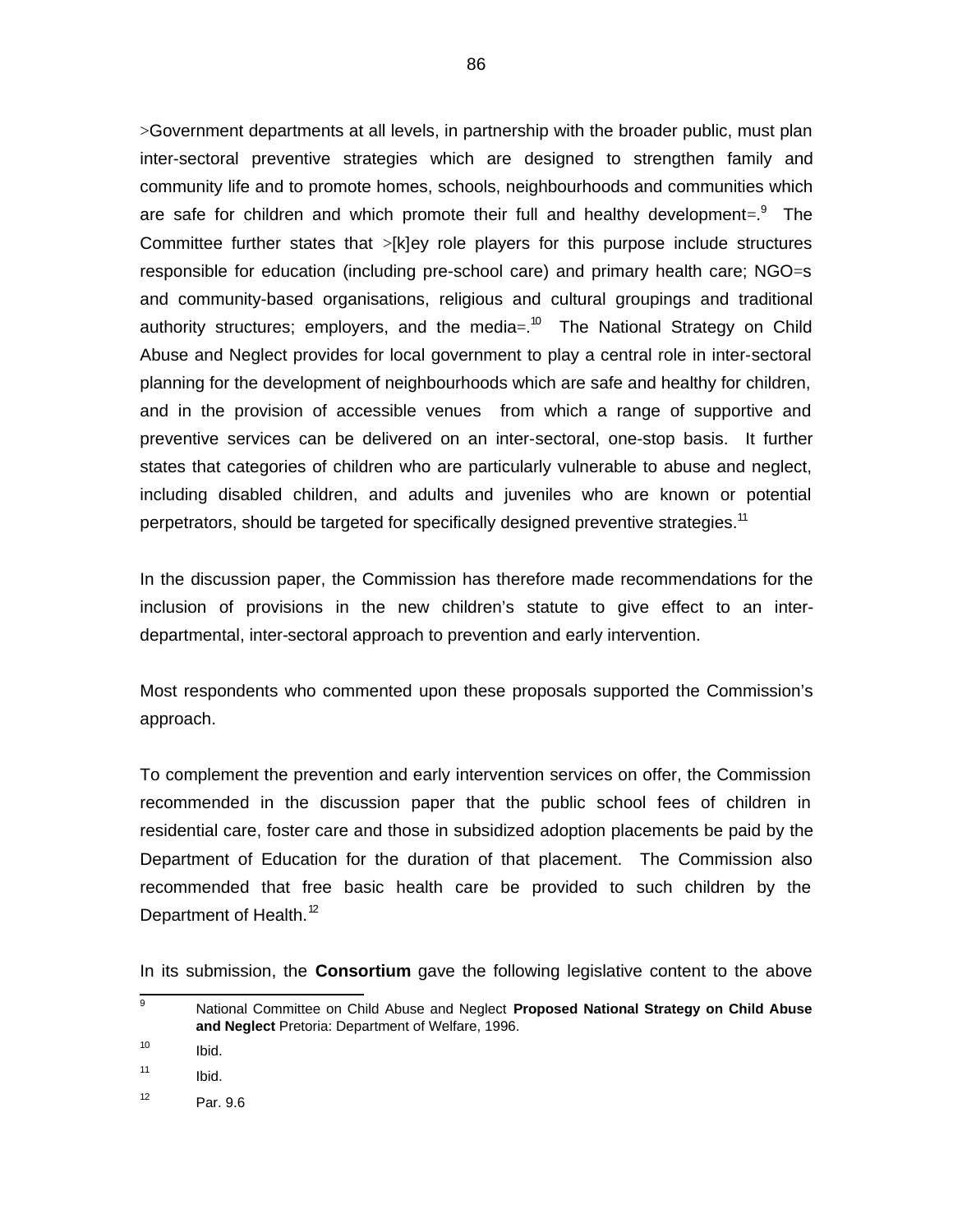recommendations:

### "**Free and subsidised state services for children**

(1) Children in residential care, foster care or subsidised adoptions, and children who are unable to afford to pay for state services due to socio-economic status are entitled to:

- (a) free basic education;
- (b) subsidised school uniforms, shoes and stationery;
- (c) free basic health care;
- (d) subsidised and free public transport;
- (e) free minimum level of water, sanitation and electricity services; and

(f) exemption from having to pay fees when making application for Home Affairs documents.

(2) The Government Departments responsible for providing such services must design exemption processes which are accessible to children and their families and shall take steps to make families aware of their right to apply for free and subsidised services and shall assist children and their families to apply."

The **Consortium** submitted that in order to ensure that the Minister for Social Development is empowered to perform an inter-sectoral co-ordinating function, the new child care legislation must provide for monitoring and reporting functions for the various Departments and government bodies. Furthermore, it was said that the monitoring and reporting process must be informed by clear performance indicators and must be done in a prescribed format. The Consortium suggested the following legislative provisions:

"(1) Each Government Department shall draft a plan detailing how they intend to fulfil their mandate of promoting the rights and well-being of children and providing for prevention and early intervention services.

(a) the plan must be submitted to the Minister for Social Development, the Joint Monitoring Committee on Children, Youth and Persons with Disabilities, and the Office of the Children's Protector; and

(b) the plan must be reviewed and submitted annually.

(2) Each Government Department must draft a report detailing the steps that they have taken to implement their plan, their successes and failures.

(a) the report must be submitted to the Minister for Social Development, the Joint Monitoring Committee on Children, Youth and Persons with Disabilities, and the Office of the Children Protector; and

(b) the report must be submitted annually.

(3) Plans and reports must follow a format prescribed by the Minister for Social Development and must be guided by the use of clear performance indicators.

(4) The Minister for Social Development may request opportunities to discuss plans and reports with the Departments concerned and may make recommendations that certain actions be taken in order to ensure that children's well-being is adequately promoted.

(5) Departments shall be required to give due consideration to the Minister's recommendations and to respond in writing if so requested."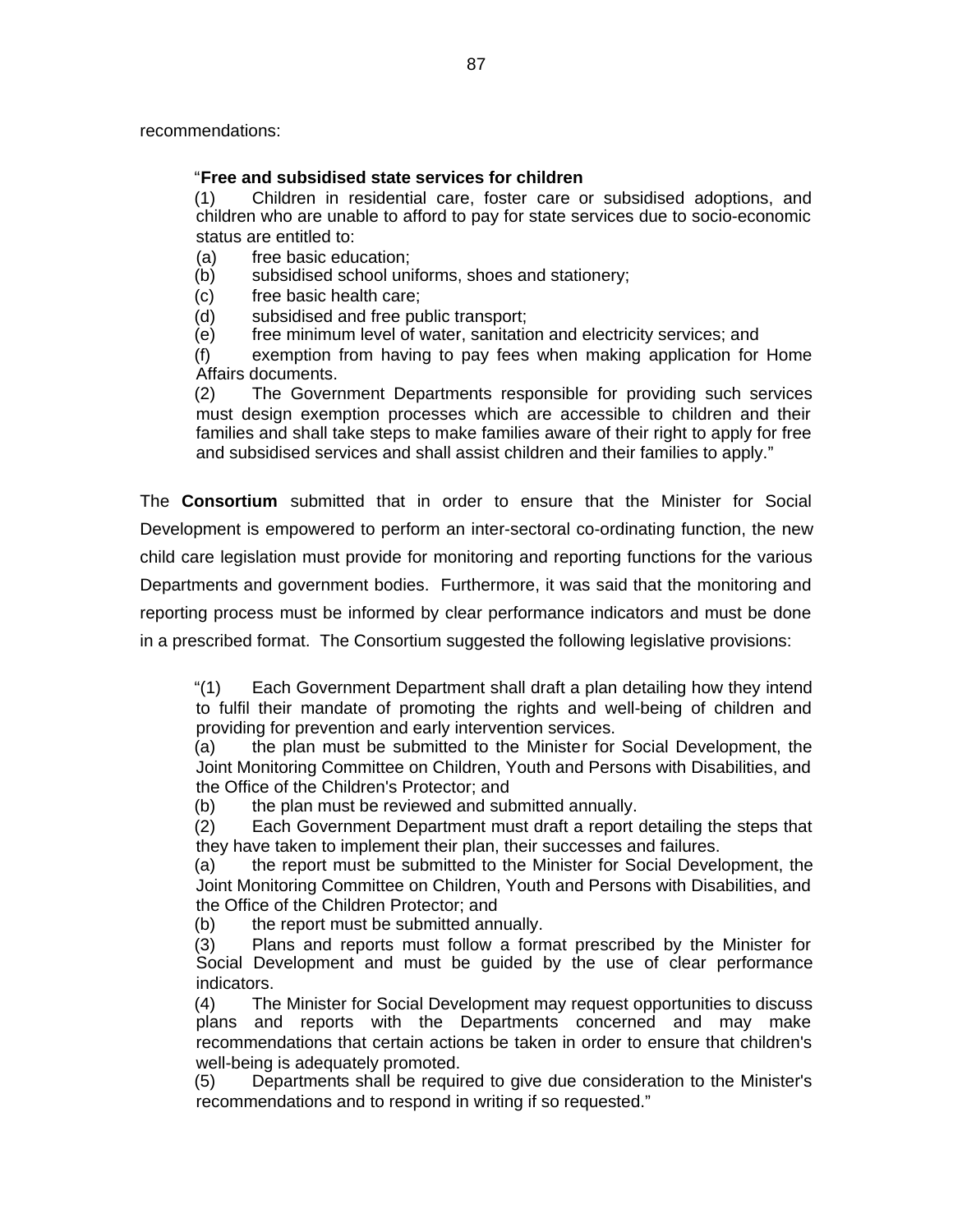### **8.3.1 Evaluation and recommendations**

As stated in the discussion paper, the Commission is convinced that prevention and early intervention services can only be delivered effectively as part of an integrated, inter-sectoral and inter-departmental framework. To achieve this aim, the Commission recommends that the national policy framework meant to guide the implementation and administration of this Act<sup>13</sup> must specifically include a comprehensive national strategy aimed at securing the provision of prevention and early intervention services to families, care-givers and children. $^{14}$  The Commission believes the suggestions put forward by the Consortium immediately above could be dealt with adequately in such a comprehensive national strategy.

The Commission further affirms its preliminary position adopted in the discussion paper that children in alternative care should receive free basic education and basic health care. The proposal submitted by the Consortium in this regard is a helpful start. Provision is therefore made for children in alternative care to receive free basic education, subsidised school uniforms, free basic health care, subsidised public transport to and from schools, etc. Unlike the Consortium, however, the Commission would not extent this provision beyond the category of children in alternative care, where the State has a clear constitutional obligation in the light of the **Grootboom** decision, to 'all children unable to pay for state services due to socio-economic status'.

While the current regulations to the Child Care Act, 1983, provides that the report of the investigating social worker should contain a summary of prevention and early intervention services rendered in respect of the child and his or her family,  $^{15}$  and while this requirement is generally complied with,<sup>16</sup> the Commission is of the opinion that the provision should be included in the principal statute and not the subordinate legislation. This is accordingly recommended.<sup>17</sup>

<sup>-&</sup>lt;br>13 See section 5 of the Bill.

<sup>14</sup> Section 161 of the Bill.

<sup>15</sup> Regulation 2(4)(b).

<sup>16</sup> See the submission by Mr Rothman.

<sup>17</sup> Section 165.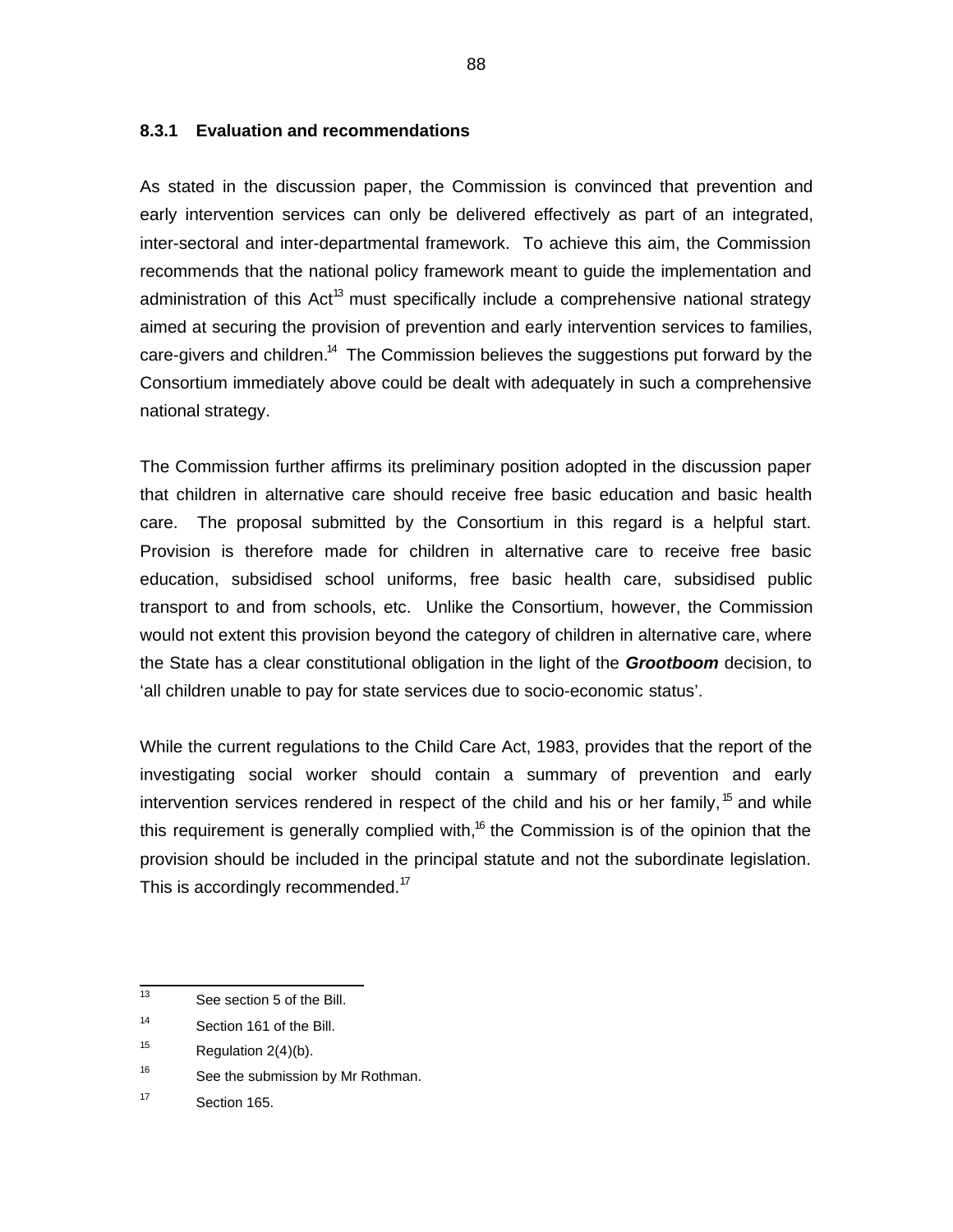### **8.4 The role of local government**

The Commission sees a specific role for local government in the provision of prevention and early intervention services for children and their families. In the discussion paper, the Commission therefore recommended that the Children's Bill should empower local authorities to provide certain specified prevention services, early intervention services and programmes to promote the welfare of children.

More specifically, and in addition to the powers and functions a municipality has in terms of sections 156 and 229 of the Constitution and sections 83 and 84 of the Local Government: Municipal Structures Act 117 of 1998, the Commission recommended in the discussion paper that each local authority should be obliged, in terms of the new Act, to:

- X Safeguard and promote the welfare of children within its area.
- Χ Ensure integrated development planning in respect of child care facilities within its area.
- Χ Keep a register of the total number of children and record their ages, in its area of jurisdiction. The purpose of the register will be to assist in rational and appropriate budget allocations to and by the local authority. It will also be used in planning services for children in the area by government.
- X Undertake a needs analysis of children in order to determine the existing needs of children in its area of jurisdiction. Each local government should appoint a task team to determine what it needs to do in respect of the children in its area and to budget for such services. The analysis must be conducted at least once every three years. A format for the needs analysis should be included in the regulations to the new children's statute.
- Χ Keep records in the register of the number of lost or abandoned children, children living on the street, and disabled children within its area of jurisdiction and give assistance to them in order to enable them to grow up with dignity among other children and to develop their potential and self-reliance. These children within the area of its jurisdiction are the special responsibility of the local authority. The local authority must see that such children have access to basic nutrition, shelter, basic health care services and social services. The latter must include, where appropriate, family tracing and family reunification services for children.
- Χ Maintain a database of all available child care facilities in their area of jurisdiction.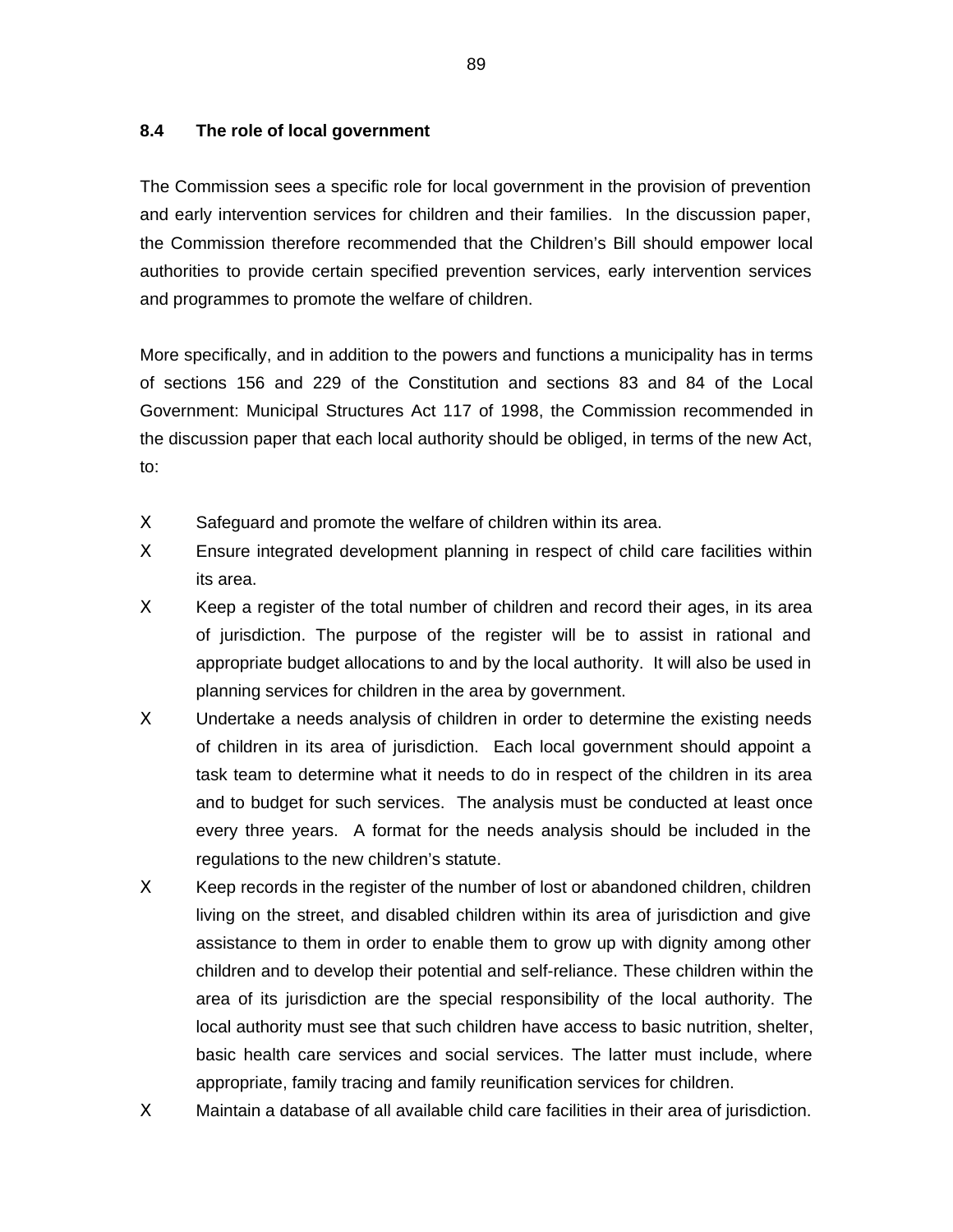- Χ Provide and maintain sufficient and appropriate recreational facilities for the children in its area of jurisdiction.
- Χ Ensure the environmental safety of the children in its area of jurisdiction.
- X Conduct inspections of child care facilities to ensure maintenance of standards. This must occur in terms of a single, national standard set in the regulations of the new children's statute.
- X Provide for home visiting services to all new-born babies.

The Commission recommended in the discussion paper that all of the above services may be provided directly by employees of the local authority and/or delegated to nonemployees or non-governmental organisations. The Commission also suggested that registered non-profit organisations that provide services to children and families be exempted from paying property rates. In addition, it was recommended that local authorities be accorded discretion to entertain applications for full or partial exemptions from payment of electricity and water tariffs by non-profit organisations providing social services for children. The local government's availability of financial resources was regarded as a legitimate factor to be taken into account in considering such applications.

### **8.4.1 Comments received**

In its response to the above recommendations, the **Law Society of the Cape of Good Hope** suggested that, as circumstances differ from province to province, from rural area to urban area etc., aside from uniform guidelines and national regulations, provincial regulations peculiar to each area are needed.

The **Consortium** and **Ms R van Zyl** supported the Commission's recommendations made in respect of the role of local government. The **Consortium** proposed, however, that the phrase "child care facilities" be defined to make it clear what facilities are referred to. In its opinion, child care facilities should include ECD centres, creches and children's homes. The Consortium suggested that the protection of children from accidental trauma injuries should also be a clear function of local government. It submitted that many children die and are injured in motor vehicle accidents, drowning, burns and falls. Thus, local government can be made responsible for addressing some of the underlying problems causing these injuries, e.g. putting speed bumps on busy roads and near schools.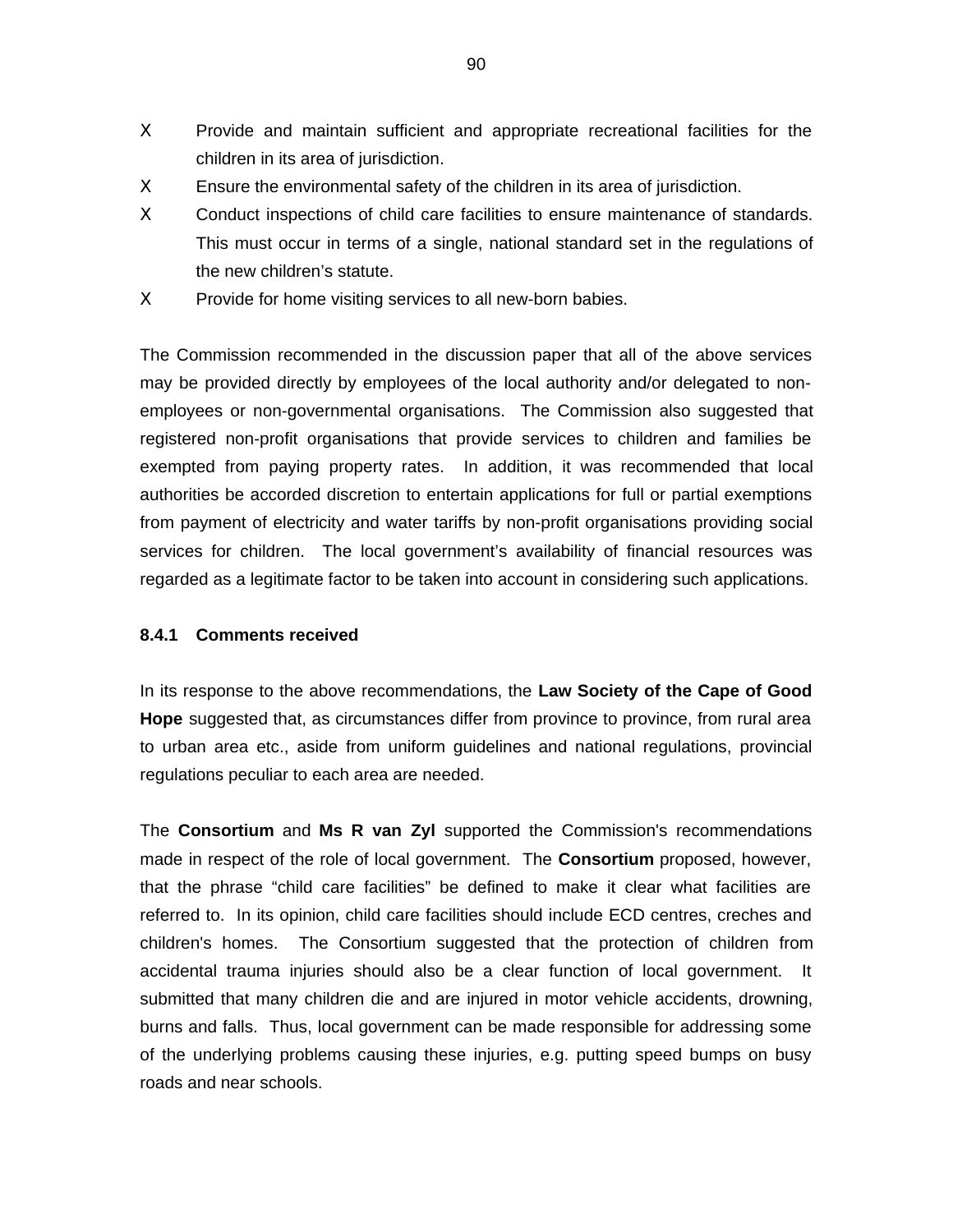The **Consortium** agreed further that local authorities must be enabled to develop "onestop centres" for child and family services in their areas of jurisdiction. It recommended that these centres should include service points that enable caregivers to register their children, obtain birth certificates and identity documents and apply for social security.

The **Consortium** recommended that a specific budget be allocated for purposes of primary prevention at national, provincial and local government level. This could be done at national level through calling primary prevention a "programme" which would make it possible to monitor the amount of money allocated to the function in the Department's income statements. Furthermore, it was said that as far as local government is concerned, resources dedicated to primary prevention activities that focus on children should be ring-fenced to ensure that children are prioritised. Also, any function delegated to local government should be followed by the necessary resources.

**The Criminal Justice Initiative, Open Society Foundation of South Africa** argued that schools can play a major role in respect of prevention due to their access to children and families. The respondent submitted that the South African Schools Act does not address the various ways that schools could contribute to prevention. Also, very little responsibility is placed on educators or other government departments or service providers to ensure that children are protected from victimisation when in their care. The respondent stated that the range of opportunities for prevention and protection that are afforded during the school-going years of children can be placed into the following broad categories:

- Schools can play a role in identifying children and families who are in need and intervene early to ensure that these children have access to services aimed at addressing the problem.
- Schools can engage in proactive prevention initiatives, located in the school and possibly also radiating out into the surrounding community, aimed at promoting development or preventing crime.

The respondent thus recommended that the new child care legislation should give specific attention to the proactive role that schools can play in relation to prevention. Furthermore, the new child care legislation should make specific reference to the responsibility of the Department of Education to take decisive action, if necessary through the courts, to protect children in its care.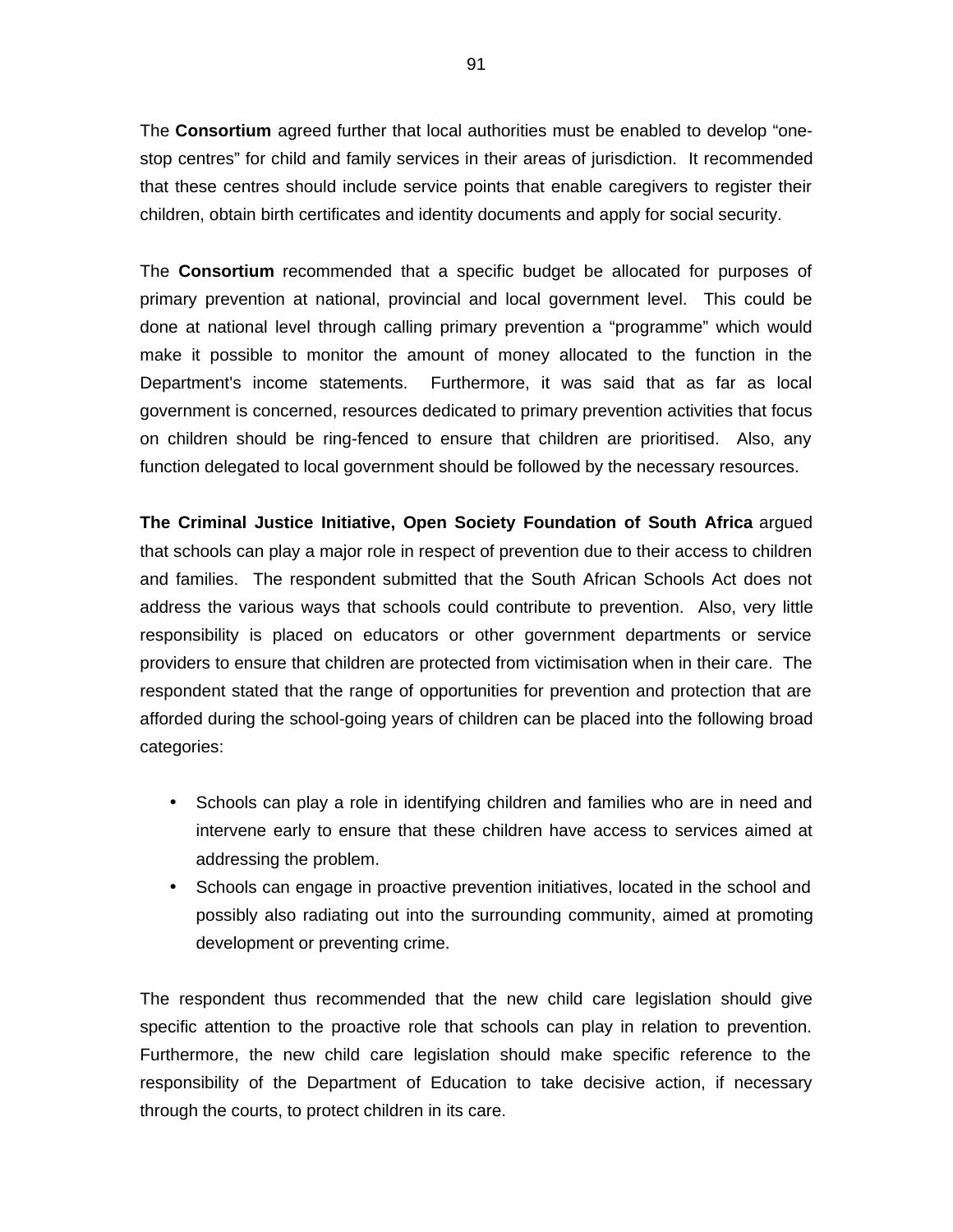**The Children's Rights Project and Local Government Project** (Community Law Centre, UWC) submitted that the Commission's recommendations in respect of local government fail to distinguish between Schedule 4B and Schedule 5B matters and the assignment of additional duties to local government. The respondent also points out that the Commission has failed to take full cognisance of the latest legal developments and especially the recently enacted Local Government: Municipal Systems Act 32 of 2000.<sup>18</sup> This failure complicates the implementation of the Commission's recommendations. The respondents stated that it is essential that the recommendations distinguish between the regulation of child care facilities as a Schedule 4B matter and assigning additional matters to local government. The respondent also provided a detailed outline of the legal framework for regulating Schedule 4B matters and the legal framework for assigning additional matters to local government.

In essence, the **Children's Rights Project and Local Government Project** submits that obligations placed on local government (to keep registers of children in its area, for instance) fall outside the functional area of concurrent national and provincial legislative competence covered by "child care facilities" in Schedule 4B of the Constitution. As a result, an assignment in terms of section 99 or 126 of the Constitution, coupled with appropriate funding and capacity building where needed, would be necessary. The respondent maintains that the mere formulation in national legislation of such a duty on local government is unconstitutional and not in keeping with the system of intergovernmental relations.<sup>19</sup>

The respondent's analysis and division of the different tasks assigned to local government proved useful. For ease of reference, this analysis is presented in table form.

| <b>Functions assigned to local government</b> | <b>Constitutional competence</b> |
|-----------------------------------------------|----------------------------------|
| a. Ensure integrated development planning     | Schedule 4B                      |
| b. Keep a register of all children            | Unconstitutional                 |
|                                               | assignment needed                |
| c. Undertake a needs analysis of children     | Unconstitutional                 |

 $\frac{1}{18}$ The Act commenced on 1 March 2001.

<sup>19</sup> This is also the submission of the **Criminal Justice Initiative, Open Society Foundation for South Africa**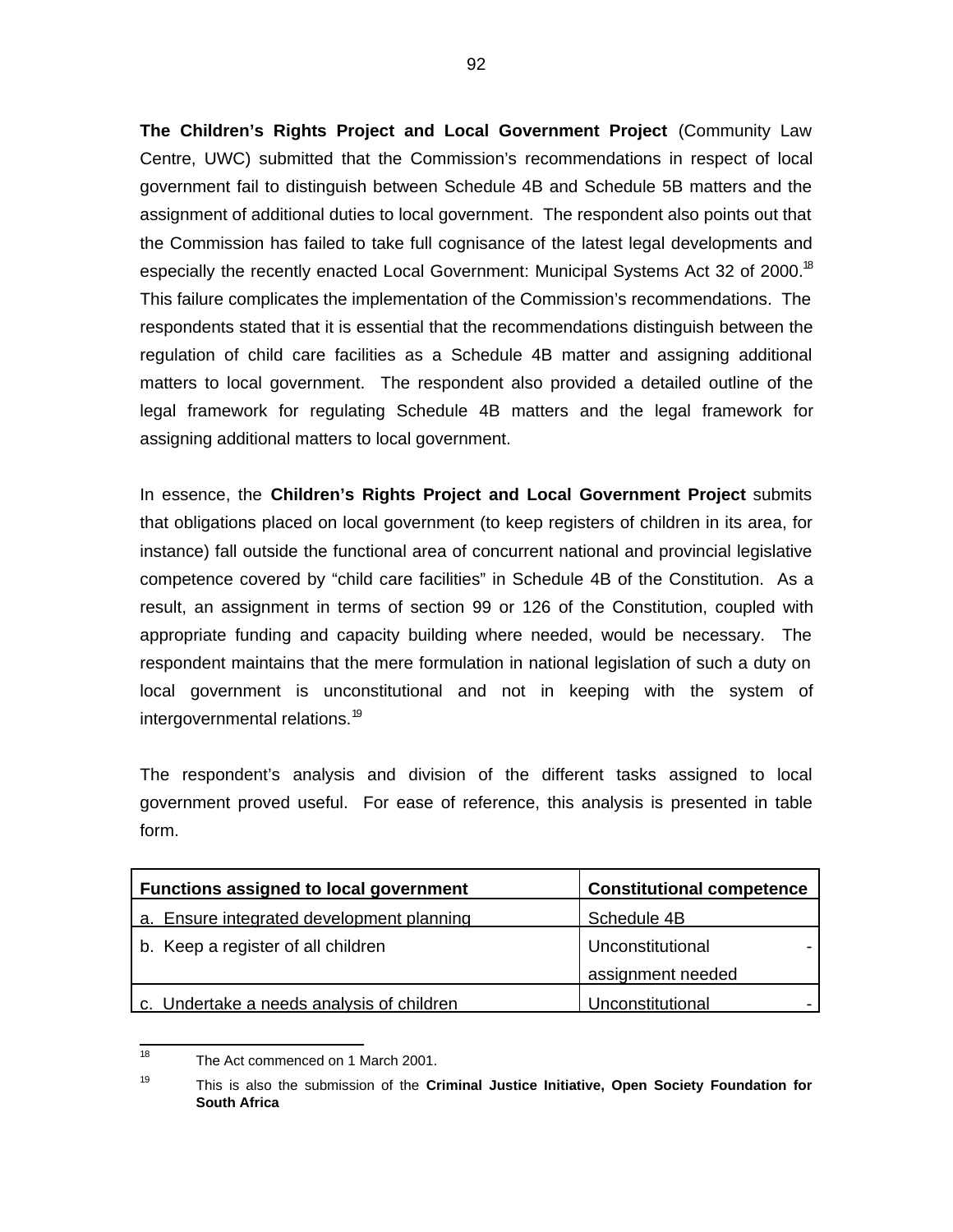|                                                                | assignment needed |
|----------------------------------------------------------------|-------------------|
| d. Keep records of the number of lost or abandoned             | Unconstitutional  |
| children, children living on the street, and disabled          | assignment needed |
| children                                                       |                   |
| Maintain a database of all available child care<br>$e_{\cdot}$ | Schedule 4B       |
| facilities                                                     |                   |
| f. Provide and maintain recreational facilities for children   | Schedule 5B       |
| g. Ensure the environmental safety of children                 | Already covered   |
| h. Conduct inspections of child care facilities                | Schedule 4B       |
| i. Provide home visiting services to newborn babies            | Unconstitutional  |
|                                                                | assignment needed |

With regard to some of the recommendations (such as h for example), the respondent stated that this could be a case of regulating child care facilities that exceed the limits of what is constitutionally permitted. The respondent submitted that local government must regulate child care facilities in their bylaws. The legal framework established in each bylaw would include inspection. National legislation can set minimum standards for child care facilities, but cannot prescribe the content of local government bylaws on child care facilities. A general obligation to conduct inspections would still pass muster, but the content of the single national standard would determine whether it is too prescriptive or not.

Further, with regard to the Local Government: Municipal Systems Act 32 of 2000, the **Children's Rights Project and Local Government Project** stated that, while Integrated Development Planning (IDP) took place at local government level prior to this Act, the Act now determines a new and far-reaching legal framework for the IDP process. This legal framework makes specific provision for local government to incorporate national and provincial planning requirements. The respondent therefore suggested that the Commission's proposed obligation on local government could be articulated more effectively if it is linked to IDP.

The respondent said that the remark in the discussion paper<sup>20</sup> that the omission of child care facilities from the list of district functions in section 84(1) of the Local Government: Municipal Structures Act has as a consequence that resources are not shared at district

 $\frac{1}{20}$ Par. 9.7.2.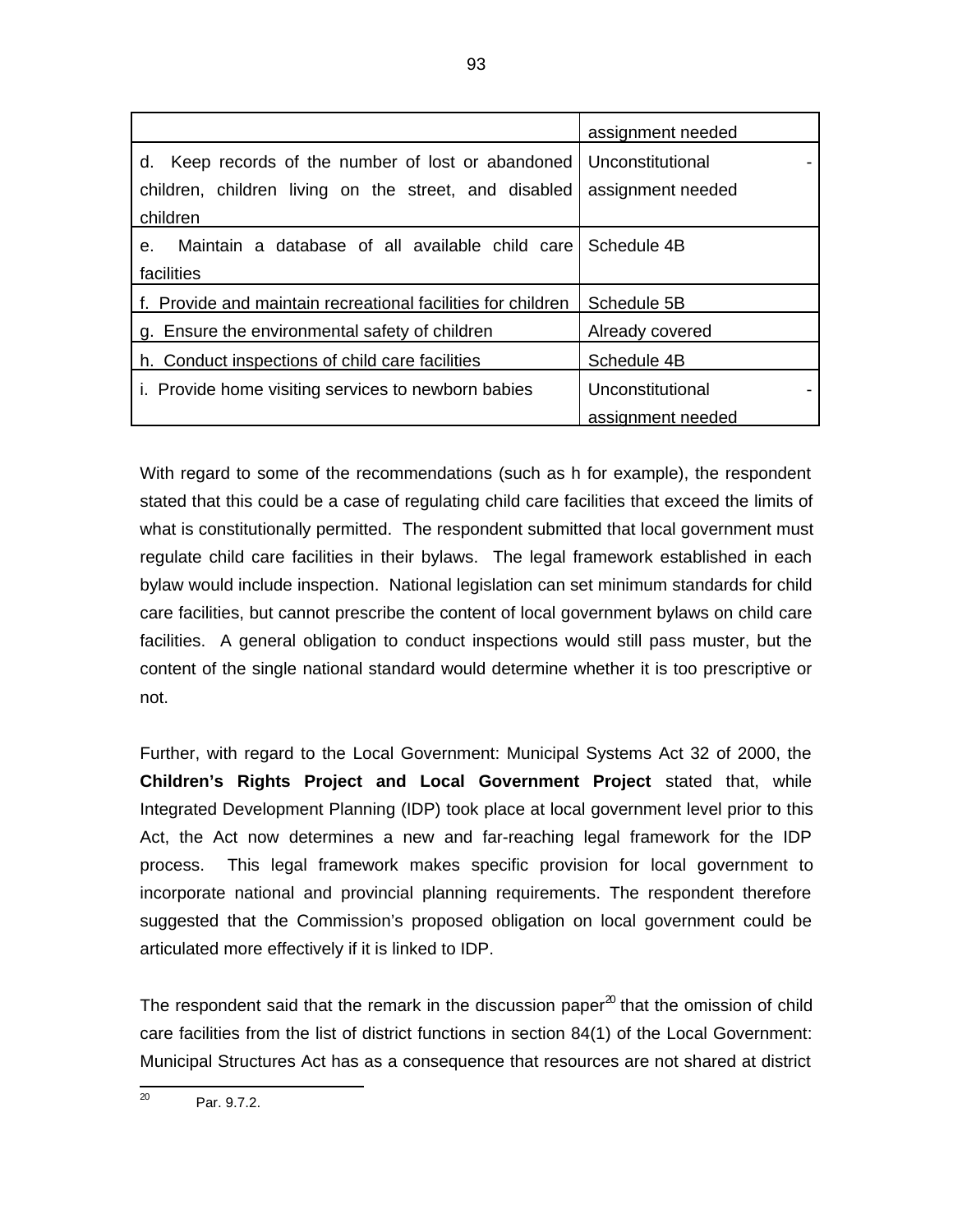level is incorrect. The respondent stated that the primary function of a district municipality is to effect redistribution and to co-ordinate the activities of the local municipalities in the district. As such, the sharing of resources (even pertaining to functions that are not listed in section 84(1)) is critical in the district municipalities' activities. For example, through funding, joint planning and co-ordination by the district, the local municipalities' efforts and resources on child care facilities can be shared equitably amongst the local municipalities.

### **8.4.2 Evaluation and recommendation**

The Commission notes with appreciation the constructive suggestions. However, it needs to be pointed out that, while prevention and early intervention services may be offered at 'child care facilities', this need not be the case. The Commission further takes cognisance of the fact that 'child care facilities', as a Schedule 4B competence of local government, form part of the matters in respect of which the legislative competences of Parliament and the provincial legislatures are limited. The Commission is aware of the fact that municipalities have, in terms of section 156(1) of the Constitution, 'executive authority in respect of, and the right to administer', such child care facilities. The Commission is further cognisant of the fact that 'any other matter' may be assigned to local government by national or provincial legislation.<sup>21</sup> In our opinion, this includes the power to assign to local government the duty to determine and keep statistics in respect of children, to submit those at regular intervals, and to undertake a needs analysis of children in its area.

We concur with the Children's Rights and Local Government Projects that an assignment of functions to municipalities in terms of section 99 or 126 of the Constitution, 1996, coupled with appropriate funding and capacity building where needed, would be necessary. However, we wish to point out that the power or function is to be derived from 'an Act of Parliament'.<sup>22</sup> The link to funding and capacity building is provided by the Local Government: Municipal Systems Act 32 of 2000, $^{\text{2}}$  and not the Constitution directly.

 $\overline{21}$ Section 156(1)(b) of the Constitution, 1996.

<sup>22</sup> Sections 99 and 126 of the Constitution, 1996.

<sup>23</sup> Section 9(3).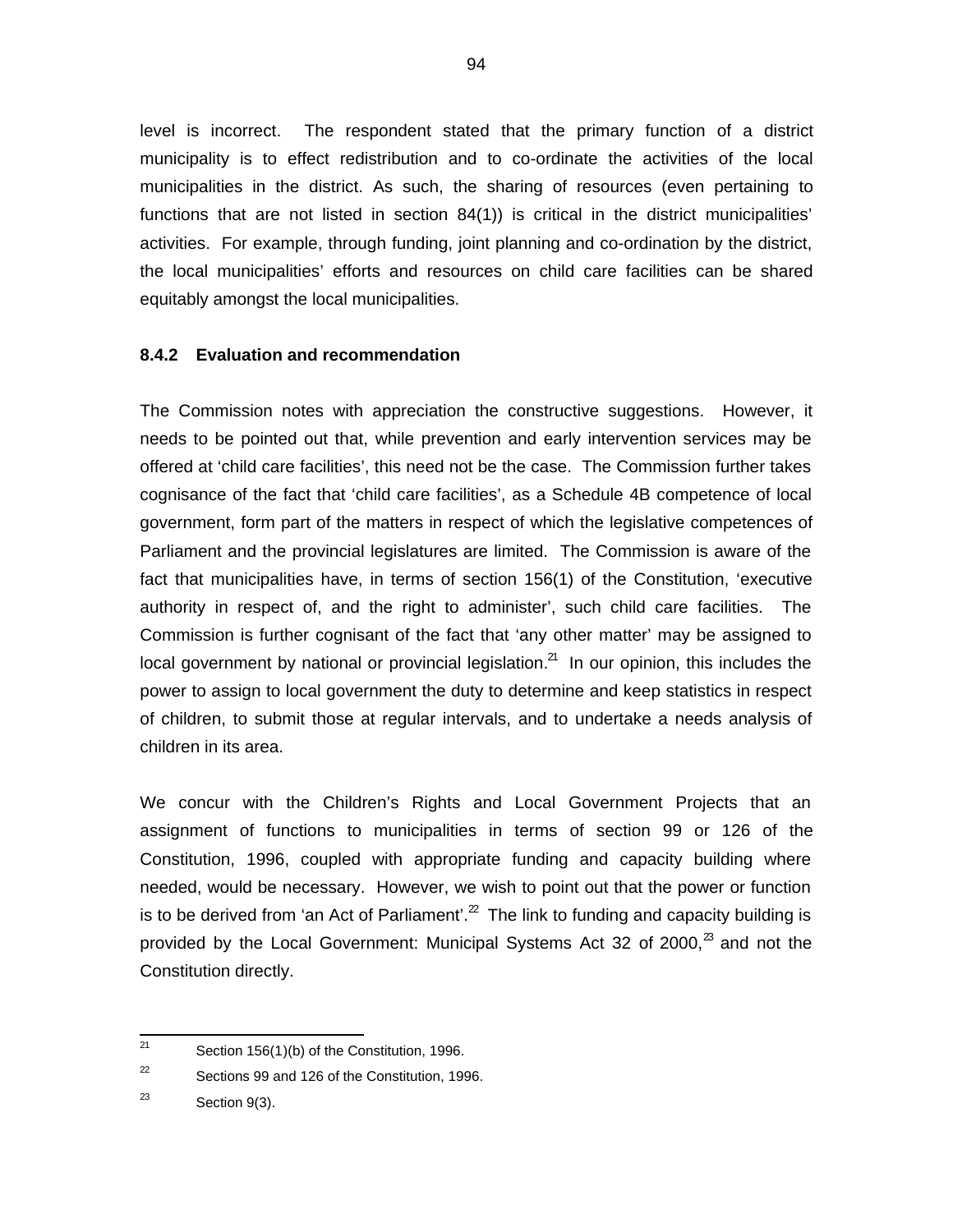The Commission therefore does not agree with the assessment by the Children's Rights and Local Government Projects that the formulation in national legislation of functions falling outside the ambit of Schedule 4B or 5B of the Constitution on local authorities is per se unconstitutional. If a narrow approach is adopted and the matters referred to above are seen to fall under 'welfare services' as a Schedule 4A competence, then such functions must be assigned to a municipality, 'by agreement and subject to any conditions,' if that matter would most effectively be administered locally, and provided that the municipality has the capacity to administer it. $^{24}$  If a broader approach is adopted and the matters referred to are not seen as a Schedule 4A or 5A matter, then such matters can be assigned to local government in terms of section 156(1)(b) of the Constitution, 1996. Obviously, where such municipalities do not have the necessary capacity to exercise their powers and to perform their functions, national and provincial government must step in and support and strengthen that capacity. $25$ 

As far as imposing a duty on municipalities to provide for home visits of new-born babies is concerned, the Commission envisages that such visits be conducted by health care professions, as was the custom in some areas in the past. In our opinion, the imposition of such a function on local government would be constitutional – not because it falls under local government's functional competence under 'child care facilities', but because it is covered by 'municipal health services' in Schedule 4B of the Constitution.

The Commission therefore recommends that the Minister for Social Development may from money appropriated by Parliament provide or fund prevention and early intervention services to families, parents, care-givers and their children. $^{26}$  The Commission further sees a specific role for local government in the provision of prevention and early intervention services. In this regard, it is recommended that local government must keep certain statistics on children in its area, submit those statistics to appropriate organs as prescribed, undertake a needs analysis of children at regular intervals, and apply those statistics and the needs analysis for purposes of budgeting.<sup>27</sup> As was suggested in the discussion paper and discussed above, provision is also made

 $\frac{1}{24}$ Section 156(4) of the Constitution, 1996.

<sup>25</sup> Section 154(1) of the Constitution, 1996.

<sup>26</sup> Section 160 of the Bill.

<sup>27</sup> Section 162(2) of the Bill.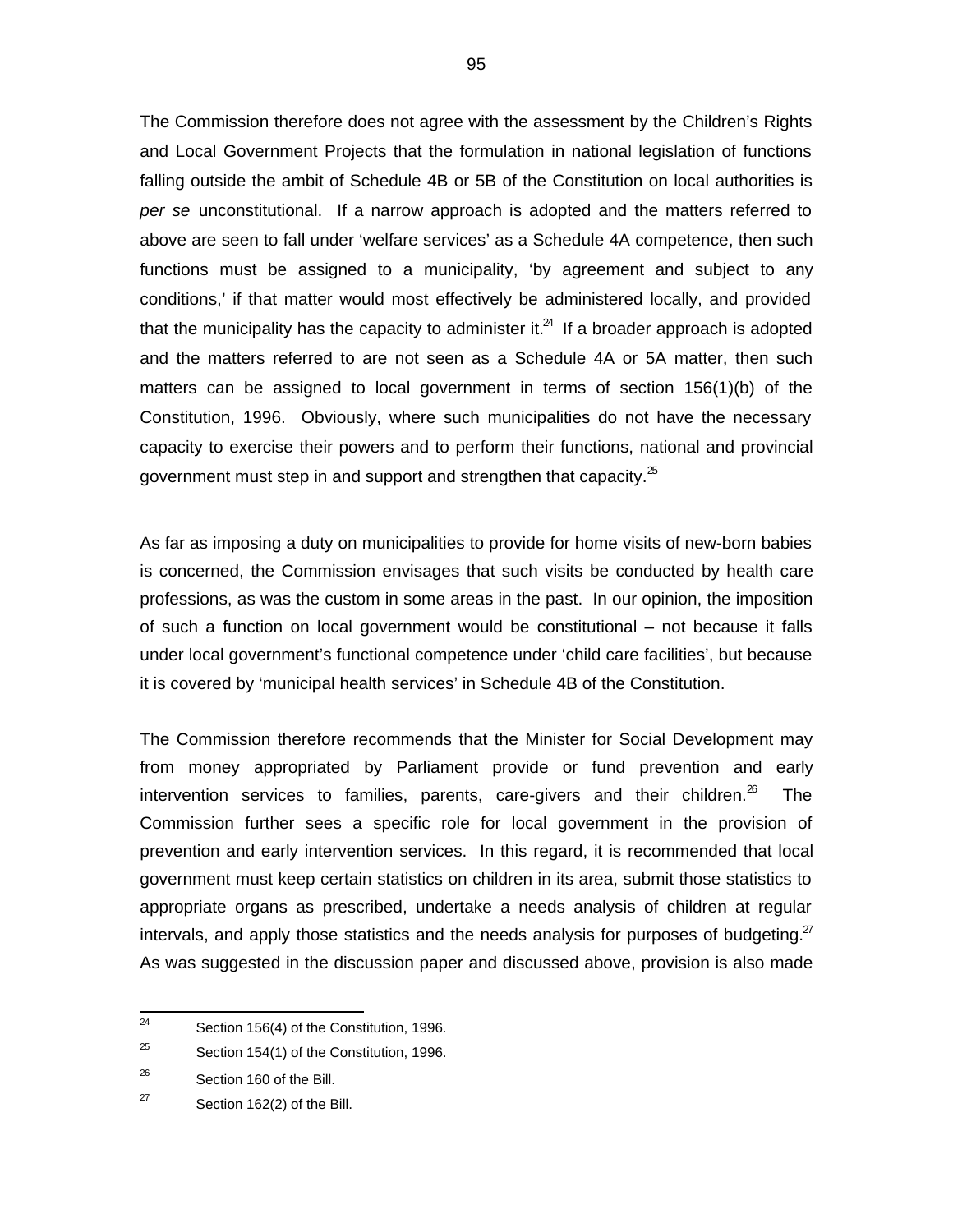for home visits to new-born babies. $^{28}$  It has already been indicated that the imposition of such duties on local government, in our opinion, is not unconstitutional.

The question of whether children's homes should be regarded as "child care facilities" and therefore be a Schedule 4B local authority competency is discussed in Chapter 18 below.

# **8.5 The role of traditional leaders in the delivery of prevention and early intervention services and in safeguarding and promoting the welfare of children.**

As stated in the discussion paper, $^{29}$  the Commission is of the opinion that traditional authorities, through their leaders, have a very important role to play in protecting and promoting the welfare of children living within their jurisdiction. The Commission believes that traditional authorities can best fulfil their role in this regard by participating at the government levels provided for by the Constitution and the Local Government: Municipal Structures Act 117 of 1998.

As far as local government level is concerned, traditional authorities will obviously exert their influence through the local government structures and the recommendations regarding local government made above will therefore also apply to traditional authorities where applicable. The Commission provides for this possibility through section 163 of the Children's Bill which provides that a municipality may, by agreement with a traditional authority in its area, designate aspects of the functions assigned to municipalities to the traditional authority.

# **8.6 Court-instigated services**

As in the discussion paper, $30$  the Commission is of the view that the Child and Family Court needs to be part of a coherent strategy for delivering prevention and early intervention services for children. By virtue of its specialisation, the Court will be an appropriate forum for identifying cases where intensive services are required. It is

<sup>—&</sup>lt;br>28 Section 162(2)(f) of the Bill.

<sup>29</sup> Par. 9.8.

<sup>30</sup> Par. 9.9.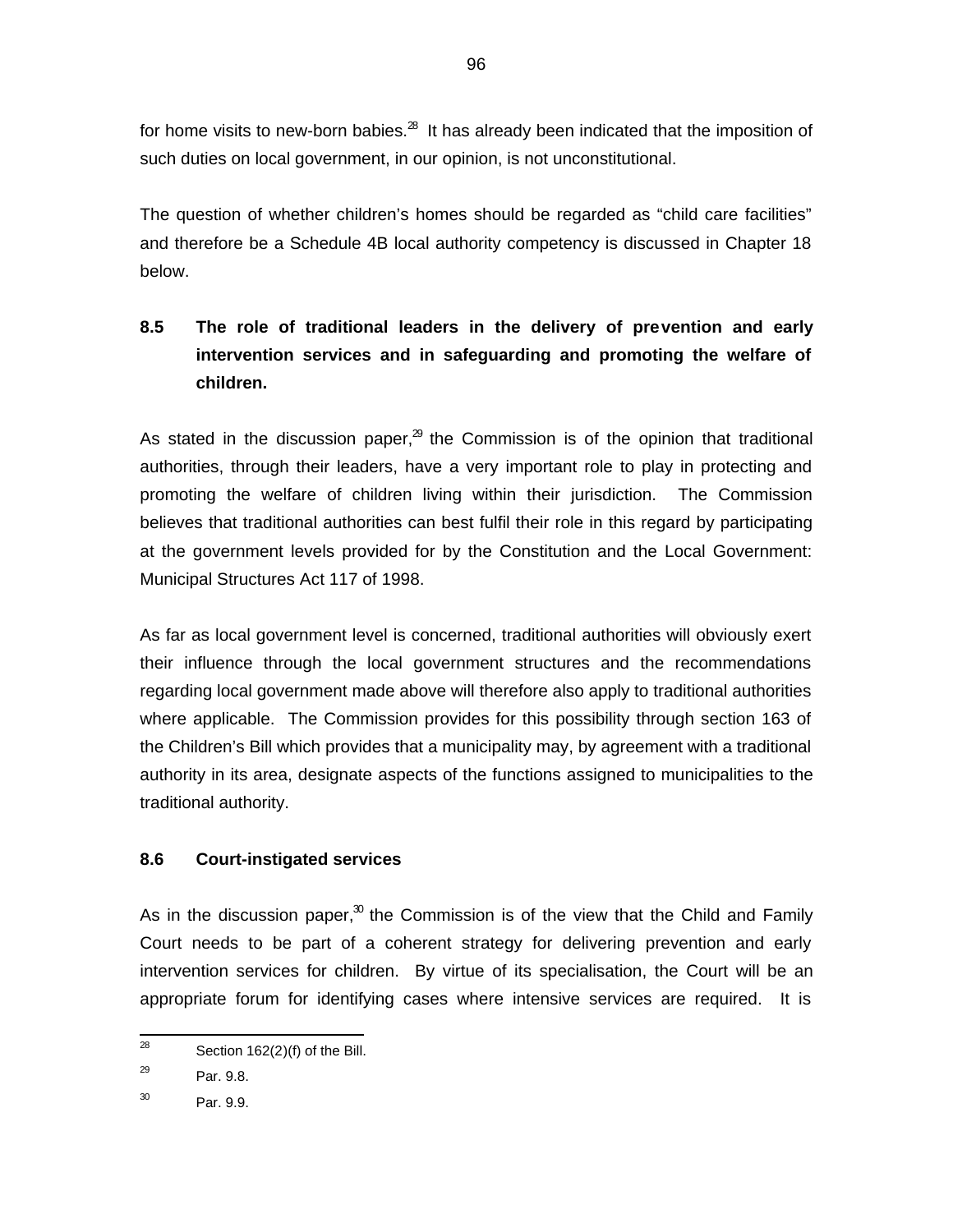therefore recommended that where the Court decides on a balance of probability that such services provide a reasonable likelihood of avoiding the need to remove a child from his or her current caregiver, it may:

- Order an emergency, short-term, state-funded financial grant to be paid to the child or her primary caregiver either in a lump sum or in monthly payments over a maximum of three months (the amount of the grant will be set in the regulations);<sup>31</sup> and / or
- Refer the child and / or named family members to an approved family preservation programme. $32$

To give effect to this recommendation, the Commission proposes the inclusion of a provision in the Children's Bill giving the child and family court the competency to order the (provincial) Department of Social Development or any organ of state to provide early intervention services<sup>33</sup> in respect of a child and the family or care-giver of the child in appropriate circumstances. $34$  Such an emergency court grant will be of limited duration (maximum six months) and it is aimed at preventing the removal of children from the family environment.

<sup>-&</sup>lt;br>31 Section 345 of the Bill.

<sup>32</sup> Section 59(1)(f)(ii).

<sup>33</sup> In these circumstances it makes little sense to speak of prevention services as court intervention has already been sought.

<sup>34</sup> Section 164.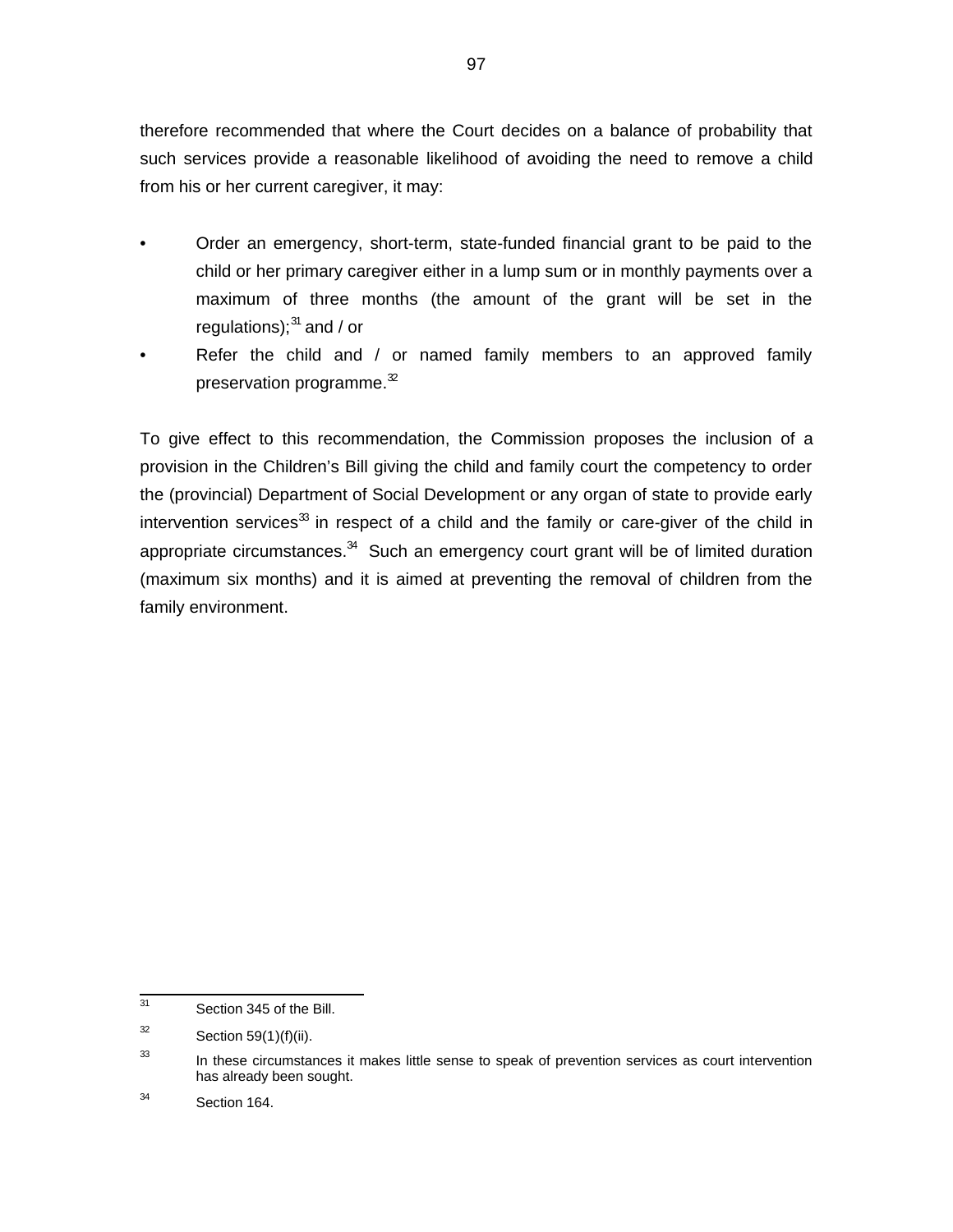# **CHAPTER 9**

## **CHILD PROTECTION**

### **9.1 Introduction**

Formal measures for the protection of children from harmful actions and from negligence, especially by those immediately responsible for their care, are arguably the central focus of the Child Care Act of 1983. While the proposed Children's Bill is much broader in its reach, protective measures remain a crucial component.

### **9.2 Circumstances in which protective intervention may be required**

As pointed out in the discussion paper, $1$  circumstances where protective measures may come into play generally fall into one or both of the following categories:

(a) Neglect, which involves a failure to meet the child's basic physical, intellectual, emotional, and social needs;

(b) Abuse, which is generally understood to occur when some form of harm is actively perpetrated against a child.

Neglect and abuse may emanate from a number of sources and it is not always easy to pinpoint the primary perpetrator as multiple combinations of perpetrators may be involved. Many children also experience combinations of physical, sexual and or emotional abuse and or neglect. These may take on patterns which are deeply embedded in the child's socio-economic circumstances and/or the surrounding culture. Widespread poverty in South Africa is perhaps the most prevailing of these circumstances.

# **9.2.1 Comments received**

From the submissions received, the need for clarity as to the terms 'abuse' and 'neglect' became very convincing. **CHILDS** submitted that the definitions of "neglect" and "abuse" are too vague and need to go beyond the gross and obvious. The respondent proposed

1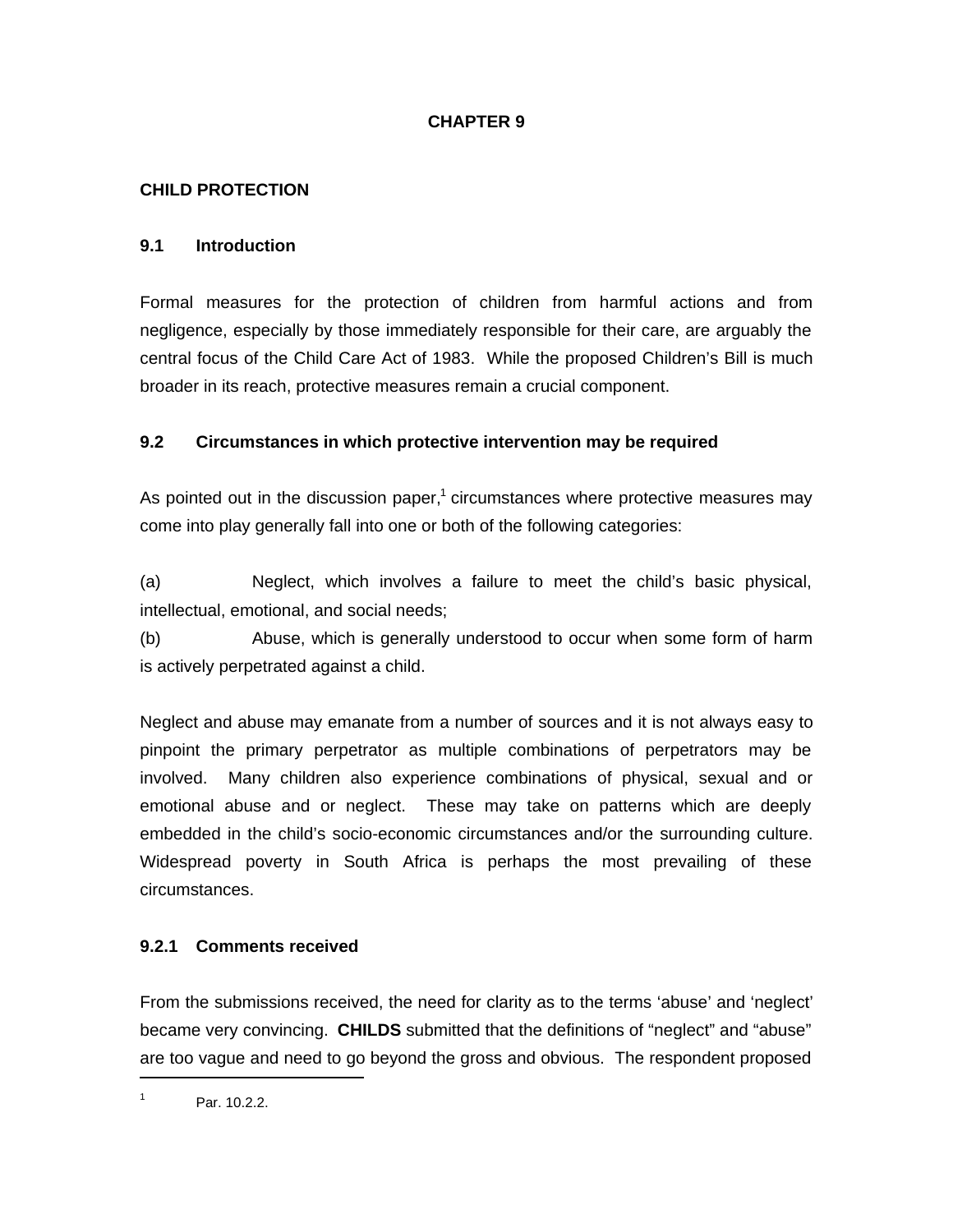that these definitions should include emotional and verbal abuse as well as the alienation from or abandonment by a parent.

**Ms R Lombard** stated that it is almost impossible to process complaints of psychological abuse in practice, despite the provisions of the Prevention of Family Violence Act (Domestic Violence Act). She also said court officials seem to be unable to deal with cases of psychological abuse, not only in terms of content, but also in terms of identifying abusive processes/patterns and how the course of events can change meaning. She suggested that the Department of Justice must appoint experienced persons to deal with cases of psychological abuse. She proposed that the new child care legislation should deal with the issue of psychological abuse under children in need of special protection and should make provision for legal action against those subjecting children to psychological abuse.

### **9.2.2 Evaluation and recommendation**

In the light of the submissions received, the Commission recommends that the terms 'neglect' and 'abuse' be defined for the purposes of the Children's Bill.<sup>2</sup> 'Abuse' is defined broadly to cover any form of harm or ill-treatment deliberately inflicted on a child. It includes assault, commercial sexual exploitation, exploitative labour practices and the exposure of a child to behaviour that may psychologically harm the child. 'Neglect' is also defined broadly as a failure in the exercise of parental responsibilities to provide in the child's basic physical, intellectual, emotional or social needs.

### **9.3 The Commission's broad approach to the protection of children**

In the discussion paper<sup>3</sup> it was pointed out that is one thing to agree that children's needs must be met and that they must be protected from abuse and neglect, and another to decide whether, when and how the state should intervene to ensure that this happens.<sup>4</sup> Legally sanctioned interventions, designed specifically to safeguard children

<sup>&</sup>lt;sup>2</sup> Section 1 of the Bill: Definitions of 'abuse' and 'neglect'.

<sup>3</sup> Par. 10.2.3.

<sup>4</sup> Dingwall >Labelling children as abused or neglected= in Stainton Rogers et al (ed) **Child Abuse and Neglect - Facing the Challenge** London: Open University 1989, 164 points out that there is an important distinction between discourses about types of behaviour towards children, moral formulations in this regard, and the question of whether or not specific types of conduct should be policed.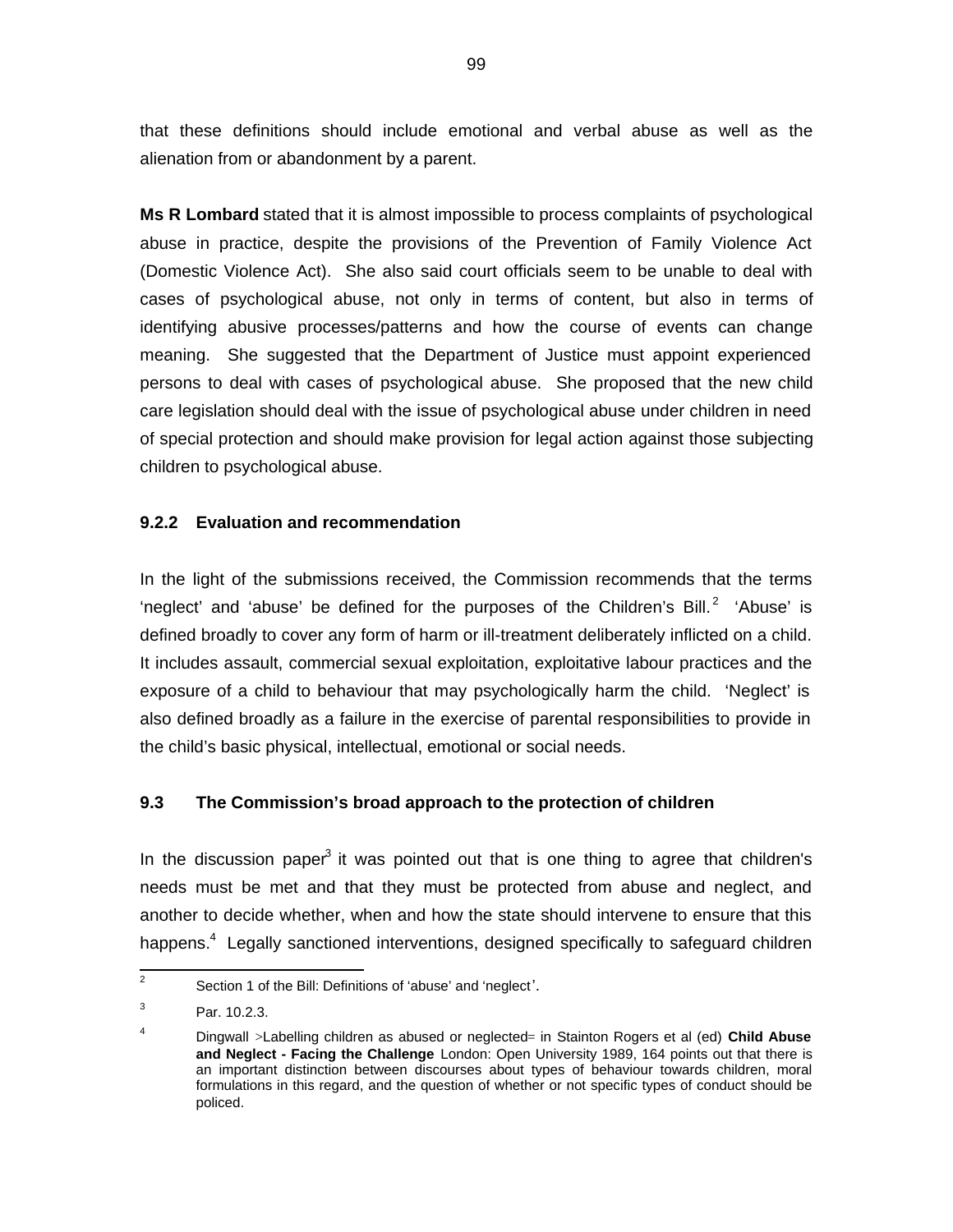who are in specified forms of danger, are only one component of any society's arrangements for protecting its children. A multiplicity of measures and processes, mandated by law or operating informally, help to meet the fundamental needs of children and ensure their normal growth and development, as part and parcel of the normal functioning of society. Others may be established specifically to prevent certain types of harmful situation from developing, or for purposes of intervening when problems are apparent but can be managed without the use of state authority.

The nature and emphasis of state intervention will depend in part on how a given society assigns the responsibility for the wellbeing of its children, and where it believes the risks to children are primarily located. Societies differ in the extent to which they lay the burden of responsibility with the biological parents on the one hand, or view the nurturing of children as a responsibility shared by the extended family, the community and the state on the other. Even where specific, identifiable individuals such as parents or caregivers pose an immediate danger to a child, abuse and neglect tend to be generated or at least aggravated by broader societal issues. High stress levels and a lack of support for parents and caregivers are factors widely believed to promote abuse of children. Poverty and a lack of basic resources are prime generators of stress and disorganisation, as well as limiting the ability of parents and other caregivers to meet the needs of children. It is thus no accident that incidences of child abuse and neglect are markedly higher among poor families.<sup>5</sup>

A number of writers and practitioners caution against an approach to child abuse which is over-preoccupied with ideas of personal or family pathology. Child abuse can be seen inter alia as a manifestation of underlying social problems, with families who are caught up in these becoming >agents of structural violence=. The view that child abuse is basically a matter of >sick= behaviour within families enables society both to avoid engaging with the broader social causes, and to relegate the task of protecting children from the resulting harm to designated professionals, regardless of whether they have the necessary resources.<sup>7</sup>

 5 Corby >Alternative Theory Bases in Child Abuse and Neglect= in Stainton Rogers et al (ed) **Child Abuse and Neglect - Facing the Challenge** London: Open University 1989, 30-39; Faller, K **Child Sexual Abuse - an Interdisciplinary Manual for Diagnosis, Case Management and Treatment** London: Macmillan 1989, 23; National Coalition for Child Protection Reform, 2000: **Issue Paper 6** - "Child Abuse and Poverty", [http://www.ncccpr/org/newissues.html.](http://www.ncccpr/org/newissues.html)

<sup>6</sup> Parton N **The Politics of Child Abuse** London: MacMillan 1985, 167.

<sup>7</sup> Loney, M >Child Abuse in a Social Context= in Stainton Rogers et al (ed) **Child Abuse and Neglect -Facing the Challenge** London: Open University 1989, 88-96.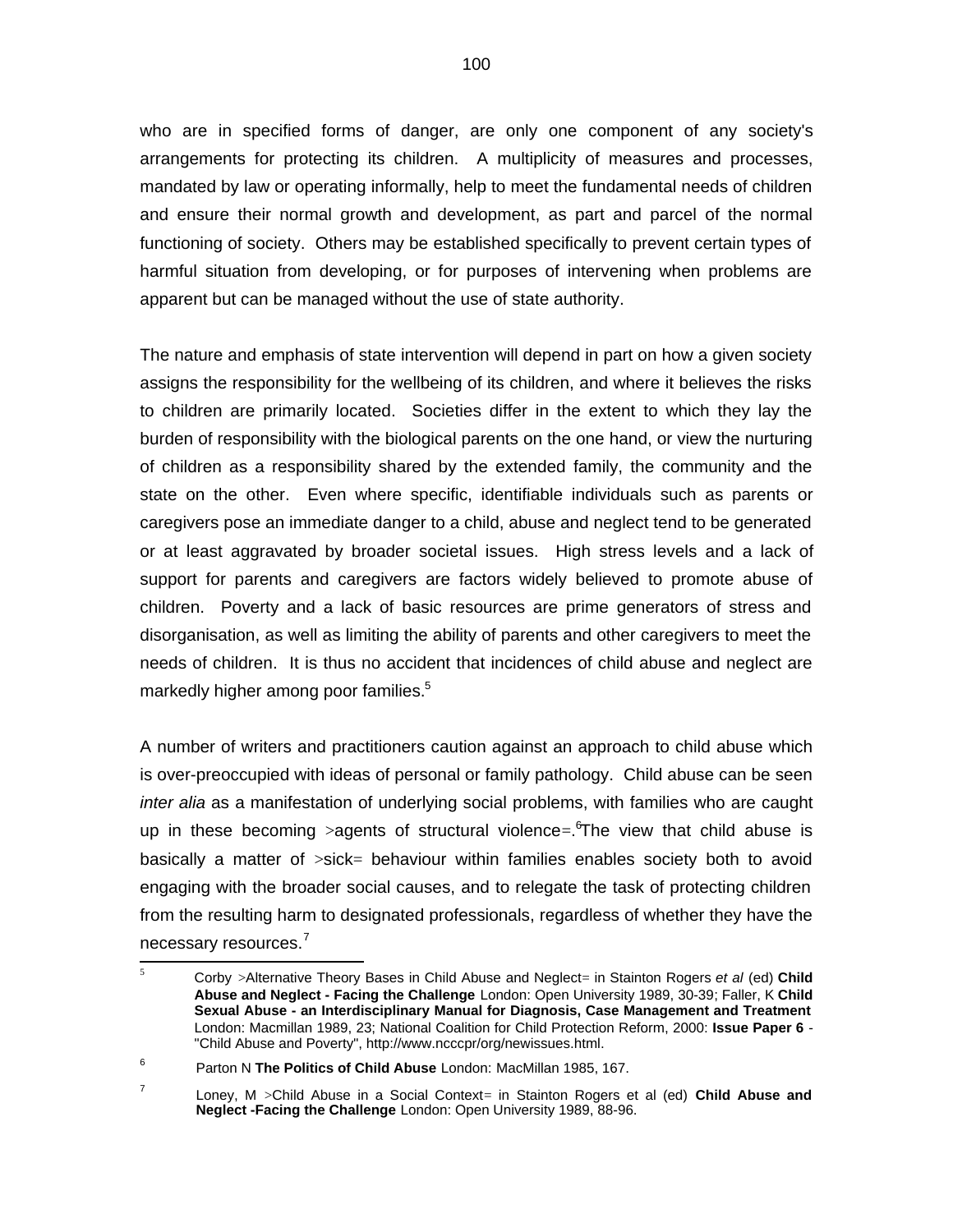If society as a whole has responsibilities for the protection and nurturing of children, and the causes of neglect and abuse are not located only in individuals or families, it follows that the types of statutory intervention for which provision is made should not be focussed only at the level of the individual child and family, and should not be predominantly of a controlling or punitive nature.

The body of legislation which serves to protect children should include at least the following components:

(a) Provision for mechanisms which are geared towards the broad population and which support parenting, family life and child wellbeing generally, thereby lowering the risk of abuse and neglect and reducing their effects;

(b) Provision for mechanisms through which help is offered on a voluntary basis to individual children and families who are experiencing stress or believed to be at risk;

(c) Provision for mandatory measures which are exercised with or without the consent of those concerned, in which state authority is exercised to protect and provide care for the individual child who is deemed to be in danger in his or her own home or immediate environment;

(d) Criminal justice measures aimed at dealing with perpetrators of offences against children.

It can be argued that a sound balance between these components, in legislation as well as in policy frameworks and in resourcing, is essential for a society which wishes to protect its children effectively. It would appear, from the overwhelming weight of information supplied to the Commission, that in South Africa all these components are inadequate and in urgent need of strengthening. In efforts to reinforce them, the optimum possible balance should be sought.

The focus of the present chapter is on formal child protective services (CPS) which carry state authority, i.e. interventions contemplated in (c) and, insofar as they impact directly on the child, also (d) above. However it is necessary when designing CPS measures to ensure that they are linked to, and in proper balance with, other approaches. It becomes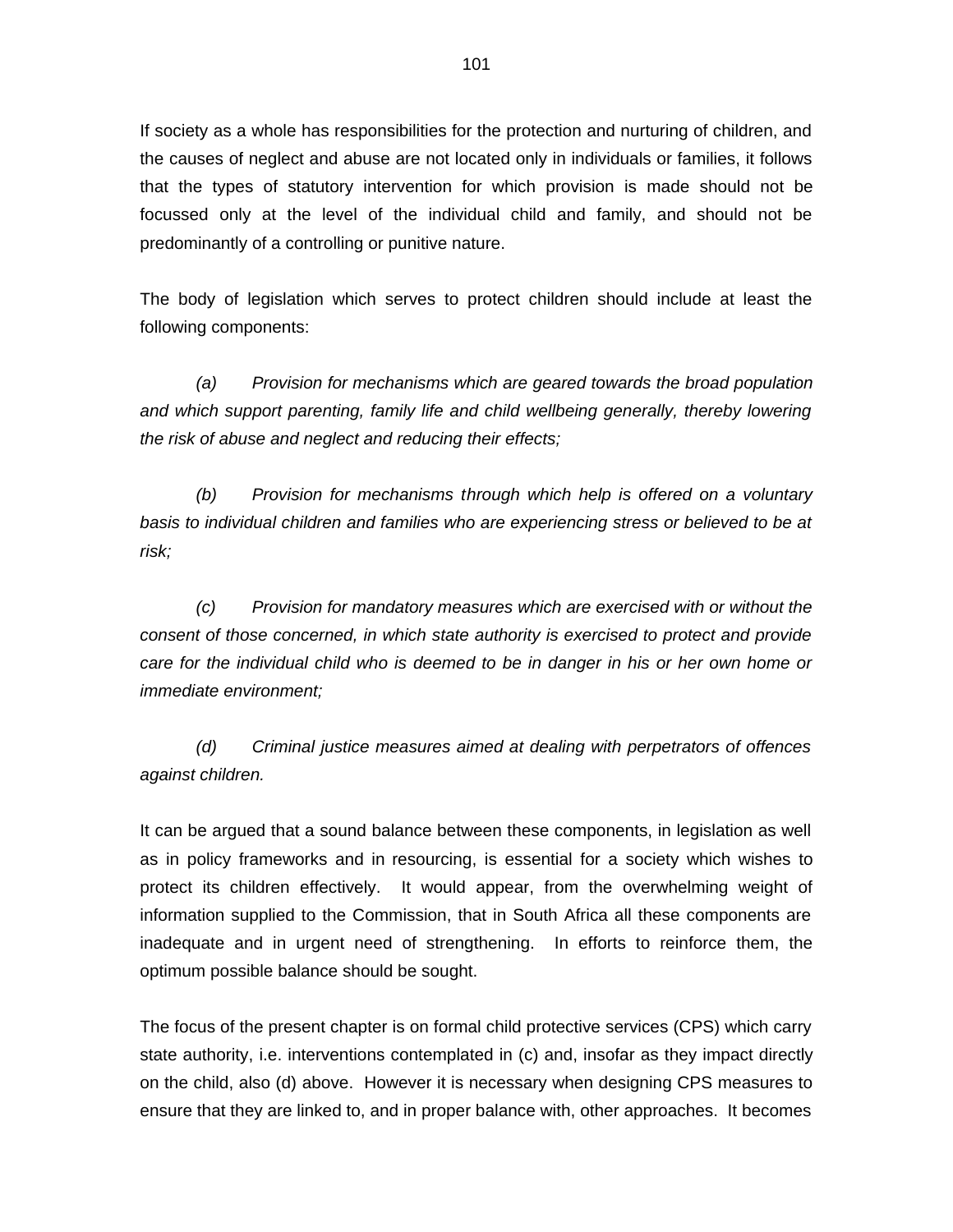extraordinarily difficult, apart from being prohibitively expensive, to deal effectively with abuse and neglect through case-by-case protective intervention by state agents when essential social mechanisms required to ensure the wellbeing of children are weak or absent.

### **9.4 Existing situation in South Africa**

Much of South Africa=s child protection system is based on models developed in the First World, particularly Britain and North America. Formal child protection responsibilities are shared between a number of government sectors (e.g. welfare, police, justice, health) and various civil society organisations, particularly child and family welfare organisations. Child abuse is designated both as a crime and as a situation necessitating protection, care and treatment.

Removal of a child who has been abused or is at risk of abuse is provided for in section 11 of the Child Care Act 74 of 1983. In a situation of urgency a child may be removed by a police officer, social worker or >authorised officer= who must complete the required Form  $4<sup>8</sup>$  and bring the removal to the attention of the court within 48 hours. A children's court inquiry is then held in terms of sections 13 and 14, and a finding is made as to whether the child is  $\sin$  need of care=. The grounds for such a finding are found in section  $14(4).<sup>9</sup>$ 

Options open to the court for dealing with a child found to be  $\sin$  need of care= are supplied in section 15(1). These include supervision within the home, or placement of the child in foster care, a children=s home or a school of industries. No distinction is spelled out as to the type of situation which would merit each option - any can be used at the discretion of the court.

The Child Care Act also provides for ongoing monitoring of the care arrangements of, and ongoing planning for, children who have been placed in substitute care by the court.<sup>10</sup> In addition the Act sets out conditions for and processes involved in adoptive placements for children who are unable to reside within their own families.<sup>11</sup> The Act

 8 Regulation 9(2)(a).

<sup>9</sup> For the wording see Par. 6.4.3 of the discussion paper.

<sup>10</sup> Sections 15(2)-(5), section 16 and Chapter 6.

<sup>11</sup> Sections 7 – 27.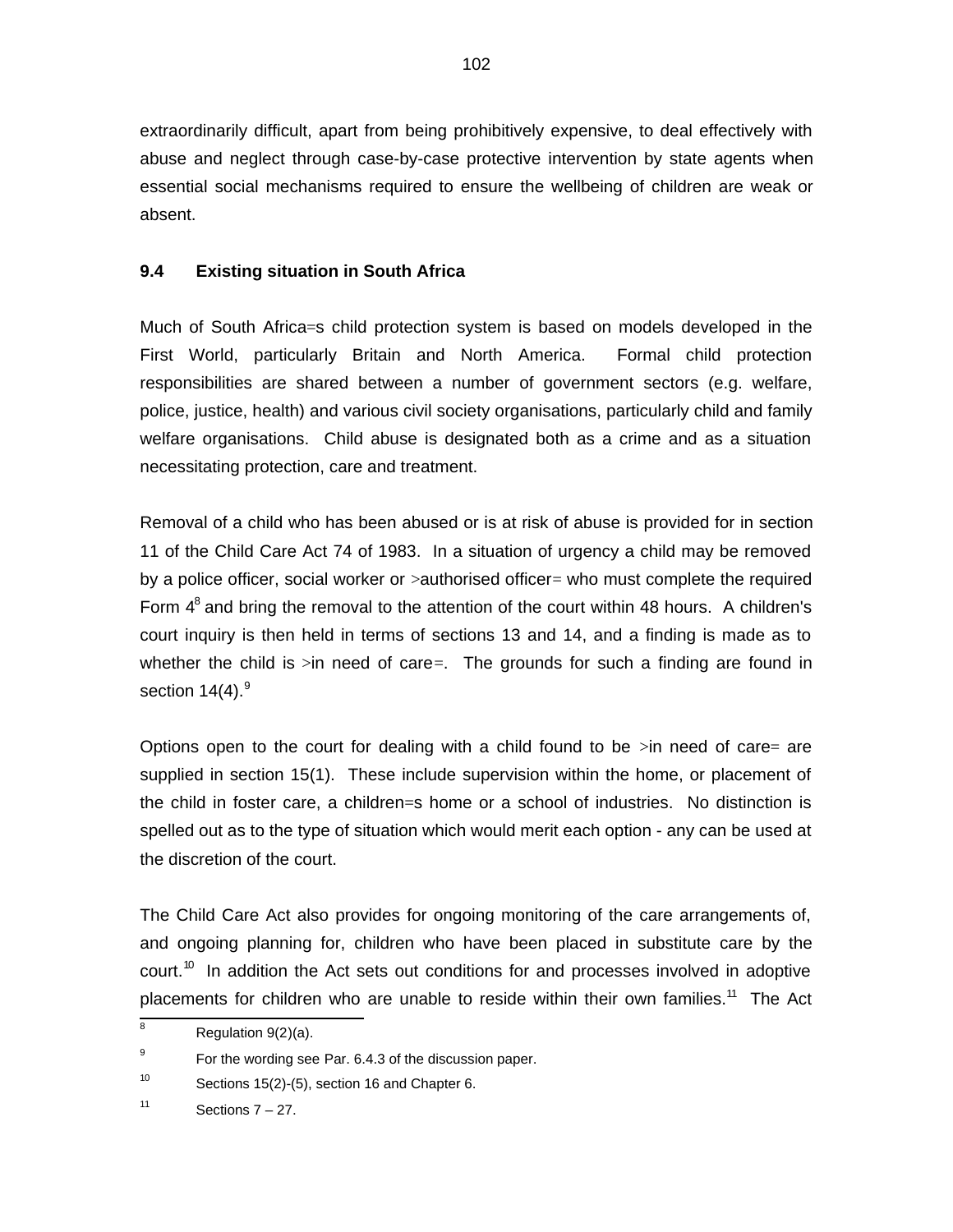further provides for the setting up of places of safety, children's homes, and secure care facilities for children awaiting trial or sentence.<sup>12</sup> Provision is also made for the registration and inspection of shelters, children's homes and other residential facilities for children.<sup>13</sup>

Parental rights may be terminated and children may be adopted where this is considered to be in their best interests.<sup>14</sup> Recent amendments to the Regulations have strengthened an already implicit emphasis in the Act on achieving stability for each child in substitute care through permanent placement, preferably within the child=s own family or community, as soon as possible. This principle is strongly supported by the current policy framework as set out by the Inter-ministerial Committee on Youth at Risk (IMC).<sup>15</sup>

The Domestic Violence Act 116 of 1998 makes it possible for a court to exclude a known or alleged perpetrator of domestic violence from a child's home or restrict other forms of access by him or her. The court may issue an >interim protection order= followed by a >protection order= against such a person, if satisfied that the child (or anyone else in the household) is at risk of domestic violence from him or her. The Act also provides for the setting of conditions to which contact with the child by an alleged perpetrator must be subject.<sup>16</sup> Domestic violence is very broadly defined in section 1 of this Act, and includes e.g. physical, sexual, emotional and verbal abuse as well as intimidation and >controlling or abusive behaviour=. A child may approach the court directly for a protection order without adult assistance, or a concerned adult may make such an approach on behalf of the child.<sup>17</sup>

In addition to the direct protective actions which are provided for by these Acts, other forms of statutory provision are in place which are designed to prevent children from becoming vulnerable to neglect and abuse, and/or to facilitate informal intervention in

 $\frac{1}{12}$ Sections 28 – 29.

<sup>13</sup> Sections  $30 - 31$ .

<sup>14</sup> Section 19.

<sup>15</sup> See **IMC Minimum Standards B South African Child and Youth Care System** 1998, 5; also Department of Welfare **Project Go - Programme of Action** December, 1998. A central principle in making alternative care arrangements for children in terms of the Child Care Act, and of achieving permanency for them thereafter, is that of selecting the 'least restrictive and most empowering' option which is commensurate with each child's needs.

<sup>16</sup> Sections 7(1) and (6).

<sup>17</sup> Sections 4(3) and (4).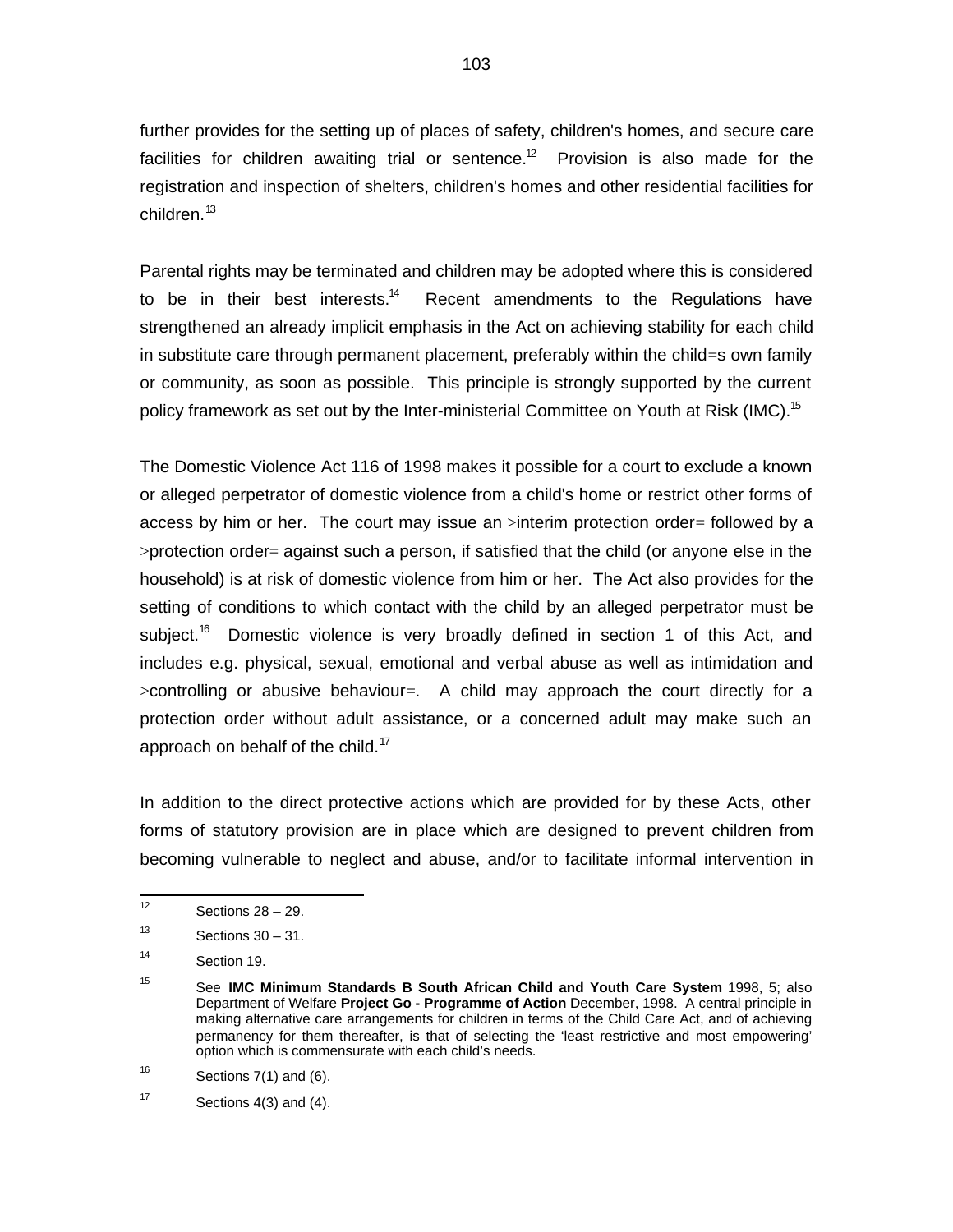situations where children are seen to be vulnerable. Some measures are specifically intended to protect certain children from the worst extremes of poverty. The Maintenance Act 99 of 1998 provides machinery intended to ensure the financial support of children by those who have responsibility for them. The Social Assistance Act 59 of 1992 provides for limited state assistance to certain categories of children in impoverished families, in the form of the Care Dependency Grant for children with severe disabilities, and the Child Support Grant for children under seven years. The state Old Age Pension and the Disability Grant, while not primarily directed to children, are in fact used to assist with the support of large numbers of the country's poorest children.<sup>18</sup> Section 5 of the Social Assistance Act 59 of 1992 provides for the payment of grants to NGO=s by provincial welfare departments. These organisations between them carry out a range of supportive and preventive services.<sup>19</sup> The Act may undergo change in the future arising from the work of the Committee of Inquiry which was appointed by the Minister in March 2000 to conduct a comprehensive investigation with a view to presenting options for >an integrated and comprehensive social security system=. $^{20}$ 

Some additional provisions which are intended or have the potential to prevent the abuse and neglect of children are as follows:

- The Mediation in Certain Divorce Matters Act 24 of 1987 enables a court to call on the Family Advocate's Office to assist in the reaching of decisions, where possible through mediation, regarding custody and access in contested divorces and also in disputes arising after divorce. $21$
- Section 10 of the Child Care Act 73 of 1984 provides that children under seven years who are living by informal arrangement in the care of persons who are not members of their immediate or extended families must be brought to the

<sup>|&</sup>lt;br>18 **Report of the Lund Committee on Child and Family Support**, Department of Welfare, 1996, 6-7.

<sup>19</sup> Formal protective services by NGO's are also subsidized in terms of this provision.

<sup>20</sup> See statement by Dr Zola Skweyiya, Minister for Social Development, on the appointment of a ministerial Committee of Inquiry into Social Security. The Minister for Social Development has mooted the idea of a Basic Income Grant for impoverished persons. Such a measure would hold vast potential for the strengthening of families, and the amelioration of conditions which place children at risk of neglect and abuse. It would also facilitate reunification in cases where children at present cannot be returned home from statutory care due to their families being destitute.

<sup>21</sup> The Family Advocate=s functions have since been expanded to include assistance to the High Court in disputes in matters where an unmarried father applies for custody, access or guardianship in terms of the Rights of Natural Fathers of Children Born Out of Wedlock Act 86 of 1997.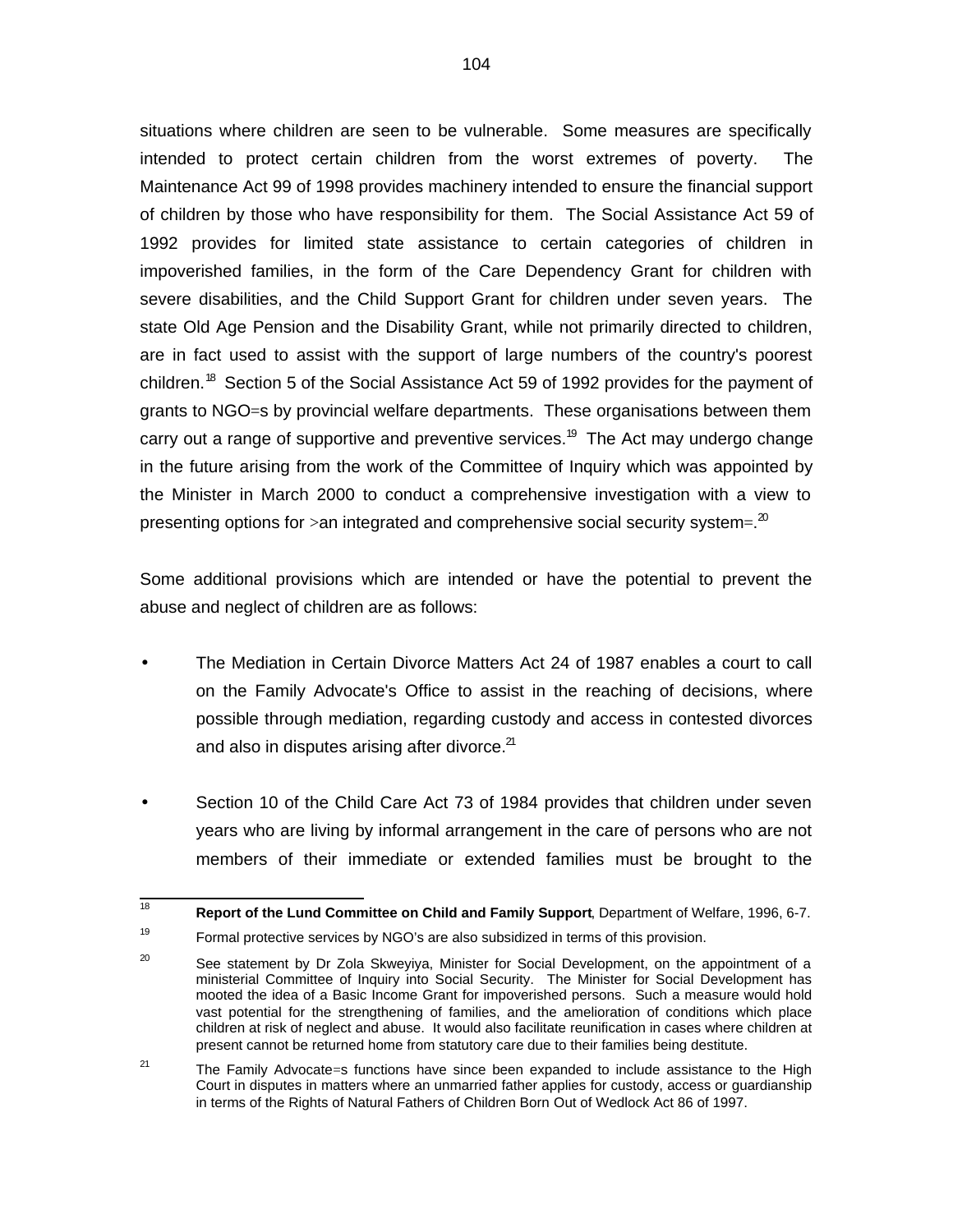attention of the commissioner of child welfare, and that his or her permission is required for such arrangements to continue. The intention here is, in part, to prevent trafficking of young children and undesirable adoptive placements.

- Section 30 of the same Act requires that  $>$ places of care B i.e. formal and informal preschool, afternoon and holiday care facilities catering for more than six children - be registered with the Department of Social Development, and makes them subject to inspection and other controls. Shelters for children in especially difficult circumstances, which usually provide voluntary rather than court-ordered care for children on the streets, are also covered by section 30.
- The Northern Province Initiation Schools Act 6 of 1996 requires those holding circumcision schools, for either male or female initiates, to obtain permits and adhere to whatever conditions may be specified. The Act also empowers the Premier to issue regulations governing the operations of such schools, and every SA Police Service member is authorised to rescue a person who has been abducted or forcefully taken to a school. $2^2$
- The Promotion of Equality and Prevention of Unfair Discrimination Act 4 of 2000 prohibits unfair discrimination on the ground of gender. Section 8 designates inter alia the following as forms of such discrimination:  $>(a)$  gender-based violence; (b) female genital mutilation; Y. (d) any practice, including traditional, customary or religious practice, which impairs the dignity of women and undermines equality between women and men, including the dignity and wellbeing of the girl child; . . . (f) discrimination on the grounds of pregnancy=. The Act creates an  $>$ equality court= to which complaints of infringements must be directed, and details a large number of options open to this court if discrimination is deemed to have taken place. These include e.g. restraining orders; orders of compliance; orders of payment for loss, damages or suffering; and referral of matters to the Director of Public Prosecutions. $^{23}$  In terms of section 28 the State is obliged, *inter alia*, to audit laws, enact appropriate laws and develop action

<sup>22&</sup>lt;br>22 See also the Application of Health Standards in Traditional Circumcision Act, 2001 (Eastern Cape) which provides that there must be proof in the form of a birth certificate that the prospective initiate is at least 18 years old (Annexure A of the Schedule) and requires parental consent of a prospective initiate who is under 21 years of age or who has not acquired adulthood (section 7(1)).

<sup>23</sup> Sections 16 and 21.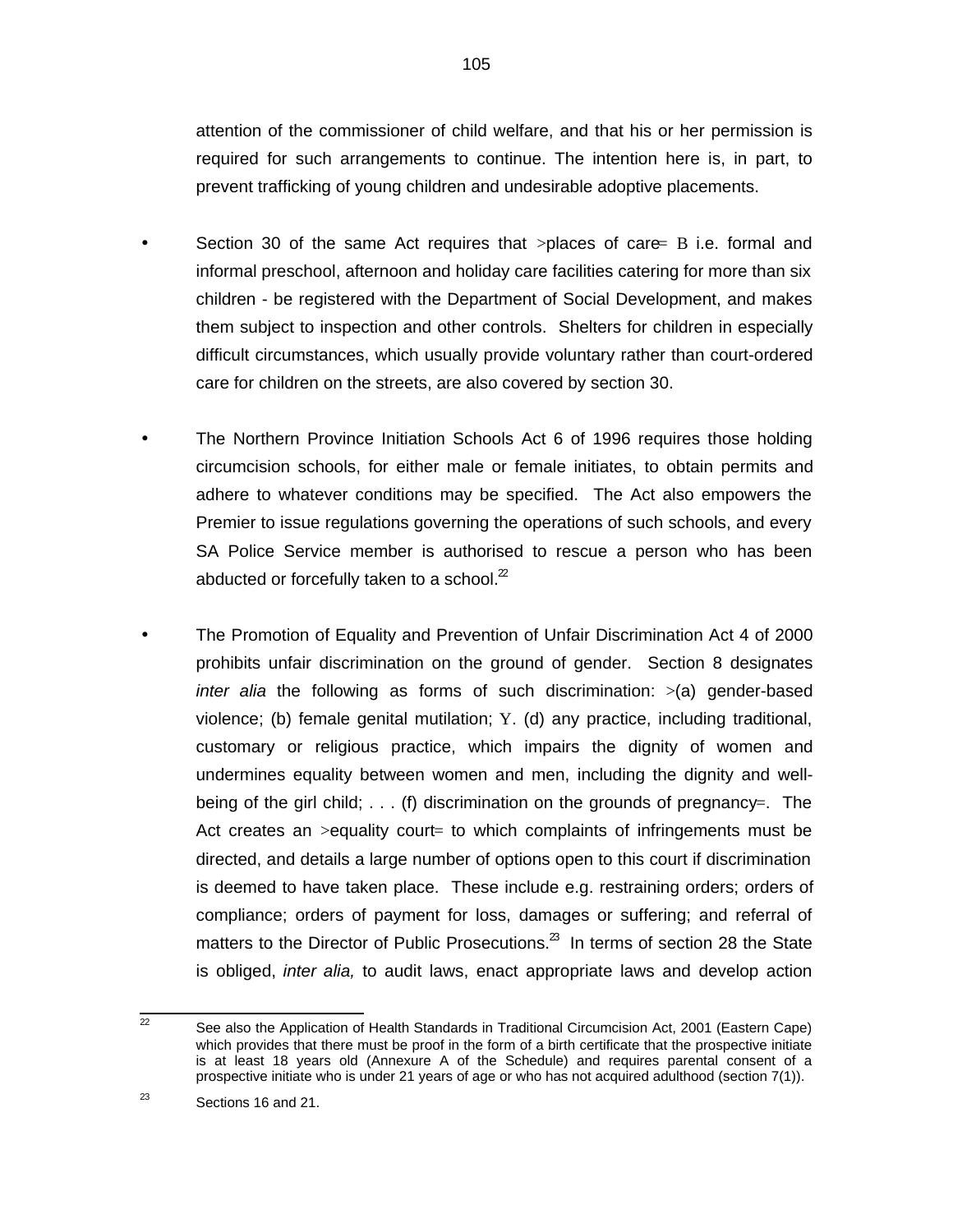plans with the aim of eliminating discrimination on the grounds of race, gender and disability.

There is extensive provision for the prosecution of perpetrators of child abuse via the criminal justice system. Many forms of child abuse amount to common law crimes, e.g. murder, assault, indecent assault, rape and incest. A range of statutes also prohibit specific abusive practices. In terms of section 50 of the Child Care Act, ill-treatment, or the permitting of ill-treatment, and abandonment of a child by a parent or guardian are criminal offences. Section 50A criminalises anyone involved in the commercial sexual exploitation of a child, including persons who own, occupy or manage property on which this takes place.

Certain other forms of sexual behaviour with children are crimes in terms of the Sexual Offences Act 23 of 1957. This Act also defines the legal age of consent to sex, i.e. 16 for heterosexual and 19 for homosexual acts. $^{24}$  The Film and Publications Act 65 of 1996 prohibits the production, possession and distribution of pornographic material involving children, and the exposure of children to pornographic material. Section 45 of the Liquor Act 27 of 1989 prevents the sale of alcohol to persons under eighteen years and obliges holders of licences to exclude children from certain areas where liquor is being sold. Section 4 of the Tobacco Products Control Act 83 of 1993, as recently amended, prevents the sale or supply of any tobacco product to a person aged less than 16 years.<sup>25</sup> Section 43(1) of the Basic Conditions of Employment Act prohibits the employment of children under the age of 15, subject to the possibility of regulated work in terms of a sectoral determination, which may be negotiated for purposes of allowing children to be employed in advertising, sports, artistic or cultural activities. $26$  Section 53(2) prohibits the employment of children of any age in work which places their normal development at risk.

The Criminal Procedure Act 51 of 1977 sets out criminal justice processes to be

<sup>-&</sup>lt;br>24 This discriminatory situation is being addressed by the SA Law Commission Project Committee on Sexual Offences

<sup>25</sup> As of 1 October 2000 persons selling tobacco products to children under sixteen years will be liable to a fine of R10 000.

<sup>26</sup> Sectoral determinations for any other type of employment are excluded by section 55(6) of the Basic Conditions of Employment Act. However, this limitation will fall away if the controversial Basic Conditions of Employment Amendment Bill is passed in the form as gazetted on 27 July 2000.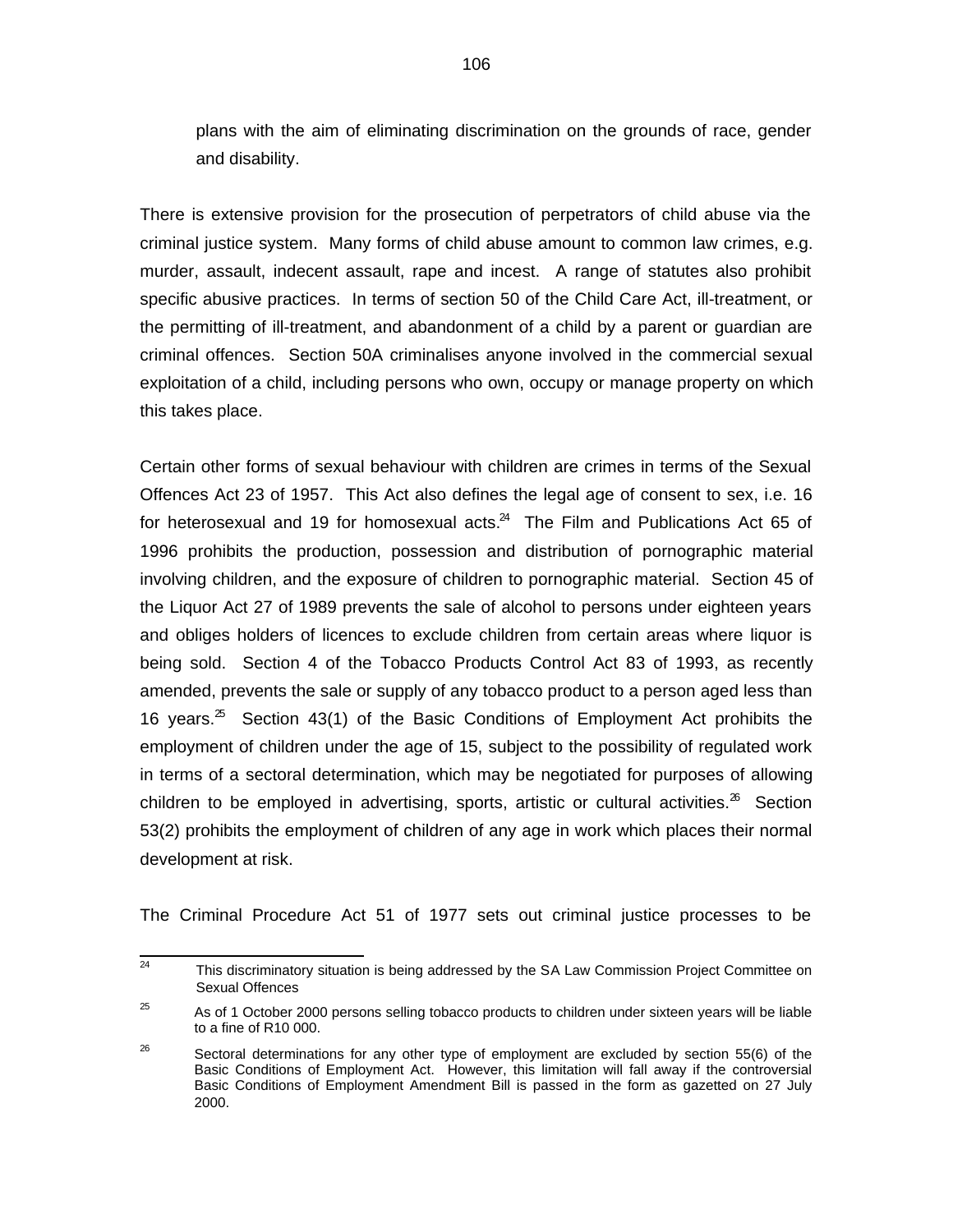conducted in cases of alleged abuse of children. The amended section 153 of the Act provides for various protective mechanisms to reduce trauma for child witnesses in criminal court proceedings. Children's court proceedings aimed at the protection of the child may be initiated independently of, or in tandem with, criminal justice processes.

Both the criminal law and the Child Care Act (in the case of offences by family members) allow for activities designed to promote the rehabilitation of offenders and abused children, although these are not clearly spelled out in either case, and there is a dearth of legal mechanisms to monitor treatment which is carried out in terms of a court order. Recent policy initiatives, including the Victim Empowerment Programme (VEP) within the National Crime Prevention Strategy (NCPS), and the National Strategy on Child Abuse and Neglect (NSCAN), have helped to promote inter-sectoral cooperation in bringing together criminal justice, medico-legal, educational, social service and corrective approaches in dealing with crimes against children.

### **9.5 Setting broad principles for child protection measures**

As pointed out in the discussion paper, $^{27}$  internationally most interventions provided for in protective legislation seem to fall into one or other of the following categories:

- Reinforcement of the protective potential within the family or neighbourhood
- Statutory protection of the child within the home
- Removal of the offender
- Placement of the child in substitute care, either through a court order or by voluntary agreement
- Combinations of criminal justice and protective measures.

Legislation should include adequate provision for the range of options likely to be needed and the options chosen would depend *inter alia* on the severity and context of the problem and the resources available. In this context, the Commission pointed out, for example, that if family support services can be intensively applied it may be possible to avoid more drastic interventions, even where a serious problem exists. $^{28}$  However, such services will offer no protection to the child if they are superficial or inconsistent.

 27 Par. 10.2.4.

<sup>28</sup> Par. 10.2.5.2.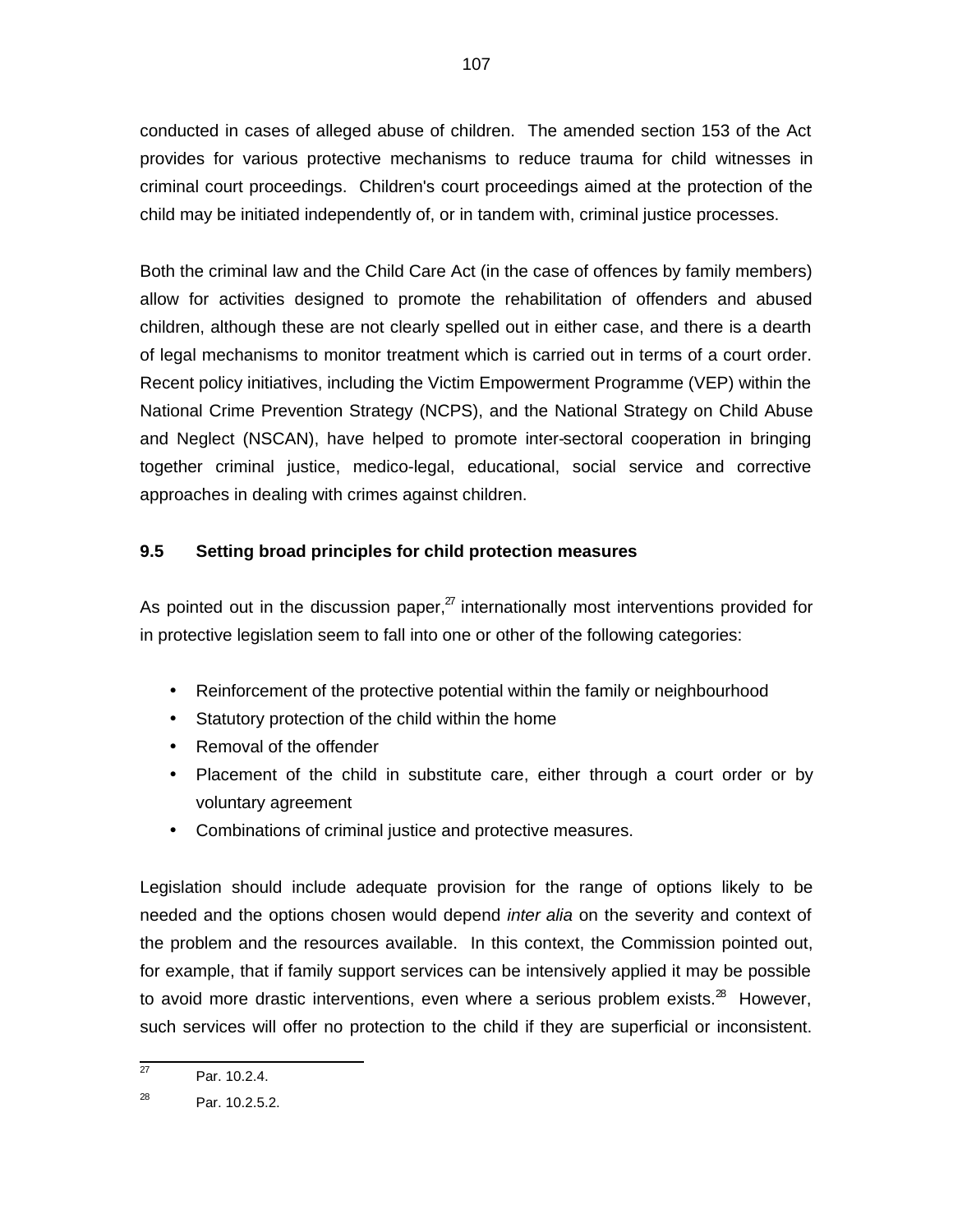Indeed, such interventions may be harmful in their own right and cause secondary abuse.

Given the scarcity of formal child protection resources in South Africa, it appears unwise to legislate for a system which depends excessively on authoritarian interventions by the state or its delegates into the lives of children and families. Considerable problems are associated with such approaches even in First World countries with well-developed child protection service infrastructure. In South Africa such a system would probably not be affordable and, given that resources for its implementation would be thinly spread, could generate high levels of secondary abuse. At the same time, the Commission recognises that well designed and implemented protective services have important preventive potential in breaking the cycle of abuse and neglect. They also minimise secondary abuse. South Africa has a very high rate of severe child abuse and neglect, and this has extremely damaging implications for the present and future well-being of the nation. In such a context, a strong and effective child protection services system is essential for the realisation of the constitutional right of every child to protection. The Children's Bill should be designed accordingly, without detracting from other essential forms of provision for children.

After highlighting the deficiencies in the present child protection system in the discussion paper, $^{29}$  the Commission proposed a system which included the following features:

- Properly resourced, coordinated and managed child protection services measures, focussed primarily on children who are at serious risk of immediate harm.
- Careful balancing of these measures with measures designed to support family life, promote child wellbeing and prevent neglect and abuse in the broader population of children, as provided for in Chapter 8 above.
- An expanded range of protective options, designed to improve and expand on those currently available and make them more flexible. Innovations include provision for:
	- time-limited, voluntary foster care placement agreements between parents / caregivers and structures providing foster care services;

<sup>—&</sup>lt;br>29 Par. 10.2.11.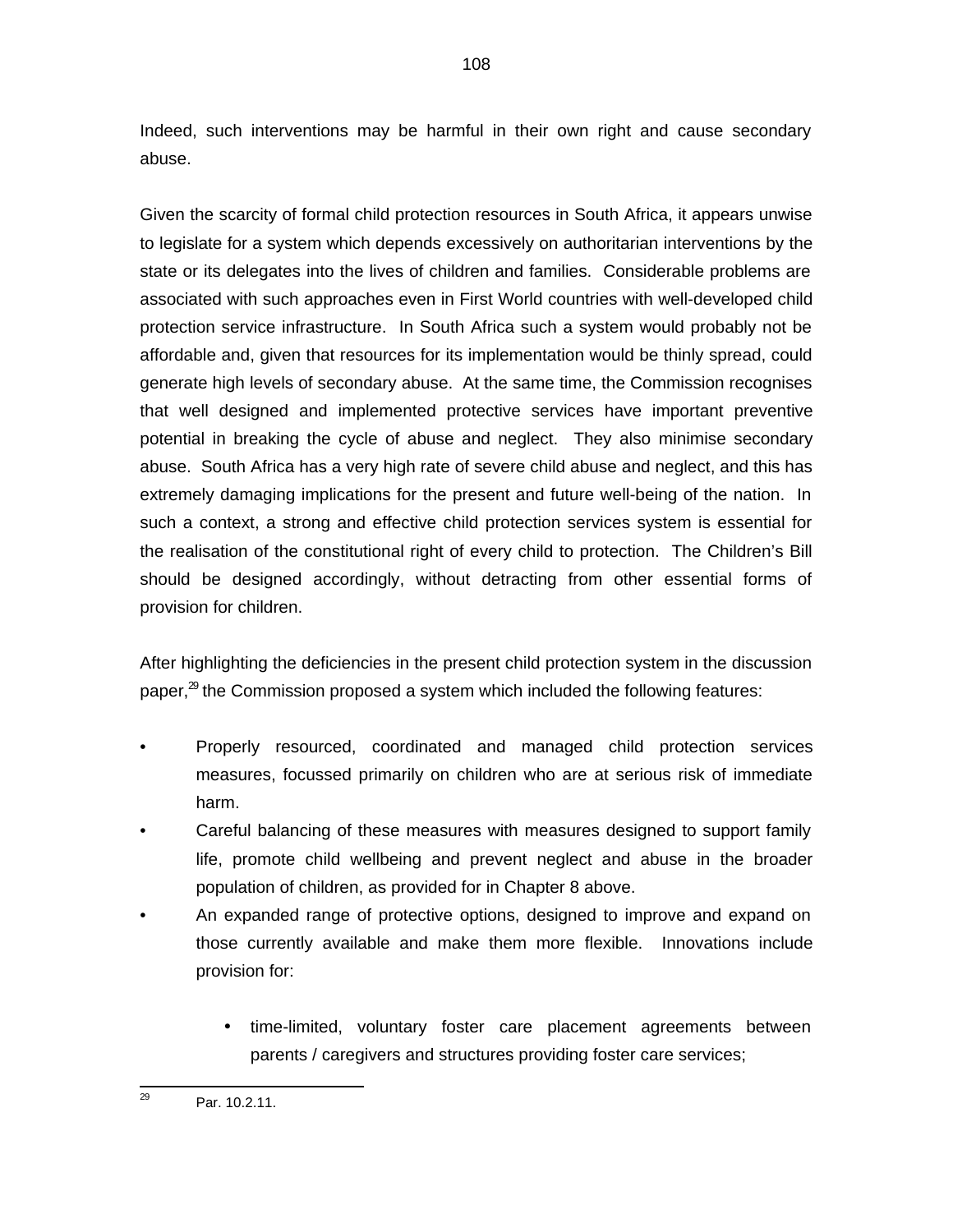- hospitals to be authorised to retain children with injuries likely to have been caused by abuse for investigation, for a limited period of time, where early release could place them at risk;
- orders by the children's court to remove an alleged or confirmed perpetrator from the child's home, or to restrict or prohibit that person's access to the child;
- the court to have the option of ordering that family group conferences be arranged and of endorsing and monitoring decisions made in such conferences, subject to appropriate programmes being in place, and to specified conditions being observed to ensure that family solutions include proper protection of the child;
- orders by the children's court for children with special needs who are found to be 'in need of care' to be placed in facilities registered by the Departments of Health and Education, where such facilities are the best available resources for the meeting of their needs;
- measures specifically designed to address the protection needs of children 'in especially difficult circumstances' or 'in need of protection'. These would include, e.g. requirements for making protective processes accessible to children with disabilities;
- Codes of Good Practice, for inclusion in the Regulations, in which the child protection services responsibilities of personnel in the Departments of Safety and Security, Justice, Correctional Services, Education, Health and Social Development, and relevant NGOs are spelled out separately and jointly. These should be rights-based and linked to the Developmental Quality Assurance (DQA) process being pioneered by the Department of Social Development.
- An inter-sectoral coordinating mechanism, housed in the (national) Department of Social Development, for the overall planning, development and implementation of child protective services, and for ongoing needs-assessment in this area.
- Clarification as regards the structures and categories of social service personnel authorised to perform child protection functions in terms of the Act. This would be achieved in part through the revision of the present definitions of a 'prescribed welfare organisation' and an 'authorised officer'. The aims would be (i) to ensure improved coordination, planning and quality control in these services; and (ii) to preserve the impartiality of processes whereby protective investigations are carried out and recommendations are made to the court or other authorities. It is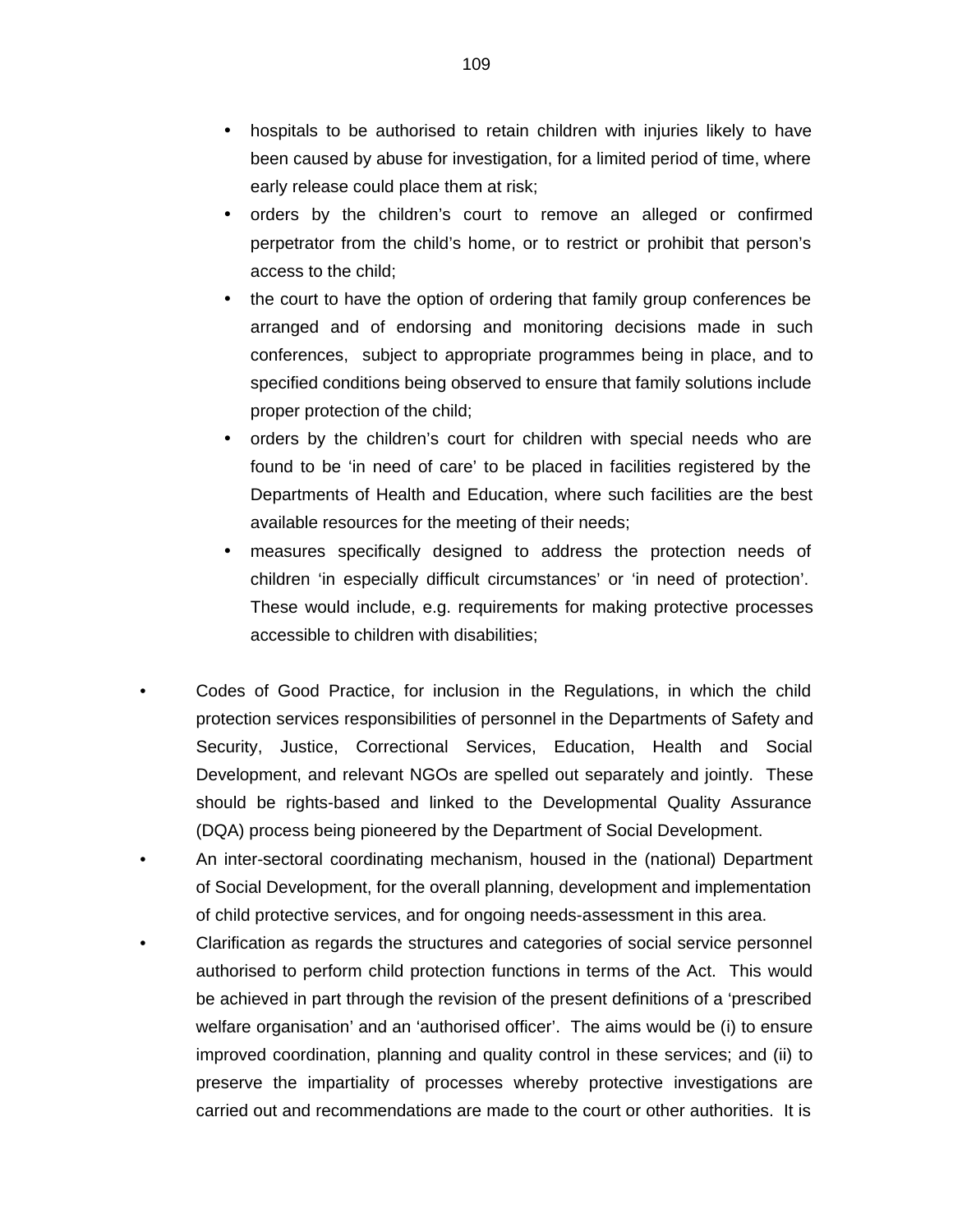envisaged that NGOs would be contracted on a planned basis by the Department of Social Services to assist with these functions, and that contracted NGOs would be required to meet criteria as set out in Regulations.

- An educative approach towards corporal punishment, implemented by the above-mentioned coordinating mechanism, and involving the social development, health and education sectors, using awareness campaigns and parenting skills training programmes. Formal protective interventions and the criminal justice system would continue to be used in cases where injuries to, or physical assaults on, children are concerned.
- Removal of the common law defence of 'reasonable chastisement' in any case involving a charge of assault against a child.
- Provision for protection against other harmful or potentially harmful cultural practices within both the child protection and criminal justice systems, by (a) prohibiting harmful or potentially harmful cultural practices; (b) regulating (male) circumcision schools; (c) prohibiting female genital mutilation; (d) expanding the grounds for refugee status to include the threat of female genital mutilation; and (e) and educative and criminal law approach to virginity testing. As far as the health aspects of virginity testing and male circumcision are concerned, the Commission recommends that the (provincial) Health Departments prepare the necessary legislative enactments.
- A requirement for each province to make an annual estimate of the number of children who will require state-funded child protective and associated services, from the social development, justice, education, health, policing, and correctional services sectors, and to budget for these accordingly.

#### **9.5.1 Comments received**

**Ms R Lombard** expressed her concern over the removal of children by untrained officials who fail to make a proper assessment before removing a child. She submitted that an uninformed decision to remove a child often results in trauma for the child and his or her family. She recommended that the new child care legislation should include provisions in terms of which action can be taken against Departmental officials and other professionals who abuse their powers and behave in an unethical way resulting in harm to children and their families.

The **Department of Health, Pretoria**, submitted that traditional circumcision schools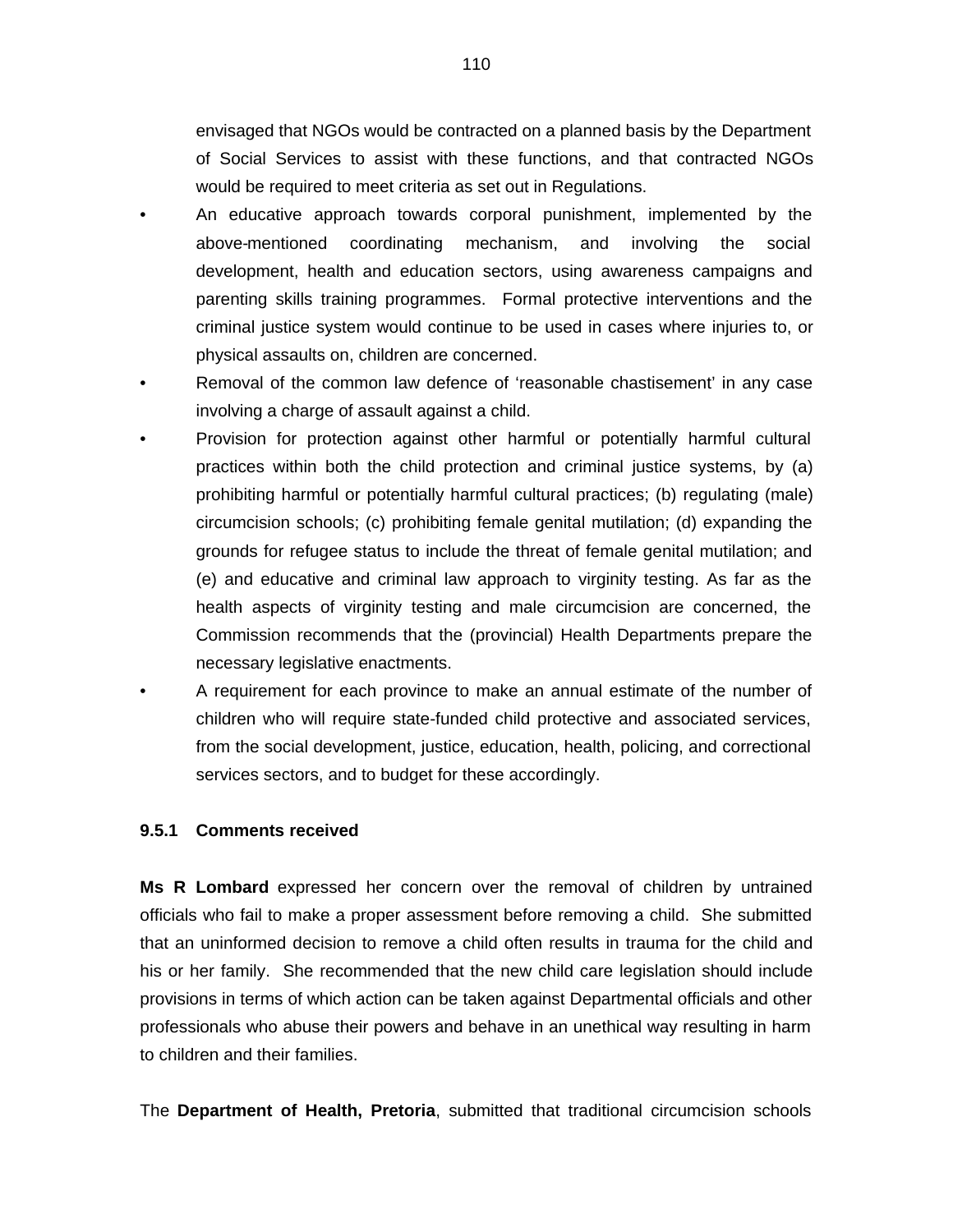must be regulated with special emphasis on hygienic practices, water supply, food preparation, availability of sanitation facilities and general safety measures.

**Ms Sally Rowney** said that although it is important to address issues such as virginity testing, female genital mutilation and unhygienic or traumatic circumcision practices, it is also essential to deal with these issues in a culturally sensitive, yet responsive and an educative manner, to ensure that silence and secrecy do not continue to enshroud these issues.

In the discussion paper it is suggested that facilities in which children with special needs are placed should be registered by the Departments of Health and Education. In its submission, the **Department of Education** points out the difficulties such a dual registration approach would entail and suggests that the word 'and' be substituted for 'or'.

With reference to an earlier version of section 172 of the Bill (Other children in need of care and protection) the **Department of Correctional Services** submitted that the Commissioner for Correctional Services should also have the authority to bring the matter of children in prison to the child and family court registrar for referral to the child and family court. This would give children in prison the opportunity to be transferred from prison, as a most restrictive and least empowering facility, to a less restrictive and more empowering facility under the management of the Department of Social Development.

The response to the Commission's preliminary position on corporal punishment in the home is dealt with separately immediately below. $30$ 

# **9.5.2 Evaluation and recommendations**

It is an unfortunate reality that the formal child protection system will not be properly resourced, coordinated or managed in the short term. Indeed, in the absence of substantial additional funding, the existing system is bound to fail more and more children in need of care and protection. Given this reality, the Commission recommends

 30 See 9.7 below.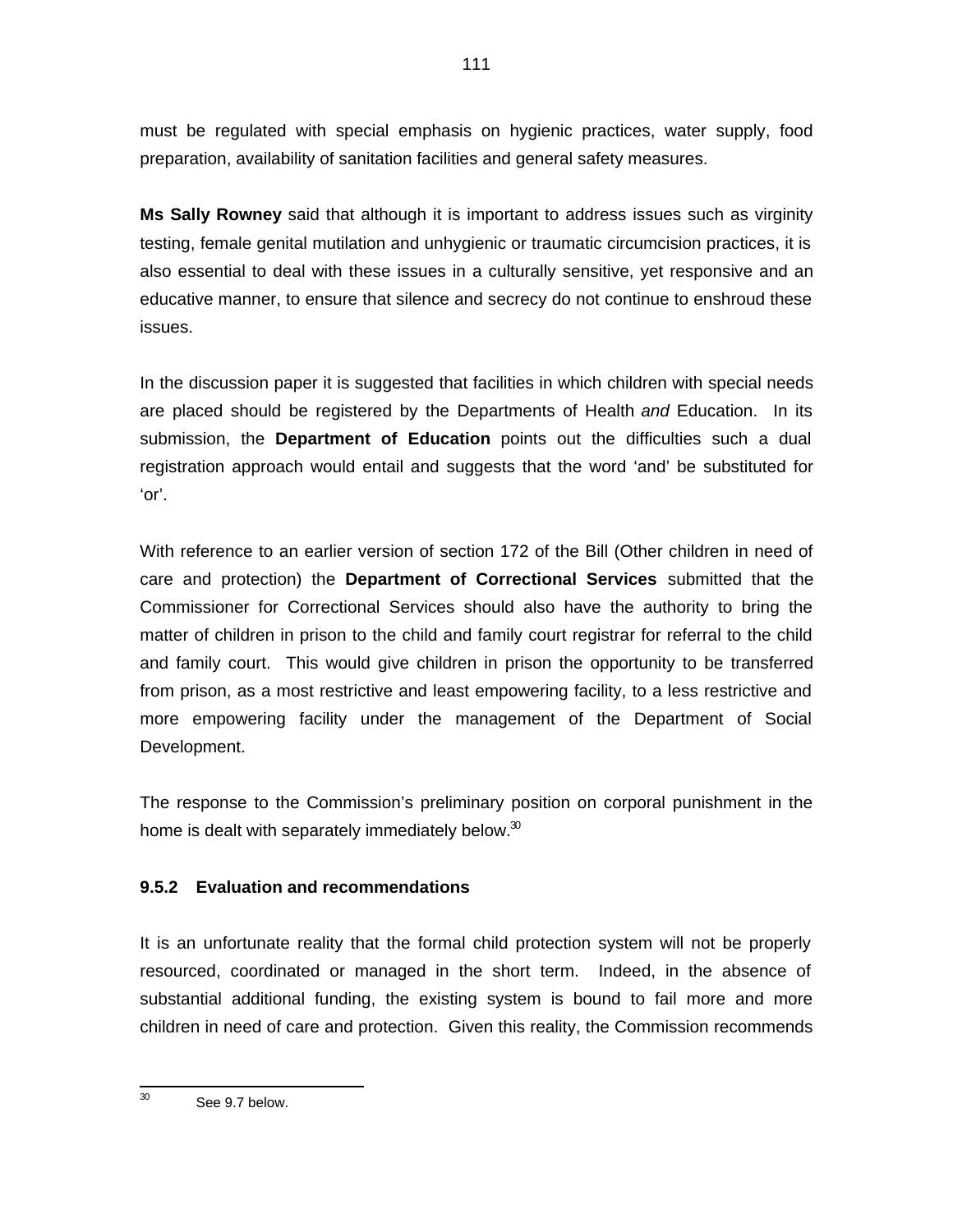that the national policy framework $^{31}$  must include a comprehensive national strategy aimed at securing a properly resourced, coordinated and managed child protection system. $32$  The national strategy must include inter-sectoral mechanisms for the planning, development and implementation of designated child protection services focused primarily on children who are at risk of immediate harm; strategies for expanding the range of child protection mechanisms; criteria for the selection and designation of child protection organizations to assist in the provision of designated child protection services; measures to implement quality control over designated child protection services provided by organs of state and designated child protection organizations; mechanisms to ensure impartiality in the provision of designated child protection services, including in performing investigations and assessments and in making recommendations; and measures to ensure that budgetary requirements and procedures are complied with to secure adequate funds for the provision of designated child protection services.<sup>33</sup>

This recommendation (to prepare a national strategy as part of the national policy framework) also accommodates some of the other preliminary recommendations made in this regard by the Commission in the discussion paper. Such national strategy therefore would provide for an inter-sectoral coordinating mechanism, clarification as to roles and functions of the various actors offering child protection services; and proper budgeting based on reliable data.

As for providing an expanded range of protective options as described in the discussion paper, the Commission recommends that:

- Time-limited, voluntary placement agreements between parents / care-givers and structures providing such services be provided for; $34$
- Hospitals be authorised to retain children with injuries likely to have been caused by abuse for investigation, for a limited period of time, where early release could place them at risk; $35$

33 Ibid.

34 Termed 'voluntary temporary safe care' in the Bill. See section 171 of the Bill.

35 Section  $59(1)(g)(v)$  of the Bill.

<sup>-&</sup>lt;br>31 Referred to in section 5 of the Bill.

<sup>32</sup> Section 113(1) of the Bill.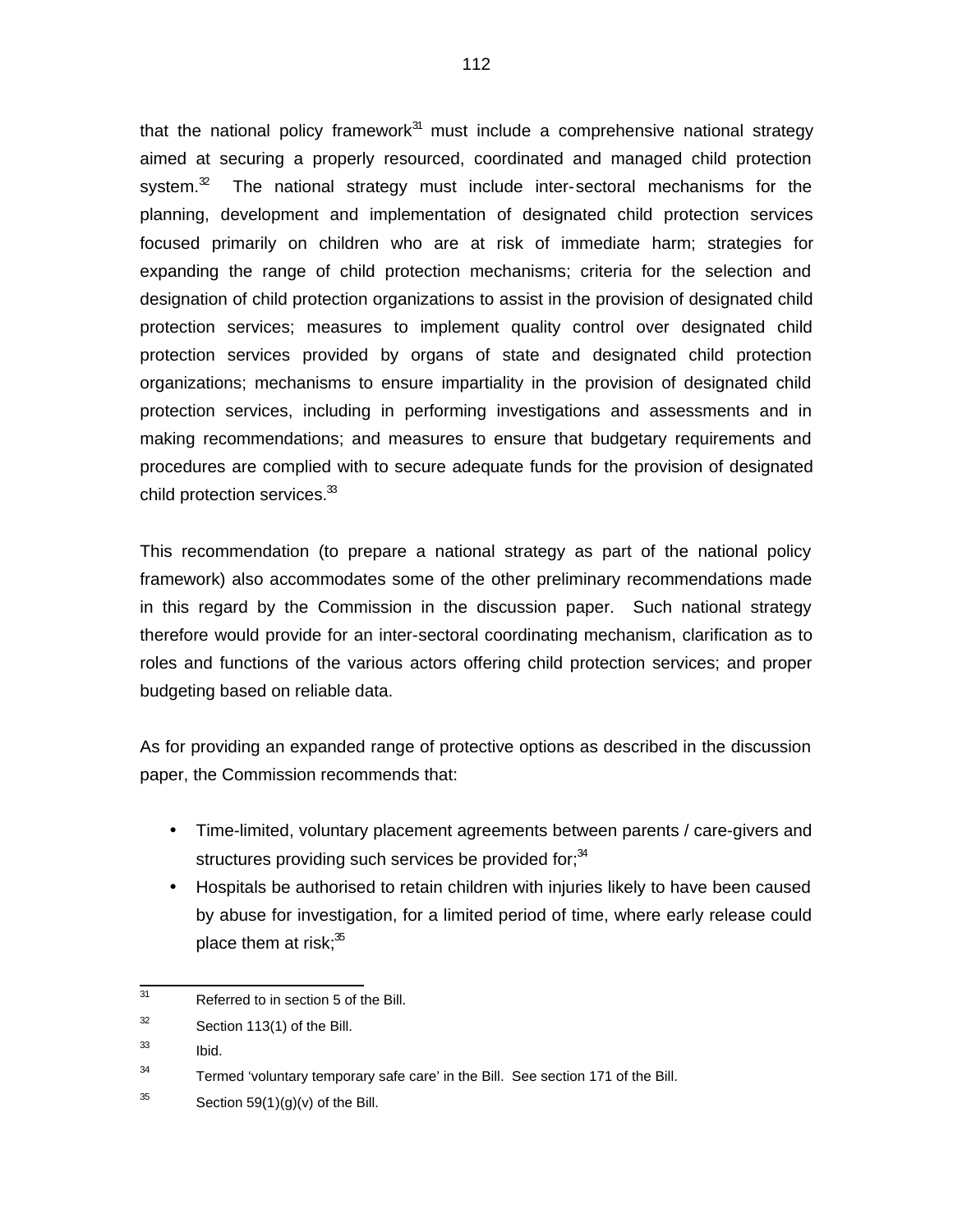- The child and family court may order the removal of an alleged or confirmed perpetrator from the child's home, or to restrict or prohibit that person's access to the child: $36$
- The child and family court may order for a family group conference to be arranged and that decisions made in such conferences be made orders of court and be monitored, subject to appropriate programmes being in place, and to specified conditions being observed to ensure that family solutions include proper protection of the child;  $37$
- The child and family court may order that children with special needs who are found to be 'in need of care' be placed in facilities registered by the Departments of Health and Education, where such facilities are the best available resources for the meeting their needs: $38$
- Measures specifically designed to address the protection needs of children 'in especially difficult circumstances' be adopted. $\mathbb{S}^3$  These would include, e.g. requirements for making protective processes accessible to children with disabilities;

It will be recalled that the Commission has made recommendations on the 'child in need of care'-criteria, removals and the reporting obligation in Chapter 5 above. These recommendations form crucial components of the child protection system and are summarised here for the benefit of the reader.

The Commission did not receive input to indicate that the current 'child in need of care' criterion is causing problems in practice. Indeed, the general feeling seems to be that section 14(4) of the Child Care Act, 1983 is working well and that its principles should be retained. The Commission therefore recommends the inclusion in the Children's Bill of a broad provision defining a child in need of care and protection.<sup>40</sup> Provision is made for any court to refer to the child and family court the question of whether a child is need of care and protection.<sup>41</sup> A novel introduction in this regard is the requirement that where

<sup>—&</sup>lt;br>36 Section 59(1)(g)(ix) of the Bill.

<sup>37</sup> Section  $59(1)(g)(iii)$  of the Bill.

<sup>38</sup> Section 175(1)(h) of the Bill.

<sup>39</sup> See Chapter 16 of the Bill.

<sup>40</sup> Section 166 of the Bill.

<sup>41</sup> Section 168 of the Bill.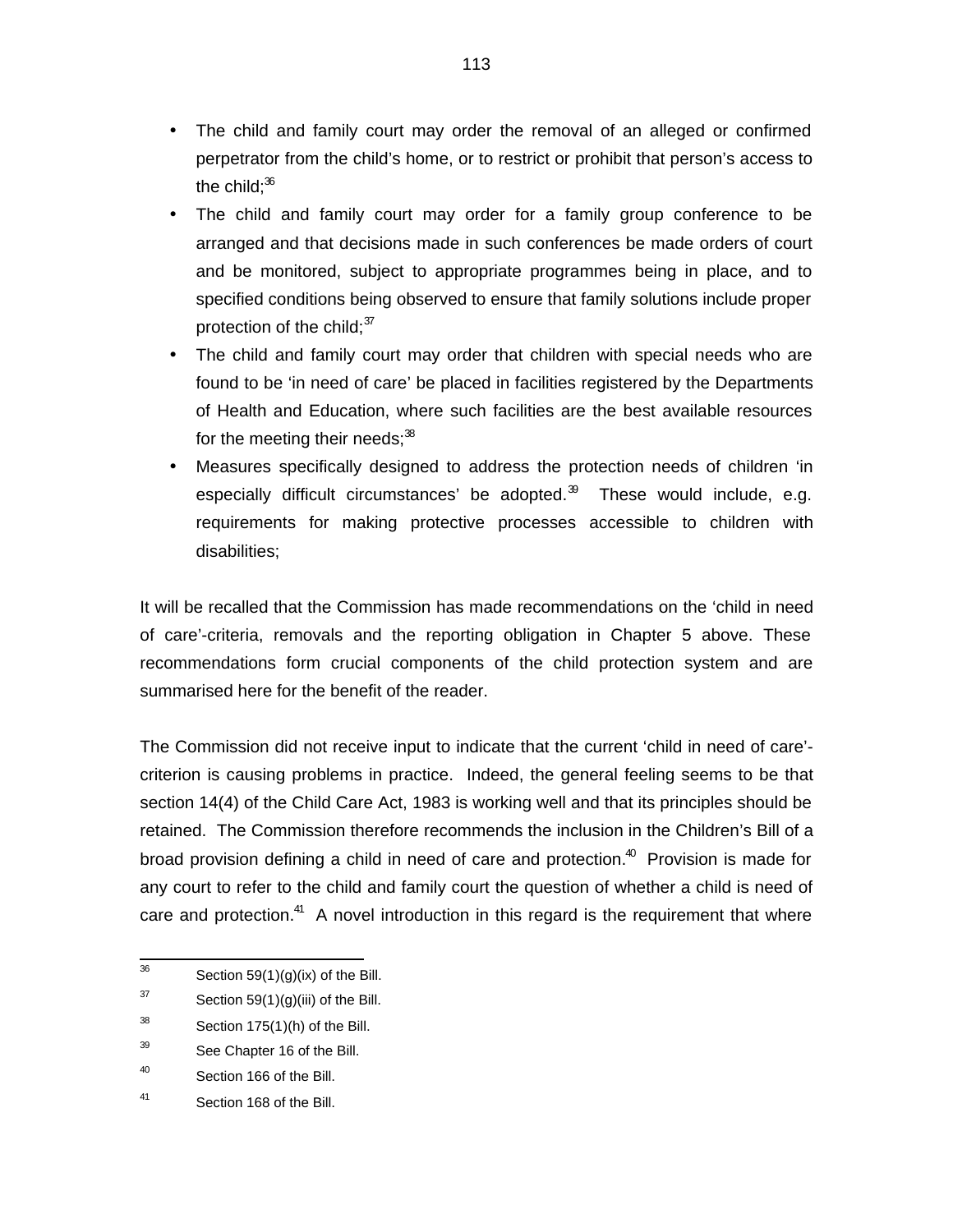allegations of child abuse and neglect are made in divorce matters and proceedings in terms of the Domestic Violence Act 116 of 1998, such (divorce or domestic violence) court may stand down the divorce or protection order application pending the child and family court's enquiry into the alleged child abuse. $42$  Provision is further made for a child and family court to investigate the question of whether a child is in need of care and protection on the basis of evidence presented to the court by a designated social worker.<sup>43</sup> This position is currently regulated by section 11 of the Child Care Act, 1983.

Section 12 of the Child Care Act, 1983 is also restated in the Children's Bill.<sup>44</sup> This provision allows for the placement of a child in temporary safe care without a warrant in certain limited circumstances. Only police officers, designated social workers or an authorised officer may use this emergency power and abuse of this process would constitute misconduct.<sup>45</sup> The Commission further recommends that where there is a reasonable suspicion that the siblings of a child placed in temporary safe care might also be in need of care and protection, such siblings may be brought before the child and family court by a referral process.<sup>46</sup>

The Commission prescribes the court process to be followed when a decision is to be made whether a child is in need of care and protection. $47$  Where the child and family court finds a child in need of care and protection, the court may make any one of a number of possible orders.<sup>48</sup> These orders include orders confirming control over a child, returning a child to the control of the person under whose control such child was before the placement in temporary safe care, placement of the child in partial care or alternative care, payment of the emergency court grant, treatment orders, and interdicts aimed at preventing the continuation of abuse of a child.<sup>49</sup> The Commission further recommends that before a court makes an order involving the removal of the child from the care of the care-giver of that child, it must consider a social worker's report which report must include an assessment of the needs of the child, details of family

- 45 Section 170(3) of the Bill.
- 46 Section 172.
- 47 Section 174.
- 48 Section 175.
- 49 Section 175(1) of the Bill.

 42 Section 168(2) of the Bill.

<sup>43</sup> Section 169(1) of the Bill.

<sup>44</sup> Section 170.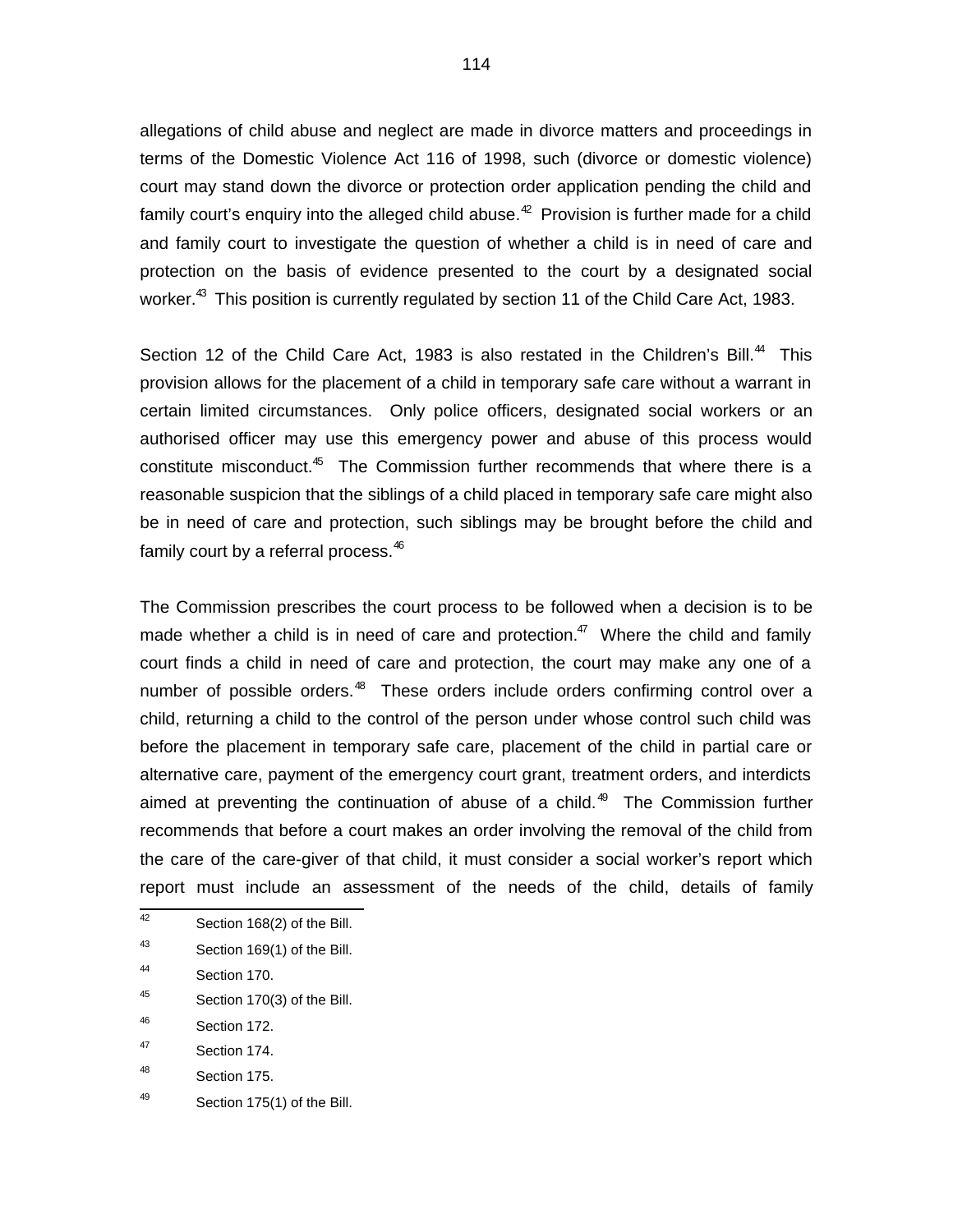preservation attempts made or attempted, and a documented plan aimed at achieving stability in the child's life. The court must in the light of this report find the best way of securing stability in the child's life. $50$ 

While the Children's Bill does recognise that children may be placed by the court in child and youth care centres, such placement is to be considered only if no other option is appropriate.<sup>51</sup> This is to give effect to the IMC strategy to prevent the transfer of children deeper into the system. $52$ 

# **9.6 Harmful cultural practices**

The Commission paid specific attention to harmful or potentially harmful cultural practices relating to children in the discussion paper.<sup>53</sup> In this regard it was recommended that harmful or potentially harmful cultural practices be prohibited, that male circumcision be regulated, that female genital mutilation be prohibited, that an educative and criminal law approach to virginity testing be adopted, and expansion of the grounds for refugee status to include the threat of female genital mutilation. The Commission also recommended the inclusion of a prohibition on child betrothals and suggested that a standard minimum age for marriage be set.

The Commission received no submissions on these preliminary proposals.

The Commission therefore confirms its preliminary position and recommends the inclusion in the Children's Bill of provisions to this effect.  $54$ 

# **9.7 Corporal punishment (physical punishment of children by their parents or caregivers**

In the discussion paper, the Commission adopted a dual approach in respect of corporal

 50 Section 176(1) of the Bill.

<sup>51</sup> Section 177(1) of the Bill.

<sup>52</sup> See further Chapter 18 on residential care below.

<sup>53</sup> See Par. 10.2.11 and Chapter 21 of the discussion paper.

<sup>54</sup> Section 19 of the Bill for instance provides that every (male) child has the right to refuse to be circumcised; that every (female) child has the right to refuse to be subjected to a virginity test as part of a cultural practice.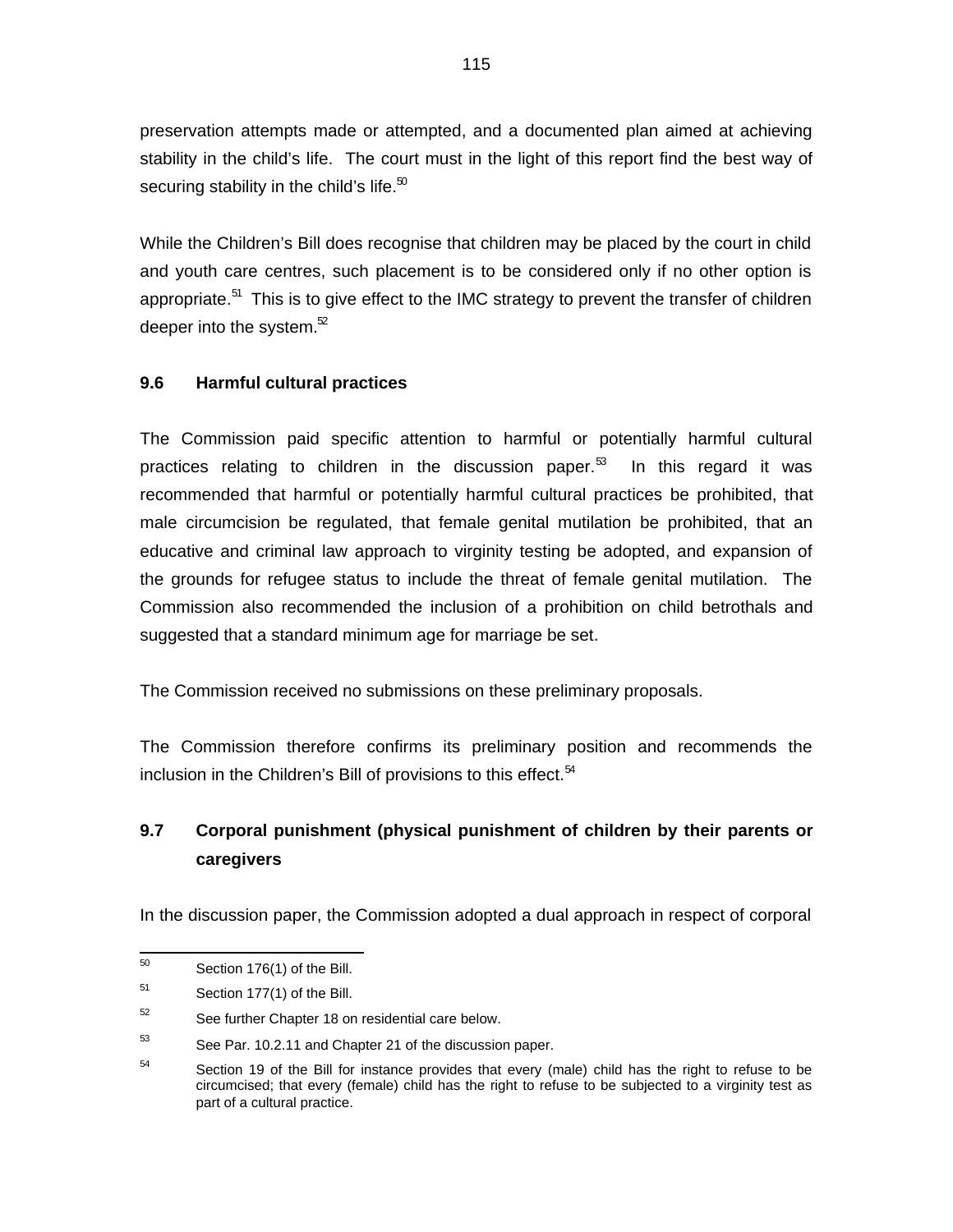punishment in the home. On the one hand, the Commission recommended the adoption of an educative and awareness-raising approach in respect of corporal punishment. The aim of such an approach would be to educate parents and care-givers about the harmful effects of corporal punishment and to empower such parents or care-givers to use successfully alternative forms of discipline in the home. To support this educative approach, the Commission also adopts a criminal law approach which will in effect facilitate the possibility of prosecuting parents in the criminal courts on charges of assault or assault with the intent to cause grievous bodily harm for inflicting corporal punishment upon a child. To facilitate the criminal prosecution, the Commission recommended the repeal of the common-law defence that a parent may raise that the physical punishment was justified on the grounds of the rights of parents to impose reasonable chastisement upon their children.

The Commission therefore proposed that upon any criminal charge of assault or related offences (such as assault with intent to do grievous bodily harm), it shall not be a defence that the accused was a parent, or person designated by a parent to guide the child's behaviour, who was exercising a right to impose reasonable chastisement upon his or her child. This is not to say that parents who impose corporal punishment on their children will in all cases end up facing criminal prosecution, as prosecutors do have a discretion whether to prosecute or not. However, where such prosecutions are instituted, parents would not be able to escape conviction on the basis of the common law defence available to parents.

#### **9.7.1 Comments received**

The Commission's preliminary recommendations on the right of parents to inflict corporal punishment in the home were debated extensively in the media, at workshops, and by the respondents. The opinions covered the whole range: On the one end, the Commission was criticised for not being brave enough to ban with criminal sanction any form of physical discipline of a child by his or her parent, while on the other end it was argued that the Commission's recommendation would limit God-given and constitutional rights of parents to raise their children. The fervour of the debate matched that associated with the morality of the death penalty and in this investigation was on par with the debates surrounding the Commission's recommendations on providing condoms for children. It again highlights the difficulties law-makers face when an attempt is made to regulate issues of morality in the private law sphere.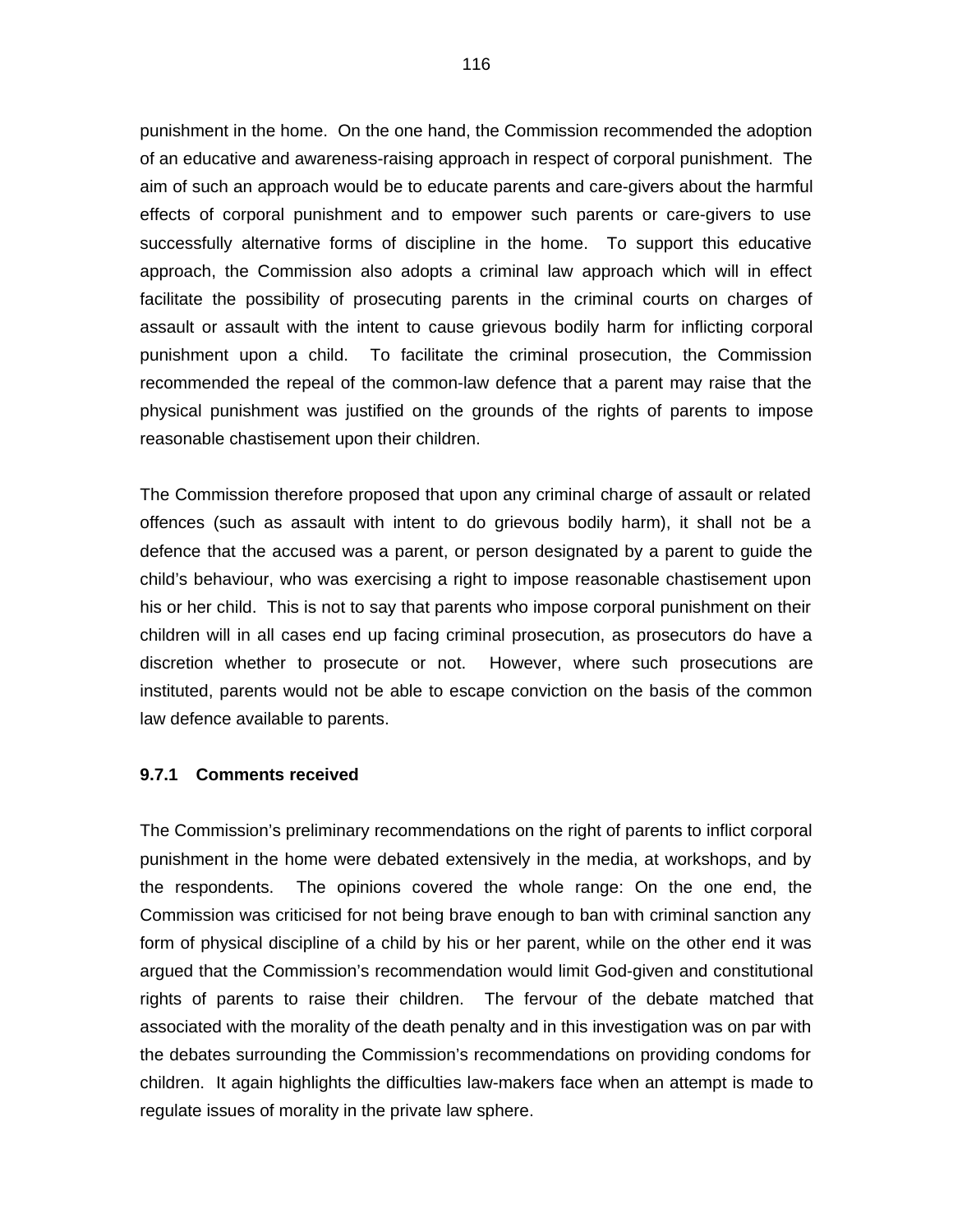The following are selected comments received from some of the respondents:

**Doctors For Life** submitted that appropriate disciplinary physical punishment must be distinguished from abusive and harmful forms of corporal punishment. The respondent argued that appropriate disciplinary physical punishment can play an important role in optimal child development, and has been found in prospective studies to be a part of the parenting style associated with the best outcomes.

**Christian Lawyers Association of Southern Africa** stated that the common law position regarding corporal punishment by parents should be left unaltered, but greater emphasis should be placed on the reporting and investigating of injuries to children.

**The Children's Rights Project and Local Government Project** (Community Law Centre, UWC) agreed that the defence of reasonable chastisement be removed. However, the respondents submitted that the new child care legislation should specifically stipulate that corporal punishment in the home is prohibited. Furthermore, it was said that there is no danger that a statement in the new child care legislation prohibiting corporal punishment will lead to a duplication of offences. The respondent suggested that the prohibition be inserted in the new child care legislation which should provide that if there is any contravention of the prohibition, the offender be prosecuted in terms of the common law crime of assault or related offences.

Ms Carol Bower of RAPCAN<sup>55</sup> is of the opinion that the Commission did not go far enough in the discussion paper and argued for outright ban of corporal punishment by parents of their children. She said that the arguments for the use of corporal punishment against children have no foundation and that the imposition of corporal punishment by parents is counter-productive and engenders behaviours which are inappropriate and dangerous. Ms Bower further argued that corporal punishment is a human and child rights violation and advanced the notion that a revolution in parenting, which should include a total ban on corporal punishment, would assist in creating a society more at harmony with itself, and more appropriate for the 21<sup>st</sup> century.

The **Department of Education** argues that the Commission's recommendation to remove the common law defence of reasonable chastisement implies that reasonable

55

Resources Aimed at the Prevention of Child Abuse and Neglect.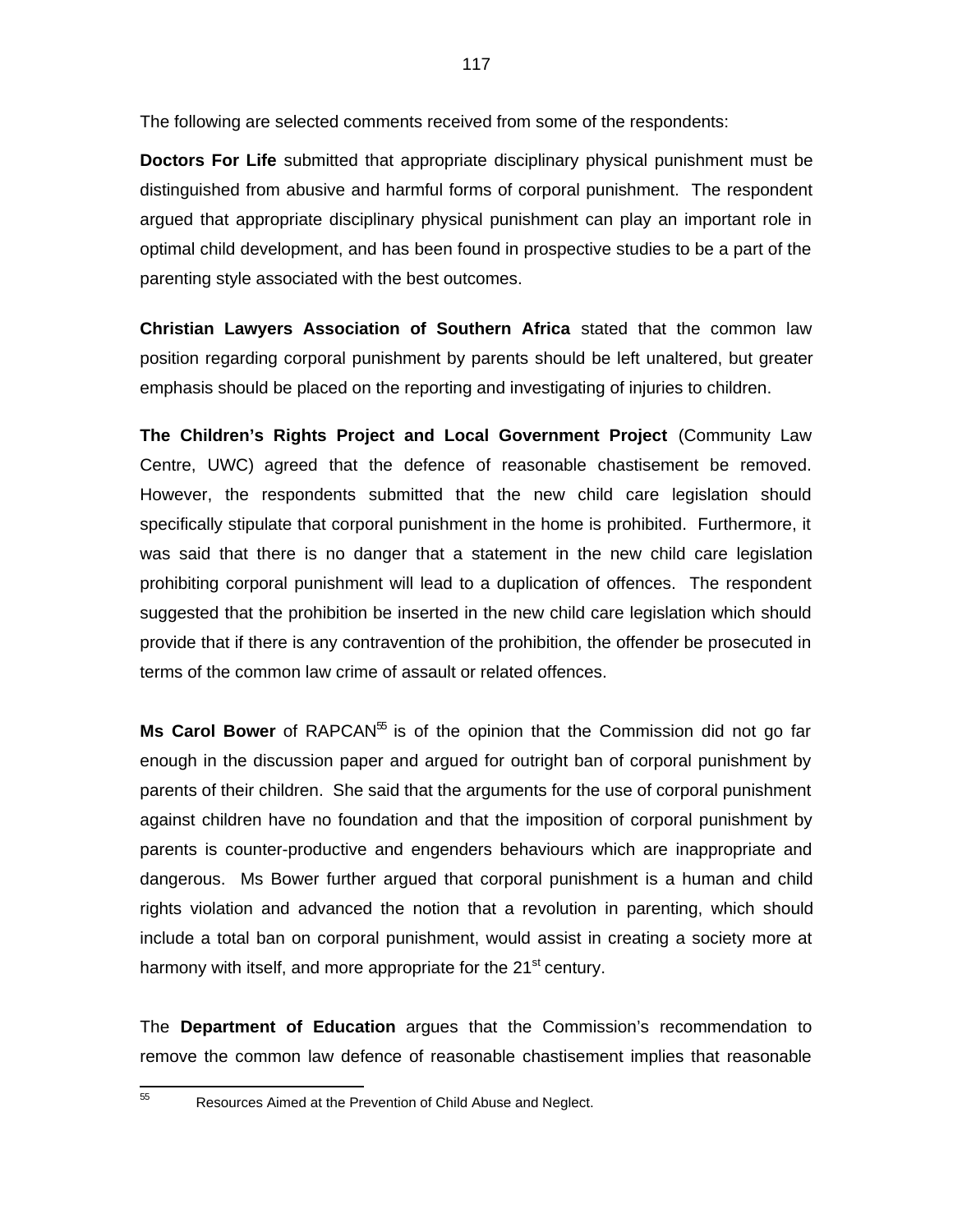chastisement is prohibited. The question is then posed how the law can prohibit what is reasonable. The Department concludes by saying that abuse of children must be distinguished from what is reasonable chastisement.

**A national workshop on corporal punishment** hosted by the South African Human Rights Commission and Wits EPU was held on 20 - 21 February 2002. One of the principal objects of this workshop was to consider the implications of the Commission's proposals in respect of corporal punishment. Delegates at this workshop were unanimous that the new child care legislation should ban outright all forms of corporal punishment of children in all contexts. However, there should not be a separate criminal provision for the elimination of physical punishment. If criminal sanctions are required, this should be instituted in terms of the common law, i.e. assault, assault with the intention to do grievous bodily harm etc. Furthermore, the Department of Education should be tasked with the inclusion of parenting courses in their life skills programmes senior primary as well as high schools should be targeted.

Some of the speakers at the workshop argued that the Commission's proposal to simply remove the common law defence, while it may technically remove the inequality of protection suffered by children, may not send out a very clear message. It was therefore argued that is necessary, in addition to removing any existing defences like reasonable chastisement, to explicitly prohibit corporal punishment in the home in the new child care legislation.<sup>56</sup>

# **9.7.2 Evaluation and recommendation**

Parental use of corporal punishment is one of the most controversial and emotionally charged topics in the parent-child relationship. $\mathbf{5}^{7}$  No other child-rearing topic has elicited as much attention or heated debate as whether parents should engage in the practice. Conflict on the topic is pervasive at multiple levels: Paediatricians hold divergent attitudes, husbands and wives disagree over its use, communities dispute it, global

 $\overline{56}$ Ms Mali Nilsson, Programme Officer on Corporal Punishment, Save the Children (Sweden); Ms Carol Bower, RAPCAN.

<sup>57</sup> Gugu Nkosi "Corporal punishment at schools in perspective" (2002) Vol XXXXII (2) **Codicillus** 28; **Final Report of the Goldstone Commission of inquiry regarding the prevention of public violence and intimidation** 27 October 1994.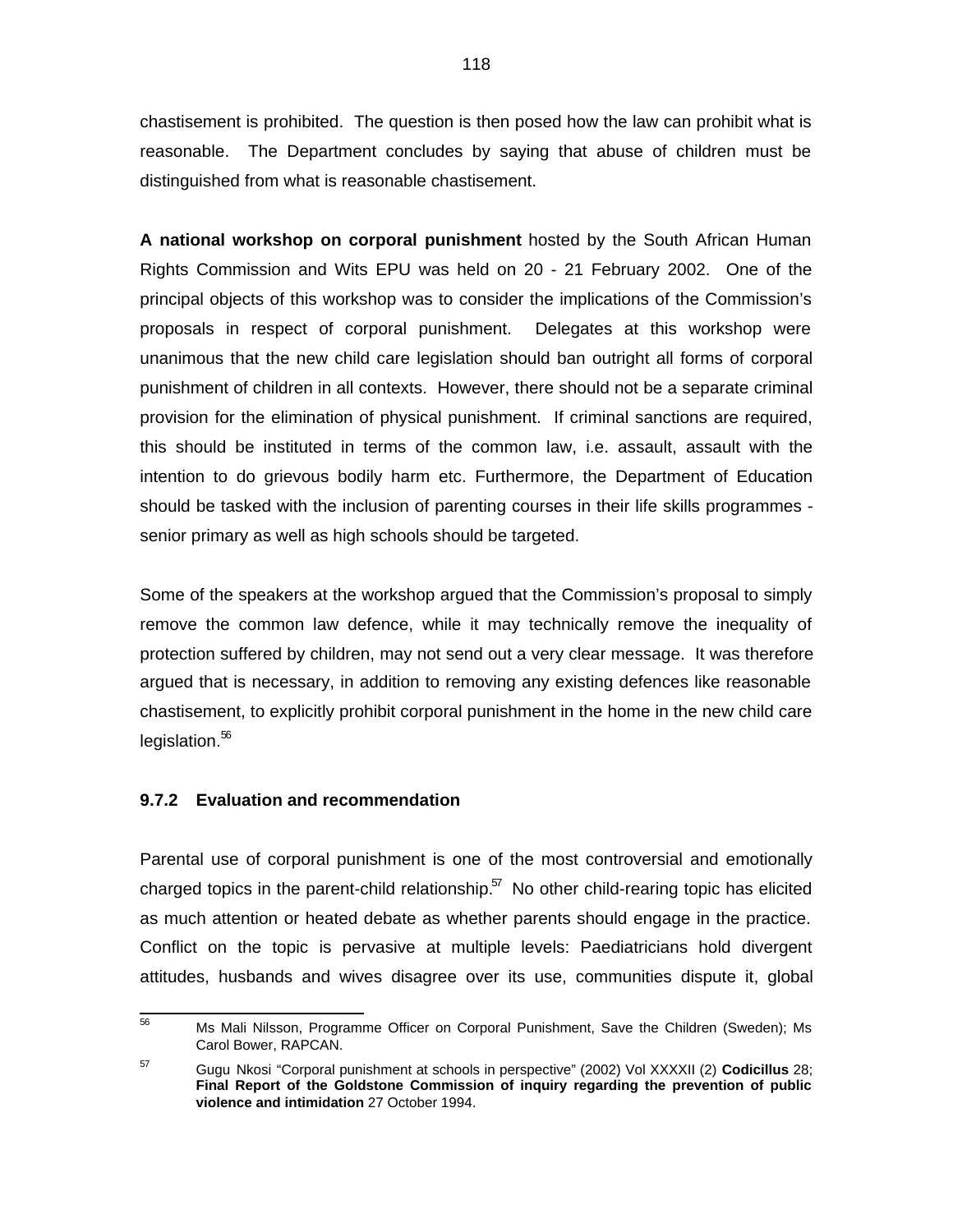initiatives have been launched to end all corporal punishment of children, $^{58}$  and even countries debate whether to outlaw the practice. $59$ 

Research has also found it difficult to find causal links between corporal punishment and child outcomes. In one such recent study, Gershoff found that, except for an association with immediate compliance to parental demands, corporal punishment is associated with negative or undesirable behaviours (e.g. aggression, lower levels of moral internalisation and mental health). ${}^{\text{\tiny{\textregistered}}}$  She argues that just because some other disciplining techniques are worse than corporal punishment, that does not make corporal punishment any better. She concludes by saying that until positive effects are linked with corporal punishment, it should not be routinely recommended as a method for controlling children.

In 1979, Sweden became the first country to ban all corporal punishment of children, including that by parents. The Swedish ban has been particularly effective in changing attitudes about corporal punishment – such that 15 years after the ban only 11% of the public supported the use of corporal punishment – and in orienting social service intervention towards support and prevention.<sup>61</sup> Prosecution of parents for assault and abuse against children has remained steady in the years since the ban, belying fears that the ban would lead to a rash of parents being prosecuted. ${}^{\infty}$  In addition, contrary to fears that a ban on corporal punishment would lead to increases in youth violence and criminal behaviour, rates of youth involvement in crime, alcohol and drug use, rape, and

Ibid.

 58 See e.g. www.endcorporalpunisment.org

<sup>59</sup> For a broad overview of the debates surrounding corporal punishment in the home, see Save the Children, Sweden **Ending corporal punishment of children – Making it happen** (2001).

 $60$  Gershoff ET 'Corporal punishment by parents and associated child behaviors and experiences: A meta-analytical and theoretical review' (2002) 128(4) **Psychological Bulletin** 539 – 579, 'Corporal punishment, physical abuse, and the burden of proof: Reply to Baumrind, Larzelere, and Cowan (2002), Holden (2002), and Parke (2002)' (2002) 128(4) **Psychological Bulletin** 602 – 611. See also Parke R D 'Punishment revisited – Science, values, and the right question: Comment on Gershoff (2002)' (2002) 128(4) Psychological Bulletin 596 – 601; Holden G W 'Perspectives on the effects of corporal punishment: Comment on Gershoff (2002)' (2002) 128(4) Psychological Bulletin 590 – 595; Baumrind D, R E Larzelere and P A Cowan 'Ordinary physical punishment: Is it harmful? Comment on Gershoff (2002)' (2002) 128(4) **Psychological Bullentin** 580 – 589.

<sup>61</sup> Ministry of Health and Social Affairs, Sweden **Ending corporal punishment: Swedish experience of efforts to prevent all forms of violence against children – and the results** (2001); \_rjan Bartholdson **Corporal punishment of children and change of attitudes – a cross cultural study** (2001); Durrant J E 'Evaluating the success of Sweden's corporal punishment ban' (1999) 23 **Child Abuse and Neglect** 435 – 448.

<sup>62</sup>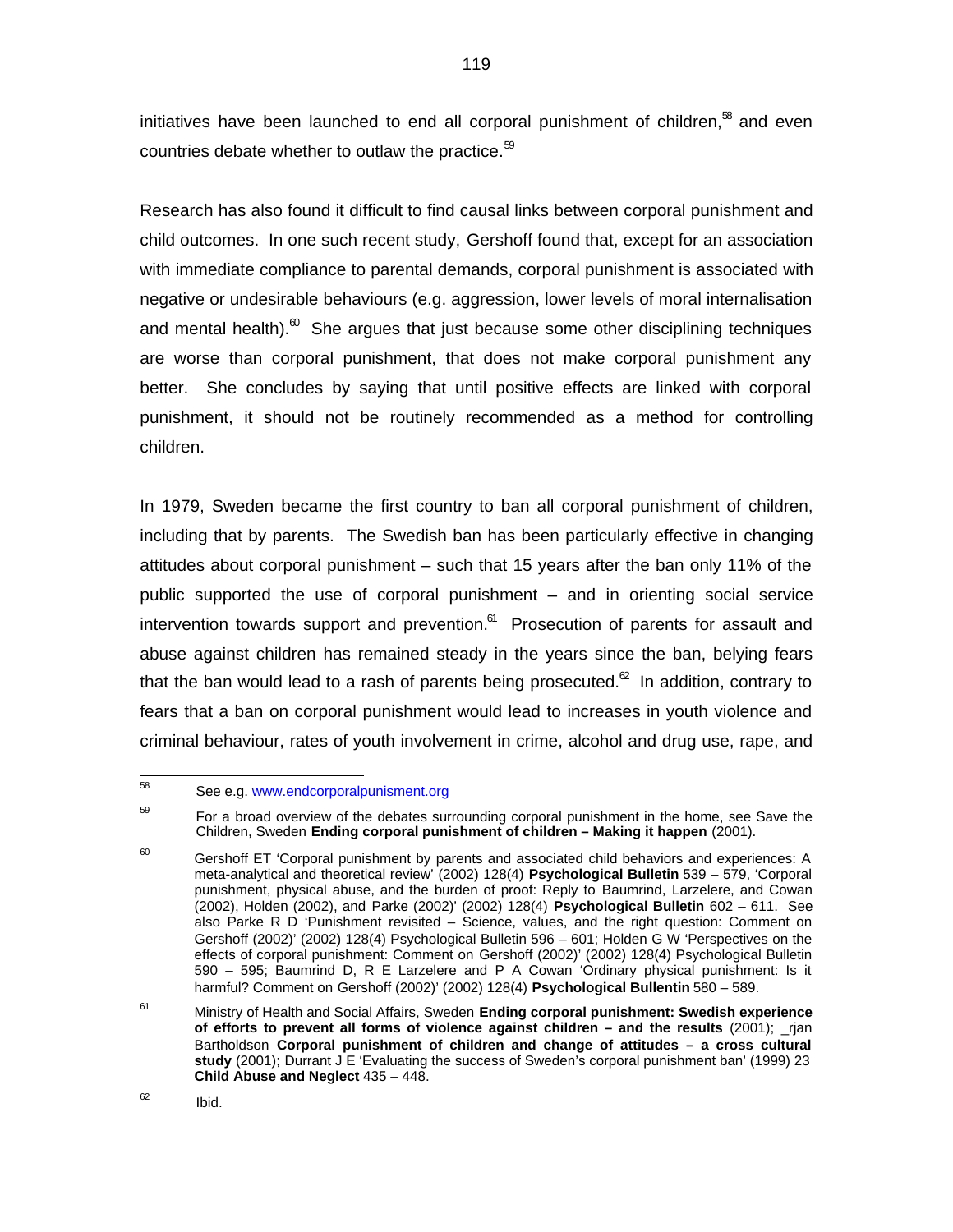suicide decreased in the period after the ban compared with the period before the ban.  $^{\text{63}}$ 

In addition to Sweden, ten countries have banned the use of corporal punishment by parents: Austria, Croatia, Cyprus, Denmark, Finland, Germany, Israel, Italy, Latvia, and Norway.<sup>64</sup> However, in each case the wording of the laws or court rulings indicates that the intent of the lawmakers was to change public attitudes about corporal punishment more than to prosecute parents for using corporal punishment. $^{\text{6}}$  It is further important to note that both Sweden and Finland accompanied their rulings with extensive national campaigns educating adults and children about discipline techniques that are more effective than and preferable to corporal punishment. $^{\infty}$  Prohibitions of parental corporal punishment are also being considered by other countries, including Belgium, Canada,  $\sigma$ New Zealand, and the United Kingdom.<sup>68</sup>

The Commission believes its dual approach regarding corporal punishment in the home is a pragmatic and balanced one. A complete ban on corporal punishment in the home without equipping parents with alternatives to corporal punishment $^{\text{\textregistered}}$  and a fundamental shift in public opinion supporting such a shift would be meaningless. However, given the high levels of violence in society, it would be reckless not to address parental violence in the home. Rather than to advocate for an outright ban, the Commission recommends, as it did in the discussion paper, that the common law defence of reasonable chastisement available to a parent facing a charge of assault or assault with the intention

 $68$  Gershoff E T 'Corporal punishment by parents and associated child behaviors and experiences: A meta-analytical and theoretical review' (2002) 128(4) **Psychological Bulletin** 539 -579 at 564.

<sup>—&</sup>lt;br>63 Durrant J E 'Trends in youth crime and well-being since the abolition of corporal punishment in Sweden' (1999) 31 **Youth and Society** 437 – 455.

<sup>64</sup> Bitensky SH 'Spare the rod, embrace our humanity: Toward a new legal regime prohibiting corporal punishment of children' (1998) 31 **University of Michigan Journal of Law Reform** 353 – 474; EPOCH-USA 'Legal reforms: Corporal punishment of children in the family' (2000) Internet <http://www.stophitting.com/legalreform.php> .

<sup>65</sup> Bitensky (1998) 31 **University of Michigan Journal of Law Reform** 378.

<sup>66</sup> Ibid.

<sup>67</sup> See, however, the decision of the Ontario Court of Appeal in **Canadian Foundation for Children, Youth and the Law and the Attorney General v The Canadian Teachers' Federation, the Coalition for Family Autonomy and the Ontario Association of Children's Aid Societies**, case no C34794/2002 on reasonable chastisement by persons in loco parentis.

<sup>69</sup> The publication by Kimberley Porteus, Salim Vally and Tamar Ruth **Alternatives to corporal punishment – Growing discipline and respect in our classrooms**, Wits Education Policy Unit (2001) is an useful indication of what would need to be done; **Final Report of the Goldstone Commission of inquiry regarding the prevention of public violence and intimidation** 27 October 1994.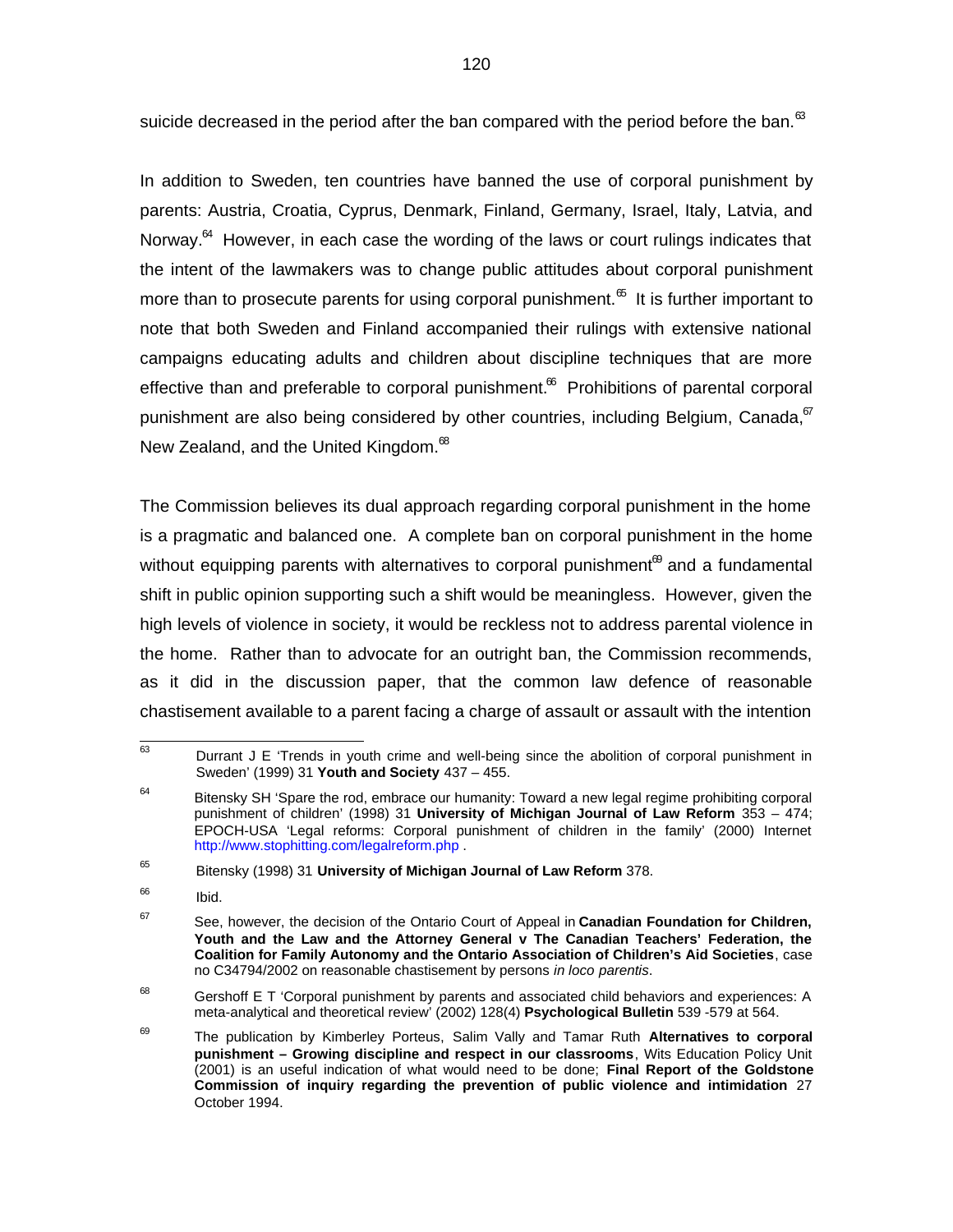to cause grievous bodily harm be revoked and that an educational and awareness programme be developed to equip parents with alternative forms of discipline.<sup>70</sup>

# **9.8 Assessment and treatment / therapeutic services**

A proper understanding of the needs and situation of each child entering protective services and his or her family is clearly essential as a basis for appropriate planning and action. Practitioners emphasise the need for skilled interdisciplinary assessments which are undertaken on a planned and fully co-ordinated basis.<sup>71</sup> Assessment is needed at the point of referral, to decide whether protective intervention is necessary and, if so, in what form. Thereafter, if a child is to be placed in care or under official supervision, assessment should guide the choice of care arrangement and the plan for subsequent services, including any form of treatment<sup> $z$ </sup> which may be required.

A crucial dimension of assessment in cases of alleged child abuse is risk analysis. A process of weighing up the risks of various forms of intervention, and also of refraining from intervening, has to be undertaken for every child referred for protective services.<sup> $3$ </sup> Protective intervention and the processes which follow are in themselves potentially hazardous for children, given the possibilities for secondary abuse.<sup>74</sup> Where a report is considered sufficiently serious to warrant a social work investigation, it is necessary in the first place to establish whether any risk to the child can be dealt with by the use of enabling or empowering approaches. $\frac{75}{6}$  Such approaches, calling for voluntary involvement of the family in secondary preventive strategies, will be the first choice unless they are inadequate to prevent harm to the child.

 70 Section 142 of the Bill.

<sup>71</sup> NCCAN **National Strategy on Child Abuse and Neglect**, 1996, p. 34.

<sup>72</sup> The term 'treatment' may be problematic in some quarters at present due to moves away from the 'medical model' by many in the social work and child and youth care fields. However the term continues to be used to cover many therapeutic activities designed to promote emotional and social health and development and to overcome past problems.

<sup>73</sup> Cooper, DM and Ball, D **Social Work and Child Abuse** London: BASW 1987; see also NCCAN **National Strategy on Child Abuse and Neglect**, 1996, 25-6.

<sup>74</sup> See Par. 10.2.5.3 of the discussion paper.

<sup>75</sup> These may include counselling, drawing in support from the extended family or neighbourhood, education in child development and parenting skills, linking of the family with available resources or with a development programme, etc. Regulation 2(4)(b) to the Child Care Act as amended in 1996 requires that >a summary of prevention and early intervention services rendered in respect of the child and his or her family ...= be supplied to the court in the social worker's report for every children's court enquiry.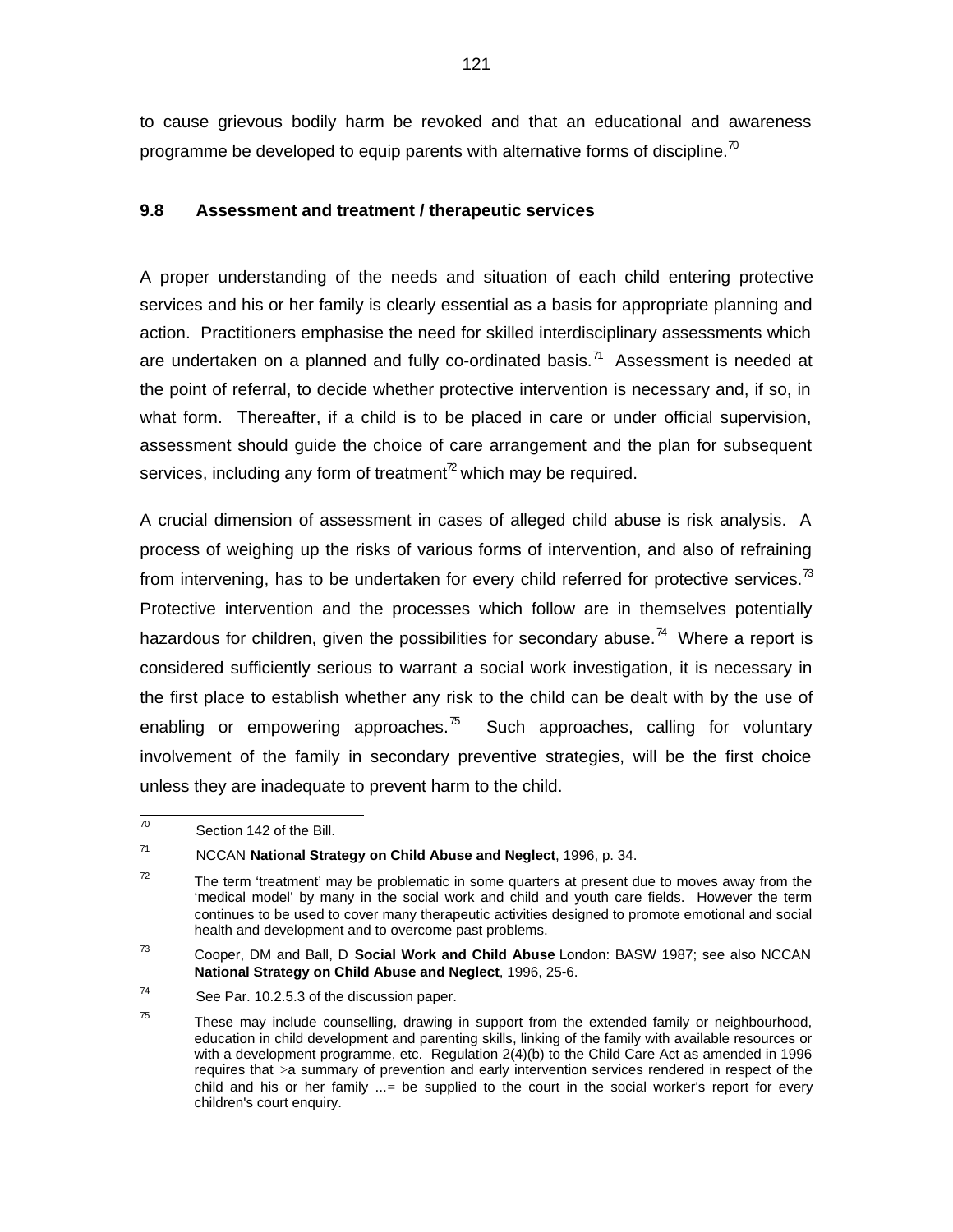Section 14 of the Child Care Act, 1983, which provide for psychological assessments of the child during children's court inquiries, and its deficiencies have been highlighted in the discussion paper. $^{76}$ 

The Commission has sought an approach to assessment, ongoing services and therapeutic support which is realistic in terms of the limitations on resources for these purposes in South Africa; provides adequately for a decision-making process which is based on sound information; ensures that services which are essential for positive outcomes will be carried out; and is sufficiently flexible to allow for different conditions and resourcing priorities in different parts of the country, while also being equitable. In this regard, the Commission has made recommendations in the discussion paper for the inclusion of provisions dealing with:

- the right of child protection services practitioners in various disciplines to undertake routine investigations in response to allegations of abuse and neglect, before a case comes to court;
- court orders for additional investigations and assessments where these are indicated, if necessary, at state cost;
- appropriate provision for consent to examination and assessment by the child concerned;
- a mechanism to ensure the impartiality of the assessment process, whether this is undertaken by a state facility or a professional in private practice;
- a Code of Good Practice to quide assessments of children referred for protective services, based on the IMC guidelines with the addition of specific considerations where protective investigations are involved;
- a broad risk assessment framework, adaptable to different local conditions, to guide decision-making;
- provision for Family Group Conferencing outcomes to be incorporated into court orders, where the necessary programmes exist and where outcomes comply with requirements to ensure the safety of the child;
- court orders which incorporate necessary and available services, which may be practical, supportive, educative and/or therapeutic.

No submissions were received on these issues and the Commission confirms its

<sup>—&</sup>lt;br>76 See Par. 10.3.3.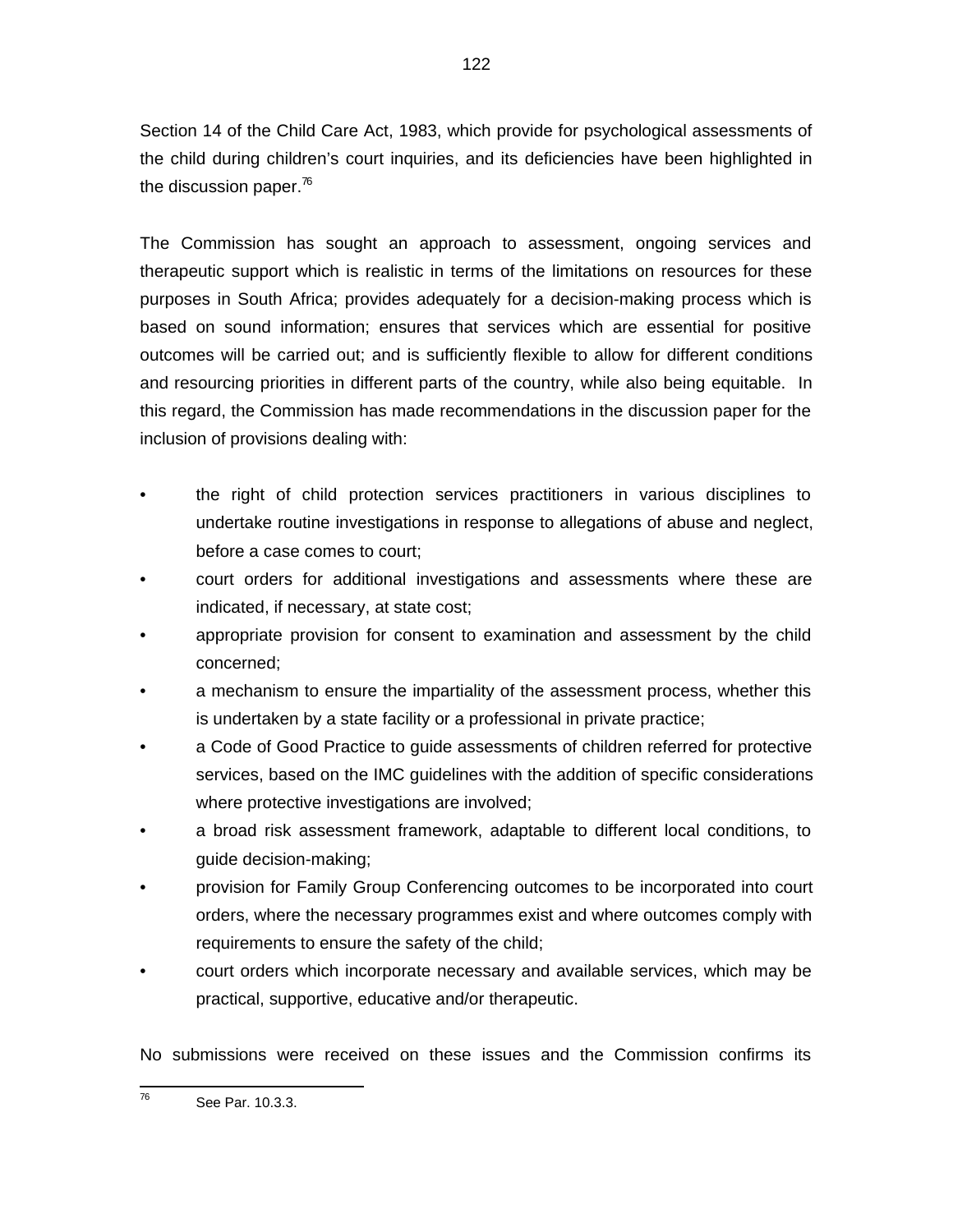preliminary position. $\frac{7}{7}$ 

# **9.9 Permanency planning**

The basis for permanency planning is the premise that every child, in order to enjoy healthy growth and development, needs secure and meaningful relationships with parents and other significant persons. This in turn requires continuity and stability in these relationships. The parental home is the natural and generally the best environment for a child to experience this. The first premise in a permanency planning approach is to avoid removal from the family where possible, through timely preventive services.

Provision for permanency planning was not initially spelled out in the Child Care Act 74 of 1983 but has always been implicit. Where a child is placed either in his or her own home under supervision, or in any form of substitute care, in terms of section 15 of the Act, the relevant order is valid for a maximum of two years. Thereafter it will lapse, thereby effectively restoring the child to the normal custody of the parent(s), unless the Minister for Social Development extends its validity for a further period not exceeding two years, or parental responsibilities are terminated through adoption. In practice, however, many children in South Africa remain in substitute care arrangements for many years.

In the discussion paper, $\frac{1}{8}$  the Commission has opted for an approach to permanency planning which includes the following elements:

- A requirement that in every case where there is application to a court for removal of a child from the home, details are given of what possibilities for family preservation have been considered or attempted and why these are being excluded - with the proviso that the child's safety and well-being will take first priority.
- A requirement that in every case where a child is placed in alternative care, the court will be supplied with a documented plan aimed at achieving stability for the child, with priority given to family reunification unless there are compelling

 77 See e.g Part 2 of Chapter 11 of the Bill in this regard.

<sup>78</sup> Par. 10.4.8.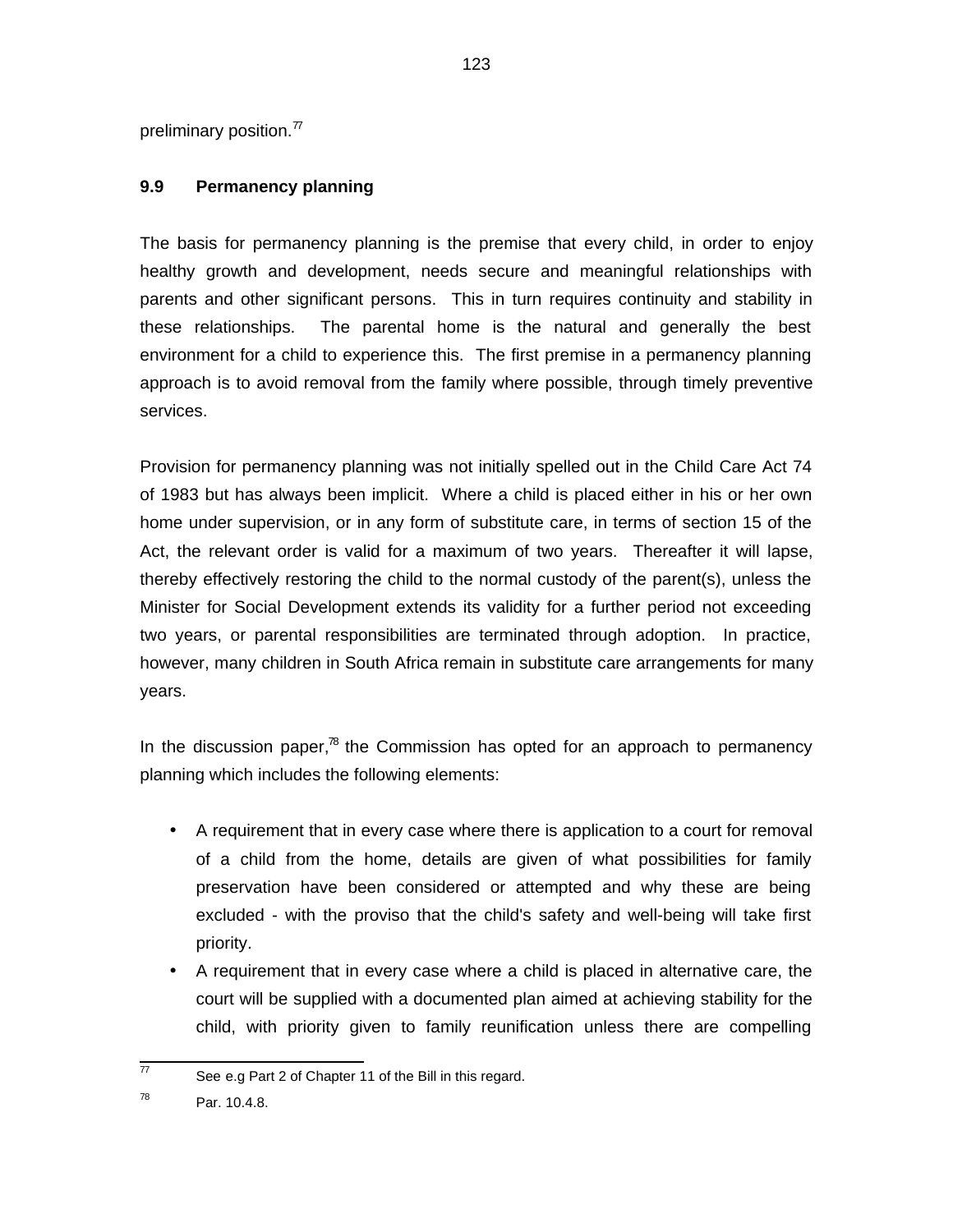reasons to the contrary. Reunification may involve permanent placement within the extended family circle. The plan must include time frames for reunification which are appropriate to the developmental stage of the child, as well as regular reviews.

- Waiving of the requirement for efforts towards reunification with any parent or caregiver who has subjected the child to assaults which have been lifethreatening or liable to cause lasting bodily harm, or has subjected a sibling of the child to such assaults, or has caused the death of a sibling.
- Provision for very young children who have, on balance of probabilities, been intentionally abandoned, to be released for adoption with the minimum possible delay.
- Provision, in cases of apparent abandonment, for clear procedures to enable a finding to be made within the shortest possible time as to whether or not a child has been abandoned.
- Provision for children to be freed for adoption without the consent of the parents, where this can be considered to be in their best interests on the basis of a clearly specified set of principles. More specifically, it is recommended that the department or organisation managing the child's case be empowered to make an application to the children's court for the termination of all or certain parental rights and responsibilities over a child who at the time of placement
	- was aged seven years or more, and has been in foster or residential care for at least two years;
	- was aged three to six years, and has been in foster or residential care for at least a year; or
	- was aged less than three years, and has been in foster or residential care for at least six months.
- It is further recommended that the children's court should be in a position to terminate all parental rights and responsibilities only if
	- o there are clear indications that the termination of parental rights and responsibilities would be in the best interests of the child;
	- o reasonable efforts have been made to reunify the child with his or her family and these have not succeeded, or the parents have refused to involve themselves in such efforts or have been untraceable, and there is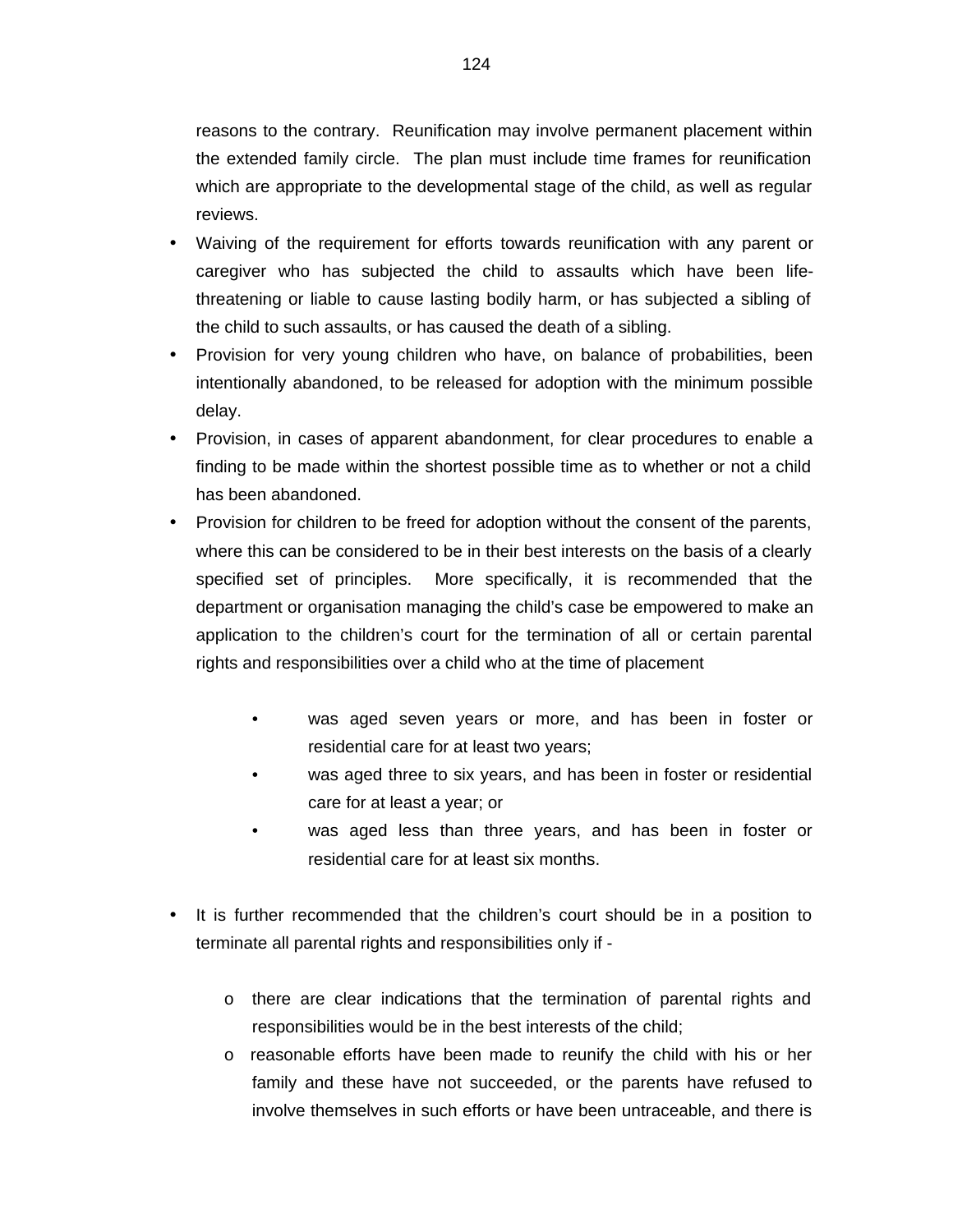a poor prognosis for the child's return to parental care within a time frame suited to his or her developmental needs; and

- o there is a high probability that adoption or another form of permanent family care can be arranged.
- When making an order for the termination of parental responsibilities and rights in a situation where adoption is not envisaged, the court may make an order assigning increased or full parental responsibilities and rights to the current caregiver.
- Limited and circumscribed provision for termination of parental responsibility in cases where adopters have not yet been recruited, where family reunification is clearly not an option but where an end to parental involvement is necessary to facilitate the recruitment of, or the child's placement in, a permanent substitute family. When making an order for the termination of parental rights and responsibilities for purposes of facilitating adoption, the court may request the department or organisation which has made the application for such order to re-appear before the court, within a period prescribed by the court, with a report on whether the child has been adopted or not. At such hearing, if the court finds that the adoption of the child is not likely, it may revoke the termination order and restore parental rights and responsibilities, provided that this is in the best interests of the child.
- Provision for permanent forms of foster or kinship care should the recommendations by various constituencies for a (universal) child grant accessible to all children not be accepted.
- Provision for successful long-term foster placements to be converted to subsidised adoption arrangements where appropriate.
- Continued support for children and caregivers after reunification or transfer to a new permanent placement, until successful reintegration has been achieved.
- Continued support, over a bridging period, to children who turn eighteen while in care.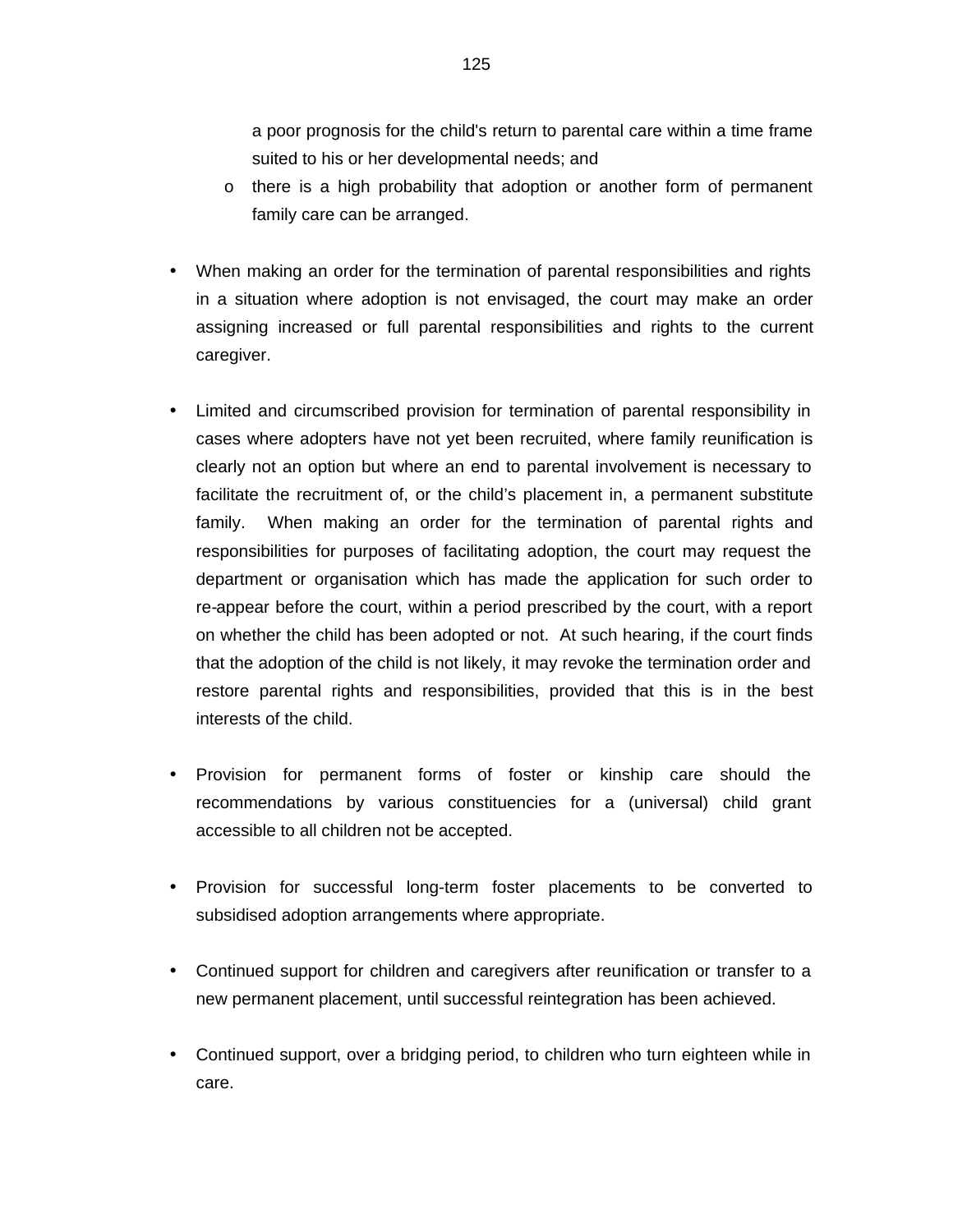#### **9.9.1 Comments received**

**Africa Christian Action**, and the **Dutch Reformed Church, Pretoria**, endorsed the Commission's recommendations with regard to permanency planning for children.

**Mr Rothman** submitted that the approach to permanency planning was radically improved upon in the 1998 regulations. Furthermore, most of the Commission's recommendations in respect of permanency planning are already contained in these regulations. Mr Rothman suggested that the current Child Care Act and the regulations be "fine-tooth combed" in order to determine perceived omissions.

# **9.9.2 Evaluation and recommendations**

Mr Rothman is of course right when he said that the approach to permanency planning improved dramatically when the regulations to the Child Care Act, 1983 were amended in 1998. However, the Commission believes the inclusion of substantive provisions on permanency planning in the Children's Bill will improve the position even more. The Commission therefore recommends the adoption of a provision requiring court orders to be aimed at securing stability in the child's life.<sup>79</sup> This provision requires the court to consider a social worker's report which, based on an assessment of the needs of the child, must include details of family preservation considered or attempted and contain a documented plan aimed at achieving stability in the child's life. In considering the best way of securing stability in the child's life, the court may waive the requirement for efforts to be made to reunify the child with parents who have seriously assaulted the child by terminating the parental rights and responsibilities of those parents. $^{\text{30}}$  In the case of abandoned infants, the court may release such infant for adoption with the minimum possible delay if that is considered the best way of securing stability in the child's life.<sup>81</sup>

In line with the position adopted in the discussion paper, the Commission further recommends that the Department for Social Development or a designated child protection organisation may apply to the court for an order suspending for a period, or terminating any or all of the parental rights and responsibilities which a specific person

<sup>—&</sup>lt;br>79 Section 176 of the Bill.

<sup>80</sup> Section 261(1)(c) of the Bill.

<sup>81</sup> Section 176(2) read with section 261(1)(b) of the Bill.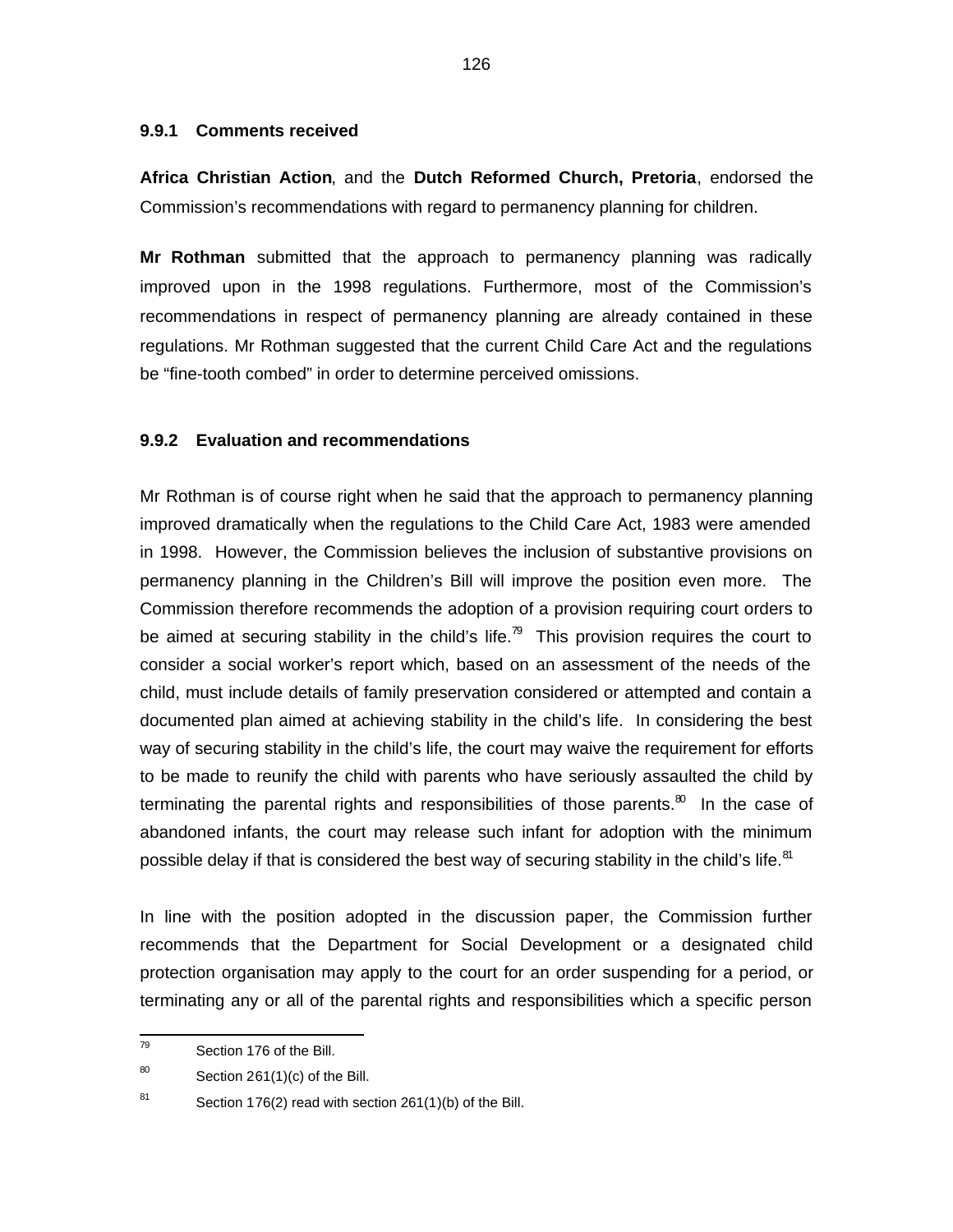has in respect of a child. $^{\text{22}}$  In order to facilitate stability in the life of the child, time spend in alternative care and the age of the child are used as criteria: the younger the child, the less time spend in alternative care is required for parental consent to be dispensed with.<sup>83</sup> As was suggested in the discussion paper, provision is made for permanent forms of foster or kinship care,<sup>84</sup> but not for the conversion of long-term foster care to subsidised adoptions. As far as the latter is concerned, those foster parents who wish to adopt the child in their foster care will have to follow the usual adoption process. $\delta$ <sup>55</sup> Should the adoption subsidy be equal to the foster care grant, foster parents will have no financial incentive to foster children long-term, given the need for renewals, follow-up reports, etc.

The Commission provides for limited continued support, over a bridging period, to persons who turn 18 years while in alternative care to enable them to complete their schooling or training.<sup>86</sup> Provision is further made for a person placed as a child in alternative care to remain in that care until the end of the year in which that person reaches the age of 21 years of age if the care-giver is willing and able to care for that person.<sup>87</sup>

# **9.10 Reporting and registration of reported cases**

Mandatory reporting of child abuse, sometimes associated with provision for an associated register of abused children and/or of offenders, is legislated for in many countries for purposes which include ensuring help for abused children, monitoring the safety and progress of such children, and gathering data for planning of prevention programmes and intervention services. These approaches initially gained currency in the 1970's and are well established in a number of first world countries. However they have become increasingly controversial. The relevant debates are covered in the Discussion Paper.<sup>88</sup>

 82 Section 141(1) read with section 39(1) of the Bill.

<sup>83</sup> Section 141(2) of the Bill.

<sup>84</sup> Section 198 of the Bill.

<sup>85</sup> See also section 141 on applications to terminate parental rights and responsibilities.

<sup>86</sup> Section 196(1) of the Bill.

<sup>87</sup> Section 196(2) of the Bill. See also the discussion on lowering the age of majority in Chapter 4 above.

<sup>88</sup> Par. 10.5.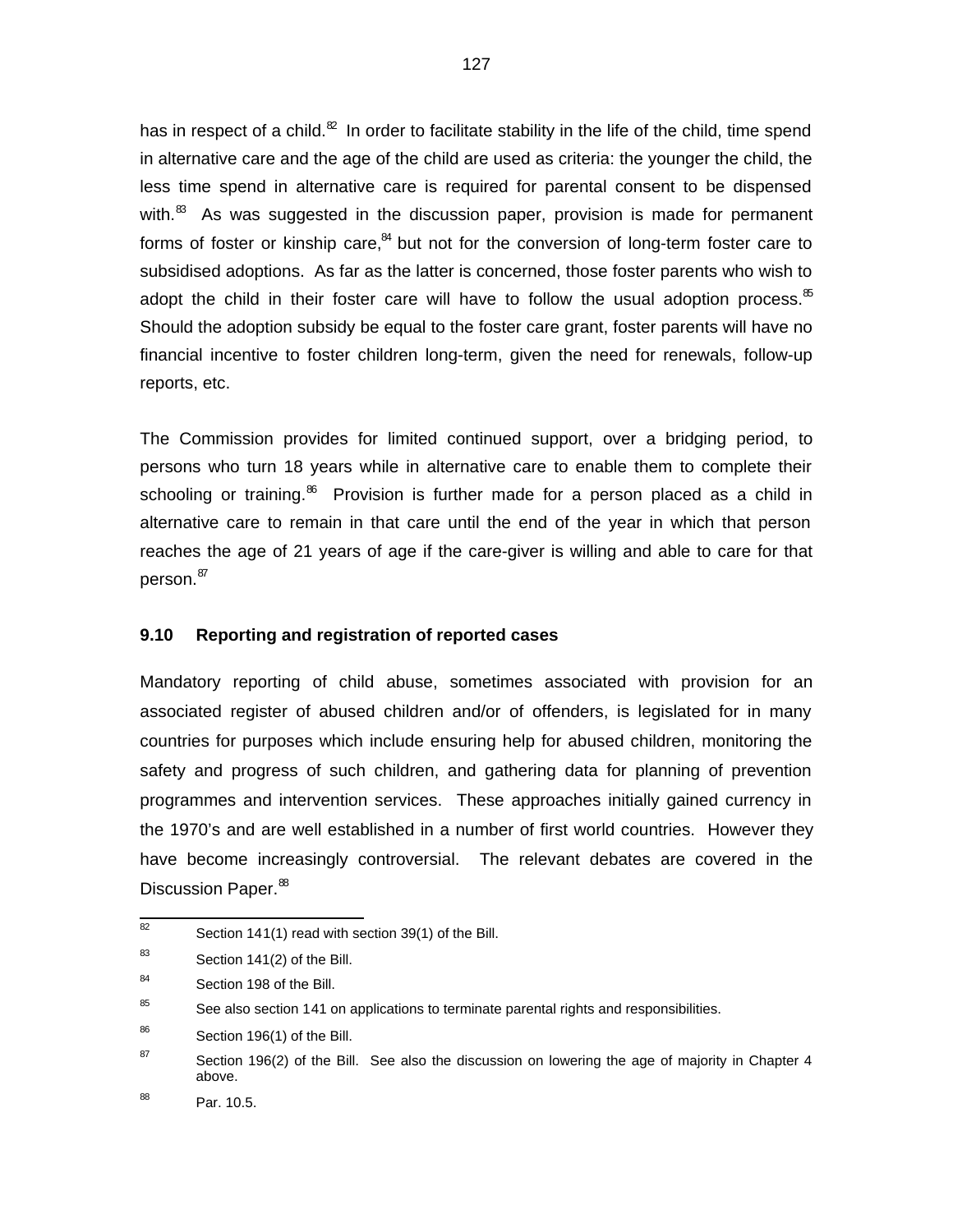A particular danger which has become apparent is that of entrenching an imbalance in the overall system of provision for children by artificially loading it towards reporting and investigation.<sup>89</sup> In North America and Britain there have been complaints that limited child protection resources have become disproportionately swallowed up in reporting and associated investigative processes, at the expense of preventive and promotive services and also of longer-term care and treatment for abused children. In addition there has been widespread concern over the excessive numbers of unsubstantiated cases generated by mandatory reporting laws – estimated at two-thirds of all reports investigated in 1993 in the United States. $^{\circledR}$  Investigations of such cases create massive costs, at the expense of other essential tasks, and substantial harm can be caused to the families investigated, including job loss and social stigma.<sup>91</sup> It has also been noted that there has been a swing away from the initial emphasis of reporting systems on bringing help to vulnerable children and families, to a focus on criminal justice processes which may not always promote the wellbeing of the children concerned. Compulsion to report is, in addition, in tension with the confidentiality ethics of a number of professions, some of whose members hold that such compulsion can undermine the interests of children. There have been calls for professionals to be allowed to use some discretion, at least in cases where they are themselves in a position to deliver the necessary services to prevent further abuse. Furthermore, compliance with mandatory reporting laws has been found to be far from consistent; for example, in the USA the race, socioeconomic status, age and gender of the child and other extraneous factors have been found to influence the likelihood that abuse of that child will be reported. $\mathcal{L}$ 

An extensive survey by the Australian Law Reform Commission (ALRC) and the Human Rights and Equal Opportunity Commission into Children and the Legal Process reported both strong support for and serious concerns regarding mandatory reporting. Critics point out that abusers are less likely to seek help if professional persons are required to report them, and that children themselves may be more reluctant to seek help in such a context (e.g. if the perpetrator is a family member). Mandatory reporting may also deny

<sup>—&</sup>lt;br>89 Hutchison January 1993, **Social Work,** 38(1), 57.

<sup>90</sup> Lynch M, 2000: Keynote address, ISPCAN Congress, Durban.

<sup>91</sup> Deisz et al 1996 20(4) **Child Abuse and Neglect** 276; Pollak and Levy 1998 13 **Child Abuse and Neglect** 515-22.

<sup>92</sup> See for example Warner J and Hansen D 'The identification and reporting of physical abuse by physicians: a review and implications for research'1994(18) **Child Abuse and Neglect** 11-25;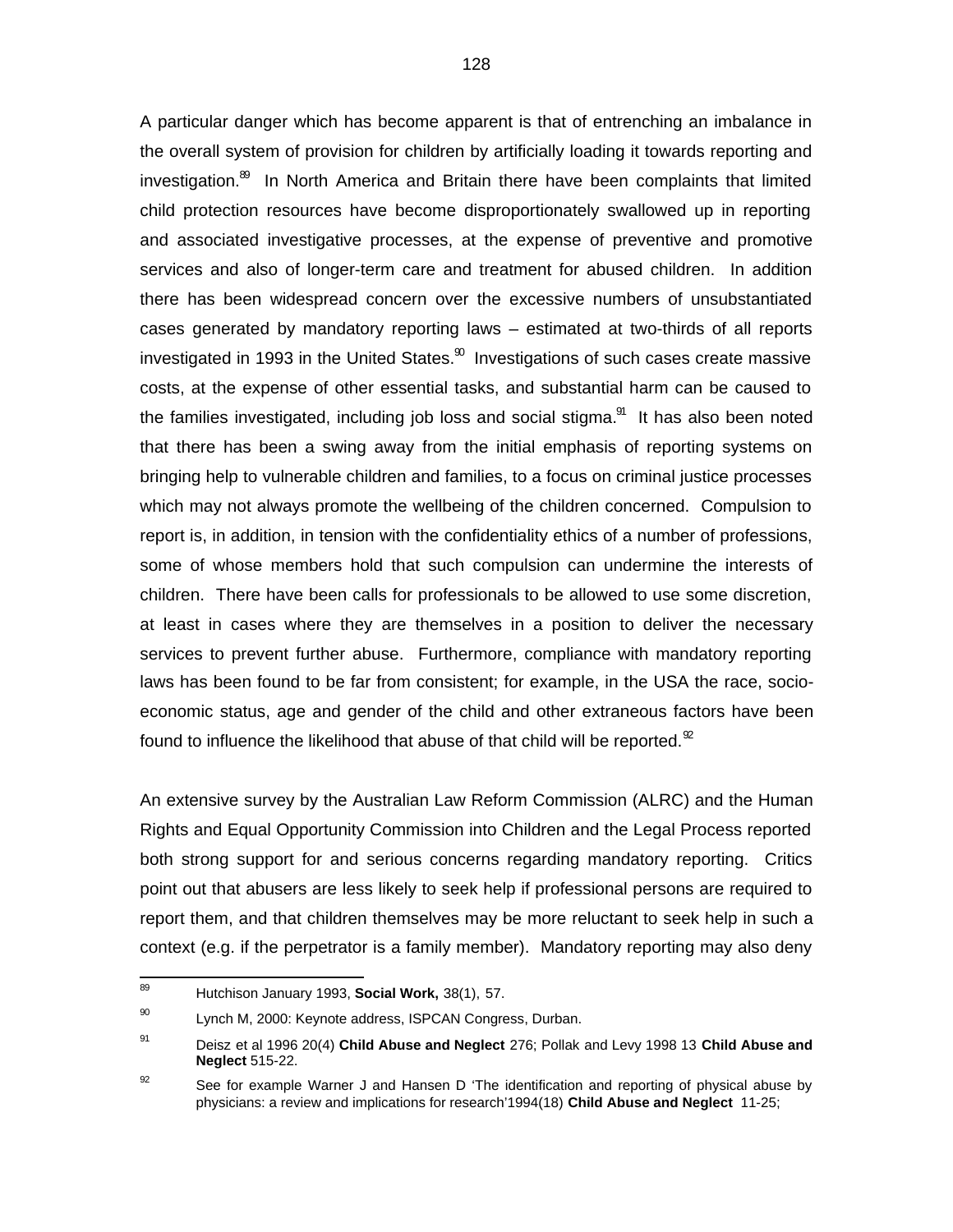children and families the opportunity of finding other ways to deal with the abuse. A central concern in the Australian report is that mandatory reporting is often instituted without adequate resources for its proper implementation and may siphon off resources needed for prevention and treatment. Child Protection services in Victoria, for instance, found themselves less able to effectively protect children after the introduction of mandatory reporting than before. The Australian Capital Territory's Law Reform Committee recommended against the immediate introduction of mandatory reporting stating that "it would be grossly irresponsible to introduce a system of mandatory reporting without at the same time ensuring that the whole child welfare system can cope with the new measures". $83$  The ALRC recommended a phased approach, based initially on voluntary reporting encouraged by targeted education. New Zealand, after intensive deliberation and study of the impacts of mandatory reporting systems elsewhere in the world, has decided against such a system, and instead provides for public education and voluntary reporting protocols.<sup>94</sup>

In South Africa, while there is strong support for mandatory reporting and registration, concerns have been raised that these approaches have been imported from contexts in which the basic survival needs of children are met and where highly developed service infrastructure is in place. Superimposing such approaches where vastly different social conditions apply and without proper backup provision can set children up for secondary abuse. The point is made that mandatory reporting is only useful to the extent that it gives rise to effective services, both immediate and ongoing, to the children concerned, and/or provides data for planning and policy development. It is noted that in South Africa the range of persons required to report has been steadily increased, but there has been no simultaneous attention to the needs of the under-resourced system which is expected to respond to the reports in question.  $\frac{35}{5}$ 

South Africa has followed the pattern set by the USA since the 1960's by making the reporting of child abuse compulsory, with failure to do so being a criminal offence for those to whom the obligation applies. In terms of section 42(1) of the Child Care Act of 1983 as amended, reporting of suspected ill-treatment of children is mandatory for

 93 ALRC 84, 1997:435, 82, 84.

<sup>94</sup> Dept of Social Welfare 1996: "Strategic Directions" (post-election briefing paper), Wellington.

<sup>95</sup> NCANN 1996: National Strategy on Child Abuse and Neglect, Department of Social Welfare.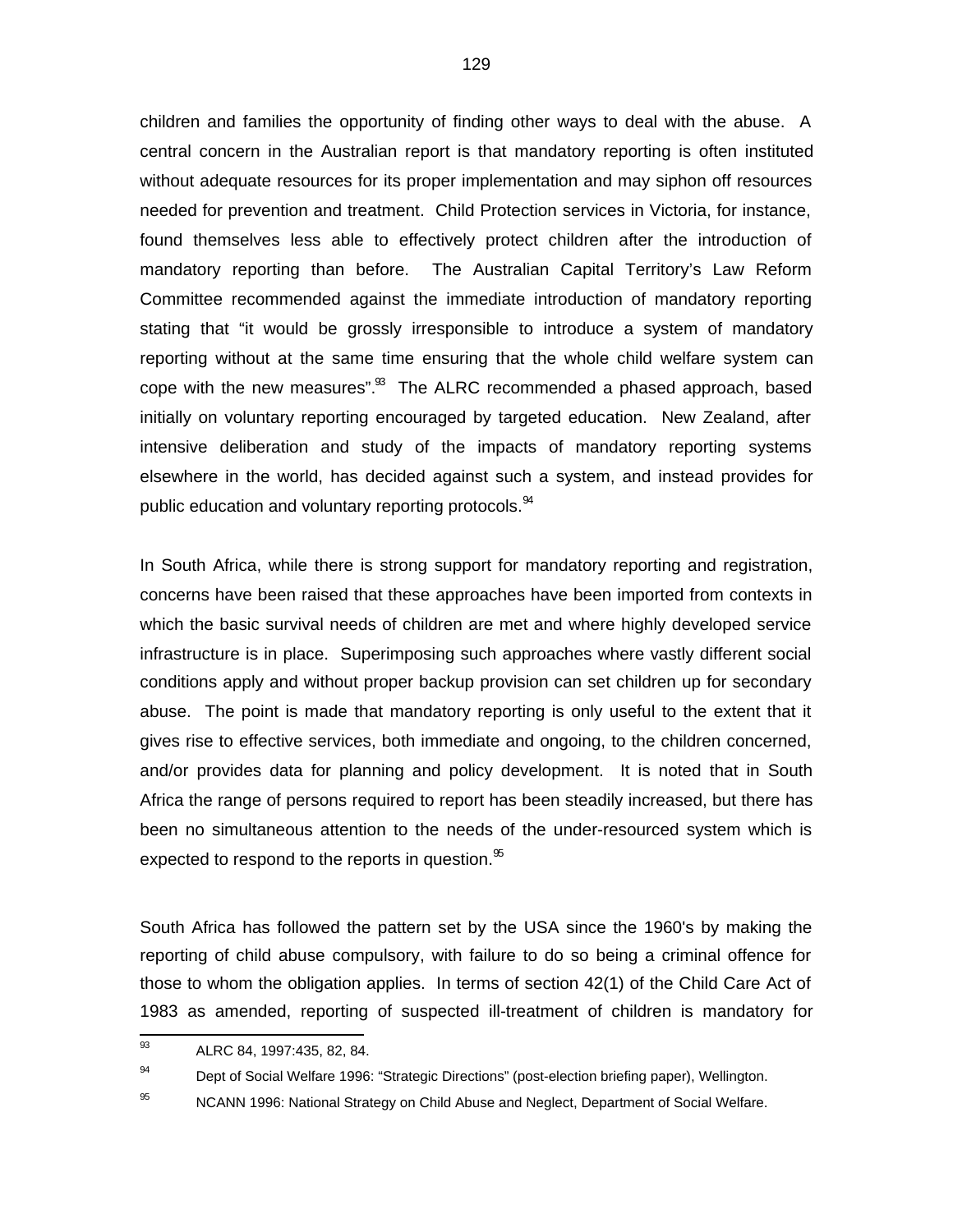dentists, medical practitioners, nurses, social workers, teachers, and persons employed by or managing children's homes, places of care and shelters. The obligation to report applies when any such person 'examines, attends or deals with any child in circumstances giving rise to the suspicion that the child has been ill-treated, or suffers from any injury … the cause of which probably might have been deliberate, or suffers from a nutritional deficiency disease'.

Persons mandated to report in terms of the Child Care Act, 1983, must send notifications of cases of suspected abuse to the Director-General of the Department of Social Development on Form 25, as supplied in the Regulations as amended in 1988. The Director-General is then required to request a police officer, social worker or authorised officer to take appropriate steps, and to call for an investigation into the circumstances of the case and a report on these circumstances and on action taken, within 30 days. The Director-General may in certain cases instruct that the alleged perpetrator be removed from direct contact with children (presumably where such a person is employed in a registered or government-operated children's facility), and that the matter be referred to the SAPS for possible prosecution.<sup>96</sup>

A similar obligation to report the ill-treatment of children is provided for in section 4 of the Prevention of Family Violence Act 133 of 1993. Unlike the reporting obligation in terms of the Child Care Act, 1983, however, this provision applies to 'any person who examines, treats, attends to, advises, instructs or cares for any child in circumstances which ought to give rise to the reasonable suspicion that such child has been ill-treated, or suffers from any injury the probable cause of which was deliberate'. The Act requires the report to be made to a police official, a commissioner of child welfare, or a social worker.

The concept of a register based on mandated reporting of child abuse was introduced in South African law in April 1998, in new Regulations under the Child Care Act. The purpose of this register is the protection of children, and it will capture information obtained from three sources: criminal court convictions, children's court findings, and notifications received in terms of section 42(1) of the Act. Some uncertainty arises from the wording of Regulations 39B(2)(e) and (f). In terms of the former, identifying details of a perpetrator are to be included after conviction by a criminal court. But in terms of the

 96 Regulations 39A (2) and (3).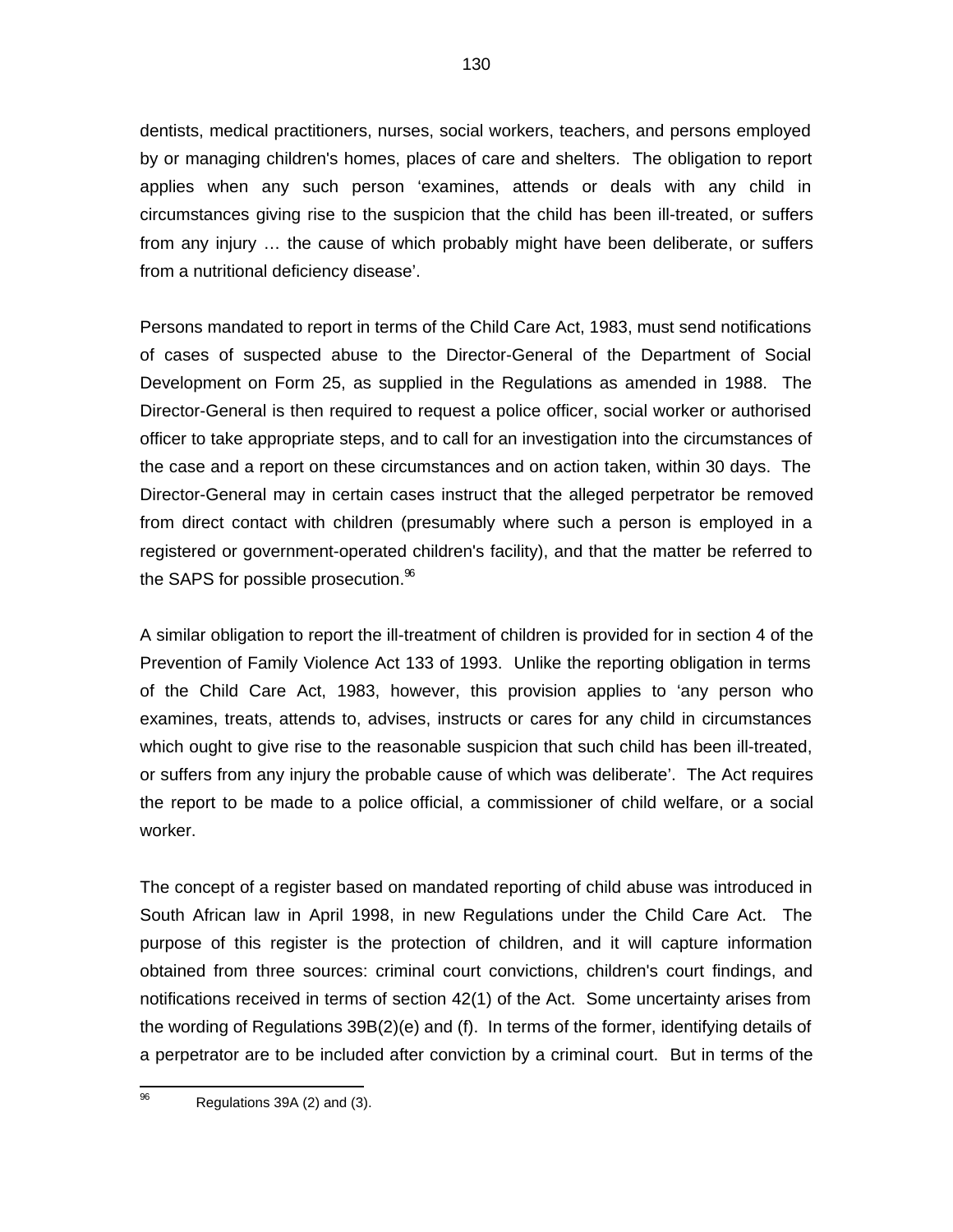latter,  $>$ details of the relationship between the child and the perpetrator  $=$  must be revealed even where an alleged perpetrator has not been convicted. Such details may serve to identify the person and thus circumvent the protection provided to unconvicted persons by Regulation 39B(2)(e). As pointed out in the discussion paper, $\frac{97}{1}$  the constitutionality of Regulation 39B(2)(e) may be at issue.

With hindsight, the wisdom of proceeding with a system of mandated reporting in the South African context is perhaps open to question. However the Commission acknowledges that the reporting system and the national child abuse register as currently provided for have protective potential for children as well as being a prospective source of data for planning, policymaking and resourcing purposes, and that it might be ill-advised to reverse the mandatory provisions which are presently in place in the Child Care Act. In the discussion paper,<sup>38</sup> the Commission therefore recommended that the reporting provision in the Prevention of Family Violence Act be repealed, and that this issue be addressed only in the proposed comprehensive children's statute. It was also recommended that compulsion to report be confined to the categories of persons set out in section 42 of the Child Care Act at this time, and that the emphasis for the general population be on voluntary reporting based on public education and awareness-raising. It was further recommended that the mandated reporting provision and the registration process be confined to cases involving actual or suspected physical injury, sexual abuse, severe neglect which appears to be intentional, and child labour.

In the discussion paper,<sup>99</sup> the Commission stated that registration should take place only after investigation has confirmed reasonable grounds for suspicion of ill-treatment. Clear definitions of each category are to be provided. It was recommended that nutritional deficiency disease which is caused by poverty rather than deliberate neglect should be removed from the reporting provision, child malnutrition being a mass problem in South Africa which can more effectively be addressed through other mechanisms. It was further recommended that accounts of abuse which have occurred in the distant past not be subjected to the reporting requirement unless there is reason to believe that a child is currently at risk. Further, it was recommended that a mechanism should be included whereby a report can be registered for statistical purposes only, if the Director General is

<sup>97</sup> Par. 10.5.2.

<sup>98</sup> Par. 10.5.7.

<sup>99</sup> Par. 10.5.7.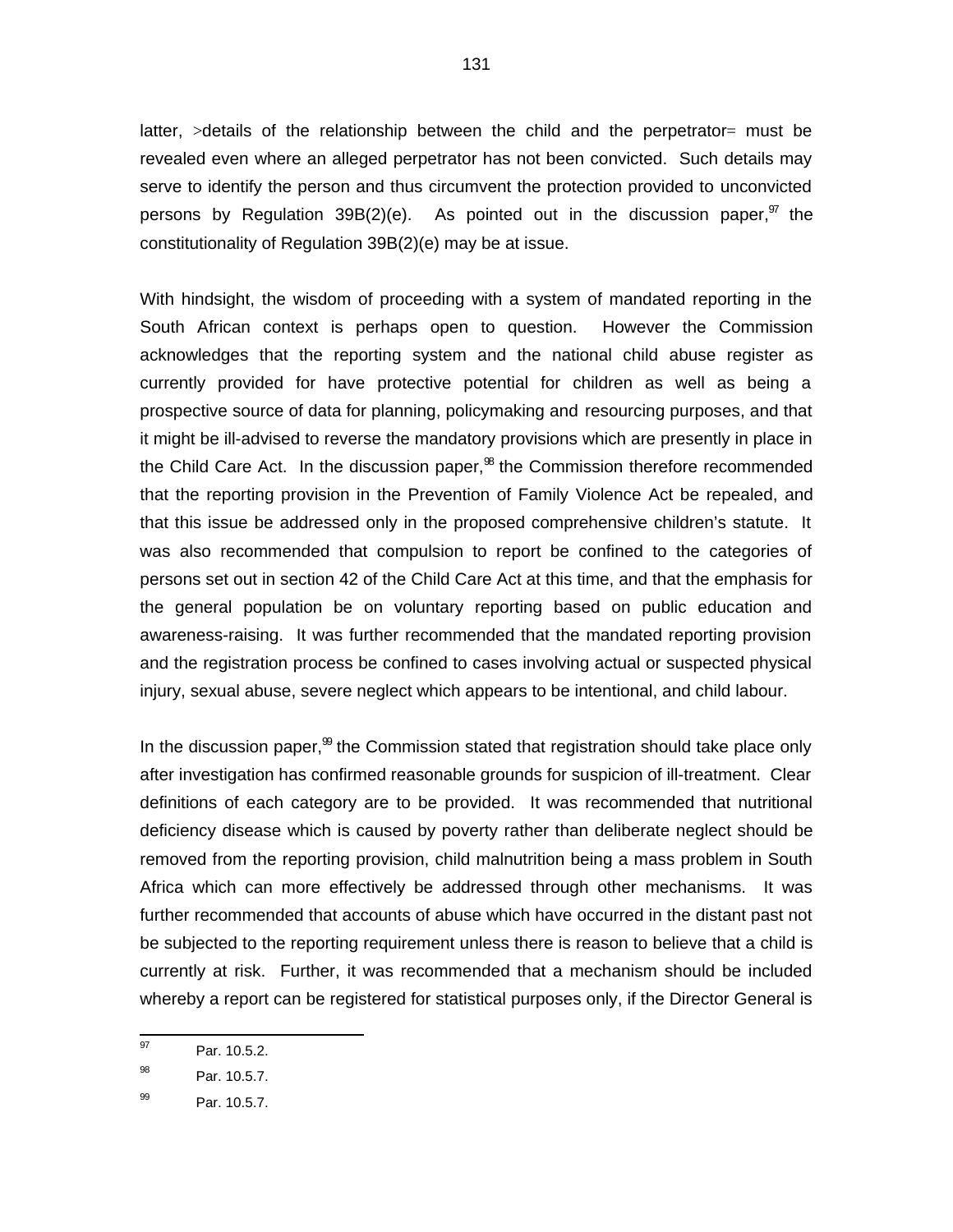satisfied that the person reporting the case is in a position to undertake the action necessary to protect the child. The Commission further recommended that immunity be provided for any person, whether or not mandated to report, from legal action after making a bona fide report, and that the anonymity of informants specifically be protected. This protection should encompass both persons who submit formal notifications in terms of the Act, and persons referring cases for investigation and intervention. Malicious reporting should carry a severe penalty.

The approach taken in the United Kingdom of maintaining a consolidated register of persons found by a court or through some other form of due process to have abused children, or to be likely to pose a risk of abuse, was considered advisable for South Africa, as a means of keeping serial offenders out of children's services. It was stated that such a register should be available to assist with the screening of prospective staff members, volunteers or substitute caregivers for children within schools, designated child care services and major youth organisations, and for no other purpose whatever. Strict controls on access to this information and strong sanctions for any breach of the limitations should be put in place. The Commission recognised that it would be necessary to build in processes to ensure that, in cases involving dismissal, internal transfer or retirement of a person on the basis of prima facie evidence of abuse, principles of administrative justice have been upheld. It was further recommended that severe criminal penalties should apply to malicious reporting. The Commission further recommended that any prospective foster or adoptive parent, prospective volunteer or applicant for employment or voluntary service in a designated child care employment setting or category of work should be required to produce a certificate confirming that his or her name does not appear on such a list or register. This was regarded as the least invasive way of applying this protective measure.

#### **9.10.1 Comments received**

**Ms Krystyna Smith** recommended that all religious leaders should be added to the list of specified mandatory reporters of suspected or alleged cases of child abuse. She submitted that religious leaders engender deep trust and for this reason may often be the first people to hear about reports of child abuse in their communities. In addition, religious leaders usually have pastoral, teaching, social outreach roles and responsibilities in their communities. This brings them into constant professional contact with children and adults. Ms Smith mentioned that media and other reports have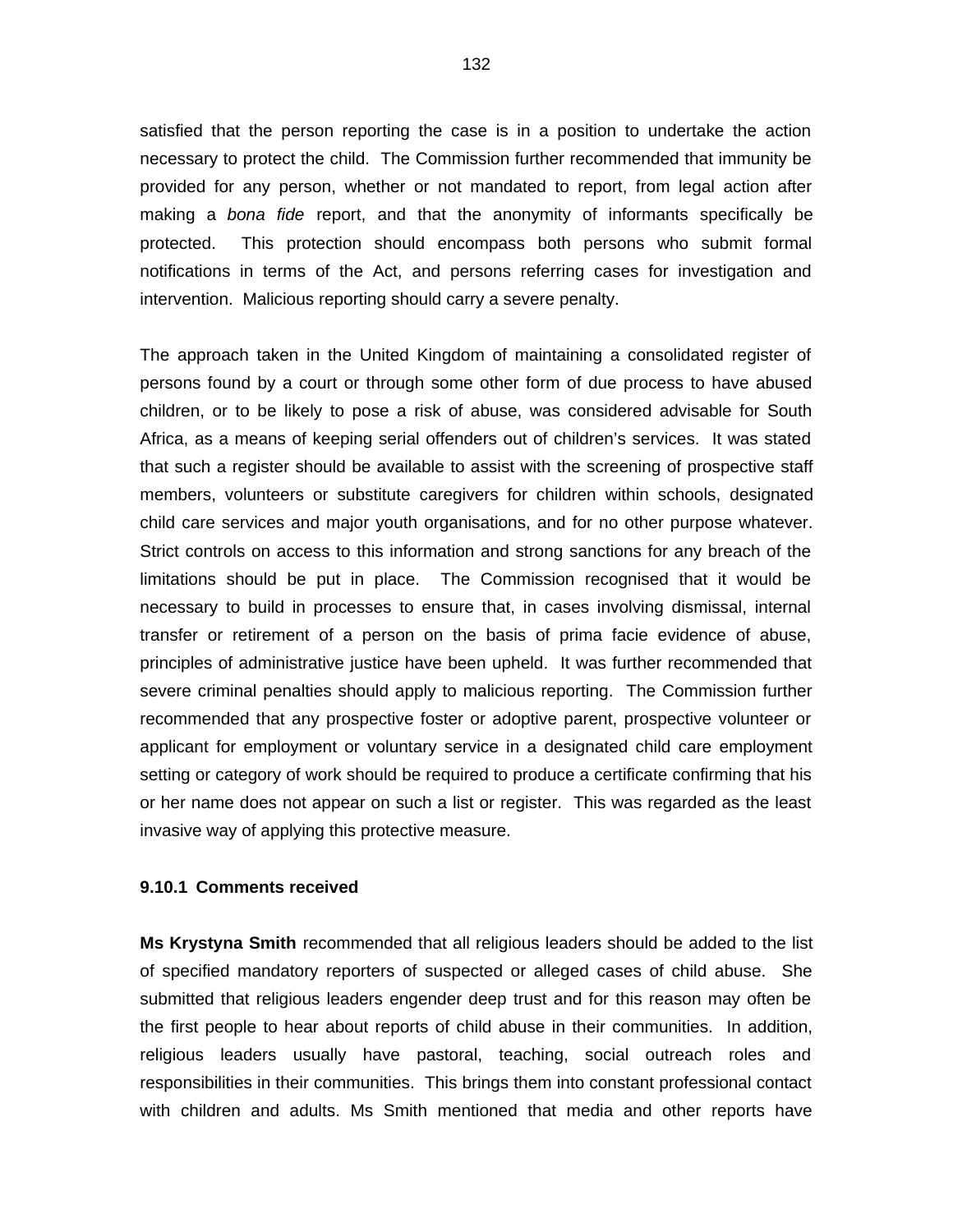indicated that there is a problem across a wide spectrum of religions regarding sexual offences committed by religious leaders. Furthermore: most of these cases are not reported to the relevant civil authorities, but are treated as a problem of internal discipline, and these crimes may often be covered up. The matter is thus not taken beyond the religious community, for fear of scandal caused to the religious community or damage to the image of the religious authority. Ms Smith questioned a religious authority's ability to punish an offender appropriately, and to protect the victim and community from further harm. She stated that a religious authority that finds a religious leader guilty may insist that he should undergo rehabilitative treatment and can also remove him from the ministry, but cannot sentence or imprison the offender, even if dangerous, e.g. a paedophile. Furthermore, she said the offender will have no criminal record and there will be no reliable restraint on the offender continuing the criminal behaviour. Ms Smith thus proposed that internal disciple hearings by religious authorities should not be regarded as a substitute for the criminal justice system.

**Africa Christian Action** submitted that all child care organisations should have access to the proposed register of offenders.

The Commission has recommended that the new children's statute should make it clear that a reporting obligation exists where there are reasonable grounds to suspect sexual abuse despite the confidentiality provision in the Choice on Termination of Pregnancy Act 92 of 1996.<sup>100</sup> Responding to this, Ms Dellene Clark stated that the obligation to report will automatically include all pregnant children under the age of 12, who in terms of the proposed definition of rape contained in the Discussion Paper on Sexual Offences, are not capable in law of appreciating the nature of an act of sexual penetration. This also applies to mentally impaired children younger than 16 years. Ms Clark mentioned that there is an irrebuttable presumption at common law that a female person under the age of 12 years is incapable of consenting to sexual intercourse. Based on this, Ms Clark submitted that a medical practitioner is not only obliged to report all cases where a child under the age of 12 requests a termination of pregnancy (such children are per definitions victims of sexual abuse) in terms of section 7 of the Choice

 $\frac{1}{100}$ The confidentiality relates to the identity of the woman (name and address) who has requested or obtained a termination of pregnancy - section 7(5) read with section 7(3). The medical practitioner or midwife who has performed the termination must record the prescribed information and give notice to the person in charge of the facility – sections 7(1) and (2). The person in charge of the facility must then notify the Director-General: Health who must keep proper records – sections 7(3) and (4).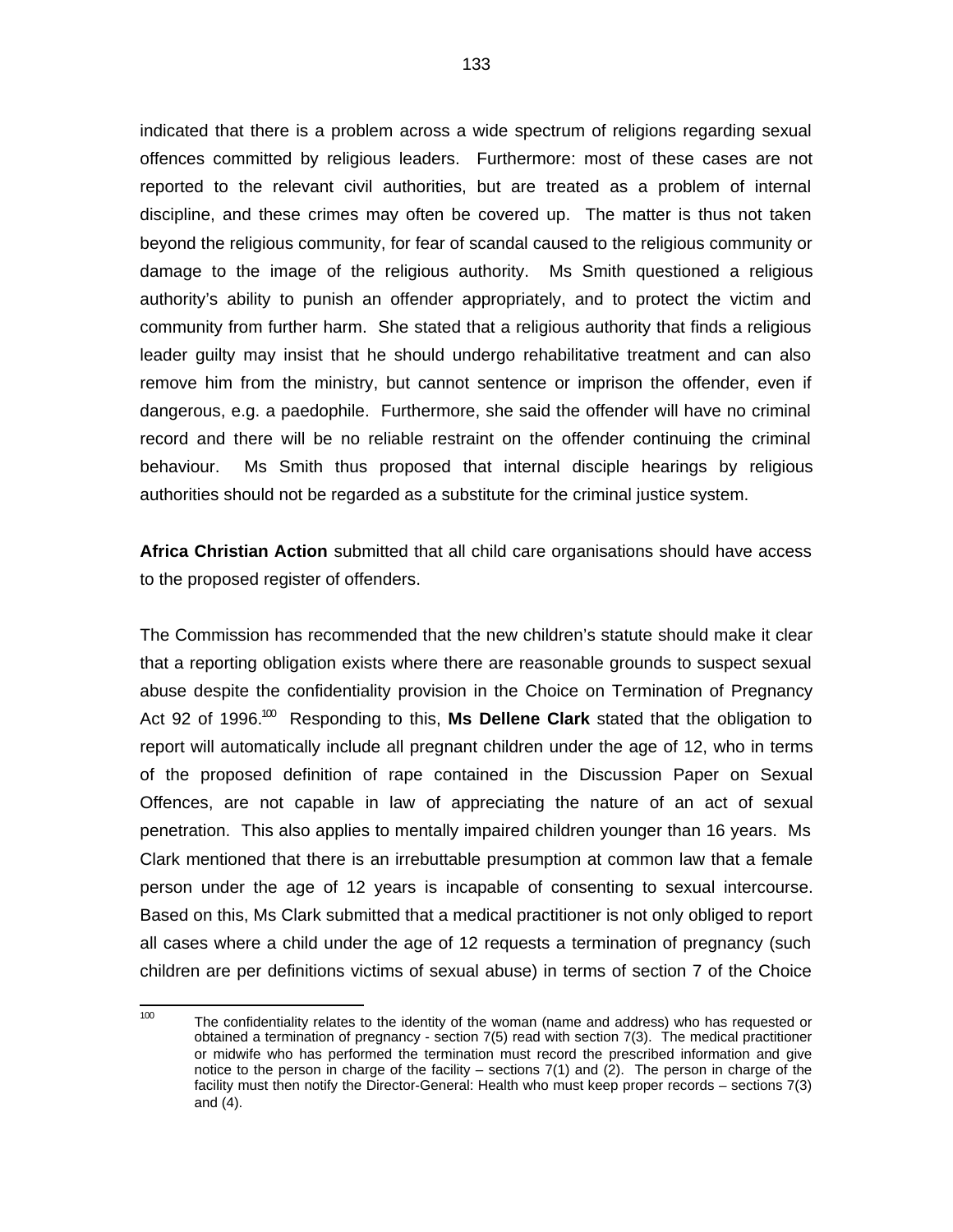on Termination of Pregnancy Act 92 of 1996 and section 42 of the Child Care Act, 1983 or section 4 of the Prevention of Family Violence Act 133 of 1993, but is required to retain the aborted baby as evidence of the crime. (Obviously, reporting of sexual abuse of children over the age of 12 by medical practitioners in terms of the relevant section of the Child Care Act, 1983 or the Prevention of Family Violence Act 133 of 1993, should depend on whether there are reasonable grounds to suspect sexual abuse.)

# **9.10.2 Evaluation and recommendations**

Early in 2002, the world was shocked by the disclosures of child sexual abuse by priests, especially in the Roman Catholic Church. The Church itself came in for severe criticism for the manner in which such errant priests were dealt with and several law suits were instituted. A recurring theme linked to the disclosures was the imputed obligation on priests and the Church to report cases of sexual abuse in their midst to the relevant authorities. In the South African context, calls were also made for the extension to priests and religious leaders of the mandatory reporting obligation in section 42 of the Child Care Act, 1983, as the submission of Ms Smith above attests.

Seen from a broader context, the problems the Church faces highlight the difficulties associated with mandatory reporting alluded to in the discussion paper.<sup>101</sup> These problems also raise issues such as confidentiality, accountability (in the context of reports made in good faith), and affordability. Clear guidance is needed on questions such as who should do the reporting, what should be reported, to whom and for what purpose.

In South Africa the reporting of cases of suspected child abuse is complicated by the fact that two legal provisions apply: Section 4 of the Prevention of Family Violence Act 133 of 1993 and section 42 of the Child Care Act, 1983. While the reporting obligation is common, the two sections differ fundamentally as to who should report (any person versus a closed category of professionals), as to what should be reported (ill-treatment or injury the probable cause of which was deliberate versus injuries and nutritional deficiencies), and the consequences of failure to report (no sanction versus criminal sanction). As recommended in the discussion paper, the Commission therefore recommends that the provision in the Prevention of Family Violence Act 133 of 1993 be

 101 Par. 10.5.7.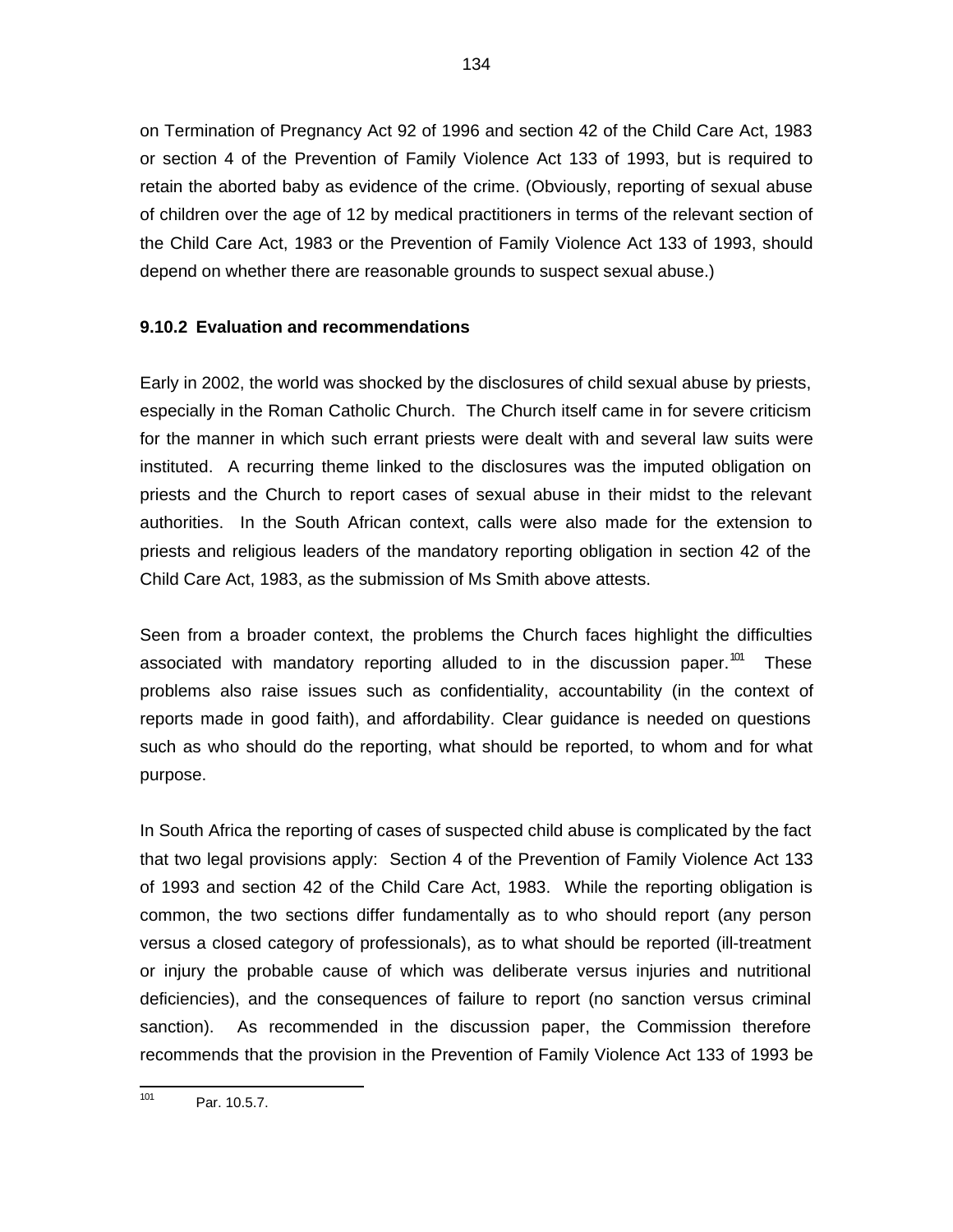#### repealed.

The decision to repeal section 4 of the Prevention of Family Violence Act 133 of 1993 called for a reconsideration of the question concerning to whom the reporting obligation should apply. In this regard, the Commission recommends that a duty be imposed on teachers, medical practitioners, nurses and other persons involved with a child in a professional capacity and who on personal observation conclude that a child has been ill-treated or is being deliberately maltreated, abused or neglected to report that conclusion to a social worker, police officer or the child and family court registrar.<sup>102</sup> The Commission affords any other person who believes that a child is being ill-treated or deliberately being maltreated, abused or neglected the discretion to report such belief to a social worker, police officer or the child and family court registrar.<sup>103</sup> The person making the report may be asked to substantiate the conclusion or belief with facts.<sup>104</sup>

Once the report has been made to the social worker, police officer or the registrar, that official must make an initial assessment of the report, investigate the truthfulness of the report, and if the report is substantiated by such investigation, immediately take steps to ensure the safety and well-being of the child concerned, initiate care and protection proceedings, and submit particulars concerning the matter to the Director-General for inclusion in the National Child Protection Register.<sup>105</sup>

In drafting the reporting provision, care was taken to not to link the circumstances requiring a person to report to the broader child in need of care and protection criteria. As stated in the discussion paper,<sup>106</sup> the Commission is of the opinion that mandated reporting be limited and be followed by appropriate action aimed at protecting the child. The Commission's proposals in this regard are action driven in an attempt to address the needs of the child in need of care and protection at a local level. It is not the primary purpose of the Commission's proposal to serve as a statistical record of the number of reported cases, though it should also serve this function.

 $\frac{1}{102}$ Section 167(1) of the Bill.

<sup>103</sup> Section 167(2) of the Bill.

<sup>104</sup> Section 167(3) of the Bill.

<sup>105</sup> Section 167(5) of the Bill.

<sup>106</sup> Par. 10.5.7.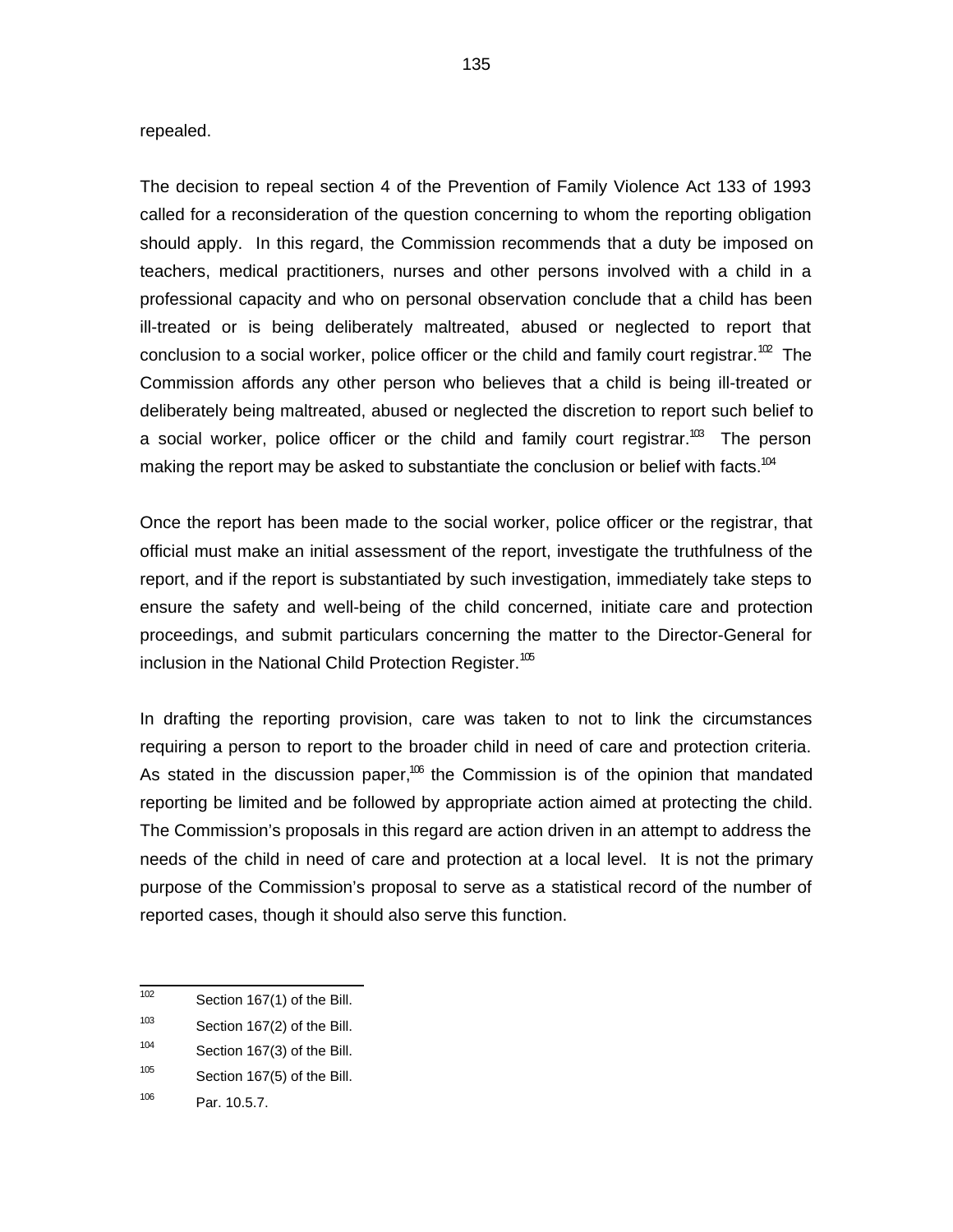However, the Commission maintains the linkage of the reporting obligation to the existing national child protection register. Provision is therefore made for a national child protection register to be kept and maintained by the Director-General: Social Development.<sup>107</sup> In terms of the Commission's recommendations, Part A of the register is to be a record of all incidents of reported child abuse and ill-treatment, all convictions of parents, care-givers, or family members of children on charges involving the abuse or deliberate neglect of the child, and all determinations by the child and family court that a child is in need of care and protection because of the abuse or deliberate neglect of the child.<sup>108</sup> It is a combined child protection and (convicted) offender register. The purpose of this part of the register is to have a record of abuse and deliberate neglect inflicted upon specific children and to use the information on the register to protect these children from further abuse and neglect. The Bill prescribes what must be recorded in this part of the register and regulates access to and disclosure of information contained in it.<sup>109</sup>

The purpose of Part B of the register is to establish a record of persons unsuitable to work with children in order to protect children in general from these persons.<sup>110</sup> In line with the British approach described above, the Commission prescribes procedures in terms of which findings can be made that a particular person is unfit to work with children.<sup>111</sup> Such findings are reported to the Director-General: Social Development.<sup>112</sup> No person whose name appears in Part B of the register may manage or operate a child and youth care centre, a partial care facility, a shelter or a drop-in centre or even assist in the management thereof; work with children at such facilities, either as an employee, volunteer or in any other capacity; or act as a foster parent, kinship care-giver or adoptive parent; or work in any unit of the South African Police Service tasked with child protection.<sup>113</sup> Before a person is allowed to work with children at a child and youth care centre, a partial care facility, a shelter or a drop-in centre, or in a unit of the SAPS tasked with child protection, the manager of such facility or the SAPS must establish whether or not that prospective employee's name appears in Part B of the register.<sup>114</sup> Given the

 107 Section 120(1) of the Bill.

<sup>108</sup> Section 122(1) of the Bill.

<sup>109</sup> Sections 122(2), 123 and 124 of the Bill.

<sup>110</sup> Section 125 of the Bill.

<sup>111</sup> Section 127 of the Bill.

<sup>112</sup> Section 129 of the Bill.

<sup>113</sup> Section 130(1) of the Bill.

<sup>114</sup> Sections 132(1)(a) and (c) of the Bill.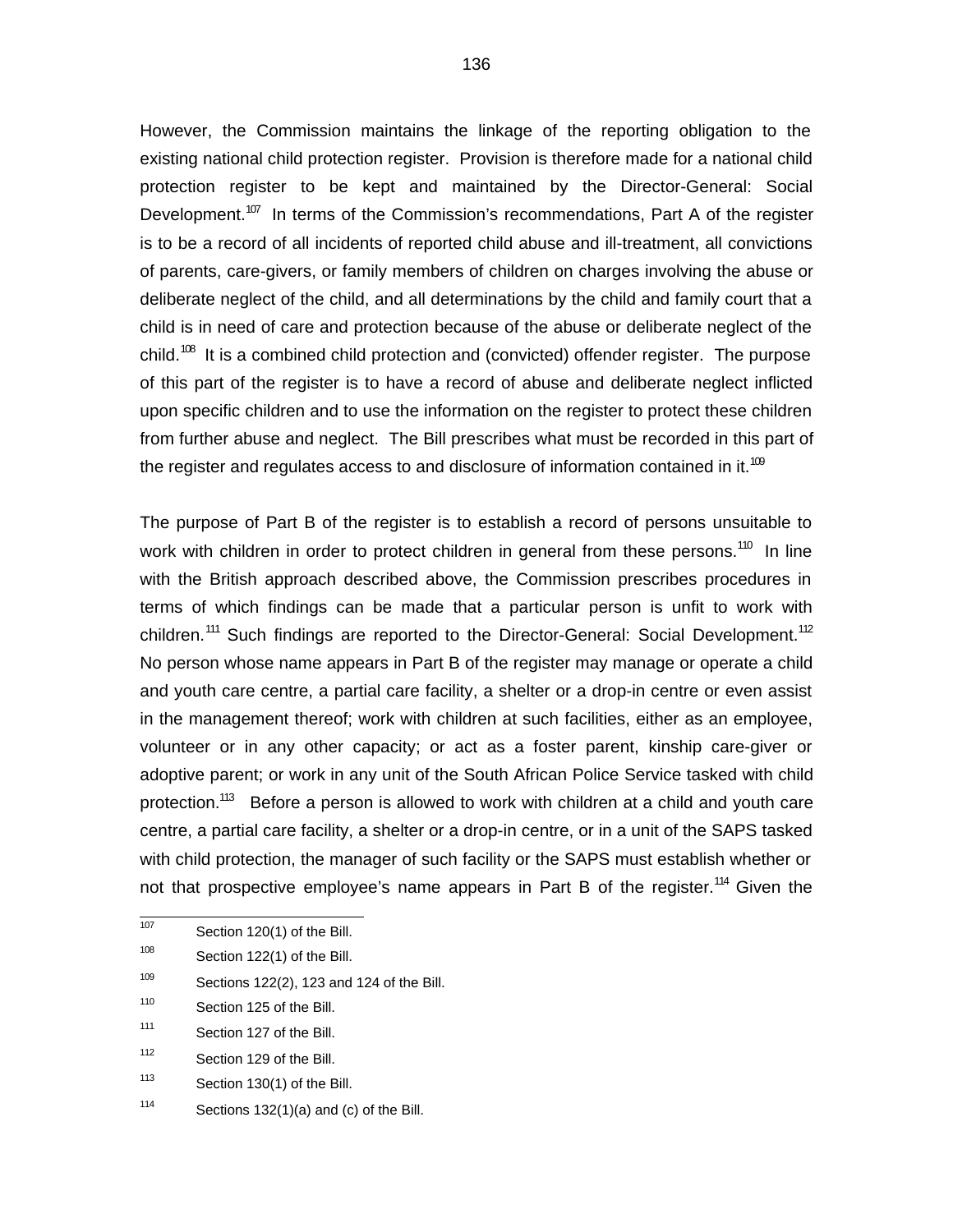serious legal consequences to being find a person unsuitable to work with children, provision is made for a dispute resolution mechanism,<sup>115</sup> access to the register,<sup>116</sup> and the removal of names from the register.<sup>117</sup> Disclosure of names in Part B of the register is prohibited.<sup>118</sup>

As far as the confidentiality provision in the Choice on Termination of Pregnancy Act, 1996, is concerned, the Commission is of the opinion that the problem is not so much related to the lack of reporting by health practitioners, even though this is a concern, but rather the absence of any clear linkage to reporting provisions in other legislation. To overcome this problem, the Commission provides for a supremacy clause in terms of which a medical practitioner or a registered midwife will be obliged to report to a social worker, police officer or the child and family court registrar the fact that a girl under the age of 12 years was pregnant and had her pregnancy terminated if that pregnancy was due to the sexual abuse of that girl.<sup>119</sup>

 115 Section 128 of the Bill.

<sup>116</sup> Section 131 of the Bill.

<sup>117</sup> Section 134 of the Bill.

<sup>118</sup> Section 133 of the Bill.

<sup>119</sup> Section 167(4) of the Bill.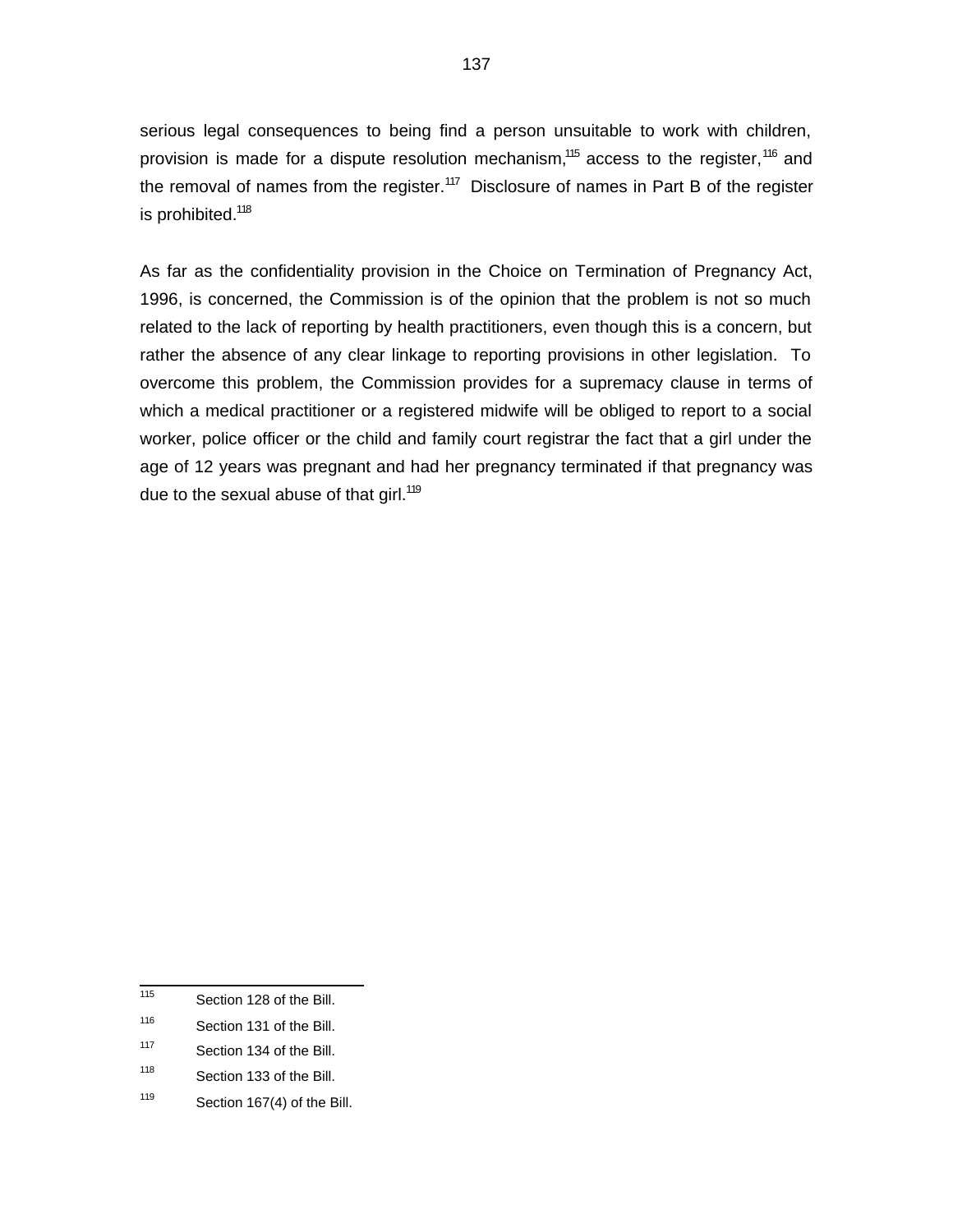# **CHAPTER 10**

# **THE PROTECTION OF THE HEALTH RIGHTS OF CHILDREN**

#### **10.1 Introduction**

This chapter examines how children's health rights can be promoted and protected through legislation and policy. As such, it covers aspects such as the right of children to basic health care services, consent to medical treatment and/or surgical intervention, HIV testing, confidentiality of information relating to the HIV status of children, access to contraceptives, access to termination of pregnancy services and the right to refuse medical treatment.

#### **10.2 Children's right to basic health care services**

#### **10.2.1 Overview of the proposals in Discussion Paper 103**

Section 28(1)(c) of the Constitution<sup>1</sup> states that every child has a right to basic health care services. It is, however, not clear what this right to basic health care services entails and what the state's responsibility is in relation to children with disabilities and those infected with HIV/AIDS with regard to their right to basic health care services. For example, the provision of assistive devices and rehabilitation services to children with disabilities is essential to improve their level of functioning within society. Whether this can be included under a child's right to basic health care services is debatable. The Commission accordingly recommended that children's right to basic health care services be confirmed in both the new Children's Bill and the National Health Bill. Furthermore, the National Health Bill must set out the core minimum requirements for the state in providing for the health of all children, including the state's responsibility in providing for the basic health care needs of children with additional health care needs.<sup>2</sup>

1

<sup>1</sup> Constitution of the Republic of South Africa, Act 108 of 1996.

<sup>2</sup> Par. 11.3.4 of the discussion paper.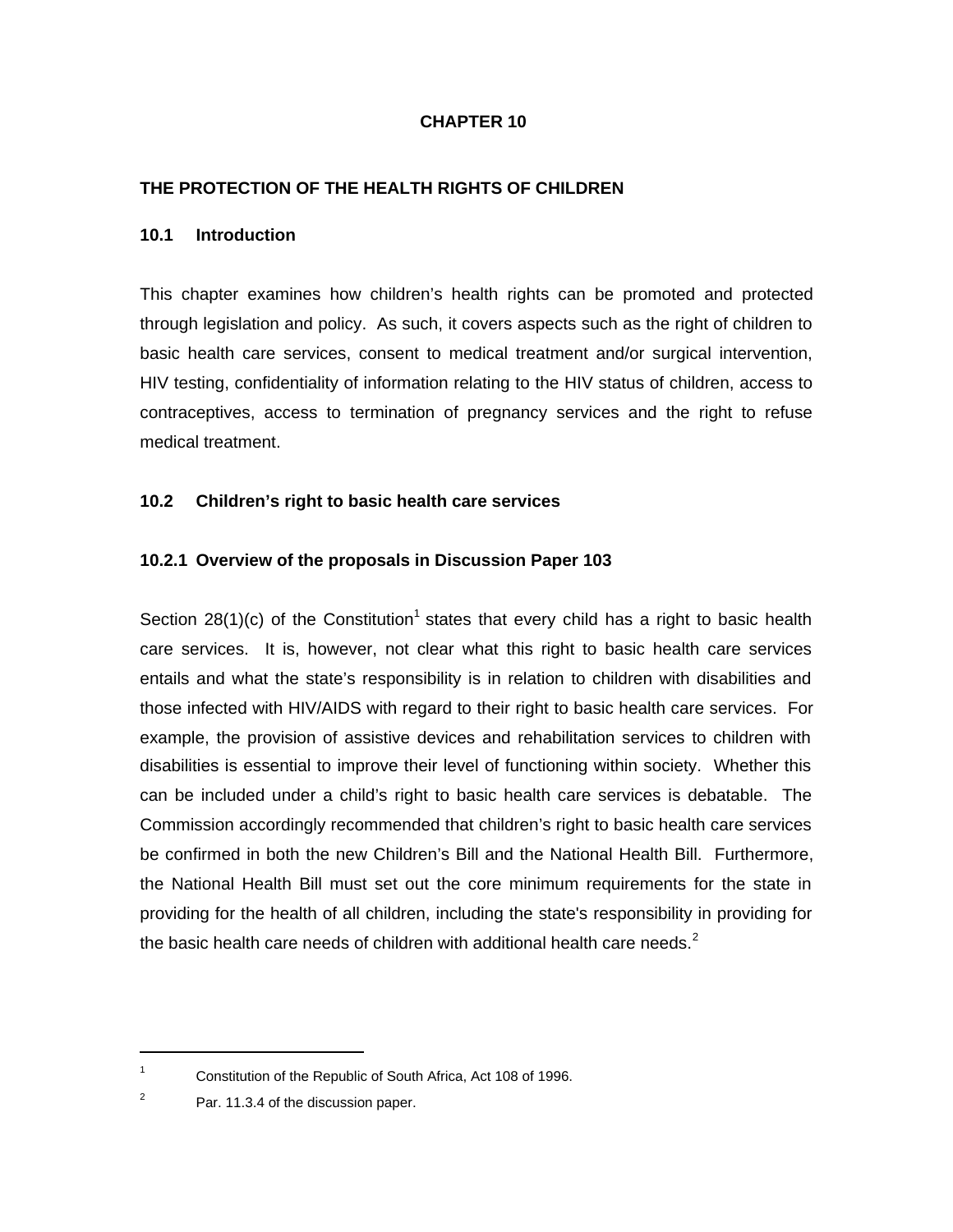#### **10.2.2 Comments received**

There was wide spread support for the Commission's recommendations amongst the respondents who commented on this section. Some of the respondents also made additional suggestions. For instance, the **Department of Health**, Pretoria, proposed that both the new Children's Bill and the National Health Bill must contain core minimum requirements for the state in providing for the health care of all children, irrespective of any special needs they may have. This proposal is shared with **Ms Sanet Van Moerkerken** who also suggested that the State should provide basic health care services to all children under the age of 18 who are not able to pay for such services.

# **10.2.3 Evaluation and recommendations**

In view of the support received for the Commission's recommendations made in the discussion paper, the Commission reaffirms its preliminary recommendations. In addition to these recommendations and in line with the Department of Health's suggestion, the Children's Bill sets out certain requirements for the state in providing for the health of all children, including those with additional health care needs. $3$ 

# **10.3 Consent to medical treatment and/or surgical intervention**

# **10.3.1 Overview of the proposals in Discussion Paper 103**

The Commission recommended that the age at which children may consent to medical treatment should be lowered to 12, whilst until they are 18 they cannot consent to an operation without the assistance of their parent or guardian.<sup>4</sup> In order to provide for a simpler procedure to obtain consent to medical treatment or an operation, the Commission recommended that a caregiver who is not a parent or guardian of a child may consent to medical treatment for or an operation on that child if that child has been abandoned or his or her parents are deceased. Furthermore, a parent or guardian of a

 3 Sections 232(1)(a)(iv) and (xiv) - (xv) of the Bill.

<sup>4</sup> Par. 11.4.5 of the discussion paper. Consent to medical treatment or an operation in terms of the proposed child care legislation would be subject to the provisions of the Choice on Termination of Pregnancy Act (Act 92 of 1996) which require only the consent of a pregnant woman, including a minor.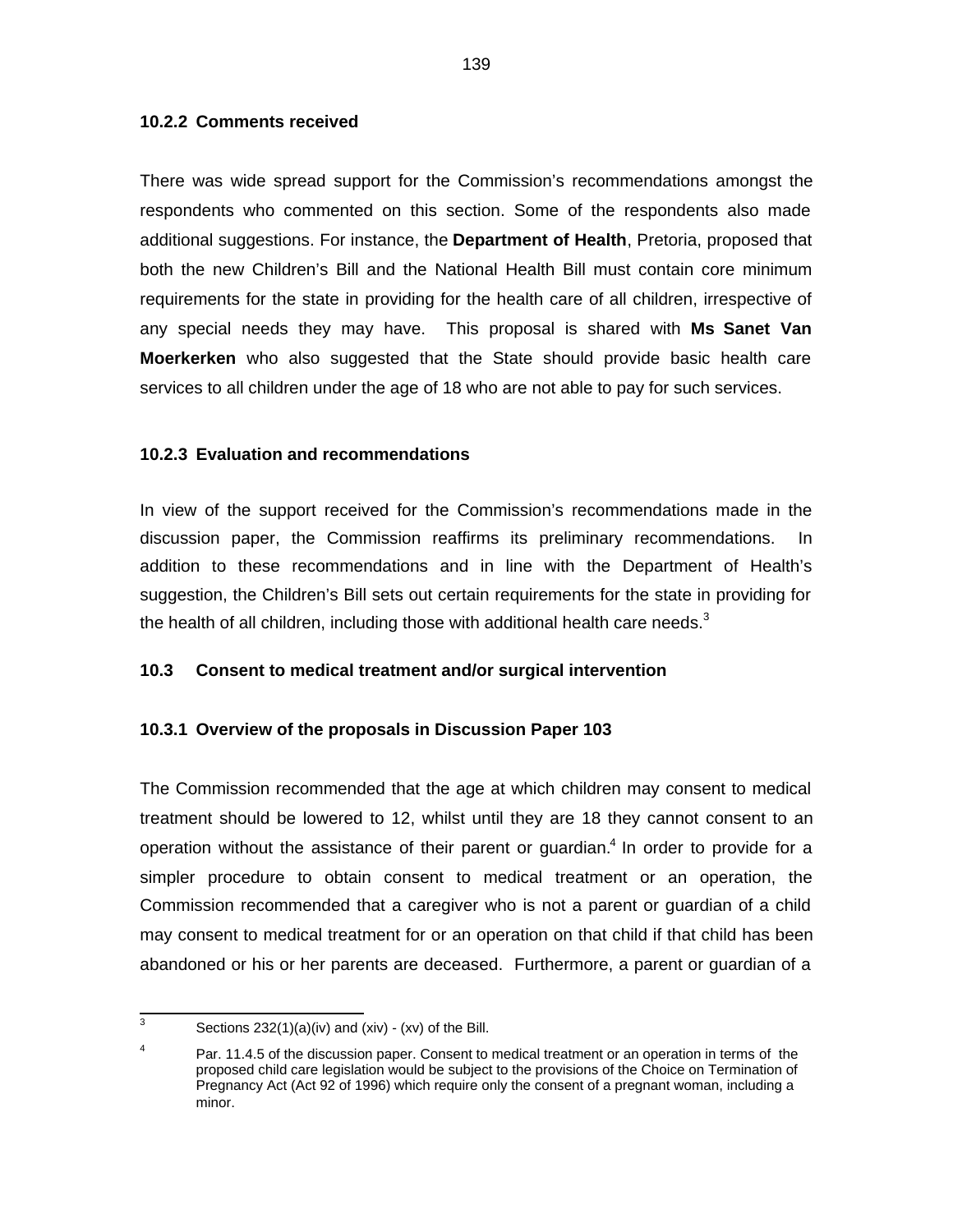child may give written consent to a person caring for a child to give consent to medical treatment for or an operation on that child.<sup>5</sup> The procedure set out in section 39(1) of the Child Care Act<sup>6</sup> which requires a medical practitioner to apply to the Minister for consent (in instances where a parent or guardian refuses to give consent, or cannot be found, or is deceased, or is by reason of mental illness unable to give consent) is criticised for being impractical in practice. For this reason, the Commission recommended that the children's court, instead of the Minister, be approached to obtain the necessary consent.<sup>7</sup> The Commission further recommended that the new children's statute should explicitly provide that no child may be submitted to any medical treatment and/or surgical intervention without consent.<sup>8</sup> Consent may include consent, on behalf of a child, by the superintendent of a residential care facility or department or organisation arranging placement of the child in terms of the Child Care Act.

#### **10.3.2 Comments received**

There was widespread support for the Commission's recommendations. However, **Africa Christian Action** disagreed with the recommendation that the age at which children may consent to medical treatment be lowered to 12. The respondent argued that a child as young as 12 lacks the maturity to consent to medical treatment. This view is shared with **Jimmy and Lizelle Meyer**. A contrary view was expressed by **Manamela Damons Mbanjwa inc.** (attorneys) who stated that 12 as the age at which children may consent to medical treatment is still too high. The respondent argued that a child of any age should be able to give informed consent to his or her own medical treatment regardless of the urgency of the situation. In order to substantiate its view point, the respondent stated that if a girl child chooses to terminate a pregnancy without her parents' consent or knowledge, such child should be able to consent to any medical treatment or operation (without parental consent) which may be needed to rectify or treat a condition resulting from the termination of the pregnancy. Furthermore, if a child chooses to undergo treatment for a sexually transmitted disease (without his or her parents' knowledge) and such treatment requires a medical intervention not directly

- 7 Ibid.
- 8 Ibid.

 5 Ibid.

<sup>6</sup> 74 of 1983.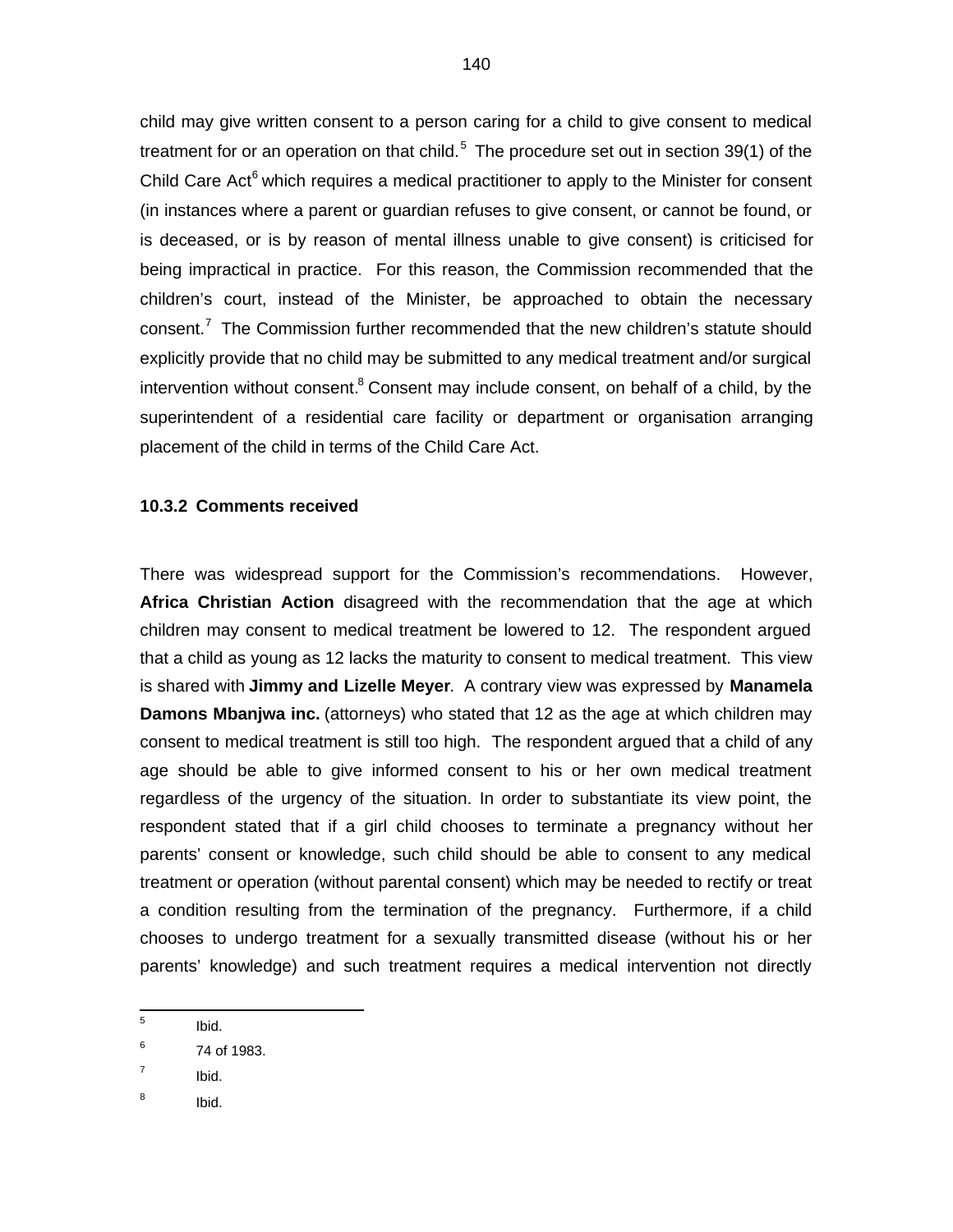related to the treatment for the sexually transmitted disease, then such a child should be able to give consent to that medical intervention without parental consent.

**Children's Rights Project and Local Government Project** (Community Law Center, UWC) asserted that the proposed age of 12 at which children may consent to medical treatment without parental consent is somewhat arbitrary and contrived. The respondents stated that by making use of the requirement that a child must be capable of forming his or her own views, the Convention on the Rights of the Child is allowing a greater number of children to participate in decisions as a child's capacity varies according to his or her individual development, and events in question are not necessary dependent on his or her age. The respondents therefore recommended that a child, who by his/her age or maturity is capable to do so, should be able to consent to medical treatment without his or her parents' assistance.

**Manamela Damons Mbanjwa inc.** (attorneys) recommended that children's constitutional right to information regarding their own health care, privacy and bodily integrity should be acknowledged. Furthermore, medical practitioners should be required to inform and advise a child of any age, on the basis of the prudent or individual patient, on any proposed medical interventions. The respondent stated that the reasoning that children would not understand is negated by studies done in the United Kingdom by Alderson (Alderson 1990, 1993). The respondent argued that there is no reason why children may not be informed, in a manner they can understand, of an intended medical procedure.

This respondent also stated that currently, no provision is made for children under the age of 14 who are parents to consent to medical interventions in respect of their children. The respondent mentioned that some States in the USA have overcome this obstacle in that parenthood automatically emancipates a person. The respondent thus recommended that parenthood should emancipate minors in order to enhance their chance of survival and that of their offspring.

**Department of Health**, Pretoria, agreed that the procedure in section 39(1) of the Child Care Act is impractical. The respondent therefore suggested that the medical superintendent of a hospital or, in remote areas where some hospitals may not have fulltime superintendents the children's court, be approached for consent to medical treatment or surgical intervention in the absence of such consent by the parent or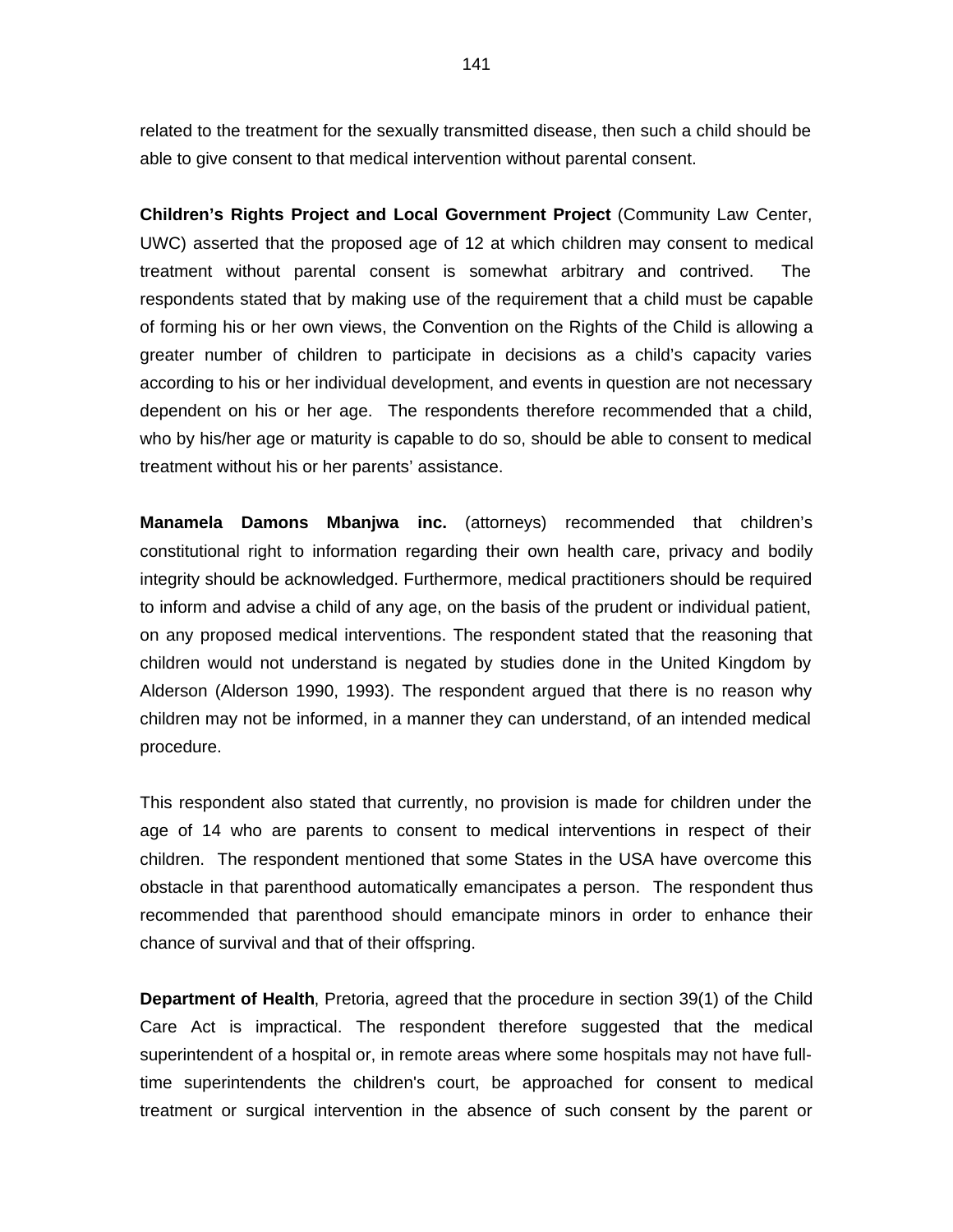guardian. **E.N Maonela, Department of Social Development**, Free State agreed that section 39(1) of the Child Care Act be amended to provide that the children's court, instead of the Minister, be approached to obtain the necessary consent for medical treatment of or an operation on a child. This view is shared with **Ms R van Zyl**. A contrary view was expressed by **Mr Des Rothman**. He stated that many, if not most, instances where a child may require medical treatment or an operation relate to children who are not subject to current children's court enquiries. He said that it will be impractical to expect commissioners of child welfare, who represent the judiciary, to handle matters affecting the health of all children. He recommended that the Minister for Social Development must delegate this function to responsible senior representatives within the provinces.

The Department of Health, Pretoria, agreed that the age at which a child should be able to consent to medical treatment and/or surgical intervention should be synchronised through the new child care legislation. The respondent stated that this will facilitate uniformity of application by the various sectors, i.e. government, private and nongovernmental organisations.

The **Consortium** suggested that the head of a health facility should be allowed to consent to certain basic medical treatment for children living in child-headed households as the procedure recommended by the Commission, i.e. that the child and family court be approached, may prove to be cumbersome for these categories of children. Also, medical treatment should be defined to include mental health care services such as psychology sessions and counselling, and dental services.

# **10.3.3 Evaluation and recommendations**

The Commission is mindful of the fact that children's capacity to understand the full implications of medical treatment varies according to their individual development and maturity. However, there are no indicators for determining maturity. Thus, a provision that a child (of any age) who is of sufficient maturity may consent to medical treatment could be abused where a parent or primary caregiver is not readily available. The Commission therefore reaffirms its preliminary recommendation that the age at which children may consent to medical treatment be lowered to 12. $9$  In addition, the

—<br>9 Section 135(2)(a)(i) of the Bill.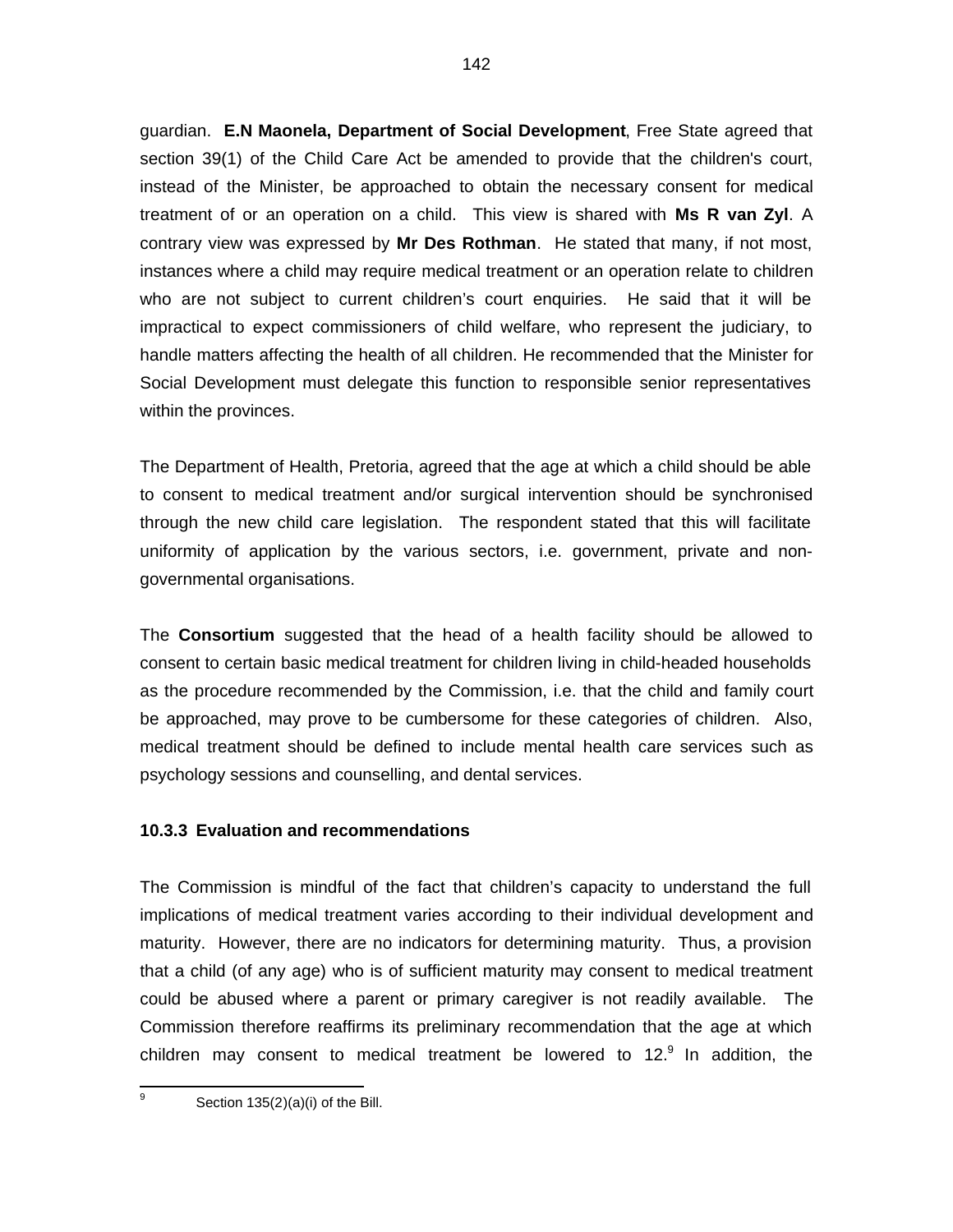Commission recommends that before a child 12 years of age can give consent to medical treatment, he or she should also have the mental capacity to understand the benefits, risks and social implications of such treatment.<sup>10</sup>

The Commission does not agree with Manamela Damons Mbanjwa's proposal that parenthood should automatically emancipate minors. Given the high rate of teenage pregnancies in South Africa, such a provision would not be in the best interests of many children (most from disadvantaged communities) as they would be deprived from the protections enjoyed by children.

The Commission has given due consideration to Mr Rothman's view that the child and family court should not be burdened by requiring it to give consent to medical treatment or an operation for certain children. The Commission wants to highlight that the proposed provision that the child and family court may consent to medical treatment of or an operation on a child would not overburden the court for the following reasons. The Commission recommends that the superintendent of a hospital may consent to medical treatment of or an operation on a child in emergency situations.<sup>11</sup> A person who is not a holder of parental responsibilities and rights in respect of a child, but who cares for that child may consent to medical treatment of that child if such consent cannot reasonably be obtained from the parent or primary care-giver of that child.<sup>12</sup> A relative caring for a child in terms of an informal kinship care arrangement may consent to the medical treatment of or an operation on that child. $^{13}$  Furthermore, the superintendent of a hospital may consent to any medical treatment of or an operation on a street child or a child in a child-headed household under the age of 12 years or where such child is over the age of 12 years, assist him or her to consent to an operation.<sup>14</sup> Thus, applications to the child and family court for consent to medical treatment or an operation would be minimal. The Commission reaffirms its preliminary recommendation that the child and family court, instead of the Minister, be approached for consent to medical treatment or an operation in certain instances.<sup>15</sup>

 $\frac{1}{10}$ Section 135(2)(a)(ii) of the Bill,

<sup>11</sup> Section 135(4) of the Bill.

<sup>12</sup> Section 44(2) of the Bill.

<sup>13</sup> Section 207(1)(b) and (3) of the Bill.

<sup>14</sup> Section 237 of the Bill. This is in line with the Consortium's suggestion that the head of a hospital, instead of the child and family court, be approached for consent to medical treatment of or surgical intervention on children in child-headed households.

<sup>15</sup> Section 135(5) of the Bill.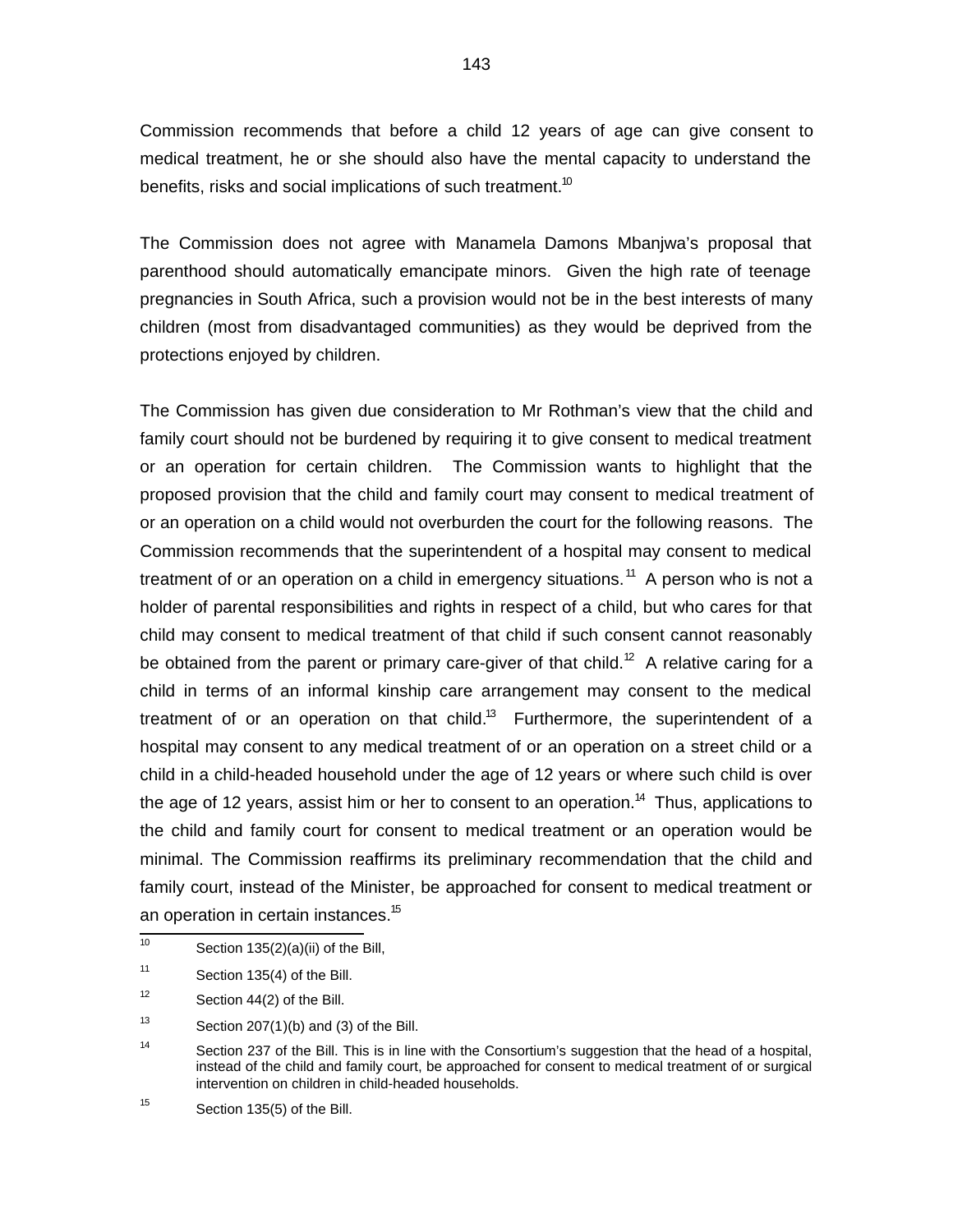# **10.4 HIV testing in relation to placement of children in need of care**

# **10.4.1 Overview of the proposals in Discussion Paper 103**

As stated in the discussion paper, an HIV test may often not be in the best interests of a child because it can be used to discriminate against a child.<sup>16</sup> The Commission therefore recommended that no child may be tested for HIV without consent and HIV testing may only take place where this is in the best interests of the child. The Commission further recommended that, where appropriate, a child should receive pre- and post-test counseling. The Commission also recommended as follows:<sup>17</sup>

- The age at which a child may consent to an HIV test should be lowered to children 12 years of age and older.
- A child under 12 years of age who is of sufficient maturity to understand the benefits, risks and possible social implications of an HIV test may consent to such a test.
- Where a child under 12 years of age is not of sufficient maturity to understand the benefits, risks and possible social implications of an HIV test, the person exercising parental authority over that child may consent to the HIV testing of that child.
- Where parental consent to an HIV test is unreasonably withheld, the court should be approached for the necessary consent.
- Where a child under 12 years (who is not of sufficient maturity) is in residential care or awaiting statutory placement, the head of the residential care facility or organisation arranging placement may consent to the HIV testing of that child.
- The head of a hospital may only give consent to the HIV testing of a child under 12 years of age (who is not of sufficient maturity) if no parent or person exercising parental authority over the child is available or where no organisation is arranging placement for the child or where the child is not in the care of a residential care facility.

The Commission has taken cognisance of the fact that many parents will not accept a

 16 Par. 11.5.5

<sup>17</sup> Ibid.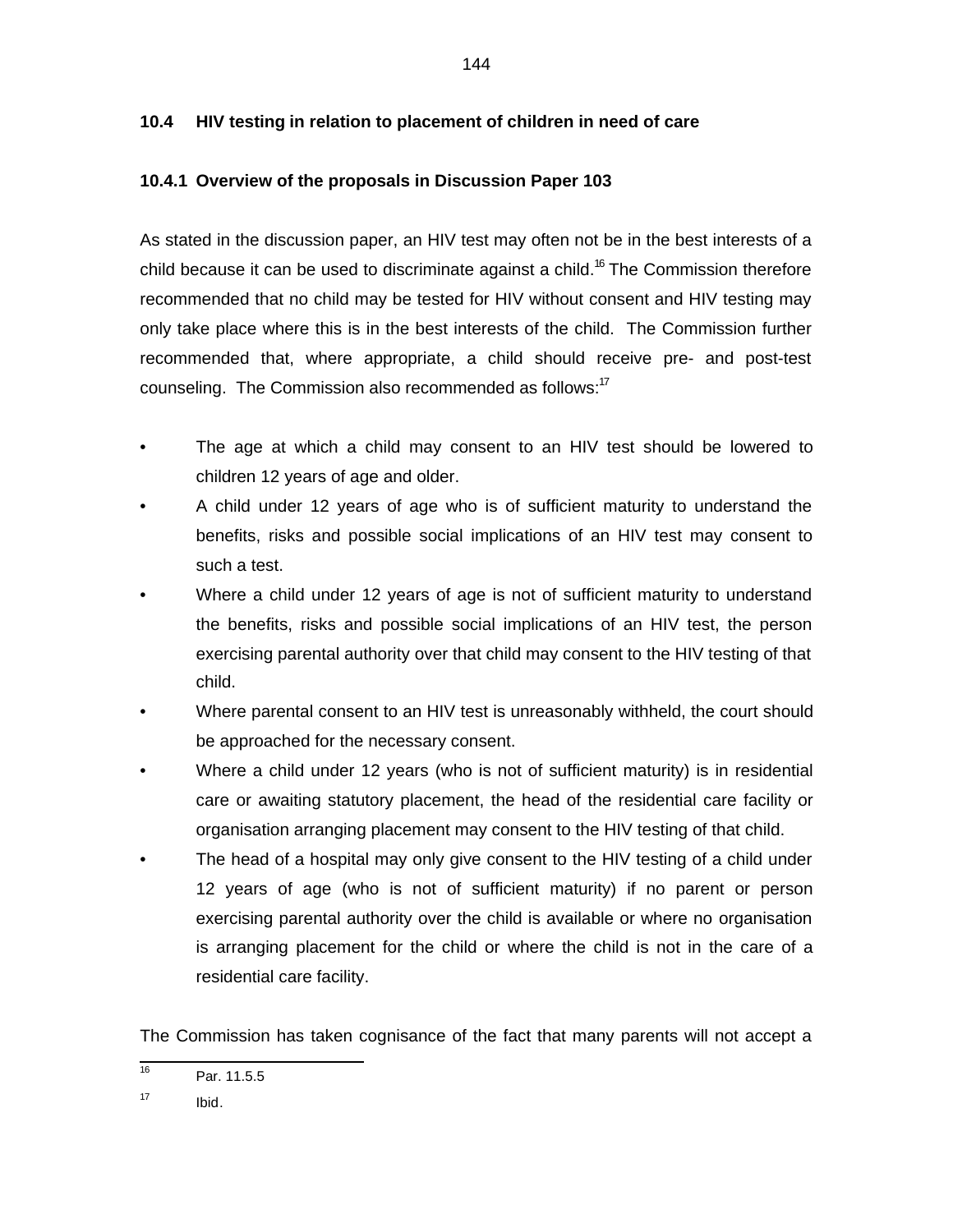child for adoption until his or her HIV negative status is confirmed. The Commission therefore recommended that consideration be given to making the Polymerase Chain Reaction (PCR) test available, at state expense, for babies requiring placement in terms of this Act for purposes of permanency planning and appropriate selection of placement. The cost and emotional damage resulting from keeping a healthy child in residential care or a hospital until he or she tests negative at eighteen months is vastly higher than using the PCR test. The PCR test can detect the HIV virus in the blood immediately.<sup>18</sup>

# **10.4.2 Comments received**

**Manamela Damons Mbanjwa inc.** (attorneys) submitted that an HIV-test should be considered as a medical intervention based on the child's right to privacy, bodily integrity and the right not to be discriminated against. Furthermore, as HIV/AIDS is a sexually transmitted disease, all children should have free access to compulsory counselling, particularly after being informed about the test result whether the test result was negative or positive.

Responding to the Commission's recommendation that a child under the age of 12 years who is of sufficient maturity to understand the benefits, risks and possible social implications of an HIV test may consent to such a test, **Christian Lawyers Association of Southern Africa** submitted that this recommendation does not place the responsibility to make the decision regarding the child's maturity with the parent or guardian of such a child. This view is shared by Justice Edwin Cameron who submitted that a statutory provision to this effect could easily be abused if a parent or substitute decision-maker is not readily available. Christian Lawyers Association of Southern Africa further suggested that the consent of the parent or guardian should be obtained before any child is tested for HIV/AIDS. Furthermore, pre- and post-test counselling must be provided to parents in order to enable them to assist the child in dealing with the results of an HIV/AIDS test.

**H. Gerryts, Department of Social Development**, Free State stated that "when a child is of sufficient maturity" to understand the benefits, risks and possible social implications of an HIV test needs to be defined.

 $\frac{1}{18}$ Ibid.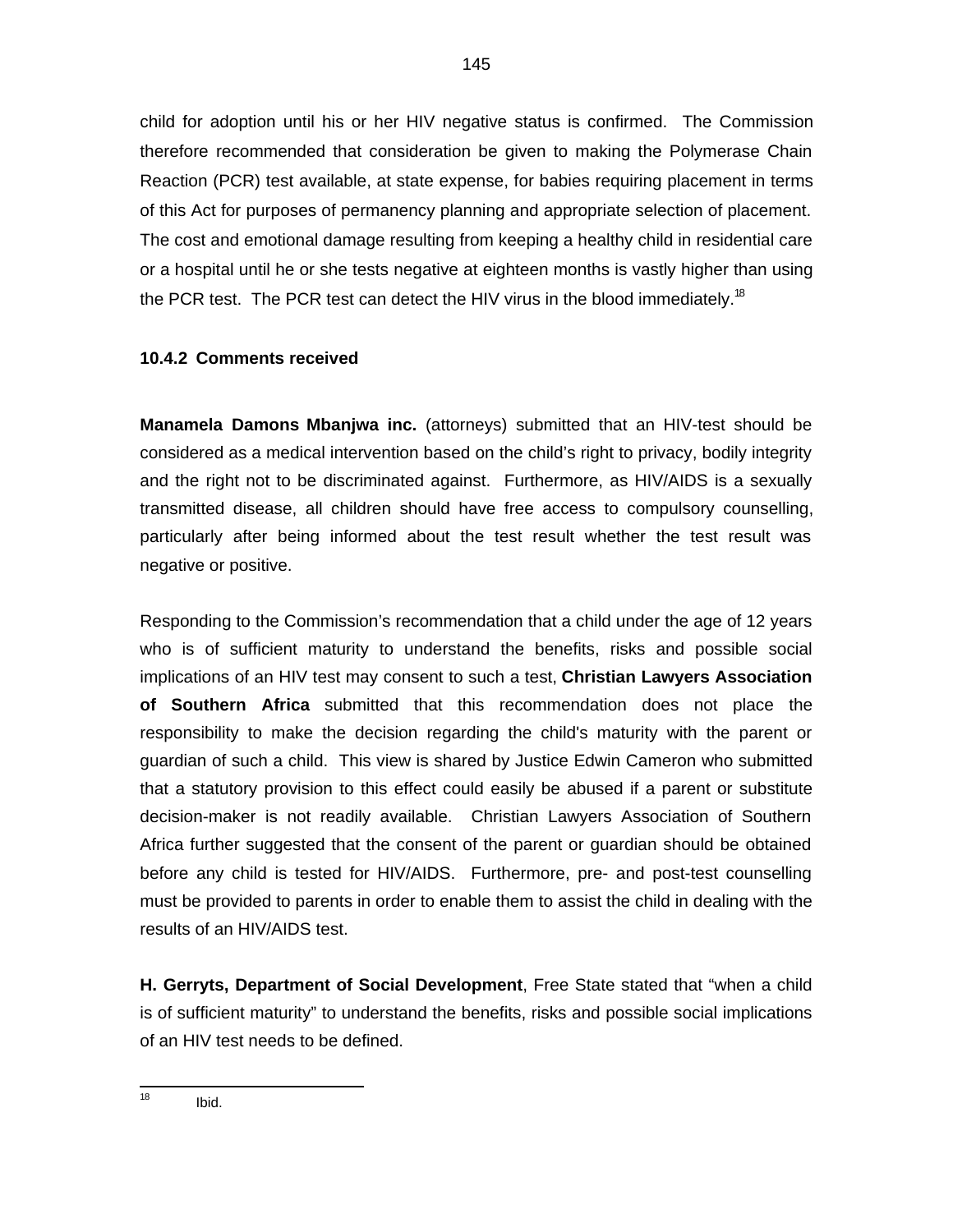The **Dutch Reformed Church**, Pretoria, stated that it is difficult to determine when a child is mature enough to make difficult choices and to know what is in his or her best interest. The respondent proposed that a professional assessment of the child's maturity should be made before he or she is allowed to give consent for an HIV test.

**E.N Maonela, Department of Social Development**, Free State, supported the Commission's recommendation that the PCR test be made available to babies for purposes of permanency planning. **Ms R van Zyl** was also in favour of this recommendation.

**Justice Edwin Cameron** submitted that, instead of testing children for HIV for purposes of adoption at state cost, consideration should be given to the alternative of having such testing done at the cost of the prospective adoptive parents. This, in his view, would be preferable to a situation where a test is not done at all (because the state might not be able to afford testing) and the placement is cancelled at a later stage.

The **Consortium** supported the Commission's recommendation that no child may be tested for HIV without consent and that HIV testing may only take place where this is in the best interests of the child. The Consortium suggested that a list of criteria which must be considered when applying the best interests principle in relation to HIV testing should be developed. Criteria should include consideration of whether the benefit in testing is outweighed by the stigma the child is likely to face when returning home, whether the child has received counselling, whether post-test counselling is available, and whether appropriate care and treatment are available. The Consortium was also in favour of the Commission's recommendation with regard to the PCR-test.

**Ms Annette van Loggerenberg** agreed with the Commission's recommendations.

#### **10.4.3 Evaluation and recommendations**

The Commission has given due regard to the concerns raised as to when a child under the age of 12 would be of sufficient maturity to understand the benefits, risks and social implications of an HIV test. The Commission wants to point out that a person who conducts an HIV test on a child must have a reasonable believe that the child is of sufficient maturity to understand the implications of an HIV test before testing the child for HIV. Furthermore, the 'reasonable man' principle is well established in our law and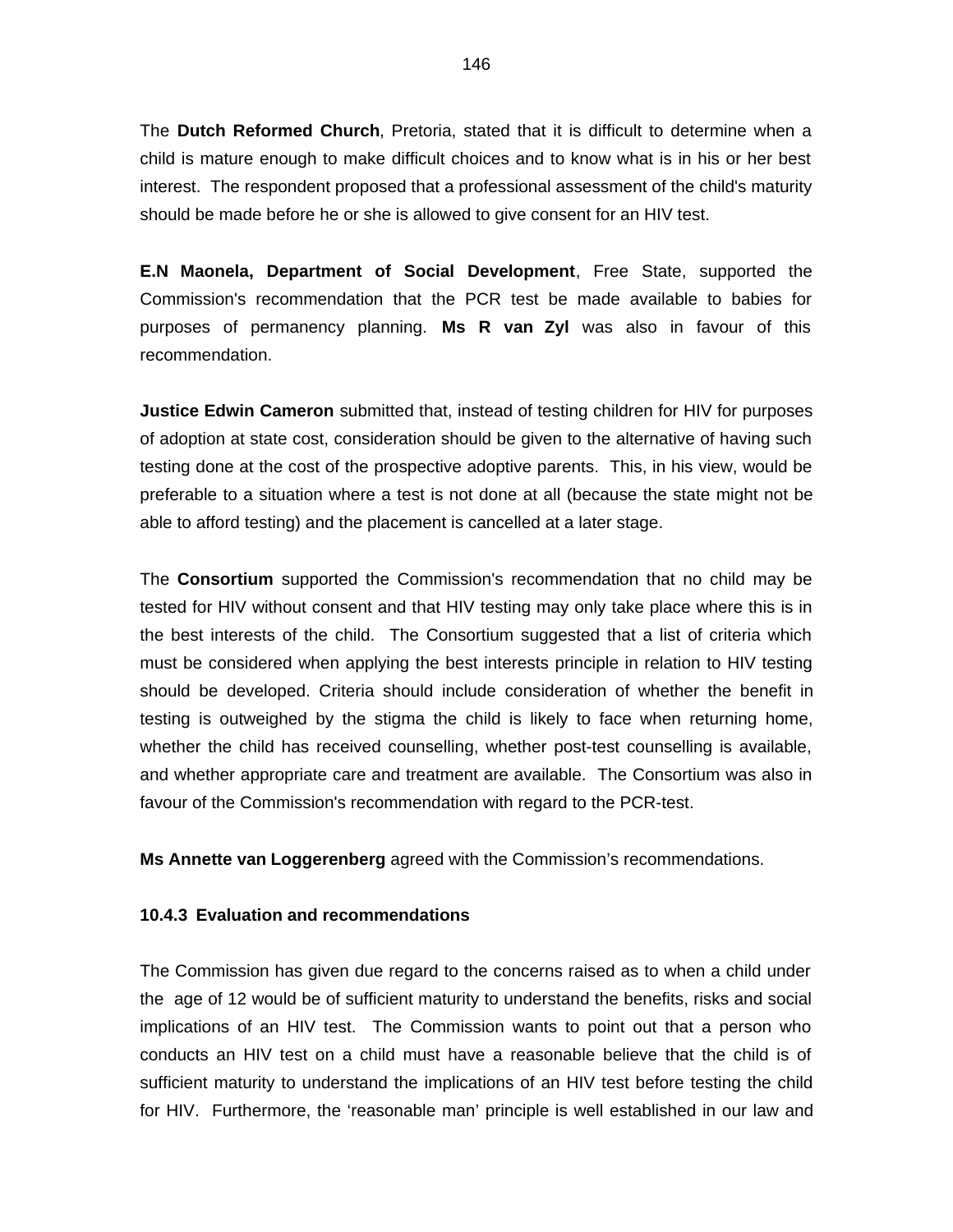does not need to be explicitly stipulated in legislation. Thus, if the maturity of a child is in dispute, the court would be able to determine whether the person who has conducted an HIV test on a child had, in light of the circumstances, a reasonable believe that the child was of sufficient maturity to understand the benefits, risks and social implications of an HIV test.

The Commission sees merit in Justice Cameron's proposal that testing children for HIV for purposes of adoption should be done at the cost of the adoptive parents. However, testing children for HIV, particularly babies, for purposes of recruiting appropriate adoptive or foster parents is often necessary, even before adoptive or foster parents for the child have been found. The Commission therefore recommends that HIV testing on children younger than three years of age for foster or adoption purposes must be done at state expense. <sup>19</sup>

The Commission retains its preliminary recommendation that pre- and post-test HIV counselling should be provided to a child where applicable.<sup>20</sup> The Commission further agrees with Christian Lawyers Association of Southern Africa's recommendation that pre- and post-test counselling should also be provided to the parents of a child who is to be tested for HIV. This is important as the results of an HIV test will undoubtedly have profound implications for the entire family. However, care should be taken that the child's right to confidentiality is not infringed when counselling is provided to a family member other than the child.<sup>21</sup>

In view of the support received for the Commission's recommendations regarding the PCR test, these recommendations have been retained.

The Commission has taken note of the National Policy on testing for HIV which sets out the circumstances in which HIV testing may be conducted without consent. The Commission is mindful of the fact that compulsory HIV testing curtails a person's right to privacy and bodily integrity and that any infringement of these rights should not be greater than what is necessary. In order to ensure the minimum infringement of the

 $\frac{1}{19}$ Section 137 of the Bill.

<sup>20</sup> Pre- and post-test counselling will not be necessary if the child concerned is not of sufficient maturity to understand the implications of an HIV test.

<sup>21</sup> Section 138 of the Bill.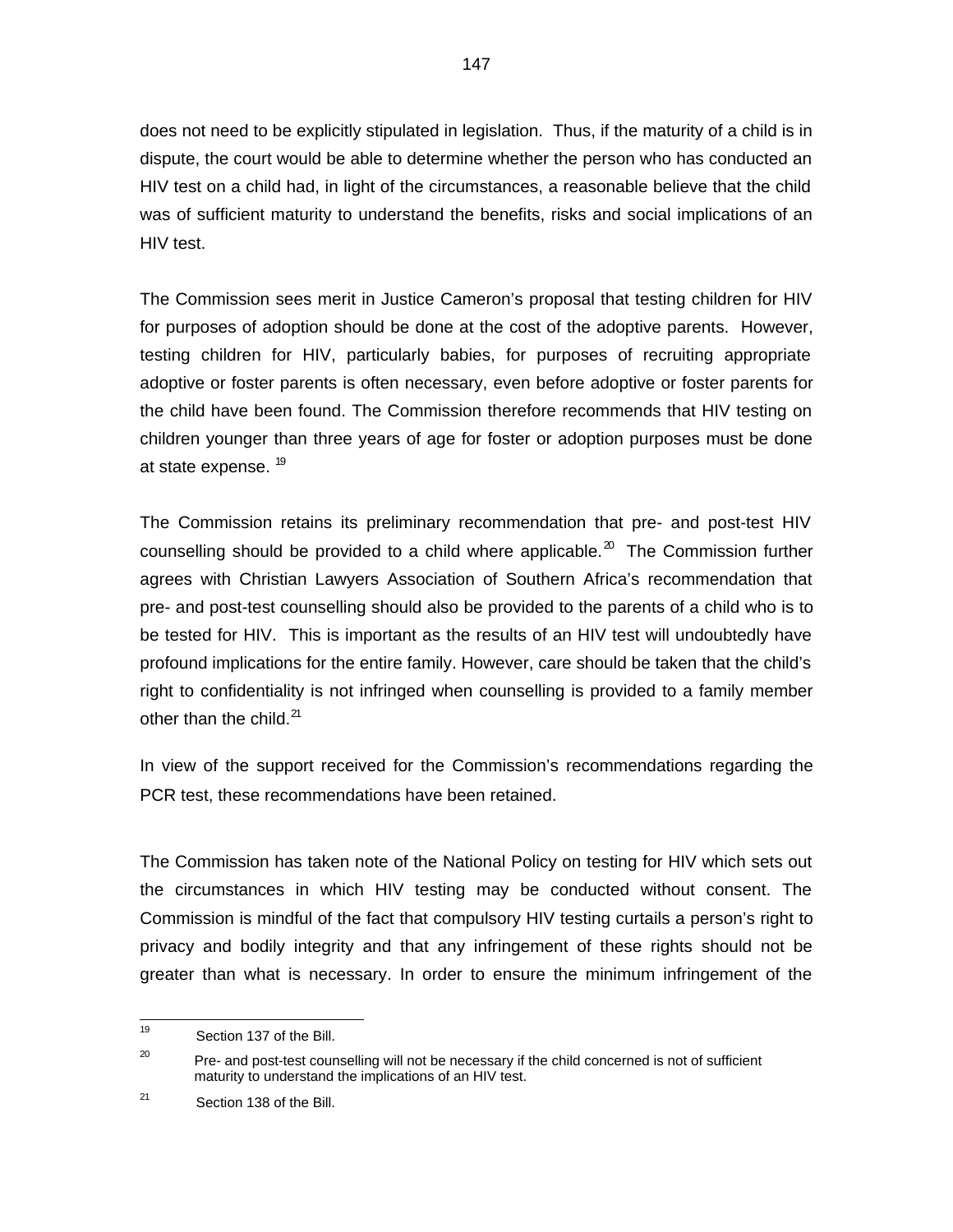rights of a child, the Commission recommends that a child may only be tested for HIV without consent if the test is necessary in order to establish whether a health care worker may have contracted HIV due to contact in the course of a medical procedure with any substance from the child's body that may transmit HIV. However, where a person, other than a health care worker, has come in contact with any substance from the child's body that may transmit HIV, the Commission considers it necessary that an order of court must be obtained before a child can be subjected to an HIV test without consent. $2^2$ 

# **10.5 Confidentiality of information relating to the HIV status of children**

# **10.5.1 Overview of the proposals in Discussion Paper 103**

As children infected with HIV/AIDS face high levels of discrimination, it is important that information regarding their HIV/AIDS status be kept confidential. For this reason, the Commission recommended as follows: $^{23}$ 

- A child of 12 years of age and older should have the right not to have information regarding the outcome of his or her HIV test disclosed.
- A child under 12 years of age who is of sufficient maturity to understand the benefits, risks and possible social implications of an HIV test should have the right not to have information regarding the outcome of his or her HIV test disclosed.
- The HIV status of a child under 12 years of age who is not of sufficient maturity to understand the benefits, risks and possible social implications of an HIV test may only be disclosed by other parties on a need to know basis when it is in the best interests of that child or when the child's HIV/AIDS status would pose a real risk to third parties. The Commission did not debate the meaning of a "real risk" and invited comment in this regard.
- All child care practitioners, including medical practitioners, should have a legal duty to consider the possible consequences of disclosure of information regarding a child's health status before providing this information to third parties.

 $\overline{22}$ Section 136(1)(b) of the Bill.

<sup>23</sup> Par. 11.6.5 of the discussion paper.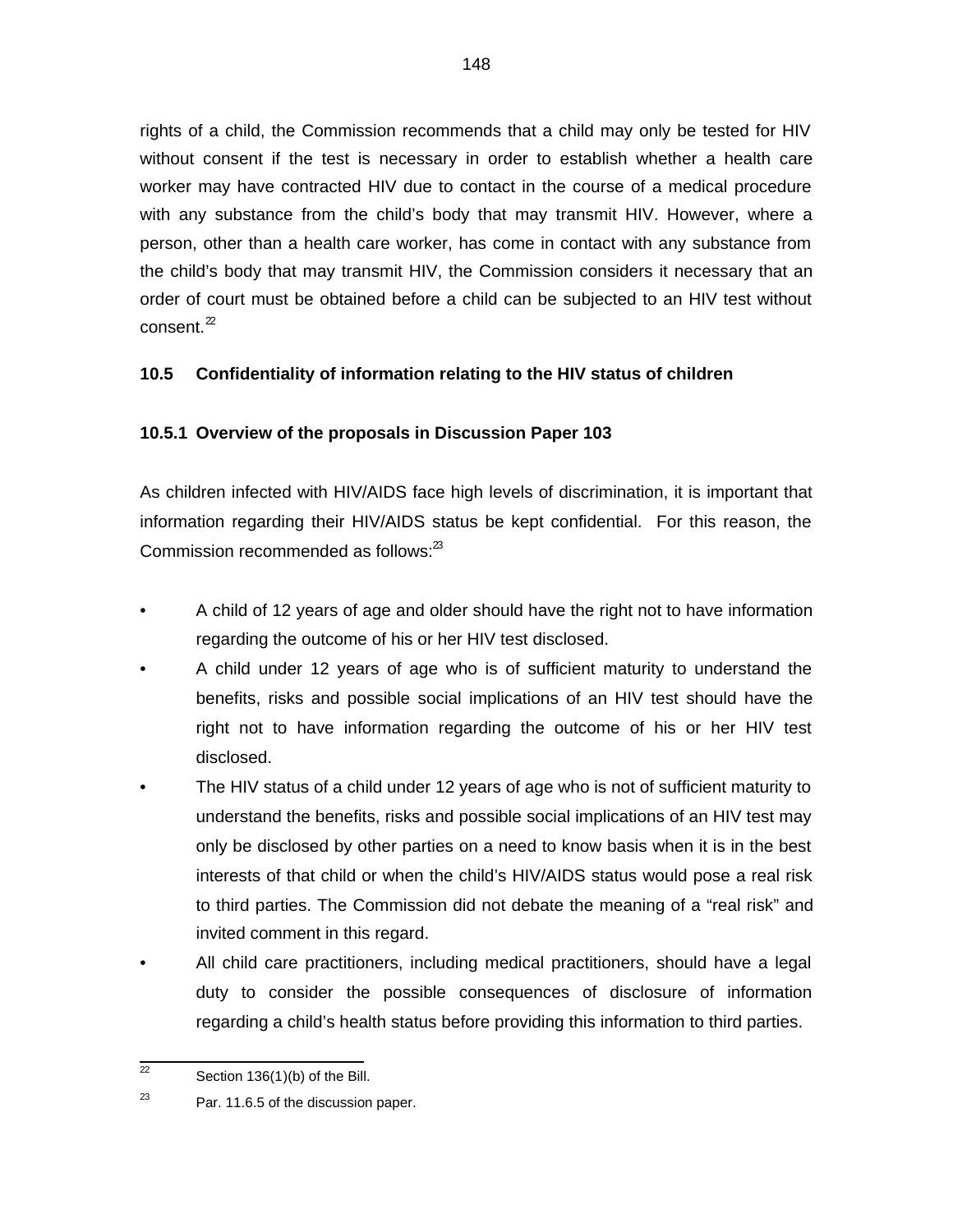• Before disclosing a child's HIV status, note must be taken of the National Policy on testing for HIV.

### **10.5.2 Comments received**

**Christian Lawyers Association of Southern Africa** submitted that even if a child understands the benefits, risks and social implications of an HIV/AIDS test, no information regarding his or her HIV/AIDS status should be disclosed unless the consent of the parent or guardian is obtained.

The **Consortium** supported the Commission's recommendations regarding confidentiality and disclosure of the outcome of a child's HIV test. With regard to the recommendation that 'All practitioners ... should have a legal duty to consider the possible consequences of disclosure of information ... before providing this information to third parties', the respondent suggested that the words 'parents and caregivers' be inserted before the words 'third parties'. The Consortium submitted that health personnel must take into account the harm the child or the child's mother is likely to suffer if the result of an HIV test is disclosed to a certain person, for instance, the child's father. The Consortium stated that many women are blamed for having HIV and suffer violence from their partners when their partners find out about their HIV status. Predisclosure counselling of the father is vital in such cases.

#### **10.5.3 Evaluation and recommendations**

The Commission takes note of the Consortium's concern that many women suffer violence from their partners should it become known that their children are HIV positive. However, it would be difficult to deny a father access to information on his child's HIV status, particularly where the father has given consent to and paid for the HIV test. The problem can therefore not be addressed through legislation. As no other adverse comments were received, the Commission retains the rest of its preliminary recommendations made in the discussion paper. In addition to these recommendations, the Children's Bill also provides for the disclosure of a child's HIV status in certain circumstances by a designated child protection organisation, the head of a hospital or a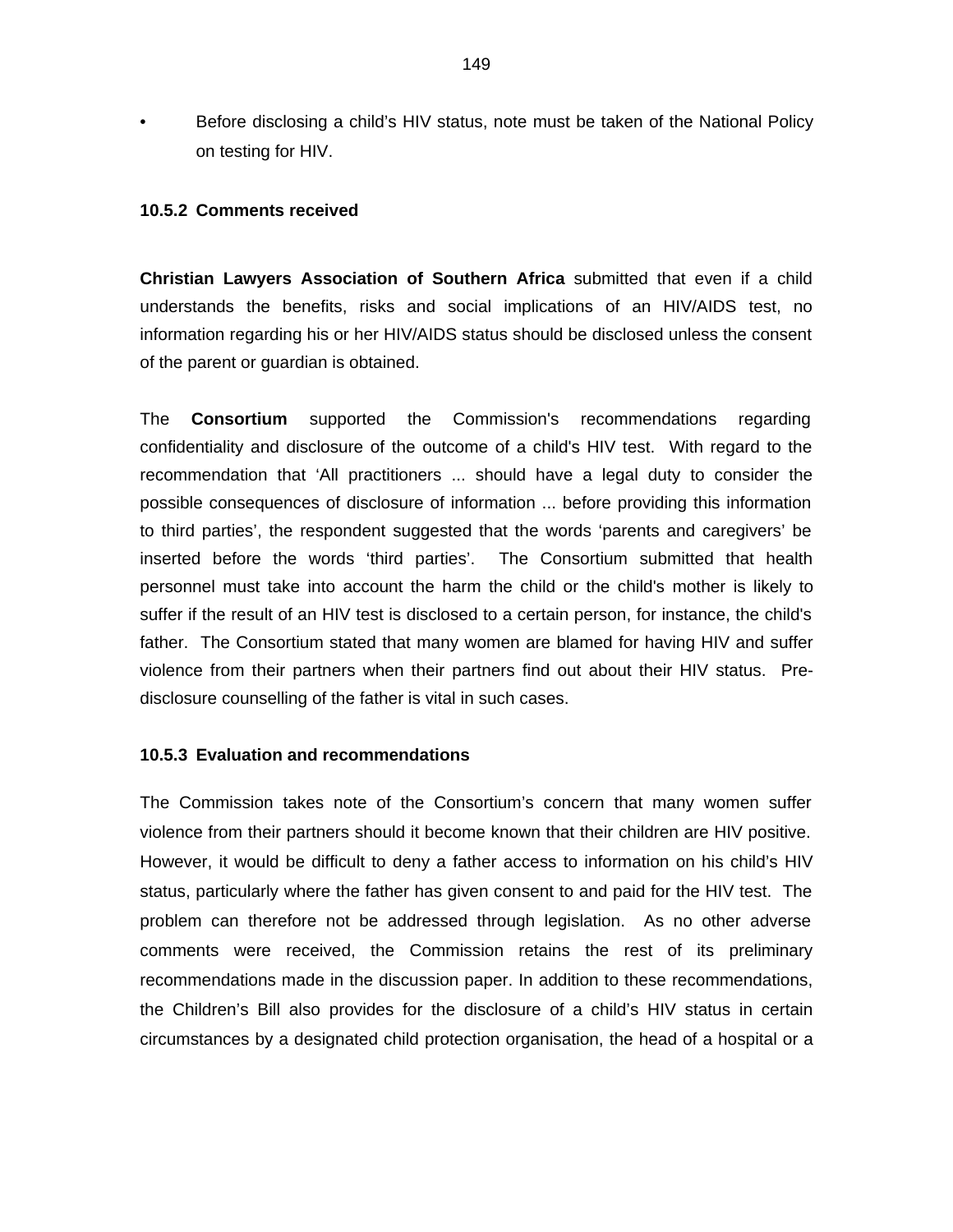child and family court.<sup>24</sup>

#### **10.6 Access to contraceptives**

#### **10.6.1 Overview of the proposals in Discussion Paper 103**

In order for young persons to make informed choices regarding the age of initiating sexual activity and protecting themselves against unwanted pregnancies and sexually transmitted diseases, they need access to appropriate family planning services. The Commission therefore recommended that confidential access to contraceptives should be provided to all sexually active persons regardless of age. The Commission further recommended that access to contraceptives and information on contraceptives should be at state expense where necessary and should not be linked to medical treatment. $2^5$ Furthermore, any child should be able to obtain treatment for sexually transmitted diseases regardless of age. $^{26}$ 

#### **10.6.2 Comments received**

A substantial number of the respondents to the discussion paper did not support the recommendation that confidential access to contraceptives should be provided to all sexually active persons regardless of age. They argued, from a biblical point of view, that no child under the age of 18 should be provided with access to contraceptives and that children should be taught to abstain from sex before marriage. Those respondents who were in favour of the Commission's recommendation suggested that confidential access to contraceptives should only be provided to children over the age of 12 years. The following are selected comments from some of the respondents.

With reference to recent scientific research, **Doctors For Life** submitted that oral or injectable contraceptive users have a 50% greater risk of cervical cancer than nonusers. Also, women starting the pill at an earlier age are at an increased risk of developing cervical cancer. The respondent further submitted that, given the risks

 $\frac{1}{24}$ Section 139 of the Bill.

<sup>25</sup> Par. 11.7.5 of the discussion paper.

<sup>26</sup> Par. 11.4.5 of the discussion paper.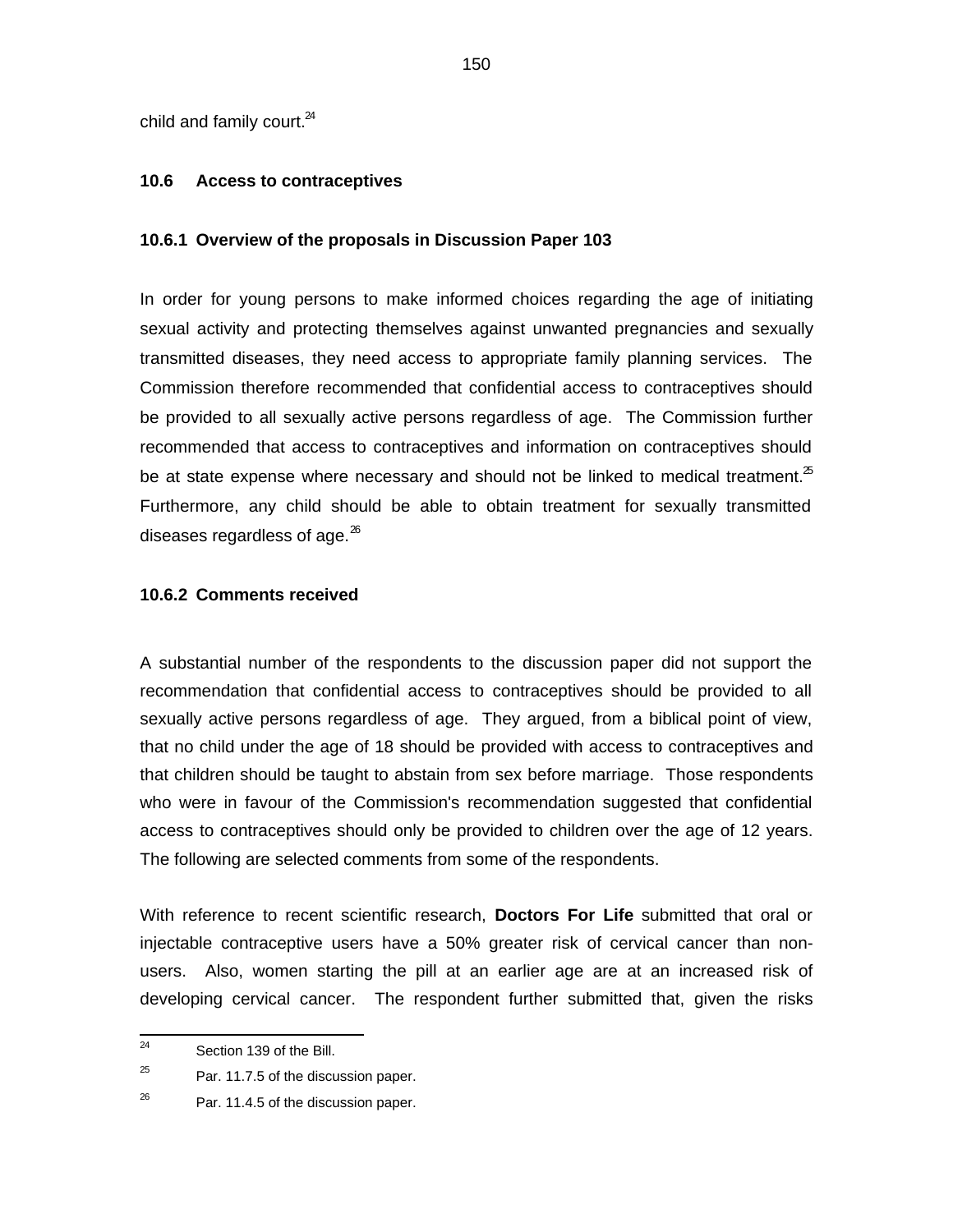involved in oral or injectable contraceptives, the unreliability of barrier methods and the inability of children to make choices based on future consequences, it is not logical to allow children confidential access to contraceptives.

**Ms Dellene Clark** stated that the Commission's recommendation does not take cognisance of the fact that, in terms of the current law and as proposed in the Sexual Offences Discussion Paper, children below the age of 12 and in certain circumstances below the age of 16 years are not capable of consenting to sexual intercourse. In her view, children should not be given access to oral contraceptives without their parents' consent. Furthermore, condoms should not be made available to children who are legally not capable of consenting to sexual intercourse.

**Christian Lawyers Association of Southern Africa** stated that children should be given sex education only with the consent of their care-givers. The respondent proposed that a parent committee be elected at each school which should decide on the nature of sex education provided to the children at that school. The respondent suggested that only children who may legally consent to sex should be allowed to have access to contraceptives provided that the consent of their care-givers has been obtained. The respondent argued that it is not natural for a child to be sexually active and this is often an indication that such a child may be in need of care. The respondent therefore recommended that all children who are found to be sexually active should be counselled with the view to investigate whether there are any underlying problems. **Ms Susan Mogadima** stated that information on contraceptives should be made available to children on a case by case basis taking into account the maturity and age of a child.

**Jimmy and Lizelle Meyer** submitted that children should not be provided with confidential access to contraceptives and that parental consent should be required for the treatment of sexually transmitted diseases. The respondents further stated that children under the age of 12 requiring contraceptives are being abused and suggested that the circumstances of such children be investigated. **Africa Christian Action** also did not support the recommendation that any child should be able to obtain treatment (without parental consent) for sexually transmitted diseases. The respondent submitted that parents should be able to monitor the child's use of the medication. Furthermore, if parental consent is needed for the treatment of sexually transmitted diseases, parents will be able to address the situation which has caused the transmission of the disease. **Ms Beena Chiba** agreed, however, that any child should be able to obtain treatment for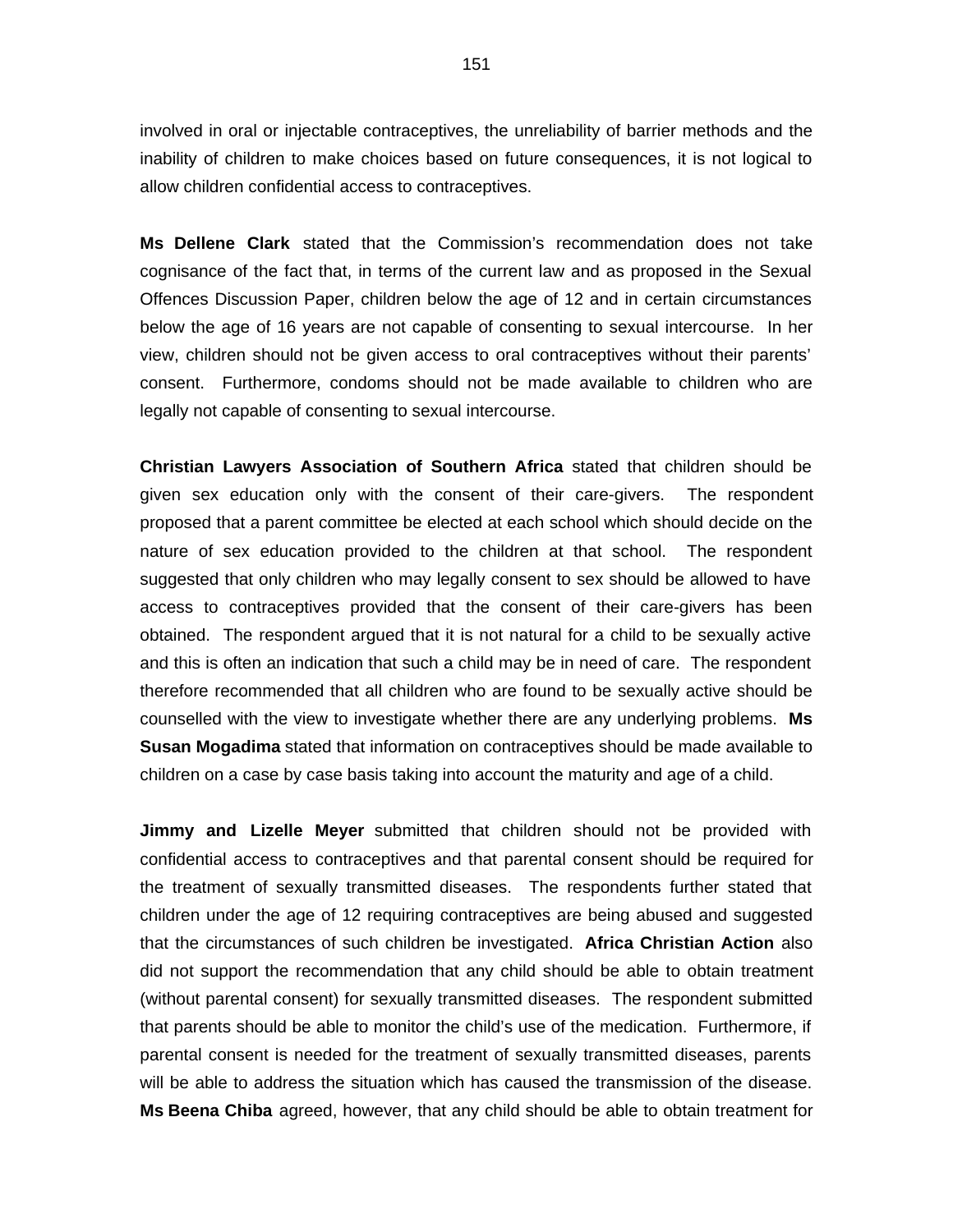sexually transmitted diseases regardless of age.

The **Children's Rights Project and Local Government Project** (Community Law Centre, UWC) supported the Commission's recommendation that children of any age should obtain information on and access to contraceptives. The respondent mentioned that studies have found that the lack of family counselling and services causes irreparable physical and social damage to adolescents, particularly girls. The respondent is thus of the view that the implications of not having access to contraceptives without parental consent far outweigh any arguments relating to the exercise of parental responsibility. Furthermore, the Commission's recommendation is a reasonable and justifiable limitation of parental responsibility.

**N E Phonyana** submitted that children should also be provided with sexuality and HIV/AIDS education.

**Ms Sanet Van Moerkerken** agreed that access to and information on contraceptives should be at state expense where necessary and should not be linked to medical treatment.

**Johannesburg Child Welfare** submitted that the provision of contraceptives to children should be determined by their maturity and that counselling and support be provided to children who request contraceptives.

## **10.6.3 Evaluation and recommendations**

In light of the criticisms received, the Commission has reconsidered its recommendation regarding confidential access to contraceptives. The Commission accordingly recommends that all children should be provided with confidential access to condoms and that no person may refuse to sell condoms to a child or to provide a child with condoms that are available free of charge. $Z<sup>Z</sup>$  The Commission realises that this recommendation is in conflict with the fact that children under the age of 16 are not legally capable of consenting to sexual intercourse. However, the Commission cannot lose sight of the fact that children are sexually active from a very young age. This is

—<br>27

Section 140(1) of the Bill.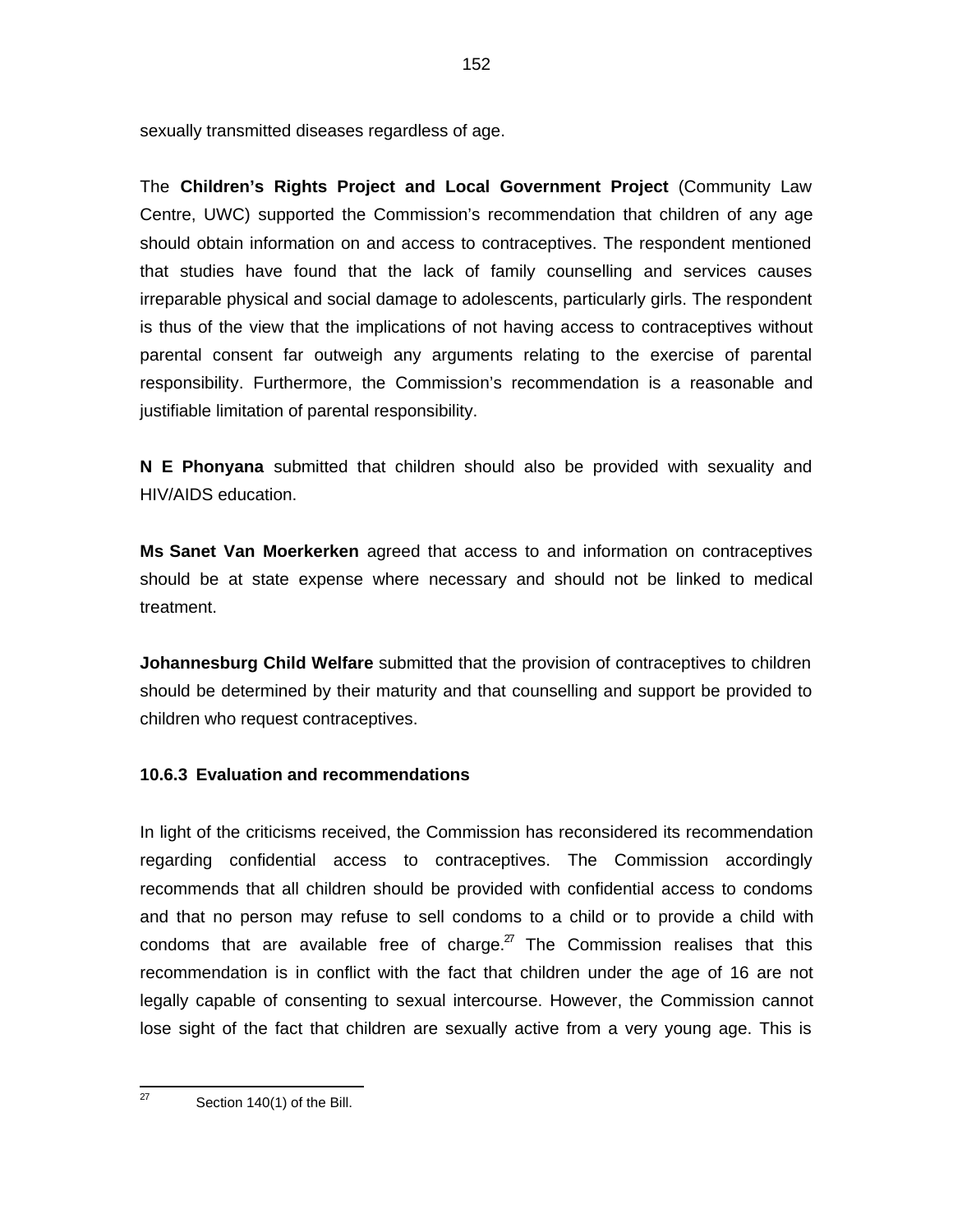confirmed by recent media reports. $28$  Furthermore, given the increase of HIV/AIDS, especially amongst teenagers, it would be unwise to deny children access to condoms. $^{29}$ 

The Commission has taken cognisance of the fact that oral and injectable contraceptives can have side effects, some of a severe nature. Furthermore, the only benefit of taking these contraceptives is that it may prevent pregnancy. It does not protect the user from sexually transmitted diseases such as HIV/AIDS. The Commission therefore recommends that confidential access to contraceptives other than condoms should be restricted to children over the age of 12 years. However, proper medical advice must be given to the child and a medical examination must be carried out on the child to determine whether there are any medical reasons why a specific contraceptive should not be provided to the child. $30$ 

The Commission agrees with Christian Lawyers Association of Southern Africa's view that a child who is sexually active may be a child in need of care. It is thus important that a medical practitioner or nurse who provides a child with contraceptives and who concludes that that child is in need of care and protection, reports that conclusion to a designated child protection organisation, police officer or child and family court registrar.<sup>31</sup>

The Commission is of the view that confidential access to contraceptives should go hand in hand with appropriate sex education. The Commission therefore recommends that the Department of Education should ensure that sex and HIV/AIDS education form part

<sup>-&</sup>lt;br>28 Legalbrief News Diary 'Five school children appeared in the Johannesburg Regional Court in connection with the rape of a 13-year-old girl' 8 November 2002; Legalbrief News Diary 'A 10-yearold Bloemfontein boy, suspected of having raped a baby, has been ordered to be held in the cells of the Juvenile Court' 28 October 2002; Legalbrief News Diary '14-year-old youth charged with the murder and raped of a toddler' 25 September 2002; Keshni Odayan 'Teen jailed for 5 years for statutory rape' The Mercury 18 September 2002. A research study on HIV/AIDS by the Human Sciences Research Council (2002) found that the HIV prevalence rate for children 2-14 was unexpectedly high at 5.6%. The study draws no conclusion on how these children were infected, but states that possible factors to be investigated are sexual abuse and exposure to unsterile needles.

<sup>29</sup> A research study on HIV/AIDS by the Human Science Research Council (2002) estimates the overall HIV prevalence in the South African Population (over the age of two) to be 11.4% and that the HIV prevalence among those aged 15-49 was 15.6%. The study also found that condom use amongst sexually active youth aged 15-24 is high, with 57.1% of males and 46.1% of females having used a condom at last sexual intercourse. This is supported by high levels of perceived access to condoms – with over 90% of youth and adults reporting that they could obtain a condom if they needed one.

<sup>30</sup> Section 140(2) of the Bill.

<sup>31</sup> Section 167(1) of the Bill.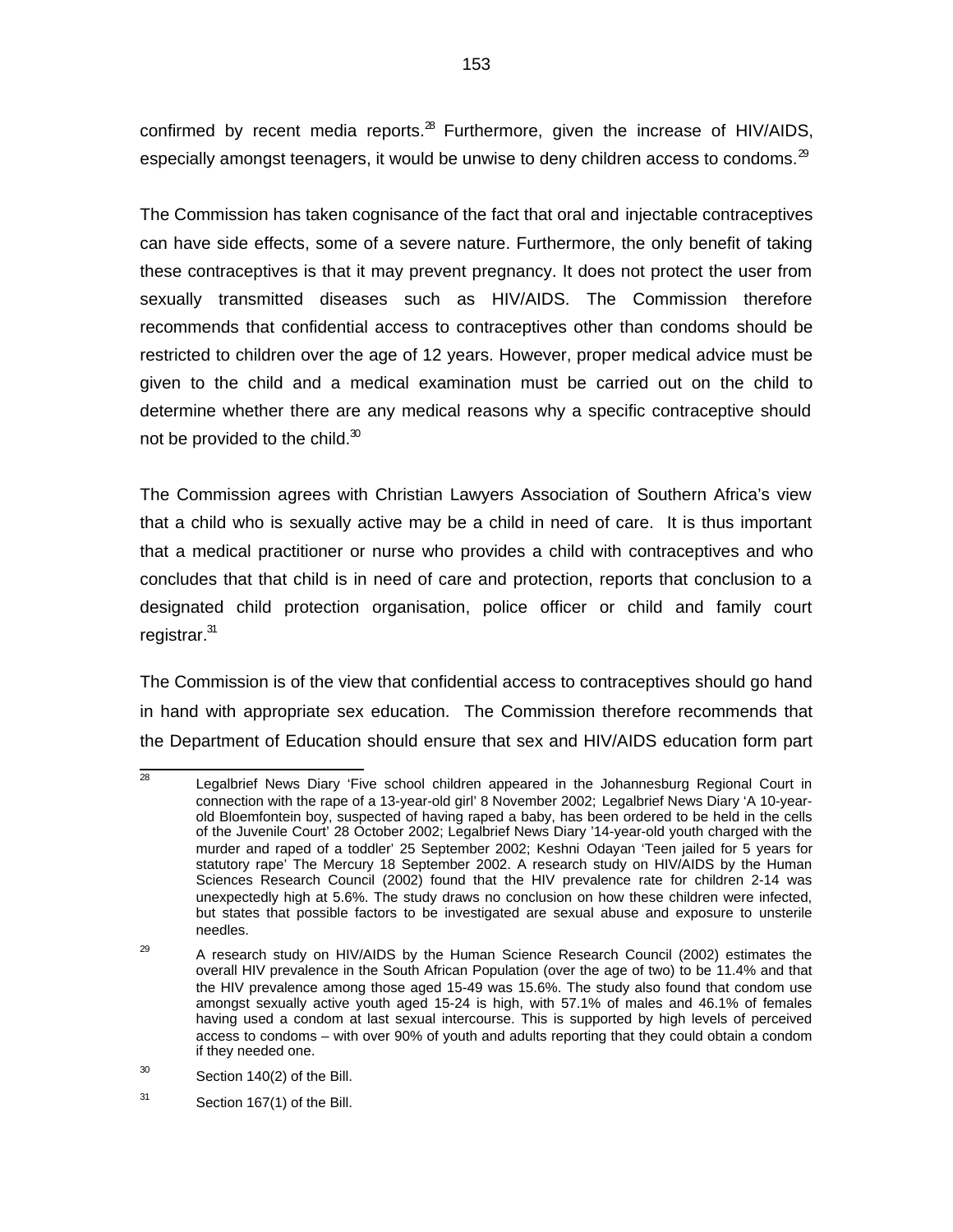of the school curriculum.

The Commission retains its preliminary recommendations that children should have confidential access (without parental consent) to treatment for sexually transmitted diseases regardless of age and that access to contraceptives and information on contraceptives should be provided, where necessary, at state expense. In addition, the Commission recommends that a medical examination before providing a child with oral or injectable contraceptives should be provided, where necessary, at state expense.

# **10.7 Access to termination of pregnancy services**

# **10.7.1 Overview of the proposals in Discussion Paper 103**

The Choice on Termination of Pregnancy Act (Act 92 of 1996) provides a girl child of any age with the right to choose to terminate a pregnancy without parental consent. The Commission accepted in the discussion paper that a woman, even a girl child, has a right of choice with respect to reproduction, including the right to choose to terminate a pregnancy. $^{\mathfrak{D}}$ 

# **10.7.2 Comments received**

Some respondents to the discussion paper submitted that it is the right and duty of parents to guide their children with regard to a decision to terminate a pregnancy. The argument seems to be that the Children's Bill should override the Choice on Termination of Pregnancy Act by requiring parental consent for the termination of a pregnancy. The following are selected comments received from some of the respondents.

**Doctors for Life** submitted that consent to an abortion involves an exercise of choice, and in order to make good choices, an adolescent must be able to anticipate long-term effects and weigh the risks and benefits of each available option. The respondent contended that adolescents lack this ability. The respondent brought to the Commission's attention the results of recent scientific and medical research into the effects of an abortion on a child undergoing an abortion and new evidence applying to

 32 Par. 11.8.3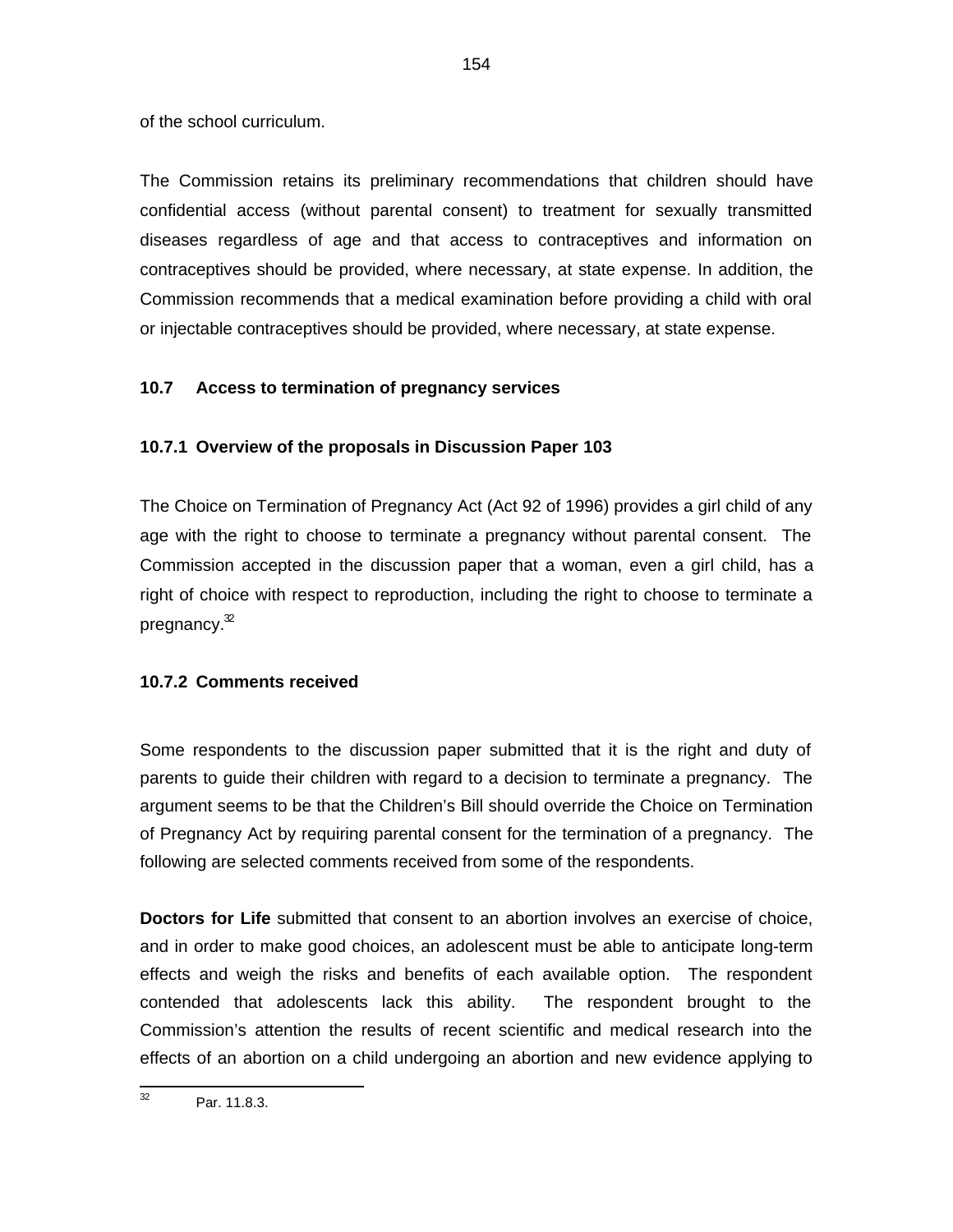anyone having an abortion.

**Manamela Damons Mbanjwa inc**. (attorneys) recommended that pre-termination of pregnancy counselling should be made compulsory for a girl child regardless of age. The respondent suggested that all women, including minors, should be warned about the dangers of multiple abortions. **Department of Social Development**, Free State, also submitted that the right to have access to termination of pregnancy services should include pre- and post abortion counselling.

**Christian Lawyers Association of Southern Africa** proposed that the State should allocate money towards advocating the alternatives to abortions by, for instance, promoting abstinence, faithfulness in marriage, adoptions, help to unwed mothers to be able to keep their babies and creating an effective way of enforcing maintenance orders. Furthermore, girls who request an abortion should be given mandatory counselling before and after the abortion and their parents must be informed. Also, the need for intervention must be investigated as the child may be a victim of sexual abuse.

#### **10.7.3 Evaluation and recommendations**

The Commission takes cognisance of the concerns raised in respect of the termination of a pregnancy without parental consent. It has come to the Commission's attention that the Christian Lawyers Association has instituted action in the High Court of Pretoria against the Minister of Health, the Premier and MEC for Health of Gauteng to challenge section 5 of the Choice on Termination of Pregnancy Act which allows termination of pregnancy without parental consent. Pending the outcome of this case, the Commission decides to keep in abeyance any recommendations on the issue of termination of pregnancy without parental consent.

The Commission is mindful of the fact that a girl requesting a termination of pregnancy may be a victim of sexual abuse. Furthermore, the sexual abuse of a girl may be concealed as the Choice on Termination of Pregnancy Act provides that the identity of a woman who has requested or obtained a termination of pregnancy must remain confidential at all times unless she herself chooses to disclose that information. $33$  The

33

Section 7(5) of the Choice on Termination of Pregnancy Act 92 of 1996.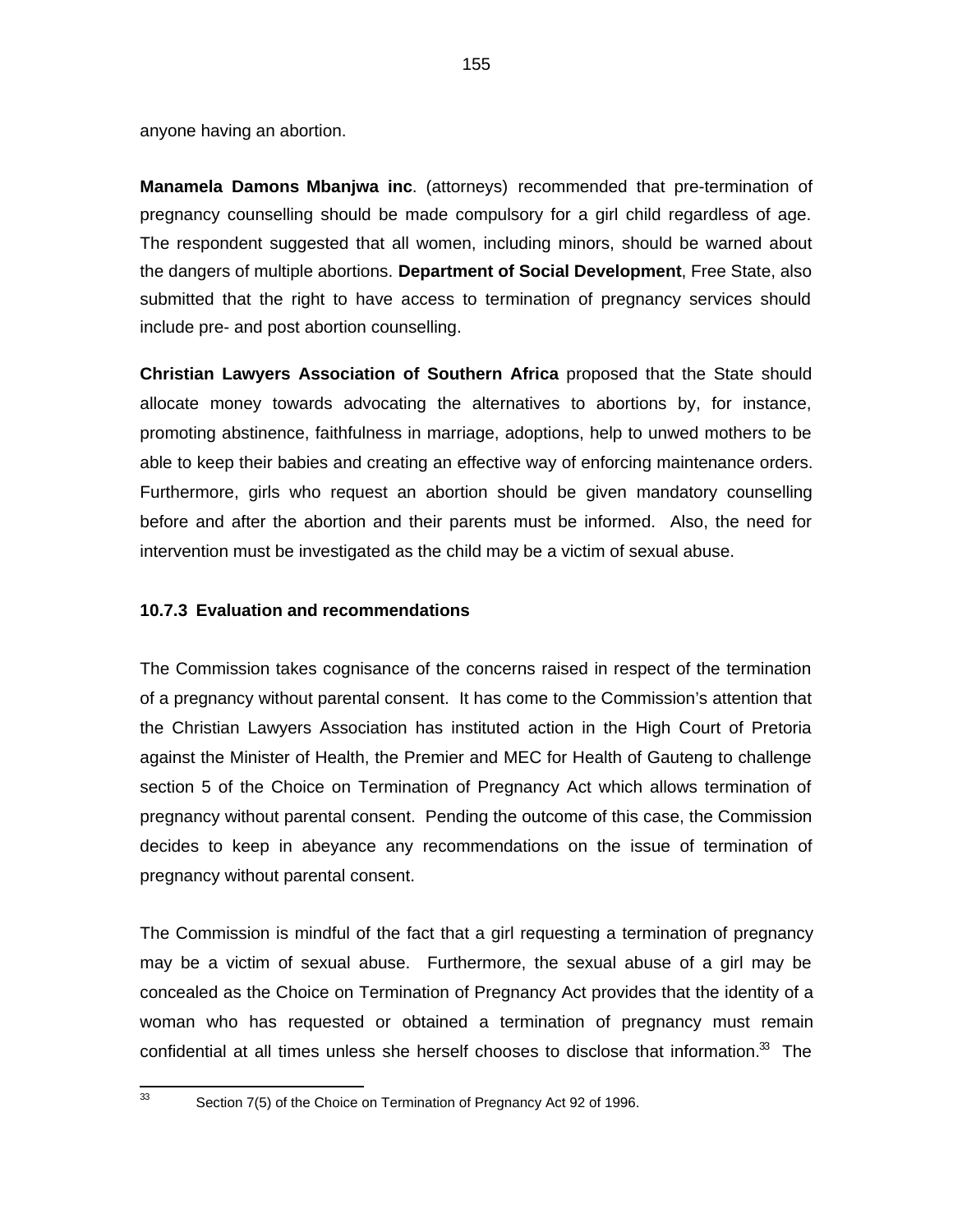Commission therefore recommends that a medical practitioner or a registered midwife performing a termination of pregnancy on a girl must, despite any provisions of the Choice on Termination of Pregnancy Act requiring confidentiality, report the case if the pregnancy was due to sexual abuse of the child. $34$ 

The Commission recommends that the Choice on Termination of Pregnancy Act (Act No. 92 of 1996) be amended by requiring that pre- and post-termination of pregnancy counselling be made compulsory for children. Furthermore, if it comes to light during the pre-termination of pregnancy counselling of the child that a sexual offence has been committed against the child, the necessary steps must be taken to ensure the protection of the child.

# **10.8 Right to refuse medical treatment**

# **10.8.1 Overview of the proposals in Discussion Paper 103**

As a refusal of medical treatment may lead to a child's death or permanent damage, the Commission recommended that every child above the age 12 of sound mind and assisted by his or her parent or guardian, should be competent to refuse any lifesustaining medical treatment or the continuation of such treatment with regard to any specific illness from which he or she may be suffering. Furthermore, the Children's Court may be approached if the child disagrees with his or her parent or guardian that medical treatment on him or her should be refused or discontinued or where a medical practitioner believes that such treatment is necessary. The Commission is also of the view that no child may be deprived of medical treatment by reason only of religious or other beliefs unless the person who refuses to give consent can show that there is a medically accepted alternative choice.<sup>35</sup>

## **10.8.2 Comments received**

Pro-life did not support the Commission's recommendations.

<sup>-&</sup>lt;br>34 Section 167(1) read with section 167(4) of the Bill.

<sup>35</sup> Par. 11.9.5 of the discussion paper.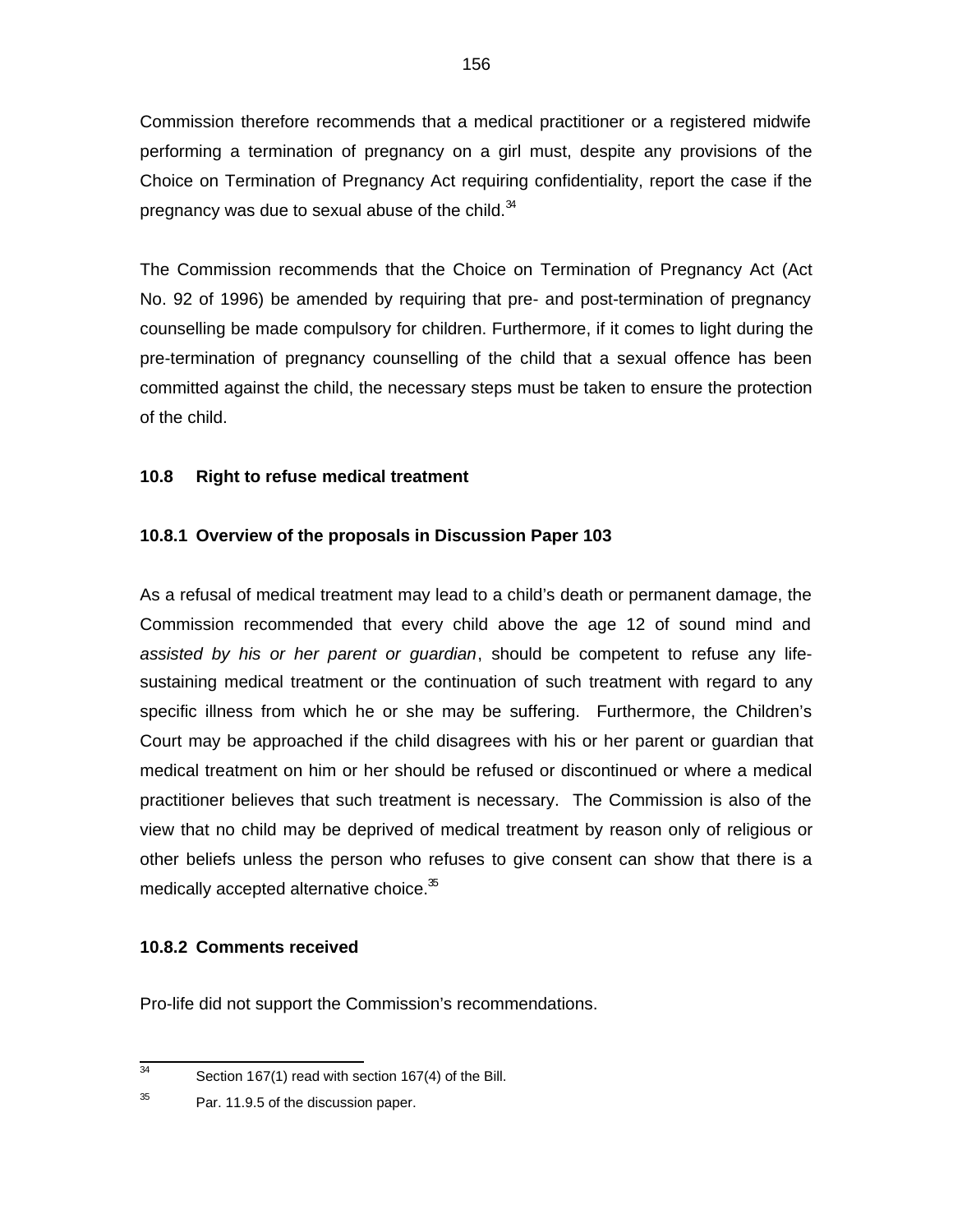**Manamela Damons Mbanjwa inc.** (attorneys) argued that the right to give consent to medical treatment includes the right to refuse medical treatment. The respondent recommended that all children be given the right to refuse medical treatment and that the High Court as upper guardian of all minors should be approached to review such refusal. Furthermore, the child's voice must be heard and his or her age must not be a criteria to overrule a refusal to medical treatment, but the ability of a child to understand the consequences of his or her refusal and to make an informed decision should be the determining factor.

**Ms R van Zyl** did not agree that children, even with the assistance of their parents, be able to refuse medical treatment.

# **10.8.3 Evaluation and recommendations**

Although the right to refuse medical treatment has been addressed in the discussion paper, the Commission sees no need to include specific provisions relating to the right to refuse medical treatment in the Children's Bill as the Children's Bill already provides that no child may be submitted to medical treatment without consent. The Commission reaffirms its preliminary recommendation that no child may be deprived of medical treatment by reason only of religious or other beliefs, unless the person who refuses to give consent can show that there is a medically accepted alternative choice. In addition, the Commission proposes that this recommendation be extended to cover a medical operation. This recommendation has been incorporated in the Children's Bill. $36$ 

<sup>—&</sup>lt;br>36 Section 135(6) of the Bill.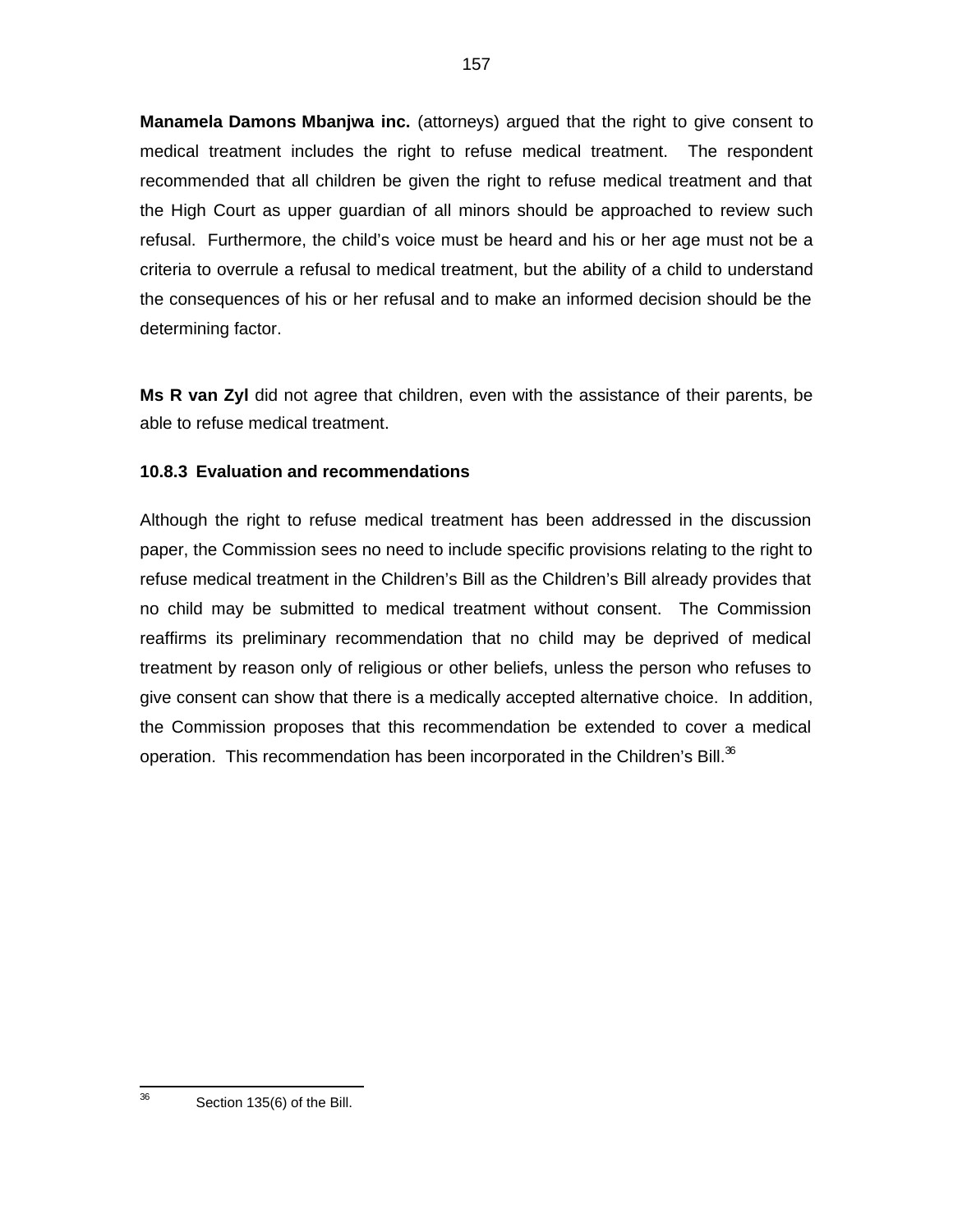# **CHAPTER 11**

## **THE PROTECTION OF CHILDREN AS CONSUMERS**

### **11.1 Introduction**

Children are significant consumers of goods and services. Markets in toys, fast food, entertainment and clothes are directed explicitly at children.<sup>1</sup> In addition, children have an indirect effect on the marketplace through the influence they have on the way their parents and other adults spend money. This Chapter considers the appropriateness and effectiveness of the legal process in protecting children as consumers.

## **11.2 Overview of the proposals in Discussion Paper 103**

### **11.2.1 Protecting and informing children as consumers**

In order to educate children on their consumer rights, the Commission recommended that national child consumer education strategies should be developed for implementation in all primary and secondary schools by the Department of Education in consultation with the Department of Trade and Industry.<sup>2</sup>

## **11.2.2 The sale of dangerous goods to children and safety standards**

In order to comply with the vision of a single comprehensive children's statute, the Commission recommended that a complete audit of national, provincial and municipal by-laws be undertaken by the Department of Trade and Industry of the various prohibitions on the sale of dangerous goods to children, that such provisions then be incorporated in the new comprehensive children's statute. The provisions incorporated can then be repealed in the various other statutes. $3$ 

1

<sup>1</sup> Shirley Fairall 'Who's the boss?', **Fair Lady** 25 April 2001, p. 71.

<sup>2</sup> Par. 12.3 of the discussion paper.

<sup>3</sup> Par.12.6 of the discussion paper.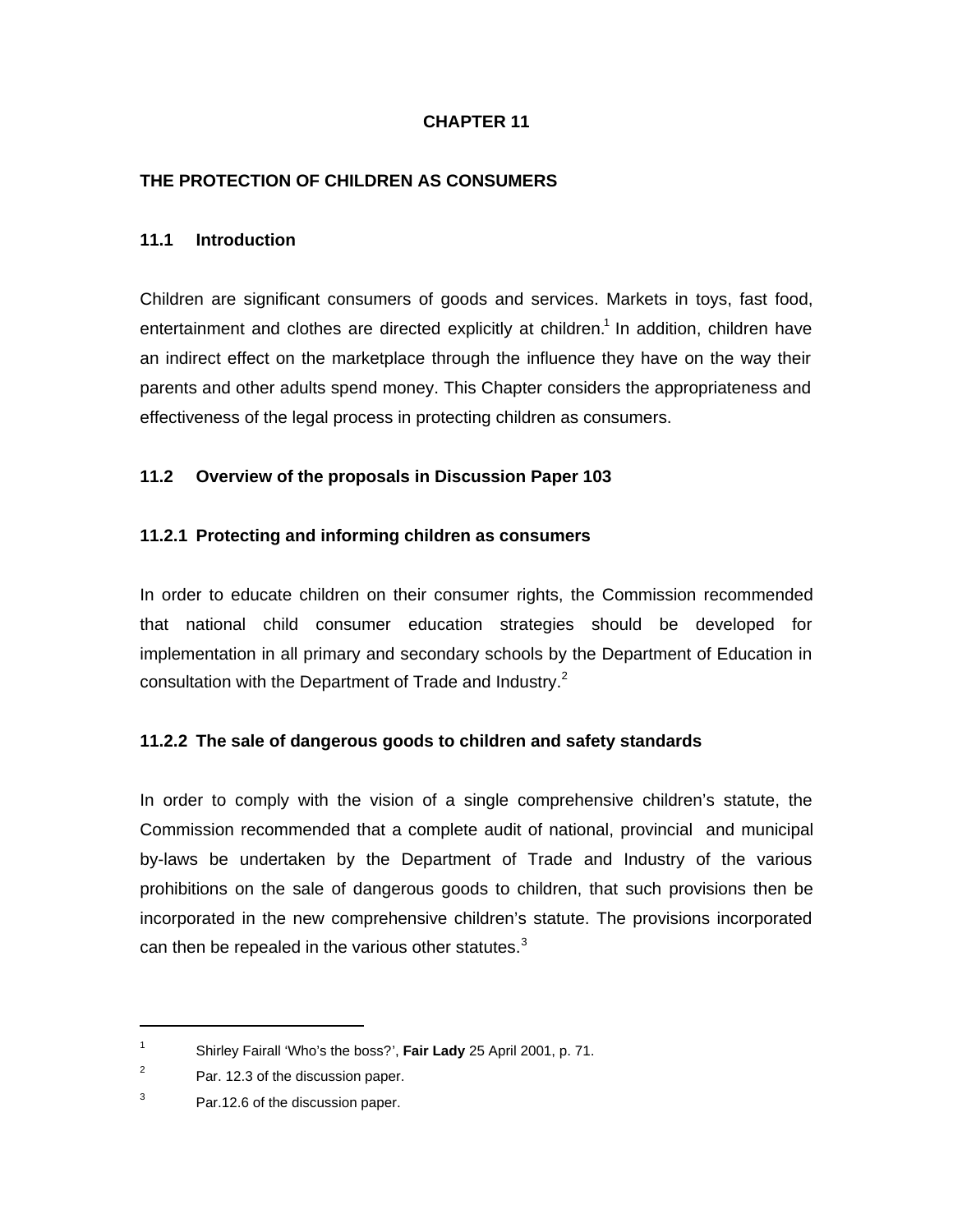The European Union product safety model is cited as appropriate to adopt because it requires manufacturers to ensure that all children's toys meet essential safety requirements before being placed on the market. The European Union system is one of presumed compliance. It involves manufacturers certifying that their products complies with the law by placing a 'Communauté Européene' (CE) label on the toy. The European Union Directive establishes safety standards for all toys designed for use by children under 14 years of age. It also stipulates general principles and particular risks as criteria against which a toy's safety is measured. The Commission therefore recommended that the European Union product safety model should be evaluated by the Department of Trade and Industry to determine whether it would provide more effective protection for children from injury caused by defective or dangerous products than the current South African regime.<sup>4</sup>

# **11.2.3 The sale of solvents and other harmful substances to children**

Introducing legislation to prevent the sale of certain harmful solvents such as glue to children is easy to propose and enact, but difficult, if not impossible, to enforce.<sup>5</sup> Also, given the practical difficulties in defining harmful substances, the Commission did not recommend the enactment of a provision in the new children's statute prohibiting the sale of harmful substances to children.<sup>6</sup>

The Commission supported the Drugs and Drug Trafficking Act 140 of 1992 which make it a very serious criminal offence to manufacture and supply certain scheduled substances, to use and possess any dependence-producing, dangerous dependenceproducing or undesirable dependence-producing substances (such as dagga and Mandrax), or to deal in such substances. The Commission thus condemned the sale of these to children and adults alike. $<sup>7</sup>$ </sup>

The Prevention and Treatment of Drug Dependency Act 20 of 1992 provides for a procedure for bringing persons dependent on drugs before a magistrate. The magistrate

6 Par.12.7.3 of the discussion paper.

7 Ibid.

 4 Ibid.

<sup>5</sup> See also Copeland P 'Recommendation: Ban on solvents to minors' Legal Resource Centre.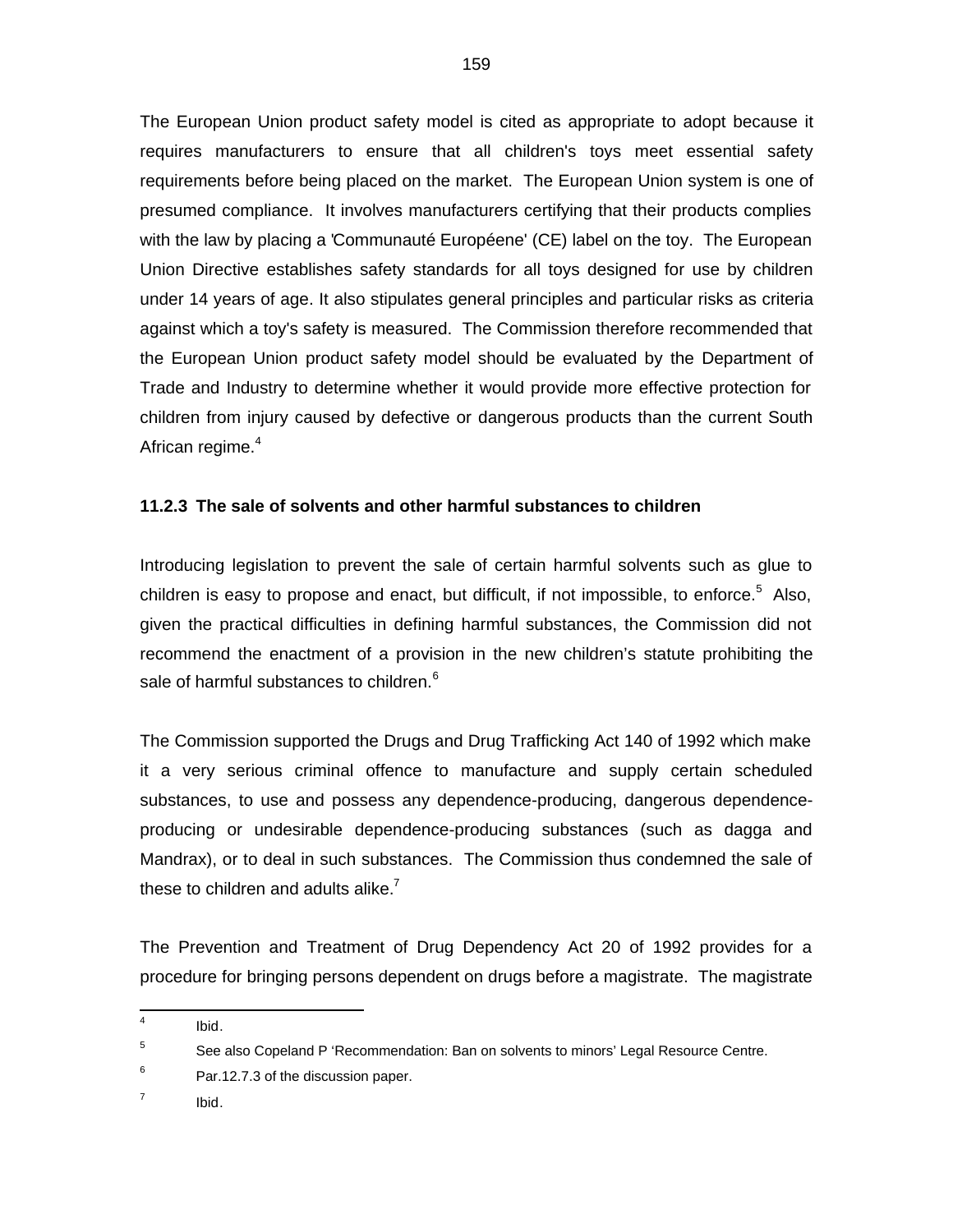can then commit a person dependent on drugs to a treatment centre after holding an enquiry. Such person shall then be detained in the treatment centre until being released on license or discharged or transferred or returned to any other institution in terms of any provision of the Act. The Act also provides for the transfer and retransfer of persons to and from children's homes, schools of industries or reform schools to treatment centres. The Commission regarded the provisions of this Act, read with sections 255 and 296 of the Criminal Procedure Act 51 of 1977, as adequate in dealing with children dependent on drugs and who do require treatment. The Commission therefore did not recommend the inclusion of such provisions in the new children's statute.<sup>8</sup>

As stated in the discussion paper, legislation alone is not enough to prevent the abuse of harmful substances, drugs and alcohol by children. Awareness campaigns which enlighten children, parents and the public about the danger of substance abuse should be initiated. Education on the dangers of the abuse of harmful substances, drugs and alcohol should be part of the school curriculum.<sup>9</sup> The Commission therefore supported the Health Promoting Schools Initiative and the National Drug Prevention Strategy.

## **11.2.4 Safety at places of entertainment**

In some of the newer legislation, provisions are found which protect the safety of children at places of entertainment. One such example is section 271 of the Ireland Children Bill,  $1999.^{^{10}}$  It reads as follows:

- (1) Where
	- (a) an entertainment for children or any entertainment at which the majority of the persons attending are children is provided,
	- (b) the number of children who attend the entertainment exceeds one hundred, and
	- (c) access to any part of the building in which children are accommodated is by stairs, escalators, lift or other mechanical means,

it shall be the duty of the person who provides the entertainment -

 8 Ibid.

<sup>9</sup> See also **Research highlights of the latest MRC Annual Report (19 September 2002)**, Medical Research Council of South Africa.

<sup>10</sup> See also section 19 of the Lesotho Children's Protection Act 6 of 1980.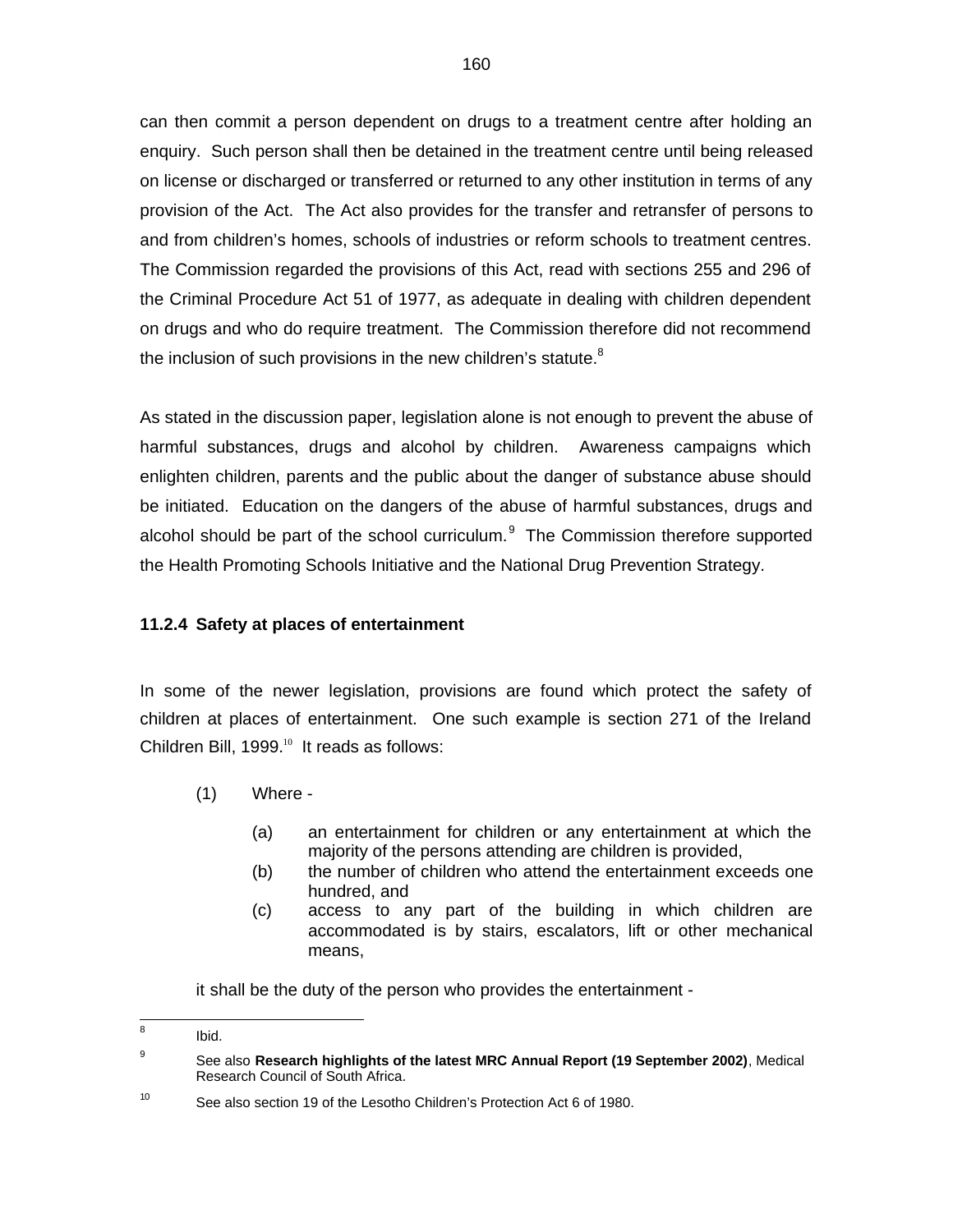- (i) to station and keep stationed wherever necessary a sufficient number of adult attendants, properly instructed as to their duties, so as to prevent more children or other persons being admitted to any such part of the building than that part can properly accommodate,
- (ii) to control the movement of the children and other persons admitted to any such part while entering and leaving, and
- (iii) to take all other reasonable precautions for the safety of the children.

(2) Where the occupier of a building permits, for hire or reward, the building to be used for the purpose of an entertainment, he or she shall take all reasonable steps to ensure that the provisions of this section are complied with.

(3) If any person on whom any obligation is imposed by this section fails to fulfill it, he or she shall be liable, on summary conviction, in the case of a first offence, to a fine not exceeding £500 or imprisonment for a term not exceeding 6 months or both and, in the case of a second or subsequent offence, to a fine not exceeding £1,500 or imprisonment for a term not exceeding 12 months or both.

(4) A member of the Garda Síochána may enter any building in which he or she has reason to believe that such an entertainment as aforesaid is being, or is about to be, provided with a view to seeing whether the provisions of this section are complied with.

(5) This section shall not apply to any entertainment given in a private residence.

Section 114 of the draft Namibia Children's Act is similar to the Ireland provision, with one addition. Sections 114(3) and (4) of the draft Act provide that, in addition to the possibility of a fine and or imprisonment as punishment for violation of the section, a court may cancel any license issued under any law for the operation of the premises for performances, entertainment, or events to a convicted person who has also been convicted within the last five years of an offence under this section. Such cancellation of a license shall also disqualify the person in question from obtaining any license for a place of entertainment for five years from the date of that person's latest conviction.

The Commission recommended that a provision similar to the Namibian provision be included in the new children's statute.<sup>11</sup>

 $\frac{1}{11}$ 

Par. 12.8 of the discussion paper.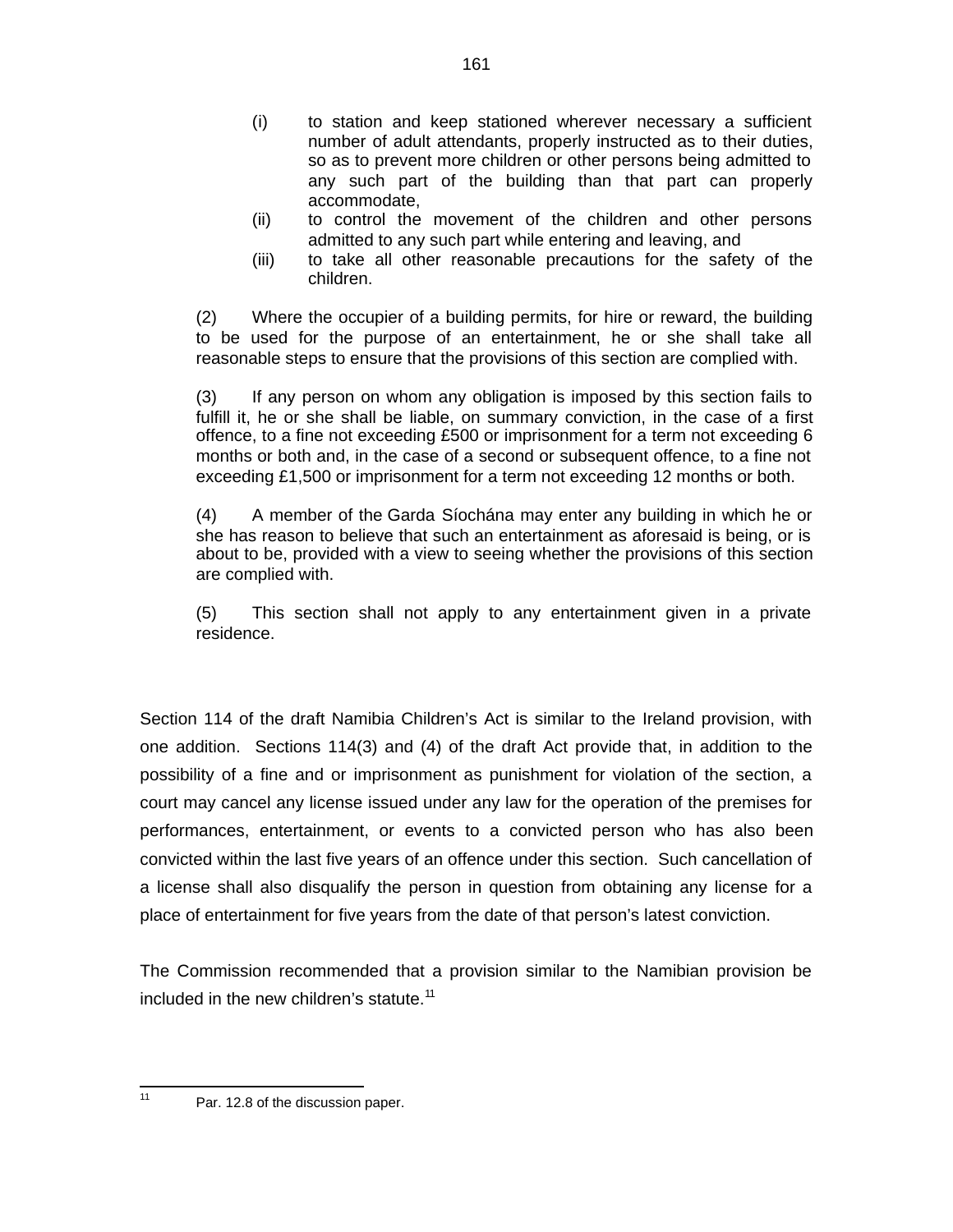## **11.2.5 Media regulation**

## **11.2.5.1 Television broadcast**

The stated object of the Broadcasting Act 4 of 1999 is to establish a broadcasting policy in South Africa and for that purpose to 'cater for a broad range of services and specifically for the programming needs in respect of children, women, the youth and the disabled'.

Section 2 of the Independent Broadcasting Authority Act 153 of 1993 (the predecessor of the Independent Communications Authority of South Africa Act 13 of 2000) enjoins the Independent Broadcasting Authority (IBA) to ensure that broadcasting licensees adhere to a Code of Conduct acceptable to the Authority. In terms of section 56(1) of the 1993 Act, 'all broadcasting licensees shall adhere to the Code of Conduct for Broadcasting Services. The existing Code of Conduct for Broadcasting Services does not provide any specific guidance on children. However, the Code of the Broadcasting Complaints Commission of South Africa does provide that the electronic media must 'exercise due care and responsibility in the presentation of programmes where a large number of children are likely to be part of the audience'. Apart from the Code of Conduct for Broadcasters set by the Broadcasting Complaints Commission of South Africa, the South African Broadcasting Corporation (the SABC) adheres to the Code of Advertising Practice of the Advertising Standards Authority of SA.

The Commission recommended that the Department of Trade and Industry, in consultation with the Department of Communications and the Independent Communications Authority of South Africa (ICASA), investigate the possibility of introducing legislation to compel manufacturers to install technological blocking devices in all new television sets. $12$ 

## **11.2.5.2 Radio broadcast**

The provisions of the Broadcasting Act 4 of 1999 also apply to radio. Like commercial television stations, commercial radio broadcasters are required to comply with a code of

 $\frac{1}{12}$ 

Par. 12.9.1 of the discussion paper.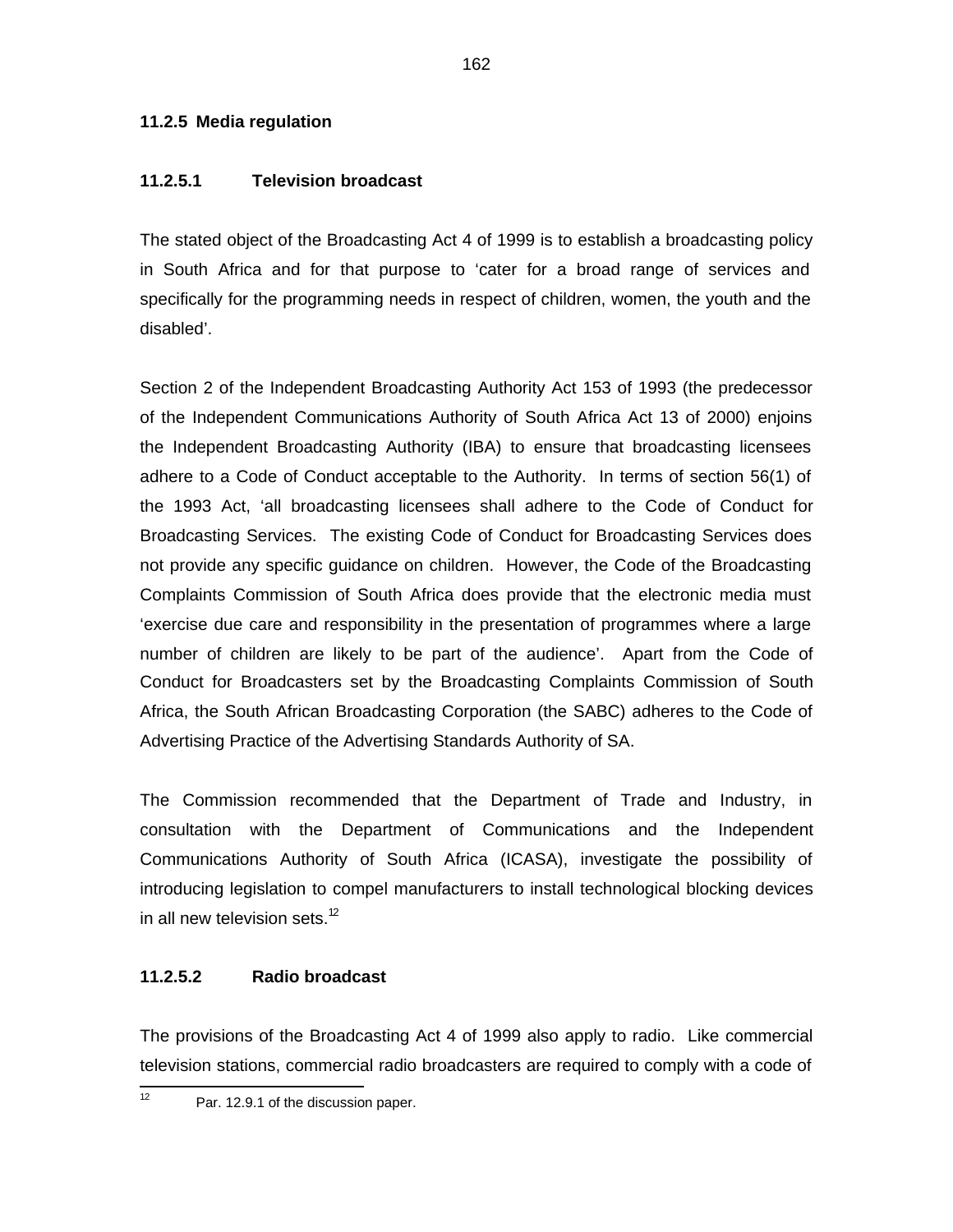practice.

## **11.2.5.3 On-line services**

Section 27 of the Films and Publications Act 65 of 1996 as amended creates the offence of knowingly creating, producing, importing or being in possession of a publication or film which contains a visual presentation of child pornography. The definition of 'film' is broad enough to encompass visual presentations and images relayed on the Internet. However, given its specific focus and the nature of the classification system, it is clear that the Act does not, and cannot, specifically regulate Internet material, including advertisements, accessible to children.

# **11.2.5.4 Printed material**

Although the Films and Publications Act 65 of 1996 as amended sets out certain conditions for the advertising of a publication, it has been criticised for not protecting children effectively, especially as regards the use of the Internet. Although the classification scheme provided for by the Act does provide some form of protection to children, the administration of the scheme is reactive as it is activated by the submission of a complaint or an application. By then it is usually too late to do anything about it.

As stated in the discussion paper, the Commission will be considering all aspects relating to child pornography in its investigation into sexual offences.<sup>13</sup> The Commission, however, recommended that as an interim measure the Department of Home Affairs, as the Department responsible for the administration of the Films and Publications Act 65 of 1996 should effect the amendments to the Act agreed upon at the national workshop held in Cape Town on 12 to 14 May 2000. The Commission is convinced that these amendments will address some of the concerns relating to effective law enforcement against child pornography in South Africa. In addition the Commission recommended that when films or video material unsuitable for viewing by children or children of a certain age group are advertised, such advertisements (trailers) must be ageappropriate.<sup>14</sup>

 $\frac{1}{13}$ Par. 12.9.4.

<sup>14</sup> Par. 12.9.4 of the discussion paper.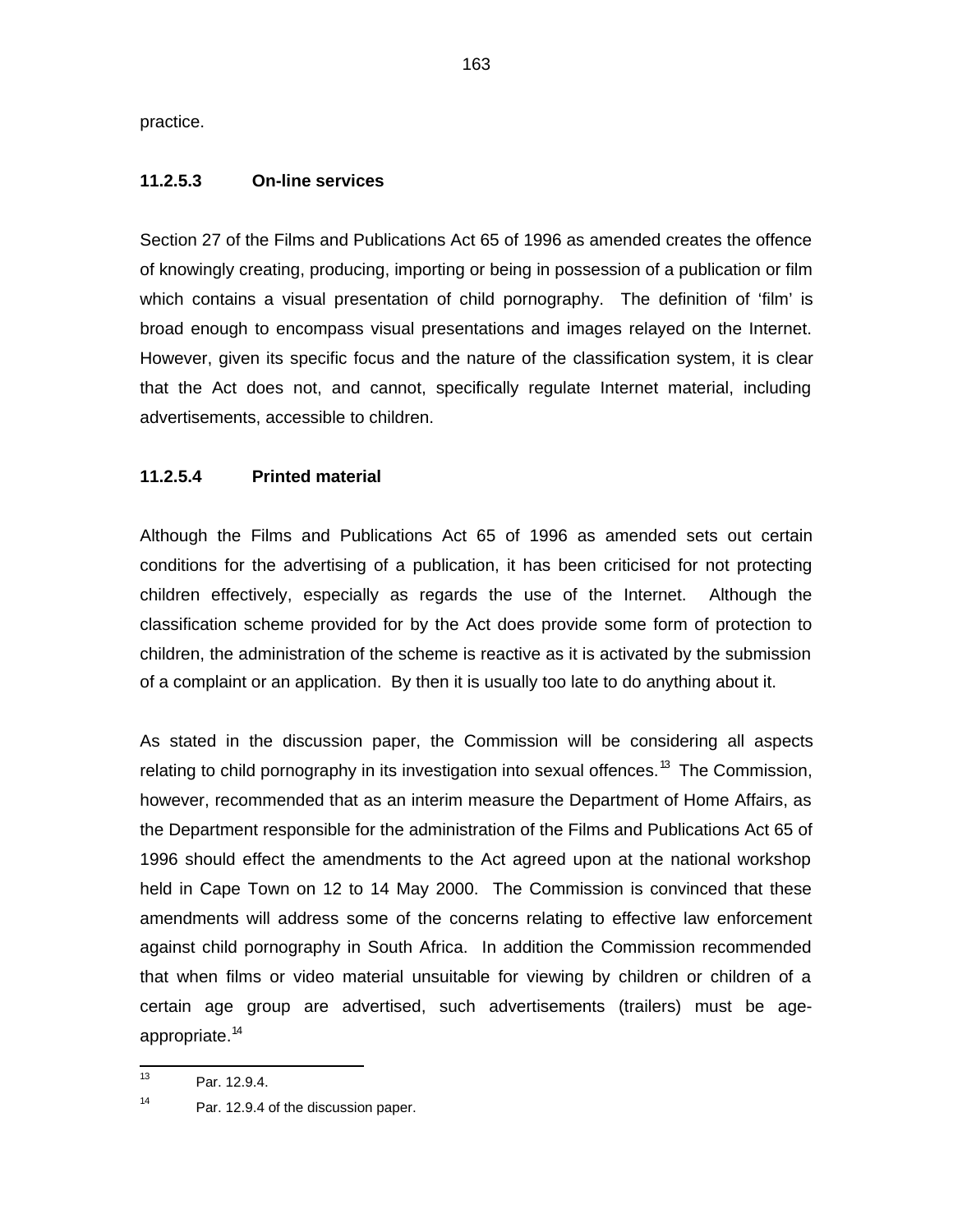### **11.2.5.6 Advertising**

The Commission recommended that research on the effects of advertising on children at different ages and stages of development should be undertaken to enable the preparation of best practice guidelines for all advertisers to protect children at different ages and stages of development from harm. Furthermore, the Departments of Communications, Home Affairs, Trade and Industry, the Independent Communications Authority of South Africa and the Advertising Standards Authority of South Africa (ASA) should conduct this research in consultation with the relevant stakeholders and community groups, provide the results to the ASA and assist ASA to develop and refine appropriate best practice standards for distribution to advertisers.<sup>15</sup>

## **11.3 Comments received**

The **Department of Health**, Pretoria**,** admitted that it is difficult to enforce the prohibition on the sale of harmful substances to children. The respondent, however, submitted that not legislating on the issue will open a bigger and more serious 'can of worms'. The respondent suggested that a multi-sectoral ad-hoc committee should be established to define harmful substances, and through community involvement, a list of what harmful substances are could be developed.

## **11.4 Evaluation and recommendations**

In view of the Department of Health's comments, the Commission is of the view that the issue of the sale of harmful substances to children should be addressed in a separate investigation. The purpose of such an investigation should be to define harmful substances and to determine what legislative and/or non-legislative provisions can be introduced to regulate the sale of harmful substances to children. As no other adverse comments were received, the Commission reaffirms its preliminary recommendations. The Commission has included in the Children's Bill provisions with regard to child safety and places of entertainment.<sup>16</sup> Furthermore, the Commission urges the various Departments and institutions referred to above to take positive steps which will give

 15 Par. 12.10 of the discussion paper.

<sup>16</sup> See section 143 of the Bill.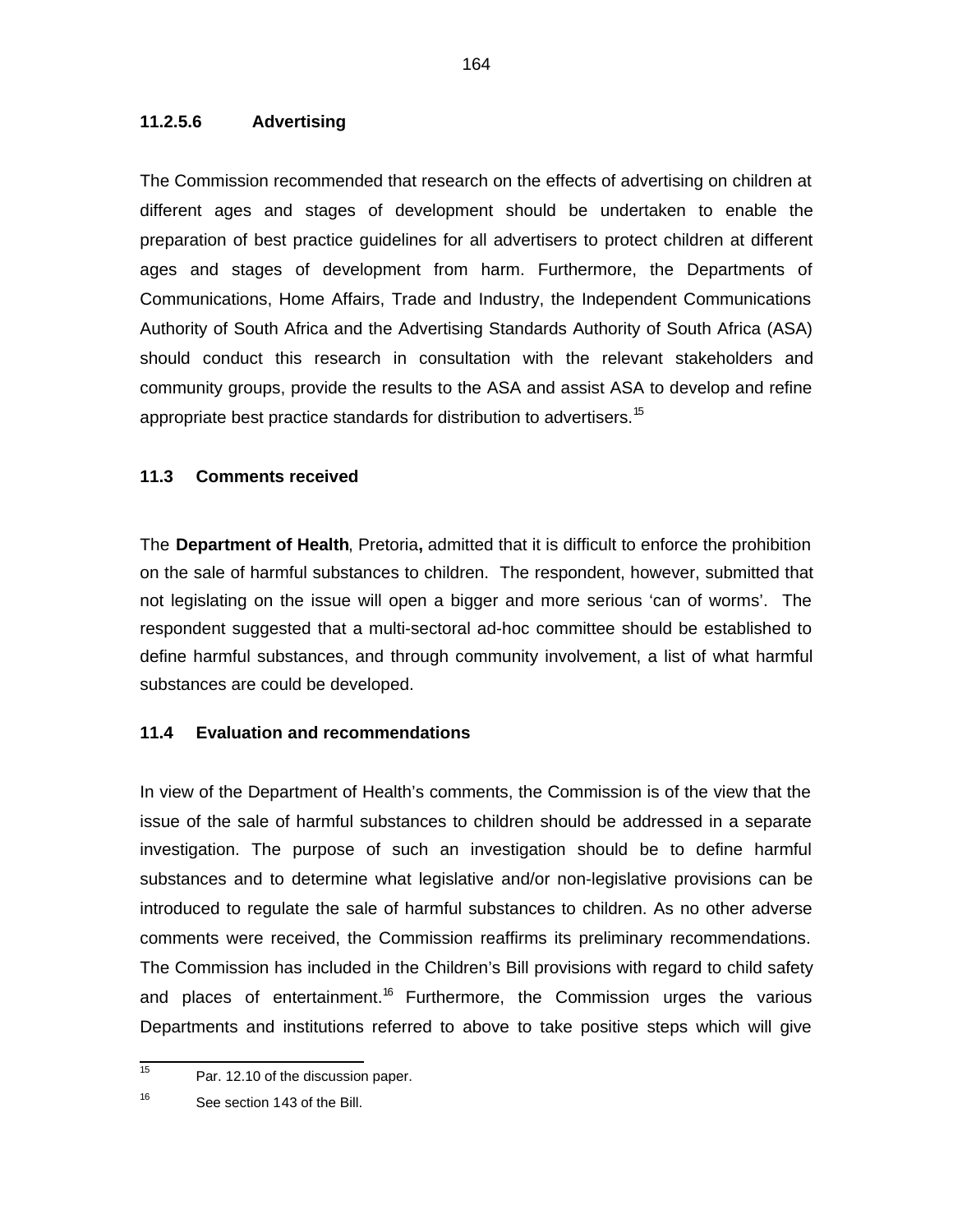effect to the Commission's recommendations.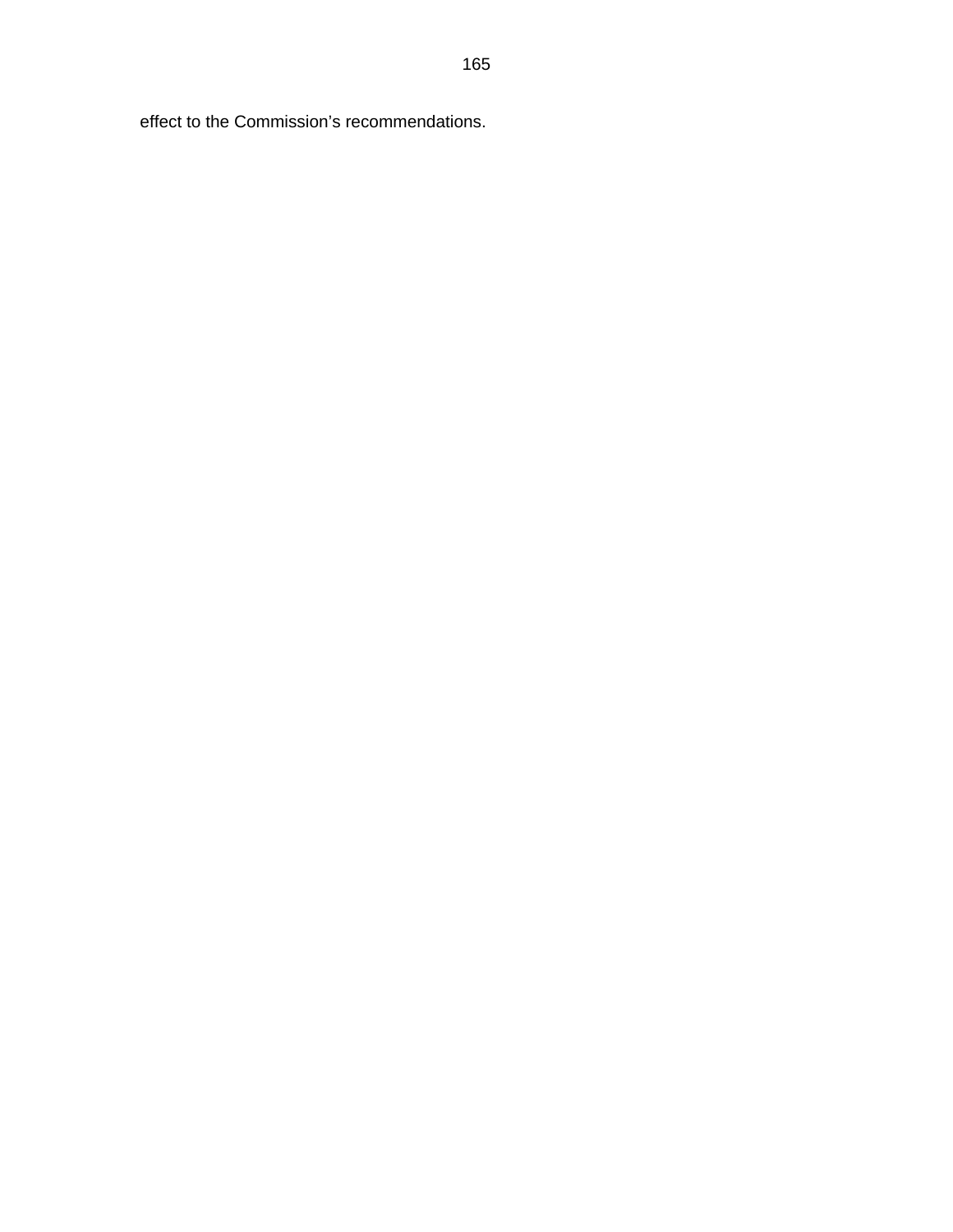# **CHAPTER 12**

## **CHILDREN IN ESPECIALLY DIFFICULT CIRCUMSTANCES**

### **12.1 Introduction**

The term 'children in need of special protection' (CINSP) has been used in the discussion paper.<sup>1</sup> The Commission, however, decided to revert back to the term 'children in especially difficult circumstances' as this term better highlights the dilemma of the children discussed in this chapter.

The discussion paper dealt with the following commonly recognised categories of children in especially difficult circumstances:

- children living in severe poverty;
- children affected by HIV/AIDS, including orphaned children;
- children with disabilities and chronic illnesses;
- child labourers;
- children living or working on the streets;
- commercial sexually exploited children; and
- child refugees and undocumented immigrant children.

Child refugees and undocumented immigrant children are not discussed in this chapter, but are dealt with in detail in the context of the international issues facing children in chapter 21 below.

As pointed out in the discussion paper, the Commission does not suggest that children in especially difficult circumstances be dealt with as a distinct group apart from other children.<sup>2</sup> However, there is a need to examine each category of children in especially difficult circumstances in order to ensure that their special circumstances are addressed in legislation.

1

<sup>1</sup> This term appears to be replacing the old term 'children in especially difficult circumstances' in modern literature.

<sup>2</sup> Par. 13.1.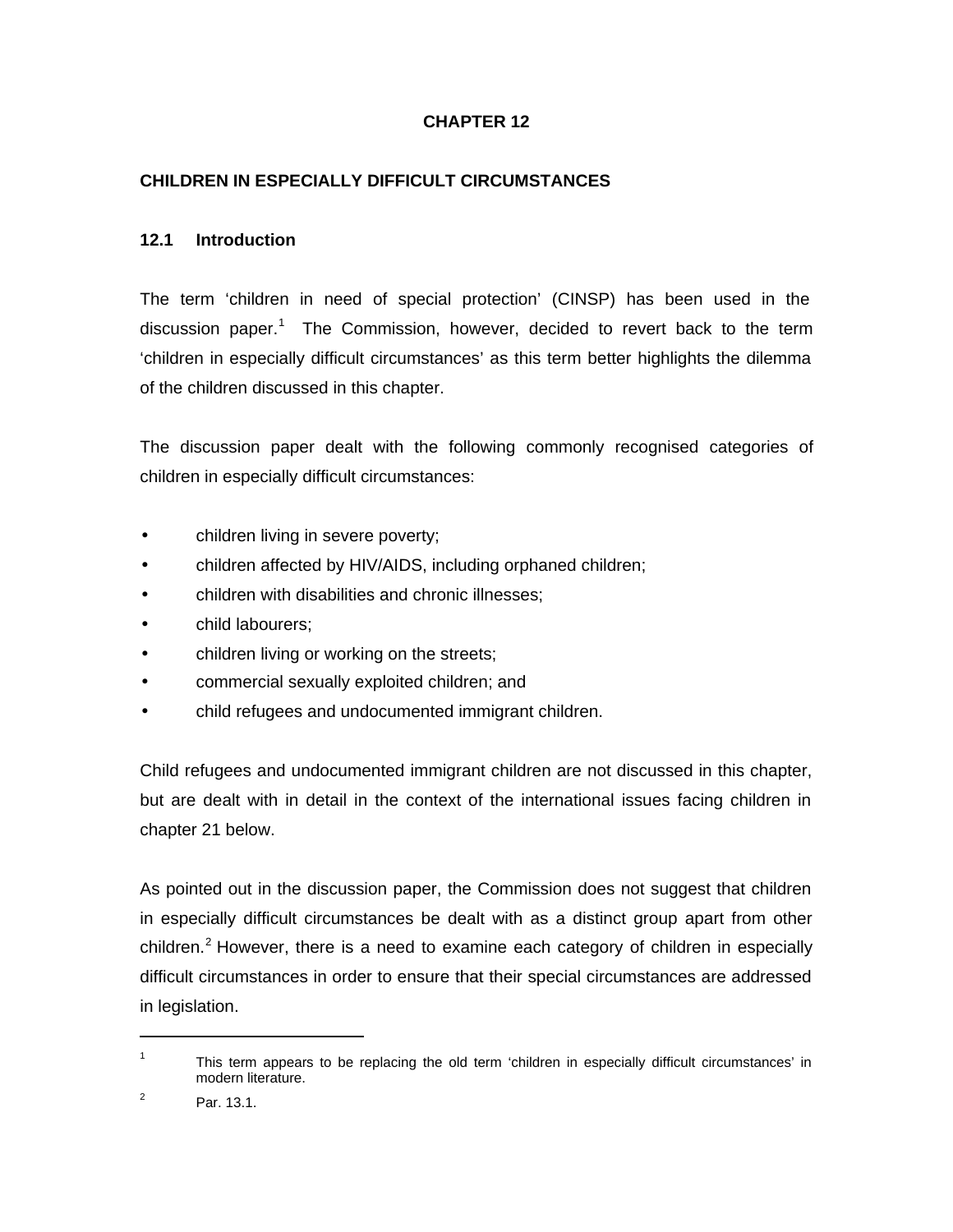The children who are at issue in this chapter are those whose lives are lived daily in circumstances which place their survival, development and protection at risk. Many, if not most, children in especially difficult circumstances could be considered to be in need of care in terms of section 14(4) of the Child Care Act<sup>3</sup> and would qualify in theory for protection via the conventional children's court processes. However, such children are caught up in mass-based socio-economic situations which case-by-case interventions on their own cannot satisfactory address. Broader structural interventions are thus needed which will address the underlying causes of these children's problems and bring them within the reach of needed services.

After examination of the plight of the above identified categories of children in especially difficult circumstances, the Commission proposed certain broad-based interventions to address problems common to the vast majority of these children.<sup>4</sup> These proposals have been incorporated in the new Children's Bill.<sup>5</sup> With specific reference to children living in poverty, the Commission also recommended the inclusion of a provision on preventative measures against diseases and malnutrition (similar to section 55 of the draft Indian Children's Code Bill, 2000 $^6$ ) in the new Children's Bill.<sup>7</sup> Furthermore, the Commission recommends that the Minister for Social Development should urge his colleague the Minister for Education to amend the Regulations to the South African Schools Act, 1996 to include all categories of care-givers and children from child-headed households for purposes of exemption from school fees.

## **12.2 Children affected by HIV/AIDS, including orphaned children**

## **12.2.1 Overview of the proposal in Discussion Paper 103**

This section in general deals with the impact of HIV/AIDS on the ability of children to grow up in an environment which can meet their basic physical, emotional, social and educational needs and fulfill their right to family or family-like care. The following

 3 74 of 1983.

<sup>4</sup> Par. 13.1.4.

<sup>5</sup> Section  $232(1)(a)(xiv) - (xvi), 341$ , and 345.

<sup>6</sup> See chapter 11 of the discussion paper at p.457.

<sup>7</sup> Section 233 of the Bill.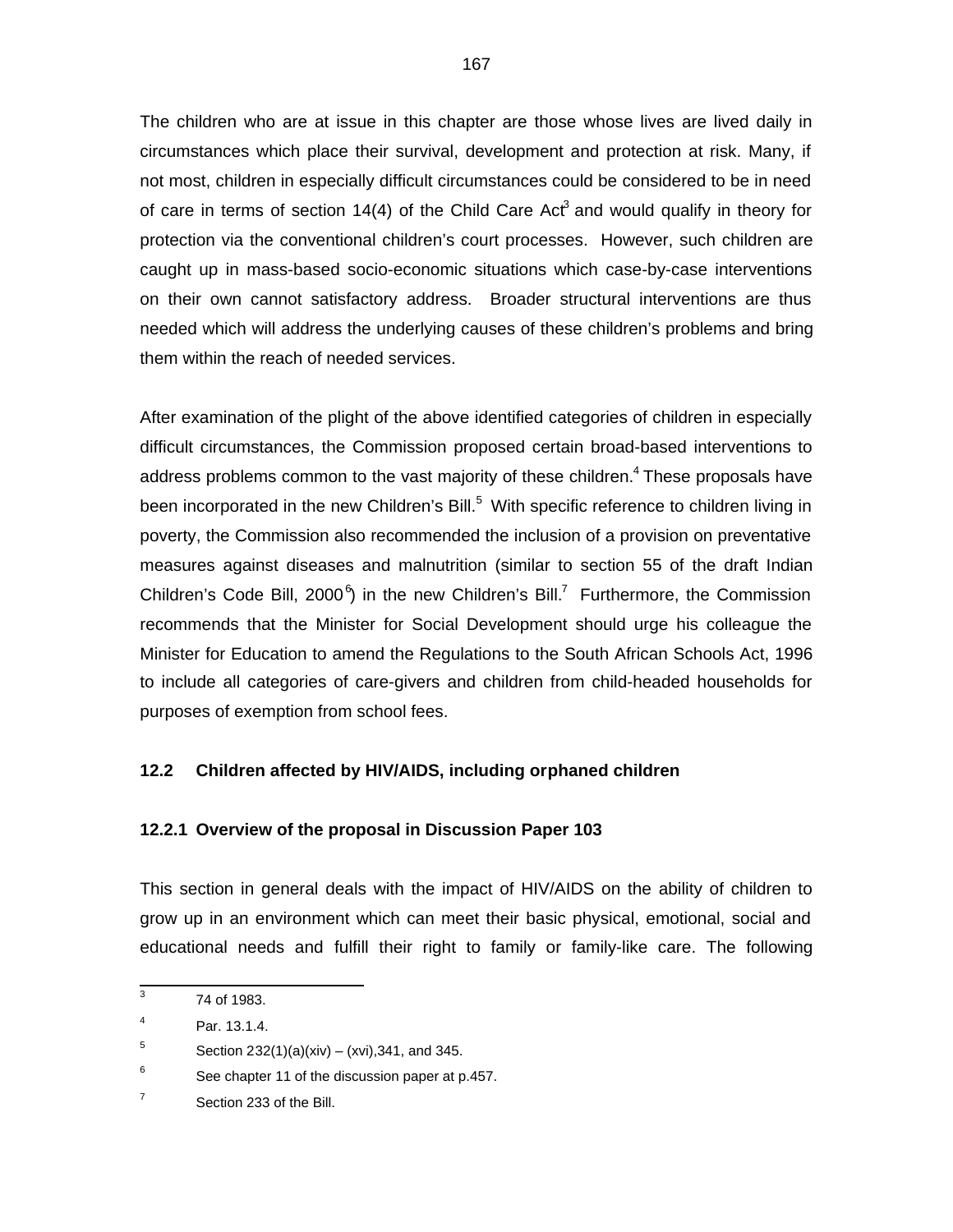categories of children are identified as AIDS-affected children in need of special protection: children in infected households, children orphaned by AIDS, children who are HIV-positive or have AIDS, and abandoned infants.

In the discussion paper, the Commission recommended that children who are ill with AIDS should, as far as possible, be enabled to remain in the care of their own families, including the extended family network and, failing this, with care-givers in the community. As social assistance for sick children is a key form of provision to promote family-based care, the Commission recommended that family care-givers of children who are chronically and/or terminally ill, including those with AIDS, be eligible for specific social assistance to help them to meet the special needs of such children. $8$ 

As children who are HIV-positive are subjected to discrimination in a variety of contexts, the Commission recommended that the Children's Bill should provide that no person may discriminate, directly or indirectly, against a child on the basis of his or her HIV status, unless this can be shown to be fair. The Commission also recommended that the South African Schools Act, 1996 be amended to include the provisions of the National Policy on HIV/AIDS for Learners and Educators in Public Schools, and Students and Educators in further Education and Training Institutions as far as these relate to children. Furthermore, the Department of Social Development should develop a national HIV/AIDS policy for places of care and residential care facilities and that the adoption of such policy, once finalised, be a prerequisite for the registration of such facilities.<sup>9</sup>

The Commission took into account the fact that the admission of HIV-positive children to child care facilities can, once these children become ill, have enormous financial implications for such facilities. Cognisance was also taken of the fact that care facilities do not receive a subsidy from government to cater for the additional needs of HIVpositive children. This is a further constraint against admitting such children. The Commission therefore recommended that provision be made for special programme funding to be offered to care facilities that care for chronically ill children, including those with AIDS. A care facility which is a receiver of such funding should progressively adjust

 8 Par. 13.3.7 of the discussion paper.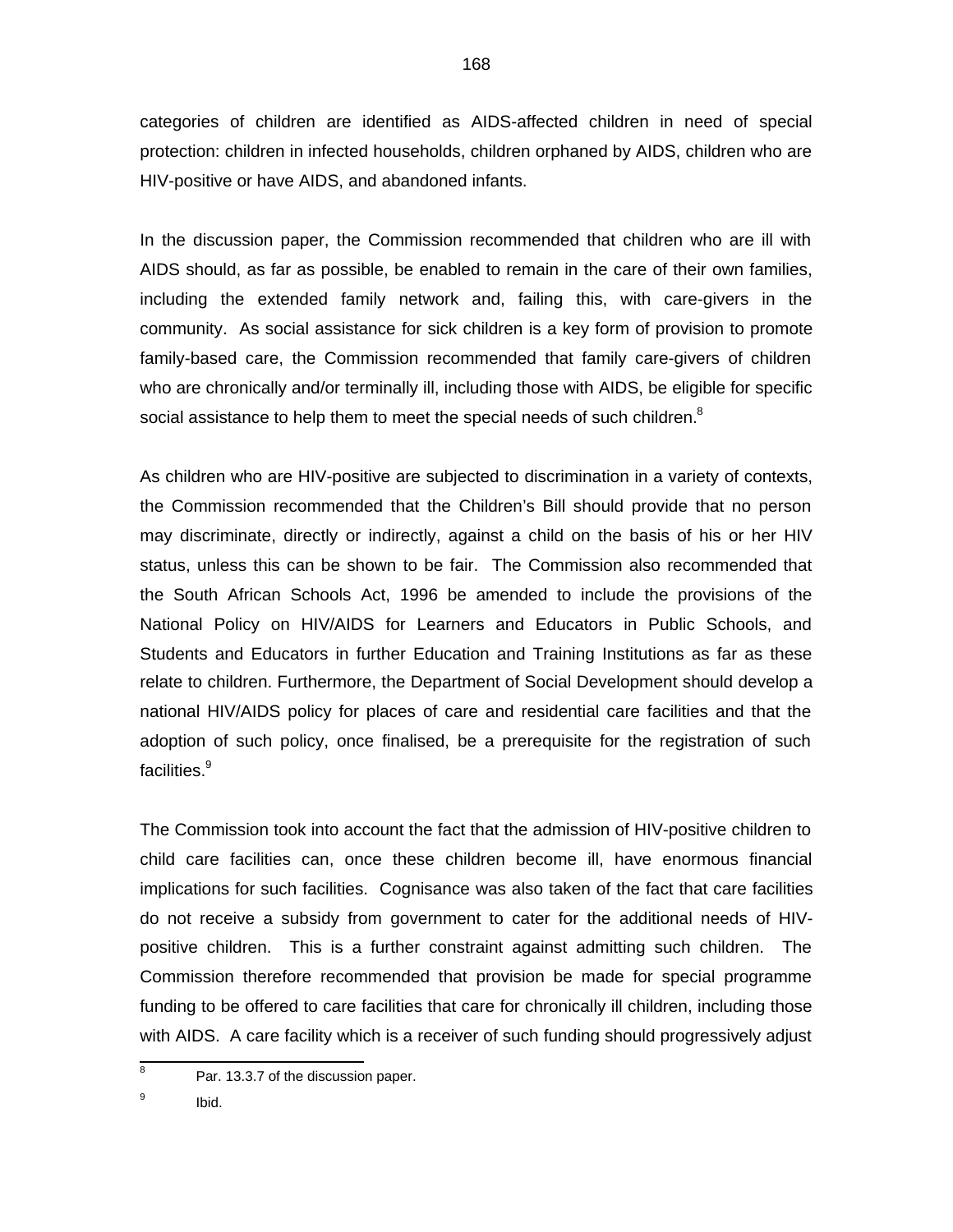its environment to ensure that children with AIDS are protected from opportunistic infections.<sup>10</sup>

As stated in the discussion paper, the options for formal placement of children in need of care and protection are inadequate to cater for the massive numbers of children who will be affected by the AIDS pandemic. For this reason, the Commission recommended that the Children's Bill should empower the Minister for Social Development to make regulations to allow for in-home support of families affected by AIDS. $11$  This will discourage children from abandoning their education to care for dying parents and from taking on other adult responsibilities.

The discussion paper also pointed out that child-headed households will become a familiar phenomenon owing to the increase of HIV/AIDS infected adults. The Commission therefore recommended that legal recognition be given to child-headed households as a placement option for orphaned children in need of care. In order to provide support to child-headed households, the Commission also recommended that-<sup>12</sup>

- legal recognition be given to schemes in terms of which one or more appropriately selected and mandated adults are appointed as 'household mentors' over a cluster of child-headed households by the Department of Social Development, a recognised NGO or the court;
- the proposed 'household mentor' may not make decisions in respect of the childheaded household without consulting the child at the head of the household and without giving due weight to the opinions of the siblings as appropriate to their age, maturity and stage of development;
- the proposed 'household mentor' be able to access grants and other social benefits on behalf of the child-headed household; and
- the proposed 'household mentor' be accountable to the Department of Social Development or a recognised NGO or the court.

Children living in families where one or both parents are infected with HIV/AIDS are

 $\frac{1}{10}$ Ibid.

<sup>11</sup> Ibid.

<sup>12</sup> Ibid.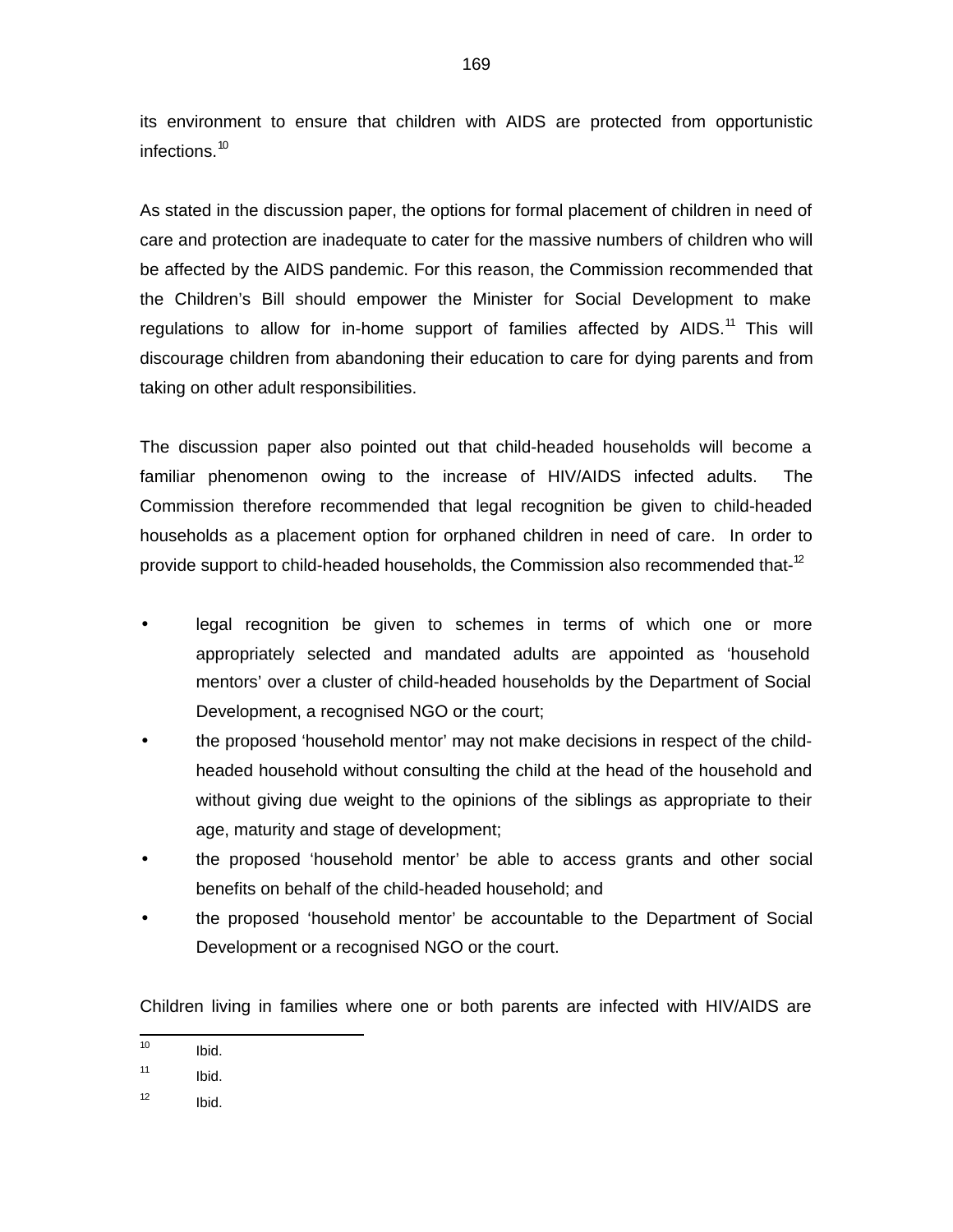affected in various ways. For one, they are forced to abandon their education to care for ill parents or to work in order to supplement family income. The Commission therefore recommended that schools be required to identify children who are absent owing to AIDS and to refer such children to the Department of Social Development or link them to community support structures.

#### **12.2.2 Comments received**

**Ms Beena Chiba** submitted that child-headed households should be monitored by social workers in order to ensure that the children are not exploited by the proposed adult person (household mentor).

**Ms Annette van Loggerenberg** objected against the Commission's recommendation that legal recognition be given to child-headed households as a placement option for orphaned children in need of care. She is of the view that children cannot be given parental responsibilities over younger children.

With regard to the issue of at what age should a child be able to head a household, **Ms Sanet Van Moerkerken** suggested that children from the age of 12 years should be able to head a household. **Ms Beena Chiba** proposed that children from the age of 13 should be able to head a household, provided that the own needs of the child at the head of the household are not neglected. However, **Ms Susan Mogadima** stated that the stage at which a child should be able to head a household should not be determined by his or her age, but should depend on the maturity of the child and whether he or she is able to take on such a responsibility. She added that the availability of supervision services to a prospective child-headed household should also be a determining factor. **N E Phoyana** submitted that a social worker or multi-disciplinary team should assess whether a child is able to head a household.

With regard to the question of what the functions of the proposed household mentor should be, Ms Susan Mogadima proposed that the responsibilities of the proposed household mentor should be outlined in guidelines. Furthermore, the relationship between the children and their household mentor should be checked regularly. Ms Sanet Van Moerkerken said that a household mentor must be a responsible and reliable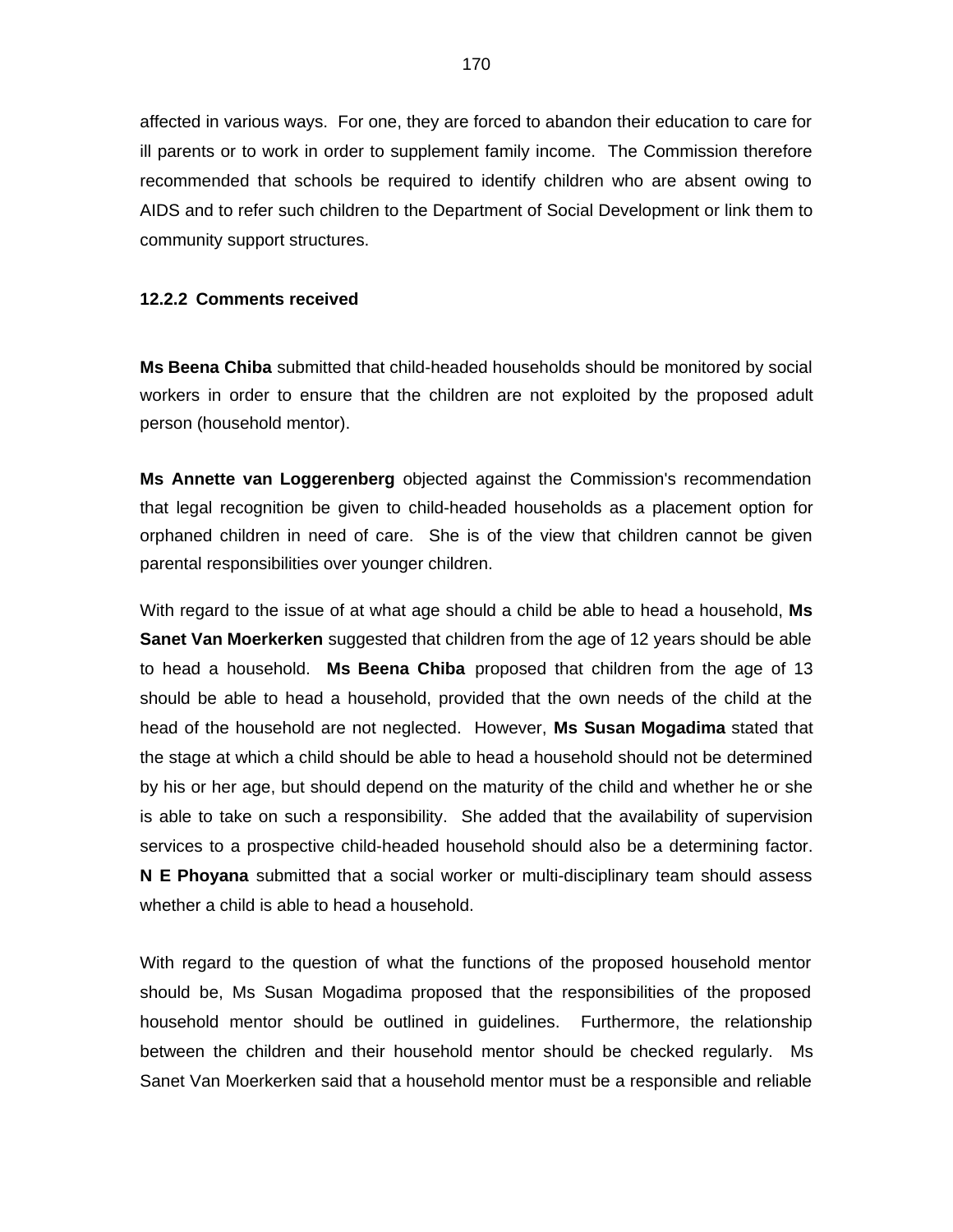person and must stay near the child-headed household for which he or she is responsible. A household mentor must also be involved in training programmes. Mrs Beena Chiba submitted that a household mentor must, where practical, be responsible for the safety and protection of the children in the child-headed household for which he or she is responsible. N E Phoyana recommended that relevant training should be provided to household mentors and that social workers should provide continuous support to household mentors. Ms Susan Mogadima suggested that the proposed household mentor should also provide the children in the child headed-household for which he or she is responsible with advice, monitor their progress in school, ensure that their basic needs are fulfilled, and determine whether the children's living environment is safe.

**Ms Susan Mogadima** did not support the recommendation that schools should be required to identify children who are absentees owing to AIDS for purposes of referring such children to the Department of Social Development or to link them with community support structures. She argued that this recommendation may isolate (stigmatise) children whose families are affected by HIV/AIDS. She proposed that a 'mentor teacher' should visit the homes of children whose families are affected by HIV/AIDS. Furthermore, these families can then be referred to the Department of Social Development should they need any assistance. Ms Mogadima emphasised that the family's right to privacy should be kept in mind. **Ms Roslyn Halkett** cautioned that this recommendation may single out children affected by HIV/AIDS. She suggested that where children are absent from school, no matter for what reason, home visits should be conducted, especially in impoverished communities. Furthermore, the Department of Education should develop systems to monitor children who are absent from school and refer them to appropriate resources where necessary.

Responding to the recommendation that a national HIV/AIDS policy for places of care and residential care facilities be developed, **Justice Edwin Cameron** emphasised the need for developing such a policy for children in institutions for mentally and physically disabled children. Justice Cameron did not agree with the recommendation that the National Policy on HIV/AIDS for Learners and Educators in Public Schools be incorporated in the South African Schools Act, 1996. He stated that the policy is currently promulgated under the National Education Policy Act, 1996. Furthermore, he argued that the circumstances surrounding HIV/AIDS develop and change regularly and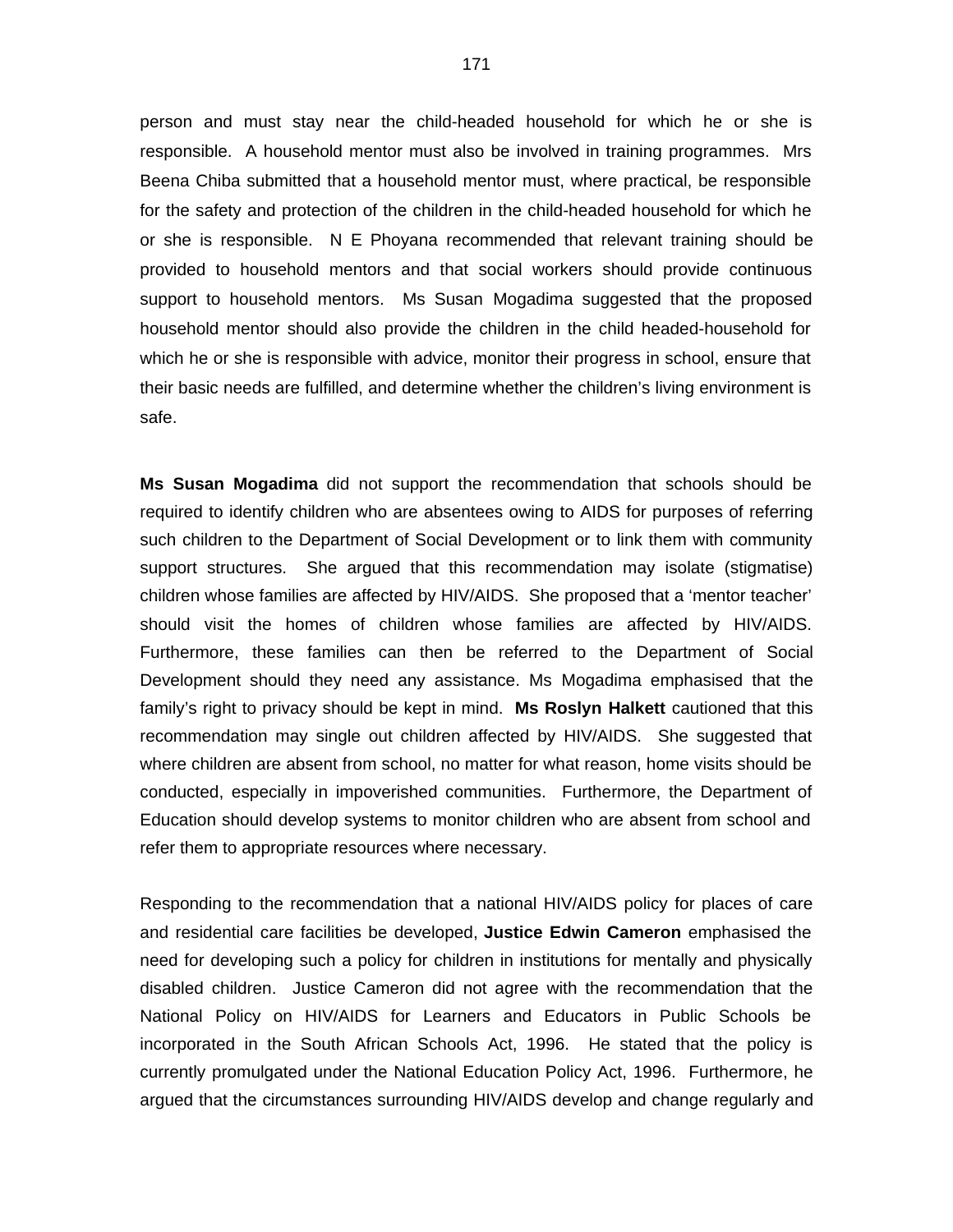rapidly. Therefore, a provision requiring that the policy be reviewed regularly and adapted to change circumstances, was specifically included. Justice Cameron submitted that. in its current form, embodied in regulations, the policy can be readily reviewed and adapted. This would not be possible should the policy be included in primary legislation - regular amendment and adaption would be much more cumbersome and time-consuming because of the parliamentary process to which primary legislation is subject.

### **12.2.3 Evaluation and recommendations**

The Commission sees merit in Ms Chiba's argument that child-headed households should be monitored by social workers. However, the Commission is of the view that scarce social work resources should rather be concentrated on cases where there is a specific need for support and assistance. Intervention by a social worker is, however, not excluded where children in a child-headed household are being abused or are at risk of abuse.

The Commission has sympathy with Ms Loggerenberg's objection against the legal recognition of child-headed households. The Commission, however, cannot lose sight of the fact that the formal placement options for children in need of care and protection are inadequate to cater for the massive number of children orphaned by AIDS. Childheaded households also have the advantage of keeping siblings together and allow for the continuity of their relationship with the community. The Commission accordingly retains its preliminary recommendation that legal recognition be given to child-headed households.<sup>13</sup>

The Commission agrees with Ms Mogadima's suggestion that the stage at which a child should be able to head a household should not be dependent on his or her age. The Commission is of the view that the question of whether a child is able to head a household should depend on the maturity of the child and the availability of a support structure. The Commission accordingly recommends that the new Children's Bill should provide for the necessary support structure in order to ensure the survival of childheaded households.<sup>14</sup> Furthermore, the new Children's Bill should provide for the

<sup>|&</sup>lt;br>13 Section 234(1) of the Bill.

<sup>14</sup> Section  $234(2) - (4)$ .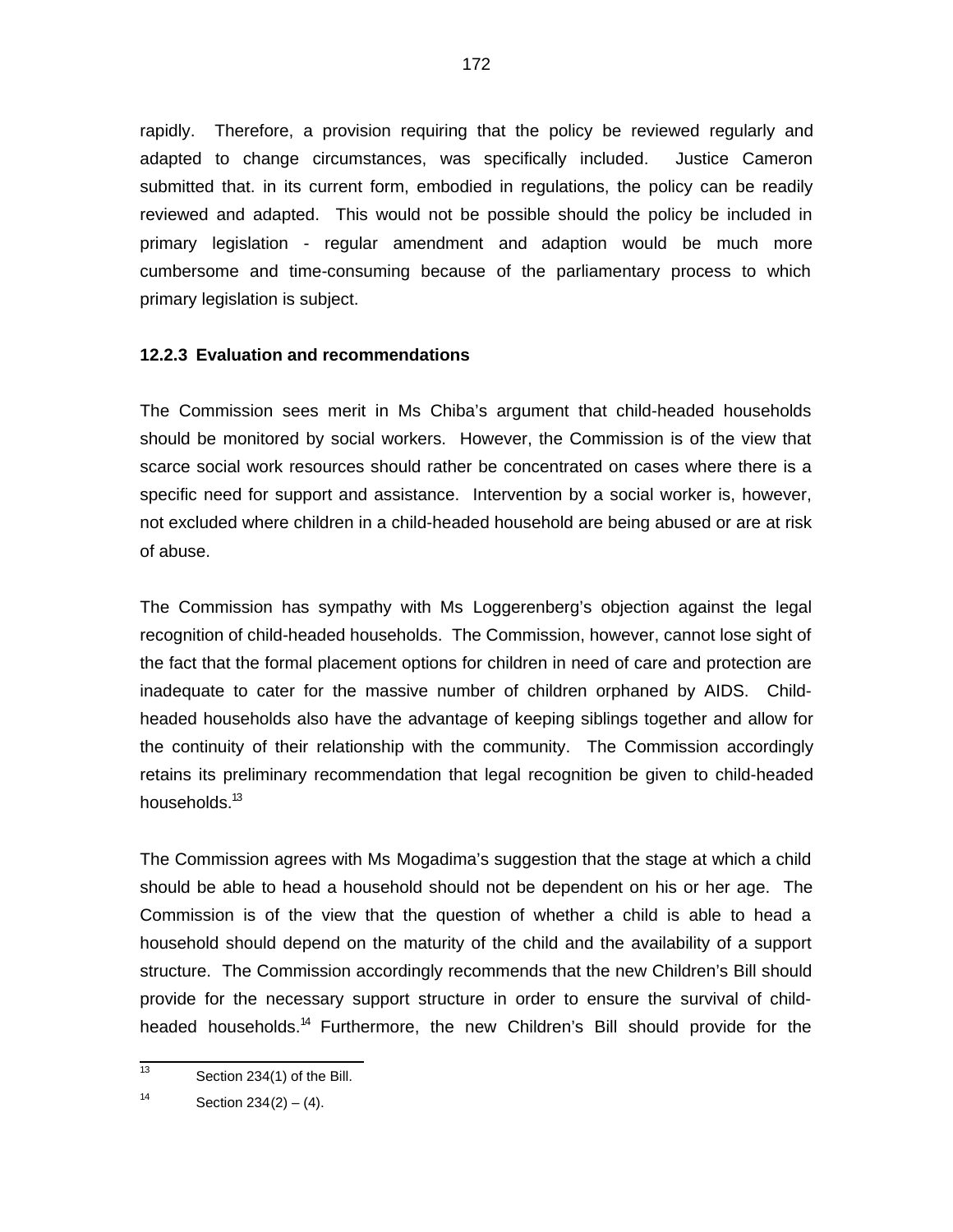monitoring of children in child-headed households.<sup>15</sup> In addition, the Commission recommends that the Department of Social Development should be responsible for developing broad minimum criteria for the selection and training of adult persons for appointment over child-headed households.

In light of the comments received from Ms Mogadima and Ms Halkett, the Commission has reconsidered its proposal regarding the identification of children who are absent from school due to being affected by HIV/AIDS. The Commission accordingly recommends that schools should be required, on a confidential basis, to identify children who are frequently absent from school because of being in need of care and protection.<sup>16</sup> Furthermore, schools should take all reasonable steps to assists these children in returning to school or discourage them from leaving school.<sup>17</sup> Schools must also submit the names and addresses of these children to the provincial heads of the Department of Social Development.<sup>18</sup> In order to ensure that the HIV status of these children and that of their families remain confidential, the Commission further recommends that every child should have the right to confidentiality regarding his or her health status and the health status of his or her parent, care-giver or family member.<sup>19</sup>

The Commission takes cognisance of Justice Cameron's view that there is a need to develop a national HIV/AIDS policy for institutions designated for mentally and physically disabled children. However, most of these facilities are registered with either the Department of Health or the Department of Education. The Commission therefore recommends that the Minister for Social Development should urge his colleagues, the Ministers for Health and for Education, to develop a national HIV/AIDS policy for institutions designated for mentally and physically disabled children registered with their Departments.

In light of Justice Cameron's concern about the Commission's recommendation that the provisions of the National Policy on HIV/AIDS for Learners and Educators in Public Schools, and Students and Educators in further Education and Training Institutions as

 15 Sections  $235(a)(i)$  and  $235(b) - (e)$ .

<sup>16</sup> Section 236(a) of the Bill.

<sup>17</sup> Section 236(b) of the Bill.

<sup>18</sup> Section 236(c) of the Bill.

<sup>19</sup> Section 22(b) of the Bill.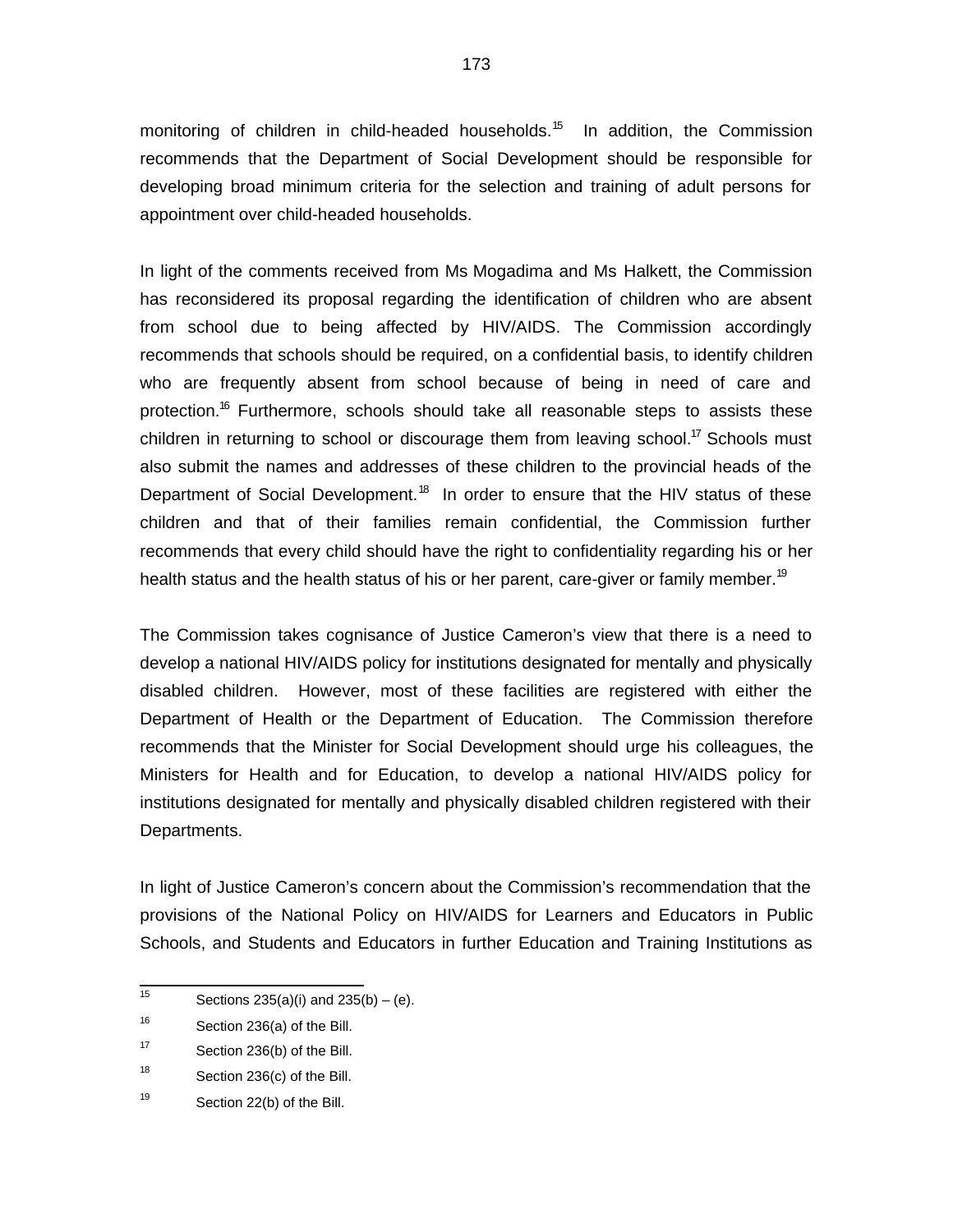far as these relate to children be incorporated in the South African Schools Act, 1996, the Commission abandons this recommendation.

As no other adverse comments were received, the Commission retains the rest of its preliminary recommendations made in the discussion paper. These recommendations have been incorporated in the Children's Bill where appropriate. $2^{\circ}$ 

## **12.3 Children with disabilities**

## **12.3.1 Overview of the proposals in Discussion Paper 103**

In the discussion paper, the Commission expressed the view that children with disabilities should be enabled to live with their families. The Commission accordingly recommended that parents should be empowered to care for their children at home. This could be achieved by the establishment of rehabilitation and health care services within communities, by making schools accessible for children with disabilities, by the provision of assistive devices free of charge or at an affordable cost, and by developing support programmes for parents of children with disabilities. Furthermore, an integrated approach must be followed in the delivery of rehabilitation services and the role and responsibilities of each Department towards the rehabilitation of children with disabilities should be clearly outlined.<sup>21</sup>

As pointed out in the discussion paper, children with disabilities are often forced into institutions for the disabled as existing residential care facilities are not 'disabled friendly'. Residential care facilities registered in terms of the Child Care Act are run by NGOs. Most of these NGOs are under-resourced and are battling to manage with their existing services. Thus, absorbing children with disabilities into residential care facilities can have enormous resourcing implications for such facilities. Also, residential care facilities receive no special subsidies for the additional cost involve in caring for children with special needs. The Commission therefore recommended that special programme funding be offered to residential care facilities that care for children with special needs for the purpose of making them fully accessible to children with disabilities. This means

 20 Sections 346 and 349 of the Bill.

<sup>21</sup> Par.13.4.7 of the discussion paper.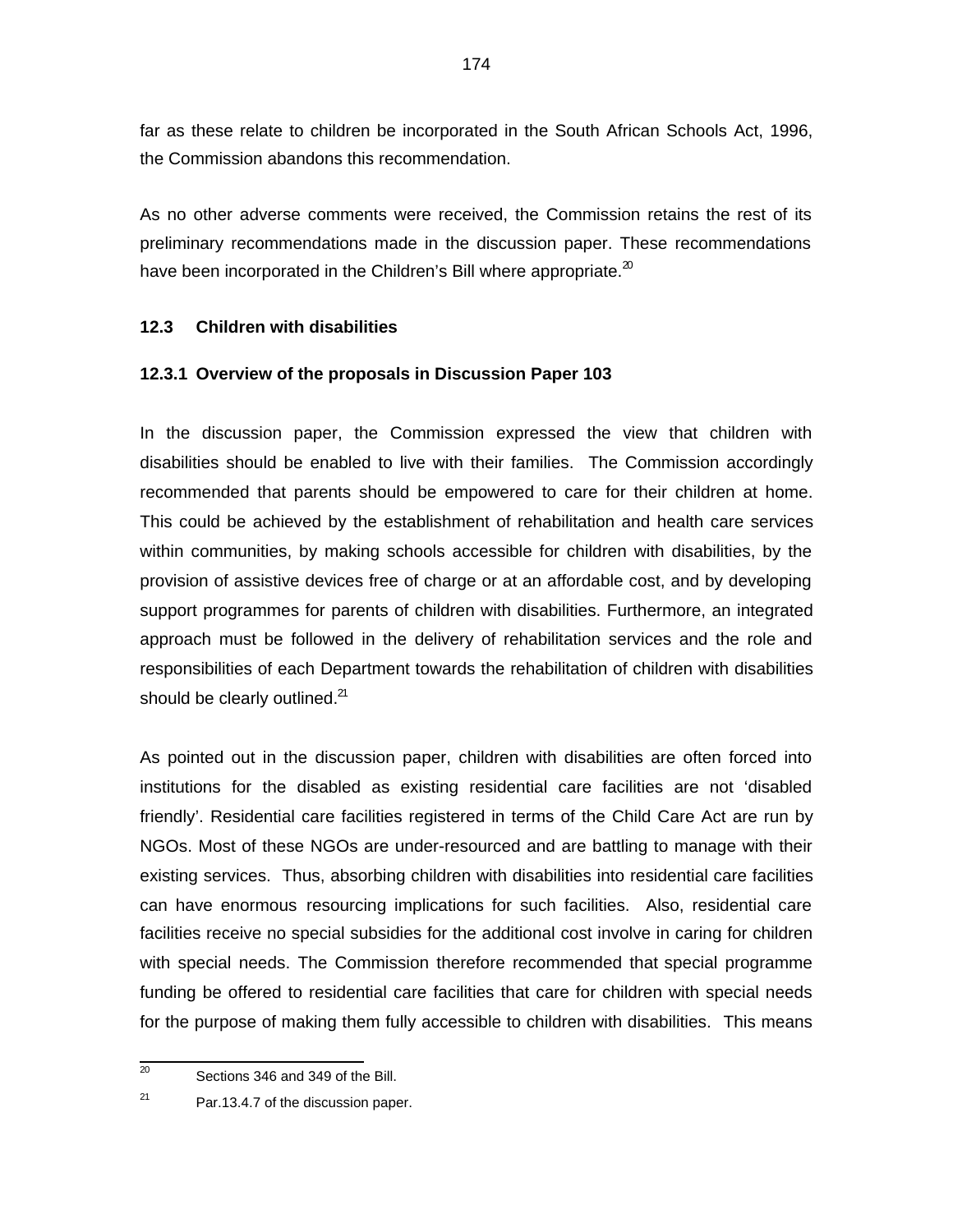that a residential care facility which would be a receiver of the proposed funding will have to progressively adjust its programmes and environment in such a manner that will allow, to the maximum extent possible, the accommodation and care of children with disabilities. It was further recommended that staff of residential care facilities who work with children should receive in-house training in order to provide a comprehensive and inclusive service delivery to all children, including children with disabilities. $2^2$ 

The discussion paper highlighted that in terms of the Child Care Act, the children's court has the power to place children with special needs, who are found to be in need of care, in facilities established under the Child Care Act only. The Commission therefore recommended that the children's court should be empowered to make orders for the placement of children with special needs, who are found to be in need of care, in care facilities registered by the Department of Health or Education where such facilities are the best available resources for the meeting of their needs. $^{23}$ 

As public transport is inaccessible for most children with disabilities, the Commission recommended that the Department of Transport should budget for the transportation of children with disabilities (for whom public transport is inaccessible) to school. This should include the provision of accessible vehicles, and coupons for those children who cannot afford to pay for transport. $^{24}$ 

In order to ensure the provision of basic education for children with disabilities in an inclusive environment, the Commission recommended that provisions along the directions set out in the Education White Paper 6 on Special Needs Education<sup>25</sup> be included in the South African Schools Act. $26$ 

The Commission further recommended as follows: $Z<sup>7</sup>$ 

27 Ibid.

 $\frac{1}{22}$ Ibid.

<sup>23</sup> Ibid.

<sup>24</sup> Ibid.

<sup>25</sup> July 2001.

<sup>26</sup> Par. 13.4.7 of the discussion paper.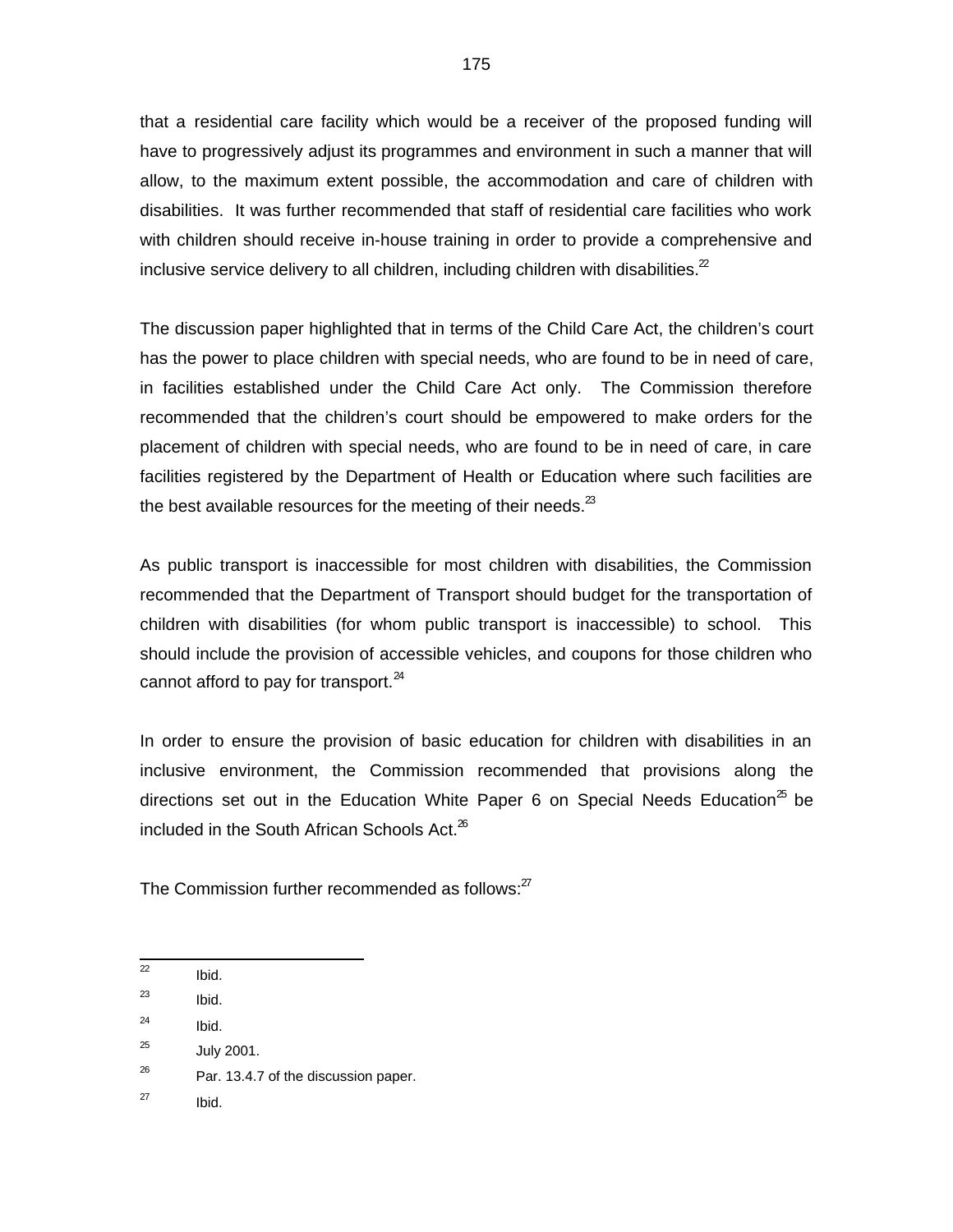- The definition of a 'care-dependent child' in the Social Assistance Act<sup>28</sup> should be amended to remove the reference to permanent (24-hour) care.
- Social assistance to children with disabilities should be determined by a needs test, which considers the extra needs and cost incurred by or in respect of the child owing to his or her disability;
- Where the circumstances of the child with a disability and that of his or her family demand that the disabled child be placed in a special home, the care dependency grant should not be taken away if this enables the child's parent or guardian to pay for the hostel fees.
- The new children's statute should recognise sign language as deaf children's first and natural language and as the primary medium of their communication.
- Sign language services should be made available to children with hearing disabilities at Domestic, Children and Sexual Offences Investigation (DCS) Units and during police and court processes and that, as far as possible, sign language interpreters should be used who understand the dialect used by the deaf child.
- Sign language interpreters for the children's court must receive training in legal interpreting and special skills in interpreting for children. In other words, sign language interpreters must understand the dialect of the child since the signs used by the deaf child originate in a different reference framework from the one being used by a deaf adult.
- The Department of Justice, in conjunction with the Department of Social Development, should design appropriate questioning techniques during court and police processes for children with intellectual disabilities.

# **12.3.2 Comments received**

**Ms Sally Rowney** supported the Commission's recommendation that basic education be provided to children with disabilities in an inclusive environment. The respondent mentioned that there are currently a number of activities taking place which are aimed at the introduction of extensive training for educators to deal with learners who have special educational needs.

The **Consortium** endorsed the Commission's recommendations in respect of children

<sup>—&</sup>lt;br>28 59 of 1992.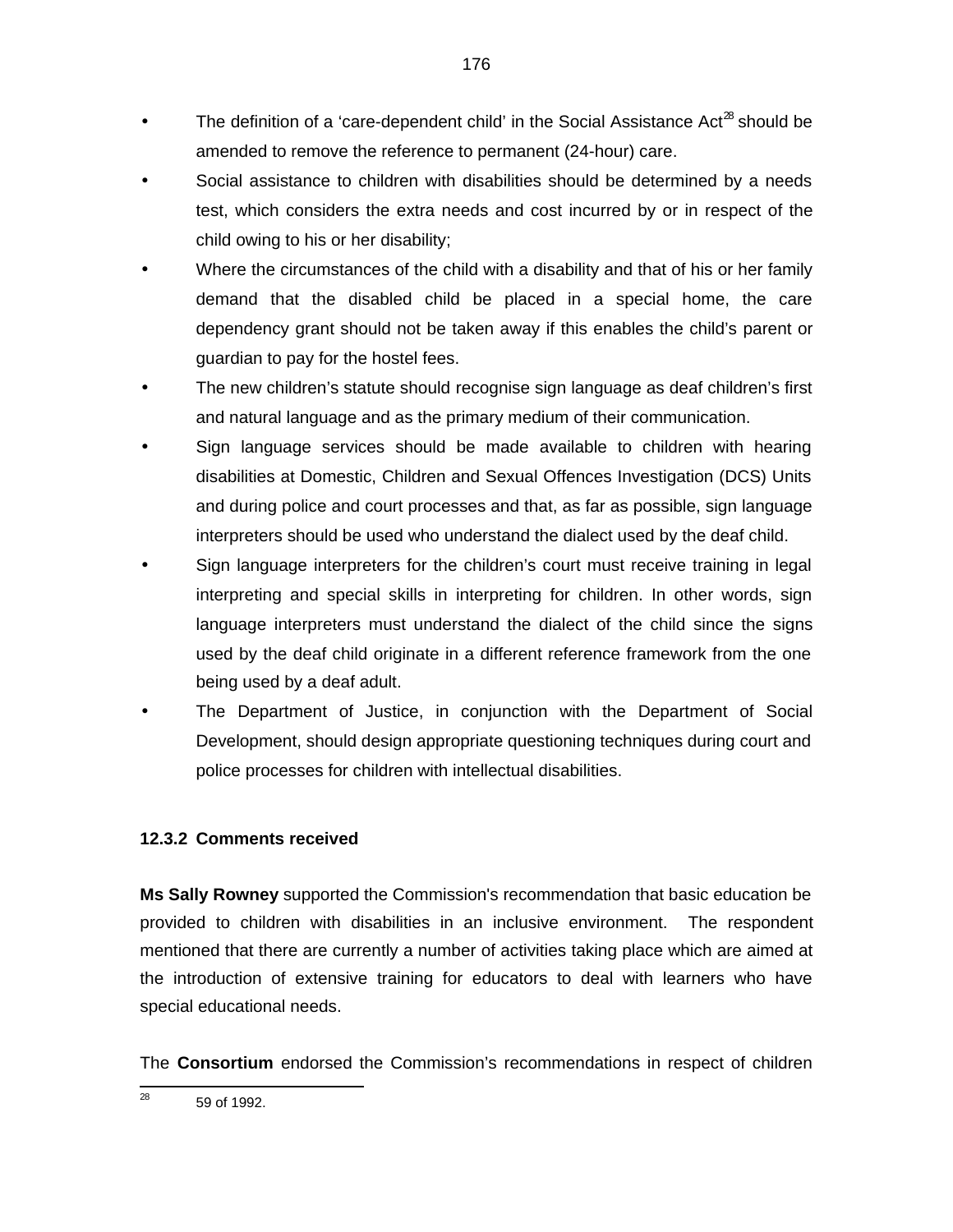with disabilities. The Consortium proposed that the definition of a 'care-dependent child' be amended to replace the words 'severe disability' with the words 'chronic health condition'. This, in the Consortium's view, will extend the eligibility criteria to children with other disabilities and chronic illnesses such as those with HIV/AIDS.

**Durban Children's Society** welcomed the recommendation that the children's court be empowered to place children with special needs, who are found to be in need of care, in care facilities registered by the Departments of Health or Education.

## **12.3.3 Evaluation and recommendations**

The Commission is of the view that, in light of limited resources, the provision of social assistance should not be extended to children with mild disabilities. The Commission accordingly recommends that only children with moderate to severe disabilities should be eligible for social assistance. $^{29}$ 

The Commission retains the rest of its preliminary recommendations. These recommendations have been incorporated in the new Children's Bill. $^{30}$  The Commission further recommends that children with chronic illnesses (including those with HIV/AIDS) be provided with access to health care services.<sup>31</sup> Also, the new Children's Bill should provide for the monitoring of children with disabilities and chronic illnesses.  $2^{\circ}$ 

#### **12.4 Child Labour**

## **12.4.1 Overview of the proposals in Discussion Paper 103**

As stated in the discussion paper, abusive child labour in South Africa is practised in a number of sectors, including commercial agriculture, street trading, entertainment and modelling, the taxi industry, brickyards, domestic service and prostitution. South Africa has also very few programmes aimed specifically at removing children from labour or

<sup>-&</sup>lt;br>29 Section 346 of the Bill. The term 'supplementary special needs grant' replaces the term 'care dependency grant' as used in the Social Assistance Act.

<sup>30</sup> Sections 25, 175(1)(h), 232(1)(a)(iv) – (v) and 346.

<sup>31</sup> Section 232 (1)(a)(iv) of the Bill.

<sup>32</sup> Section  $235(a)(iv)$  and  $(b) - (e)$ .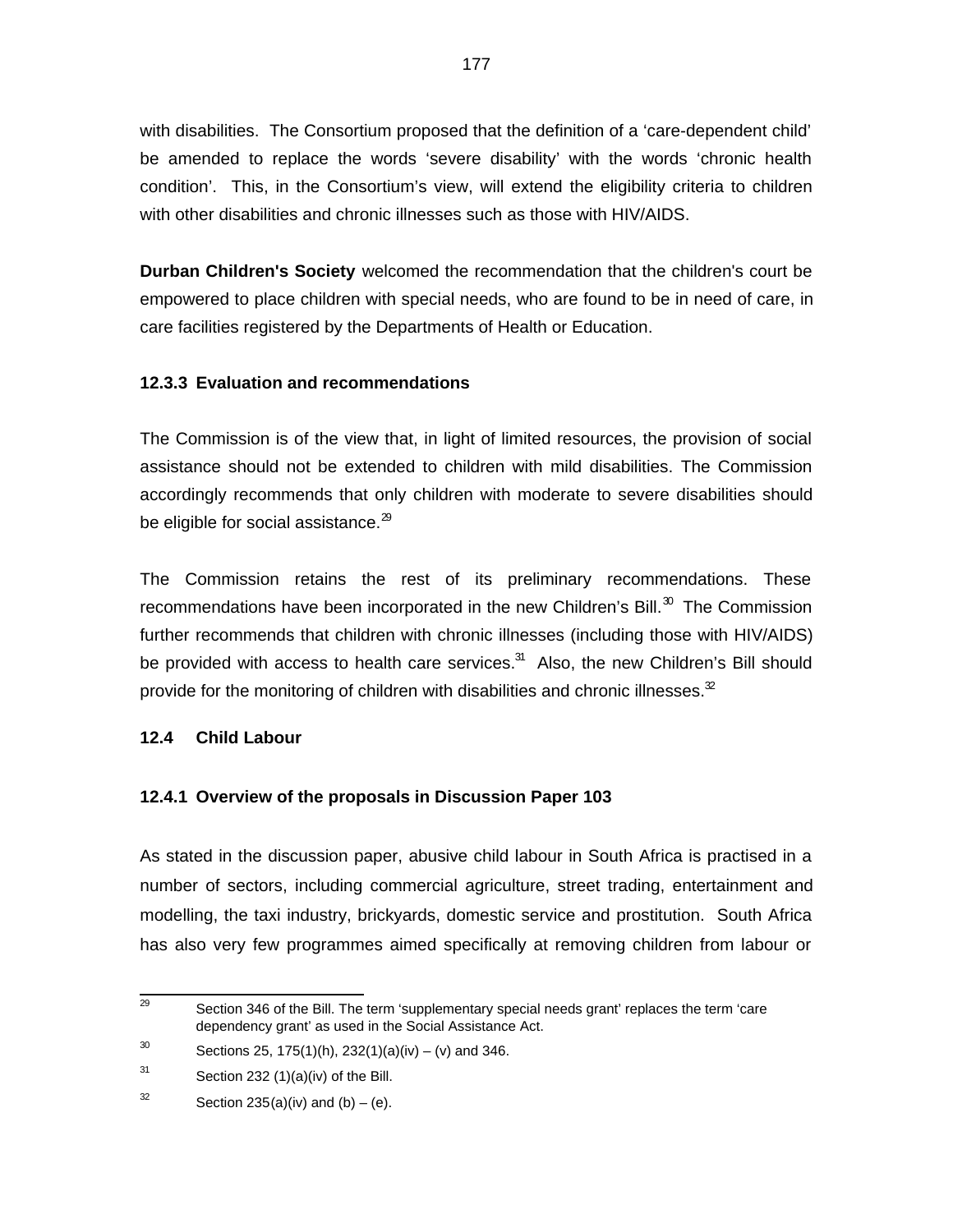protecting them within the labour context. $33$ 

Section 52A of the Child Care Act provides that no person may employ or give work to any child under the age of 15 years. Similarly, section 43 of the Basic Conditions of Employment Act (BCEA) $^{34}$  stipulates that no person may employ a child who is under 15 years of age; or who is under the minimum school-leaving age in terms of any law, if this is 15 or older. This Act further states that no person may employ a child in employment that is inappropriate for a person of that age, and that places at risk a child's well-being, education, physical or mental health, or spiritual, moral or social development. Despite these provisions, it would appear that both section 52A of the Child Care Act and section 43 of the BCEA are ignored on a wide scale. The Child Care Act lacks specific provisions designed for the protection of children who are in illegal employment, except in the case of prostitution. Neither does it provide for any means to enable such children to survive without being prematurely employed. Nor does it address the plight of those who are not in employment, but are nevertheless engaged in toil which is inappropriate for their age and stage of development. For these reasons the Commission recommended as follows: $35$ 

- That 'employment' be clearly defined so as to overcome present loopholes in labour legislation as it applies to children, and to avoid blocking survival strategies initiated by children themselves (such as those living on the streets).
- That the provisions of the BCEA in relation to the minimum age for employment, the prohibition of involvement of children in work which is likely to be harmful to their development, and sectoral determinations which may be made concerning the employment of children in the fields of advertising, sports, artistic or cultural activities, be supported in the comprehensive children's statute.
- That there be collaboration between the Departments of Labour, Social Development and Education in the drawing up and implementation of Regulations with regard to child labour.
- That social programmes allowing for educational work by young persons be provided. Thus, work which is carried out within the framework of a programme

 33 Par. 13.5.1.

<sup>34</sup> 75 of 1997.

<sup>35</sup> Par. 13.5.8 of the discussion paper.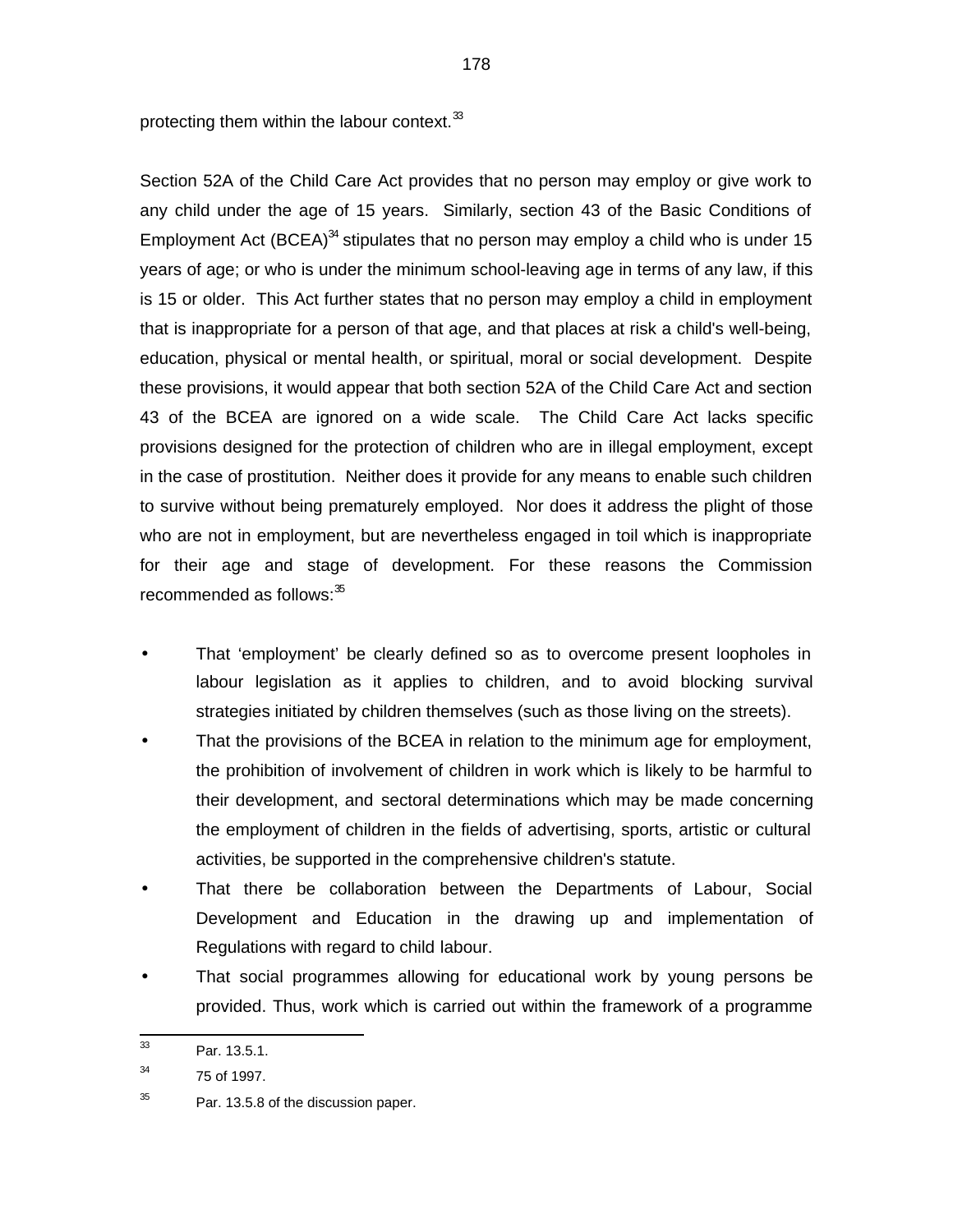registered in terms of the Nonprofit Organisations Act and that is designed to promote personal development and vocational training ought not to be deemed to constitute illegal child labour.

- That involvement of a child in illegal employment or any form of inappropriate or hazardous work be grounds for the opening of proceedings in the child and family court.
- That the Departments of Labour, Social Development, Education, Safety and Security and Justice be required to submit to the Treasury a joint annual estimate of the number of children in each province who are expected to be involved in illegal employment generally, and in the designated 'worst forms' of child labour specifically, together with an estimate of the costs of the interventions which will be required for enforcement of the law and rehabilitation of these children in the year in question.
- That the Departments of Labour and Social Development be empowered to make funds available to NGOs to operate programmes for the specific purpose of intervening in child labour and promoting the rehabilitation of children who have been extricated from situations of child labour - such allocations to be coordinated and monitored through an appropriate interdepartmental process.
- That in accordance with the principle of early intervention, all schools be required to identify those children in their area who are not attending school regularly and who are suspected to be working, to take appropriate action, where necessary in cooperation with the Departments of Labour and/or Social Development, to ensure their attendance.
- That the Department of Education be required to identify schools where excessive use is being made of children as a source of labour for the purpose of cleaning and maintenance tasks, and to ensure that sufficient adults are employed to carry out these tasks.
- That the Departments of Mineral and Energy Affairs, Water Affairs and Forestry, and Land Affairs be required to identify areas which must be given priority for service delivery, in order to free children from excessive involvement in fetching wood and water.
- That penalties for the illegal employment of children and the use of any form of exploitative child labour be significantly increased, and provision be made for the payment of the costs of rehabilitation of child workers by offenders.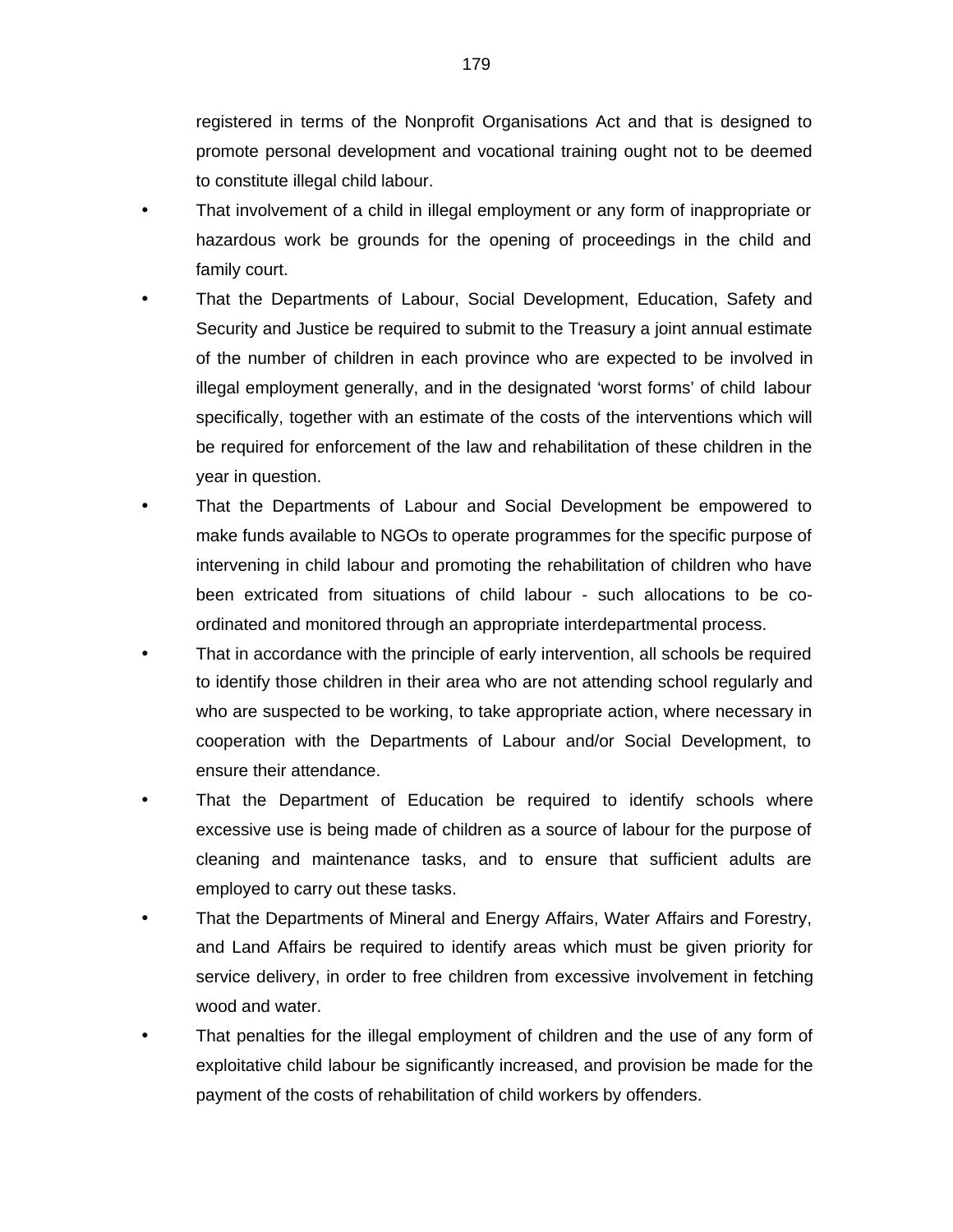- That, in compliance with ILO Convention 182, all forms of child slavery and forced or compulsory labour including debt bondage be specifically designated as criminal offences.
- That money or goods acquired through the use of illegal child labour be subject to confiscation by the Assets Forfeiture Unit.

# **12.4.2 Comments received**

Several respondents to the discussion paper argued that, although children should be protected against exploitative labour practices, children must be allowed to help with core household duties and to earn extra pocket money by doing light work which will not interfere with their education or hazardously affect their well-being. For example, **Christian Lawyers Association of Southern Africa** submitted that healthy labour opportunities for children exist that are not limited to NGO work. The respondent recommended that the law should allow for healthy situations such as allowing children to earn extra pocket money by putting items in plastic bags at tills in supermarkets during Saturday mornings. These situations can be regulated by restricting the times during which a child may be employed and by limiting the duration of working hours.

## **12.4.3 Evaluation and recommendations**

The Commission takes note of the concerns raised that the Children's Bill should not obstruct children from earning extra pocket money by doing light work. However, the Basic Conditions of Employment Act (Act No. 75 of 1997) does not allow the employment of a child who is under 15 years of age or under the minimum school leaving age, even if such employment does not place at risk the child's well-being. The Commission, however, recommends that the prohibition on child labour should not prevent the engagement of a child, whether for reward or not, in an advertisement, in sport or in an artistic or cultural event, provided that such engagement does not place the child's well-being, education, physical or mental health, spiritual, moral or social development at risk. $36$  The Commission realises that its recommendation that the Department of Education be required to identify schools where excessive use is being made of children as a source of labour is impractical as it would be difficult for the

—<br>36 Section 240(2)(a) of the Bill.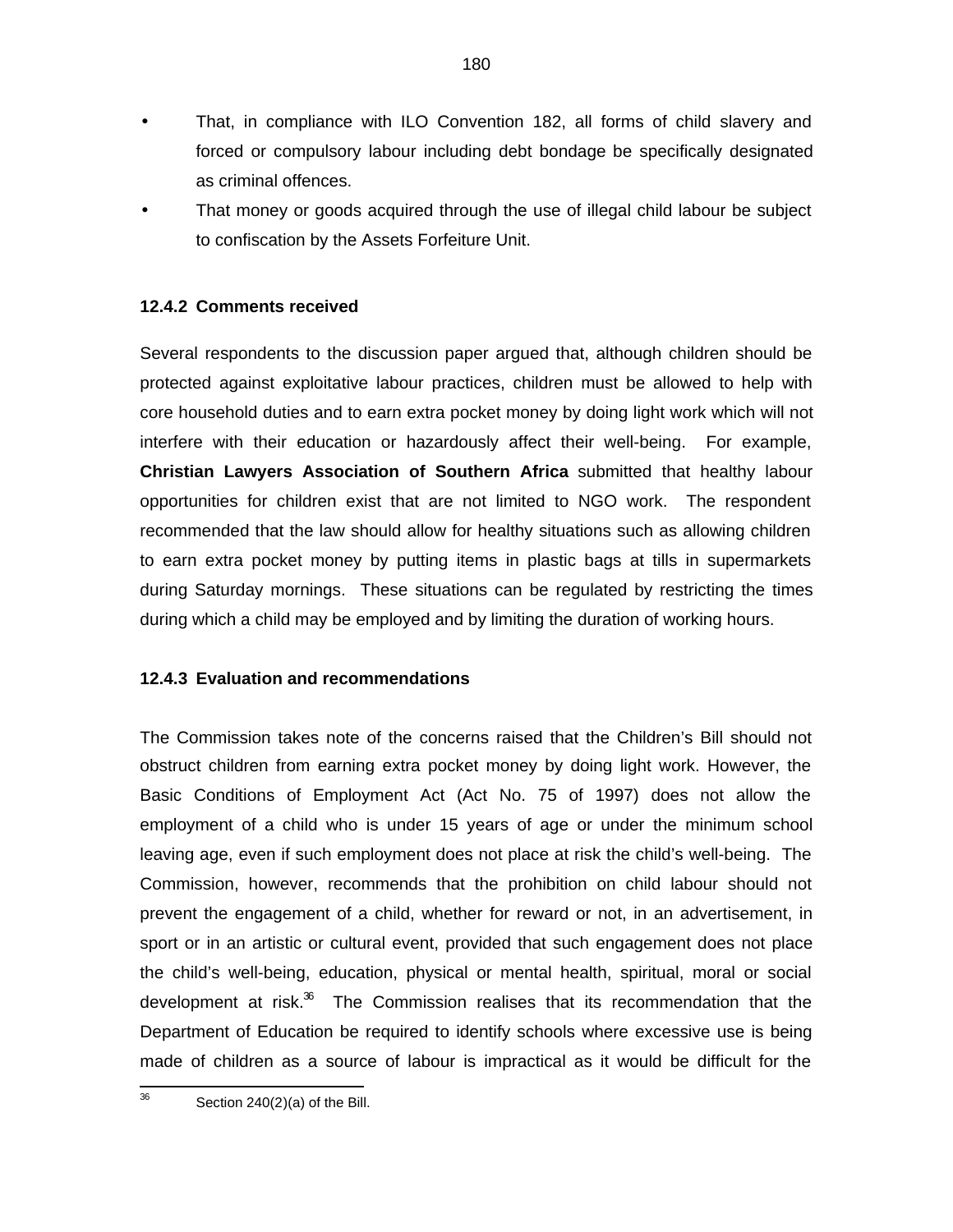provincial heads of education to identify such schools. This recommendation is accordingly abandoned. The Commission retains the rest of its preliminary recommendations made in the discussion paper. These recommendations have been incorporated in the Children's Bill. $37$ 

# **12.5 Children living or working on the streets**

# **12.5.1 Overview of the proposals in Discussion Paper 103**

The Commission recommended that the following definition of a street child be included in the new children's statute: 'A person under the age of 18 who, for reasons which may include abuse, community upheaval and/or poverty, leaves his or her family or community permanently to survive on the streets, or alternatively begs or works on the street but returns home at night, and who experiences inadequate care and protection from adults.<sup>'38</sup>

As the early identification of children at risk is crucial for effective prevention, the Commission recommended that each school should be responsible for identifying children at risk of dropping out of school as well as children at risk of abuse, and should take appropriate action, where necessary in cooperation with the Department of Social Development.<sup>39</sup> Furthermore, Local Government should be accorded the following functions:<sup>40</sup>

- Each local government must estimate the number of street children in its area of jurisdiction.
- Each local government must then furnish these figures to the Department of Education.
- The Department of Education must then design appropriate programmes for the schooling of those children living or working on the streets.
- The Department of Education should budget for the financing of such

<sup>—&</sup>lt;br>37 Sections 166(a)(ii), 232(1)(a)(vi), 236, 240 and 241. See also section 1 for the definition of 'employ'. 38 Par. 13.6.5 of the discussion paper.

<sup>39</sup> Ibid.

<sup>40</sup> Ibid.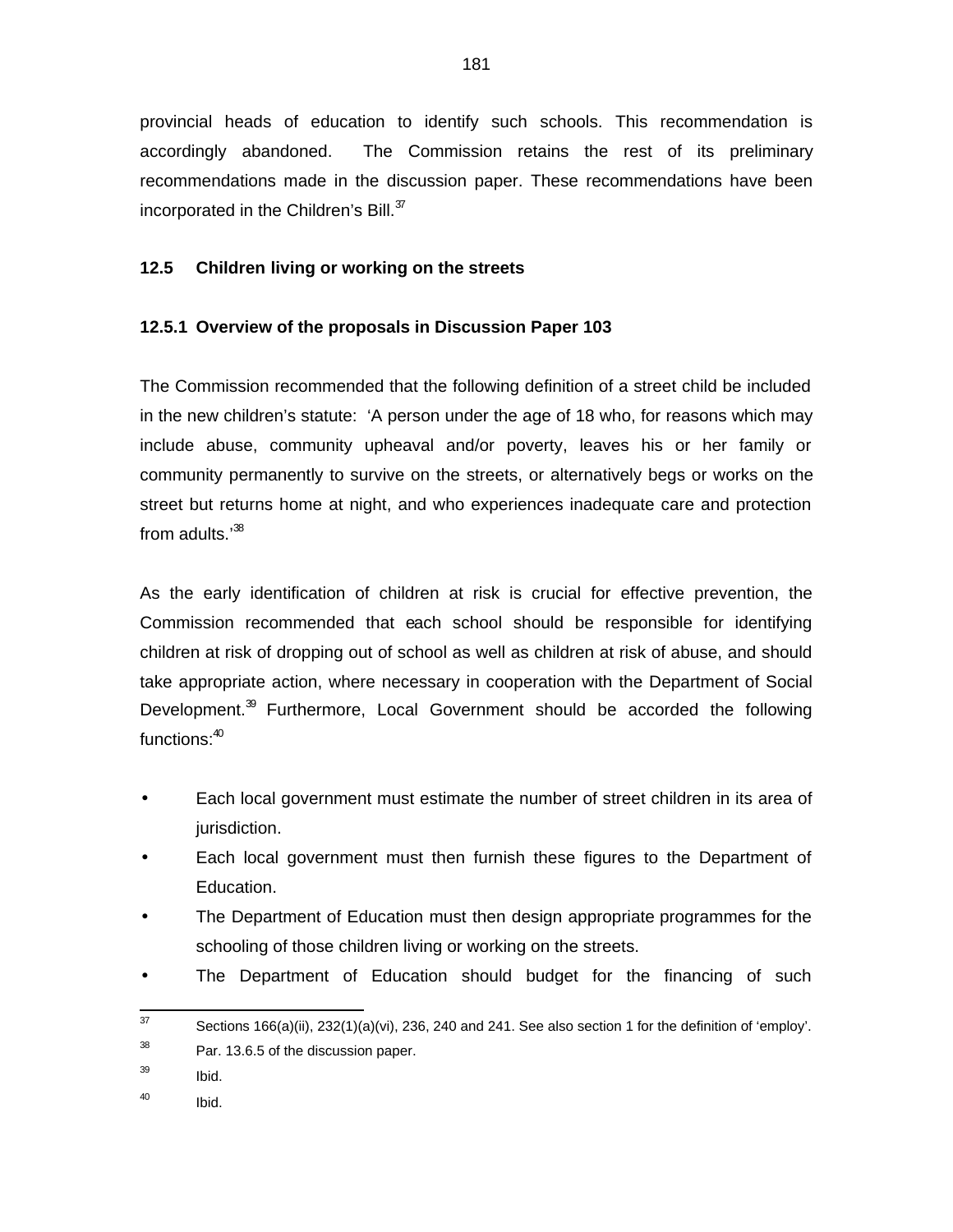programmes.

- Each local government may develop and support programmes and/or make available resources to NGOs to assist with the integration of children living on the street.
- Each local government may identify services available and assist children living or working on the streets in its area of jurisdiction.

The discussion paper stated that street children often find it difficult to reintegrate into mainstream schooling, and that an alternative form of education is needed to deal holistically with the needs of such children. The Commission accordingly recommended that the South African Schools Act<sup>41</sup> be amended to make provision for the creation of non-formal educational structures to cater for the needs of street children and other outof-school learners. Furthermore, that the Department of Education should budget for the establishment of such structures and should develop criteria for their accreditation or registration.<sup>42</sup>

The discussion paper also highlighted the fact that street children often find it difficult to gain access to health care services because they do not have adult caregivers to assist them and who can give permission for medical treatment, and also because of prejudice on the part of some health care workers. In order to make health care services more accessible to street children, the Commission recommended that -43

- If a medical practitioner or nurse at a hospital considers it necessary for a street child to undergo an operation or to be submitted to any treatment that requires prior consent of such child's parent or guardian, whether such operation or treatment is urgent or not, and the parent or guardian cannot be found, the superintendent of that hospital or person acting on his or her behalf may give the necessary consent.
- The Provincial Departments of Health should budget for appropriate basic health care programmes for all children, including street children.
- As not all street children are accommodated in shelters or frequent a drop-in

 41 84 of 1996.

<sup>42</sup> Ibid.

<sup>43</sup> Ibid.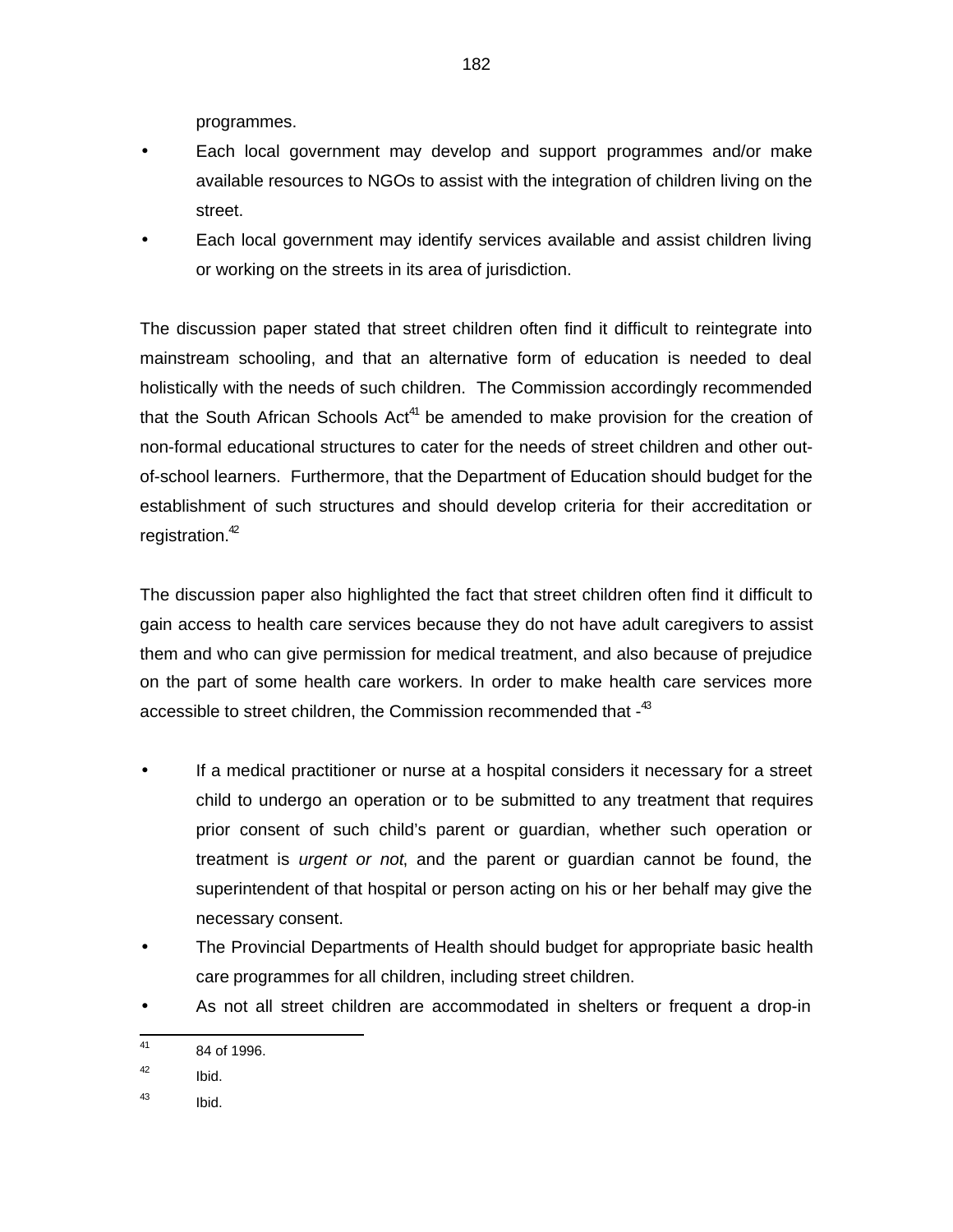centre where they will have access to health care services or from where they can be transported to hospital if needed, appropriate basic health care programmes should, where necessary, include the use of mobile clinics (vehicle/staff) in order to provide medical care to children on the street, especially to those far from a drop-in centre. Mobile clinics should also be made available to all other children for whom basic health care services are inaccessible due to distance.

The Commission recommended that a child who is caused or allowed to beg should be listed as a child in need of care. The discussion paper further invited comments as to whether it should be a criminal offence for a non-family member who causes or allows a child to beg. $44$ 

As pointed out in the discussion paper, street children, particularly but not exclusively female street children, are exploited in the sex industry through child prostitution, child pornography and trafficking. Many are drawn into the formal system of prostitution very soon after arriving in the city. Children who have been sexually exploited are dealt with as children in need of care in terms of the Child Care Act. Although in theory the Child Care Act can be used to protect children caught up in commercial sexual exploitation, in practice the Act does not adequately protect these children. There is also a lack of rehabilitative programmes to assist street children involved in commercial sex work. The Commission accordingly recommended as follows:<sup>45</sup>

- Each local government must provide an annual estimate of the number of children, including street children, involved in commercial sex work in its area of jurisdiction.
- Each local government must then furnish these figures to the Department of Social Development.
- Each provincial Department of Social Development must then budget for the development and implementation of rehabilitative programmes to address the specific needs of these children.

 44 Ibid.

<sup>45</sup> Ibid.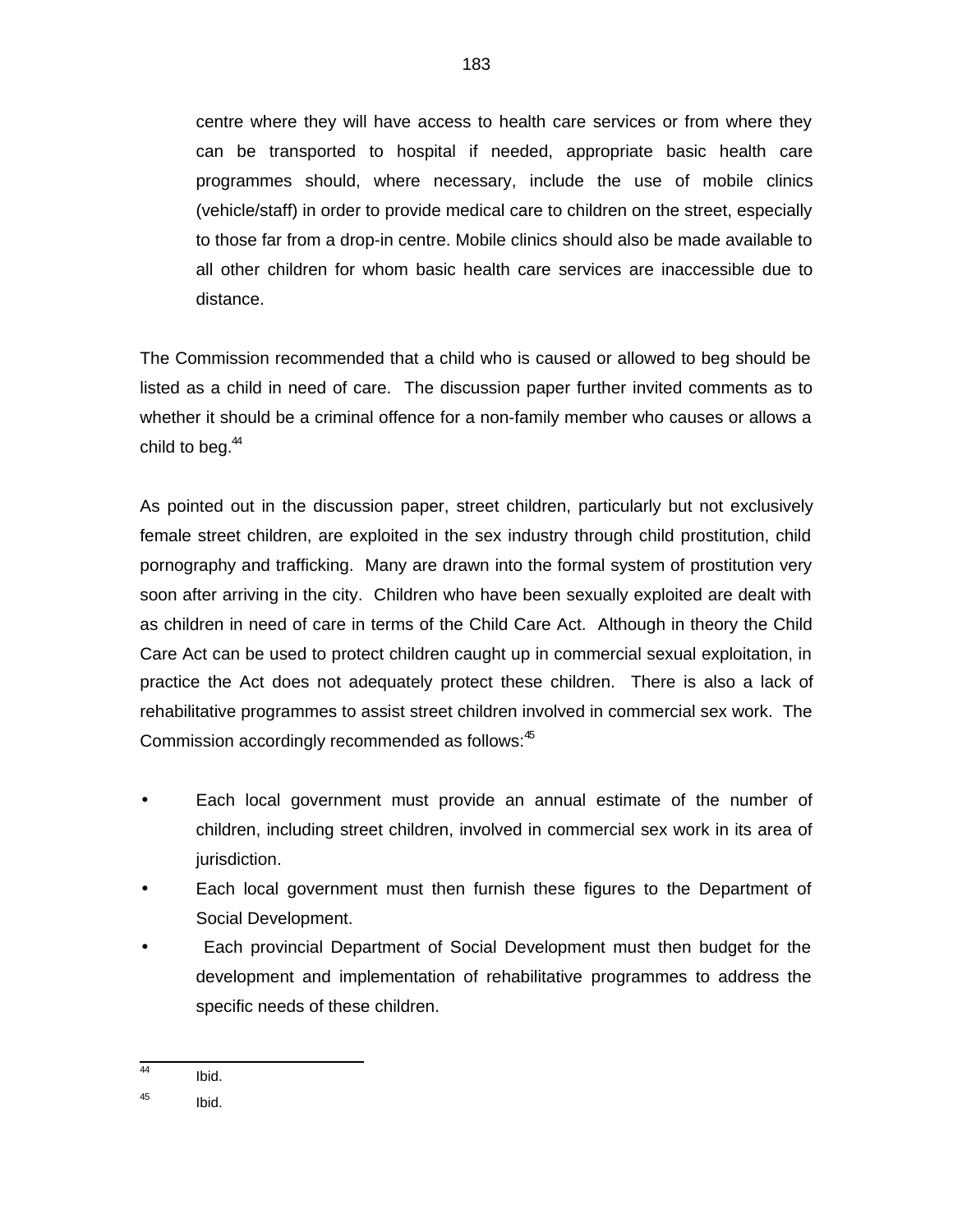Although the insertion of the word 'shelter' into the Child Care Act makes some provision for the appropriate care of street children, it is narrowly focussed and does not accommodate other street children interventions. The Commission therefore recommended that regulations governing outreach programmes, drop-in centres, shelters and halfway homes be drafted.<sup>46</sup>

Finally, the Commission recommended that counselling be done with both the child and the family before and after reintegration in order to prepare them for the moment of reintegration and to ensure that the child does not leave the family home and community again. Furthermore, a social service inquiry should be conducted to determine why the child left home and to address the issues that have caused the child to leave the family home. $47$ 

## **12.5.2 Comments received**

The **Consortium** supported the Commission's recommendations with regard to the definition of a 'street child', the call for effective preventative measures and services for street children, access to health and educational facilities, listing a child who begs as a child in need of care, and the proposed functions for local authorities. The Consortium suggested that street children above a certain age, e.g. 12 years should be entitled to receive and administer the proposed universal child grant without adult assistance. $48$ Alternatively, street children shelters should receive it on their behalf. **Ms Susan Mogadima** and **N E Phoyana** also supported the Commission's proposed definition of a street child. **Mrs Beena Chiba** submitted that the word 'permanently' be deleted from the proposed definition as reunification services are rendered to street children and some of these children do return to their families.

**Ms Annette van Loggerenberg** recommended that prevention and early intervention programmes should be a prerequisite for facilities dealing with street children. These facilities should also have therapeutic services and family reunification programmes in place. Furthermore, shelters should also consider having in place life skills programmes

<sup>—&</sup>lt;br>46 Ibid.

<sup>47</sup> Ibid.

<sup>48</sup> See Chapter 24 above for a detailed discussion on the Commission's recommendation regards a universal child grant.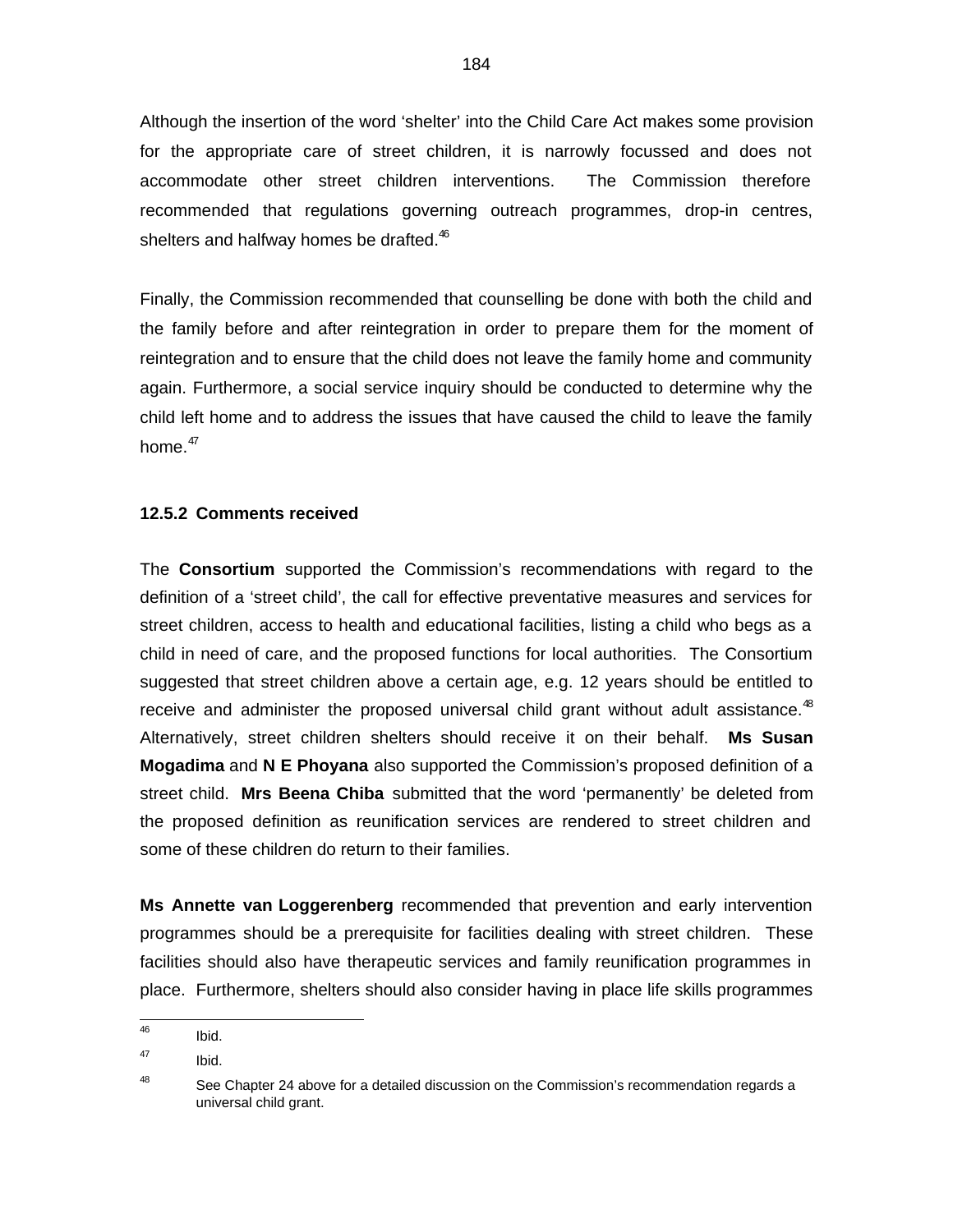and job skills training.

**Ms Sanet Van Moerkerken**, **Ms Beena Chiba**, and **N E Phoyana** agreed with the Commission's recommendation that provision be made for the creation of non-formal educational structures to cater for the needs of street children and other out-of-school learners. **Ms Sally Rowney**, however, pointed out that the implementability of this recommendation depends on financial, legislative and structural constraints and needs to be debated with the national Department of Education. She mentioned that from the years 1996-1998, an RDP project, the New Nation School in Johannesburg was established as a pilot school for street children in order to encourage the reintegration of street children back into society. She stated that this school is still operational.

**Mrs Beena Chiba** and **N E Phoyana** accepted the recommendation that a child who is caused or allowed to beg should be listed as a child in need of care.

The majority of the respondents to the discussion paper were of the view that it should be a criminal offence for anyone who causes or allows a child to beg. **Christian Lawyers Association of Southern Africa** proposed that allowing or causing a child to beg should be an offence only when suitable NGO or State help is available to parents. On the other hand, the **Department of Social Development**, Free State, suggested that only non-family members who cause children to beg should be guilty of committing an offence. The **Consortium** strongly opposed making it a criminal offence for any parent or guardian who causes or allows a child to beg. The Consortium proposed that the emphasis should rather be placed on government's obligation to improve the circumstances of poor families.

**Department of Health**, Pretoria, suggested that social workers and primary health care nurses should work as a team to do follow-up home visits in order to assess the child and family interaction post reunification. The respondent stated that the lack of follow-up visits has resulted in secondary traumatisation, with some of the children committing suicide to escape recurring problems.

# **12.5.3 Evaluation and recommendations**

The Commission agrees with the suggestion made by Mrs Chiba that the word 'permanently' be deleted from the proposed definition of a street child as reunification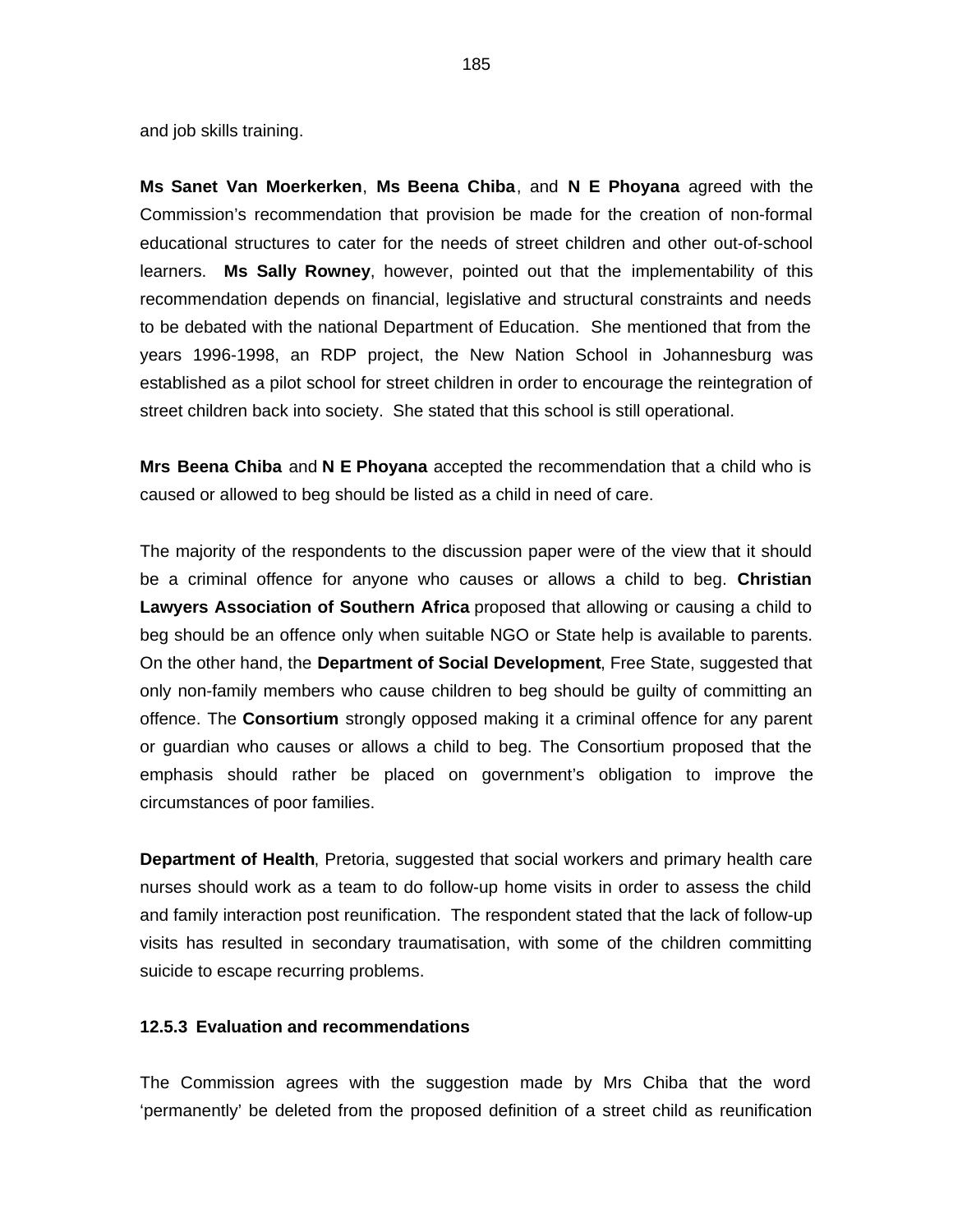services must indeed be rendered to street children where necessary.

The Commission has given due consideration to the proposal that it should be a criminal offence for persons who cause or allow children to beg. Given the fact that poverty often forces parents or care-givers to cause their children to beg, the Commission does not consider it appropriate to make it a criminal offence for any parent or care-giver who causes or allows a child to beg. The Commission is also hesitant to make it a criminal offence for non-family members who cause or allow a child to beg as such acts would often be poverty driven. The Commission therefore agrees with the Consortium's suggestion that the circumstances of poor families should be improved.

As no other adverse comments were received, the Commission retains the rest of its preliminary recommendations made in the discussion paper. These recommendations have been incorporated in the new Children's Bill.<sup>49</sup> In addition to the recommendations made in the discussion paper, the Children's Bill also contains provisions relating to the operation of shelters and drop-in centres. $50$ 

# **12.6 Commercial sexual exploitation of children**

## **12.6.1 Overview of the proposals in Discussion Paper 103**

This section focuses on the care and protection of children who have been, are being or are in danger of being sexually exploited for commercial purposes, as a category of children in especially difficult circumstances. Traditionally, commercial sexual exploitation of children is divided into three categories, namely child prostitution, child pornography and the trafficking of children for sexual exploitation. There is no rigid distinction between these categories as children can also be trafficked for more than one of the stated purposes. The Commission has critically analysed the issue of commercial sexual exploitation in its investigation into Sexual Offences and has decided to incorporate provisions criminalising commercial sexual exploitation in the new sexual offences legislation and not in the new Children's Bill. The Commission has, however, recommended the inclusion, in the new Children's Bill, of a general provision

<sup>—&</sup>lt;br>49 Sections 166(c)(iii), 232(1)(a)(viii) - (x) and (xiv), 235(a)(iii) and (b) – (e), 236, 237, and 238. See also section 1 for the definition of a 'street child'.

<sup>50</sup> Sections 244 - 256.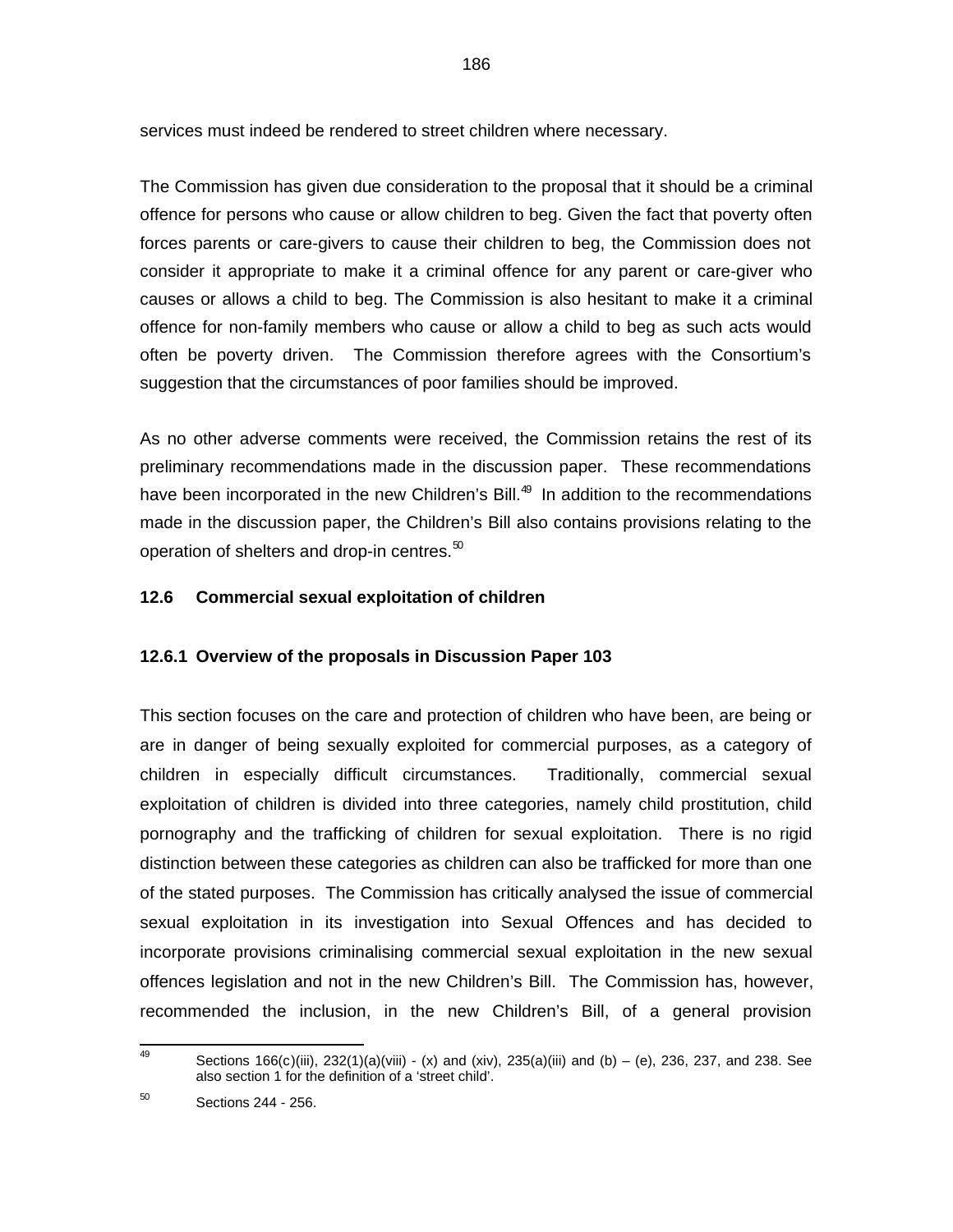criminalising the trafficking of children. Trafficking for commercial sexual exploitation would be but one of the possible forms such an indictment can take.

Research shows that South African children are increasingly being trafficked by their own parents into slavery or prostitution in order to generate an income or to pay off a debt.<sup>51</sup> For this reason, the Commission recommended that if a court finds that a child has been trafficked for purposes of commercial sexual exploitation by his or her parents or any other person legally responsible for the child, all parental rights of that person may be suspended pending an enquiry, that the court holding such an enquiry may terminate all parental rights, and that the child immediately be placed in alternative care. $52$ 

As stated in the discussion paper, the Commission's principal approach to child prostitution is that the child prostitute is not a criminal, but is a child in need of care and protection and should be brought before the children's court. With regard to child pornography, the Commission recommended that an obligation be placed on Internet service providers not to allow child pornography on their servers. $53$ 

With regard to rehabilitative programmes, the Commission recommended that the provincial Departments of Social Development should determine the extent of the problem (the number of children involve in commercial sex work) and should budget for rehabilitative programmes. $54$ 

A children's court should also have the discretion to order that a child attend a rehabilitation programme. Rehabilitation programmes should also include activities for skills development which will enable young children to find employment after successful completion of the rehabilitation programme. Children who voluntarily leave prostitution

 $\overline{51}$ <sup>51</sup> Molo Songololo **The trafficking of Children for Purposes of Sexual Exploitation – South Africa** August 2000, p.34; Rose Barnes –September, Anne Mayne and Ingrid Brown-Adam (eds) **The National Consultative Conference against the Sexual Exploitation of children** 16 – 18 March 1999, section III.

<sup>52</sup> Par. 13.7.4 of the discussion paper.

<sup>53</sup> Par. 13.7.6.4 of the discussion paper.

<sup>54</sup> Par 13.7.7 of the discussion paper.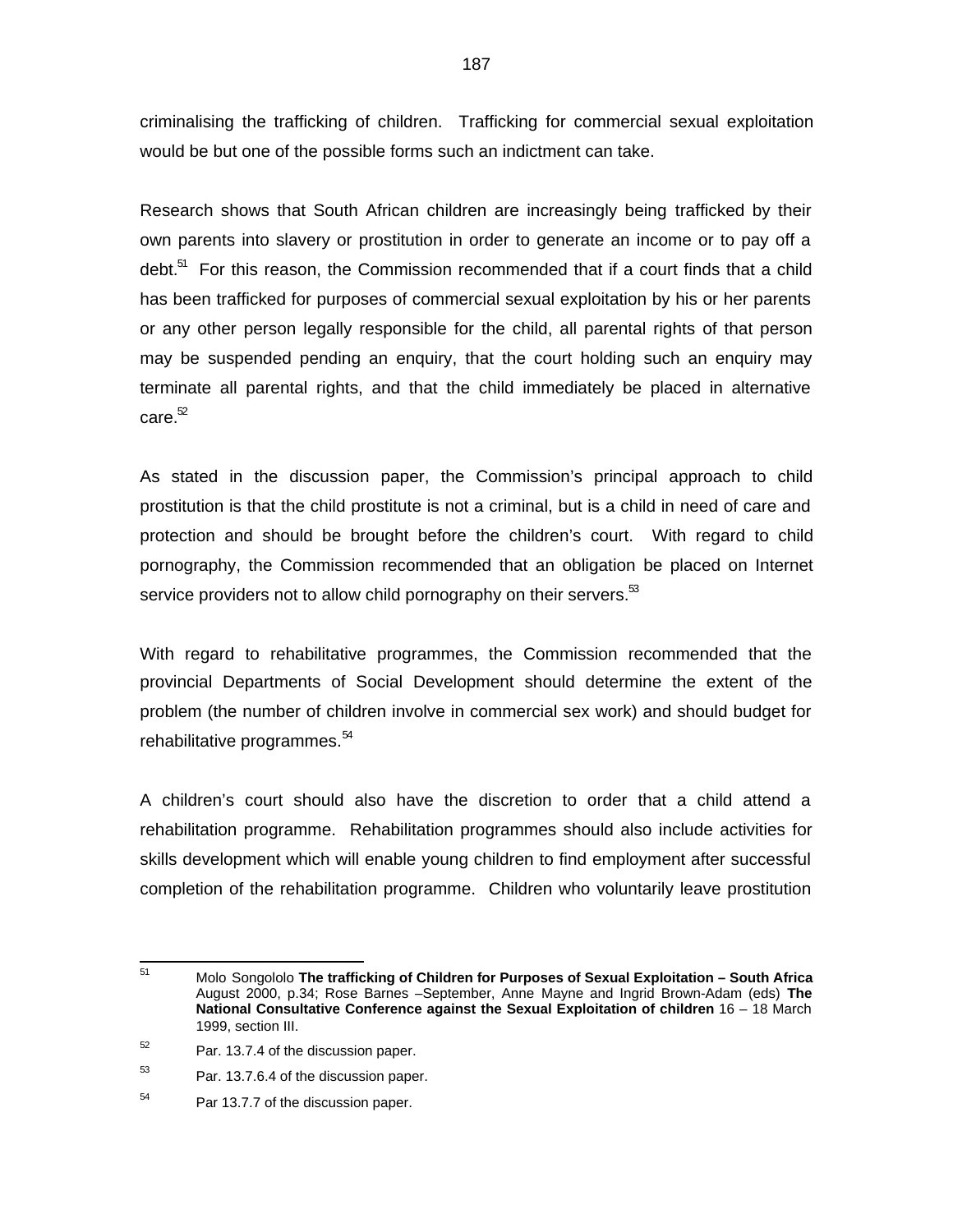should also have access to such rehabilitation programmes. $55$ 

The Commission also recommended that children should be sensitised and educated to consciously detect and identify risk factors or situations making them vulnerable to commercial sexual exploitation. Children should be encouraged to seek help and assistance if they are victims of sexual exploitation and organisations that render services to victims of sexual abuse should be publicised. Furthermore, the public should be educated on the adverse and long-lasting consequences of any form of sexual abuse and exploitation of children.<sup>56</sup>

### **12.6.2 Comments received**

**Mrs Beena Chiba**, **N E Phoyana**, **Ms Sanet Van Moerkerken** and **Ms Susan Mogadima** agreed with the Commission's recommendations. **Department of Health**, Pretoria, also supported the Commission's recommendations, particularly aspects pertaining to rehabilitation services for children who are victims of commercial sexual exploitation.

**SWEAT** supported the inclusion of a general provision criminalising the trafficking of children in the new children's statute.

**SWEAT** also endorsed the Commission's approach to child prostitution, i.e. that a child prostitute is not a criminal, but a child in need of care. The respondent mentioned that there are almost no appropriate or effective services available to child prostitutes. The respondent suggested that in addition to the Commission's recommendation that the Department of Social Development must budget for rehabilitative programmes to address the specific needs of child prostitutes, the Department of Social Development should play a central role in developing models of intervention. The development of these models should be done in consultation with children's rights NGOs and other groups working with children involved in prostitution. These models should cater for the diverse needs of child prostitutes and should take cognisance of the fact that some children are coerced into selling sex, whereas others sell sex of their own initiative. The respondent pointed out that child prostitutes between the ages of 16 and 18 are often

 55 Ibid.

<sup>56</sup> Ibid.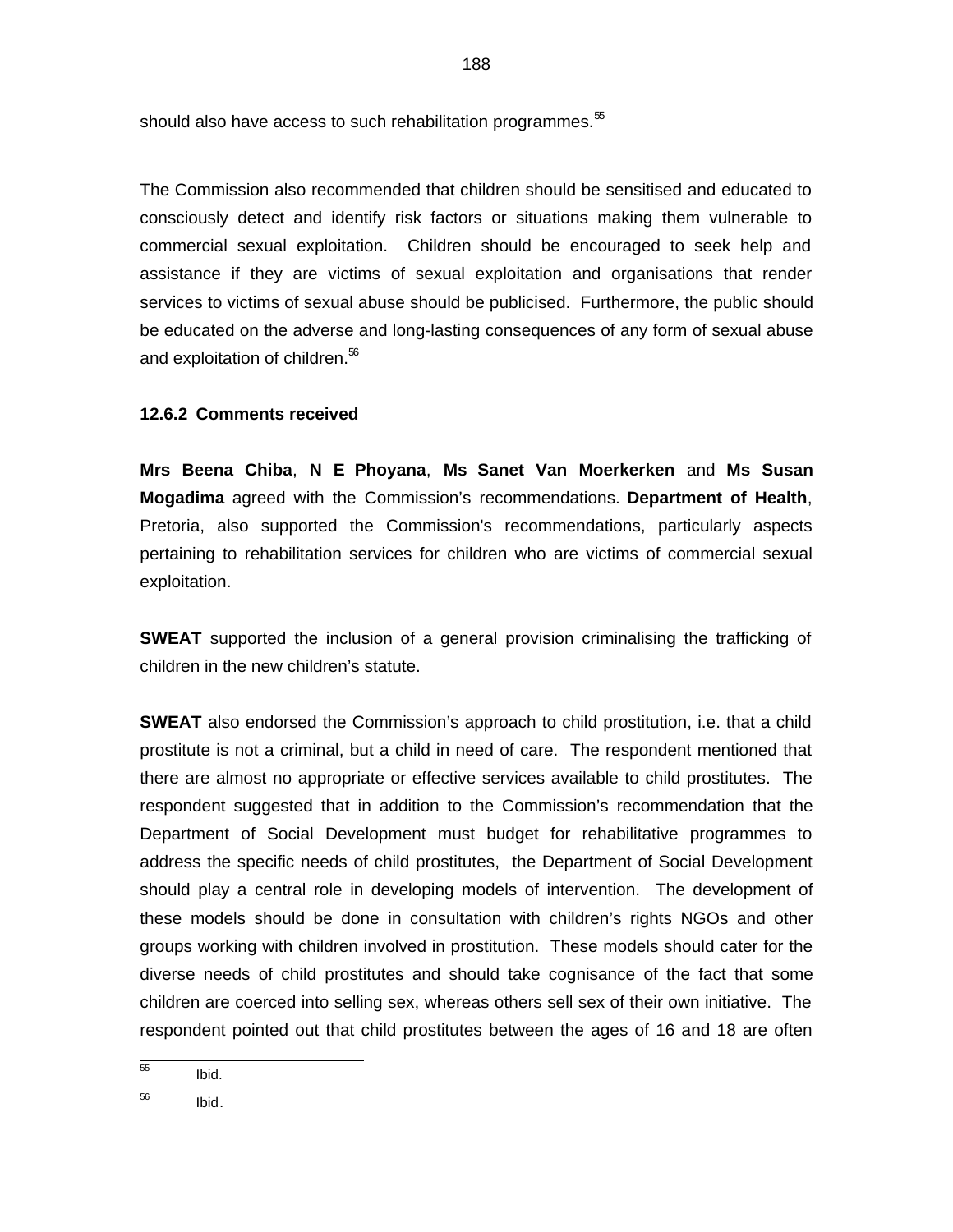already sexually active (outside their prostitution activities). Thus, services should also be developed to cater for the needs of these children. The respondent suggested that the words 'rehabilitative programmes' be replaced with the words 'exit programmes'. Furthermore, exit programmes should be geared towards encouraging voluntary participation in the programme and should ideally provide children with marketable skills. The purpose of exit programmes should be to reintegrate child prostitutes into mainstream society and should not stigmatise or isolate them.

**SWEAT** did not support the recommendation that the children's court should have a discretion to order that a child attend a rehabilitative programme. The respondent feared that the court may exercise this discretion too frequently. The respondent thus recommended that where it comes to light that a child is involved in prostitution, the child and his or her family or care-giver should be provided with information on programmes specifically designed for former child prostitutes. The respondent further proposed that persons or organisations providing services to child prostitutes be trained with regards the diverse needs of child prostitutes.

**SWEAT** applauded the Commission's approach that adult sex workers are not per se unfit parents and that children of adult sex workers are not necessarily children in need of care.<sup>57</sup> The respondent suggested that social workers and other persons working with children be informed that the fact that a parent is a sex worker, is of itself not a ground to consider the parent as being unfit.

The **Family Violence, Child Protection and Sexual Offences (FCS) Investigation Unit** of the S A Police Services mentioned that it is investigating cases where children are being taken from the Democratic Republic of the Congo and Zimbabwe and are then kept in flats in the Hillbrow and Berea areas until their parents who are illegally in South Africa pay ransom. The respondent added that although these children are removed from the flats, the suspects are, owing to the lack of legislation, only fined on a lesser charge of contravening border control legislation and thus continue with their trade. The respondent also mentioned that children are removed via Form 4 from homes in the Southern suburbs of Johannesburg from which child prostitution is facilitated. However, the perpetrators are later released as these children will not testify against them because they are often emotionally, financially and most often drug-dependant on the so-called

—<br>57

Par. 13.7.5.5 of the discussion paper.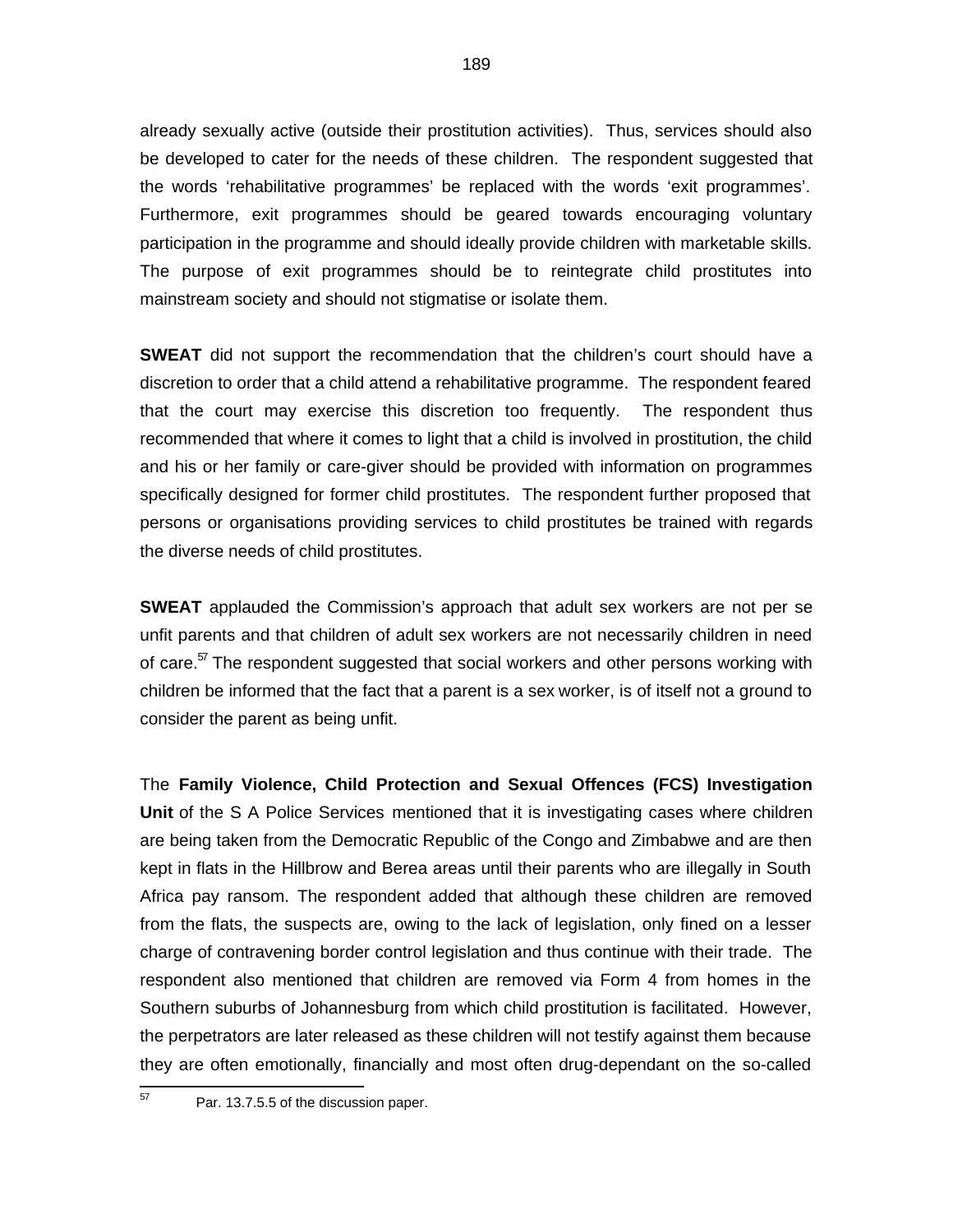pimp. The respondent thus believed that the lack of legislation makes the Form 4 a useless document. In order to address the situation, the respondent recommended that the new child care legislation should include a provision that a person must be able to justify his or her 'possession' of a child, and if a person cannot provide a reasonable explanation for such 'possession', he or she should be guilty of an offence. Furthermore, the following questions could be asked to determine whether a person is rightfully in control of a child:

- how long have you known this child?;
- where does the child live?;
- whom does the child live with?;
- who is/are the child's parent(s)?

The respondent stated that the following persons would not be found guilty of an offence:

- a person who has signed a Form 4;
- a person who is a parent or guardian;
- a person who has the permission of the child's parent(s) or quardian(s);
- a person transporting a child to the SAPS or to social services.

### **12.6.3 Evaluation and recommendations**

With reference to SWEAT's comments on rehabilitative programmes, the Commission prefers to use the term 'outreach programmes' as this term places the focus on the support and protection of children subject to commercial sexual exploitation. The Commission accordingly recommends that counselling and outreach programmes should be provided to children subject to commercial sexual exploitation.<sup>58</sup> Obviously, outreach programmes should cater for the diverse needs of children involve in commercial sexual activities.

The Commission appreciates that it is difficult for the South African Police Service to ensure the prosecution of perpetrators who traffic children for purposes of prostitution in instances where children refuse to testify. However, the new Children's Bill deals with

 58 Section 232(1)(a)(xiii) of the Bill.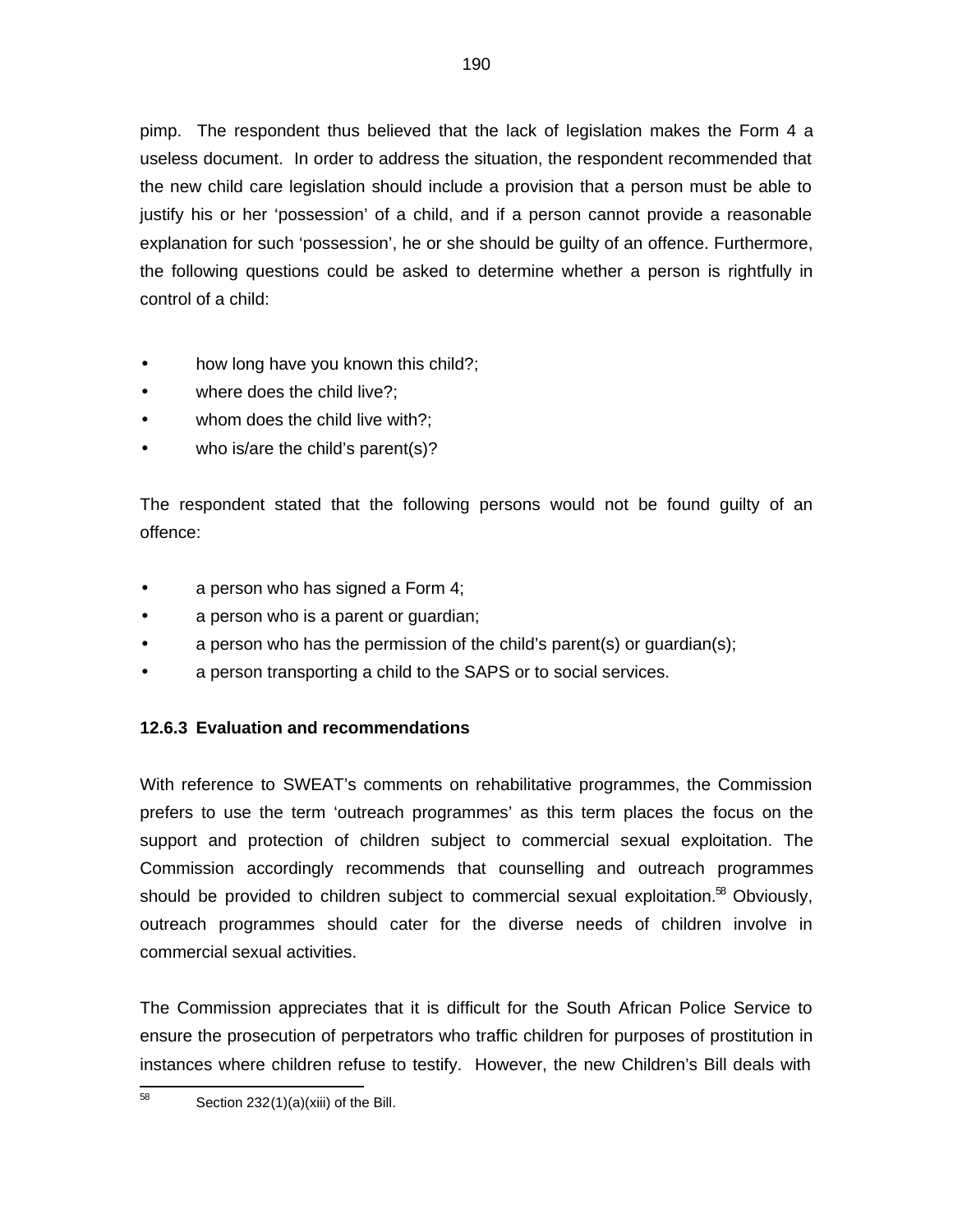the protection of children and does not focus on the prosecution of perpetrators. The Commission therefore recommends that the respondent's concern be addressed in terms of the new sexual offences legislation. The Commission would like to point out that, although it would be difficult to prosecute perpetrators in the absence of a child's testimony, it would not be difficult for the court to find the child as a child in need of care and to make an appropriate order to ensure the child's protection.

The Commission further endorses its preliminary recommendations made in the discussion paper. These recommendations have been incorporated into the new Children's Bill. $59$  The Commission further recommends that municipalities should be responsible for monitoring children subject to commercial sexual exploitation. $<sup>60</sup>$ </sup>

 59 Sections 232(1)(a)(xi), 239 and 317.

<sup>60</sup> Section  $235(a)(v)$  and  $(b) - (e)$  of the Bill.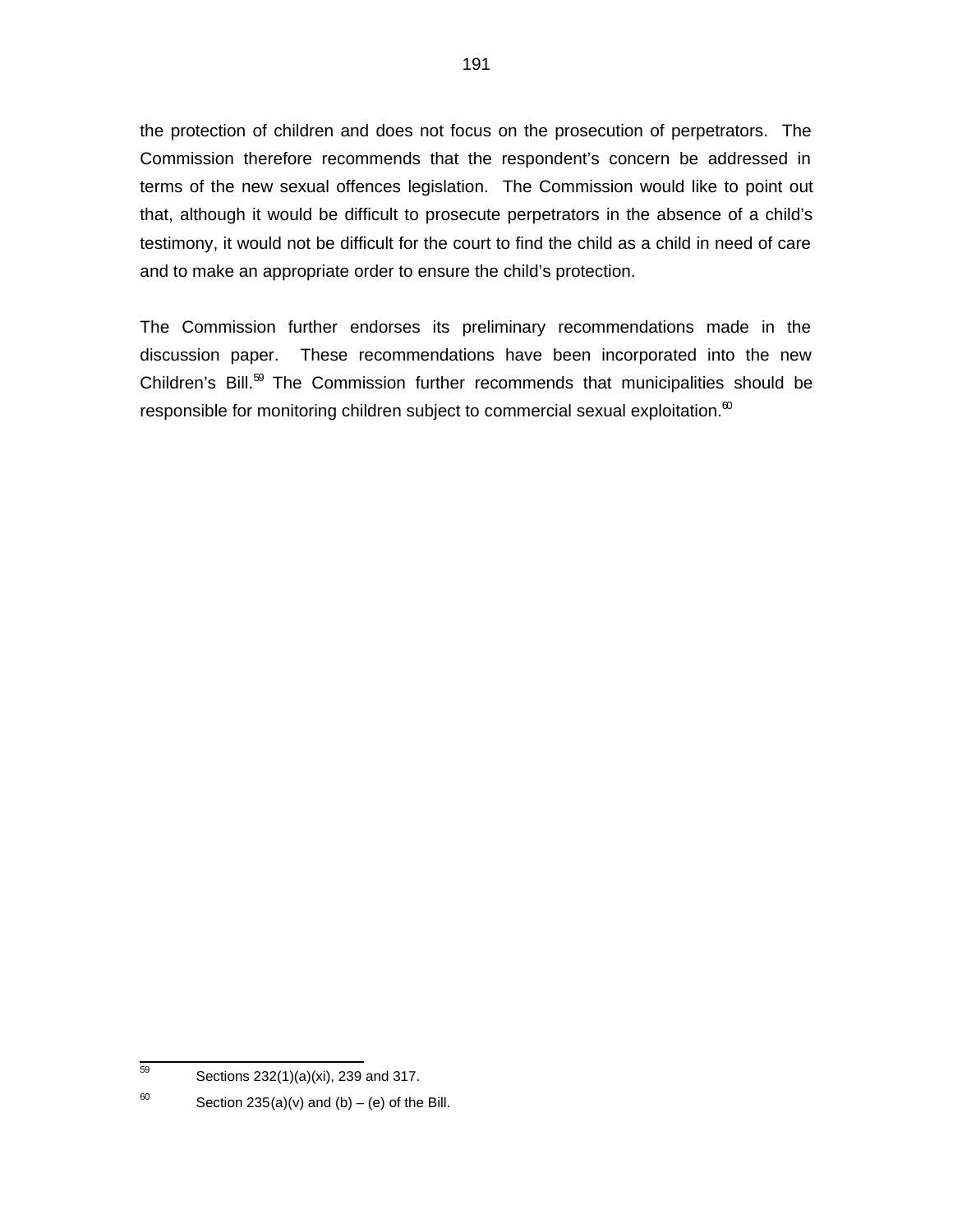# **CHAPTER 13**

# **THE PROTECTION OF CHILDREN CAUGHT UP IN THE DIVORCE / SEPARATION OF THEIR PARENTS**

### **13.1 Introduction**

This Chapter focuses on the care and protection of children who are, or who have been, caught up in the conflict surrounding the divorce or separation of their parents, as a category of children in need of special protection.<sup>1</sup> As these children do have parents who sometimes do go to extreme measures to maintain a relationship with a child, this is one area where the Commission feel a little effort can go a long way to diffuse tension in the family home and improve the well-being of the children involved.

### **13.2 Improving outcomes for children**

### **13.2.1 Hearing children's voices**

Section  $6(4)$  of the Divorce Act<sup>2</sup> empowers a court to appoint a legal practitioner to represent a child at divorce proceedings and to order the parties or one of them to pay the costs of such representation. The Commission stated that it would like to see this provision being used more often. The Commission also recommended that section 6 of the Divorce Act be amended to give a court the authority to appoint an interested third party, such as a member of the child's (extended) family, to support a child experiencing difficulties during parental separation or divorce in a manner determined by the court. Such support can involve a person being allocated temporary parental rights and responsibilities in respect of the child concerned.<sup>3</sup>

While it is one of the key functions of the Family Advocate to canvass and ascertain the genuine wishes of the child and to communicate these to the court, the Mediation in

1

<sup>1</sup> The **White Paper for Social Welfare** (p.41, para 38 and 39) identifies children of divorced and divorcing parents as a vulnerable group that require special attention.

<sup>2</sup> 70 of 1979.

<sup>3</sup> Par. 14.5 p. 650 of the discussion paper.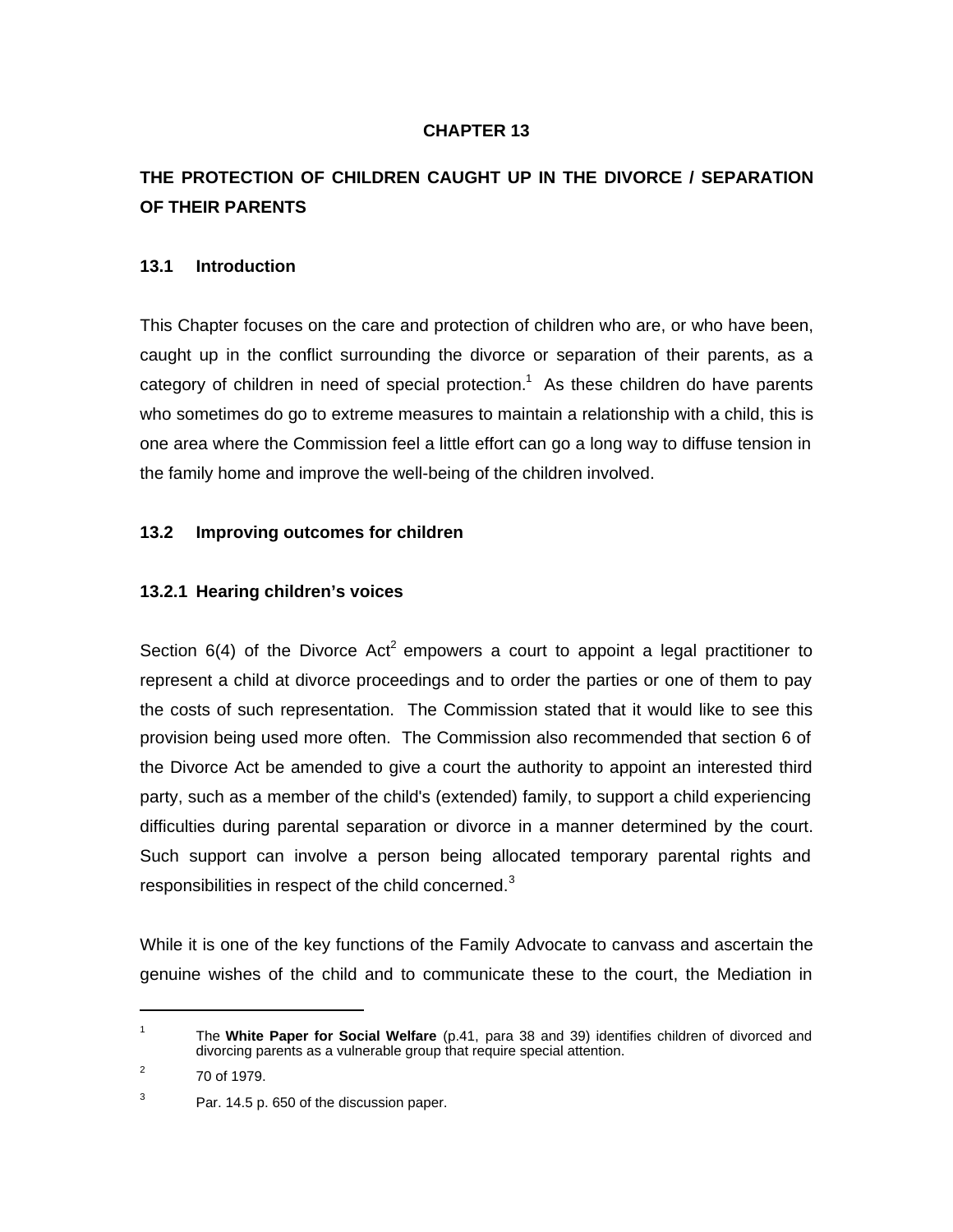Certain Divorce Matters Act<sup>4</sup> does not require the Family Advocate or the Family Counselor to hear the views of the child. The Commission stated that a simple amendment to the regulations to the Act to provide for the canvassing and recording of the child's views, where appropriate and if the child so wishes, would go a long way towards solving this problem. However, special care must be taken to ensure that children are not forced to choose between their parents.<sup>5</sup>

The respondents who commented on this section supported the Commission's recommendations. Some of the respondents also made additional recommendations. Responding to the Commission's recommendation that the court should be empowered to appoint an interested third party, such as a member of the child's (extended) family, to support a child experiencing difficulties during parental separation or divorce, the **Law Society of the Cape of Good Hope** recommended that the appointment of an interested third party should not be restricted to family members, but should include other persons such as psychologists. The **Children's Rights Project and Local Government Project** (Community Law Centre, UWC) supported the latter recommendation and added that the third party must be chosen with careful consideration and must be someone to whom the child is close. Such a person should also be made aware of the functions and duties of the staff members in both the Department of Social Development and the children's court, so that should a situation arise which might merit the intervention of a social worker or the children's court, such person would know whom to approach. The Commission agrees that the proposed interested third party to support a child experiencing difficulties during parental separation or divorce should not be restricted to family members. However, the appointment of professionals such as psychologists as interested third parties may have cost implications. An option would be to empower the court to order both or one of the parents to pay the fees of an interested third party appointed in his or her professional capacity.

The **Children's Rights Project and Local Government Project** (Community Law Centre, UWC) pointed out that the courts, probably because of the expense that would result to the parties, seldom make use of section 6(4) of the Divorce Act which provides that the court may appoint a legal practitioner to represent a child at the proceedings.

<sup>-&</sup>lt;br>4 24 of 1987.

<sup>5</sup> Par. 14.5. p.651 of the discussion paper.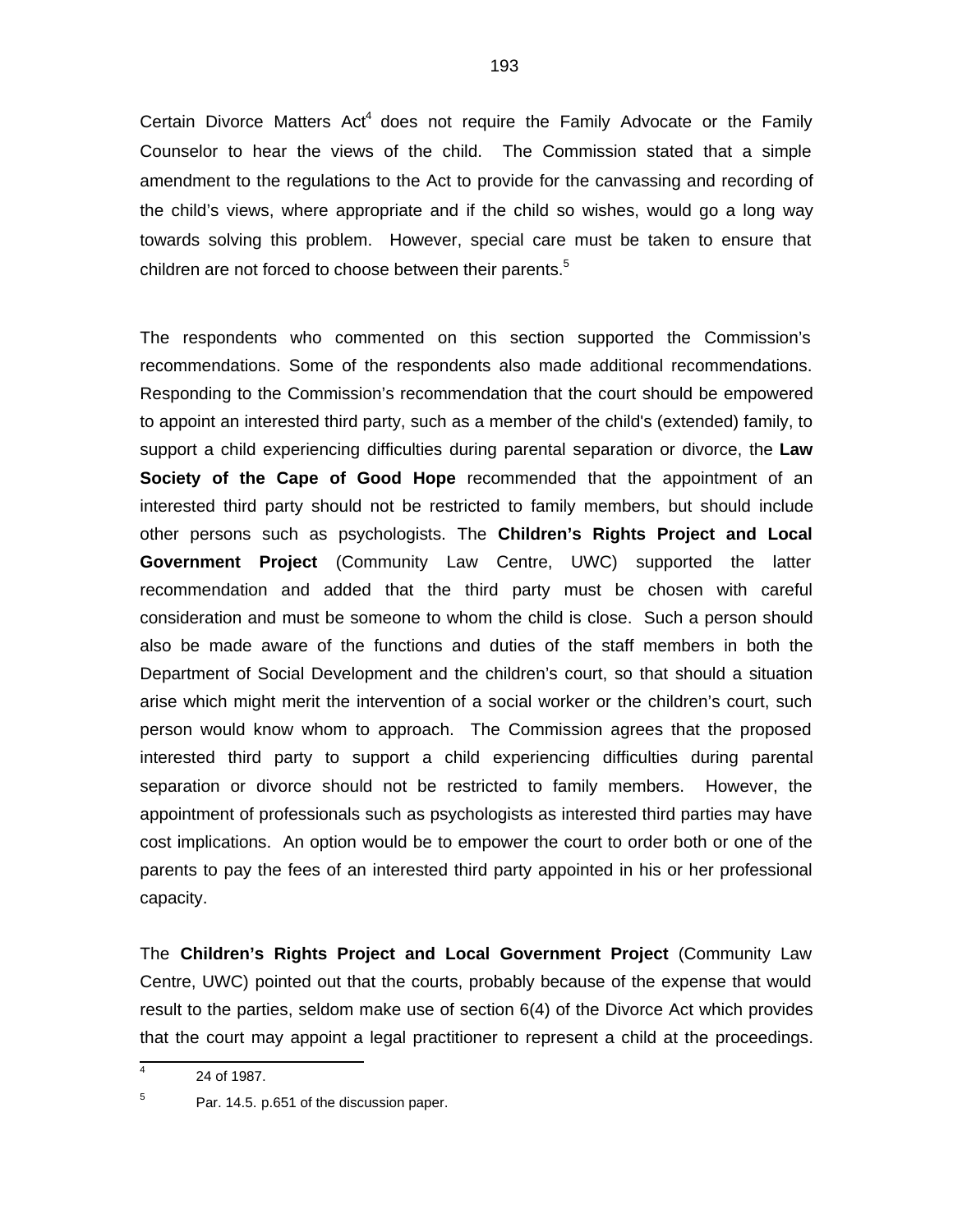Section 6(4) further stipulates that the court may order one or both of the parents to pay the costs of the legal representative appointed for the child. Thus, only children of the wealthy might be able to afford separate legal representation in divorce proceedings. The respondent proposed that in order to ensure that all children are given a voice in divorce proceedings or are represented by a legal representative; the State must appoint, at state expense, a legal representative. This, in the respondent's view, will be in accordance with the constitutional right of children in section 28(1)(h) of the Constitution,<sup>6</sup> and section 8A of the Child Care Act.<sup>7</sup> Furthermore, guidelines need to be drafted in order to inform the court as to when a child might need separate legal representation. The Commission has given due consideration to the issue of whether children in divorce proceedings should be provided with legal representation at state expense. In light of the comments made by the Children's Rights Project and Local Government Project, the Commission is of the view that the decision whether to appoint a legal representative for a child at divorce proceedings should not be based on whether both or one of the parents can afford to pay for such legal representation, but should be based on whether the court considers the appointment of a legal representative to be in the best interests of the child and whether the lack of legal representation would result in substantial injustice to the child. The Commission accordingly recommends that section 6(4) of the Divorce Act be amended to stipulate that the court may appoint a legal representative for a child at divorce proceedings and may order the parties or any one of them to pay the costs of the representation. However, if the court is satisfied that neither of the parties can afford to pay for such legal representation, the court must appoint a legal representative, at state expense, if substantial injustice would otherwise result. Furthermore, the Commission is of the view that Regulation 4A(1) to the Child Care Act provides adequate guidelines as to when separate legal representation might be needed for a child.

The Commission has stated that the need for legal representation does not end with divorce. Changed circumstances may require changes in the original custody and access arrangements. Without someone to help give the children an opportunity to speak about their needs and voice their concerns, these sometimes dangerous situations are allowed to continue, and children are put at risk. Responding to this, the Children's Rights Project and Local Government Project (Community Law Centre, UWC)

 6 Constitution of the Republic of South Africa, Act 108 of 1996.

<sup>7</sup> 74 of 1983.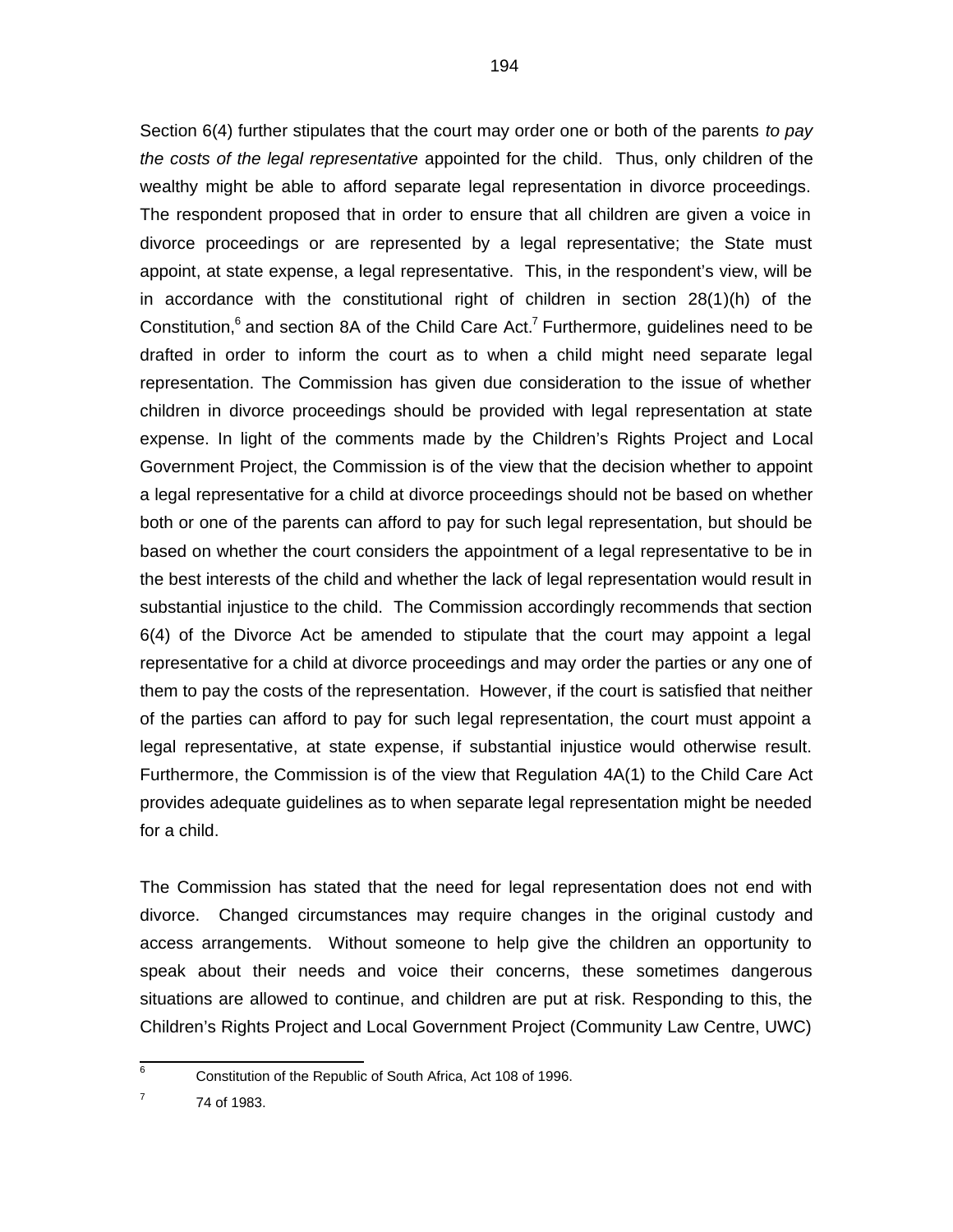submitted that although they agree with this statement, the Commission needs to make recommendations as to how children who find themselves in such situations can access a legal representative and the courts, and how the original custody or access arrangements can be varied.

The **Law Society of the Cape of Good Hope** welcomed the recommendation that section 6 of the Divorce Act be used more frequently. The respondent also supported the recommendation that the regulations should provide for the canvassing and recording of the child's views, where appropriate and if the child so wishes.

### **13.2.2 Reducing conflict**

In its attempt to find ways to reduce conflict between divorcing or separating parents, for the benefit of the children, the Commission recommended that the court should start with the assumption that, in the absence of issues regarding the child's physical, mental or emotional safety, the continued involvement of both parents in the child's life is the desired goal: this involvement ideally should be of the same quality post-separation as pre-separation. While not excluding the possibility of joint custody, the Commission stated that it is not equating the need of the child for the continued involvement of both his or her parents in his or her upbringing with the call for joint custody as the presumptive starting-point in divorce.<sup>8</sup>

The use of the words 'custody', 'sole custody', 'guardianship', 'sole guardianship' and 'access' in the Divorce Act promote a potentially damaging sense of winners and losers. The use of more neutral language would help reduce conflict and let both parents focus on their responsibilities rather than their rights. The Commission therefore recommended that the terms 'custody' and 'access' be replaced with the terms 'care' and 'contact' respectively. Furthermore, that the Divorce Act, the Matrimonial Affairs Act,<sup>9</sup> and the Mediation in Certain Divorce Matters Act be amended to add definitions of 'care' and 'contact' that reflect the meanings ascribed to those terms by the Commission.<sup>10</sup> Responding to the latter recommendation, the **Law Society of the Cape**

 8 Par 14.5, p. 652 of the discussion paper.

<sup>9</sup> Act 37 of 1953.

<sup>10</sup> Par 14.5, p. 653 - 654 of the discussion paper.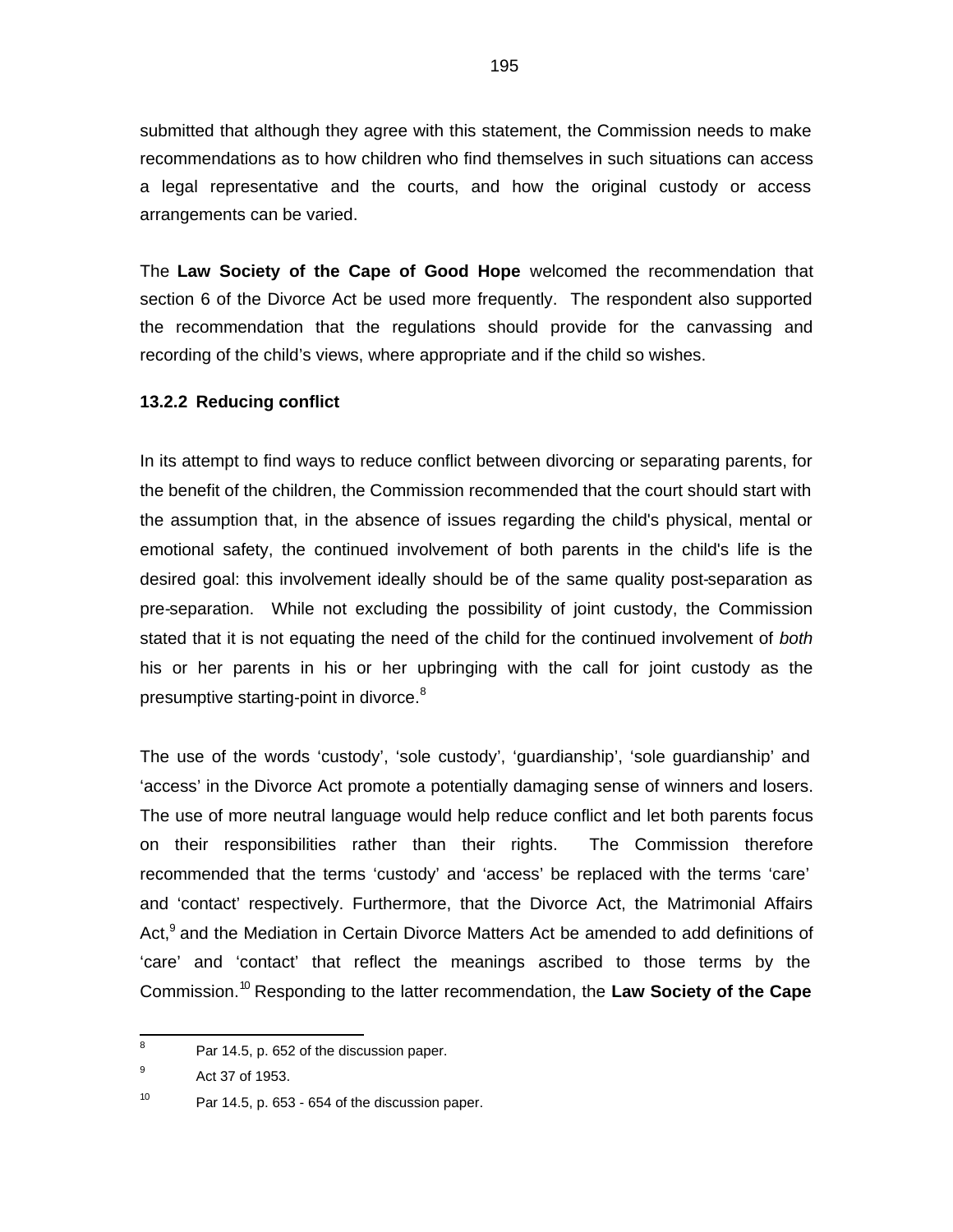of Good Hope proposed that the Natural Fathers of Children Born out of Wedlock Act<sup>11</sup> and other ancillary Acts such as the General Law Further Amendment Act<sup>12</sup> and the Maintenance Act<sup>13</sup> be similarly amended. The Commission supports this proposal.

#### **13.2.3 Parenting education**

The Commission recommended that any parent seeking a divorce should be required to participate in an education programme to help him or her become aware of the post-separation reaction of parents and children, children's developmental needs at different ages, the benefits of co-operative parenting after divorce, parental rights and responsibilities, and the availability and benefits of mediation and other forms of dispute resolution, provided such programmes are available. The Family Advocate is in an ideal position to coordinate such educational programmes. Parents should not be required to attend sessions together. The Commission emphasised that its recommendation in this regard is not aimed at putting hurdles in the way of those who wish to divorce, but to equip parents to be sensitive to the needs of their children during and post the divorce.<sup>14</sup>

The **Dutch Reformed Church**, Pretoria, **Ms R van Zyl** and **Africa Christian Action** welcomed the Commission's recommendations. Africa Christian Action recommended that parenting education programmes be operated by family organisations or churches. Some of the respondents who commented on this section were not in favour of the Commission's recommendations. For instance, the **Law Society of the Cape of Good Hope** pointed out that the Commission's recommendations may create practical problems such as further overloading the Family Advocate. The respondent further highlighted the lack of resources to implement the proposed system. **Ms Julie Todd** submitted that the high case load of the Family Advocate will not allow it to coordinate parenting education programmes. The Commission notes these concerns. However, given the expertise of the Family Advocate, it is best positioned to coordinate the proposed parenting education programmes. Furthermore, the concern of overloading the Family Advocate could be addressed by requiring that the Department of Justice

 $\frac{1}{11}$ 86 of 1997.

<sup>12</sup> 93 of 1962.

<sup>13</sup> 99 of 1998.

<sup>14</sup> Par 14.5, p. 657 of the discussion paper.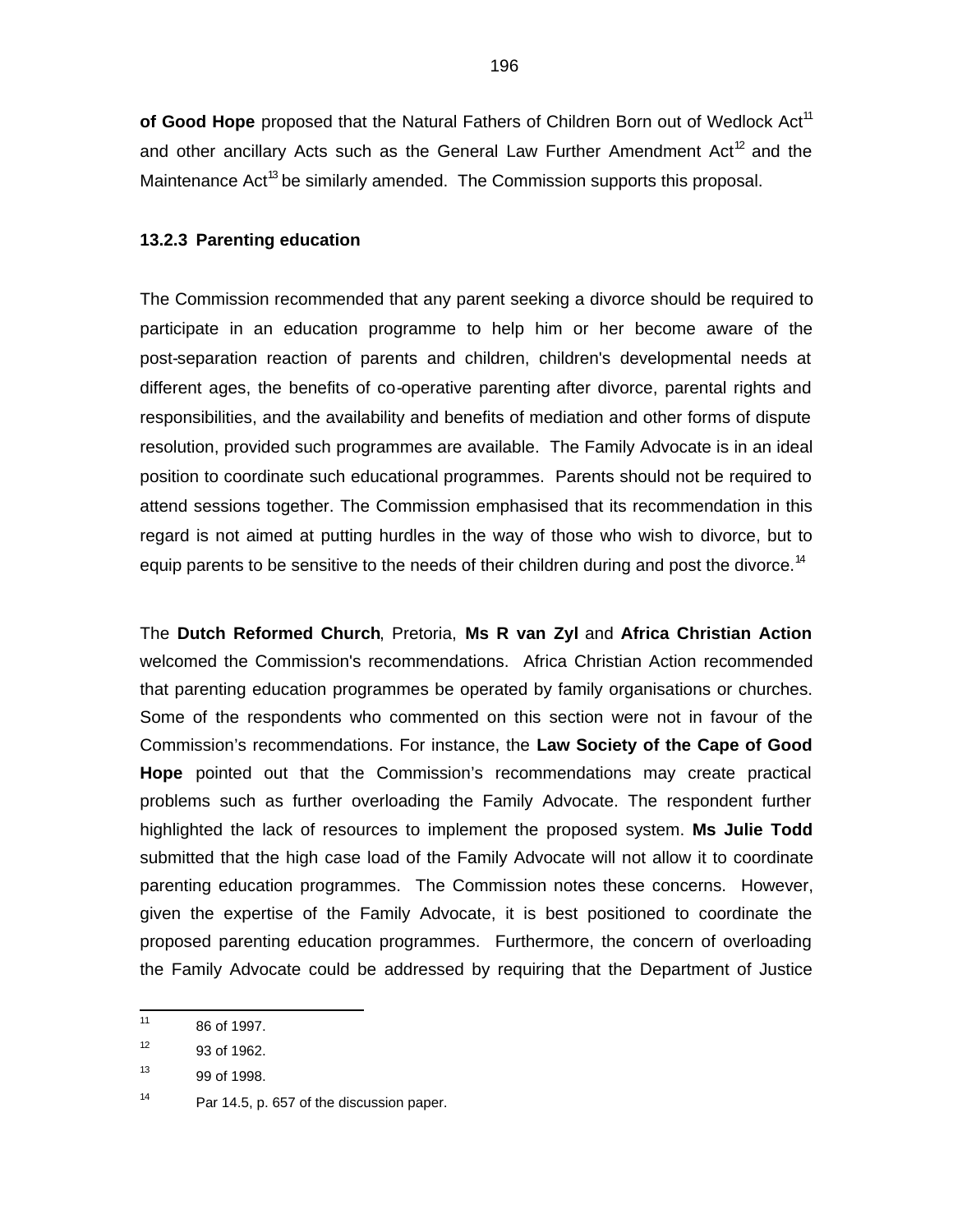must, when preparing its draft budget for a coming financial year, include in the draft budget an amount for the purpose of enabling the Office of the Family Advocate to perform the function of coordinating parenting education programmes.

**Christian Lawyers Association of Southern Africa** submitted that the Commission's recommendations with regard to parenting education may be impractical in that the courts cannot force people to be good parents and to take a sincere interest in their children's well-being. The respondent argued that requiring participation in a parenting education programme may be a burden on a single parent who is often overwhelmed with the responsibility of caring for the children - the parent needs more time with the children and should not be required to be away from the children at certain times. The respondent thus recommended that education programmes (such as an advice bureau where parents can be provided with a wide range of advice and assistance) be made available to those who need it, with special support for those who need practical assistance. The Commission is mindful of the fact that requiring parents to participate in an education programme would not instantly convert them into good parents. However, the Commission is of the view that it is in the best interests of children that, for the reasons stated above, parents be required to participate in a parenting education programme before a decree of divorce is granted.

**CHILDS** submitted that some children and their parents should also be required to attend an education workshop to assist them to deal with the separation and/or divorce. This should be completed on a prescribed form.

#### **13.2.4 Joint custody**

As stated in the discussion paper, the Commission is of the view that the law should encourage parents to enter into consensual arrangements for shared parenting (joint custody) in the form of parenting plans. The Commission therefore recommended that section 6 of the Divorce Act, section 5 of the Matrimonial Affairs Act and the Mediation in Certain Divorce Matters Act be amended to require that parties applying to a court for a parenting order must file a proposed parenting plan with the court;<sup>15</sup>

**Christian Lawyers Association of Southern Africa** submitted that this

 $\frac{1}{15}$ 

The Law Society of the Cape of Good Hope supported this recommendation.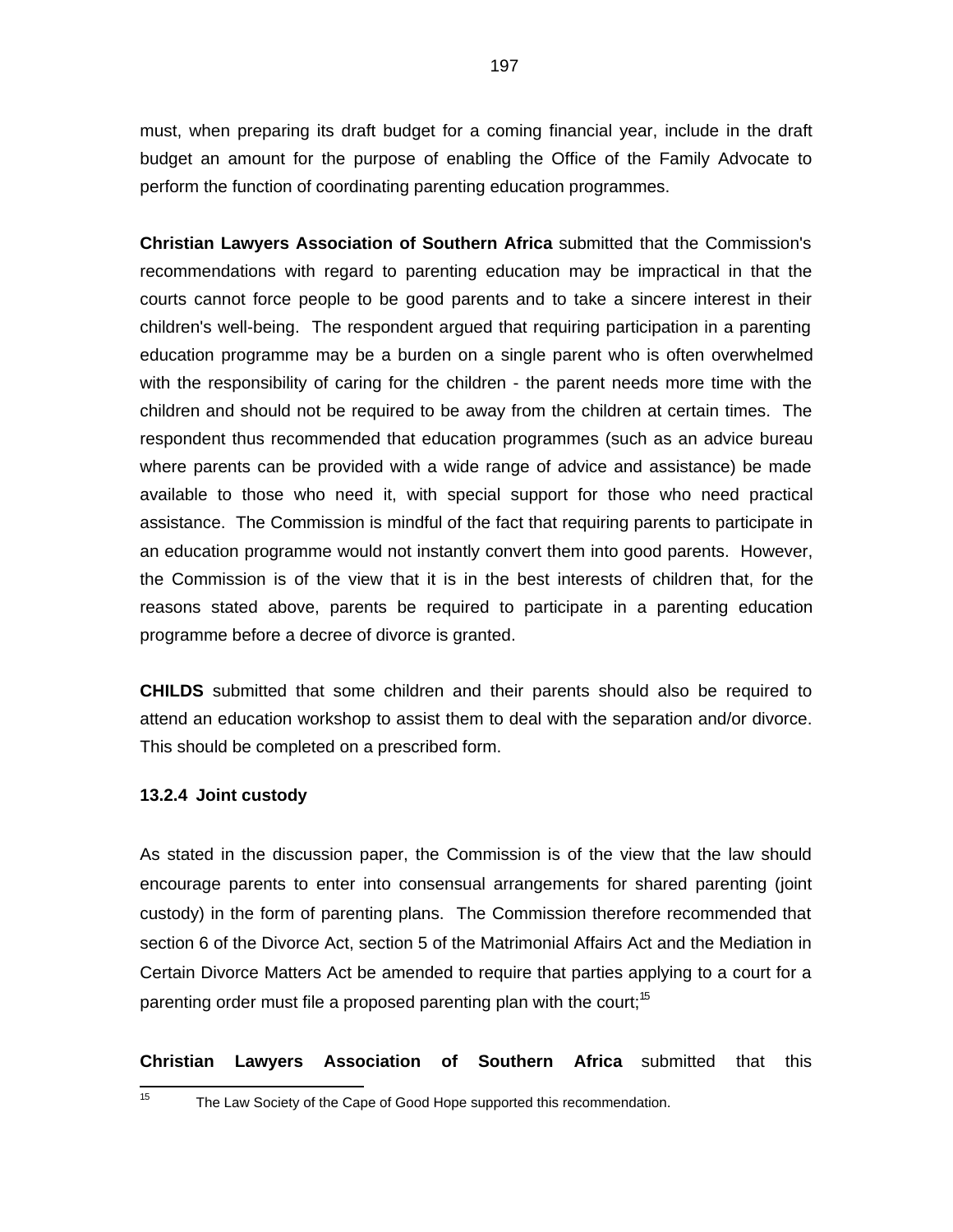recommendation overlooks the fact that neither parents might have had a divorce before and although they may have an idea how they are going to deal with parenting jointly, it is often required that the plan be flexible and subject to review. Furthermore, making a parenting plan a requirement would place a formalism and rigidity on the order that is undesirable. The Commission disagrees with Christian Lawyers Association of Southern Africa that it is undesirable to make a parenting plan a requirement when applying to the court for a parenting order. In fact, a parenting plan has the advantage of reducing unnecessary litigation over child issues and helps parents to continue with a healthy parental relationship after separation. The Commission accordingly endorses its preliminary recommendation.

The Commission recommended that divorcing parents should be encouraged to develop, on their own or with the help of a trained mediator or through some form of alternative dispute resolution, a parenting plan setting out details about each parent's responsibilities for residence, care, contact, decision-making and financial security for the children, together with the dispute resolution process to be used by the parties. Parenting plans must also require the sharing between parents of health, educational and other information related to the child's development and social activities. All parenting orders should be in the form of parenting plans. Furthermore, the relationships of grandparents, siblings and other extended family members with the children should be recognised as significant and provisions for maintaining and fostering such relationships, where they are in the best interests of those children, should be included in parenting plans.<sup>16</sup>

The Commission further recommended as follows:<sup>17</sup>

• That where allegations of child abuse surface in divorce cases, whether in the affidavits, in evidence, or as a result of the investigations conducted by the Family Advocate, or otherwise, the Court hearing the divorce matter may, of its own accord or upon application, order that the divorce matter stand down and order a children's court enquiry. This should reduce conflict in divorce proceedings by removing the incentive for making false allegations and should

 16 Par. 14.5, p.661 of the discussion paper.

<sup>17</sup> Par. 14.5, p. 655 – 656 of the discussion paper.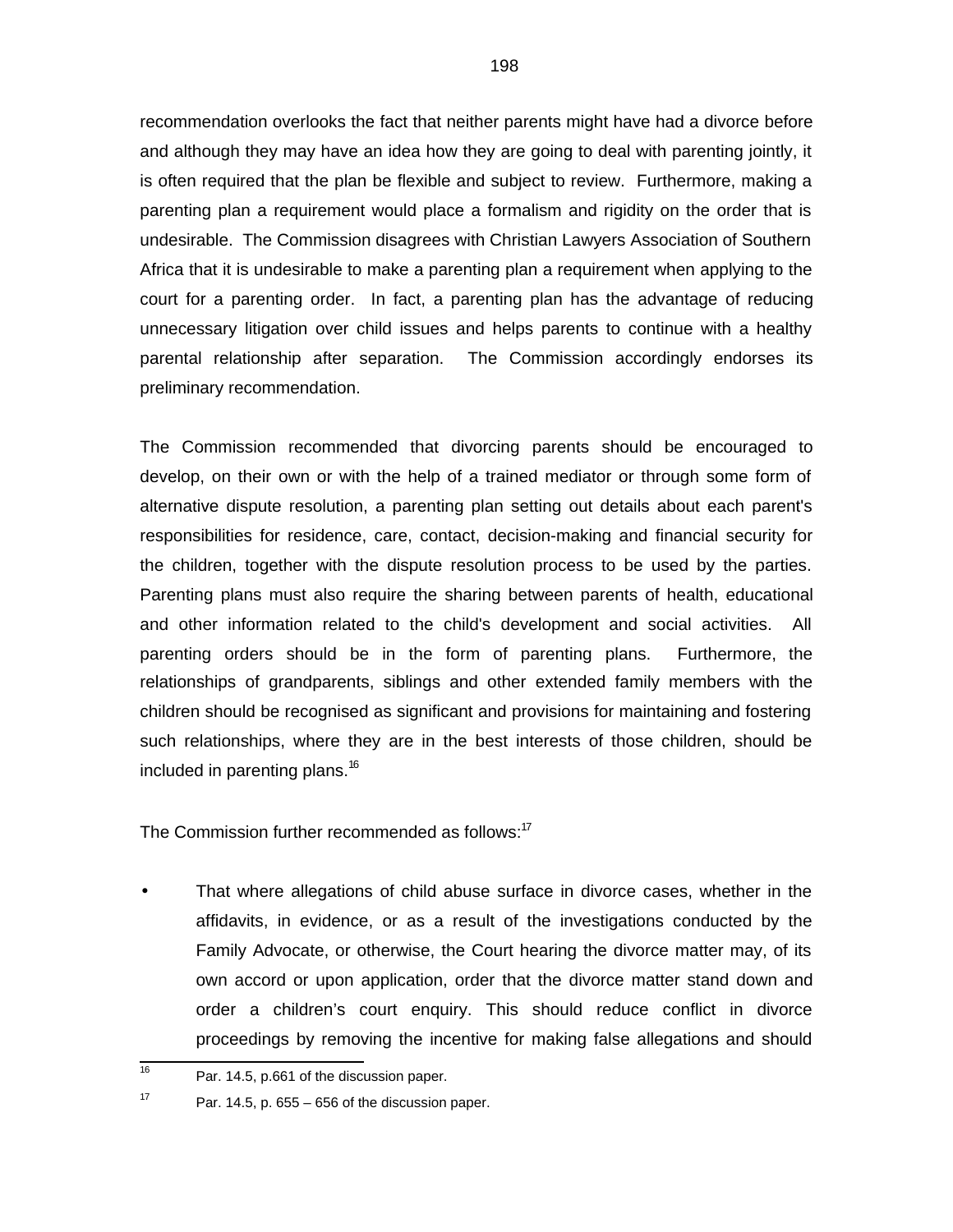provide those children who are at risk of abuse with the protective framework of the new children's statute.

- That both parents of a child receive information and records in respect of the child's development and social activities, such as school records, medical records and other relevant information. The obligation to provide such information should lie with the parent who has care ('custody') of the child, unless ordered otherwise by a court.
- That the word 'sole' be deleted in the wording of section 1 of the General Law Further Amendment Act. This will have the effect of making it a criminal offence for the parent having care of the child to unreasonably refuse the other parent access to their child. It is further recommended that section 1 of the General Law Further Amendment Act 93 of 1962, as then amended, be repealed after having been incorporated in the new children's statute.

**Mr Stuard McDonald** proposed that joint custody should be the point of departure for all divorcing couples. He suggested that clear and concise guidelines on the content of a parenting plan should be made available to mediators and divorcing parents. Such guidelines could also be gazetted. With regard to information in respect of a child's development, Mr McDonald proposed that the non-custodian parent should be able to obtain such information directly from, e.g. the school, hospital, sports club etc. Thus, the non-custodian parent should not have to wait to be provided with such information by the parent who has the care of the child. The Commission does not agree with Mr McDonald's proposal that joint custody should be the starting point in divorce as joint custody may not always be in the best interests of a child. The Commission agrees with Mr McDonald that guidelines on the content of parenting plans should be readily available to divorcing parents. The Commission also supports Mr McDonald's view that the non-custodian parent's access to information in respect of a child's development should not be dependent on being provided with such information by the custodian parent. Thus, where the custodian parent unreasonably withholds such information from the non custodian parent, the child and family court should be able to order that the noncustodian parent be provided direct access to such information.

**CHILDS** suggested that the term 'joint custody' be replaced with the term 'shared parental responsibility'.

199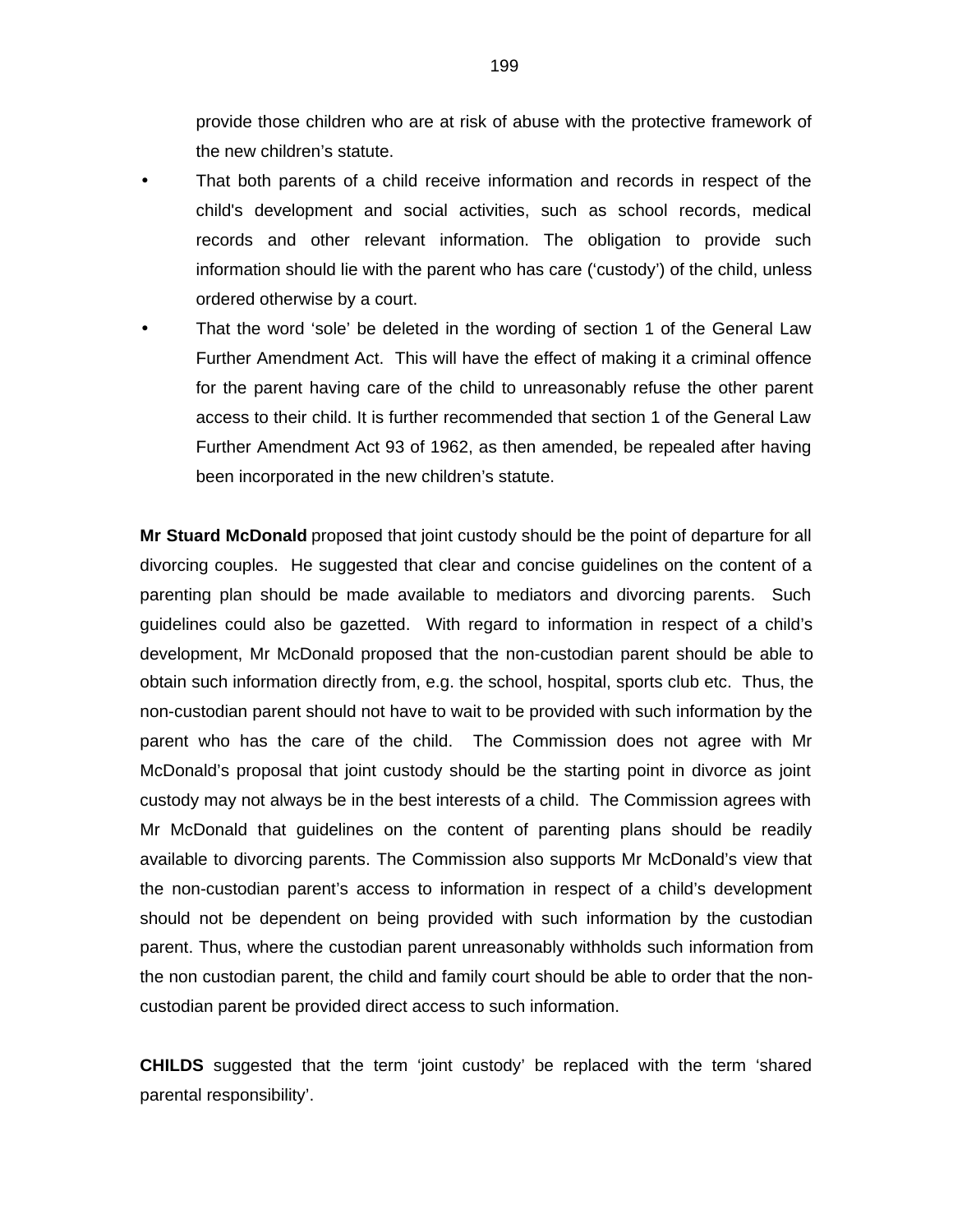### **13.3 The 'maternal preference' or 'tender years' rule**

Until fairly recently, South African courts have tended to apply a so-called 'maternal preference' or 'tender years' principle (namely the principle that the custody of young children - and of girls of any age - should normally be given to the mother in preference to the father, <sup>18</sup> unless the mother's character or past conduct renders her 'unfit', <sup>19</sup> in the court's view, to have such custody, or unless the father's circumstances enable him to make better provision for the needs and well-being of the child). It has been argued that this 'maternal preference' or 'tender years' principle could be seen as violating the equality clause in the Constitution by discriminating between parents on the grounds of gender (although it is submitted that this would in many instances be justified by courts on the basis of the best interests of the child). $20$  With the removal of the concepts of custody and access, the outdated and discredited 'tender years' doctrine or 'maternal preference rule' is clearly no longer useful. The Commission accordingly recommended that the common-law 'tender years doctrine' or 'maternal preference rule' be rejected as a guide for decision-making about parenting.<sup>21</sup> Ms R van Zyl welcomed the Commission's recommendation. **CHILDS** submitted that the problem of gender bias is far more extensive than in these legal doctrines. The respondent thus recommended that every effort should be made to ensure that the decision-making body is free of gender bias. This can be ensured by, inter alia, basing decisions on established psychological research. Furthermore, decisions should be team-based with equitable representation of male and female.

### **13.4 Other comments received**

**Adv. G J Van Zyl** pointed out that the Commission has missed a crucial point, i.e. that our adversarial system of justice bedevils the issue of custody of children. Also, when

<sup>|&</sup>lt;br>18 See, e.g. **Tabb v Tabb** 1909 TS 1033 at 1034**; Dunsterville v Dunsterville** 1946 NDP 594 at 597; **Napolitano v Commissioner of Child Welfare, Johannesburg** 1965 1 SA 742 (A) at 746C-D; **Schwartz v Schwartz** 1984 4 SA 467 (A) at 480F-G; **Fortune v Fortune** 1995 3 SA 348 (A).

<sup>19</sup> In **Mohaud v Mohaud** 1964 4 SA 348 (T) Vieyra J awarded custody of three young children (two of whom were girls) to the father rather than the mother (who had committed adultery on several occasions) in the light of his findings that the mother was 'a person so immature in character, so emotionally unstable, so lacking in discretion, so confused in her moral ideas that despite the youthfulness of the children, it would not be in their interests to entrust their custody to her … .'

<sup>20</sup> See **Van der Linde v Van der Linde** 1996 3 SA 509 (O). See also **V v V** 1998 4 SA 169 (C) at 176F-G and 177B.

<sup>21</sup> Par. 14.4 of the discussion paper.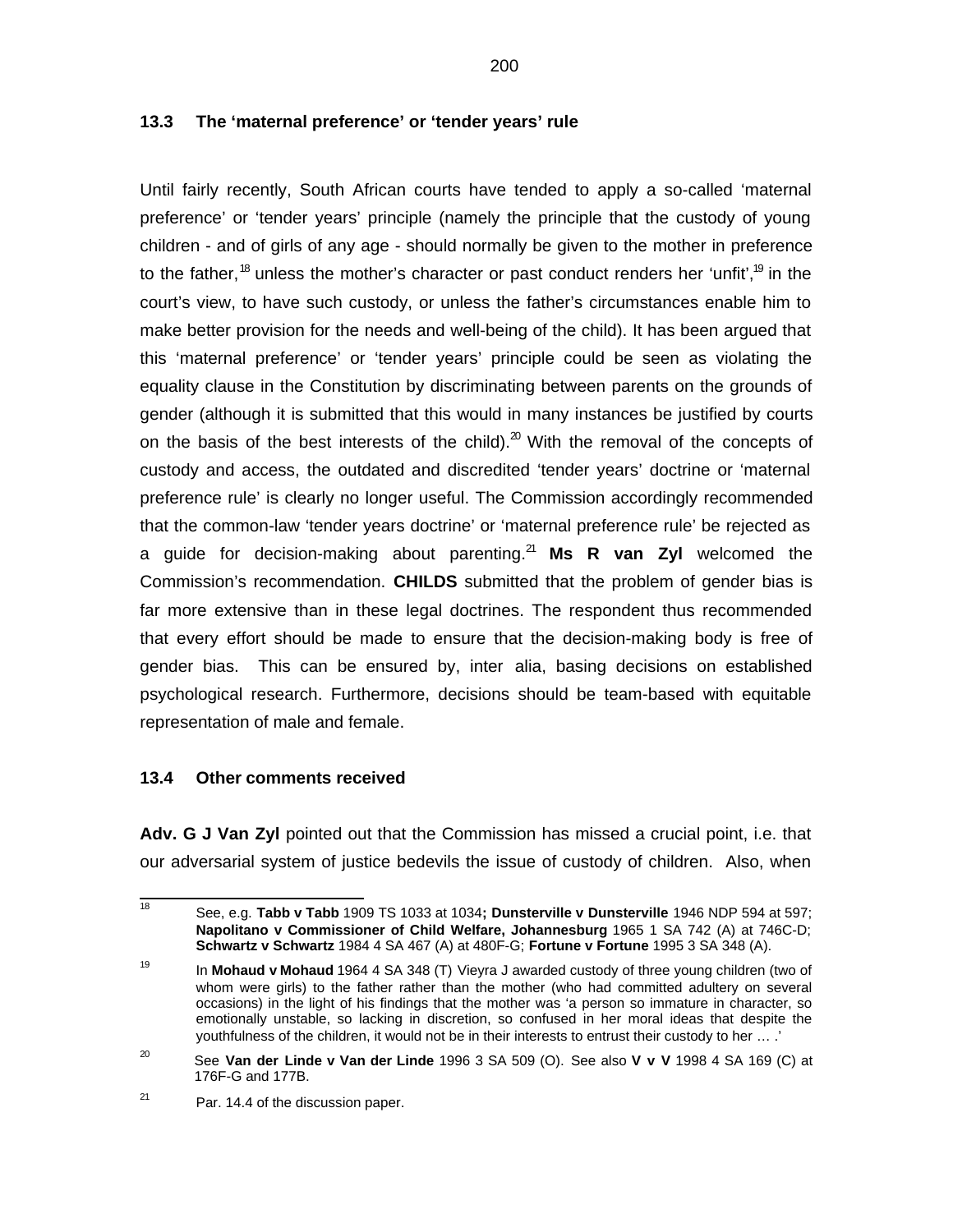the custody of children is in issue, a lot of allegations and counter-allegations are made which can traumatise children. He therefore suggested that the custody of children should be adjudicated on an inquisitorial basis separately from the divorce proceedings. Furthermore, in custody proceedings, parents should be able to stake their claims without resort to the traditional manner of allegations and counter-allegations. The Commission does recommend that where issues of possible child abuse surface in divorce proceedings, the court be able to order that the divorce matter stand down and a children's court enquiry be initiated. $2$  This, in the Commission's view, will reduce the making of false allegations in divorce proceedings.

Adv. Van Zyl submitted that the enforcement of custody orders is notoriously inadequate as parents are reluctant to lay criminal charges against a custodian parent for failure to abide by the terms of a custody order. He suggested that the General Law Further Amendment Act should be amended by deleting the word 'sole' where it appears before the word 'custody'. The Commission agrees with this suggestion. Adv. Van Zyl also referred to a letter published in the De Rebus,<sup>23</sup> in which he suggested a more innovative approach along the lines of the present Domestic Violence Act. He stated that it is not helpful to criminalise refusal of contact by one parent as the child might feel that he or she has been the cause of sending one parent to jail.

**CHILDS** recommended that the following section be added to this chapter: 'Irretrievable breakdown of marriage when minor children are involved'. The respondent suggested that both parents be required to prove the irretrievable breakdown of the marriage. Parents have to undergo some form of marital/spousal/relationship counselling. A competent counsellor recognised by the community should be required to fill in a prescribed form declaring that the marriage has broken down irretrievably. Such a requirement must be met before a divorce can be granted. The Commission is of the view that it is not desirable to force parents with children to stay married by requiring that both parents should prove the irretrievable breakdown of the marriage. In fact, the continuation of a marriage may sometimes not be in the best interests of children as children may be caught between continued marital disputes.

**Mr Lionel Greenberg,** from KID (Kinder In Divorce), submitted that the win-loose

 $\overline{22}$ See par. 13.2.4 above.

<sup>23</sup> February 1999, p.8.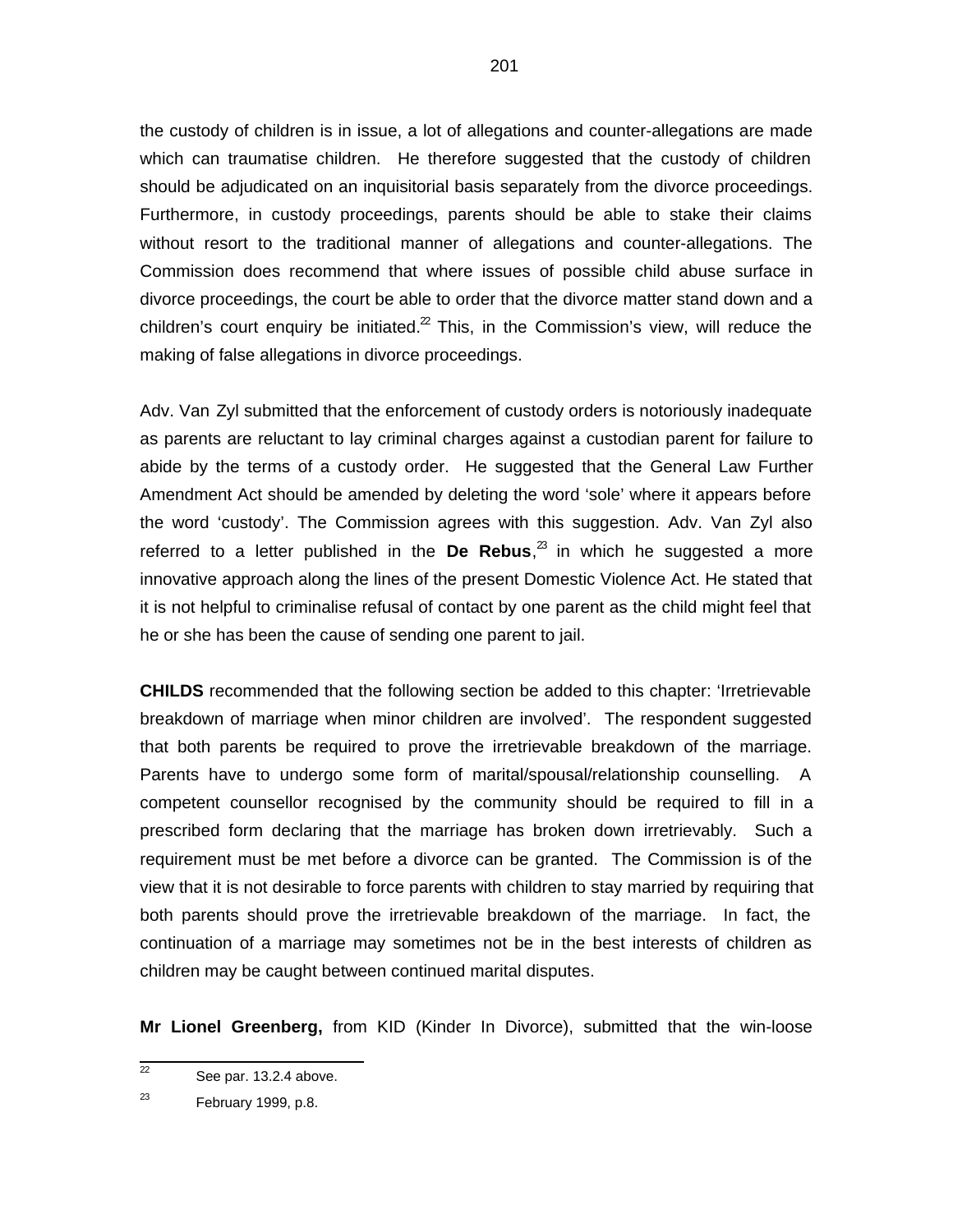scenario is a priority on the agenda of the attorney / advocate. He stated that due consideration should be given to children and that children should be provided with an advocate ad litem by default. Mr Greenberg argued that an order granting a divorce should encourage visitation rather than to limit parental involvement in the life of the child. Thus, the order should be a guideline and not be used to obstruct the father's involvement. Further, the order should set a minimum commitment level and not a maximum.

### **13.5 Conclusion**

The Commission is of the view that legislative provisions for the protection of children caught in the separation or divorce of their parents should be provided for in divorce legislation. In light of the research undertaken and the submissions received, the Commission is convinced that the legal position of children in divorce or separation proceedings urgently needs reconsideration. The Commission is therefore considering including in its programme an investigation into these aspects. Obviously, such an investigation would have to go beyond the confines of the Divorce Act to also consider the General Law Further Amendment Act, the Matrimonial Affairs Act, and the Mediation in Certain Divorce Matters Act.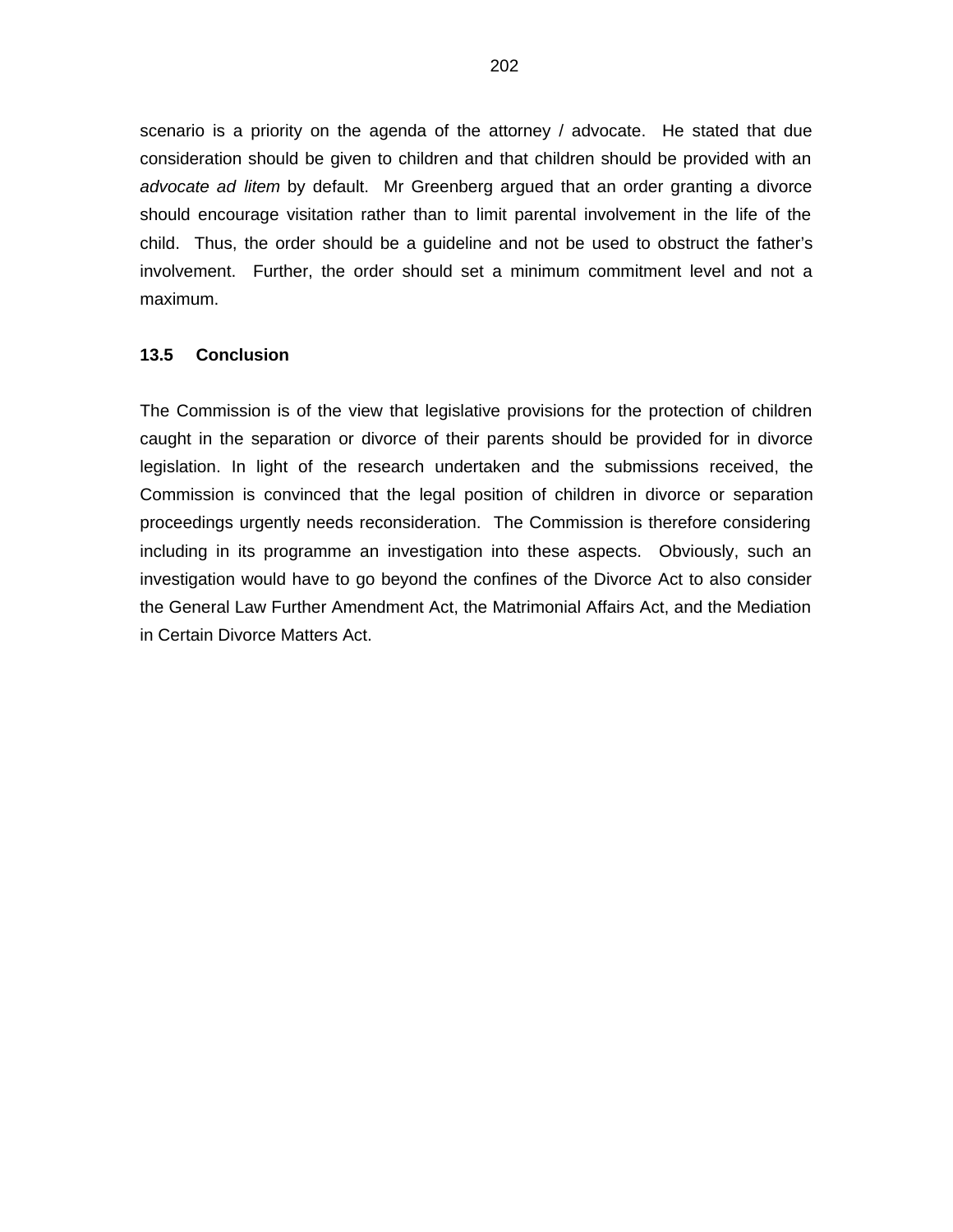# **CHAPTER 14**

### **EARLY CHILDHOOD DEVELOPMENT**

### **14.1 Introduction**

In this Chapter, the question of legislative support for early childhood development (ECD) services is considered.

# **14.2 Overview of the proposals in Discussion Paper 103**

# **14.2.1 Defining ECD**

The Commission recommended that the following definitions of ECD and of ECD services be included in the new children's statute: $<sup>1</sup>$ </sup>

'**Early childhood development**' means the process of emotional, mental, physical and social growth and development of children aged between birth and 9 years.

'**Early childhood development services**' are formal or informal services that are offered on a regular basis to six or more children aged between birth and 9 years to promote their early childhood development by a person, persons or organisation where the provider of the service is not the parent or the primary caregiver of the children.

The Commission stated that these definitions should not be premises-based, in order to allow for the facilitation of ECD where a building is not available. The Commission also expressed the view that the provisions of the new children's statute should not apply where ECD services are to be provided to less than six children. This position was taken to prevent an over-regulation of the ECD sector.

1

 $1$  Par. 15.5 of the discussion paper.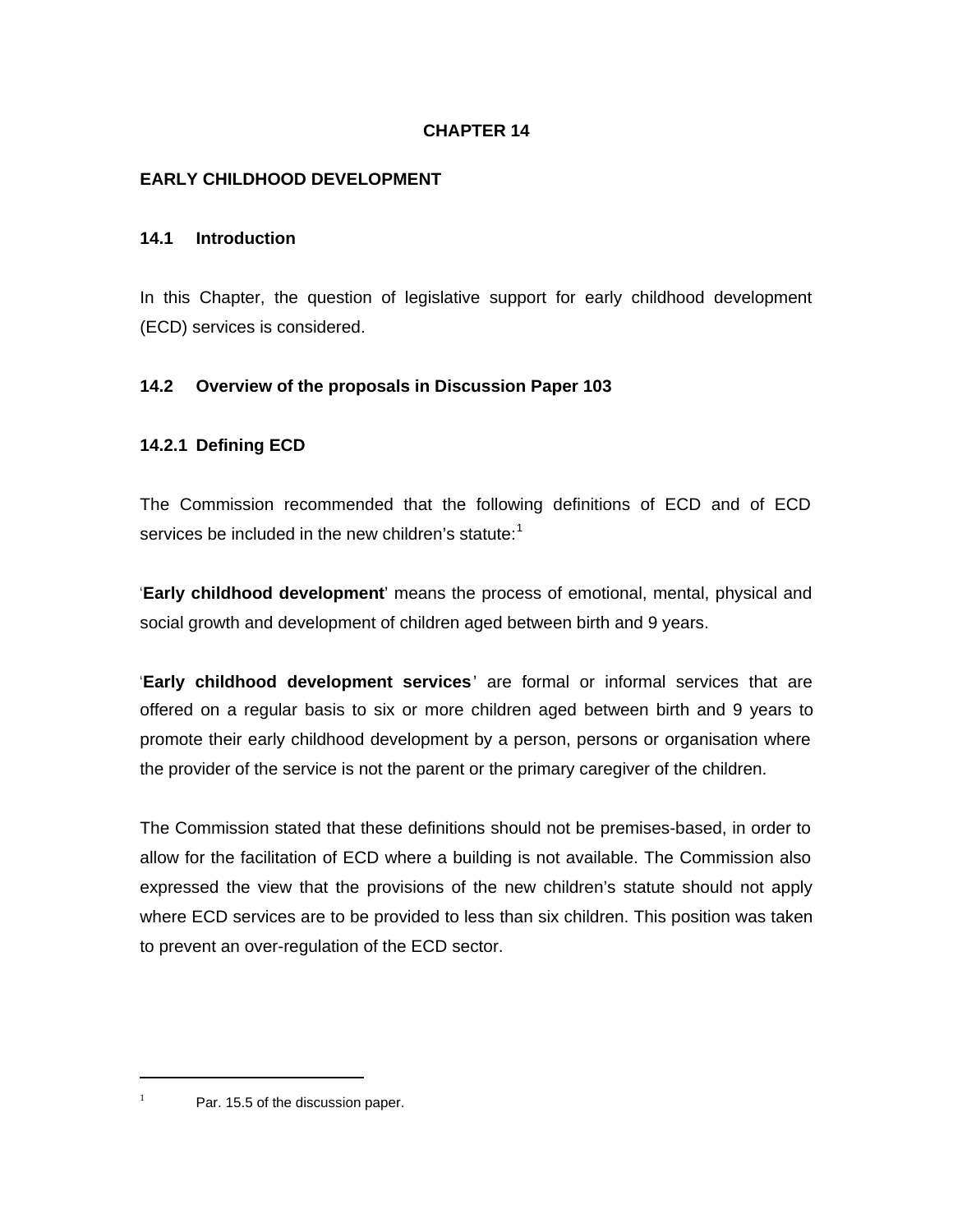### **14.2.2 Responsibility for providing ECD services**

The Commission recommended that the (provincial) Departments of Education be responsible for the provision of ECD services on school premises, and that the (provincial) Departments of Social Development be responsible for the provision of ECD services at all non-school premises. For the sake of simplicity, the (provincial) Departments of Education should also assume responsibility for the registration of ECD services where such services, for instance, are provided for the benefit of the children of the teachers at that school or institution only. The fact that ECD services are to be rendered at school premises is therefore the deciding factor.<sup>2</sup>

### **14.2.3 Minimum standards for ECD services**

While ECD services can and should be offered at a range of facilities (such as a children's home, in a community centre, inside a private home or in the shade of a tree), and since the content of such services also have infinite variations, the Commission did not specify what the minimum content of such ECD services should be.

However, the Commission recommended that the (provincial) Departments of Social Development and of Education may prescribe, by regulation, the minimum standards with which all registered ECD services must comply. In this regard, the Commission recommended that minimum standards for ECD services, as proposed by the Department of Social Development in its draft Guidelines for Day Care, be included in the regulations which are to accompany the new children's statute. $3$ 

### **14.2.4 Registration of ECD services**

The Commission recommended that ECD services not delivered on school premises by non-State service providers who receive a State ECD grant or subsidy must be registered with the Department of Social Development. Furthermore, ECD services delivered on school premises by non-State ECD service providers who receive a State

<sup>&</sup>lt;sup>2</sup> Ibid.

<sup>3</sup> Par. 15.6 of the discussion paper.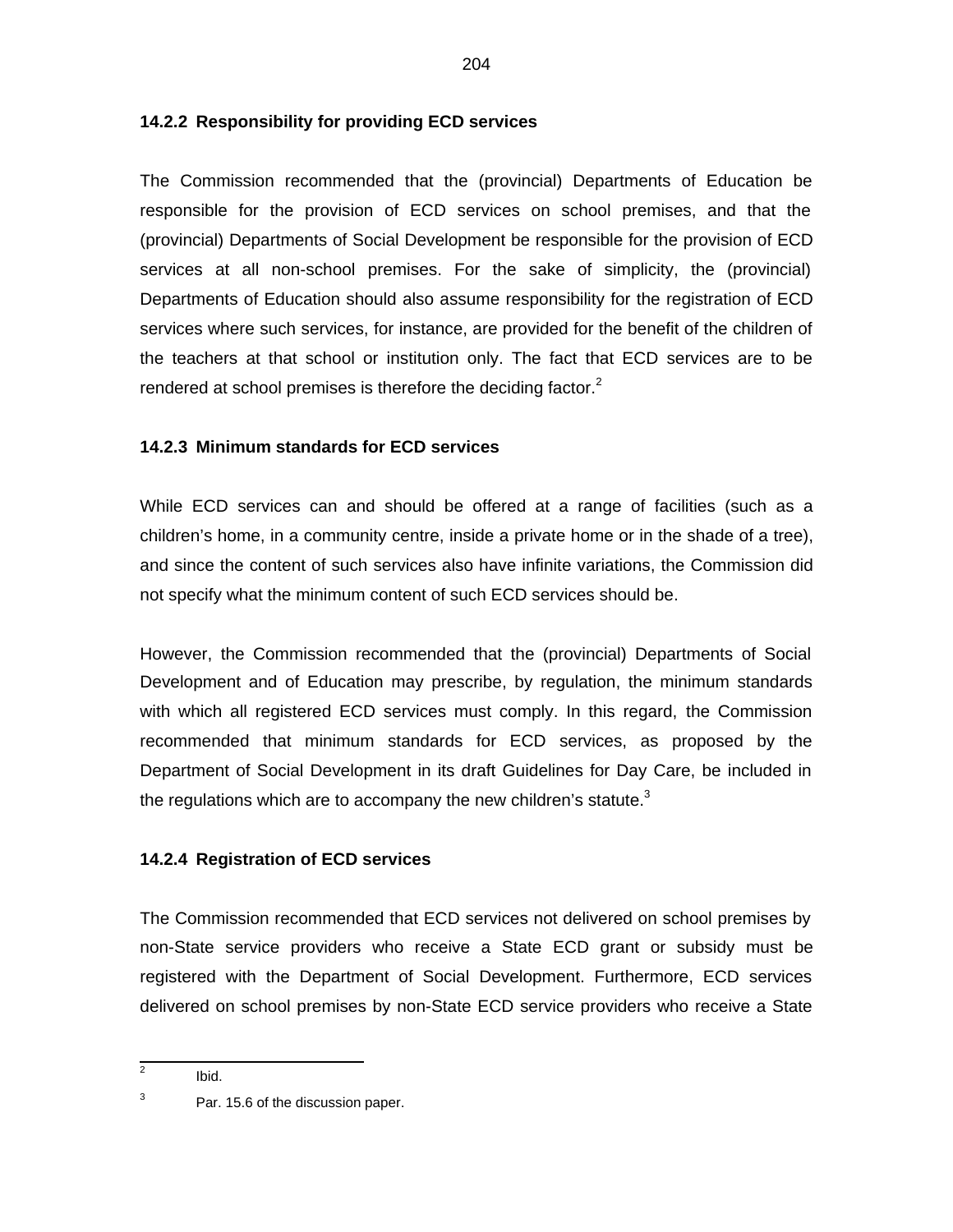ECD grant or subsidy must be registered with the Department of Education. $4$ 

The Commission recommended that the adequacy and appropriateness of State-funded or subsidised ECD services should be assessed by the Department of Social Development.<sup>5</sup> The Commission further recommended that local authorities should be responsible for environmental and health inspections relevant to registration applications where ECD services are to be premised-based.<sup>6</sup>

# **14.2.5 Lines and levels of Government responsibility**

The Commission stated that the view that ECD is the responsibility of parents and families and not the State is no longer tenable. The Commission therefore recommended that the (provincial) Departments of Education, Social Development and local authorities be given joint responsibility for developing and implementing a plan to ensure that children and their families in their jurisdiction, who are in need of ECD services, can progressively access such services. The Ministers for Social Development, and Education should then be responsible for conferring with the Minister of Finance so as to ensure that there is proper budgetary allocation for these services at the national and provincial levels. In addition, it is recommended that Treasury should budget for ECD services specifically, as an essential service along with health, education, policing, etc.<sup>7</sup> The Commission further recommended that a local authority may support, financially or otherwise, any registered ECD service by:<sup>8</sup>

- making buildings or premises available at no cost to a person or persons who or organisation which proposes to administer such service; and
- providing water or electrical power at reduced rates or at no charge to buildings or premises used for the administration of such service;

It is also recommended that a local authority must not levy rates on land which is used

 4 Ibid.

<sup>5</sup> Ibid.

<sup>6</sup> Par. 15.7 of the discussion paper.

<sup>7</sup> Ibid.

<sup>8</sup> Par. 15.8 of the discussion paper.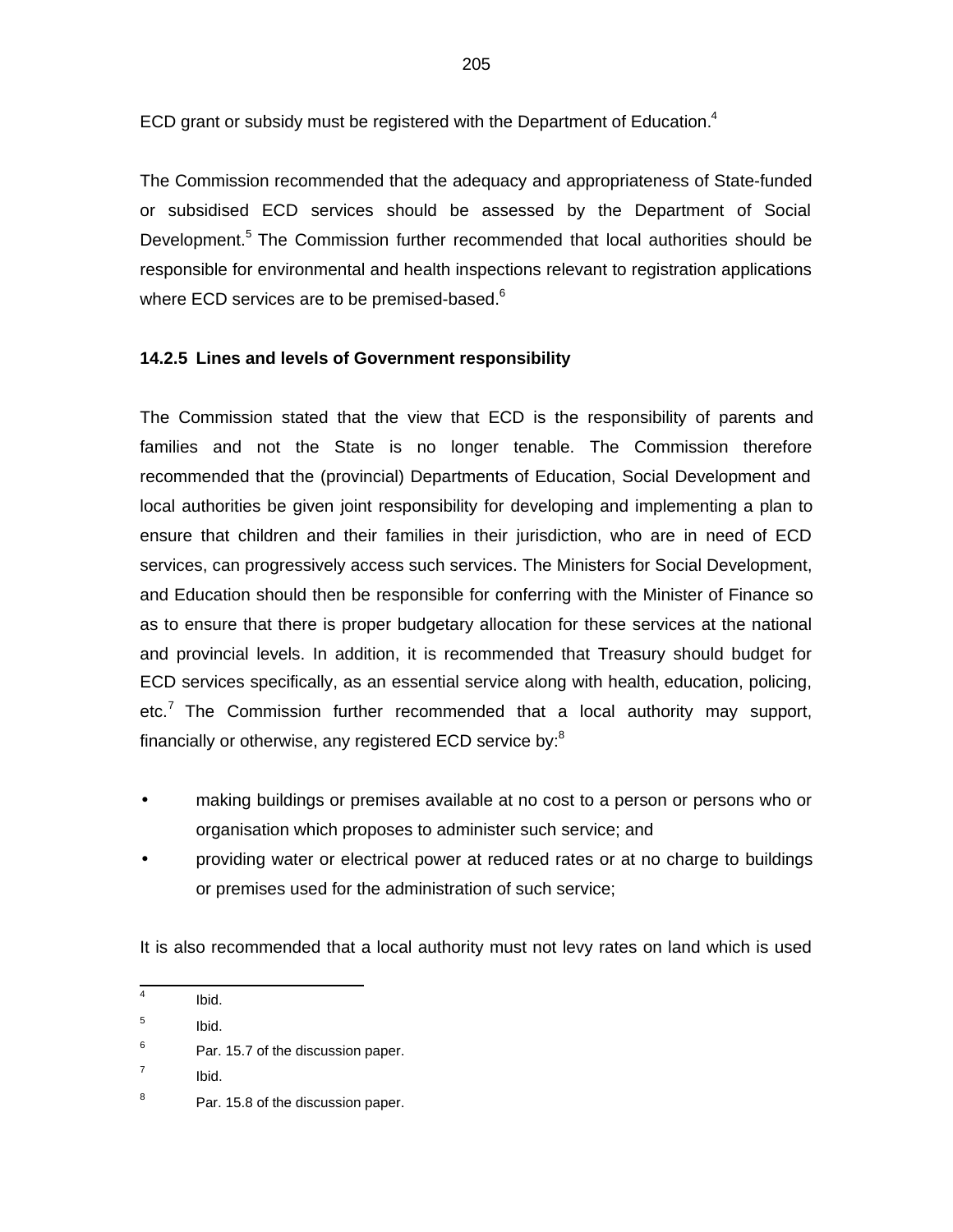by a registered non-profit organisation for administering or providing ECD services. $9$ 

# **14.2.6 Monitoring, inspection and closure of ECD services**

The Commission recommended that the (provincial) Departments of Social Development and of Education may inspect, monitor, suspend and close down ECD services, whether registered or in receipt of a State ECD grant or subsidy or not. More specifically, the Department of Education should concern itself with monitoring and (where necessary) closing down of ECD services that are provided on school premises The Department of Social Development should concern itself in particular with monitoring and closing down of ECD services not offered on school premises.<sup>10</sup>

# **14.3 Comments received**

**The Criminal Justice Initiative, Open Society Foundation for South Africa** submitted that the issue of ECD has been addressed inadequately and without recognition of the value of ECD, particularly in relation to prevention and early intervention services. The respondent argued that it is only through responsibilities clearly allocated to government agencies that ECD programmes will be implemented, and that it is only through legislated standards that these services can be maintained at appropriate levels of quality.

**Jimmy and Lizelle Meyer** disagreed with the Commission's opinion that the view that ECD is the responsibility of parents and not the State is no longer tenable. However, **Ms R van Zyl** supported the Commission's opinion.

**Mr Eric Atmore** from the Centre for Early Childhood Development**,** Kenilworth, complimented the Commission on its recommendations in respect of ECD. Referring to page 678 of the discussion paper, the respondent recommended the inclusion of the words in brackets in the following recommendation of the Commission: The Commission recommends that the adequacy and appropriateness of State-funded or subsidised ECD services should be assessed by the Department of Social Development. Where such

Ibid.

<sup>—&</sup>lt;br>9

<sup>10</sup> Par 15.7 - 15.8 of the discussion paper.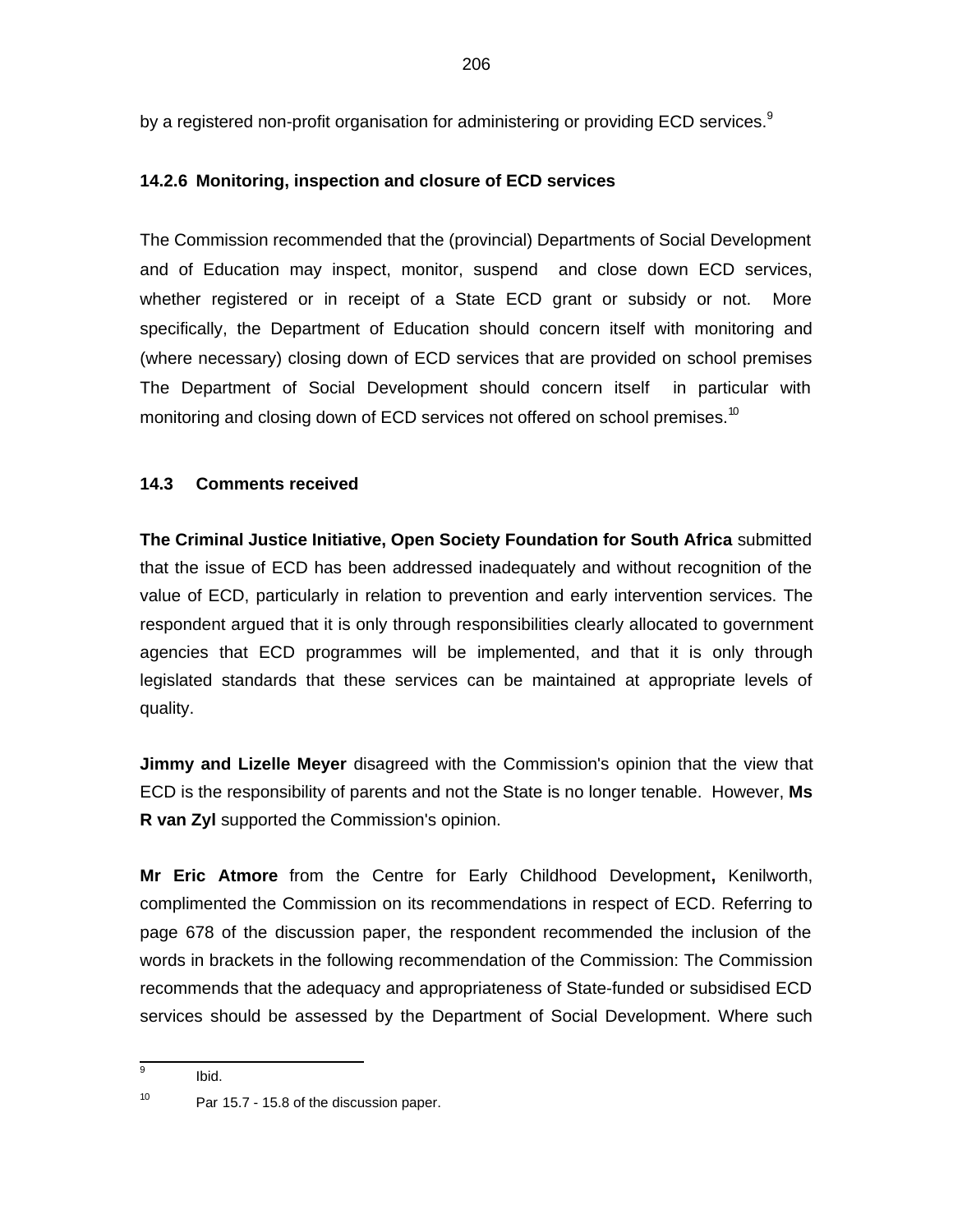ECD services are not registered, State-funded or subsidised, then Government has no right **[**unless the law is broken or is suspected of being broken**]** to prescribe to or interfere with the content of such ECD programmes.

The **Sinodale Kommissie vir die Diens van Barmhartigheid** submitted that minimum standards for ECD must be set by the Department of Social Development and not by the Department of Education.

The **Department of Health,** Pretoria, suggested that the new child care legislation should contain brief legislative guidelines on minimum standards for ECD, whilst the Department of Social Development Guidelines must cover minimum standards for ECD in more detail.

The **Department of Health,** Pretoria recommended that, given the 'mushrooming' of non-state ECD service providers, all ECD centres (formal and informal) must, whether based on school premises or not, be registered with the Department of Social Development. The respondent submitted that the Department of Social Development should keep only one register in respect of ECD service providers. The respondent argued that more than one register will interfere with continuity and quality of monitoring and evaluation techniques. The respondent further proposed that environmental health officers should be guided by local government with regards to how and when to do inspections as well as sanctions for non-compliance.

The **Department of Health,** Pretoria complimented the Commission on its approach with regard to the monitoring and evaluation of ECD centres. However, the respondent pointed out the following challenges:

- the deployment of adequate manpower, especially in remote areas, to assist in the monitoring, evaluating and supervising of services;
- the regulation of private ECD centres and their registration with the Department of Social Development; and
- making the content of Day Care Guidelines congruent with the provisions of the new child care legislation.

In its submission, the **Department of Education**, Pretoria pointed out that private ECD services are registered by the provincial departments of education in terms of section 46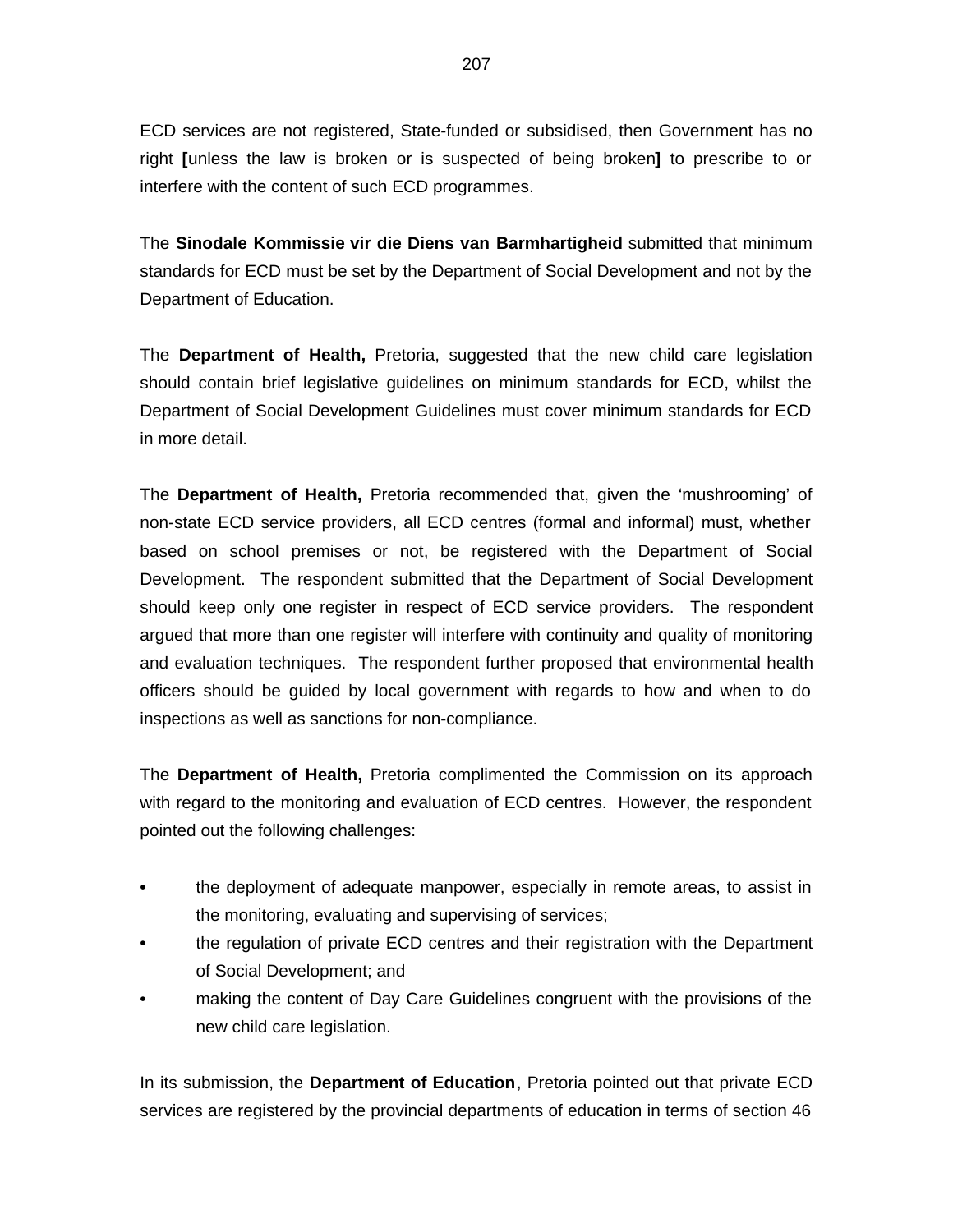of the South African Schools Act, 1996. Similarly, closure of such centres is performed at provincial level. The Department further opined that, as the South African Schools Act 1996 presently does not apply to children below Grade 1, the imposition of the responsibility on the Department to provide ECD services to children not in school, even where school premises are used, will constitute an unfounded mandate. The Department pointed out that (Education) White Paper 5 provides that the Education Department will eventually, by 2010, be responsible for providing Grade R as part of compulsory education. It is suggested that this be factored into the development of the new child care legislation.

The Department of Education stated that the Departments of Social Development and Education have developed draft guidelines for the registration of ECD services. It said it must be recognised that local government also have responsibilities in this regard and that some local authority structures are not adhering to the minimum standards in some cases.

In response to the Commission's preliminary position that the provision of ECD services should be a state function and not solely that of parents, the Department said that to make a generalised statement that ECD is the responsibility of the state places an unachievable burden on the state and goes against the stance taken in White Paper 5 of poverty-targeting the intervention. However, the Department supported the view that the Departments of Education and Social Services, with local authorities, should work collaboratively towards ensuring that children access ECD services, but said it should be targeted towards the poor. In closure, the Department suggested that the Department of Health also be included when monitoring, inspecting or closing ECD services.

#### **14.4 Evaluation and recommendations**

The Commission has revisited its recommendation that ECD programmes should be registered. The Commission abandons this recommendation because it does not appear to be feasible to register ECD programmes. The Commission also abandons its recommendation that a local authority must not levy rates on land which is used by a registered non-profit organisation to administer ECD programmes. This is in view of the fact that the Children's Bill cannot prescribe to local authorities how to manage their finances. Furthermore, the Municipal Systems Act, 2000 does not provide for exemptions from the payment of rates and taxes.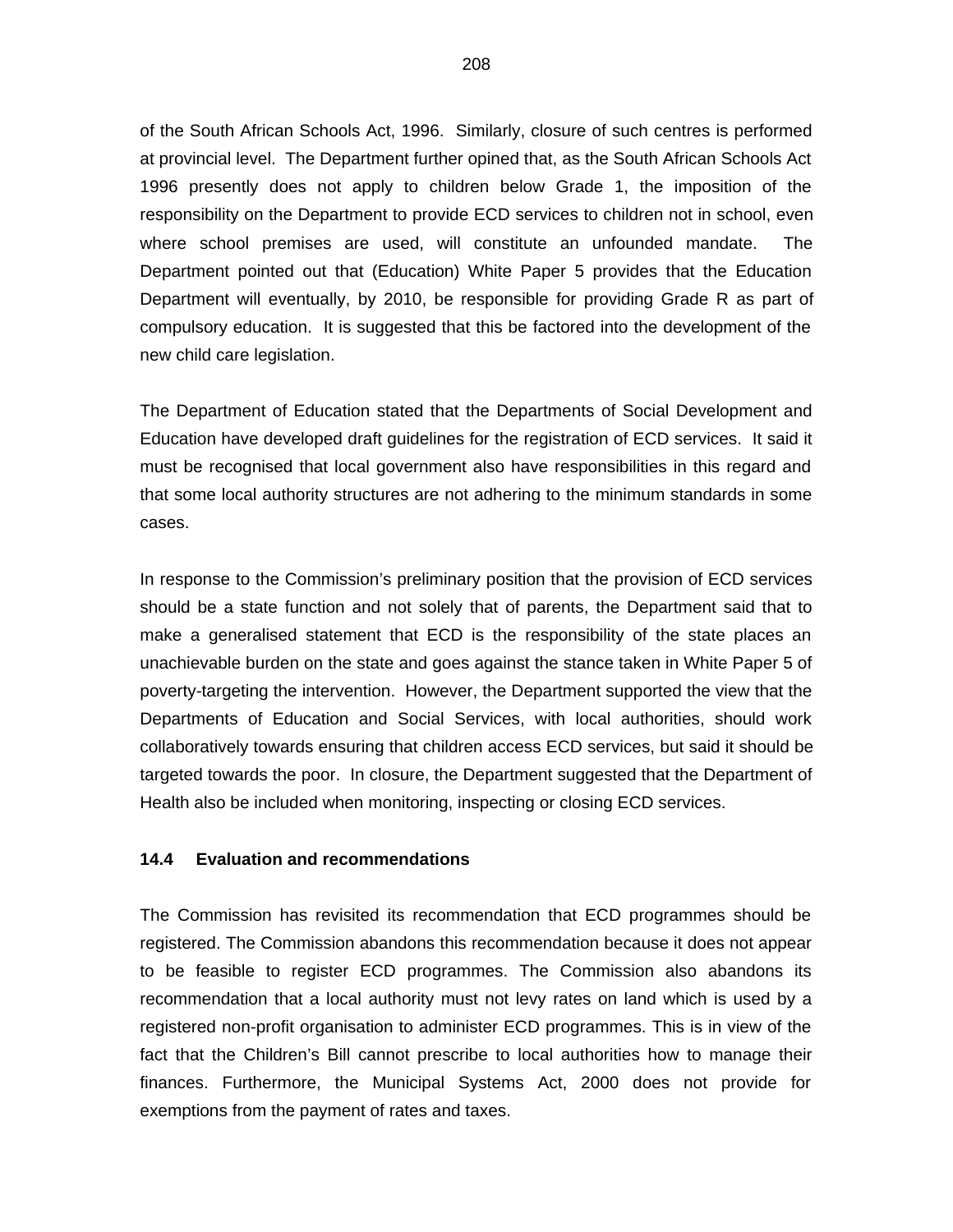In addition to the recommendations made in the discussion paper, the Commission recommends the inclusion of a provision regarding strategies concerning ECD to be included in a national policy framework.<sup>11</sup> The Commission also recommends that ECD services must be provided by a partial care facility providing care to children up to the age of nine years, a child and youth care centre which has in its care children up to the age of nine years or a primary school.<sup>12</sup> The Children's Bill further provides for the issuing of a notice of enforcement to a partial care facility, child and youth care centre or a primary school regarding the provision of ECD services.<sup>13</sup> Specific provision is also made for the rendering of assistance to a partial care facility, a child and youth care centre or a primary school.<sup>14</sup> In order to ensure the protection of children to whom ECD services are rendered, the Commission recommends that a person unfit to work with children may not provide or assist in the provision of ECD services.<sup>15</sup>

- 12 Section 107(1) of the Bill.
- 13 Section 109 of the Bill.
- 14 Section 110 of the Bill.
- 15 Section 108 of the Bill.

 11 Section 106A of the Bill.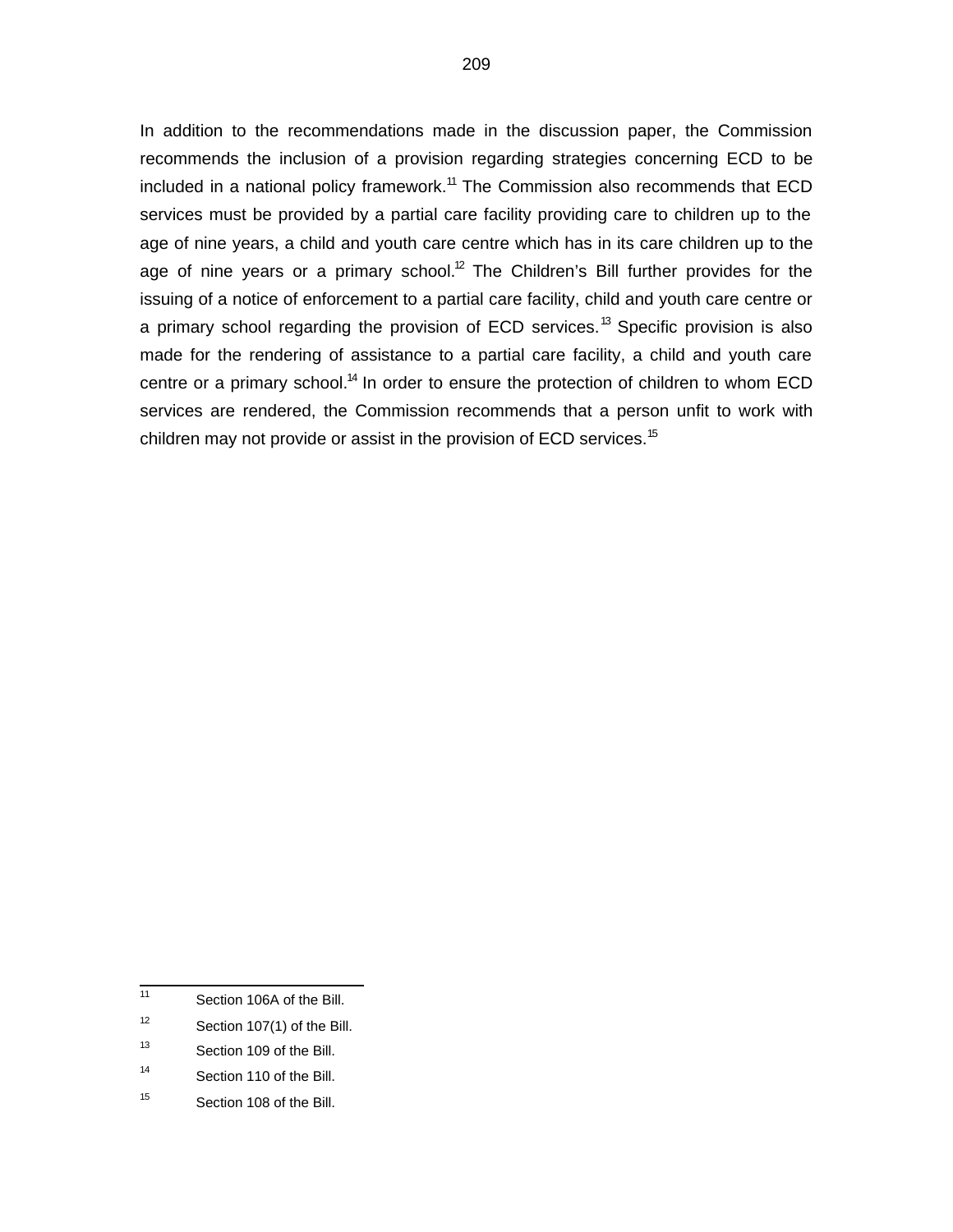### **CHAPTER 15**

### **PARTIAL CARE**

#### **15.1 Introduction**

This Chapter deals with the temporary care of children by persons other than their parents or ordinary care-givers.

### **15.2 Overview of the proposals in Discussion Paper 103**

#### **15.2.1 Defining partial care**

The Commission recommended that, for purposes of the new children's statute, a definition of partial care is required which is not confined only to day-time care. The definition needs to target a range of situations where children are temporarily placed by parents or primary caregivers with persons designated by them, for limited periods of time.<sup>1</sup> The Commission stated that the definition of 'partial care' should be linked to that of 'partial care facility', which is a reworking of the definition of 'place of care' in the Child Care Act<sup>2</sup> and accordingly recommended the following definitions:<sup>3</sup>

'**Partial care facility**' means any place, building or premises, including a private residence, maintained or used partly or exclusively, whether for profit or otherwise, for the reception, protection and temporary or partial care of more than six children apart from their parents, but does not include –

• any boarding school, school hostel or any establishment which is maintained or used mainly for the tuition or training of children and which is controlled by or which has been registered or approved by the State, including a provincial administration;

1

<sup>1</sup> Par. 16.6 of the discussion paper.

<sup>2</sup> 74 of 1983.

<sup>3</sup> Par. 16.6 of the discussion paper.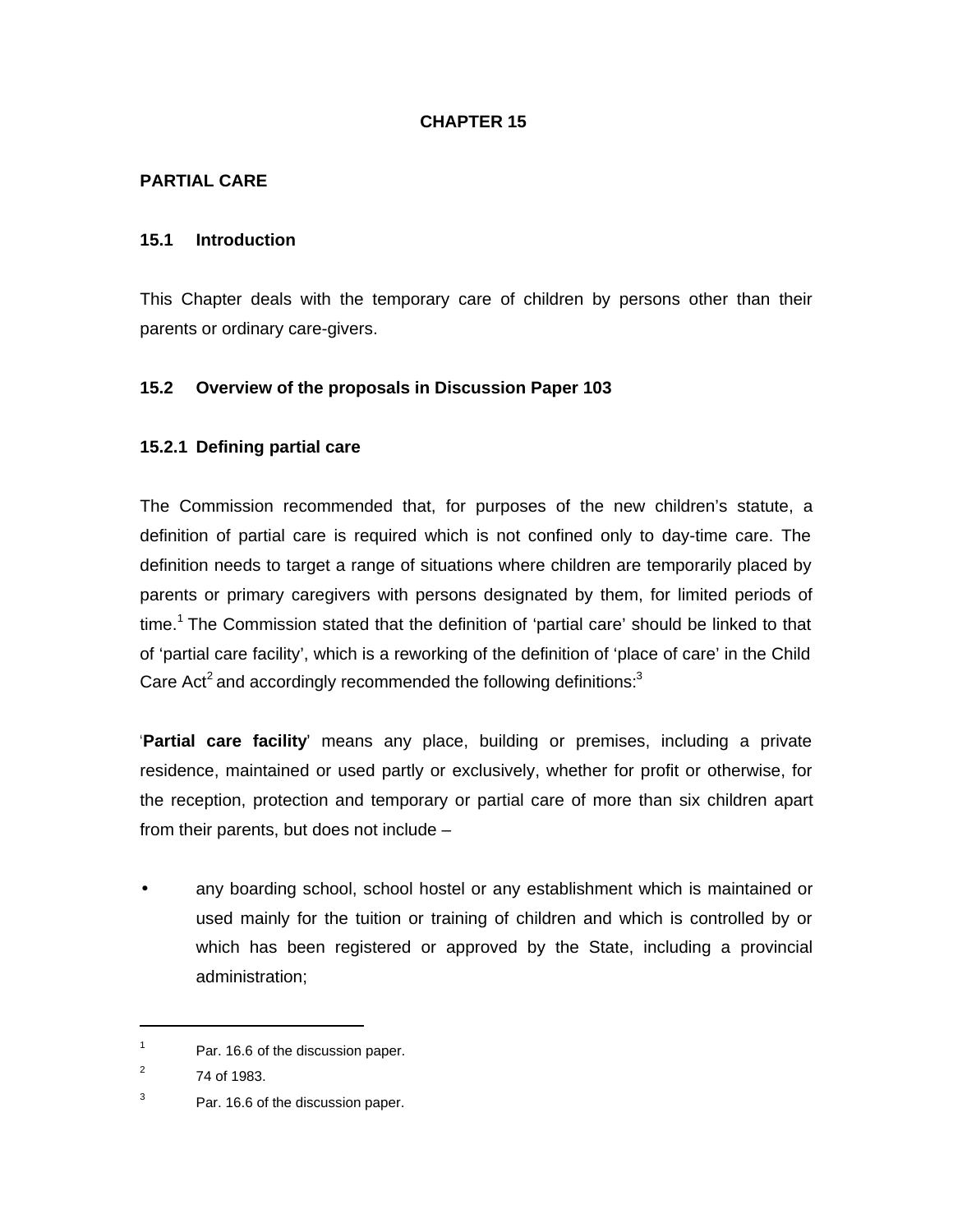- any hospital or medical facility which is maintained or used mainly for the medical treatment of children;
- the statutory placement of a child in substitute family care;
- ECD services as defined in this Act.

'**Partial care**' means the services offered at a partial care facility.

# **15.2.2 Licensing of partial care facilities**

The Commission recommended that the existing registration system be replaced with a licensing system.<sup>4</sup> The Commission expressed the view that it is desirable to introduce a system of *licensing* as a method of regulating partial care in South Africa. Licensing offers a mechanism by which: $5$ 

- standards may be set before a person or agency is authorised to provide child care;
- adherence to required standards can be regularly monitored; and
- those who fail to meet these standards can be compelled to do so or be excluded from the provision of partial care.

The Commission therefore recommended that where more than six children are cared for on a partial basis apart from their parents, whether for profit or otherwise, in any building or premises maintained or used for such purpose, that such facility be licensed as a partial care facility with the (provincial) Department of Social Development. As the term partial care facility more accurately reflect the type of facility involved, the Commission accordingly recommended a change in terminology from 'place of care' to 'partial care facility'.

### **15.2.3 Minimum building standards for partial care facilities (places of care)**

The Commission did not recommend that the new children's statute should provide for the formulation, in the Regulations, of minimum building requirements for partial care

<sup>-&</sup>lt;br>4 Par. 16.4.2 of the discussion paper.

<sup>5</sup> Par. 16.5.2 of the discussion paper.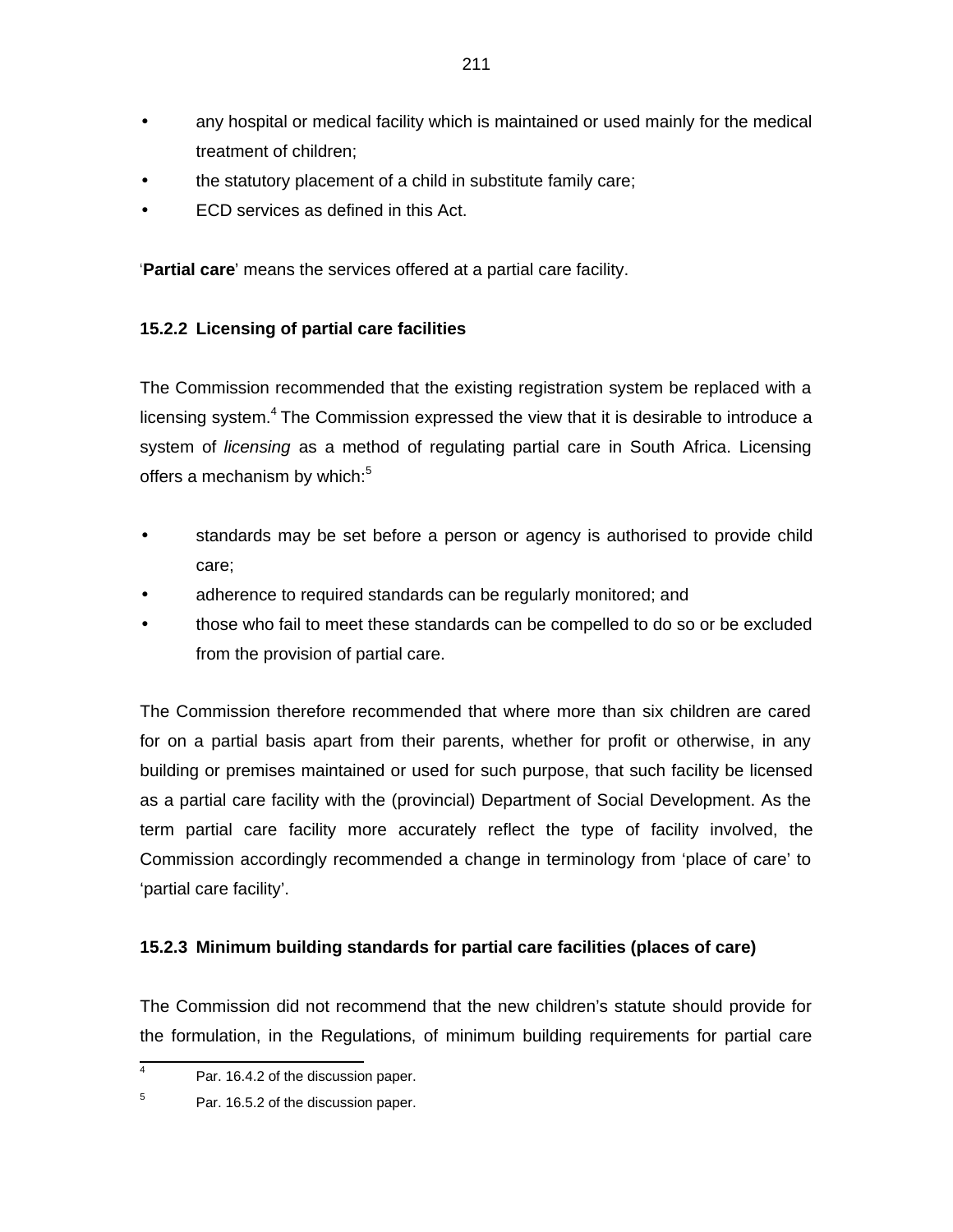facilities. In this regard, the Commission stated that the present requirement, in the Regulations, $6$  for a certificate to be issued by the local authority to the effect that the premises comply with all structural and health requirements set by the local authority is flexible enough to cater for local and regional differences.<sup>7</sup>

However, the Commission recommended that the health and safety appropriateness of the building or premises, whether it is a private dwelling, a church building, or a community centre, being used or to be used as a partial care facility, should be assessed by the local authority in terms of appropriate bye-laws. The adequacy and appropriateness of the proposed partial care service or programme should be assessed by the Department of Social Development and the latter Department should, after receiving a health and safety clearance certificate from the relevant local authority, finalise the licensing of the partial care facility. $8$ 

# **15.2.4 Assistance to providers of partial care services**

The Commission recommended that the (provincial) Department of Social Development, or any local authority may support, financially and otherwise, any licensed partial care facility. Such support, or the continuation of such support, may be made subject to conditions.<sup>9</sup>

# **15.2.5 Partial care not provided at partial care facilities (places of care)**

The Commission recognised that not all partial care services are rendered in buildings or premises (in other words, not in a 'place of care' as defined in the Child Care Act) and that not all early childhood development (ECD) or partial care situations involve the care of more than six children apart from their parents. While not registered as places of care, some facilities do care for children apart from their parents and sometimes offer ECD services. The Commission also realised that some partial care arrangements involving fewer than six children can be very harmful to children. The Commission thus

 6 Regulation 30A(2)(b).

<sup>7</sup> Par. 16.4.1 of the discussion paper.

<sup>8</sup> Ibid.

<sup>9</sup> Par. 16.5.4, p. 708 of the discussion paper.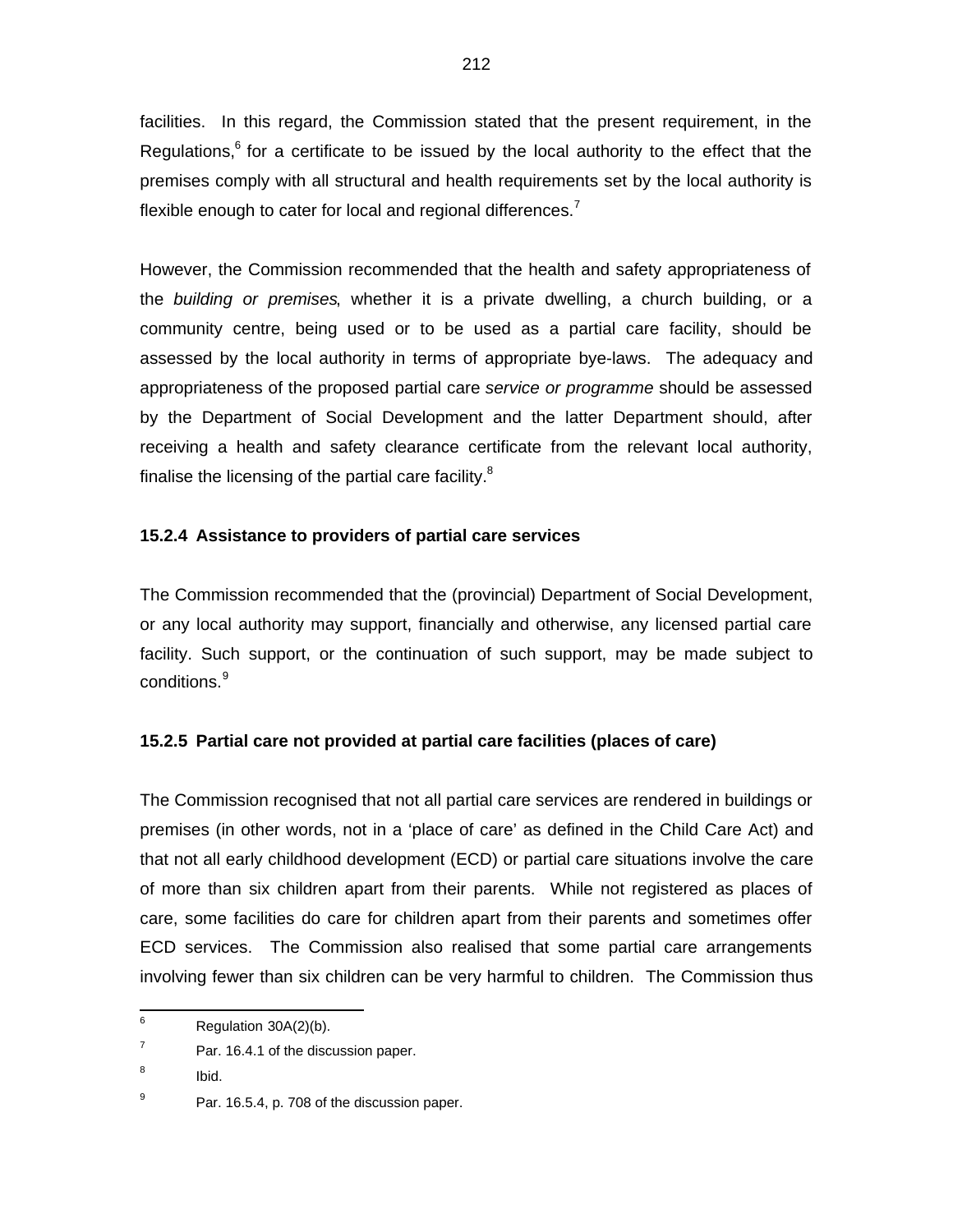recommended that the Department of Social Development should be empowered to prevent an ECD service or partial care facility from continuing to operate, even though such service is not registered<sup>10</sup> or such facility is not licensed. It is accordingly recommended that where an unregistered ECD service or an unlicensed partial care facility is de facto in effect or operational, the Director-General: Social Welfare be empowered to issue an enforcement notice to such unregistered or unlicensed operator. Such notice would then either instruct the operator to register or obtain a license or to cease operation forthwith.<sup>11</sup>

#### **15.2.6 Monitoring and inspection**

The Commission recommended that monitoring provisions be included in the new children's statute which must allow for a power to monitor both the environment and quality of care provided at partial care facilities and the implementation of ECD programmes - by means of inspections or other methods - regardless of the number of children involved.

#### **15.3 Evaluation and recommendations**

The Commission has received no comment on the issue of partial care. Notwithstanding the lack of comments on the issue, the Commission revisited some of its recommendations in respect of partial care. With regard to the recommendation that the existing registration system be replaced with a licensing system, the Commission has come to the conclusion that there is no substantive difference between licensing and registration. For this reason, the Commission reverts to the existing system in terms of which partial care facilities are required to register.

The Commission further abandons its initial recommendation that partial care facilities must be registered (or licensed as previously suggested) with the relevant provincial Departments of Social Development. The Commission now recommends that local

 $\frac{1}{10}$ See Par. 14.4 above where it is stated that the Commission has abandoned its recommendation that ECD services should be registered.

<sup>11</sup> Par. 16.7 of the discussion paper.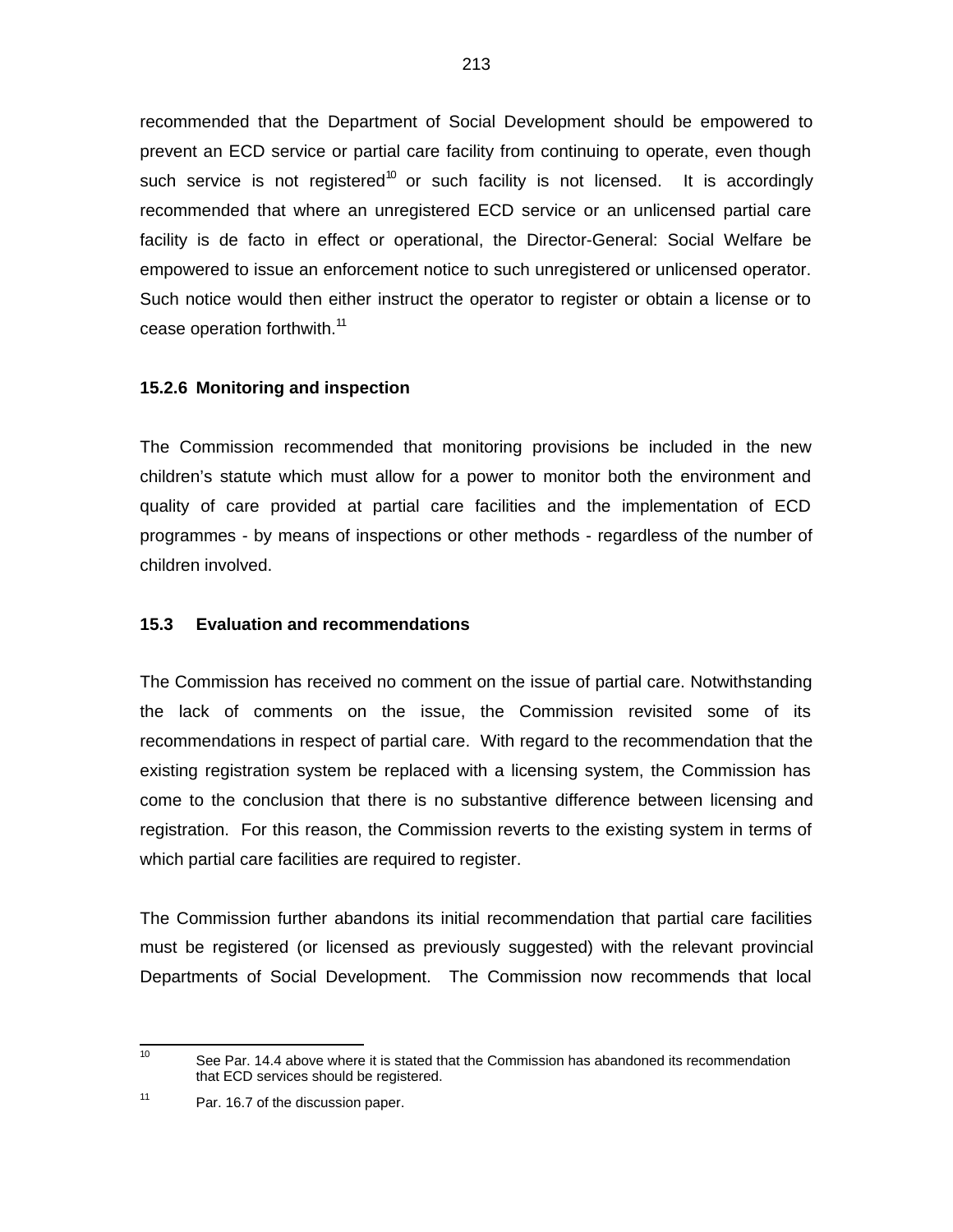authorities should be responsible for the registration of partial care facilities.<sup>12</sup> This recommendation is in line with section 156 read with Schedule 4, Part B of the Constitution in terms of which the administration of child care facilities is a local government competency. The Commission is mindful of the fact that local authorities are under-resourced. This is, however, not reason enough to impede on municipalities' right to exercise their powers by vesting the administration of child care facilities in the provincial Departments of Social Development. However, if a local authority fails to fulfill its functions, the relevant provincial executive may take appropriate steps to ensure fulfillment of those functions in terms of section 139 of the Constitution.

In line with the Commission's decision to assign the registration of partial care facilities to local authorities, the Commission further recommends that a municipality must maintain a record of all available partial care facilities in its area,<sup>13</sup> and must conduct regular inspections of partial care facilities in its area.<sup>14</sup> Furthermore, a municipality or the provincial head of social development may issue a notice of enforcement to a person operating a partial care facility.<sup>15</sup>

 $\frac{1}{12}$ Sections 146(1)(a), 149(1)(a), 150(1) and 152 of the Bill. See also Noel Zaal and Carmel Matthias 'Local government and the provision of child care services: An essential area for legislative reform' (2002) 119:1 **South African Law Journal** 138.

<sup>13</sup> Section 155(1)(a) of the Bill.

<sup>14</sup> Section 155(1)(b) of the Bill.

<sup>15</sup> Section 148 of the Bill.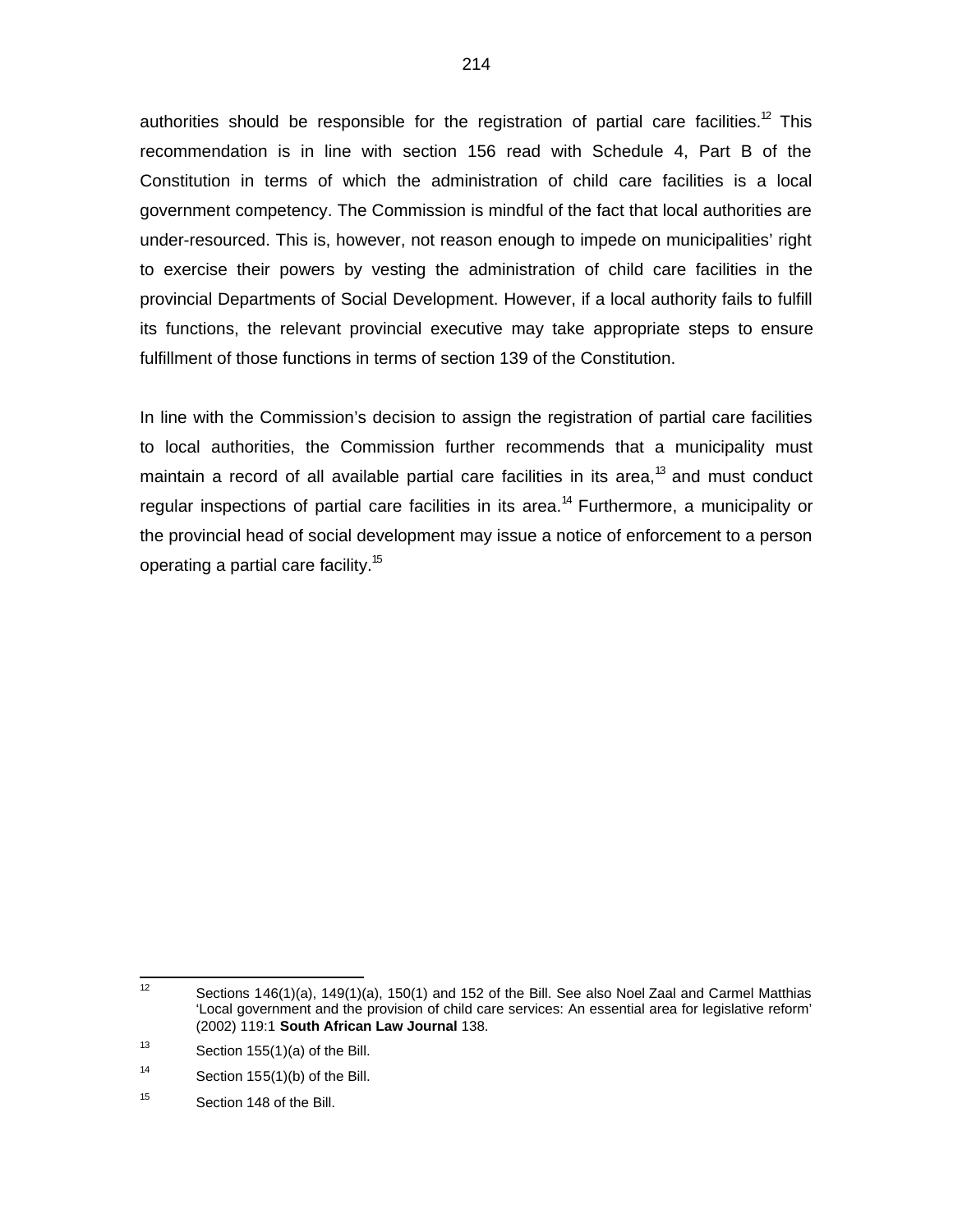### **CHAPTER 16**

### **FOSTER CARE**

### **16.1 Introduction**

Within the formal child care system in South Africa, foster care is normally considered to be the preferred form of substitute care for children who cannot remain with their biological families and who are not available for adoption. Many thousands of South African children have benefited from court-ordered foster care. It is, however, doubtful whether this form of care as provided for in the Child Care Act<sup>1</sup> can adequately deal with the country's changing needs as vast numbers of children are being left parentless owing to AIDS. This chapter therefore examines alternative forms of family care. It also covers aspects such as social and cultural issues when placing children in foster care, parental rights and responsibilities for foster parents, termination of parental rights and responsibilities over children in foster care, reunification services, statutory supervision, duration and extension of foster care orders and social security.

### **16.2 Conceptualising foster care**

### **16.2.1 Overview of the proposals in Discussion Paper 103**

In the discussion paper,<sup>2</sup> the Commission recommended that provision be made for various forms of substitute family care, which should include short-term and long-term care by relatives and non-relatives. The Commission proposed that a distinction be made between foster care and court-ordered kinship care (care by relatives), and that provision be made for the necessary support of both options. A further distinction is proposed between court-ordered kinship care which arises as a result of child and family court proceedings in cases of abuse and severe neglect and is associated with reunification services, and kinship care (care by relatives) when undertaken by informal arrangement on an indefinite basis. More specifically, the Commission proposed that:

1

<sup>1</sup> 74 of 1983.

<sup>2</sup> Par. 17.2.5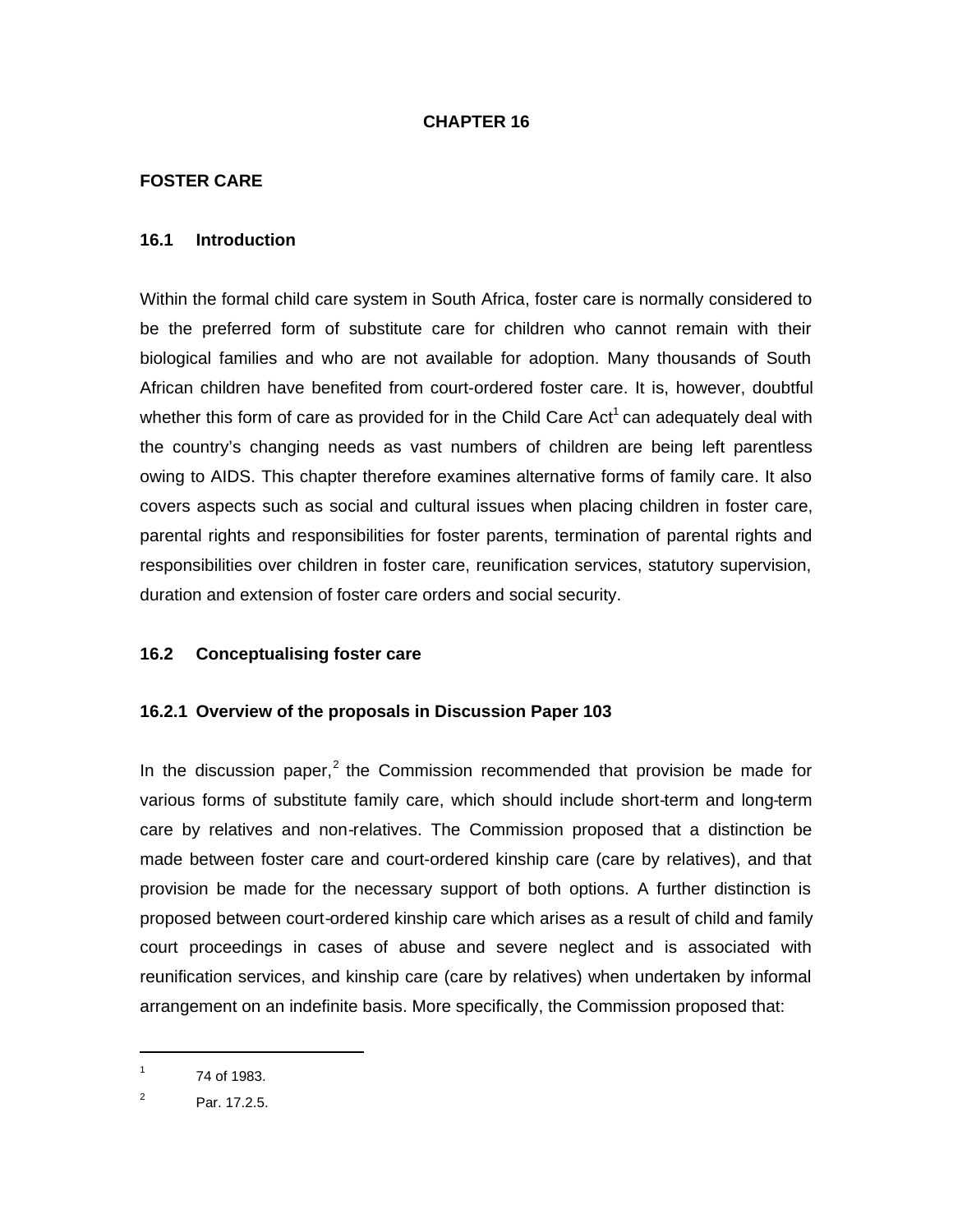- Legal recognition should be given to court-ordered kinship care as a placement option for children who come before the court via the formal child protection system, in cases of abuse or neglect.
- Furthermore, depending on the circumstances of each case, the court should have the discretion to specify whether a placement with relatives should be of a permanent nature, whether reunification services should be rendered to the parties concerned and whether supervision or monitoring by a state department or organisation is required.
- Relatives caring for children who have been abandoned or orphaned or are for some or other reason in need of their assistance, but who are not per se in need of formal protective services, should have access to a simple procedure whereby the necessary parental responsibilities can be conferred on them. These should include consent to medical treatment for or an operation on such children, and capacity to apply for state financial assistance on their behalf. The Commission invited comments as to whether such an arrangement should involve an initial once-off investigation, an order by the child and family court, or whether this could be an administrative process.
- A parent or guardian of a child may give written consent to a person caring for that child to give consent to medical treatment for or an operation on the child.
- Any person, including the child him or herself, who is of the view that a particular placement in kinship care is not in the best interests of the child, should be able to approach the children's court.

### **16.2.2 Comments received**

**Durban Children's Society** and the **Consortium** were in favour of the Commission's recommendations.

**H. Gerryts** supported the Commission's recommendation that relatives caring for orphaned or abandoned children should have access to a simple procedure whereby the necessary parental responsibilities can be conferred on them. The respondent suggested that an initial once-off investigation by a social worker should be required.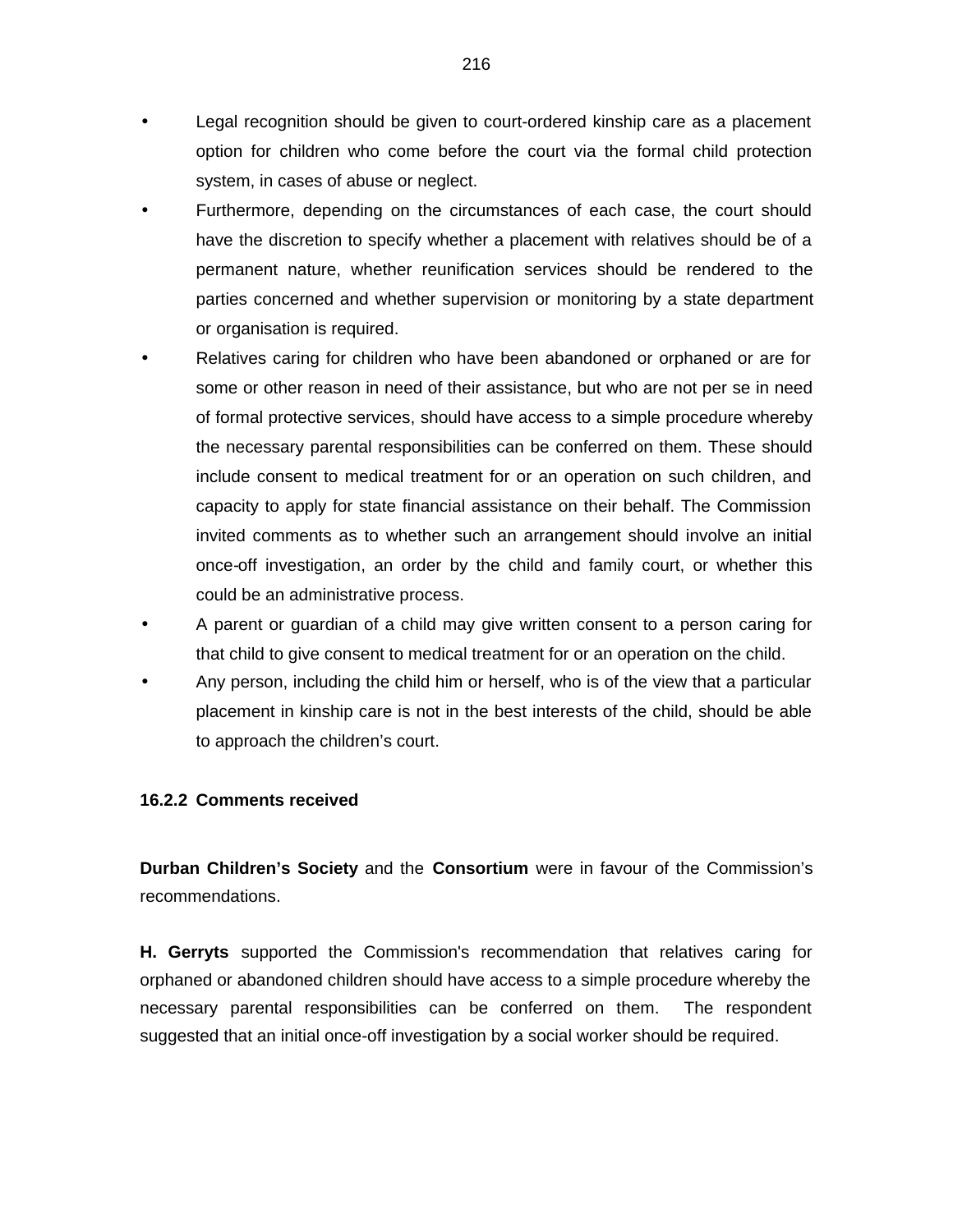### **16.2.3 Evaluation and recommendations**

Instead of providing for a procedure whereby the necessary rights and responsibilities can be conferred on relatives caring for children on an informal basis as recommended in the discussion paper, the Commission recommends that the Children's Bill should set out the rights and responsibilities of such relatives. $3$  Thus, relatives caring for children on an informal basis would not have to go through a prescribed procedure before they can exercise certain right and responsibilities in respect of the children in their care. The Commission further gives recognition to the fact that a person may also become a foster parent through the administrative transfer of a child by the MEC for social development from a child and youth care centre to foster care<sup>4</sup> or that a child may be provisionally transferred from a child and youth care centre in order to test the feasibility of a foster care placement.<sup>5</sup> In view of the positive responses received, the Commission retains the rest of its recommendations. These recommendations have been incorporated in the Children's Bill.<sup>6</sup>

### **16.3 Cluster foster care**

### **16.3.1 Overview of the proposals in Discussion Paper 103**

In addition to statutory foster care, court-ordered kinship care and informal kinship care, the Commission recommended that  $-$ <sup>7</sup>

- Legal recognition should be given to both state-funded and privately-funded cluster foster care schemes subject to regulation in terms of the Act.
- 'Cluster foster care' be understood to imply a grouping of caregivers who are linked together to provide mutual support in the care of a number of children, and who receive some form of external support and monitoring.
- The court should have the option of committing a child to the care of a specific

 3 Section 207.

<sup>4</sup> Section 191 of the Bill.

<sup>5</sup> Section 194 of the Bill.

<sup>6</sup> Sections 198 and 208.

<sup>7</sup> Par. 17.3.1.5 of the discussion paper.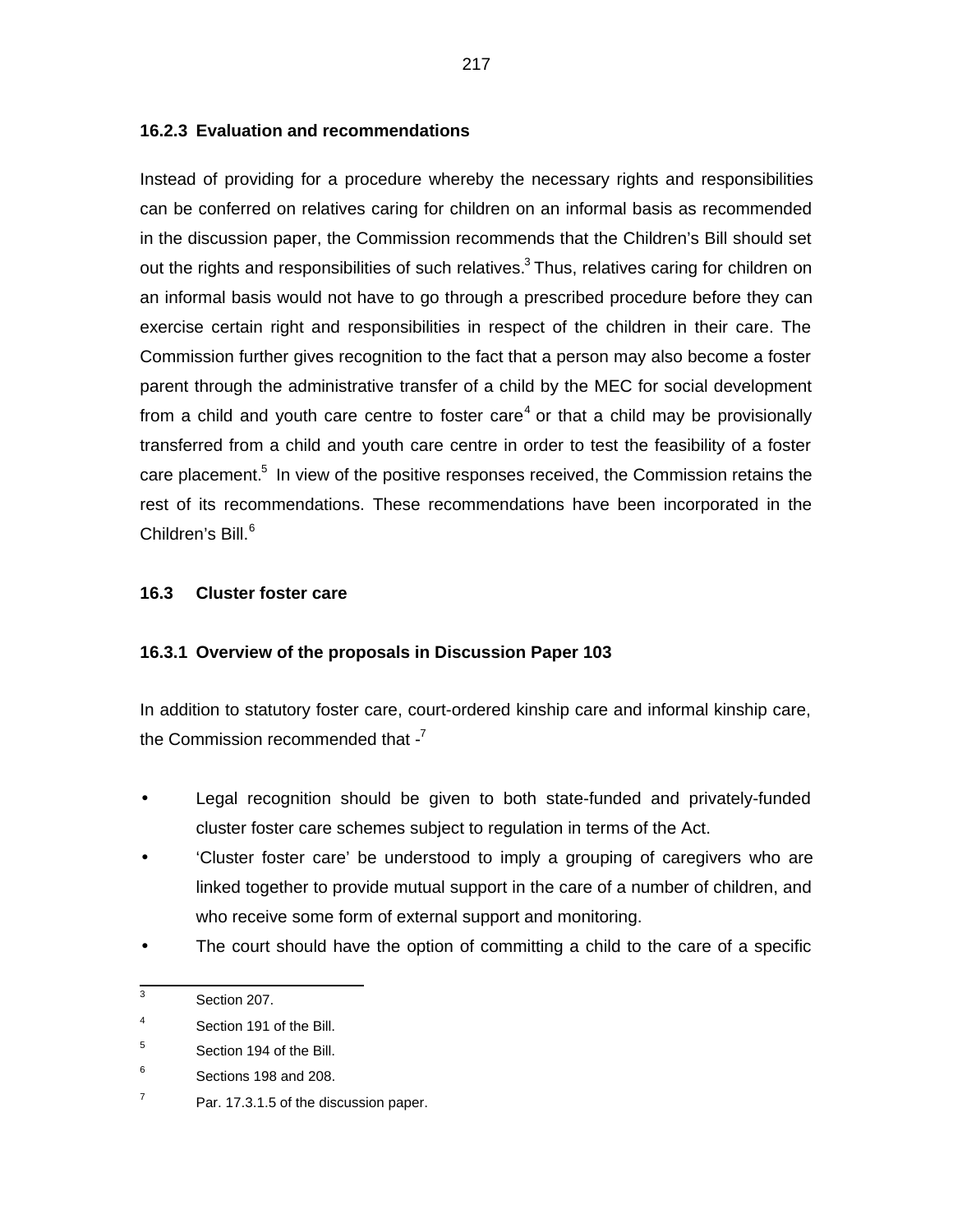cluster foster care scheme rather than to that of a particular individual or couple within that scheme.

- The Minister should be enabled to allocate grants to children in cluster foster care schemes and also to subsidise these schemes as entities.
- In any specific case where it is believed to be appropriate for more than six children to be placed in the foster care of a single caregiver, the court should be required to assign one or more additional caregivers, whether or not resident in the same household, to exercise shared responsibility for the children in question.

# **16.3.2 Comments received**

**Durban Children's Society** and the **Consortium** supported the Commission's recommendations.

# **16.3.3 Evaluation and recommendations**

As 'cluster foster care' is only one of the forms of care which resort under a collective foster care scheme, the Commission prefers to refer only to the term ''collective foster care scheme' in order to cater for the various forms of collective foster care. $8$  The Commission is of the view that its recommendation that one or more additional caregivers be assigned by the children's court where more than six children are placed in the foster care of a single caregiver should be addressed in the Regulations to the Children's Act.

# **16.4 Specialist or professional foster care**

### **16.4.1 Overview of the proposals in Discussion Paper 103**

As pointed out in the discussion paper, the majority of children currently placed in foster care are children with behavioural problems. Thus, many foster parents provide not only

8

See section 1 of the Bill for the definition of 'collective foster care scheme'. See also sections 175(1)(f)(iii) and 202(2) of the Bill for the Commission's recommendations regards the placement of children in collective foster care.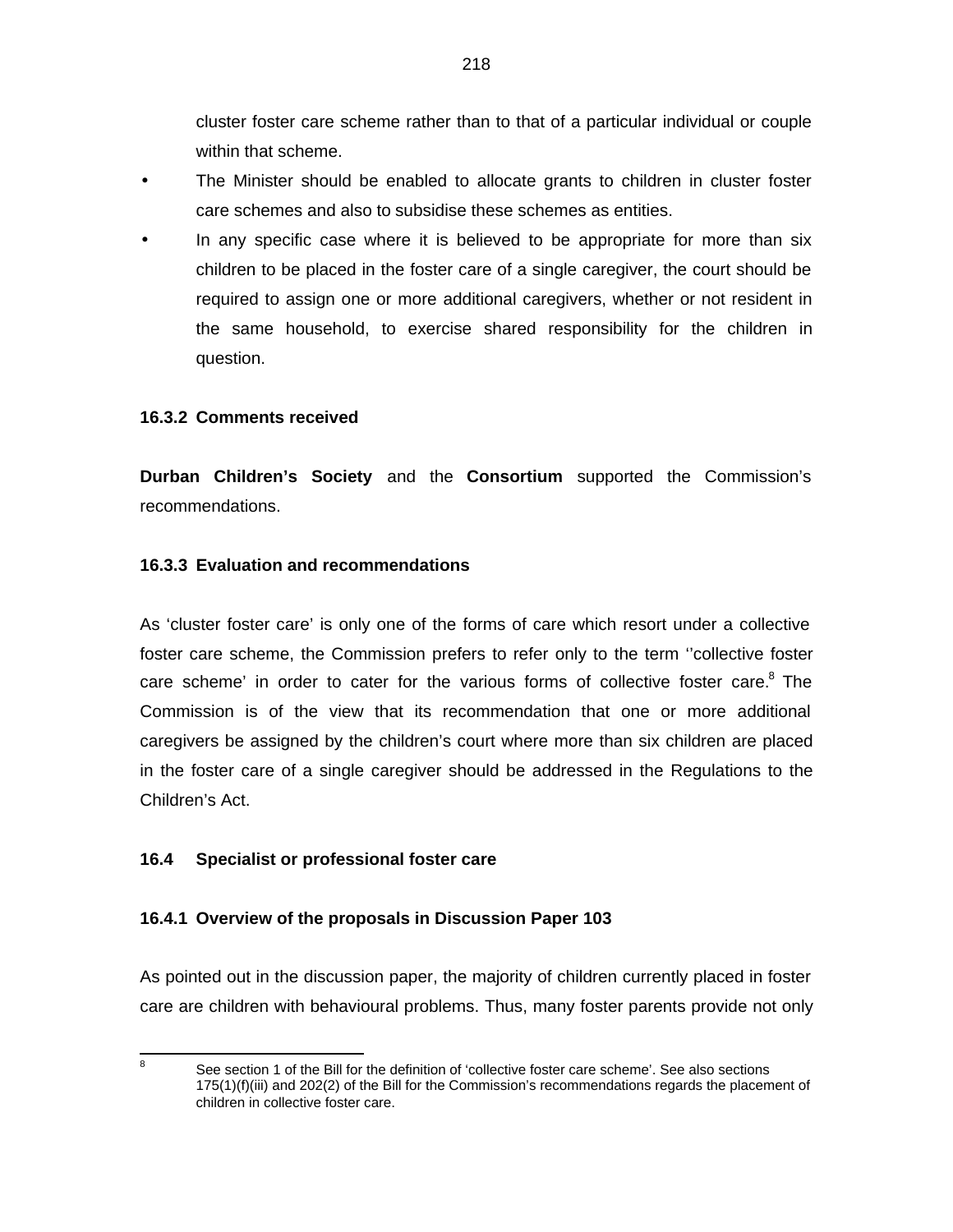care, but also treatment. It is therefore difficult to determine to which categories of children professional foster care should be provided.<sup>9</sup> The notion of 'professional foster care' also creates the impression that 'ordinary' foster parents do not provide professional care to children. For these reason, the Commission recommended that -<sup>10</sup>

- All forms of foster care should be seen as having a professional dimension and that financing of this service should take into account the need for training and support of care-givers.
- In addition to the current foster care grant, an additional allowance should be paid to foster parents caring for children with special needs which have specific cost implications, including those with disabilities and chronic illnesses.
- 'Special needs' should be clearly defined.
- The Minister must be enabled to make regulations for the provision of financial assistance to children with special needs, including those with HIV/AIDS.

# **16.4.2 Comments received**

**Durban Children's Society** and the **Consortium** supported the Commission's recommendations. **Ms R van Zyl** welcomed the recommendation that an additional allowance be paid to foster parents caring for children with special needs which have specific cost implications.

### **16.4.3 Evaluation and recommendations**

In light of the positive responses received, the Commission reaffirms its preliminary recommendations made in the discussion paper.<sup>11</sup>

<sup>-&</sup>lt;br>9 Par. 17.3.2.4.

<sup>10</sup> Ibid.

<sup>11</sup> Section 346 of the Bill.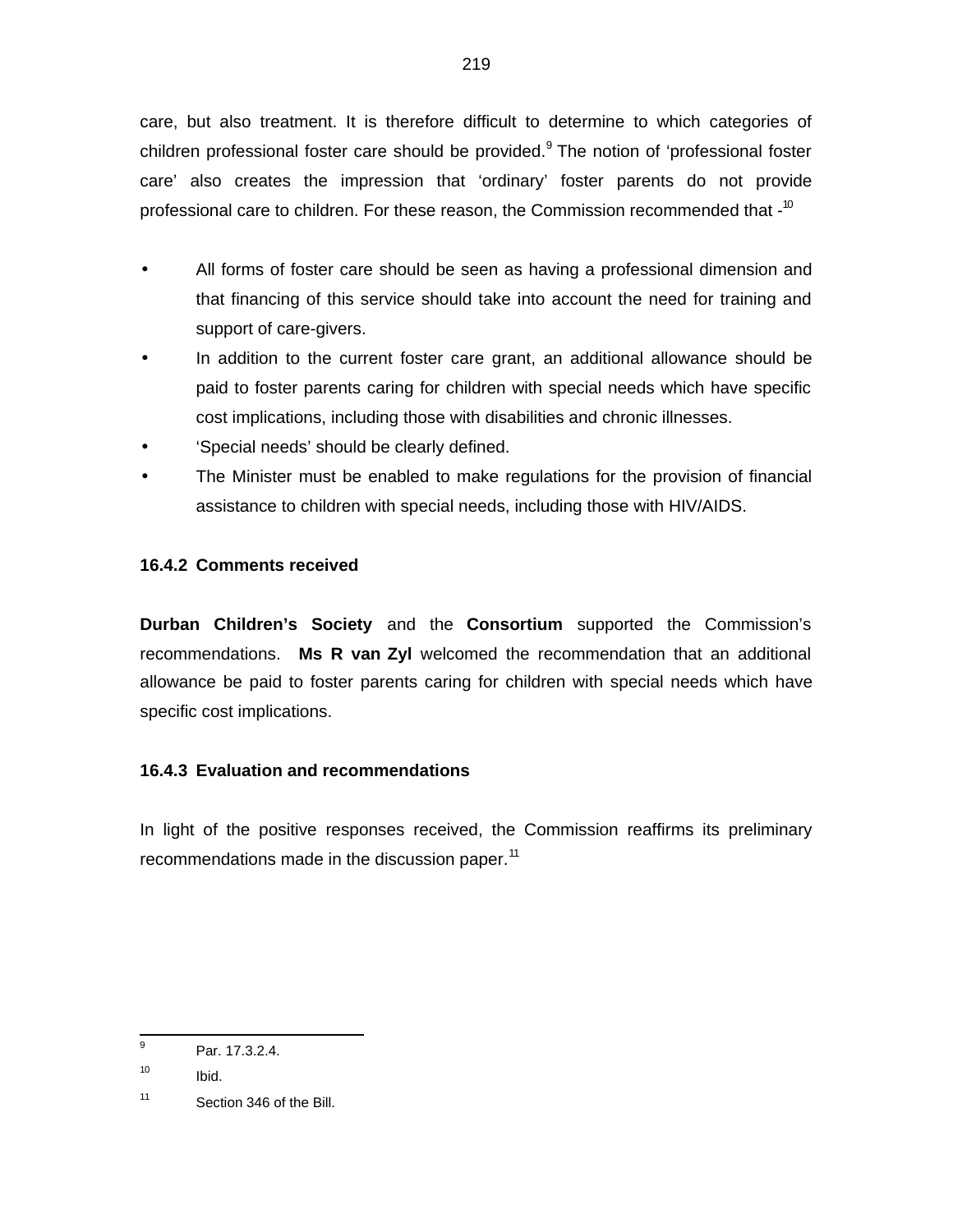#### **16.5 Selection criteria for prospective foster parents**

### **16.5.1 Overview of the proposals in Discussion Paper 103**

The training needs of extended family care-givers and those offering indefinite care differ from those who are, for instance, participating in reunification services. Standardised recruitment and training procedures are therefore unlikely to be viable. However, to ensure that all children in foster care receive at least a basic standard of care, the Commission recommended that the Department of Social Development embark on a consultative process of developing broad minimum standards for the selection and training of substitute family care-givers in various categories.<sup>12</sup>

### **16.5.2 Comments received**

**Durban Children's Society** and the **Consortium** agreed with the Commission's recommendations.

#### **16.5.3 Evaluation and recommendations**

As no adverse comments were received, the Commission reaffirms its preliminary recommendations made in the discussion paper.

### **16.6 Social and cultural issues when placing children in foster care**

#### **16.6.1 Overview of the proposal's in Discussion Paper 103**

Section 31(1) of the Constitution<sup>13</sup> guarantees every person belonging to a cultural, religious or linguistic community the right to enjoy their culture, practise their religion and use their language. Children placed with foster parents with a different background from their own may be, albeit not intentionally or directly, denied the right to enjoy their culture, or to practise their religion or to use their language. It is also unrealistic to expect from foster parents that they keep the child in touch with his or her culture, if the

 $\frac{1}{12}$ Par. 17.4.3 of the discussion paper.

<sup>13</sup> Constitution of the Republic of South Africa, Act 108 of 1996.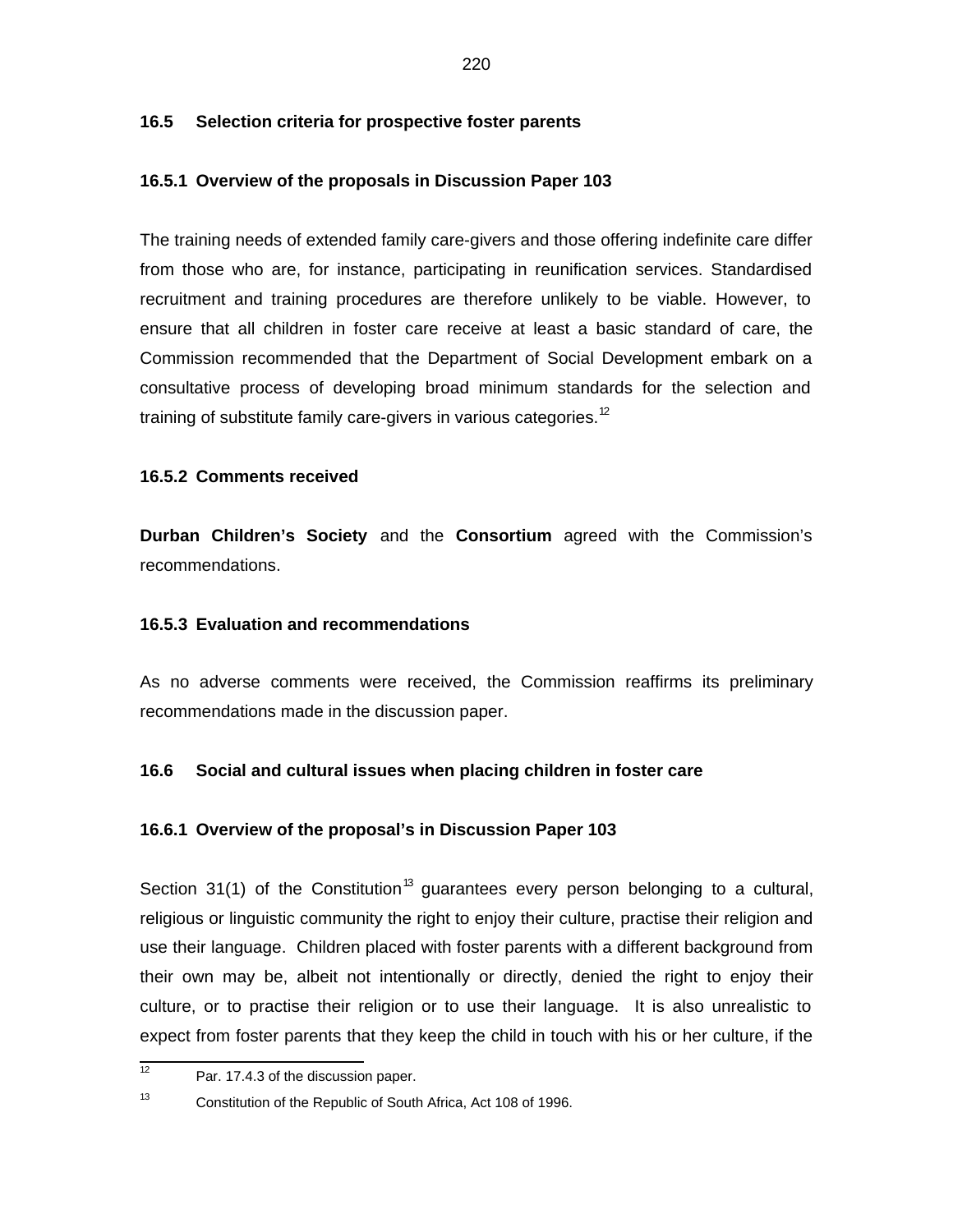foster parents do not know what that culture entails. It also seems that although many child care agencies prefer to place a child in the care of a family with the same cultural and religious background as that of the child, this is not always possible. Taking all this into account, the Commission recommended as follows: $14$ 

- When arranging care for a child, including a foreign child (refugee and undocumented immigrant children included), social workers should make full enquiries into the cultural, religious and linguistic background of the child, and the availability of foster parents with a similar background to that of the child.
- A social worker arranging care for a refugee or undocumented immigrant child should approach the United Nations High Commissioner for Refugees or relevant service agencies working in the refugee communities to identify appropriate families who can provide foster care to the child.
- The social worker's report must include steps taken to secure placement of the child within a family with a cultural, religious and linguistic background similar to that of the child;
- A child may only be placed with a family from a different background to that of the child if no family with a similar background to that of the child is available, willing and suitable to foster the child.
- However, a pre-existing relationship between a child and a prospective foster parent with a different background to that of the child could serve as a ground for placing the child in the care of such parent.

# **16.6.2 Comments received**

**Durban Children's Society**, the **Consortium** and **Ms R van Zyl** supported the Commission's recommendations.

# **16.6.3 Evaluation and recommendations**

In view of the positive responses received, the Commission retains its preliminary recommendations made in the discussion paper. These recommendations have been

 $\frac{1}{14}$ 

Par. 17.5.5 of the discussion paper.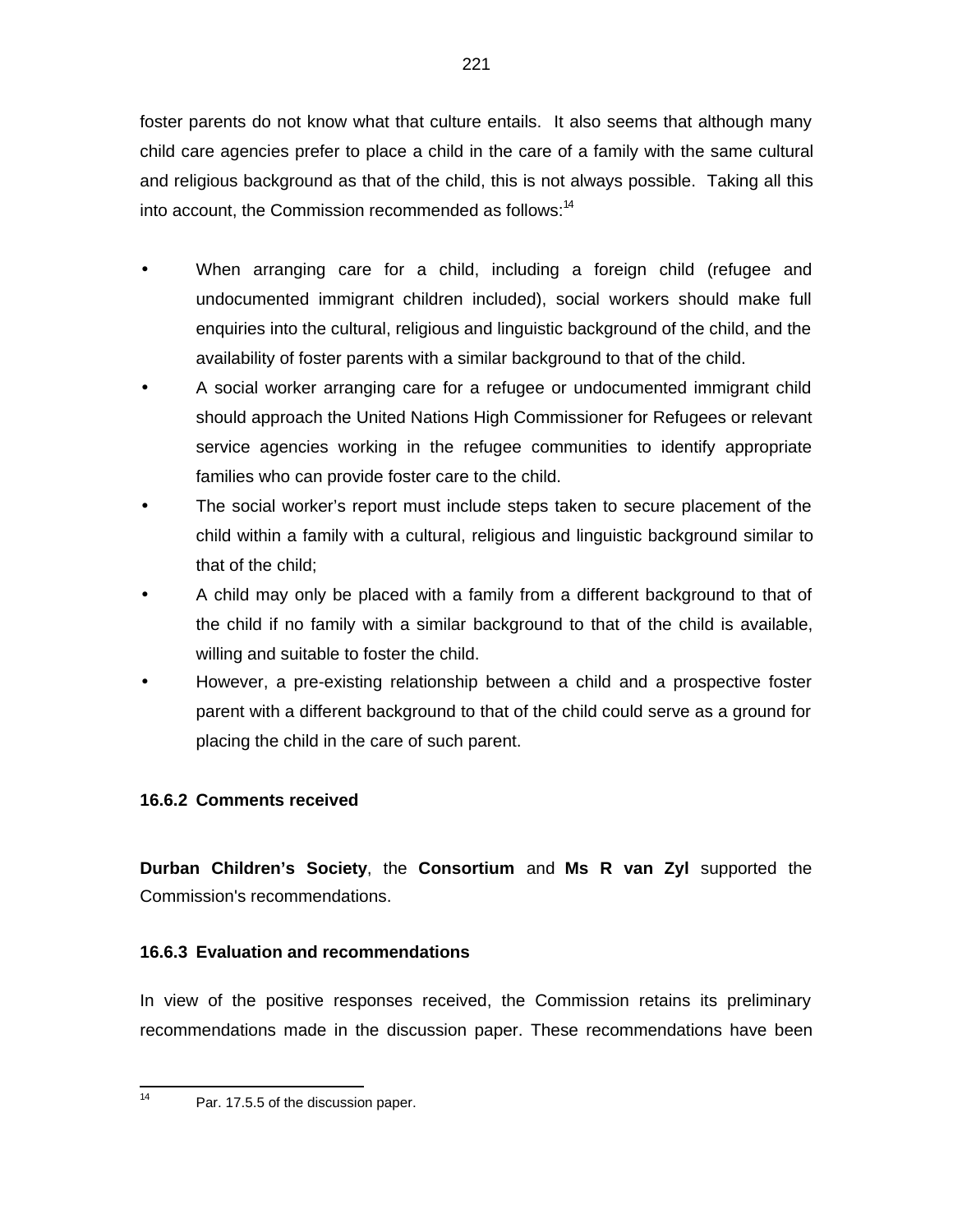incorporated into the Children's Bill.<sup>15</sup>

# **16.7 Parental rights and responsibilities for foster parents**

### **16.7.1 Overview of the proposals in Discussion Paper 103**

As stated in the discussion paper, the rights and responsibilities of foster parents in terms of the Child Care Act are limited. Foster parents have only custody of their foster children and those responsibilities that go with custody. The rights transferred to a foster parent do not include the power to deal with the child's property or to consent to the medical treatment of or an operation on the child.<sup>16</sup> As the majority of foster placements last until the children reach the age of 18, the Commission recommended as follows: $17$ 

- The new children's statute should provide for a procedure whereby a foster parent or a relative who has been appointed by the court to care for a child may, on application to the court by him or herself or by the department or organisation managing the case, acquire specified parental rights and responsibilities in addition to those initially conferred by the court.
- The parties to the proceedings must include the parent(s) of the child, the foster parent(s) or relative(s) and the child where appropriate.
- If a parent has been given proper notice, but fails to appear, the court may proceed in the parent's absence.
- The children's court may allocate additional parental rights and responsibilities to a foster parent(s) or relative(s) only if this is in the best interests of the child concerned.
- An agreement regarding specific rights and responsibilities of the foster parent(s) reached among all the parties, including the department or organisation managing the case may, at the discretion of the court, be incorporated into the court order.
- In instances where a child has been abandoned, or his or her parents are deceased, or where reunification is not in the best interests of the child, the

 $\frac{1}{15}$ Section 201.

<sup>16</sup> Par. 17.6.2 of the discussion paper.

<sup>17</sup> Par. 17.6.5 of the discussion paper.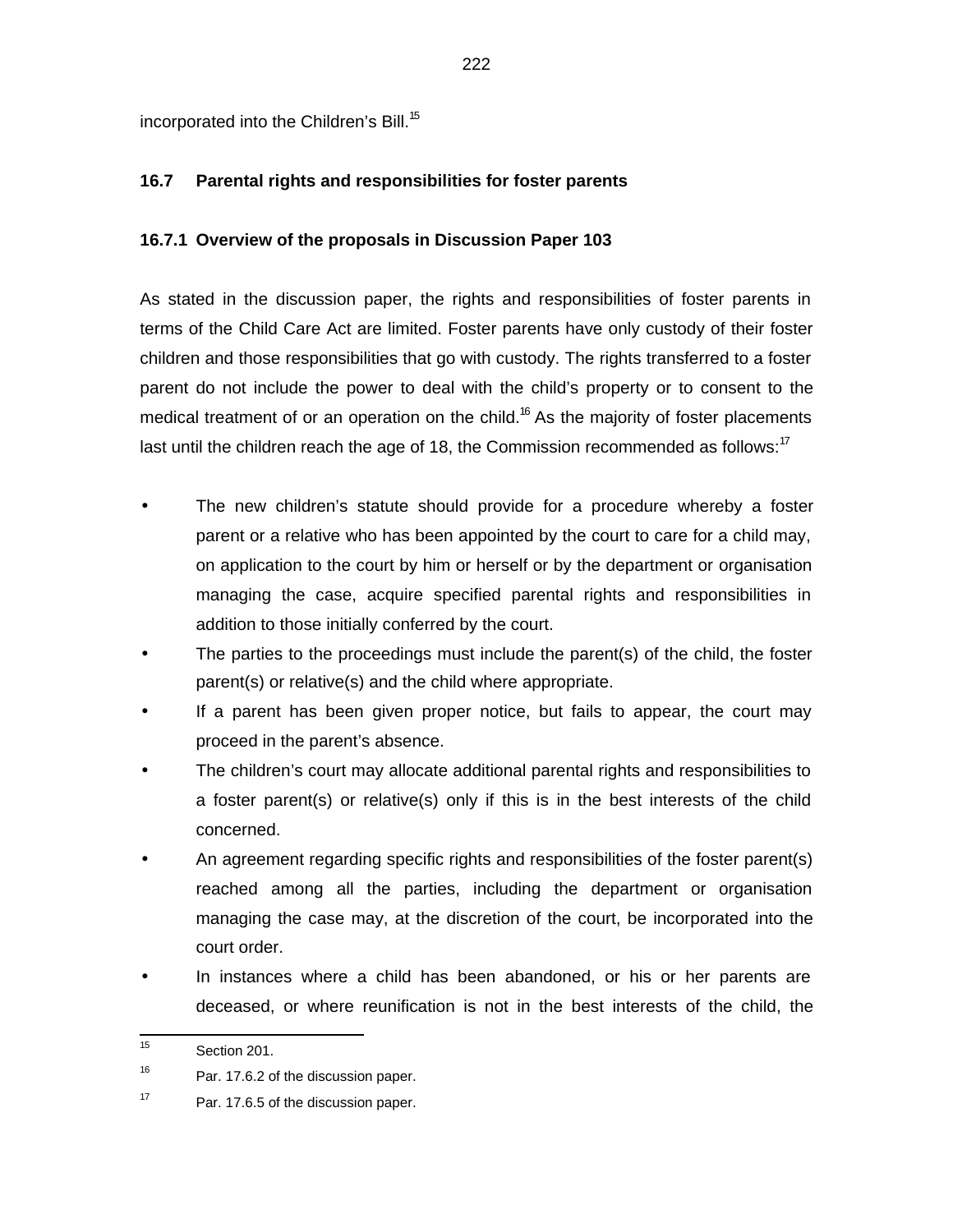children's court may, when making a placement order, grant certain parental rights and responsibilities to the foster parent(s) or relative(s) over and above those normally allocated, at the time of the initial enquiry.

- The children's court should have the discretion to request that a written report be submitted to it within six months or any other specified period concerning the suitability of the arrangements made in respect of the child.
- An order conferring certain parental rights and responsibilities may be altered or terminated if the court finds that there has been a substantial and material change in the child's circumstances and that it is in the best interests of the child to alter or terminate the order.
- The new children's statute should broadly outline the rights and responsibilities of biological parents, foster parents and children in the foster care setting.

#### **16.7.2 Comments received**

**Durban Children's Society, Africa Christian Action**, the **Consortium** and **Mr Rothman** were in favour of the Commission's recommendations. Mr Rothman mentioned that the presence of foster parent(s) and the biological parent(s) of the child in court could potentially create a hostile atmosphere. In his view, it would not be in the best interests of the child to permit more parties than necessary. He added that the court is empowered to allow persons to be present if it will serve the interests of the child. However, they must apply to do so.

#### **16.7.3 Evaluation and recommendations**

After due consideration of Mr Rothman's concern regarding the presence of both the biological and foster parent(s) of a child in court, the Commission recommends that it should be left to the discretion of the court to decide whether both the biological and foster parent(s) should be present when an application for the allocation of parental rights and responsibilities is heard. The court should exercise its discretion based on what is in the best interests of the child concerned. As no adverse comments were received, the Commission retains the rest of its preliminary recommendations made in the discussion paper. These recommendations have been incorporated in the Children's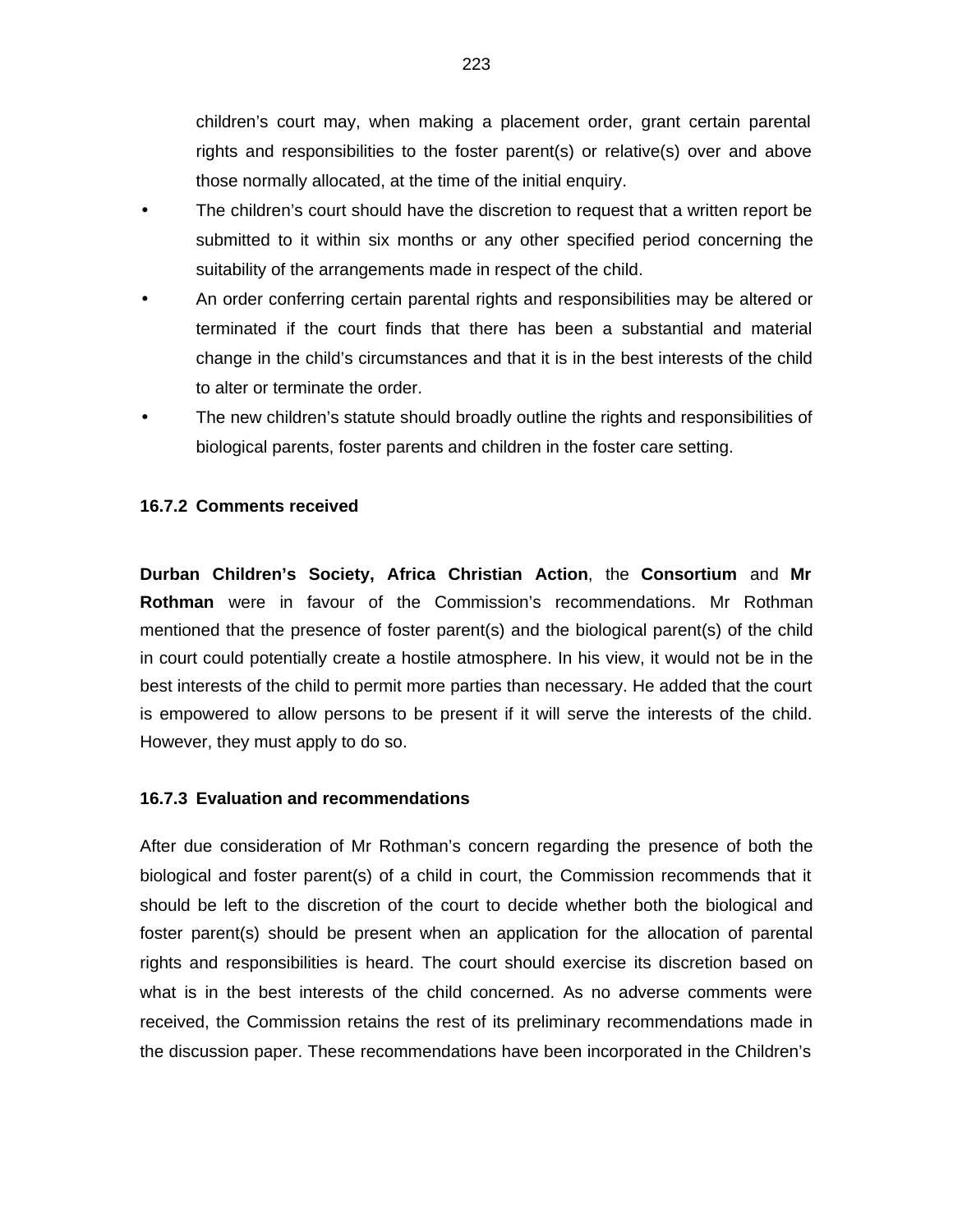# **16.8 Termination of parental rights and responsibilities over certain children in foster care**

### **16.8.1 Overview of the proposals in Discussion Paper 103**

Measures to promote permanency for children in all forms of temporary care, including foster care, are discussed in detail in Chapter 9 above.<sup>19</sup> Specifically where children in foster care are concerned, the Commission recommended that an existing bond with a foster parent(s) be taken into account when decisions are taken regarding the termination of responsibilities of biological parents. The securing of an established and positive bond with a foster family should, where appropriate, be given priority as a means to achieving permanency for the child. $^{20}$ 

The Commission further recommended that provision be made for subsidised adoption. This would enable long-term caregivers who cannot care for their foster children without financial aid, to adopt these children. $^{21}$ 

### **16.8.2 Comments received**

The **Children's Rights Project and Local Government Project** (Community Law Centre, UWC) pointed out that the termination of the parental-child relationship without another similar relationship coming into being may prejudice the child. For example, if the biological parents' rights and responsibilities terminate, this might have negative consequences for inheritances the child might have received. Furthermore, if the child dies intestate, there will be no one on whom the child's estate will devolve.

The Consortium submitted that providing adoptive parents with a care dependency grant if they adopt a child with special needs would greatly encourage adoption of children

21 Ibid.

 $\frac{1}{18}$ Sections 205.

<sup>19</sup> Par. 9.9 above.

<sup>20</sup> Par. 17.7.4 of the discussion paper.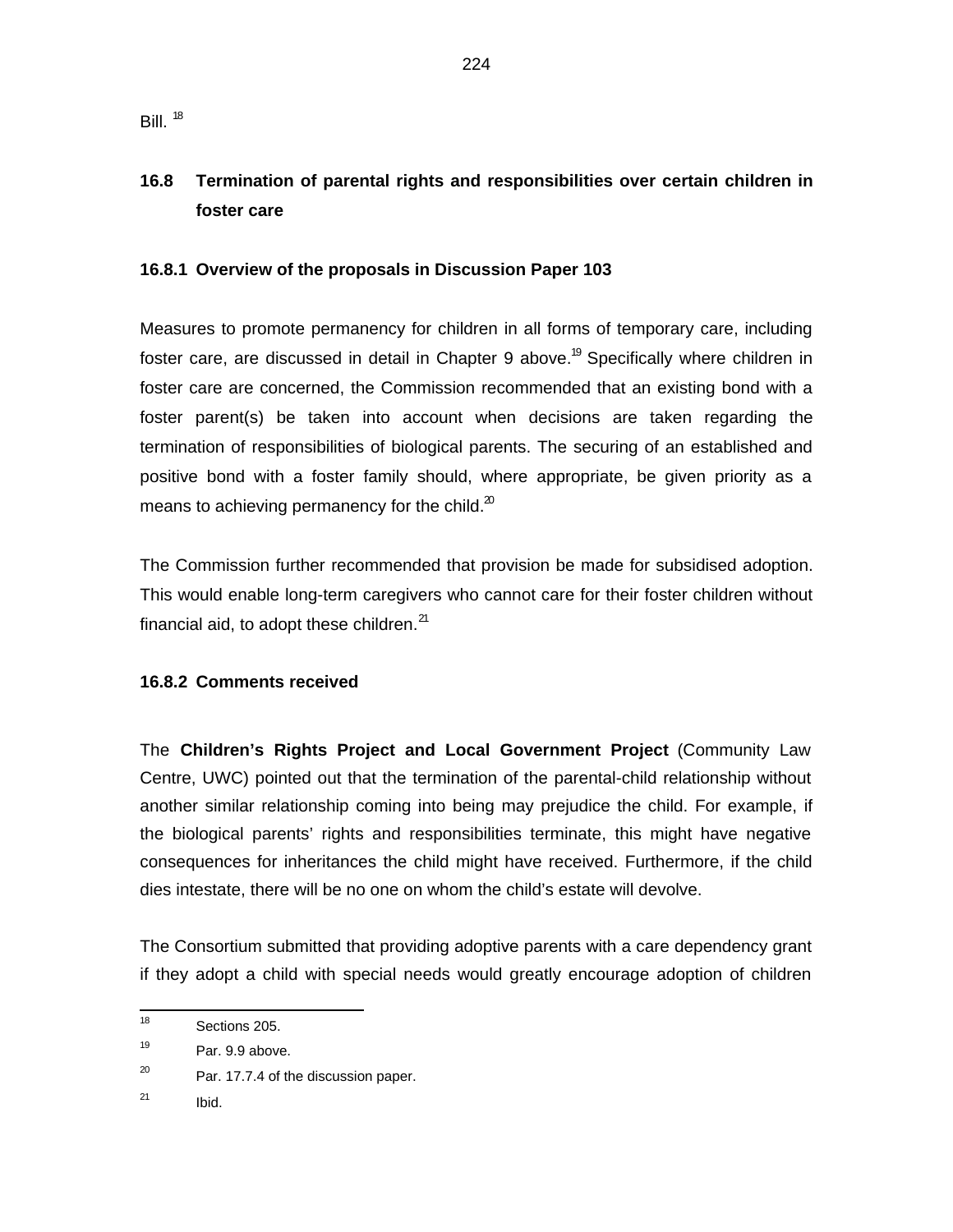with special needs. The respondent said that if social security benefits remain means tested and are not made universal, foster and adoptive parents should be excluded from having to pass a means test when applying for the child support grant, foster care grant or the care dependency grant.

The **Durban Children's Society** was in favour of the Commission's recommendations.

### **16.8.3 Evaluation and recommendations**

With regard to Consortium's submission, the Commission does recommend that a supplementary special needs grant<sup>22</sup> be payable to children with special needs under certain conditions. $^{23}$  The Commission does not agree with the submission of the **Children's Rights Project and Local Government Project** because, in terms of the Intestate Succession Act 81 of 1987, intestate succession is based on blood ties. Thus, if a child's biological parents whose parental rights and responsibilities have been terminated in respect of that child die intestate, the child will still be able to inherit from them. Furthermore, the Commission reaffirms its preliminary recommendations made in the discussion paper. $^{24}$ 

# **16.9 Reunification services and statutory supervision**

# **16.9.1 Overview of the proposals in Discussion Paper 103**

In addition to the measures outlined in Chapter 9 above, the Commission recommended as follows with regard to family reunification services: $25$ 

- If a child has not been reunited with his or her family after the expiration of the initial court order, the social worker concerned must submit a report to the children's court in which it should be motivated why the child was not reunified with his or her family, whether family reunification is still possible, and what steps
- 22<br>22 The term 'supplementary special needs grant' replaces the term 'care dependency grant' as used in the Social Assistance Act 59 of 1992.

<sup>23</sup> Section 346 of the Bill.

<sup>24</sup> Sections 176, 206 and 344 of the Bill.

<sup>25</sup> Par. 17.8.4 of the discussion paper.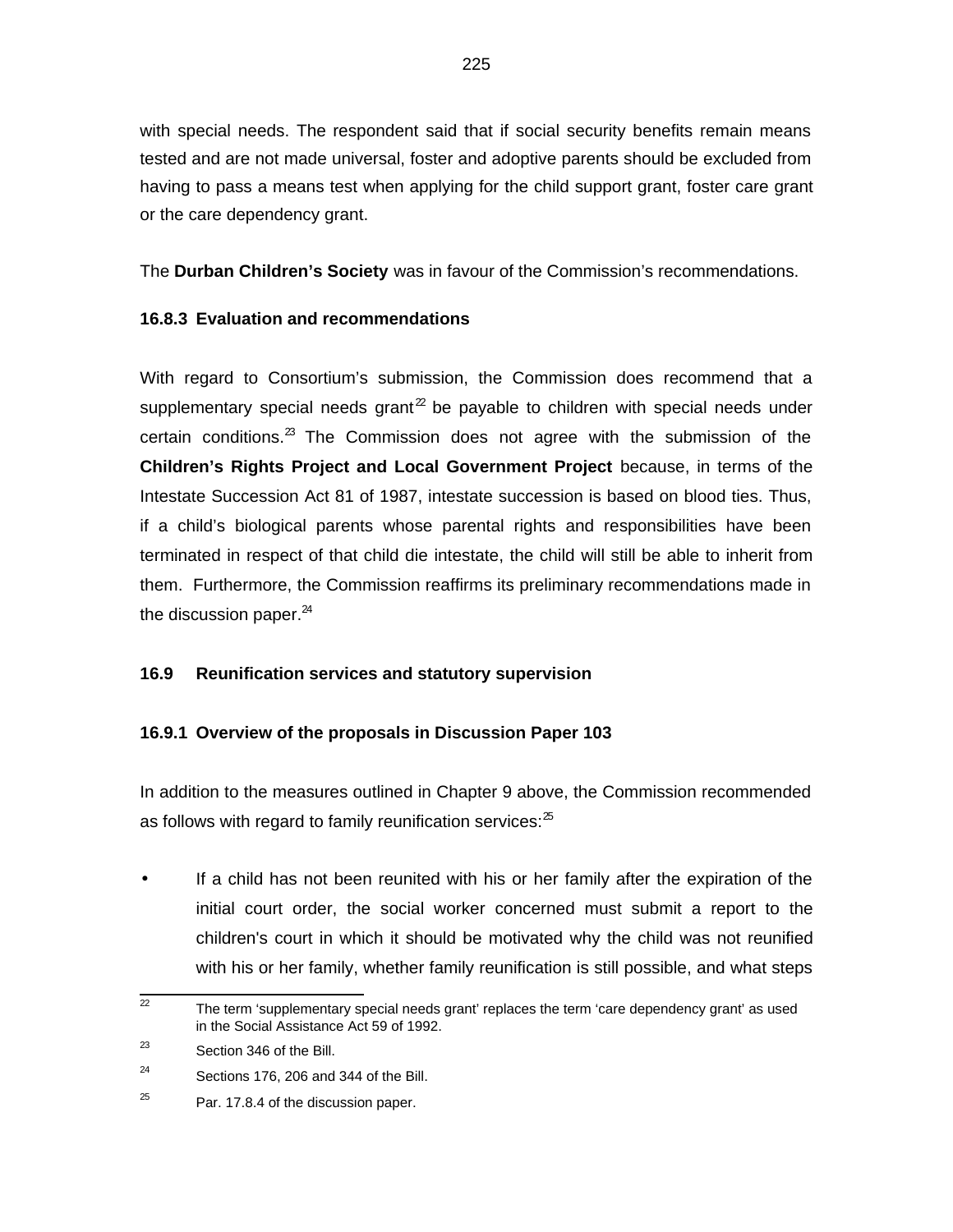will be taken to create stability in the child's life. At this point the court may -

- authorise the termination of reunification services; or
- terminate some or all parental rights and responsibilities subject to conditions specified; and/or
- confer additional parental responsibilities or rights on the foster parents or kinship care-givers should this appear to be in the best interests of the child.

With regard to statutory supervision, the Commission recommended as follows: $^{26}$ 

- Supervision services should not be required for a child in kinship care unless there is a need for such services - if the child's parents are deceased or cannot be traced and/or there appears to be no possibility of family reunification. Scarce social work resources could then be focused on cases where there is a likelihood of family reunification.
- The children's court may, when making a placement in foster care or with relatives in respect of a child who has been abandoned or whose parents are deceased, determine the degree of supervision to be rendered with regard to the foster care placement, particularly if the court has ordered that the placement should be of a more permanent nature.

# **16.9.2 Comments received**

**Durban Children's Society** supported the Commission's recommendations.

While the Consortium supported the recommendations relating to statutory supervision, it was concerned about the fact that no supervision services will be rendered to children in the care of relatives. The respondent submitted that although most cases do not require supervision, there are cases where orphaned children in the care of relatives are subjected to the 'Cinderella syndrome', i.e. they receive food and resources only after the biological children's needs have been satisfied and are expected to do most, if not all, the household chores. The respondent suggested that children in the care of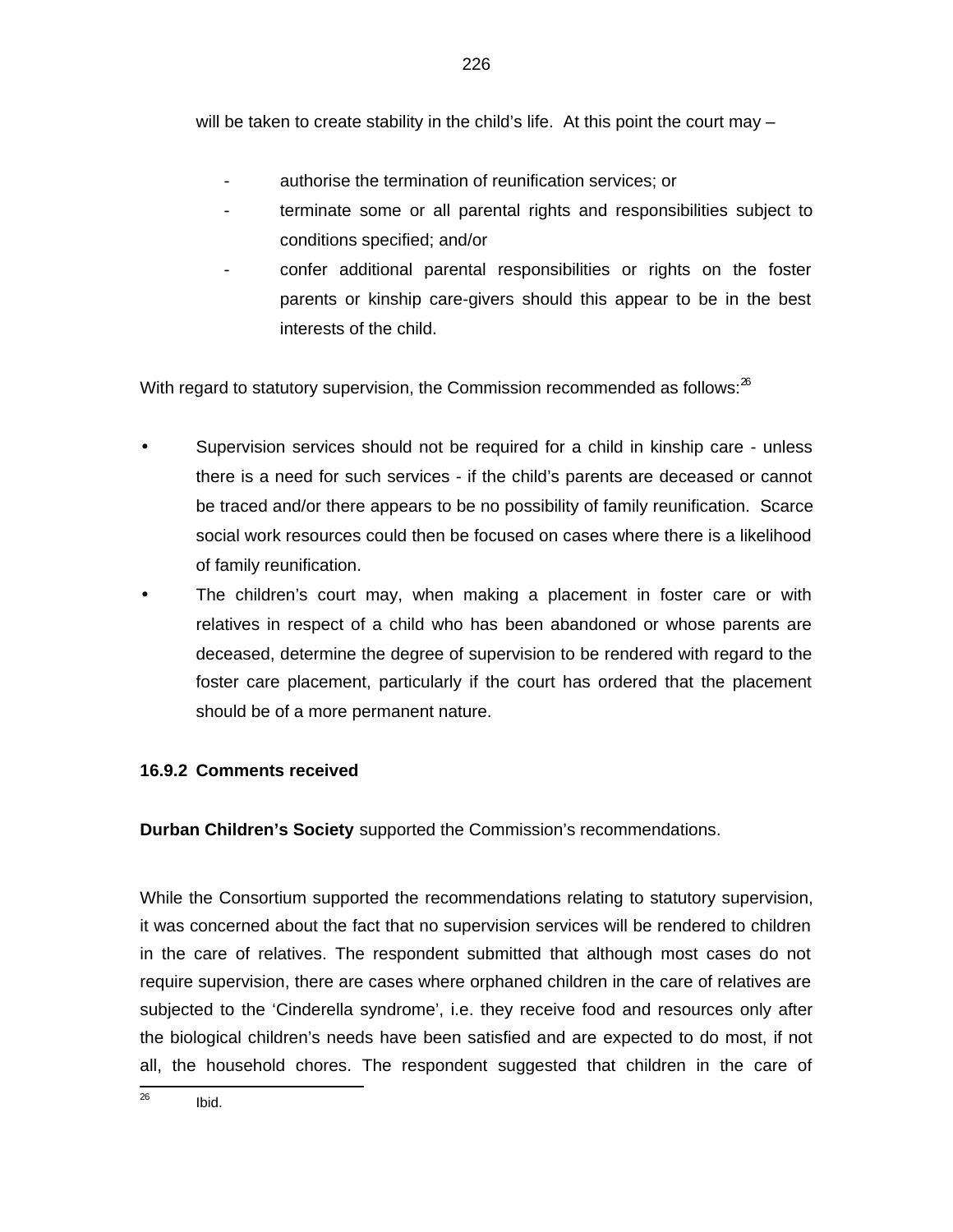relatives should be provided with some forum or person to approach if needed. Furthermore, NGOs, CBOs and other child care workers who come across such situations should be equipped to respond and assist the children. An option would be to place the case under supervision.

Ms **R van Zyl** welcomed the recommendation that the court should be able to determine the degree of supervision to be rendered to foster care placements. She submitted that when a court decides to authorise the termination of reunification services, it should be satisfied that reunification with the child's family is unlikely.

#### **16.9.3 Evaluation and recommendations**

The Commission has reconsidered its recommendation that where a child has not been reunited with his or her biological family after the expiration of the initial court order, a social worker's report must be submitted to the child and family court explaining why the child was not reunited with his or her biological family. The Commission considers it more appropriate to require that such a report be submitted two months before the expiry of the initial court order. $^{27}$  In addition to the recommendations regarding family reunification services, the Commission recommends that the child and family court should, after considering the social worker's report, be able to order that the social worker must continue facilitating the reunification of the child with his or her family.<sup>28</sup> The Commission further agrees with Ms Van Zyl's proposal that the child and family court should order the termination of reunification services only if it is satisfied that reunification with the child's family is unlikely. This proposal is accordingly adopted. $^{29}$ 

With regard to the Consortium's concern that no supervision services will be rendered to children in the care of relatives, the Commission did not totally exclude the rendering of supervision services to such children, but has recommended that supervision services should not be required unless there is a need for such services. The Commission thus agrees with the Consortium that, where the circumstances of a specific case require social work intervention, the case should be placed under supervision. The Children's

<sup>—&</sup>lt;br>27 Section 204(2) of the Bill.

<sup>28</sup> Section 204(3)(a) of the Bill.

<sup>29</sup> Section 204(3)(b) of the Bill.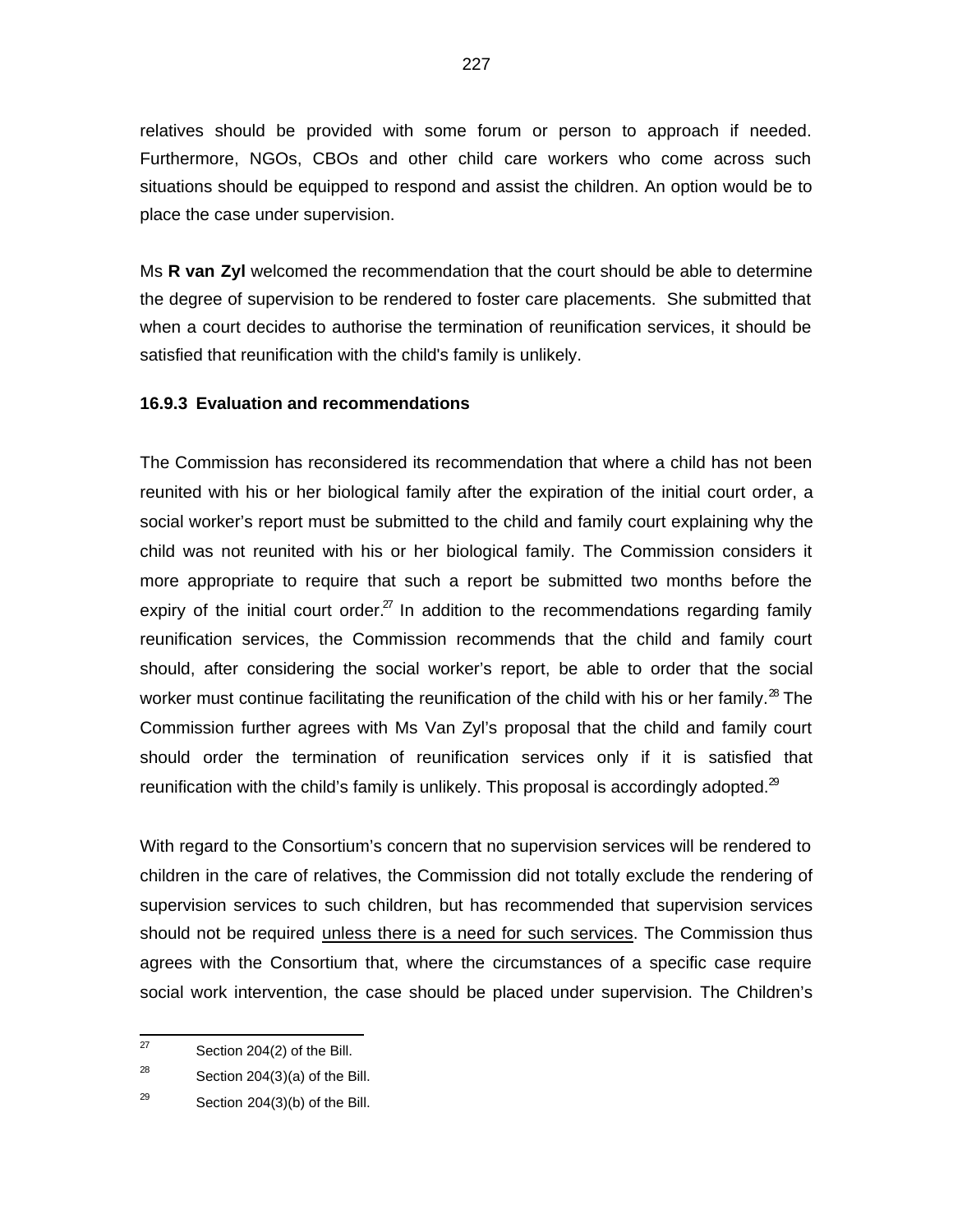Bill also provides children placed with relatives with the option of approaching the child and family court<sup>30</sup> or the Children's Protector<sup>31</sup> if the placement is not in the best interests of the children. The Commission accordingly reaffirms its preliminary recommendations with regard to supervision services. These recommendations have been incorporated in the Children's Bill. $32$ 

### **16.10 Duration and extension of foster care orders**

#### **16.10.1 Overview of the proposals in Discussion Paper 103**

The Commission recommended that in instances where a child has been abandoned, or his or her parents are deceased, or where there is no requirement for family reunification services, the children's court may make a foster care order for a period of more than two years if this is in the best interests of the child. $33$ 

Unlike children in schools of industries, the length of the stay of children in foster care cannot be extended until the end of the year in which they turn 21. The Commission believed that children placed in foster care should be entitled to the same protection as those children placed in a school of industries. Accordingly, the Commission recommended that the Minister may, if he or she deems it necessary, order that a child whose period of placement in foster care has expired or is about to expire, return to or remain in foster care for any further period, and may from time to time extend that period, provided that no such order or extension shall extend beyond the end of the year in which the child turns 21 years. Furthermore, provided that if the child is about to turn or has turned 18, such further placement will be subject to the consent of the child. $34$ 

The Commission noted that, should the age of majority be lowered to 18 as recommended in Chapter 4 above, any young person over the age of 18 will have to give consent to an arrangement under this Act whereby he or she remains in care, and

34 Ibid.

 30 Section 208(c).

<sup>31</sup> Section 325(1).

<sup>32</sup> Section 175(3).

<sup>33</sup> Par. 17.9.5 of the discussion paper.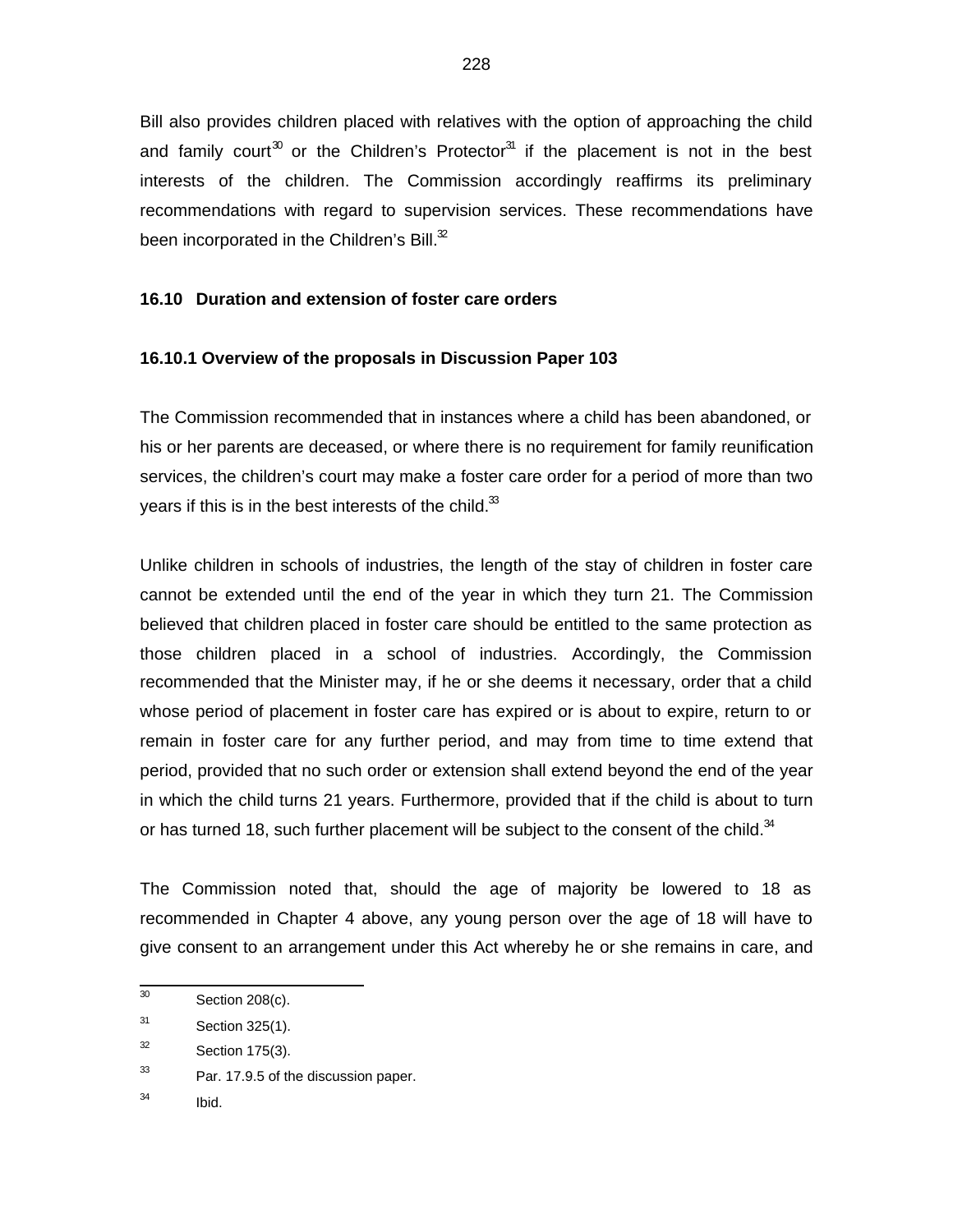will be able to do so without the concurrent consent of his or her parents. This will do away with the present discrepancy between those children in schools of industries and those children in foster care and children's homes. $35$ 

### **16.10.2 Comments received**

**Durban Children's Society** agreed with the Commission's recommendations.

Although the **Consortium** endorsed the recommendation that the court be empowered to make a foster care order for a period of more than 2 years, it submitted that this should not become the norm in cases where a child has been abandoned or orphaned. The respondent stated that such placements should be of short duration and assessed for permanency planning after the expiry of a short period.

#### **16.10.3 Evaluation and recommendations**

The Commission retains its preliminary recommendation that the children's court be empowered to make a foster care order for a period of more that two years.<sup>36</sup> Furthermore, the Commission agrees with the Consortium that priority should be given to creating stability in the child's life when making a placement in foster care. The Commission accordingly recommends that the child and family court may issue a foster care order or kinship care order for more than two years or extend such an order for more than two years provided that consideration is given to the need for creating stability in the child's life. $37$  The Commission reaffirms its preliminary recommendation that the stay of children in foster care may be extended from time to time until the end of the year in which the child turns  $21.^{38}$ 

### **16.11 Rights of non-South African children to foster care grants**

—<br>35 Ibid.

<sup>36</sup> Section 203 of the Bill.

<sup>37</sup> Section 203 of the Bill.

<sup>38</sup> Section 196(2) of the Bill.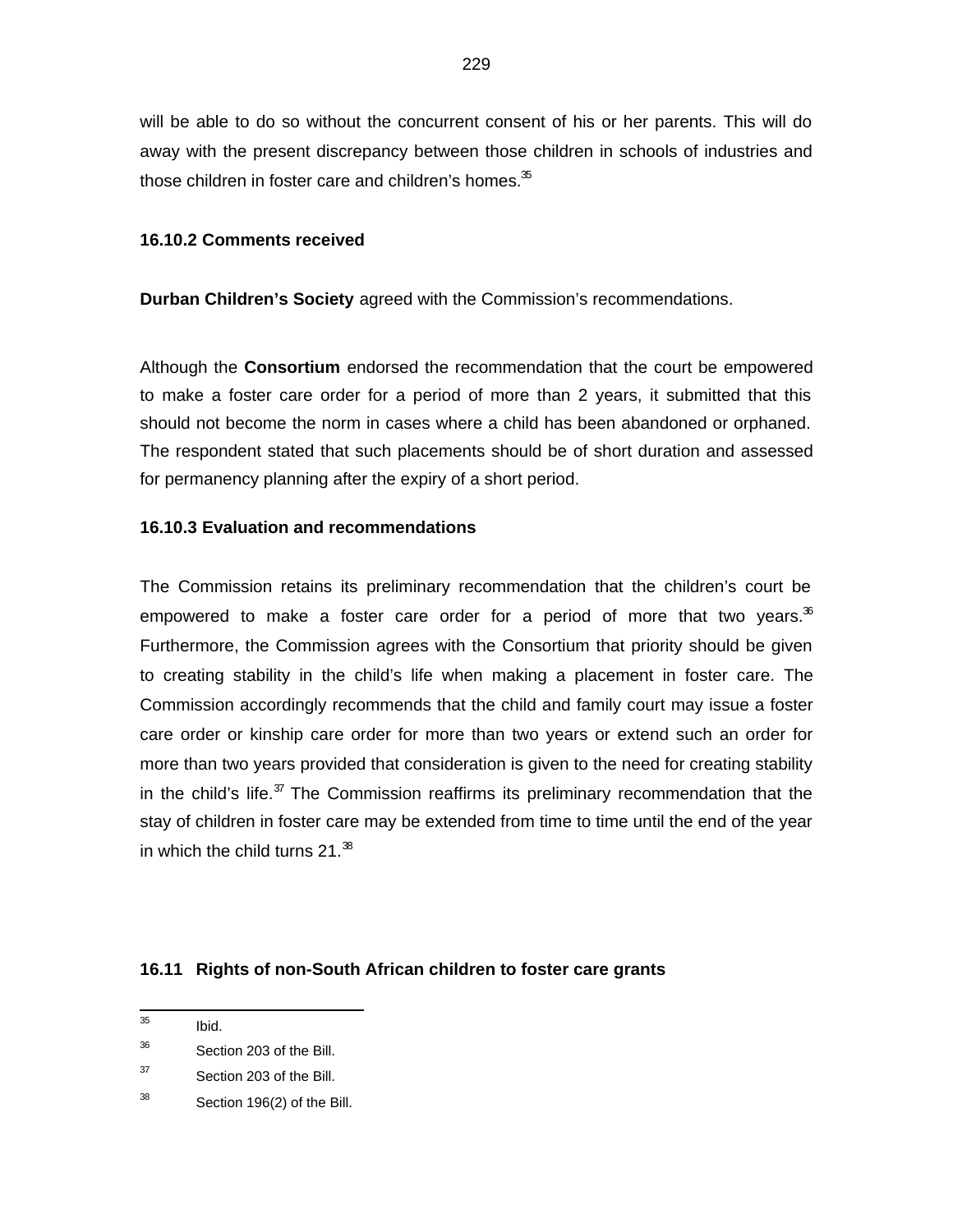#### **16.11.1 Overview of the proposals in Discussion Paper 103**

As pointed out in the discussion paper, a number of child refugees and others of indeterminate status are in South Africa and are coming to the attention of the child protection services due to destitution, abandonment, abuse or neglect.<sup>39</sup> Constitutionally and in terms of international child rights agreements these children are entitled to appropriate care and protection, with foster care being an important means to this end. $40$ In the absence of required documentation, foreign children are denied a basic measure of care and protection. The Commission therefore recommended that a children's court order declaring a child in need of care should, in the absence of a 13-digit SA identification document or any official document from the country of origin, serve as a basis for granting financial assistance to a foreign child.<sup>41</sup>

#### **16.11.2 Comments received**

The **Dutch Reformed Church**, Pretoria, submitted that South Africa does not have enough resources to provide for the needs of non-South African children. The respondent is concerned that citizens of neighbouring countries may deliberately send their children to, or abandon their children in South Africa in order for the State of South Africa to take care of their children.

Ms **R van Zyl** was not in favour of providing non-South African children with financial assistance.

#### **16.11.3 Evaluation and recommendations**

The Commission reaffirms its preliminary recommendations made in the discussion paper. However, as also pointed out by the respondents, limited resources do not allow making available to non-South African children all grants to which South African children are entitled. The Commission therefore recommends that financial assistance to non-

<sup>-&</sup>lt;br>39 Par. 17.10.1 of the discussion paper.

<sup>40</sup> Par. 17.10.2 of the discussion paper.

<sup>41</sup> Par. 17.10.4 of the discussion paper.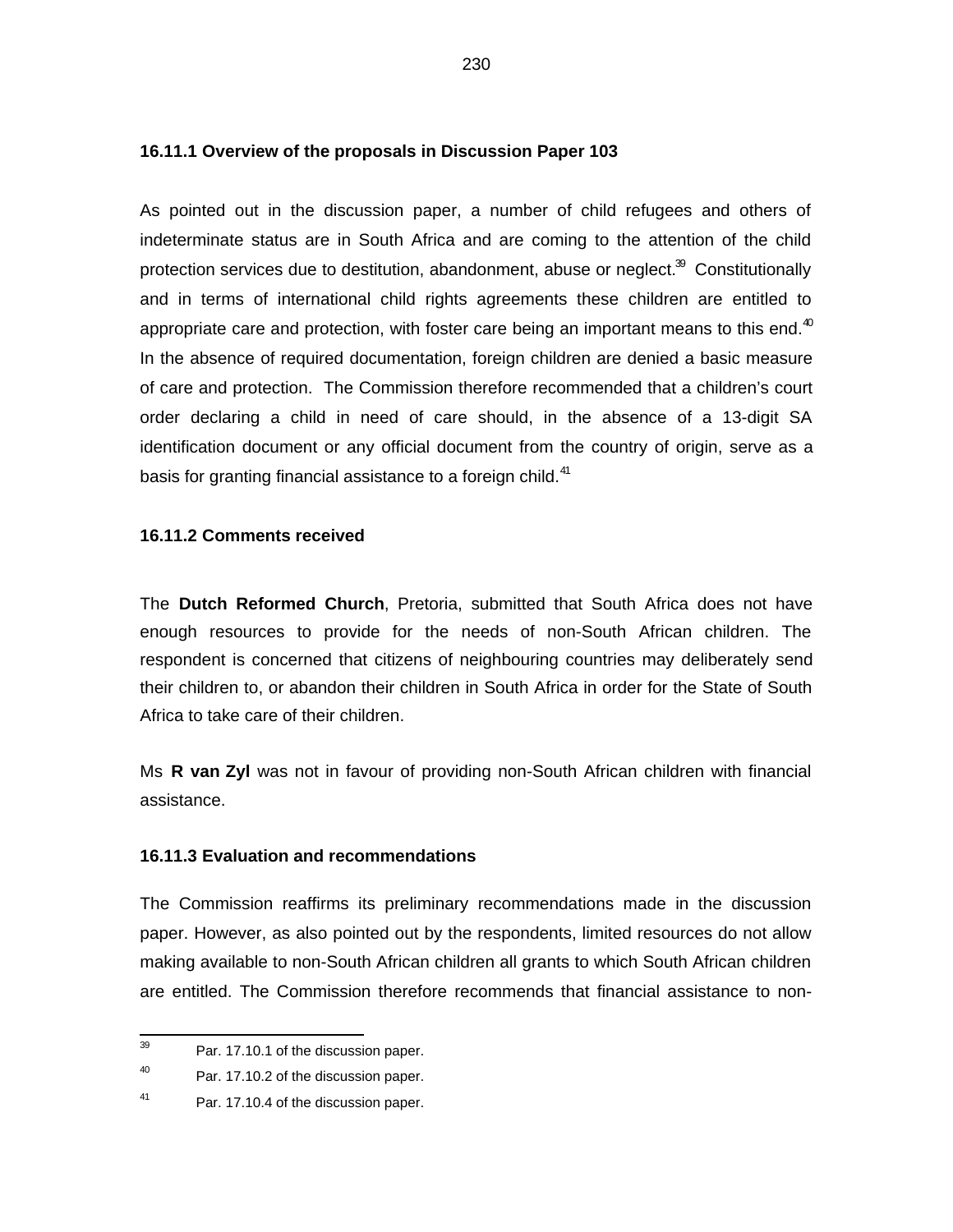South African children be restricted to the foster care grant, court-ordered kinship care grant and the emergency court grant. $42$ 

### **16.12**. **Social security**

### **16.12.1 Overview of the proposals in Discussion Paper 103**

The Commission recommended as follows:<sup>43</sup>

- Kinship care placements not requiring court intervention should be facilitated through a non-means-tested child grant (payable in respect of all children in need who are South African citizens and resident in the Republic) or, in the absence of such a measure, a specific grant designed for this purpose. This grant should be supplemented with an additional needs-based grant such as the care dependency grant if the child has special needs with cost implications.
- Foster care placements with persons unrelated to the child should be supported through a non-means-tested grant as is presently the case. Should a child grant be introduced, this would be an additional source of support for persons willing to provide substitute care for children in need thereof.
- Children who require formal protective services and are placed in care with relatives by means of a court order should qualify for a grant, which could be structured on the same basis as the foster care grant. In addition to the current foster care grant, an allowance should be paid to foster parents and relatives caring for children with special needs.
- Measures to facilitate the fostering of 'special needs' children should be considered. These could include tax rebates, and free health services and education for the biological children of the care-givers as well as the children in their foster care.

### **16.12.2 Comments received**

 42 Sections 342(1) and 345 of the Bill.

<sup>43</sup> Par. 17.11.4 of the discussion paper.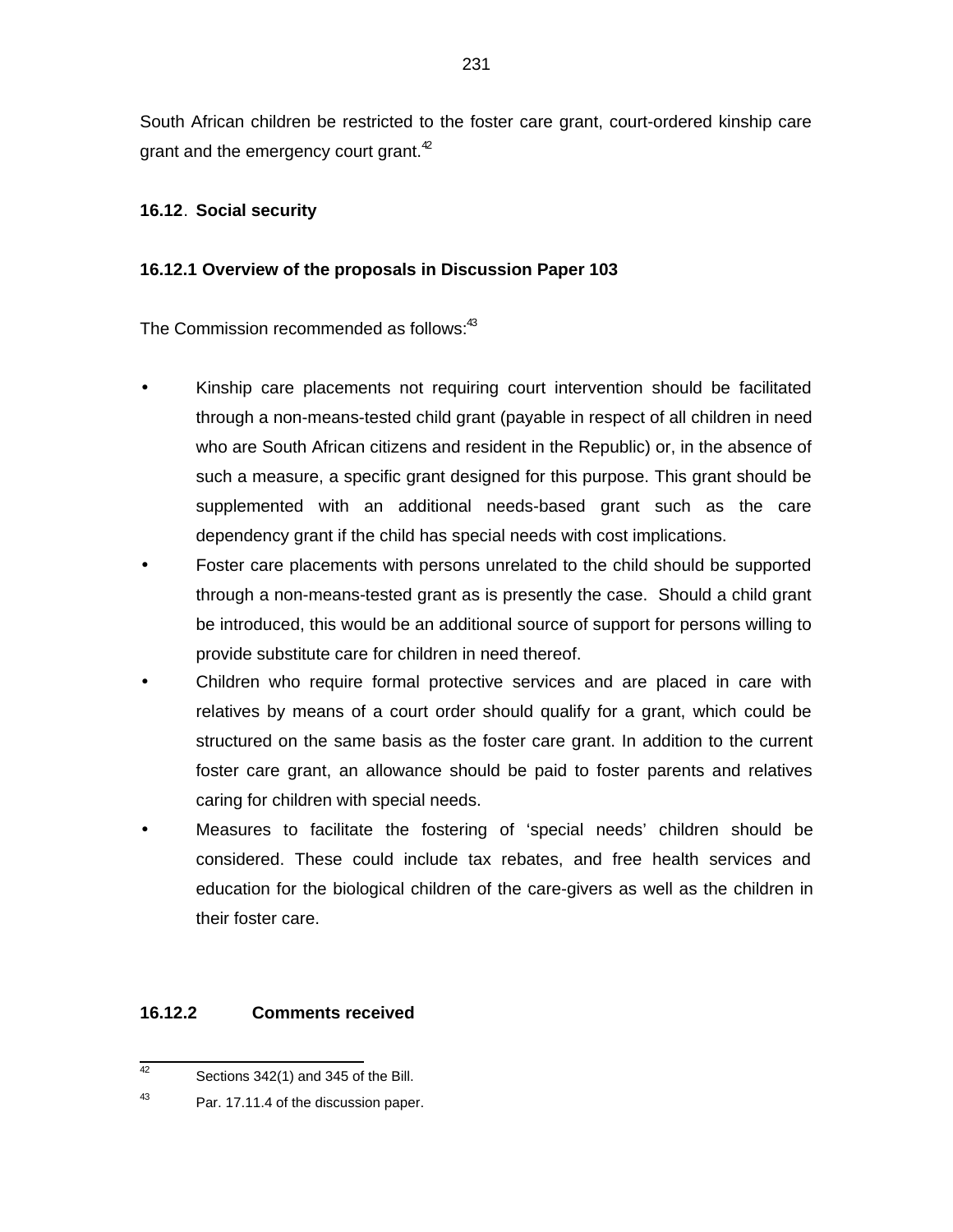The **Consortium** submitted that a foster parent, appointed by the court, should receive only the foster care grant and not also the proposed child grant. The Consortium stated that providing both grants would not help with efforts to move towards substantive equality in the child care system, specifically with reference to children in urban versus rural settings.

**Ms R van Zyl** submitted that tax rebates, and free medical services and education for the biological children of care-givers who foster other children is a wonderful idea. She, however, cautioned that this could be abused resulting in persons fostering children for the wrong reasons. The Commission's recommendation is thus not supported.

# **16.12.3 Evaluation and recommendations**

See Chapter 24 below for a detailed discussion on the Commission's recommendations with regard to the various grants payable to children in foster care, court-ordered kinship care and informal kinship care.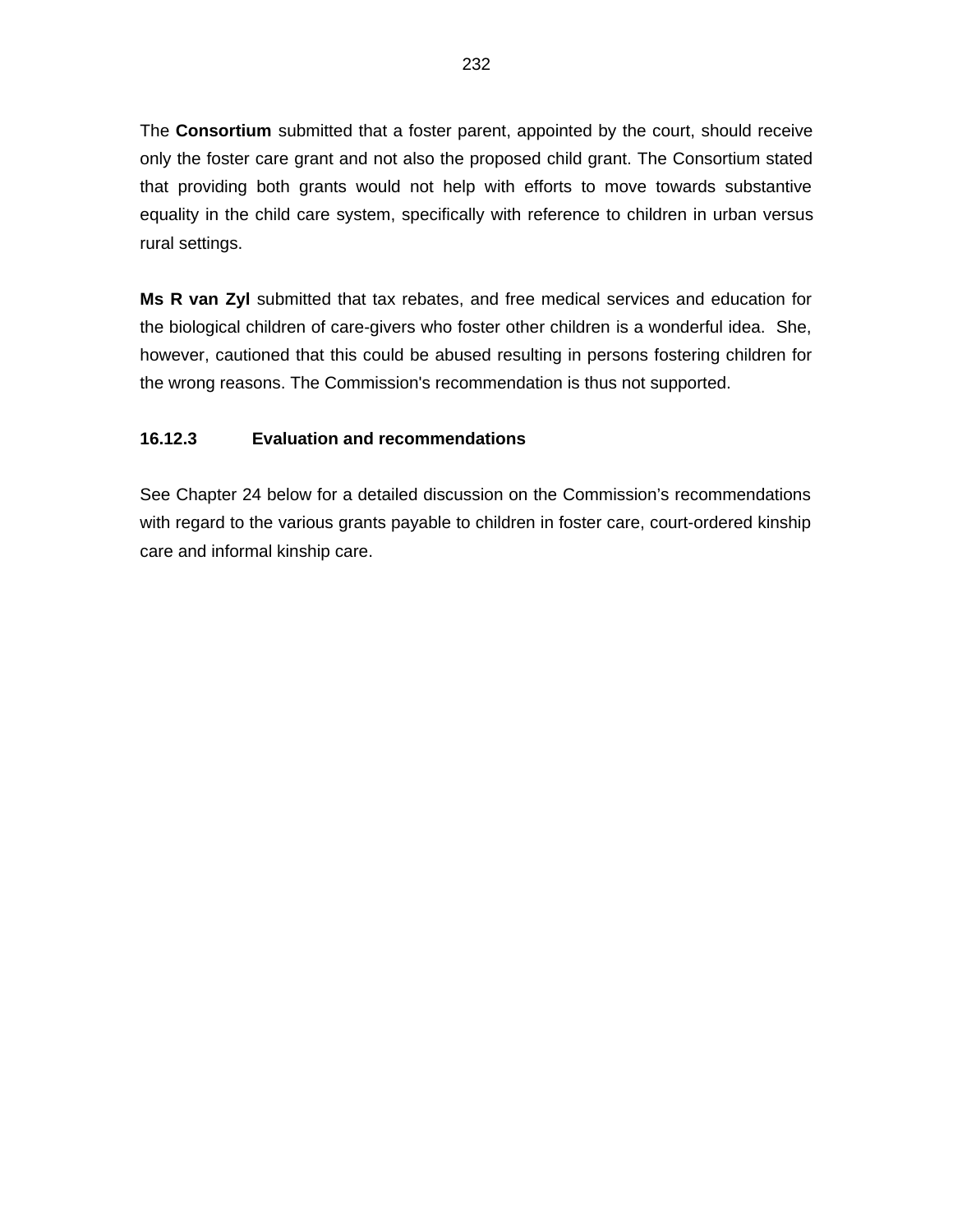### **CHAPTER 17**

### **ADOPTION AS A FORM OF SUBSTITUTE FAMILY CARE**

### **17.1 Introduction**

Adoption, as it is practised today, embodies a deep sense of social purpose - the primary aim of which is the attempt to assuage the need to provide a stable home for a child. This enables a child to profit from an upbringing that he or she would not otherwise enjoy.<sup>1</sup> Adoption can therefore be described as a process by which society provides a substitute family for a child whose natural parents are unable or unwilling to care for the child.<sup>2</sup> It can therefore be seen primarily as a device for imitating nature in respect of the rearing of a child. This need not be the purpose, or at least the sole purpose, of adoption. It can, in theory at least, also be used simply as a means of altering legal relationships, particularly for the purposes of the law of succession.

The whole issue relating to inter-country adoption is discussed in Chapter 21 below.

### **17.2 Overview of the current law and the proposals in Discussion Paper 103**

The law relating to adoption is contained in Chapter 4 of the Child Care Act, 1983. Its provisions are designed to promote the welfare of the child by admitting him or her to authentic family relationships, while at the same time safeguarding the interests both of the natural and of the adoptive parents. $3$ 

### **17.3 Who may be adopted and by whom?**

j

Adoption in terms of the Child Care Act, 1983 is a formal process by means of which parental power over a child is terminated, and vested in another person or persons,

<sup>1</sup> See also Divya Singh 'Adoption of children born out of wedlock' 1996 (29) **De Jure** 305; Anthony Dickey **Family Law** (third edition) Sydney: LBC Information Services 1997 423.

<sup>2</sup> As was done in the **Final Report** (1997) of the Royal Commission on Human Relationships (Vol 4, par2, p. 98), quoted by Dickey **Family Law** (third edition) 423.

<sup>3</sup> Van Heerden et al **Boberg's Law of Persons and the Family** (2<sup>nd</sup> edition) 437.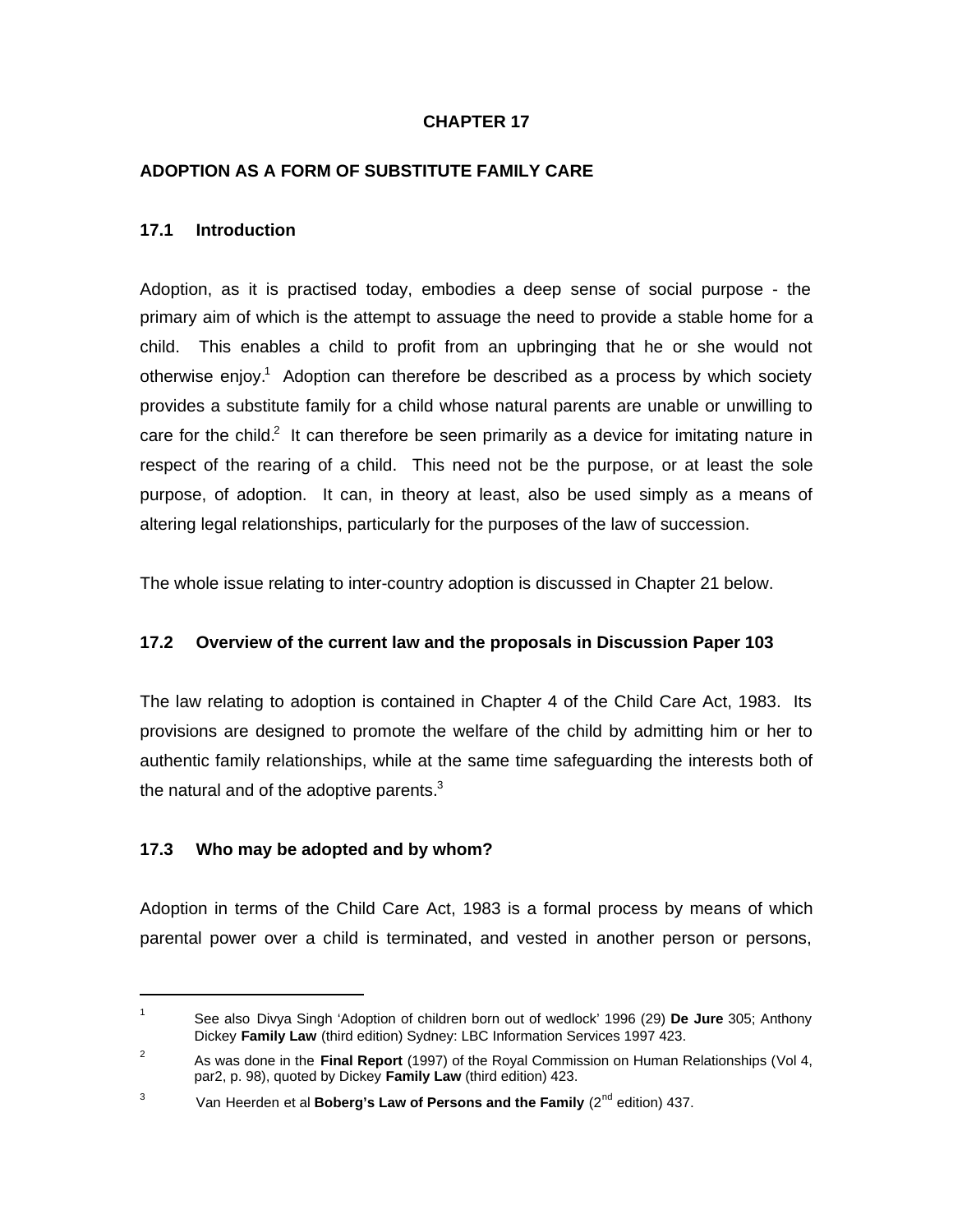namely the adoptive parent(s).<sup>4</sup> Section 17 of the Act provides that a child may be adopted by a husband and his wife jointly,<sup>5</sup> by a widower or widow or unmarried<sup>6</sup> or divorced person, or by a married person whose spouse is the parent of the child.<sup>7</sup> Before making an adoption order, the court must be satisfied that the person or persons who are qualified to adopt a child in terms of section 17 meet the following requirements:<sup>8</sup>

- They must possess adequate means to maintain and educate the child; $9$
- They must be 'of good repute' and be fit and proper persons to be entrusted with the custody of the child;
- The proposed adoption must serve the interests and be conducive to the welfare of the child;
- That the necessary consent(s) to the adoption must have been given.<sup>10</sup>

In considering an application for adoption the children's court is enjoined to 'have regard to' the cultural and religious<sup>11</sup> background of the child and of the natural parents, as

10 See par. 17.4 below.

 4 Barnard, Cronjé and Olivier **The South African Law of Persons and Family Law** 279.

<sup>&</sup>lt;sup>5</sup> Married persons can adopt a child only jointly. See also the wide definition of 'marriage' in section 1 of the Child Care Act, 1983.

<sup>6</sup> Tshepo Mosikatsana 'Comment on The Adoption by K and B, Re (1995) 31 CRR (2D) 151 (Ont Prov Div)' 1996 (12) **SAJHR** 582 at 583 - 4 argues that the inclusion in section 17 of an 'unmarried' person as one of the classes of persons qualified to adopt a child clearly includes single gays and lesbians as prospective adoptive parents. See, however, John B 'Prejudice passed off as screening' (February / March 2000) **ChildrenFIRST** 9.

<sup>7</sup> In terms of the amendments brought about to the Child Care Act, 1983 by the Adoption Matters Amendment Act 56 of 1998, the natural father of a child born out of wedlock can now adopt his child.

<sup>8</sup> Prescribed by section 18(4) of the Child Care Act, 1983.

<sup>9</sup> Section 18(4)(a). Van Heerden et al **Boberg's Law of Persons and the Family** (2<sup>nd</sup> edition) 448, footnote 64, point out that section 18(4)(a) is consistent with the provisions of article 27 of the UN Convention on the Rights of the Child, which recognises every child's right to a standard of living adequate for the child's physical, mental, spiritual, moral and social development. 'Though the parents bear the primary responsibility to provide for the child, the state, in terms of article 27(3) of the UN Convention read with section 28(1)(c) of the final Constitution, carries the obligation to assist the parents in meeting the child's needs. This suggests that indigent families should be given assistance in the form of government subsidies and tax breaks to enable them to raise their children'.

<sup>11</sup> Although the Child Care Act, 1983 lays down no religious requirement as such for an adoptive parent, the **Guide to Adoption Practice** at 61 expresses the view that '[t]he home should provide opportunity for the religious instruction and spiritual development of the child adoption'. If this implies that lack of any religious affiliation is per se a disqualification, Van Heerden et al **Boberg's Law of Persons and the Family** 442, footnote 30 argue that it goes too far: 'There is no warrant at all for the view that the legislature disapproved of atheists or agnostics in the role of adoptive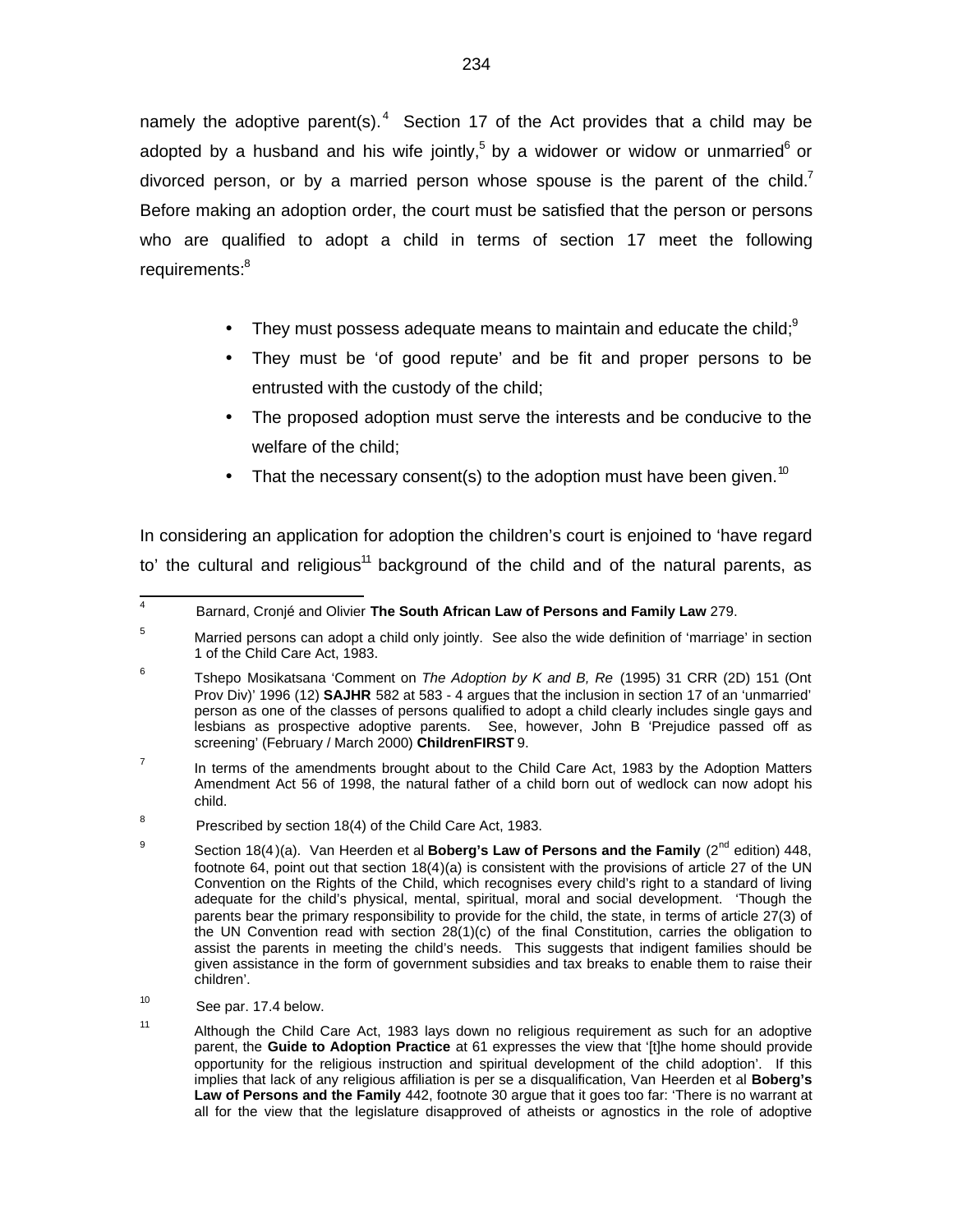compared with that of the proposed adoptive parent or parents.<sup>12</sup> This directive constitutes the legal basis for 'matching' a particular child to particular adoptive parents, and has been developed into a sophisticated set of criteria by social workers engaged in adoption work.<sup>13</sup> These considerations are not, however, decisive of whether a particular adoption order should be made. Unlike the issues on which a court must be satisfied, these are merely matters to which it must have regard.<sup>14</sup>

There are presently no legal barriers to trans-racial adoptions.<sup>15</sup>

### **17.3.1 Overview of the proposals in Discussion Paper 103**

In the discussion paper, the Commission recommended that only **children** may be adopted. As a result, the Commission saw no need to provide for the possibility to adopt persons over the age of 18 years. The Commission conceded, however, that effective permanency planning requires that adoption be the first choice of arrangement for a significant portion of **older children** who have no parents or where family reunification efforts have failed. However, the Commission did not regard it necessary to embody this principle in the Children's Bill as a legal principle as this should form the basis of the assessment and permanency planning process.

1

parents. This view is reinforced by s 15 of the final Constitution, which protects believers and atheists alike'. Quite different considerations arise when a child who comes from a certain religious group has to be 'matched' with particular adoptive parents. But even in this context the courts have stressed that religious background is of little or no importance in the case of a newly born or very young child. See in this regard **C v Commissioner of Child Welfare, Wynberg** 1970 (2) SA 76 (C) at 87D-F, 88 B-H.

<sup>12</sup> Section 18(3), read with section 40, of the Child Care Act, 1983.

<sup>13</sup> See the **Guide to Adoption Practice** 81, from which it appears that even 'physical likeness' of the child to his or her proposed adoptive parents is considered relevant, though not decisive. Other factors are 'education' and place of residence.

<sup>14</sup> Van Heerden et al **Boberg's Law of Persons and the Family** (2<sup>nd</sup> edition) 449.

<sup>15</sup> The requirement of 'race matching' was done away with in 1991 in terms of the Child Care Amendment Act 86 of 1991. For a discussion of the concept of race matching and the practice of trans-racial adoptions, see J Heaton 'The relevance of race and classification in terms of the Population Registration Act 30 of 1950 for adoption in South Africa' (1989) 106 **SALJ** 713; D J Joubert 'Interracial adoptions: Can we learn from the Americans?' (1993) 110 **SALJ** 726; N Zaal 'Avoiding the best interests of the child: Race-matching and the Child Care Act 74 of 1983' (1994) 10 **SAJHR** 372; T Motsikatsana 'Transracial adoptions: Are we learning the right lessons from the Americans and Canadians? - A reply to Professors Joubert and Zaal' (1995) 112 **SALJ** 606, 'Examining class and racial bias in the adoption process and the viability of transracial adoptions as a policy preference: A further reply to Professors Joubert, Pakati and Zaal' (1997) 13 **SAJHR** 602. Heaton, Joubert and Zaal argue that trans-racial adoptions may meet the child's best interests, while Motsikatsana is opposed to such adoptions, arguing that they are not in the best interests of the child concerned.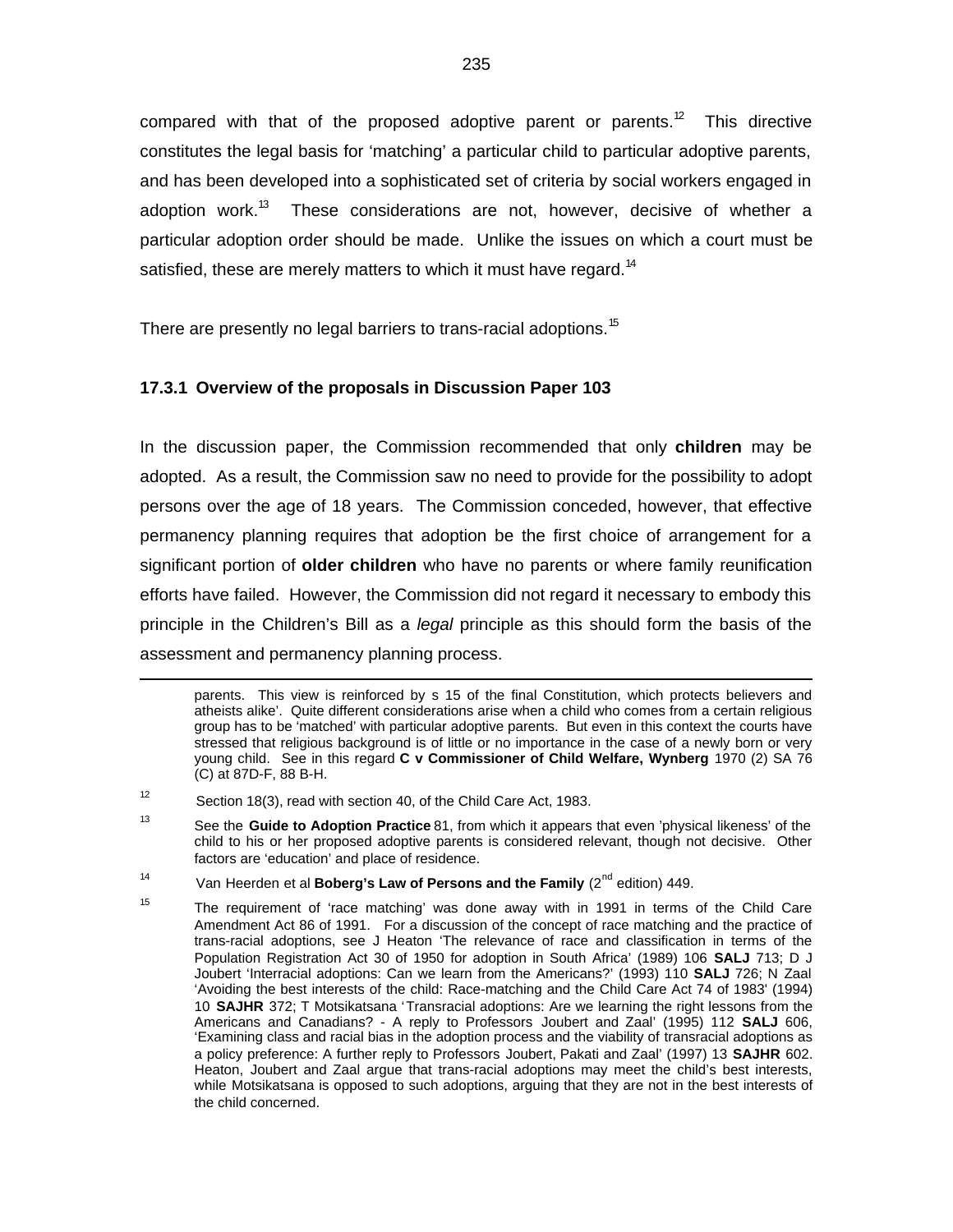The Commission saw no reason to limit joint adoptions to married couples. It therefore proposed that married couples, partners in a domestic conjugal life-partnership, or other persons sharing a common household and forming a family unit<sup>16</sup> may adopt a child jointly. This recommendation, for instance, would allow for the joint adoption of a child by the husband and all his wives (the kraal) in a customary law setting.

The Commission in the discussion paper considered the possibility of a two-tier system where adoptions by step-parents and other relatives would be treated differently from adoptions by non-family members. Step-parent and relative adoptions differ from other types of adoptions in that agencies do not select the adoptive parents. Instead, the issues are whether the existing care arrangement should be transformed into an adoption and whether provision should be made for a simpler, faster adoption process. However, the Commission accepted that it is necessary to impose the same threshold upon eligibility for step-parent and relative adoption as for other adoptees and therefore did not recommend the introduction of a parallel system for intra-familial adoptions.

The Commission noted that the section 18(4) requirements are causing some problems in practice. These problems mainly relate around the difficulties with birth fathers having to acknowledge themselves in writing, the consent provisions, the 60-day cooling off period, and the different interpretations given to and applications of the said requirements by commissioners of child welfare. In this regard, the Commission recommended a move away from the adequate means test to a willing and able test (section 18(4)(a)). The Commission further recommended that the requirement that the prospective adoptees must be of good repute and fit and proper to be entrusted with the custody of the child (in section 18(4)(b)) be strengthened by requiring proper screening of applicants.

The Commission did not recommend the reintroduction of the requirement of age differentials, as was provided for in the 1960 Children's Act. Neither did the Commission support South African citizenship as a requirement, given the judgment of the Constitutional Court in **Minister for Welfare and Population Development v**

16

The Law Society of the Cape of Good Hope expressed concern over the vagueness of this concept and suggested that an element of permanency be attached in order to qualify as a family unit.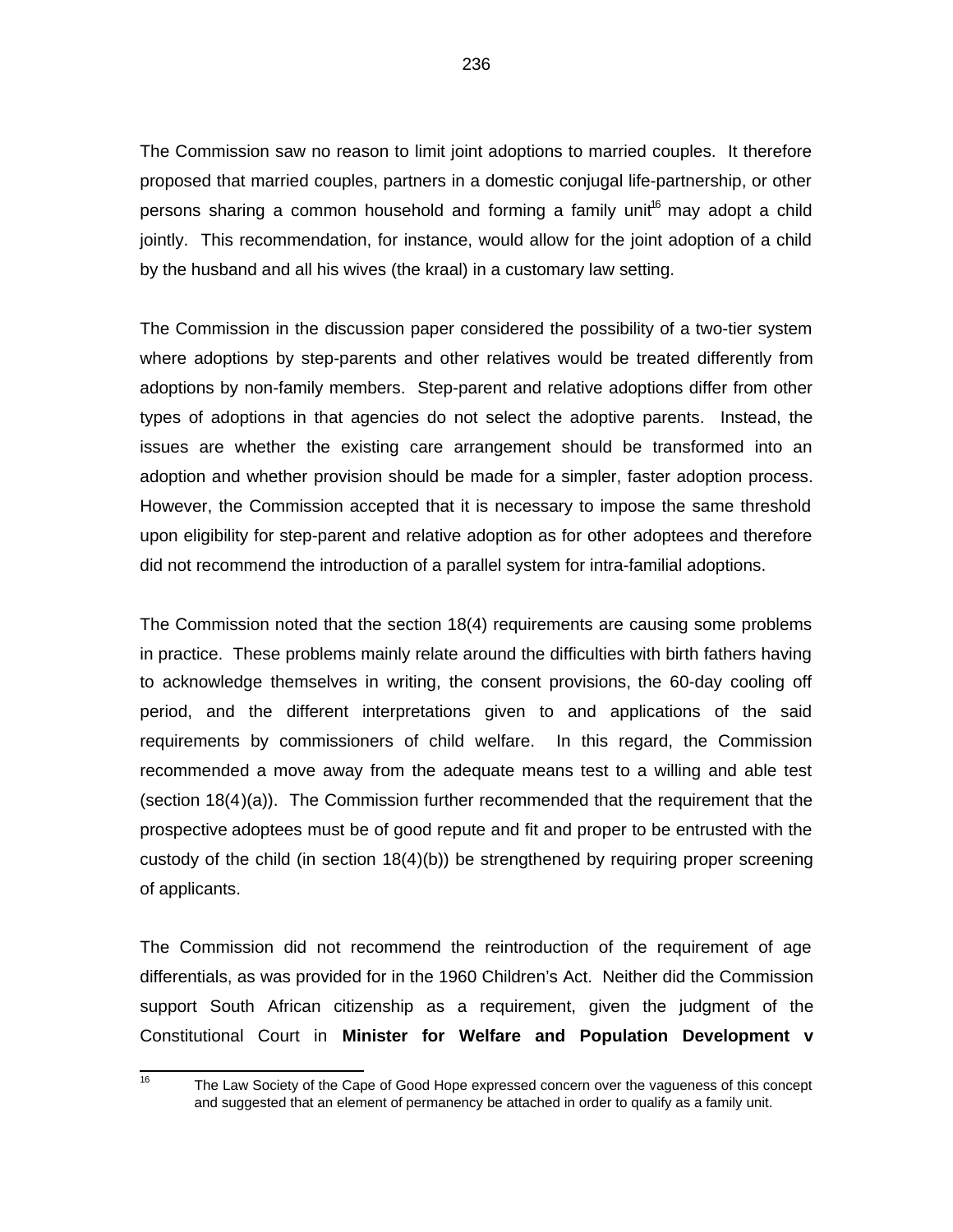### **Fitzpatrick and others**. 17

While the Commission unfortunately has to concede that racial prejudice is still alive in South Africa, it stated categorically that existing racial prejudices, as also applied to children placed trans-racially, should not be tolerated. If racial prejudices are not eradicated, then all future South African generations will continue to live in a raceconscious society. The Commission therefore did not exclude the possibility of transracial adoptions, provided it is in the best interests of the child concerned, and recommended that sections 18(3) and 40 of the Child Care Act, 1983 be retained.

#### **17.3.2 Comments received**

Respondents did not whole-heartedly support the Commission's recommendation that same-sex partners be able to adopt a child jointly. They argued that it is not in the best interests of a child to be placed in a "same-sex household".<sup>18</sup> Most of these views were expressed from a biblical point of view.

**Mr Rothman** submitted that before dispensing with the requirement of limiting joint adoptions to married couples, the Commission must assess the full implications of such a step which will have a far-reaching impact on issues relating to parental rights, including familiar terms such as husband and wife; parents; father and mother; biological fathers of children born out of wedlock. Furthermore, he stated that the impact on issues relating to responsibility; access; maintenance; children's court proceedings; transfer of parental right; adoptions; marriages; and passports must be considered.

#### **17.3.3 Evaluation and recommendation**

The Commission's preliminary recommendations in respect of who may be adopted (children only) and the qualifications of prospective adoptive parents were not controversial and hardly elicited comment. The Commission therefore confirms its preliminary position.<sup>19</sup> In line with the Commission's position on persons unsuitable to

 $\frac{1}{17}$ 2000 (3) SA 422 (CC).

<sup>18</sup> Pro-Life; African Christian Action.

<sup>19</sup> Sections 257 and 258(1) of the Bill.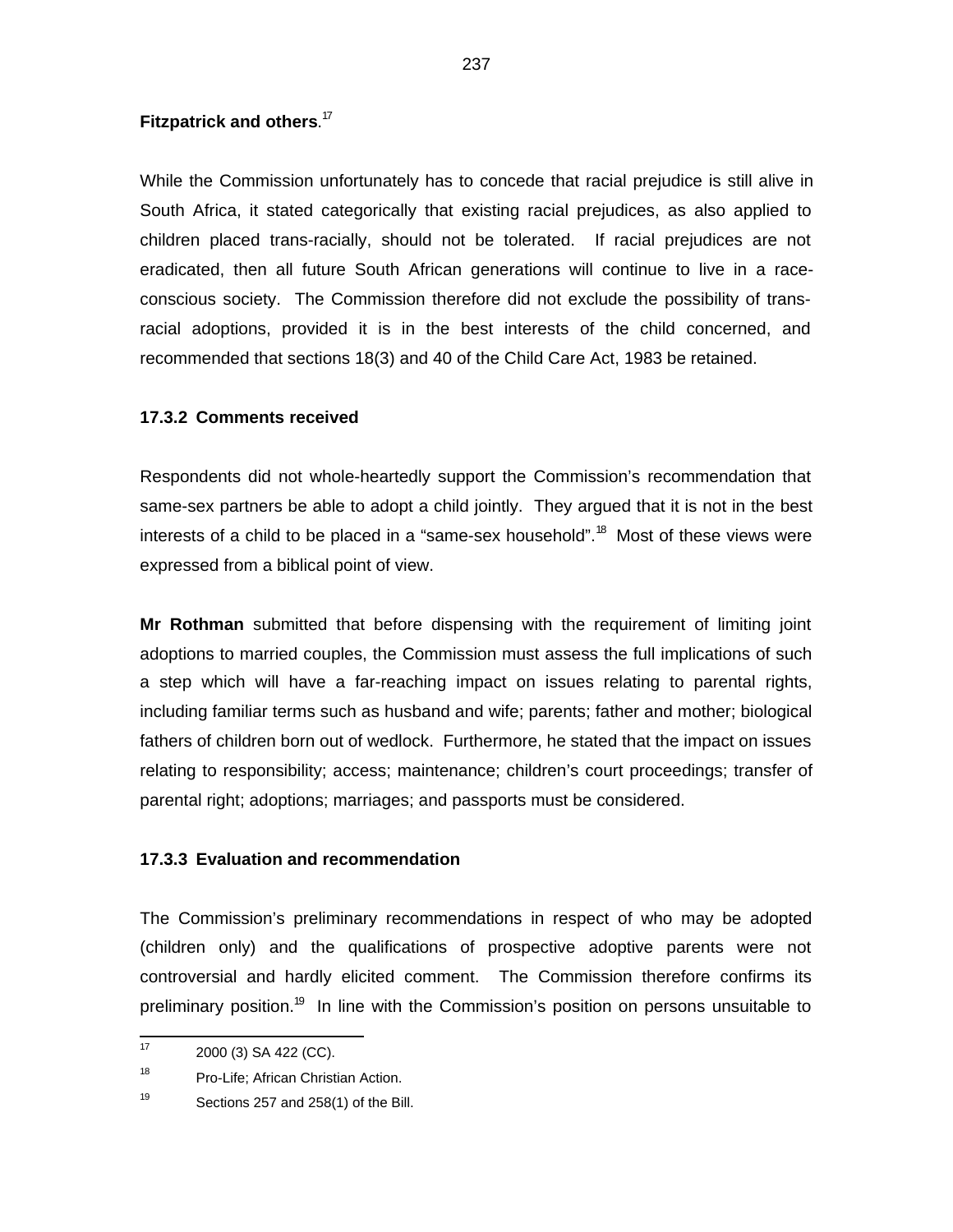work with children, it is also recommended that persons unsuitable to work with children should not be eligible to adopt a child.<sup>20</sup> All prospective adoptive parents will therefore have to be screened and assessed.

The Commission's recommendation in respect of joint adoptions proved more controversial. In this regard, we wish to point out that families come in many shapes and sizes. The definition of family also changes as social practices and traditions change. In recognising the importance of the family, care must be taken not to entrench particular forms of family at the expense of other forms. However, our courts have recognised that the institutions of marriage and the family are important social institutions that provide for the security, support and companionship of members of our society and bear an important role in the rearing of children. $21$ 

The celebration of marriage gives rise to moral and legal obligations, particularly the reciprocal duty of support placed upon spouses and their joint responsibility for supporting and raising children born of the marriage. These legal obligations perform an important social function. $2^2$ 

Section 17 of the Child Care Act, 1983 effectively excludes all those in relationships other than heterosexual marriages from adopting children jointly. In order to make the pool of prospective care-givers in respect of a child larger, that the Commission recommended in the discussion paper that partners in a domestic conjugal lifepartnership and persons who share a common household and form a family unit also be allowed to adopt a child jointly. The Constitutional Court in the **Du Toit** case also held that same-sex life partners should be allowed jointly to adopt children where they are found to be suitable parents. $^{23}$ 

Important is also the recent judgment of Madala J in the **Satchwell** case.<sup>24</sup> In this case,

<sup>-&</sup>lt;br>20 Section 258(3) of the Bill.

<sup>21</sup> **Dawood and another v Minister of Home Affairs and others; Shalabi and another v Minister of Home Affairs and others; Thomas and another v Minister of Home Affairs and others** 2000 (3) SA 936 (CC); 2000 (8) BCLR 837 (CC), para 31.

<sup>22</sup> Per Ackermann J in **National Coalition for Gay and Lesbian Equality and others v Minister of Home Affairs and others** 2000 (2) SA 1 (CC); 2000 (1) BCLR 39 (CC).

<sup>23</sup> See also Lori Litchman 'Pennsylvania High Court OKs Second-Parent Adoption' (21 August 2002) Internet<http://www.law.com/servlet/C.../View&c=LawArticle&cid=1029689036632&t=>LawArticl Accessed on 26 August 2002.

<sup>24</sup> Case CCT 45/01, decided on 25 July 2002.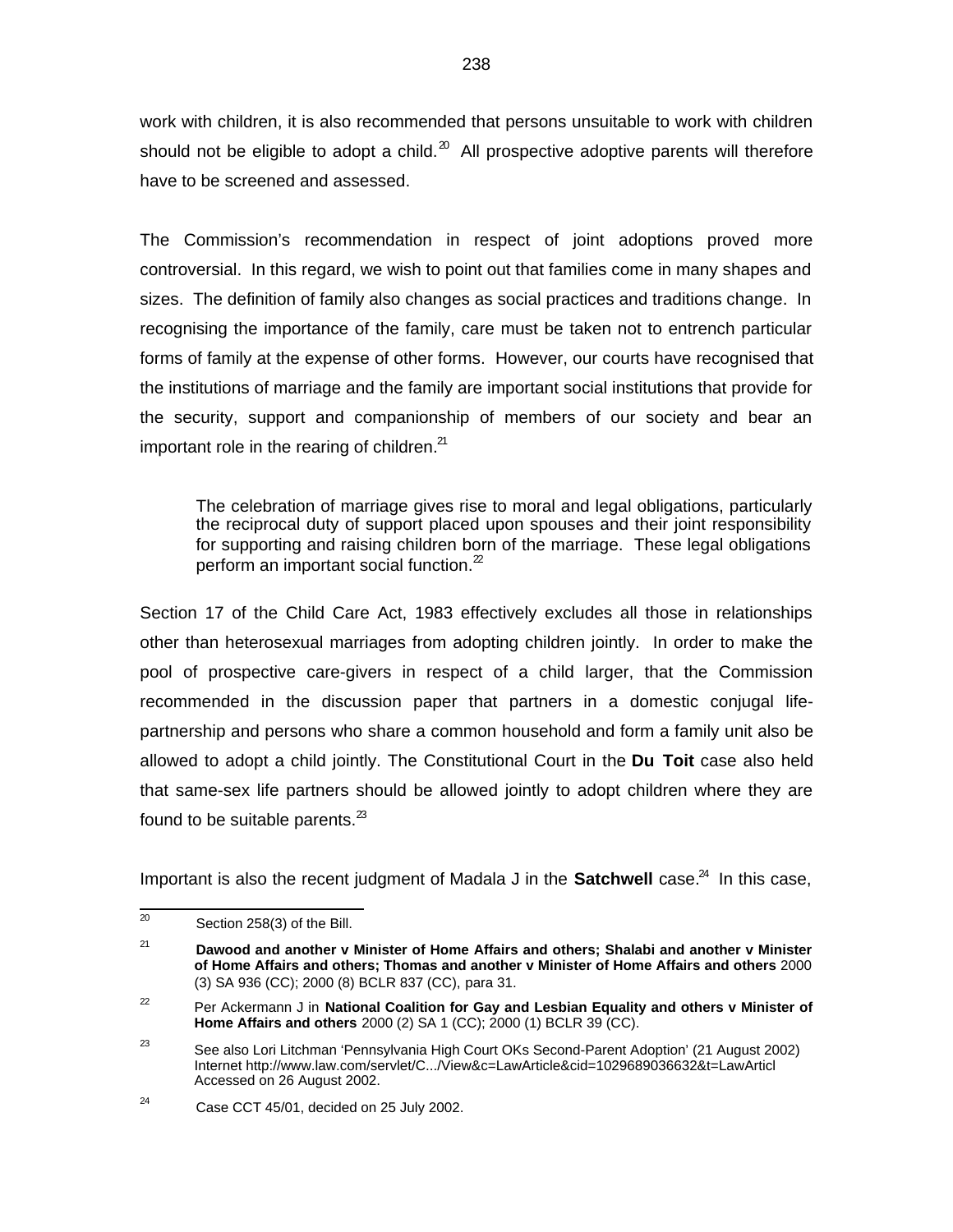the Constitutional Court limited the order made to partners in a permanent same-sex life partnership who have 'undertaken and committed themselves to reciprocal duties of support'. In the absence of such reciprocal duties of support, it would appear that the Court would be hesitant to place such partnerships on an equal footing with marriages. By analogy, however, if such partners jointly accept the duty of support in respect of a particular child, which is the logical outcome of a joint adoption application, then the courts should not hesitate to place such partnerships on an equal footing with marriage.

In light of the **Du Toit** case, the Commission affirms its preliminary recommendations in this regard. $^{25}$ 

### **17.4 Consent to adoption**

In terms of the Child Care Act, 1983 consent to an adoption must be obtained from:

- (a) both parents of a legitimate child; $^{26}$
- (b) if the child is born out of wedlock, by both the mother and the natural father of the child, 'whether or not such mother or natural father is a minor or married person and whether or not he or she is assisted by his or her parent, guardian or in the case of a married person, spouse, as the case may be: Provided that such natural father has acknowledged himself in writing to be the father of the child and has made his identity and whereabouts known  $\ldots$ :<sup>27</sup>
- (c) the child must also consent to the adoption if the child is over 10 years of age and if the child understands the nature and import of such consent; $^{28}$
- (d) the foster parent where the child is in foster care and the foster parent has not himself or herself made an application for the adoption. $^{29}$

Consent must be in writing and must, if given in the Republic, be signed by those giving the consent in the presence of a commissioner of child welfare who must attest the

<sup>—&</sup>lt;br>25 Section 258(1)(a)(ii) of the Bill.

<sup>26</sup> Section 18(4)(d) of the Child Care Act, 1983.

<sup>27</sup> Section 18(4)(d) of the Child Care Act, 1983, as amended following the **Fraser** judgment by the Adoption Matters Amendment Act 56 of 1998.

<sup>28</sup> Section 18(4)(e) of the Child Care Act, 1983.

<sup>29</sup> Section 18(4)(g) of the Child Care Act, 1983.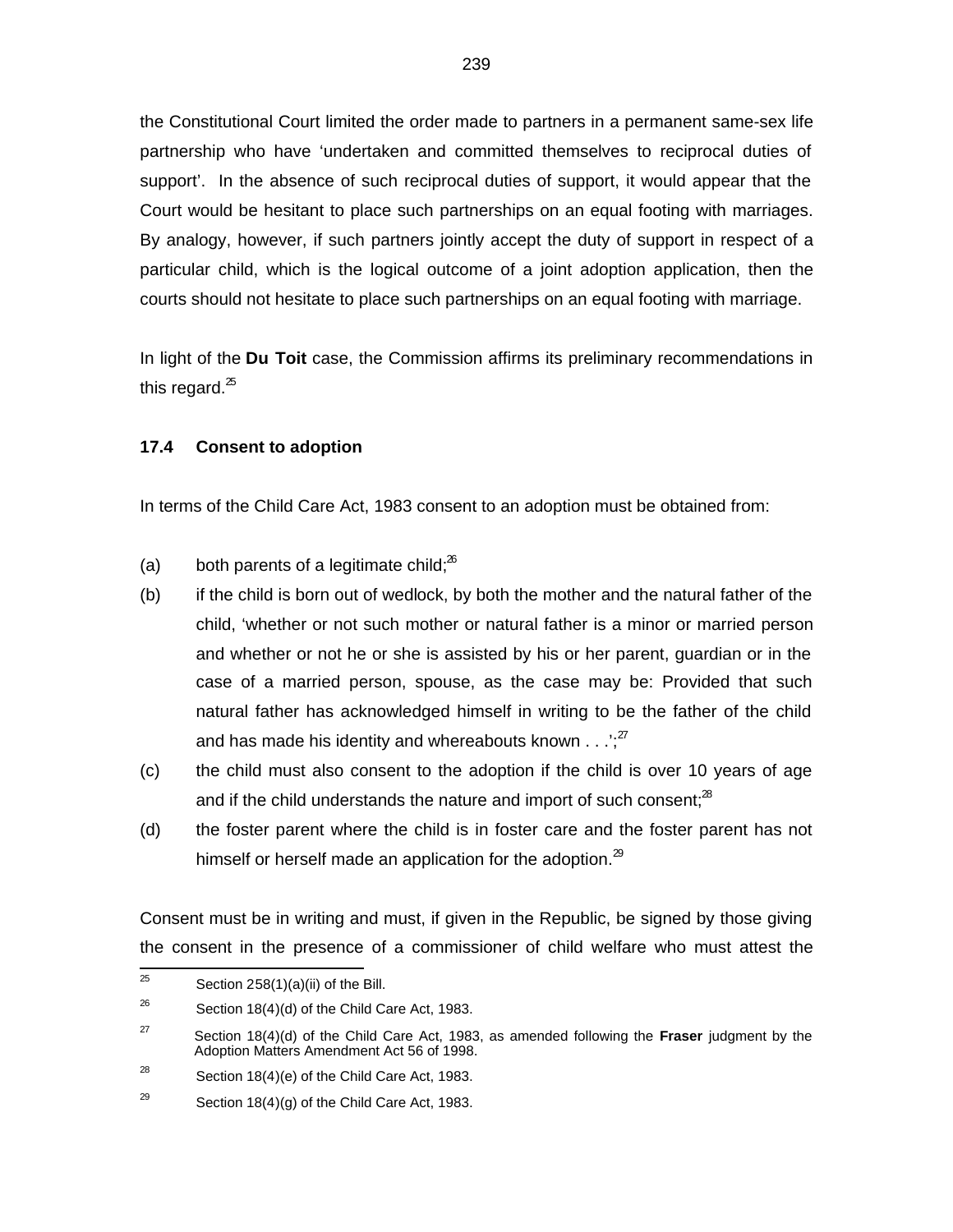consent.<sup>30</sup> Before the commissioner attests the consent he must inform the person granting the consent of the legal consequences of the adoption.<sup>31</sup> The person concerned may withdraw the consent in writing before any commissioner at any time during a period of up to 60 days after having given such consent $^{\mathfrak{X}}$  and the children's court cannot make any order of adoption before the expiration of this 60 day period. $33$ 

Previously, in the case of a child born of a South African citizen, the applicants also had to be South African citizens and thus resident in the Republic, or if they were not South African citizens they must have qualified for citizenship and have already made application in this connection.<sup>34</sup>

In Fraser v Children's Court, Pretoria North,<sup>35</sup> the Constitutional Court declared section 18(4)(d) of the Child Care Act, 1983, which in its form at that time denied unwed fathers the right to consent to or veto the adoption of their natural children, to be unconstitutional in that it discriminated unfairly against unwed fathers on the basis of their gender and marital status and it also discriminated unfairly against fathers in non-Christian marriages. Parliament was given a period of two years to amend the law to bring it in conformity with the constitutional imperative of equality contained in section 9(3) of the Constitution. The Adoption Matters Amendment Act 56 of 1998, which inter alia amends section 18(4)(d) of the Child Care Act, 1983 so as to require the natural father's consent to his child's adoption in certain instances, takes into account the Constitutional Court's decision in **Fraser**. 36

 30 Section 18(5) of the Child Care Act, 1983.

<sup>31</sup> Regulation 19(2).

<sup>32</sup> Section 18(8) of the Child Care Act, 1983; Regulation 19(2)(b). See also **Re J (an infant)** 1981 2 SA 330 (Z) as to the withdrawal of consent by a father and **Y v Acting Commissioner of Child Welfare, Roodepoort** 1982 4 SA 112 (T) as to the withdrawal of consent by a mother.

<sup>33</sup> Section 18(9) of the Child Care Act, 1983.

<sup>34</sup> This particular requirement was held unconstitutional by the Constitutional Court in **Minister for Welfare and Population Development v Fitzpatrick** 2000 (3) SA 422 (CC).

<sup>35</sup> 1997 (2) SA 261 (CC).

<sup>36</sup> Ibid. See also T L Motsikatsana 'Is papa a rolling stone? The unwed father and his child in South African law - A comment on *Fraser v Naudé*' (1996) 29 **CILSA** 154 and Van Heerden et al<br>**Boberg's Law of Persons and the Family** (2<sup>nd</sup> edition) 397 et seq. See further C J Davel and R A Jordaan 'Het die kind se belange uiteindelik geseëvier?' 1997 **De Jure** 330; R A Jordaan and C J Davel 'Die Fraser trilogie' 1997 **De Jure** 394; Carol A Gorenberg 'Fathers' rights vs. children's best interests: Establishing a predictable standard for California adoption disputes' (1997) Vol. 31 No. 2 **Family Law Quarterly** 169.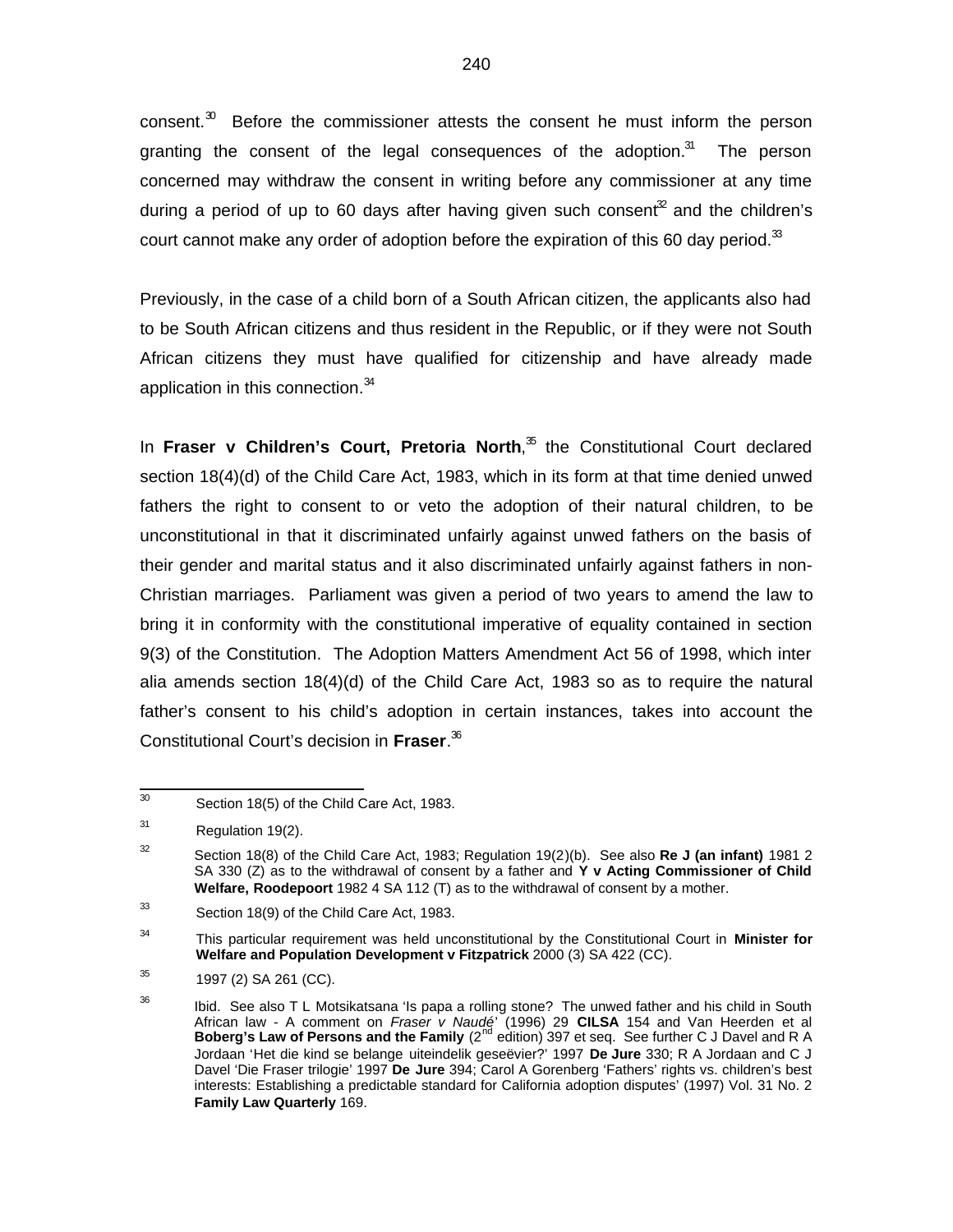No consent will be required in the case of a child whose parents are dead and for whom no guardian has been appointed; $\frac{37}{1}$  nor from any parent who is as a result of mental illness incompetent to give any consent;<sup>38</sup> nor from a parent who deserted<sup>39</sup> the child **or<sup>40</sup>** whose whereabouts are unknown;<sup>41</sup> nor from a parent who has assaulted, ill-treated or abused the child or allowed the child to be so assaulted, ill-treated or abused; $^{42}$  nor from a parent who has caused or conduced to the seduction, abduction or sexual exploitation of the child or the commission of immoral acts by the child; $^{43}$  nor from a parent who is withholding consent unreasonably.<sup>44</sup>

Section 19(b) of the Child Care Act, 1983 was amended by section 5(b) of the Adoption Matters Amendment Act 56 of 1998. In addition to the grounds listed above, no consent to adoption will be required from a parent

(vii) who, in the case of a child born out of wedlock, has failed to acknowledge himself as the father of the child or has, without good cause, failed to discharge his or her parental duties with regard to the child;

(viii) whose child, in the case of a child born out of wedlock, was conceived as a result of an incestuous relationship between himself and the mother of the child; or

(ix) who, in the case of a child born out of wedlock -

<sup>-&</sup>lt;br>37 Section 19(a) of the Child Care Act, 1983.

<sup>38</sup> Section 19(b)(i) of the Child Care Act, 1983. Prof J C Bekker maintains that this provision is harsh and unreasonable in view of the fact that a mentally ill person 'is not necessarily bereft of all emotion and will'.

<sup>39</sup> Luanda Hawthorne 'Children and Young Persons' in Schäfer **Family Law Service** argues that 'desertion' in this context must be given a restrictive meaning more akin to abandonment rather than mere neglect. Thus, a father who has failed to maintain his children in terms of a court order could not be said to have deserted his children: **Van Rooyen v Van Staden** 1984 1 SA 800 (T).

<sup>40</sup> Before its amendment by the Adoption Matters Amendment Act 56 of 1998, the consent of the parent who deserted the child **and** whose whereabouts were unknown could be dispensed with. These now form two separate criteria for dispensing with consent: the 'and' was changed to an 'or'.

<sup>41</sup> Section 19(b)(ii) of the Child Care Act, 1983.

<sup>42</sup> Section 19(b)(iii) of the Child Care Act, 1983.

<sup>43</sup> Section 19(b)(iv) of the Child Care Act, 1983.

<sup>44</sup> Section 19(b)(vi) of the Child Care Act, 1983. See also **SW v F** 1997 (1) SA 796 (O). In paragraph 7.2.10 of the First Issue Paper mention is made of the view of some social workers that commissioners in the children's courts are reluctant to use this ground especially if the parent who is withholding consent is represented by a lawyer. See also question 72 posed on page 86 of the First Issue Paper.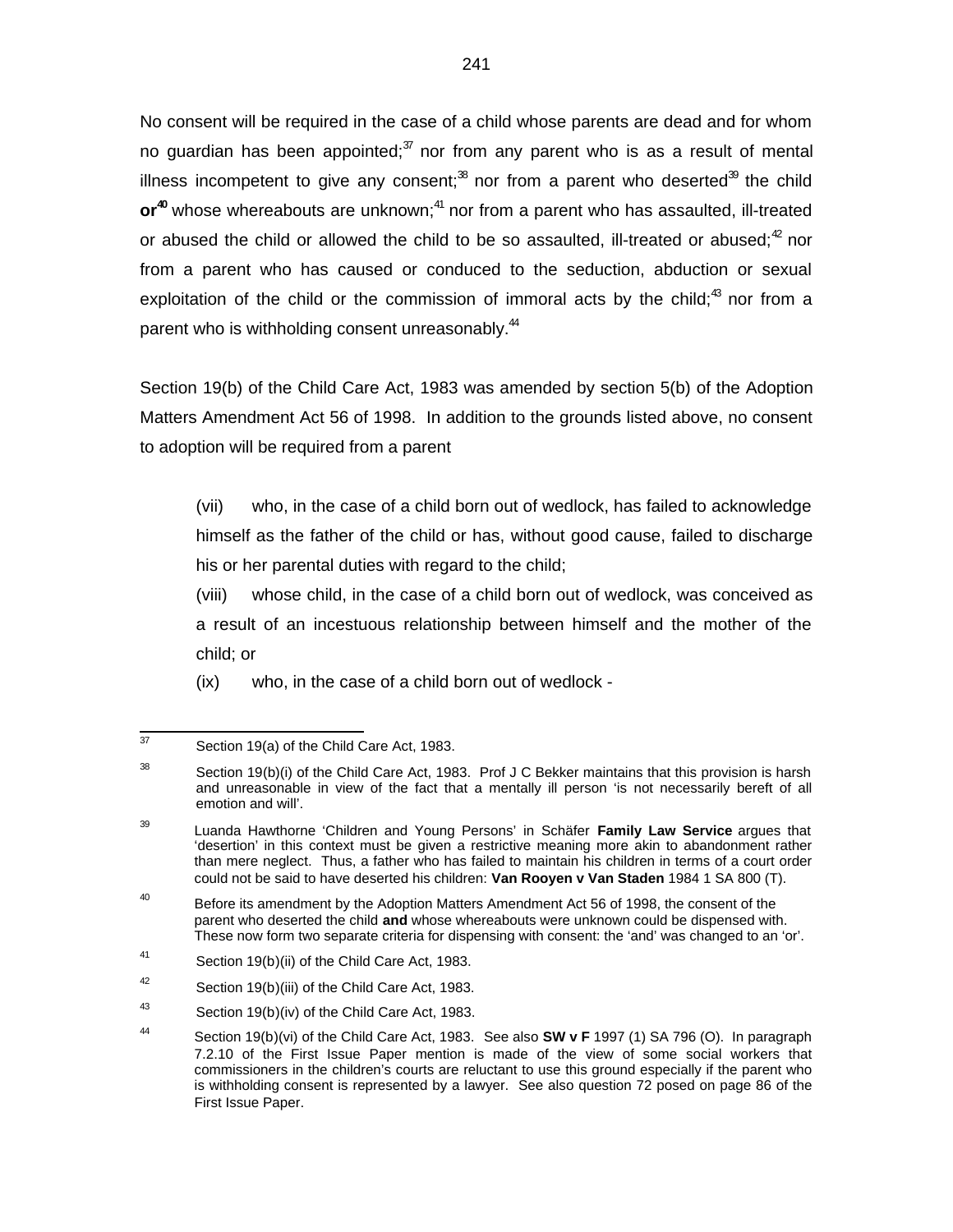(aa) was convicted of the crime of rape or assault of the mother of the child; or

(bb) was, after an enquiry by the children's court following an allegation by the mother of the child, found, on a balance of probabilities, to have raped or assaulted the mother of the child: Provided that such a finding shall not constitute a conviction for the crime of rape or assault, as the case may be; or

(x) who, in the case of a child born out of wedlock, has failed to respond, within 14 days, to a notice served upon him as contemplated in section 19A. $45$ 

The Adoption Matters Amendment Act 56 of 1998 also inserted a new section 19A in the Child Care Act, 1983. This new section provides for the natural father of a child to be given notice of consent given by the mother for the adoption of their child born out of wedlock.<sup>46</sup> It further provides for notification of a parent of consent given by the other parent for the adoption of their child born out of wedlock and affords the natural father the opportunity to acknowledge paternity prior to making an order for adoption of his child born out of wedlock so as to enable him to exercise his rights regarding the adoption of the child. $47$  A person who wishes to acknowledge himself as the father of a child born out of wedlock can now apply to have the registration of the birth of such child amended by the recording of an acknowledgement of paternity and having his particulars entered in terms of section 11 of the Births and Deaths Registration Act, 1992.

Non-disclosure adoptions, that is where the parents of the child are not allowed to know who the prospective adoptive parents are, nor what the child's destination is to be after the adoption, are regulated by section 18(6) of the Act and can only take place if the children's court is satisfied that this will serve the best interests of the child.<sup>48</sup> To ensure this secrecy, a parent is not allowed to be present during the proceedings of the children's court unless the court is of the opinion that the parent's presence will serve the

<sup>—&</sup>lt;br>45 For the procedure that must be followed before a children's court can dispense with a natural parent's consent to the adoption of his or her child on any of the grounds set out in section 19(b) of the Act, see regulations  $21(4) - (6)$ .

<sup>46</sup> In terms of section 19A(1).

<sup>47</sup> In terms of section 19A(7).

<sup>48</sup> In 1981, 25% of all adoptions were of this type: Van der Vyver and Joubert **Persone- en Familiereg** (2<sup>nd</sup> edition) Cape Town: Juta 1985 604.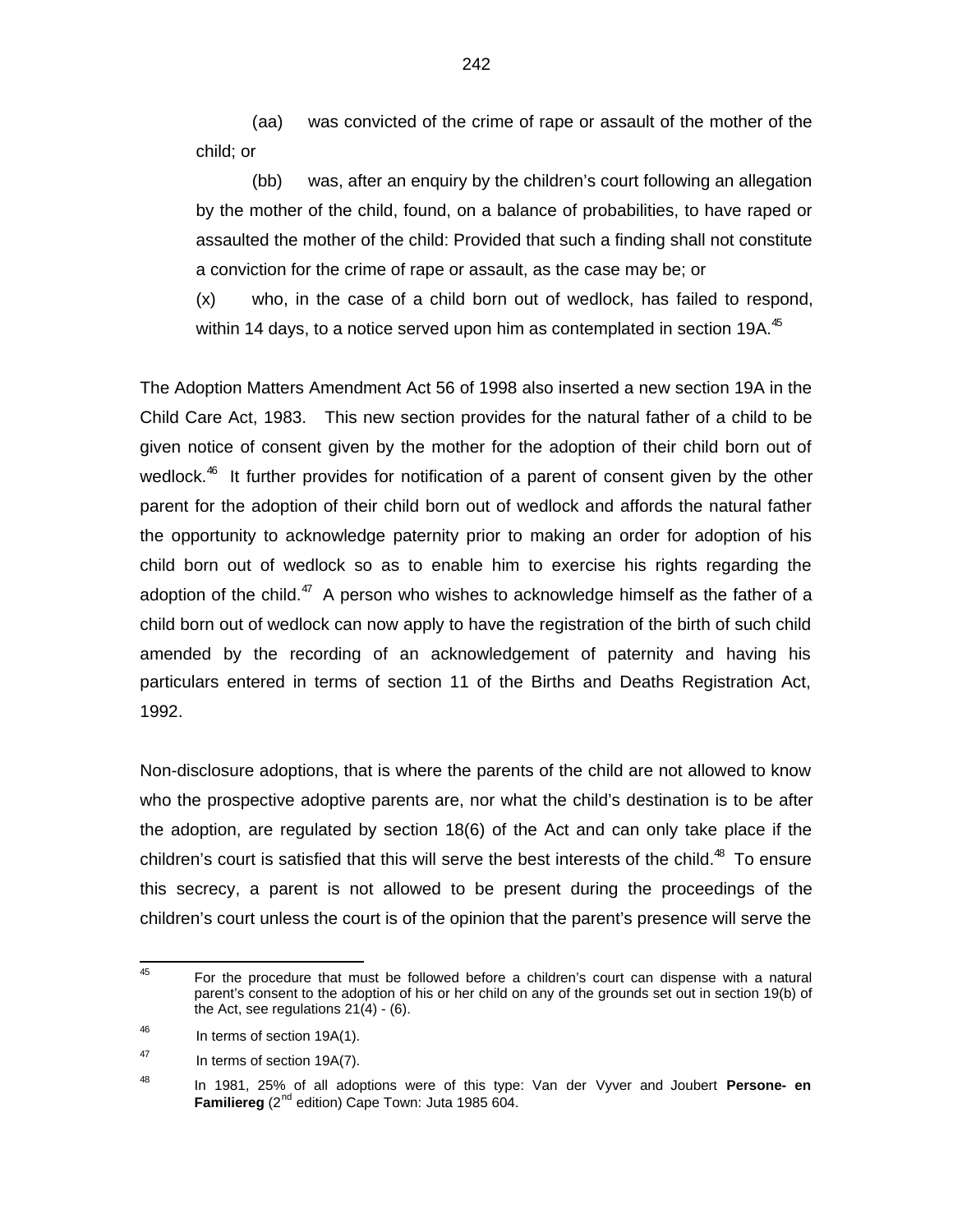best interests of the child.<sup>49</sup>

### **17.4.1 Overview of the proposals in Discussion Paper 103**

In the discussion paper, the Commission noted that few problems are being experienced in practice with informing the persons giving the consent of the legal consequences of adoption. In this regard the Commission supported the contention that most problems related to consent are averted when proper pre- and post-adoption counselling is provided.

Section 18(4)(e) of the Child Care Act requires the consent to his or her adoption of a child older than 10 years of age. In the Commission's opinion, the views of a child, where a child has the ability to express such views, must always be considered. The Commission therefore recommended in the discussion paper that the age requirement of 10 years be done away with and be substituted with the following requirement: the child must consent to being adopted if he or she is of sufficient maturity to understand the implications of being adopted and giving consent to such adoption.

Since the **Fraser**-judgment, it is clear that unmarried fathers have certain rights in respect of their children. The Commission acknowledged this fact and wishes to encourage unmarried fathers to play a far greater role in the upbringing of their children. It was clear, however, that difficulties are being experienced in tracing unmarried fathers and serving notice on such fathers to the effect that the mother has consented to the adoption of their child (in terms of section 19(A)). Again the problem seemed to be not so much with the existing provisions of the Child Care Act, 1983, but rather their interpretation and application by different commissioners of child welfare. In this regard, the Commission pointed out that section 19A(1) needs amendment as in its present form it requires the commissioner to cause notice to be served on a parent 'where [such] other parent is not available to give consent or where such parent's consent is not required', which hardly makes sense.

The Commission recommended the retention of the 60-day cooling off period provided for in sections 18(8) and (9) of the Child Care Act, 1983. This allows the parent of a

<sup>—&</sup>lt;br>49 Regulation 21(3).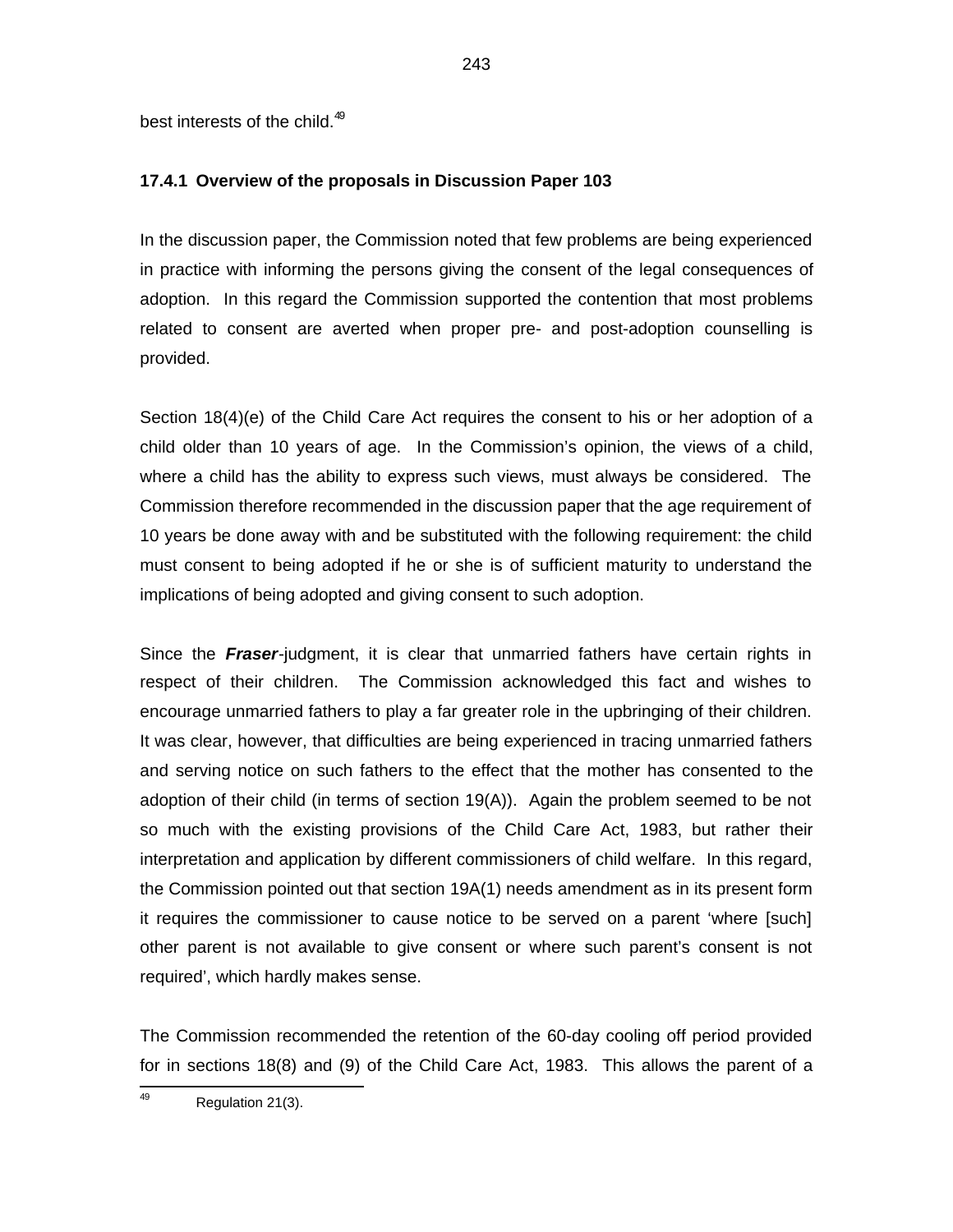child who has given consent to the adoption of his or her child the right to withdraw such consent up to 60 days after such consent has been given. In this regard, the Commission was convinced by those respondents who pointed out that proper pre- and post-adoption counselling should prevent any difficulties with parents later wishing to withdraw consent.

Section 19 of the Child Care Act, 1983 allows for consent to adoption to be dispensed with in certain circumstances. Section 19(b)(vi), which allows for the dispensing of the consent of a parent who withholds his or her consent unreasonably, is particularly problematic as some commissioners of child welfare are apparently reluctant to make such a finding. Again, however, the problem seems not to be so much with the law, but with its interpretation and application.

#### **17.4.2 Comments received**

The **Dutch Reformed Church, Pretoria**, recommended that the 60-day cooling off period in adoptions be reduced to 14 days. The respondent mentioned that a lot of trauma and permanent damage is caused in cases where the biological parent retracts consent. The same argument was adduced by the **Suid-Afrikaanse Vroue Federasie**, North-West Province, who suggested that the 60-day cooling off period in adoptions be reduced to 30 days when children from birth to 5 years are to be adopted. It was said that adoptive parents' bond very quickly with younger children and that withdrawal of consent by the biological parent can cause immense trauma for both the child and adoptive parents.

**Mr Rothman** asserted that section 19(b)(iv) which deals with dispensing with consent where a parent withholds consent unreasonably is not easy to apply in practice and the regulations do not provide for procedures to be followed. He thus recommended that appropriate regulations be promulgated in order to ensure a uniform approach for adjudicating over these issues.

#### **17.4.3 Evaluation and recommendations**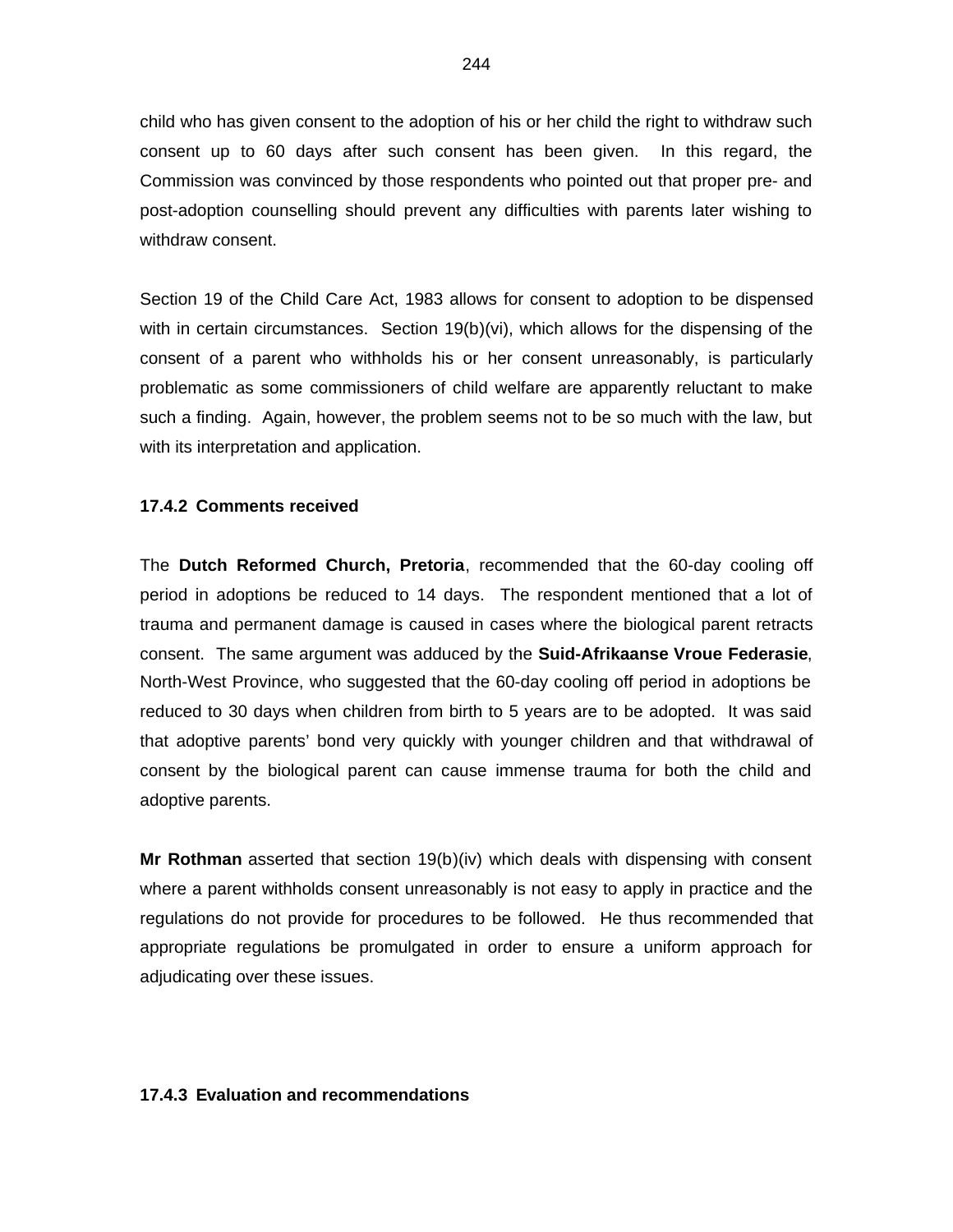The Commission confirms its preliminary position on consent to adoption as set out in the discussion paper. The consent of both parents of the child, whether they are married or not, or any other person with the guardianship component of parental rights and responsibilities in respect of the child, and the child, being of sufficient maturity to understand the implications of being adopted and giving consent to adoption, is required. $^{50}$  Consent of a parent or person with parental rights and responsibilities in respect of the child to be adopted is not required where that parent or person

- is incompetent to give consent due to mental illness,
- has abandoned the child,
- if the whereabouts of that parent or person is unknown,
- has abused or deliberately neglected the child,
- has consistently failed to fulfil his or her parental responsibilities towards the child during the last 12 months;
- has been divested by court order of the right to consent to the adoption of the child; or
- $\bullet$  has failed to respond to a notice of a proposed adoption.  $51$

The need to obtain the consent of the biological father of the child is excluded in certain specific instances. These include the scenario where the biological father was not married to the mother of the child and has not admitted in the prescribed manner that he is the biological father of the child, where the child was conceived from an incestuous relationship between that person and the mother, and where the father was convicted of rape of the mother. $52$ 

The practical problems relating inter alia to dispensing with consent, tracing uninvolved parents to obtain the necessary consent, and the manner in which notice of an impending adoption is to be given, should be dealt with in the regulations to ensure uniformity of approach.

The Commission recommends that the 60 days cooling period be retained. A parent

 50 Section 259(1) of the Bill.

<sup>51</sup> Section 261(1) of the Bill.

<sup>52</sup> Section 261(2) of the Bill.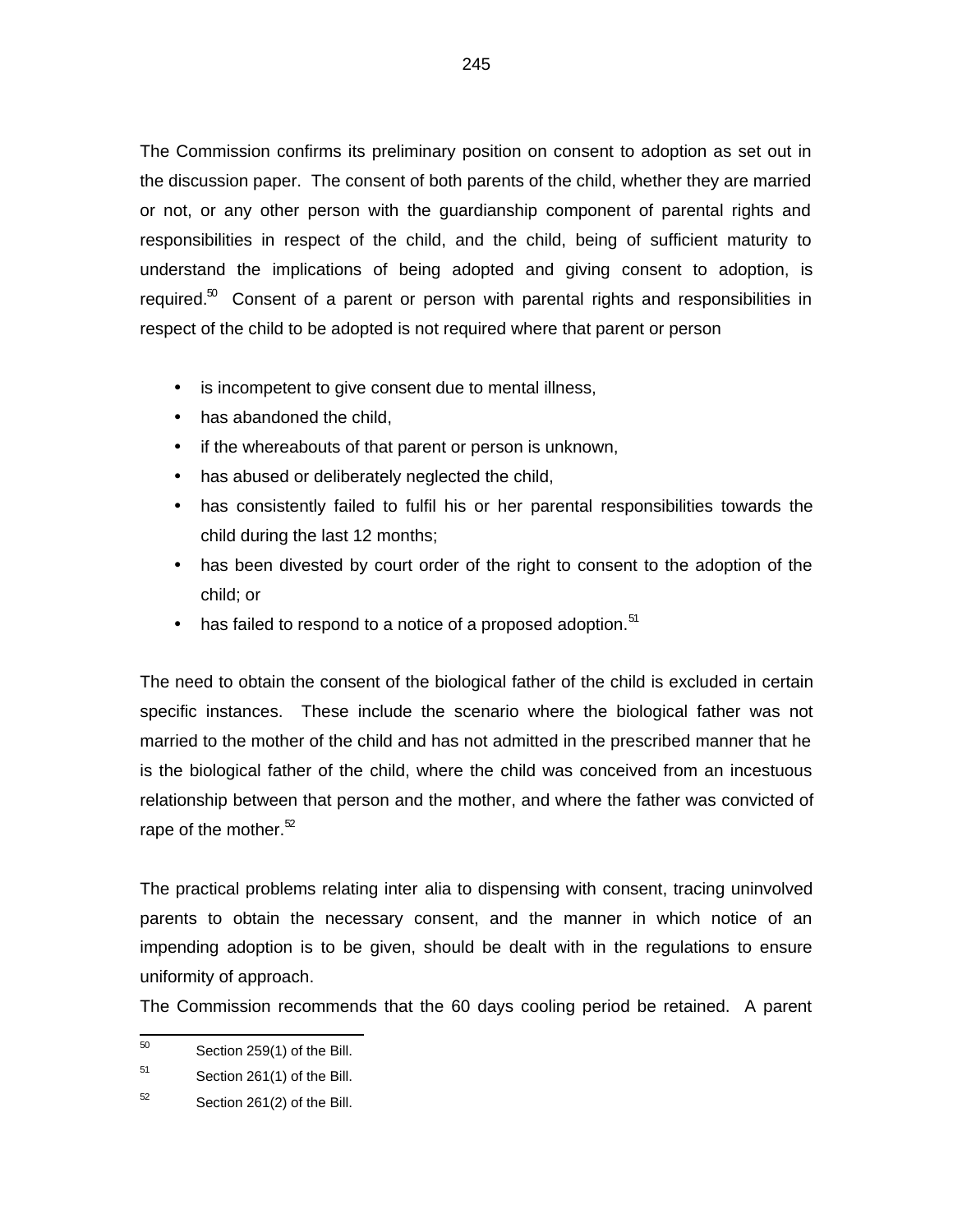who has consented to the adoption of a child may therefore withdraw the consent within 60 days after having signed the consent form, after which the consent becomes final. $53$ Partly to address the concerns of respondents such as the Dutch Reformed Church and the Suid-Afrikaanse Vroue Federasie, North-West Province and to provide for those situations where the biological parents clearly have no intention to remain involved with the child pending finalisation of the adoption, the Commission recommends that the Department for Social Development, a designated adoption agency or adoption social worker may apply to the child and family court for an order freeing the biological parents or persons with parental rights and responsibilities from their parental rights and responsibilities in respect of the child pending the adoption. $54$  The court must then authorise a designated child protection organisation or an individual to exercise parental responsibilities and rights in respect of the child pending the adoption. Unless the court orders otherwise, a freeing order relieves the biological parents or persons with parental rights and responsibilities from the duty to contribute towards the maintenance of the child for the duration of the order. $55$ 

The Commission also envisages an active role in adoption proceedings for the registrar of the child and family court. When a child becomes available for adoption the registrar is tasked to establish the name and address of each person whose consent for the adoption is necessary<sup>56</sup> and to serve notice on each such person.<sup>57</sup> The notice must inform the person whose consent is sought of the proposed adoption of the child.

Where a parent or person with parental rights and responsibilities in respect of a child withholds consent unreasonably while the adoption is in the best interests of the child, the court may grant an order for the adoption of the child despite the absence of such consent. In determining whether consent is being withheld unreasonably, the court must take into account factors such as the nature of the relationship between the child and the person withholding consent and the prospects of a sound relationship developing

<sup>—&</sup>lt;br>53 Section 259(6) of the Bill.

<sup>54</sup> Section 260(1) of the Bill.

<sup>55</sup> Section 260(5) of the Bill.

<sup>56</sup> Section 262(1) of the Bill.

<sup>57</sup> Section 263(1) of the Bill.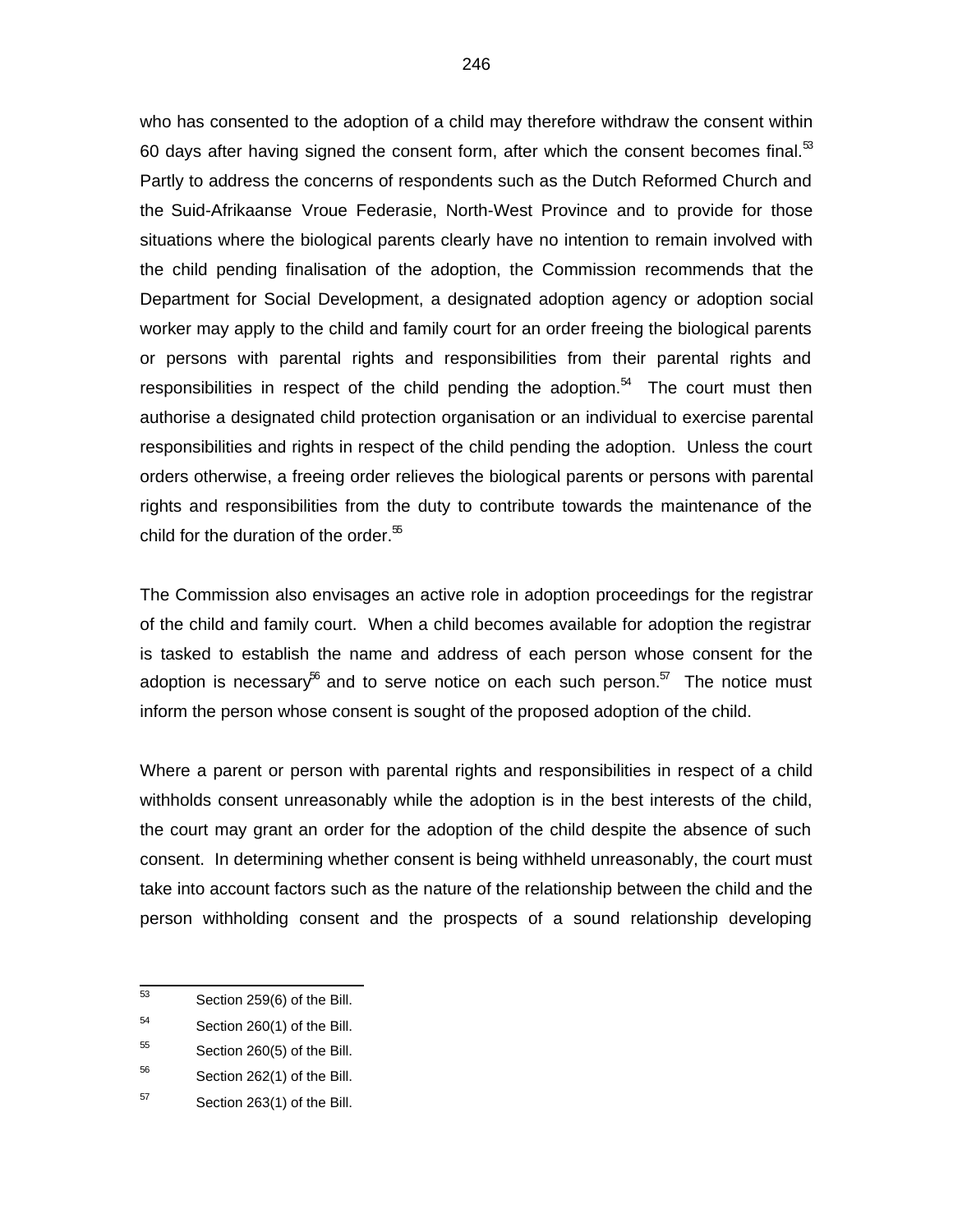between the child and the person withholding consent in the immediate future. $58$ 

## **17.5 Effect of an adoption**

An adoption order terminates all the existing rights and obligations between the child and his or her pre-adoption parent(s), and the relatives of the parent(s), $59$  and an adoptive child is for all purposes whatever deemed in law to be the legitimate child of the adoptive parent 'as if he (or she) was born of that parent during the existence of a lawful marriage'. $^{\omega}$  Even in the interpretation of a will, unless the context otherwise indicates, an adopted child shall be regarded as being born from his or her adoptive parent(s) and, in determining his or her relationship to the testator or another person for the purposes of a will, as the child of his or her adoptive parent(s) and not as the child of his or her natural parent(s) or any previous adoptive parent(s).<sup>61</sup> An adoption order will have retrospective effect and will confer the surname of the adoptive parent on the adopted child. ${}^{\infty}$  Adoption does not, however, extinguish any rights the adopted child may have against third parties. Thus, the adopted child can still sue a third party who has caused the child loss by the wrongful killing of his or her natural parent despite the fact of his or her subsequent adoption.<sup>63</sup>

Adoption can obviously not do away with the legal consequences of blood relationship. Thus section 20(4) of the Child Care Act 1983 provides that 'an order of adoption shall not have the effect of permitting or prohibiting any marriage or carnal intercourse (other than a marriage or carnal intercourse between the adoptive parent and the adopted child) which, but for the adoption, would have been prohibited or permitted'. This means

 58 Section 266(2) of the Bill.

<sup>59</sup> Section 20(1) of the Child Care Act, 1983, read together with sections 1(4)(e) and (5) of the Intestate Succession Act 81 of 1987. If, however, a child is adopted by a married person whose spouse is the parent of that child (i.e. a stepparent adoption), then the adoption order does not terminate any rights and obligations existing between the child and such parent: section 20(1), read together with section 17(c), and with section 1(4)(e)(ii) of the Intestate Succession Act 81 of 1987.

<sup>60</sup> Section 20(2) of the Child Care Act, 1983. See also **Venter v Die Meester** 1971 (4) SA 482 (T); **Cohen v Minister for the Interior** 1942 TPD 151 at 153-4.

<sup>61</sup> Except in the case of a natural parent who is also the adoptive parent of the child concerned and who was married to the adoptive parent of the child concerned at the time of the adoption: Section 2D(1)(a) of the Wills Act 7 of 1953.

<sup>62</sup> Section 20(3) of the Child Care Act, 1983. However, the opposite can be provided for.

<sup>63</sup> **Constantia Versekeringsmaatskappy v Victor** 1986 1 SA 601 (A).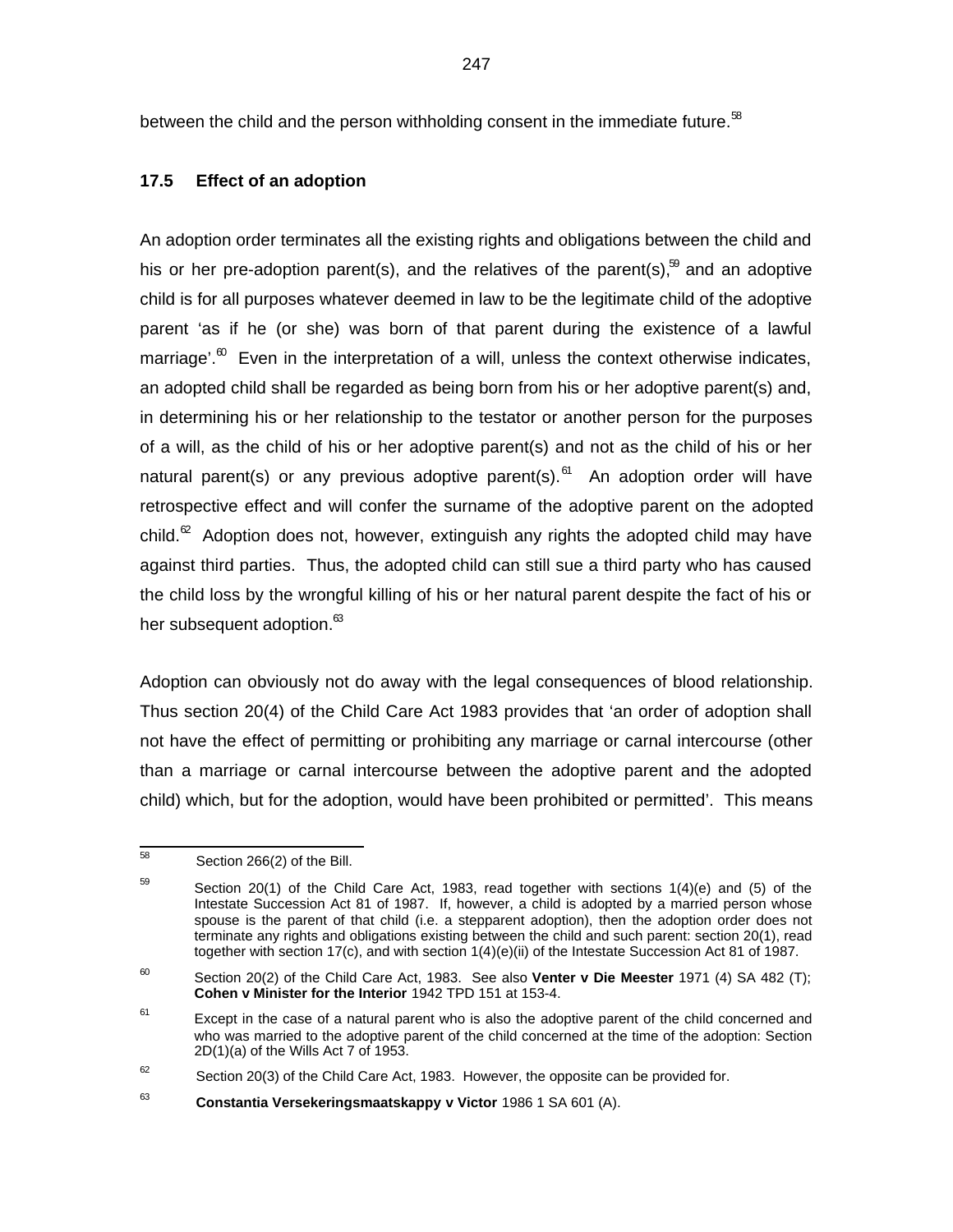that impediments to marriage based on blood relationship which existed before the adoption of the child, persist in spite of the adoption and also that no further impediments to marriage are created by the adoption of the child, other than that the adoptive parent and the child may not marry one another. $64$ 

Finally, an adoption order terminates an order by the children's court or a criminal court concerning the custody of the child. $65$ 

### **17.5.1 Overview of the proposals in Discussion Paper 103**

In the discussion paper, the Commission recommended that adoption should terminate all the parental rights and responsibilities existing between the child and all persons who held such rights and responsibilities immediately prior to such adoption. In this regard it must be recalled that the Commission did recommend that parental rights and responsibilities, or components thereof, in respect of a child, may be assigned by the court to more than one person. The Commission also pointed out that its preliminary proposals regarding the allocation and sharing of parental rights and responsibilities should address those needs currently covered by the call for post-adoption contact where ties with the pre-adoption parents, family, and community can be maintained.

#### **17.5.2 Comments received**

**Rev. A W Doyer** is of the view that the adoption system should be abolished. He submitted that the adoption system is beyond reform as the focus seems to be on the need of the childless couples instead of the best interests of the child. He further argues that adoption perpetuates the myth of the transferability of parenthood. This myth stands in stark contrast to the stated aim of adoption being "... to support that child and his or her family in order to ensure that the child remains with its family" as well as the presumption that "children are best cared for by their parents". Rather than to reform the adoption laws, Rev. Doyer suggested that the foster care system be developed. In his view, this will form a sound structure for the long term care of children up till the age of 18, effectively replacing adoption.

 64 Barnard, Cronjé and Olivier **The South African Law of Persons and Family Law** 282.

65 Section 20(5) of the Child Care Act, 1983.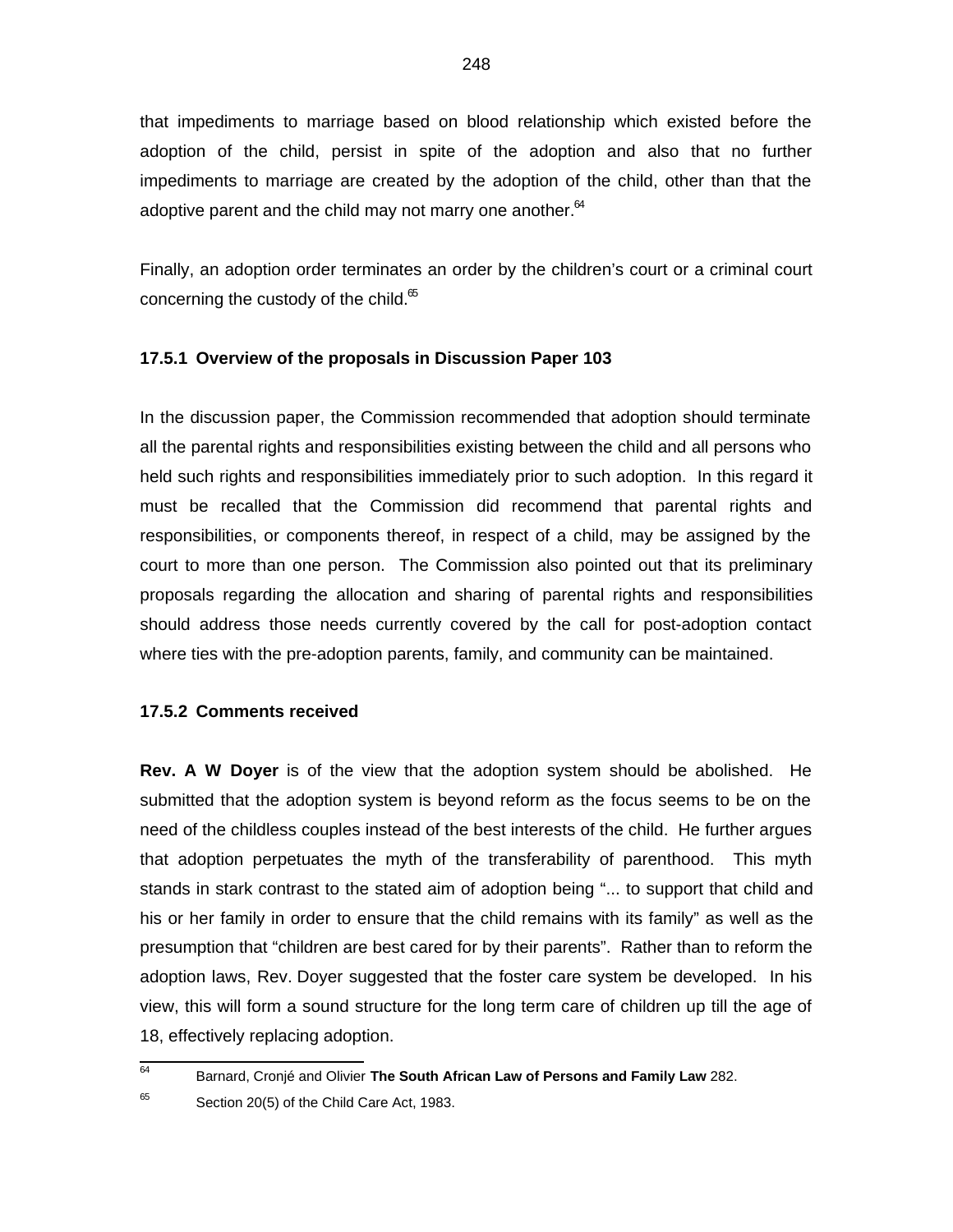### **17.5.3 Evaluation and recommendation**

The views expressed by Rev. Doyer merit serious consideration given the drastic effects of an adoption order. Such an order will in the ordinary course of events terminate all parental rights and responsibilities any person, including a parent, had in respect of the child immediately before the adoption and terminate all claims to contact. $^{\circ\circ}$  The order will confer full parental rights and responsibilities in respect of the adopted child upon the adoptive parent(s) and the surname of the adoptive parent(s) on the adopted child. For all purposes the adopted child will be regarded as the child of the adoptive parent(s).<sup>67</sup> If the purpose of adoption is to find the best child for the prospective adoptive parents and not to find the best parent(s) for the child, as Rev. Doyer maintains, then we should reconsider the fundamental principles underlying adoption as a system of alternative care.

#### **17.6 Giving or receiving considerations for adoptions**

Nobody may, except as prescribed under the Social Work Act, 1978 give, undertake to give, receive or contract to receive any consideration in cash or kind, in respect of the adoption of a child.<sup>68</sup> Contravention of this provisions constitutes a criminal offence and offenders will be liable to a fine not exceeding R 8 000 or to imprisonment for a period of two years or to both the fine and imprisonment. $\infty$ 

It was brought to the Commission's attention that the above prohibition is regularly flouted with impunity. Among those alleged to be involved, along with prospective adoptive parents and biological parents consenting to adoption of their children by such prospective adoptive parents, are medical practitioners, private clinics, lawyers and social workers in private practice. It also appears that greater clarity is needed as to what should be considered to constitute a 'consideration'. The Commission therefore recommended in the discussion paper that the prohibition against considerations be maintained; also that the Regulations to the children's statute provide clear guidance to

 66 Section 267(1) of the Bill.

<sup>67</sup> Section 267(3) of the Bill.

<sup>68</sup> Section 24(1) of the Child Care Act, 1983.

<sup>69</sup> Section 24(2) of the Child Care Act, 1983.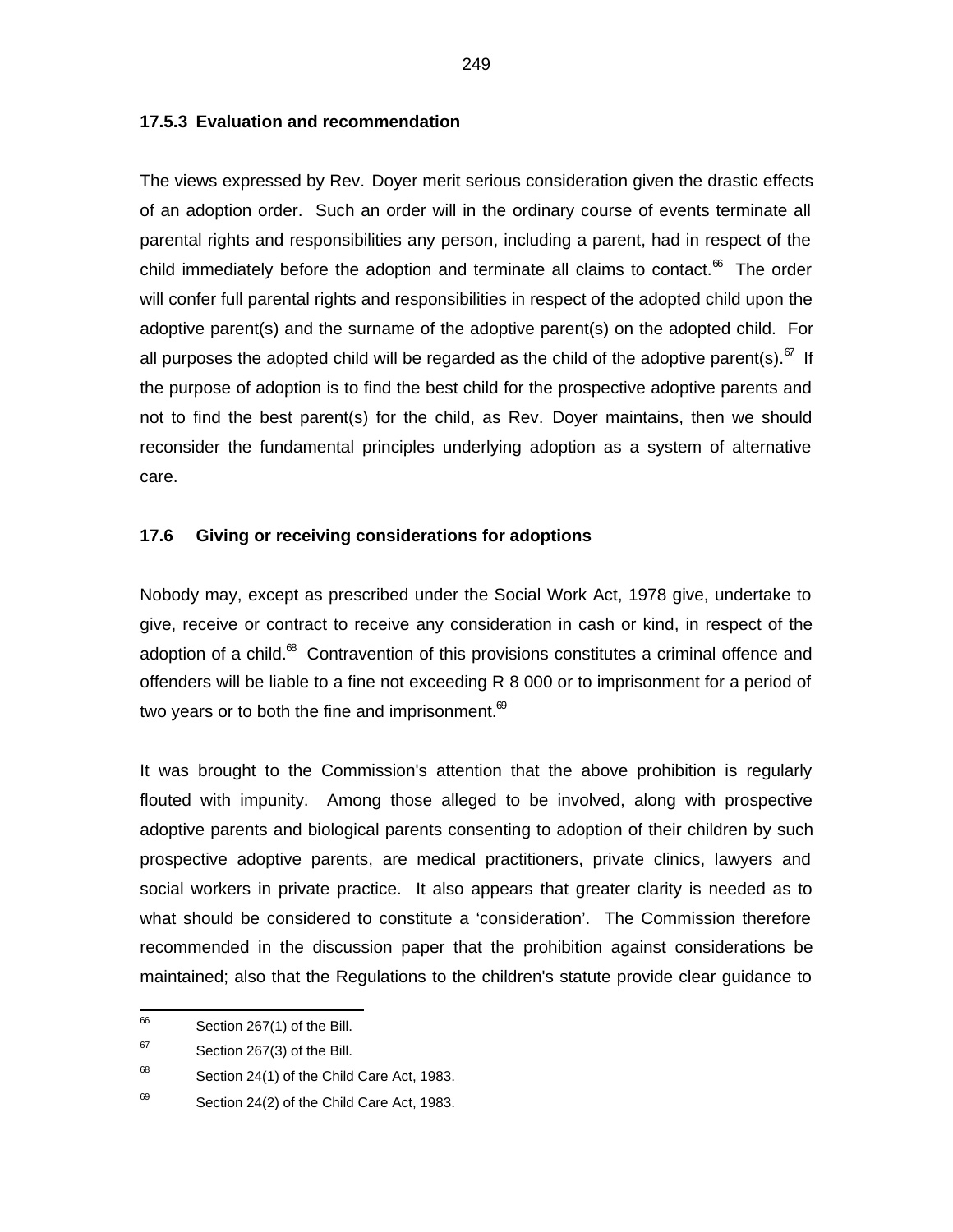adoption practitioners and the courts as to what will constitute a 'consideration'.

No submissions were received on this issue.

The Commission would like to prohibit bartering of children whether directly or indirectly and not place mothers of children being the subject of adoption proceedings in a position where they are financially beholden to the prospective adoptive parents. The Commission therefore confirms its preliminary position and recommends that as a general rule no person may give or receive any consideration for the adoption of a child.<sup>70</sup> Certain exceptions to this general rule are provided for.<sup>71</sup> The Commission further recommends that details as to what will constitute a 'consideration' should be addressed in the regulations.

The Commission would also like to point out that it is recommended that only certain persons are allowed to provide adoption services<sup>72</sup> and that these persons be accredited to perform adoption work.<sup>73</sup>

### **17.7 Subsidised adoption**

In the discussion paper, the Commission expressed its support for the introduction of some form of means-tested State grant for adoptive parents. The Commission stated that this would encourage foster parents to adopt the children in their care and that it would in this manner provide a greater sense of security especially to those children currently in long-term foster care.

The Commission confirms its preliminary recommendation and recommends that an adoption grant be paid to adoptive parents, subject to a means test.<sup>74</sup>

 70 Section 276(1) of the Bill.

<sup>71</sup> Section 276(2) of the Bill.

<sup>72</sup> Section 277(1) of the Bill.

<sup>73</sup> Section 278 of the Bill.

<sup>74</sup> Section 344 of the Bill. See also Chapter 24 below.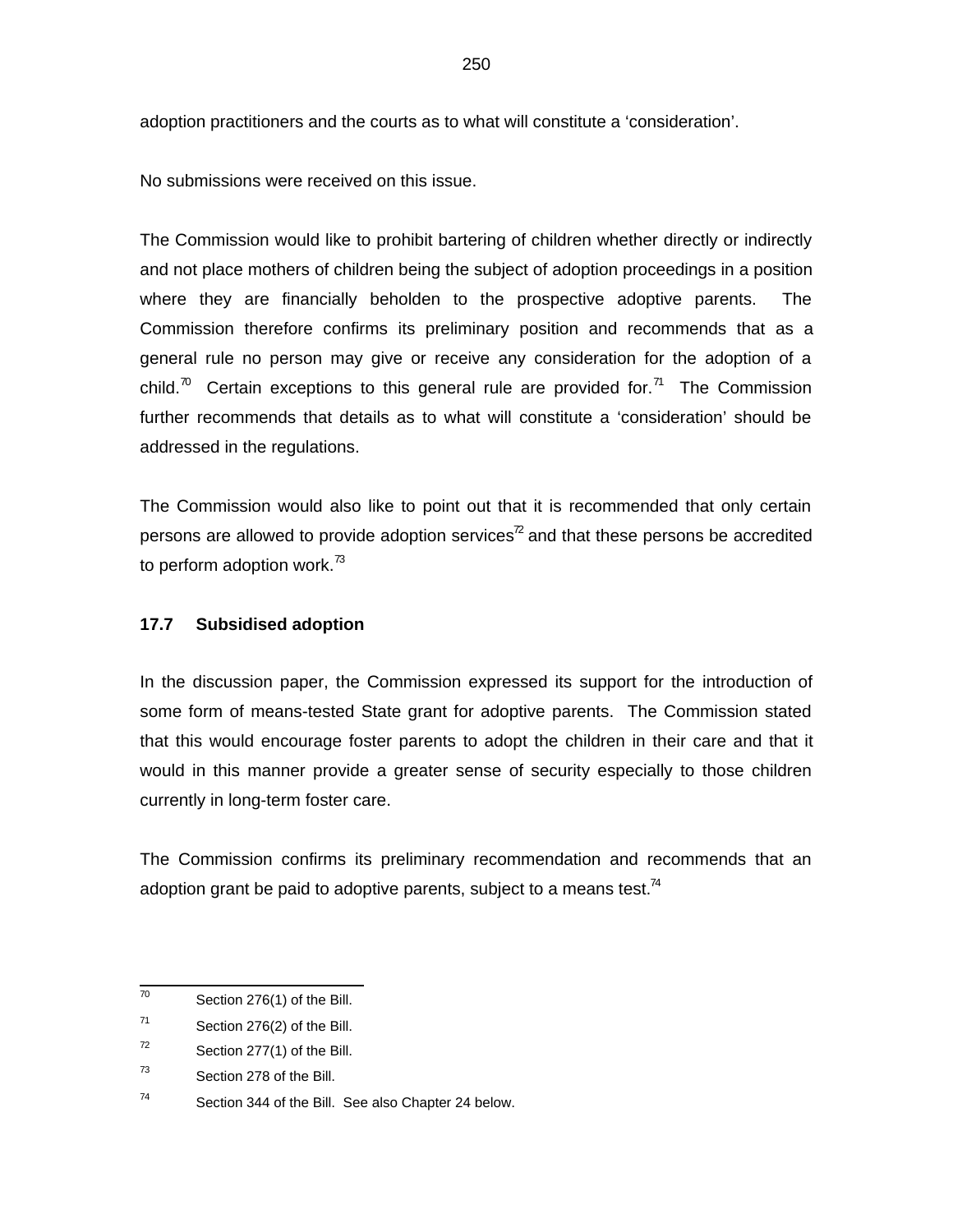# **17.8 Access to information**

The Commission recommended in the discussion paper that the following persons have access to the information contained in the adoption register:

- Χ the adopted child from the date on which the child concerned reaches the age of 18 years;
- $X$  the adoptive parent from the date on which the child concerned reaches the age of 18 years;
- $X$  the natural parent or a previous adoptive parent of the adoptive child, with the written consent of the adoptive parent(s) and of the adopted child, from the date on which the child concerned reaches the age of 18 years;
- Χ subject to the conditions the Director-General: Social Development may prescribe, by any person for official and bona fide research purposes.

The Commission further supported the present Regulation 28(3) in terms of which the Registrar of Adoptions may require an adoptive parent, a natural parent, a previous adoptive parent or a child who wishes to access the adoption records to receive counselling from a social worker designated by the Registrar before allowing that parent or child to inspect the record concerned or to obtain a copy thereof.

An alternative approach would be not to restrict access to information in the adoption register, unless it is in the best interests of the adoptive child concerned. This can be done without much difficulty by accessing the population register. However, the Commission pointed out that access to information should not be equated with unlimited contact with the child. In this regard, the Commission was of the view that the court must in certain circumstances prescribe or even prohibit contact with the child.

The Commission confirms its preliminary recommendations.<sup>75</sup>

# **17.9 Facilitating open adoptions**

While the Commission recognises that there are a number of forceful arguments in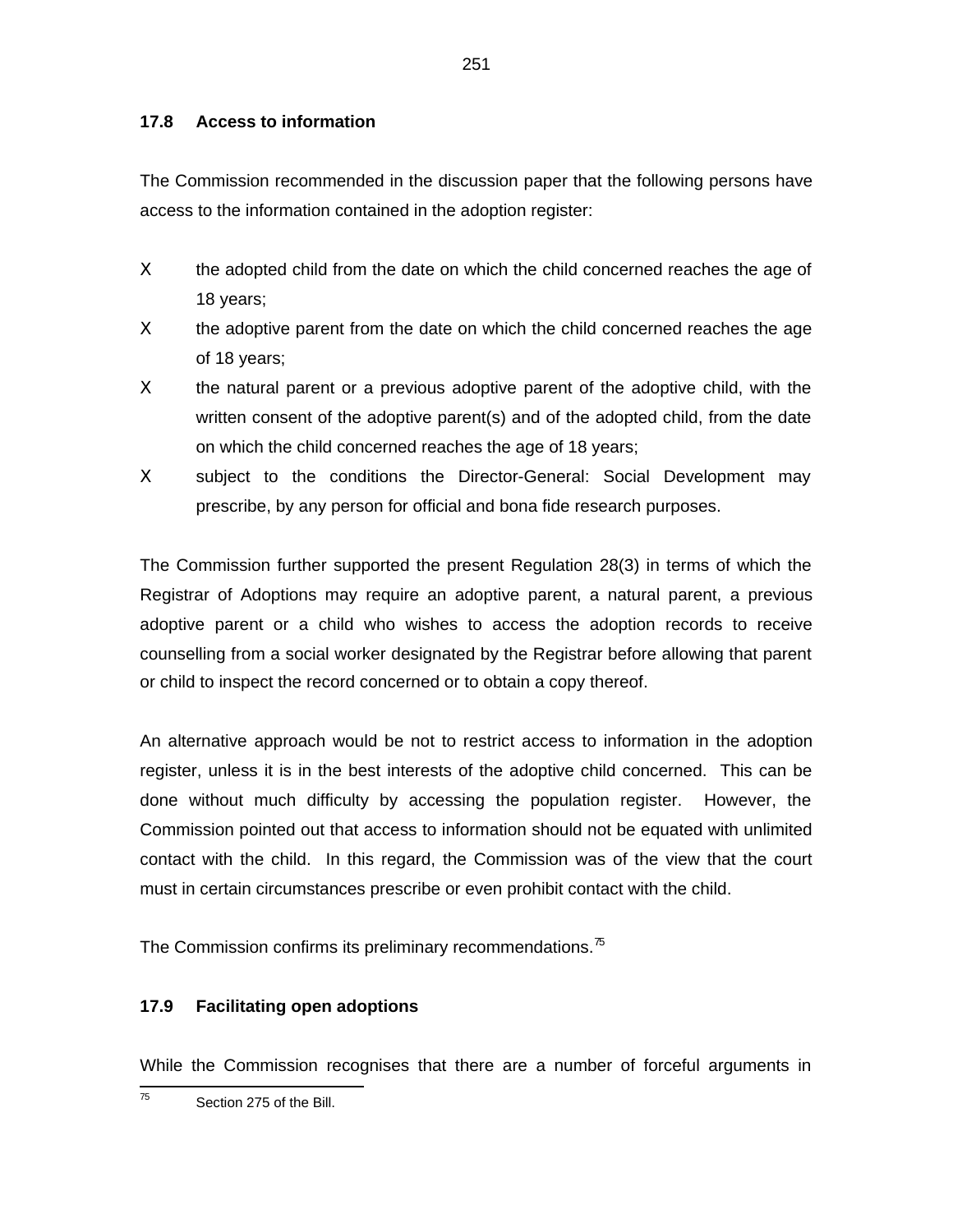favour of a legislative scheme for open adoption agreements, the Commission did conclude in the discussion paper that these are overwhelmed by the undesirability of creating legally enforceable rights in the context of such family relationships. Therefore, the Commission did not recommend that there be a legislative scheme for open adoption agreements. The Commission does, however, support a system of voluntary agreements as to openness in adoption.

In this regard, the Commission wishes to point out that there are a number of practices that agencies can follow which have the potential of increasing the chances of a successful open adoption. These are:

- Χ allowing birth parents to participate in the selection of adoptive parents;
- Χ encouraging adoptive parents and birth parents to meet prior to placement; and
- Χ providing certain post-adoptive services.

Another factor, rather than a practice, which can affect the success of open adoption arrangements is the extent to which birth parents have made a fully informed decision to relinquish their child and have a realistic understanding of what adoption will mean for themselves and for the child.

**Rev. Doyer** submitted that should adoptions continue, openness should be the norm. He stated that closed adoptions should be the exception and only resorted to in the event of the well-being of the child being threatened by the biological parent/s. He continued:

- Flexibility is needed in order that each mediated agreement meets the needs of its unique circumstances. However, the finalisation of the agreement itself which will form part of the adoption order, should be mandatory.
- Under no circumstances should the biological parent/s be coerced, encouraged or advised to relinquish parental rights with a view to closed adoption.
- The alternative approach regarding access to information should be the preferred one.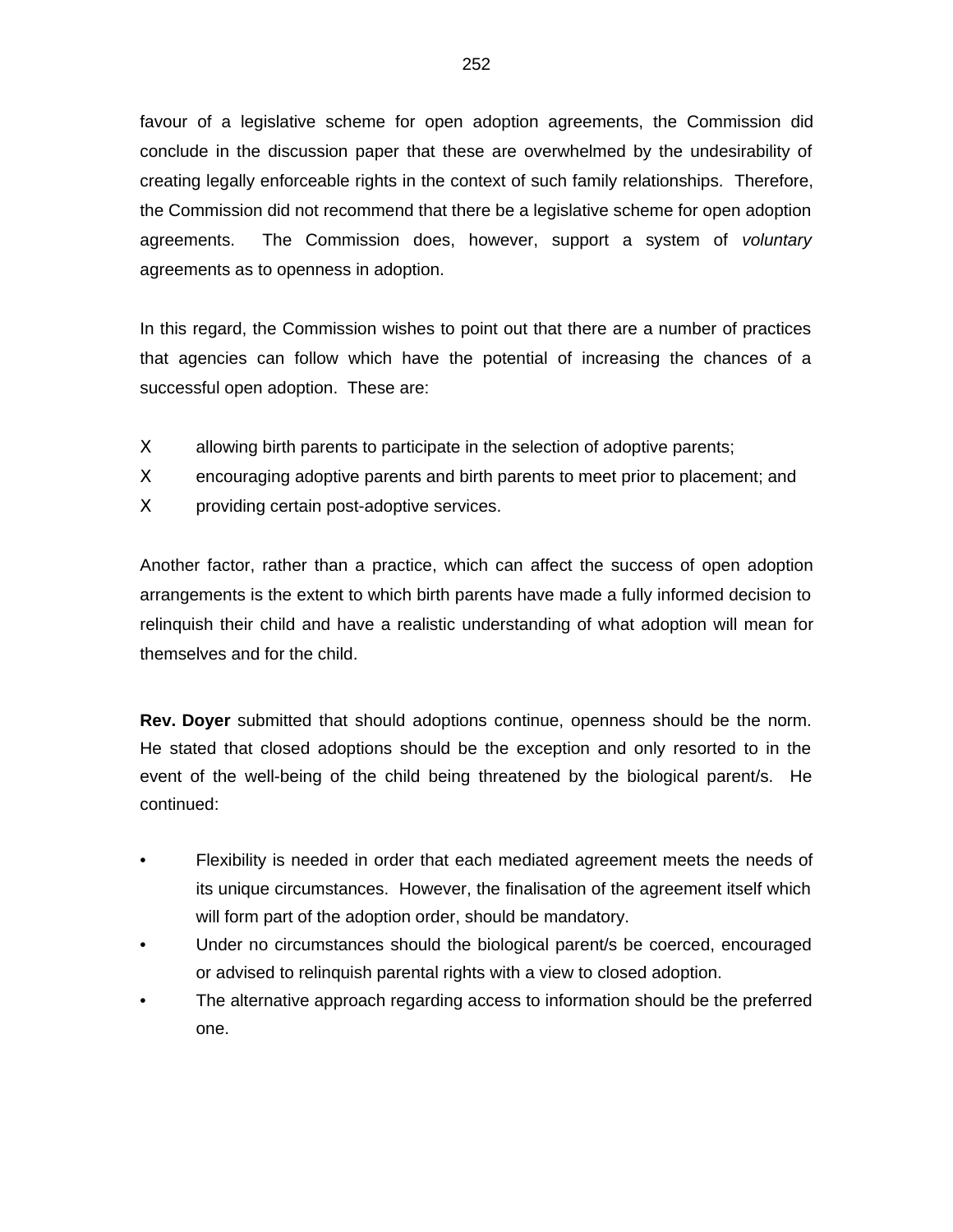#### **17.10 Adoption services**

The Commission recommended, in the discussion paper, an end to the current situation in which provision for, and the regulation of, adoption services are fragmented between the Child Care Act and the Social Work Act. It was further recommended that all adoption services ultimately be provided by individuals and agencies accredited by the Department of Social Development for this purpose in terms of the Children's Bill. It is recognised that an interim arrangement will be necessary to enable the Department of Social Development, child and family welfare organisations and accredited social workers to continue to deliver these services until a system of accreditation is fully operational.

Regulations should cover the manner in which applications for accreditation may be made, refused or withdrawn; procedures for appeal and review; annual reporting obligations and so forth. Regulations must, in addition, provide for fee structures and mechanisms for fee payment in respect of adoption services which are designed to preserve the impartiality of the relevant assessment and decision-making processes. Hence there must be no direct payment by any interested party in an adoption application to the social worker dealing with the matter or any person who is in a position to influence the outcome of the process, and no direct or indirect financial incentive for an adoption social worker to recommend adoption by a specific applicant, or to pursue adoption of a child in preference to another appropriate solution. Reimbursement of social workers in private practice, medical practitioners or other service providers should therefore be undertaken through contracting of their services to the Department of Social Development or an accredited agency, or through a centralised fund.

The Commission confirms these preliminary recommendations and provisions to this effect are included in the Children's Bill. $\frac{76}{6}$ 

<sup>—&</sup>lt;br>76

Sections 277 and 278 of the Bill.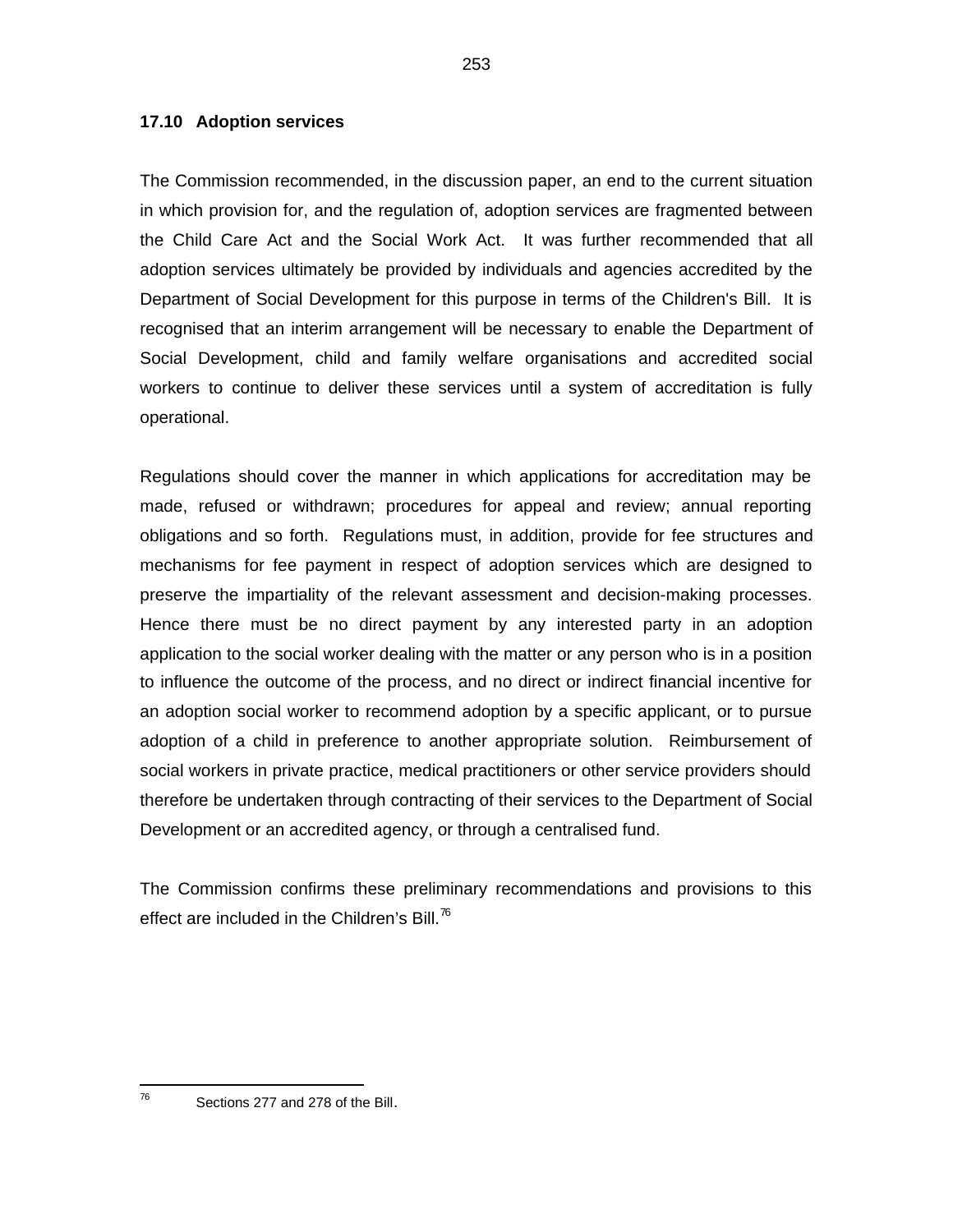#### **CHAPTER 18**

#### **RESIDENTIAL CARE**

#### **18.1 Introduction**

Although it is widely recognised that children must be kept in the community as far as possible, residential care is an essential part of the child and youth care system. Unfortunately, even though the placement of children in residential care facilities should be regarded only in appropriate circumstances, too many children still end up in residential care in the current system.

#### **18.1.1 Comments received**

**Durban Children's Society** supported the recommendations made in this chapter.

**Ms Lesley du Toit** submitted that it is essential that as few children and youth as possible are placed in residential care. She proposed that residential care be fully funded by the State and that the State should be held accountable to an independent body. She is of the view that residential care should exist only for therapeutic and protection purposes and not as an alternative home for the child. Thus, residential care should be only for those who need short term therapeutic support within a managed environment away from their community and family. Ms Du Toit said that residential care should be a resource to young people, families and communities without having to admit/commit children. Furthermore, residential care should be available to young people, families and communities as a self-referral option.

**Suid-Afrikaanse Vroue Federasie, Northern Province** submitted that although section 15(1)(c) and (d) of the Child Care Act, 1983 provides that a child found to be in need of care can be placed in a children's home or a school of industries, these institutions do not want to admit a child over the age of 15 (school leaving age). This forces social workers to place such children with "hobos" in a shelter. The respondent pointed out that exemption from paying school fees is only applied to a child in residential care until the child reaches the age of 15, which is the end of compulsory school going age.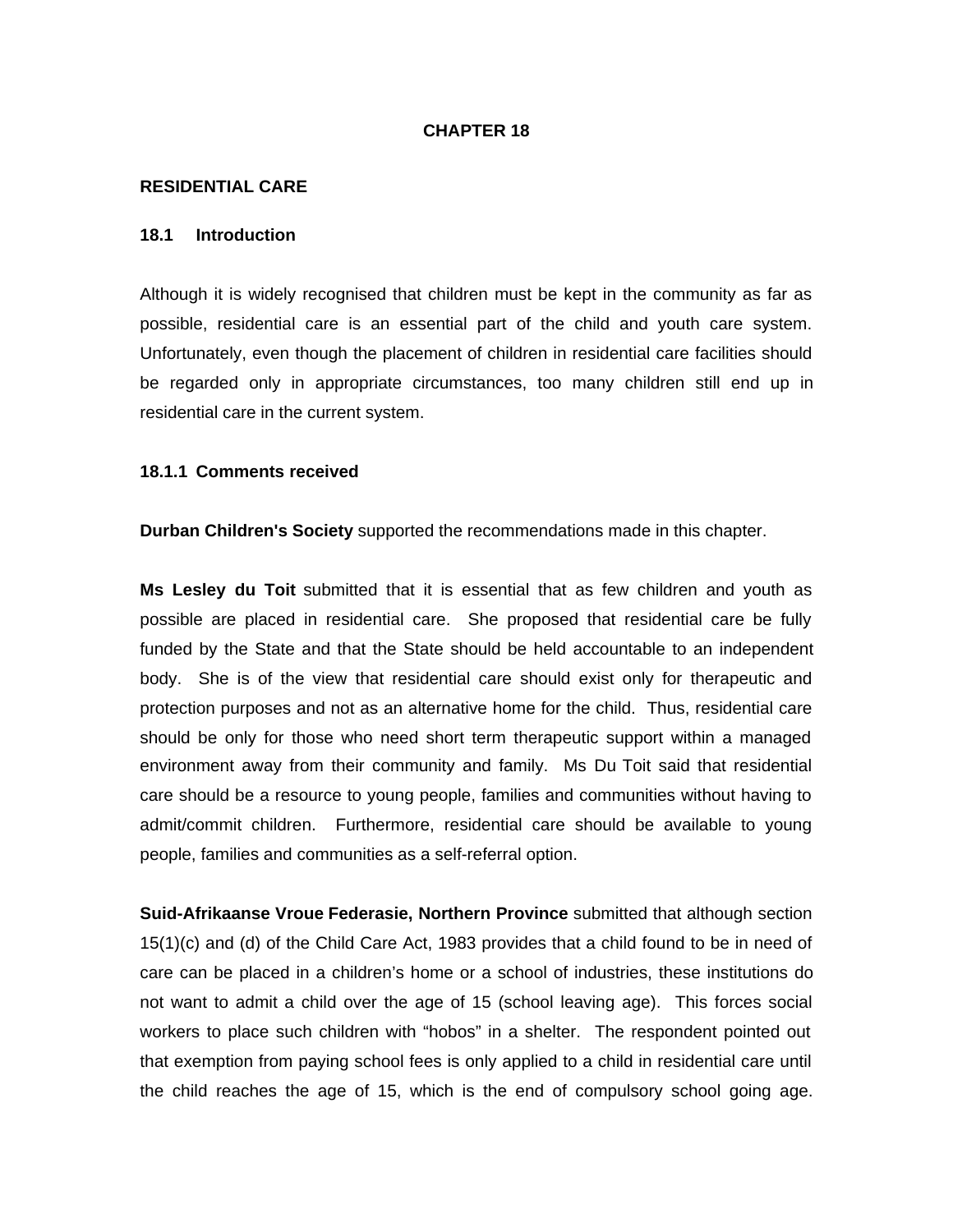Thereafter donors must be found which is practically impossible.

### **18.1.2 Evaluation of comments**

In response to Ms Du Toit's comments, the question could be asked as to what independent body the State should be held accountable to. The responsibility for child care ultimately resides with the Minister for Social Development, who is accountable to Parliament in terms of the Constitution for the performance of his/her duties.

With regard to residential care: Although the Commission agrees that as few children as possible should be placed in residential care, the contention that residential care should only be for those who need short term therapeutic support within a managed environment away from their community and family cannot be supported. Residential care should be avoided as far as possible, but there are instances where it is the most suitable option for a particular child. In order to ensure that residential care is only used in appropriate circumstances, only the courts should be enabled to place children in residential care.

#### **18.2 Forms of residential care**

#### **18.2.1 Comments received**

With reference to the chapter on residential care in the discussion paper, **Ms Lesley du Toit** pointed out that "the key role player in the transformation of the child and youth care system" is not "the child and youth care worker". Ms Du Toit proposed that the reference to schools of industry and reform schools and the necessary changes be updated in relation to what the Western Cape Education Department has done and how this has, if any, influenced the national system.

Ms Du Toit submitted that the major problem with schools of industry and reform schools are not the administration of these facilities. She stated that administration is only part of the bigger problem and that the situation is far more complex. In her view, the chapter on residential care fails to highlight the need, e.g. for a continuum of care for each child, which is one of the main reasons why one department should be responsible for the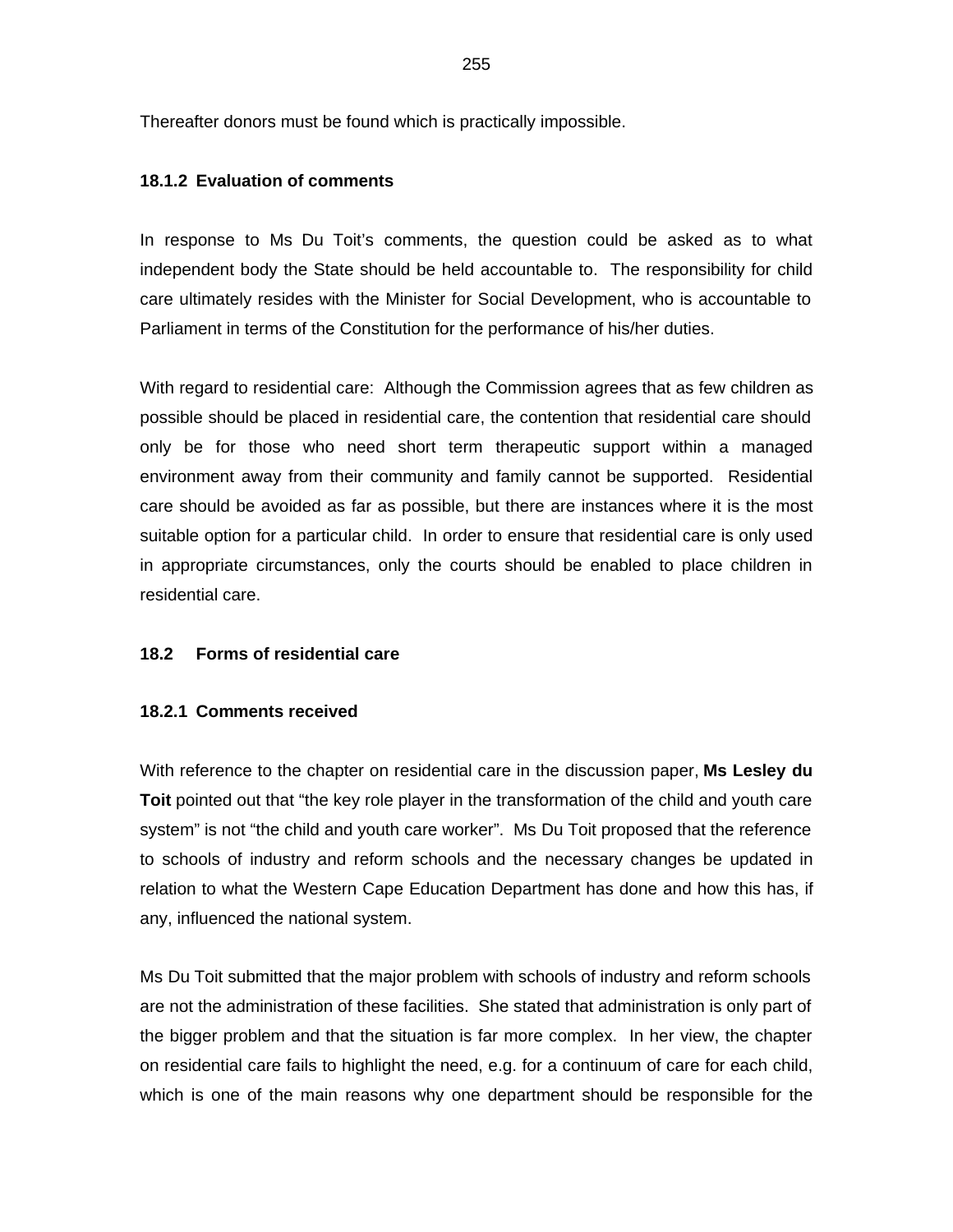care, protection and development of children from the time they enter the system to the time they leave the system – even if this is merely a monitoring function.

Ms Du Toit pointed out that problems experienced include the absence of therapeutic work with children; absence of child and youth care personnel in view thereof that teachers are primarily used as caregivers against their will and without the necessary skills; absence of transition work and absence of continuity of care for the child. According to Ms Du Toit there is a lack of skills in schools of industry and reform schools to provide developmental programmes, to perform family reunification work and to undertake family preservation services. There is also a tendency amongst children in these facilities to deteriorate in behaviour, whereafter they are transferred deeper into the system due to poor capacity and lack of skilled personnel and not necessarily due to the child's problem with behaviour or emotions. Ms Du Toit submitted that schools of industry should operate as treatment centres and that reform schools should operate as secure treatment centres. She is thus of the view that the new child care legislation should not support the following scenario:

A child is treated in a therapeutic/developmental environment. Should the child's behaviour deteriorate, rendering the child in need of more intensive and skilled therapeutic work, the child is sent to a school of industry, where the focus is on education. Should the child's behaviour deteriorate even more, the child is then sent to a reform school.

### **18.2.2 Evaluation and recommendations**

The Commission recommends that the Minister of Social Development, an MEC responsible for social development in a province, (a municipality), as well as any other person or organisation (provided certain requirements are complied with in the case of any other person or organisation) must be enabled to establish and maintain child and youth care centres.<sup>1</sup> Included in the recommendations is the establishment of a national strategy aimed at securing an appropriate spread of child and youth care centres

1 1

Section 212 and 214 of the Bill.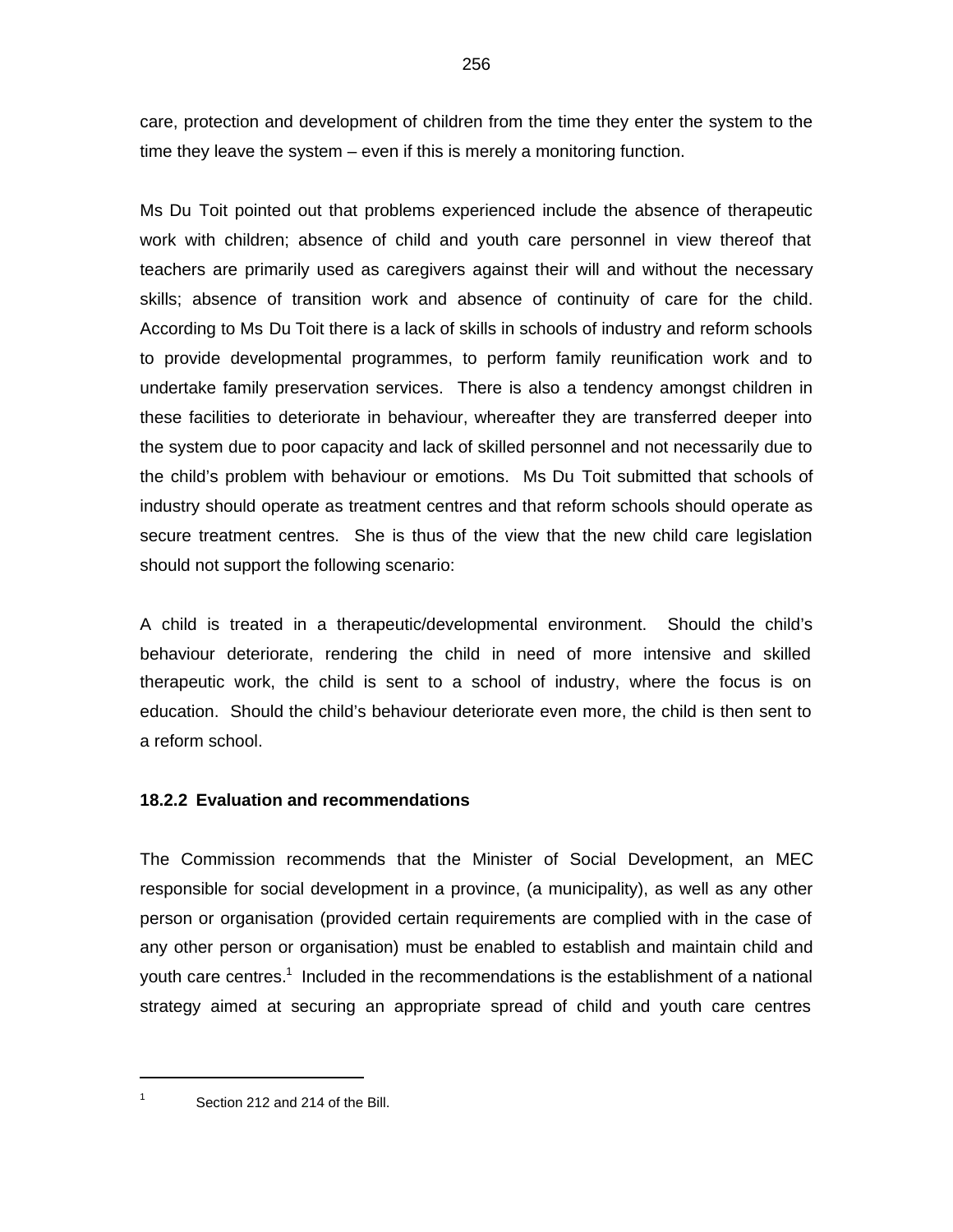throughout the Republic. $2$ 

The introduction of permanency plans for children is specifically aimed at securing stability in a child's life and to address the lack of continuity of care.<sup>3</sup> As advocated by Ms Du Toit, provision is also made for child and youth care centres to provide therapeutic programmes designed for the residential care of children outside the family environment. The programmes may include a range of programmes designed for matters such as the reception and safe care of children pending court decisions or to protect children from harm and neglect. $4\,$  A child and youth care centre may offer more than one programme.

To address the problem with regard to the lack of skills in residential care facilities, it is recommended that the Bill provide for the promulgation of regulations with regard to the minimum qualifications and experience for staff of child and youth care centres.<sup>5</sup>

### **18.3 Regulation of residential care**

The Child Care Act, 1983 requires the Minister to appoint a board of management for a children's home managed by the State. Private children's homes may only function as such if they are registered and managed by an association of persons consisting of at least seven members. Schools of industry are also subject to requirements relating to management structures.

### **18.3.1 Comments received**

With reference to the discussion paper, **Ms Lesley du Toit** supported the view that there should be a connection between a residential care facility and the community, and submitted that a residential care facility should be accountable to the families and children it serves. She also supported the proposal that board members of a residential care facility should not play a direct role in the care, assessment or treatment of children.

<sup>&</sup>lt;sup>2</sup> Section 211 of the Bill.

<sup>3</sup> Section 176(1)(a)(iii) of the Bill.

<sup>4</sup> Section 210(2) of the Bill.

<sup>5</sup> Section 230 (p) of the Bill.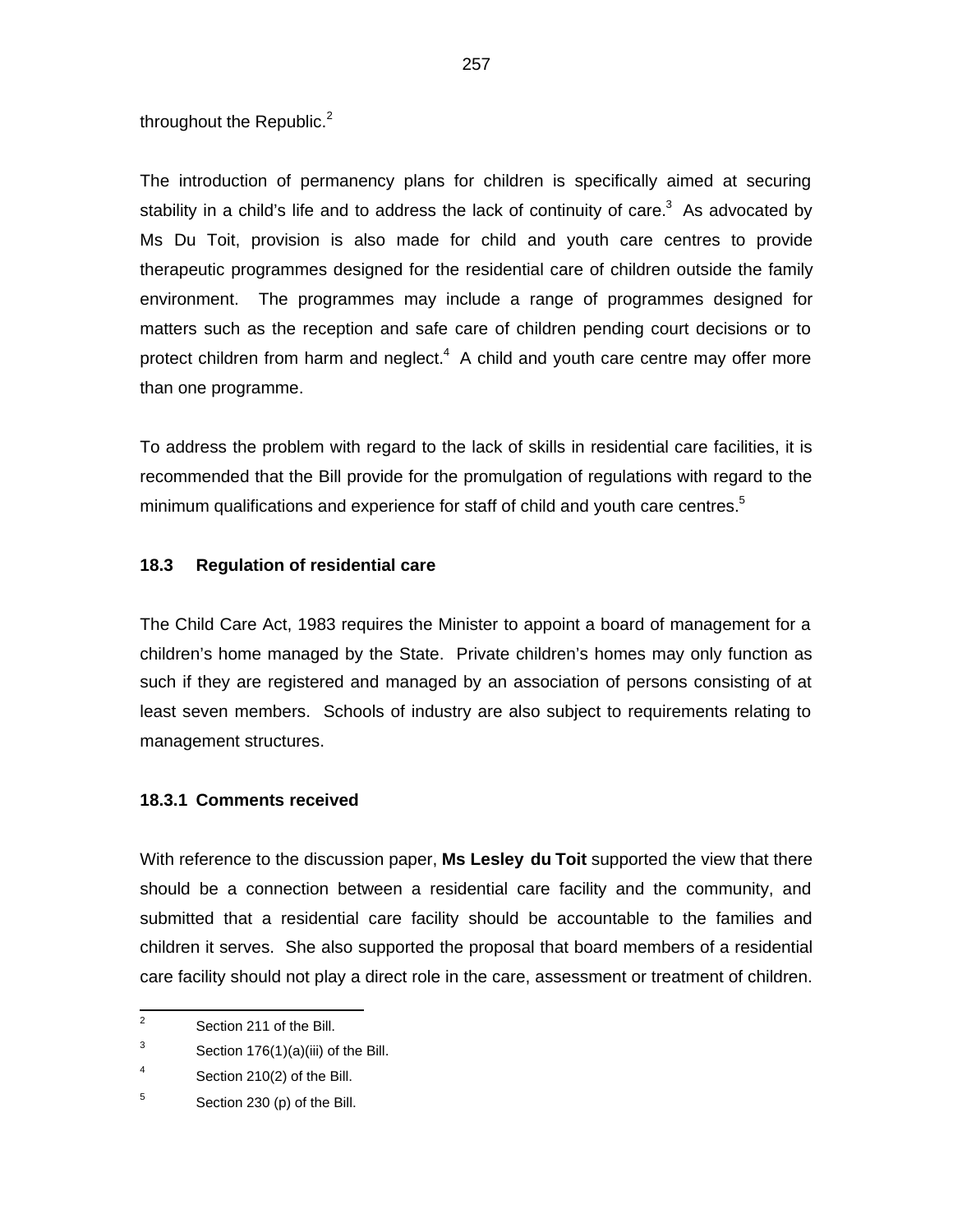She however questioned the need for a board of management if it should not be involved in the care, treatment and development of children.

### **18.3.2 Evaluation and recommendations**

The Commission recommends that each child and youth care centre should have a board of management. This will consist of not fewer than 6 and not more than 9 members.<sup>6</sup> The Commission recommends that the powers and duties of management boards should be set out in greater detail in regulations to the Act.<sup>7</sup> The new children's statute should also include a requirement that the details relating to eligibility, appointment, tenure, duties, responsibilities and termination of office of the members of the management board and matters such as the possibility of co-opting additional members for their expertise will be set out in the regulations to the Act. $8$ 

#### **18.4 Human resources**

Nowhere in the Child Care Act, 1983 or regulations are any requirements set for the appointment of a residential care manager or a worker at a child and youth care centre. The new child and youth care system can only be successfully implemented if it is supported at every level by people with the required knowledge and skills. There also is broad support for the idea that new child care legislation should include some provisions to ensure that children in residential care are cared for by appropriate people.

After due consideration of the issue of a list of persons deemed unsuitable to work with children, the Commission expressed the view in the discussion paper that there is considerable merit in the approach taken by the United Kingdom in keeping and maintaining a consolidated register of persons found by a court to be unsuitable to work with children.

 6 Section 225 of the Bill.

<sup>7</sup> Section 230(l) of the Bill.

<sup>8</sup> Section 230 (m), (n) and (o) of the Bill.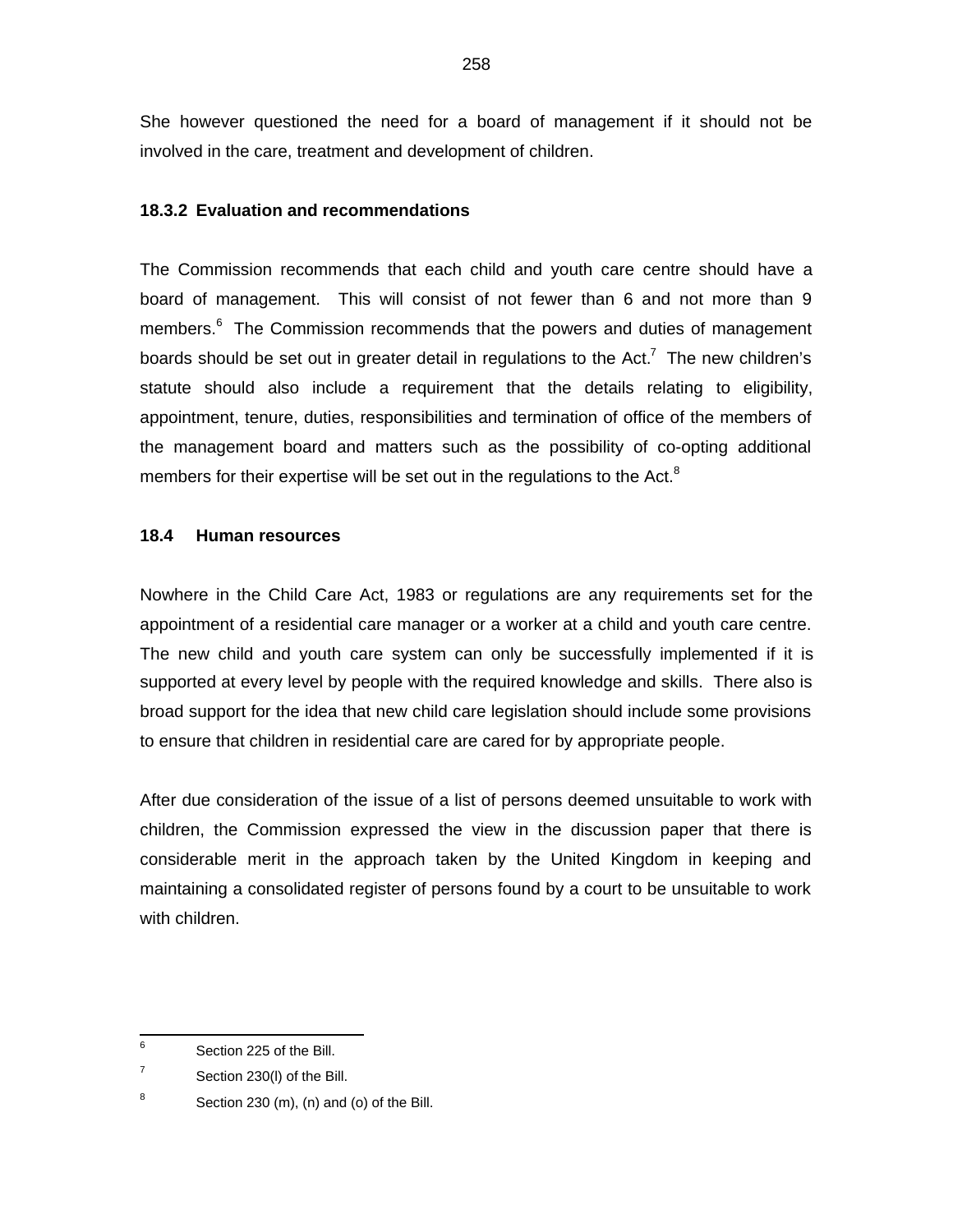**Christian Lawyers Association of Southern Africa** submitted that the proposed register on persons unsuitable to work with children should be made available upon application to anyone who can show a likelihood of abuse and a situation that makes the sharing of the information necessary. The respondent stated that applicants can be compelled to comply with requirements of confidentiality and so forth, and that updated lists should be available only on application. Furthermore, a process must be created whereby anyone whose name is on the register can apply to have it removed and appeal to a higher authority.

The Commission initially recommended that the task of maintaining and administering a register of persons found to be unsuitable to work with children should vest in the South African Council for Social Service Professions. Responding to this, the **S A Council for Social Service Professions** submitted that section 19 of the Social Service Professions Act, 1978 (Act 110 of 1978) provides only for the keeping of separate registers in respect of social workers, student social workers, social auxiliary workers and persons practising other professions in respect of which professional boards have been established in terms of Act 110 of 1978. The Council therefore has a responsibility to deal only with members from specific professions, i.e. professionals who render services to children. The Council felt that the concept of "persons unsuitable to work with children" is very wide and general and that it can include anybody working with children in any setting. Thus, the keeping of a register of persons unsuitable to work with children falls outside the Council's functions as statutorily prescribed. Furthermore, the Council has neither the necessary financial resources nor the human resource capacity to accept and execute the proposed function.

### **18.4.2 Evaluation and recommendations**

The Commission recommends that a set of minimum standards for residential care should be included in the regulations to the new children's statute. $9$  The Commission also supports the establishment of a register of persons found unsuitable to work with

—<br>9

Section 227 of the Bill.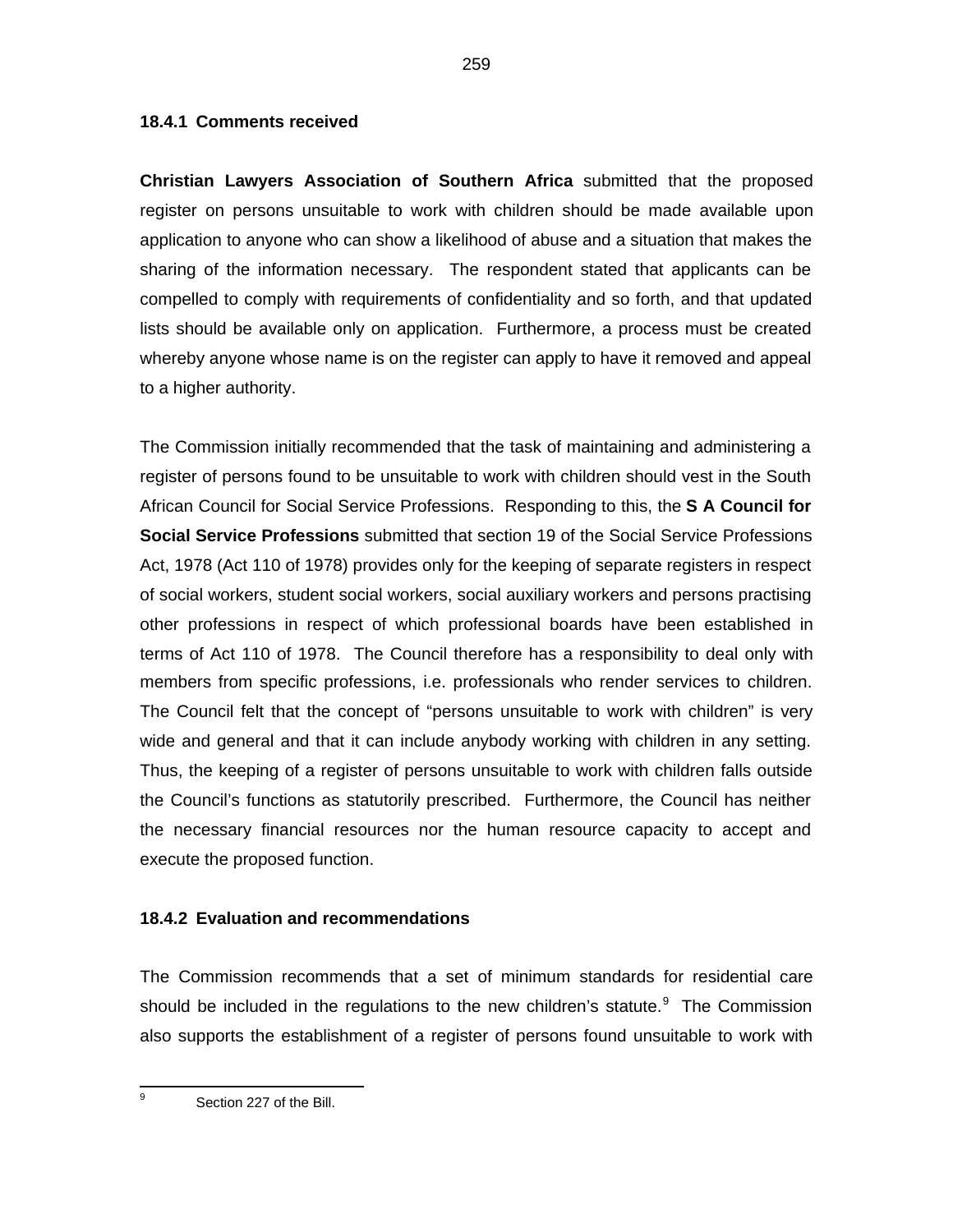children that will form Part B of the National Child Protection Register.<sup>10</sup> The Commission recommends that a child and youth centre, in the appointment of staff or the manager of the centre, must determine whether the name of a prospective employee or manager appears on such register. $11$  Although it was submitted in the discussion paper that the manager or management committee of a facility should ensure that a prospective employee is registered to practice if required, the Commission does not consider it necessary to include such a provision in children's legislation. Legislation governing registration of persons practicing certain professions as a rule adequately addresses issues relating to proof of registration.

The Commission originally was of the view that the South African Council for Social Service Professions should be made responsible for the administration and maintenance of the National Child Protection Register. The Commission however is persuaded by the Council's arguments as to the reasons why the Council would not be able to maintain the register. The Commission subsequently recommends that the National Child Protection Register should be the responsibility of the Director-General for Social Development.<sup>12</sup>

Due to the nature of the information contained in the register and the constitutional right of privacy afforded to all citizens, Part B of the Register (containing the record of persons found unsuitable to work with children) will not as such be made available to anyone as called for by the Christian Lawyers Association. Only the Director-General of Social Development and designated officials of that Department, as well as heads of provincial departments of Education on certain conditions will have access to Part B of the Register.<sup>13</sup> Organisations such as child and youth care centres, partial care facilities, shelters, schools and child protection organisations will only be able to establish whether a person's name appears in Part B of the register on confidential application to the Director-General of Social Welfare.<sup>14</sup>

 $\frac{1}{10}$ Section 120 of the Bill.

<sup>11</sup> Section 226(3) of the Bill.

<sup>12</sup> Section 120 of the Bill.

<sup>13</sup> Section 131 of the Bill.

<sup>14</sup> Section 132 of the Bill.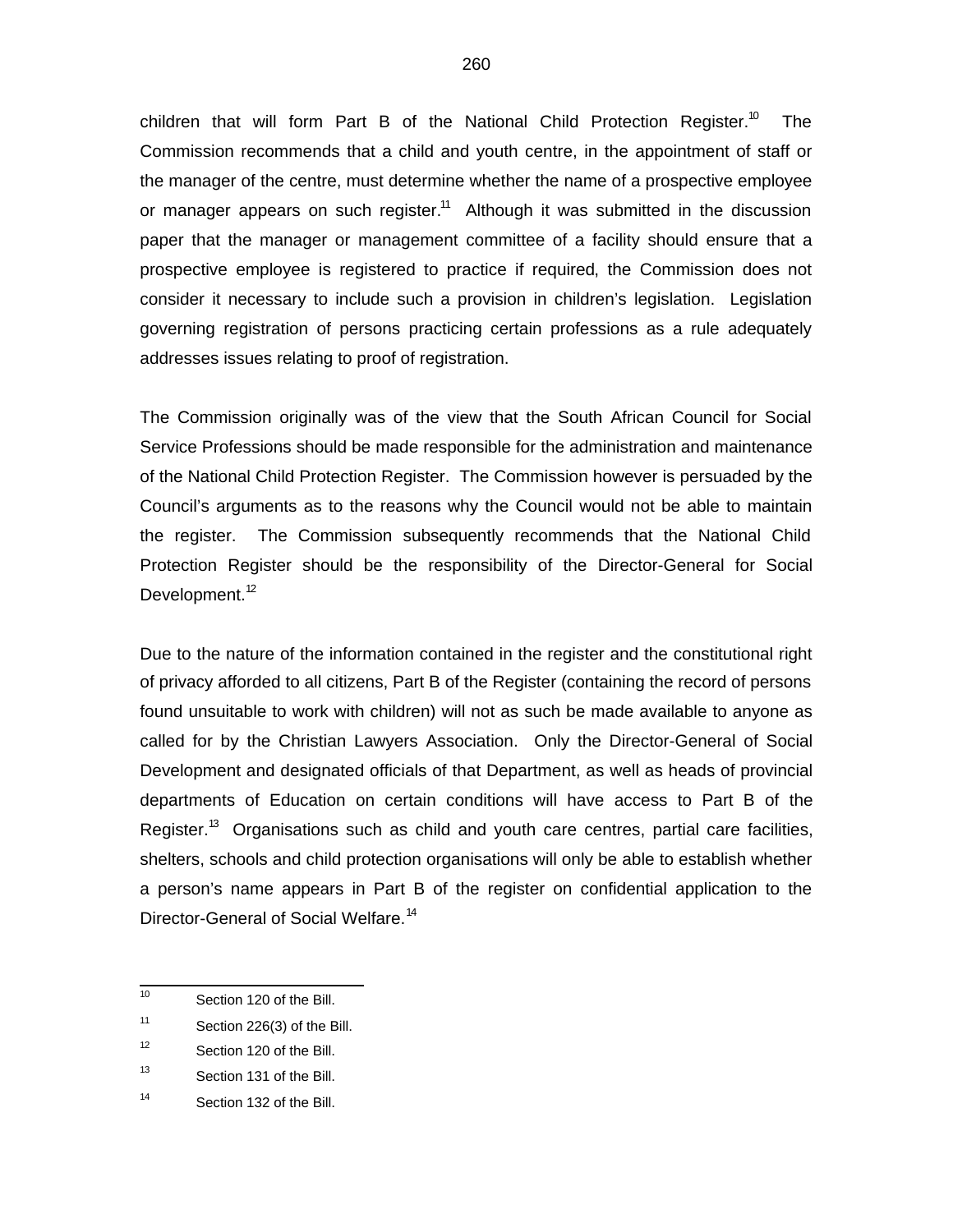#### **18.5 Registration and classification**

There is no doubt that the registration of facilities is essential. This is a way to ensure that a facility has met the basic minimum standards before being permitted to receive children. The registration of a facility is the first step towards accountability and appropriate funding procedures which will then be taken forward through a quality assurance process.

### **18.5.1 Comments received**

**Ms Lesley du Toit** suggested that the term "children's home" be replaced with the term "child and youth care centre". In her view, using the latter terminology will allow a centre to run any number of differentiated programmes.

#### **18.5.2 Evaluation and recommendations**

The Commission recommends that the current categorisation of facilities should be departed from, and that all facilities be referred to as child and youth care centres. The primary legislation should set out the broad requirements for registration of any facility caring for more than six children.<sup>15</sup> These would include matters such as the appointment of a suitable board of management,  $6$  the appointment of a suitably qualified manager through an approved interview process, the appointment of sufficient appropriately qualified staff<sup>17</sup> and the provision of programmes in accordance with the minimum standards.<sup>18</sup>

The Commission further recommends that all child and youth care centres need to be registered with the Department of Social Development (whether or not they are funded by the Department)<sup>19</sup> and that the Department will have the responsibility of inspecting and investigating facilities offering residential care programmes without registration for

 15 Section 217 of the Bill.

<sup>16</sup> Section 225 of the Bill.

<sup>17</sup> Section 226 of the Bill.

<sup>18</sup> Section 210 of the Bill.

<sup>19</sup> Section 214(1) of the Bill.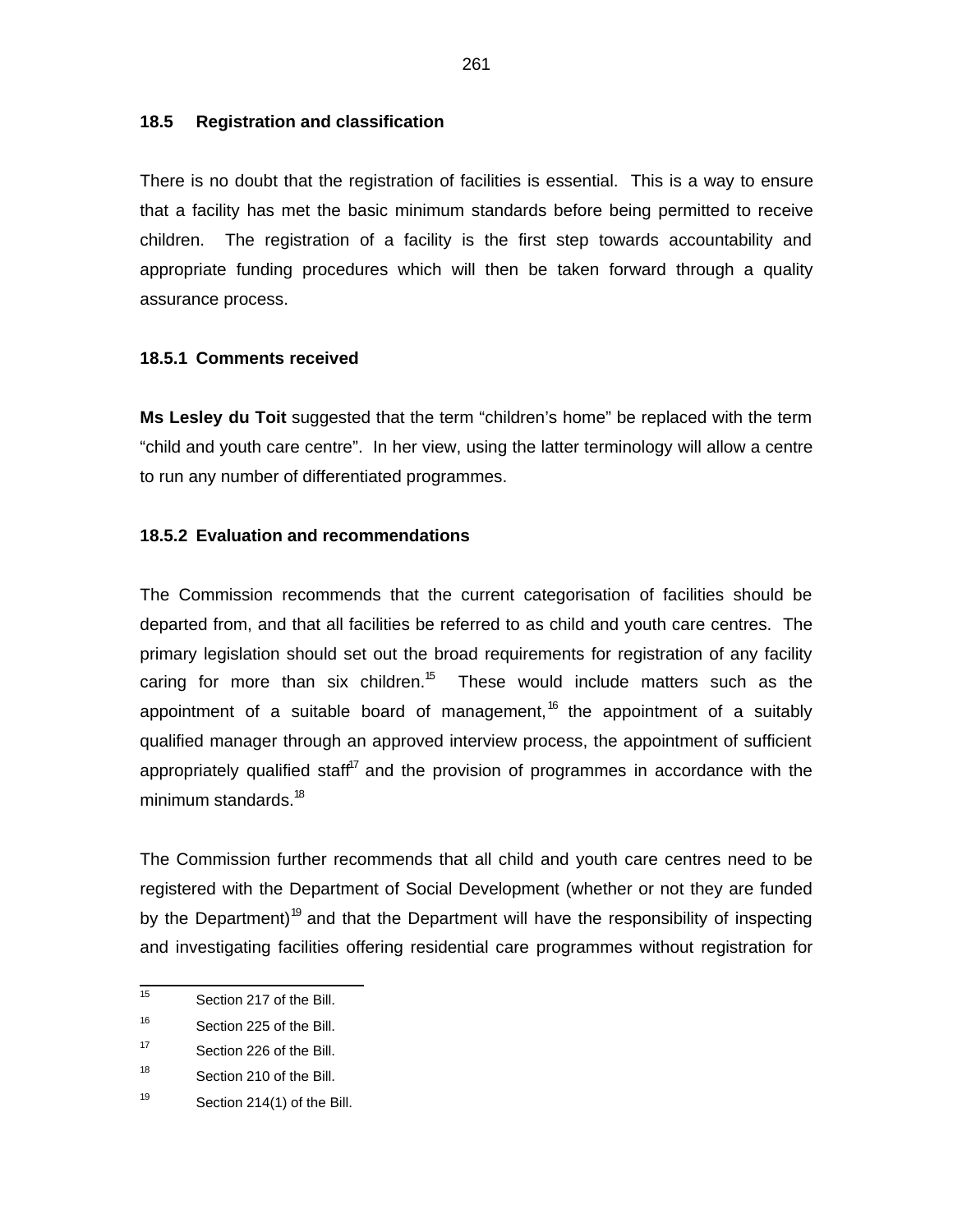the purpose of registering that facility.

'Child care facilities' is listed in Schedule 4B of the Constitution, 1996 as one of the functional areas of local government. In terms of section 156(1) of the Constitution, 1996 municipalities have executive authority in respect of and "the right to administer" these matters. As such the right to administer child care facilities forms part of the matters in respect of which the legislative competence of Parliament and the provincial legislatures is limited.

While the Commission accepted the above constitutional framework, and saw a particular role for local government in the provision and administration of most forms of child care facilities, the Commission questioned the correctness of including residential child and youth care centres such as children's homes within the constitutional ambit and therefore under the control of municipalities. Indeed, the current practice is that child and youth care centres are administered at provincial and not municipal level. This view of the Commission also reflects the position of the (national) Department of Social Development, which believes the reference to 'child care facilities' in Schedule 4B is meant to be a reference to crèches only. The Bill was drafted accordingly. $^{20}$  The word 'municipality' is placed in italics.

The Commission took this particular position (i.e. that child and youth care centres be administered at provincial level) for the following reasons:

- Residential care is expensive. Once established, it practically becomes impossible to curtail costs associated to the upkeep and running of such facilities.
- Residential child and youth care centres are currently administered by provincial government according to guidelines and principles determined at national level. Few municipalities have the experience or capacity required to effectively administer such centres.
- Residential care should always be the placement of last resort. There is a real danger that should municipalities assume administrative functions in this regard, that they will resort to residential options rather than follow the more appropriate community-based child protection models. As somebody rather cynically said, it

 $\frac{1}{20}$ Section 217 of the Bill.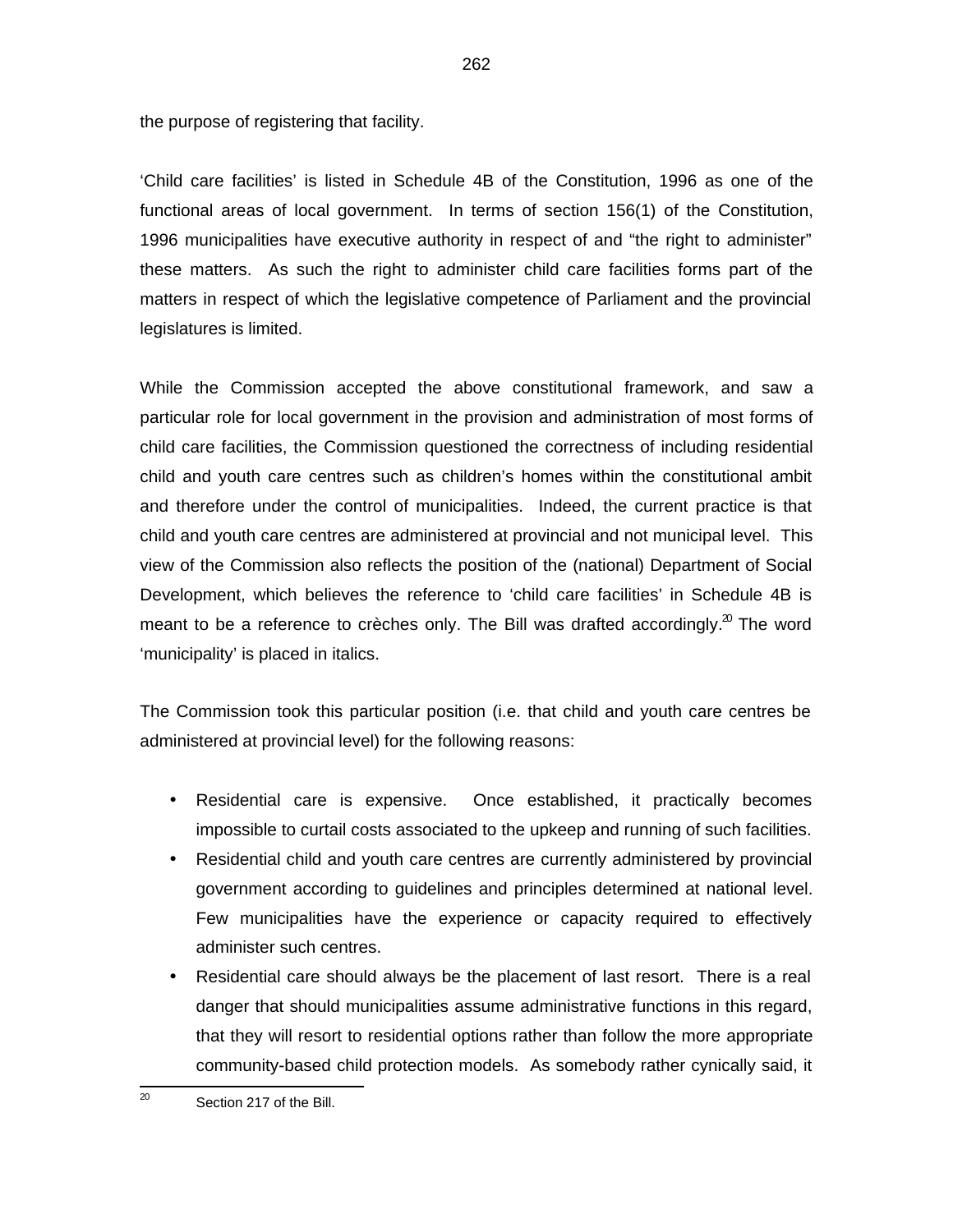is far easier for a mayor to point to the conversion of an unused building into a children's home as proof of services delivery to children than to show the successful reintegration of those children into the community.

• Should the administration of residential child care facilities be at municipal level, then establishment or continued operation of such new and existing facilities may be endangered given local political dynamics. Such political meddling relating to the 'not in my neighbourhood-argument is less effective at provincial level.

The Commission notes the views expressed by the Project Committee, but points out that the right to administer child care facilities would include the administration of a registration system as provided for in section 217 of the Bill. Section 156(1) of the Constitution must be read with section 155(7), which allows Parliament to "regulate" the exercise by municipalities of their executive authority referred to in section 156(1). The vesting of the registration system in the provincial Departments of Social Development goes beyond merely regulating municipal executive power, and in fact impedes a municipality's right to exercise its powers. As such section 217 of the Bill falls within the constitutional constraint on Parliament set out in section 151(4) of the Constitution. To argue that children's homes and other ordinary residential care facilities for children are not child care facilities within the meaning of the Constitution, would be untenable, although it would seem that reform schools, schools of industry and other correctional types of institutions would fall outside the ambit of the term "child care facilities".

To accommodate the Project Committee and should the Department for Social Development take the position that the administration of child and youth care centres should not be a Schedule 4B municipal competence, the Commission's opinion is that a constitutional amendment to Schedule 4B would be required.

The Commission also recommends that the Minister should have the power to close down a facility, whether registered or not, before or after a Developmental Quality Assurance (DQA) process. $^{21}$  In addition to closure, the Minister should be allowed to suspend closure or registration $^2$  on certain terms and conditions, such as ordering a DQA process and instructing the facility to work with officials from the Department of

<sup>—&</sup>lt;br>21 Section 216(1) of the Bill.

<sup>22</sup> Sections 219 and 221(3) and (4) of the Bill.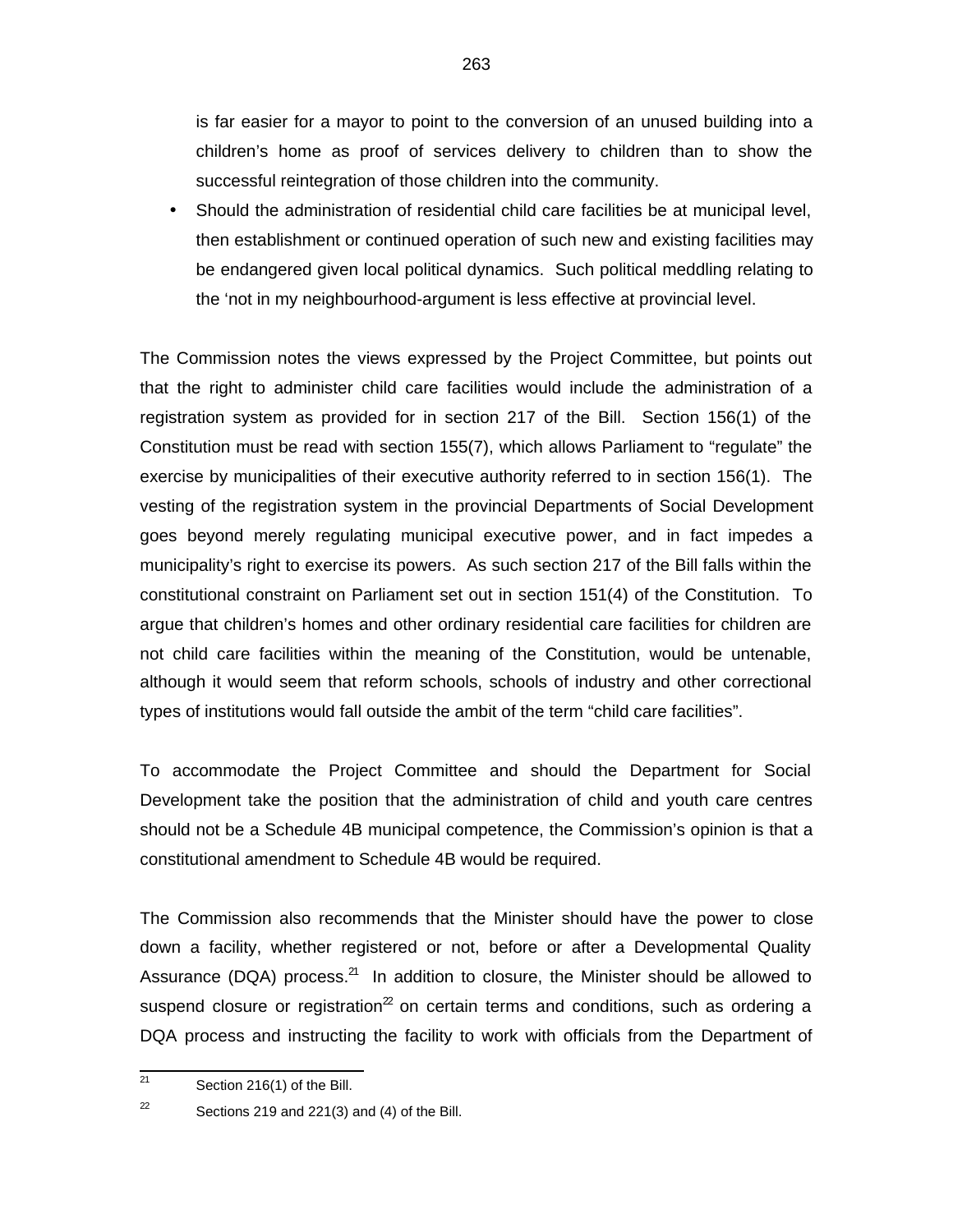Social Development. This could be done through the issuing of an enforcement notice. $^{23}$ 

#### **18.6 Programmes**

South African residential care facilities generally lack programmes designed to meet developmental and therapeutic needs for children. However, a distinction needs to be drawn between a development plan for each individual child and a programme that is to be offered by a particular residential care facility. The current regulations create some confusion with regard to programmes offered by facilities and a plan which is specific to a child. The programme should be offered by the residential facility and the child's individual development plan must indicate which aspects of the programme the child will need to access.

#### **18.6.1 Comments received**

The Commission has recommended that each child admitted to a residential facility must have an individual development plan within seven days of arriving at the facility. Responding to this, the **Dutch Reformed Church, Pretoria** submitted that, due to the necessity for a thorough assessment, the seven-day period should be changed to one month. **Ms R van Zyl** and the **Sinodale Kommissie vir die Diens van Barmhartigheid** also suggested that the seven-day period be changed to one month.

**Ms Lesley du Toit** submitted that it may not be possible to provide a child with an individual development plan within seven days of his/her arrival at a facility. She said that an individual developmental plan is the end result of a full developmental assessment and should (if done thoroughly) take at least 2 to 3 weeks. In her view, it is essential that an assessment be done as soon as possible and that a care plan be put in place together with an initial plan to support the child through transition and to provide appropriate behaviour management and care.

#### **18.6.2 Evaluation and recommendations**

 23 Section 216(1) of the Bill.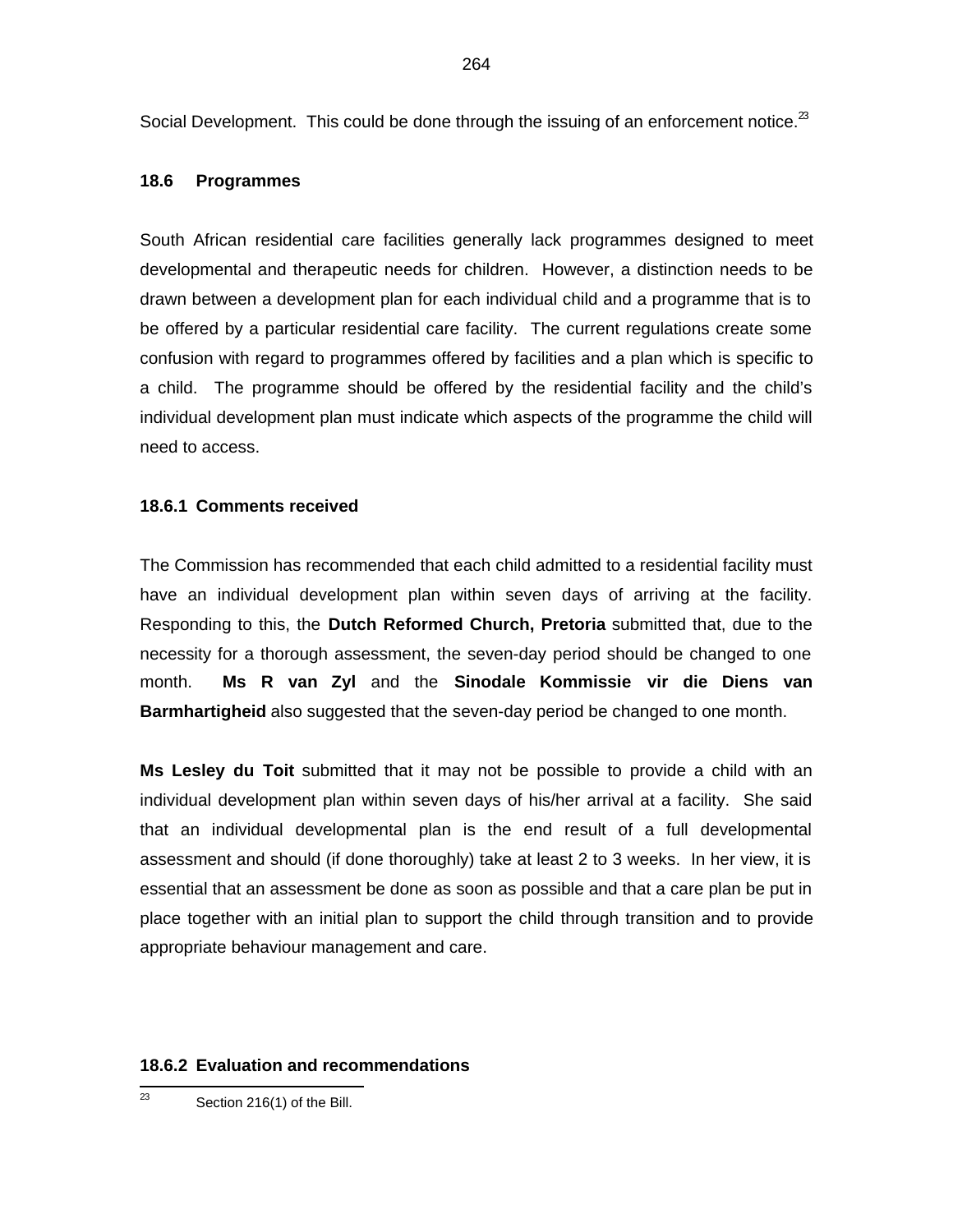The Commission thus recommends that the new children's statute should provide that each child admitted to a residential facility must have an individual development plan, $^{24}$ the details regarding which will be provided for in regulations. $^{25}$ 

The Commission further recommends that the new children's statute must also provide that each residential facility should have a programme or programmes. $^{26}$  The nature of this programme should be included in the registration documents,  $z^2$  but should be flexible and be able to be changed fairly easily. The programmes should be reviewed as part of the DQA process.<sup>28</sup> The new children's statute should include an open-ended list of possible programmes. $^{29}$ 

### **18.7 Geographical location and size**

Under the current children's legislation a child is *inter alia* entitled, as part of the rights of a child in a children's home, to regular contact with parents, family and friends, to involvement of his/her family and significant others in the child's care and development programme, to communicate with and be visited by parents, guardian, custodian, next of kin, social worker, religious counsellor, medical practitioner, psychologist, legal representative, youth and child care worker. To enforce these rights, it is required of the Director-General in so far as is reasonably practicable to designate a children's home or school of industries as close as possible to where the parent, guardian or custodian resides.

#### **18.7.1 Evaluation and recommendations**

The Commission recommends the inclusion of a general provision in the proposed legislation stipulating that a child should be placed in a residential care centre as close to

 $\frac{1}{24}$ Section 176(1) of the Bill.

<sup>25</sup> Section 180 of the Bill.

<sup>26</sup> Section 210 of the Bill.

<sup>27</sup> Section 219 of the Bill.

<sup>28</sup> Section 229 of the Bill.

<sup>29</sup> Section 210(2) of the Bill.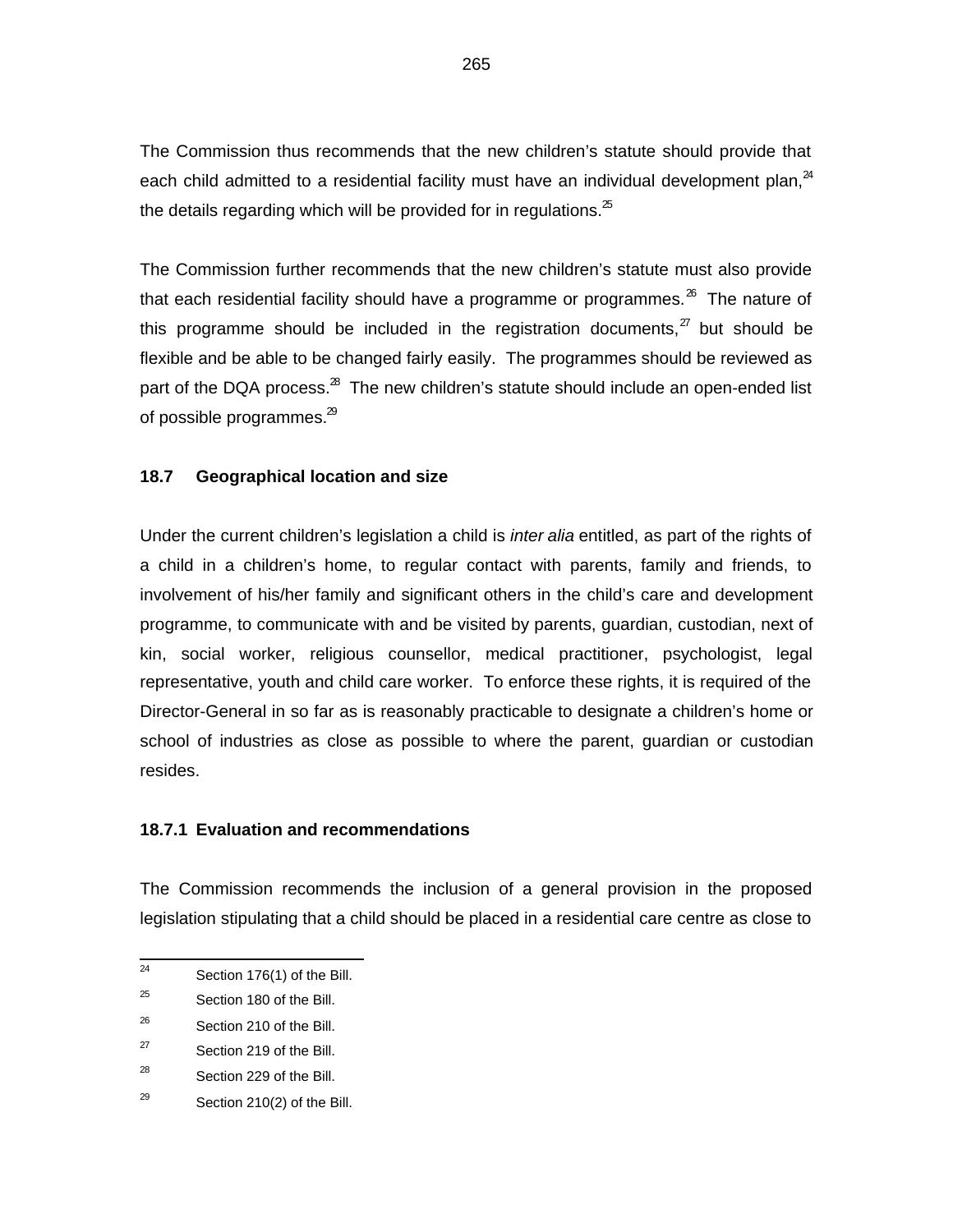his or her family and community as possible. $30$  The general rule may only be departed from if there is no residential care facility offering the particular programme required by the child within a reasonable distance from the child's family. The legislation should also provide for regulations to regulate the size of the units and the staff-to-children ratio requirements for the particular programme or facility.<sup>31</sup>

It is further recommended that the Minister for Social Development will be required to develop a comprehensive national strategy for residential care, which should include matters pertaining to an appropriate spread of child and youth care centres throughout the Republic providing the required range of residential care programmes in the various regions. $^{\mathfrak{D}}$ 

## **18.8 Procedures**

## **18.8.1 Designation**

Where the child and family court orders that a child be sent to a children's home or a school of industries designated by the Director-General, the Director-General has thirty days, in terms of the current legislation, to make such a designation.

# **18.8.1.1 Comments received**

**Mr Rothman** submitted that the term "designated" is only used in terms of foster care placements and placements within children's homes and schools of industries. He stated that the latter should not be confused with other placements, e.g. places of safety, temporary or secure care facilities. According to Mr Rothman the Commission appears to have confused these concepts.

### **18.8.1.2 Evaluation and recommendations**

- 30 Section 177(4) of the Bill.
- 31 Section 226(4) of the Bill.
- 32 Section 211 of the Bill.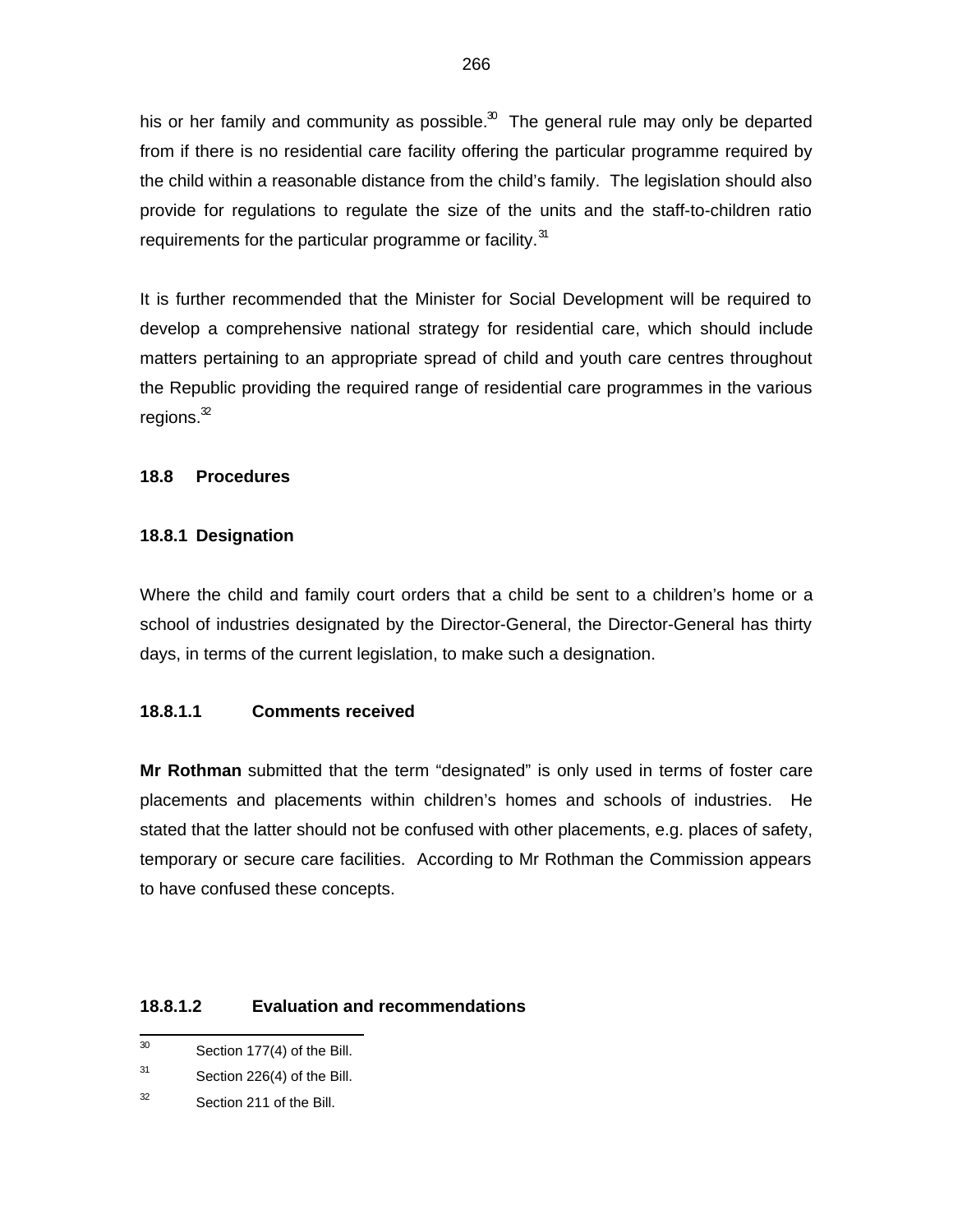The Commission endeavours to use language that is specific, but at the same time as clear and simple as possible. Mr Rothman's concerns with regard to the possible confusion of different concepts are noted.

The Commission recommends that the child and family court should have the power to determine the type of programme, such as a secure care or a treatment programme, which a child should undergo. $33$  The Commission further recommends that the decision as to which particular child and youth care centre the child should be placed at should be made by relevant officials of the provincial Department of Social Development, based on the programmes offered by such centre, the developmental assessment needs of the child, the instructions of the court and any other relevant factors. $34$ 

### **18.8.2 Duration of orders**

The duration of any court order made under the Child Care Act is usually two years. This period of time is regarded as sufficient for the reunification process. This order can be extended by the Minister for Social Development or by the Minister of Education in the case of a child placed in a school of industry.

### **18.8.2.1 Comments received**

The Commission has recommended that a children's court should be able to place a child in a residential care programme for longer than two years without reviewing the order. Responding to this, the **Dutch Reformed Church, Pretoria** submitted that residential care orders must be reviewed every two years, otherwise another "projectgo"' will be needed.

In addition, **Ms Lesley du Toit** submitted that, if developmental assessments are required and children's rights are respected, legislating on how long a child may remain in care makes no sense. She stated that the child (and family) should be able to access programmes for as long as needed and should be able to leave a programme as soon

 33 Section 177(2) of the Bill.

<sup>34</sup> Section 177(3) of the Bill.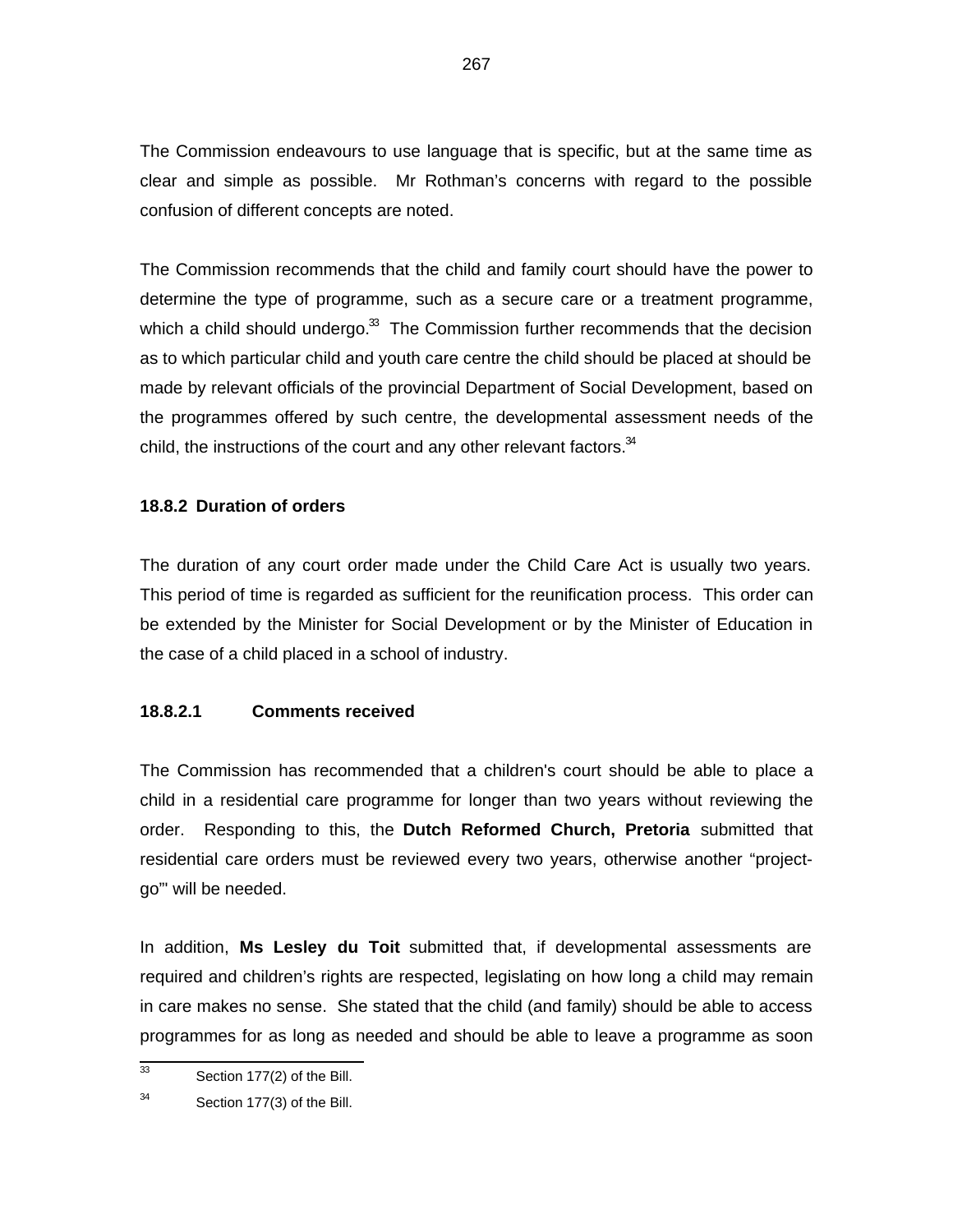as their developmental and therapeutic goals are met. Furthermore, the child and his/her family should be part of the decision on how long the child should stay and there should be strong DQA work so that children are never left in care for no good reason, or transferred or discharged inappropriately.

With specific reference to section 31(1) read with section 31(4) of the current Child Care Act, **Mr Rothman** submitted that a commissioner of child welfare's primary responsibility is to preside over court proceedings and not to perform administrative functions such as inspecting books. He proposed that reference to the commissioner should be omitted from the section as he or she does not have time to visit residential care facilities.

### **18.8.2.2 Evaluation and recommendations**

Although the Commission expressed the view in the discussion paper that a children's court should be able to place a child in a residential care programme for longer than 2 years without reviewing the order, the Commission recommends that such an order should be valid for 2 years or a shorter period as determined by the court.<sup>35</sup> Thereafter the order may be extended by the court<sup>36</sup> or administratively after following the prescribed process<sup>37</sup> In spite of Ms Du Toit's contention that no specific period should be linked to a placement order, the Commission is of the opinion that by stipulating the two year period, placement orders will at least be reviewed regularly to ensure that the placement order is still appropriate. The administrative review process lightens the burden of the courts as the court need not review all placement orders, while provision is made for proper consultation and the possibility of appeal. The proposed children's legislation makes specific provision for a child and his or her family's right to participate in the decision-making process and requires that reasons must be given for any decision.<sup>38</sup>

The discussion paper included a recommendation that the administrative extension of placement orders should be dealt with by a team rather than an individual. The

<sup>—&</sup>lt;br>35 Section 178(1)(a) of the Bill.

<sup>36</sup> Section 178(1)(b) of the Bill.

<sup>37</sup> Section 179(1) of the Bill.

<sup>38</sup> Section 179(2) of the Bill.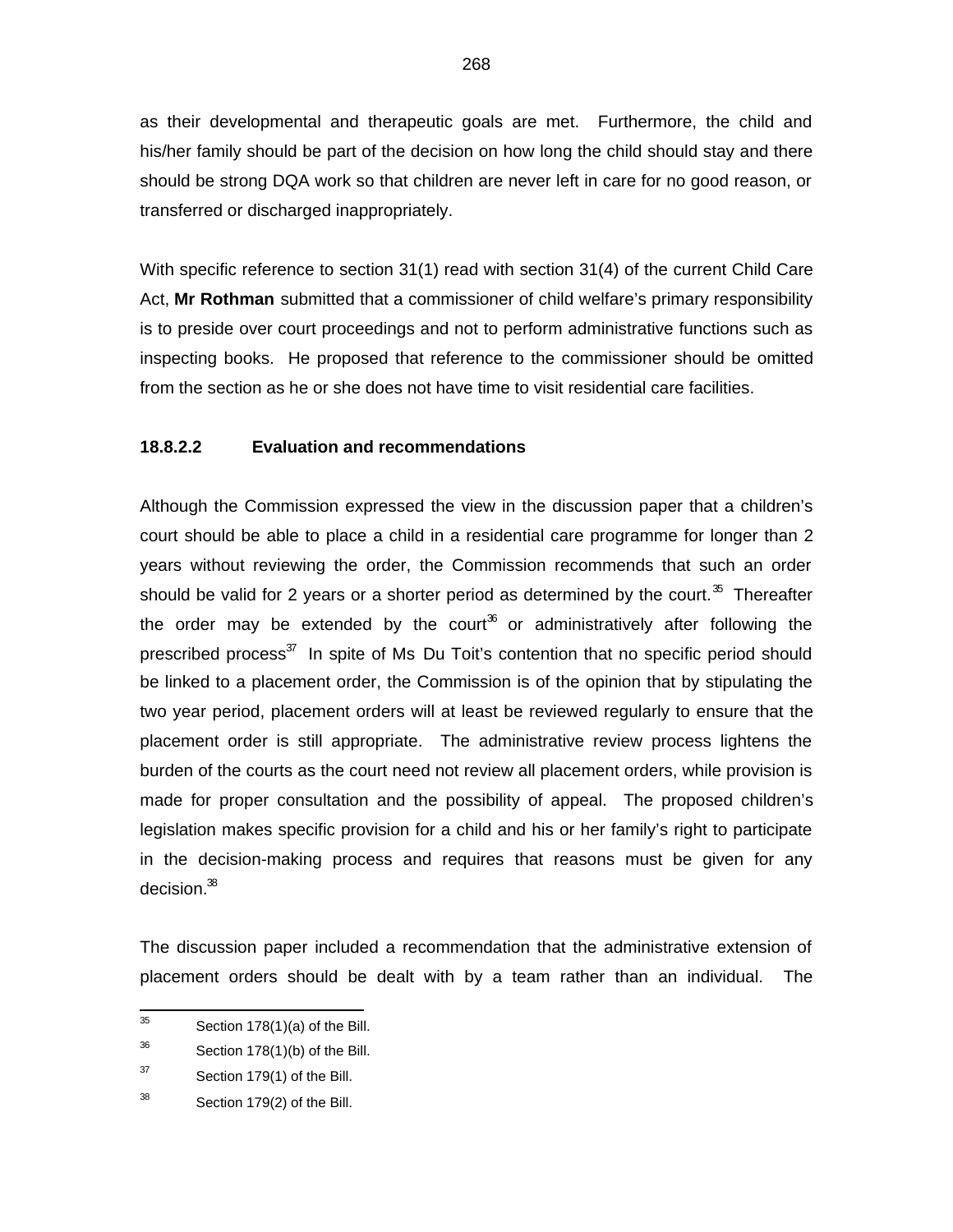Commission however is satisfied that the procedure followed by provincial departments of social development will allow for sufficient consultation and for team work within the process, therefore it is recommended that the MEC for social development in the relevant province should be the person responsible for the final decision. $39$ 

As indicated in the discussion paper, the Commission considers it necessary to leave all court orders, including extension of orders, open to the possibility of periodic review at any time. A court may also order that a case be brought back to court for purposes of review.<sup>40</sup> Regarding the matter of who should have the right to approach the court for a hearing during the currency of an order, the Commission recommends that any person, including a child, should be able to approach the court. $41$  Any party involved in a matter before the child and family court may lodge an appeal against the decision of the court to the High Court. $42$  This would include the possibility of lodging an appeal against a placement order.

With regard to the question whether the children's court has the power to review and amend placement orders, the Commission recognises the court's power to do so in terms of section 15(2) the current Child Care Act. The Commission recommends that this power be reflected in the new children's statute<sup>43</sup> and be augmented to include a power for the presiding officer of the court to request any person involved in the matter to appear before him or her again at a particular time.<sup>44</sup> The Commission is persuaded by the view that this will allow presiding officers to make more creative orders on the basis that they will be able to monitor the orders to some extent.

Mr Rothman's submission that a commissioner of child welfare's primary responsibility is to preside over court proceedings and not to perform administrative functions such as inspecting books is accepted. The Commission accordingly recommends that child and family court magistrates should not be obliged to inspect child and youth care centres,

<sup>—&</sup>lt;br>39 Section 179(1) of the Bill.

<sup>40</sup> Sections 59(2) and 65 of the Bill.

<sup>41</sup> Section 76 of the Bill.

<sup>42</sup> Section 68 of the Bill

<sup>43</sup> Sections 175(3) and 65 of the Bill.

<sup>44</sup> Section 90 of the Bill.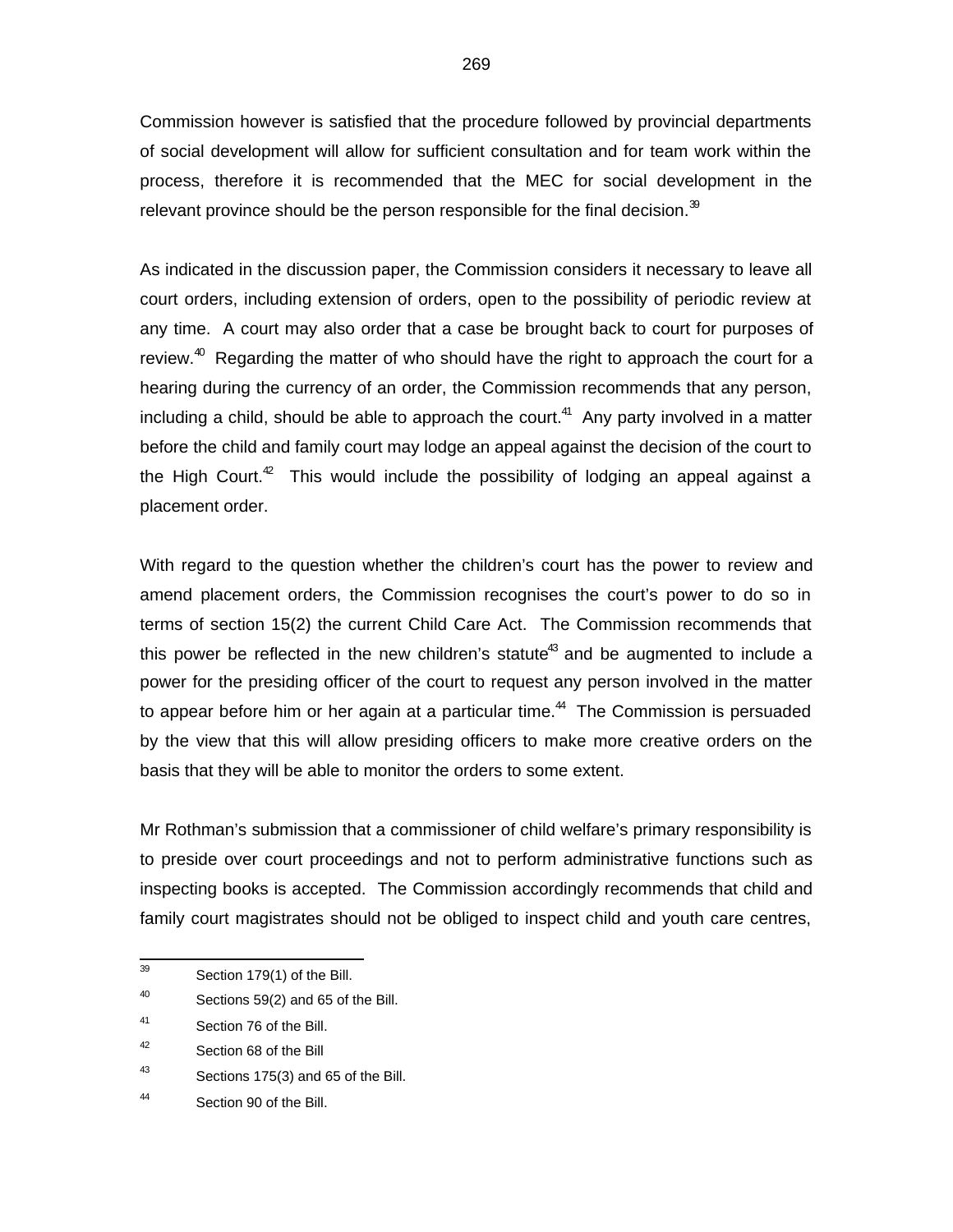but should be empowered to do so if such magistrates consider it necessary.<sup>45</sup>

# **18.8.3 Appeals from the children's court**

A situational analysis undertaken by the IMC revealed that approximately one-third of children in state-owned and run facilities were considered by the staff to have been inappropriately placed. Due to the lack of a simple procedure to review the children's court decision, the child is usually kept at the facility.

# **18.8.3.1 Comments received**

**Mr Rothman** did not support the Commission's recommendation that appeals should lie against any residential care placement order or any variation thereof made by the children's court. He pointed out that the children's court is not empowered to vary residential care orders or to refuse to make an order if a child is found to be in need of care. Furthermore, appeals would serve no useful purpose, but could exacerbate matters because of the delays it would cause.

# **18.8.3.2 Evaluation and recommendations**

In response to Mr Rothman's comment, we submit that the child and family court will be specifically empowered to review and vary its orders in terms of the proposed children's legislation.<sup>46</sup> The Commission is of the view that in the new children's statute appeals should lie against any residential care placement order, or any variation thereof, made by a children's court.<sup>47</sup> These appeals should lie to a higher court.<sup>48</sup> Application can be made to the Legal Aid Board by the child, parent or guardian should such person lack the financial means to obtain legal representation at his or her own cost.<sup>49</sup> As indicated

<sup>—&</sup>lt;br>45 Section 352 of the Bill.

<sup>46</sup> Section 65(1)(c) of the Bill.

<sup>47</sup> In terms of section 68 of the Bill any party involved in a matter before the child and family court may appeal against a decision of the court to the High Court. This would include an appeal against a residential care placement order.

<sup>48</sup> In terms of section 61(1)(b) a child and family regional court is a court of appeal or review in respect of any child and family district court within its region. Section 68 provides for an appeal to the High Court.

<sup>49</sup> Section 77 (2) of the Bill.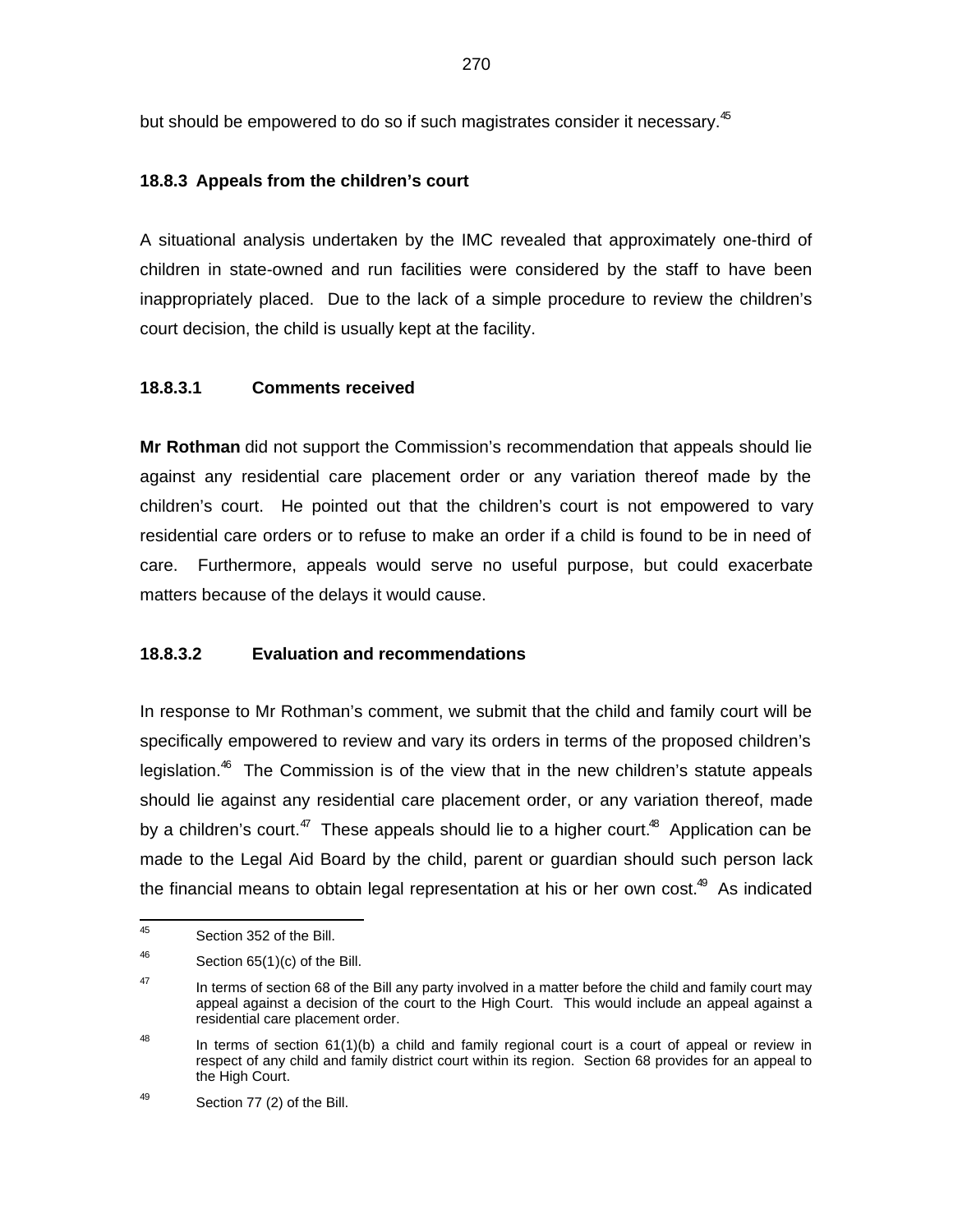below, there are certain instances where it is recommended that children must be provided with legal representation at state expense.<sup>50</sup>

## **18.8.4 Release of a child at the age of 18 years**

Under the current legislation the Minister of Education may order a pupil or former pupil of a school of industries to return to or remain in that school for a further period, provided that the period of retention may not be extended beyond the year in which that pupil attains the age of 21 years. The placement of a child in any other residential care facility may also be extended in order to enable the child to complete his or her education or training.

## **18.8.4.1 Evaluation and recommendations**

The Commission recommends that provision should be made for an application for an order to allow the child to remain in a residential facility until the end of the year in which the child turns 18 years of age in order to allow the child to complete his or her schooling or training.<sup>51</sup> The Commission further recommends that a person may also apply to court for an order to allow that person to stay on at a child and youth care centre until the age of 21 in order to complete his or her education. $52$ 

### **18.8.5 Discharge**

According to the Child Care Act the Minister may discharge a child from placement in a residential care facility at any time if he or she considers it to be in the interests of the child. However, the discharge of the child must take place within the context of family reunifications services.

### **18.8.5.1 Comments received**

 50 Par. 5.3 above.

<sup>51</sup> Sections 196(1) of the Bill. See discussion in Chapter 4 above.

<sup>52</sup> Section 196(2) of the Bill.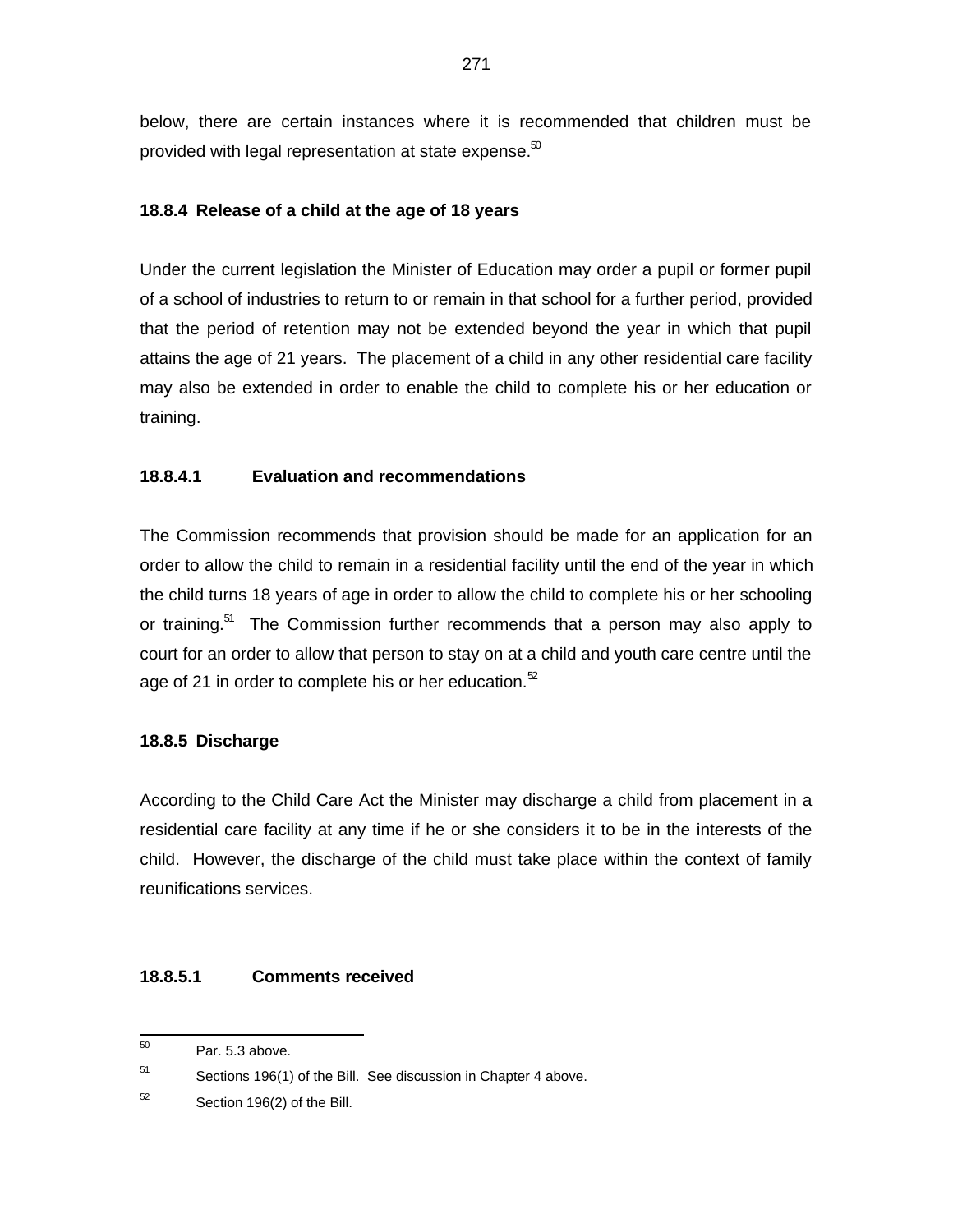**Mr Rothman** pointed out that regulation 15 already requires that the discharge of a child be dealt with through full consultations followed by a report and a review by a team consisting of persons from various disciplines.

# **18.8.5.2 Evaluation and recommendations**

The Commission recommends that the power of discharge from a child and youth care centre may remain an administrative one. The discussion paper included a recommendation that administrative discharges should be dealt with by a team rather than an individual. The Commission however is satisfied that the procedure followed by provincial departments of social development will allow for sufficient consultation and for team work within the process, therefore it is recommended that the MEC for social development in the relevant province should be the person responsible for the final decision.<sup>53</sup> We further recommended that a notice of discharge should only be issued after the prescribed procedures relating to the assessment of the best interests of the child and the reunification of the child with his or her family have been carried out, reported to and considered by the MEC. $54$ 

# **18.8.6 Children who abscond**

Under the current South African law, a child who has absconded may be apprehended by a police officer, social worker or authorised officer, whereafter the child must be brought before a commissioner of child welfare as soon as possible. The commissioner must question the child on the reasons why the child absconded before deciding whether to have the child returned to the facility from which the child absconded or not.

# **18.8.6.1 Comments received**

**Mr Rothman** submitted that, in the event of a child being returned to a placement where there are no serious grounds for interrupting the placement, there should be an investigation into the reasons why the child absconded, which investigation should go beyond simply interrogating the child. If the child is to be removed from the placement

 53 Section 195 (1) of the Bill.

<sup>54</sup> Section 195(2) of the Bill.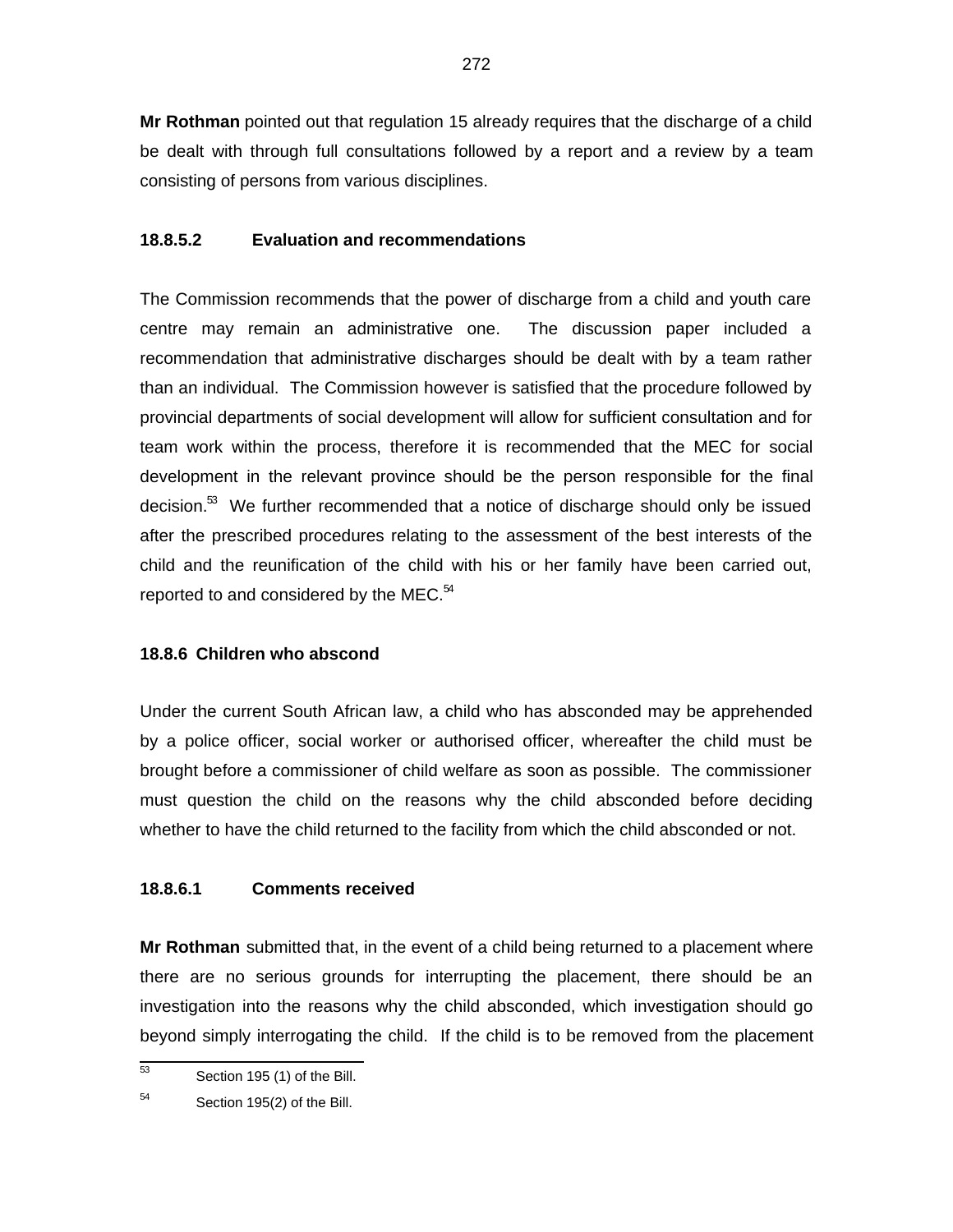after absconding, it is necessary for a social worker to investigate and fully motivate why removal is in the child's best interests as the Commissioner is required to report to the Minister. Mr Rothman contended that it is not advisable to empower the court to change the order with this exercise since it is not a children's court enquiry. It is a less formal hearing where no other appearances are required since it is merely an interrogation by the commissioner.

**Ms R van Zyl** suggested that a commissioner of child welfare should be able to change a children's home placement to a school of industry, or foster placement, or place the child back with his or her parents.

# **18.8.6.2 Evaluation and recommendations**

The Commission is of the view that the current legislation should be expanded upon. As contended by Mr Rothman, there should be a more detailed investigation into the reasons that led to the child absconding.<sup> $55$ </sup> Since the court would be performing a more detailed investigation and not merely an inquiry, we recommend that the court should subsequently have the power to change the order where it would be appropriate to do  $\mathrm{so}^{56}$ 

# **18.8.7 Administrative transfers**

There has been a practice in South Africa of transferring children from one residential facility to another through an administrative process. The Minister may transfer a child from a children's home to a school of industries.

# **18.8.7.1 Comments received**

**Africa Christian Action** objected against the recommendation that "where a child is to be transferred to a more restrictive environment, the matter should be referred back to court". The respondent proposed that a decision to transfer a child to a more restrictive environment should be made by a team as a referral to court may delay the matter.

 55 Section 190(3) of the Bill.

<sup>56</sup> Section 190(5) of the Bill.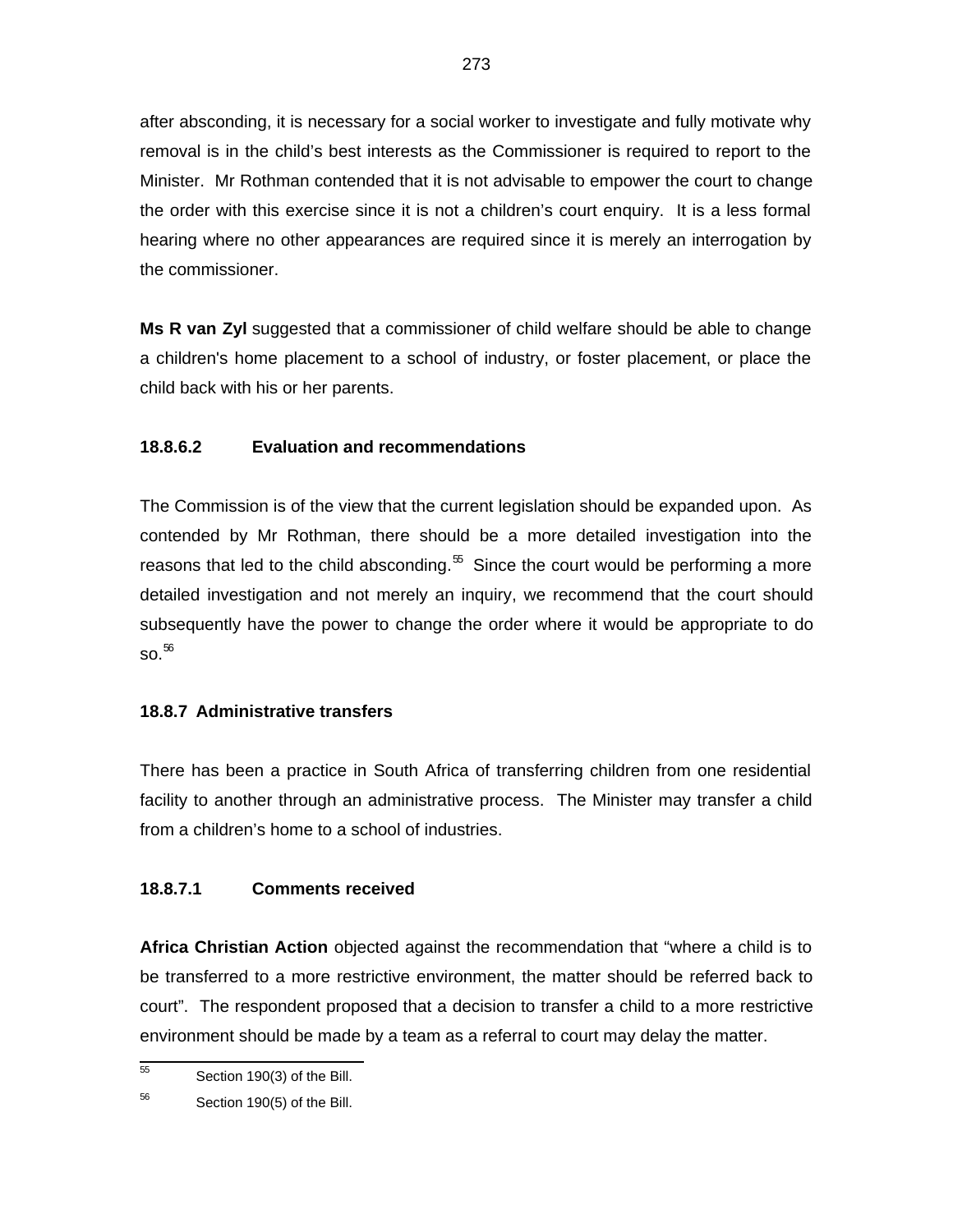**Mr Rothman** pointed out that regulation 15 provides adequately for the transfer of children at Ministerial level and already provides for a multi-disciplinary approach.

# **18.8.7.2 Evaluation and recommendations**

The Commission recommends that where children are to be moved to a placement which is less or equally restrictive, such a decision can be made administratively. The discussion paper included a recommendation that administrative transfers should be dealt with by a team rather than an individual. The Commission however is satisfied that the procedure followed by provincial departments of social development will allow for sufficient consultation and for team work within the process, therefore it is recommended that the MEC for social development in the relevant province should be the person responsible for the final decision. $57$  Further, where a child is to be transferred to a more restrictive environment, the matter should be referred back to court. $58$ 

The Commission takes note of the proposal by Africa Christian Action that a decision to transfer a child to a more restrictive environment should be made by a team as a referral to court may delay the matter. However, a decision to transfer a child "deeper into the system" (to a more restrictive placement) holds serious implications for the child and it is thus necessary for such a decision to be scrutinised by the court.

# **18.9 Right to care and protection in residential care facilities**

The protection of children in residential care requires a holistic approach. This approach translates into the following:

- ß A process whereby children are made aware of and understand their rights and responsibilities as children, and specifically as children in residential care.
- ß A process whereby every service provider fully comprehends the rights and responsibilities of every child with whom they are in contact, as well as their own rights and responsibilities.

 57 Section 191(1) of the Bill.

<sup>58</sup> Section 191(6) of the Bill.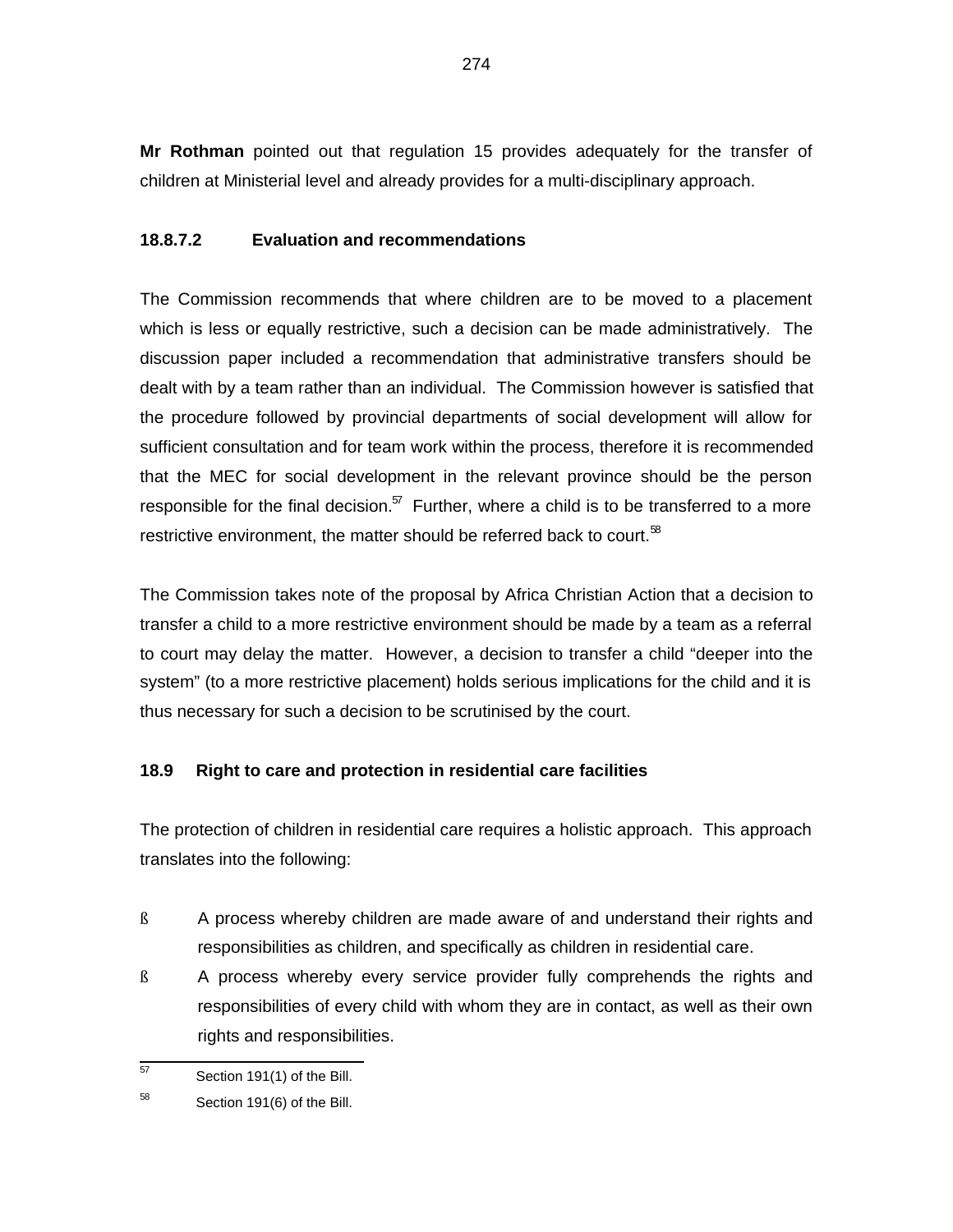- ß Grievance procedures and communication channels must be put in place that are user-friendly for children, their families, the local community and service providers.
- ß A system of monitoring is required to ensure the effective care, development and protection of children in residential care.

## **18.9.1 Evaluation and recommendations**

The Commission recommended in the discussion paper that children's rights should be set out in the Regulations, as is the case at present. However, children's rights are so important that we recommend the inclusion of a chapter on children's rights in the proposed Bill. $^{59}$  As indicated in the discussion paper, the Commission is also of the opinion that greater emphasis should be placed on the responsibilities of children and therefore proposes that a provision setting out such responsibilities should be included in the children's legislation. $^{\text{60}}$ 

More emphasis should be placed on training of staff in residential care facilities.<sup>61</sup> As indicated on the discussion paper, the wording of the Regulations should be revisited in consultation with practitioners to specifically address concerns related to uncontrollable or unacceptable behaviour of children in such institutions. $^{\infty}$  The Regulations should include the requirement that children be informed about their rights as well as their responsibilities.

### **18.10 Minimum standards and quality assurance in residential care**

The Child Care Act, 1983 makes provision for the inspection of children's homes, places of care, shelters and places of safety. Review and evaluation of children's homes, places of care, shelters and places of safety focus on two aspects: Firstly, whether the requirements for registration of the relevant facility are met, and secondly, the standard of care, protection or development of children in these institutions.

<sup>—&</sup>lt;br>59 Chapter 4 of the Bill.

<sup>60</sup> Section 28 of the Bill.

<sup>61</sup> Section 230(p) of the Bill.

<sup>62</sup> Section 230(u) of the Bill.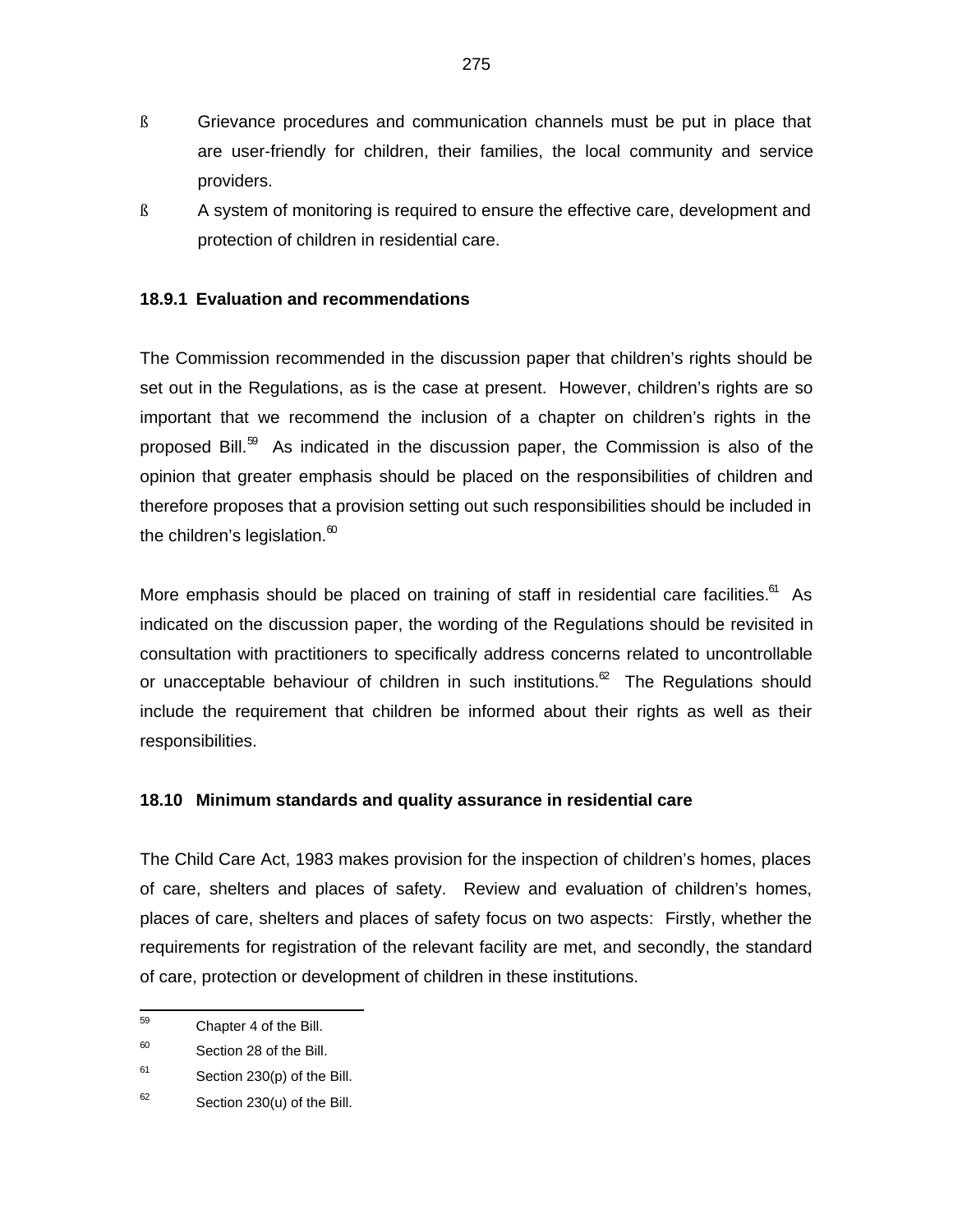The Inter-Ministerial Committee on Young People at Risk initiated a process to develop a quality assurance system. A set of minimum standards that was circulated for general comment and discussion formed the basis for a national programme on "Developmental Quality Assurance" (DQA), which is being integrated into the line function of the national and provincial Departments of Social Development. The DQA and the minimum standards are inextricably linked. The DQA requires that:

- ß The residential facility does an internal assessment;
- ß An independent team assesses the facility over a period of 3 to 4 days;
- ß An organisational development plan is established by the facility's team and the DQA team and agreed upon; and
- ß The DQA team appoints a mentor who continues to support the organisation as they implement the plan.

As a monitoring tool the DQA is intended to ensure that organisations comply with legislation, policy principles and international instruments and that an effective and efficient service is delivered on at least the minimum standards level.

### **18.10.1 Comments received**

The Commission has recommended that the Council for Social Services Professions should keep lists of independent persons who are not in the employ of the Department of Social Development and who are appropriately trained to subject residential care programmes of registered facilities to Developmental Quality Assurance (DQA) processes. Responding to this, the **Council for Social Services Professions** pointed out that it may, in terms of the Social Service Professions Act (Act 110 of 1978), do the following:

- (i) After consultation with the professional board concerned and with the approval of the Minister, make rules relating to any matter which the Council considers necessary or expedient for the achievement or promotion of its objects or for the exercise of its powers or the performance of its functions (s 27(1)(f)).
- (i) Exercise or perform any power or function conferred or imposed upon it by or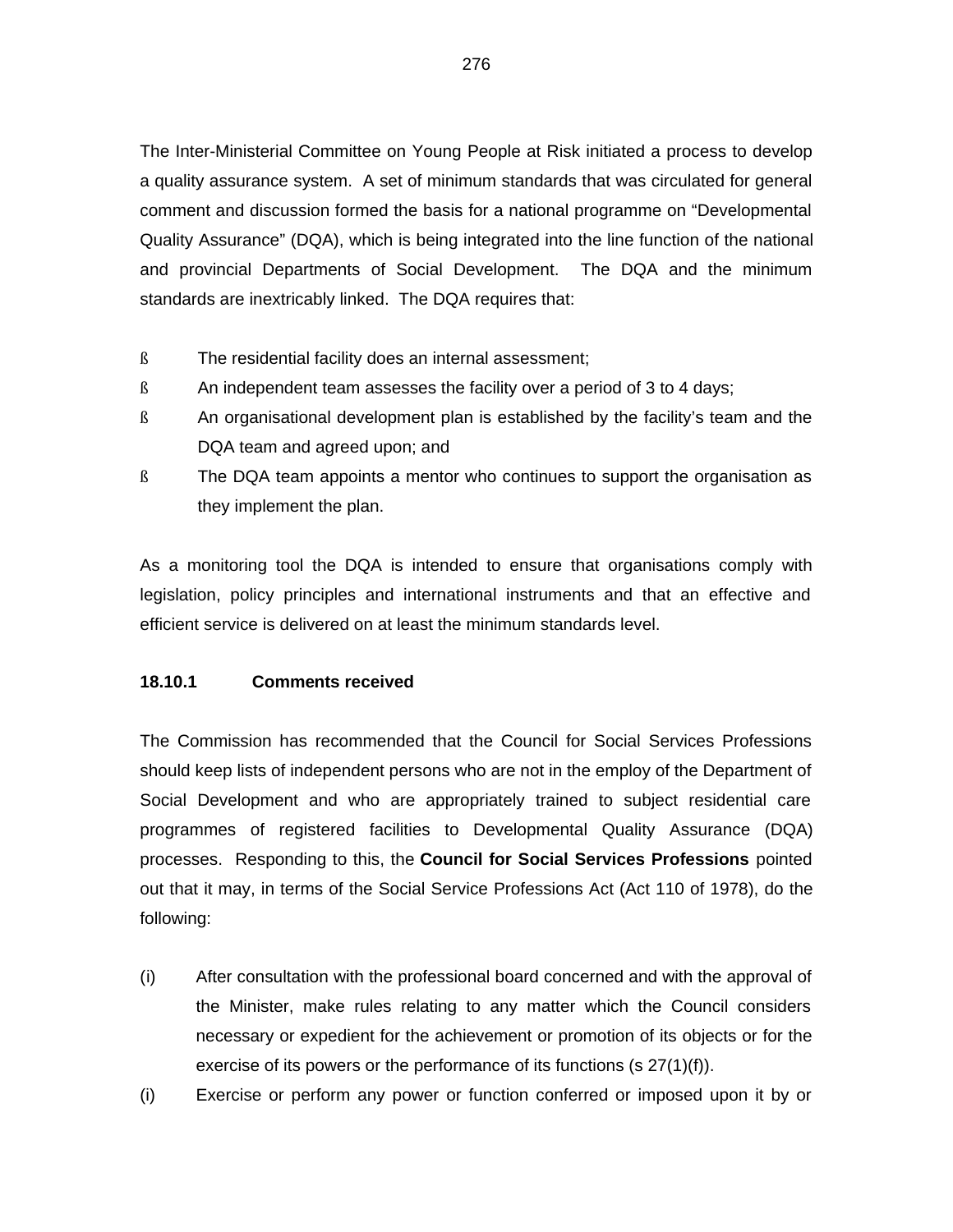under any other act  $(s 4(1)(i))$ .

(iii) Generally, take such other steps and perform such other functions as may be necessary for or conducive to the achievement of the objects of the Council  $(s4(1)(i))$ .

The Council submitted that if it should not be possible to confer the proposed function on the Council in terms of (i) and (ii), the new child care legislation could confer the proposed function on the Council, although it is preferable that a matter of this nature be dealt with in terms of the Social Service Professions Act. However, the Council wanted to obtain clarity on the following issues:

- Who should the independent persons be that should serve on the DQA team (persons from professions other than the social service profession)?
- Who would set standards for their training, train them and ensure that they are appropriately trained in DQA?

The Council also brought the following issues relating to costs to the Commission's attention:

- The Council is an autonomous body responsible for generating its own income. In taking on any additional functions, the Council will have to address the issue of staff and the possible need of having to employ additional staff at extra cost in order to execute the proposed function.
- The furnishing of information to prospective employees or interested parties would comprise an extract from the Council's registers and in terms of section 28(1)(v) of Act 110 of 1978 a prescribed fee is payable to the Council on the provision of extracts from any of the Council's registers. Therefore, the required information would be provided to the Department on payment of the prescribed fee.
- Independent persons to serve on the DQA teams will need to pay a registration fee for their names to be entered into the Council's registers.

**Ms Lesley du Toit** submitted that the distinction between departmental inspections and the DQA process should be maintained. She proposed that where an inspection is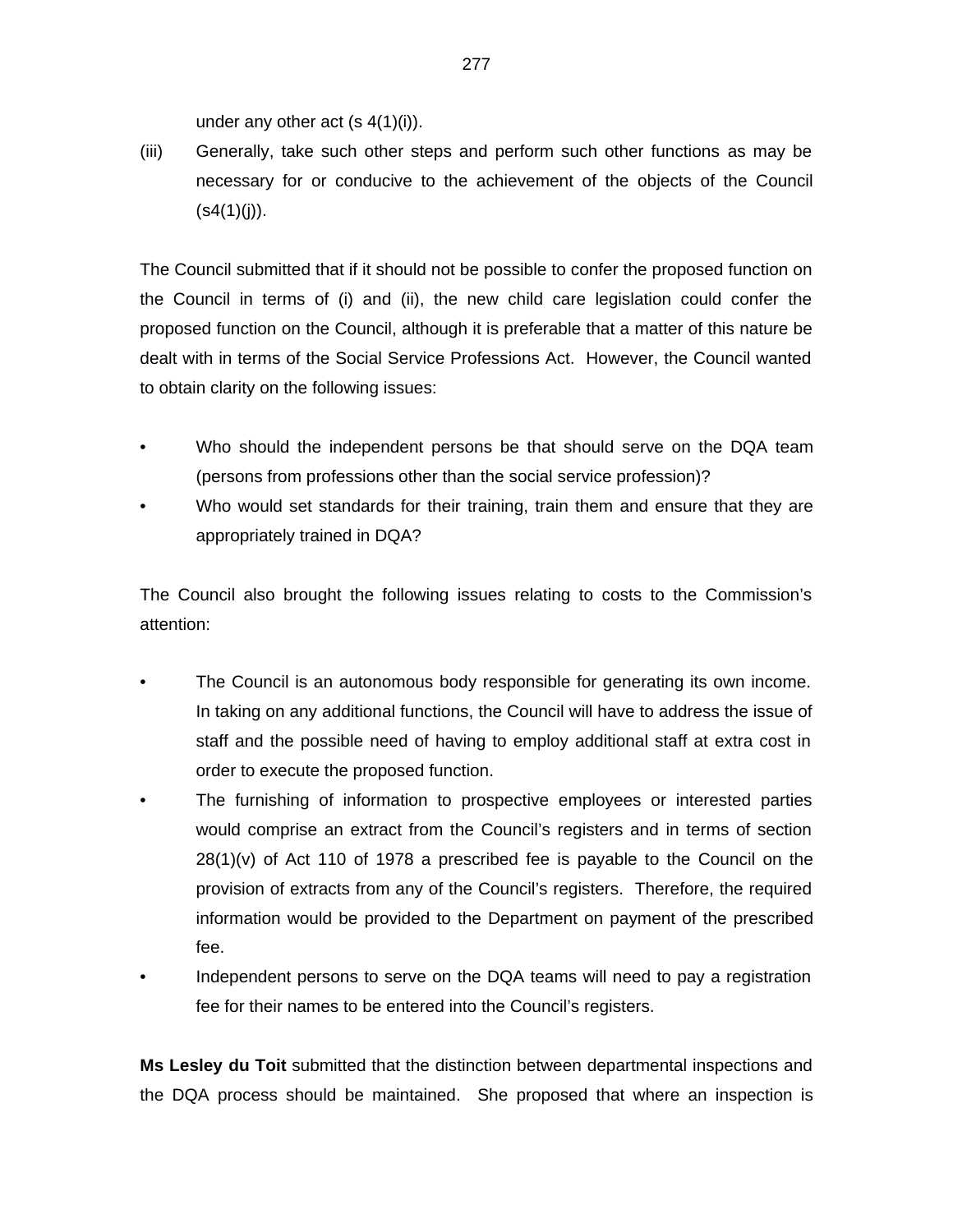conducted by the Department in a state facility, at least one person on the team conducting the inspection should be a qualified and experienced child and youth care practitioner from outside the public service. According to Ms Du Toit the leadership and the majority of DQA members should be qualified and experienced child and youth care practitioners from various appropriate professions outside the Department. In her opinion only one person from the Department should be on the DQA team.

Ms Du Toit recommended that the DQA team should be mandated by the Director-General for Social Development and should also report back on their activities to the DG. Ms Du Toit proposed the establishment of an independent office for the monitoring and development of residential care for children and youth. She submitted that this office should be tasked with registration, DQA, inspections, mentoring, being an ombudsman for children, education on children's rights for staff and children in care and advocacy for children in care. This office should report directly to the Minister / MECs of Education and Social Development, or to one of these, or to the President's office, or to the offices of the Premiers.

### **18.10.2 Evaluation and recommendations**

The Commission is of the view that the Developmental Quality Assurance (DQA) processes as being currently tested by the Department of Social Development will be a more appropriate monitoring process than the inspection procedures provided for in section 31 of the Child Care Act. The Commission recommends, therefore, that the DQA process be included in the proposed legislation, with the detail relating thereto to be contained in regulations. It is further recommended that every residential care programme of all registered facilities must be subjected to a DQA at least every 36 months.<sup>63</sup> Every DQA should be conducted by a team of appropriately trained persons appointed by the Director-General: Social Development. In addition, the DQA process should include a "mentoring" aspect, as follow-up after the quality assurance visit. $64$ 

As indicated in the discussion paper, the Commission considered the proposal that there should be an ombudsman or other independent figure or body which could, together with

 63 Section 229 of the Bill.

<sup>64</sup> Section 230(v) of the Bill.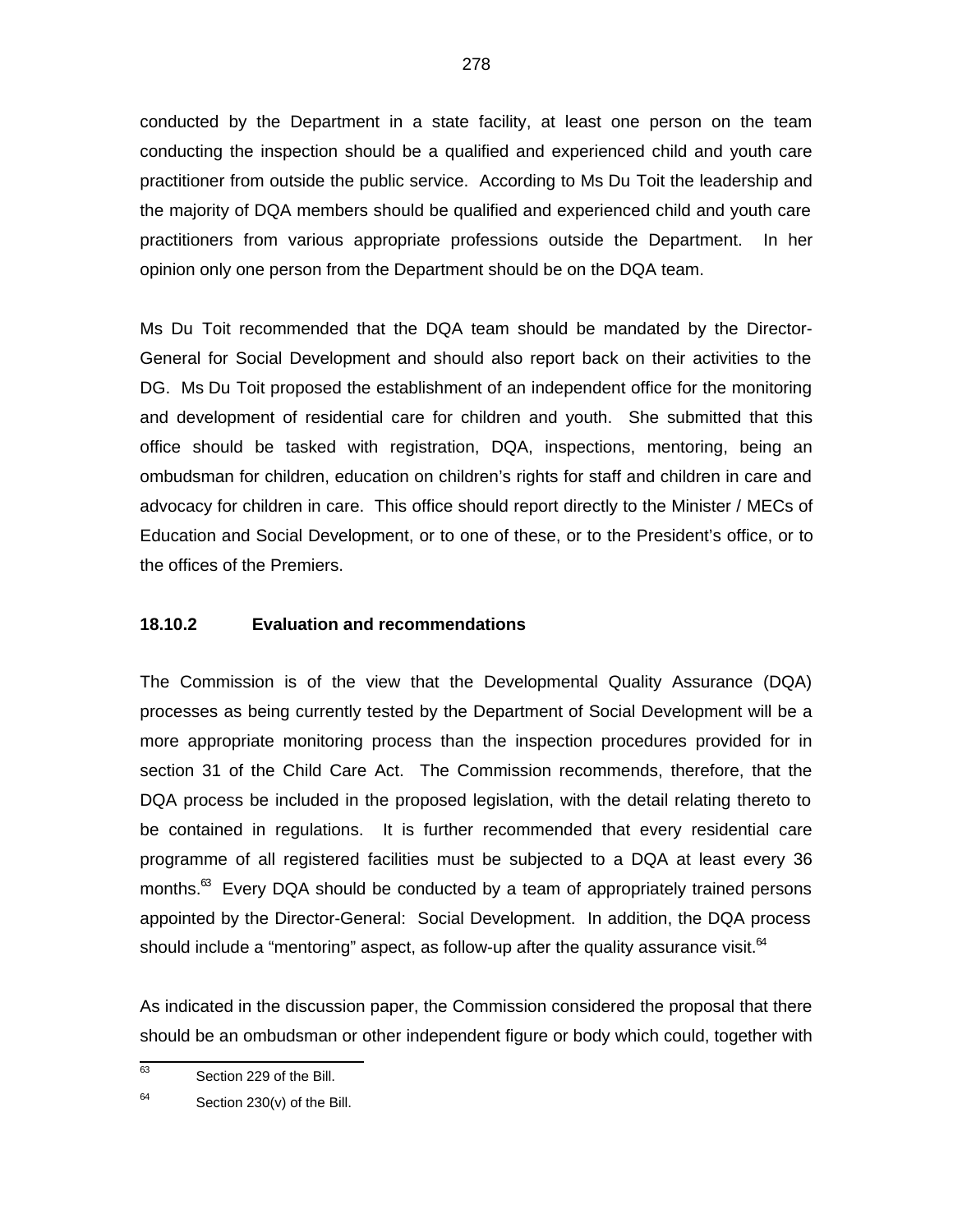the DQA process, provide a protection mechanism for children in residential care. We confirm our views as expressed in the discussion paper and recommend that an independent body called the "children's protector" should be established outside the Department of Social Development.<sup>65</sup>

# **18.11 Funding of residential care**

The Department of Social Development has for some years been discussing the idea of a shift from a per-capita based funding system to programme based funding. In the discussion paper the point was made that the new children's statute should make it clear that the constitutional right of children to be provided with appropriate alternative care when removed from the family environment should be the key principle, as is provided for in section 28(1)(b) of the Constitution, and lack of funding, the failure to have carried out a DQA and other impediments cannot compromise the child's right to state funded care.

## **18.11.1 Comments received**

The **Sinodale Kommissie vir die Diens van Barmhartigheid** and **Ms R van Zyl** welcomed the recommendation that the funding of residential care be based on programme and per capita funding.

# **18.11.2 Evaluation and recommendations**

The Commission recommends that the funding principle that the proposed legislation should endorse and by which it should be informed is that funding of residential care will be based on programme and per capita funding. The per capita funding must be such as to ensure that the needs of a child in that residential care facility can be met in order to give effect to the State's constitutional obligation to care for a child placed in statutory care by the State. The balance between programme and per capita funding should be managed in such a way as not to endanger viable residential care service providers or children being accommodated in these facilities. This can be achieved through

65

Chapter 22 establishes the office of the children's protector and sets out the functions, qualifications etc. of the children's protector.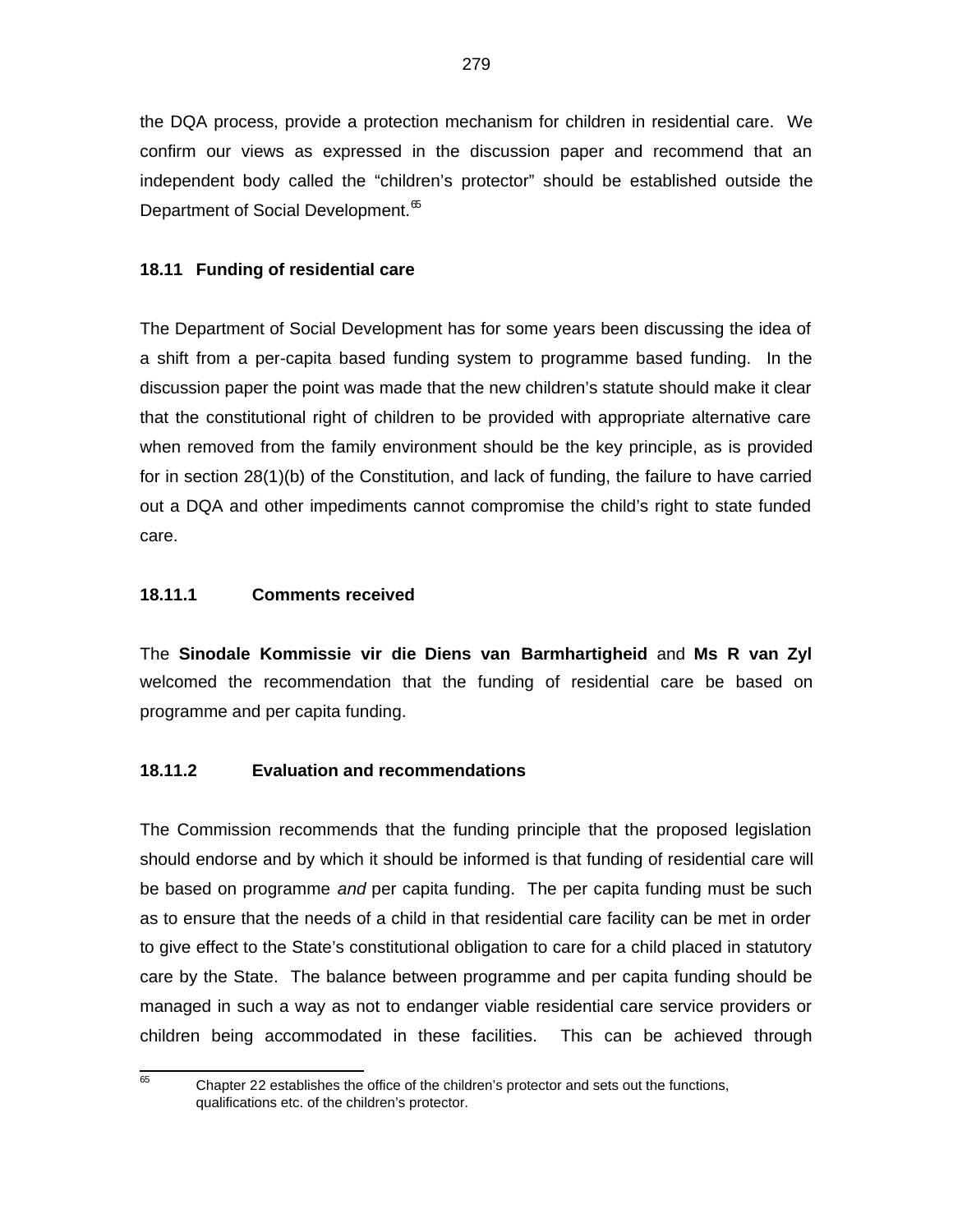appropriate transitional arrangements. $66$ 

66

See Chapter 24 below with regard to funding.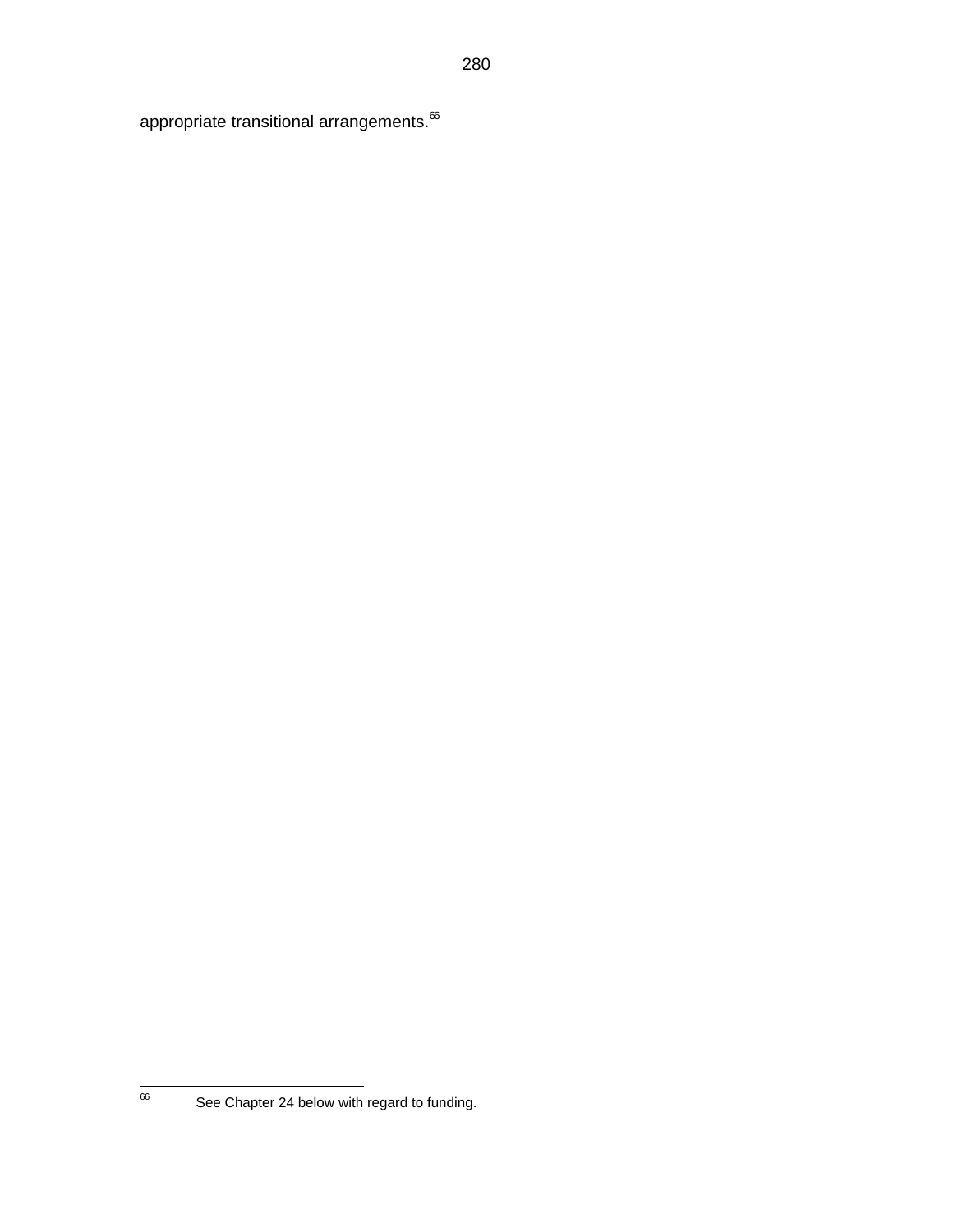### **CHAPTER 19**

#### **RELIGIOUS LAWS AFFECTING CHILDREN**

#### **19.1 Introduction**

As stated previously in Issue Paper 13 and the Discussion Paper, the Commission believes that it is necessary to ensure non-discrimination with regard to different groups of children, addressing especially the cross-cultural conflict of laws that may arise for children subject to one or another religious or customary legal system. The model proposed by the Commission saw a future child law system in which core children's rights and concerns are equally respected and protected, independent of the system of personal law in which a child is raised, while at the same time ensuring that the State honours to the maximum extent the cultural and religious rights of children and families.

#### **19.2 Comments received**

**Durban Children's Society** endorsed the recommendations made in this chapter.

**Africa Christian Action** submitted that Christians believe that it would be harmful not to discipline their children. Thus, if a practice is commanded by or consistent with the Bible, it should not be considered as being harmful.

**Ms R van Zyl** submitted that children in foster care placement should not be forced, for practical reasons, to practice the religion of their foster parents.

#### **19.3 Evaluation and recommendations**

The Commission confirms the opinion expressed in the discussion paper, namely that South African law, including the new children's code, should apply to all children in South Africa. This means that all religious and cultural practices harmful to children should be prohibited. The Commission is also still of the view that the new Children's Bill is not the place to consider matters related to the assimilation or codification of religious and customary law into mainstream South African law.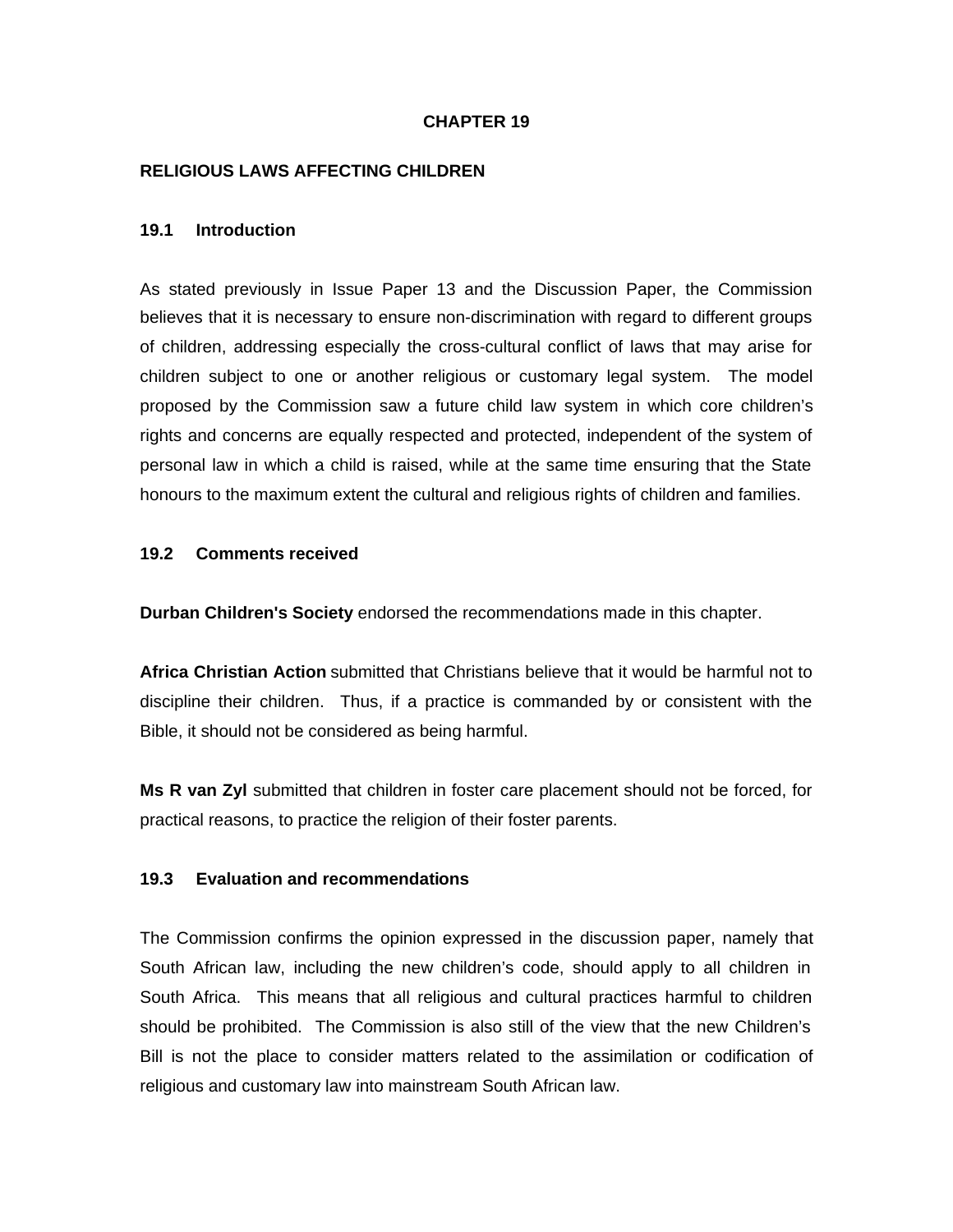The Commission operates within the framework of the South African Constitution and our international obligations. Therefore the Commission can only recommend provisions in the new children's statute that would pass constitutional scrutiny. It is within such a constitutional dispensation that the Commission must decide whether to provide additional protection for children living in accordance with the tenets of any particular religious or customary law system. The Commission believes that it has to do so. As indicated in the Discussion Paper, there are several options available on how to deal with the protection of children against possibly harmful cultural and religious practices.

The Commission accordingly recommends the inclusion of a general provision stating the right of every child not to be subjected to harmful social and cultural practices that affect the well-being, health or dignity of the child.<sup>1</sup> Similarly, the right of a child to not be given out in marriage or engagement without his or her consent and below the minimum age set by law for a valid marriage must be recognised in legislation dealing with children.<sup>2</sup> It is without any hesitation that the Commission recommends the outright prohibition of female genital mutilation and the circumcision of female children.<sup>3</sup> The Commission does not recommend the prohibition of the circumcision of male children, but recommends that a male child's right to refuse to be subjected to circumcision should be recognised,<sup>4</sup> as well as a child's right to refuse to be subjected to virginity testing, including virginity testing as part of a cultural practice.<sup>5</sup> In addition, a male child's right not to be subjected to unhygienic circumcision should be clearly stated,  $6$  as should a child's right not to be subjected to unhygienic virginity testing.<sup>7</sup>

 $\overline{a}$ 

- 2 Section 19(2) of the Bill.
- 3 Section 19(3) of the Bill.
- 4 Section 19(4)(a) of the Bill.
- 5 Section 19 (5)(a) of the Bill.
- 6 Section 19(4)(b) of the Bill.
- 7 Section 19 (5)(b) of the Bill.

<sup>1</sup> Section 19(1) of the Bill.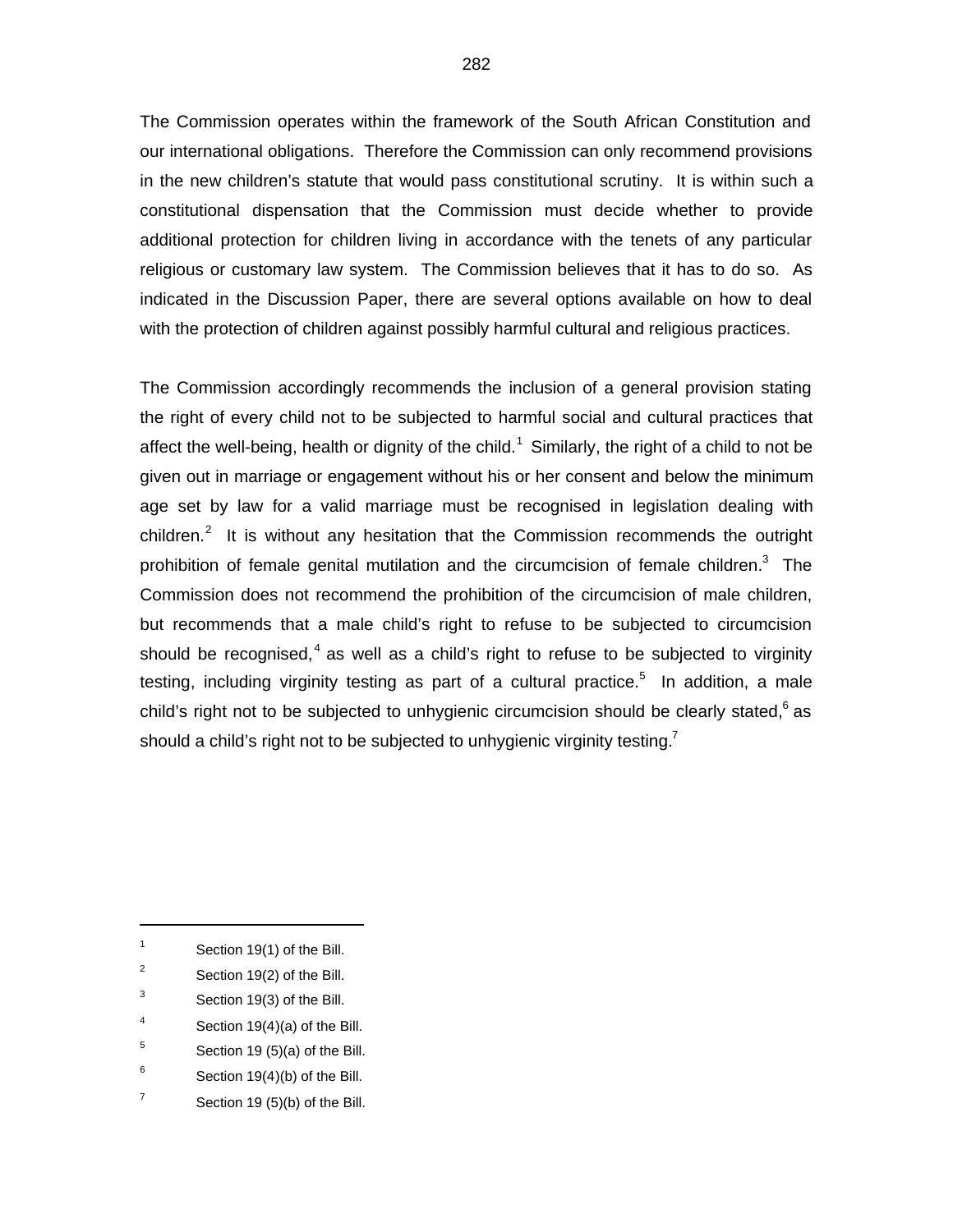#### **CHAPTER 20**

#### **CUSTOMARY LAW AFFECTING CHILDREN**

#### **20.1 Introduction**

There can be no doubt that the South African Constitution recognises the importance of customary law to the majority of South Africans. The Commission also accepts the importance of customary law and practices for a very large portion of our population. However, the Commission notes that customary law is recognised as a system of law provided it operates within the broad principles of the Constitution of 1996. Given the fact that the best interest of the child principle in section 28 of the Constitution is paramount and the individualistic nature of human rights protection, it would seem that the right of an individual child supersedes that of the cultural or religious group.

#### **20.2 Overview of the proposals in Discussion Paper 103**

In the discussion paper, the Commission has recommended the inclusion of a general non-discrimination clause in the new children's statute. The Commission also took cognisance of the provisions of section 1(1) of the Law of Evidence Amendment Act, No. 45 of 1988, which allows for the recognition of customary law insofar as such law can be ascertained readily and with sufficient certainty, subject to the principles of public policy or natural justice and developments in case law in this regard. For this reason, the Commission saw no need to provide for a 'choice of law' provision allowing for the customary law relating to children to be applied in the new children's statute.

Similar to our approach on corporal punishment and in order to protect children against harmful cultural practices, the Commission recommended in the discussion paper that cultural beliefs and practices should not serve as a defence against any charge of indecent assault or infringement of the right to privacy. A person would therefore be denied the opportunity to rely on the absence of unlawfulness, a critical element of any criminal offence, because of his or her unreasonable reliance on an alleged cultural practice. Where a girl therefore lays a criminal charge of indecent assault after having been subjected to a virginity test against her will, the person who conducted the test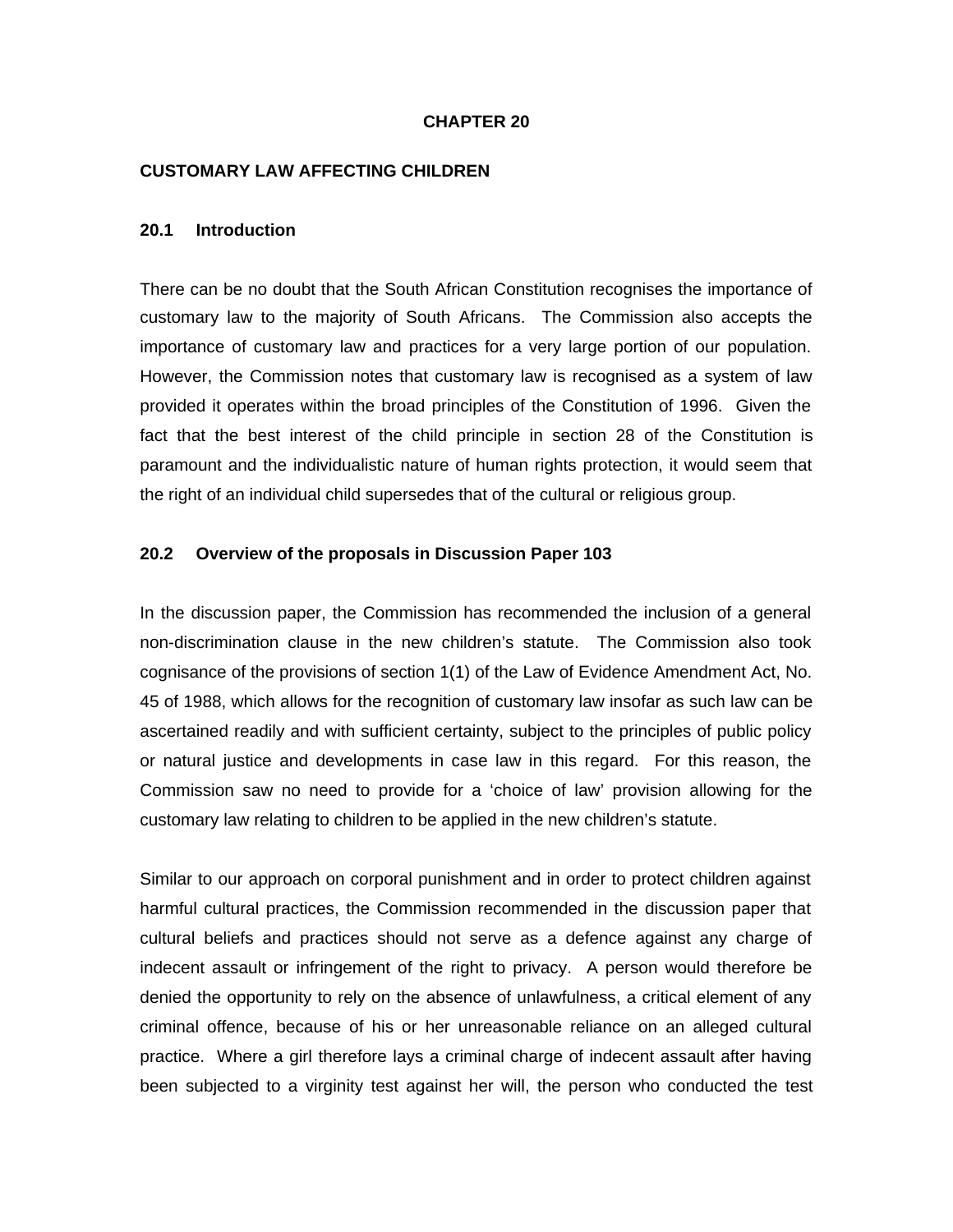would not be able to say in his or her defence at the criminal trial that virginity testing is an acceptable cultural practice and therefore completely lawful.

The Commission further recommended, in addition to removing reliance on customary law practices as a defence to a criminal charge, the introduction of a regulatory approach that combines the prohibition of certain abuses and formal protection measures where required. The aim would be to prevent infection and injury, prohibit coercion and provide recourse for children or their caregivers who choose not to participate in such practices.

As for female genital mutilation, the Commission recommended the imposition of severe criminal sanctions for persons and parents that force, coerce or allow girl-children to be circumcised. In this regard, the Commission pointed out that female genital mutilation is internationally recognised as extremely harmful, and appears to have minimal support in South Africa. Criminalising the practice of female genital mutilation would be a step aimed at preventing this practice from becoming established in South Africa, would support action being taken in other African countries, and would facilitate protective action including refugee status for immigrant children who might be affected.

The Commission also noted in the discussion paper that some provinces have adopted or are in the process of adopting legislation to regulate initiation schools. It is further our understanding that the (national) Department of Health is busy drafting legislation regulating initiation schools. The Commission supported this move to regulate initiation schools under the aegis of the Department of Health and accordingly saw no need to regulate male circumcision in the new children's statute. However, we cautioned against certain forms of virginity testing for girl-children masquerading as a customary practice in the discussion paper. In this regard, the Commission stated that a general provision prohibiting harmful social and customary practices in the new children's statute, coupled with new health care legislation so as to regulate circumcision schools, should adequately address the issue. The Commission also recommends the inclusion of a provision recognising the right of children to refuse to be subjected to virginity testing as indicated in Chapter 19 above. $1$ 

1 Section 19(5) of the Bill.

1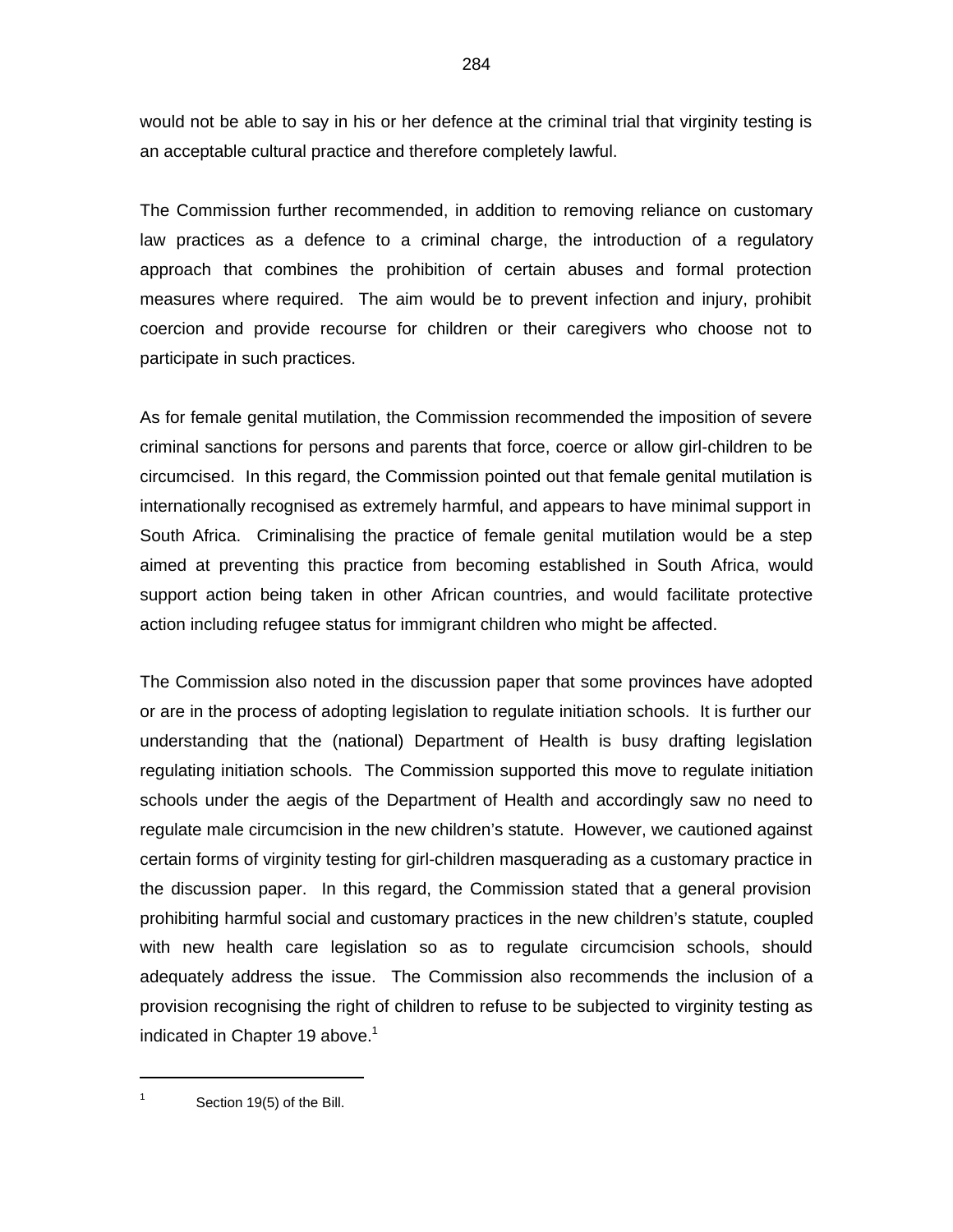The Commission further argued that the Recognition of Customary Marriages Act 120 of 1998 now makes it very clear that, 'despite the rules of customary law, the age of majority of any person is determined in accordance with the Age of Majority Act, 1972'. This includes not only women married according to customary law, but also children born of such unions. While it should therefore not be necessary to spell out clearly in the new children's statute how the age of majority of any person, including those living under customary law, is determined, given the clear language of the Recognition of Customary Marriages Act, 1998, the Commission nevertheless considered it prudent to include such a provision in the new children's statute to make it absolutely clear that the new children's statute should apply to all children in South Africa.

Given these recommendations and the recognition that customary law enjoys in South Africa, the Commission believed that the fundamental principles underpinning the new children's statute should be sensitive to the needs of customary law. At the same time, it should be clear that the best interests of all children, including those living under a system of customary law, are the paramount consideration. Accordingly the Commission recommended that children be protected from harmful social and cultural practices.

#### **20.3 Comments received**

**Durban Children's Society** supported the recommendations made in this regard.

### **20.4 Evaluation and recommendations**

The Commission supports a provision dealing with the best interest of the child standard to augment section 28(2) of the Constitution and to set out the factors to be considered when applying the said standard.<sup>2</sup> It is evident from the language of the Children's Bill as proposed by the Commission that the new children's statute should apply to all children in South Africa. Chapter 4 of the proposed Bill sets out the rights of children in detail and includes a clause prohibiting unfair discrimination on grounds such as race, gender, sex, etc, as well as ethnic or social origin, religion, conscience, belief and culture.<sup>3</sup>

<sup>&</sup>lt;sup>2</sup> Section 10 of the Bill.

<sup>3</sup> Section 13 of the Bill.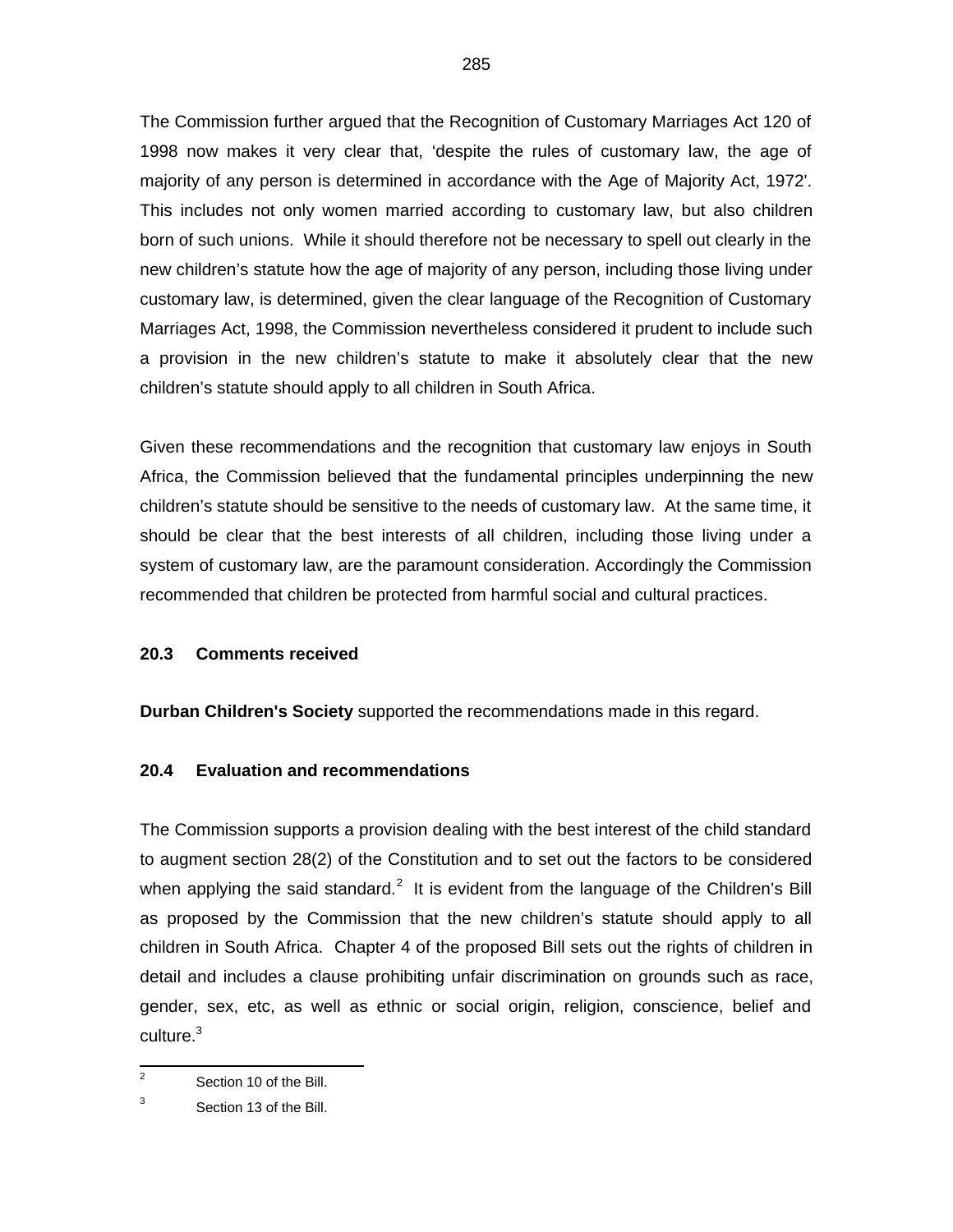The Commission strongly supports the prohibition of female genital mutilation and the circumcision of female children. The Commission not only recommends the prohibition of these extremely harmful practices, but also recommends that severe criminal sanctions should be imposed for contravening this prohibition. $4$  Although the Commission does not recommend prohibiting male circumcision or virginity testing, the Commission does recommend that a child's right to refuse to be circumcised or to be subjected to virginity testing should be specifically provided for.<sup>5</sup> In addition, we recommend that a child's right not to be subjected to unhygienic circumcision and unhygienic virginity testing should also be expressly recognised.<sup>6</sup> The Commission supports the move to regulate initiation schools under the aegis of the Department of Health and through the provincial Departments of Health.

 4 Section 19(3) read with section 353(1)(a) of the Bill.

<sup>5</sup> Section 19(4)(a) and (5)(a) of the Bill.

<sup>6</sup> Section 19(4)(b) and (5)(b) of the Bill. See discussion in Chapter 19 above.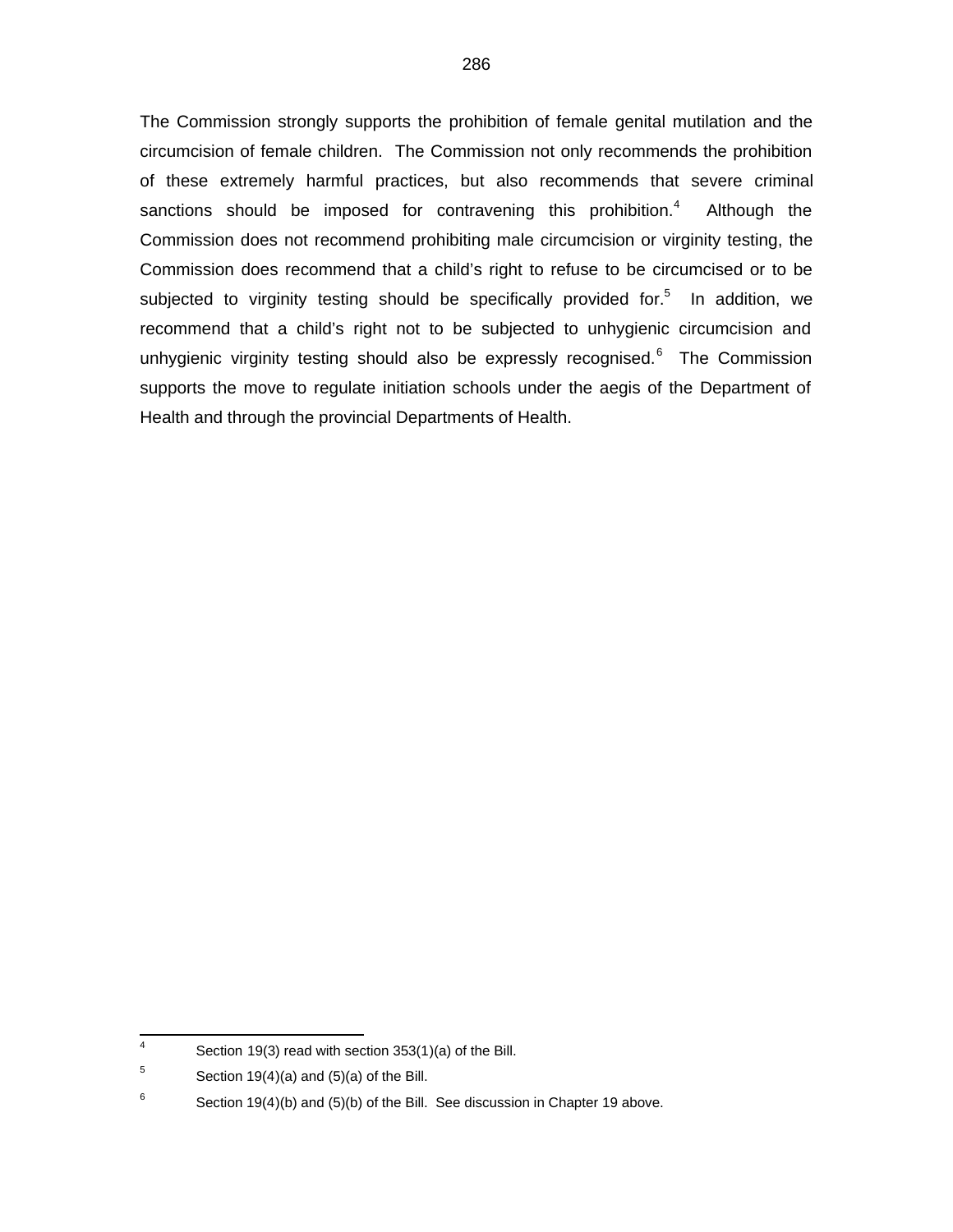### **CHAPTER 21**

#### **CHILDREN - THE INTERNATIONAL DIMENSIONS**

#### **21.1 Introduction**

In the modern world children face risks in a variety of cross-frontier situations. Some children are caught up in disputes over custody or contact between parents living in different countries. Children may be the subject of parental abduction. Children who run away abroad face the multiple risks which confront the unaccompanied child in an alien environment. Some children are the subject of unregulated inter-country adoption, fostering or other alternative care arrangements. Other forms of cross-border illicit transfer for the purpose of economic or sexual exploitation of children occur. Children may be displaced through war, civil disturbance or natural disaster. This illustrates the need for international co-operation at all levels in order to ensure the protection of such children.

#### **21.2 Inter-country adoptions**

Before the Constitutional Court ruling in the Fitzpatrick case,<sup>1</sup> inter-country adoptions were not legally possible in South African law. Section 18(4)(f) of the Child Care Act 74 of 1983 stipulated that a children's court shall not award an order of adoption unless the applicant or one of the applicants for the adoption of the South African born child is a citizen of and resident in South Africa, except where the applicant is a spouse of the parent of the child. Goldstone J, in whose judgment the whole Court concurred, held in the **Fitzpatrick** case that the absolute prohibition of the adoption of a South African born child by non-South Africans is inconsistent with section 28 of the Constitution which requires that the best interests of a child are to be given paramountcy in every matter concerning the child.

<sup>1</sup> 1

Reported as **Minister for Welfare and Population Development v Fitzpatrick and others** 2000 (3) SA 422 (CC).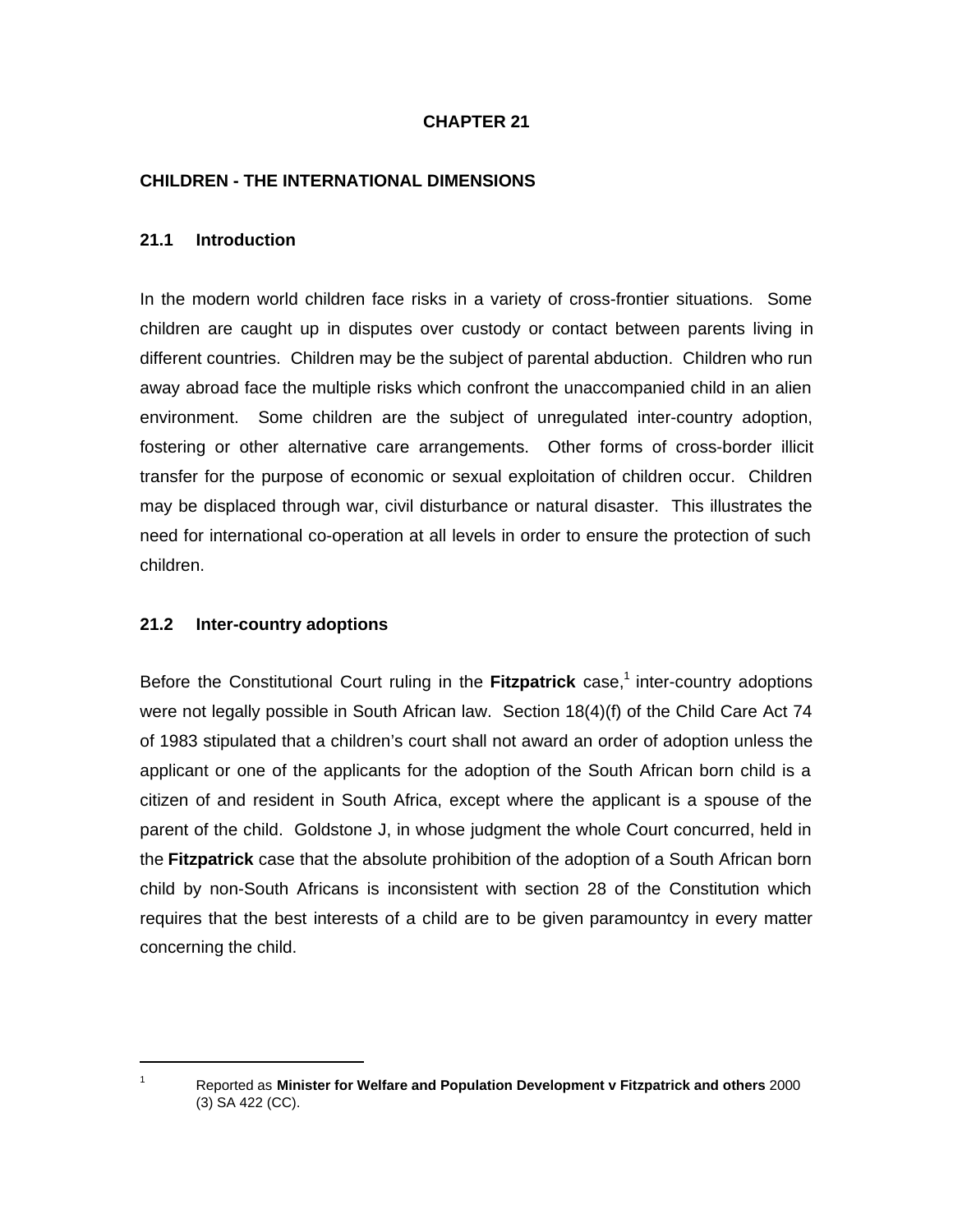### **21.2.1 Comments received**

**Durban Children's Society** supported the Commission's recommendations in respect of inter-country adoptions.

# **21.2.2 Evaluations and recommendations**

Despite the assurances given that foreign applicants will have a greater burden in meeting the adoption requirements of the present Child Care Act, 1983, the Commission recommends that inter-country adoption be regulated in the new children's statute. This section of the new children's statute should follow the section on adoptions in general and should address three specific scenarios. These are:

- Adoption of a child to or from a Hague Convention State in accordance with the provisions of the new children's statute (Hague Convention adoptions); $^{2}$
- Adoption of a child to or from a country with whom a bilateral or multilateral agreement in this regard has been concluded (agreement type adoptions);<sup>3</sup> and
- Adoption of a child to or from a non-Hague Convention State or a country with whom no agreement has been concluded (other overseas adoptions).<sup>4</sup>

To cater for the Hague Convention-type inter-country adoptions, it is recommended that the new children's statute should provide for the Hague Convention on Inter-country Adoptions to have the force of law in South Africa;<sup>5</sup> for the establishment of a Central Authority;<sup>6</sup> for the recognition of Convention adoptions;<sup>7</sup> termination of pre-existing legal parent-child relationships;<sup>8</sup> access to information;<sup>9</sup> the establishment of accredited bodies;<sup>10</sup> etc. Once the relevant provisions have been complied with, recognition of the

- 4 Section 300 of the Bill.
- 5 Section 282 of the Bill.
- 6 Section 283 of the Bill.
- 7 Section 292 of the Bill.
- 8 Section 293 read with section 267 of the Bill.
- 9 Section 287 read with section 275 of the Bill.
- 10 Section 285 of the Bill.

<sup>&</sup>lt;sup>2</sup> Sections 289 and 290 of the Bill.

<sup>3</sup> Ibid.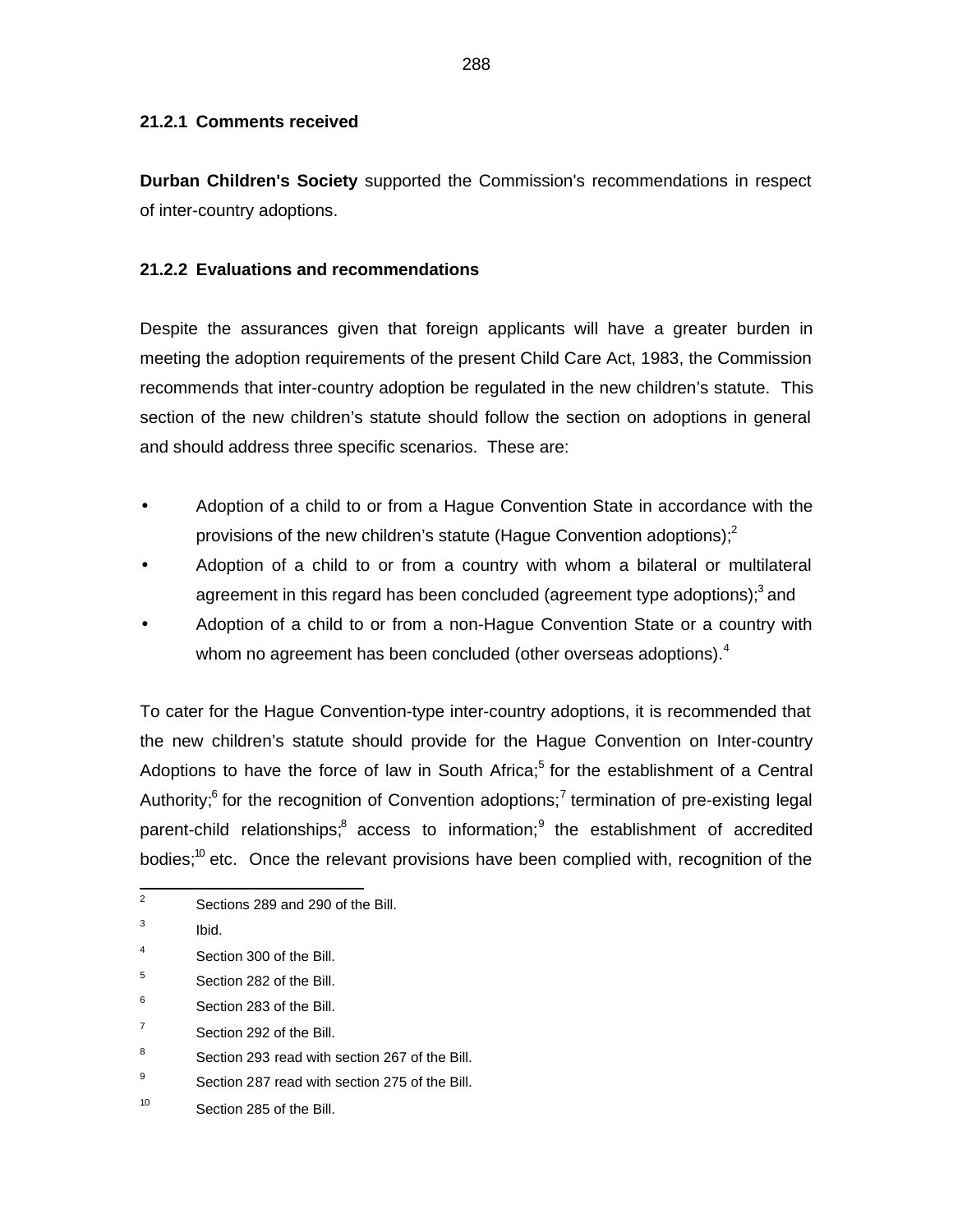adoption would follow.<sup>11</sup>

To cater for the agreement-type adoptions, it is recommended that the section in the new children's statute must regulate the adoption by a South African parent of a child in that other country as stipulated in that agreement and that recognition of the adoption need not follow automatically.<sup>12</sup> As for the case of the other overseas adoption category, the Commission recommends that such adoptions should be discouraged and subject to very strict regulation.

Inter-country adoptions are still adoptions; therefore all provisions relating to local adoptions will be applicable to inter-country adoptions as well, where relevant.<sup>13</sup> Naturally, the Commission recommends that South Africa should ratify the 1993 Hague Convention on Inter-country Adoptions.

### **21.3 International child abduction**

South Africa has ratified the Hague Convention on the Civil Aspects of International Child Abduction and has incorporated the provisions of this Convention in its domestic law by the promulgation of the Hague Convention on the Civil Aspects of International Child Abduction Act 72 of 1996. This Act designates the Family Advocate as Central Authority.

The operation of this Hague Convention, the constitutionality of the Hague Convention on the Civil Aspects of International Child Abduction Act 72 of 1996, and the "grave risk" requirement as set out in article 13 of the Convention were considered in the case of **Sonderup v Tondelli and another.**<sup>14</sup> This decision of the Constitutional Court now confirms the constitutionality of the Hague Convention on the Civil Aspects of International Child Abduction Act 72 of 1996 and gives credence to the procedures adopted in terms of the Act.

14

 $\frac{1}{11}$ Section 292 of the Bill.

<sup>12</sup> Section 288 of the Bill.

<sup>13</sup> Section 282(2) of the Bill.

<sup>2001 (1)</sup> SA 1171 (CC).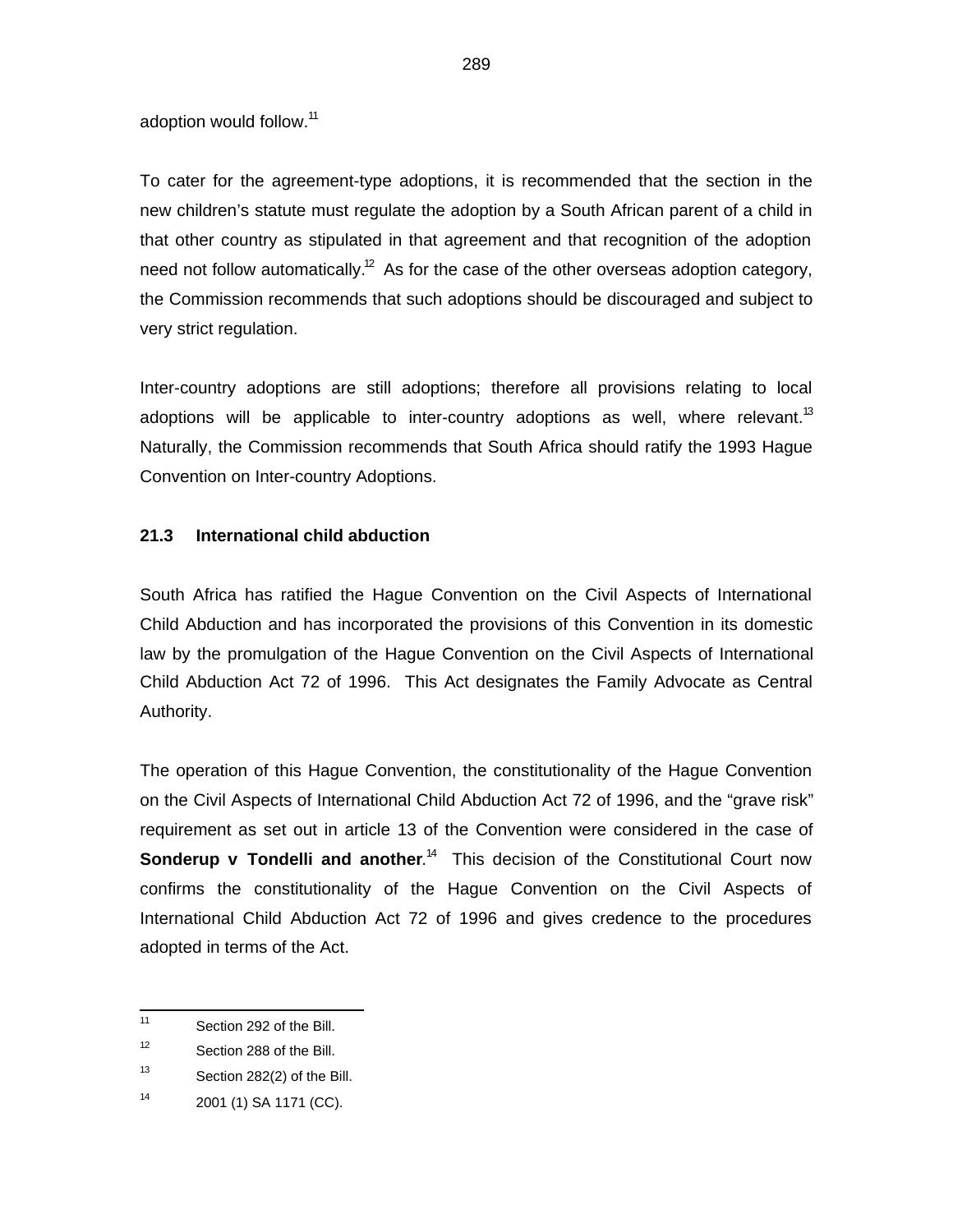#### **21.3.1 Comments received**

The **Law Society of the Cape of Good Hope** supported the recommendation that the civil law position be strengthened by introducing additional measures in the new child care legislation criminalising the act of parental abduction.

**Durban Children's Society** endorsed the recommendations made in this chapter.

### **21.3.2 Evaluation and recommendations**

The Commission recommends that the provisions of the Hague Convention on the Civil Aspects of International Child Abduction Act, No. 72 of 1996 be incorporated in the new children's statute.<sup>15</sup> The Hague Convention on Child Abduction should be incorporated into our domestic law as a schedule to the new children's statute.<sup>16</sup> The Hague Convention on the Civil Aspects of International Child Abduction Act can then be repealed.<sup>17</sup> The Commission further recommends that the Department of Social Development take over the responsibility for the administration of this Act and that the Director-General: Social Development should be designated as Central Authority.<sup>18</sup> As to the role of the Family Advocate, the Commission recommends that the Family Advocate should act as legal representative for the child in such applications.<sup>19</sup>

The Commission has given considerable attention to the defences provided for in Article 13 of this Hague Convention and its shortcomings in relation to cases where states parties do not deal effectively with domestic violence. The Commission accordingly recommends strengthening the existing provisions in this Hague Convention to provide for the investigation of a case from within the receiving country and to apply interim protective measures before ordering repatriation. $^{20}$  It is also recommended that specific provision be made for the right of the child concerned to raise an objection to being

 $\frac{1}{15}$ Section 306 of the Bill.

<sup>16</sup> Schedule 3 of the Bill.

<sup>17</sup> Schedule 5 of the Bill.

<sup>18</sup> Section 307 of the Bill.

<sup>19</sup> Section 310 of the Bill.

<sup>20</sup> Section 309(1) and (2) of the Bill.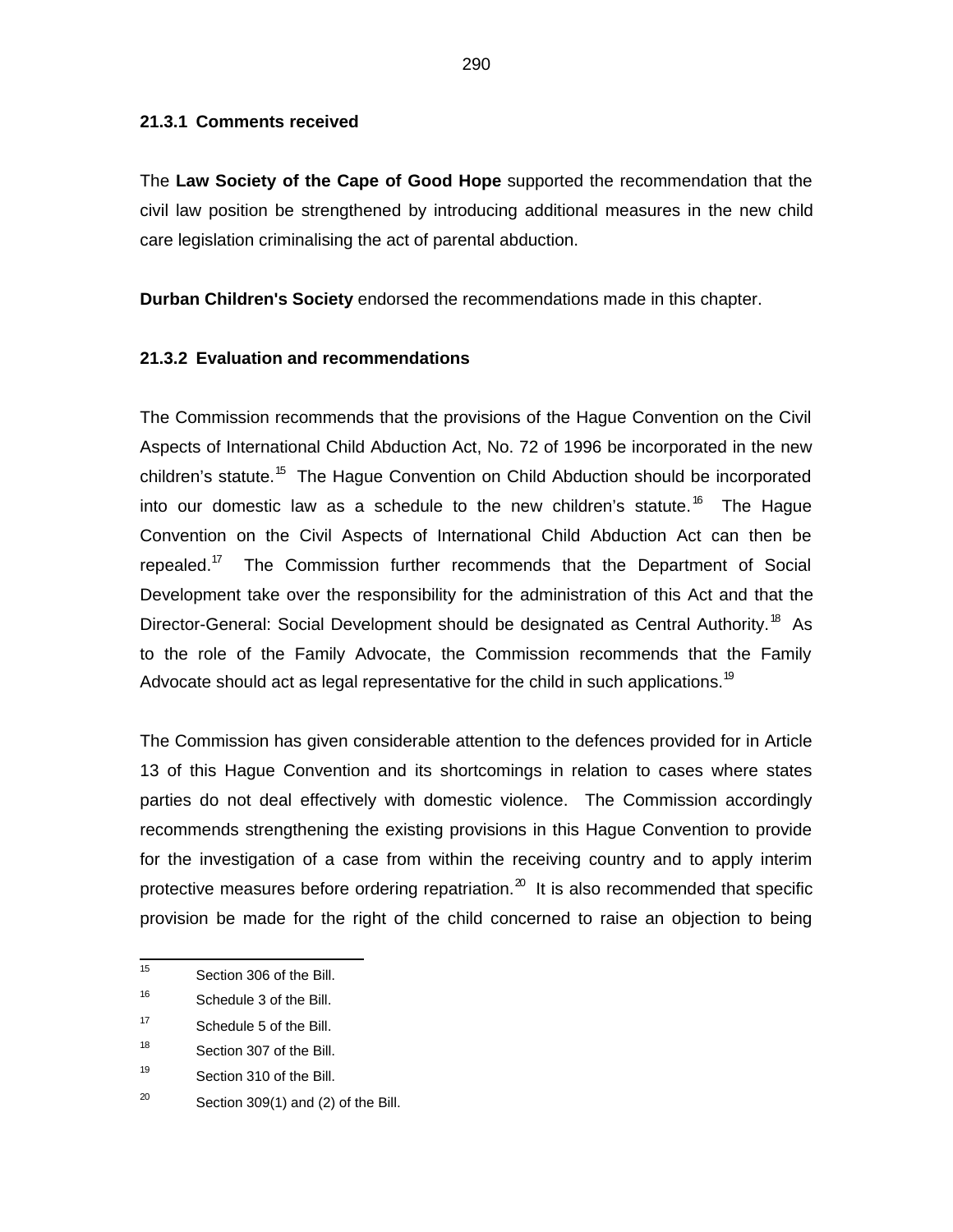returned and for due weight to be accorded to that objection in accordance with the age and maturity of the child. $^{21}$ 

The Hague Convention on the Civil Aspects of International Child Abduction by definition deals with the civil law aspects related to such abductions. It does not deal with the criminal law aspects of child abduction. The Commission accordingly considered strengthening the civil law position by introducing additional measures in the new children's statute criminalising the act of parental abduction.<sup>22</sup> We did this well realising that the criminal law is not the ideal measure to deal with family law issues, but unfortunately a civil law action and other mechanisms such as mediation do not always have the required effect.

It must also be pointed out that the common law offence of abduction is rather limited in scope as the intention in taking a child out of the control of his or her care-taker (custodian) must be to enable someone "to marry or have sexual intercourse" with that child. If the intention is something else (even if it is of a sexual or indecent character) which excludes marriage or sexual intercourse, there is no abduction, though the person taking the child may, in appropriate circumstances, be guilty of kidnapping, assault or something else. The Commission also wishes to make it clear that it is not considering abolishing or modifying the common law crime of abduction or kidnapping through the new children's statute. The Commission further recommends that, where appropriate, the abductor should be held liable for all costs reasonably incurred by the State or the other parent in locating and facilitating the return of the child. $^{23}$ 

 $\overline{21}$ Section 309(3) of the Bill.

<sup>22</sup> Section 312(1)(a) of the Bill.

<sup>23</sup> Section 313(b) of the Bill.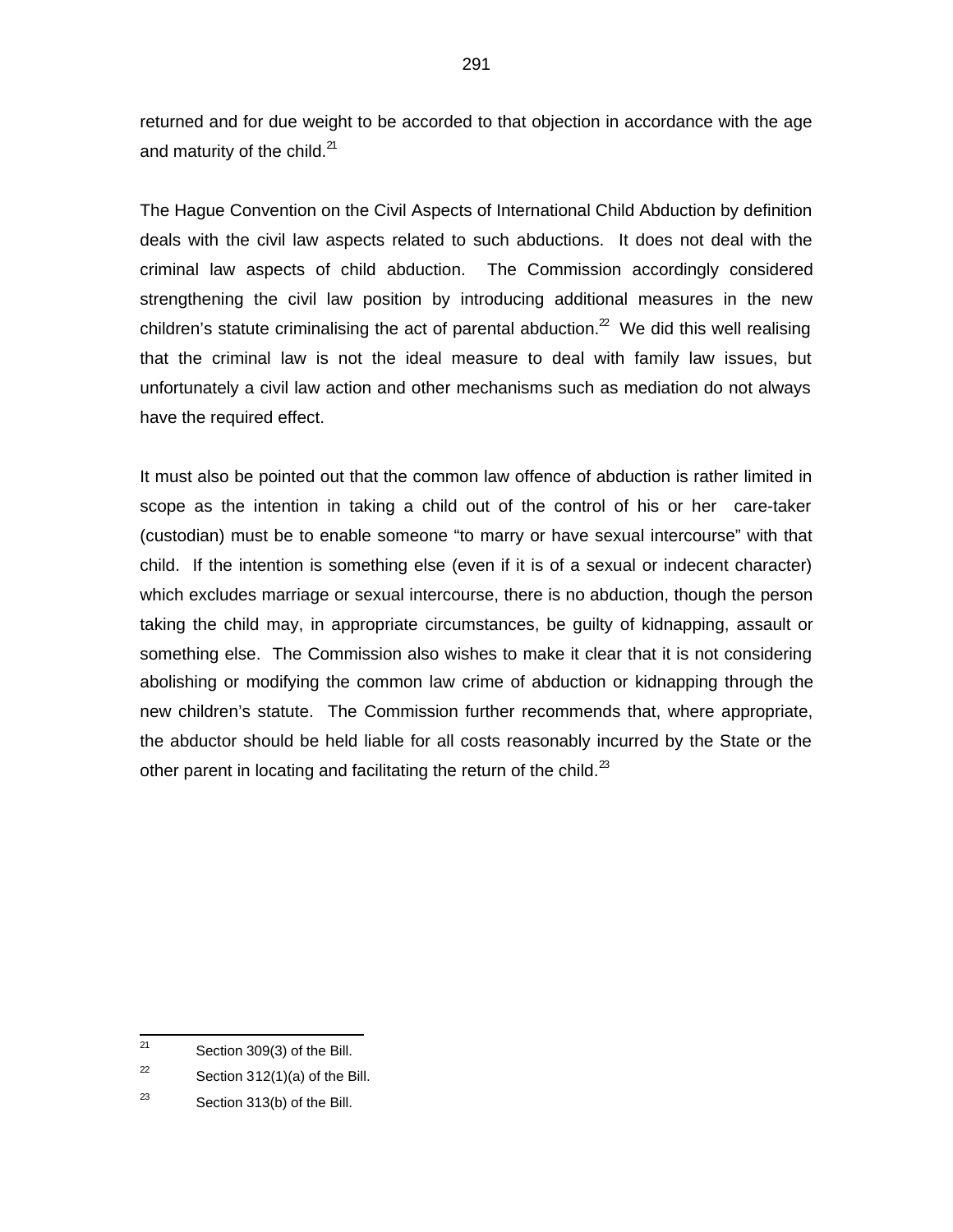#### **21.4 Refugee and undocumented immigrant children**

#### **21.4.1 Overview of proposals in Discussion Paper 103**

As indicated in the discussion paper, there is currently no legal protection for undocumented immigrant children under South African law as most do not qualify for asylum-seeker or refugee status. Foreign children that do not qualify for refugee status resort under the Aliens Control Act, 96 of 1991. This Act and the Immigration Act, 13 of 2002 which succeeds it, are aimed at getting rid of unwanted people of all ages rather than being founded on the rights of children.

Chapter 5 of the Refugees Act, 130 of 1998 deals with the rights and obligations of refugees, including refugee children. In terms of the Refugees Act, 1998 refugees enjoy full legal protection, which includes, amongst others, the rights set out in the Bill of Rights, the right not to be discriminated against on the basis of nationality, entitlement to the same basic health services and basic primary education which ordinary South Africans receive, et cetera. In view of the protection afforded by the Refugees Act, the Commission does not regard it necessary to include similar provisions to this effect in the proposed new children's statute.

Any child that appears to qualify for refugee status and who is found in circumstances which clearly indicate that he or she is a child in need of care as contemplated in the Child Care Act must forthwith be brought before a children's court. This injunction in section 32 of the Refugees Act 130 of 1998 allows the protective measures provided for in the Child Care Act to be activated. Subject to the understanding that this should also be the case under the new children's statute, this issue related to unaccompanied refugee children is therefore adequately dealt with in the Refugees Act, 130 of 1998.

In order to afford greater protection to refugee and undocumented immigrant children, and to make it very clear that the Commission regards the new children's statute as prescriptive in areas where there may be uncertainty as to the rights of children, a provision guaranteeing that refugee children and children seeking refugee status enjoy the rights set out in chapter 4 of the proposed Children's Bill should be included.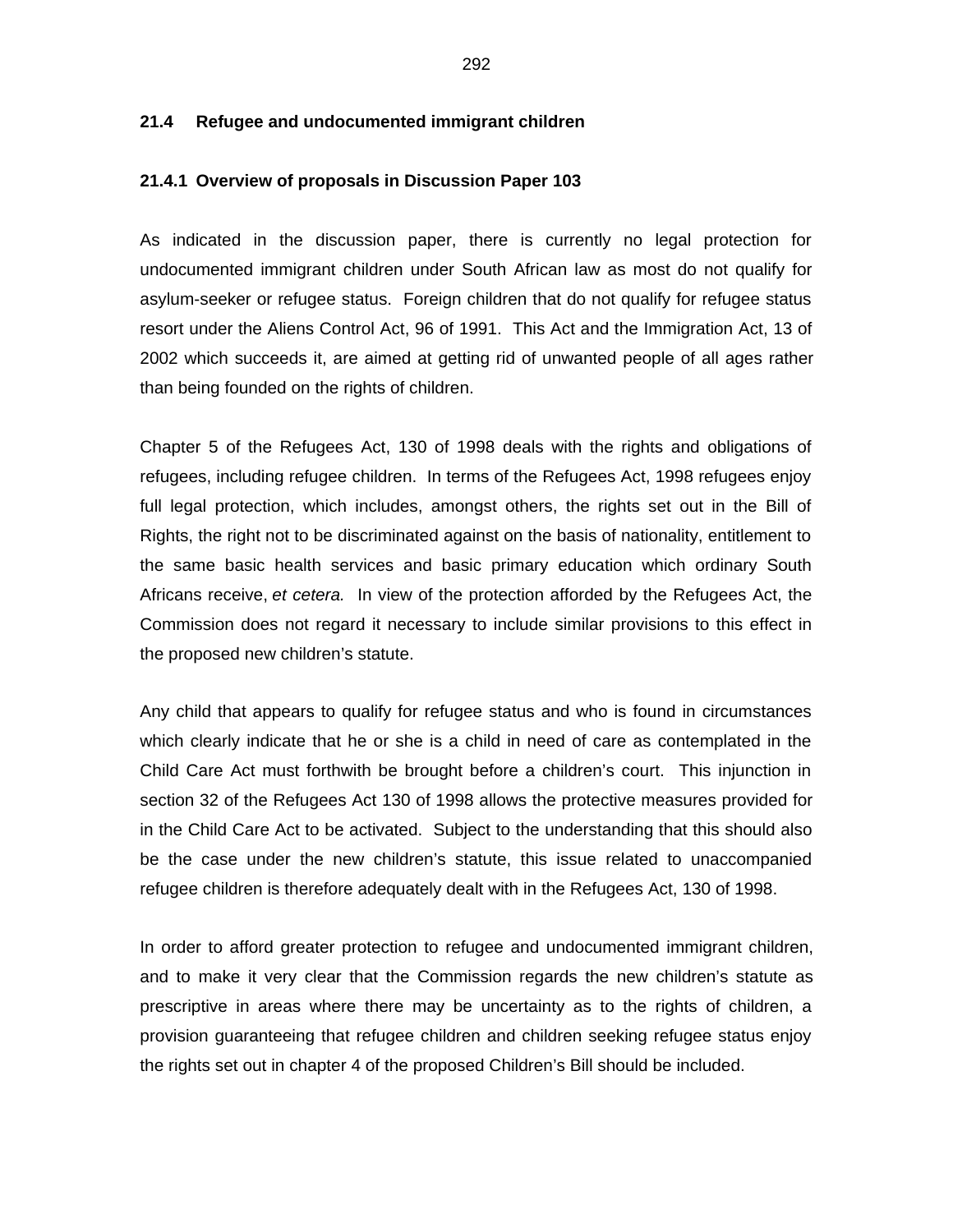### **21.4.2 Comments received**

No comments were received.

### **21.4.3 Evaluation and recommendations**

The Commission is of the opinion that the Refugees Act adequately addresses the situation of refugee children. The Commission is still of the view that unaccompanied or separated child asylum-seekers are in a more vulnerable position than those accompanied by their parents. The Commission therefore recommends the inclusion of a provision in the children's legislation clearly indicating that refugee children and children seeking refugee status have the rights set out in Chapter 4 of the proposed Children's Bill, $^{24}$  the right to be reunited with his or her parents or family if the child had been separated from them, $25$  and the right to receive humanitarian protection and assistance to realise the rights indicated above. $^{26}$ 

An unaccompanied or separated refugee child or asylum seeking child can be dealt with as a child in need of care and be referred to social services for an investigation into the child's circumstances.<sup>27</sup>

As indicated in the discussion paper, the Commission is critical of the Immigration Bill 2000 and recommends that Parliament should reconsider provisions such as clause 47 which obliges organs of state, with the exception of health care facilities, to ascertain and report on the status or citizenship of persons receiving its services. In this regard, the Commission urges Parliament to at least consider excluding schools, social welfare facilities, and the children's courts - as is the case with health care facilities - from the obligation to ascertain the status or citizenship of their clients and to report illegal foreign children and children of uncertain status to the Department of Home Affairs.

The Commission further recommends that Immigration Act, 2002 be amended to provide

 $\frac{1}{24}$ Section 24(a) of the Bill.

<sup>25</sup> Section 24(b) of the Bill.

<sup>26</sup> Section 24(c) of the Bill.

<sup>27</sup> Section 166 of the Bill.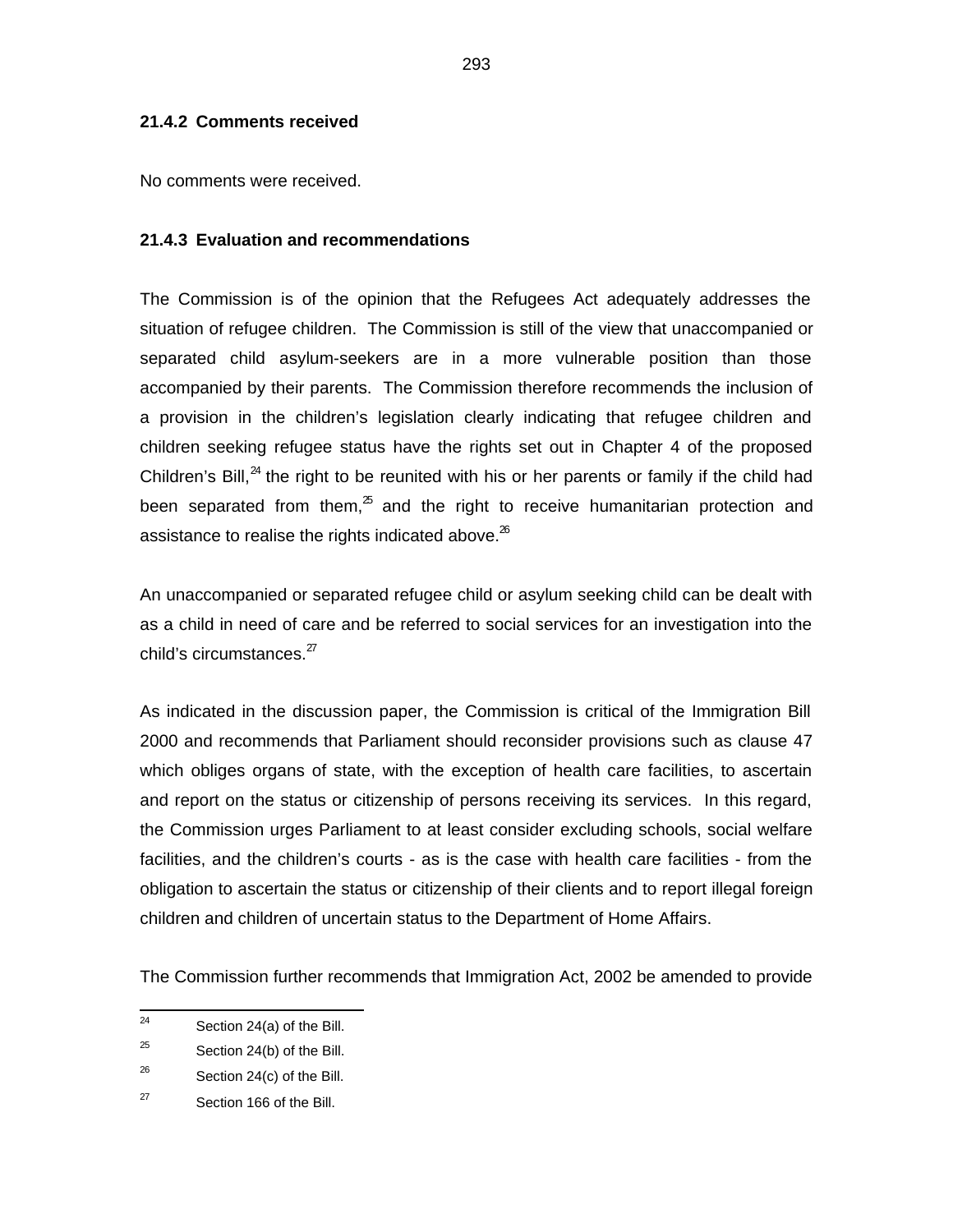that any *accompanied* illegal foreign child found under circumstances which clearly indicate that such a child is a child in need of care as contemplated in the Child Care Act, 1983, must immediately be brought before the children's court. However, an accompanied undocumented immigrant child should not be removed from his or her family, unless there are grounds for removal in terms of section 14(4) of the Child Care Act, 1983. Where the child is *unaccompanied*, we recommend that such child automatically qualify as a child in need of care.

## **21.5 Trafficking of children across borders**

Internationally, trafficking in persons and children in particular is receiving renewed attention. Several countries, South Africa included, are signatories to the UN Protocol to Prevent, Suppress and Punish Trafficking in Persons, Especially Women and Children, Supplementing the UN Convention against Trans-national Organised Crime, 2000. Although South Africa has no specific anti-trafficking legislation, legislation such as the Child Care Act of 1983, the Basic Conditions of Employment Act of 1997, the Domestic Violence Act of 1998, the Prevention of Organised Crime Act of 1998 and the Sexual Offences Act of 1957 can be used at present to prosecute offences relating to the trafficking of persons to provide relief to or to protect the victims of trafficking.

### **21.5.1 Comments received**

No comments were received.

# **21.5.2 Evaluation and recommendations**

The Commission recommends the inclusion of a general provision on the trafficking of children in the new children's statute, which makes it a criminal offence for any person to traffic in children for commercial sexual exploitation, for an exploitative labour practice or for the removal of body parts. $^{28}$  This is in addition to those provisions criminalising the commercial sexual exploitation of children provided for in the new sexual offences legislation. Obviously children that have been subjected to trafficking are entitled to

—<br>28

Section 317 of the Bill.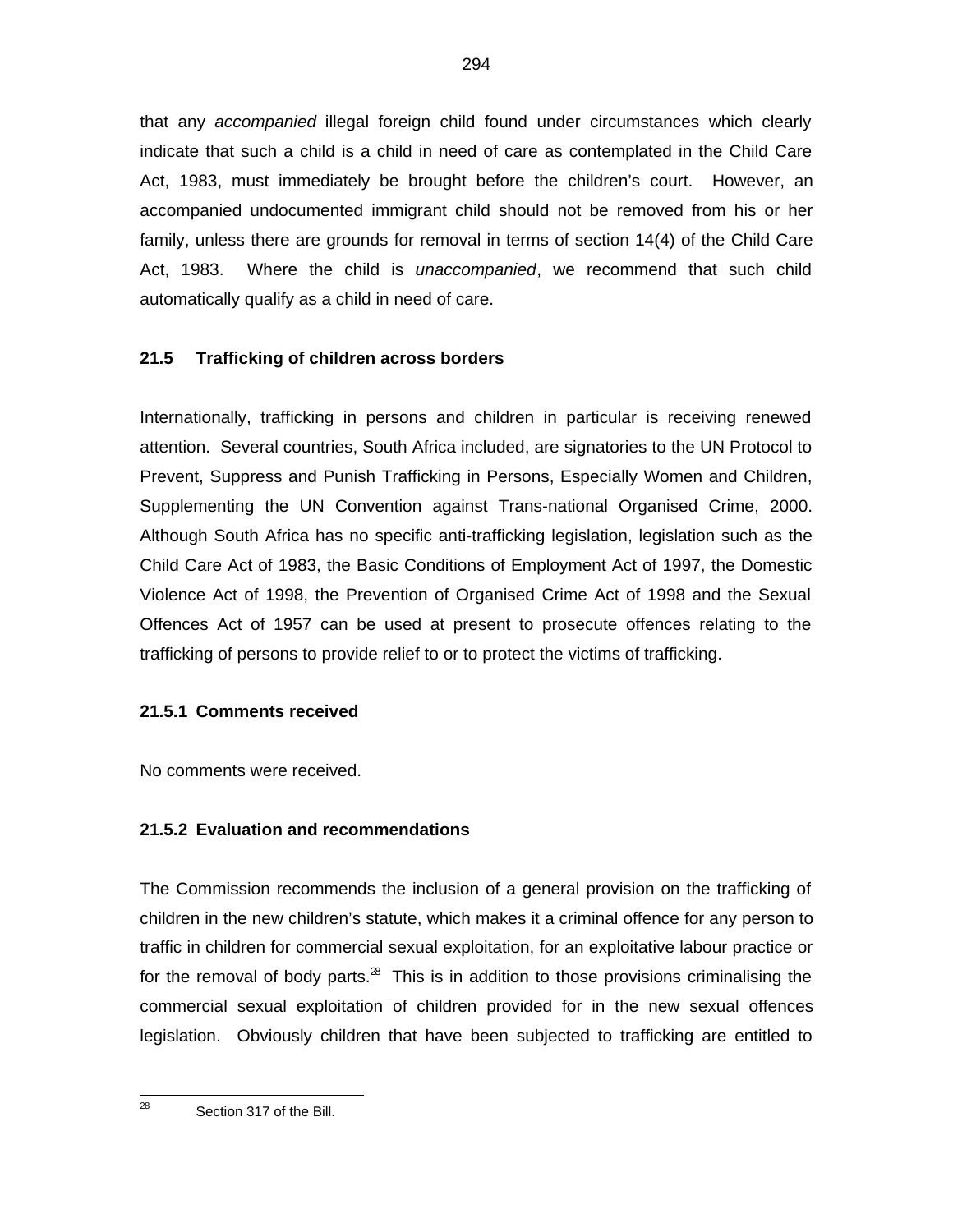The Commission recommends that the provisions of the UN Protocol be incorporated in the new children's statute. $30$  It is further recommended that bilateral or multilateral agreements be concluded with the major countries that are not parties to the Protocol and from which children are being trafficked to South Africa or to which South African children are being trafficked. $31$ 

<sup>—&</sup>lt;br>29 Section 316 of the Bill.

<sup>30</sup> Sections 314(a) and 315, read with Schedule 4 of the Bill.

<sup>31</sup> Section 314(b) of the Bill.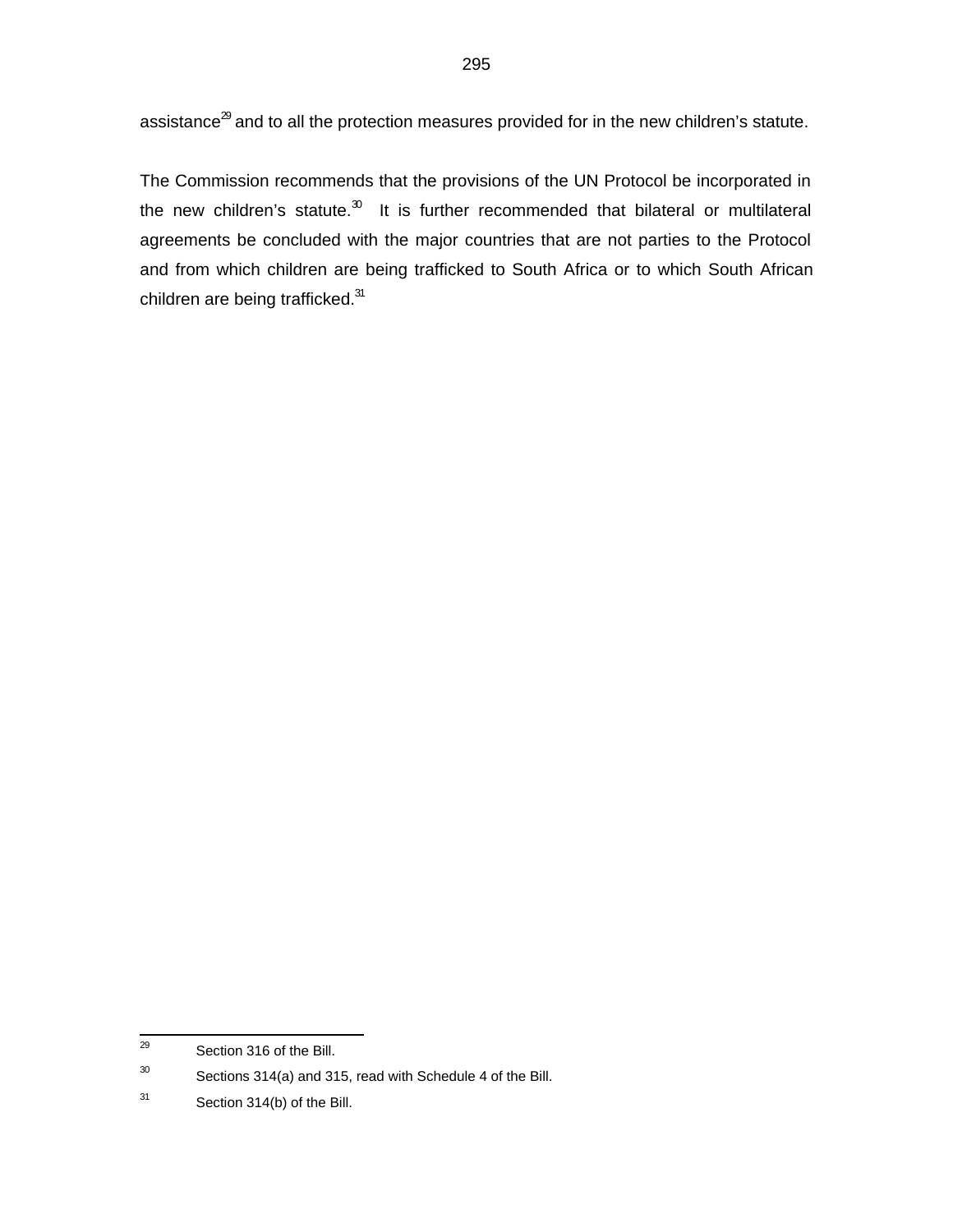## **CHAPTER 22**

## **A NEW COURT STRUCTURE FOR SERVING THE NEEDS OF CHILDREN**

#### **22.1 Introduction**

Obviously, our courts have an important role to play in upholding the rights of children. It was therefore necessary for the Commission to look closely at the functions and structure of the courts as part of their task of reviewing legislation which protects children.

#### **22.2 Comments received**

**Durban Children's Society** supported the recommendation that the present children's courts be converted to Level One and Level Two Child and Family Courts.

**Mr Rothman** submitted that it will be in the interests of a child if the court maintains control over the child's placement until his or her discharge from the system. According to him this is the best way to address the accountability issues and to ensure that the rights of the child and other parties are respected.

Mr Rothman submitted that renaming the court the "Child and Family Court" will cause confusion with the Family Court pilot project. He stated that the name "Family Court" implies that the child is included in the family concept, which is desirable. He accordingly recommended that the name "Family Court" be adopted. He asserted that two-tier courts are impractical and will not be economically viable. Thus, rather than creating a more extensive children's court system, it is more desirable to go ahead with the all-embracing Family Court Division at regional level.

**Christian Lawyers Association of South Africa** welcomed the Commission's recommendation to broaden the functions of the children's courts. The respondent pointed out the following problems and inconsistencies with regard to the High Court:

The High Court is inaccessible to anyone who wants to address the issue of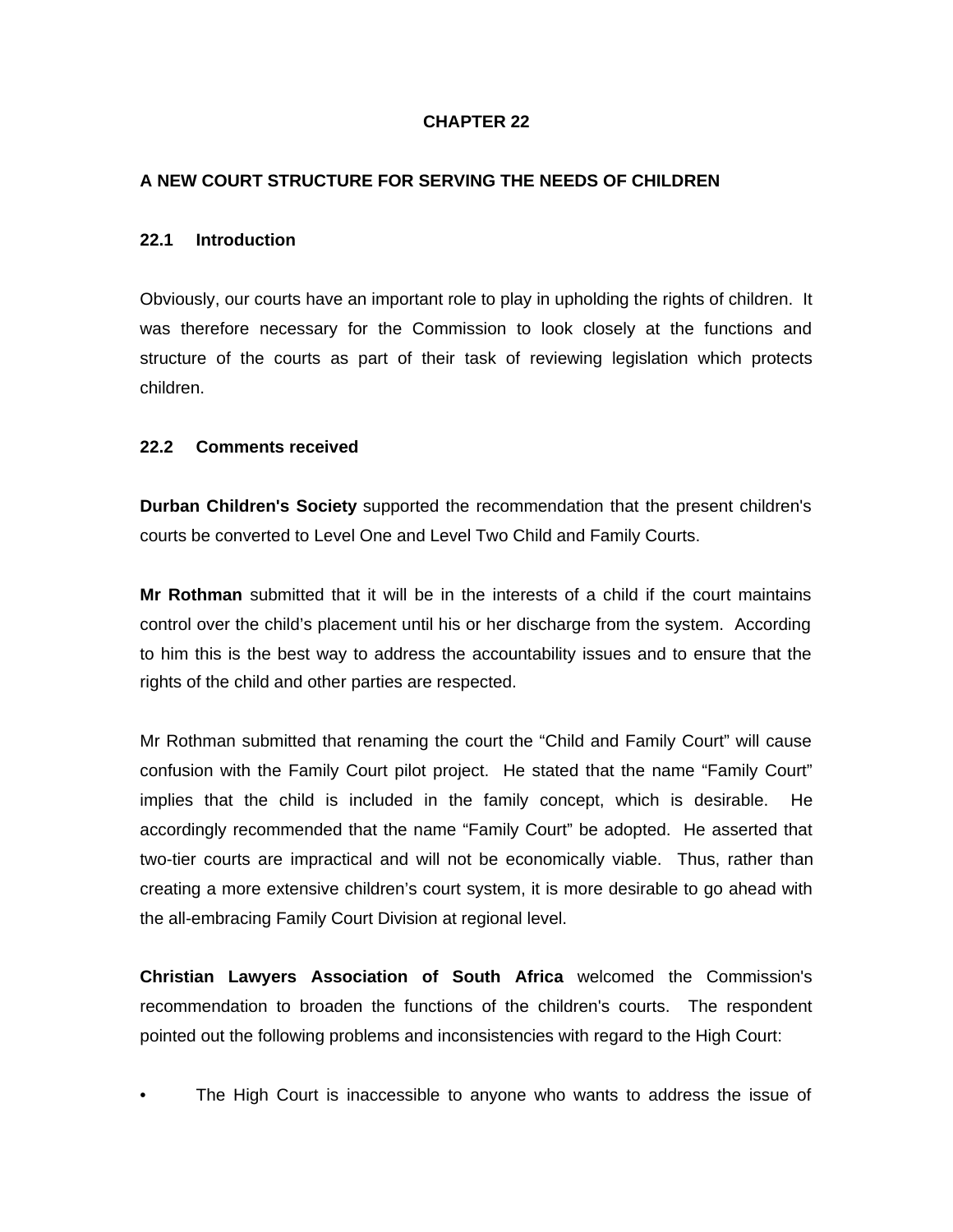custody and the high costs of advocates and attorneys are often prohibitive to anyone wishing to approach the High Court.

- Divorce cases and custody matters seem not to be popular amongst judges and senior practitioners and these cases are generally regarded as the work for juniors.
- It is inconsistent to have only the High Court and the Divorce Court deal with custody matters, whilst commissioners of child welfare grant adoption orders (which are more far-reaching) on a daily basis.
- The High Court and Divorce Court may attend to interim custody orders, but the commissioners of child welfare can do a placement of a child who is in need of care. This would involve a child who is not the biological child of (for instance) the foster parent, whereas in terms of Rule 43 applications, for example, the child would be placed with one of his/her biological parents. The decision of the commissioner of child welfare regarding the placement of a child in need of care is therefore subject to far more serious considerations and implications.
- The upper guardianship of the High Court over all children is problematic when it comes to the location of the High Court. For poorer communities, which constitute the greater portion of the population, travelling with children by public transport to another city is a daunting task.
- It is difficult for a judge of the High Court (as confirmed by some judges) to adapt from the approach used in commercial and criminal law cases to the fundamentally different approach required to adjudicate family law matters.

Christian Lawyers Association of South Africa recommended that the specialised Family Courts that are to be instituted should be on magistrates' court level and should be situated in each magistrate's court area. The respondent suggested that the Family Courts should be enabled to hear all family law matters which should include divorces, adoptions, custody matters, foster care, placement of children, emancipation, domestic violence, maintenance for spouses, maintenance for children, consent to marriage for minors, children court inquiries and criminal cases relating to the disregard of court orders (maintenance, domestic violence, etc.) involving children. The respondent recommended that judges who indicated that they have an interest in family law, should be utilised to hear reviews and appeals on family matters. Furthermore, the Family Courts should be more inquisitorial with a wide range of powers to enable it to order the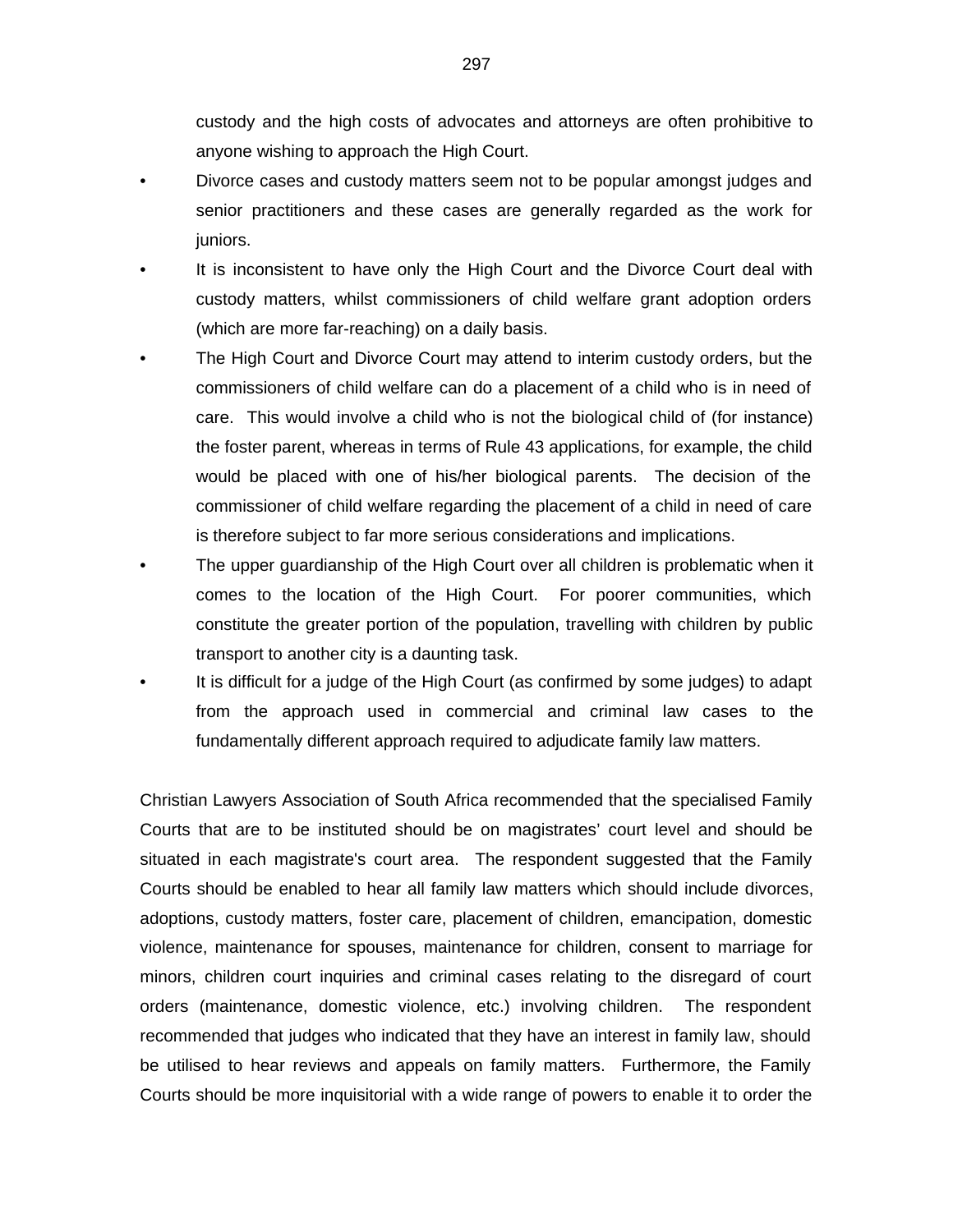rendering of information and assessments on an *impromptu* basis, to prevent delays in matters and to prevent creating prohibitive hardship for the parties involved. The respondent stated that the High Court can still be recognised as the upper guardian of all children, but that the High Court should not be the court of first instance in this regard. Thus, the High Court should act as a court of first appeal in family law matters.

The **Law Society of the Cape of Good Hope** submitted that mediation should be encouraged at the inception of each action. The respondent proposed that a Family Advocate, or a similar court official, should assist parties prior to their divorce by explaining the procedures and referring them for mediation, counselling or therapy. The respondent also recommended the creation of a dedicated family law centre. Such centres could provide audio-visual material such as tapes and videos to assist and educate the community on family law matters.

The Commission recommended in the discussion paper that the present children's courts, operating at district magistrates' court level, should be converted into Level One Child and Family Courts. In the second phase and as resources become available, a smaller network of Level Two Child and Family Courts should be set up. Responding to this, the **Law Society of the Cape of Good Hope** submitted that there should not be tiers of justice. The respondent feared that Magistrates Court matters (which appear to originate mostly from low socio-economic groups) would come to offer no more than "supermarket or assembly line justice". The respondent recommended that a dedicated Family Court system should be created, from High Court level down to Magistrates Court level.

The respondent also proposed that a judge should be appointed in each province to manage the implementation of the Family Court system, with judges appointed under such a managing judge in each Magistrates Court, reporting back to the managing judge. The respondent contends that these judges would manage the implementation of the Family Court system, maintain quality, control training and manage caseloads. The respondent recommended that family matters at Magistrates Court level should include issues such as maintenance, family violence and simple undefended divorces. More complex matters should be dealt with at High Court level. Consideration may also be given to creating a two-tier system of Regional Courts and High Courts that only deal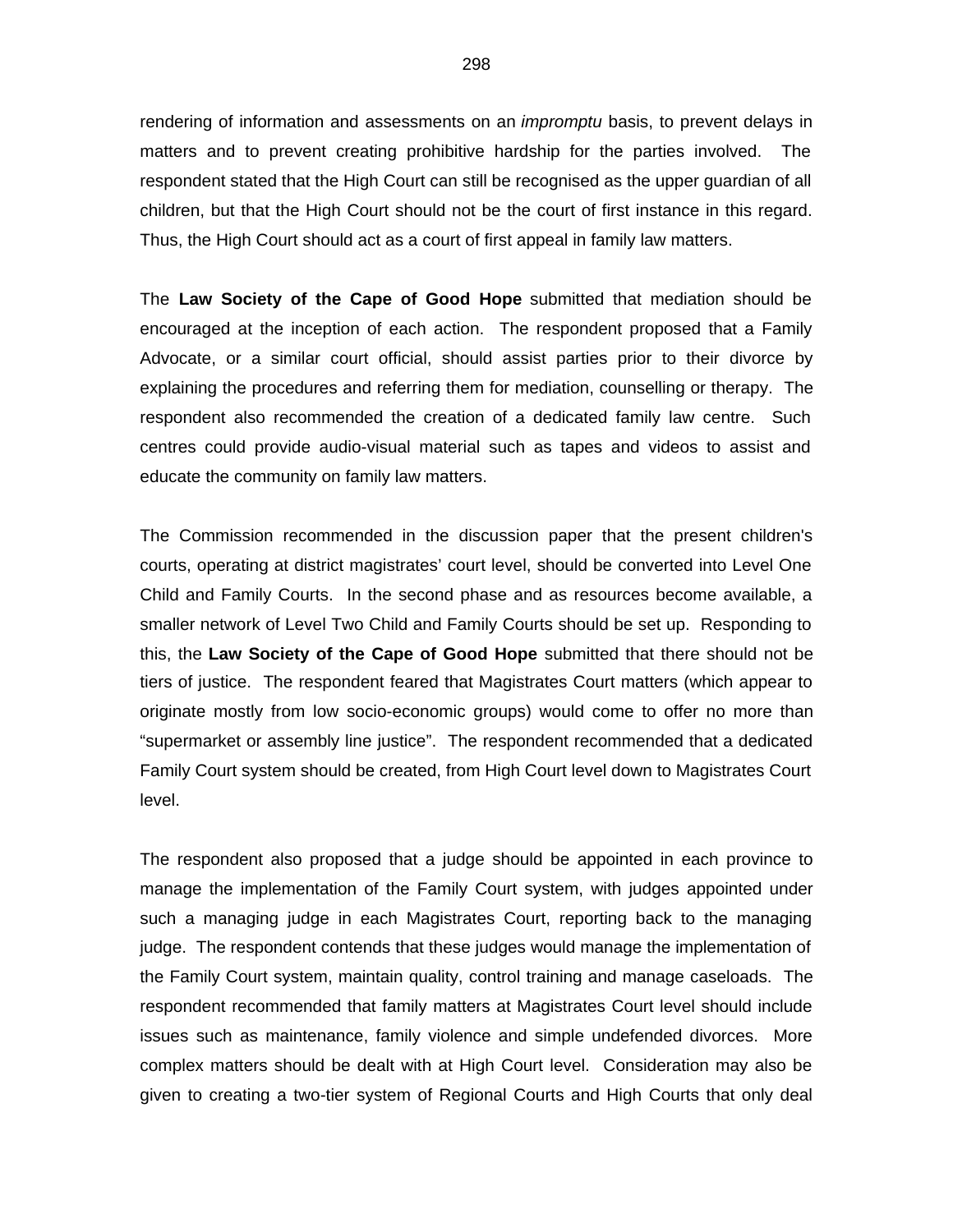with family matters. The respondent suggested that presiding officers in Family Court matters should be called judges in order not to minimise their functions. Furthermore, the High Courts and Lower Courts should have concurrent jurisdiction in respect of family matters.

The Law Society of the Cape of Good Hope proposed that a system be developed to make information available to litigants on options and services available, the rights of children, and rights and responsibilities relevant to family law matters. This information should be available at the point of, and before the institution of, any action.

The Law Society of the Cape of Good Hope agreed that extensive and on-going training should be provided to all presiding officers and supporting staff to sensitise and educate them in family law matters. The respondent is of the opinion that disclosure of information regarding critical issues relating to children's best interests and financial information should be exchanged at an early stage. The respondent stated that shortened procedures as well as shortened appeal procedures should be provided for in order to have matters heard as soon as possible.

**CHILDS** recommended the following regarding the new decision-making body in matters of divorce and/or parental separation (It is not clear whether the respondent is proposing that a decision-making body in addition to the court structure recommended by the Commission should be established for purposes of dealing with matters of divorce and/or separation):

- the decision-making body should not be referred to as a court;
- the inquisitorial and not the adversarial method of investigation and decisionmaking be used;
- a clear distinction be made between spousal and parental issues;
- the medical model and not the legal model be employed;
- decision-making powers be vested in a team of professionals rather than in a single person;
- the team should consist of a range of professionals including, but not limited to the following: legal practitioners, psychologists, psychiatrists, social workers, educators and religious personnel.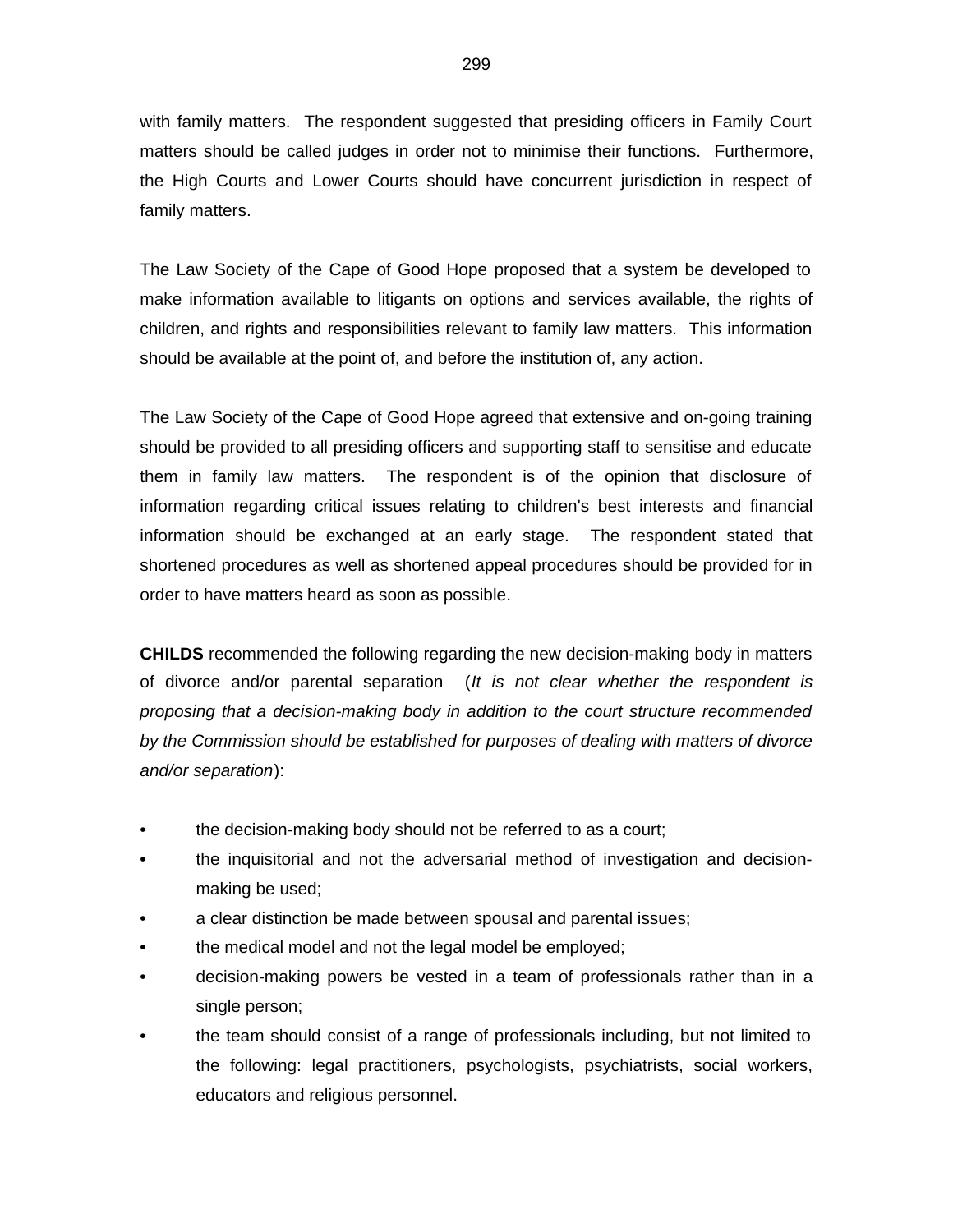- teams should be gender and culture sensitive;
- children should form an integral part of the process;
- all practitioners should be appropriately trained in both the law and psychology;
- physical setting should have the appearance of a home and not a court;
- only senior personnel should be selected to serve on the decision-making body;
- the focus of the decision-making body should be to assist families and to establish new levels of functioning post-separation and divorce;
- the procedures should be kept simple, inexpensive and accessible; responsible conduct should be encouraged – parents should be required to inform the decision-making body how they intend to solve their own problems in the form of a parenting plan rather than be told how their problems will be solved; and
- all parents and children must appear before the decision-making body and make representations on their own behalf.

**The Children's Rights Project and Local Government Project** (Community Law Centre, UWC) agreed that the present children's courts need to be transformed in order to bring them in line with children's needs and procedural certainty. The respondent cautioned that the creation of child and family courts will merely result in the proliferation of courts in South Africa. The respondent therefore submitted that the creation of a further court system will continue to fragmentise the court system and may result in more confusion and uncertainty. The respondent suggested that the present children's courts continue to operate, but with certain of the recommended changes.

The Children's Rights Project and Local Government Project agreed that the appointment of presiding officers to the children's courts needs to be revised and that a legally trained and sufficiently experienced judicial officer who has a law degree is the appropriate appointment for a presiding officer in the children's courts. The respondent proposed that, upon the appointment of a presiding officer, certain minimum core requirements must be met, i.e. legal training and motivation to serve as a commissioner. However, training in child development and family matters should be provided by the Department of Justice after appointment.

According to the Children's Rights Project and Local Government Project, an extra-curial lay forum to deal with matters of importance, such as the welfare of children, is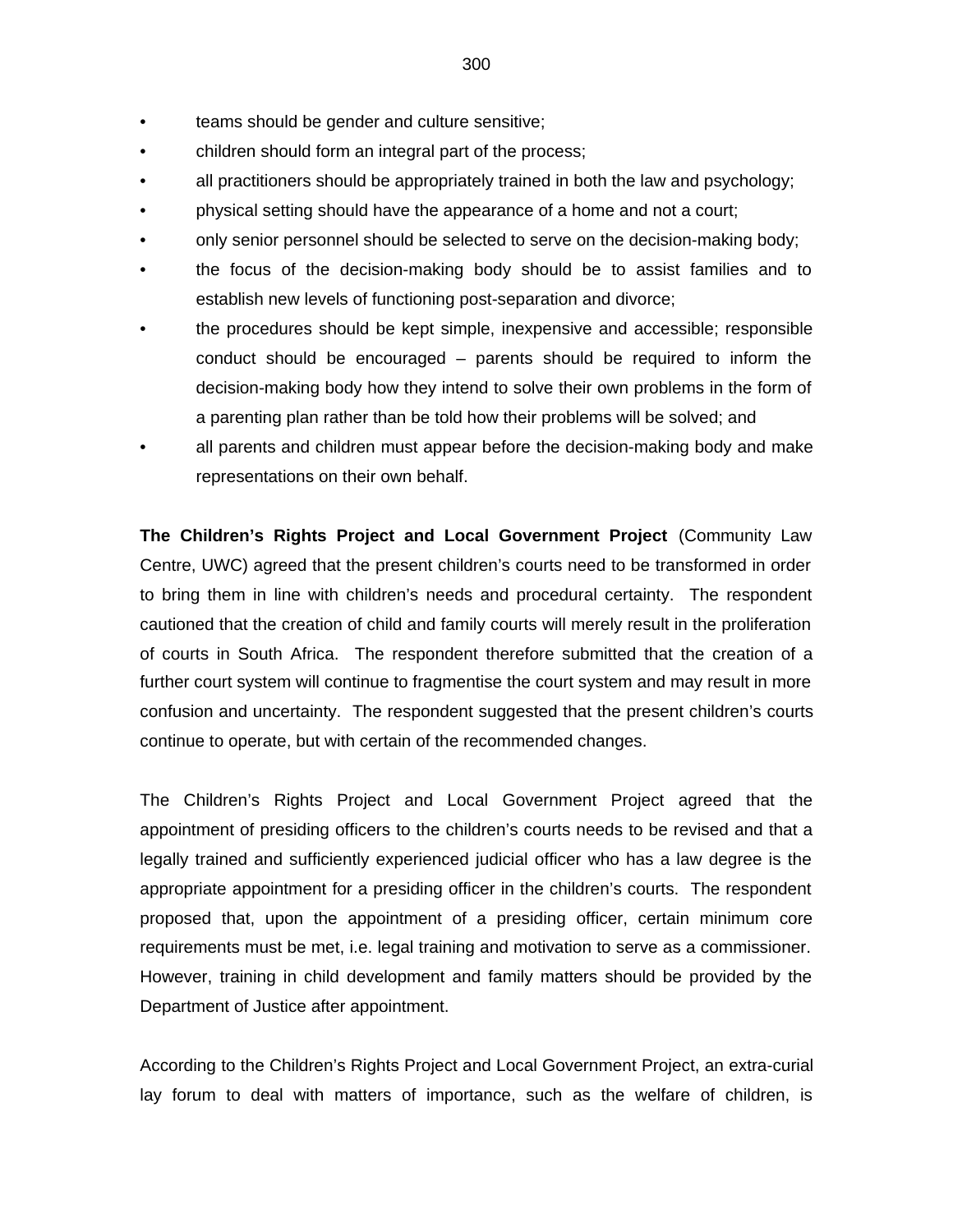inappropriate. The respondents stated that, although the value of community involvement is recognised, child care matters should be dealt with by the courts. Thus, lay forums such as family group conferences should only be used after some type of court order.

The Commission has recommended that a sexual offences court should be empowered to make any order that a child and family court could make if the child is in need of alternative care. Responding to this, the Children's Rights Project and Local Government Project submitted that the process of deciding whether a child is in need of care and whether he/she should be removed from the home is complex and requires proper investigation. The respondents recommended that, in light of the recommendation that children's court presiding officers must have specific training which is not required of sexual offences court presiding officers, sexual offences courts should not be able to make orders that can be made by child and family courts. Furthermore, owing to the length of some determinations of placements, this will cause delays in the sexual offences courts. The respondents also proposed that both the children's courts and sexual offences courts should record any orders made by the other court in order to ensure that no contradictory orders are made that may affect a particular child victim.

The Commission has recommended that the role of the family advocates be extended and that they be renamed child and family advocates who can legally represent children in care proceedings. Responding to this, the Children's Rights Project and Local Government Project pointed out that the family advocate's role focuses on a welfare approach as opposed to a justice approach. The family advocate does not act in the traditional sense of an attorney or advocate. Private legal counsel takes instructions from his or her client and espouses the instructions over and above any considerations as to what the overall best interests of the client might be. The family advocate has to act in the best interest of the child with whose matter he or she is dealing. The respondent therefore recommended that, should child and family advocates represent children in future, it must be clear that a child and family advocate should represent the child as a legal practitioner acting on the instructions of the child, and not merely acting in the best interests of the child.

The Children's Rights Project and Local Government Project endorsed the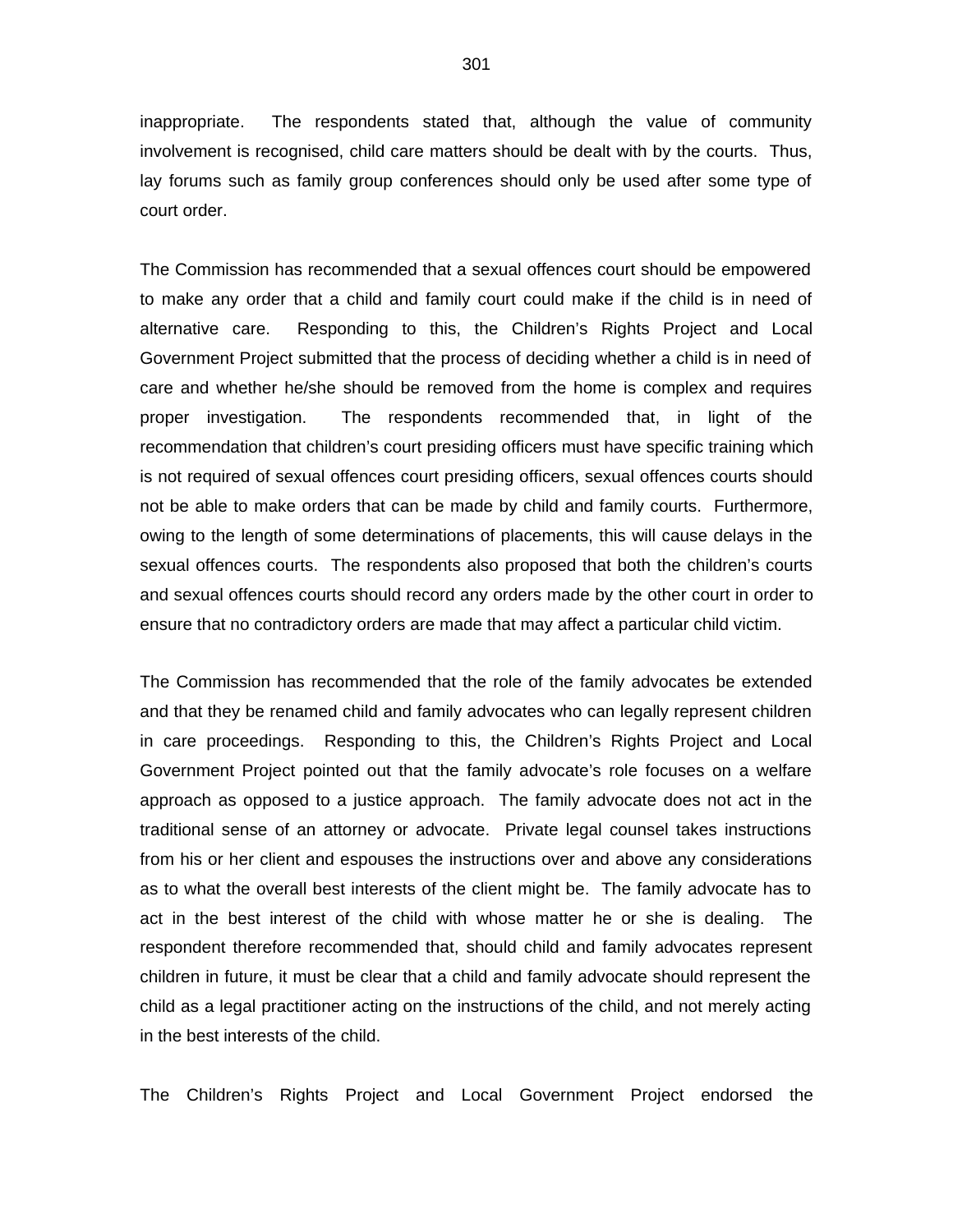Commission's recommendation that only legal practitioners on the family law roster would be eligible to represent children. The respondents pointed out that the Commission in its investigation into juvenile justice has recommended that only legal representatives who have been accredited by a National Office of Child Justice may represent children in the child justice court. The respondents submitted that it would be more efficient to have one accredited list of legal practitioners to represent children, rather than two separate lists, i.e. one for children's courts and one for the child justice courts. This would also make sense in light thereof that the children's court receives referrals from the criminal courts. As pointed out by the respondent, a further implication of this recommendation would be that an accredited child justice legal representative who is not on the family roster would be unable to present his or her client in the children's court.

Responding to the Commission's recommendation that the children's court should be competent to order delictual damages for children, the Children's Rights Project and Local Government Project cautioned that, given the protracted nature of civil proceedings and rules of civil procedure, this function might overload the children's court and cause unnecessary delays. The respondents therefore proposed that any order made by a children's court in relation to a particular matter involving a child should be considered an order on the merits and that the question of quantum in a delictual matter be referred to the normal civil courts for determination.

The **Consortium** welcomed the Commission's recommendations made in this chapter. The Consortium also recommended the following:

- Adjudicators should be trained in how to communicate with children and listen to children.
- Students training for the various positions in the Child and Family Court should be obliged to study and be conversant in at least three of the official languages spoken in the area in which they want to work.
- Existing court personnel should be required to attend courses to become conversant in the language spoken by the majority of children that appear in their courts.
- The Child and Family Court Protector should be able to deal with the most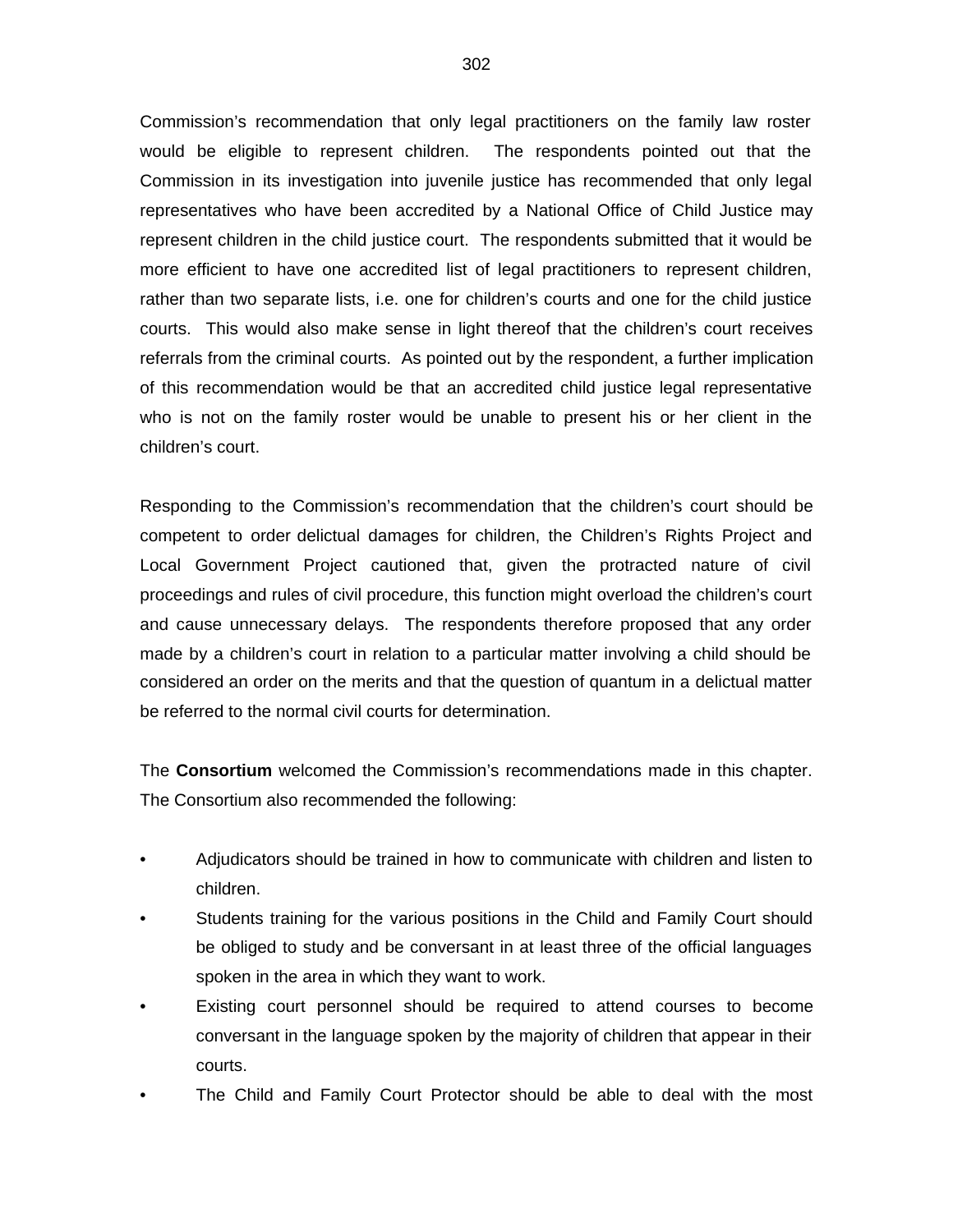straightforward cases that do not necessarily require a court hearing. For example, the Child and Family Court Protector could be empowered to register uncontested parenting agreements between a mother and an unmarried father of a child, and to and confer parenting rights responsibilities on family members caring for a child.

In the opinion of the Consortium, Child and Family Protectors, given their workload, will function mainly as reception and screening officers and will struggle to perform effectively other functions such as mediation, giving advice and assisting children and families to prepare for court. The Consortium recommended that a position to be called "Assistant to the Child and Family Protector" be created. This person should mainly be responsible for executing administrative tasks, dealing with less complicated matters and generally acting as a support person. The Consortium submitted that this could be an intake and training position for persons wanting to work as Child and Family Protectors. Furthermore, law graduates could serve their articles as an Assistant which will serve to increase the pool of lawyers experienced in child and family matters who would later be available for placement on the family law roster.

According to the Consortium the court should have the power to order the Department of Social Development to provide a child or caregiver with temporary social assistance (social relief of distress grant) in addition to ordering the payment of a grant to children out of court funds. Such a child or caregiver should be required to submit the information necessary for the Department's records when approaching the Department of Social Development with the court order, but must be considered to automatically qualify for the grant concerned.

#### **22.3 Evaluation and recommendations**

The three main recommendations of the Commission with regard to the courts are as follows:

- (a) That the children's courts be renamed and accorded a wider jurisdiction to allow them to provide more remedies.
- (a) That all courts should begin using the more flexible system of parental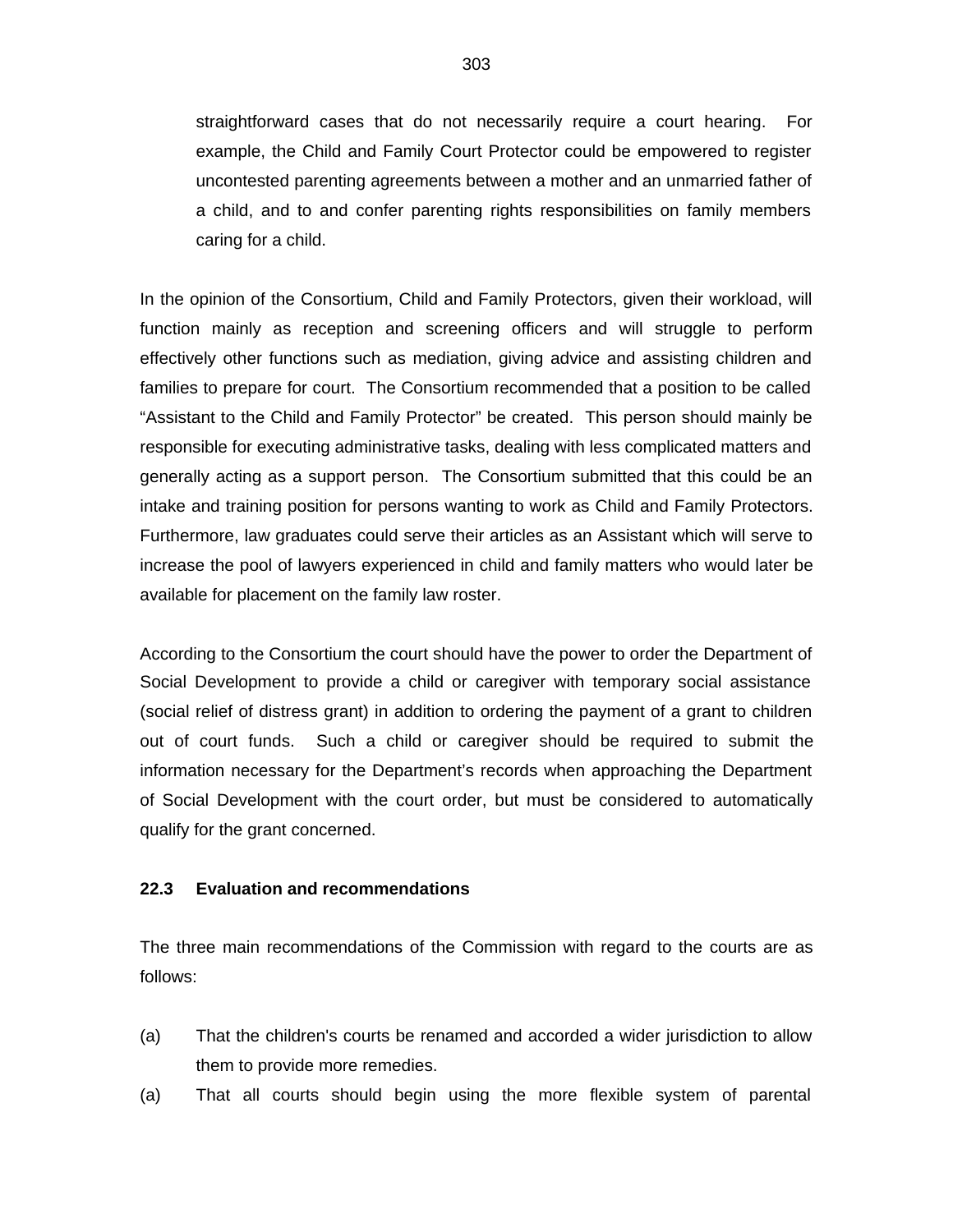responsibilities, rather than merely guardianship, custody and access.

(b) That practitioners working in courts which make child placement and child care orders must be more effectively utilised and trained in future.

These three main recommendations are discussed and explained below.

# (a) **A wider jurisdiction and new name for the children's courts**

As a result of its investigations, the Commission has reached the conclusion that the children's courts need broader powers than they are presently afforded under the Child Care Act, 1983. This recommendation is motivated by reasons of cost effectiveness (gaining as much as possible from these courts) and efficiency on behalf of children in need of alternative care or placements.

The Commission does not feel that the functions of the children's courts should be reduced in any way. Child and Family Courts should continue, inter alia, to conduct hearings on behalf of children who appear to be in need of alternative care<sup>1</sup> and to decide on appropriate placements for children such as supervised parental care, adoption, foster care or institutional placements.<sup>2</sup> Children who require alternative care are a vulnerable group and children's courts should continue to perform the important functions of ensuring that their legal rights are respected and that correct placement decisions are made on their behalf. A court which specialises in alternative care and alternative placement decision-making is an essential resource for South Africa – especially during the present period of social dislocation which is being experienced by many children.

It is recommended that, in order to perform their basic functions on behalf of children in need of alternative care more efficiently, children's courts require additional powers besides those which they already have in terms of the Child Care Act, 1983. For example, a children's court should have the power to monitor a case by setting a date for

1

<sup>1</sup> Section 58(1)(n) of the Bill.

<sup>2</sup> Section 59(1)(a) of the Bill.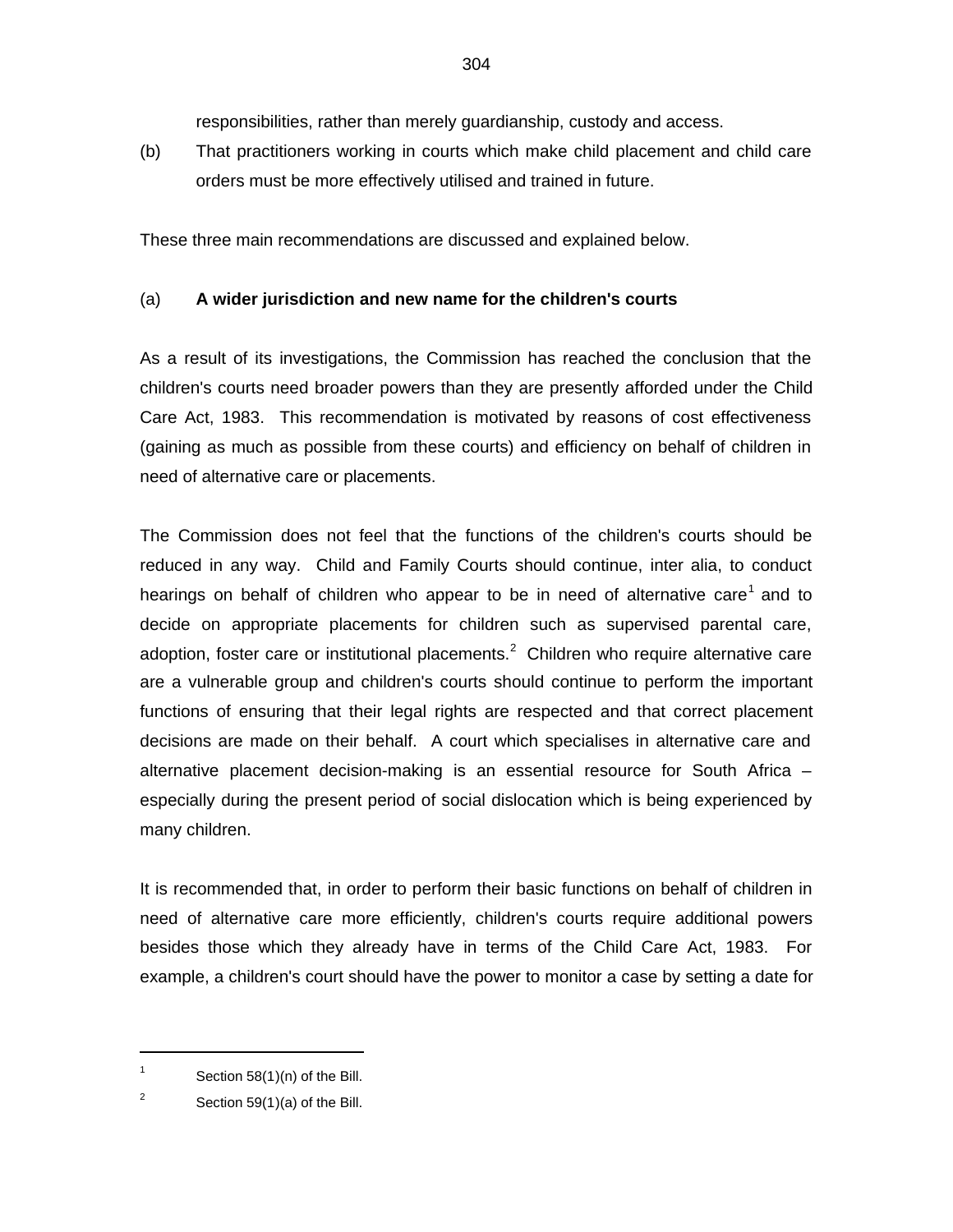the future recall of the child.<sup>3</sup> It is not suggested that this power should be used in every case, but it would create a new capability for the courts that could be used in appropriate cases. On the side of the child placed by a children's court, it is recommended that the child should have a right to appear before the children's court where he/she is experiencing serious problems with his/her placement or where he/she finds that conditions that were imposed by the court are not being fulfilled.<sup>4</sup> The intention behind this recommendation is to give a more effective voice to a child who, for example, experiences abuse in his/her new placement or discovers that reunification services ordered by the court are not being provided. Courts working on behalf of children need to be able to take into account new circumstances or additional information, and it is therefore recommended that the children's courts require a new power to vary their own orders where there is good cause.<sup>5</sup>

In order to strengthen the status and effectiveness of the children's courts, it is recommended that the situations in which their orders can be administratively changed (as is presently possible under section 34 of the Child Care Act) be reduced. At present, officials working under the authority of the Minister for Social Development have relatively wide powers to change children's court orders. It can be argued that this negates the time and expense utilised in order to reach court placement decisions. Placement changes without legal due process are also of concern because of fundamental ways in which they may affect the child involved. It is therefore recommended that any decision to move a child deeper into the continuum of alternative care must in future be reached by way of a court hearing that would amend the original children's court order. In other words, where caregivers decide that the child requires to be moved into a more restrictive placement that may have implications for his/her liberty, the matter must be taken back to the children's court.<sup>6</sup>

Amongst other recommendations designed to improve the care and placement work of the children's courts in the future are:

<sup>-&</sup>lt;br>3 Section 65(1)(c) of the Bill.

<sup>4</sup> Section 76 of the Bill read with section 59.

<sup>5</sup> Section 65(1)(c) of the Bill.

<sup>6</sup> Section 191(1), (2), (5) and (6) of the Bill.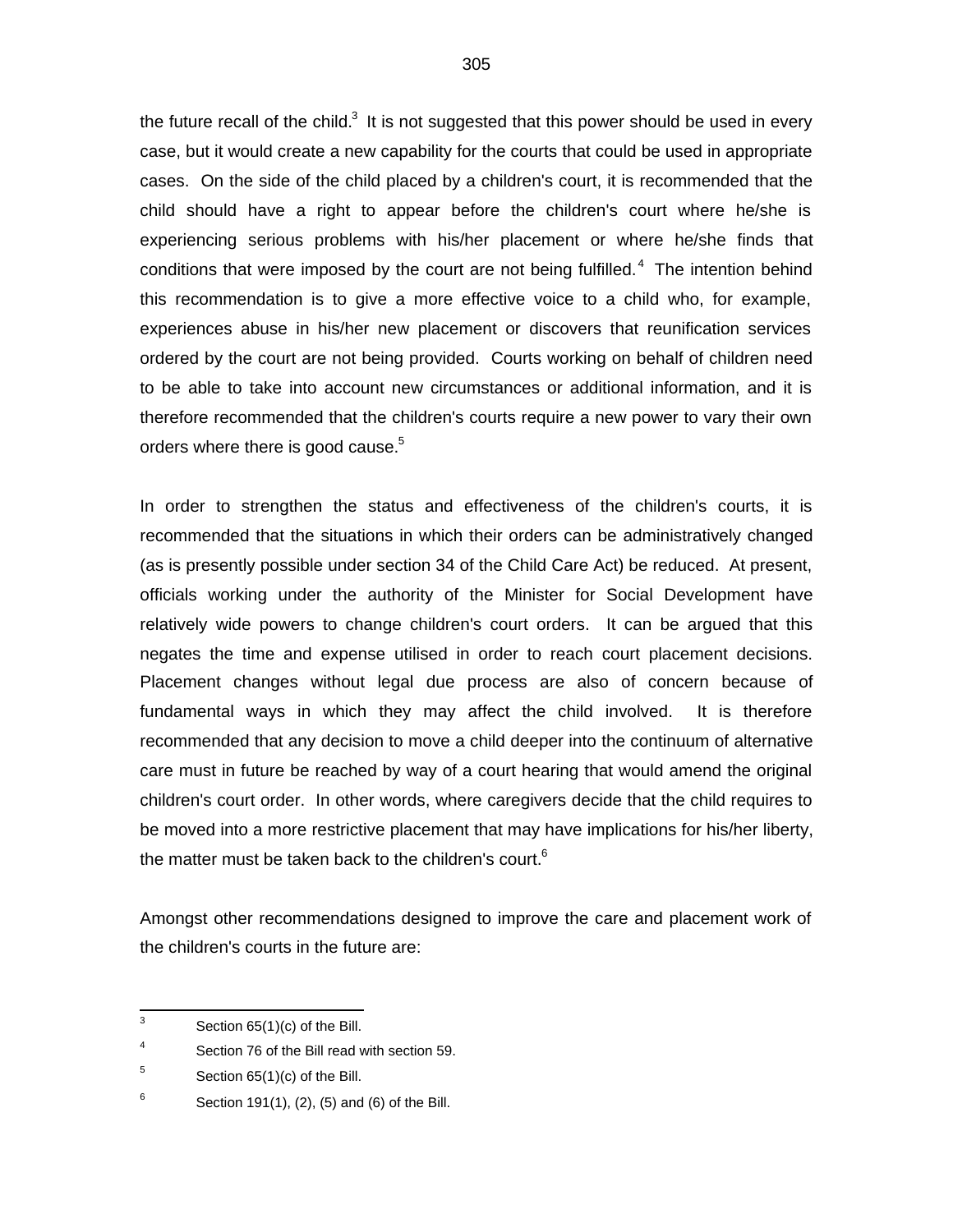- $X$  The power to order that a person undergo mediation,<sup>7</sup> counselling or assessment where this is in the best interests of a particular child. $8$
- X A personal accountability order to require that a person who has allegedly failed in his/her care obligations towards a child appear before the court in order to defend the claim or show good cause for such failure. This remedy could even be used against someone who received a foster care grant but did not use it for the foster child. It could also include the public domain, for example in the event of a corrupt official that refused to pay out a disability grant for a child because he required a bribe.<sup>9</sup>
- Χ The power to award delictual damages on behalf of a child where this appears appropriate at the end of a care or alternative placement hearing.<sup>10</sup> This could be used, for example, to order payment of compensation by an abuser of a child who had been a party at a hearing.
- Χ The power to award a short-term, temporary emergency State maintenance grant for a child where this appears to be necessary to prevent the child from being removed from his/her family or present home into more expensive alternative State care.<sup>11</sup>
- X The power to arrange for extra-curial and non-adversarial decision-making processes (sometimes involving the extended family) such as mediation, counselling or family group conferences where appropriate.<sup>12</sup>
- Χ Since the court is to have expertise in child care issues, it is recommended that it would be an appropriate forum for persons to bring applications against the State. Applications could, for example, be brought against decisions relating to the setting up or maintenance of child care centres or early childhood development programmes,<sup>13</sup> or for a person's name to be removed from the

13 Section 224 of the Bill.

 $\overline{7}$ See also Mohamed Paleker 'Mountains promised, molehills delivered – mediation in the Family Court' (2002) Vol. 10(1) **Juta's Business Law** 13.

<sup>8</sup> Section 59(1 )(g)(iii) of the Bill. See also New Zealand Law Commission **Preliminary Paper 47: Family Court Dispute Resolution** (2002).

<sup>9</sup> Section 59(1)(h)(vii) of the Bill.

<sup>10</sup> Section 58(1)(w) read with 59(k) of the Bill.

<sup>11</sup> Section 345 of the Bill.

<sup>12</sup> Section 66 of the Bill.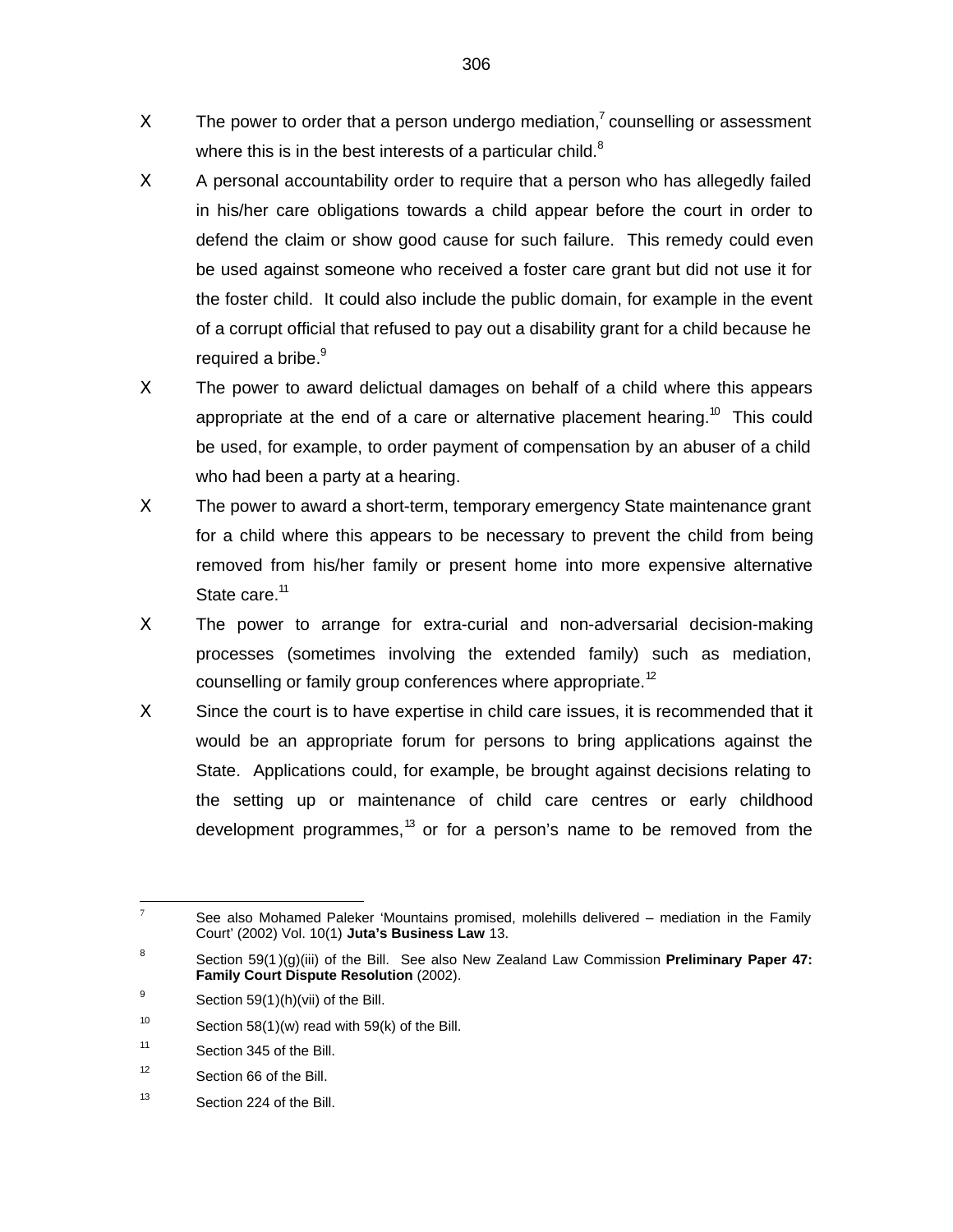national register of child abusers.<sup>14</sup>

- Χ The court should have the power to sanction, monitor and direct support for incommunity placements of children and placements involving child-headed households.<sup>15</sup>
- Χ The court requires the power to allocate some or all parental responsibilities to any suitable person.<sup>16</sup>

Apart from the new tasks recommended above, it is further recommended that divorced or other unmarried parents or caregivers should be granted the power to approach the children's courts where they wish to apply for the allocation or reallocation of any parental responsibility.<sup>17</sup> Placements of children at divorce would continue to be decided upon by the divorce courts/high courts.

In order to signify a new departure in the form of a court with much wider powers on behalf of children, it is recommended that the children's courts be renamed **Child and Family Courts.<sup>18</sup>** It is recommended that the present children's courts, operating at district magistrates' court level, be converted into **Child and Family District Courts<sup>19</sup>** (in the discussion paper referred to as Level One Child and Family Courts). It is further recommended that, in the second phase and as resources can be made available, a smaller network of **Child and Family Regional Courts<sup>20</sup>** (in the discussion paper referred to as Level Two Child and Family Courts) should be set up. More experienced personnel should staff these Child and Family Regional Courts. Regional Courts should deal with more complex or time-consuming matters. $^{21}$  They should also serve as a Court of Appeal in respect of the District Courts. $2^2$ 

Mr Rothman expressed the view that the name "Child and Family Court" will cause

- $\frac{1}{14}$ Section 59(1)(h)(xii) of the Bill.
- 15 Sections 59(1)(a) and 90 of the Bill.
- 16 Section  $59(1)(i)(i)$  of the Bill.
- 17 Section 61(2)(e) read with section 76 of the Bill.
- 18 Section 54 of the Bill.
- 19 Section 54 of the Bill read with section 60.
- 20 Section 54 of the Bill read with section 61.
- 21 Section 61(2) of the Bill.
- 22 Section 61(1)(b) of the Bill.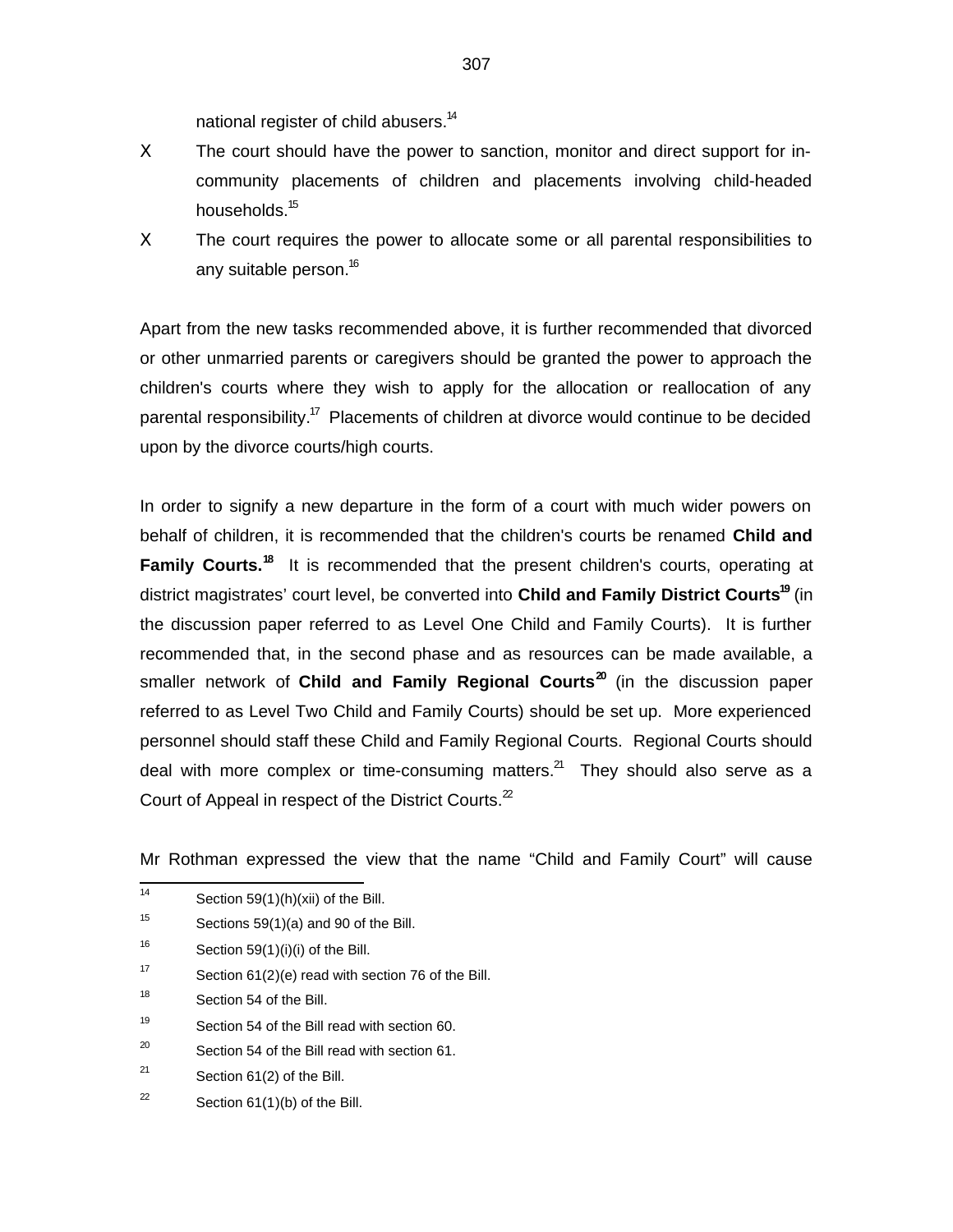confusion with the Family Court pilot project and that two-tier courts are impractical and will not be economically viable. The Law Society of the Cape of Good Hope submitted that there should not be tiers of justice and that a dedicated Family Court system should be created, from High Court level down to Magistrates Court level. The Commission would, however, like to point out the underlying principle, which is the eventual linking of child and family courts and the Family Court system, including the all-embracing Family Court Division at regional level.

The Law Society of the Cape of Good Hope also made several recommendations with regard to the functioning, management and administration of Family Courts. Once the Family Court pilot project takes off, further attention can be given to the management, structure and administration of the family courts, as well as the designation of the presiding officers of the Family Courts as included in the proposal of the Law Society of the Cape of Good Hope.<sup>23</sup> The Children's Rights Project and Local Government Project expressed concern over the use of an extra-curial lay forum to deal with certain matters and is of the view that child care matters should be dealt with by the courts. Thus, lay forums such as family group conferences should only be used after some type of court order. In response, the Commission can state that the proposed Children's Bill provides for extra-curial forums such as pre-hearing conferences,<sup>24</sup> family group conferences<sup>25</sup> and other lay forums (e.g. a tribal authority)<sup>26</sup> that must attempt to find solutions to problems involving a child, to mediate or settle disputes between the parties and to define the issues to be heard by the court. The intention is not to allow these forums to usurp the responsibilities and functions of the child and family court with regard to the welfare of children, but to assist the court.

It will not be possible to enforce by legislation the submission by the Consortium that prospective child and family court personnel should be obliged to be conversant in at least three official languages and that existing court personnel should be required to attend language courses. These issues could rather be dealt with as ongoing training

 23 See also 'Family Courts: A Cinderella condemned to cinders?' (2002) 1:7 **Bulletin**, Centre for Applied Legal Studies.

<sup>24</sup> Section 96 of the Bill.

<sup>25</sup> Section 97 of the Bill.

<sup>26</sup> Section 98 of the Bill.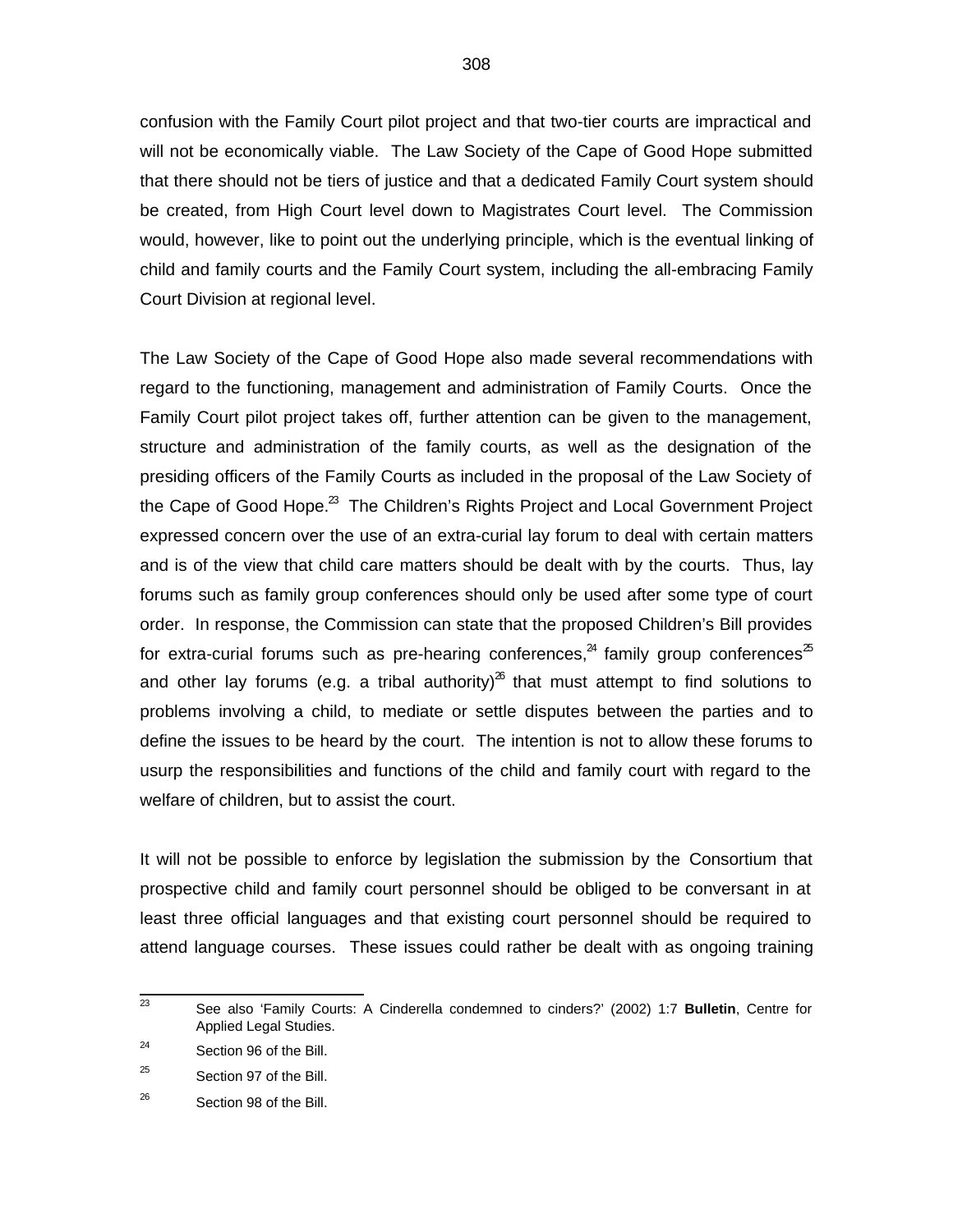objectives. The child and family court registrar will fulfil the function of assisting the court with matters that do not necessarily require a court hearing, $^{\gamma}$  while the proposed Children's Bill already confers certain parenting rights and responsibilities on family members and other persons caring for a child. $^{28}$  The Child and Family Protector, on the other hand, will not be dealing with matters such as the reception and screening of matters, mediation, giving advice and assisting children and families to prepare for court, as understood by the Consortium. These functions will be performed by the child and family court registrar. $^{29}$ 

#### (b) **A new system of parental responsibilities**

The Committee recommends that a new and more flexible system of parental responsibility components be used to supplement (and to some extent replace) the present caregiver rights of guardianship, custody and access. This recommendation is mentioned again here because it will significantly affect the work of courts. It should be noted that the Commission makes this proposal for all courts. The parental responsibilities approach would particularly impact upon courts where they do family law work – not only the proposed Child and Family Courts but also, for example, courts conducting divorce cases.<sup>30</sup>

## (c) **More effective training and use of staff**

Court work with (often traumatised) children who require consideration for alternative care or placement requires specialised staff with the correct skills. These skills include interpersonal abilities appropriate for work with children and dysfunctional families, good communication skills, understanding and respect for other cultures and, at a professional level, interdisciplinary knowledge and understanding. The Commission has therefore recommended improved selection and training requirements for staff of the proposed

<sup>—&</sup>lt;br>27 Part 4 of Chapter 6 of the Bill deals with the powers and functions of the child and family court registrar and while Part 3 of Chapter 5 deals with parenting plans.

<sup>28</sup> Section 207 of the Bill read with section 44.

<sup>29</sup> Sections 94 and 95 of the Bill.

<sup>30</sup> Chapter 5 of the Bill.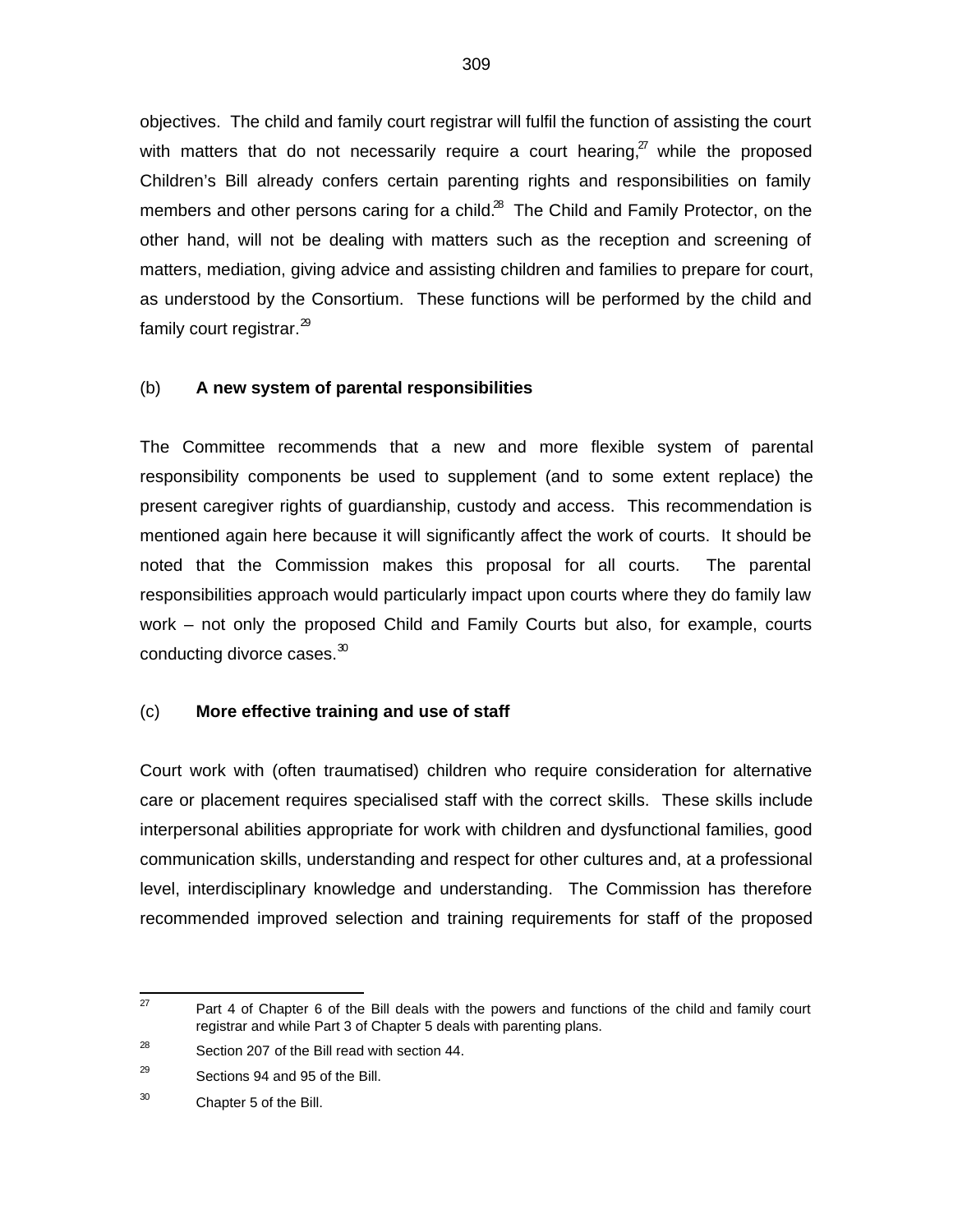Child and Family Courts as compared with the present children's courts.<sup>31</sup>

Family advocates should be legislatively empowered to work in the Child and Family Courts. $32$  It is also recommended that officers to be called "child and family court registrars" (referred to as "child and family protectors" in the discussion paper) perform screening, reception, advisory, mediation and other services at the Child and Family Courts.<sup>33</sup> The Commission's research has indicated that many private legal practitioners, due to a lack of the necessary skills and knowledge, are not effective or even have a negative effect when they work in the children's courts. The Commission therefore recommends that, where such practitioners are appointed to provide legal aid at State expense in certain cases in the Child and Family Courts in future, they be drawn from a special roster of appropriate practitioners.<sup>34</sup>

<sup>—&</sup>lt;br>31 Sections 70, 74 and 93 of the Bill.

<sup>32</sup> Section 77(2)(a) of the Bill.

<sup>33</sup> Chapter 6 Part 4 of the Bill.

<sup>34</sup> Section 77(2)(b) of the Bill.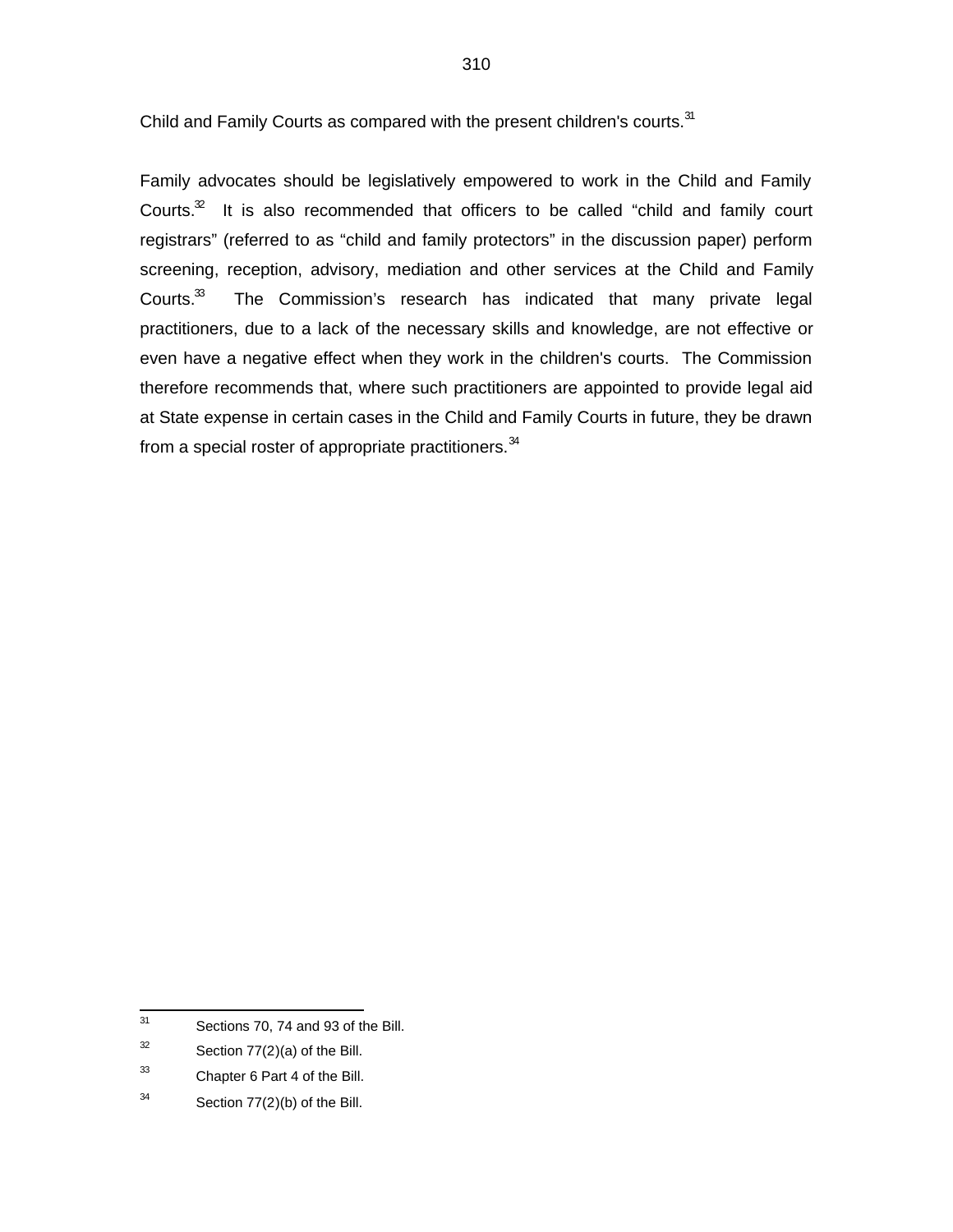# **CHAPTER 23**

# **MONITORING THE IMPLEMENTATION OF THE NEW CHILD CARE LEGISLATION**

#### **23.1 Introduction**

This Chapter dealt with the monitoring of the implementation of the new child care legislation.

## **23.2 Overview of the proposals in Discussion Paper 103**

As an effective monitoring structure is needed for the proper protection of children's rights, the Commission recommended the establishment of an independent body to be called the 'Office of the Children's Protector'. The Commission further recommended that the Office of the Children's Protector should operate independently from the Department of Social Development. It was further recommended that the Office of the Children's Protector should prepare an annual report for tabling in Parliament.<sup>1</sup> This report should also indicate difficulties, if any, hampering the proper implementation of the new child care legislation. In order to act effectively as a watchdog over the activities of those responsible for the implementation of the new child care legislation, the Commission recommended that the Office of the Children's Protector should, inter alia, have the following powers and functions: $<sup>2</sup>$ </sup>

- The Office of the Children's Protector should receive, investigate and resolve complaints relating to any matter falling within the ambit of the new children statute, or direct such complaints to the relevant authorities if these are better placed to deal with such complaints.
- The Office of the Children's Protector should have the power to take legal action, if necessary, on behalf of a child where it is not possible for the child or anybody legally responsible for the child to do so.

1

<sup>1</sup> Par. 24.5 of the discussion paper.

<sup>2</sup> Ibid.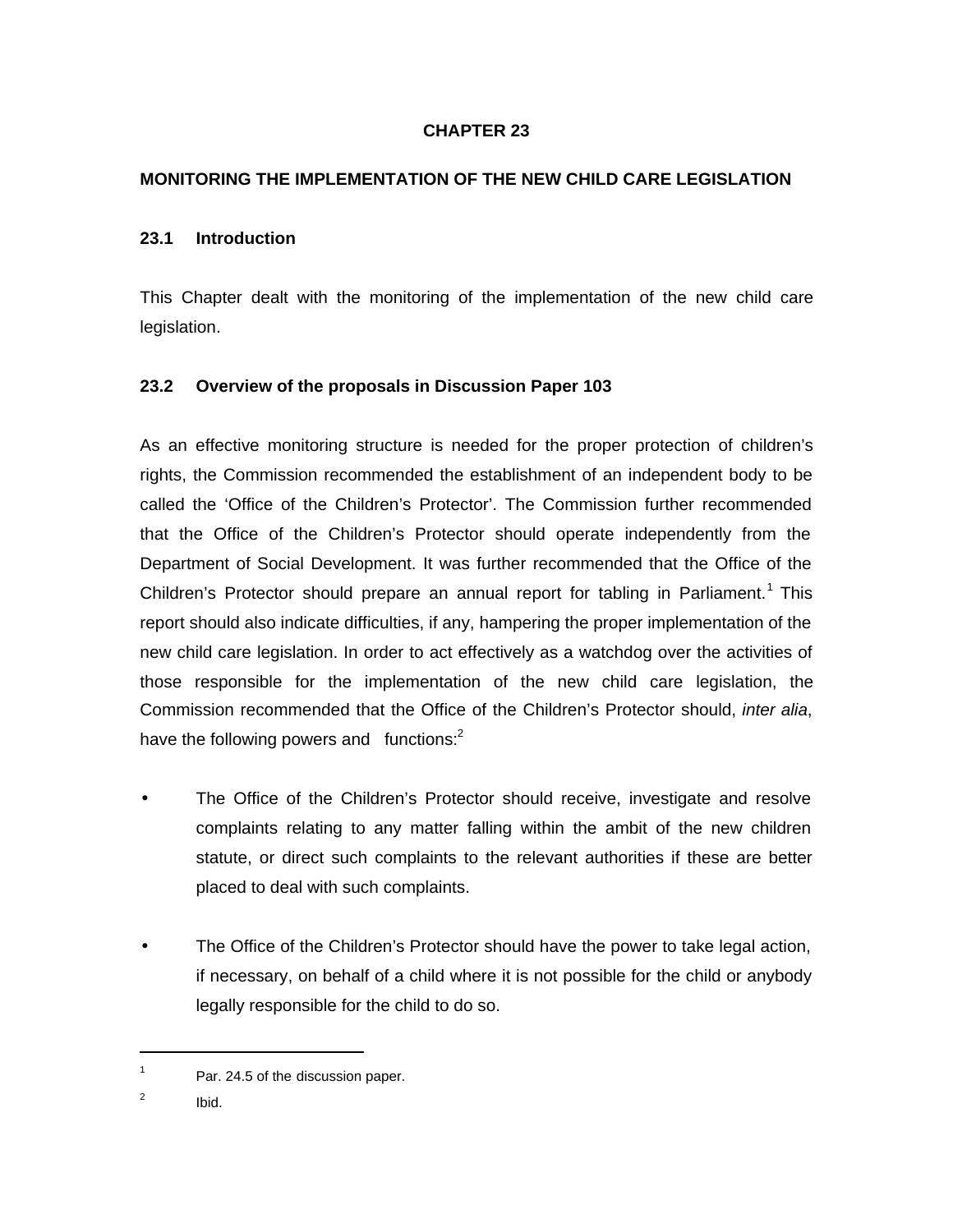- The Commission further recommends that the Office of the Children's Protector may, on receiving of a complaint, authorise an inspection of a residential care facility in order to
	- inspect whether that facility is complying with set minimum standards and may make such enquiries as he or she may deem necessary;
	- inspect and make copies of any books or documents kept on the premises;
	- seize any document or any other thing on the premises which in his or her opinion may be relevant to the investigation concerned;
	- observe and interview any child in the facility, or caused such child to be examined by a medical officer, psychologist or psychiatrist.
- The Office of the Children's Protector should conduct, on a random basis, inspections of drop-in centres to ensure that they comply with minimum standards.
- The Office of the Children's Protector may also conduct periodical inspections of partial care facilities and may monitor ECD services.
- The Office of the Children's Protector may, on its own accord or on receiving of a complaint, inspect any immigrant detention centre for the purpose of ensuring the adequate protection of children in that centre.
- The Office of the Children's Protector should be informed of the death of all children in alternative care in order to consider whether an investigation is necessary to determine the adequacy and quality of services to children.
- The Office of the Children's Protector should have the power to hold accountable any person or organisation that fails to implement, or contravenes, any provision of the new child care legislation.
- The Office of the Children's Protector should have the right of access to documentation affecting children at the disposal of any department or organisation to enable it to perform its functions.
- A procedure should be developed in terms of which the Office of the Children's Protector could summons any person to appear before it and to give testimony or produce documentation which might be relevant to an investigation.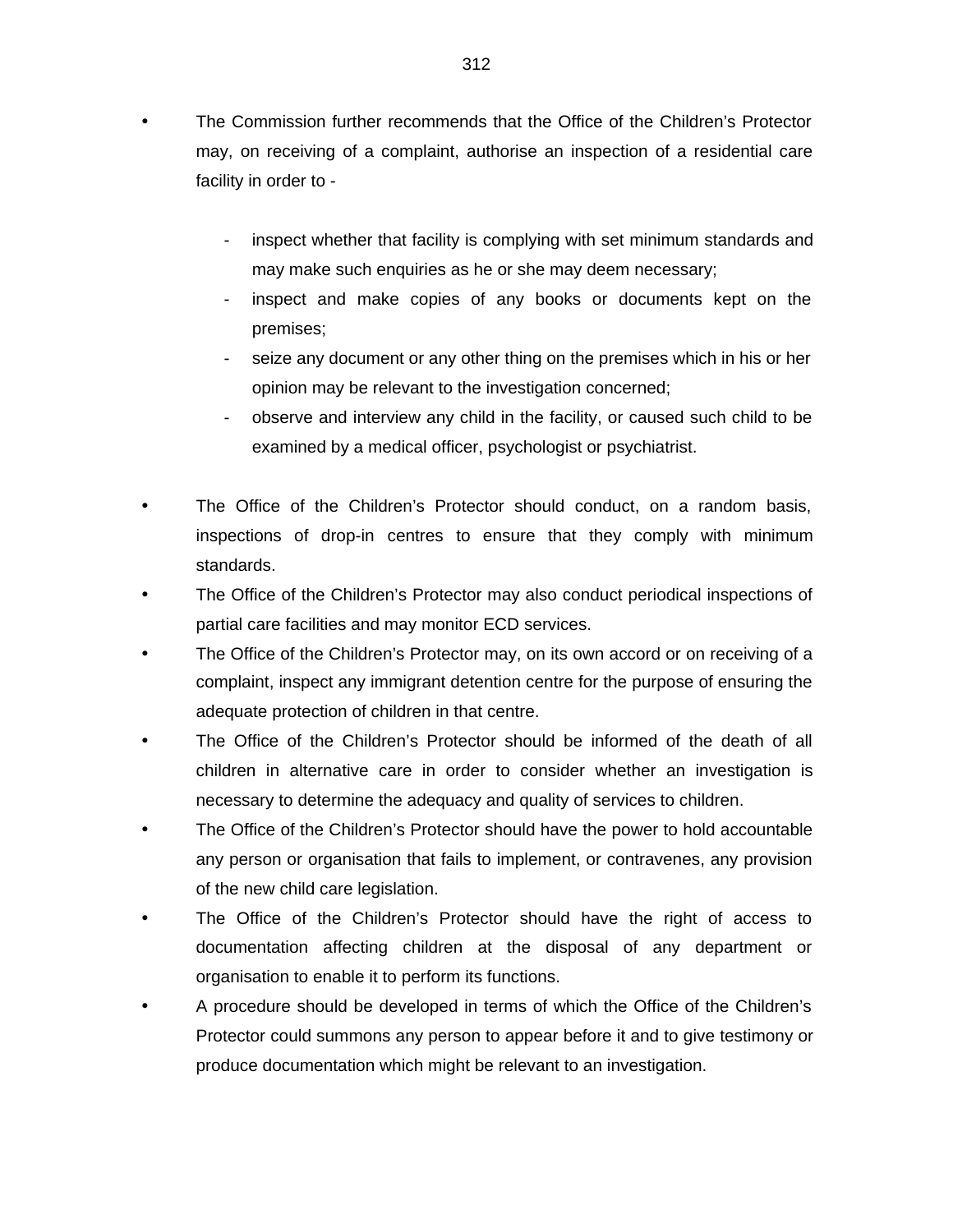For effective implementation of the new child care legislation and in order to avoid a duplication of efforts and thereby maximising available resources, the Commission recommended that the Office of the Children's Protector should maintain close liaison with authorities, organisations, bodies and processes concerned with child welfare in order to foster common practices and to promote cooperation in cases of overlapping jurisdiction.<sup>3</sup>

The Chapter on a New Court Structure for Serving the Needs of Children recommended that the Child and Family Court must be accorded a monitoring power to do a follow-up on a case which it heard earlier. This will also serve as a method of monitoring the implementation of the new child care legislation.

The Commission recommended that it should be a criminal offence for any person to interfere with or hinder any person, authorised by the Office of the Children's Protector, in the exercise or performance of his or her powers and functions.<sup>4</sup>

## **23.3 Comments received**

The **Consortium** did not support the recommendation that the functions of the proposed Office of the Children Protector be restricted to the monitoring of issues falling within the ambit of the new child care legislation. The Consortium further submitted that in order to ensure adequate resourcing of the proposed monitoring body, outlining its exact composition, structure, staffing needs and an obligation to establish an office in each province would help ensure that the necessary resources are allocated in the budget. The Consortium stated that the Commission for Gender Equality (CGE) and the South African Human Rights Commission (SAHRC)<sup>5</sup> need to work together with the proposed monitoring body to ensure co-ordination. The Consortium added that this could be achieved by the monitoring body being able to utilise the infrastructure and offices of the CGE and SAHRC.

 3 Ibid.

<sup>4</sup> Ibid.

<sup>5</sup> See also Matshekga J 'Toothless bulldogs? The Human Rights Commissions of Uganda and South Africa: A comparative study of their independence' (2002) **African Human Rights Law Journal** 68.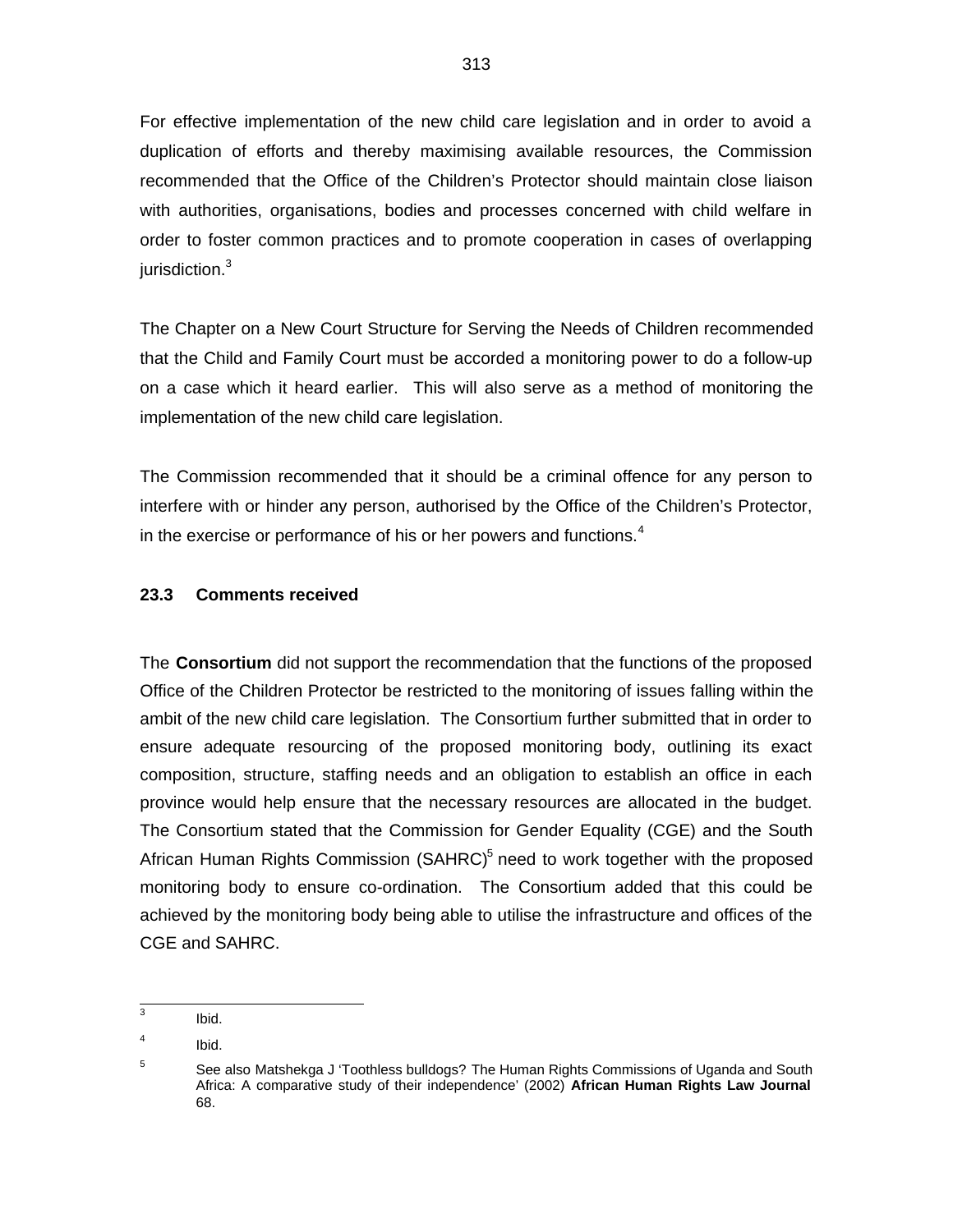The **Criminal Justice Initiative, Open Society Foundation of South Africa** argued that it is critical that government structures and NGOs that deliver services to children and their families be required to report on their activities exercised in terms of the new child care legislation, and that additional systems be put in place in order to provide information as to the efficacy of the system.

**Ms R van Zyl** supported the Commission's recommendations.

# **23.4 Evaluation and recommendations**

The Commission does not support the Consortium's suggestion that the functions of the Children's Protector be extended beyond the ambit of the Children's Bill. The Commission is of the view that child care issues, if any, which fall outside the ambit of the Children's Bill would not fall through the cracks as these would still be monitored by other bodies concerned with child welfare such as the South African Human Rights Commission.

After consideration of the functions of the Children's Protector as regards the inspection of child care facilities, the Commission concludes that the Children's Protector should not only inspect child care facilities such as child and youth care centres, partial care facilities, shelters or drop-in centres on receipt of a complaint, but should also routinely inspect these facilities whether registered or not.<sup>6</sup> Furthermore, the Children's Protector should be able to inspect any premises to which a complaint about a matter falling within the ambit of the Children's Bill refers.<sup>7</sup>

In order to ensure that child care facilities are safe for children, the Commission also recommended that, if a child dies on the premises of a partial care facility, shelter, dropin centre or child and youth care centre, or following an occurrence at the partial care facility, shelter or drop-in centre, the Children's Protector must investigate the circumstances of the child's death if there are indications that the child has died because of abuse or neglect.<sup>8</sup> The Commission has further made recommendations on the following issues pertaining to the Children's Protector: qualifications, procedure for

 6 Section 326(1)(a) of the Bill.

<sup>7</sup> Section 326(1)(b) of the Bill.

<sup>8</sup> Section 325(3) of the Bill.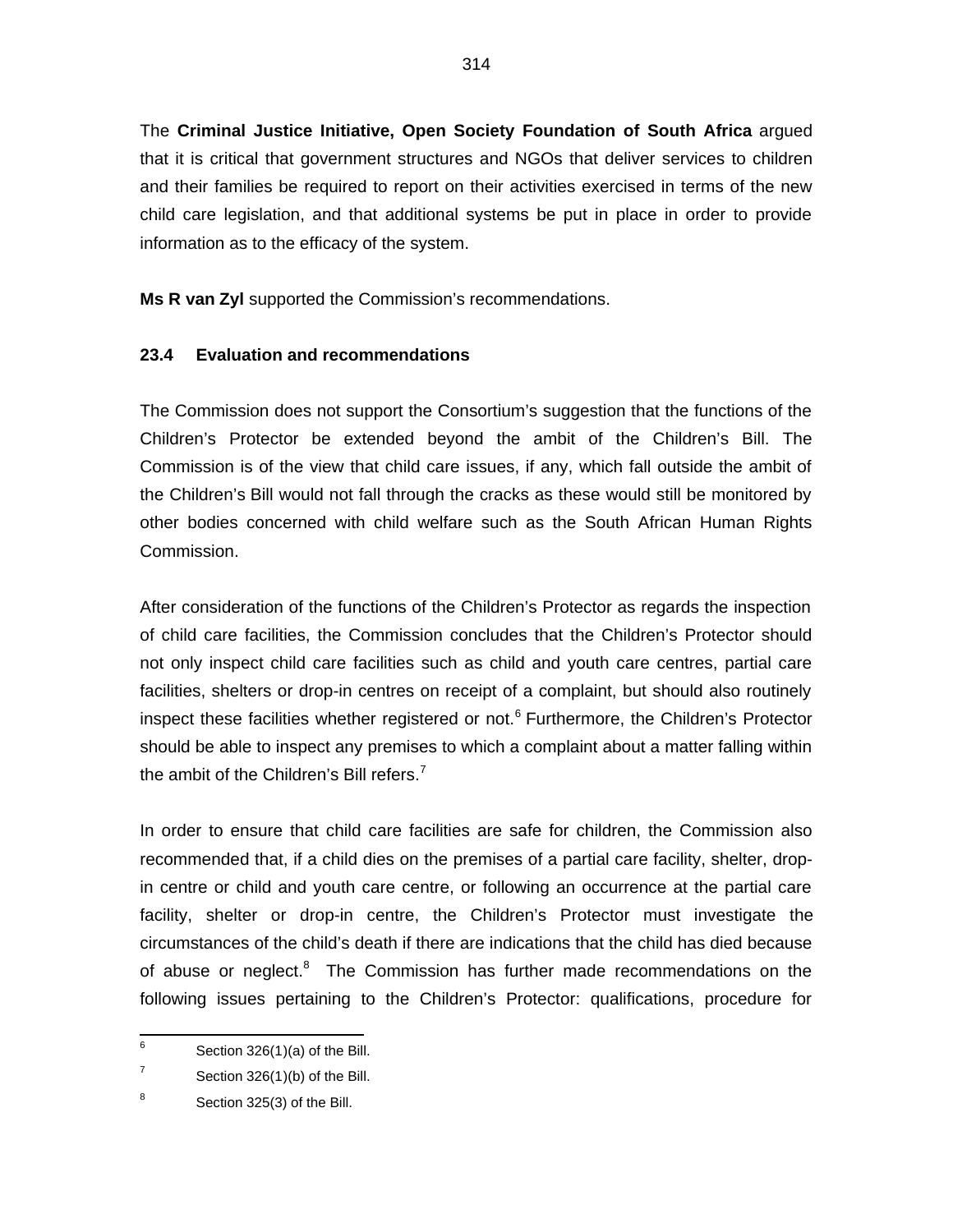appointment, term of office and conditions of appointment, removal from office, filling of vacancy, reports after investigations and inspections, employment of staff, delegation of powers and duties, funding and financial accountability.<sup>9</sup>

-<br>9

Sections 320 - 324, 328, 329, and 331 - 337 of the Bill.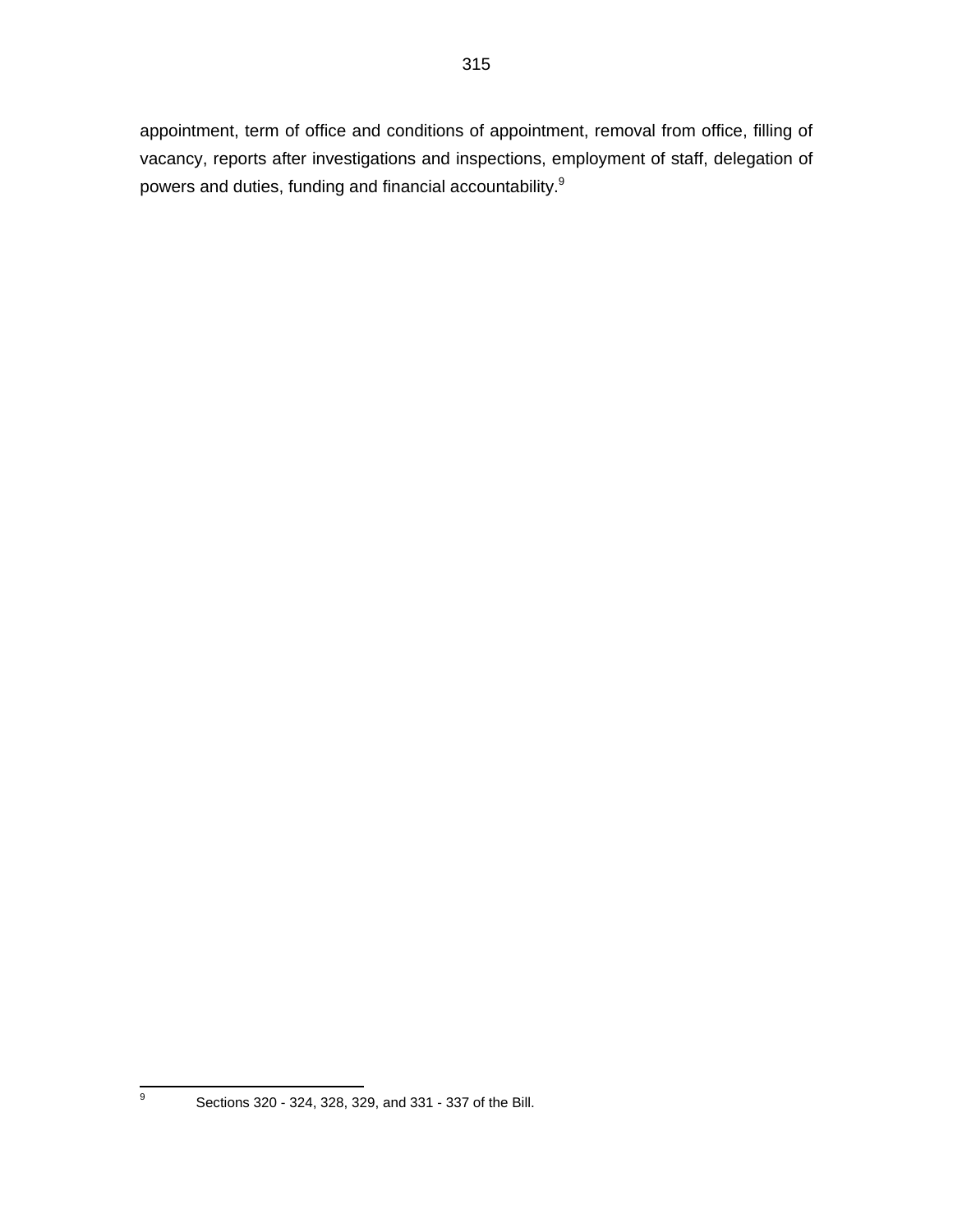## **CHAPTER 24**

## **GRANTS AND SOCIAL SECURITY FOR CHILDREN**

#### **24.1 Introduction**

1

Throughout the investigation, the Commission repeatedly stated that any proposals made for law reform must be accompanied and supported by the necessary human and financial resources. Further, given the large scale poverty in which the majority of children in South Africa live, the impact of HIV/AIDS, and limited resources, the Commission had no option but to consider social security measures for children. This is the focus of this Chapter.

## **24.2 Overview of the current law**

Grants and social security for children are presently provided for in the Social Assistance Act 59 of 1992 and not in the Child Care Act, 1983. The administration of the Social Assistance Act 59 of 1992 was assigned to the provinces in 1996.<sup>1</sup>

With the phasing out of the State Maintenance Grant now complete, the only grants for children that currently exist are: the Child Support Grant  $(CSG)<sup>2</sup>$  introduced by the Welfare Laws Amendment Act 106 of 1997, which commenced on 1 April 1998; the foster child grant (FCG) which has been applied since 31 March 1998 in accordance with the Social Assistance Act 59 of 1992; $3$  and the so-called Care Dependency Grant (CDG), $4$  also applied since 31 March 1998 in accordance with the Social Assistance Act 59 of 1992.<sup>5</sup>

<sup>1</sup> By Proclamation R7 in **Government Gazette** 16992 of 23 February 1996.

<sup>&</sup>lt;sup>2</sup> Made in terms of section  $2(d)$  of the Social Assistance Act 59 of 1992.

 $3$  Made in terms of section 2(e) of the Social Assistance Act 59 of 1992.

<sup>&</sup>lt;sup>4</sup> Made in terms of section 2(f) of the Social Assistance Act 59 of 1992.

<sup>5</sup> See, in general, Van Heerden et al **Boberg=s Law of Persons and the Family** 260 -7. The Care Dependency Grant is payable in the amount of R520 per month to a caregiver who remains out of the employment market because of the necessity of caring for a profoundly disabled child on a more or less permanent basis. It is, in other words, an income substitute for the caregiver of the child, to replace what would otherwise have been earned, rather than a child-related grant targeting the caregivers of special needs children whose costs in respect of such children are higher than is ordinarily the case. See further 'Social security and grants' supra 10-15.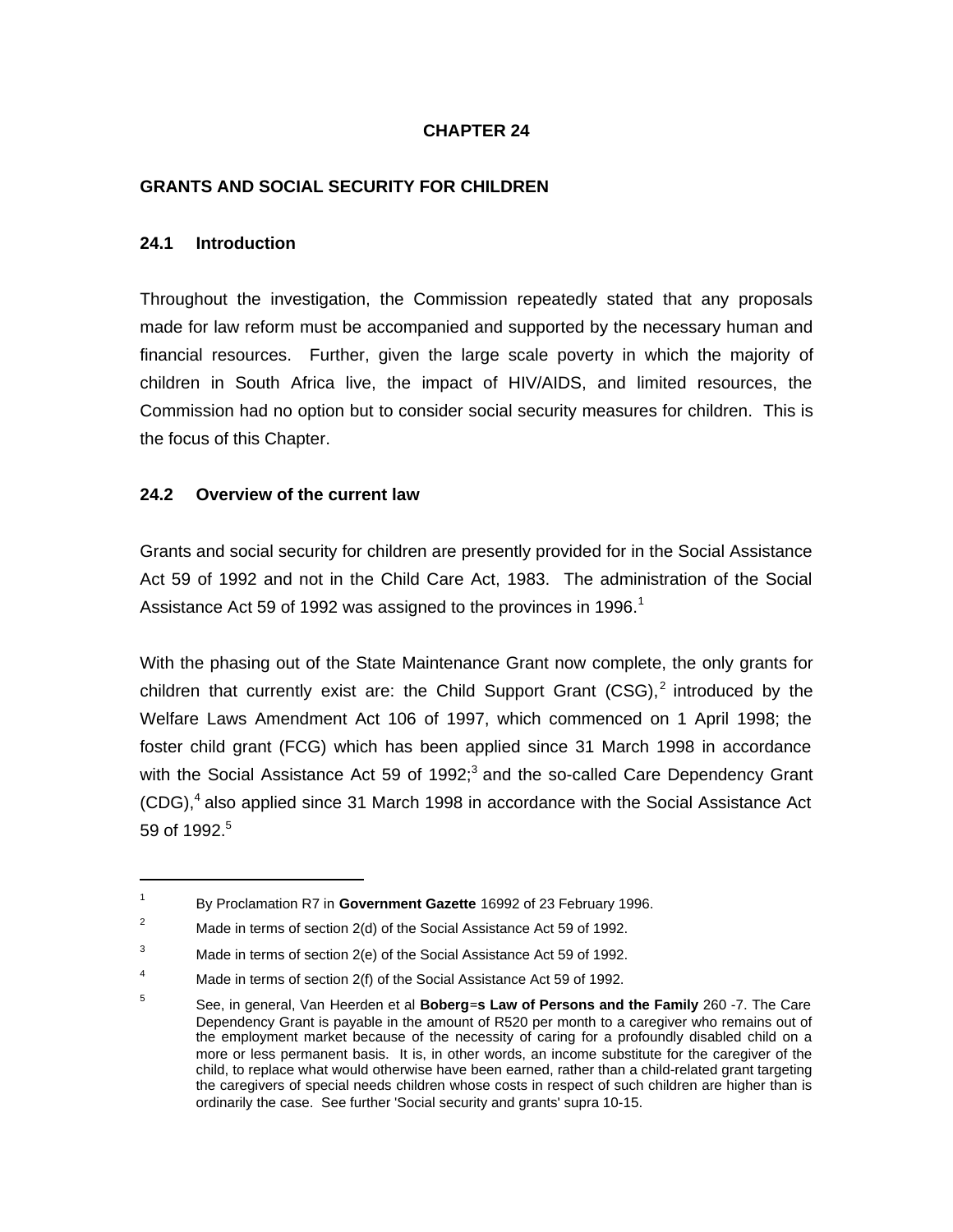Presently, the Child Support Grant (CSG) is payable to a primary care-giver of a child who is under the age of seven years. The amount payable is R130 per month,  $6$  and the 'take-up rate' has increased from 30 000 children who benefited in 1998, to 1.2 million children by April 2001.<sup>7</sup> The Department of Social Development expects the take-up rate to exceed the projected target of reaching 3 million children aged below 7 years. $8$ 

The Foster Care Grant (FCG) is payable to the foster parent. The amount payable is R450 per month. $^9$  At March 2001, a total of 52 642 FCG's were being paid,  $^{10}$  up from approximately 42 000 grants paid in 1995/6.<sup>11</sup> The most recent statistics on beneficiaries of this grant suggest that two provinces together account for 42% of all FCG=s. These are the Western Cape and the Eastern Cape. In the North West and Northern Province respectively, fewer than 2000 FCG's were paid in each province as at 31 March 2001.<sup>12</sup> Foster care grants are means tested in the hands of the child, the income of the foster parent not being relevant.

The third grant payable in regard to the care of children is the Care Dependency Grant (CDG), which, like the FCG, is payable until the child reaches the age of 18 years. The CDG is payable to a parent or foster parent in respect of a care-dependent child. A 'care-dependent child' is defined as a child between the ages of 1 and 18 years who requires and receives permanent home care due to his or her severe mental or physical disability.<sup>13</sup> From 1 April 2002, the amount of this grant is R620 per month. After attaining the age of 18 years, a child beneficiary may apply for a disability grant. Problems in regard to the payment of this grant have been identified by nongovernmental organizations and service providers, including the lack of clear criteria for the awarding of this grant - these include the lack of a coherent definition of >care

11 Department of Welfare (1996) **Report of the Lund Committee of Inquiry on Child and Family Support**.

12 'Department of Social Development inputs to Yearbook 2001/2002= at www.welfare.gov.za [accessed 14 November 2001].

 6 As from 1 April 2002.

<sup>7</sup> 'Department of Social Development inputs to yearbook 2001/2002= at www.welfare.gov.za [accessed 14 November 2001].

<sup>8</sup> Ibid.

<sup>9</sup> As from 1 April 2002.

<sup>10</sup> This does not mean that 50 000 children benefited, as a foster parent may receive a grant for more than one child. Hollamby estimated in 2000 that approximately 100 000 children benefited from the FCG.

<sup>13</sup> Section 1 of the Social Assistance Act 59 of 1992.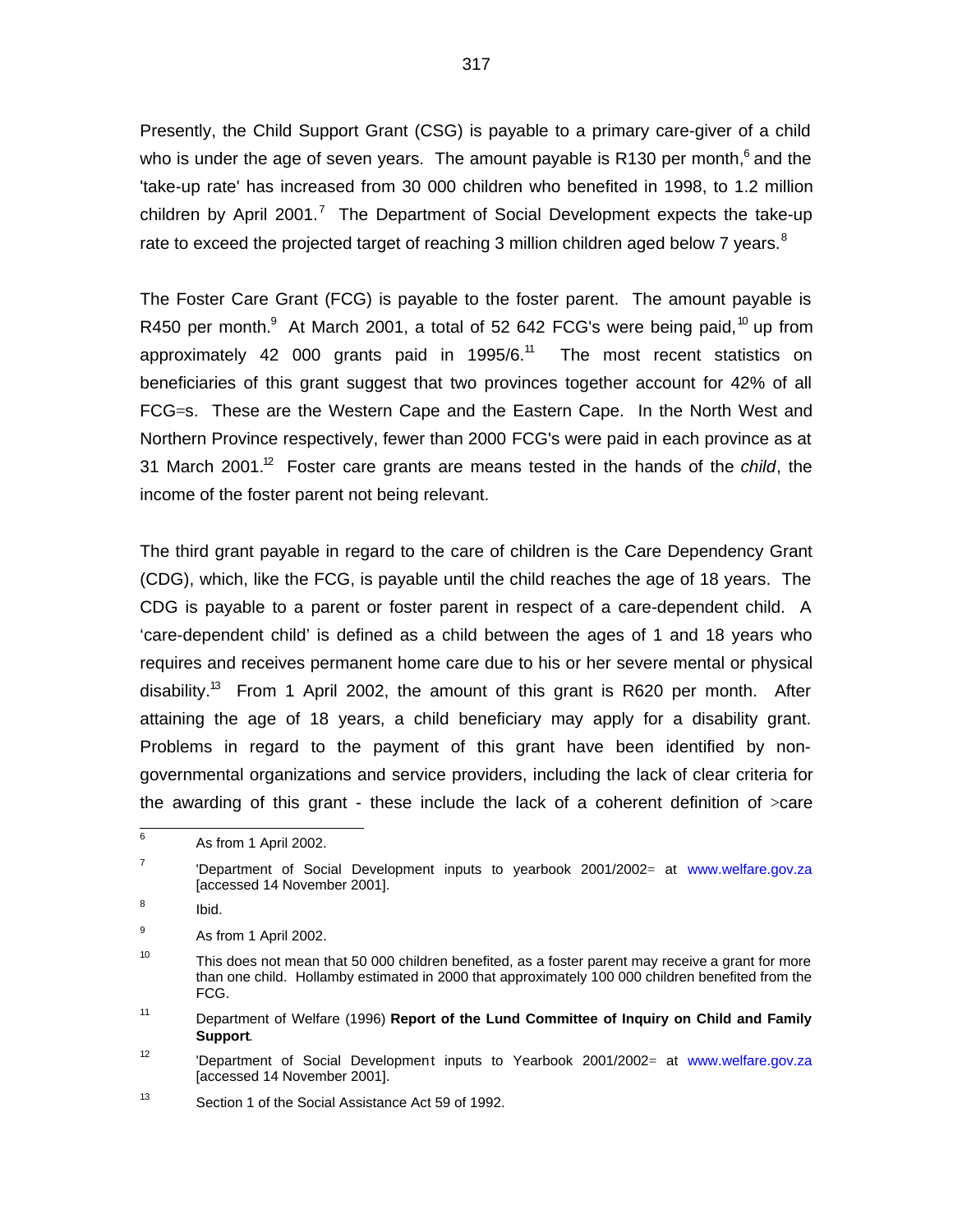dependency= with a consequent lack of uniformity in assessments of care dependent children. The criteria for assessment are also based on medical factors, which go against the social model of disability which government would prefer to promote.<sup>14</sup>

In terms of the Social Assistance Act 59 of 1992, the Minister for Social Development may make financial awards to welfare organisations which undertake or coordinate organised activities, measures or programmes in the field of developmental social welfare services.<sup>15</sup> In the child protection field, this is fairly common and most services in this regard are carried out on behalf of the State by (child) welfare organisations, the churches and NGO's.

The Director-General: Social Development may make financial awards to persons 'in need of social relief of distress'.<sup>16</sup>

## **24.3 Overview of the proposals in Discussion Paper 103**

In the discussion paper, the Commission proposed that the foster care system should be rationalised and its focus altered. Ideally, the Foster Care Grant (FCG) should not function as a poverty alleviation measure, but rather as a mechanism for ensuring shortterm, temporary care of children pending a more permanent placement or return to the family setting. The Commission therefore recommended that the FCG should be restricted to court-ordered temporary placements, and where a placement takes on a permanent nature, the foster placement should be converted. It was suggested that the amount of the grant should possibly be reviewed. The Commission, however, was reluctant to propose a lowered amount for foster-carers who are needed to provide alternative care for children who have to be removed from the family environment.

The Commission further recommended the introduction of grants aimed at subsiding adoptions, to enable long-term foster care to be converted into the more secure and

 14 Children with HIV/Aids do not presently qualify for the CDG. The proposals discussed later in this Chapter concerning the payment of a 'top-up' grant for children with special needs must be viewed in relation to amendments /alterations to the CDG, rather than as constituting an altogether new grant. The proposals discussed below are in essence simply a change of name, not a new financial allocation.

<sup>15</sup> Section 5(2)(a) of the Social Assistance Act 59 of 1992.

<sup>16</sup> Section 5(2) of the Social Assistance Act 59 of 1992. 'Social relief of distress' is defined with reference to section 15 of the Fund-raising Act 107 of 1978.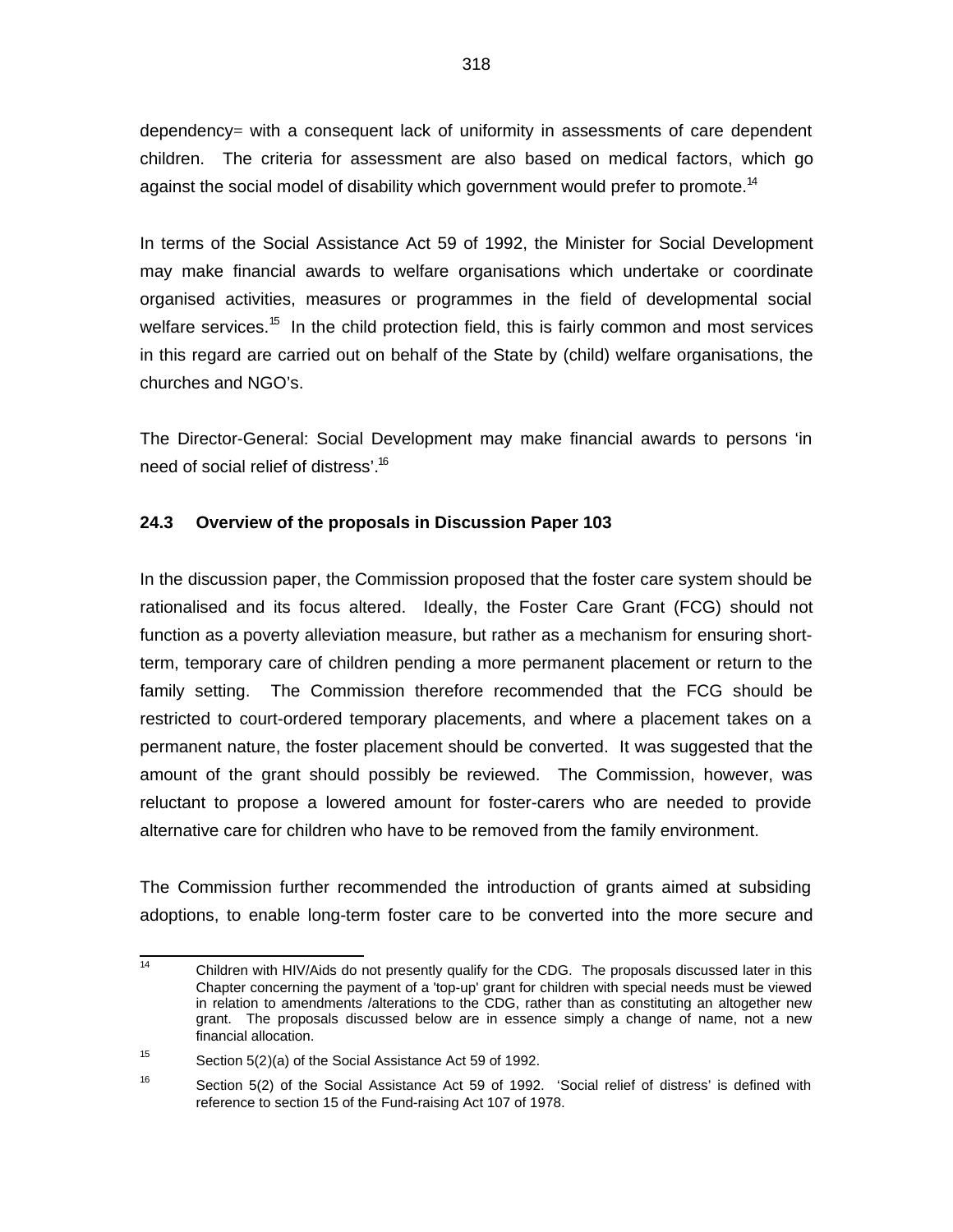permanent option of adoption. The Commission also recommended the extension of the Child Support Grant (CSG) to become a more universal social security system, targeting all poor children aged under 18 years. This proposal accorded with advocacy efforts to lobby for the introduction of a Basic Income Grant (BIG) which would be payable to all South Africans, including children. Some lobbyists have proposed that even if Government were to find the immediate implementation of such a grant to be financially beyond the realm of possibility, at least it should be implemented incrementally, commencing with children up to the age of 18 years. The Commission supported these proposals, as they would go a long way towards addressing some of the problems with the present system of grants outlined in the discussion paper. The Commission was further of the view that this basic income grant, whether payable to adults and children alike, or whether it commences with payments regarding children, should not be meanstested.

In the discussion paper, the Commission expressed the view that the current amount of the CSG is inadequate to enable care-givers to provide for children's primary needs. The Commission therefore proposed that the legislation require government to review the amount payable for the CSG on an annual basis, and to adjust it in line with, or preferably above, the inflation rate. The Commission stated that it would have liked to recommend that Government review the amount payable as social security for children, and if this is fiscally at all feasible, to increase the amount to a level which is commensurate with the actual costs of feeding and otherwise raising children.

The Commission was further of the view that, in certain circumstances, an 'add-on grant' (such as the existing care dependency grant) should be provided for in the new children's statute. The Commission therefore recommended in the discussion paper that the Department of Social Development should identify which categories of special needs children should benefit from such a 'top-up grant' and design criteria outlining the precise circumstances within which such a top-up grant would be payable.

The Commission further recommended that recipients of state social security such as the CSG and the CDG, as well as beneficiaries of the FCG, should be exempted from school fees in respect of the children at whom the grant is targeted.

The Commission also recommended that administrative impediments and hurdles caused by over-onerous regulations, which are frequently overzealously applied, be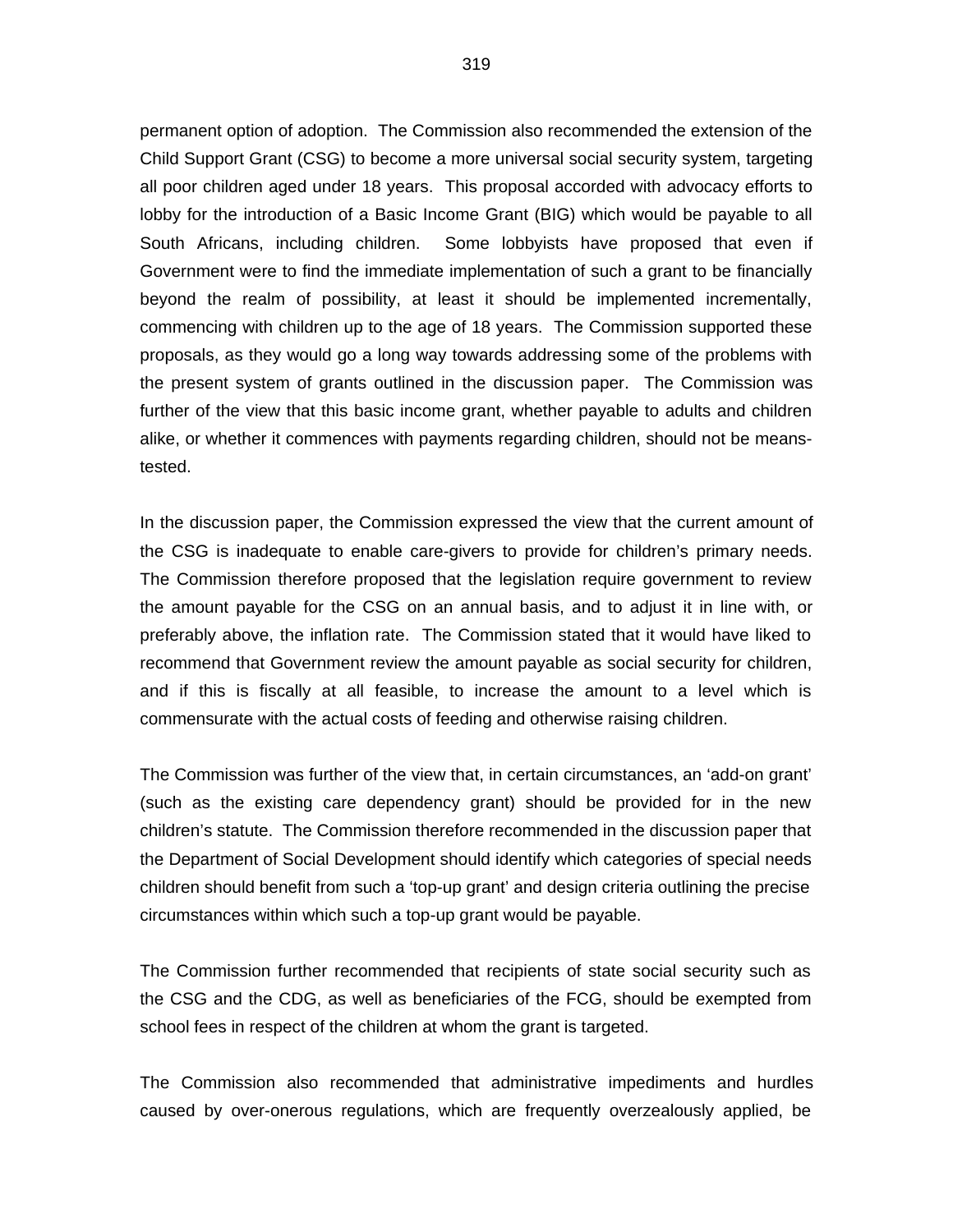addressed in the regulations which specify the conditions for the payments of grants. These should be simplified and the barriers caused by the requirement of proving compliance with the means test altogether removed.

Lastly, the Commission recommended in the discussion paper that enabling provisions be enacted to permit the Minister to (by regulation) spell out under which circumstances more than one grant, or a portion of a specific grant, may be claimed. Thus, although a person may be able to apply for a CSG and a FCG, the amount payable under the latter may be lower where a 'care by relative' situation is concerned.

#### **24.4 Comments received**

The Commission's recommendation that the Child Support Grant (CSG) be extended to target all poor children under the age of 18 was welcomed by the majority of the respondents to the discussion paper as it accords with the lobby for the introduction of a Basic Income Grant (BIG). However, some respondents expressed concern over the possible abuse of a BIG. For example, **Africa Christian Action** argued that the proposed BIG will encourage people to have more children in order to obtain an extra income, while not committed to the well-being of these children. Other respondents mentioned that the current CSG is already being abused and stated that the Commission could restrict the possible abuse of the proposed BIG by limiting the number of children to whom such grant can be paid within a household.

The **Consortium** supported the Commission's recommendations with regard to social security for children. Concerning the proposed child grant, the Consortium submitted that all children, including refugee children, should be eligible for this grant and that this grant must follow the child irrespective of whom the carer is. It said that children living on their own should be able to access the grant themselves if they are of an age and capacity to manage the money directly. The Consortium agreed with the Commission that the existing child support grant (CSG) be converted to a (universal) child grant which should not be means-tested and should be extended to all children under the age of 18 years. It suggested that it be legislated that the amount of the proposed child grant be linked to inflation with annual increases.

With regard to the foster care grant (FCG), the Consortium submitted that as the FCG and the child grant would serve similar purposes (providing for the child's basic needs),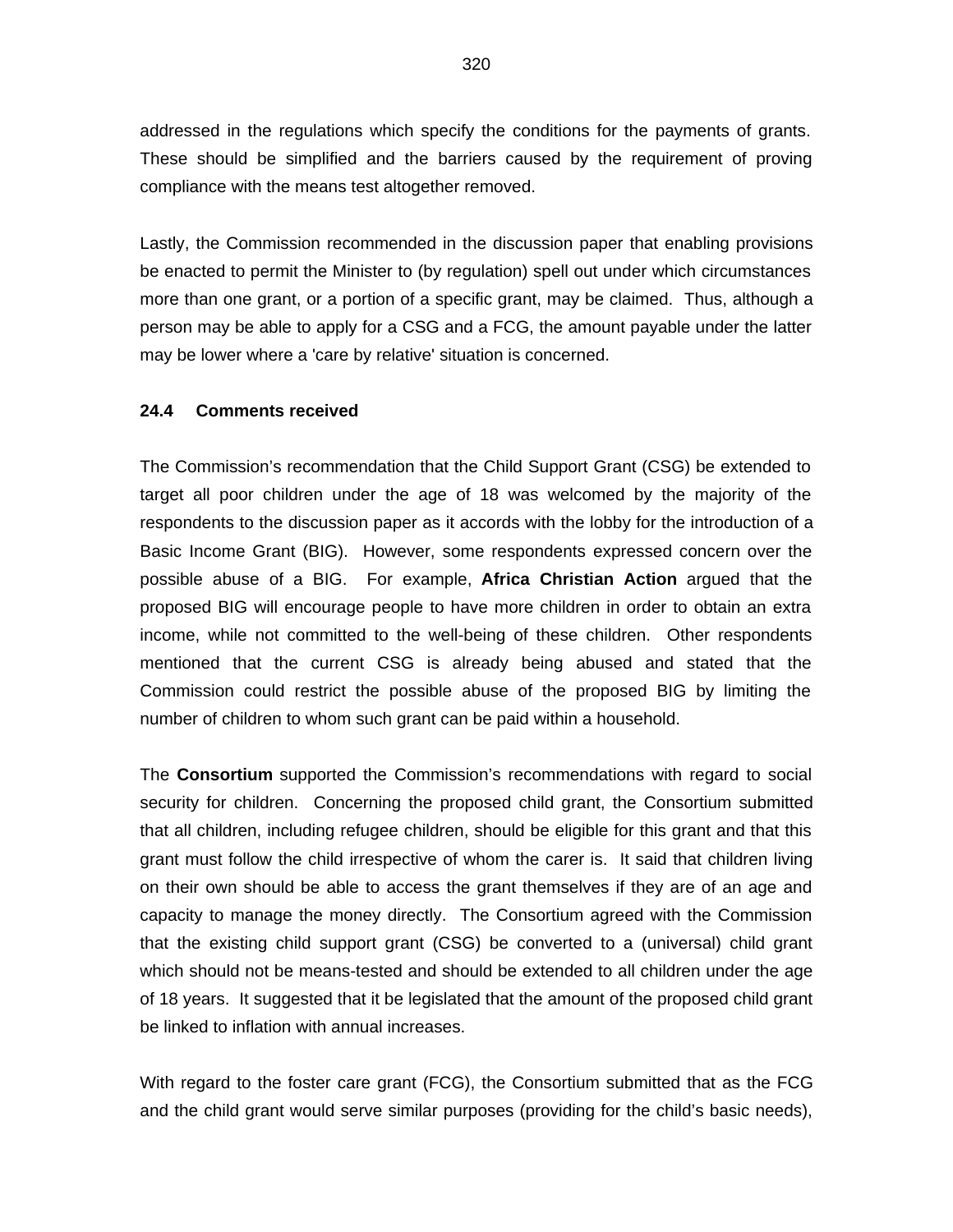the amount of the child grant should be deducted from the FCG. However, a child with additional needs should be entitled to both the care dependency grant (CDG) and the child grant as the CDG serves a different purpose, namely to provide for the extra needs of the child due to a disability.

The Consortium argued that children with disabilities and chronic illnesses, including those with HIV, which render them in need of special care and material assistance in order to survive and develop must be entitled to social assistance in the form of the existing CDG. The eligibility criteria and assessment for this grant should be according to need due to the chronic health condition, and not solely based on the type or severity of the disability or chronic illness. It stated that further debate is required about the stage at which a HIV positive child should be eligible for the CDG and which chronic illnesses should be automatically eligible for assistance. The Consortium suggested that the Commission propose acceptable, universal definitions of disability and chronic illness.

The Consortium submitted that persons who are court-appointed foster parents should be entitled to a FCG for a limited period of time (2 years) after which the foster placement must be reviewed and subsidised adoption should be considered or full rights and responsibilities should be conferred on the foster parent(s) or the foster placement must be extended if necessary if it is in the best interests of the child to do so. Furthermore, it said that foster parents should also be able to obtain the CDG in addition to the FCG if they foster a child with special needs.

The Consortium proposed that should a child grant for children not be introduced, the present foster care system should be extended to provide for "care with relative" situations, with subsidised adoptions, and efforts to make it more accessible to children in need, especially children affected by HIV.

The Consortium recommended that, in view of the fact that many children are suffering from starvation and that there are long delays in accessing the CSG, a grant for emergency relief be created for families in crisis. This could be in the form of food parcels, transport vouchers and/or a cash grant. The Consortium stated that the new child care legislation should clearly describe the circumstances in which such a grant will be made available. It mentioned that the Social Assistance Act does provide for a social relief of distress grant, but people are not aware of this grant. It further suggested that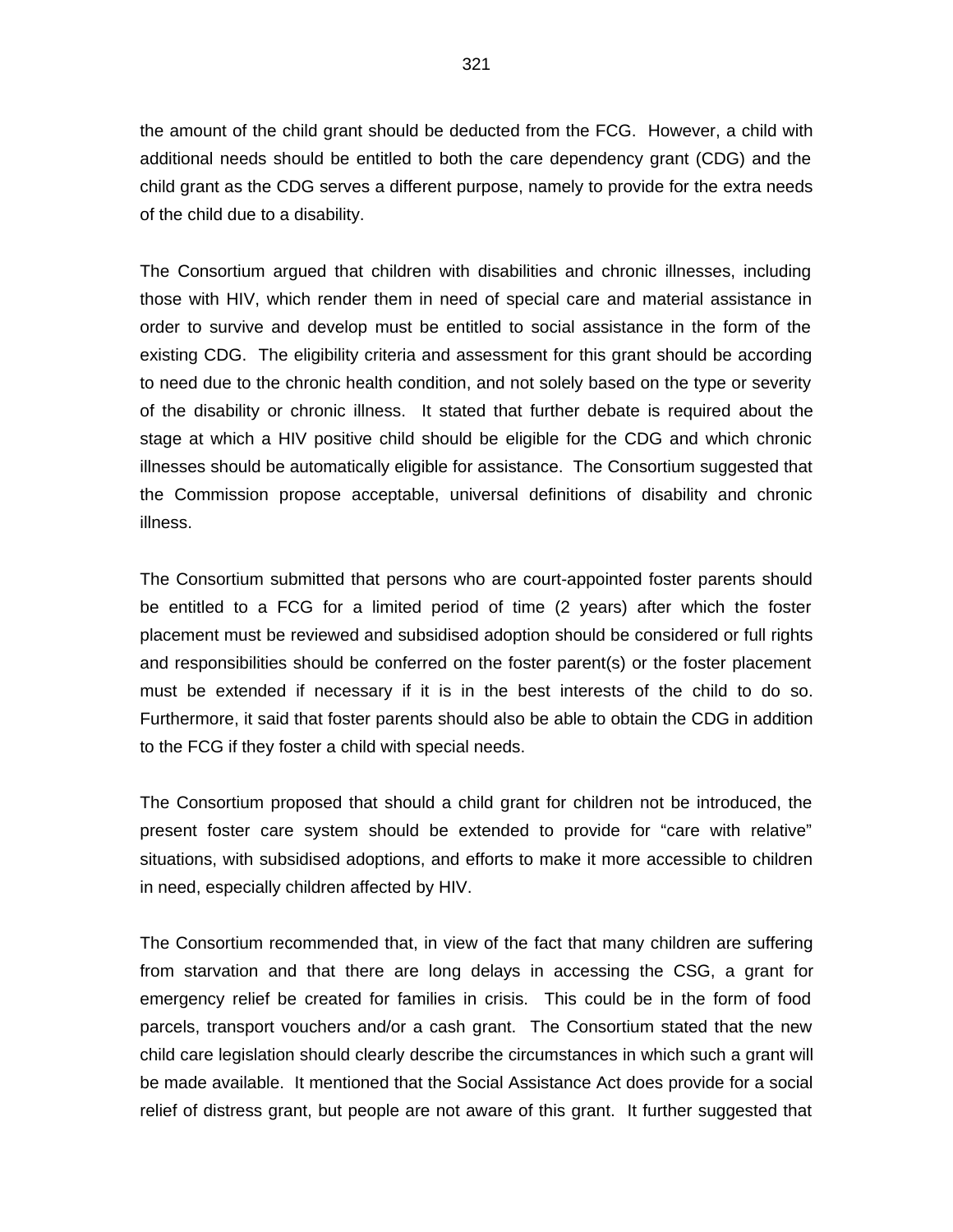social workers and child care workers, including NGOs, FBOs, and CBOs, should be entitled to fill in application forms for families in crisis and to submit the forms and to receive and allocate the assistance to the families that they serve. The Consortium submitted that providing caregivers with temporary social assistance would assist them to pay the transport costs to and from the offices of Home Affairs and Social Development which they have to incur in the application process for permanent grants. Furthermore, it said bar-coded IDs or birth certificates must not be a requirement for access to emergency relief and recipients of emergency relief must be pro-actively assisted by the Department of Social Development to apply for permanent grants.

The Commission was asked to give consideration to the following:

(i) If during a child and family court proceeding, a court considers a child to be in need and to require emergency financial assistance, the court should be able to make an order obliging the Department of Social Development to immediately start paying the child a temporary social relief of distress grant. The court order must suffice as proof that the child is eligible and qualifies for the short-term relief. Uniform measures of need (including financial) will have to be developed by the Department of Social Development, and used by the court, together with the court's obligation to act in the best interests of the child in determining need for emergency relief. The Department may refuse to give the grant only by showing good cause.

(ii) If the situation requires immediate action, the court should be empowered to give the child and family financial assistance or vouchers from its own funds.

(iii) Both methods could be available to the court, e.g. the court could supply a grant for the first week/month to be followed by a social relief of distress grant from the Department of Social Development as ordered by the court.

(iv) When a child is referred by the court to the Department of Social Development for temporary relief, the Department should be obliged to assist the applicant to apply for a permanent grant if they qualify for such.

The Commission has recommended that directives immediately be sent to relevant service providers and the courts to make it clear that relatives should also be entitled to the foster care grant. The Consortium recommended that a similar approach be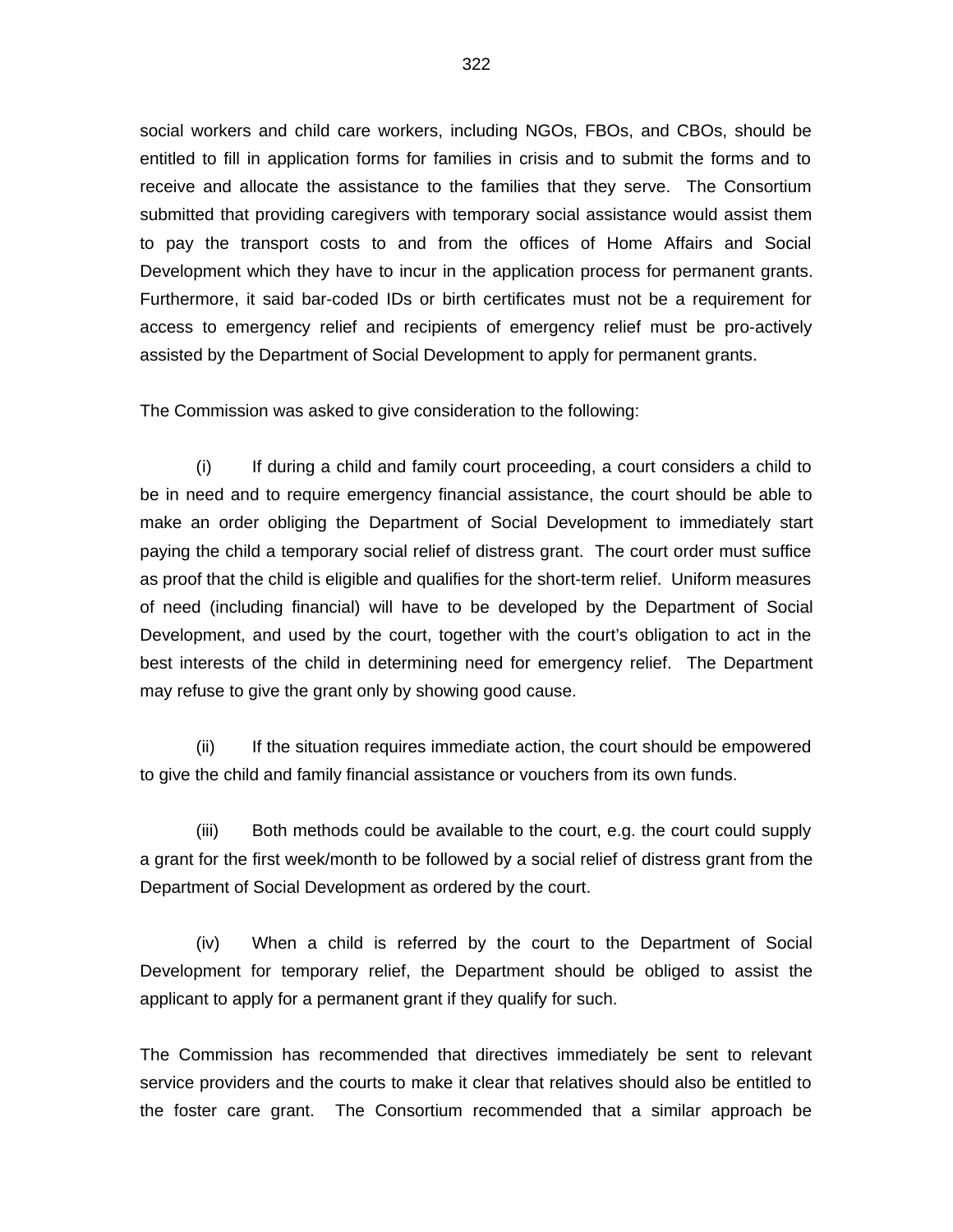followed with regard to families in crisis and that the following be implemented immediately: the provision of emergency social relief to families in crisis through using the existing mechanism of social relief of distress grants. This could be facilitated through issuing a directive to all provincial Departments of Social Development informing them of the need to utilise the existing social relief of distress grants to assist families in crisis.

The Consortium proposed that parents who are unable to pay for services for their children such as health care, water, education, home affairs services, public transport, shelter and electricity due to being poor, should be entitled to free or subsidised services. The same principle should apply to family members, foster parents or caregivers who are unable to afford to pay for services that the children in their care need. However, the state should reimburse schools and health services for these "lost fees" so that the quality of the service provided is not affected. The Consortium submitted that children with disabilities and chronic illnesses, including those with HIV, which render them in need of special care must be entitled to subsidised and free services such as free nappies, free or subsidised assistive devices or transport to and from school and health care facilities, and exemption from paying school fees. Furthermore, it said that the Departments of Education, Home Affairs, Health, Water, Transport and Local Government must develop accessible systems that allow people to apply to be exempted from paying for services.

The Consortium stated that the current free basic water application system and the school fee exemption system are not working in the interests of poor children. It said that attention needs to be paid to how the new child care legislation can lay down guiding principles for such exemption systems to ensure that they are accessible to poor families. This could include an obligation on service providers to pro-actively approach poor communities and to assist them to apply for free services.

The **Dutch Reformed Church, Pretoria**, welcomed the Commission's recommendation that a child grant be paid to all children, and specifically that additional grants be paid to children with disabilities.

**Durban's Children's Society** and **Ms R van Zyl** supported the Commission's preliminary recommendations on grants and social security for children.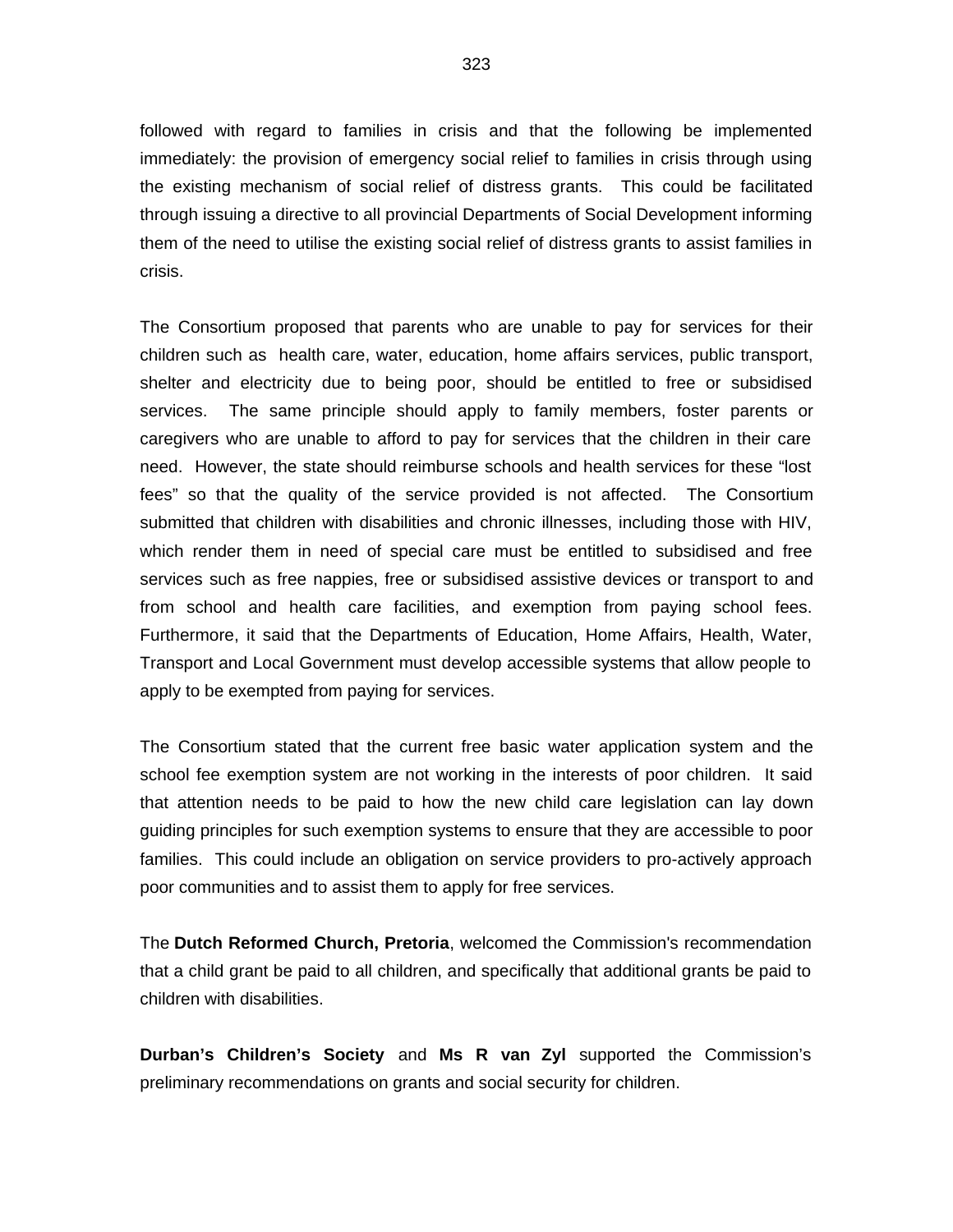# **24.5 The report of the Committee of Inquiry into a Comprehensive System of Social Security for Children (the Taylor Committee report)**

While the Commission was preparing its discussion paper, a Committee of Inquiry was looking at social assistance to children as part of a broader investigation into social security. This Committee (the Taylor Committee) completed its report in March 2002.<sup>17</sup> The report was released in June 2002 for public comment. Due to the importance of this report and its relevance for this investigation, a summary  $^{18}$  of the main aspects relating to children is presented below.

The Taylor Committee's recommendations with regards to children are not always clearly expressed. While chapter 7 is specifically dedicated to children's issues, there are other recommendations scattered throughout the report that also relate to children. There is a fair amount of duplication and overlap between chapters, which were written by different authors, causing some inconsistencies and a lack of clarity on some issues.

The Taylor Report states clearly that South Africa's social safety net has its roots in a set of apartheid labour and welfare policies that were racially biased and based on an assumption that everyone is employed or would soon be employed. Ideally, people should be able to earn a living through employment rather than rely on welfare transfers from the state. However, given the size of the unemployment problem in South Africa, the report states that full employment or significant improvements to the unemployment rate and wage levels of the working poor is not at all likely in the short to medium term. Social security policy reform must take cognizance of this reality. Another reality to bear in mind is the impact of HIV/AIDS. The report also takes into account the problems with infrastructure and implementation of social service programmes that have been created since 1994 to provide access to water, electricity, health care, education, housing and land; and mentions that these problems must be taken into account, especially when looking at the short to medium term interventions that are needed to address poverty.

The Taylor Committee's recommendations are based on an analysis of these and other

 $\frac{1}{17}$ **Transforming the present – Protecting the future: Draft Consolidated Report of the Committee of Inquiry into a comprehensive system of social security for South Africa**, March 2002. The document is also available on the Internet at www.socdev.gov.za .

<sup>18</sup> The summary is based on the summary prepared for ACESS in June 2002.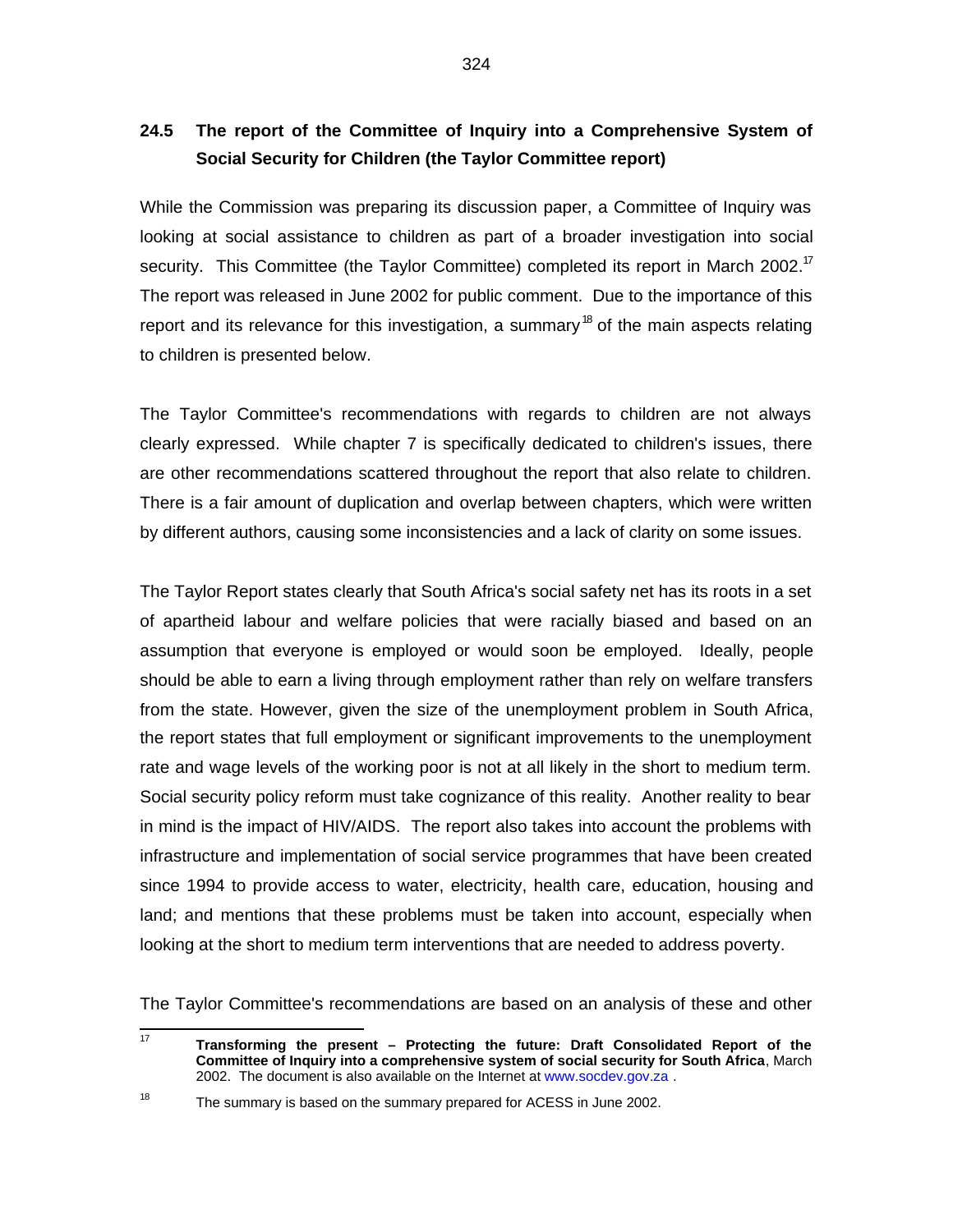socio-economic realities.

The Taylor Committee examines a range of social security measures that currently exist and that could be introduced, including private insurances (e.g. private pension funds), social insurances (e.g. a national health insurance system) and social assistance (e.g. the Child Support Grant). After considering the evidence, the Taylor Committee proposed that South Africa should create a comprehensive package of 'social protection'.

The purpose of "comprehensive social protection" is defined as follows by the Taylor Committee:

"**Comprehensive social protection** for South Africa seeks to provide the basic means for all people living in the country to effectively participate and advance in social and economic life, and in turn to contribute to social and economic development.

The Taylor Committee therefore sees comprehensive social protection as broader than the traditional concept of social security to incorporate developmental strategies and programmes designed to ensure, collectively, at least a minimum acceptable living standard for all citizens. It embraces the traditional measures of social insurance, social assistance and social services, but goes beyond that to focus on causality through an integrated policy approach including many of the developmental initiatives undertaken by the state.

The Taylor Committee talks about a package of social protection interventions and measures. The notion of a package is emphasised as it is not desirable for a person to have to choose between basic needs. For example, a poor parent should not be expected to have to choose between feeding the family or sending their children to school. Both are basic needs that must be provided for by the package of comprehensive social protection.

When the Taylor Committee talks about income poverty they are referring to a situation where people have no income or insufficient income to meet their basic needs (e.g. food and shelter). To address income poverty, the Taylor Committee recommends three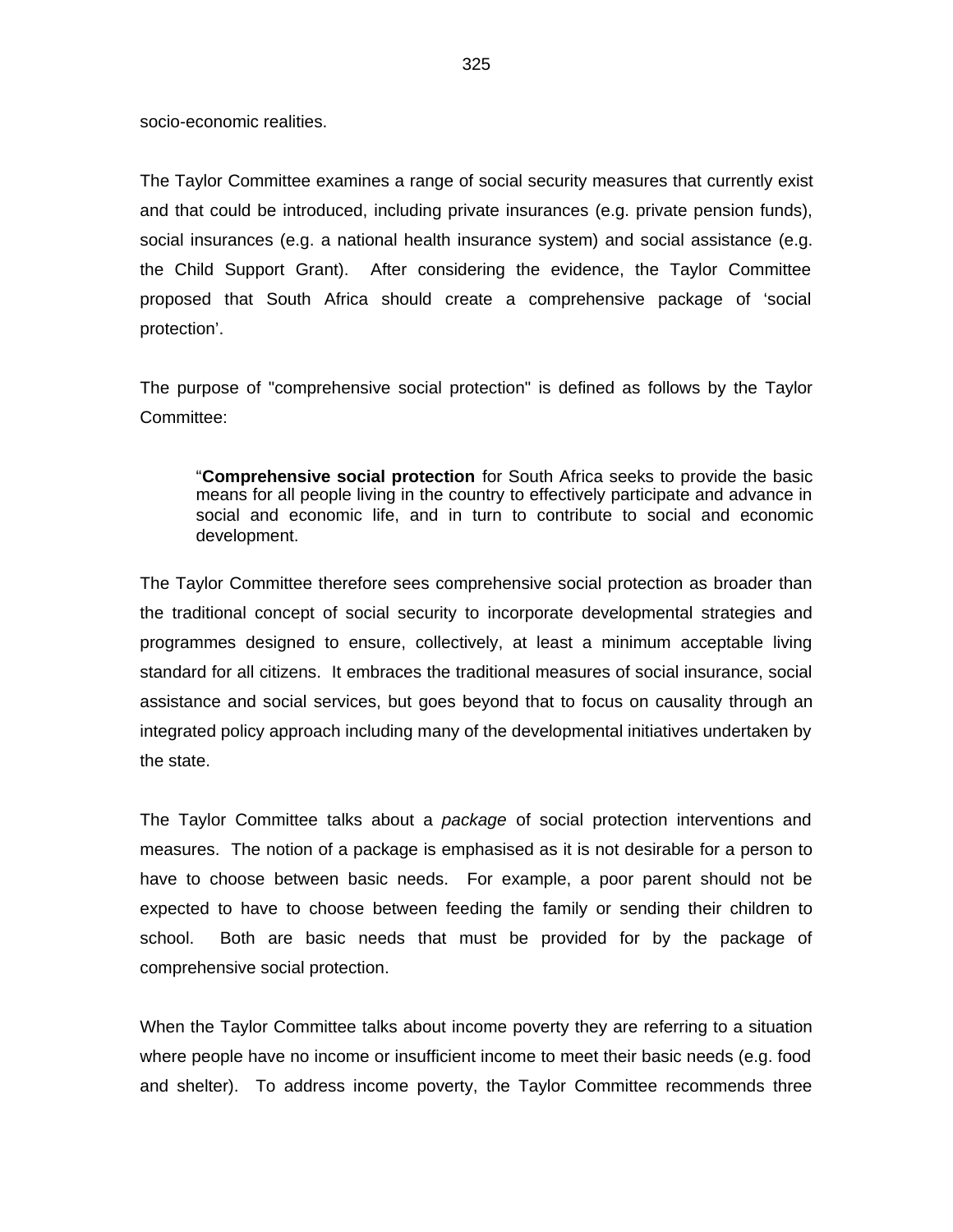universal<sup>19</sup> cash grants. These are:

- Basic Income Grant (BIG)
- Child Support Grant (CSG)
- State Old Age Pension

The Taylor Report recommends that everyone must get at least a certain minimum income transfer to reduce or eradicate destitution and starvation. This would mean that all people would get an income transfer, whether it be through the vehicle of the CSG, BIG or State Old Age Pension.

The Taylor Report is not clear on the relationship between the BIG and the CSG. However, other sections of the report appear to indicate that the CSG will remain and will be extended in the next few years to provide a basic income support for all children. The report does not indicate whether children will qualify for both the CSG and the BIG or for only the CSG. However, the report implies in various places that children will only get the CSG and that this will in effect be their income support grant. The bottom line though is that eventually (by 2015) everyone will get basic income support through one of the grants.

The Taylor Committee proposes a package of services to enable everyone to live and function in society. These services will be provided to everyone (universal) or may have eligibility criteria attached to them. The package of services includes:

- Free and adequate public health care
- Free primary and secondary schooling
- Free basic water and sanitation
- Free basic electricity

—<br>19

- Accessible and affordable public transport
- Access to affordable and adequate housing
- Access to jobs and skills training

Universal means that everyone gets them.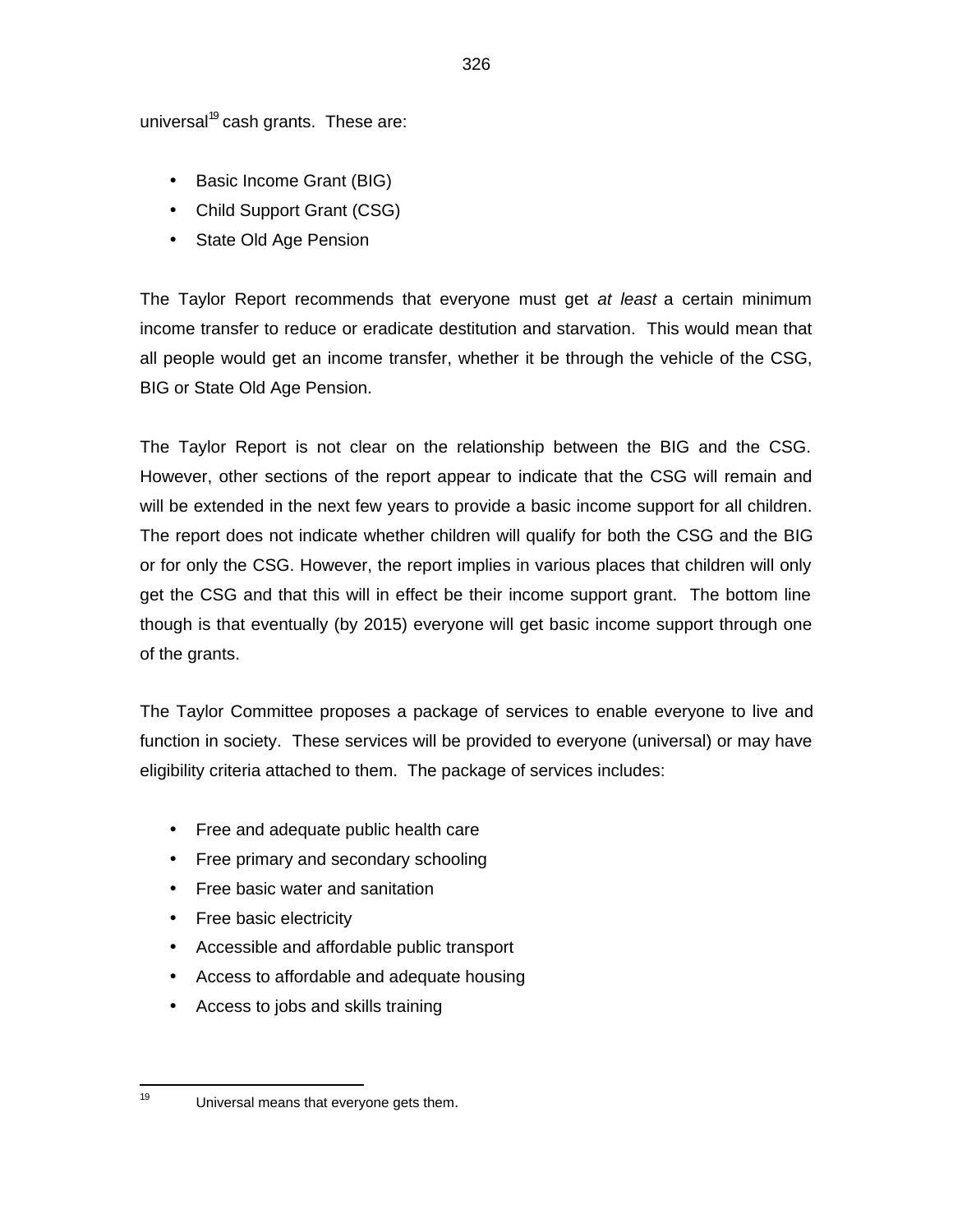The Taylor Committee proposes the following to ensure that everyone has access to assets that enable them to generate food and income:

- Access to productive and income-generating assets such as land and credit
- Access to social assets such as community infrastructure

'Special needs' refers to disability and children in compromised home environments who require foster care. The Taylor Committee proposes that the adult disability grant, care dependency grant and the foster child grant should be retained and reformed. All three grants should continue to be targeted grants which would mean that they would continue to have eligibility criteria.

The Taylor Committee proposes a phased-in approach for the Comprehensive Social Protection package. It stresses that first priority must be to address income poverty by ensuring that poor people have access to a minimum level of income. While the Taylor Committee calls for a Basic Income Grant/Solidarity Grant/Income Support Grant for all South Africans, it found that the conditions for the immediate implementation of a BIG do not currently exist, and therefore calls for a phased-in approach which would allow for the appropriate capacity and institutional arrangements to be put in place over time. The following phasing in time-table is suggested:

- 2002 2004: Children first through extending the CSG
- 2005 2015: Income Support Grant (solidarity grant/BIG) extended to all South **Africans**

The income support grant/BIG is meant for people currently not receiving social assistance – those who fall through the social safety net. The Report is not clear on whether people with special needs will get both the BIG and their special needs grant, or only the special needs grant.

As far as the Child Support Grant is concerned, the Taylor Committee recommends that the CSG be extended to all children under 18 (this is the first phase of the BIG). However, the report is not clear as to how this extension will be put into effect. The report does not specify whether the extension will be achieved through (a) scrapping the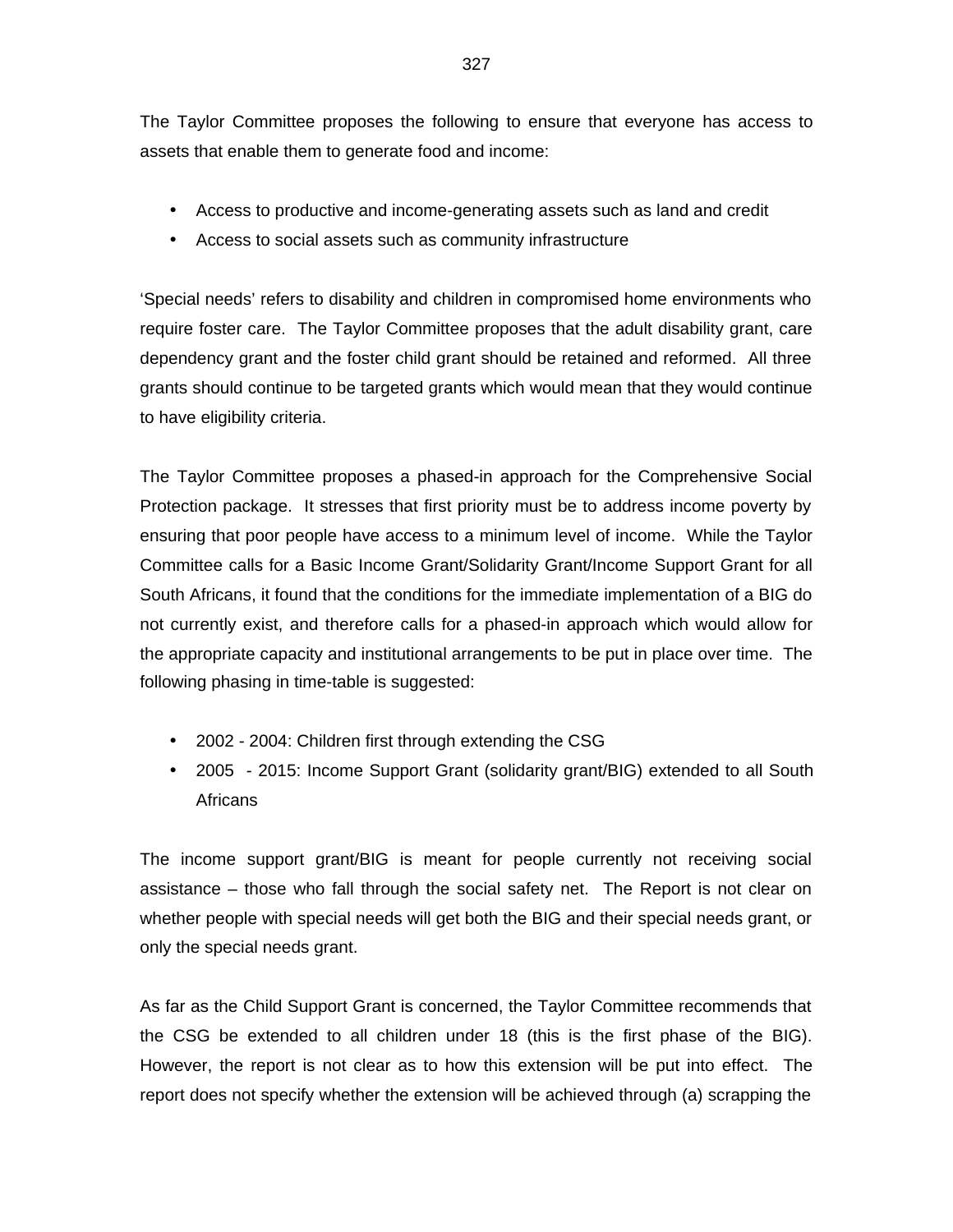means test, (b) simplifying the means test, (c) increasing the age limit incrementally, (d) immediately increasing the age limit to 18, or (e) a combination of two of the above.

The Taylor Committee also recommends that the CSG must be supplemented by an appropriate nutrition and child care support programme. It does not provide any further details of this programme. The Taylor Committee recommends that the procedure for accessing the CSG must be simplified, especially for orphaned children and children living in child-headed households. Child-headed households should be assisted by NGOs or CBOs to allow for adult supervision in the application and spending of the grant. Other than the above with regards to child-headed households, the report does not give detail on what aspects must be simplified or how access should be improved.

The Taylor Committee views the Foster Care Grant (FCG) as providing an important support mechanism for children in compromised family environments. The recommendations include:

- simplify access to the FCG and shorten the process,
- non-South Africans should be entitled to the grant.

The Care Dependency Grant (CDG) is discussed in the report in the section on disability generally, and recommendations are more conceptual and mixed up in the adult Disability Grant (DG) recommendations. The conceptual recommendations are:

- A broad definition of disability should be used for all the various schemes and funds that relate to disability, with each different scheme adapting this to the purpose and scope of the particular scheme;
- Beneficiaries should not be defined according to the disability, but rather the system should measure and respond to their level of need;
- Persons with chronic illnesses, including HIV/AIDS, should also qualify for a disability grant;
- The needs-assessment should consider not only the type and severity of the disability or illness, but also other social, economic, physical and environmental factors;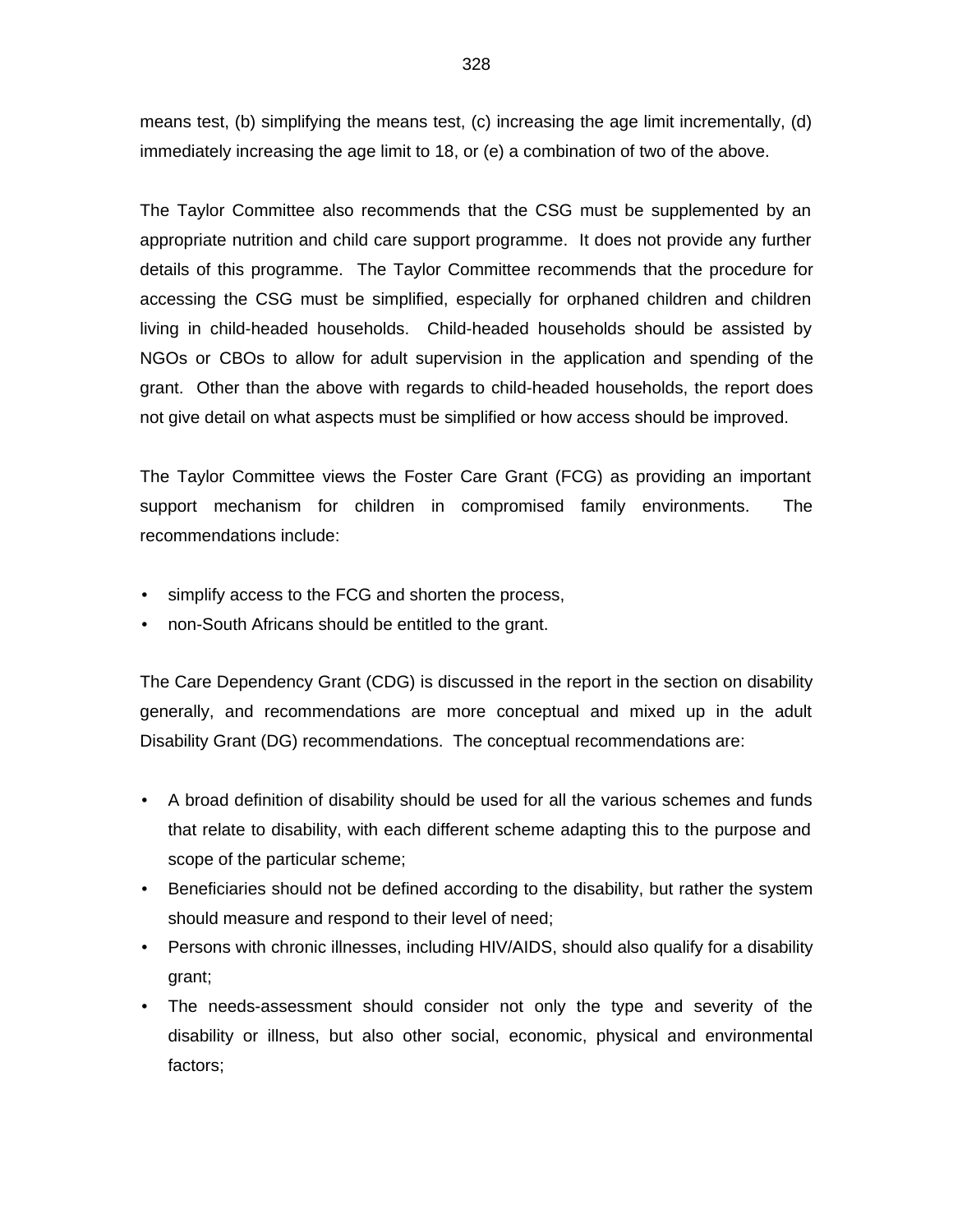- The needs-assessment would include a financial analysis of the individual's situation and needs. There should be a threshold of income, which should be determined by the Disability Sector and economists;
- This assessment should be undertaken at regular intervals to identify changes in circumstances and need;
- A sliding scale of benefits to suit the range of presenting needs, which would incorporate cash transfers and other indirect forms of social security;
- The DG and CDG should be maintained and kept at their current level, if not increased.
- Individuals would receive basic income as the first step in the package of benefits; thereafter consideration of their extra needs through 'topping up' in cash and in-kind benefits.

In the short-term, the Taylor Committee's recommends that:

- Amendments to Social Assistance Act and Regulations and administrative structures be affected;
- the 'permanent home care' clause be removed from the definition of a care dependent child
- the CDG be extended to children with moderate disabilities and to those in special schools or day-care centres;
- the current medical assessment forms be revamped;
- a multi-disciplinary panel for assessments be utilized;
- clear eligibility criteria and guidelines for assessors be developed;
- the criteria of proving spouse's income be removed from the means-test;
- free public health services be provided to persons with disabilities;
- processes be reviewed at regular intervals;
- an appeal mechanism be established;
- the processing time for applications be shortened; and
- the public be educated on social security available to them.

The Taylor Committee's final recommendations are that: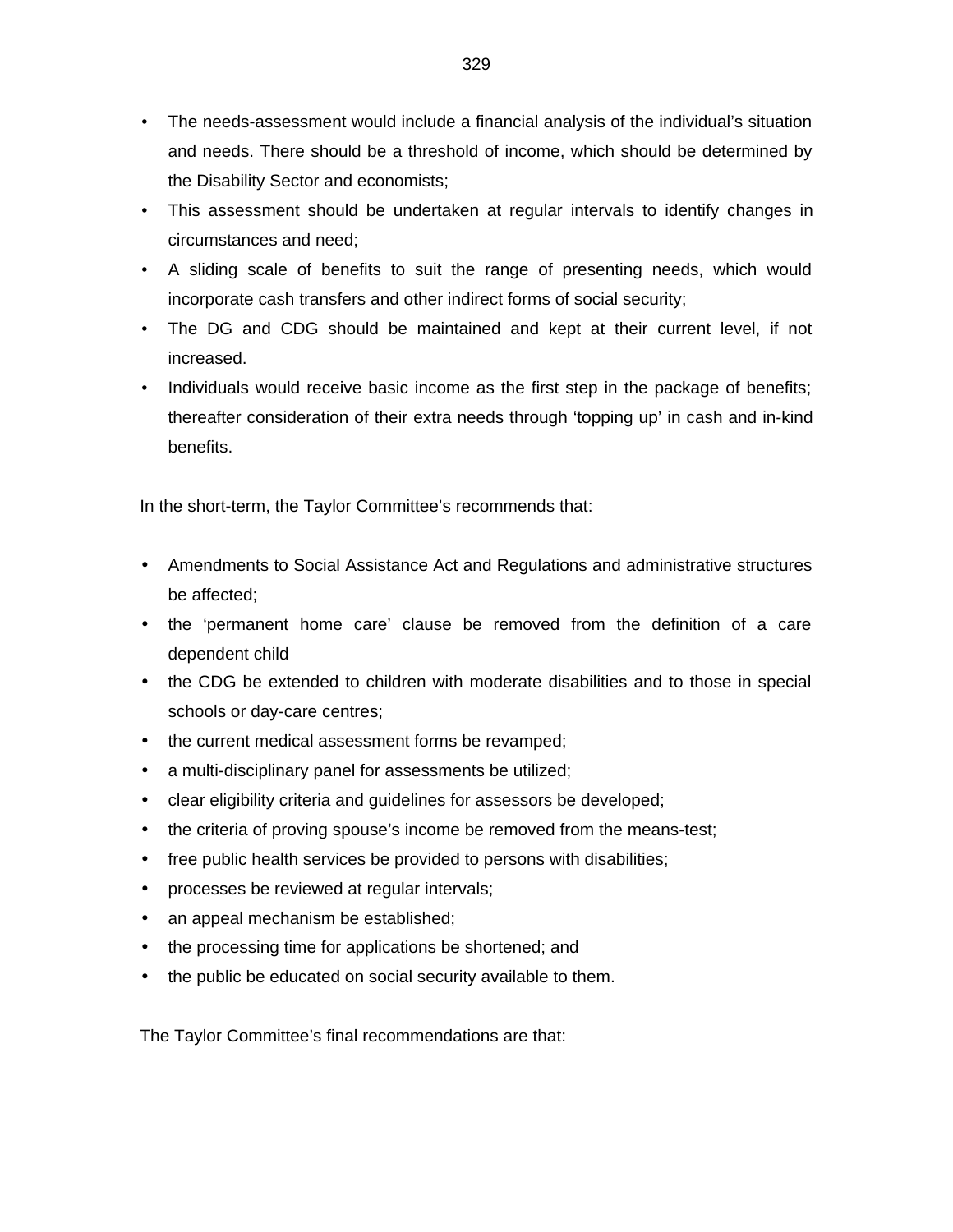- Existing disability benefits should remain until such time as income support measures are universally implemented;
- Cash benefits and in-kind benefits should be de-linked so that those not eligible for a grant may still qualify for other free services / support;
- Definitions should be amended to reflect an interactive approach that takes into account both medical condition and social and environmental factors, and broadened to include physical, mental, sensory and intellectual disabilities;
- Definition should identify need and appropriate range and level of benefits
- Provision for the purchasing of essential assistive devices should be made;
- Administrative procedures should be simplified;
- Quantitative indicators and benchmarks should be developed;
- Officials should be aware of the obligations of the state and the rights of the applicants;
- Discriminatory elements in the provisioning of grants and insurance should be removed; and
- The citizenship restriction for entitlement be removed.

The Taylor Committee's short-term measures pertaining to orphans and child-headed households are:

- extension of the Child Support Grant (CSG) to all children 0-18 years;
- simplify access to the CSG, with child-headed households being assisted by NGOs or CBOs to allow for adult supervision in the application and spending of the grant;
- develop skills training and vocational training for these children

Long-term measures would include:

- projects aimed at prevention and integration of these children into society
- encouragement of home- or community-based care
- simplify foster and adoption processes, where informal carers can access the grants
- involve CBOs and NGOs in the identification, assessment and care of vulnerable children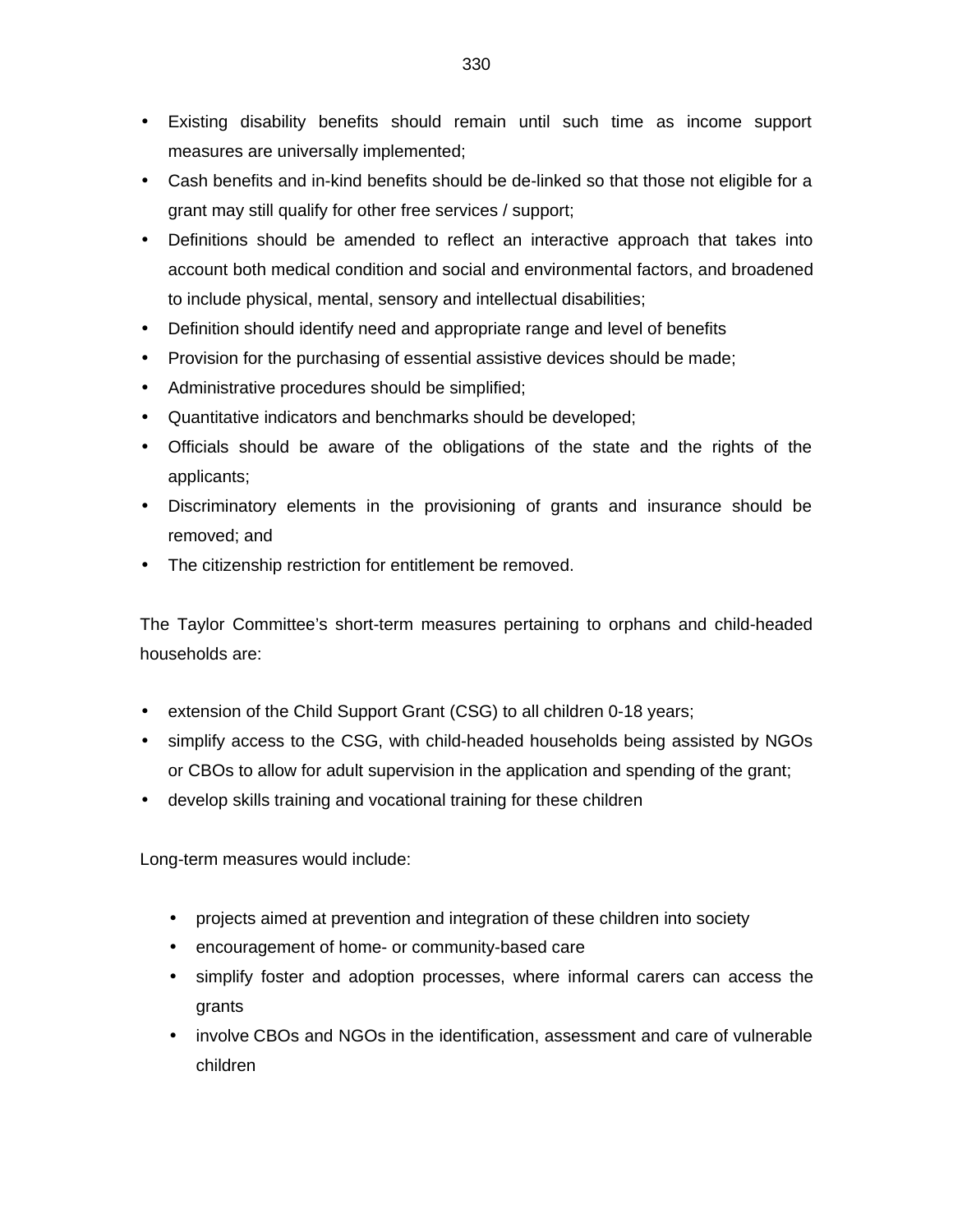• set up childcare centres to increase their learning opportunities and psychological skills.

As far as children with HIV/AIDS are concerned, the Taylor Committee again calls for the extension of the CSG to all children up to 18 years of age. It also calls for free health services for all children, for simplification of the foster process, and AIDS awareness projects.

In the disability chapter, the Taylor Committee recommends that people with HIV be entitled to a disability grant. The disability chapter addresses the care dependency grant but mixes it up with the adult disability grant and it is not always clear as to whether the recommendations also apply to children. Thus, it is not clear as to whether the report recommends that children with HIV be entitled to the CDG. In this same chapter, the Taylor Committee recommends that people with chronic illnesses should be entitled to access a disability grant. Again, it is not totally clear if this recommendation also applies to children.

The Taylor Report looks at the problems under the current Maintenance Act and its administration and makes several recommendations to improve the system so that caregiving parents can access maintenance from the child's other parent who refuses to pay for maintenance. These include:

- increased personnel to deal with the lengthy delays that ultimately discourage caregiving parents from following through with the process
- employment of specialised tracers to track down defaulting parents
- a campaign to instill a culture of responsibility of parents towards their children
- clear policy guidelines for those involved in maintenance claims.

The Taylor Committee looks at the problems with the current adoption system, and mentions that the Commission proposes an adoption subsidy. The Taylor Committee does not support or reject the Commission's proposal, but states that the relevance of such a subsidy becomes less apparent if a universal child grant is introduced. The Report further lists possible negative implications of an adoption subsidy. As ACESS points out, it is not clear what the Taylor Committee is recommending with regards to the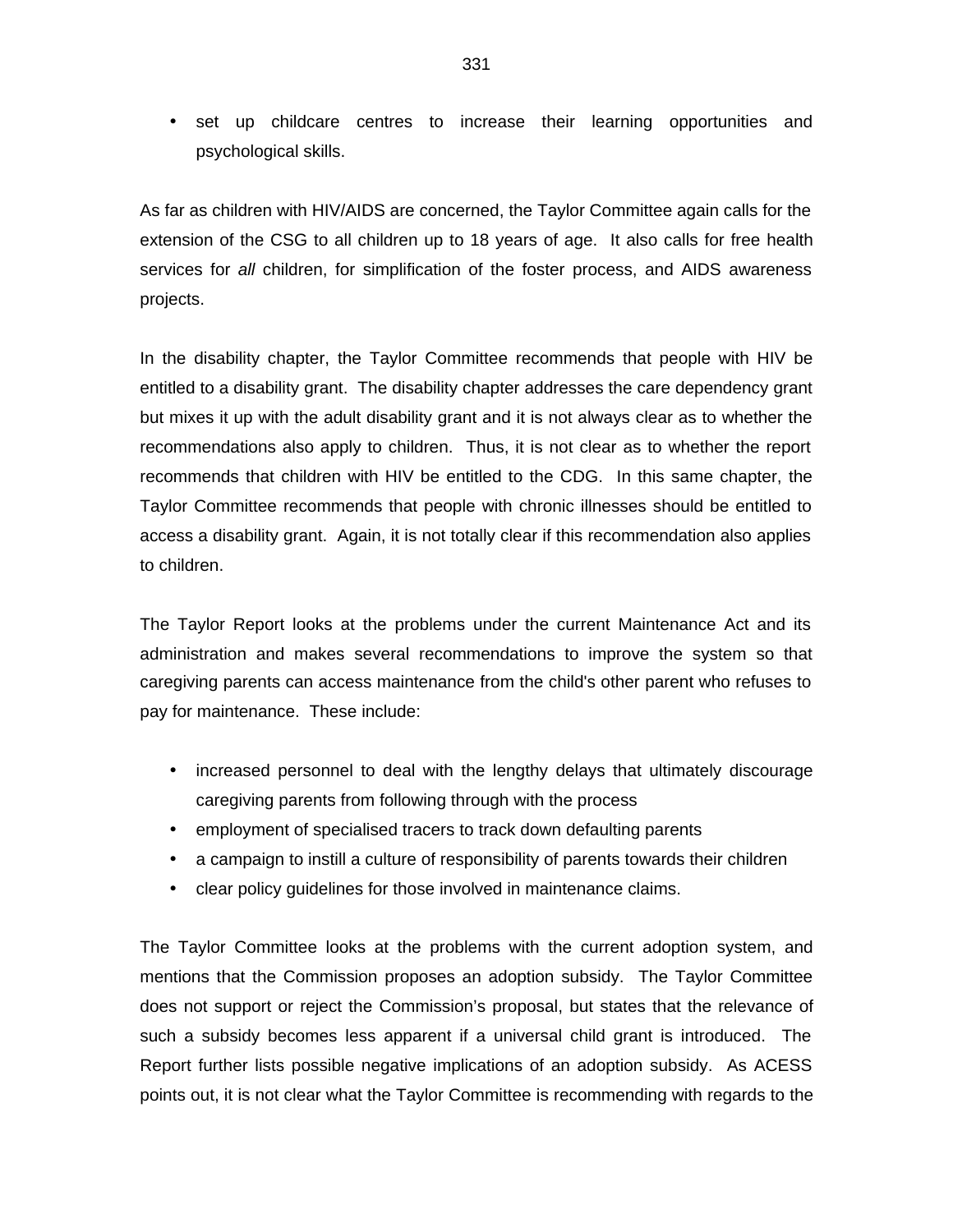adoption subsidy.<sup>20</sup>

On the question of means testing, the Taylor Committee "believes the most efficient, developmentally most effective and fairest way forward is to abolish all means tests and to recover the costs through increases in tax". However, if means tests are to be retained, then the Committee recommends some rationalization, fairness and efficiency in the system, and that "the information as to which elements of the social security package a person is entitled should ultimately be captured on their identity documents".

However, with the exception of the foster care grant, all the existing grants are currently means-tested in the hands of the receiver.<sup>21</sup> The Taylor Report is not clear on what grants should remain means-tested and which will be universal. Some sections of the report mention retaining aspects of the means test for the special needs grants, eg the disability grant and the care dependency grant.

The simulations provided of the costs of the Taylor Committee's recommendations estimated that an additional 2.3% of the GDP will be required to be spent on social security if the Committee's recommendations are accepted. In this regard, the Committee concludes that:

"The reform path (as suggested by the Committee) is affordable when seen from a long-term perspective, as all improvements in the social security system occur broadly within the current macroeconomic constraints…. In particular, the implementation of a universal system of social assistance grant in key areas becomes both feasible and affordable".

#### **24.6 Evaluation and recommendations**

In the chapter on protecting children, $<sup>2</sup>$  the Taylor Committee concludes that the chapter</sup> does not purport to provide a comprehensive package of social security for children as it is envisaged that the Commission would make provision for such a system in the new Child Care Statute. This placed the Commission in a rather invidious position as we

 20 Policy summary of the Report of the Committee of Inquiry into a Comprehensive Social Security System for South Africa' compiled for ACESS by the Children's Institute, UCT, June 2002, p. 10.

<sup>21</sup> The foster care grant is means tested in the hands of the child, not the foster parents.

<sup>22</sup> Chapter 7, p. 83 of the report.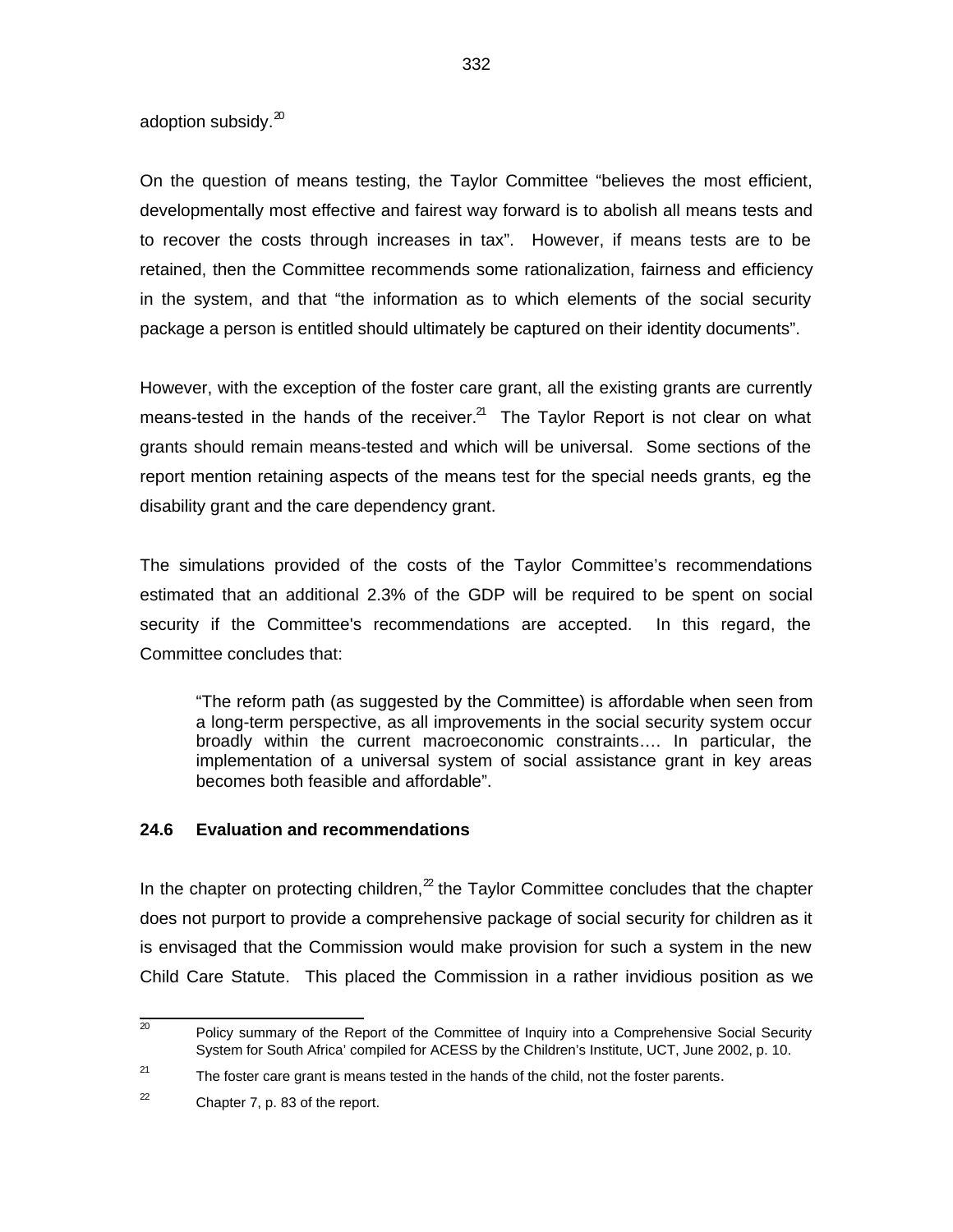were expecting the Taylor Committee to provide such guidance, especially as to affordability, given the resources available to the Taylor Committee.

The Commission would have preferred far closer cooperation with the Taylor Committee on the issue of social security for children. In the absence of such cooperation and adequate Departmental input, the Commission found it very difficult to draft provisions on grants and subsidies for children. Given these challenges, the Commission nevertheless makes the following recommendations in respect of a social security system for children:

- When the responsible Departments at national and provincial level prepare their draft budgets in terms of the Public Finance Management Act, the Departments must consider and determine their funding requirements for the implementation of the Children's Bill and include in their draft budgets an amount for this purpose which they consider appropriate.<sup>23</sup> Municipalities are obliged in the same way.<sup>24</sup>
- The Director-General: Social Development must establish and administer a social security scheme within the Department's available financial resources to pay the grants, subsidies and service fees in respect of children.<sup>25</sup> All grants, subsidies and fees must be paid from money appropriated annually by Parliament for the purpose of the social security scheme on the vote of the Department.<sup>26</sup> The Minister for Social Development is given the power to determine the amount of each subsidy, grant or fee payable, the period for which and the time when such is to be paid, the eligibility criteria, and appropriate accountability requirements to ensure that grants, fees or subsidies are utilised for the purpose for which they are paid. $27$
- Provision is made for the Director-General: Social Development to assign by agreement aspects of the administration of the social security scheme to the

 23 Section 338(1) of the Bill.

<sup>24</sup> Section 338(2) of the Bill.

<sup>25</sup> Section 339(1) of the Bill.

<sup>26</sup> Section 339(2) of the Bill.

<sup>27</sup> Section 339(3) of the Bill.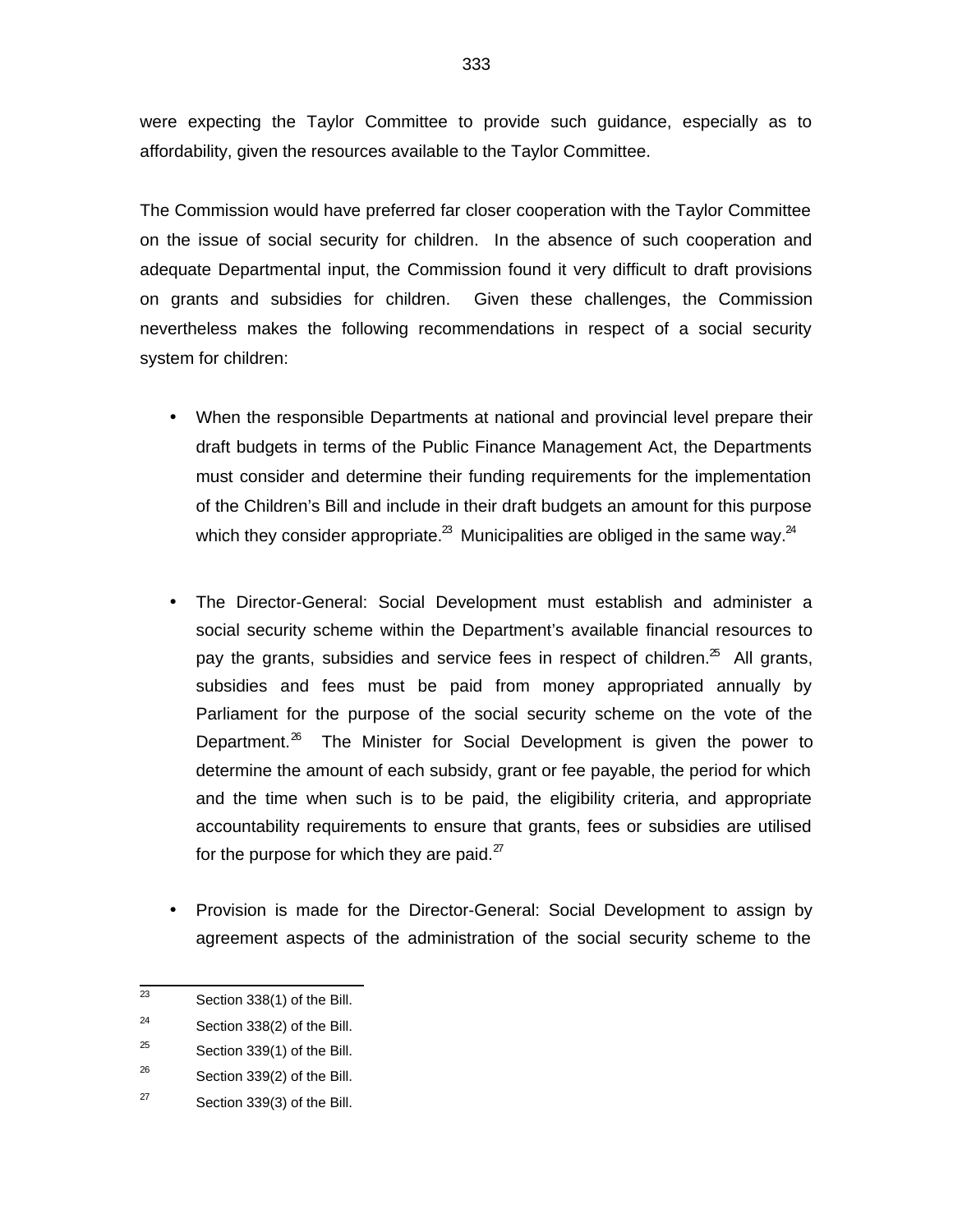provincial heads of social development or a municipality. $^{28}$  Provision is also made for the transfer of funds to the provinces or a municipality.

- The administration of the Social Assistance Act 59 of 1992 was assigned to the provinces. Parliament therefore cannot amend the Social Assistance Act 59 of 1992 to regulate provincial involvement in the administration of the social security scheme for children devised by the Commission. To overcome this problem, the Commission recommends that social security for children be regulated by the Children's Bill. $^{29}$
- While the Commission acknowledges that means testing is not ideal, as the costs involved in conducting the means testing divert away funds from the actual recipients, it was decided to retain means testing for all the grants except the child grant. Sadly, given our resource limitations, all the grants and subsidies should be targeted only at the poorest of the poor to enable those children to survive.

A significant problem facing South African children at present concerns the availability of financial support for children orphaned by HIV/AIDS, and especially those living in childheaded households. Unless they are aged under 7, and living with a primary care-giver who can apply for a Child Support Grant (CSG), or placed in formal foster care in order for the Foster Care Grant (FCG) to be payable, there is no monetary support available. Further, children who themselves are HIV positive or have AIDS are not regarded as able to qualify for the Care Dependency Grant (CDG).

The Commission therefore recommends the introduction of the following social security scheme for children: $^{30}$ 

- A child grant;
- A foster care and court-ordered kinship care grant;
- An informal kinship care grant;
- An adoption grant;

- 29 Section 340(2) of the Bill.
- 30 Section 339(1) of the Bill.

<sup>—&</sup>lt;br>28 Section 340(1) of the Bill.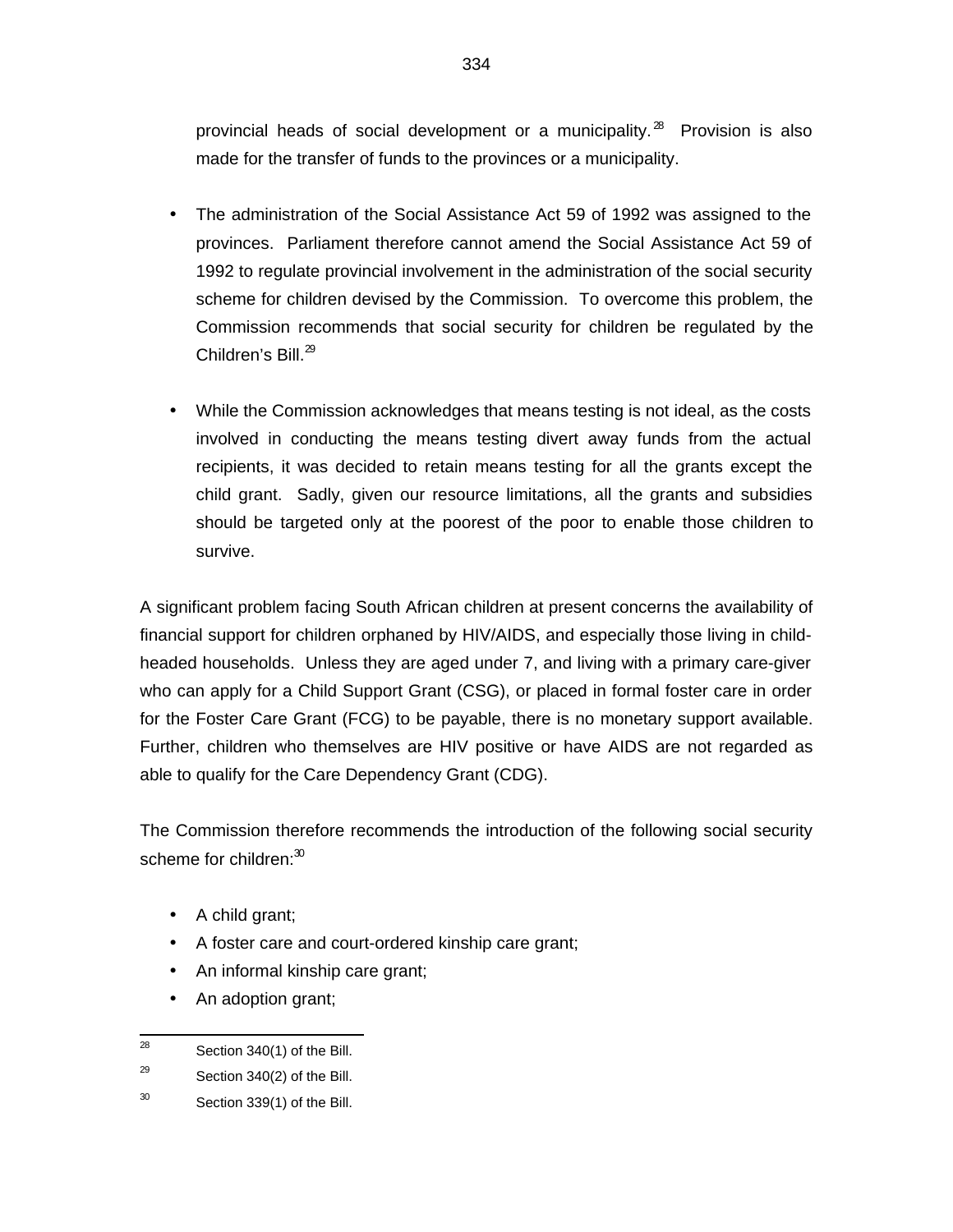- An emergency court grant;
- A subsidy to enable children with disabilities to obtain assistive devices;
- Subsidies to NGO's contracted to the State to implement programmes and projects giving effect to this Act;
- Fees to NGO's, FBO's and welfare organisations who carry out services on behalf of the State;
- A subsidy to encourage the provision of early childhood development services.

The eligibility requirements of the grants proposed can be presented as follow in table form:

| Grant/subsidy         | Payable<br>in          | <b>South African</b> | Payable<br>to       | Payable<br>in       | <b>Means</b> |
|-----------------------|------------------------|----------------------|---------------------|---------------------|--------------|
|                       | respect of?            | citizens<br>and      | whom?               | addition<br>to      | tested?      |
|                       |                        | residents            |                     | other grants?       |              |
|                       |                        | only?                |                     |                     |              |
| <b>Child grant</b>    | All children           | Yes                  | Primary<br>care-    | Yes                 | <b>No</b>    |
|                       |                        |                      | giver               |                     |              |
| <b>Foster</b><br>and  | children<br>All<br>in. | Citizen: No          | Foster<br><b>or</b> | Child grant not     | Foster:      |
| ordered<br>court-     | foster and court-      | <b>Resident: Yes</b> | kinship<br>care-    | payable if foster   | No           |
| kinship<br>care       | ordered<br>kinship     |                      | giver<br>or         | and<br>court-       |              |
| grant                 | care                   |                      | primary<br>care-    | ordered<br>kinship  | Court-       |
|                       |                        |                      | giver               | grant<br>is<br>care | ordered      |
|                       |                        |                      |                     | payable             | kinship:     |
|                       |                        |                      |                     |                     | Yes          |
| <b>Informal</b>       | children<br>All<br>in. | Yes                  | Relative of the     | Not payable in      | <b>Yes</b>   |
| kinship<br>care       | informal<br>kinship    |                      | child<br>who        | addition to child   |              |
| grant                 | care                   |                      | cares for the       | grant               |              |
|                       |                        |                      | child               |                     |              |
| <b>Adoption grant</b> | All<br>adoptive        | Yes                  | Adoptive            | Payable<br>in.      | Yes          |
|                       | children               |                      | parent(s)           | addition to child   |              |
|                       |                        |                      |                     | grant               |              |
| <b>Emergency</b>      | Children at risk       | Yes                  | Parent              | No                  | Yes          |
| court grant           | οf<br>being            |                      | Primary<br>care-    |                     |              |
|                       | into<br>removed        |                      | giver               | <b>Time limited</b> |              |
|                       | alternative<br>care    |                      |                     |                     |              |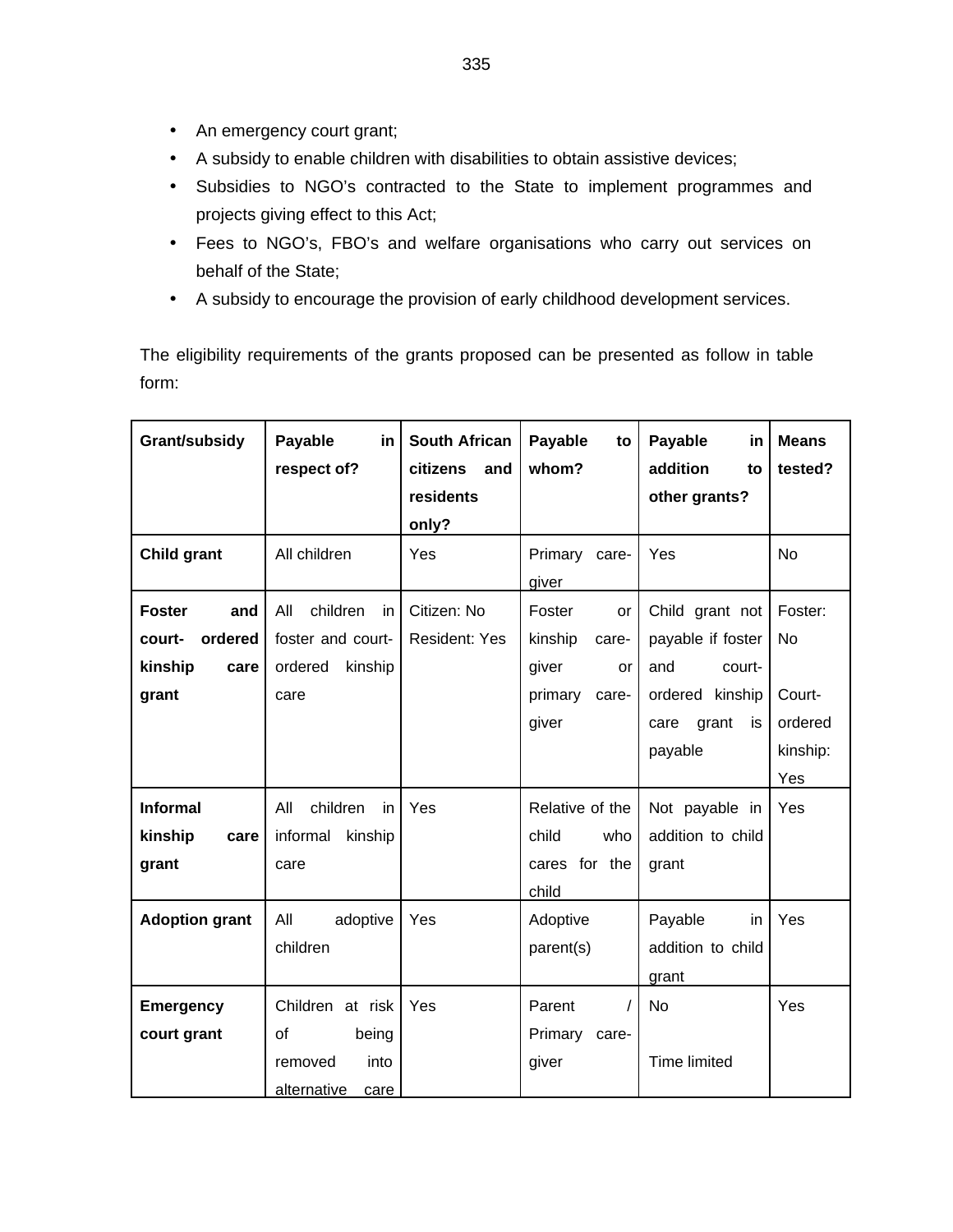|                  | of<br>because<br>poverty |     |                  |                       |     |
|------------------|--------------------------|-----|------------------|-----------------------|-----|
| Supplementary    | Children<br>with         | Yes | Parent           | addition<br>to<br>In. | Yes |
| special<br>needs | moderate<br>to           |     | Primary<br>care- | child<br>grant,       |     |
| grant            | disability<br>severe     |     | giver            | foster care and       |     |
|                  | chronic<br>and           |     |                  | court-ordered         |     |
|                  | illnesses                |     |                  | kinship<br>care       |     |
|                  |                          |     |                  | adoption<br>grant,    |     |
|                  |                          |     |                  | grant                 |     |

Given the focus of the Basic Income Grant (BIG) and the Commission's recommendation to extend the Child Support Grant (CSG) to all poor children (the child grant), it appears prudent to take this child grant into consideration when the amount of the foster care / court-ordered kinship care, informal kinship care or the adoption grant is to be determined. In an ideal world with unlimited resources the Commission would not have hesitated to recommend that all these grants be paid in addition to the child grant, but that is not feasible at this stage.

The Commission recommends that the amount of the foster care, court-ordered kinship care and the adoption grant be set at the same level. This would remove the current financial incentive to keep children in long-term foster care. There is justification for setting a lower grant amount in the case of informal kinship care as the State on a narrow interpretation has no constitutional obligation to care for children in informal kinship care. This is in stark contrast to foster care and court-ordered kinship care where state intervention has caused the child to be removed and placed in alternative care.

In the case of the supplementary special needs grant, the Commission is of the opinion that this grant should be payable only to children with chronic illnesses, including HIV/AIDS, and children with moderate to severe disabilities. Furthermore, the supplementary special needs grant should be payable only after the degree of the child's chronic illness or disability has been assessed in terms of an objective prescribed assessment procedure. While the Commission would have preferred to extend the application of this supplementary grant to all children in especially difficult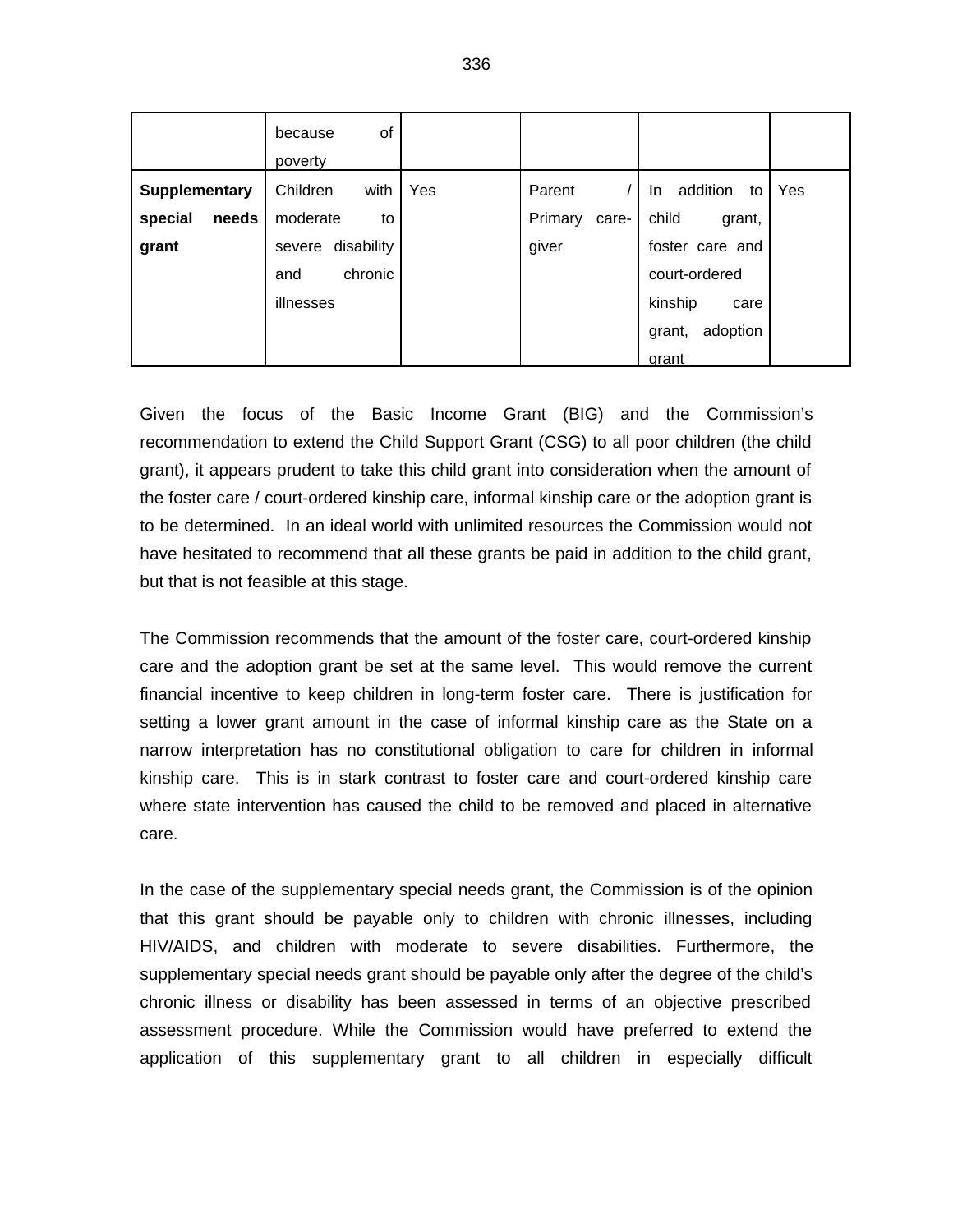circumstances,<sup>31</sup> it is realised that it would be impossible to provide a grant, in addition to the child grant, to all children affected by malnutrition in South Africa. In the long-term, and given the constitutional imperative to ensure the progressive realisation of socioeconomic rights, we should strive to implement a needs-based supplementary grant for all children in especially difficult circumstances.

Provision is made for a socio-medical assessment of both the extent of the disability and the needs of the particular child: the details to be spelled out in the regulations.

Should the supplementary special needs grant be introduced, the current Care-Dependency Grant can fall away.

The Commission recommends that subsidies be paid to enable children with disabilities to obtain assistive devices such as wheel-chairs. Such subsidies are to be paid on presentation of an invoice substantiating the purchase. A means test will apply. $\mathbb{Z}$ 

The Commission further recommends that subsidies be paid to designated child protection organisations to promote the implementation of programmes and projects giving effect to the Act.<sup>33</sup> The purpose of this subsidy is to compensate these NGO's for the services delivered to children on behalf of the State. In the Bill, provision is made for per capita and programme funding to cater for both the individual needs of the children involved (per capita element) and to cover the cost relating to the overall functioning of the service centre.<sup>34</sup> Obviously, where an NGO, FBO or welfare organisation delivers services to children on behalf of the State in terms of the provisions of the Bill, such organisation is entitled to prompt payment of fees at the agreed rate.

There is also considerable merit in the suggestion made by the Consortium that the existing social relief of distress grant be utilised more extensively. This could be done, as she has suggested, through the issuance of a directive to all provincial Departments of Social Development and the courts recommending its use to assist families in crisis. Obviously, the directive must be linked to a public awareness campaign informing the

<sup>—&</sup>lt;br>31 See section 231 of the Bill for the definition of children in especially difficult circumstances.

<sup>32</sup> Section 348 of the Bill.

<sup>33</sup> Section 349 of the Bill.

<sup>34</sup> Sections 349(2) of the Bill.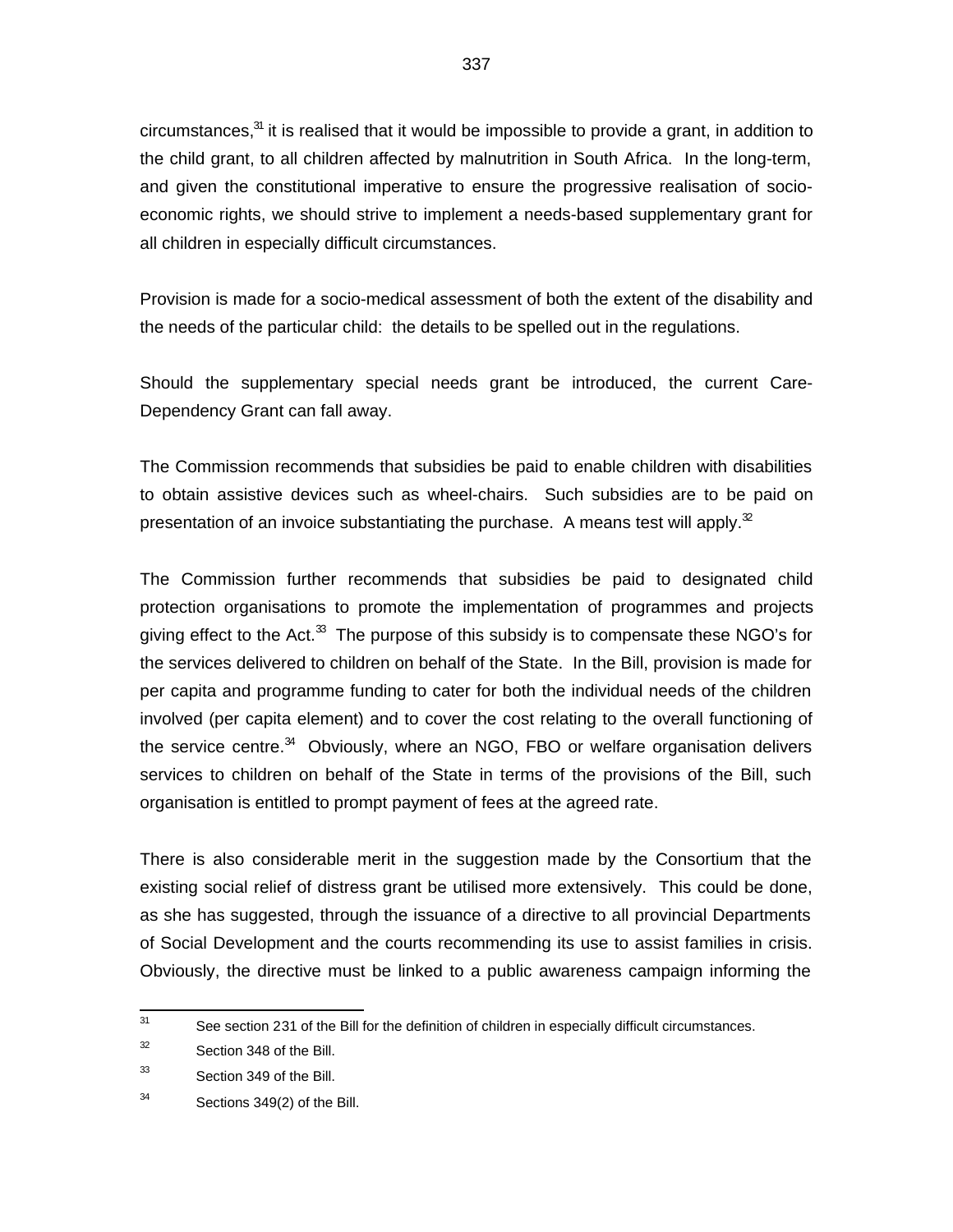public at large of the availability of the social relief of distress grant. The Commission recommends this accordingly.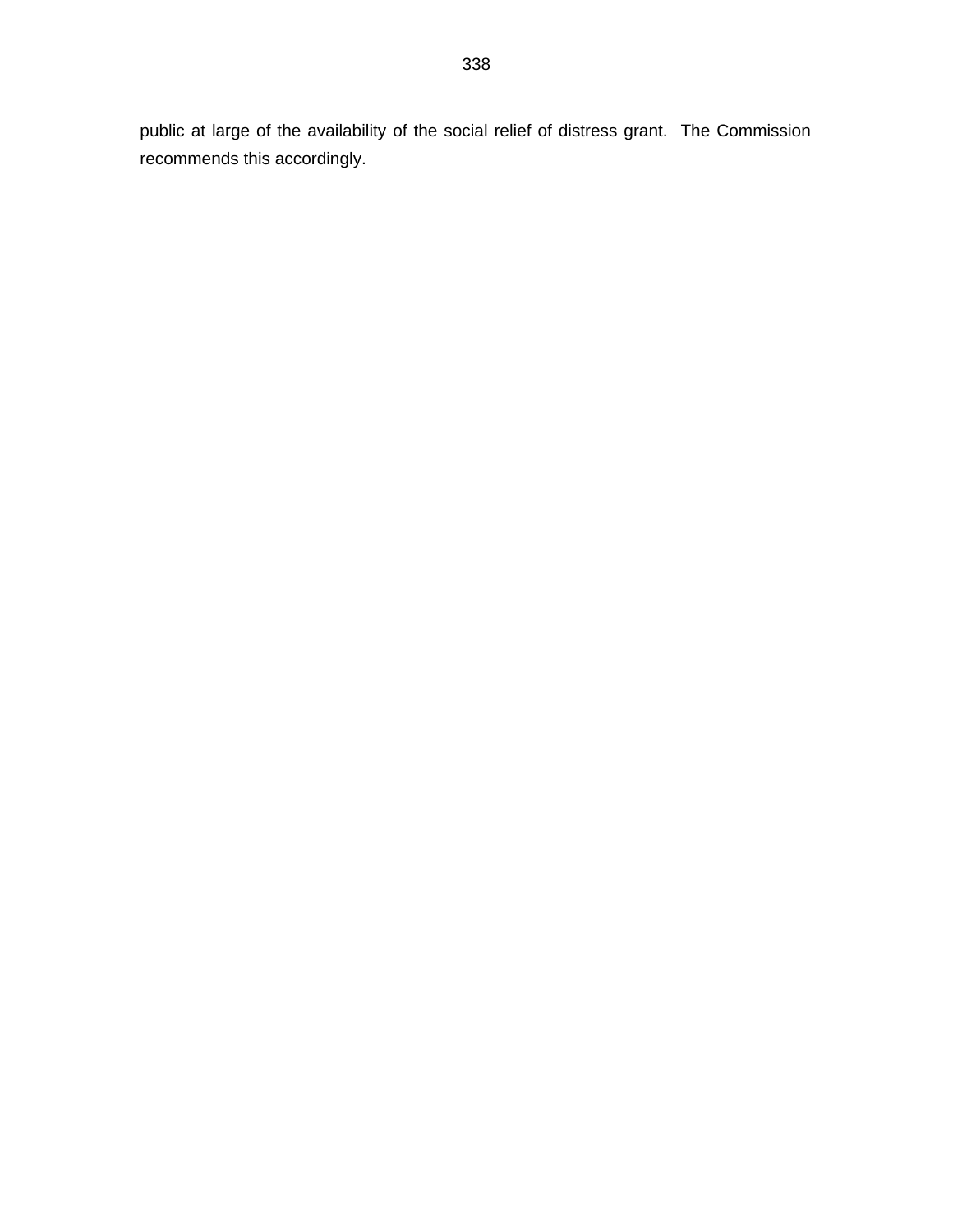### **ANNEXURE A**

### **List of respondents to the Discussion Paper on the Review of the Child Care Act**

Note: Respondents who did not make a submission on behalf of a Government Department, organisation or institution are indicated with an asterisk (\*).

- 1. Africa Christian Action : Jeanine McGill, National Co-ordinator and Charl van Wyk, Director
- 2. Alfred Bart\*
- 3. Association of Advertising Agencies, Nina De Klerk, Executive Director
- 4. Atmore Eric, Centre for Early Childhood Development, Kenilworth
- 5. Aylward Gordon\*
- 6. Baumgardt Jacqueline\*
- 7. Beswick C E, Community Worker\*
- 8. Boswell Mr and Mrs N R\*
- 9. Brien M A (Dr)\*
- 10. Burgess S (Mrs)\*
- 11. Cameron Edwin (Judge), Chairperson of the Project Committee on HIV/AIDS, S A Law Commission
- 12. Carte David\*
- 13. Chapel of Our Lady and St Michael, Father Eldred Leslie
- 14. Cherry Glen\*
- 15. Chiba Beena, Johannesburg Institute of Social Services
- 16. Chilcott Alan\*
- 17. Children's Rights Project and Local Government Project, Community Law Centre, University of the Western Cape
- 18. Children in Legal Disputes (CHILDS) : Alan Müller and Anne-Marie Renckenwentzel
- 19. Christian Lawyers Association of Southern Africa : Reg Joubert, Executive **Director**
- 20. Clark Dellene\*
- 21. Coetzer Hendrik\*
- 22. Collett R B\*
- 23. Collett Rhona\*
- 24. Consortium: Joint submission by the Children's Institute (UCT), the AIDS Law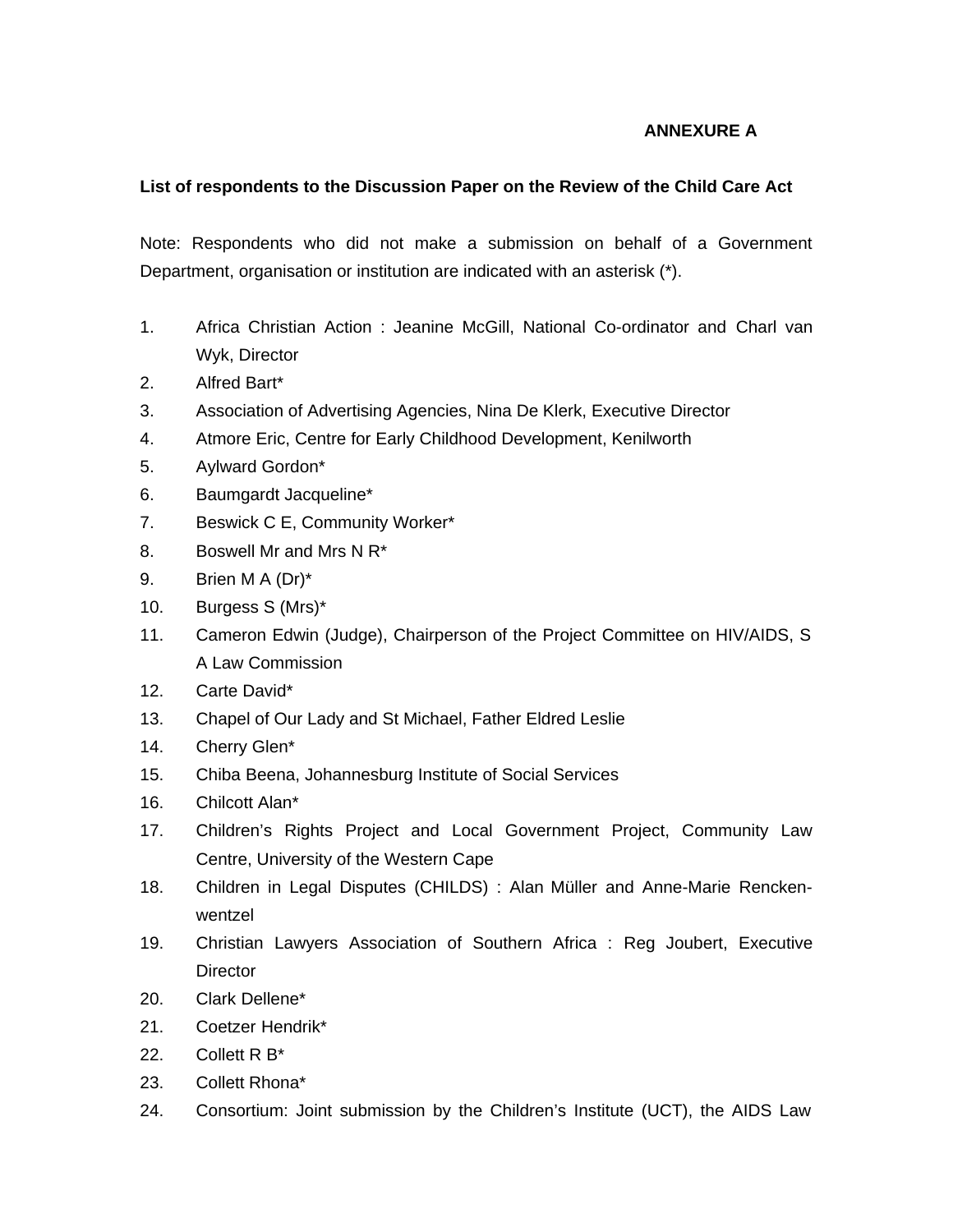Project (University of Witwatersrand), the Alliance for Children's Entitlement to Social Security (ACCESS) - endorsed by the AIDS Consortium and the AIDS Legal Network

- 25. Cooper Vanessa\*
- 26. Corry Mr A D and Mrs G E\*
- 27. Criminal Justice Initiative (CJI), Open Society Foundation of South Africa
- 28. Crompton Terence\*
- 29. Davies F L\*
- 30. De Klerk Mr and Mrs A N\*
- 31. Department of Correctional Services, Pretoria: Ms BJ Matshego, Deputy Director, Youth and Females
- 32. Department of Education, Pretoria
- 33. Department of Health, Pretoria : Ms D R Mohlabi, Director-General
- 34. Department of Social Development, Free State
- 35. Derrick Jenny\*
- 36. Die Gereformeerde Kerk Worcester
- 37. Doctors For Life International : Dr A Van Eeden / Dr A B Hyams
- 38. Doddard Leslie\*
- 39. Doyer A W (Rev)\*
- 40. Drury Brian\*
- 41. Du Toit L\*
- 42. Du Toit Lesley (Ms), Director: Child and Youth Care Agency for Development, Pretoria
- 43. Du Preez Gert\*
- 44. Durban Children's Society
- 45. Durham Brenda\*
- 46. Dutch Reformed Church, Pretoria: Dr D F Theron
- 47. East Claremont Congregational Church
- 48. Eichstadt Karen\*
- 49. FCS Investigation Unit, S A Police Service
- 50. Field Tracy\*
- 51. Fouche K S (Mrs)\*
- 52. Fredericksen C M\*
- 53. Geldard Charles\*
- 54. Gerryts H, Department of Social Development, Free State
- 55. Good News Ministries, Appelcryn K\*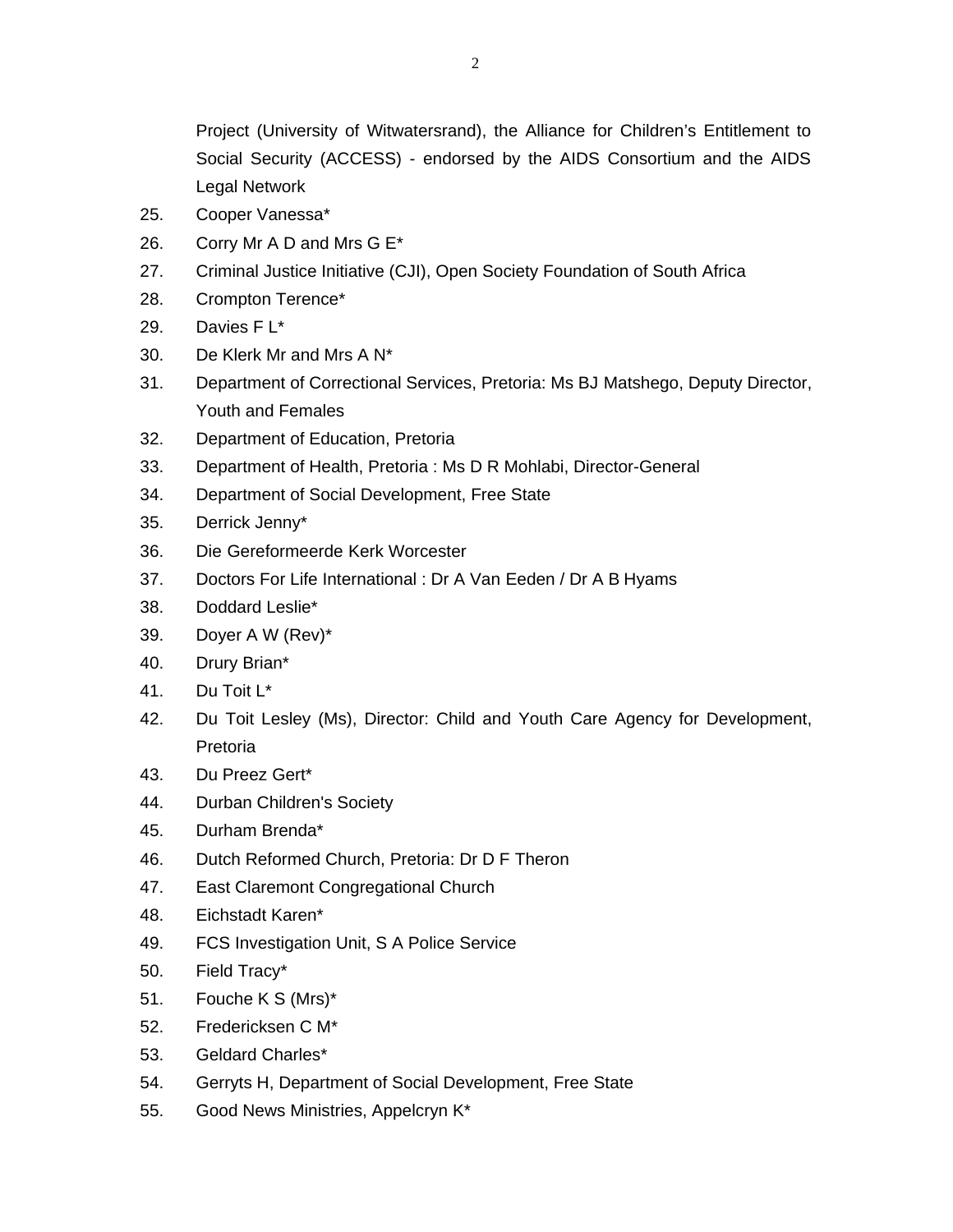- 56. Goveia Noreen\*
- 57. Grater K L\*
- 58. Greenberg Lionel, Kinder in Divorce (KID)
- 59. Grout T G (Dr)\*
- 60. Halkett Roslyn, National Programme Manager HIV/AIDS: S A National Council for Child and Family Welfare
- 61. Harrington Jenny\*
- 62. Harvey Wilhelm\*
- 63. Henning J S M, Director Public Prosecutions
- 64. Heyes A (Mrs)\*
- 65. Immelman T G (Mrs)\*
- 66. Independent Churches Organisation of South Africa, Mr and Mrs Mogola
- 67. Johannesburg Child Welfare, Child and Family Unit
- 68. Jolley Alastair\*
- 69. Kemp Charlotte\*
- 70. Kimble Carrie\*
- 71. King Anthony\*
- 72. Kotzé Erika\*
- 73. Kriessbach Joey\*
- 74. Law Society of the Cape of Good Hope, Family Law Committee
- 75. Le Mesurier Nick\*
- 76. Leisegang James\*
- 77. Leopold Delia\*
- 78. Leslie Suchilla, SA National Council for Child and Family Welfare
- 79. Lombard R\*
- 80. Manamela Damons Mbanjwa Inc. Attorneys : C Prinsloo
- 81. Maonela E.N, Department of Social Development, Free State
- 82. McDonald Stuard\*
- 83. McGill Andrew\*
- 84. Meintjies Retha, Director of Public Prosecutions
- 85. Meyer Jimmy and Lizelle\*
- 86. Meyer J C\*
- 87. Mives Catharine\*
- 88. Mogadima Susan, Boka Moso Ba Bana Foster Care Organisation
- 89. Murray S E\*
- 90. N G Gemeente, Secunda, Goedehoop, Dr A W Knoetze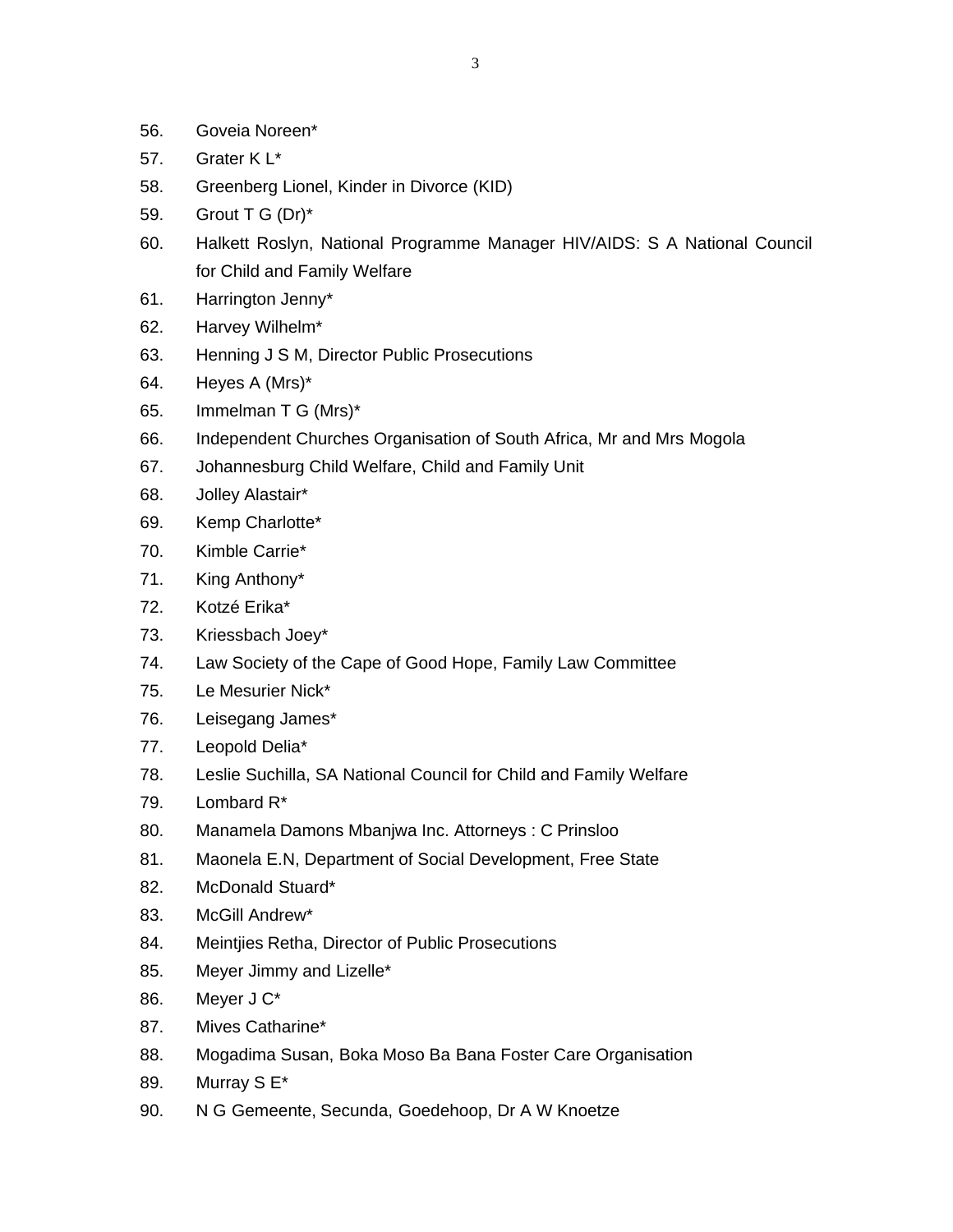- 91. N G Kerk Maatskaplike Dienste, Wes- en Suid-Kaap
- 92. O'Dowd Kate\*
- 93. Oertle Ernest H, Christian Fellowship, Lakeside
- 94. Phoyana N E, Thembalethu Lifeskills Center for Girls
- 95. Presbyterian Church, Abraham L
- 96. Pro-Life : Margrit Sokolic, Secretary
- 97. Rathbone Russ and Giz\*
- 98. Rautenbach M\*
- 99. Ritter Delene, S A National Council for Child Welfare
- 100. Robertson Soul\*
- 101. Rogers Ms E A\*
- 102. Roodbol Marnus\*
- 103. Rothman D S, Commissioner of Child Welfare, Durban
- 104. Roux Louise\*
- 105. Rowney Sally, Department of Education
- 106. S A Council for Social Service Professions : Dr J Lombard
- 107. Saambou M V (Ms)\*
- 108. Sadie R\*
- 109. Scheepers Lina and Carel\*
- 110. Seiler Daphne\*
- 111. Shapiro Sharlene, Greater Benoni Child Welfare Society
- 112. Shaw Douglas, Global Intelligence Consultancy Solutions
- 113. Sinodale Kommissie vir Diens van Barmhartigheid, Ms Heidi Joubert, social worker
- 114. Smith Krystyna\*
- 115. Sparrow Ashton J\*
- 116. Stalling Sylvia\*
- 117. Stalling Sonja\*
- 118. Sturdon Frans\*
- 119. Suid-Afrikaanse Vroue Federasie, North-West Province
- 120. Suid-Afrikaanse Vroue Federasie, Northern Province
- 121. SWEAT (Sex Worker Education and Advocacy Taskforce) :Helen Alexander, Legal Advocacy Co-ordinator
- 122. Symons Mr and Mrs GF\*
- 123. Taggant Mac J H\*
- 124. The Right to Live Campaign, Kwa-Zulu Natal : Rev F R Massimo P Biancalani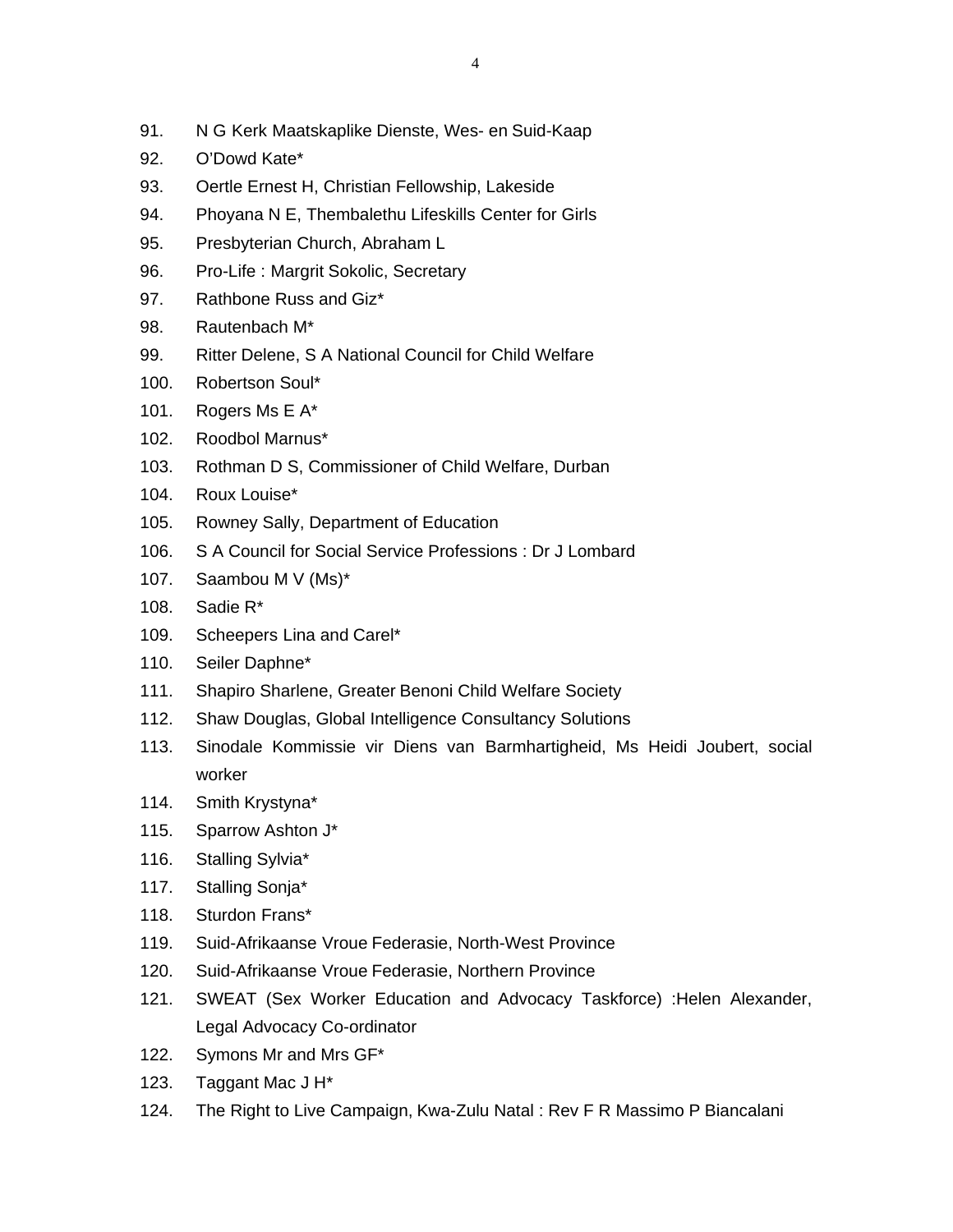- 125. Theunissen Brendon\*
- 126. Thies Celeste, Edenvale Child and Family Care Society
- 127. Todd Julie\*
- 128. Unit for Child Witness Research and Training, Vista University: Dr Karen Müller
- 129. University of Cape Town Christian Medical Fellowship Society
- 130. Van der Merwe Annalise (social worker), White River Primary School
- 131. Van der Merwe Janine\*
- 132. Van Loggerenberg Annette, Gauteng Provincial Department of Social Services and Population Development
- 133. Van Moerkerken Sanet, Springs Kindersorg
- 134. Van Wyk L\*
- 135. Van Zyl G J, Office of the Family Advocate
- 136. Van Zyl R, NG Kerk Maatskaplike Dienste (Wes- en Suid-Kaap)
- 137. Vosloo Leon
- 138. Watson V F\*
- 139. Watt Candice (Mrs)\*
- 140. Williams Janet\*
- 141. Wolfaardt Wolfie\*
- 142. Wright Irene\*
- 143. Wright P J\*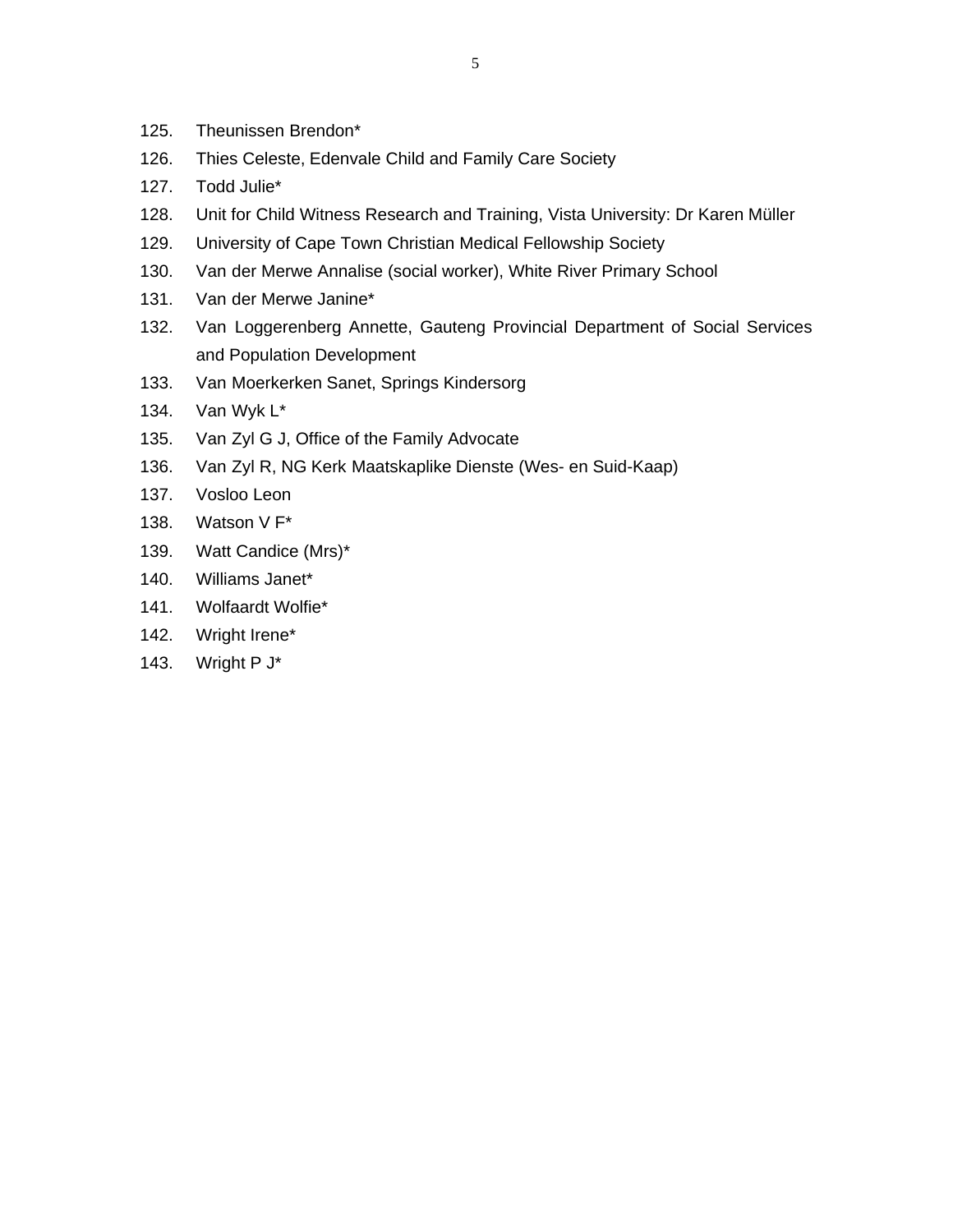## **ANNEXURE B**

| <b>WORKSHOPS, CONFERENCES, CONSULTATIVE</b><br><b>MEETINGS, ETC</b>                                                                                          | <b>BRIEFINGS, LECTURES, DISCOURSES, ETC</b>                                                                                      |  |  |
|--------------------------------------------------------------------------------------------------------------------------------------------------------------|----------------------------------------------------------------------------------------------------------------------------------|--|--|
| Department of Social Development Flagship                                                                                                                    | Paper presented at Reunite International Conference:                                                                             |  |  |
| programme: Pretoria, 20 March 2001                                                                                                                           | Justice College, Pretoria, 25-26 January 2001                                                                                    |  |  |
| SAYSTOP (South African Young Offenders Project)                                                                                                              | Paper presented at First Pan African Conference on                                                                               |  |  |
| workshop: Cape Town, 23 April 2001                                                                                                                           | Human Trafficking: Nigeria, 19-23 February 2001                                                                                  |  |  |
| Meeting with CHILDS: Pretoria, 4 May 2001                                                                                                                    | Researcher presented paper at Social Assistance<br>workshop: Cape Town, 7-8 March 2002                                           |  |  |
| Consultative meetings with officials from the<br>Department of Social Development: Pretoria, 26 June<br>2001, 13 July 2001                                   | Paper presented at workshop on children affected by<br>HIV/AIDS: Boystown, Johannesburg, 25 July 2001                            |  |  |
| Workshop on HIV/AIDS, National Children's Forum:                                                                                                             | Paper presented at child legislation workshop:                                                                                   |  |  |
| Cape Town, 24 August 2001                                                                                                                                    | Kopanong, 9-12 October 2001                                                                                                      |  |  |
| Workshop on Early Childhood Development (ECD):<br>School of Education, Wits University, 5 September 2001                                                     | Researcher presented paper at conference on children<br>in need of special protection: Baragwanath Hospital, 20<br>February 2002 |  |  |
| Second World Congress against Commercial Sexual<br>Exploitation of Children: Yokohama, Japan, 17-20<br>December 2001                                         | Paper presented at conference on corporal punishment:<br>SAHRC, Kopanong, 20-23 February 2002                                    |  |  |
| Child protection workshop, SA National Council for                                                                                                           | Paper presented at workshop for Commissioners of                                                                                 |  |  |
| Child and Family Welfare: Parktown, 7 February 2002                                                                                                          | Child Welfare: Centurion Lake, 6 March 2002                                                                                      |  |  |
| Workshop on "Hearing Children's Voices": ACESS,                                                                                                              | Briefing of the DG: Social Development: Pretoria, 9 April                                                                        |  |  |
| Cape Town, 19 February 2002                                                                                                                                  | 2001                                                                                                                             |  |  |
| Consultative meeting on an African - Europe Action<br>Plan on combating trafficking in human beings,<br>especially women and children: Pretoria, 28 February | Briefing of the Portfolio Committee on Social<br>Development: Parliament, 16 May 2001                                            |  |  |
| 2002                                                                                                                                                         | Briefing of the Chairperson of the Portfolio Committee<br>on Social Development: Parliament, 30 August 2001                      |  |  |
| <b>ECPAT International Conference on Commercial</b><br>Sexual Exploitation of Children: Johannesburg, 3-6<br>March 2002                                      | Briefing of the DG: Social Development, Cape Town: 26<br>September 2001                                                          |  |  |
| Miller du Toit Conference on Changing Legal Definitions                                                                                                      | Briefing of the Portfolio Committee on Social                                                                                    |  |  |
| of the Family: Cape Town, 25 -27 March 2002                                                                                                                  | Development: Parliament, 11 March 2002                                                                                           |  |  |
| Study visit by the Malawi Law Reform Commission on                                                                                                           | Briefing of the Unaccompanied Minors Network:                                                                                    |  |  |
| child rights law reforms, $22 - 26$ April 2002                                                                                                               | Pretoria, 29 January 2002, 28 March 2002                                                                                         |  |  |
| Workshop on the content of the Children's Bill, Willow                                                                                                       | Briefing of the SA Nasionale Vrouefederasie: Pretoria,                                                                           |  |  |
| Park Conference Centre, 18 and 24 September 2002                                                                                                             | 11 February 2002                                                                                                                 |  |  |
| Third Gordon's Bay workshop on the Children's Bill, 29 -                                                                                                     | Briefing of the Portfolio Committee on Social                                                                                    |  |  |
| 30 October 2002                                                                                                                                              | Development, Parliament, 24 April 2002                                                                                           |  |  |
| Workshop on mediation in family Law, Centre for                                                                                                              | Presentation to the North West Provincial Programme                                                                              |  |  |
| Conflict Resolution, UCT Hidding Hall Campus, 1                                                                                                              | of Action Steering Committee, Potchefstroom, 14 May                                                                              |  |  |
| November 2002                                                                                                                                                | 2002                                                                                                                             |  |  |
| National Children's Day Conference, Willow Park                                                                                                              | Briefing of the Gauteng Legislature, 27 September                                                                                |  |  |
| Conference Centre, Benoni, 2 November 2002                                                                                                                   | 2002                                                                                                                             |  |  |